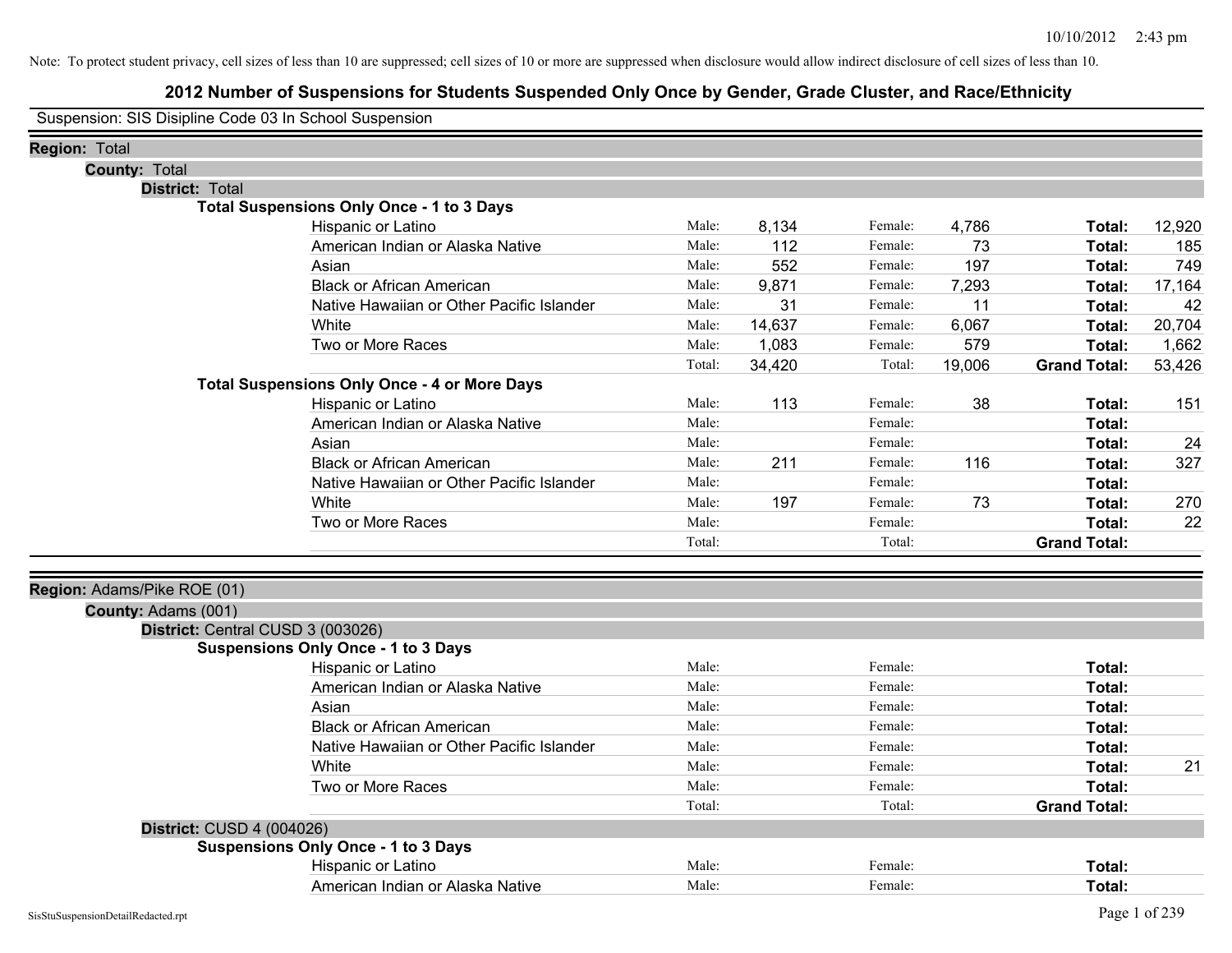# **2012 Number of Suspensions for Students Suspended Only Once by Gender, Grade Cluster, and Race/Ethnicity**

|                                    | Suspension: SIS Disipline Code 03 In School Suspension |        |         |                     |    |
|------------------------------------|--------------------------------------------------------|--------|---------|---------------------|----|
|                                    | Asian                                                  | Male:  | Female: | Total:              |    |
|                                    | <b>Black or African American</b>                       | Male:  | Female: | Total:              |    |
|                                    | Native Hawaiian or Other Pacific Islander              | Male:  | Female: | Total:              |    |
|                                    | White                                                  | Male:  | Female: | Total:              |    |
|                                    | Two or More Races                                      | Male:  | Female: | Total:              |    |
|                                    |                                                        | Total: | Total:  | <b>Grand Total:</b> |    |
| District: Liberty CUSD 2 (002026)  |                                                        |        |         |                     |    |
|                                    | <b>Suspensions Only Once - 1 to 3 Days</b>             |        |         |                     |    |
|                                    | Hispanic or Latino                                     | Male:  | Female: | Total:              |    |
|                                    | American Indian or Alaska Native                       | Male:  | Female: | Total:              |    |
|                                    | Asian                                                  | Male:  | Female: | Total:              |    |
|                                    | <b>Black or African American</b>                       | Male:  | Female: | Total:              |    |
|                                    | Native Hawaiian or Other Pacific Islander              | Male:  | Female: | Total:              |    |
|                                    | White                                                  | Male:  | Female: | Total:              | 17 |
|                                    | Two or More Races                                      | Male:  | Female: | Total:              |    |
|                                    |                                                        | Total: | Total:  | <b>Grand Total:</b> |    |
| District: Non-Public School (1720) |                                                        |        |         |                     |    |
|                                    | <b>Suspensions Only Once - 1 to 3 Days</b>             |        |         |                     |    |
|                                    | Hispanic or Latino                                     | Male:  | Female: | Total:              |    |
|                                    | American Indian or Alaska Native                       | Male:  | Female: | Total:              |    |
|                                    | Asian                                                  | Male:  | Female: | Total:              |    |
|                                    | <b>Black or African American</b>                       | Male:  | Female: | Total:              |    |
|                                    | Native Hawaiian or Other Pacific Islander              | Male:  | Female: | Total:              |    |
|                                    | White                                                  | Male:  | Female: | Total:              |    |
|                                    | Two or More Races                                      | Male:  | Female: | Total:              |    |
|                                    |                                                        | Total: | Total:  | <b>Grand Total:</b> |    |
| District: Payson CUSD 1 (001026)   |                                                        |        |         |                     |    |
|                                    | <b>Suspensions Only Once - 1 to 3 Days</b>             |        |         |                     |    |
|                                    | Hispanic or Latino                                     | Male:  | Female: | Total:              |    |
|                                    | American Indian or Alaska Native                       | Male:  | Female: | Total:              |    |
|                                    | Asian                                                  | Male:  | Female: | Total:              |    |
|                                    | <b>Black or African American</b>                       | Male:  | Female: | Total:              |    |
|                                    | Native Hawaiian or Other Pacific Islander              | Male:  | Female: | Total:              |    |
|                                    | White                                                  | Male:  | Female: | Total:              | 22 |
|                                    | Two or More Races                                      | Male:  | Female: | Total:              |    |
|                                    |                                                        | Total: | Total:  | <b>Grand Total:</b> |    |

**Suspensions Only Once - 1 to 3 Days**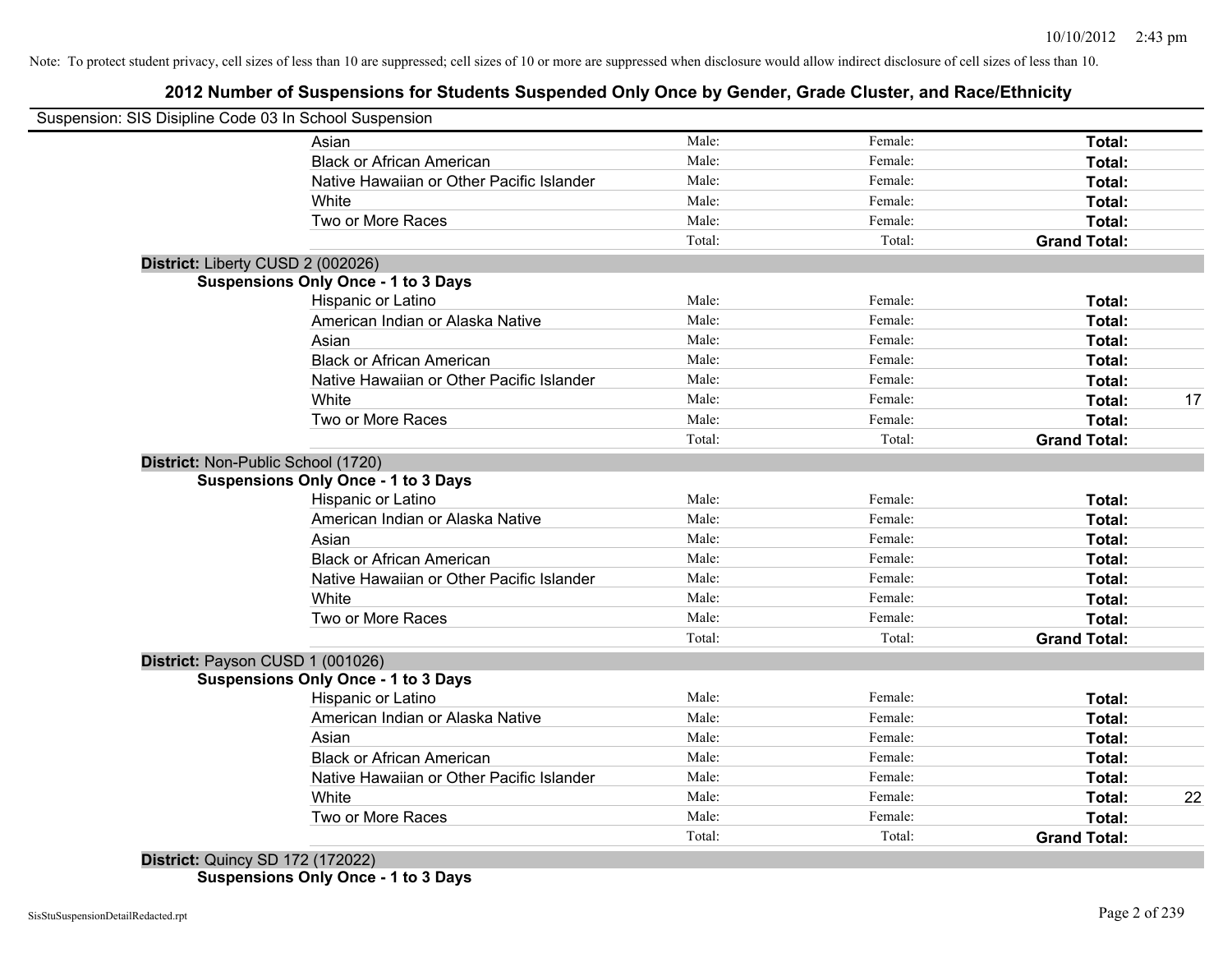| Suspension: SIS Disipline Code 03 In School Suspension |                                               |        |     |         |    |                     |     |
|--------------------------------------------------------|-----------------------------------------------|--------|-----|---------|----|---------------------|-----|
|                                                        | Hispanic or Latino                            | Male:  |     | Female: |    | Total:              |     |
|                                                        | American Indian or Alaska Native              | Male:  |     | Female: |    | Total:              |     |
|                                                        | Asian                                         | Male:  |     | Female: |    | Total:              |     |
|                                                        | <b>Black or African American</b>              | Male:  | 23  | Female: | 19 | Total:              | 42  |
|                                                        | Native Hawaiian or Other Pacific Islander     | Male:  |     | Female: |    | Total:              |     |
|                                                        | White                                         | Male:  | 111 | Female: | 60 | Total:              | 171 |
|                                                        | Two or More Races                             | Male:  |     | Female: |    | Total:              |     |
|                                                        |                                               | Total: |     | Total:  |    | <b>Grand Total:</b> | 229 |
|                                                        | <b>Suspensions Only Once - 4 or More Days</b> |        |     |         |    |                     |     |
|                                                        | Hispanic or Latino                            | Male:  |     | Female: |    | Total:              |     |
|                                                        | American Indian or Alaska Native              | Male:  |     | Female: |    | Total:              |     |
|                                                        | Asian                                         | Male:  |     | Female: |    | Total:              |     |
|                                                        | <b>Black or African American</b>              | Male:  |     | Female: |    | Total:              |     |
|                                                        | Native Hawaiian or Other Pacific Islander     | Male:  |     | Female: |    | Total:              |     |
|                                                        | White                                         | Male:  |     | Female: |    | Total:              |     |
|                                                        | Two or More Races                             | Male:  |     | Female: |    | Total:              |     |
|                                                        |                                               | Total: |     | Total:  |    | <b>Grand Total:</b> |     |
| County: Pike (075)                                     |                                               |        |     |         |    |                     |     |
|                                                        | District: Griggsville-Perry CUSD 4 (004026)   |        |     |         |    |                     |     |
|                                                        | <b>Suspensions Only Once - 1 to 3 Days</b>    |        |     |         |    |                     |     |
|                                                        | Hispanic or Latino                            | Male:  |     | Female: |    | Total:              |     |
|                                                        | American Indian or Alaska Native              | Male:  |     | Female: |    | Total:              |     |
|                                                        | Asian                                         | Male:  |     | Female: |    | Total:              |     |
|                                                        | <b>Black or African American</b>              | Male:  |     | Female: |    | Total:              |     |
|                                                        | Native Hawaiian or Other Pacific Islander     | Male:  |     | Female: |    | Total:              |     |
|                                                        | White                                         | Male:  |     | Female: |    | Total:              |     |
|                                                        | Two or More Races                             | Male:  |     | Female: |    | Total:              |     |
|                                                        |                                               | Total: |     | Total:  |    | <b>Grand Total:</b> |     |
|                                                        | District: Pleasant Hill CUSD 3 (003026)       |        |     |         |    |                     |     |
|                                                        | <b>Suspensions Only Once - 1 to 3 Days</b>    |        |     |         |    |                     |     |
|                                                        | Hispanic or Latino                            | Male:  |     | Female: |    | Total:              |     |
|                                                        | American Indian or Alaska Native              | Male:  |     | Female: |    | Total:              |     |
|                                                        | Asian                                         | Male:  |     | Female: |    | Total:              |     |
|                                                        | <b>Black or African American</b>              | Male:  |     | Female: |    | Total:              |     |
|                                                        | Native Hawaiian or Other Pacific Islander     | Male:  |     | Female: |    | Total:              |     |
|                                                        | White                                         | Male:  |     | Female: |    | Total:              | 19  |
|                                                        | Two or More Races                             | Male:  |     | Female: |    | <b>Total:</b>       |     |
|                                                        |                                               | Total: |     | Total:  |    | <b>Grand Total:</b> |     |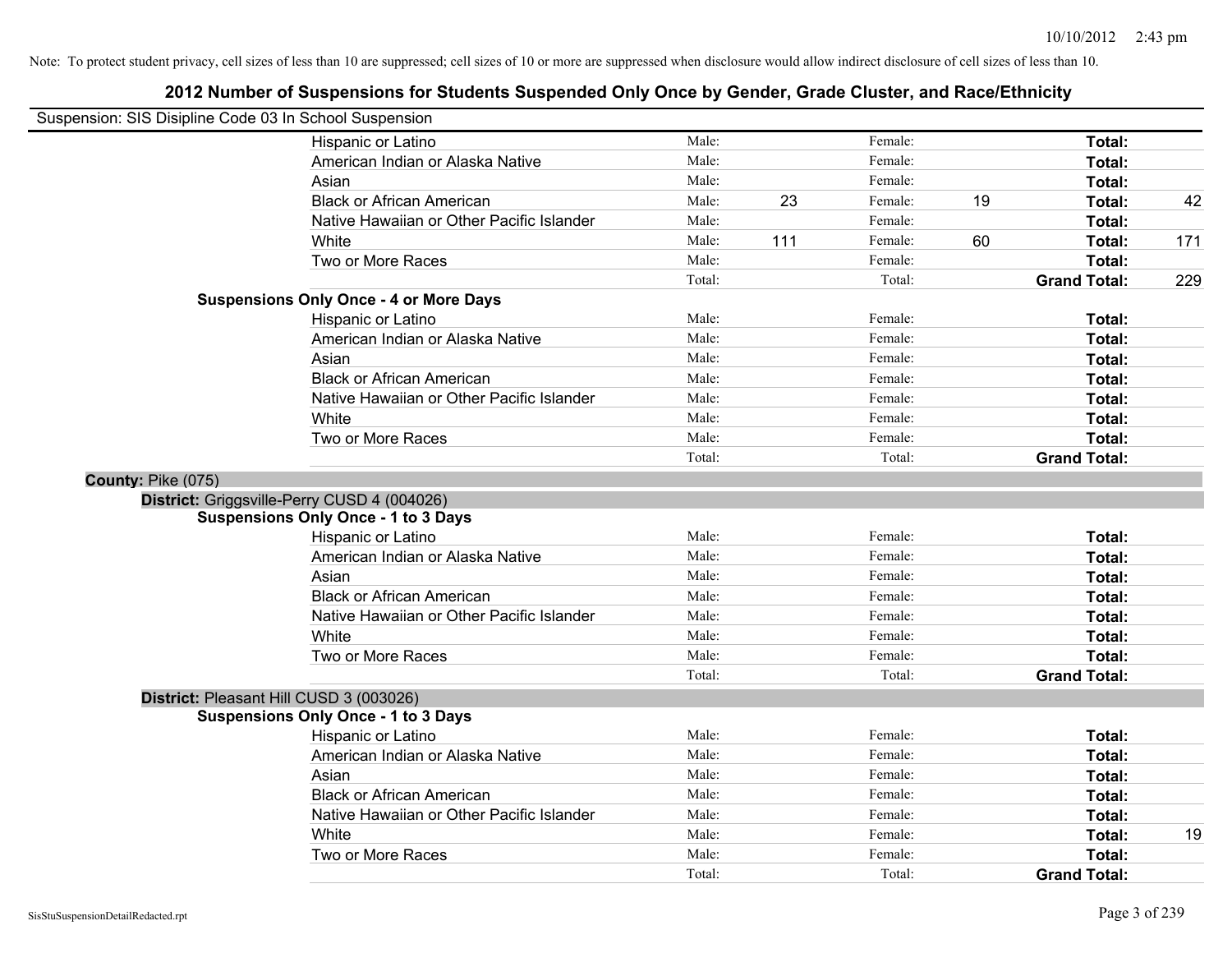| Suspension: SIS Disipline Code 03 In School Suspension |                                               |        |         |                     |    |
|--------------------------------------------------------|-----------------------------------------------|--------|---------|---------------------|----|
|                                                        | District: Western CUSD 12 (012026)            |        |         |                     |    |
|                                                        | <b>Suspensions Only Once - 1 to 3 Days</b>    |        |         |                     |    |
|                                                        | Hispanic or Latino                            | Male:  | Female: | Total:              |    |
|                                                        | American Indian or Alaska Native              | Male:  | Female: | Total:              |    |
|                                                        | Asian                                         | Male:  | Female: | Total:              |    |
|                                                        | <b>Black or African American</b>              | Male:  | Female: | Total:              |    |
|                                                        | Native Hawaiian or Other Pacific Islander     | Male:  | Female: | Total:              |    |
|                                                        | White                                         | Male:  | Female: | Total:              | 14 |
|                                                        | Two or More Races                             | Male:  | Female: | Total:              |    |
|                                                        |                                               | Total: | Total:  | <b>Grand Total:</b> |    |
|                                                        | <b>Suspensions Only Once - 4 or More Days</b> |        |         |                     |    |
|                                                        | Hispanic or Latino                            | Male:  | Female: | Total:              |    |
|                                                        | American Indian or Alaska Native              | Male:  | Female: | Total:              |    |
|                                                        | Asian                                         | Male:  | Female: | Total:              |    |
|                                                        | <b>Black or African American</b>              | Male:  | Female: | Total:              |    |
|                                                        | Native Hawaiian or Other Pacific Islander     | Male:  | Female: | Total:              |    |
|                                                        | White                                         | Male:  | Female: | Total:              |    |
|                                                        | Two or More Races                             | Male:  | Female: | <b>Total:</b>       |    |
|                                                        |                                               | Total: | Total:  | <b>Grand Total:</b> |    |
|                                                        |                                               |        |         |                     |    |
| Region: Alxndr/John/Masc/Pulski/Unon ROE (02)          |                                               |        |         |                     |    |
| County: Alexander (002)                                |                                               |        |         |                     |    |
|                                                        | District: Egyptian CUSD 5 (005026)            |        |         |                     |    |
|                                                        | <b>Suspensions Only Once - 1 to 3 Days</b>    |        |         |                     |    |
|                                                        | Hispanic or Latino                            | Male:  | Female: | Total:              |    |
|                                                        | American Indian or Alaska Native              | Male:  | Female: | Total:              |    |
|                                                        | Asian                                         | Male:  | Female: | Total:              |    |
|                                                        | <b>Black or African American</b>              | Male:  | Female: | Total:              | 10 |
|                                                        | Native Hawaiian or Other Pacific Islander     | Male:  | Female: | Total:              |    |
|                                                        | White                                         | Male:  | Female: | Total:              | 16 |
|                                                        | Two or More Races                             | Male:  | Female: | Total:              |    |
|                                                        |                                               | Total: | Total:  | <b>Grand Total:</b> |    |
| District: Non-Public School (7480)                     |                                               |        |         |                     |    |
|                                                        | <b>Suspensions Only Once - 1 to 3 Days</b>    |        |         |                     |    |
|                                                        | Hispanic or Latino                            | Male:  | Female: | Total:              |    |
|                                                        | American Indian or Alaska Native              | Male:  | Female: | Total:              |    |
|                                                        | Asian                                         | Male:  | Female: | Total:              |    |
|                                                        | <b>Black or African American</b>              | Male:  | Female: | Total:              |    |
|                                                        |                                               |        |         |                     |    |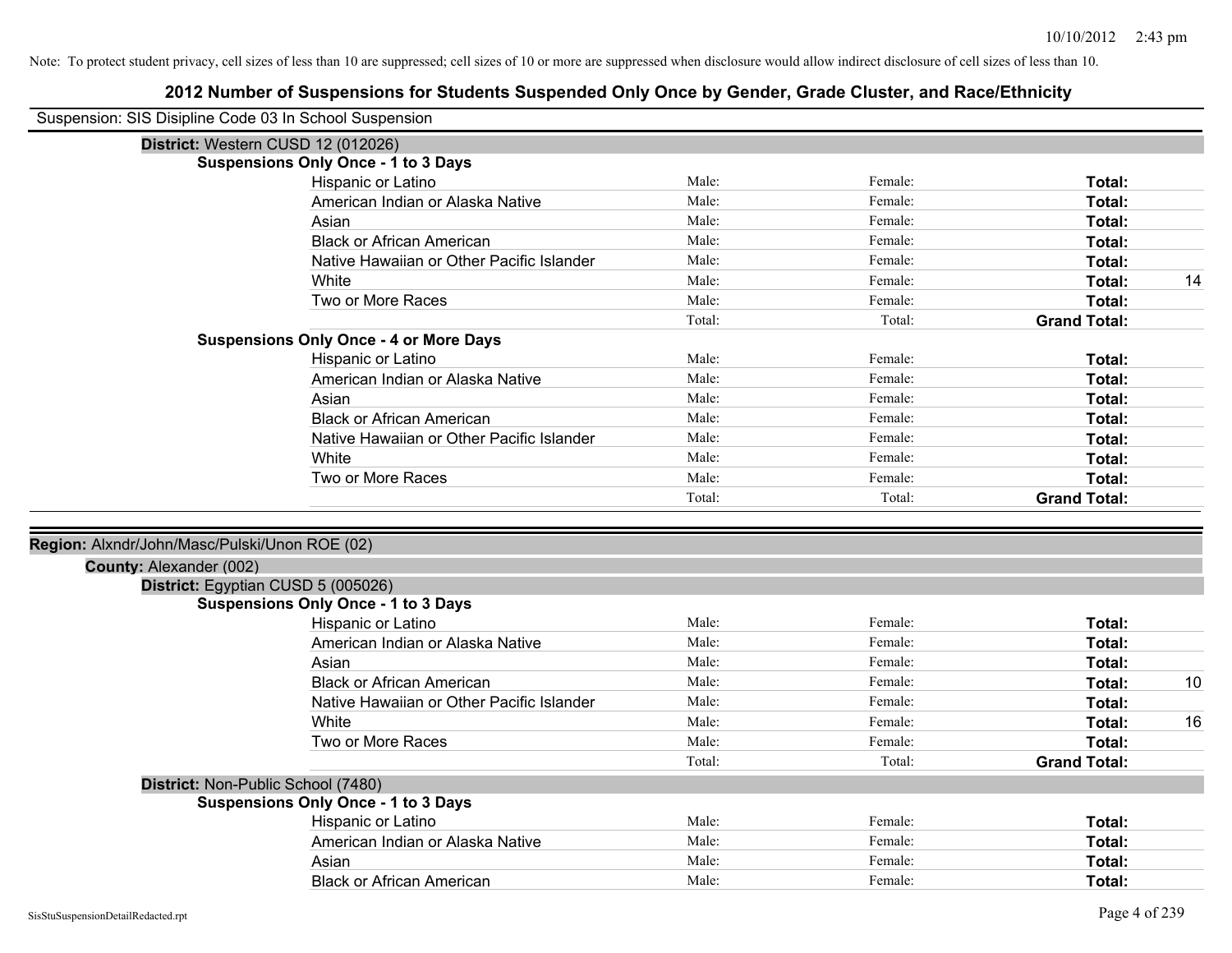# **2012 Number of Suspensions for Students Suspended Only Once by Gender, Grade Cluster, and Race/Ethnicity**

| Suspension: SIS Disipline Code 03 In School Suspension |                                           |        |         |                     |    |
|--------------------------------------------------------|-------------------------------------------|--------|---------|---------------------|----|
|                                                        | Native Hawaiian or Other Pacific Islander | Male:  | Female: | Total:              |    |
| White                                                  |                                           | Male:  | Female: | Total:              |    |
|                                                        | Two or More Races                         | Male:  | Female: | Total:              |    |
|                                                        |                                           | Total: | Total:  | <b>Grand Total:</b> |    |
| County: Johnson (044)                                  |                                           |        |         |                     |    |
| District: Buncombe Cons SD 43 (043003)                 |                                           |        |         |                     |    |
| <b>Suspensions Only Once - 1 to 3 Days</b>             |                                           |        |         |                     |    |
|                                                        | Hispanic or Latino                        | Male:  | Female: | Total:              |    |
|                                                        | American Indian or Alaska Native          | Male:  | Female: | Total:              |    |
| Asian                                                  |                                           | Male:  | Female: | Total:              |    |
|                                                        | <b>Black or African American</b>          | Male:  | Female: | Total:              |    |
|                                                        | Native Hawaiian or Other Pacific Islander | Male:  | Female: | Total:              |    |
| White                                                  |                                           | Male:  | Female: | Total:              |    |
|                                                        | Two or More Races                         | Male:  | Female: | Total:              |    |
|                                                        |                                           | Total: | Total:  | <b>Grand Total:</b> |    |
| <b>District: Vienna HSD 133 (133017)</b>               |                                           |        |         |                     |    |
| <b>Suspensions Only Once - 1 to 3 Days</b>             |                                           |        |         |                     |    |
|                                                        | Hispanic or Latino                        | Male:  | Female: | Total:              |    |
|                                                        | American Indian or Alaska Native          | Male:  | Female: | Total:              |    |
| Asian                                                  |                                           | Male:  | Female: | Total:              |    |
|                                                        | <b>Black or African American</b>          | Male:  | Female: | Total:              |    |
|                                                        | Native Hawaiian or Other Pacific Islander | Male:  | Female: | Total:              |    |
| White                                                  |                                           | Male:  | Female: | Total:              | 14 |
|                                                        | Two or More Races                         | Male:  | Female: | Total:              |    |
|                                                        |                                           | Total: | Total:  | <b>Grand Total:</b> |    |
| District: Vienna SD 55 (055002)                        |                                           |        |         |                     |    |
| <b>Suspensions Only Once - 1 to 3 Days</b>             |                                           |        |         |                     |    |
|                                                        | Hispanic or Latino                        | Male:  | Female: | Total:              |    |
|                                                        | American Indian or Alaska Native          | Male:  | Female: | Total:              |    |
| Asian                                                  |                                           | Male:  | Female: | Total:              |    |
|                                                        | <b>Black or African American</b>          | Male:  | Female: | Total:              |    |
|                                                        | Native Hawaiian or Other Pacific Islander | Male:  | Female: | Total:              |    |
| White                                                  |                                           | Male:  | Female: | Total:              |    |
|                                                        | Two or More Races                         | Male:  | Female: | Total:              |    |
|                                                        |                                           | Total: | Total:  | <b>Grand Total:</b> |    |
| County: Massac (061)                                   |                                           |        |         |                     |    |

**District:** Joppa-Maple Grove UD 38 (038026) **Suspensions Only Once - 1 to 3 Days**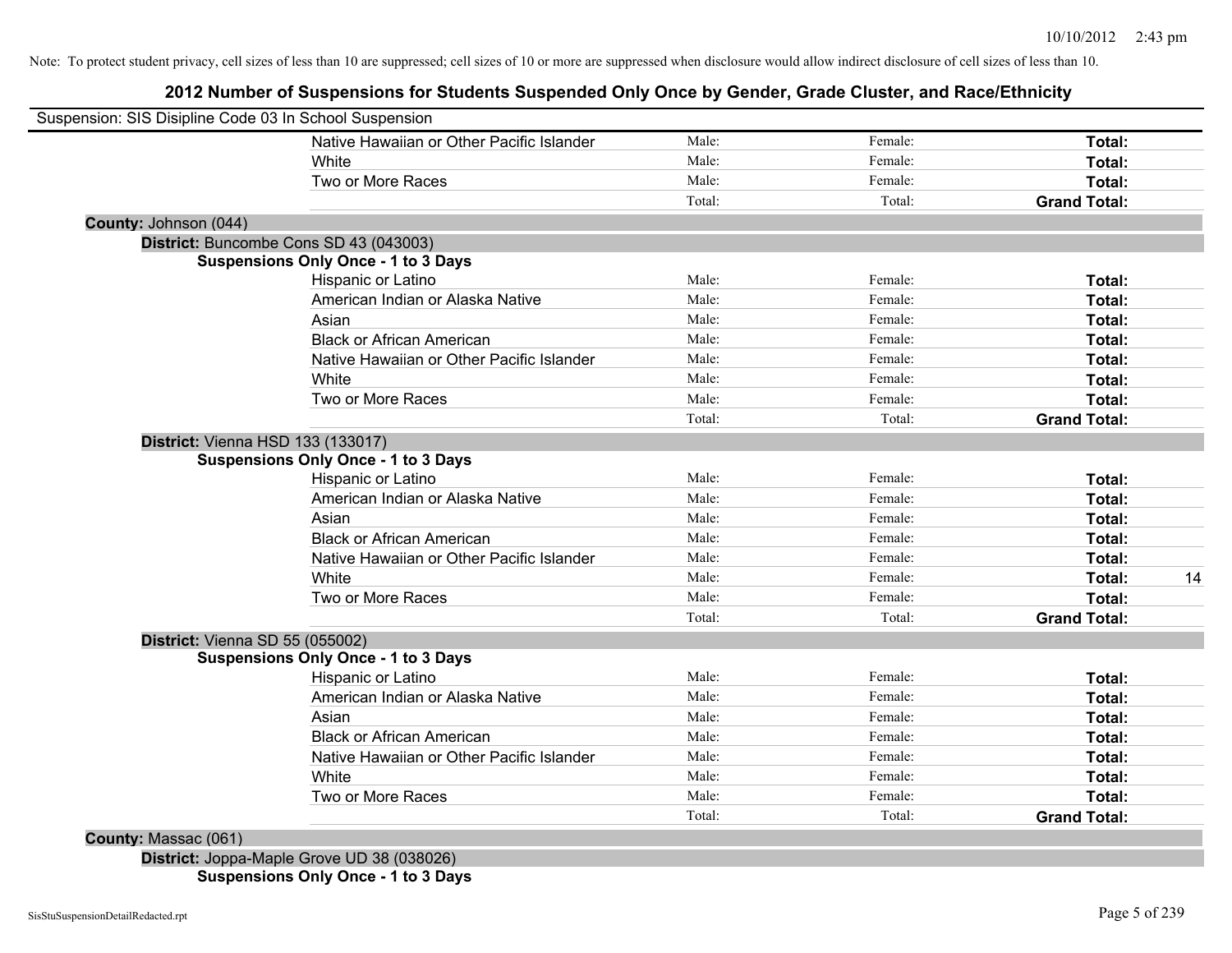| Suspension: SIS Disipline Code 03 In School Suspension |                                               |        |    |         |                     |    |
|--------------------------------------------------------|-----------------------------------------------|--------|----|---------|---------------------|----|
|                                                        | Hispanic or Latino                            | Male:  |    | Female: | Total:              |    |
|                                                        | American Indian or Alaska Native              | Male:  |    | Female: | Total:              |    |
|                                                        | Asian                                         | Male:  |    | Female: | Total:              |    |
|                                                        | <b>Black or African American</b>              | Male:  |    | Female: | Total:              |    |
|                                                        | Native Hawaiian or Other Pacific Islander     | Male:  |    | Female: | Total:              |    |
|                                                        | White                                         | Male:  |    | Female: | Total:              | 10 |
|                                                        | Two or More Races                             | Male:  |    | Female: | Total:              |    |
|                                                        |                                               | Total: |    | Total:  | <b>Grand Total:</b> |    |
| District: Massac UD 1 (001026)                         |                                               |        |    |         |                     |    |
|                                                        | <b>Suspensions Only Once - 1 to 3 Days</b>    |        |    |         |                     |    |
|                                                        | Hispanic or Latino                            | Male:  |    | Female: | Total:              |    |
|                                                        | American Indian or Alaska Native              | Male:  |    | Female: | Total:              |    |
|                                                        | Asian                                         | Male:  |    | Female: | Total:              |    |
|                                                        | <b>Black or African American</b>              | Male:  |    | Female: | Total:              |    |
|                                                        | Native Hawaiian or Other Pacific Islander     | Male:  |    | Female: | Total:              |    |
|                                                        | White                                         | Male:  | 12 | Female: | 11<br>Total:        | 23 |
|                                                        | Two or More Races                             | Male:  |    | Female: | Total:              |    |
|                                                        |                                               | Total: |    | Total:  | <b>Grand Total:</b> |    |
|                                                        | <b>Suspensions Only Once - 4 or More Days</b> |        |    |         |                     |    |
|                                                        | Hispanic or Latino                            | Male:  |    | Female: | Total:              |    |
|                                                        | American Indian or Alaska Native              | Male:  |    | Female: | Total:              |    |
|                                                        | Asian                                         | Male:  |    | Female: | Total:              |    |
|                                                        | <b>Black or African American</b>              | Male:  |    | Female: | Total:              |    |
|                                                        | Native Hawaiian or Other Pacific Islander     | Male:  |    | Female: | Total:              |    |
|                                                        | White                                         | Male:  |    | Female: | Total:              |    |
|                                                        | Two or More Races                             | Male:  |    | Female: | Total:              |    |
|                                                        |                                               | Total: |    | Total:  | <b>Grand Total:</b> |    |
| County: Pulaski (077)                                  |                                               |        |    |         |                     |    |
|                                                        | District: Century CUSD 100 (100026)           |        |    |         |                     |    |
|                                                        | <b>Suspensions Only Once - 1 to 3 Days</b>    |        |    |         |                     |    |
|                                                        | Hispanic or Latino                            | Male:  |    | Female: | Total:              |    |
|                                                        | American Indian or Alaska Native              | Male:  |    | Female: | Total:              |    |
|                                                        | Asian                                         | Male:  |    | Female: | Total:              |    |
|                                                        | <b>Black or African American</b>              | Male:  |    | Female: | Total:              | 10 |
|                                                        | Native Hawaiian or Other Pacific Islander     | Male:  |    | Female: | Total:              |    |
|                                                        | White                                         | Male:  |    | Female: | Total:              | 22 |
|                                                        | Two or More Races                             | Male:  |    | Female: | Total:              |    |
|                                                        |                                               | Total: |    | Total:  | <b>Grand Total:</b> |    |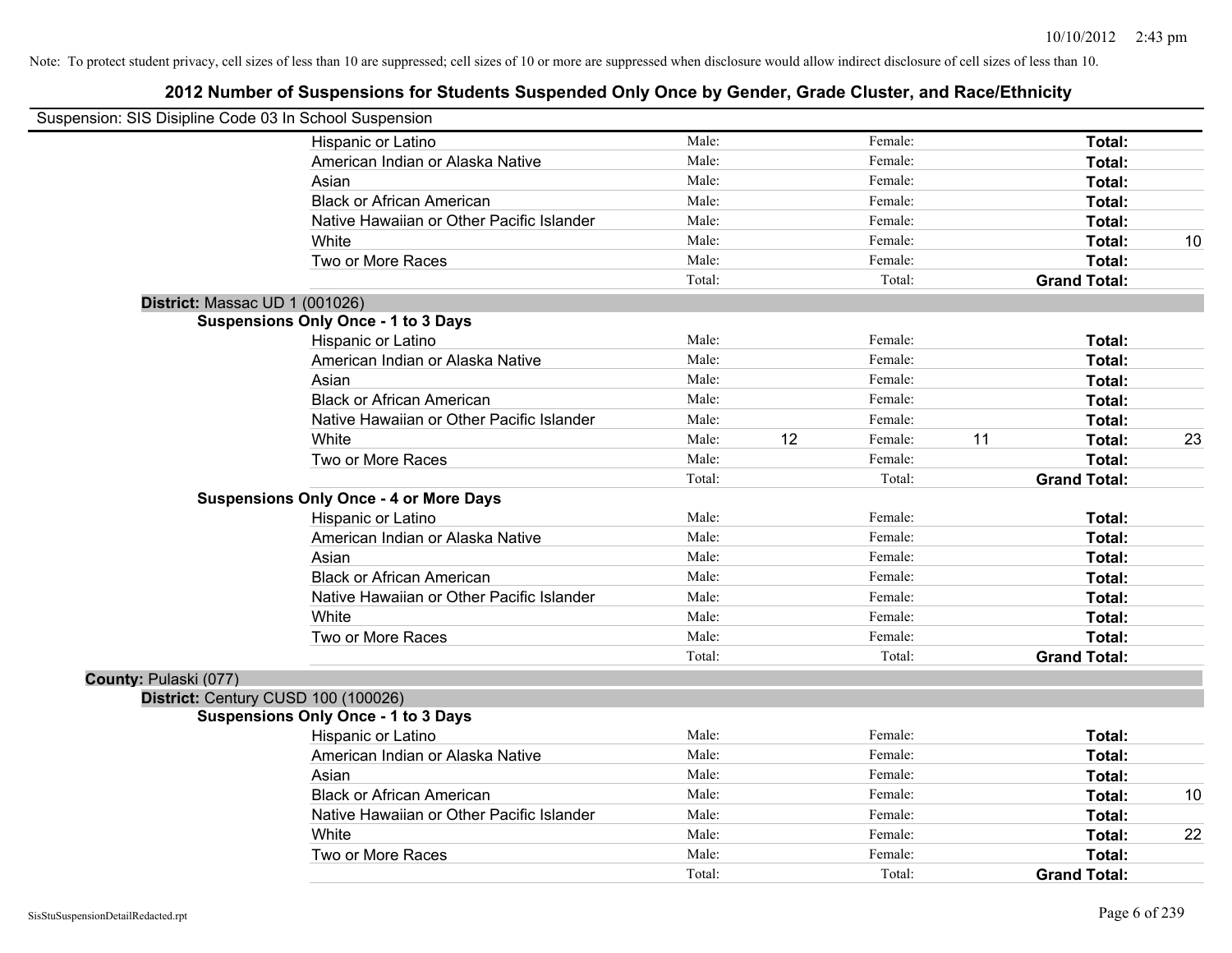| Suspension: SIS Disipline Code 03 In School Suspension |                                            |        |    |         |    |                     |    |
|--------------------------------------------------------|--------------------------------------------|--------|----|---------|----|---------------------|----|
|                                                        | District: Meridian CUSD 101 (101026)       |        |    |         |    |                     |    |
|                                                        | <b>Suspensions Only Once - 1 to 3 Days</b> |        |    |         |    |                     |    |
|                                                        | Hispanic or Latino                         | Male:  |    | Female: |    | Total:              |    |
|                                                        | American Indian or Alaska Native           | Male:  |    | Female: |    | Total:              |    |
|                                                        | Asian                                      | Male:  |    | Female: |    | Total:              |    |
|                                                        | <b>Black or African American</b>           | Male:  | 21 | Female: | 15 | Total:              | 36 |
|                                                        | Native Hawaiian or Other Pacific Islander  | Male:  |    | Female: |    | Total:              |    |
|                                                        | White                                      | Male:  |    | Female: |    | Total:              | 17 |
|                                                        | Two or More Races                          | Male:  |    | Female: |    | Total:              |    |
|                                                        |                                            | Total: |    | Total:  |    | <b>Grand Total:</b> |    |
| County: Union (091)                                    |                                            |        |    |         |    |                     |    |
|                                                        | District: Cobden SUD 17 (017022)           |        |    |         |    |                     |    |
|                                                        | <b>Suspensions Only Once - 1 to 3 Days</b> |        |    |         |    |                     |    |
|                                                        | Hispanic or Latino                         | Male:  |    | Female: |    | Total:              |    |
|                                                        | American Indian or Alaska Native           | Male:  |    | Female: |    | Total:              |    |
|                                                        | Asian                                      | Male:  |    | Female: |    | Total:              |    |
|                                                        | <b>Black or African American</b>           | Male:  |    | Female: |    | Total:              |    |
|                                                        | Native Hawaiian or Other Pacific Islander  | Male:  |    | Female: |    | Total:              |    |
|                                                        | White                                      | Male:  |    | Female: |    | Total:              |    |
|                                                        | Two or More Races                          | Male:  |    | Female: |    | Total:              |    |
|                                                        |                                            | Total: |    | Total:  |    | <b>Grand Total:</b> | 12 |
|                                                        | District: Dongola USD 66 (066022)          |        |    |         |    |                     |    |
|                                                        | <b>Suspensions Only Once - 1 to 3 Days</b> |        |    |         |    |                     |    |
|                                                        | Hispanic or Latino                         | Male:  |    | Female: |    | Total:              |    |
|                                                        | American Indian or Alaska Native           | Male:  |    | Female: |    | Total:              |    |
|                                                        | Asian                                      | Male:  |    | Female: |    | Total:              |    |
|                                                        | <b>Black or African American</b>           | Male:  |    | Female: |    | Total:              |    |
|                                                        | Native Hawaiian or Other Pacific Islander  | Male:  |    | Female: |    | Total:              |    |
|                                                        | White                                      | Male:  |    | Female: |    | Total:              | 15 |
|                                                        | Two or More Races                          | Male:  |    | Female: |    | Total:              |    |
|                                                        |                                            | Total: |    | Total:  |    | <b>Grand Total:</b> |    |
|                                                        | District: Lick Creek CCSD 16 (016004)      |        |    |         |    |                     |    |
|                                                        | <b>Suspensions Only Once - 1 to 3 Days</b> |        |    |         |    |                     |    |
|                                                        | Hispanic or Latino                         | Male:  |    | Female: |    | Total:              |    |
|                                                        | American Indian or Alaska Native           | Male:  |    | Female: |    | Total:              |    |
|                                                        | Asian                                      | Male:  |    | Female: |    | Total:              |    |
|                                                        | <b>Black or African American</b>           | Male:  |    | Female: |    | Total:              |    |
|                                                        | Native Hawaiian or Other Pacific Islander  | Male:  |    | Female: |    | Total:              |    |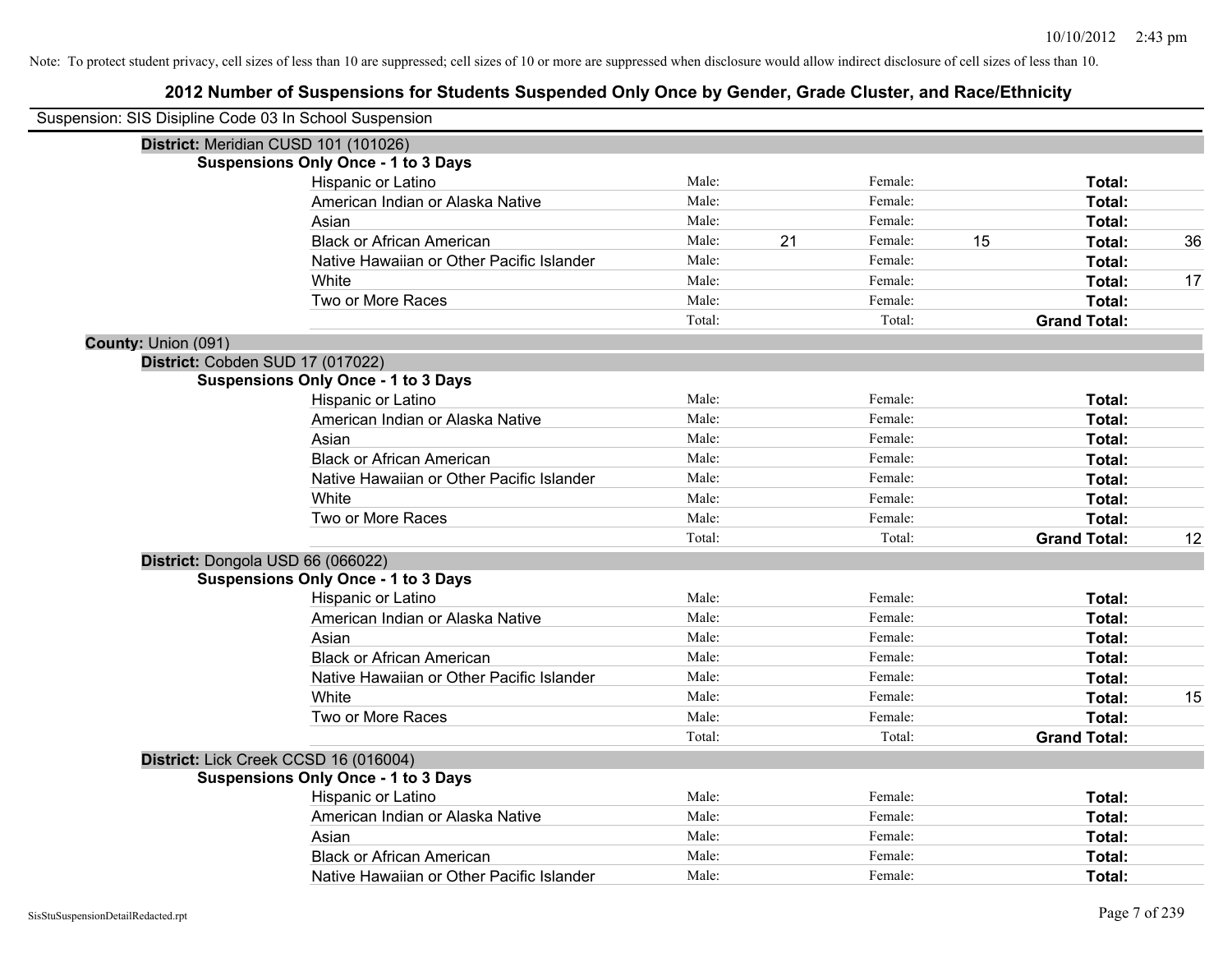# **2012 Number of Suspensions for Students Suspended Only Once by Gender, Grade Cluster, and Race/Ethnicity**

| Suspension: SIS Disipline Code 03 In School Suspension |                                            |        |    |         |    |                     |    |
|--------------------------------------------------------|--------------------------------------------|--------|----|---------|----|---------------------|----|
|                                                        | White                                      | Male:  |    | Female: |    | Total:              |    |
|                                                        | Two or More Races                          | Male:  |    | Female: |    | <b>Total:</b>       |    |
|                                                        |                                            | Total: |    | Total:  |    | <b>Grand Total:</b> |    |
|                                                        |                                            |        |    |         |    |                     |    |
| Region: Bond/Effingham/Fayette ROE (03)                |                                            |        |    |         |    |                     |    |
| County: Bond (003)                                     |                                            |        |    |         |    |                     |    |
|                                                        | District: Bond County CUSD 2 (002026)      |        |    |         |    |                     |    |
|                                                        | <b>Suspensions Only Once - 1 to 3 Days</b> |        |    |         |    |                     |    |
|                                                        | Hispanic or Latino                         | Male:  |    | Female: |    | Total:              |    |
|                                                        | American Indian or Alaska Native           | Male:  |    | Female: |    | <b>Total:</b>       |    |
|                                                        | Asian                                      | Male:  |    | Female: |    | <b>Total:</b>       |    |
|                                                        | <b>Black or African American</b>           | Male:  |    | Female: |    | Total:              |    |
|                                                        | Native Hawaiian or Other Pacific Islander  | Male:  |    | Female: |    | Total:              |    |
|                                                        | White                                      | Male:  | 53 | Female: | 18 | Total:              | 71 |
|                                                        | Two or More Races                          | Male:  |    | Female: |    | <b>Total:</b>       |    |
|                                                        |                                            | Total: |    | Total:  |    | <b>Grand Total:</b> | 81 |
|                                                        | District: Mulberry Grove CUSD 1 (001026)   |        |    |         |    |                     |    |
|                                                        | <b>Suspensions Only Once - 1 to 3 Days</b> |        |    |         |    |                     |    |
|                                                        | Hispanic or Latino                         | Male:  |    | Female: |    | Total:              |    |
|                                                        | American Indian or Alaska Native           | Male:  |    | Female: |    | Total:              |    |
|                                                        | Asian                                      | Male:  |    | Female: |    | Total:              |    |
|                                                        | <b>Black or African American</b>           | Male:  |    | Female: |    | Total:              |    |
|                                                        | Native Hawaiian or Other Pacific Islander  | Male:  |    | Female: |    | Total:              |    |
|                                                        | White                                      | Male:  | 10 | Female: | 11 | Total:              | 21 |
|                                                        | Two or More Races                          | Male:  |    | Female: |    | <b>Total:</b>       |    |
|                                                        |                                            | Total: |    | Total:  |    | <b>Grand Total:</b> |    |
| County: Effingham (025)                                |                                            |        |    |         |    |                     |    |
|                                                        | District: Beecher City CUSD 20 (020026)    |        |    |         |    |                     |    |
|                                                        | <b>Suspensions Only Once - 1 to 3 Days</b> |        |    |         |    |                     |    |
|                                                        | Hispanic or Latino                         | Male:  |    | Female: |    | Total:              |    |
|                                                        | American Indian or Alaska Native           | Male:  |    | Female: |    | Total:              |    |
|                                                        | Asian                                      | Male:  |    | Female: |    | Total:              |    |
|                                                        | <b>Black or African American</b>           | Male:  |    | Female: |    | Total:              |    |
|                                                        | Native Hawaiian or Other Pacific Islander  | Male:  |    | Female: |    | Total:              |    |
|                                                        | White                                      | Male:  |    | Female: |    | Total:              |    |
|                                                        | Two or More Races                          | Male:  |    | Female: |    | Total:              |    |
|                                                        |                                            | Total: |    | Total:  |    | <b>Grand Total:</b> |    |
|                                                        |                                            |        |    |         |    |                     |    |

## **District:** Dieterich CUSD 30 (030026)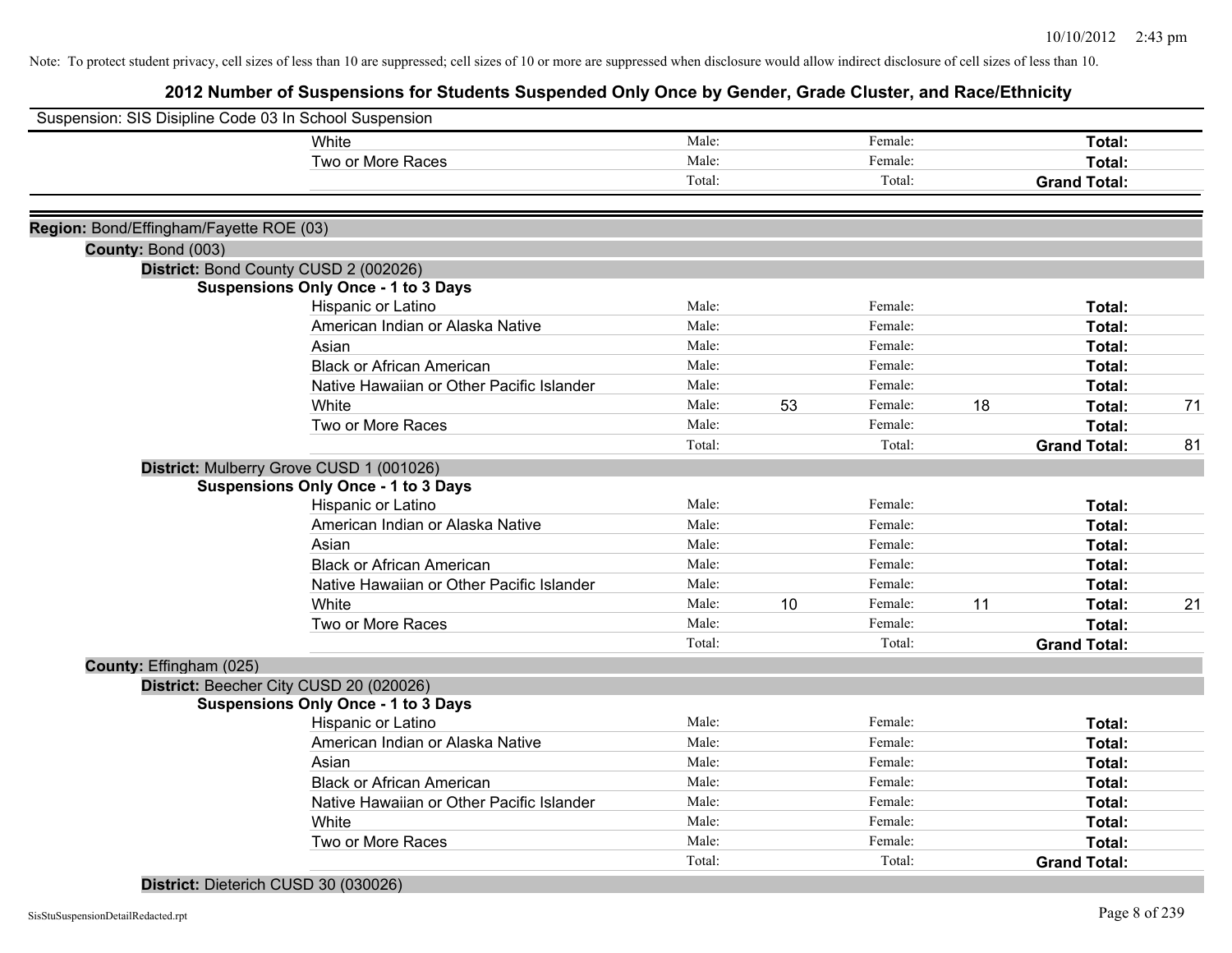| Suspension: SIS Disipline Code 03 In School Suspension |        |    |         |    |                     |    |
|--------------------------------------------------------|--------|----|---------|----|---------------------|----|
| <b>Suspensions Only Once - 1 to 3 Days</b>             |        |    |         |    |                     |    |
| Hispanic or Latino                                     | Male:  |    | Female: |    | Total:              |    |
| American Indian or Alaska Native                       | Male:  |    | Female: |    | Total:              |    |
| Asian                                                  | Male:  |    | Female: |    | Total:              |    |
| <b>Black or African American</b>                       | Male:  |    | Female: |    | Total:              |    |
| Native Hawaiian or Other Pacific Islander              | Male:  |    | Female: |    | Total:              |    |
| White                                                  | Male:  |    | Female: |    | Total:              |    |
| Two or More Races                                      | Male:  |    | Female: |    | Total:              |    |
|                                                        | Total: |    | Total:  |    | <b>Grand Total:</b> |    |
| District: Effingham CUSD 40 (040026)                   |        |    |         |    |                     |    |
| <b>Suspensions Only Once - 1 to 3 Days</b>             |        |    |         |    |                     |    |
| Hispanic or Latino                                     | Male:  |    | Female: |    | Total:              |    |
| American Indian or Alaska Native                       | Male:  |    | Female: |    | Total:              |    |
| Asian                                                  | Male:  |    | Female: |    | Total:              |    |
| <b>Black or African American</b>                       | Male:  |    | Female: |    | Total:              |    |
| Native Hawaiian or Other Pacific Islander              | Male:  |    | Female: |    | Total:              |    |
| White                                                  | Male:  | 57 | Female: | 15 | Total:              | 72 |
| Two or More Races                                      | Male:  |    | Female: |    | Total:              |    |
|                                                        | Total: |    | Total:  |    | <b>Grand Total:</b> |    |
| <b>Suspensions Only Once - 4 or More Days</b>          |        |    |         |    |                     |    |
| Hispanic or Latino                                     | Male:  |    | Female: |    | Total:              |    |
| American Indian or Alaska Native                       | Male:  |    | Female: |    | Total:              |    |
| Asian                                                  | Male:  |    | Female: |    | Total:              |    |
| <b>Black or African American</b>                       | Male:  |    | Female: |    | Total:              |    |
| Native Hawaiian or Other Pacific Islander              | Male:  |    | Female: |    | Total:              |    |
| White                                                  | Male:  |    | Female: |    | Total:              |    |
| Two or More Races                                      | Male:  |    | Female: |    | Total:              |    |
|                                                        | Total: |    | Total:  |    | <b>Grand Total:</b> |    |
| District: Teutopolis CUSD 50 (050026)                  |        |    |         |    |                     |    |
| <b>Suspensions Only Once - 1 to 3 Days</b>             |        |    |         |    |                     |    |
| Hispanic or Latino                                     | Male:  |    | Female: |    | Total:              |    |
| American Indian or Alaska Native                       | Male:  |    | Female: |    | Total:              |    |
| Asian                                                  | Male:  |    | Female: |    | Total:              |    |
| <b>Black or African American</b>                       | Male:  |    | Female: |    | Total:              |    |
| Native Hawaiian or Other Pacific Islander              | Male:  |    | Female: |    | Total:              |    |
| White                                                  | Male:  |    | Female: |    | Total:              |    |
| Two or More Races                                      | Male:  |    | Female: |    | Total:              |    |
|                                                        | Total: |    | Total:  |    | <b>Grand Total:</b> |    |
|                                                        |        |    |         |    |                     |    |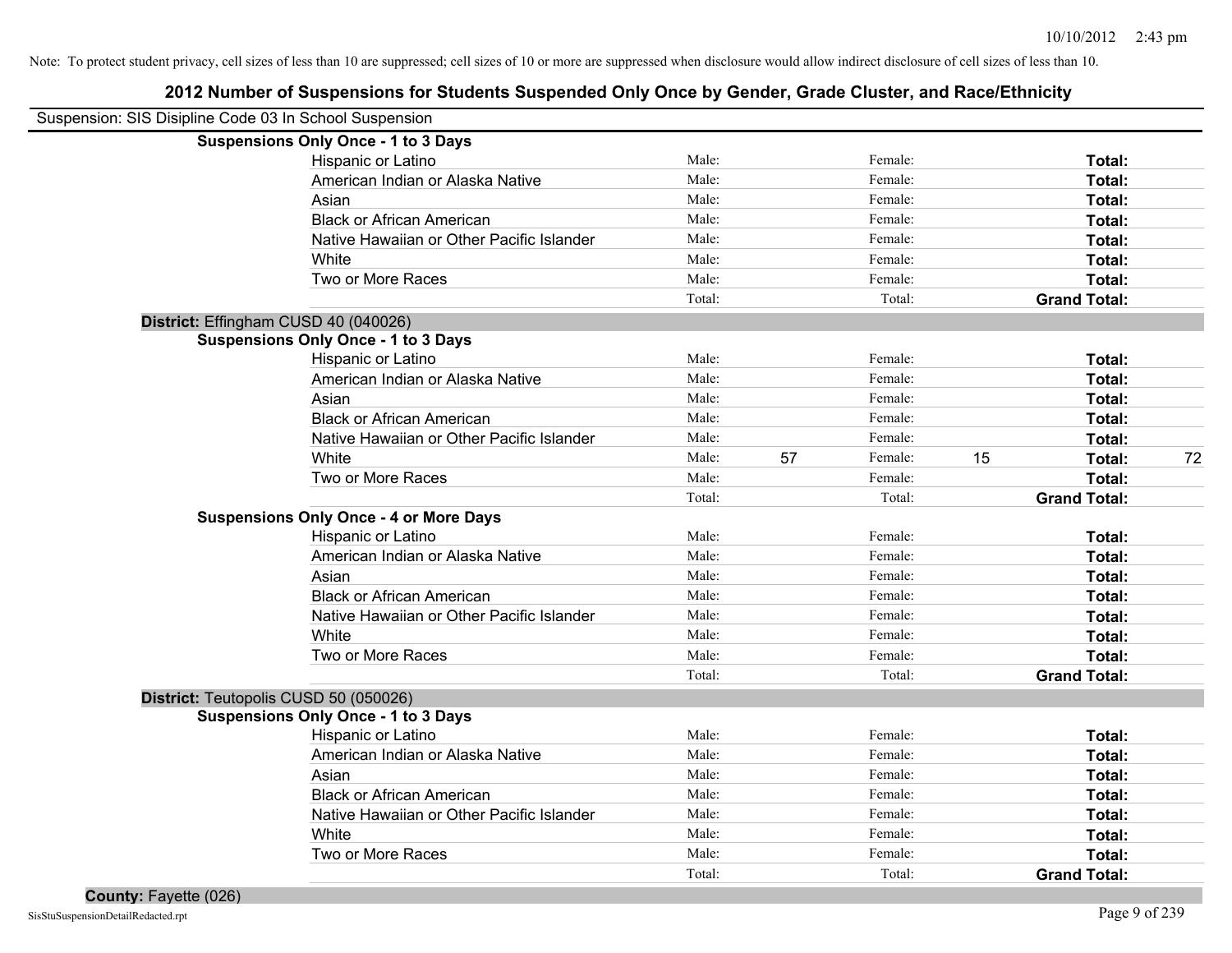| Suspension: SIS Disipline Code 03 In School Suspension |                                            |        |    |         |    |                     |    |
|--------------------------------------------------------|--------------------------------------------|--------|----|---------|----|---------------------|----|
|                                                        | District: Brownstown CUSD 201 (201026)     |        |    |         |    |                     |    |
|                                                        | <b>Suspensions Only Once - 1 to 3 Days</b> |        |    |         |    |                     |    |
|                                                        | Hispanic or Latino                         | Male:  |    | Female: |    | Total:              |    |
|                                                        | American Indian or Alaska Native           | Male:  |    | Female: |    | Total:              |    |
|                                                        | Asian                                      | Male:  |    | Female: |    | Total:              |    |
|                                                        | <b>Black or African American</b>           | Male:  |    | Female: |    | Total:              |    |
|                                                        | Native Hawaiian or Other Pacific Islander  | Male:  |    | Female: |    | Total:              |    |
|                                                        | White                                      | Male:  |    | Female: |    | Total:              |    |
|                                                        | Two or More Races                          | Male:  |    | Female: |    | Total:              |    |
|                                                        |                                            | Total: |    | Total:  |    | <b>Grand Total:</b> |    |
|                                                        | District: Non-Public School (2030)         |        |    |         |    |                     |    |
|                                                        | <b>Suspensions Only Once - 1 to 3 Days</b> |        |    |         |    |                     |    |
|                                                        | Hispanic or Latino                         | Male:  |    | Female: |    | Total:              |    |
|                                                        | American Indian or Alaska Native           | Male:  |    | Female: |    | Total:              |    |
|                                                        | Asian                                      | Male:  |    | Female: |    | Total:              |    |
|                                                        | <b>Black or African American</b>           | Male:  |    | Female: |    | Total:              |    |
|                                                        | Native Hawaiian or Other Pacific Islander  | Male:  |    | Female: |    | Total:              |    |
|                                                        | White                                      | Male:  |    | Female: |    | Total:              |    |
|                                                        | Two or More Races                          | Male:  |    | Female: |    | Total:              |    |
|                                                        |                                            | Total: |    | Total:  |    | <b>Grand Total:</b> |    |
|                                                        | District: Ramsey CUSD 204 (204026)         |        |    |         |    |                     |    |
|                                                        | <b>Suspensions Only Once - 1 to 3 Days</b> |        |    |         |    |                     |    |
|                                                        | Hispanic or Latino                         | Male:  |    | Female: |    | Total:              |    |
|                                                        | American Indian or Alaska Native           | Male:  |    | Female: |    | Total:              |    |
|                                                        | Asian                                      | Male:  |    | Female: |    | Total:              |    |
|                                                        | <b>Black or African American</b>           | Male:  |    | Female: |    | Total:              |    |
|                                                        | Native Hawaiian or Other Pacific Islander  | Male:  |    | Female: |    | Total:              |    |
|                                                        | White                                      | Male:  |    | Female: |    | Total:              |    |
|                                                        | Two or More Races                          | Male:  |    | Female: |    | Total:              |    |
|                                                        |                                            | Total: |    | Total:  |    | <b>Grand Total:</b> |    |
|                                                        | District: St Elmo CUSD 202 (202026)        |        |    |         |    |                     |    |
|                                                        | <b>Suspensions Only Once - 1 to 3 Days</b> |        |    |         |    |                     |    |
|                                                        | Hispanic or Latino                         | Male:  |    | Female: |    | Total:              |    |
|                                                        | American Indian or Alaska Native           | Male:  |    | Female: |    | Total:              |    |
|                                                        | Asian                                      | Male:  |    | Female: |    | Total:              |    |
|                                                        | <b>Black or African American</b>           | Male:  |    | Female: |    | Total:              |    |
|                                                        | Native Hawaiian or Other Pacific Islander  | Male:  |    | Female: |    | Total:              |    |
|                                                        | White                                      | Male:  | 17 | Female: | 12 | Total:              | 29 |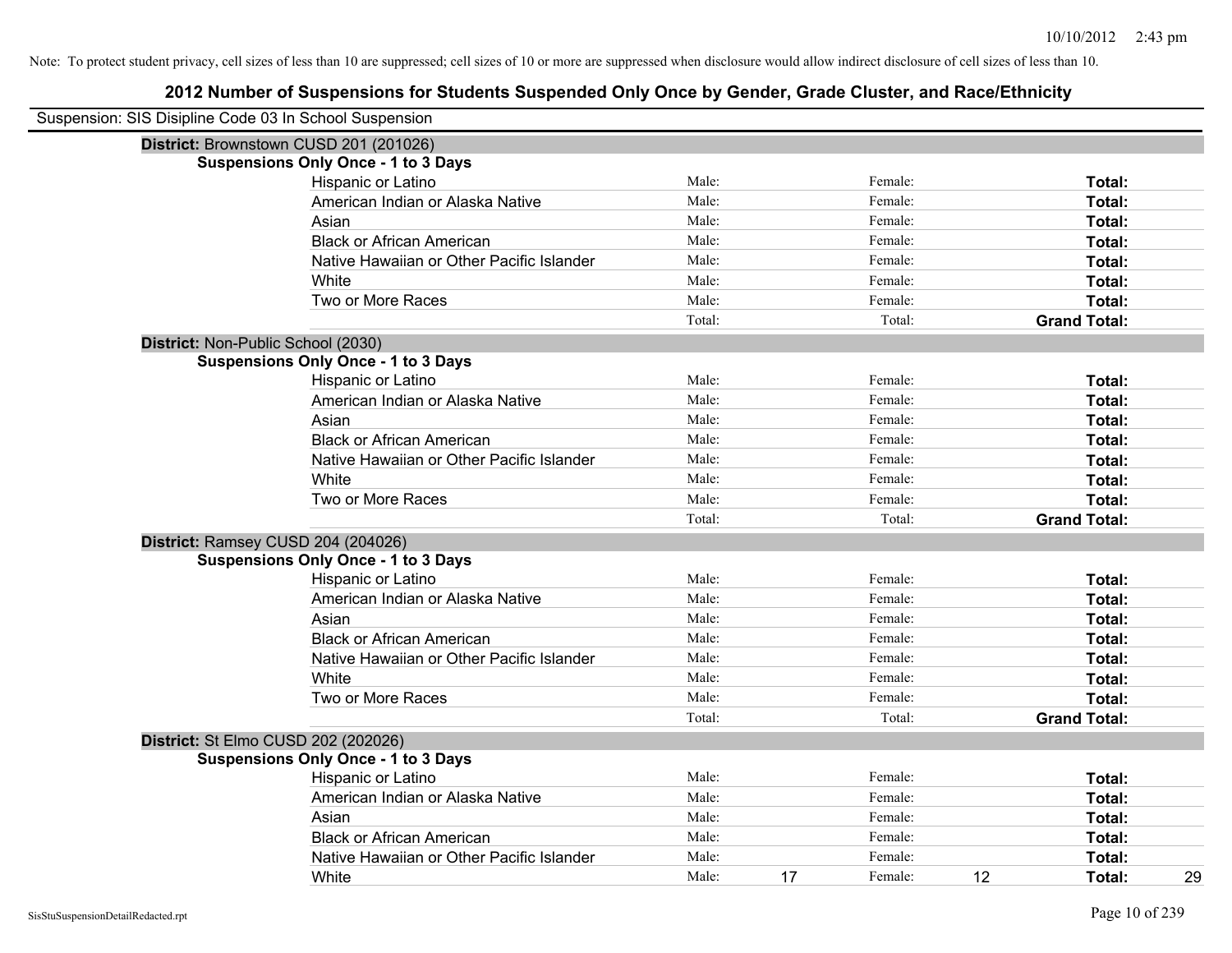| Suspension: SIS Disipline Code 03 In School Suspension |                                               |        |    |         |    |                     |     |
|--------------------------------------------------------|-----------------------------------------------|--------|----|---------|----|---------------------|-----|
|                                                        | Two or More Races                             | Male:  |    | Female: |    | Total:              |     |
|                                                        |                                               | Total: |    | Total:  |    | <b>Grand Total:</b> |     |
| District: Vandalia CUSD 203 (203026)                   |                                               |        |    |         |    |                     |     |
|                                                        | <b>Suspensions Only Once - 1 to 3 Days</b>    |        |    |         |    |                     |     |
|                                                        | Hispanic or Latino                            | Male:  |    | Female: |    | Total:              |     |
|                                                        | American Indian or Alaska Native              | Male:  |    | Female: |    | Total:              |     |
|                                                        | Asian                                         | Male:  |    | Female: |    | Total:              |     |
|                                                        | <b>Black or African American</b>              | Male:  |    | Female: |    | Total:              |     |
|                                                        | Native Hawaiian or Other Pacific Islander     | Male:  |    | Female: |    | Total:              |     |
|                                                        | White                                         | Male:  | 50 | Female: | 20 | Total:              | 70  |
|                                                        | Two or More Races                             | Male:  |    | Female: |    | Total:              |     |
|                                                        |                                               | Total: |    | Total:  |    | <b>Grand Total:</b> |     |
|                                                        | <b>Suspensions Only Once - 4 or More Days</b> |        |    |         |    |                     |     |
|                                                        | Hispanic or Latino                            | Male:  |    | Female: |    | Total:              |     |
|                                                        | American Indian or Alaska Native              | Male:  |    | Female: |    | Total:              |     |
|                                                        | Asian                                         | Male:  |    | Female: |    | Total:              |     |
|                                                        | <b>Black or African American</b>              | Male:  |    | Female: |    | Total:              |     |
|                                                        | Native Hawaiian or Other Pacific Islander     | Male:  |    | Female: |    | Total:              |     |
|                                                        | White                                         | Male:  |    | Female: |    | Total:              |     |
|                                                        | Two or More Races                             | Male:  |    | Female: |    | Total:              |     |
|                                                        |                                               | Total: |    | Total:  |    | <b>Grand Total:</b> |     |
| County: Non-Public School (000)                        |                                               |        |    |         |    |                     |     |
| District: Bond/Effingham/Fayette ROE (000000)          |                                               |        |    |         |    |                     |     |
|                                                        | <b>Suspensions Only Once - 1 to 3 Days</b>    |        |    |         |    |                     |     |
|                                                        | Hispanic or Latino                            | Male:  |    | Female: |    | Total:              |     |
|                                                        | American Indian or Alaska Native              | Male:  |    | Female: |    | Total:              |     |
|                                                        | Asian                                         | Male:  |    | Female: |    | Total:              |     |
|                                                        | <b>Black or African American</b>              | Male:  |    | Female: |    | Total:              |     |
|                                                        | Native Hawaiian or Other Pacific Islander     | Male:  |    | Female: |    | Total:              |     |
|                                                        | White                                         | Male:  |    | Female: |    | Total:              |     |
|                                                        | Two or More Races                             | Male:  |    | Female: |    | Total:              |     |
|                                                        |                                               | Total: |    | Total:  |    | <b>Grand Total:</b> |     |
| Region: Boone/Winnebago ROE (04)                       |                                               |        |    |         |    |                     |     |
| County: Boone (004)                                    |                                               |        |    |         |    |                     |     |
| District: Belvidere CUSD 100 (100026)                  |                                               |        |    |         |    |                     |     |
|                                                        | <b>Suspensions Only Once - 1 to 3 Days</b>    |        |    |         |    |                     |     |
|                                                        | Hispanic or Latino                            | Male:  | 76 | Female: | 53 | Total:              | 129 |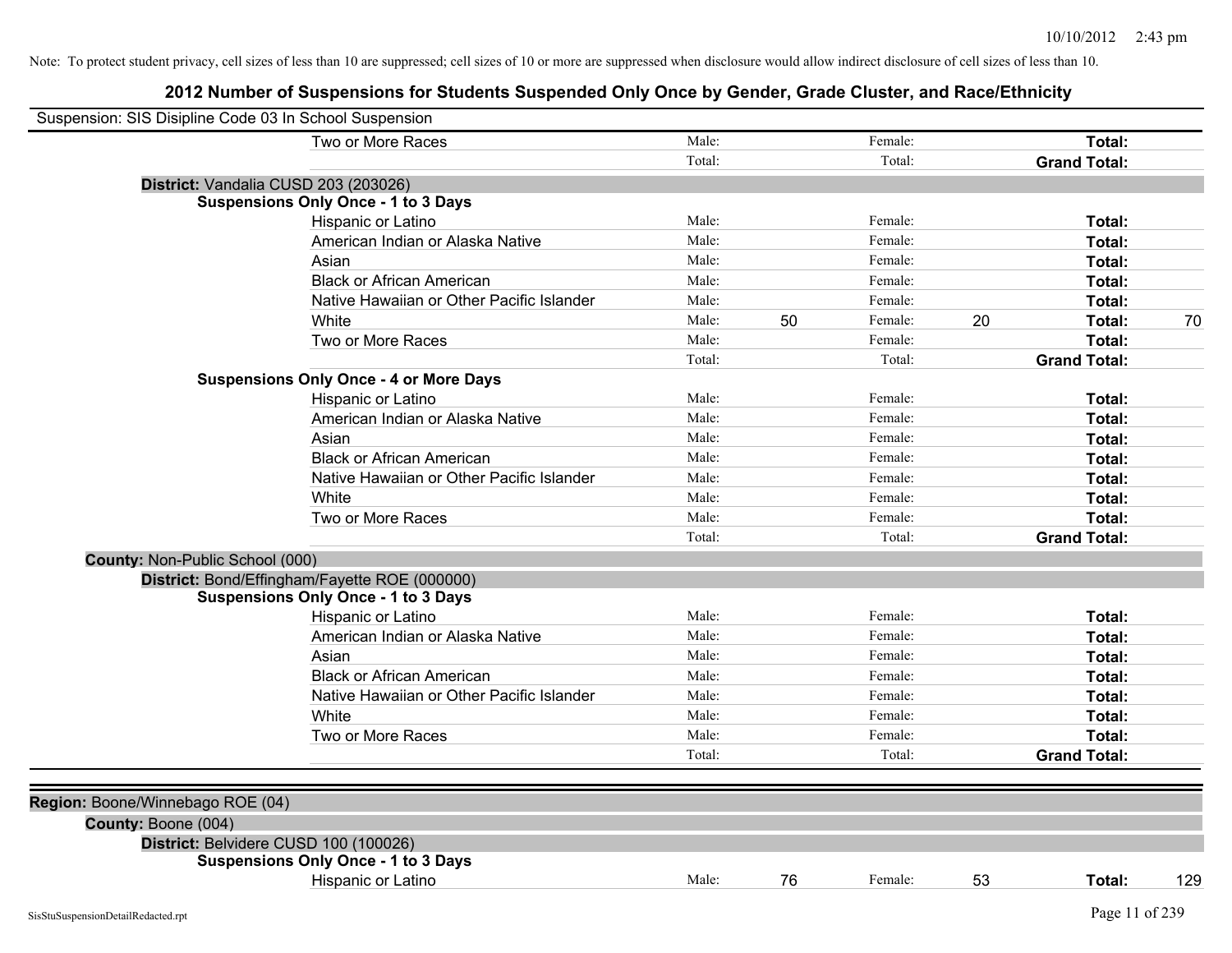| Suspension: SIS Disipline Code 03 In School Suspension |                                               |        |     |         |    |                     |     |
|--------------------------------------------------------|-----------------------------------------------|--------|-----|---------|----|---------------------|-----|
|                                                        | American Indian or Alaska Native              | Male:  |     | Female: |    | Total:              |     |
|                                                        | Asian                                         | Male:  |     | Female: |    | Total:              |     |
|                                                        | <b>Black or African American</b>              | Male:  |     | Female: |    | Total:              | 23  |
|                                                        | Native Hawaiian or Other Pacific Islander     | Male:  |     | Female: |    | Total:              |     |
|                                                        | White                                         | Male:  | 144 | Female: | 67 | Total:              | 211 |
|                                                        | Two or More Races                             | Male:  |     | Female: |    | Total:              | 11  |
|                                                        |                                               | Total: |     | Total:  |    | <b>Grand Total:</b> |     |
|                                                        | <b>Suspensions Only Once - 4 or More Days</b> |        |     |         |    |                     |     |
|                                                        | Hispanic or Latino                            | Male:  |     | Female: |    | Total:              |     |
|                                                        | American Indian or Alaska Native              | Male:  |     | Female: |    | Total:              |     |
|                                                        | Asian                                         | Male:  |     | Female: |    | Total:              |     |
|                                                        | <b>Black or African American</b>              | Male:  |     | Female: |    | Total:              |     |
|                                                        | Native Hawaiian or Other Pacific Islander     | Male:  |     | Female: |    | Total:              |     |
|                                                        | White                                         | Male:  |     | Female: |    | Total:              |     |
|                                                        | Two or More Races                             | Male:  |     | Female: |    | Total:              |     |
|                                                        |                                               | Total: |     | Total:  |    | <b>Grand Total:</b> |     |
|                                                        | District: North Boone CUSD 200 (200026)       |        |     |         |    |                     |     |
|                                                        | <b>Suspensions Only Once - 1 to 3 Days</b>    |        |     |         |    |                     |     |
|                                                        | Hispanic or Latino                            | Male:  |     | Female: |    | Total:              |     |
|                                                        | American Indian or Alaska Native              | Male:  |     | Female: |    | Total:              |     |
|                                                        | Asian                                         | Male:  |     | Female: |    | Total:              |     |
|                                                        | <b>Black or African American</b>              | Male:  |     | Female: |    | Total:              |     |
|                                                        | Native Hawaiian or Other Pacific Islander     | Male:  |     | Female: |    | Total:              |     |
|                                                        | White                                         | Male:  |     | Female: |    | Total:              | 12  |
|                                                        | Two or More Races                             | Male:  |     | Female: |    | Total:              |     |
|                                                        |                                               | Total: |     | Total:  |    | <b>Grand Total:</b> |     |
| County: Non-Public School (000)                        |                                               |        |     |         |    |                     |     |
|                                                        | District: Boone/Winnebago ROE (000000)        |        |     |         |    |                     |     |
|                                                        | <b>Suspensions Only Once - 1 to 3 Days</b>    |        |     |         |    |                     |     |
|                                                        | Hispanic or Latino                            | Male:  |     | Female: |    | Total:              |     |
|                                                        | American Indian or Alaska Native              | Male:  |     | Female: |    | Total:              |     |
|                                                        | Asian                                         | Male:  |     | Female: |    | Total:              |     |
|                                                        | <b>Black or African American</b>              | Male:  |     | Female: |    | Total:              |     |
|                                                        | Native Hawaiian or Other Pacific Islander     | Male:  |     | Female: |    | Total:              |     |
|                                                        | White                                         | Male:  |     | Female: |    | Total:              |     |
|                                                        | Two or More Races                             | Male:  |     | Female: |    | Total:              |     |
|                                                        |                                               | Total: |     | Total:  |    | <b>Grand Total:</b> |     |
| County: Winnebago (101)                                |                                               |        |     |         |    |                     |     |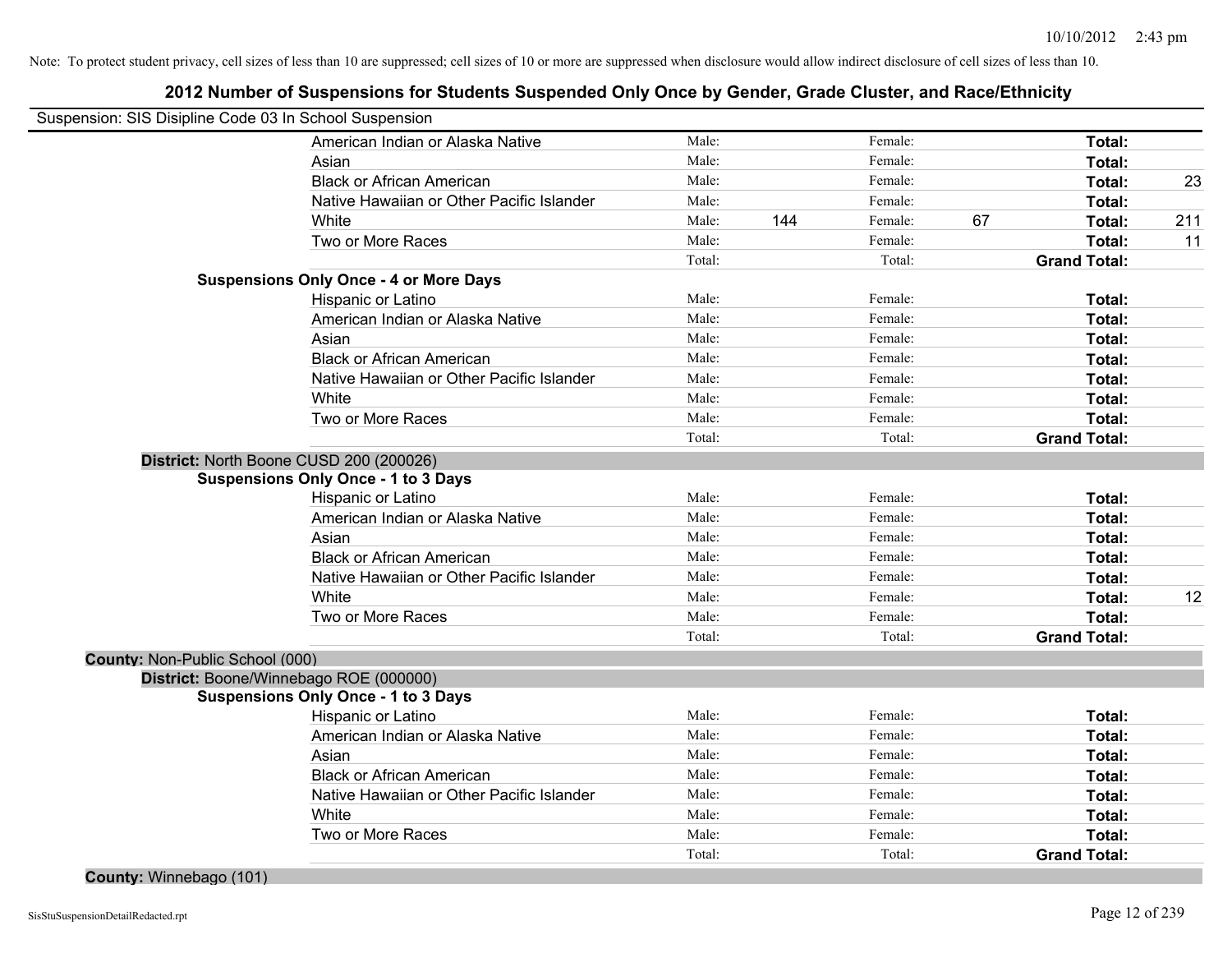| Suspension: SIS Disipline Code 03 In School Suspension |                                               |        |     |         |    |                     |     |
|--------------------------------------------------------|-----------------------------------------------|--------|-----|---------|----|---------------------|-----|
|                                                        | District: County of Winnebago SD 320 (320026) |        |     |         |    |                     |     |
|                                                        | <b>Suspensions Only Once - 1 to 3 Days</b>    |        |     |         |    |                     |     |
|                                                        | Hispanic or Latino                            | Male:  |     | Female: |    | Total:              |     |
|                                                        | American Indian or Alaska Native              | Male:  |     | Female: |    | Total:              |     |
|                                                        | Asian                                         | Male:  |     | Female: |    | Total:              |     |
|                                                        | <b>Black or African American</b>              | Male:  |     | Female: |    | Total:              |     |
|                                                        | Native Hawaiian or Other Pacific Islander     | Male:  |     | Female: |    | Total:              |     |
|                                                        | White                                         | Male:  |     | Female: |    | Total:              | 19  |
|                                                        | Two or More Races                             | Male:  |     | Female: |    | Total:              |     |
|                                                        |                                               | Total: |     | Total:  |    | <b>Grand Total:</b> |     |
|                                                        | District: Durand CUSD 322 (322026)            |        |     |         |    |                     |     |
|                                                        | <b>Suspensions Only Once - 1 to 3 Days</b>    |        |     |         |    |                     |     |
|                                                        | Hispanic or Latino                            | Male:  |     | Female: |    | Total:              |     |
|                                                        | American Indian or Alaska Native              | Male:  |     | Female: |    | Total:              |     |
|                                                        | Asian                                         | Male:  |     | Female: |    | Total:              |     |
|                                                        | <b>Black or African American</b>              | Male:  |     | Female: |    | Total:              |     |
|                                                        | Native Hawaiian or Other Pacific Islander     | Male:  |     | Female: |    | Total:              |     |
|                                                        | White                                         | Male:  |     | Female: |    | Total:              | 35  |
|                                                        | Two or More Races                             | Male:  |     | Female: |    | <b>Total:</b>       |     |
|                                                        |                                               | Total: |     | Total:  |    | <b>Grand Total:</b> |     |
|                                                        | District: Harlem UD 122 (122022)              |        |     |         |    |                     |     |
|                                                        | <b>Suspensions Only Once - 1 to 3 Days</b>    |        |     |         |    |                     |     |
|                                                        | Hispanic or Latino                            | Male:  | 26  | Female: | 21 | Total:              | 47  |
|                                                        | American Indian or Alaska Native              | Male:  |     | Female: |    | Total:              |     |
|                                                        | Asian                                         | Male:  |     | Female: |    | Total:              |     |
|                                                        | <b>Black or African American</b>              | Male:  |     | Female: |    | Total:              | 19  |
|                                                        | Native Hawaiian or Other Pacific Islander     | Male:  |     | Female: |    | Total:              |     |
|                                                        | White                                         | Male:  | 210 | Female: | 94 | Total:              | 304 |
|                                                        | Two or More Races                             | Male:  |     | Female: |    | Total:              | 18  |
|                                                        |                                               | Total: |     | Total:  |    | <b>Grand Total:</b> |     |
|                                                        | District: Hononegah CHD 207 (207016)          |        |     |         |    |                     |     |
|                                                        | <b>Suspensions Only Once - 1 to 3 Days</b>    |        |     |         |    |                     |     |
|                                                        | Hispanic or Latino                            | Male:  |     | Female: |    | Total:              |     |
|                                                        | American Indian or Alaska Native              | Male:  |     | Female: |    | Total:              |     |
|                                                        | Asian                                         | Male:  |     | Female: |    | Total:              |     |
|                                                        | <b>Black or African American</b>              | Male:  |     | Female: |    | Total:              |     |
|                                                        | Native Hawaiian or Other Pacific Islander     | Male:  |     | Female: |    | Total:              |     |
|                                                        | White                                         | Male:  | 68  | Female: | 44 | Total:              | 112 |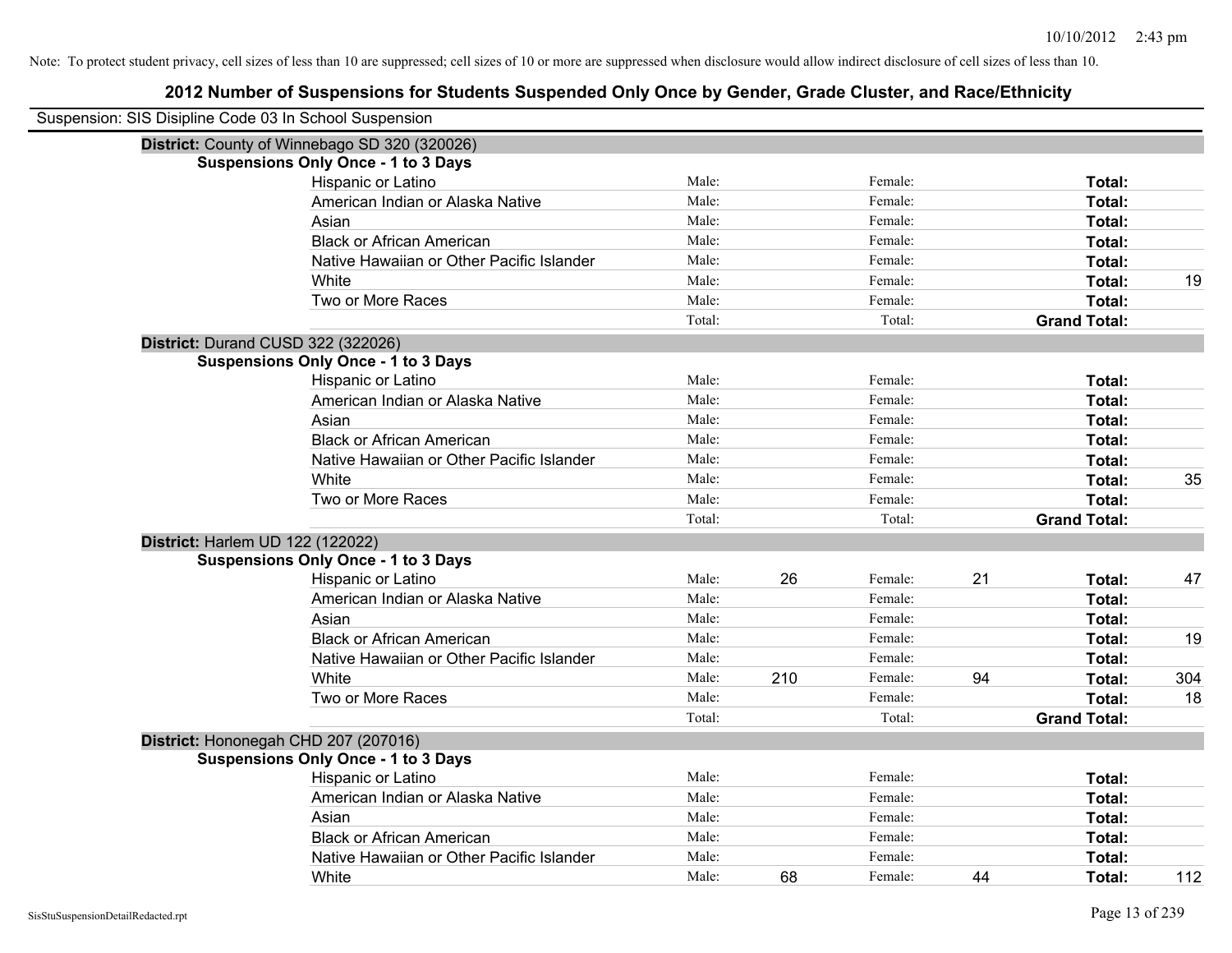| Suspension: SIS Disipline Code 03 In School Suspension |        |     |         |     |                     |     |
|--------------------------------------------------------|--------|-----|---------|-----|---------------------|-----|
| Two or More Races                                      | Male:  |     | Female: |     | Total:              |     |
|                                                        | Total: |     | Total:  |     | <b>Grand Total:</b> | 132 |
| District: Kinnikinnick CCSD 131 (131004)               |        |     |         |     |                     |     |
| <b>Suspensions Only Once - 1 to 3 Days</b>             |        |     |         |     |                     |     |
| Hispanic or Latino                                     | Male:  |     | Female: |     | Total:              |     |
| American Indian or Alaska Native                       | Male:  |     | Female: |     | Total:              |     |
| Asian                                                  | Male:  |     | Female: |     | Total:              |     |
| <b>Black or African American</b>                       | Male:  |     | Female: |     | Total:              |     |
| Native Hawaiian or Other Pacific Islander              | Male:  |     | Female: |     | Total:              |     |
| White                                                  | Male:  | 42  | Female: | 12  | Total:              | 54  |
| Two or More Races                                      | Male:  |     | Female: |     | Total:              |     |
|                                                        | Total: |     | Total:  |     | <b>Grand Total:</b> |     |
| District: Pecatonica CUSD 321 (321026)                 |        |     |         |     |                     |     |
| <b>Suspensions Only Once - 1 to 3 Days</b>             |        |     |         |     |                     |     |
| Hispanic or Latino                                     | Male:  |     | Female: |     | Total:              |     |
| American Indian or Alaska Native                       | Male:  |     | Female: |     | Total:              |     |
| Asian                                                  | Male:  |     | Female: |     | Total:              |     |
| <b>Black or African American</b>                       | Male:  |     | Female: |     | Total:              |     |
| Native Hawaiian or Other Pacific Islander              | Male:  |     | Female: |     | Total:              |     |
| White                                                  | Male:  |     | Female: |     | Total:              | 13  |
| Two or More Races                                      | Male:  |     | Female: |     | Total:              |     |
|                                                        | Total: |     | Total:  |     | <b>Grand Total:</b> |     |
| District: Prairie Hill CCSD 133 (133004)               |        |     |         |     |                     |     |
| <b>Suspensions Only Once - 1 to 3 Days</b>             |        |     |         |     |                     |     |
| Hispanic or Latino                                     | Male:  |     | Female: |     | Total:              |     |
| American Indian or Alaska Native                       | Male:  |     | Female: |     | Total:              |     |
| Asian                                                  | Male:  |     | Female: |     | Total:              |     |
| <b>Black or African American</b>                       | Male:  |     | Female: |     | Total:              |     |
| Native Hawaiian or Other Pacific Islander              | Male:  |     | Female: |     | Total:              |     |
| White                                                  | Male:  |     | Female: |     | Total:              |     |
| Two or More Races                                      | Male:  |     | Female: |     | Total:              |     |
|                                                        | Total: |     | Total:  |     | <b>Grand Total:</b> |     |
| District: Rockford SD 205 (205025)                     |        |     |         |     |                     |     |
| <b>Suspensions Only Once - 1 to 3 Days</b>             |        |     |         |     |                     |     |
| Hispanic or Latino                                     | Male:  | 248 | Female: | 149 | Total:              | 397 |
| American Indian or Alaska Native                       | Male:  |     | Female: |     | Total:              |     |
| Asian                                                  | Male:  |     | Female: |     | Total:              | 28  |
| <b>Black or African American</b>                       | Male:  | 435 | Female: | 363 | Total:              | 798 |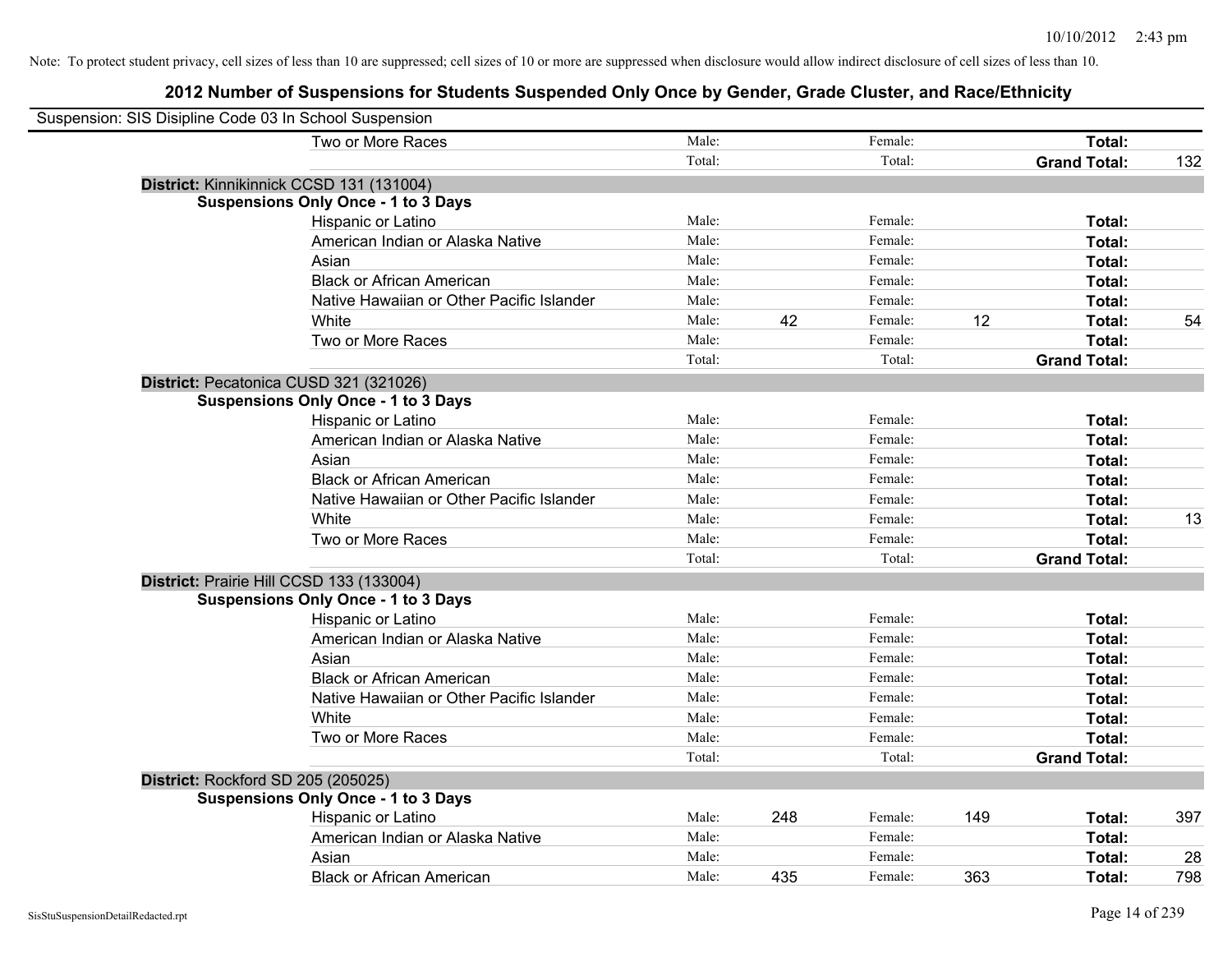| Suspension: SIS Disipline Code 03 In School Suspension |        |     |         |     |                     |     |
|--------------------------------------------------------|--------|-----|---------|-----|---------------------|-----|
| Native Hawaiian or Other Pacific Islander              | Male:  |     | Female: |     | Total:              |     |
| White                                                  | Male:  | 282 | Female: | 171 | Total:              | 453 |
| Two or More Races                                      | Male:  | 50  | Female: | 41  | Total:              | 91  |
|                                                        | Total: |     | Total:  |     | <b>Grand Total:</b> |     |
| <b>Suspensions Only Once - 4 or More Days</b>          |        |     |         |     |                     |     |
| Hispanic or Latino                                     | Male:  |     | Female: |     | Total:              |     |
| American Indian or Alaska Native                       | Male:  |     | Female: |     | Total:              |     |
| Asian                                                  | Male:  |     | Female: |     | Total:              |     |
| <b>Black or African American</b>                       | Male:  |     | Female: |     | Total:              |     |
| Native Hawaiian or Other Pacific Islander              | Male:  |     | Female: |     | Total:              |     |
| White                                                  | Male:  |     | Female: |     | Total:              |     |
| Two or More Races                                      | Male:  |     | Female: |     | Total:              |     |
|                                                        | Total: |     | Total:  |     | <b>Grand Total:</b> |     |
| District: Rockton SD 140 (140004)                      |        |     |         |     |                     |     |
| <b>Suspensions Only Once - 1 to 3 Days</b>             |        |     |         |     |                     |     |
| Hispanic or Latino                                     | Male:  |     | Female: |     | Total:              |     |
| American Indian or Alaska Native                       | Male:  |     | Female: |     | Total:              |     |
| Asian                                                  | Male:  |     | Female: |     | Total:              |     |
| <b>Black or African American</b>                       | Male:  |     | Female: |     | Total:              |     |
| Native Hawaiian or Other Pacific Islander              | Male:  |     | Female: |     | Total:              |     |
| White                                                  | Male:  |     | Female: |     | Total:              | 33  |
| Two or More Races                                      | Male:  |     | Female: |     | Total:              |     |
|                                                        | Total: |     | Total:  |     | <b>Grand Total:</b> |     |
| District: Shirland CCSD 134 (134004)                   |        |     |         |     |                     |     |
| <b>Suspensions Only Once - 1 to 3 Days</b>             |        |     |         |     |                     |     |
| Hispanic or Latino                                     | Male:  |     | Female: |     | Total:              |     |
| American Indian or Alaska Native                       | Male:  |     | Female: |     | Total:              |     |
| Asian                                                  | Male:  |     | Female: |     | Total:              |     |
| <b>Black or African American</b>                       | Male:  |     | Female: |     | Total:              |     |
| Native Hawaiian or Other Pacific Islander              | Male:  |     | Female: |     | Total:              |     |
| White                                                  | Male:  |     | Female: |     | Total:              |     |
| Two or More Races                                      | Male:  |     | Female: |     | Total:              |     |
|                                                        | Total: |     | Total:  |     | <b>Grand Total:</b> |     |
| District: Winnebago CUSD 323 (323026)                  |        |     |         |     |                     |     |
| <b>Suspensions Only Once - 1 to 3 Days</b>             |        |     |         |     |                     |     |
| Hispanic or Latino                                     | Male:  |     | Female: |     | Total:              |     |
| American Indian or Alaska Native                       | Male:  |     | Female: |     | Total:              |     |
| Asian                                                  | Male:  |     | Female: |     | Total:              |     |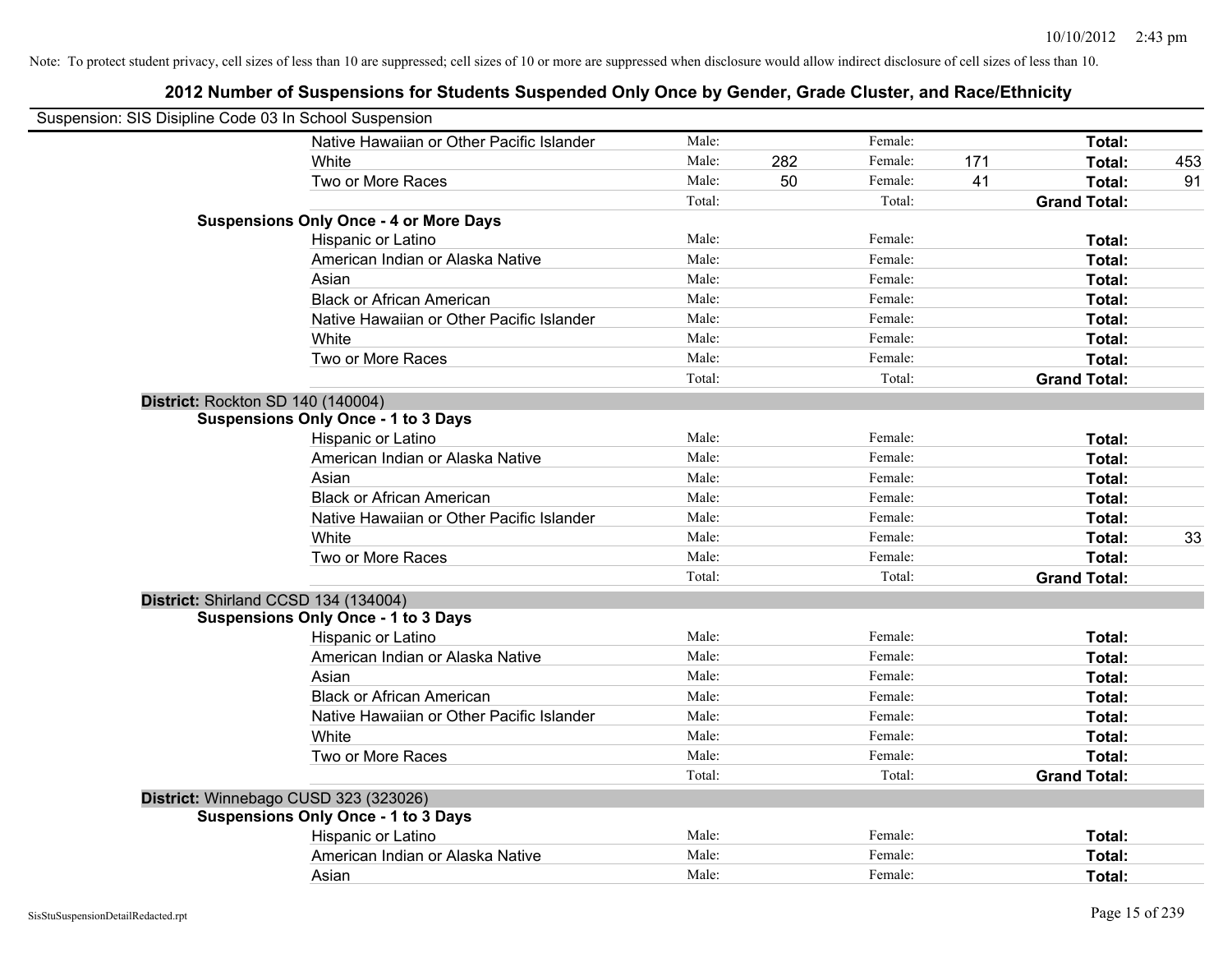| Suspension: SIS Disipline Code 03 In School Suspension |                                            |        |    |         |    |                     |    |
|--------------------------------------------------------|--------------------------------------------|--------|----|---------|----|---------------------|----|
|                                                        | <b>Black or African American</b>           | Male:  |    | Female: |    | Total:              |    |
|                                                        | Native Hawaiian or Other Pacific Islander  | Male:  |    | Female: |    | Total:              |    |
|                                                        | <b>White</b>                               | Male:  |    | Female: |    | Total:              |    |
|                                                        | Two or More Races                          | Male:  |    | Female: |    | Total:              |    |
|                                                        |                                            | Total: |    | Total:  |    | <b>Grand Total:</b> |    |
|                                                        |                                            |        |    |         |    |                     |    |
| Region: Brown/Cass/Morgan/Scott ROE (46)               |                                            |        |    |         |    |                     |    |
| County: Brown (005)                                    |                                            |        |    |         |    |                     |    |
|                                                        | District: Brown County CUSD 1 (001026)     |        |    |         |    |                     |    |
|                                                        | <b>Suspensions Only Once - 1 to 3 Days</b> |        |    |         |    |                     |    |
|                                                        | Hispanic or Latino                         | Male:  |    | Female: |    | Total:              |    |
|                                                        | American Indian or Alaska Native           | Male:  |    | Female: |    | Total:              |    |
|                                                        | Asian                                      | Male:  |    | Female: |    | Total:              |    |
|                                                        | <b>Black or African American</b>           | Male:  |    | Female: |    | Total:              |    |
|                                                        | Native Hawaiian or Other Pacific Islander  | Male:  |    | Female: |    | Total:              |    |
|                                                        | White                                      | Male:  |    | Female: |    | Total:              |    |
|                                                        | Two or More Races                          | Male:  |    | Female: |    | Total:              |    |
|                                                        |                                            | Total: |    | Total:  |    | <b>Grand Total:</b> |    |
| County: Cass (009)                                     |                                            |        |    |         |    |                     |    |
|                                                        | District: A-C Central CUSD 262 (262026)    |        |    |         |    |                     |    |
|                                                        | <b>Suspensions Only Once - 1 to 3 Days</b> |        |    |         |    |                     |    |
|                                                        | Hispanic or Latino                         | Male:  |    | Female: |    | Total:              |    |
|                                                        | American Indian or Alaska Native           | Male:  |    | Female: |    | Total:              |    |
|                                                        | Asian                                      | Male:  |    | Female: |    | Total:              |    |
|                                                        | <b>Black or African American</b>           | Male:  |    | Female: |    | Total:              |    |
|                                                        | Native Hawaiian or Other Pacific Islander  | Male:  |    | Female: |    | Total:              |    |
|                                                        | White                                      | Male:  |    | Female: |    | Total:              |    |
|                                                        | Two or More Races                          | Male:  |    | Female: |    | Total:              |    |
|                                                        |                                            | Total: |    | Total:  |    | <b>Grand Total:</b> |    |
|                                                        | District: Beardstown CUSD 15 (015026)      |        |    |         |    |                     |    |
|                                                        | <b>Suspensions Only Once - 1 to 3 Days</b> |        |    |         |    |                     |    |
|                                                        | Hispanic or Latino                         | Male:  |    | Female: |    | Total:              | 33 |
|                                                        | American Indian or Alaska Native           | Male:  |    | Female: |    | Total:              |    |
|                                                        | Asian                                      | Male:  |    | Female: |    | Total:              |    |
|                                                        | <b>Black or African American</b>           | Male:  |    | Female: |    | Total:              |    |
|                                                        | Native Hawaiian or Other Pacific Islander  | Male:  |    | Female: |    | Total:              |    |
|                                                        | White                                      | Male:  | 21 | Female: | 26 | Total:              | 47 |
|                                                        | Two or More Races                          | Male:  |    | Female: |    | Total:              |    |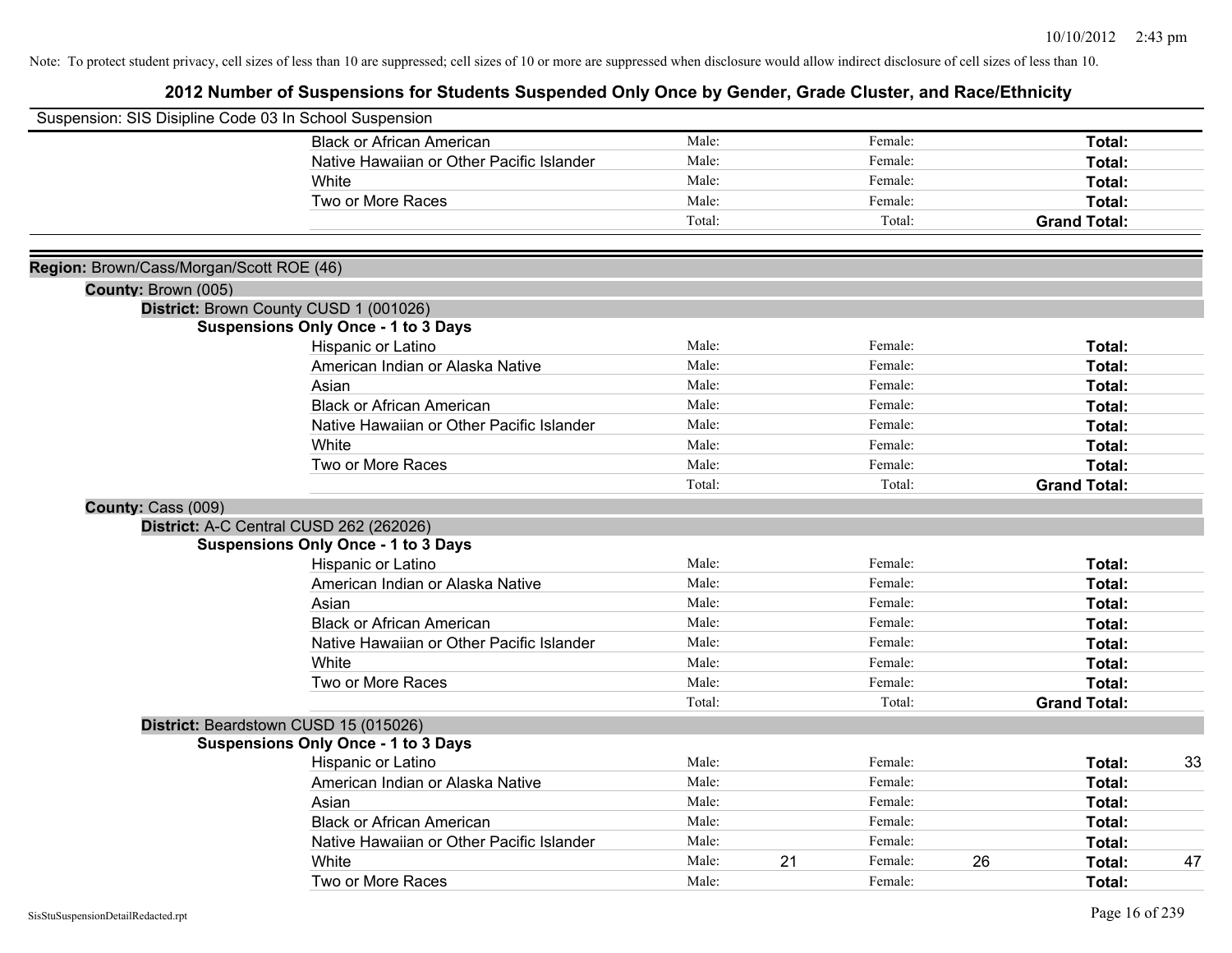|                      | Suspension: SIS Disipline Code 03 In School Suspension |        |         |                     |    |
|----------------------|--------------------------------------------------------|--------|---------|---------------------|----|
|                      |                                                        | Total: | Total:  | <b>Grand Total:</b> |    |
|                      | <b>Suspensions Only Once - 4 or More Days</b>          |        |         |                     |    |
|                      | Hispanic or Latino                                     | Male:  | Female: | Total:              |    |
|                      | American Indian or Alaska Native                       | Male:  | Female: | Total:              |    |
|                      | Asian                                                  | Male:  | Female: | Total:              |    |
|                      | <b>Black or African American</b>                       | Male:  | Female: | Total:              |    |
|                      | Native Hawaiian or Other Pacific Islander              | Male:  | Female: | Total:              |    |
|                      | White                                                  | Male:  | Female: | Total:              |    |
|                      | Two or More Races                                      | Male:  | Female: | Total:              |    |
|                      |                                                        | Total: | Total:  | <b>Grand Total:</b> |    |
|                      | District: Virginia CUSD 64 (064026)                    |        |         |                     |    |
|                      | <b>Suspensions Only Once - 1 to 3 Days</b>             |        |         |                     |    |
|                      | Hispanic or Latino                                     | Male:  | Female: | Total:              |    |
|                      | American Indian or Alaska Native                       | Male:  | Female: | Total:              |    |
|                      | Asian                                                  | Male:  | Female: | Total:              |    |
|                      | <b>Black or African American</b>                       | Male:  | Female: | Total:              |    |
|                      | Native Hawaiian or Other Pacific Islander              | Male:  | Female: | Total:              |    |
|                      | White                                                  | Male:  | Female: | Total:              | 23 |
|                      | Two or More Races                                      | Male:  | Female: | Total:              |    |
|                      |                                                        | Total: | Total:  | <b>Grand Total:</b> |    |
| County: Morgan (069) |                                                        |        |         |                     |    |
|                      | District: Franklin CUSD 1 (001026)                     |        |         |                     |    |
|                      | <b>Suspensions Only Once - 1 to 3 Days</b>             |        |         |                     |    |
|                      | Hispanic or Latino                                     | Male:  | Female: | Total:              |    |
|                      | American Indian or Alaska Native                       | Male:  | Female: | Total:              |    |
|                      | Asian                                                  | Male:  | Female: | Total:              |    |
|                      | <b>Black or African American</b>                       | Male:  | Female: | Total:              |    |
|                      | Native Hawaiian or Other Pacific Islander              | Male:  | Female: | Total:              |    |
|                      | White                                                  | Male:  | Female: | Total:              | 12 |
|                      | Two or More Races                                      | Male:  | Female: | Total:              |    |
|                      |                                                        | Total: | Total:  | <b>Grand Total:</b> |    |
|                      | District: Meredosia-Chambersburg CUSD 11 (011026)      |        |         |                     |    |
|                      | <b>Suspensions Only Once - 1 to 3 Days</b>             |        |         |                     |    |
|                      | Hispanic or Latino                                     | Male:  | Female: | Total:              |    |
|                      | American Indian or Alaska Native                       | Male:  | Female: | Total:              |    |
|                      | Asian                                                  | Male:  | Female: | Total:              |    |
|                      | <b>Black or African American</b>                       | Male:  | Female: | Total:              |    |
|                      | Native Hawaiian or Other Pacific Islander              | Male:  | Female: | Total:              |    |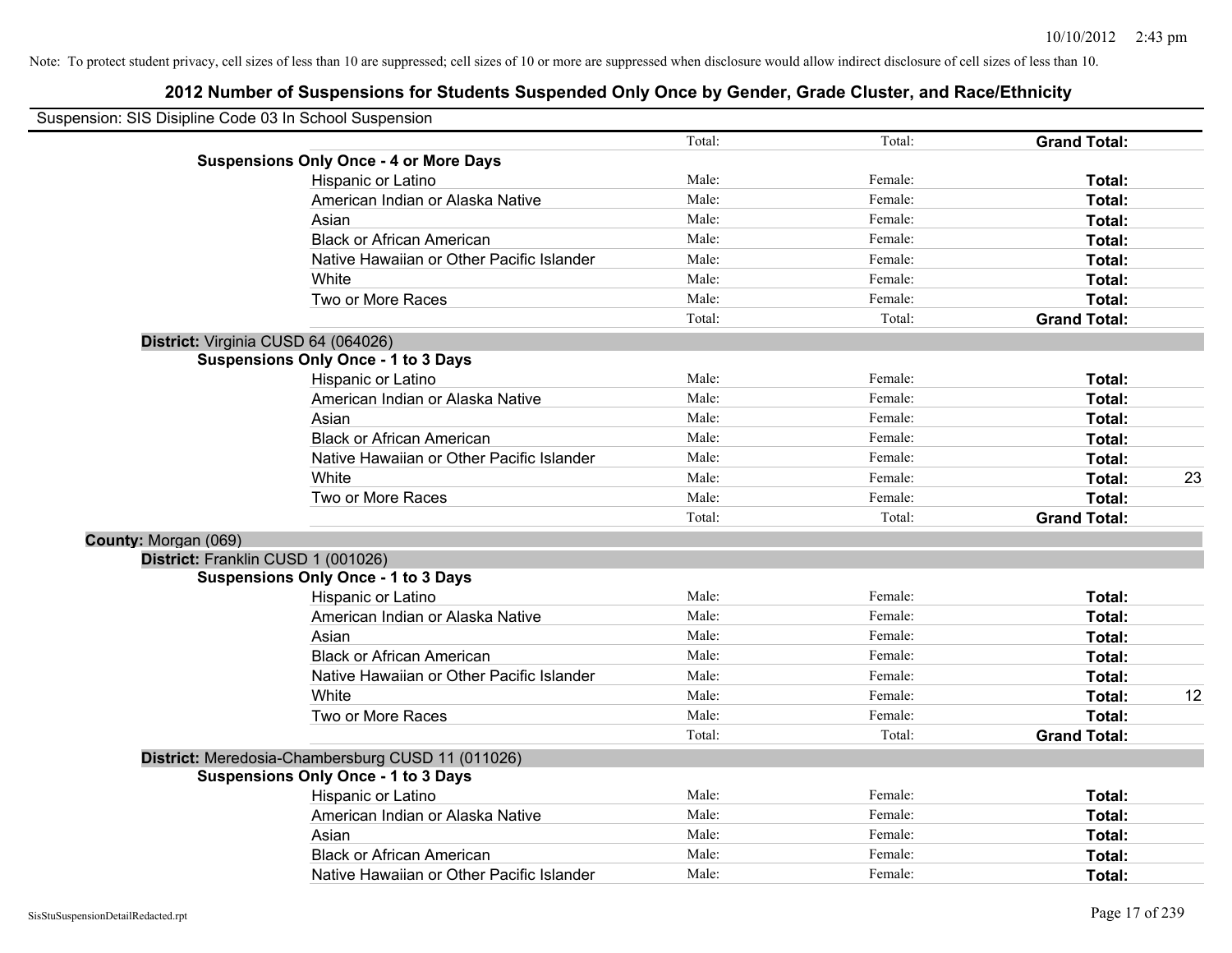| White<br>Two or More Races                    | Male:<br>Male: | Female:<br>Female: | Total:              |
|-----------------------------------------------|----------------|--------------------|---------------------|
|                                               |                |                    |                     |
|                                               |                |                    | Total:              |
|                                               | Total:         | Total:             | <b>Grand Total:</b> |
| <b>Suspensions Only Once - 4 or More Days</b> |                |                    |                     |
| Hispanic or Latino                            | Male:          | Female:            | Total:              |
| American Indian or Alaska Native              | Male:          | Female:            | Total:              |
| Asian                                         | Male:          | Female:            | Total:              |
| <b>Black or African American</b>              | Male:          | Female:            | Total:              |
| Native Hawaiian or Other Pacific Islander     | Male:          | Female:            | Total:              |
| White                                         | Male:          | Female:            | Total:              |
| Two or More Races                             | Male:          | Female:            | Total:              |
|                                               | Total:         | Total:             | <b>Grand Total:</b> |
| District: Triopia CUSD 27 (027026)            |                |                    |                     |
| <b>Suspensions Only Once - 1 to 3 Days</b>    |                |                    |                     |
| Hispanic or Latino                            | Male:          | Female:            | Total:              |
| American Indian or Alaska Native              | Male:          | Female:            | Total:              |
| Asian                                         | Male:          | Female:            | Total:              |
| <b>Black or African American</b>              | Male:          | Female:            | Total:              |
| Native Hawaiian or Other Pacific Islander     | Male:          | Female:            | Total:              |
| White                                         | Male:          | Female:            | Total:              |
| Two or More Races                             | Male:          | Female:            | Total:              |
|                                               | Total:         | Total:             | <b>Grand Total:</b> |
| District: Waverly CUSD 6 (006026)             |                |                    |                     |
| <b>Suspensions Only Once - 1 to 3 Days</b>    |                |                    |                     |
| Hispanic or Latino                            | Male:          | Female:            | Total:              |
| American Indian or Alaska Native              | Male:          | Female:            | Total:              |
| Asian                                         | Male:          | Female:            | Total:              |
| <b>Black or African American</b>              | Male:          | Female:            | Total:              |
| Native Hawaiian or Other Pacific Islander     | Male:          | Female:            | Total:              |
| White                                         | Male:          | Female:            | Total:              |
| Two or More Races                             | Male:          | Female:            | Total:              |
|                                               | Total:         | Total:             | <b>Grand Total:</b> |
| County: Scott (086)                           |                |                    |                     |
| District: Scott-Morgan CUSD 2 (002026)        |                |                    |                     |
| <b>Suspensions Only Once - 1 to 3 Days</b>    |                |                    |                     |
| Hispanic or Latino                            | Male:          | Female:            | Total:              |
| American Indian or Alaska Native              | Male:          | Female:            | Total:              |
| Asian                                         | Male:          | Female:            | Total:              |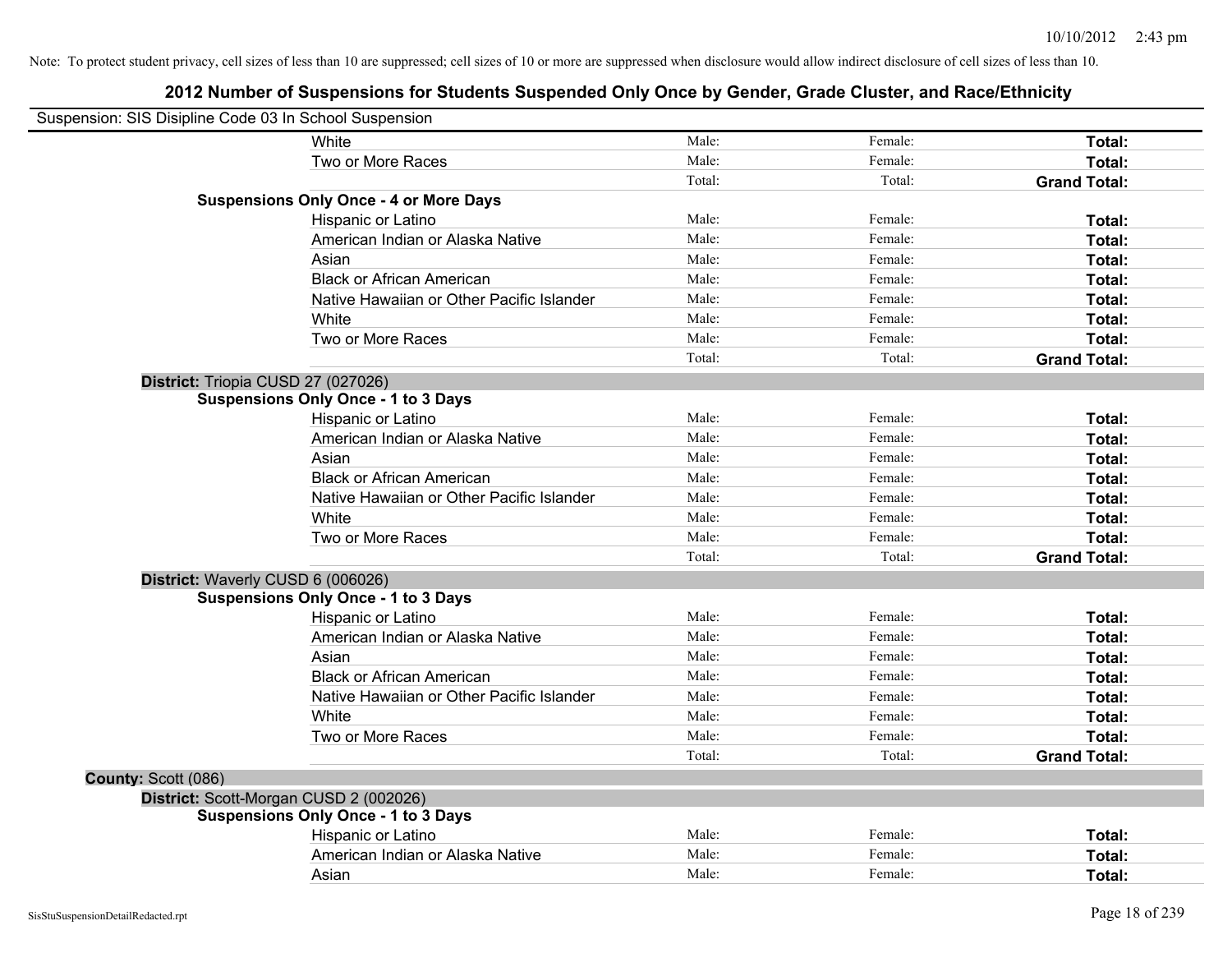| Suspension: SIS Disipline Code 03 In School Suspension |                                                                               |                |    |                    |    |                     |    |
|--------------------------------------------------------|-------------------------------------------------------------------------------|----------------|----|--------------------|----|---------------------|----|
|                                                        | <b>Black or African American</b>                                              | Male:          |    | Female:            |    | Total:              |    |
|                                                        | Native Hawaiian or Other Pacific Islander                                     | Male:          |    | Female:            |    | Total:              |    |
|                                                        | <b>White</b>                                                                  | Male:          |    | Female:            |    | Total:              |    |
|                                                        | Two or More Races                                                             | Male:          |    | Female:            |    | Total:              |    |
|                                                        |                                                                               | Total:         |    | Total:             |    | <b>Grand Total:</b> |    |
|                                                        | District: Winchester CUSD 1 (001026)                                          |                |    |                    |    |                     |    |
|                                                        | <b>Suspensions Only Once - 1 to 3 Days</b>                                    |                |    |                    |    |                     |    |
|                                                        | Hispanic or Latino                                                            | Male:          |    | Female:            |    | Total:              |    |
|                                                        | American Indian or Alaska Native                                              | Male:          |    | Female:            |    | Total:              |    |
|                                                        | Asian                                                                         | Male:          |    | Female:            |    | Total:              |    |
|                                                        | <b>Black or African American</b>                                              | Male:          |    | Female:            |    | Total:              |    |
|                                                        | Native Hawaiian or Other Pacific Islander                                     | Male:          |    | Female:            |    | Total:              |    |
|                                                        | White                                                                         | Male:          | 14 | Female:            | 12 | Total:              | 26 |
|                                                        | Two or More Races                                                             | Male:          |    | Female:            |    | Total:              |    |
|                                                        |                                                                               | Total:         |    | Total:             |    | <b>Grand Total:</b> |    |
| County: Bureau (006)                                   | District: Bureau Valley CUSD 340 (340026)                                     |                |    |                    |    |                     |    |
|                                                        |                                                                               |                |    |                    |    |                     |    |
|                                                        | <b>Suspensions Only Once - 1 to 3 Days</b>                                    | Male:          |    | Female:            |    | Total:              |    |
|                                                        | Hispanic or Latino<br>American Indian or Alaska Native                        | Male:          |    | Female:            |    |                     |    |
|                                                        |                                                                               | Male:          |    |                    |    | Total:              |    |
|                                                        | Asian                                                                         |                |    | Female:            |    | Total:              |    |
|                                                        | <b>Black or African American</b><br>Native Hawaiian or Other Pacific Islander | Male:<br>Male: |    | Female:            |    | Total:              |    |
|                                                        | White                                                                         | Male:          | 16 | Female:<br>Female: | 11 | Total:<br>Total:    | 27 |
|                                                        | Two or More Races                                                             | Male:          |    | Female:            |    | Total:              |    |
|                                                        |                                                                               | Total:         |    | Total:             |    | <b>Grand Total:</b> |    |
|                                                        |                                                                               |                |    |                    |    |                     |    |
| District: DePue USD 103 (103022)                       | <b>Suspensions Only Once - 1 to 3 Days</b>                                    |                |    |                    |    |                     |    |
|                                                        | Hispanic or Latino                                                            | Male:          |    | Female:            |    | Total:              | 18 |
|                                                        | American Indian or Alaska Native                                              | Male:          |    | Female:            |    | Total:              |    |
|                                                        | Asian                                                                         | Male:          |    | Female:            |    | Total:              |    |
|                                                        | <b>Black or African American</b>                                              | Male:          |    | Female:            |    | Total:              |    |
|                                                        | Native Hawaiian or Other Pacific Islander                                     | Male:          |    | Female:            |    | Total:              |    |
|                                                        | White                                                                         | Male:          |    | Female:            |    | Total:              |    |
|                                                        | Two or More Races                                                             | Male:          |    | Female:            |    | Total:              |    |
|                                                        |                                                                               | Total:         |    | Total:             |    | <b>Grand Total:</b> |    |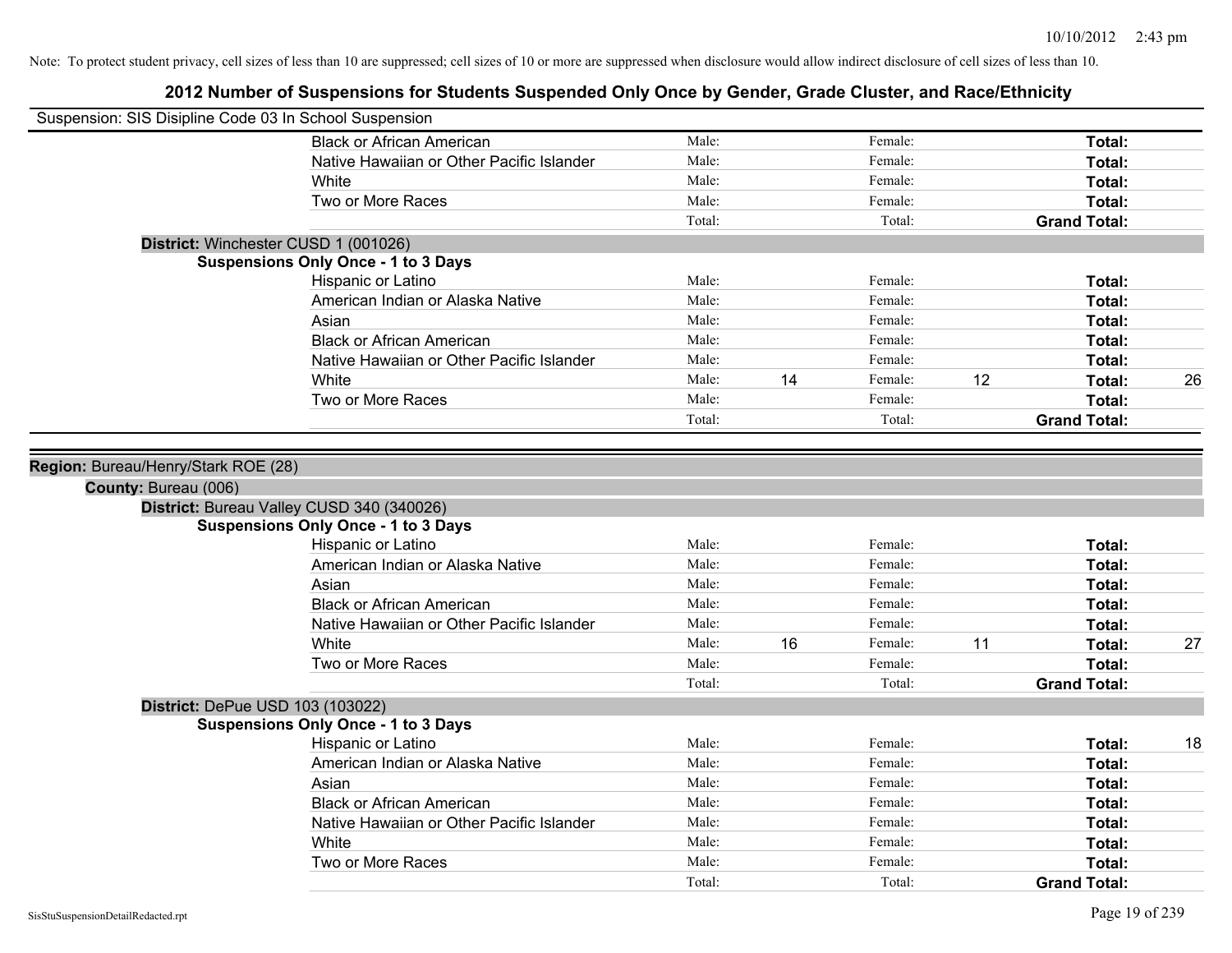| Suspension: SIS Disipline Code 03 In School Suspension |                                            |        |         |                     |
|--------------------------------------------------------|--------------------------------------------|--------|---------|---------------------|
|                                                        | District: Hall HSD 502 (502017)            |        |         |                     |
|                                                        | <b>Suspensions Only Once - 1 to 3 Days</b> |        |         |                     |
|                                                        | Hispanic or Latino                         | Male:  | Female: | Total:              |
|                                                        | American Indian or Alaska Native           | Male:  | Female: | Total:              |
|                                                        | Asian                                      | Male:  | Female: | Total:              |
|                                                        | <b>Black or African American</b>           | Male:  | Female: | Total:              |
|                                                        | Native Hawaiian or Other Pacific Islander  | Male:  | Female: | Total:              |
|                                                        | White                                      | Male:  | Female: | 16<br>Total:        |
|                                                        | Two or More Races                          | Male:  | Female: | Total:              |
|                                                        |                                            | Total: | Total:  | <b>Grand Total:</b> |
|                                                        | District: La Moille CUSD 303 (303026)      |        |         |                     |
|                                                        | <b>Suspensions Only Once - 1 to 3 Days</b> |        |         |                     |
|                                                        | Hispanic or Latino                         | Male:  | Female: | Total:              |
|                                                        | American Indian or Alaska Native           | Male:  | Female: | Total:              |
|                                                        | Asian                                      | Male:  | Female: | Total:              |
|                                                        | <b>Black or African American</b>           | Male:  | Female: | Total:              |
|                                                        | Native Hawaiian or Other Pacific Islander  | Male:  | Female: | Total:              |
|                                                        | White                                      | Male:  | Female: | Total:              |
|                                                        | Two or More Races                          | Male:  | Female: | Total:              |
|                                                        |                                            | Total: | Total:  | <b>Grand Total:</b> |
|                                                        | District: Ohio CCSD 17 (017004)            |        |         |                     |
|                                                        | <b>Suspensions Only Once - 1 to 3 Days</b> |        |         |                     |
|                                                        | Hispanic or Latino                         | Male:  | Female: | Total:              |
|                                                        | American Indian or Alaska Native           | Male:  | Female: | Total:              |
|                                                        | Asian                                      | Male:  | Female: | Total:              |
|                                                        | <b>Black or African American</b>           | Male:  | Female: | Total:              |
|                                                        | Native Hawaiian or Other Pacific Islander  | Male:  | Female: | Total:              |
|                                                        | White                                      | Male:  | Female: | Total:              |
|                                                        | Two or More Races                          | Male:  | Female: | Total:              |
|                                                        |                                            | Total: | Total:  | <b>Grand Total:</b> |
|                                                        | <b>District: Ohio CHSD 505 (505016)</b>    |        |         |                     |
|                                                        | <b>Suspensions Only Once - 1 to 3 Days</b> |        |         |                     |
|                                                        | Hispanic or Latino                         | Male:  | Female: | Total:              |
|                                                        | American Indian or Alaska Native           | Male:  | Female: | Total:              |
|                                                        | Asian                                      | Male:  | Female: | Total:              |
|                                                        | <b>Black or African American</b>           | Male:  | Female: | Total:              |
|                                                        | Native Hawaiian or Other Pacific Islander  | Male:  | Female: | Total:              |
|                                                        | White                                      | Male:  | Female: | Total:              |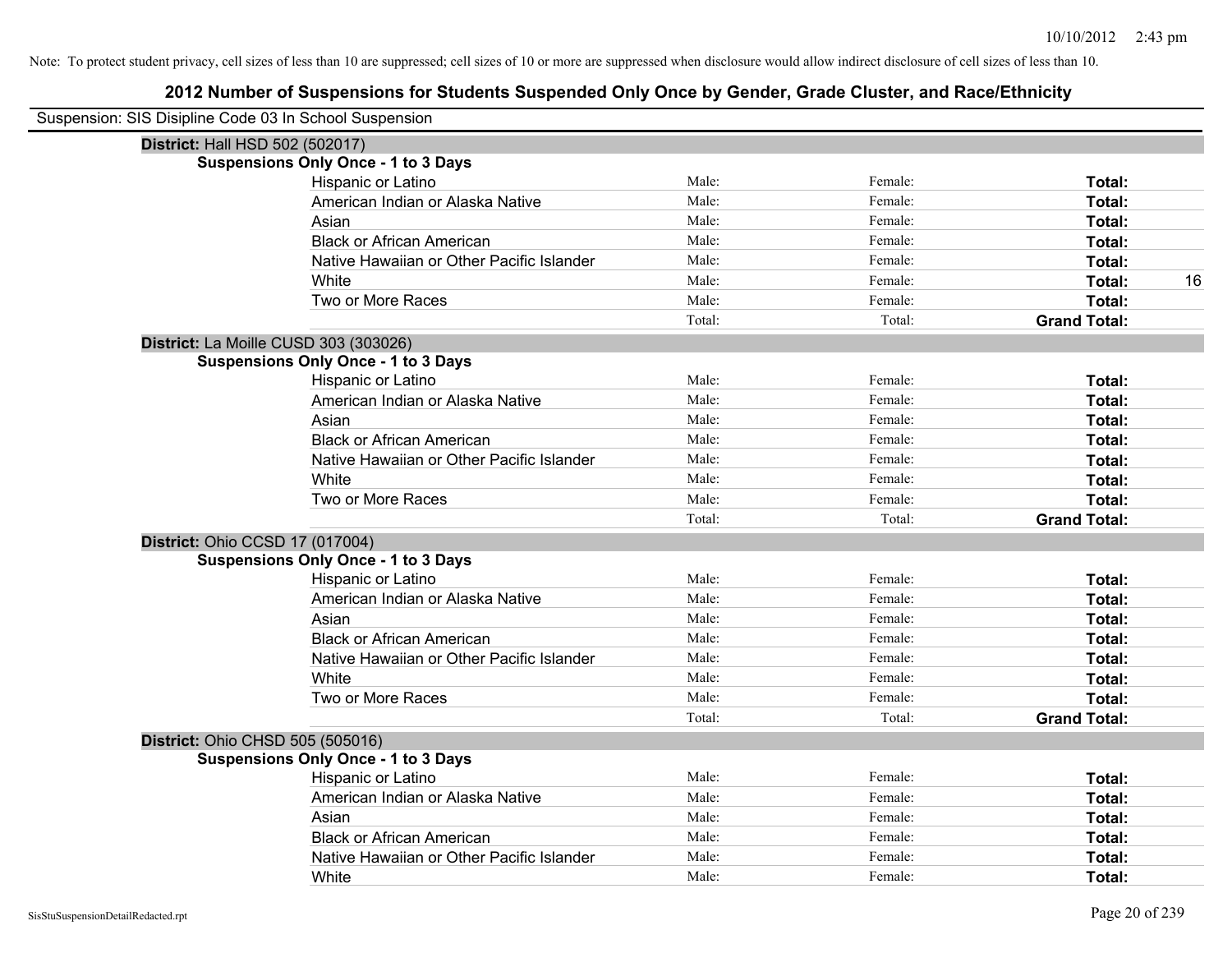| Suspension: SIS Disipline Code 03 In School Suspension |                                               |        |         |                     |    |
|--------------------------------------------------------|-----------------------------------------------|--------|---------|---------------------|----|
|                                                        | Two or More Races                             | Male:  | Female: | Total:              |    |
|                                                        |                                               | Total: | Total:  | <b>Grand Total:</b> |    |
|                                                        | District: Princeton ESD 115 (115002)          |        |         |                     |    |
|                                                        | <b>Suspensions Only Once - 1 to 3 Days</b>    |        |         |                     |    |
|                                                        | Hispanic or Latino                            | Male:  | Female: | Total:              |    |
|                                                        | American Indian or Alaska Native              | Male:  | Female: | Total:              |    |
|                                                        | Asian                                         | Male:  | Female: | Total:              |    |
|                                                        | <b>Black or African American</b>              | Male:  | Female: | Total:              |    |
|                                                        | Native Hawaiian or Other Pacific Islander     | Male:  | Female: | Total:              |    |
|                                                        | White                                         | Male:  | Female: | Total:              | 17 |
|                                                        | Two or More Races                             | Male:  | Female: | Total:              |    |
|                                                        |                                               | Total: | Total:  | <b>Grand Total:</b> |    |
|                                                        | District: Spring Valley CCSD 99 (099004)      |        |         |                     |    |
|                                                        | <b>Suspensions Only Once - 1 to 3 Days</b>    |        |         |                     |    |
|                                                        | Hispanic or Latino                            | Male:  | Female: | Total:              |    |
|                                                        | American Indian or Alaska Native              | Male:  | Female: | Total:              |    |
|                                                        | Asian                                         | Male:  | Female: | Total:              |    |
|                                                        | <b>Black or African American</b>              | Male:  | Female: | Total:              |    |
|                                                        | Native Hawaiian or Other Pacific Islander     | Male:  | Female: | Total:              |    |
|                                                        | White                                         | Male:  | Female: | Total:              |    |
|                                                        | Two or More Races                             | Male:  | Female: | Total:              |    |
|                                                        |                                               | Total: | Total:  | <b>Grand Total:</b> | 10 |
|                                                        | <b>Suspensions Only Once - 4 or More Days</b> |        |         |                     |    |
|                                                        | Hispanic or Latino                            | Male:  | Female: | Total:              |    |
|                                                        | American Indian or Alaska Native              | Male:  | Female: | Total:              |    |
|                                                        | Asian                                         | Male:  | Female: | Total:              |    |
|                                                        | <b>Black or African American</b>              | Male:  | Female: | Total:              |    |
|                                                        | Native Hawaiian or Other Pacific Islander     | Male:  | Female: | Total:              |    |
|                                                        | White                                         | Male:  | Female: | Total:              |    |
|                                                        | Two or More Races                             | Male:  | Female: | Total:              |    |
|                                                        |                                               | Total: | Total:  | <b>Grand Total:</b> |    |
| County: Henry (037)                                    |                                               |        |         |                     |    |
|                                                        | District: AlWood CUSD 225 (225026)            |        |         |                     |    |
|                                                        | <b>Suspensions Only Once - 1 to 3 Days</b>    |        |         |                     |    |
|                                                        | Hispanic or Latino                            | Male:  | Female: | Total:              |    |
|                                                        | American Indian or Alaska Native              | Male:  | Female: | Total:              |    |
|                                                        | Asian                                         | Male:  | Female: | <b>Total:</b>       |    |
|                                                        | <b>Black or African American</b>              | Male:  | Female: | Total:              |    |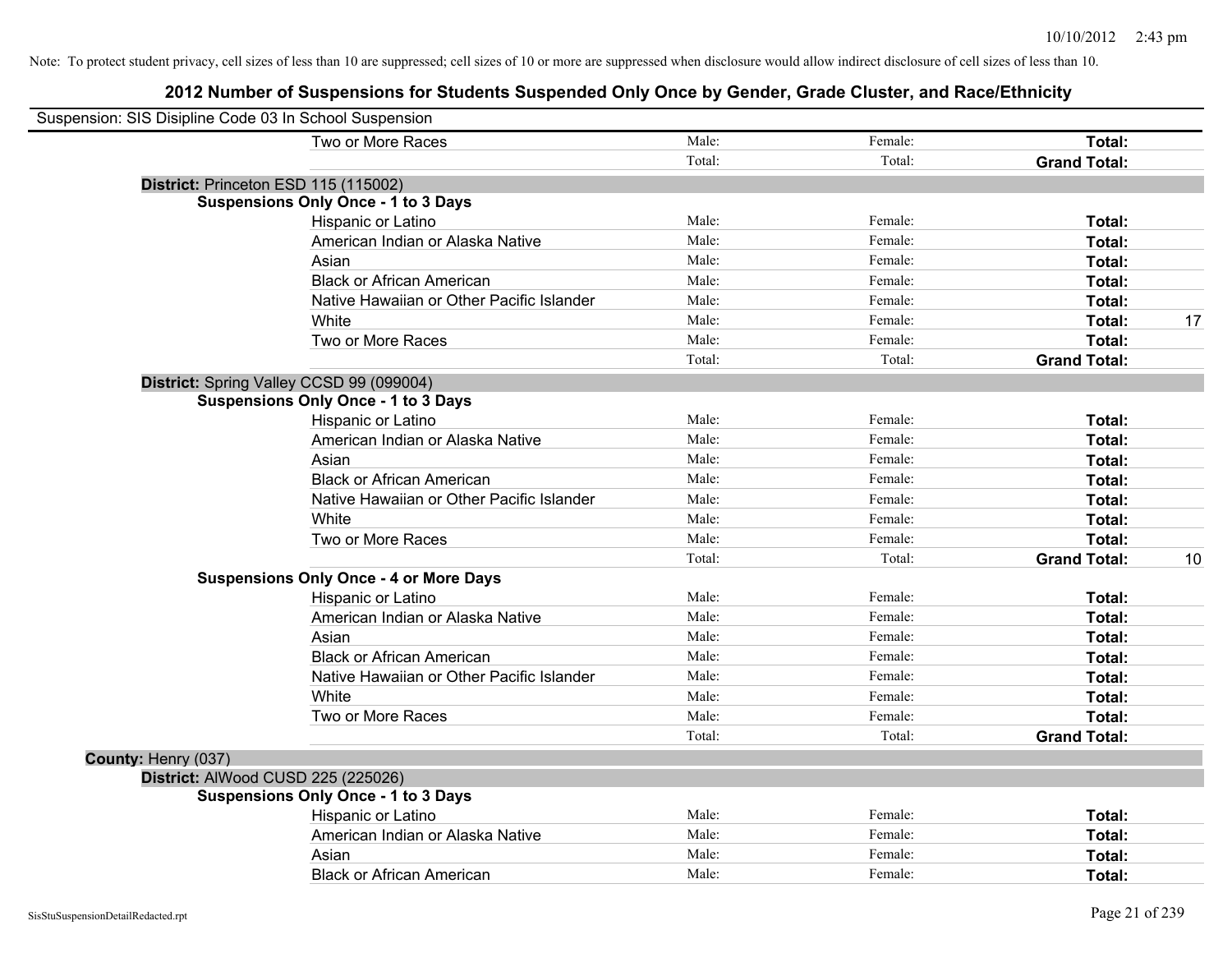| Suspension: SIS Disipline Code 03 In School Suspension |                                               |        |    |         |    |                     |    |
|--------------------------------------------------------|-----------------------------------------------|--------|----|---------|----|---------------------|----|
|                                                        | Native Hawaiian or Other Pacific Islander     | Male:  |    | Female: |    | Total:              |    |
|                                                        | White                                         | Male:  | 12 | Female: | 13 | Total:              | 25 |
|                                                        | Two or More Races                             | Male:  |    | Female: |    | Total:              |    |
|                                                        |                                               | Total: |    | Total:  |    | <b>Grand Total:</b> |    |
|                                                        | District: Annawan CUSD 226 (226026)           |        |    |         |    |                     |    |
|                                                        | <b>Suspensions Only Once - 1 to 3 Days</b>    |        |    |         |    |                     |    |
|                                                        | Hispanic or Latino                            | Male:  |    | Female: |    | Total:              |    |
|                                                        | American Indian or Alaska Native              | Male:  |    | Female: |    | Total:              |    |
|                                                        | Asian                                         | Male:  |    | Female: |    | Total:              |    |
|                                                        | <b>Black or African American</b>              | Male:  |    | Female: |    | Total:              |    |
|                                                        | Native Hawaiian or Other Pacific Islander     | Male:  |    | Female: |    | Total:              |    |
|                                                        | White                                         | Male:  |    | Female: |    | Total:              | 12 |
|                                                        | Two or More Races                             | Male:  |    | Female: |    | Total:              |    |
|                                                        |                                               | Total: |    | Total:  |    | <b>Grand Total:</b> |    |
|                                                        | District: Cambridge CUSD 227 (227026)         |        |    |         |    |                     |    |
|                                                        | <b>Suspensions Only Once - 1 to 3 Days</b>    |        |    |         |    |                     |    |
|                                                        | Hispanic or Latino                            | Male:  |    | Female: |    | Total:              |    |
|                                                        | American Indian or Alaska Native              | Male:  |    | Female: |    | Total:              |    |
|                                                        | Asian                                         | Male:  |    | Female: |    | Total:              |    |
|                                                        | <b>Black or African American</b>              | Male:  |    | Female: |    | Total:              |    |
|                                                        | Native Hawaiian or Other Pacific Islander     | Male:  |    | Female: |    | Total:              |    |
|                                                        | White                                         | Male:  |    | Female: |    | Total:              |    |
|                                                        | Two or More Races                             | Male:  |    | Female: |    | Total:              |    |
|                                                        |                                               | Total: |    | Total:  |    | <b>Grand Total:</b> |    |
|                                                        | District: Colona SD 190 (190002)              |        |    |         |    |                     |    |
|                                                        | <b>Suspensions Only Once - 1 to 3 Days</b>    |        |    |         |    |                     |    |
|                                                        | Hispanic or Latino                            | Male:  |    | Female: |    | Total:              |    |
|                                                        | American Indian or Alaska Native              | Male:  |    | Female: |    | Total:              |    |
|                                                        | Asian                                         | Male:  |    | Female: |    | Total:              |    |
|                                                        | <b>Black or African American</b>              | Male:  |    | Female: |    | Total:              |    |
|                                                        | Native Hawaiian or Other Pacific Islander     | Male:  |    | Female: |    | Total:              |    |
|                                                        | <b>White</b>                                  | Male:  |    | Female: |    | Total:              |    |
|                                                        | Two or More Races                             | Male:  |    | Female: |    | Total:              |    |
|                                                        |                                               | Total: |    | Total:  |    | <b>Grand Total:</b> |    |
|                                                        | <b>Suspensions Only Once - 4 or More Days</b> |        |    |         |    |                     |    |
|                                                        | Hispanic or Latino                            | Male:  |    | Female: |    | Total:              |    |
|                                                        | American Indian or Alaska Native              | Male:  |    | Female: |    | Total:              |    |
|                                                        | Asian                                         | Male:  |    | Female: |    | Total:              |    |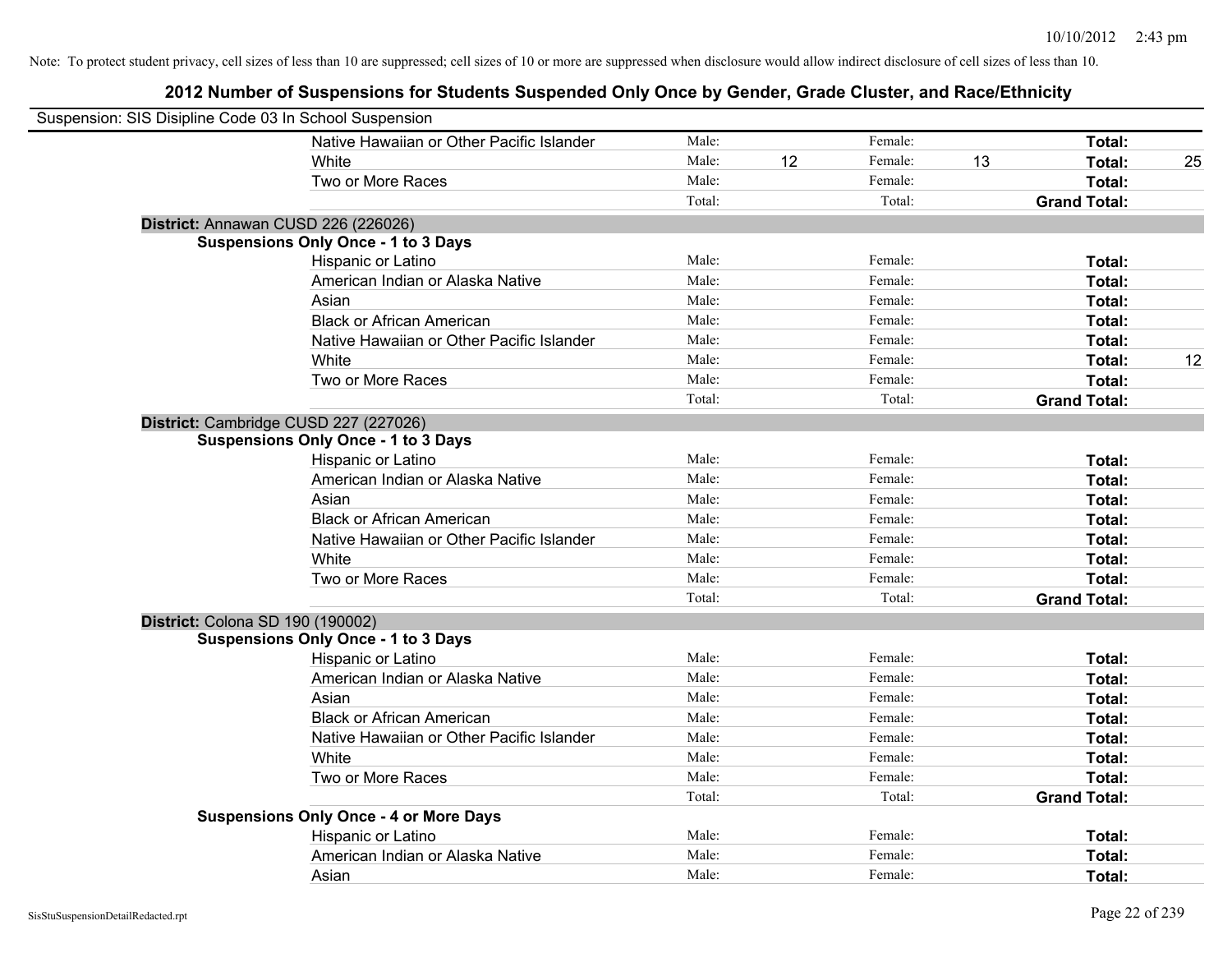| Suspension: SIS Disipline Code 03 In School Suspension |        |    |         |    |                     |    |
|--------------------------------------------------------|--------|----|---------|----|---------------------|----|
| <b>Black or African American</b>                       | Male:  |    | Female: |    | Total:              |    |
| Native Hawaiian or Other Pacific Islander              | Male:  |    | Female: |    | Total:              |    |
| White                                                  | Male:  |    | Female: |    | Total:              |    |
| Two or More Races                                      | Male:  |    | Female: |    | Total:              |    |
|                                                        | Total: |    | Total:  |    | <b>Grand Total:</b> |    |
| <b>District: Galva CUSD 224 (224026)</b>               |        |    |         |    |                     |    |
| <b>Suspensions Only Once - 1 to 3 Days</b>             |        |    |         |    |                     |    |
| Hispanic or Latino                                     | Male:  |    | Female: |    | Total:              |    |
| American Indian or Alaska Native                       | Male:  |    | Female: |    | Total:              |    |
| Asian                                                  | Male:  |    | Female: |    | Total:              |    |
| <b>Black or African American</b>                       | Male:  |    | Female: |    | Total:              |    |
| Native Hawaiian or Other Pacific Islander              | Male:  |    | Female: |    | Total:              |    |
| White                                                  | Male:  |    | Female: |    | Total:              | 10 |
| Two or More Races                                      | Male:  |    | Female: |    | Total:              |    |
|                                                        | Total: |    | Total:  |    | <b>Grand Total:</b> |    |
| District: Geneseo CUSD 228 (228026)                    |        |    |         |    |                     |    |
| <b>Suspensions Only Once - 1 to 3 Days</b>             |        |    |         |    |                     |    |
| Hispanic or Latino                                     | Male:  |    | Female: |    | Total:              |    |
| American Indian or Alaska Native                       | Male:  |    | Female: |    | Total:              |    |
| Asian                                                  | Male:  |    | Female: |    | Total:              |    |
| <b>Black or African American</b>                       | Male:  |    | Female: |    | Total:              |    |
| Native Hawaiian or Other Pacific Islander              | Male:  |    | Female: |    | Total:              |    |
| White                                                  | Male:  | 37 | Female: | 14 | Total:              | 51 |
| Two or More Races                                      | Male:  |    | Female: |    | Total:              |    |
|                                                        | Total: |    | Total:  |    | <b>Grand Total:</b> |    |
| District: Henry-Stark County Spec Ed Dist (801060)     |        |    |         |    |                     |    |
| <b>Suspensions Only Once - 1 to 3 Days</b>             |        |    |         |    |                     |    |
| Hispanic or Latino                                     | Male:  |    | Female: |    | Total:              |    |
| American Indian or Alaska Native                       | Male:  |    | Female: |    | Total:              |    |
| Asian                                                  | Male:  |    | Female: |    | Total:              |    |
| <b>Black or African American</b>                       | Male:  |    | Female: |    | Total:              |    |
| Native Hawaiian or Other Pacific Islander              | Male:  |    | Female: |    | Total:              |    |
| White                                                  | Male:  |    | Female: |    | Total:              |    |
| Two or More Races                                      | Male:  |    | Female: |    | Total:              |    |
|                                                        | Total: |    | Total:  |    | <b>Grand Total:</b> |    |
| District: Kewanee CUSD 229 (229026)                    |        |    |         |    |                     |    |
| <b>Suspensions Only Once - 1 to 3 Days</b>             |        |    |         |    |                     |    |
| <b>Hispanic or Latino</b>                              | Male:  |    | Female: |    | Total:              | 16 |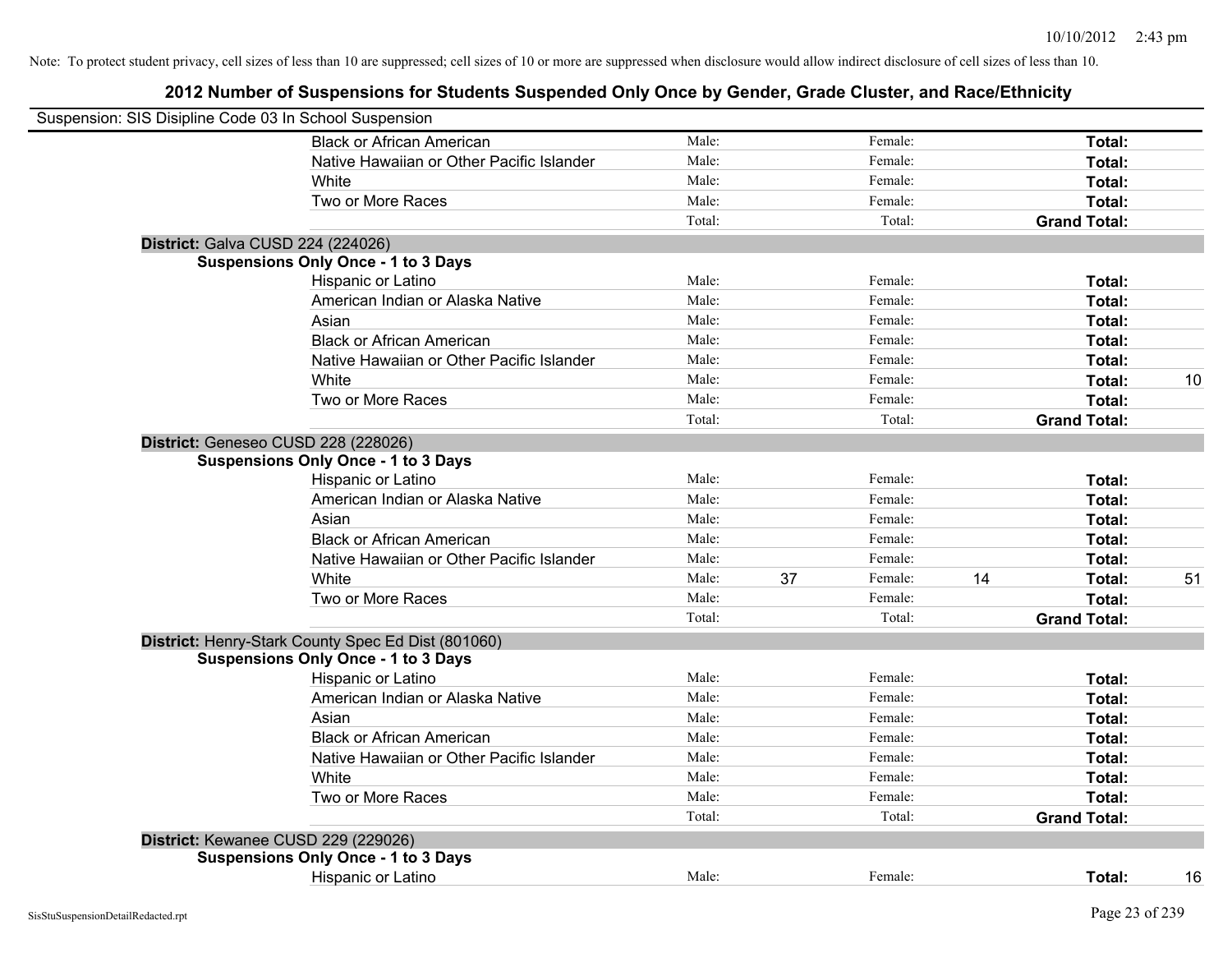# **2012 Number of Suspensions for Students Suspended Only Once by Gender, Grade Cluster, and Race/Ethnicity**

| Suspension: SIS Disipline Code 03 In School Suspension |        |    |         |    |                     |    |
|--------------------------------------------------------|--------|----|---------|----|---------------------|----|
| American Indian or Alaska Native                       | Male:  |    | Female: |    | Total:              |    |
| Asian                                                  | Male:  |    | Female: |    | Total:              |    |
| <b>Black or African American</b>                       | Male:  |    | Female: |    | Total:              | 22 |
| Native Hawaiian or Other Pacific Islander              | Male:  |    | Female: |    | Total:              |    |
| White                                                  | Male:  | 48 | Female: | 17 | Total:              | 65 |
| Two or More Races                                      | Male:  |    | Female: |    | Total:              |    |
|                                                        | Total: |    | Total:  |    | <b>Grand Total:</b> |    |
| District: Orion CUSD 223 (223026)                      |        |    |         |    |                     |    |
| <b>Suspensions Only Once - 1 to 3 Days</b>             |        |    |         |    |                     |    |
| Hispanic or Latino                                     | Male:  |    | Female: |    | Total:              |    |
| American Indian or Alaska Native                       | Male:  |    | Female: |    | Total:              |    |
| Asian                                                  | Male:  |    | Female: |    | Total:              |    |
| <b>Black or African American</b>                       | Male:  |    | Female: |    | Total:              |    |
| Native Hawaiian or Other Pacific Islander              | Male:  |    | Female: |    | Total:              |    |
| White                                                  | Male:  |    | Female: |    | Total:              | 29 |
| Two or More Races                                      | Male:  |    | Female: |    | Total:              |    |
|                                                        | Total: |    | Total:  |    | <b>Grand Total:</b> |    |
| <b>Suspensions Only Once - 4 or More Days</b>          |        |    |         |    |                     |    |
| Hispanic or Latino                                     | Male:  |    | Female: |    | Total:              |    |
| American Indian or Alaska Native                       | Male:  |    | Female: |    | Total:              |    |
| Asian                                                  | Male:  |    | Female: |    | Total:              |    |
| <b>Black or African American</b>                       | Male:  |    | Female: |    | Total:              |    |
| Native Hawaiian or Other Pacific Islander              | Male:  |    | Female: |    | Total:              |    |
| White                                                  | Male:  |    | Female: |    | Total:              |    |
| Two or More Races                                      | Male:  |    | Female: |    | Total:              |    |
|                                                        | Total: |    | Total:  |    | <b>Grand Total:</b> |    |
| District: Wethersfield CUSD 230 (230026)               |        |    |         |    |                     |    |
| <b>Suspensions Only Once - 1 to 3 Days</b>             |        |    |         |    |                     |    |
| Hispanic or Latino                                     | Male:  |    | Female: |    | Total:              |    |
| American Indian or Alaska Native                       | Male:  |    | Female: |    | Total:              |    |
| Asian                                                  | Male:  |    | Female: |    | Total:              |    |
| <b>Black or African American</b>                       | Male:  |    | Female: |    | Total:              |    |
| Native Hawaiian or Other Pacific Islander              | Male:  |    | Female: |    | Total:              |    |
| White                                                  | Male:  |    | Female: |    | Total:              | 19 |
| Two or More Races                                      | Male:  |    | Female: |    | Total:              |    |
|                                                        | Total: | 19 | Total:  | 10 | <b>Grand Total:</b> | 29 |

**District:** Stark County CUSD 100 (100026)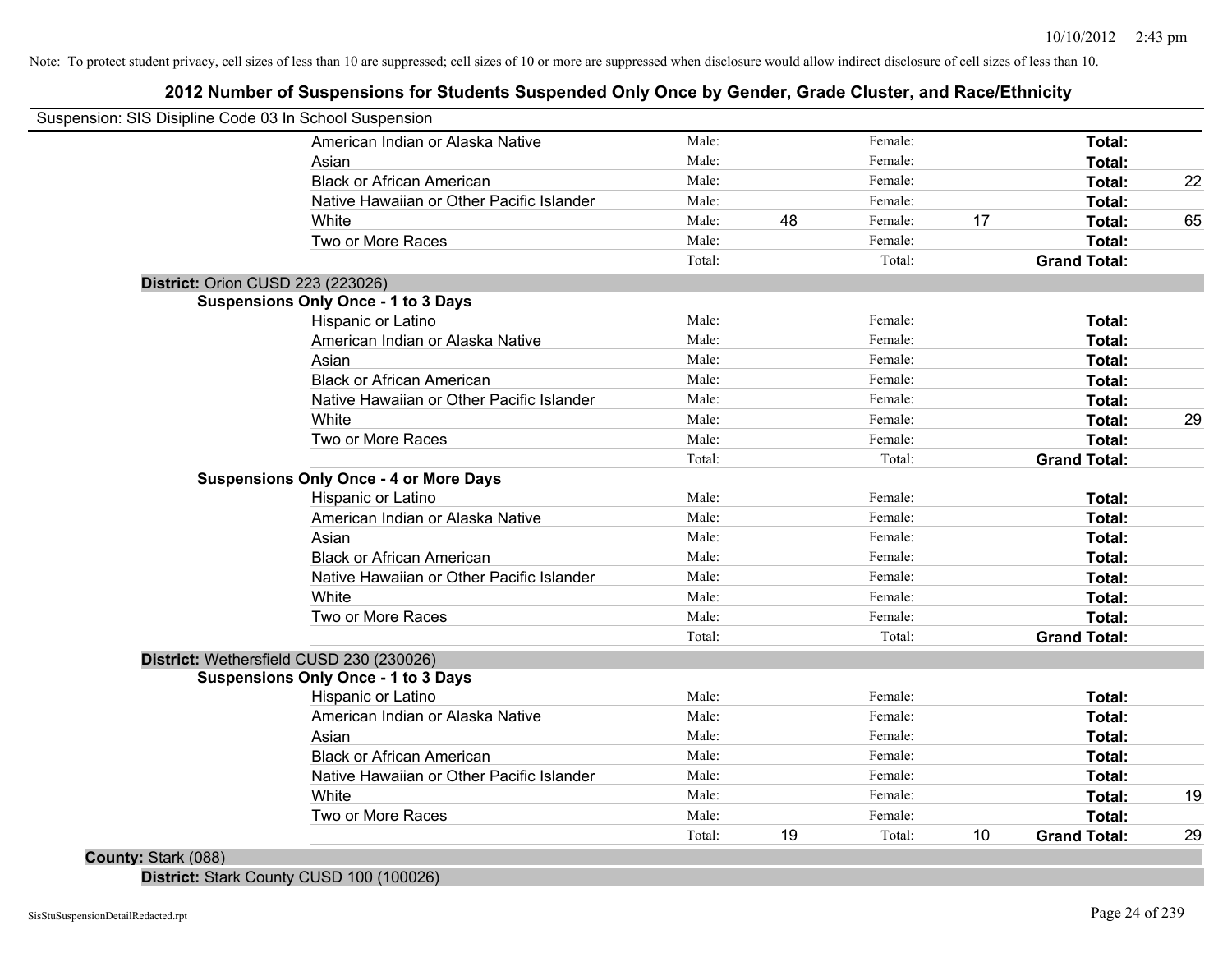| Suspension: SIS Disipline Code 03 In School Suspension |                                                                                   |        |    |         |    |                     |    |
|--------------------------------------------------------|-----------------------------------------------------------------------------------|--------|----|---------|----|---------------------|----|
|                                                        | <b>Suspensions Only Once - 1 to 3 Days</b>                                        |        |    |         |    |                     |    |
|                                                        | Hispanic or Latino                                                                | Male:  |    | Female: |    | Total:              |    |
|                                                        | American Indian or Alaska Native                                                  | Male:  |    | Female: |    | Total:              |    |
|                                                        | Asian                                                                             | Male:  |    | Female: |    | <b>Total:</b>       |    |
|                                                        | <b>Black or African American</b>                                                  | Male:  |    | Female: |    | Total:              |    |
|                                                        | Native Hawaiian or Other Pacific Islander                                         | Male:  |    | Female: |    | Total:              |    |
|                                                        | White                                                                             | Male:  | 40 | Female: | 19 | <b>Total:</b>       | 59 |
|                                                        | Two or More Races                                                                 | Male:  |    | Female: |    | Total:              |    |
|                                                        |                                                                                   | Total: |    | Total:  |    | <b>Grand Total:</b> |    |
|                                                        |                                                                                   |        |    |         |    |                     |    |
| Region: Calhoun/Greene/Jersy/Macoupin ROE (40)         |                                                                                   |        |    |         |    |                     |    |
| County: Calhoun (007)                                  |                                                                                   |        |    |         |    |                     |    |
|                                                        | District: Brussels CUSD 42 (042026)<br><b>Suspensions Only Once - 1 to 3 Days</b> |        |    |         |    |                     |    |
|                                                        | Hispanic or Latino                                                                | Male:  |    | Female: |    | Total:              |    |
|                                                        | American Indian or Alaska Native                                                  | Male:  |    | Female: |    | Total:              |    |
|                                                        | Asian                                                                             | Male:  |    | Female: |    | Total:              |    |
|                                                        | <b>Black or African American</b>                                                  | Male:  |    | Female: |    | <b>Total:</b>       |    |
|                                                        | Native Hawaiian or Other Pacific Islander                                         | Male:  |    | Female: |    | Total:              |    |
|                                                        | White                                                                             | Male:  |    | Female: |    | Total:              |    |
|                                                        | Two or More Races                                                                 | Male:  |    | Female: |    | <b>Total:</b>       |    |
|                                                        |                                                                                   | Total: |    | Total:  |    | <b>Grand Total:</b> |    |
|                                                        | <b>Suspensions Only Once - 4 or More Days</b>                                     |        |    |         |    |                     |    |
|                                                        | Hispanic or Latino                                                                | Male:  |    | Female: |    | Total:              |    |
|                                                        | American Indian or Alaska Native                                                  | Male:  |    | Female: |    | Total:              |    |
|                                                        | Asian                                                                             | Male:  |    | Female: |    | Total:              |    |
|                                                        | <b>Black or African American</b>                                                  | Male:  |    | Female: |    | <b>Total:</b>       |    |
|                                                        | Native Hawaiian or Other Pacific Islander                                         | Male:  |    | Female: |    | <b>Total:</b>       |    |
|                                                        | White                                                                             | Male:  |    | Female: |    | Total:              |    |
|                                                        | Two or More Races                                                                 | Male:  |    | Female: |    | Total:              |    |
|                                                        |                                                                                   | Total: |    | Total:  |    | <b>Grand Total:</b> |    |
|                                                        | District: Calhoun CUSD 40 (040026)                                                |        |    |         |    |                     |    |
|                                                        | <b>Suspensions Only Once - 1 to 3 Days</b>                                        |        |    |         |    |                     |    |
|                                                        | Hispanic or Latino                                                                | Male:  |    | Female: |    | <b>Total:</b>       |    |
|                                                        | American Indian or Alaska Native                                                  | Male:  |    | Female: |    | Total:              |    |
|                                                        | Asian                                                                             | Male:  |    | Female: |    | Total:              |    |
|                                                        | <b>Black or African American</b>                                                  | Male:  |    | Female: |    | Total:              |    |
|                                                        | Native Hawaiian or Other Pacific Islander                                         | Male:  |    | Female: |    | Total:              |    |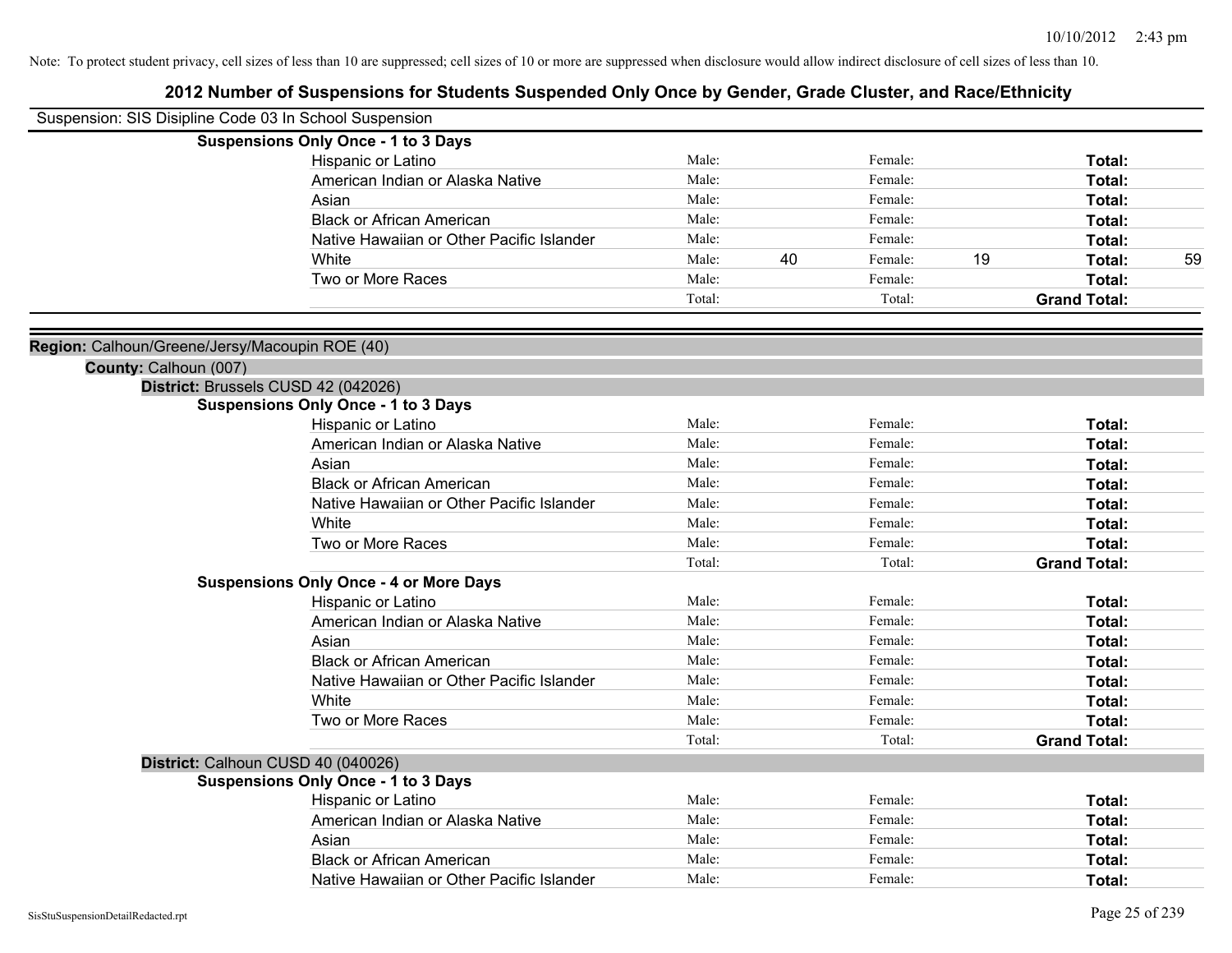| Suspension: SIS Disipline Code 03 In School Suspension |                                            |        |         |                     |    |
|--------------------------------------------------------|--------------------------------------------|--------|---------|---------------------|----|
|                                                        | White                                      | Male:  | Female: | Total:              |    |
|                                                        | Two or More Races                          | Male:  | Female: | Total:              |    |
|                                                        |                                            | Total: | Total:  | <b>Grand Total:</b> |    |
| County: Greene (031)                                   |                                            |        |         |                     |    |
|                                                        | District: Carrollton CUSD 1 (001026)       |        |         |                     |    |
|                                                        | <b>Suspensions Only Once - 1 to 3 Days</b> |        |         |                     |    |
|                                                        | Hispanic or Latino                         | Male:  | Female: | Total:              |    |
|                                                        | American Indian or Alaska Native           | Male:  | Female: | Total:              |    |
|                                                        | Asian                                      | Male:  | Female: | Total:              |    |
|                                                        | <b>Black or African American</b>           | Male:  | Female: | Total:              |    |
|                                                        | Native Hawaiian or Other Pacific Islander  | Male:  | Female: | Total:              |    |
|                                                        | White                                      | Male:  | Female: | Total:              | 25 |
|                                                        | Two or More Races                          | Male:  | Female: | Total:              |    |
|                                                        |                                            | Total: | Total:  | <b>Grand Total:</b> |    |
|                                                        | District: Greenfield CUSD 10 (010026)      |        |         |                     |    |
|                                                        | <b>Suspensions Only Once - 1 to 3 Days</b> |        |         |                     |    |
|                                                        | Hispanic or Latino                         | Male:  | Female: | Total:              |    |
|                                                        | American Indian or Alaska Native           | Male:  | Female: | Total:              |    |
|                                                        | Asian                                      | Male:  | Female: | Total:              |    |
|                                                        | <b>Black or African American</b>           | Male:  | Female: | Total:              |    |
|                                                        | Native Hawaiian or Other Pacific Islander  | Male:  | Female: | Total:              |    |
|                                                        | White                                      | Male:  | Female: | Total:              | 13 |
|                                                        | Two or More Races                          | Male:  | Female: | Total:              |    |
|                                                        |                                            | Total: | Total:  | <b>Grand Total:</b> |    |
|                                                        | District: North Greene CUSD 3 (003026)     |        |         |                     |    |
|                                                        | <b>Suspensions Only Once - 1 to 3 Days</b> |        |         |                     |    |
|                                                        | Hispanic or Latino                         | Male:  | Female: | Total:              |    |
|                                                        | American Indian or Alaska Native           | Male:  | Female: | Total:              |    |
|                                                        | Asian                                      | Male:  | Female: | Total:              |    |
|                                                        | <b>Black or African American</b>           | Male:  | Female: | Total:              |    |
|                                                        | Native Hawaiian or Other Pacific Islander  | Male:  | Female: | Total:              |    |
|                                                        | White                                      | Male:  | Female: | Total:              | 13 |
|                                                        | Two or More Races                          | Male:  | Female: | Total:              |    |
|                                                        |                                            | Total: | Total:  | <b>Grand Total:</b> |    |
| County: Jersey (042)                                   |                                            |        |         |                     |    |
|                                                        | District: Jersey CUSD 100 (100026)         |        |         |                     |    |
|                                                        | <b>Suspensions Only Once - 1 to 3 Days</b> |        |         |                     |    |
|                                                        | Hispanic or Latino                         | Male:  | Female: | Total:              |    |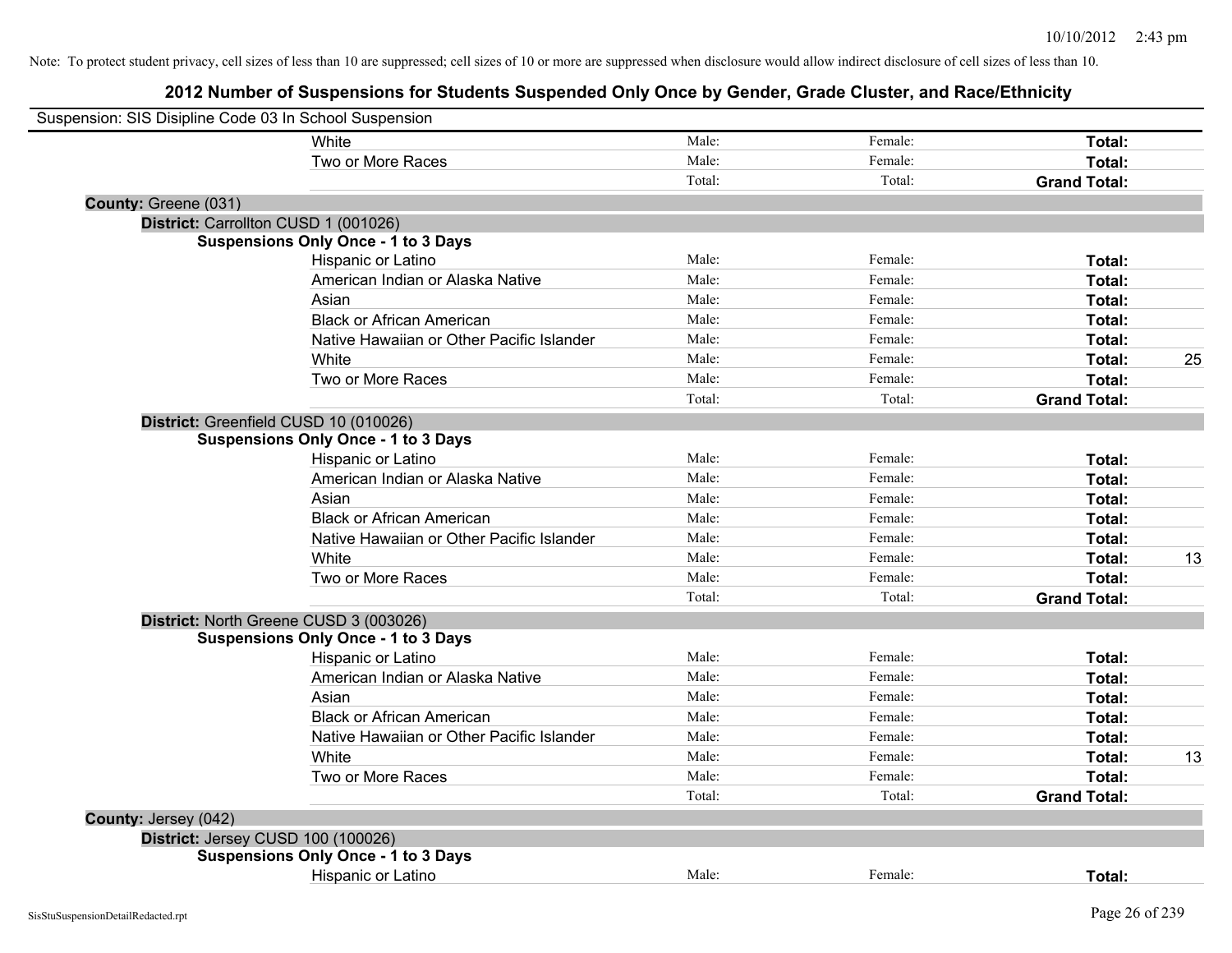| Suspension: SIS Disipline Code 03 In School Suspension |                                            |        |         |                     |    |
|--------------------------------------------------------|--------------------------------------------|--------|---------|---------------------|----|
|                                                        | American Indian or Alaska Native           | Male:  | Female: | Total:              |    |
|                                                        | Asian                                      | Male:  | Female: | Total:              |    |
|                                                        | <b>Black or African American</b>           | Male:  | Female: | Total:              |    |
|                                                        | Native Hawaiian or Other Pacific Islander  | Male:  | Female: | Total:              |    |
|                                                        | White                                      | Male:  | Female: | Total:              |    |
|                                                        | Two or More Races                          | Male:  | Female: | Total:              |    |
|                                                        |                                            | Total: | Total:  | <b>Grand Total:</b> |    |
| County: Macoupin (056)                                 |                                            |        |         |                     |    |
|                                                        | District: Bunker Hill CUSD 8 (008026)      |        |         |                     |    |
|                                                        | <b>Suspensions Only Once - 1 to 3 Days</b> |        |         |                     |    |
|                                                        | Hispanic or Latino                         | Male:  | Female: | Total:              |    |
|                                                        | American Indian or Alaska Native           | Male:  | Female: | Total:              |    |
|                                                        | Asian                                      | Male:  | Female: | Total:              |    |
|                                                        | <b>Black or African American</b>           | Male:  | Female: | Total:              |    |
|                                                        | Native Hawaiian or Other Pacific Islander  | Male:  | Female: | Total:              |    |
|                                                        | White                                      | Male:  | Female: | Total:              | 25 |
|                                                        | Two or More Races                          | Male:  | Female: | <b>Total:</b>       |    |
|                                                        |                                            | Total: | Total:  | <b>Grand Total:</b> |    |
|                                                        | District: Carlinville CUSD 1 (001026)      |        |         |                     |    |
|                                                        | <b>Suspensions Only Once - 1 to 3 Days</b> |        |         |                     |    |
|                                                        | Hispanic or Latino                         | Male:  | Female: | Total:              |    |
|                                                        | American Indian or Alaska Native           | Male:  | Female: | Total:              |    |
|                                                        | Asian                                      | Male:  | Female: | Total:              |    |
|                                                        | <b>Black or African American</b>           | Male:  | Female: | Total:              |    |
|                                                        | Native Hawaiian or Other Pacific Islander  | Male:  | Female: | Total:              |    |
|                                                        | White                                      | Male:  | Female: | Total:              | 26 |
|                                                        | Two or More Races                          | Male:  | Female: | Total:              |    |
|                                                        |                                            | Total: | Total:  | <b>Grand Total:</b> |    |
|                                                        | District: Mount Olive CUSD 5 (005026)      |        |         |                     |    |
|                                                        | <b>Suspensions Only Once - 1 to 3 Days</b> |        |         |                     |    |
|                                                        | Hispanic or Latino                         | Male:  | Female: | Total:              |    |
|                                                        | American Indian or Alaska Native           | Male:  | Female: | Total:              |    |
|                                                        | Asian                                      | Male:  | Female: | Total:              |    |
|                                                        | <b>Black or African American</b>           | Male:  | Female: | Total:              |    |
|                                                        | Native Hawaiian or Other Pacific Islander  | Male:  | Female: | Total:              |    |
|                                                        | White                                      | Male:  | Female: | Total:              |    |
|                                                        | Two or More Races                          | Male:  | Female: | <b>Total:</b>       |    |
|                                                        |                                            | Total: | Total:  | <b>Grand Total:</b> | 10 |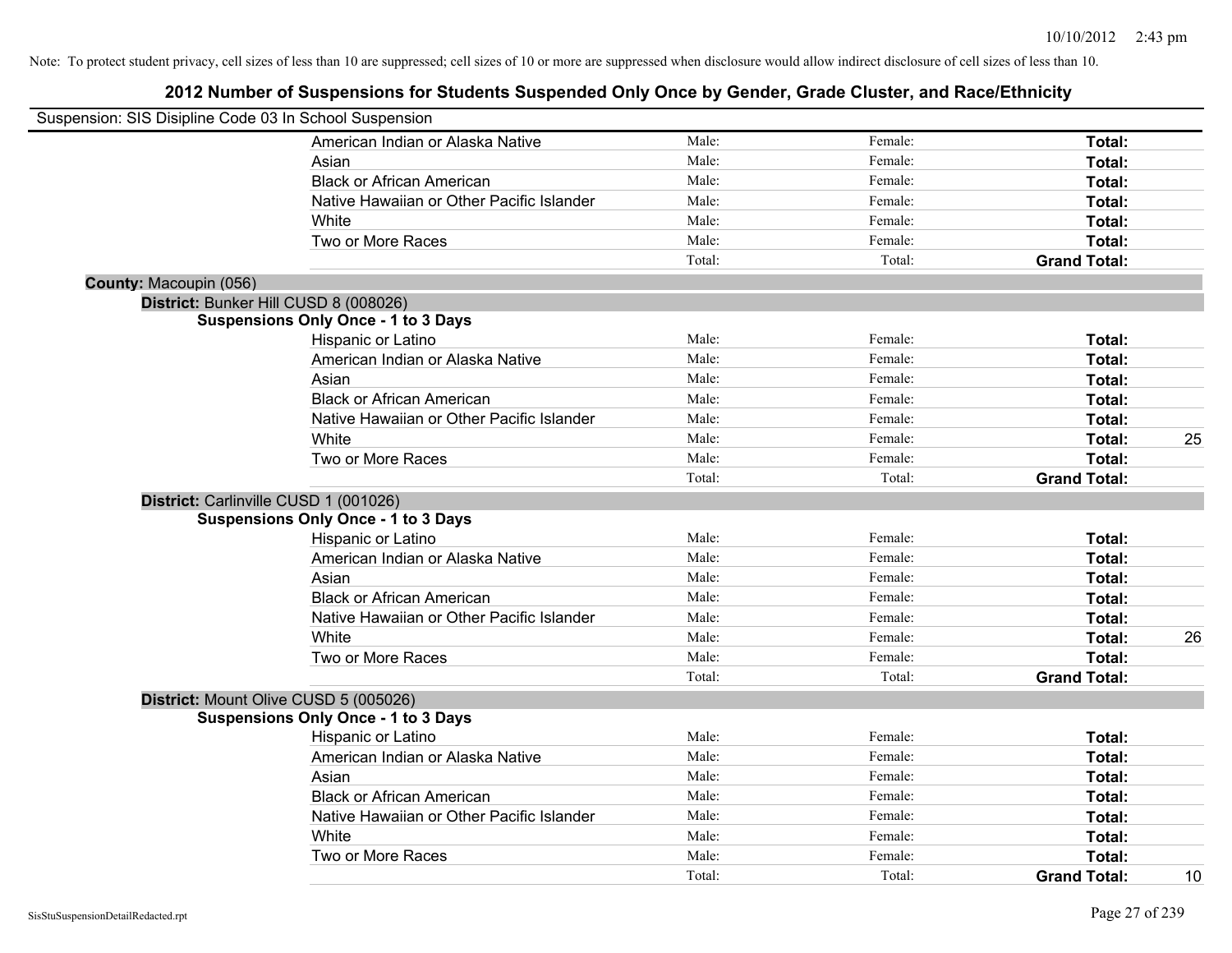| Suspension: SIS Disipline Code 03 In School Suspension |                                            |        |    |         |    |                     |    |
|--------------------------------------------------------|--------------------------------------------|--------|----|---------|----|---------------------|----|
| District: North Mac CUSD 34 (034026)                   |                                            |        |    |         |    |                     |    |
|                                                        | <b>Suspensions Only Once - 1 to 3 Days</b> |        |    |         |    |                     |    |
|                                                        | Hispanic or Latino                         | Male:  |    | Female: |    | Total:              |    |
|                                                        | American Indian or Alaska Native           | Male:  |    | Female: |    | Total:              |    |
|                                                        | Asian                                      | Male:  |    | Female: |    | Total:              |    |
|                                                        | <b>Black or African American</b>           | Male:  |    | Female: |    | Total:              |    |
|                                                        | Native Hawaiian or Other Pacific Islander  | Male:  |    | Female: |    | Total:              |    |
|                                                        | White                                      | Male:  | 14 | Female: | 10 | Total:              | 24 |
|                                                        | Two or More Races                          | Male:  |    | Female: |    | Total:              |    |
|                                                        |                                            | Total: |    | Total:  |    | <b>Grand Total:</b> |    |
| District: Northwestern CUSD 2 (002026)                 |                                            |        |    |         |    |                     |    |
|                                                        | <b>Suspensions Only Once - 1 to 3 Days</b> |        |    |         |    |                     |    |
|                                                        | Hispanic or Latino                         | Male:  |    | Female: |    | Total:              |    |
|                                                        | American Indian or Alaska Native           | Male:  |    | Female: |    | Total:              |    |
|                                                        | Asian                                      | Male:  |    | Female: |    | Total:              |    |
|                                                        | <b>Black or African American</b>           | Male:  |    | Female: |    | Total:              |    |
|                                                        | Native Hawaiian or Other Pacific Islander  | Male:  |    | Female: |    | Total:              |    |
|                                                        | <b>White</b>                               | Male:  |    | Female: |    | Total:              | 29 |
|                                                        | Two or More Races                          | Male:  |    | Female: |    | Total:              |    |
|                                                        |                                            | Total: |    | Total:  |    | <b>Grand Total:</b> |    |
| District: Southwestern CUSD 9 (009026)                 |                                            |        |    |         |    |                     |    |
|                                                        | <b>Suspensions Only Once - 1 to 3 Days</b> |        |    |         |    |                     |    |
|                                                        | Hispanic or Latino                         | Male:  |    | Female: |    | Total:              |    |
|                                                        | American Indian or Alaska Native           | Male:  |    | Female: |    | Total:              |    |
|                                                        | Asian                                      | Male:  |    | Female: |    | Total:              |    |
|                                                        | <b>Black or African American</b>           | Male:  |    | Female: |    | Total:              |    |
|                                                        | Native Hawaiian or Other Pacific Islander  | Male:  |    | Female: |    | Total:              |    |
|                                                        | White                                      | Male:  | 29 | Female: | 11 | Total:              | 40 |
|                                                        | Two or More Races                          | Male:  |    | Female: |    | Total:              |    |
|                                                        |                                            | Total: |    | Total:  |    | <b>Grand Total:</b> |    |
|                                                        |                                            |        |    |         |    |                     |    |
| Region: Carroll/Jo Daviess/Stephenson ROE (08)         |                                            |        |    |         |    |                     |    |
| County: Carroll (008)                                  |                                            |        |    |         |    |                     |    |
| District: Eastland CUSD 308 (308026)                   |                                            |        |    |         |    |                     |    |
|                                                        | <b>Suspensions Only Once - 1 to 3 Days</b> |        |    |         |    |                     |    |
|                                                        | Hispanic or Latino                         | Male:  |    | Female: |    | Total:              |    |
|                                                        | American Indian or Alaska Native           | Male:  |    | Female: |    | Total:              |    |
|                                                        | Asian                                      | Male:  |    | Female: |    | Total:              |    |
|                                                        |                                            |        |    |         |    |                     |    |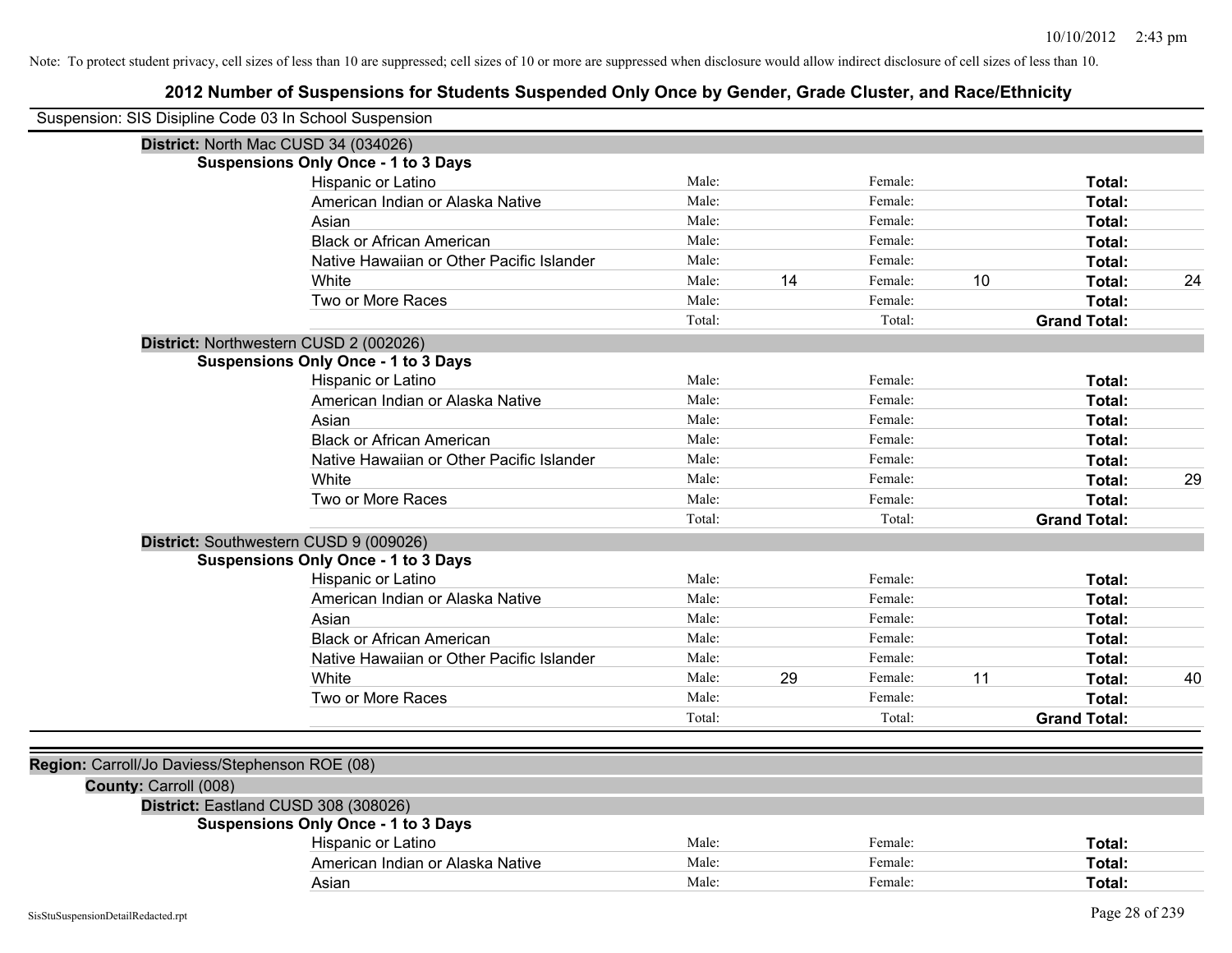| Suspension: SIS Disipline Code 03 In School Suspension |                                               |        |    |         |    |                     |    |
|--------------------------------------------------------|-----------------------------------------------|--------|----|---------|----|---------------------|----|
|                                                        | <b>Black or African American</b>              | Male:  |    | Female: |    | Total:              |    |
|                                                        | Native Hawaiian or Other Pacific Islander     | Male:  |    | Female: |    | Total:              |    |
|                                                        | White                                         | Male:  |    | Female: |    | Total:              | 21 |
|                                                        | Two or More Races                             | Male:  |    | Female: |    | Total:              |    |
|                                                        |                                               | Total: |    | Total:  |    | <b>Grand Total:</b> |    |
|                                                        | District: West Carroll CUSD 314 (314026)      |        |    |         |    |                     |    |
|                                                        | <b>Suspensions Only Once - 1 to 3 Days</b>    |        |    |         |    |                     |    |
|                                                        | Hispanic or Latino                            | Male:  |    | Female: |    | Total:              |    |
|                                                        | American Indian or Alaska Native              | Male:  |    | Female: |    | Total:              |    |
|                                                        | Asian                                         | Male:  |    | Female: |    | Total:              |    |
|                                                        | <b>Black or African American</b>              | Male:  |    | Female: |    | Total:              |    |
|                                                        | Native Hawaiian or Other Pacific Islander     | Male:  |    | Female: |    | Total:              |    |
|                                                        | White                                         | Male:  | 37 | Female: | 17 | Total:              | 54 |
|                                                        | Two or More Races                             | Male:  |    | Female: |    | Total:              |    |
|                                                        |                                               | Total: |    | Total:  |    | <b>Grand Total:</b> |    |
|                                                        | <b>Suspensions Only Once - 4 or More Days</b> |        |    |         |    |                     |    |
|                                                        | Hispanic or Latino                            | Male:  |    | Female: |    | Total:              |    |
|                                                        | American Indian or Alaska Native              | Male:  |    | Female: |    | Total:              |    |
|                                                        | Asian                                         | Male:  |    | Female: |    | Total:              |    |
|                                                        | <b>Black or African American</b>              | Male:  |    | Female: |    | Total:              |    |
|                                                        | Native Hawaiian or Other Pacific Islander     | Male:  |    | Female: |    | Total:              |    |
|                                                        | White                                         | Male:  |    | Female: |    | Total:              |    |
|                                                        | Two or More Races                             | Male:  |    | Female: |    | Total:              |    |
|                                                        |                                               | Total: |    | Total:  |    | <b>Grand Total:</b> |    |
| <b>County: Jodaviess (043)</b>                         |                                               |        |    |         |    |                     |    |
|                                                        | District: East Dubuque USD 119 (119022)       |        |    |         |    |                     |    |
|                                                        | <b>Suspensions Only Once - 1 to 3 Days</b>    |        |    |         |    |                     |    |
|                                                        | Hispanic or Latino                            | Male:  |    | Female: |    | Total:              |    |
|                                                        | American Indian or Alaska Native              | Male:  |    | Female: |    | Total:              |    |
|                                                        | Asian                                         | Male:  |    | Female: |    | Total:              |    |
|                                                        | <b>Black or African American</b>              | Male:  |    | Female: |    | Total:              |    |
|                                                        | Native Hawaiian or Other Pacific Islander     | Male:  |    | Female: |    | Total:              |    |
|                                                        | White                                         | Male:  |    | Female: |    | Total:              |    |
|                                                        | Two or More Races                             | Male:  |    | Female: |    | Total:              |    |
|                                                        |                                               | Total: |    | Total:  |    | <b>Grand Total:</b> |    |
|                                                        | District: River Ridge CUSD 210 (210026)       |        |    |         |    |                     |    |
|                                                        | <b>Suspensions Only Once - 1 to 3 Days</b>    |        |    |         |    |                     |    |
|                                                        | Hispanic or Latino                            | Male:  |    | Female: |    | Total:              |    |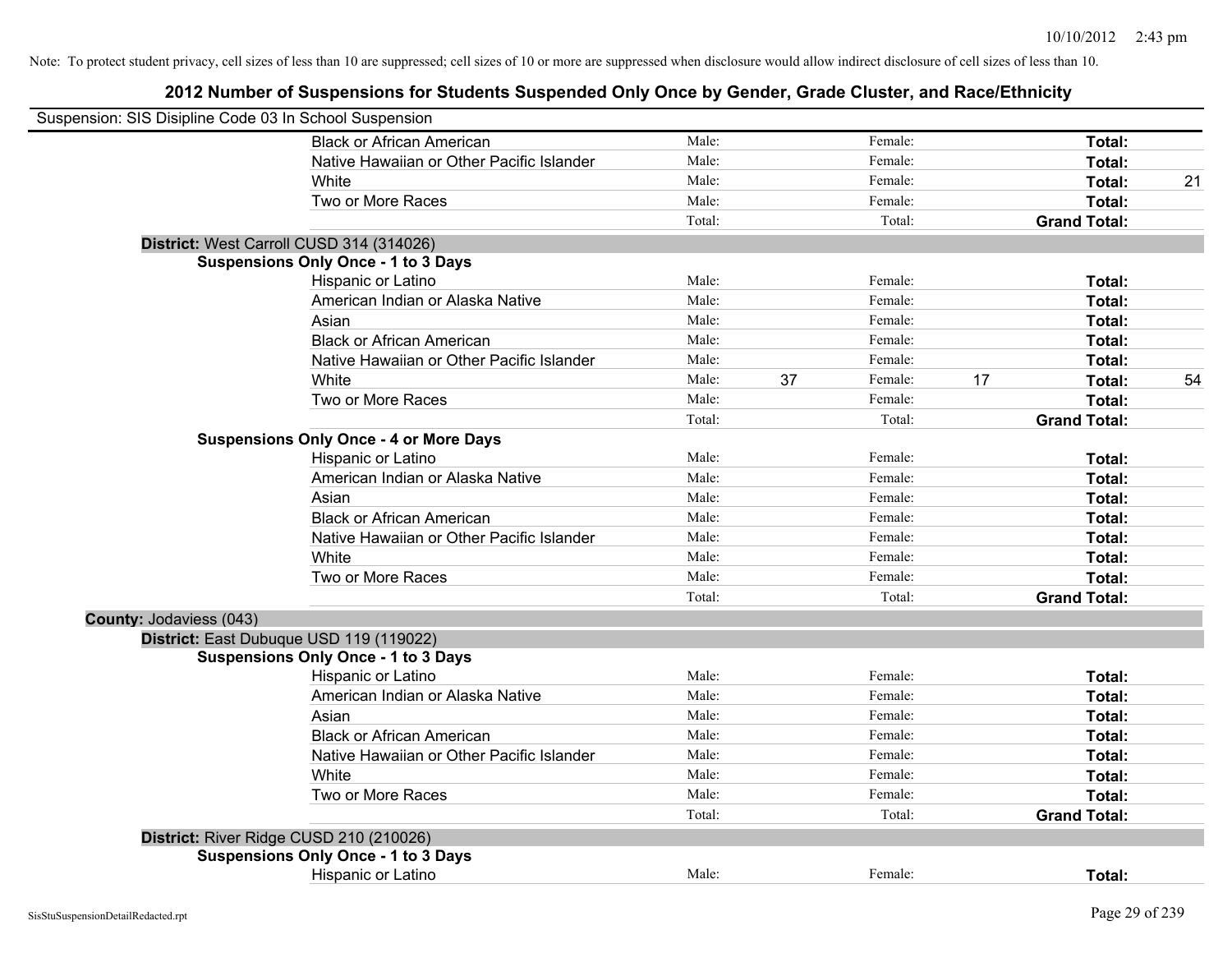# **2012 Number of Suspensions for Students Suspended Only Once by Gender, Grade Cluster, and Race/Ethnicity**

| Suspension: SIS Disipline Code 03 In School Suspension |                                            |        |         |                     |    |
|--------------------------------------------------------|--------------------------------------------|--------|---------|---------------------|----|
|                                                        | American Indian or Alaska Native           | Male:  | Female: | Total:              |    |
|                                                        | Asian                                      | Male:  | Female: | Total:              |    |
|                                                        | <b>Black or African American</b>           | Male:  | Female: | Total:              |    |
|                                                        | Native Hawaiian or Other Pacific Islander  | Male:  | Female: | Total:              |    |
|                                                        | White                                      | Male:  | Female: | Total:              | 13 |
|                                                        | Two or More Races                          | Male:  | Female: | Total:              |    |
|                                                        |                                            | Total: | Total:  | <b>Grand Total:</b> |    |
|                                                        | District: Scales Mound CUSD 211 (211026)   |        |         |                     |    |
|                                                        | <b>Suspensions Only Once - 1 to 3 Days</b> |        |         |                     |    |
|                                                        | Hispanic or Latino                         | Male:  | Female: | Total:              |    |
|                                                        | American Indian or Alaska Native           | Male:  | Female: | Total:              |    |
|                                                        | Asian                                      | Male:  | Female: | Total:              |    |
|                                                        | <b>Black or African American</b>           | Male:  | Female: | Total:              |    |
|                                                        | Native Hawaiian or Other Pacific Islander  | Male:  | Female: | Total:              |    |
|                                                        | White                                      | Male:  | Female: | Total:              |    |
|                                                        | Two or More Races                          | Male:  | Female: | Total:              |    |
|                                                        |                                            | Total: | Total:  | <b>Grand Total:</b> |    |
|                                                        | District: Stockton CUSD 206 (206026)       |        |         |                     |    |
|                                                        | <b>Suspensions Only Once - 1 to 3 Days</b> |        |         |                     |    |
|                                                        | Hispanic or Latino                         | Male:  | Female: | Total:              |    |
|                                                        | American Indian or Alaska Native           | Male:  | Female: | Total:              |    |
|                                                        | Asian                                      | Male:  | Female: | Total:              |    |
|                                                        | <b>Black or African American</b>           | Male:  | Female: | Total:              |    |
|                                                        | Native Hawaiian or Other Pacific Islander  | Male:  | Female: | Total:              |    |
|                                                        | White                                      | Male:  | Female: | Total:              |    |
|                                                        | Two or More Races                          | Male:  | Female: | Total:              |    |
|                                                        |                                            | Total: | Total:  | <b>Grand Total:</b> |    |
|                                                        | District: Warren CUSD 205 (205026)         |        |         |                     |    |
|                                                        | <b>Suspensions Only Once - 1 to 3 Days</b> |        |         |                     |    |
|                                                        | Hispanic or Latino                         | Male:  | Female: | Total:              |    |
|                                                        | American Indian or Alaska Native           | Male:  | Female: | Total:              |    |
|                                                        | Asian                                      | Male:  | Female: | Total:              |    |
|                                                        | <b>Black or African American</b>           | Male:  | Female: | Total:              |    |
|                                                        | Native Hawaiian or Other Pacific Islander  | Male:  | Female: | Total:              |    |
|                                                        | White                                      | Male:  | Female: | Total:              |    |
|                                                        | Two or More Races                          | Male:  | Female: | Total:              |    |
|                                                        |                                            | Total: | Total:  | <b>Grand Total:</b> |    |

**Suspensions Only Once - 4 or More Days**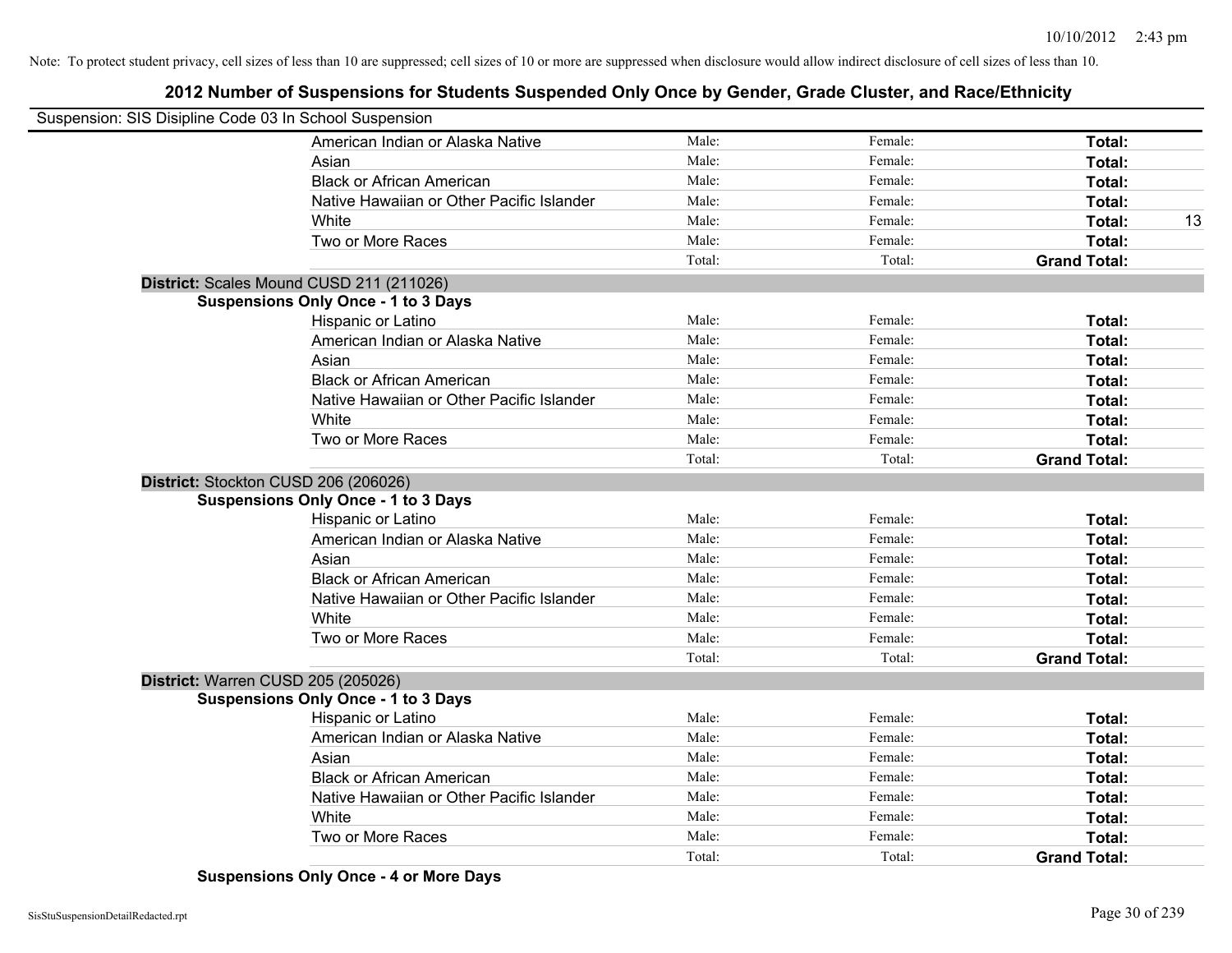|                                        | Suspension: SIS Disipline Code 03 In School Suspension |        |    |         |    |                     |     |
|----------------------------------------|--------------------------------------------------------|--------|----|---------|----|---------------------|-----|
|                                        | <b>Hispanic or Latino</b>                              | Male:  |    | Female: |    | Total:              |     |
|                                        | American Indian or Alaska Native                       | Male:  |    | Female: |    | Total:              |     |
|                                        | Asian                                                  | Male:  |    | Female: |    | Total:              |     |
|                                        | <b>Black or African American</b>                       | Male:  |    | Female: |    | Total:              |     |
|                                        | Native Hawaiian or Other Pacific Islander              | Male:  |    | Female: |    | Total:              |     |
|                                        | White                                                  | Male:  |    | Female: |    | Total:              |     |
|                                        | Two or More Races                                      | Male:  |    | Female: |    | Total:              |     |
|                                        |                                                        | Total: |    | Total:  |    | <b>Grand Total:</b> |     |
| <b>County: Non-Public School (000)</b> |                                                        |        |    |         |    |                     |     |
|                                        | District: Carroll/Jo Daviess/Stephenson ROE (000000)   |        |    |         |    |                     |     |
|                                        | <b>Suspensions Only Once - 1 to 3 Days</b>             |        |    |         |    |                     |     |
|                                        | Hispanic or Latino                                     | Male:  |    | Female: |    | Total:              |     |
|                                        | American Indian or Alaska Native                       | Male:  |    | Female: |    | Total:              |     |
|                                        | Asian                                                  | Male:  |    | Female: |    | Total:              |     |
|                                        | <b>Black or African American</b>                       | Male:  |    | Female: |    | Total:              |     |
|                                        | Native Hawaiian or Other Pacific Islander              | Male:  |    | Female: |    | Total:              |     |
|                                        | White                                                  | Male:  |    | Female: |    | Total:              |     |
|                                        | Two or More Races                                      | Male:  |    | Female: |    | <b>Total:</b>       |     |
|                                        |                                                        | Total: |    | Total:  |    | <b>Grand Total:</b> |     |
| County: Stephenson (089)               |                                                        |        |    |         |    |                     |     |
|                                        | District: Dakota CUSD 201 (201026)                     |        |    |         |    |                     |     |
|                                        | <b>Suspensions Only Once - 1 to 3 Days</b>             |        |    |         |    |                     |     |
|                                        | Hispanic or Latino                                     | Male:  |    | Female: |    | Total:              |     |
|                                        | American Indian or Alaska Native                       | Male:  |    | Female: |    | Total:              |     |
|                                        | Asian                                                  | Male:  |    | Female: |    | Total:              |     |
|                                        | <b>Black or African American</b>                       | Male:  |    | Female: |    | Total:              |     |
|                                        | Native Hawaiian or Other Pacific Islander              | Male:  |    | Female: |    | Total:              |     |
|                                        | White                                                  | Male:  | 19 | Female: | 12 | Total:              | 31  |
|                                        | Two or More Races                                      | Male:  |    | Female: |    | Total:              |     |
|                                        |                                                        | Total: |    | Total:  |    | <b>Grand Total:</b> |     |
|                                        | District: Freeport SD 145 (145022)                     |        |    |         |    |                     |     |
|                                        | <b>Suspensions Only Once - 1 to 3 Days</b>             |        |    |         |    |                     |     |
|                                        | Hispanic or Latino                                     | Male:  | 18 | Female: | 14 | Total:              | 32  |
|                                        | American Indian or Alaska Native                       | Male:  |    | Female: |    | Total:              |     |
|                                        | Asian                                                  | Male:  |    | Female: |    | Total:              |     |
|                                        | <b>Black or African American</b>                       | Male:  | 44 | Female: | 41 | Total:              | 85  |
|                                        | Native Hawaiian or Other Pacific Islander              | Male:  |    | Female: |    | <b>Total:</b>       |     |
|                                        | White                                                  | Male:  | 89 | Female: | 54 | Total:              | 143 |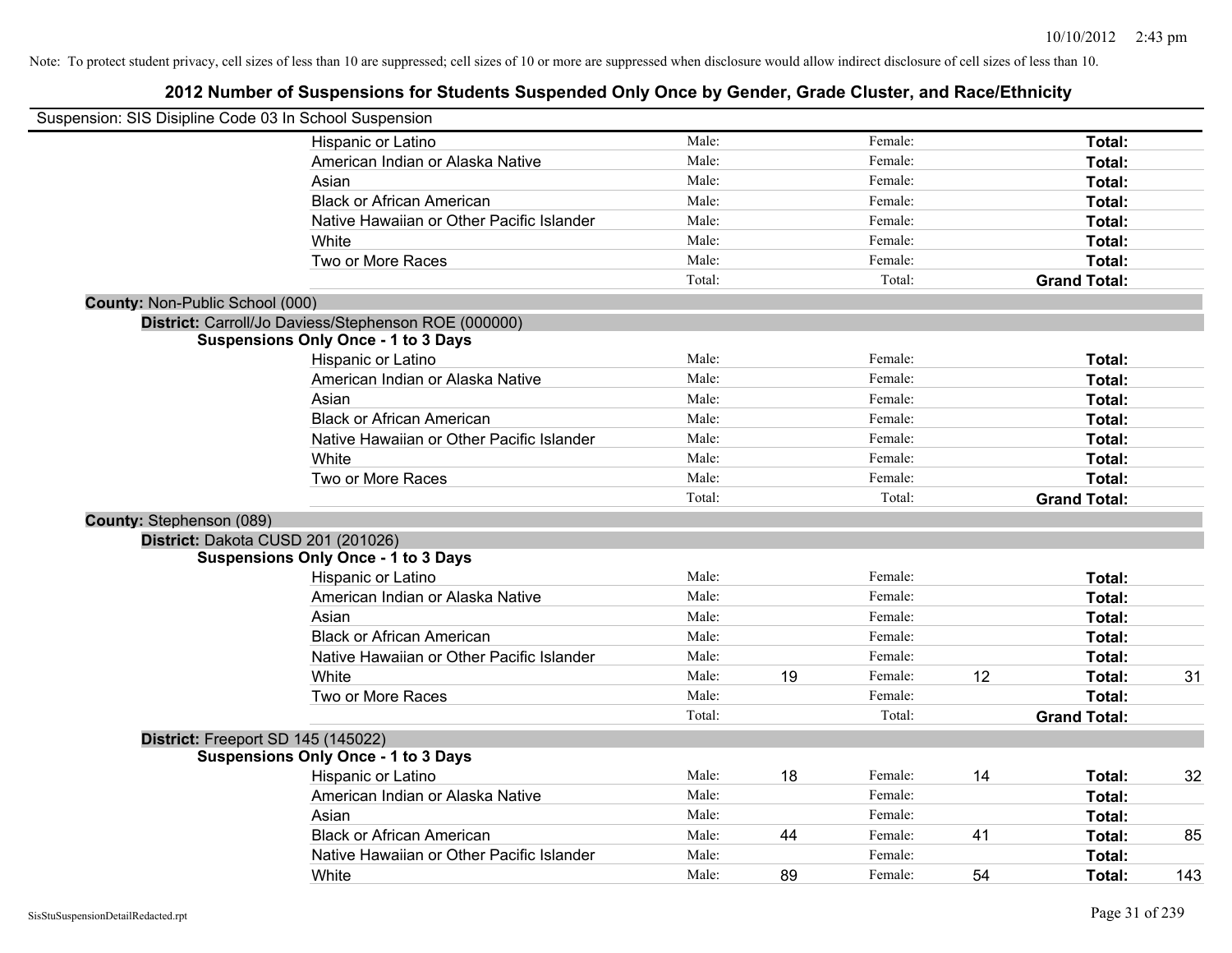| Suspension: SIS Disipline Code 03 In School Suspension |                                               |        |    |         |    |                     |    |
|--------------------------------------------------------|-----------------------------------------------|--------|----|---------|----|---------------------|----|
|                                                        | Two or More Races                             | Male:  | 16 | Female: | 20 | Total:              | 36 |
|                                                        |                                               | Total: |    | Total:  |    | <b>Grand Total:</b> |    |
|                                                        | District: Lena Winslow CUSD 202 (202026)      |        |    |         |    |                     |    |
|                                                        | <b>Suspensions Only Once - 1 to 3 Days</b>    |        |    |         |    |                     |    |
|                                                        | Hispanic or Latino                            | Male:  |    | Female: |    | Total:              |    |
|                                                        | American Indian or Alaska Native              | Male:  |    | Female: |    | Total:              |    |
|                                                        | Asian                                         | Male:  |    | Female: |    | Total:              |    |
|                                                        | <b>Black or African American</b>              | Male:  |    | Female: |    | Total:              |    |
|                                                        | Native Hawaiian or Other Pacific Islander     | Male:  |    | Female: |    | Total:              |    |
|                                                        | White                                         | Male:  |    | Female: |    | Total:              | 11 |
|                                                        | Two or More Races                             | Male:  |    | Female: |    | Total:              |    |
|                                                        |                                               | Total: |    | Total:  |    | <b>Grand Total:</b> |    |
|                                                        | District: Orangeville CUSD 203 (203026)       |        |    |         |    |                     |    |
|                                                        | <b>Suspensions Only Once - 1 to 3 Days</b>    |        |    |         |    |                     |    |
|                                                        | Hispanic or Latino                            | Male:  |    | Female: |    | Total:              |    |
|                                                        | American Indian or Alaska Native              | Male:  |    | Female: |    | Total:              |    |
|                                                        | Asian                                         | Male:  |    | Female: |    | Total:              |    |
|                                                        | <b>Black or African American</b>              | Male:  |    | Female: |    | Total:              |    |
|                                                        | Native Hawaiian or Other Pacific Islander     | Male:  |    | Female: |    | Total:              |    |
|                                                        | White                                         | Male:  |    | Female: |    | Total:              |    |
|                                                        | Two or More Races                             | Male:  |    | Female: |    | Total:              |    |
|                                                        |                                               | Total: |    | Total:  |    | <b>Grand Total:</b> |    |
|                                                        |                                               |        |    |         |    |                     |    |
| Region: Champaign/Ford ROE (09)                        |                                               |        |    |         |    |                     |    |
| County: Champaign (010)                                |                                               |        |    |         |    |                     |    |
|                                                        | District: Champaign CUSD 4 (004026)           |        |    |         |    |                     |    |
|                                                        | <b>Suspensions Only Once - 1 to 3 Days</b>    |        |    |         |    |                     |    |
|                                                        | Hispanic or Latino                            | Male:  |    | Female: |    | Total:              |    |
|                                                        | American Indian or Alaska Native              | Male:  |    | Female: |    | Total:              |    |
|                                                        | Asian                                         | Male:  |    | Female: |    | Total:              |    |
|                                                        | <b>Black or African American</b>              | Male:  |    | Female: |    | Total:              | 12 |
|                                                        | Native Hawaiian or Other Pacific Islander     | Male:  |    | Female: |    | Total:              |    |
|                                                        | White                                         | Male:  |    | Female: |    | Total:              |    |
|                                                        | Two or More Races                             | Male:  |    | Female: |    | Total:              |    |
|                                                        |                                               | Total: |    | Total:  |    | <b>Grand Total:</b> |    |
|                                                        | <b>Suspensions Only Once - 4 or More Days</b> |        |    |         |    |                     |    |
|                                                        | Hispanic or Latino                            | Male:  |    | Female: |    | Total:              |    |
|                                                        | American Indian or Alaska Native              | Male:  |    | Female: |    | Total:              |    |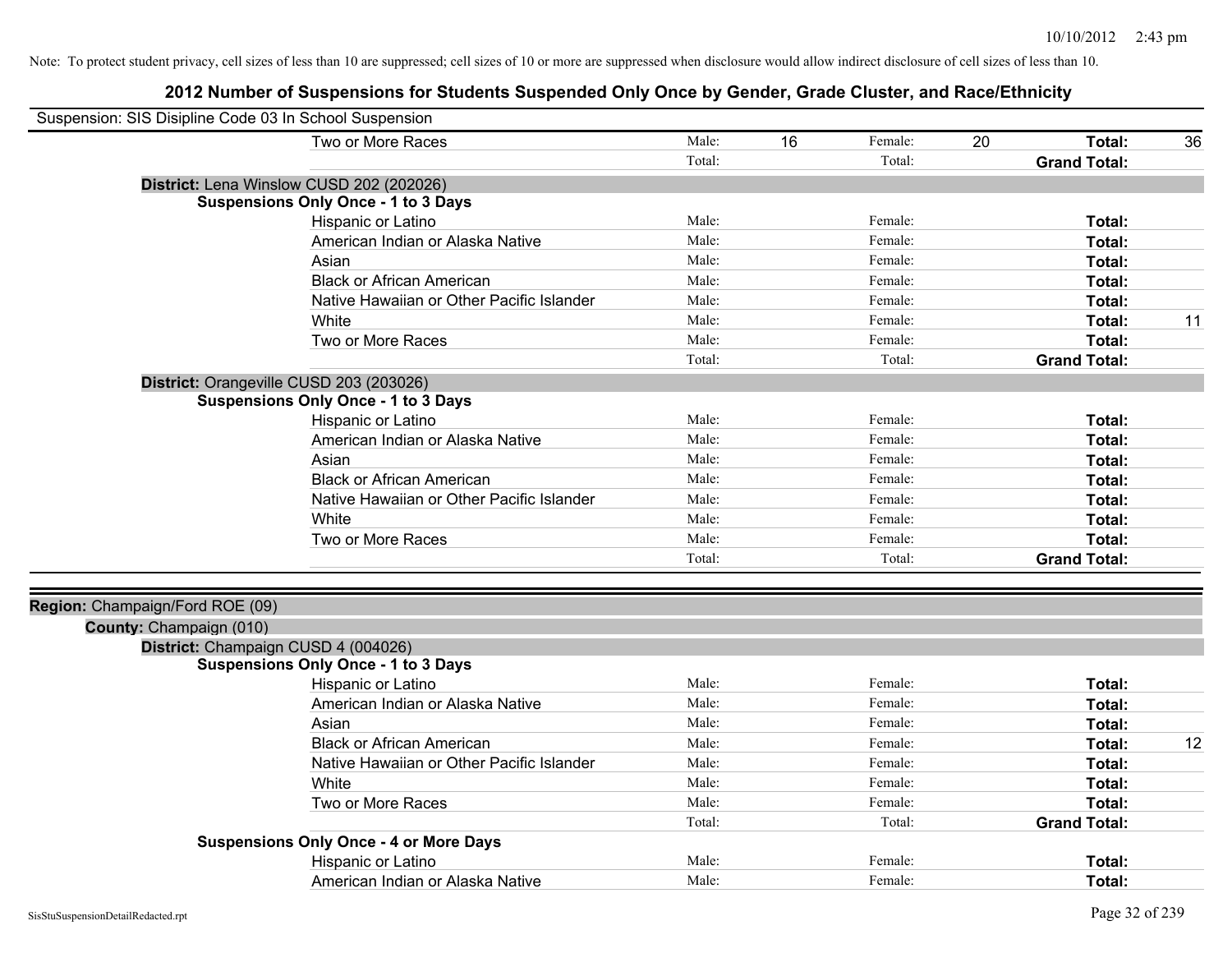| Suspension: SIS Disipline Code 03 In School Suspension<br>Asian                   | Male:  | Female: | Total:              |
|-----------------------------------------------------------------------------------|--------|---------|---------------------|
| <b>Black or African American</b>                                                  | Male:  | Female: | Total:              |
| Native Hawaiian or Other Pacific Islander                                         | Male:  | Female: | Total:              |
| White                                                                             | Male:  | Female: | Total:              |
| Two or More Races                                                                 | Male:  | Female: | Total:              |
|                                                                                   | Total: | Total:  | <b>Grand Total:</b> |
|                                                                                   |        |         |                     |
| District: Fisher CUSD 1 (001026)                                                  |        |         |                     |
| <b>Suspensions Only Once - 1 to 3 Days</b>                                        | Male:  | Female: | Total:              |
| Hispanic or Latino<br>American Indian or Alaska Native                            | Male:  | Female: | Total:              |
| Asian                                                                             | Male:  | Female: | Total:              |
| <b>Black or African American</b>                                                  | Male:  | Female: | Total:              |
| Native Hawaiian or Other Pacific Islander                                         | Male:  | Female: | Total:              |
| White                                                                             | Male:  | Female: | Total:              |
| Two or More Races                                                                 | Male:  | Female: | Total:              |
|                                                                                   | Total: | Total:  | <b>Grand Total:</b> |
|                                                                                   |        |         |                     |
| District: Gifford CCSD 188 (188004)<br><b>Suspensions Only Once - 1 to 3 Days</b> |        |         |                     |
| Hispanic or Latino                                                                | Male:  | Female: | Total:              |
| American Indian or Alaska Native                                                  | Male:  | Female: | Total:              |
| Asian                                                                             | Male:  | Female: | Total:              |
| <b>Black or African American</b>                                                  | Male:  | Female: | Total:              |
| Native Hawaiian or Other Pacific Islander                                         | Male:  | Female: | Total:              |
| White                                                                             | Male:  | Female: | Total:              |
| Two or More Races                                                                 | Male:  | Female: | Total:              |
|                                                                                   | Total: | Total:  | <b>Grand Total:</b> |
| District: Mahomet-Seymour CUSD 3 (003026)                                         |        |         |                     |
| <b>Suspensions Only Once - 1 to 3 Days</b>                                        |        |         |                     |
| Hispanic or Latino                                                                | Male:  | Female: | Total:              |
| American Indian or Alaska Native                                                  | Male:  | Female: | Total:              |
| Asian                                                                             | Male:  | Female: | Total:              |
| <b>Black or African American</b>                                                  | Male:  | Female: | Total:              |
| Native Hawaiian or Other Pacific Islander                                         | Male:  | Female: | Total:              |
| White                                                                             | Male:  | Female: | Total:              |
| Two or More Races                                                                 | Male:  | Female: | Total:              |
|                                                                                   |        | Total:  |                     |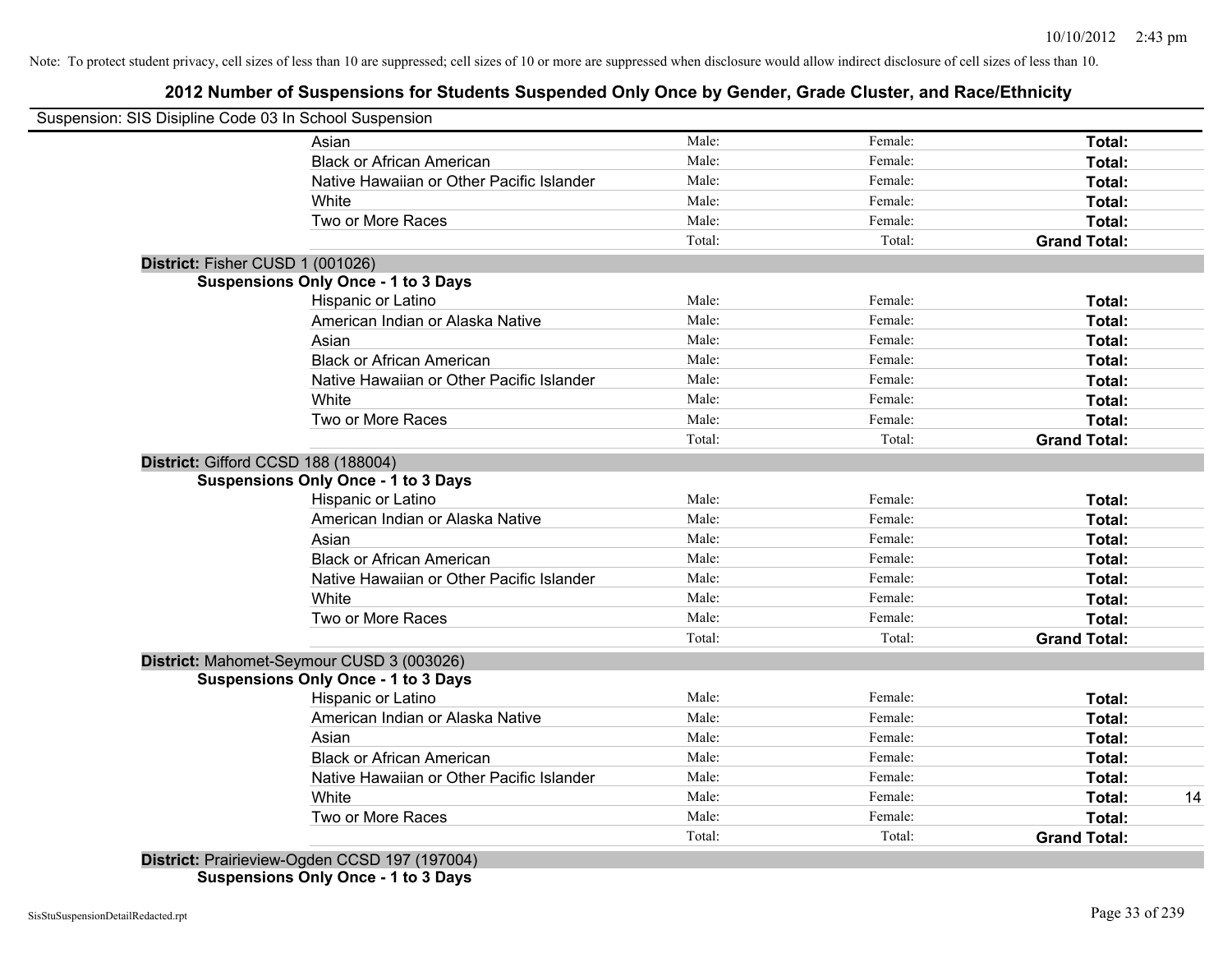| Suspension: SIS Disipline Code 03 In School Suspension |        |         |                     |
|--------------------------------------------------------|--------|---------|---------------------|
| Hispanic or Latino                                     | Male:  | Female: | Total:              |
| American Indian or Alaska Native                       | Male:  | Female: | Total:              |
| Asian                                                  | Male:  | Female: | Total:              |
| <b>Black or African American</b>                       | Male:  | Female: | Total:              |
| Native Hawaiian or Other Pacific Islander              | Male:  | Female: | Total:              |
| White                                                  | Male:  | Female: | Total:              |
| Two or More Races                                      | Male:  | Female: | Total:              |
|                                                        | Total: | Total:  | <b>Grand Total:</b> |
| District: Rantoul City SD 137 (137002)                 |        |         |                     |
| <b>Suspensions Only Once - 1 to 3 Days</b>             |        |         |                     |
| Hispanic or Latino                                     | Male:  | Female: | Total:              |
| American Indian or Alaska Native                       | Male:  | Female: | Total:              |
| Asian                                                  | Male:  | Female: | Total:              |
| <b>Black or African American</b>                       | Male:  | Female: | Total:              |
| Native Hawaiian or Other Pacific Islander              | Male:  | Female: | Total:              |
| White                                                  | Male:  | Female: | Total:              |
| Two or More Races                                      | Male:  | Female: | Total:              |
|                                                        | Total: | Total:  | <b>Grand Total:</b> |
| <b>Suspensions Only Once - 4 or More Days</b>          |        |         |                     |
| Hispanic or Latino                                     | Male:  | Female: | Total:              |
| American Indian or Alaska Native                       | Male:  | Female: | Total:              |
| Asian                                                  | Male:  | Female: | Total:              |
| <b>Black or African American</b>                       | Male:  | Female: | Total:              |
| Native Hawaiian or Other Pacific Islander              | Male:  | Female: | Total:              |
| White                                                  | Male:  | Female: | Total:              |
| Two or More Races                                      | Male:  | Female: | Total:              |
|                                                        | Total: | Total:  | <b>Grand Total:</b> |
| District: St Joseph Ogden CHSD 305 (305016)            |        |         |                     |
| <b>Suspensions Only Once - 1 to 3 Days</b>             |        |         |                     |
| Hispanic or Latino                                     | Male:  | Female: | Total:              |
| American Indian or Alaska Native                       | Male:  | Female: | Total:              |
| Asian                                                  | Male:  | Female: | Total:              |
| <b>Black or African American</b>                       | Male:  | Female: | Total:              |
| Native Hawaiian or Other Pacific Islander              | Male:  | Female: | Total:              |
| White                                                  | Male:  | Female: | Total:              |
| Two or More Races                                      | Male:  | Female: | Total:              |
|                                                        | Total: | Total:  | <b>Grand Total:</b> |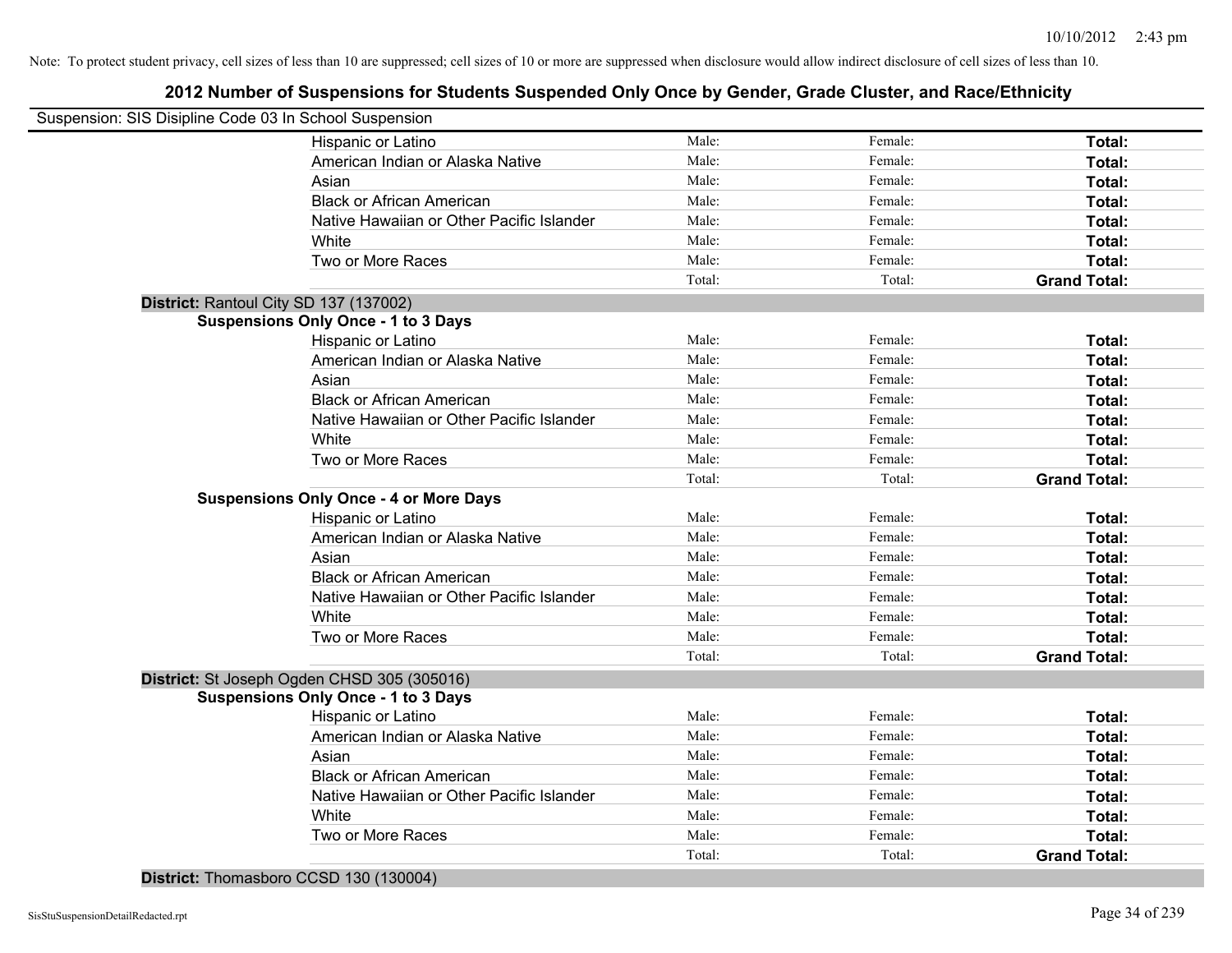| Suspension: SIS Disipline Code 03 In School Suspension |                                                     |        |    |         |    |                     |    |
|--------------------------------------------------------|-----------------------------------------------------|--------|----|---------|----|---------------------|----|
|                                                        | <b>Suspensions Only Once - 1 to 3 Days</b>          |        |    |         |    |                     |    |
|                                                        | Hispanic or Latino                                  | Male:  |    | Female: |    | Total:              |    |
|                                                        | American Indian or Alaska Native                    | Male:  |    | Female: |    | Total:              |    |
|                                                        | Asian                                               | Male:  |    | Female: |    | Total:              |    |
|                                                        | <b>Black or African American</b>                    | Male:  |    | Female: |    | Total:              |    |
|                                                        | Native Hawaiian or Other Pacific Islander           | Male:  |    | Female: |    | Total:              |    |
|                                                        | White                                               | Male:  |    | Female: |    | Total:              |    |
|                                                        | Two or More Races                                   | Male:  |    | Female: |    | Total:              |    |
|                                                        |                                                     | Total: |    | Total:  |    | <b>Grand Total:</b> |    |
|                                                        | District: Tolono CUSD 7 (007026)                    |        |    |         |    |                     |    |
|                                                        | <b>Suspensions Only Once - 1 to 3 Days</b>          |        |    |         |    |                     |    |
|                                                        | Hispanic or Latino                                  | Male:  |    | Female: |    | Total:              |    |
|                                                        | American Indian or Alaska Native                    | Male:  |    | Female: |    | Total:              |    |
|                                                        | Asian                                               | Male:  |    | Female: |    | Total:              |    |
|                                                        | <b>Black or African American</b>                    | Male:  |    | Female: |    | Total:              |    |
|                                                        | Native Hawaiian or Other Pacific Islander           | Male:  |    | Female: |    | Total:              |    |
|                                                        | White                                               | Male:  |    | Female: |    | Total:              |    |
|                                                        | Two or More Races                                   | Male:  |    | Female: |    | Total:              |    |
|                                                        |                                                     | Total: |    | Total:  |    | <b>Grand Total:</b> |    |
|                                                        | District: Urbana SD 116 (116022)                    |        |    |         |    |                     |    |
|                                                        | <b>Suspensions Only Once - 1 to 3 Days</b>          |        |    |         |    |                     |    |
|                                                        | Hispanic or Latino                                  | Male:  |    | Female: |    | Total:              | 12 |
|                                                        | American Indian or Alaska Native                    | Male:  |    | Female: |    | Total:              |    |
|                                                        | Asian                                               | Male:  |    | Female: |    | Total:              |    |
|                                                        | <b>Black or African American</b>                    | Male:  | 46 | Female: | 44 | Total:              | 90 |
|                                                        | Native Hawaiian or Other Pacific Islander           | Male:  |    | Female: |    | Total:              |    |
|                                                        | White                                               | Male:  | 23 | Female: | 16 | Total:              | 39 |
|                                                        | Two or More Races                                   | Male:  |    | Female: |    | Total:              | 14 |
|                                                        |                                                     | Total: |    | Total:  |    | <b>Grand Total:</b> |    |
| County: Ford (027)                                     |                                                     |        |    |         |    |                     |    |
|                                                        | District: Gibson City-Melvin-Sibley CUSD 5 (005026) |        |    |         |    |                     |    |
|                                                        | <b>Suspensions Only Once - 1 to 3 Days</b>          |        |    |         |    |                     |    |
|                                                        | Hispanic or Latino                                  | Male:  |    | Female: |    | Total:              |    |
|                                                        | American Indian or Alaska Native                    | Male:  |    | Female: |    | Total:              |    |
|                                                        | Asian                                               | Male:  |    | Female: |    | Total:              |    |
|                                                        | <b>Black or African American</b>                    | Male:  |    | Female: |    | Total:              |    |
|                                                        | Native Hawaiian or Other Pacific Islander           | Male:  |    | Female: |    | Total:              |    |
|                                                        | White                                               | Male:  |    | Female: |    | Total:              |    |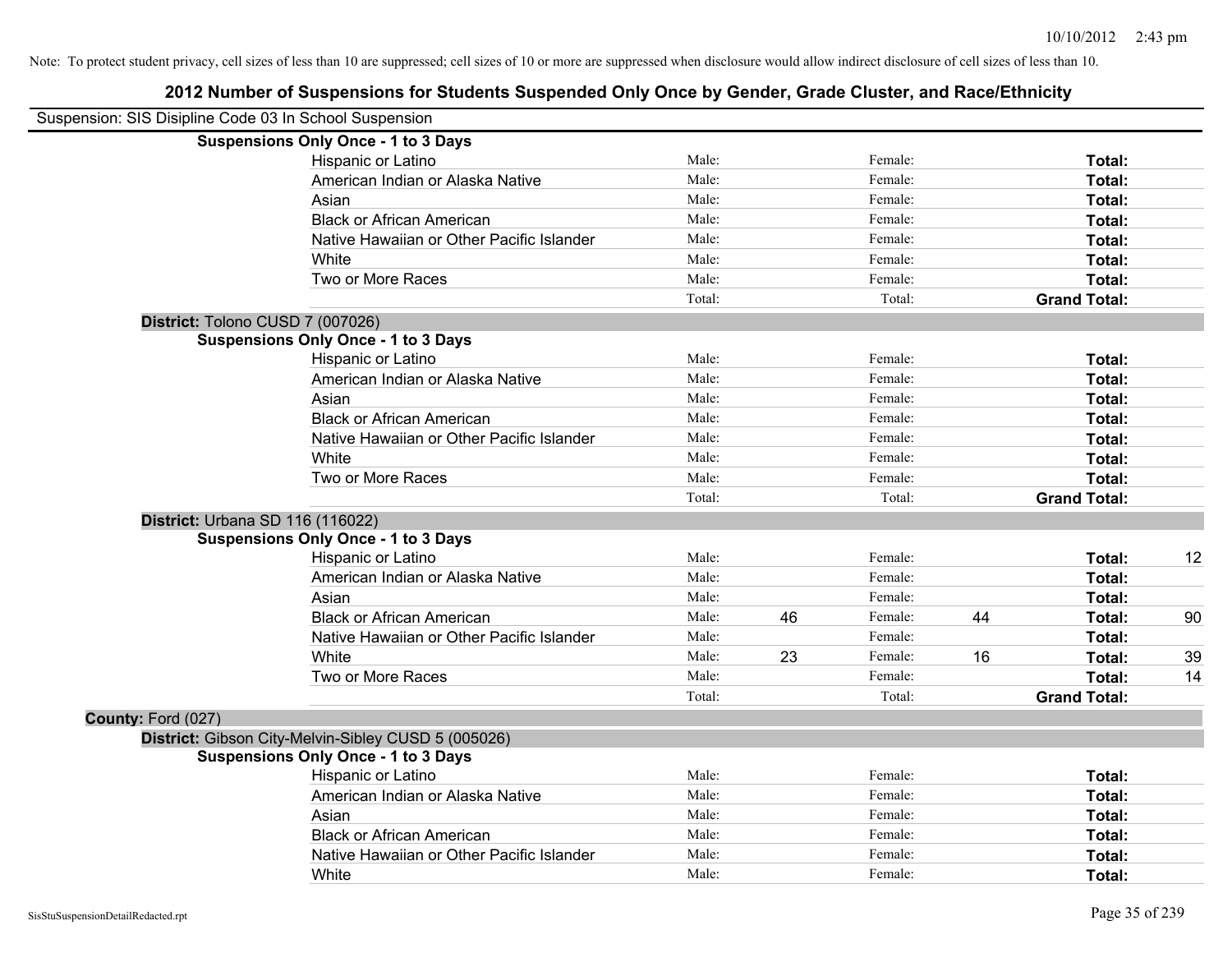| Suspension: SIS Disipline Code 03 In School Suspension |                                                                  |        |    |         |    |                     |    |
|--------------------------------------------------------|------------------------------------------------------------------|--------|----|---------|----|---------------------|----|
|                                                        | Two or More Races                                                | Male:  |    | Female: |    | Total:              |    |
|                                                        |                                                                  | Total: |    | Total:  |    | <b>Grand Total:</b> |    |
|                                                        | <b>Suspensions Only Once - 4 or More Days</b>                    |        |    |         |    |                     |    |
|                                                        | Hispanic or Latino                                               | Male:  |    | Female: |    | Total:              |    |
|                                                        | American Indian or Alaska Native                                 | Male:  |    | Female: |    | Total:              |    |
|                                                        | Asian                                                            | Male:  |    | Female: |    | Total:              |    |
|                                                        | <b>Black or African American</b>                                 | Male:  |    | Female: |    | Total:              |    |
|                                                        | Native Hawaiian or Other Pacific Islander                        | Male:  |    | Female: |    | Total:              |    |
|                                                        | White                                                            | Male:  |    | Female: |    | Total:              |    |
|                                                        | Two or More Races                                                | Male:  |    | Female: |    | Total:              |    |
|                                                        |                                                                  | Total: |    | Total:  |    | <b>Grand Total:</b> |    |
|                                                        |                                                                  |        |    |         |    |                     |    |
| Region: Christian/Montgomery ROE (10)                  |                                                                  |        |    |         |    |                     |    |
| County: Christian (011)                                |                                                                  |        |    |         |    |                     |    |
|                                                        | District: Morrisonville CUSD 1 (001026)                          |        |    |         |    |                     |    |
|                                                        | <b>Suspensions Only Once - 1 to 3 Days</b><br>Hispanic or Latino | Male:  |    | Female: |    | Total:              |    |
|                                                        | American Indian or Alaska Native                                 | Male:  |    | Female: |    | Total:              |    |
|                                                        | Asian                                                            | Male:  |    | Female: |    | Total:              |    |
|                                                        | <b>Black or African American</b>                                 | Male:  |    | Female: |    | Total:              |    |
|                                                        | Native Hawaiian or Other Pacific Islander                        | Male:  |    | Female: |    | Total:              |    |
|                                                        | White                                                            | Male:  |    | Female: |    | Total:              |    |
|                                                        | Two or More Races                                                | Male:  |    | Female: |    | Total:              |    |
|                                                        |                                                                  | Total: |    | Total:  |    | <b>Grand Total:</b> |    |
|                                                        | District: Pana CUSD 8 (008026)                                   |        |    |         |    |                     |    |
|                                                        | <b>Suspensions Only Once - 1 to 3 Days</b>                       |        |    |         |    |                     |    |
|                                                        | Hispanic or Latino                                               | Male:  |    | Female: |    | Total:              |    |
|                                                        | American Indian or Alaska Native                                 | Male:  |    | Female: |    | Total:              |    |
|                                                        | Asian                                                            | Male:  |    | Female: |    | Total:              |    |
|                                                        | <b>Black or African American</b>                                 | Male:  |    | Female: |    | Total:              |    |
|                                                        | Native Hawaiian or Other Pacific Islander                        | Male:  |    | Female: |    | Total:              |    |
|                                                        | White                                                            | Male:  | 29 | Female: | 15 | Total:              | 44 |
|                                                        | Two or More Races                                                | Male:  |    | Female: |    | Total:              |    |
|                                                        |                                                                  | Total: |    | Total:  |    | <b>Grand Total:</b> |    |
|                                                        | <b>Suspensions Only Once - 4 or More Days</b>                    |        |    |         |    |                     |    |
|                                                        | Hispanic or Latino                                               | Male:  |    | Female: |    | Total:              |    |
|                                                        | American Indian or Alaska Native                                 | Male:  |    | Female: |    | Total:              |    |
|                                                        | Asian                                                            | Male:  |    | Female: |    | Total:              |    |
|                                                        |                                                                  |        |    |         |    |                     |    |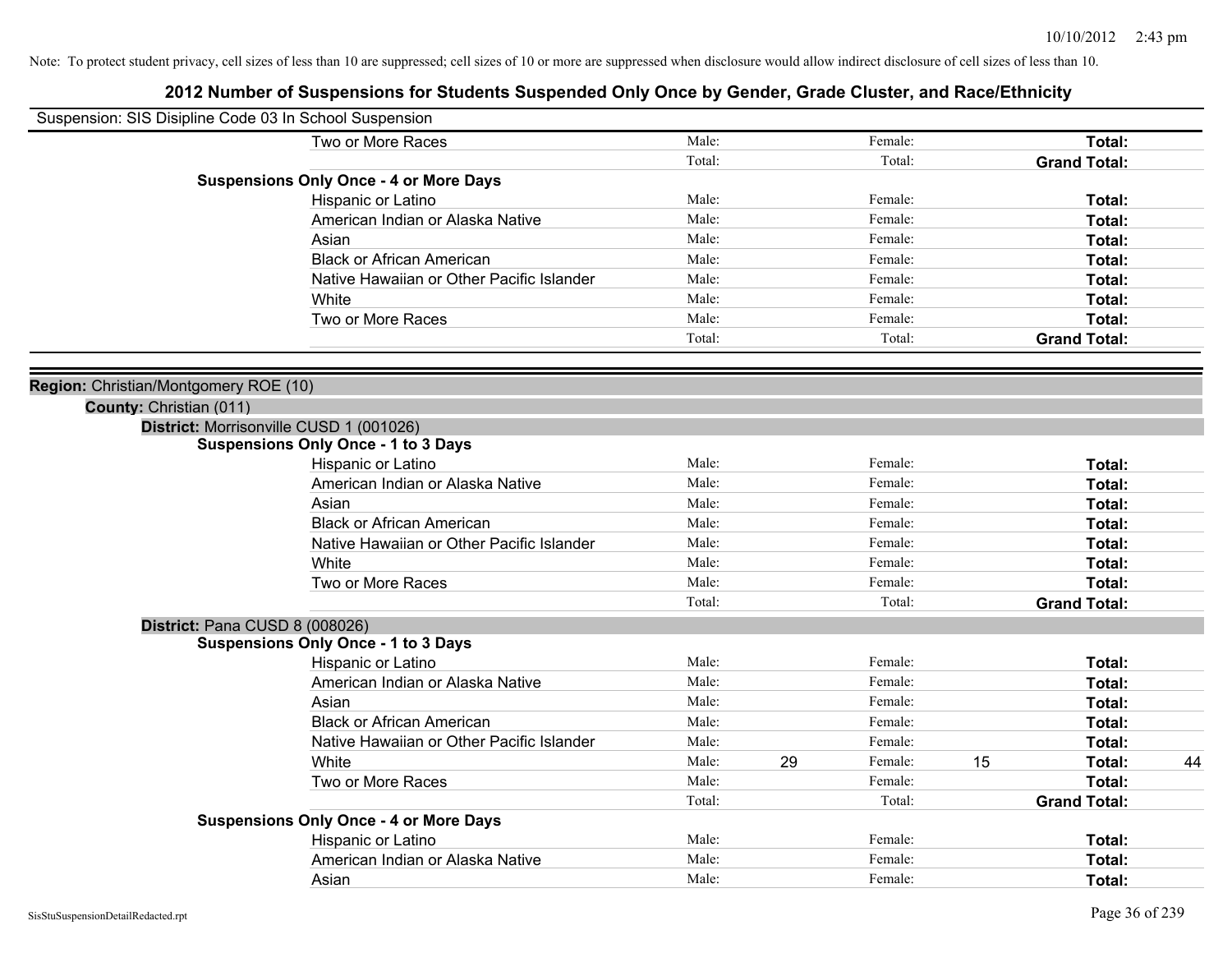| Suspension: SIS Disipline Code 03 In School Suspension |                                               |        |    |         |    |                     |    |
|--------------------------------------------------------|-----------------------------------------------|--------|----|---------|----|---------------------|----|
|                                                        | <b>Black or African American</b>              | Male:  |    | Female: |    | Total:              |    |
|                                                        | Native Hawaiian or Other Pacific Islander     | Male:  |    | Female: |    | Total:              |    |
|                                                        | White                                         | Male:  |    | Female: |    | Total:              |    |
|                                                        | Two or More Races                             | Male:  |    | Female: |    | Total:              |    |
|                                                        |                                               | Total: |    | Total:  |    | <b>Grand Total:</b> |    |
|                                                        | District: Taylorville CUSD 3 (003026)         |        |    |         |    |                     |    |
|                                                        | <b>Suspensions Only Once - 1 to 3 Days</b>    |        |    |         |    |                     |    |
|                                                        | Hispanic or Latino                            | Male:  |    | Female: |    | Total:              |    |
|                                                        | American Indian or Alaska Native              | Male:  |    | Female: |    | Total:              |    |
|                                                        | Asian                                         | Male:  |    | Female: |    | Total:              |    |
|                                                        | <b>Black or African American</b>              | Male:  |    | Female: |    | Total:              |    |
|                                                        | Native Hawaiian or Other Pacific Islander     | Male:  |    | Female: |    | Total:              |    |
|                                                        | White                                         | Male:  |    | Female: |    | Total:              | 20 |
|                                                        | Two or More Races                             | Male:  |    | Female: |    | Total:              |    |
|                                                        |                                               | Total: |    | Total:  |    | <b>Grand Total:</b> |    |
| County: Montgomery (068)                               |                                               |        |    |         |    |                     |    |
|                                                        | District: Hillsboro CUSD 3 (003026)           |        |    |         |    |                     |    |
|                                                        | <b>Suspensions Only Once - 1 to 3 Days</b>    |        |    |         |    |                     |    |
|                                                        | Hispanic or Latino                            | Male:  |    | Female: |    | Total:              |    |
|                                                        | American Indian or Alaska Native              | Male:  |    | Female: |    | Total:              |    |
|                                                        | Asian                                         | Male:  |    | Female: |    | Total:              |    |
|                                                        | <b>Black or African American</b>              | Male:  |    | Female: |    | Total:              |    |
|                                                        | Native Hawaiian or Other Pacific Islander     | Male:  |    | Female: |    | Total:              |    |
|                                                        | White                                         | Male:  | 53 | Female: | 21 | Total:              | 74 |
|                                                        | Two or More Races                             | Male:  |    | Female: |    | Total:              |    |
|                                                        |                                               | Total: |    | Total:  |    | <b>Grand Total:</b> |    |
|                                                        | <b>Suspensions Only Once - 4 or More Days</b> |        |    |         |    |                     |    |
|                                                        | Hispanic or Latino                            | Male:  |    | Female: |    | Total:              |    |
|                                                        | American Indian or Alaska Native              | Male:  |    | Female: |    | Total:              |    |
|                                                        | Asian                                         | Male:  |    | Female: |    | Total:              |    |
|                                                        | <b>Black or African American</b>              | Male:  |    | Female: |    | Total:              |    |
|                                                        | Native Hawaiian or Other Pacific Islander     | Male:  |    | Female: |    | Total:              |    |
|                                                        | White                                         | Male:  |    | Female: |    | Total:              |    |
|                                                        | Two or More Races                             | Male:  |    | Female: |    | Total:              |    |
|                                                        |                                               | Total: |    | Total:  |    | <b>Grand Total:</b> |    |
|                                                        | District: Litchfield CUSD 12 (012026)         |        |    |         |    |                     |    |
|                                                        | <b>Suspensions Only Once - 1 to 3 Days</b>    |        |    |         |    |                     |    |
|                                                        | Hispanic or Latino                            | Male:  |    | Female: |    | Total:              |    |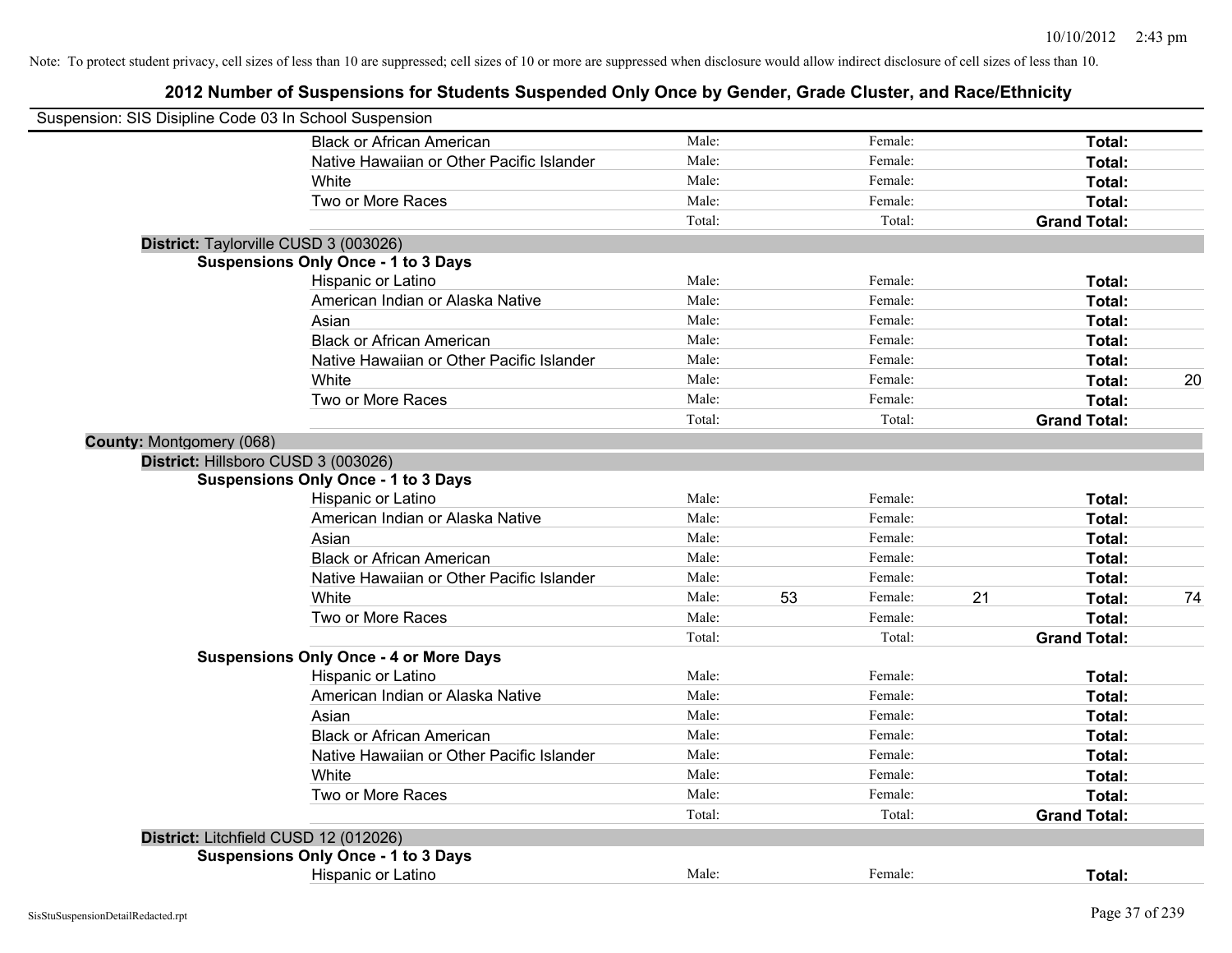# **2012 Number of Suspensions for Students Suspended Only Once by Gender, Grade Cluster, and Race/Ethnicity**

| Suspension: SIS Disipline Code 03 In School Suspension |                                               |        |    |         |    |                     |    |
|--------------------------------------------------------|-----------------------------------------------|--------|----|---------|----|---------------------|----|
|                                                        | American Indian or Alaska Native              | Male:  |    | Female: |    | Total:              |    |
|                                                        | Asian                                         | Male:  |    | Female: |    | Total:              |    |
|                                                        | <b>Black or African American</b>              | Male:  |    | Female: |    | Total:              |    |
|                                                        | Native Hawaiian or Other Pacific Islander     | Male:  |    | Female: |    | Total:              |    |
|                                                        | White                                         | Male:  | 17 | Female: | 16 | Total:              | 33 |
|                                                        | Two or More Races                             | Male:  |    | Female: |    | Total:              |    |
|                                                        |                                               | Total: |    | Total:  |    | <b>Grand Total:</b> |    |
|                                                        | <b>Suspensions Only Once - 4 or More Days</b> |        |    |         |    |                     |    |
|                                                        | Hispanic or Latino                            | Male:  |    | Female: |    | Total:              |    |
|                                                        | American Indian or Alaska Native              | Male:  |    | Female: |    | Total:              |    |
|                                                        | Asian                                         | Male:  |    | Female: |    | Total:              |    |
|                                                        | <b>Black or African American</b>              | Male:  |    | Female: |    | Total:              |    |
|                                                        | Native Hawaiian or Other Pacific Islander     | Male:  |    | Female: |    | Total:              |    |
|                                                        | White                                         | Male:  |    | Female: |    | Total:              |    |
|                                                        | Two or More Races                             | Male:  |    | Female: |    | Total:              |    |
|                                                        |                                               | Total: |    | Total:  |    | <b>Grand Total:</b> |    |
| District: Nokomis CUSD 22 (022026)                     |                                               |        |    |         |    |                     |    |
|                                                        | <b>Suspensions Only Once - 1 to 3 Days</b>    |        |    |         |    |                     |    |
|                                                        | Hispanic or Latino                            | Male:  |    | Female: |    | Total:              |    |
|                                                        | American Indian or Alaska Native              | Male:  |    | Female: |    | Total:              |    |
|                                                        | Asian                                         | Male:  |    | Female: |    | Total:              |    |
|                                                        | <b>Black or African American</b>              | Male:  |    | Female: |    | Total:              |    |
|                                                        | Native Hawaiian or Other Pacific Islander     | Male:  |    | Female: |    | Total:              |    |
|                                                        | White                                         | Male:  |    | Female: |    | Total:              | 16 |
|                                                        | Two or More Races                             | Male:  |    | Female: |    | Total:              |    |
|                                                        |                                               | Total: |    | Total:  |    | <b>Grand Total:</b> |    |
| District: Panhandle CUSD 2 (002026)                    |                                               |        |    |         |    |                     |    |
|                                                        | <b>Suspensions Only Once - 1 to 3 Days</b>    |        |    |         |    |                     |    |
|                                                        | Hispanic or Latino                            | Male:  |    | Female: |    | Total:              |    |
|                                                        | American Indian or Alaska Native              | Male:  |    | Female: |    | Total:              |    |
|                                                        | Asian                                         | Male:  |    | Female: |    | Total:              |    |
|                                                        | <b>Black or African American</b>              | Male:  |    | Female: |    | Total:              |    |
|                                                        | Native Hawaiian or Other Pacific Islander     | Male:  |    | Female: |    | Total:              |    |
|                                                        | White                                         | Male:  |    | Female: |    | Total:              | 24 |
|                                                        | Two or More Races                             | Male:  |    | Female: |    | Total:              |    |
|                                                        |                                               | Total: |    | Total:  |    | <b>Grand Total:</b> |    |

**Region:** Clay/Cwford/Jsper/Lwrnce/Rhland (12)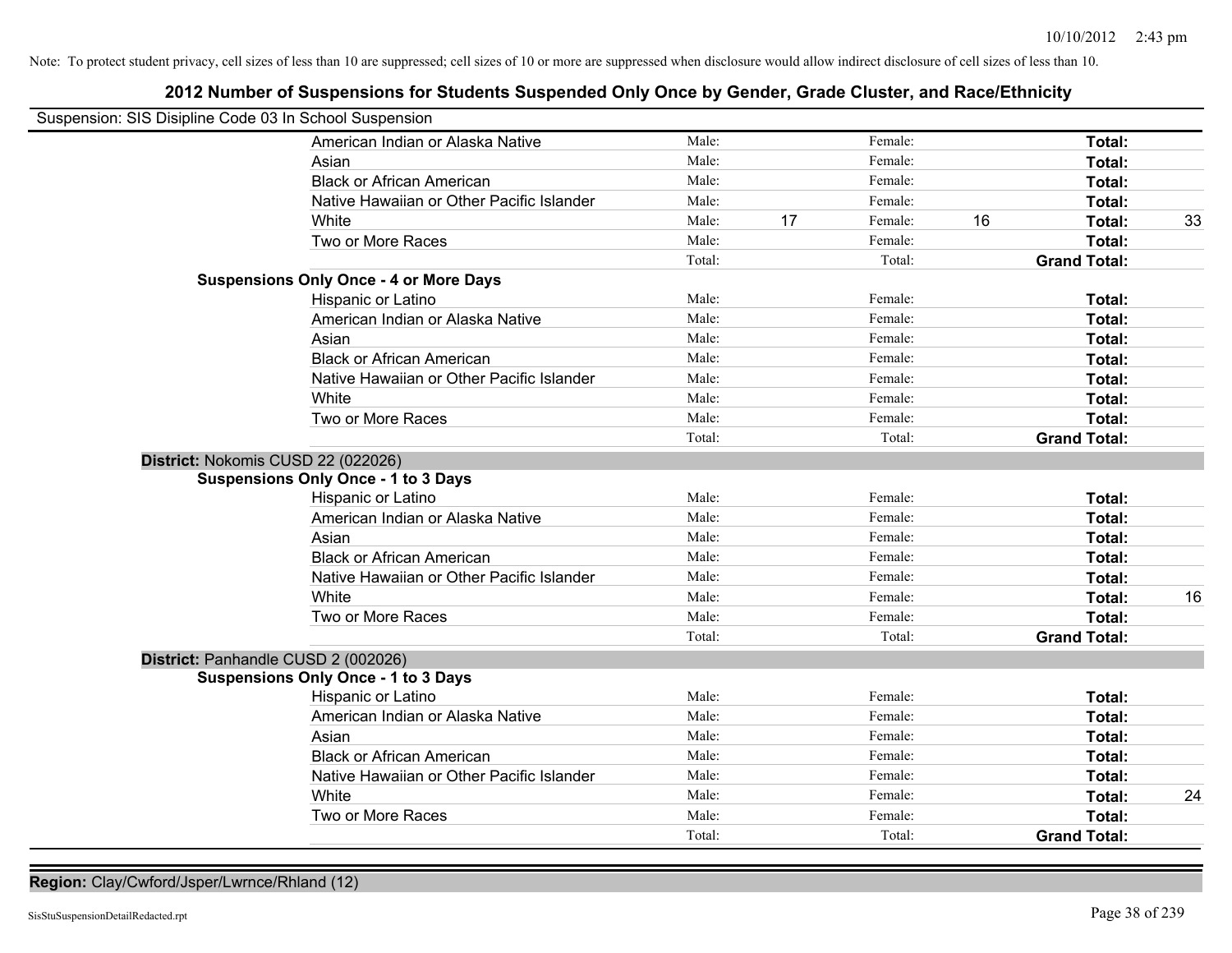| Suspension: SIS Disipline Code 03 In School Suspension |                                            |        |    |         |    |                     |    |
|--------------------------------------------------------|--------------------------------------------|--------|----|---------|----|---------------------|----|
| County: Clay (013)                                     |                                            |        |    |         |    |                     |    |
|                                                        | District: Flora CUSD 35 (035026)           |        |    |         |    |                     |    |
|                                                        | <b>Suspensions Only Once - 1 to 3 Days</b> |        |    |         |    |                     |    |
|                                                        | Hispanic or Latino                         | Male:  |    | Female: |    | Total:              |    |
|                                                        | American Indian or Alaska Native           | Male:  |    | Female: |    | <b>Total:</b>       |    |
|                                                        | Asian                                      | Male:  |    | Female: |    | Total:              |    |
|                                                        | <b>Black or African American</b>           | Male:  |    | Female: |    | Total:              |    |
|                                                        | Native Hawaiian or Other Pacific Islander  | Male:  |    | Female: |    | Total:              |    |
|                                                        | White                                      | Male:  |    | Female: |    | Total:              | 52 |
|                                                        | Two or More Races                          | Male:  |    | Female: |    | Total:              |    |
|                                                        |                                            | Total: |    | Total:  |    | <b>Grand Total:</b> |    |
|                                                        | District: North Clay CUSD 25 (025026)      |        |    |         |    |                     |    |
|                                                        | <b>Suspensions Only Once - 1 to 3 Days</b> |        |    |         |    |                     |    |
|                                                        | Hispanic or Latino                         | Male:  |    | Female: |    | Total:              |    |
|                                                        | American Indian or Alaska Native           | Male:  |    | Female: |    | Total:              |    |
|                                                        | Asian                                      | Male:  |    | Female: |    | Total:              |    |
|                                                        | <b>Black or African American</b>           | Male:  |    | Female: |    | Total:              |    |
|                                                        | Native Hawaiian or Other Pacific Islander  | Male:  |    | Female: |    | Total:              |    |
|                                                        | White                                      | Male:  | 31 | Female: | 10 | Total:              | 41 |
|                                                        | Two or More Races                          | Male:  |    | Female: |    | Total:              |    |
|                                                        |                                            | Total: |    | Total:  |    | <b>Grand Total:</b> |    |
| County: Crawford (017)                                 |                                            |        |    |         |    |                     |    |
|                                                        | District: Hutsonville CUSD 1 (001026)      |        |    |         |    |                     |    |
|                                                        | <b>Suspensions Only Once - 1 to 3 Days</b> |        |    |         |    |                     |    |
|                                                        | Hispanic or Latino                         | Male:  |    | Female: |    | Total:              |    |
|                                                        | American Indian or Alaska Native           | Male:  |    | Female: |    | <b>Total:</b>       |    |
|                                                        | Asian                                      | Male:  |    | Female: |    | Total:              |    |
|                                                        | <b>Black or African American</b>           | Male:  |    | Female: |    | Total:              |    |
|                                                        | Native Hawaiian or Other Pacific Islander  | Male:  |    | Female: |    | Total:              |    |
|                                                        | White                                      | Male:  |    | Female: |    | Total:              |    |
|                                                        | Two or More Races                          | Male:  |    | Female: |    | Total:              |    |
|                                                        |                                            | Total: |    | Total:  |    | <b>Grand Total:</b> |    |
|                                                        | District: Oblong CUSD 4 (004026)           |        |    |         |    |                     |    |
|                                                        | <b>Suspensions Only Once - 1 to 3 Days</b> |        |    |         |    |                     |    |
|                                                        | Hispanic or Latino                         | Male:  |    | Female: |    | Total:              |    |
|                                                        | American Indian or Alaska Native           | Male:  |    | Female: |    | Total:              |    |
|                                                        | Asian                                      | Male:  |    | Female: |    | <b>Total:</b>       |    |
|                                                        | <b>Black or African American</b>           | Male:  |    | Female: |    | Total:              |    |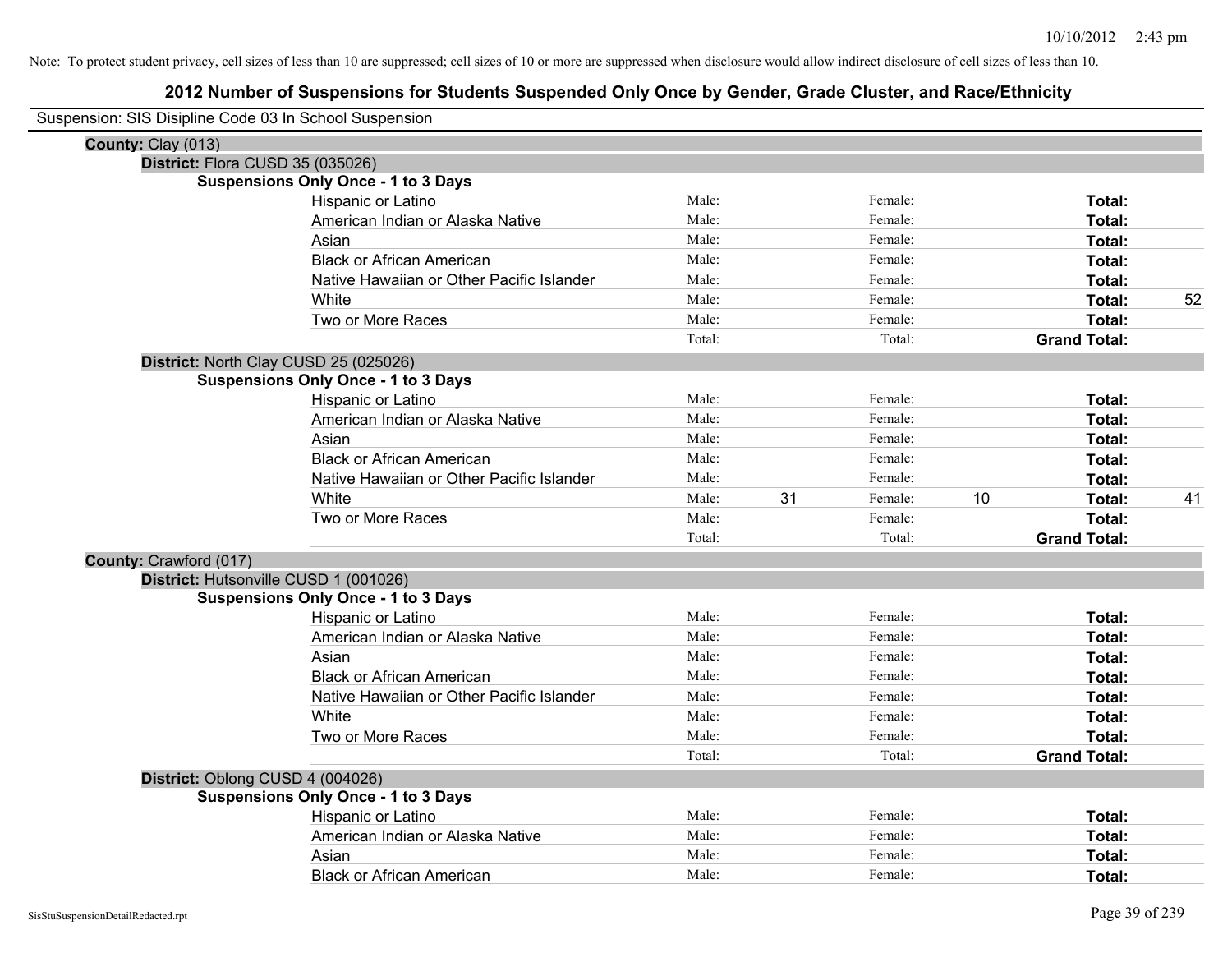| Suspension: SIS Disipline Code 03 In School Suspension |                                               |        |         |                     |    |
|--------------------------------------------------------|-----------------------------------------------|--------|---------|---------------------|----|
|                                                        | Native Hawaiian or Other Pacific Islander     | Male:  | Female: | Total:              |    |
|                                                        | White                                         | Male:  | Female: | Total:              | 25 |
|                                                        | Two or More Races                             | Male:  | Female: | Total:              |    |
|                                                        |                                               | Total: | Total:  | <b>Grand Total:</b> |    |
| District: Palestine CUSD 3 (003026)                    |                                               |        |         |                     |    |
|                                                        | <b>Suspensions Only Once - 1 to 3 Days</b>    |        |         |                     |    |
|                                                        | Hispanic or Latino                            | Male:  | Female: | Total:              |    |
|                                                        | American Indian or Alaska Native              | Male:  | Female: | Total:              |    |
|                                                        | Asian                                         | Male:  | Female: | Total:              |    |
|                                                        | <b>Black or African American</b>              | Male:  | Female: | Total:              |    |
|                                                        | Native Hawaiian or Other Pacific Islander     | Male:  | Female: | Total:              |    |
|                                                        | White                                         | Male:  | Female: | Total:              |    |
|                                                        | Two or More Races                             | Male:  | Female: | Total:              |    |
|                                                        |                                               | Total: | Total:  | <b>Grand Total:</b> |    |
|                                                        | <b>Suspensions Only Once - 4 or More Days</b> |        |         |                     |    |
|                                                        | Hispanic or Latino                            | Male:  | Female: | Total:              |    |
|                                                        | American Indian or Alaska Native              | Male:  | Female: | Total:              |    |
|                                                        | Asian                                         | Male:  | Female: | Total:              |    |
|                                                        | <b>Black or African American</b>              | Male:  | Female: | Total:              |    |
|                                                        | Native Hawaiian or Other Pacific Islander     | Male:  | Female: | Total:              |    |
|                                                        | White                                         | Male:  | Female: | Total:              |    |
|                                                        | Two or More Races                             | Male:  | Female: | Total:              |    |
|                                                        |                                               | Total: | Total:  | <b>Grand Total:</b> |    |
| District: Robinson CUSD 2 (002026)                     |                                               |        |         |                     |    |
|                                                        | <b>Suspensions Only Once - 1 to 3 Days</b>    |        |         |                     |    |
|                                                        | Hispanic or Latino                            | Male:  | Female: | Total:              |    |
|                                                        | American Indian or Alaska Native              | Male:  | Female: | Total:              |    |
|                                                        | Asian                                         | Male:  | Female: | Total:              |    |
|                                                        | <b>Black or African American</b>              | Male:  | Female: | Total:              |    |
|                                                        | Native Hawaiian or Other Pacific Islander     | Male:  | Female: | Total:              |    |
|                                                        | White                                         | Male:  | Female: | Total:              | 26 |
|                                                        | Two or More Races                             | Male:  | Female: | Total:              |    |
|                                                        |                                               | Total: | Total:  | <b>Grand Total:</b> |    |
|                                                        | <b>Suspensions Only Once - 4 or More Days</b> |        |         |                     |    |
|                                                        | Hispanic or Latino                            | Male:  | Female: | Total:              |    |
|                                                        | American Indian or Alaska Native              | Male:  | Female: | Total:              |    |
|                                                        | Asian                                         | Male:  | Female: | Total:              |    |
|                                                        | <b>Black or African American</b>              | Male:  | Female: | Total:              |    |
|                                                        | Native Hawaiian or Other Pacific Islander     | Male:  | Female: | Total:              |    |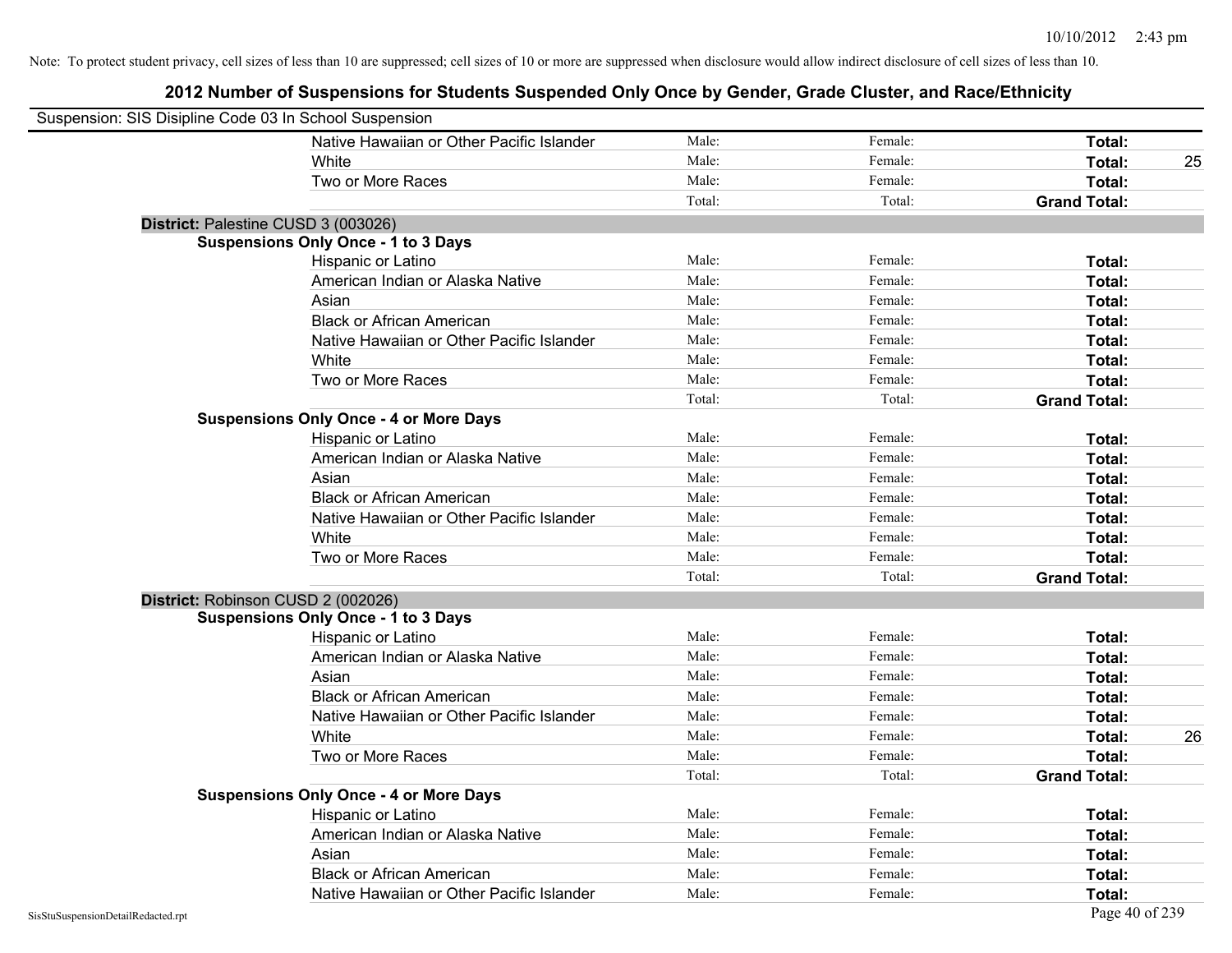# **2012 Number of Suspensions for Students Suspended Only Once by Gender, Grade Cluster, and Race/Ethnicity**

|                                 | Suspension: SIS Disipline Code 03 In School Suspension |        |         |                     |    |
|---------------------------------|--------------------------------------------------------|--------|---------|---------------------|----|
|                                 | White                                                  | Male:  | Female: | Total:              |    |
|                                 | Two or More Races                                      | Male:  | Female: | Total:              |    |
|                                 |                                                        | Total: | Total:  | <b>Grand Total:</b> |    |
| County: Jasper (040)            |                                                        |        |         |                     |    |
|                                 | District: Jasper County CUD 1 (001026)                 |        |         |                     |    |
|                                 | <b>Suspensions Only Once - 1 to 3 Days</b>             |        |         |                     |    |
|                                 | Hispanic or Latino                                     | Male:  | Female: | Total:              |    |
|                                 | American Indian or Alaska Native                       | Male:  | Female: | Total:              |    |
|                                 | Asian                                                  | Male:  | Female: | Total:              |    |
|                                 | <b>Black or African American</b>                       | Male:  | Female: | Total:              |    |
|                                 | Native Hawaiian or Other Pacific Islander              | Male:  | Female: | Total:              |    |
|                                 | White                                                  | Male:  | Female: | Total:              | 16 |
|                                 | Two or More Races                                      | Male:  | Female: | Total:              |    |
|                                 |                                                        | Total: | Total:  | <b>Grand Total:</b> |    |
| County: Lawrence (051)          |                                                        |        |         |                     |    |
|                                 | District: Lawrence County CUD 20 (020026)              |        |         |                     |    |
|                                 | <b>Suspensions Only Once - 1 to 3 Days</b>             |        |         |                     |    |
|                                 | Hispanic or Latino                                     | Male:  | Female: | Total:              |    |
|                                 | American Indian or Alaska Native                       | Male:  | Female: | Total:              |    |
|                                 | Asian                                                  | Male:  | Female: | Total:              |    |
|                                 | <b>Black or African American</b>                       | Male:  | Female: | Total:              |    |
|                                 | Native Hawaiian or Other Pacific Islander              | Male:  | Female: | Total:              |    |
|                                 | White                                                  | Male:  | Female: | Total:              | 19 |
|                                 | Two or More Races                                      | Male:  | Female: | <b>Total:</b>       |    |
|                                 |                                                        | Total: | Total:  | <b>Grand Total:</b> |    |
|                                 | District: Red Hill CUSD 10 (010026)                    |        |         |                     |    |
|                                 | <b>Suspensions Only Once - 1 to 3 Days</b>             |        |         |                     |    |
|                                 | Hispanic or Latino                                     | Male:  | Female: | Total:              |    |
|                                 | American Indian or Alaska Native                       | Male:  | Female: | Total:              |    |
|                                 | Asian                                                  | Male:  | Female: | Total:              |    |
|                                 | <b>Black or African American</b>                       | Male:  | Female: | Total:              |    |
|                                 | Native Hawaiian or Other Pacific Islander              | Male:  | Female: | Total:              |    |
|                                 | White                                                  | Male:  | Female: | Total:              | 29 |
|                                 | Two or More Races                                      | Male:  | Female: | Total:              |    |
|                                 |                                                        | Total: | Total:  | <b>Grand Total:</b> |    |
| County: Non-Public School (000) |                                                        |        |         |                     |    |
|                                 | District: Clay/Cwford/Jsper/Lwrnce/Rhland (000000)     |        |         |                     |    |
|                                 | $\sim$ $\sim$ $\sim$ $\sim$                            |        |         |                     |    |

**Suspensions Only Once - 1 to 3 Days**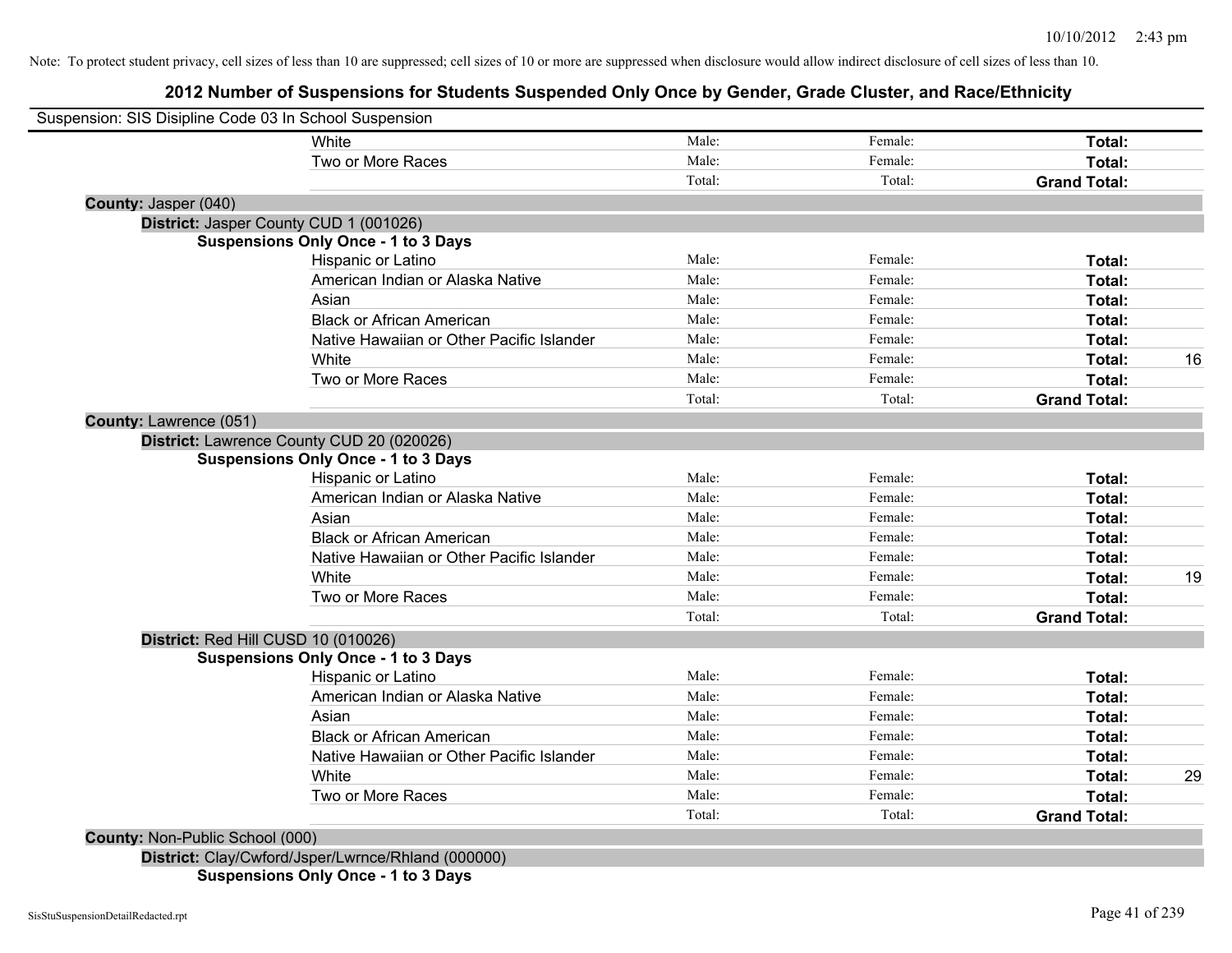| Suspension: SIS Disipline Code 03 In School Suspension |                                            |        |    |         |    |                     |    |
|--------------------------------------------------------|--------------------------------------------|--------|----|---------|----|---------------------|----|
|                                                        | Hispanic or Latino                         | Male:  |    | Female: |    | Total:              |    |
|                                                        | American Indian or Alaska Native           | Male:  |    | Female: |    | Total:              |    |
|                                                        | Asian                                      | Male:  |    | Female: |    | Total:              |    |
|                                                        | <b>Black or African American</b>           | Male:  |    | Female: |    | Total:              |    |
|                                                        | Native Hawaiian or Other Pacific Islander  | Male:  |    | Female: |    | Total:              |    |
|                                                        | White                                      | Male:  |    | Female: |    | Total:              |    |
|                                                        | Two or More Races                          | Male:  |    | Female: |    | Total:              |    |
|                                                        |                                            | Total: |    | Total:  |    | <b>Grand Total:</b> |    |
| County: Richland (080)                                 |                                            |        |    |         |    |                     |    |
|                                                        | District: East Richland CUSD 1 (001026)    |        |    |         |    |                     |    |
|                                                        | <b>Suspensions Only Once - 1 to 3 Days</b> |        |    |         |    |                     |    |
|                                                        | Hispanic or Latino                         | Male:  |    | Female: |    | Total:              |    |
|                                                        | American Indian or Alaska Native           | Male:  |    | Female: |    | Total:              |    |
|                                                        | Asian                                      | Male:  |    | Female: |    | Total:              |    |
|                                                        | <b>Black or African American</b>           | Male:  |    | Female: |    | Total:              |    |
|                                                        | Native Hawaiian or Other Pacific Islander  | Male:  |    | Female: |    | Total:              |    |
|                                                        | White                                      | Male:  | 34 | Female: | 17 | Total:              | 51 |
|                                                        | Two or More Races                          | Male:  |    | Female: |    | Total:              |    |
|                                                        |                                            | Total: |    | Total:  |    | <b>Grand Total:</b> |    |
|                                                        | District: West Richland CUSD 2 (002026)    |        |    |         |    |                     |    |
|                                                        | <b>Suspensions Only Once - 1 to 3 Days</b> |        |    |         |    |                     |    |
|                                                        | Hispanic or Latino                         | Male:  |    | Female: |    | Total:              |    |
|                                                        | American Indian or Alaska Native           | Male:  |    | Female: |    | Total:              |    |
|                                                        | Asian                                      | Male:  |    | Female: |    | Total:              |    |
|                                                        | <b>Black or African American</b>           | Male:  |    | Female: |    | Total:              |    |
|                                                        | Native Hawaiian or Other Pacific Islander  | Male:  |    | Female: |    | Total:              |    |
|                                                        | <b>White</b>                               | Male:  |    | Female: |    | Total:              | 17 |
|                                                        | Two or More Races                          | Male:  |    | Female: |    | Total:              |    |
|                                                        |                                            | Total: |    | Total:  |    | <b>Grand Total:</b> |    |
|                                                        |                                            |        |    |         |    |                     |    |
| Region: Clinton/Marion/Washington ROE (13)             |                                            |        |    |         |    |                     |    |
| County: Clinton (014)                                  |                                            |        |    |         |    |                     |    |
| District: Breese SD 12 (012004)                        |                                            |        |    |         |    |                     |    |
|                                                        | <b>Suspensions Only Once - 1 to 3 Days</b> |        |    |         |    |                     |    |
|                                                        | Hispanic or Latino                         | Male:  |    | Female: |    | Total:              |    |
|                                                        | American Indian or Alaska Native           | Male:  |    | Female: |    | Total:              |    |
|                                                        | Asian                                      | Male:  |    | Female: |    | Total:              |    |
|                                                        | <b>Black or African American</b>           | Male:  |    | Female: |    | Total:              |    |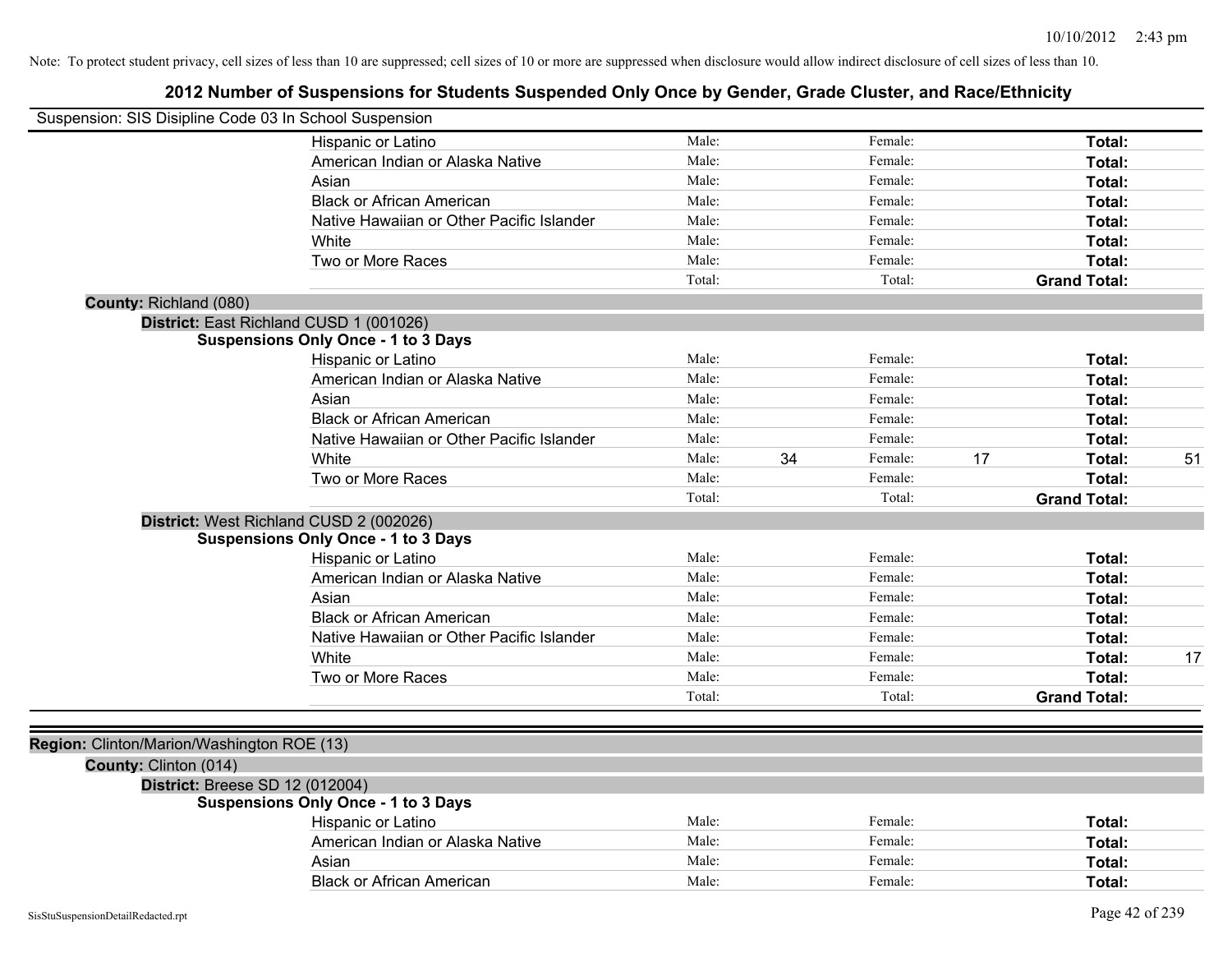| Suspension: SIS Disipline Code 03 In School Suspension |                                            |        |    |         |    |                     |    |
|--------------------------------------------------------|--------------------------------------------|--------|----|---------|----|---------------------|----|
|                                                        | Native Hawaiian or Other Pacific Islander  | Male:  |    | Female: |    | Total:              |    |
|                                                        | White                                      | Male:  |    | Female: |    | Total:              | 11 |
|                                                        | Two or More Races                          | Male:  |    | Female: |    | Total:              |    |
|                                                        |                                            | Total: |    | Total:  |    | <b>Grand Total:</b> |    |
| District: Carlyle CUSD 1 (001026)                      |                                            |        |    |         |    |                     |    |
|                                                        | <b>Suspensions Only Once - 1 to 3 Days</b> |        |    |         |    |                     |    |
|                                                        | Hispanic or Latino                         | Male:  |    | Female: |    | Total:              |    |
|                                                        | American Indian or Alaska Native           | Male:  |    | Female: |    | Total:              |    |
|                                                        | Asian                                      | Male:  |    | Female: |    | Total:              |    |
|                                                        | <b>Black or African American</b>           | Male:  |    | Female: |    | Total:              |    |
|                                                        | Native Hawaiian or Other Pacific Islander  | Male:  |    | Female: |    | Total:              |    |
|                                                        | White                                      | Male:  | 43 | Female: | 14 | Total:              | 57 |
|                                                        | Two or More Races                          | Male:  |    | Female: |    | Total:              |    |
|                                                        |                                            | Total: |    | Total:  |    | <b>Grand Total:</b> |    |
| District: Central CHSD 71 (071016)                     |                                            |        |    |         |    |                     |    |
|                                                        | <b>Suspensions Only Once - 1 to 3 Days</b> |        |    |         |    |                     |    |
|                                                        | Hispanic or Latino                         | Male:  |    | Female: |    | Total:              |    |
|                                                        | American Indian or Alaska Native           | Male:  |    | Female: |    | Total:              |    |
|                                                        | Asian                                      | Male:  |    | Female: |    | Total:              |    |
|                                                        | <b>Black or African American</b>           | Male:  |    | Female: |    | Total:              |    |
|                                                        | Native Hawaiian or Other Pacific Islander  | Male:  |    | Female: |    | Total:              |    |
|                                                        | White                                      | Male:  |    | Female: |    | Total:              | 27 |
|                                                        | Two or More Races                          | Male:  |    | Female: |    | Total:              |    |
|                                                        |                                            | Total: |    | Total:  |    | <b>Grand Total:</b> |    |
|                                                        | District: Germantown SD 60 (060002)        |        |    |         |    |                     |    |
|                                                        | <b>Suspensions Only Once - 1 to 3 Days</b> |        |    |         |    |                     |    |
|                                                        | Hispanic or Latino                         | Male:  |    | Female: |    | Total:              |    |
|                                                        | American Indian or Alaska Native           | Male:  |    | Female: |    | Total:              |    |
|                                                        | Asian                                      | Male:  |    | Female: |    | Total:              |    |
|                                                        | <b>Black or African American</b>           | Male:  |    | Female: |    | Total:              |    |
|                                                        | Native Hawaiian or Other Pacific Islander  | Male:  |    | Female: |    | Total:              |    |
|                                                        | White                                      | Male:  |    | Female: |    | Total:              |    |
|                                                        | Two or More Races                          | Male:  |    | Female: |    | Total:              |    |
|                                                        |                                            | Total: |    | Total:  |    | <b>Grand Total:</b> |    |
|                                                        | District: North Wamac SD 186 (186002)      |        |    |         |    |                     |    |
|                                                        | <b>Suspensions Only Once - 1 to 3 Days</b> |        |    |         |    |                     |    |
|                                                        | Hispanic or Latino                         | Male:  |    | Female: |    | Total:              |    |
|                                                        | American Indian or Alaska Native           | Male:  |    | Female: |    | Total:              |    |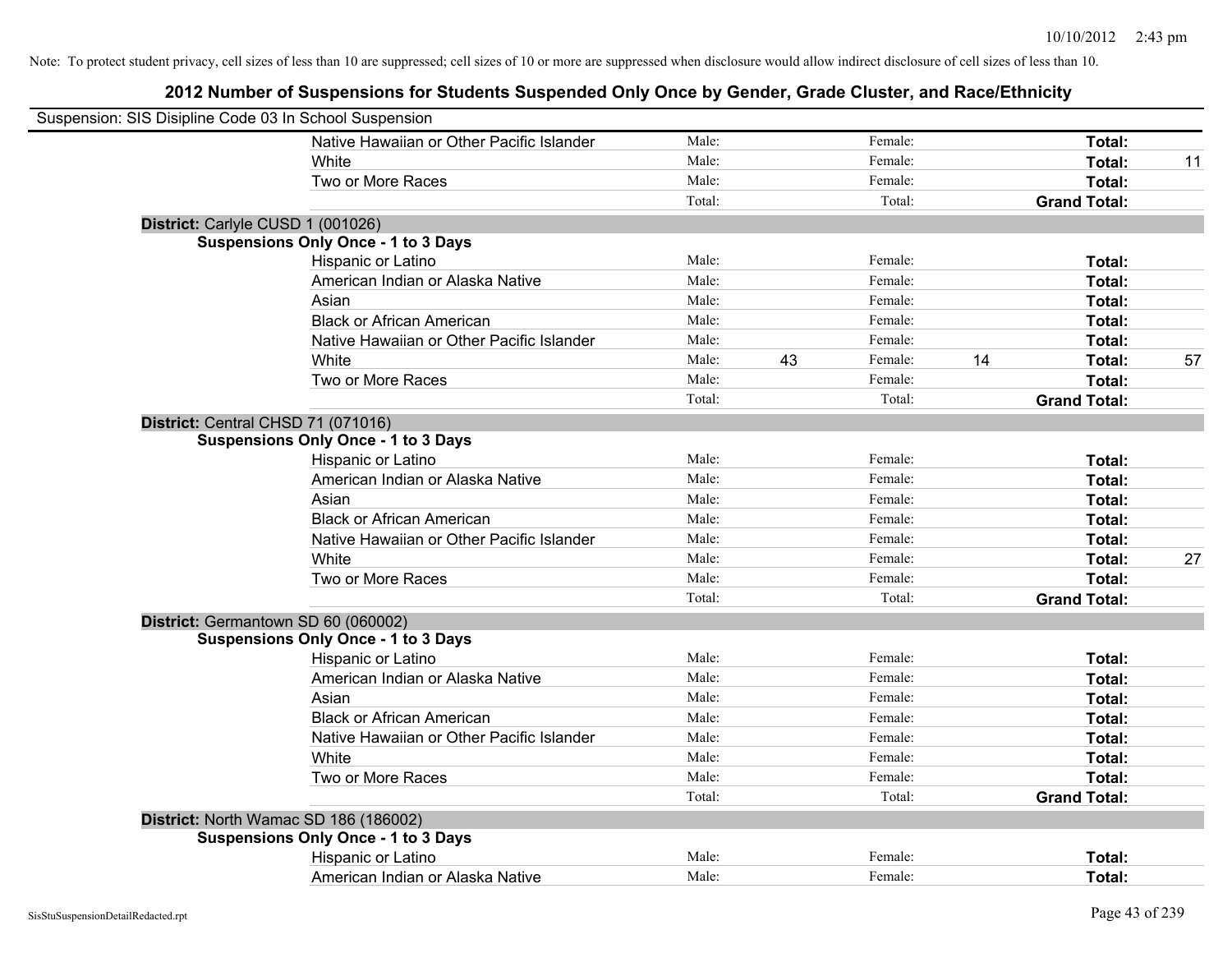# **2012 Number of Suspensions for Students Suspended Only Once by Gender, Grade Cluster, and Race/Ethnicity**

| Suspension: SIS Disipline Code 03 In School Suspension |                                            |        |    |         |    |                     |    |
|--------------------------------------------------------|--------------------------------------------|--------|----|---------|----|---------------------|----|
|                                                        | Asian                                      | Male:  |    | Female: |    | Total:              |    |
|                                                        | <b>Black or African American</b>           | Male:  |    | Female: |    | Total:              |    |
|                                                        | Native Hawaiian or Other Pacific Islander  | Male:  |    | Female: |    | Total:              |    |
|                                                        | White                                      | Male:  |    | Female: |    | Total:              |    |
|                                                        | Two or More Races                          | Male:  |    | Female: |    | Total:              |    |
|                                                        |                                            | Total: |    | Total:  |    | <b>Grand Total:</b> |    |
| District: Wesclin CUSD 3 (003026)                      |                                            |        |    |         |    |                     |    |
|                                                        | <b>Suspensions Only Once - 1 to 3 Days</b> |        |    |         |    |                     |    |
|                                                        | Hispanic or Latino                         | Male:  |    | Female: |    | Total:              |    |
|                                                        | American Indian or Alaska Native           | Male:  |    | Female: |    | Total:              |    |
|                                                        | Asian                                      | Male:  |    | Female: |    | Total:              |    |
|                                                        | <b>Black or African American</b>           | Male:  |    | Female: |    | Total:              |    |
|                                                        | Native Hawaiian or Other Pacific Islander  | Male:  |    | Female: |    | Total:              |    |
|                                                        | White                                      | Male:  | 14 | Female: | 12 | Total:              | 26 |
|                                                        | Two or More Races                          | Male:  |    | Female: |    | Total:              |    |
|                                                        |                                            | Total: |    | Total:  |    | <b>Grand Total:</b> |    |
| County: Marion (058)                                   |                                            |        |    |         |    |                     |    |
|                                                        | District: Central City SD 133 (133002)     |        |    |         |    |                     |    |
|                                                        | <b>Suspensions Only Once - 1 to 3 Days</b> |        |    |         |    |                     |    |
|                                                        | Hispanic or Latino                         | Male:  |    | Female: |    | Total:              |    |
|                                                        | American Indian or Alaska Native           | Male:  |    | Female: |    | Total:              |    |
|                                                        | Asian                                      | Male:  |    | Female: |    | Total:              |    |
|                                                        | <b>Black or African American</b>           | Male:  |    | Female: |    | Total:              |    |
|                                                        | Native Hawaiian or Other Pacific Islander  | Male:  |    | Female: |    | Total:              |    |
|                                                        | White                                      | Male:  |    | Female: |    | Total:              |    |
|                                                        | Two or More Races                          | Male:  |    | Female: |    | Total:              |    |
|                                                        |                                            | Total: |    | Total:  |    | <b>Grand Total:</b> |    |
| District: Centralia SD 135 (135002)                    |                                            |        |    |         |    |                     |    |
|                                                        | <b>Suspensions Only Once - 1 to 3 Days</b> |        |    |         |    |                     |    |
|                                                        | Hispanic or Latino                         | Male:  |    | Female: |    | Total:              |    |
|                                                        | American Indian or Alaska Native           | Male:  |    | Female: |    | Total:              |    |
|                                                        | Asian                                      | Male:  |    | Female: |    | Total:              |    |
|                                                        | <b>Black or African American</b>           | Male:  |    | Female: |    | Total:              | 12 |
|                                                        | Native Hawaiian or Other Pacific Islander  | Male:  |    | Female: |    | Total:              |    |
|                                                        | White                                      | Male:  | 22 | Female: | 10 | Total:              | 32 |
|                                                        | Two or More Races                          | Male:  |    | Female: |    | <b>Total:</b>       | 11 |
|                                                        |                                            | Total: |    | Total:  |    | <b>Grand Total:</b> |    |

**District:** Iuka CCSD 7 (007004)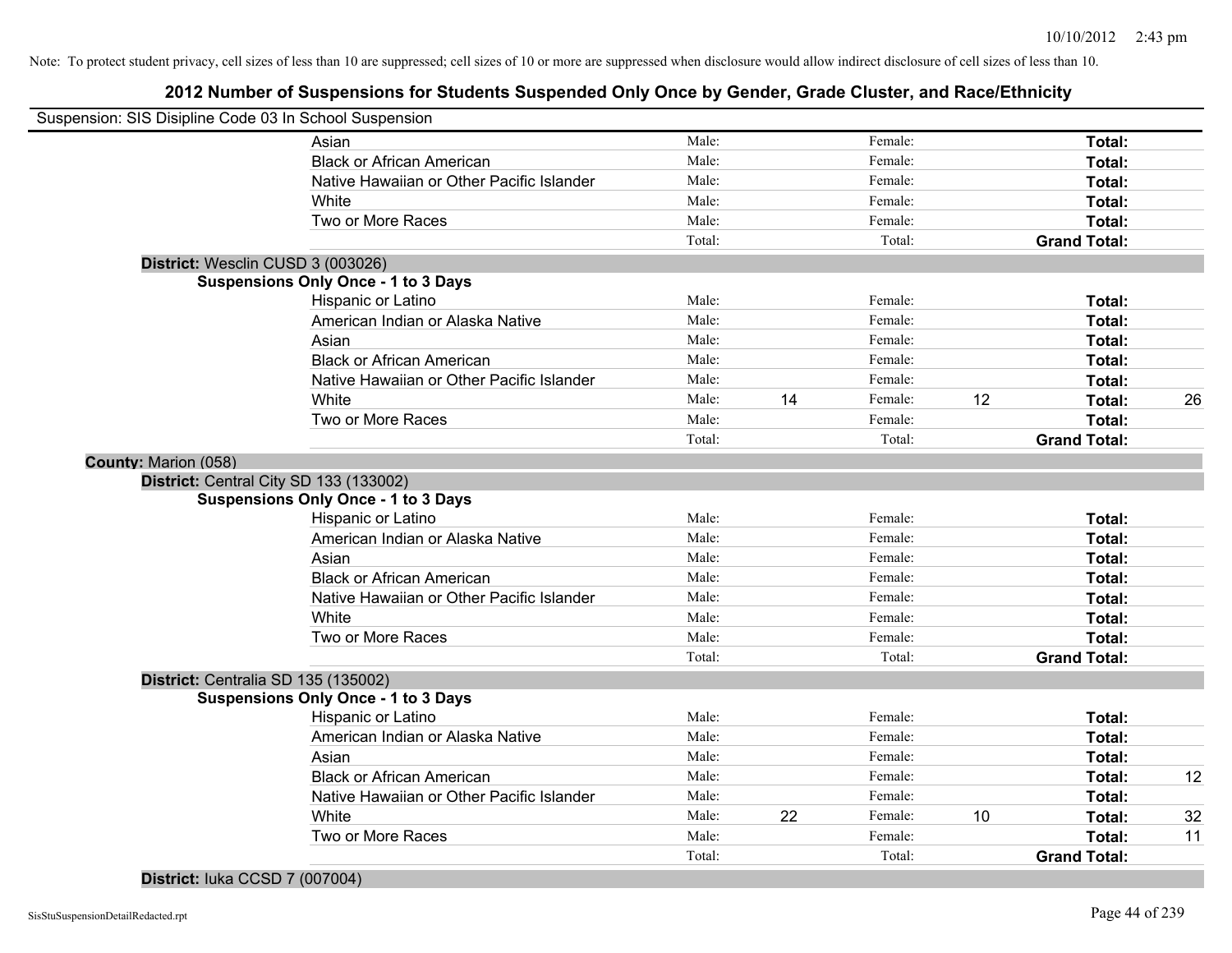| Suspension: SIS Disipline Code 03 In School Suspension |        |         |                     |
|--------------------------------------------------------|--------|---------|---------------------|
| <b>Suspensions Only Once - 1 to 3 Days</b>             |        |         |                     |
| Hispanic or Latino                                     | Male:  | Female: | Total:              |
| American Indian or Alaska Native                       | Male:  | Female: | Total:              |
| Asian                                                  | Male:  | Female: | Total:              |
| <b>Black or African American</b>                       | Male:  | Female: | Total:              |
| Native Hawaiian or Other Pacific Islander              | Male:  | Female: | Total:              |
| White                                                  | Male:  | Female: | Total:              |
| Two or More Races                                      | Male:  | Female: | Total:              |
|                                                        | Total: | Total:  | <b>Grand Total:</b> |
| District: Kell Cons SD 2 (002003)                      |        |         |                     |
| <b>Suspensions Only Once - 1 to 3 Days</b>             |        |         |                     |
| Hispanic or Latino                                     | Male:  | Female: | Total:              |
| American Indian or Alaska Native                       | Male:  | Female: | Total:              |
| Asian                                                  | Male:  | Female: | Total:              |
| <b>Black or African American</b>                       | Male:  | Female: | Total:              |
| Native Hawaiian or Other Pacific Islander              | Male:  | Female: | Total:              |
| White                                                  | Male:  | Female: | Total:              |
| Two or More Races                                      | Male:  | Female: | Total:              |
|                                                        | Total: | Total:  | <b>Grand Total:</b> |
| District: Odin PSD 722 (722026)                        |        |         |                     |
| <b>Suspensions Only Once - 1 to 3 Days</b>             |        |         |                     |
| Hispanic or Latino                                     | Male:  | Female: | Total:              |
| American Indian or Alaska Native                       | Male:  | Female: | Total:              |
| Asian                                                  | Male:  | Female: | Total:              |
| <b>Black or African American</b>                       | Male:  | Female: | Total:              |
| Native Hawaiian or Other Pacific Islander              | Male:  | Female: | Total:              |
| White                                                  | Male:  | Female: | Total:              |
| Two or More Races                                      | Male:  | Female: | Total:              |
|                                                        | Total: | Total:  | <b>Grand Total:</b> |
| District: Patoka CUSD 100 (100026)                     |        |         |                     |
| <b>Suspensions Only Once - 1 to 3 Days</b>             |        |         |                     |
| Hispanic or Latino                                     | Male:  | Female: | Total:              |
| American Indian or Alaska Native                       | Male:  | Female: | Total:              |
| Asian                                                  | Male:  | Female: | Total:              |
| <b>Black or African American</b>                       | Male:  | Female: | Total:              |
| Native Hawaiian or Other Pacific Islander              | Male:  | Female: | Total:              |
| White                                                  | Male:  | Female: | Total:              |
| Two or More Races                                      | Male:  | Female: | Total:              |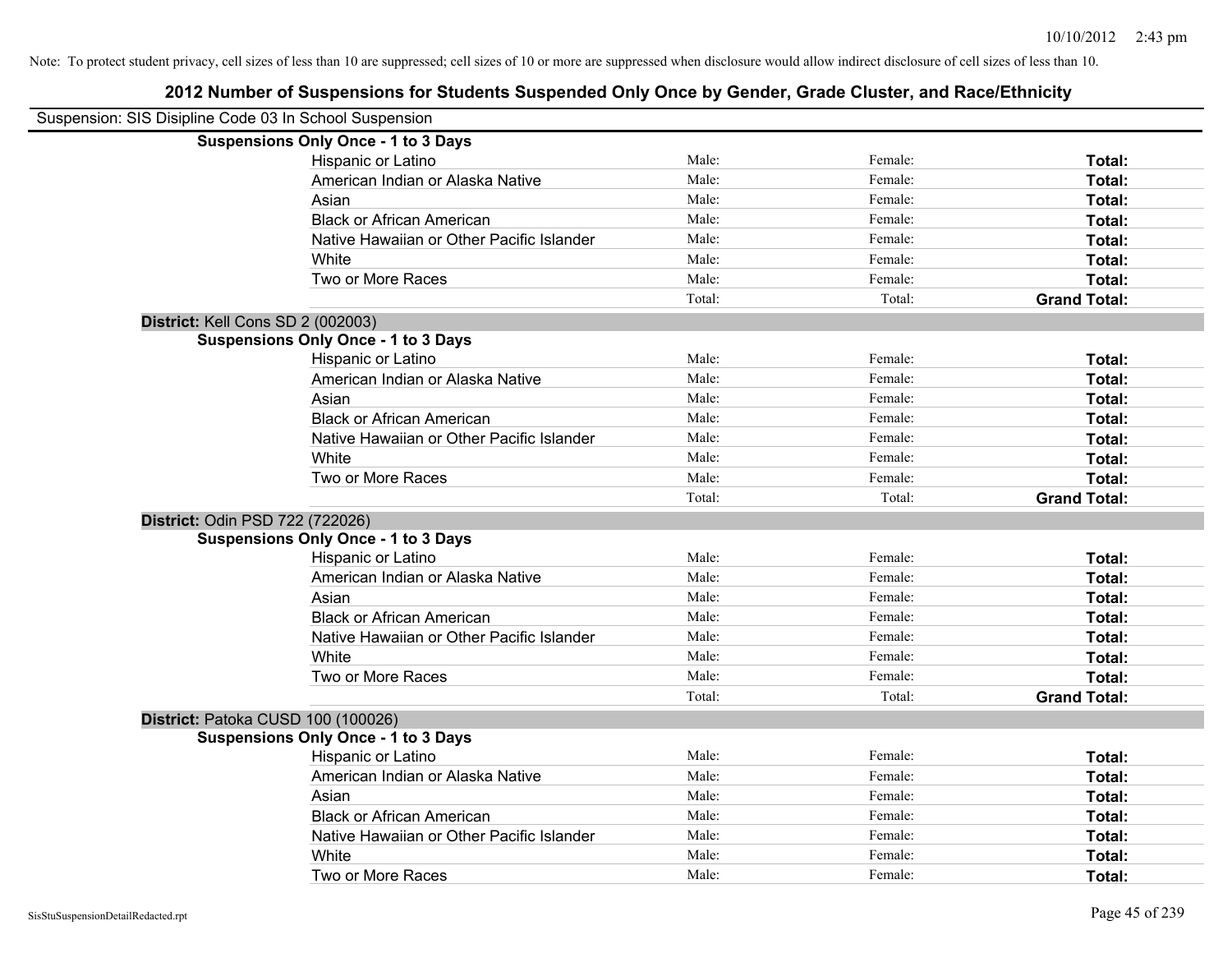| Suspension: SIS Disipline Code 03 In School Suspension |                                               |        |    |         |    |                     |    |
|--------------------------------------------------------|-----------------------------------------------|--------|----|---------|----|---------------------|----|
|                                                        |                                               | Total: |    | Total:  |    | <b>Grand Total:</b> |    |
| District: Salem CHSD 600 (600016)                      |                                               |        |    |         |    |                     |    |
|                                                        | <b>Suspensions Only Once - 1 to 3 Days</b>    |        |    |         |    |                     |    |
|                                                        | Hispanic or Latino                            | Male:  |    | Female: |    | Total:              |    |
|                                                        | American Indian or Alaska Native              | Male:  |    | Female: |    | Total:              |    |
|                                                        | Asian                                         | Male:  |    | Female: |    | Total:              |    |
|                                                        | <b>Black or African American</b>              | Male:  |    | Female: |    | Total:              |    |
|                                                        | Native Hawaiian or Other Pacific Islander     | Male:  |    | Female: |    | Total:              |    |
|                                                        | White                                         | Male:  | 38 | Female: | 22 | Total:              | 60 |
|                                                        | Two or More Races                             | Male:  |    | Female: |    | Total:              |    |
|                                                        |                                               | Total: |    | Total:  |    | <b>Grand Total:</b> |    |
| District: Salem SD 111 (111002)                        |                                               |        |    |         |    |                     |    |
|                                                        | <b>Suspensions Only Once - 1 to 3 Days</b>    |        |    |         |    |                     |    |
|                                                        | Hispanic or Latino                            | Male:  |    | Female: |    | Total:              |    |
|                                                        | American Indian or Alaska Native              | Male:  |    | Female: |    | Total:              |    |
|                                                        | Asian                                         | Male:  |    | Female: |    | Total:              |    |
|                                                        | <b>Black or African American</b>              | Male:  |    | Female: |    | Total:              |    |
|                                                        | Native Hawaiian or Other Pacific Islander     | Male:  |    | Female: |    | Total:              |    |
|                                                        | White                                         | Male:  |    | Female: |    | Total:              | 21 |
|                                                        | Two or More Races                             | Male:  |    | Female: |    | Total:              |    |
|                                                        |                                               | Total: |    | Total:  |    | <b>Grand Total:</b> |    |
|                                                        | <b>Suspensions Only Once - 4 or More Days</b> |        |    |         |    |                     |    |
|                                                        | Hispanic or Latino                            | Male:  |    | Female: |    | Total:              |    |
|                                                        | American Indian or Alaska Native              | Male:  |    | Female: |    | Total:              |    |
|                                                        | Asian                                         | Male:  |    | Female: |    | Total:              |    |
|                                                        | <b>Black or African American</b>              | Male:  |    | Female: |    | Total:              |    |
|                                                        | Native Hawaiian or Other Pacific Islander     | Male:  |    | Female: |    | Total:              |    |
|                                                        | White                                         | Male:  |    | Female: |    | Total:              |    |
|                                                        | Two or More Races                             | Male:  |    | Female: |    | Total:              |    |
|                                                        |                                               | Total: |    | Total:  |    | <b>Grand Total:</b> |    |
| District: Sandoval CUSD 501 (501026)                   |                                               |        |    |         |    |                     |    |
|                                                        | <b>Suspensions Only Once - 1 to 3 Days</b>    |        |    |         |    |                     |    |
|                                                        | Hispanic or Latino                            | Male:  |    | Female: |    | Total:              |    |
|                                                        | American Indian or Alaska Native              | Male:  |    | Female: |    | Total:              |    |
|                                                        | Asian                                         | Male:  |    | Female: |    | Total:              |    |
|                                                        | <b>Black or African American</b>              | Male:  |    | Female: |    | Total:              |    |
|                                                        | Native Hawaiian or Other Pacific Islander     | Male:  |    | Female: |    | Total:              |    |
|                                                        | White                                         | Male:  | 14 | Female: | 12 | Total:              | 26 |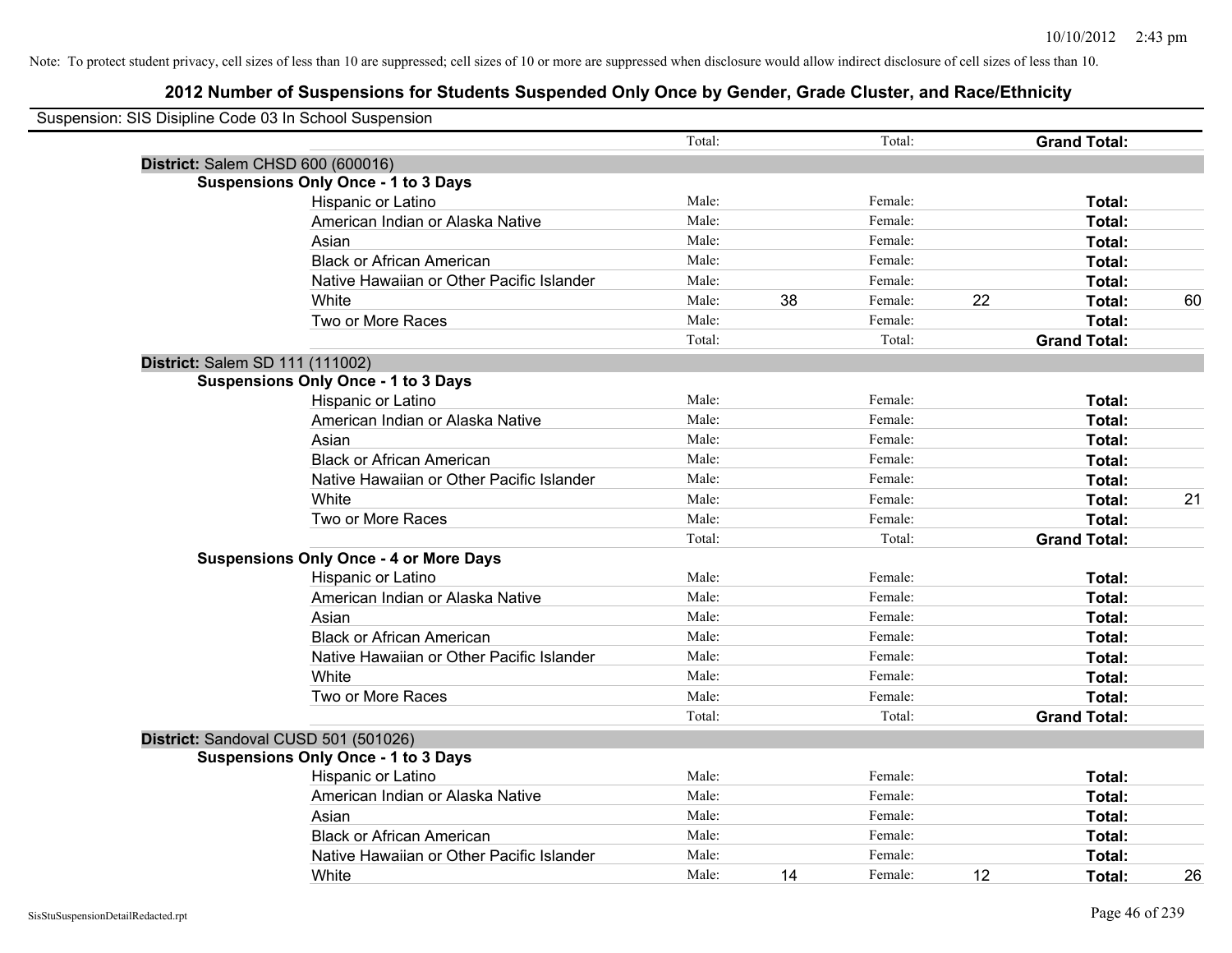|                                 | Suspension: SIS Disipline Code 03 In School Suspension |        |         |                     |
|---------------------------------|--------------------------------------------------------|--------|---------|---------------------|
|                                 | Two or More Races                                      | Male:  | Female: | Total:              |
|                                 |                                                        | Total: | Total:  | <b>Grand Total:</b> |
|                                 | District: South Central CUD 401 (401026)               |        |         |                     |
|                                 | <b>Suspensions Only Once - 1 to 3 Days</b>             |        |         |                     |
|                                 | Hispanic or Latino                                     | Male:  | Female: | Total:              |
|                                 | American Indian or Alaska Native                       | Male:  | Female: | Total:              |
|                                 | Asian                                                  | Male:  | Female: | Total:              |
|                                 | <b>Black or African American</b>                       | Male:  | Female: | Total:              |
|                                 | Native Hawaiian or Other Pacific Islander              | Male:  | Female: | Total:              |
|                                 | White                                                  | Male:  | Female: | 12<br>Total:        |
|                                 | Two or More Races                                      | Male:  | Female: | Total:              |
|                                 |                                                        | Total: | Total:  | <b>Grand Total:</b> |
| County: Non-Public School (000) |                                                        |        |         |                     |
|                                 | District: Non-Public School (0000)                     |        |         |                     |
|                                 | <b>Suspensions Only Once - 1 to 3 Days</b>             |        |         |                     |
|                                 | Hispanic or Latino                                     | Male:  | Female: | Total:              |
|                                 | American Indian or Alaska Native                       | Male:  | Female: | Total:              |
|                                 | Asian                                                  | Male:  | Female: | Total:              |
|                                 | <b>Black or African American</b>                       | Male:  | Female: | Total:              |
|                                 | Native Hawaiian or Other Pacific Islander              | Male:  | Female: | Total:              |
|                                 | White                                                  | Male:  | Female: | Total:              |
|                                 | Two or More Races                                      | Male:  | Female: | Total:              |
|                                 |                                                        | Total: | Total:  | <b>Grand Total:</b> |
| County: Washington (095)        |                                                        |        |         |                     |
|                                 | District: Ashley CCSD 15 (015004)                      |        |         |                     |
|                                 | <b>Suspensions Only Once - 1 to 3 Days</b>             |        |         |                     |
|                                 | Hispanic or Latino                                     | Male:  | Female: | Total:              |
|                                 | American Indian or Alaska Native                       | Male:  | Female: | Total:              |
|                                 | Asian                                                  | Male:  | Female: | Total:              |
|                                 | <b>Black or African American</b>                       | Male:  | Female: | Total:              |
|                                 | Native Hawaiian or Other Pacific Islander              | Male:  | Female: | Total:              |
|                                 | White                                                  | Male:  | Female: | Total:              |
|                                 | Two or More Races                                      | Male:  | Female: | Total:              |
|                                 |                                                        | Total: | Total:  | <b>Grand Total:</b> |
|                                 | District: Nashville CCSD 49 (049004)                   |        |         |                     |
|                                 | <b>Suspensions Only Once - 1 to 3 Days</b>             |        |         |                     |
|                                 | Hispanic or Latino                                     | Male:  | Female: | Total:              |
|                                 | American Indian or Alaska Native                       | Male:  | Female: | Total:              |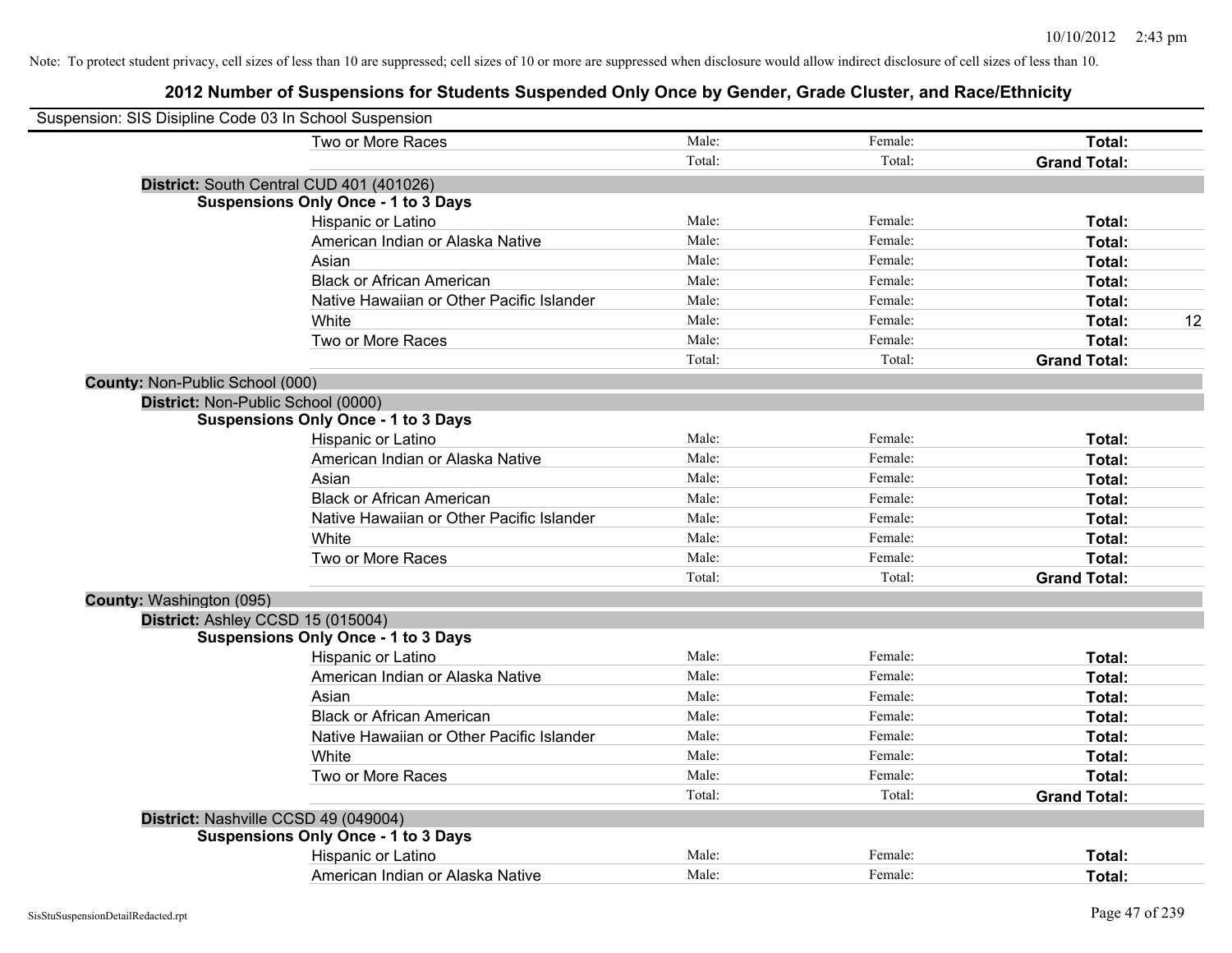|                                                | Suspension: SIS Disipline Code 03 In School Suspension |        |    |         |    |                     |    |
|------------------------------------------------|--------------------------------------------------------|--------|----|---------|----|---------------------|----|
|                                                | Asian                                                  | Male:  |    | Female: |    | Total:              |    |
|                                                | <b>Black or African American</b>                       | Male:  |    | Female: |    | Total:              |    |
|                                                | Native Hawaiian or Other Pacific Islander              | Male:  |    | Female: |    | Total:              |    |
|                                                | White                                                  | Male:  |    | Female: |    | Total:              |    |
|                                                | Two or More Races                                      | Male:  |    | Female: |    | Total:              |    |
|                                                |                                                        | Total: |    | Total:  |    | <b>Grand Total:</b> |    |
|                                                | District: Nashville CHSD 99 (099016)                   |        |    |         |    |                     |    |
|                                                | <b>Suspensions Only Once - 1 to 3 Days</b>             |        |    |         |    |                     |    |
|                                                | Hispanic or Latino                                     | Male:  |    | Female: |    | Total:              |    |
|                                                | American Indian or Alaska Native                       | Male:  |    | Female: |    | Total:              |    |
|                                                | Asian                                                  | Male:  |    | Female: |    | Total:              |    |
|                                                | <b>Black or African American</b>                       | Male:  |    | Female: |    | Total:              |    |
|                                                | Native Hawaiian or Other Pacific Islander              | Male:  |    | Female: |    | Total:              |    |
|                                                | White                                                  | Male:  | 10 | Female: | 14 | Total:              | 24 |
|                                                | Two or More Races                                      | Male:  |    | Female: |    | Total:              |    |
|                                                |                                                        | Total: |    | Total:  |    | <b>Grand Total:</b> |    |
|                                                | District: West Washington Co CUD 10 (010026)           |        |    |         |    |                     |    |
|                                                | <b>Suspensions Only Once - 1 to 3 Days</b>             |        |    |         |    |                     |    |
|                                                | Hispanic or Latino                                     | Male:  |    | Female: |    | Total:              |    |
|                                                | American Indian or Alaska Native                       | Male:  |    | Female: |    | Total:              |    |
|                                                | Asian                                                  | Male:  |    | Female: |    | Total:              |    |
|                                                | <b>Black or African American</b>                       | Male:  |    | Female: |    | Total:              |    |
|                                                | Native Hawaiian or Other Pacific Islander              | Male:  |    | Female: |    | Total:              |    |
|                                                | White                                                  | Male:  |    | Female: |    | Total:              | 14 |
|                                                | Two or More Races                                      | Male:  |    | Female: |    | Total:              |    |
|                                                |                                                        | Total: |    | Total:  |    | <b>Grand Total:</b> |    |
|                                                |                                                        |        |    |         |    |                     |    |
| Region: Clk/Cls/Cmbn/Dglas/Edgr/Mltr/Shlb (11) |                                                        |        |    |         |    |                     |    |
| County: Clark (012)                            |                                                        |        |    |         |    |                     |    |
|                                                | District: Casey-Westfield CUSD 4C (004C26)             |        |    |         |    |                     |    |
|                                                | <b>Suspensions Only Once - 1 to 3 Days</b>             |        |    |         |    |                     |    |
|                                                | Hispanic or Latino                                     | Male:  |    | Female: |    | Total:              |    |
|                                                | American Indian or Alaska Native                       | Male:  |    | Female: |    | Total:              |    |
|                                                | Asian                                                  | Male:  |    | Female: |    | Total:              |    |
|                                                | <b>Black or African American</b>                       | Male:  |    | Female: |    | Total:              |    |
|                                                | Native Hawaiian or Other Pacific Islander              | Male:  |    | Female: |    | Total:              |    |
|                                                | White                                                  | Male:  |    | Female: |    | Total:              | 12 |
|                                                | Two or More Races                                      | Male:  |    | Female: |    | Total:              |    |
|                                                |                                                        |        |    |         |    |                     |    |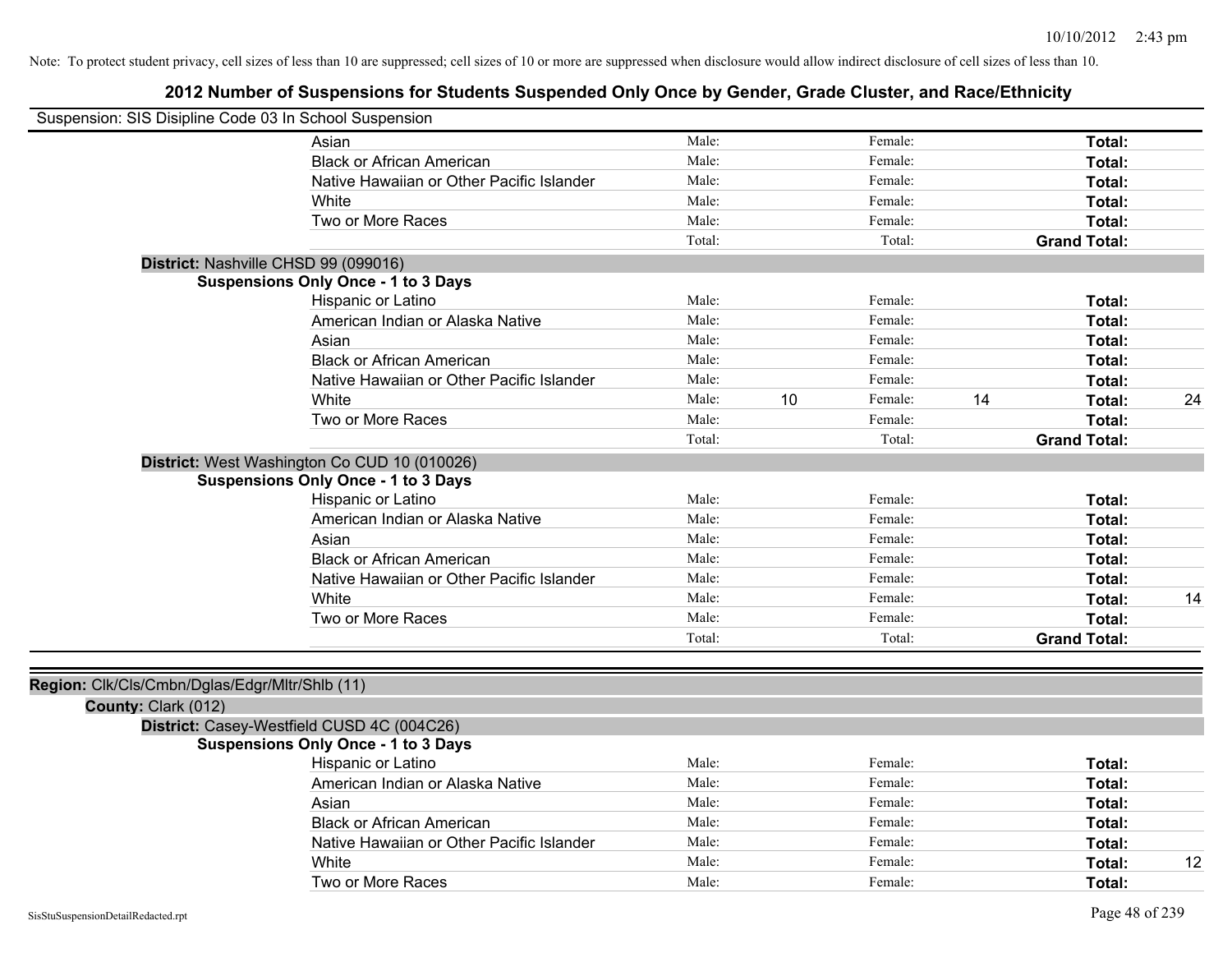| Suspension: SIS Disipline Code 03 In School Suspension |                                               |        |    |         |    |                     |    |
|--------------------------------------------------------|-----------------------------------------------|--------|----|---------|----|---------------------|----|
|                                                        |                                               | Total: |    | Total:  |    | <b>Grand Total:</b> |    |
|                                                        | District: Marshall CUSD 2C (002C26)           |        |    |         |    |                     |    |
|                                                        | <b>Suspensions Only Once - 1 to 3 Days</b>    |        |    |         |    |                     |    |
|                                                        | Hispanic or Latino                            | Male:  |    | Female: |    | Total:              |    |
|                                                        | American Indian or Alaska Native              | Male:  |    | Female: |    | Total:              |    |
|                                                        | Asian                                         | Male:  |    | Female: |    | Total:              |    |
|                                                        | <b>Black or African American</b>              | Male:  |    | Female: |    | Total:              |    |
|                                                        | Native Hawaiian or Other Pacific Islander     | Male:  |    | Female: |    | Total:              |    |
|                                                        | White                                         | Male:  |    | Female: |    | Total:              | 16 |
|                                                        | Two or More Races                             | Male:  |    | Female: |    | Total:              |    |
|                                                        |                                               | Total: |    | Total:  |    | <b>Grand Total:</b> |    |
|                                                        | District: Martinsville CUSD 3C (003C26)       |        |    |         |    |                     |    |
|                                                        | <b>Suspensions Only Once - 1 to 3 Days</b>    |        |    |         |    |                     |    |
|                                                        | Hispanic or Latino                            | Male:  |    | Female: |    | Total:              |    |
|                                                        | American Indian or Alaska Native              | Male:  |    | Female: |    | Total:              |    |
|                                                        | Asian                                         | Male:  |    | Female: |    | Total:              |    |
|                                                        | <b>Black or African American</b>              | Male:  |    | Female: |    | Total:              |    |
|                                                        | Native Hawaiian or Other Pacific Islander     | Male:  |    | Female: |    | Total:              |    |
|                                                        | White                                         | Male:  |    | Female: |    | Total:              |    |
|                                                        | Two or More Races                             | Male:  |    | Female: |    | Total:              |    |
|                                                        |                                               | Total: |    | Total:  |    | <b>Grand Total:</b> |    |
| County: Coles (015)                                    |                                               |        |    |         |    |                     |    |
|                                                        | District: Charleston CUSD 1 (001026)          |        |    |         |    |                     |    |
|                                                        | <b>Suspensions Only Once - 1 to 3 Days</b>    |        |    |         |    |                     |    |
|                                                        | Hispanic or Latino                            | Male:  |    | Female: |    | Total:              |    |
|                                                        | American Indian or Alaska Native              | Male:  |    | Female: |    | Total:              |    |
|                                                        | Asian                                         | Male:  |    | Female: |    | Total:              |    |
|                                                        | <b>Black or African American</b>              | Male:  |    | Female: |    | Total:              |    |
|                                                        | Native Hawaiian or Other Pacific Islander     | Male:  |    | Female: |    | Total:              |    |
|                                                        | White                                         | Male:  | 37 | Female: | 16 | Total:              | 53 |
|                                                        | Two or More Races                             | Male:  |    | Female: |    | Total:              |    |
|                                                        |                                               | Total: |    | Total:  |    | <b>Grand Total:</b> |    |
|                                                        | <b>Suspensions Only Once - 4 or More Days</b> |        |    |         |    |                     |    |
|                                                        | Hispanic or Latino                            | Male:  |    | Female: |    | Total:              |    |
|                                                        | American Indian or Alaska Native              | Male:  |    | Female: |    | Total:              |    |
|                                                        | Asian                                         | Male:  |    | Female: |    | Total:              |    |
|                                                        | <b>Black or African American</b>              | Male:  |    | Female: |    | Total:              |    |
|                                                        | Native Hawaiian or Other Pacific Islander     | Male:  |    | Female: |    | Total:              |    |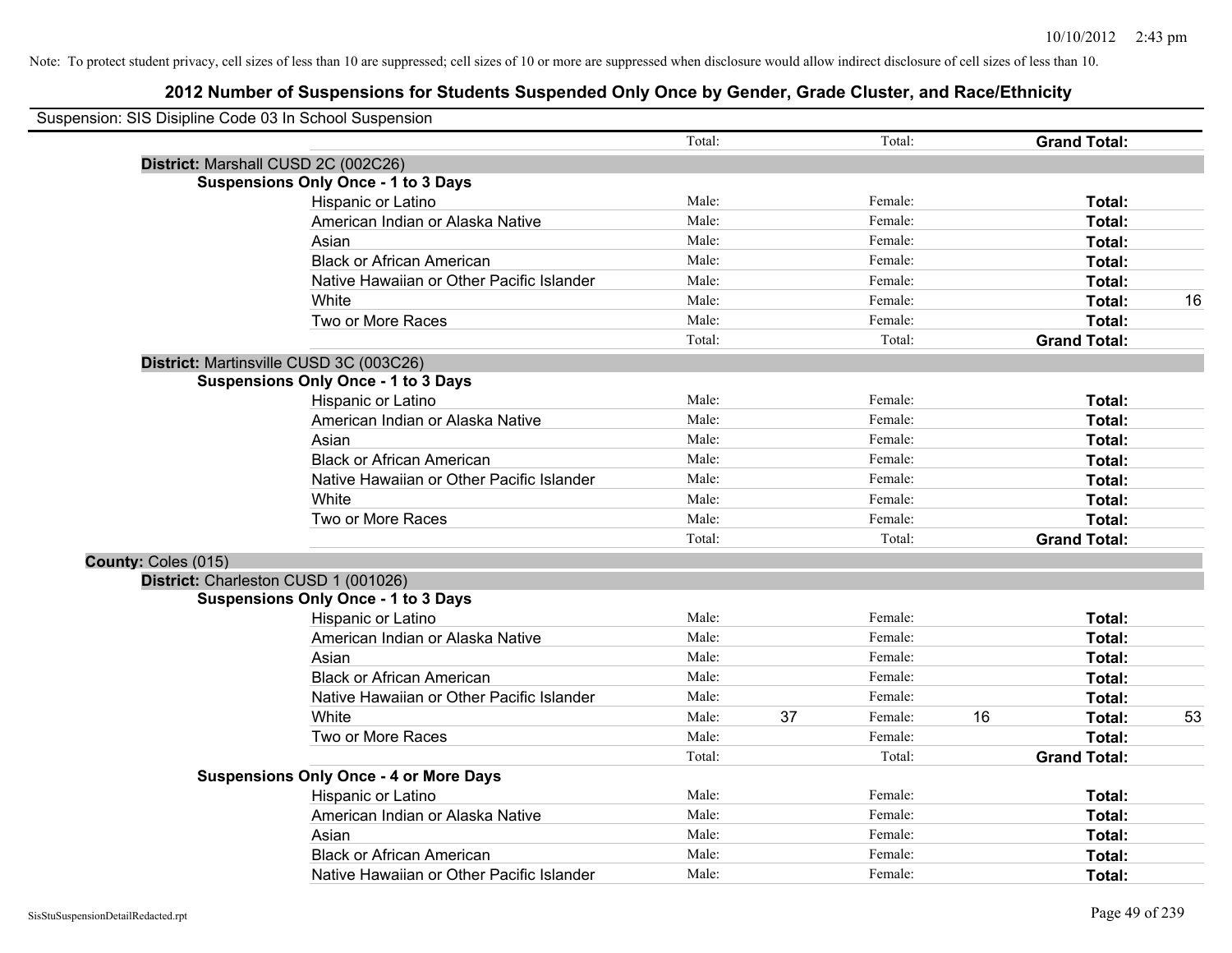| Suspension: SIS Disipline Code 03 In School Suspension |                                            |        |    |         |    |                     |     |
|--------------------------------------------------------|--------------------------------------------|--------|----|---------|----|---------------------|-----|
|                                                        | White                                      | Male:  |    | Female: |    | Total:              |     |
|                                                        | Two or More Races                          | Male:  |    | Female: |    | Total:              |     |
|                                                        |                                            | Total: |    | Total:  |    | <b>Grand Total:</b> |     |
| District: Mattoon CUSD 2 (002026)                      |                                            |        |    |         |    |                     |     |
|                                                        | <b>Suspensions Only Once - 1 to 3 Days</b> |        |    |         |    |                     |     |
|                                                        | Hispanic or Latino                         | Male:  |    | Female: |    | Total:              |     |
|                                                        | American Indian or Alaska Native           | Male:  |    | Female: |    | Total:              |     |
|                                                        | Asian                                      | Male:  |    | Female: |    | Total:              |     |
|                                                        | <b>Black or African American</b>           | Male:  |    | Female: |    | Total:              | 16  |
|                                                        | Native Hawaiian or Other Pacific Islander  | Male:  |    | Female: |    | Total:              |     |
|                                                        | White                                      | Male:  | 65 | Female: | 28 | Total:              | 93  |
|                                                        | Two or More Races                          | Male:  |    | Female: |    | Total:              |     |
|                                                        |                                            | Total: | 83 | Total:  | 39 | <b>Grand Total:</b> | 122 |
| District: Non-Public School (7350)                     |                                            |        |    |         |    |                     |     |
|                                                        | <b>Suspensions Only Once - 1 to 3 Days</b> |        |    |         |    |                     |     |
|                                                        | Hispanic or Latino                         | Male:  |    | Female: |    | Total:              |     |
|                                                        | American Indian or Alaska Native           | Male:  |    | Female: |    | Total:              |     |
|                                                        | Asian                                      | Male:  |    | Female: |    | Total:              |     |
|                                                        | <b>Black or African American</b>           | Male:  |    | Female: |    | Total:              |     |
|                                                        | Native Hawaiian or Other Pacific Islander  | Male:  |    | Female: |    | Total:              |     |
|                                                        | White                                      | Male:  |    | Female: |    | Total:              |     |
|                                                        | Two or More Races                          | Male:  |    | Female: |    | Total:              |     |
|                                                        |                                            | Total: |    | Total:  |    | <b>Grand Total:</b> |     |
| District: Oakland CUSD 5 (005026)                      |                                            |        |    |         |    |                     |     |
|                                                        | <b>Suspensions Only Once - 1 to 3 Days</b> |        |    |         |    |                     |     |
|                                                        | Hispanic or Latino                         | Male:  |    | Female: |    | Total:              |     |
|                                                        | American Indian or Alaska Native           | Male:  |    | Female: |    | Total:              |     |
|                                                        | Asian                                      | Male:  |    | Female: |    | Total:              |     |
|                                                        | <b>Black or African American</b>           | Male:  |    | Female: |    | Total:              |     |
|                                                        | Native Hawaiian or Other Pacific Islander  | Male:  |    | Female: |    | Total:              |     |
|                                                        | White                                      | Male:  |    | Female: |    | Total:              |     |
|                                                        | Two or More Races                          | Male:  |    | Female: |    | Total:              |     |
|                                                        |                                            | Total: |    | Total:  |    | <b>Grand Total:</b> |     |
| County: Cumberland (018)                               |                                            |        |    |         |    |                     |     |
| District: Cumberland CUSD 77 (077026)                  |                                            |        |    |         |    |                     |     |
|                                                        | <b>Suspensions Only Once - 1 to 3 Days</b> |        |    |         |    |                     |     |
|                                                        | Hispanic or Latino                         | Male:  |    | Female: |    | Total:              |     |
|                                                        | American Indian or Alaska Native           | Male:  |    | Female: |    | Total:              |     |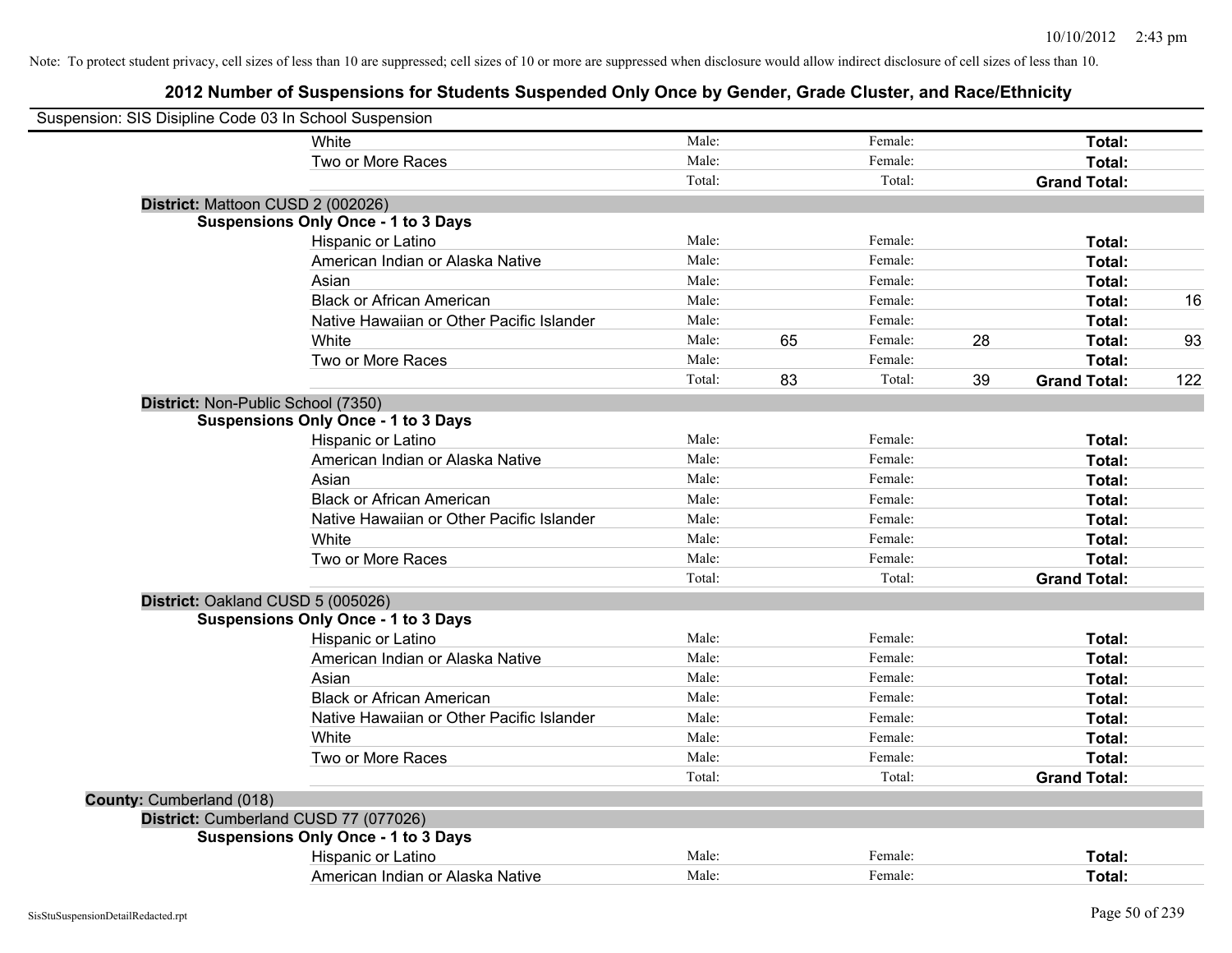# **2012 Number of Suspensions for Students Suspended Only Once by Gender, Grade Cluster, and Race/Ethnicity**

| Suspension: SIS Disipline Code 03 In School Suspension |                                               |        |    |         |    |                     |    |
|--------------------------------------------------------|-----------------------------------------------|--------|----|---------|----|---------------------|----|
|                                                        | Asian                                         | Male:  |    | Female: |    | Total:              |    |
|                                                        | <b>Black or African American</b>              | Male:  |    | Female: |    | Total:              |    |
|                                                        | Native Hawaiian or Other Pacific Islander     | Male:  |    | Female: |    | Total:              |    |
|                                                        | White                                         | Male:  | 31 | Female: | 15 | Total:              | 46 |
|                                                        | Two or More Races                             | Male:  |    | Female: |    | Total:              |    |
|                                                        |                                               | Total: |    | Total:  |    | <b>Grand Total:</b> |    |
|                                                        | <b>Suspensions Only Once - 4 or More Days</b> |        |    |         |    |                     |    |
|                                                        | Hispanic or Latino                            | Male:  |    | Female: |    | Total:              |    |
|                                                        | American Indian or Alaska Native              | Male:  |    | Female: |    | Total:              |    |
|                                                        | Asian                                         | Male:  |    | Female: |    | Total:              |    |
|                                                        | <b>Black or African American</b>              | Male:  |    | Female: |    | Total:              |    |
|                                                        | Native Hawaiian or Other Pacific Islander     | Male:  |    | Female: |    | Total:              |    |
|                                                        | White                                         | Male:  |    | Female: |    | Total:              |    |
|                                                        | Two or More Races                             | Male:  |    | Female: |    | Total:              |    |
|                                                        |                                               | Total: |    | Total:  |    | <b>Grand Total:</b> |    |
| District: Neoga CUSD 3 (003026)                        | <b>Suspensions Only Once - 1 to 3 Days</b>    |        |    |         |    |                     |    |
|                                                        | Hispanic or Latino                            | Male:  |    | Female: |    | Total:              |    |
|                                                        | American Indian or Alaska Native              | Male:  |    | Female: |    | Total:              |    |
|                                                        | Asian                                         | Male:  |    | Female: |    | Total:              |    |
|                                                        | <b>Black or African American</b>              | Male:  |    | Female: |    | Total:              |    |
|                                                        | Native Hawaiian or Other Pacific Islander     | Male:  |    | Female: |    | Total:              |    |
|                                                        | White                                         | Male:  |    | Female: |    | Total:              | 16 |
|                                                        | Two or More Races                             | Male:  |    | Female: |    | Total:              |    |
|                                                        |                                               | Total: |    | Total:  |    | <b>Grand Total:</b> |    |
| County: Douglas (021)                                  |                                               |        |    |         |    |                     |    |
| District: Arcola CUSD 306 (306026)                     |                                               |        |    |         |    |                     |    |
|                                                        | <b>Suspensions Only Once - 1 to 3 Days</b>    |        |    |         |    |                     |    |
|                                                        | Hispanic or Latino                            | Male:  |    | Female: |    | Total:              |    |
|                                                        | American Indian or Alaska Native              | Male:  |    | Female: |    | Total:              |    |
|                                                        | Asian                                         | Male:  |    | Female: |    | Total:              |    |
|                                                        | <b>Black or African American</b>              | Male:  |    | Female: |    | Total:              |    |
|                                                        | Native Hawaiian or Other Pacific Islander     | Male:  |    | Female: |    | Total:              |    |
|                                                        | White                                         | Male:  |    | Female: |    | Total:              | 14 |
|                                                        | Two or More Races                             | Male:  |    | Female: |    | Total:              |    |
| $D_{i}$                                                |                                               | Total: |    | Total:  |    | <b>Grand Total:</b> |    |

**District:** Tuscola CUSD 301 (301026) **Suspensions Only Once - 1 to 3 Days**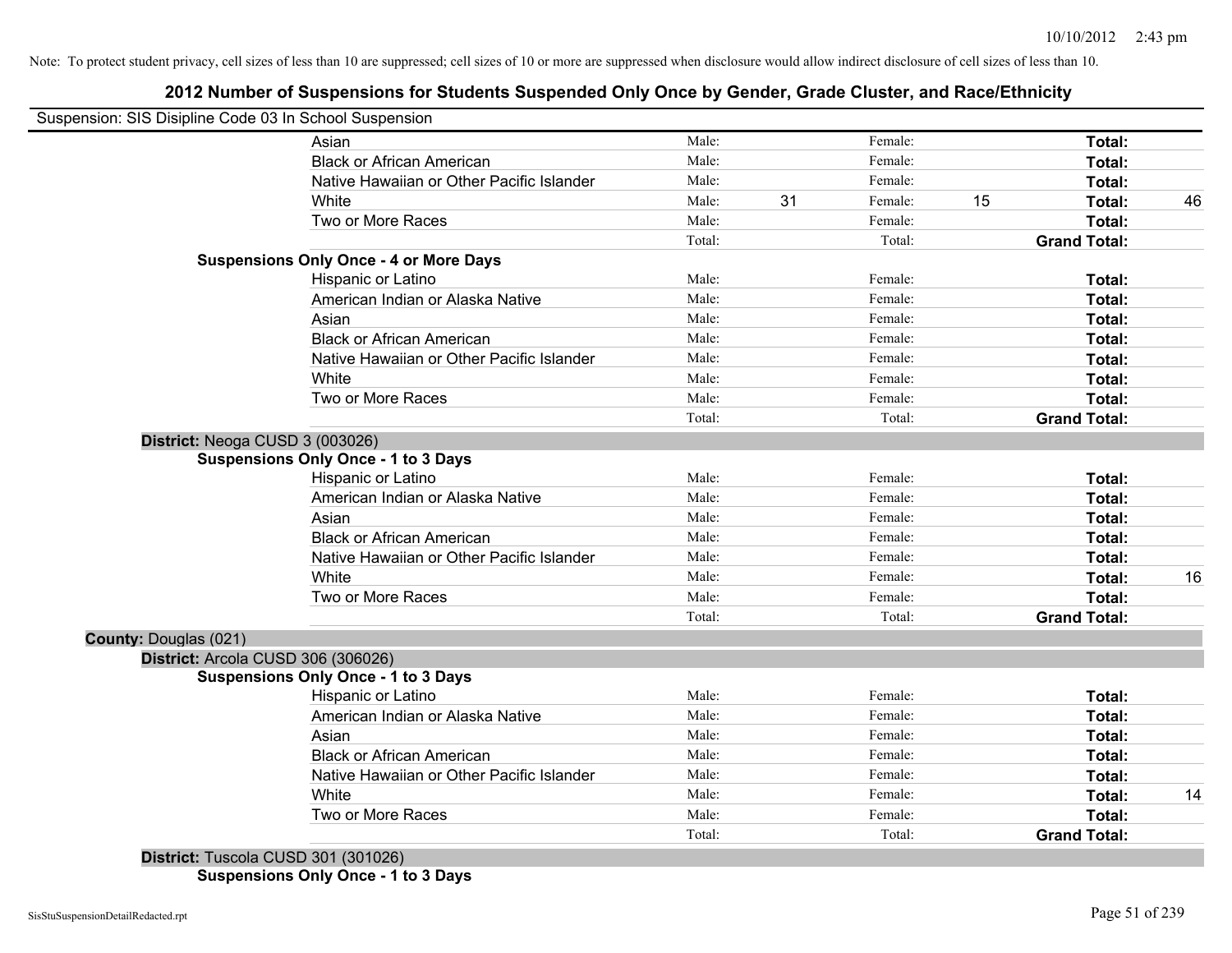| Suspension: SIS Disipline Code 03 In School Suspension |                                            |        |         |                     |
|--------------------------------------------------------|--------------------------------------------|--------|---------|---------------------|
|                                                        | Hispanic or Latino                         | Male:  | Female: | Total:              |
|                                                        | American Indian or Alaska Native           | Male:  | Female: | Total:              |
|                                                        | Asian                                      | Male:  | Female: | Total:              |
|                                                        | <b>Black or African American</b>           | Male:  | Female: | Total:              |
|                                                        | Native Hawaiian or Other Pacific Islander  | Male:  | Female: | Total:              |
|                                                        | White                                      | Male:  | Female: | Total:              |
|                                                        | Two or More Races                          | Male:  | Female: | Total:              |
|                                                        |                                            | Total: | Total:  | <b>Grand Total:</b> |
|                                                        | District: Villa Grove CUSD 302 (302026)    |        |         |                     |
|                                                        | <b>Suspensions Only Once - 1 to 3 Days</b> |        |         |                     |
|                                                        | Hispanic or Latino                         | Male:  | Female: | Total:              |
|                                                        | American Indian or Alaska Native           | Male:  | Female: | Total:              |
|                                                        | Asian                                      | Male:  | Female: | Total:              |
|                                                        | <b>Black or African American</b>           | Male:  | Female: | Total:              |
|                                                        | Native Hawaiian or Other Pacific Islander  | Male:  | Female: | Total:              |
|                                                        | White                                      | Male:  | Female: | 32<br>Total:        |
|                                                        | Two or More Races                          | Male:  | Female: | Total:              |
|                                                        |                                            | Total: | Total:  | <b>Grand Total:</b> |
| County: Edgar (023)                                    |                                            |        |         |                     |
|                                                        | District: Edgar County CUD 6 (006026)      |        |         |                     |
|                                                        | <b>Suspensions Only Once - 1 to 3 Days</b> |        |         |                     |
|                                                        | Hispanic or Latino                         | Male:  | Female: | Total:              |
|                                                        | American Indian or Alaska Native           | Male:  | Female: | Total:              |
|                                                        | Asian                                      | Male:  | Female: | Total:              |
|                                                        | <b>Black or African American</b>           | Male:  | Female: | Total:              |
|                                                        | Native Hawaiian or Other Pacific Islander  | Male:  | Female: | Total:              |
|                                                        | White                                      | Male:  | Female: | Total:              |
|                                                        | Two or More Races                          | Male:  | Female: | Total:              |
|                                                        |                                            | Total: | Total:  | <b>Grand Total:</b> |
| District: Paris CUSD 4 (004026)                        |                                            |        |         |                     |
|                                                        | <b>Suspensions Only Once - 1 to 3 Days</b> |        |         |                     |
|                                                        | Hispanic or Latino                         | Male:  | Female: | Total:              |
|                                                        | American Indian or Alaska Native           | Male:  | Female: | Total:              |
|                                                        | Asian                                      | Male:  | Female: | Total:              |
|                                                        | <b>Black or African American</b>           | Male:  | Female: | Total:              |
|                                                        | Native Hawaiian or Other Pacific Islander  | Male:  | Female: | Total:              |
|                                                        | White                                      | Male:  | Female: | <b>Total:</b>       |
|                                                        | Two or More Races                          | Male:  | Female: | Total:              |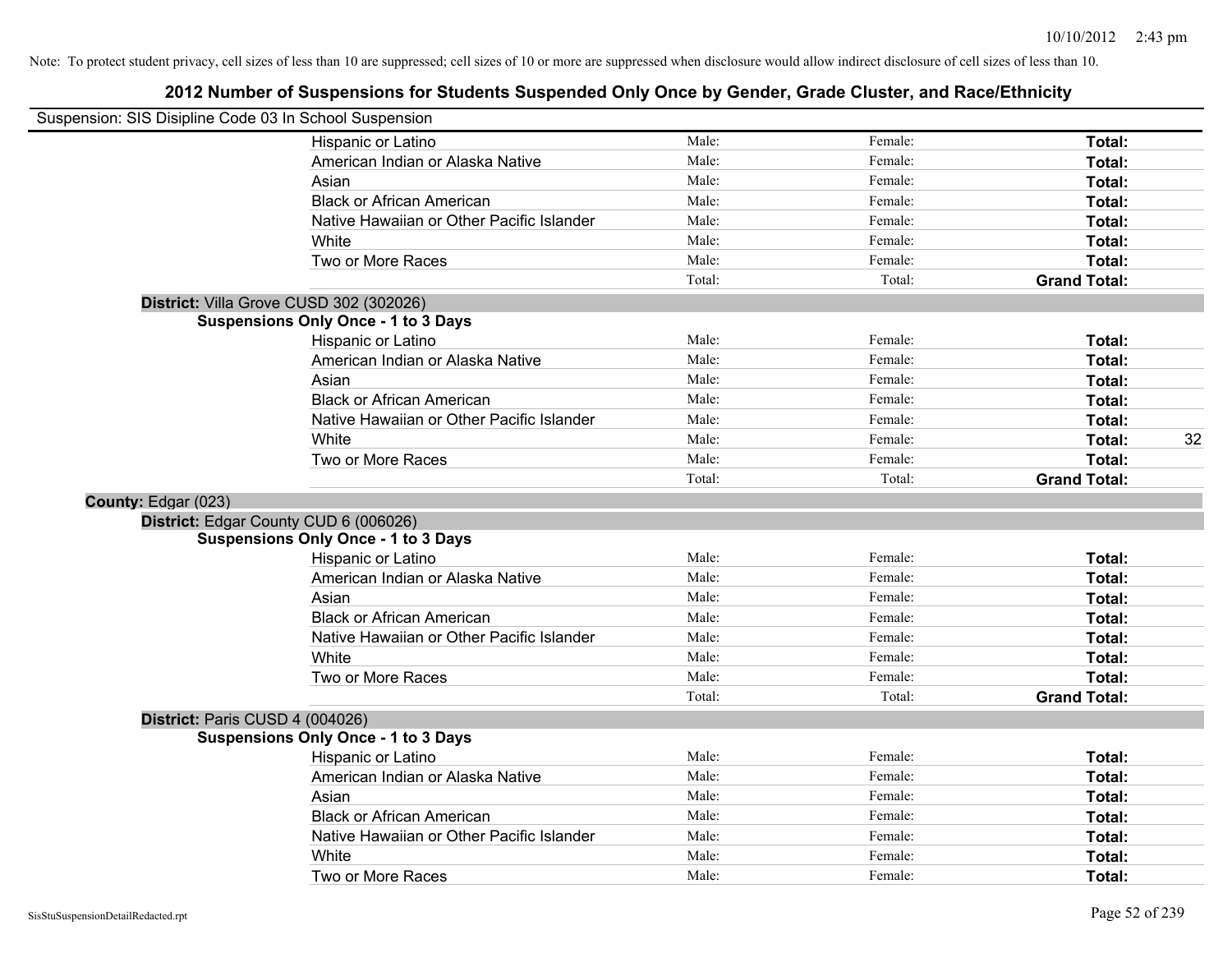| Suspension: SIS Disipline Code 03 In School Suspension |                                            |        |    |         |    |                     |    |
|--------------------------------------------------------|--------------------------------------------|--------|----|---------|----|---------------------|----|
|                                                        |                                            | Total: |    | Total:  |    | <b>Grand Total:</b> |    |
| District: Paris-Union SD 95 (095025)                   |                                            |        |    |         |    |                     |    |
|                                                        | <b>Suspensions Only Once - 1 to 3 Days</b> |        |    |         |    |                     |    |
|                                                        | Hispanic or Latino                         | Male:  |    | Female: |    | Total:              |    |
|                                                        | American Indian or Alaska Native           | Male:  |    | Female: |    | Total:              |    |
|                                                        | Asian                                      | Male:  |    | Female: |    | Total:              |    |
|                                                        | <b>Black or African American</b>           | Male:  |    | Female: |    | Total:              |    |
|                                                        | Native Hawaiian or Other Pacific Islander  | Male:  |    | Female: |    | Total:              |    |
|                                                        | White                                      | Male:  | 17 | Female: | 11 | Total:              | 28 |
|                                                        | Two or More Races                          | Male:  |    | Female: |    | Total:              |    |
|                                                        |                                            | Total: |    | Total:  |    | <b>Grand Total:</b> |    |
| <b>County: Moultrie (070)</b>                          |                                            |        |    |         |    |                     |    |
| District: Lovington CUSD 303 (303026)                  |                                            |        |    |         |    |                     |    |
|                                                        | <b>Suspensions Only Once - 1 to 3 Days</b> |        |    |         |    |                     |    |
|                                                        | Hispanic or Latino                         | Male:  |    | Female: |    | Total:              |    |
|                                                        | American Indian or Alaska Native           | Male:  |    | Female: |    | Total:              |    |
|                                                        | Asian                                      | Male:  |    | Female: |    | Total:              |    |
|                                                        | <b>Black or African American</b>           | Male:  |    | Female: |    | Total:              |    |
|                                                        | Native Hawaiian or Other Pacific Islander  | Male:  |    | Female: |    | Total:              |    |
|                                                        | White                                      | Male:  |    | Female: |    | Total:              |    |
|                                                        | Two or More Races                          | Male:  |    | Female: |    | Total:              |    |
|                                                        |                                            | Total: |    | Total:  |    | <b>Grand Total:</b> |    |
| District: Okaw Valley CUSD 302 (302026)                |                                            |        |    |         |    |                     |    |
|                                                        | <b>Suspensions Only Once - 1 to 3 Days</b> |        |    |         |    |                     |    |
|                                                        | Hispanic or Latino                         | Male:  |    | Female: |    | Total:              |    |
|                                                        | American Indian or Alaska Native           | Male:  |    | Female: |    | Total:              |    |
|                                                        | Asian                                      | Male:  |    | Female: |    | Total:              |    |
|                                                        | <b>Black or African American</b>           | Male:  |    | Female: |    | Total:              |    |
|                                                        | Native Hawaiian or Other Pacific Islander  | Male:  |    | Female: |    | Total:              |    |
|                                                        | White                                      | Male:  |    | Female: |    | Total:              |    |
|                                                        | Two or More Races                          | Male:  |    | Female: |    | Total:              |    |
|                                                        |                                            | Total: |    | Total:  |    | <b>Grand Total:</b> |    |
| District: Sullivan CUSD 300 (300026)                   |                                            |        |    |         |    |                     |    |
|                                                        | <b>Suspensions Only Once - 1 to 3 Days</b> |        |    |         |    |                     |    |
|                                                        | Hispanic or Latino                         | Male:  |    | Female: |    | Total:              |    |
|                                                        | American Indian or Alaska Native           | Male:  |    | Female: |    | Total:              |    |
|                                                        | Asian                                      | Male:  |    | Female: |    | Total:              |    |
|                                                        | <b>Black or African American</b>           | Male:  |    | Female: |    | Total:              |    |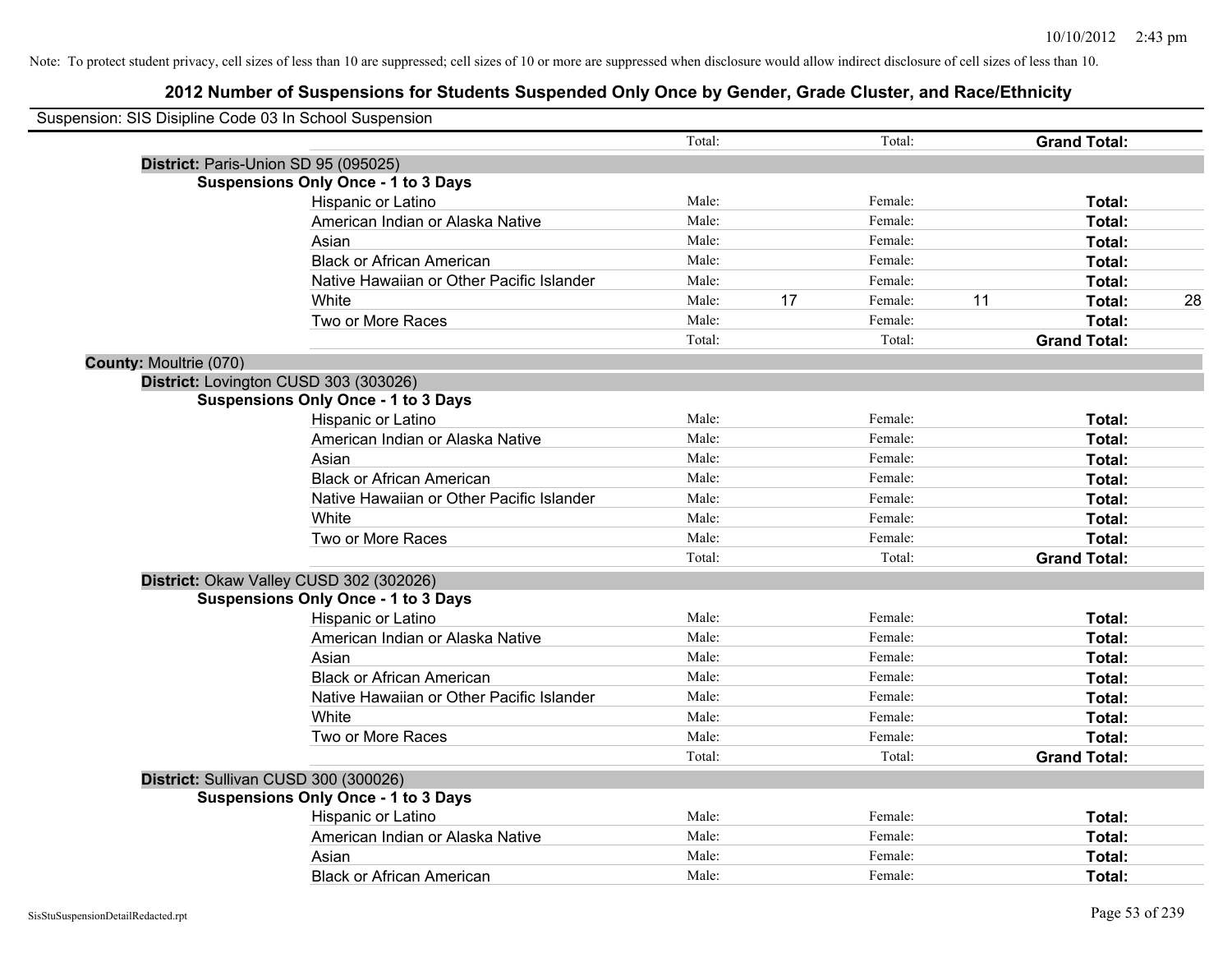| Suspension: SIS Disipline Code 03 In School Suspension |                                                |        |         |                     |    |
|--------------------------------------------------------|------------------------------------------------|--------|---------|---------------------|----|
|                                                        | Native Hawaiian or Other Pacific Islander      | Male:  | Female: | Total:              |    |
|                                                        | White                                          | Male:  | Female: | Total:              | 34 |
|                                                        | Two or More Races                              | Male:  | Female: | Total:              |    |
|                                                        |                                                | Total: | Total:  | <b>Grand Total:</b> |    |
| County: Shelby (087)                                   |                                                |        |         |                     |    |
|                                                        | District: Central A & M CUD 21 (021026)        |        |         |                     |    |
|                                                        | <b>Suspensions Only Once - 1 to 3 Days</b>     |        |         |                     |    |
|                                                        | Hispanic or Latino                             | Male:  | Female: | Total:              |    |
|                                                        | American Indian or Alaska Native               | Male:  | Female: | Total:              |    |
|                                                        | Asian                                          | Male:  | Female: | Total:              |    |
|                                                        | <b>Black or African American</b>               | Male:  | Female: | Total:              |    |
|                                                        | Native Hawaiian or Other Pacific Islander      | Male:  | Female: | Total:              |    |
|                                                        | White                                          | Male:  | Female: | Total:              | 16 |
|                                                        | Two or More Races                              | Male:  | Female: | Total:              |    |
|                                                        |                                                | Total: | Total:  | <b>Grand Total:</b> |    |
|                                                        | District: Cowden-Herrick CUSD 3A (003A26)      |        |         |                     |    |
|                                                        | <b>Suspensions Only Once - 1 to 3 Days</b>     |        |         |                     |    |
|                                                        | Hispanic or Latino                             | Male:  | Female: | Total:              |    |
|                                                        | American Indian or Alaska Native               | Male:  | Female: | Total:              |    |
|                                                        | Asian                                          | Male:  | Female: | Total:              |    |
|                                                        | <b>Black or African American</b>               | Male:  | Female: | Total:              |    |
|                                                        | Native Hawaiian or Other Pacific Islander      | Male:  | Female: | Total:              |    |
|                                                        | White                                          | Male:  | Female: | Total:              | 10 |
|                                                        | Two or More Races                              | Male:  | Female: | Total:              |    |
|                                                        |                                                | Total: | Total:  | <b>Grand Total:</b> |    |
| District: Shelbyville CUSD 4 (004026)                  |                                                |        |         |                     |    |
|                                                        | <b>Suspensions Only Once - 1 to 3 Days</b>     |        |         |                     |    |
|                                                        | Hispanic or Latino                             | Male:  | Female: | Total:              |    |
|                                                        | American Indian or Alaska Native               | Male:  | Female: | Total:              |    |
|                                                        | Asian                                          | Male:  | Female: | Total:              |    |
|                                                        | <b>Black or African American</b>               | Male:  | Female: | Total:              |    |
|                                                        | Native Hawaiian or Other Pacific Islander      | Male:  | Female: | Total:              |    |
|                                                        | White                                          | Male:  | Female: | Total:              |    |
|                                                        | Two or More Races                              | Male:  | Female: | Total:              |    |
|                                                        |                                                | Total: | Total:  | <b>Grand Total:</b> |    |
|                                                        | District: Stewardson-Strasburg CUD 5A (005A26) |        |         |                     |    |
|                                                        | <b>Suspensions Only Once - 1 to 3 Days</b>     |        |         |                     |    |
|                                                        | Hispanic or Latino                             | Male:  | Female: | Total:              |    |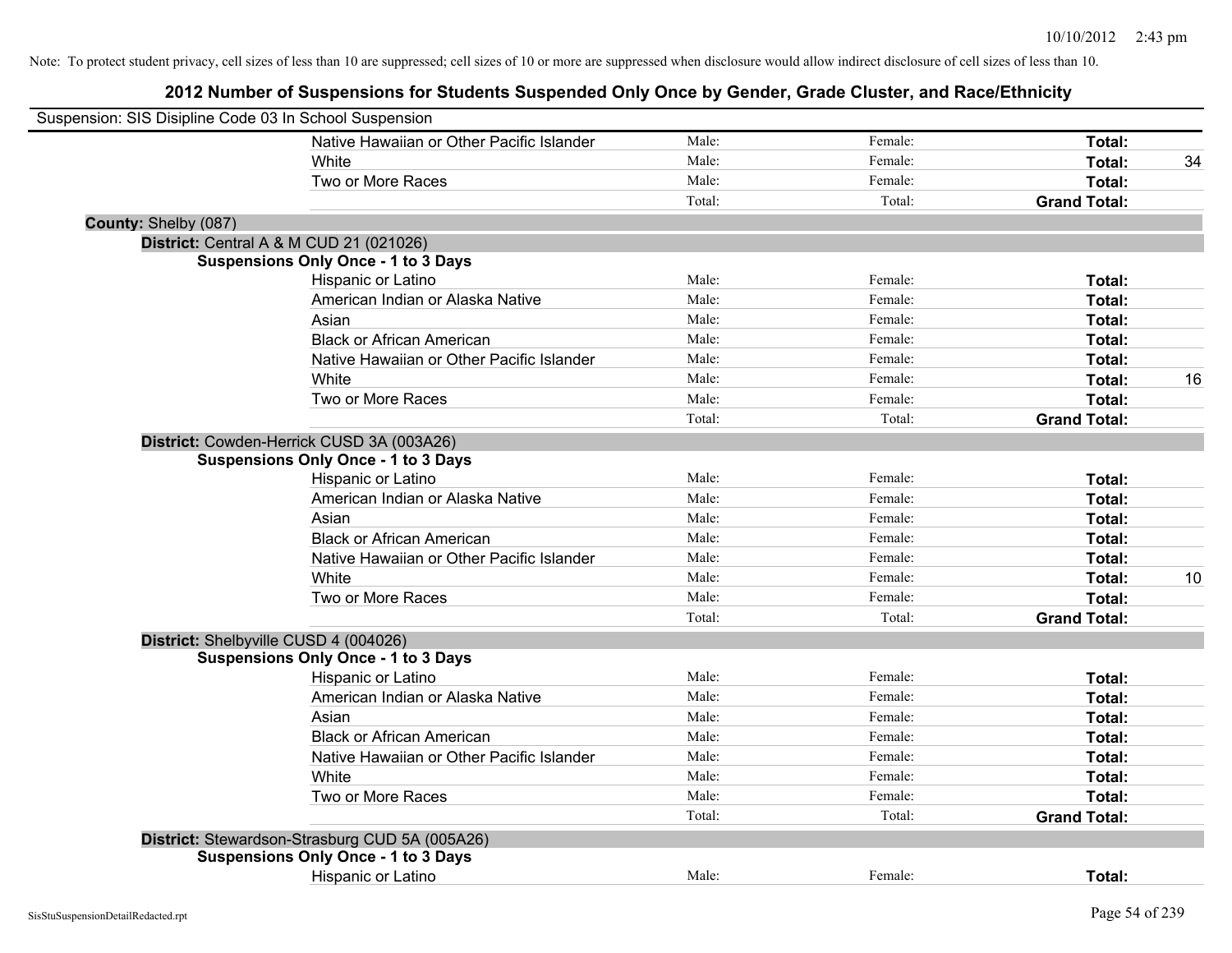| Suspension: SIS Disipline Code 03 In School Suspension |                                               |        |       |         |       |                     |       |
|--------------------------------------------------------|-----------------------------------------------|--------|-------|---------|-------|---------------------|-------|
|                                                        | American Indian or Alaska Native              | Male:  |       | Female: |       | Total:              |       |
|                                                        | Asian                                         | Male:  |       | Female: |       | Total:              |       |
|                                                        | <b>Black or African American</b>              | Male:  |       | Female: |       | Total:              |       |
|                                                        | Native Hawaiian or Other Pacific Islander     | Male:  |       | Female: |       | Total:              |       |
|                                                        | White                                         | Male:  |       | Female: |       | Total:              |       |
|                                                        | Two or More Races                             | Male:  |       | Female: |       | Total:              |       |
|                                                        |                                               | Total: |       | Total:  |       | <b>Grand Total:</b> |       |
|                                                        | District: Windsor CUSD 1 (001026)             |        |       |         |       |                     |       |
|                                                        | <b>Suspensions Only Once - 1 to 3 Days</b>    |        |       |         |       |                     |       |
|                                                        | Hispanic or Latino                            | Male:  |       | Female: |       | Total:              |       |
|                                                        | American Indian or Alaska Native              | Male:  |       | Female: |       | Total:              |       |
|                                                        | Asian                                         | Male:  |       | Female: |       | Total:              |       |
|                                                        | <b>Black or African American</b>              | Male:  |       | Female: |       | Total:              |       |
|                                                        | Native Hawaiian or Other Pacific Islander     | Male:  |       | Female: |       | Total:              |       |
|                                                        | White                                         | Male:  |       | Female: |       | Total:              | 19    |
|                                                        | Two or More Races                             | Male:  |       | Female: |       | Total:              |       |
|                                                        |                                               | Total: |       | Total:  |       | <b>Grand Total:</b> |       |
|                                                        |                                               |        |       |         |       |                     |       |
| Region: Crawford-Lawrence Educ Serv Reg (15)           |                                               |        |       |         |       |                     |       |
| County: Cook (016)                                     |                                               |        |       |         |       |                     |       |
|                                                        | District: City of Chicago SD 299 (299025)     |        |       |         |       |                     |       |
|                                                        | <b>Suspensions Only Once - 1 to 3 Days</b>    |        |       |         |       |                     |       |
|                                                        | Hispanic or Latino                            | Male:  | 2,156 | Female: | 1,263 | Total:              | 3,419 |
|                                                        | American Indian or Alaska Native              | Male:  | 16    | Female: | 17    | Total:              | 33    |
|                                                        | Asian                                         | Male:  | 77    | Female: | 36    | Total:              | 113   |
|                                                        | <b>Black or African American</b>              | Male:  | 3,045 | Female: | 2,398 | Total:              | 5,443 |
|                                                        | Native Hawaiian or Other Pacific Islander     | Male:  |       | Female: |       | Total:              |       |
|                                                        | White                                         | Male:  | 318   | Female: | 154   | Total:              | 472   |
|                                                        | Two or More Races                             | Male:  | 66    | Female: | 42    | Total:              | 108   |
|                                                        |                                               | Total: |       | Total:  |       | <b>Grand Total:</b> |       |
|                                                        | <b>Suspensions Only Once - 4 or More Days</b> |        |       |         |       |                     |       |
|                                                        | Hispanic or Latino                            | Male:  | 45    | Female: | 13    | Total:              | 58    |
|                                                        | American Indian or Alaska Native              | Male:  |       | Female: |       | Total:              |       |
|                                                        | Asian                                         | Male:  |       | Female: |       | Total:              |       |
|                                                        | <b>Black or African American</b>              | Male:  | 122   | Female: | 77    | Total:              | 199   |
|                                                        | Native Hawaiian or Other Pacific Islander     | Male:  |       | Female: |       | <b>Total:</b>       |       |
|                                                        | White                                         | Male:  |       | Female: |       | <b>Total:</b>       |       |
|                                                        | Two or More Races                             | Male:  |       | Female: |       | Total:              |       |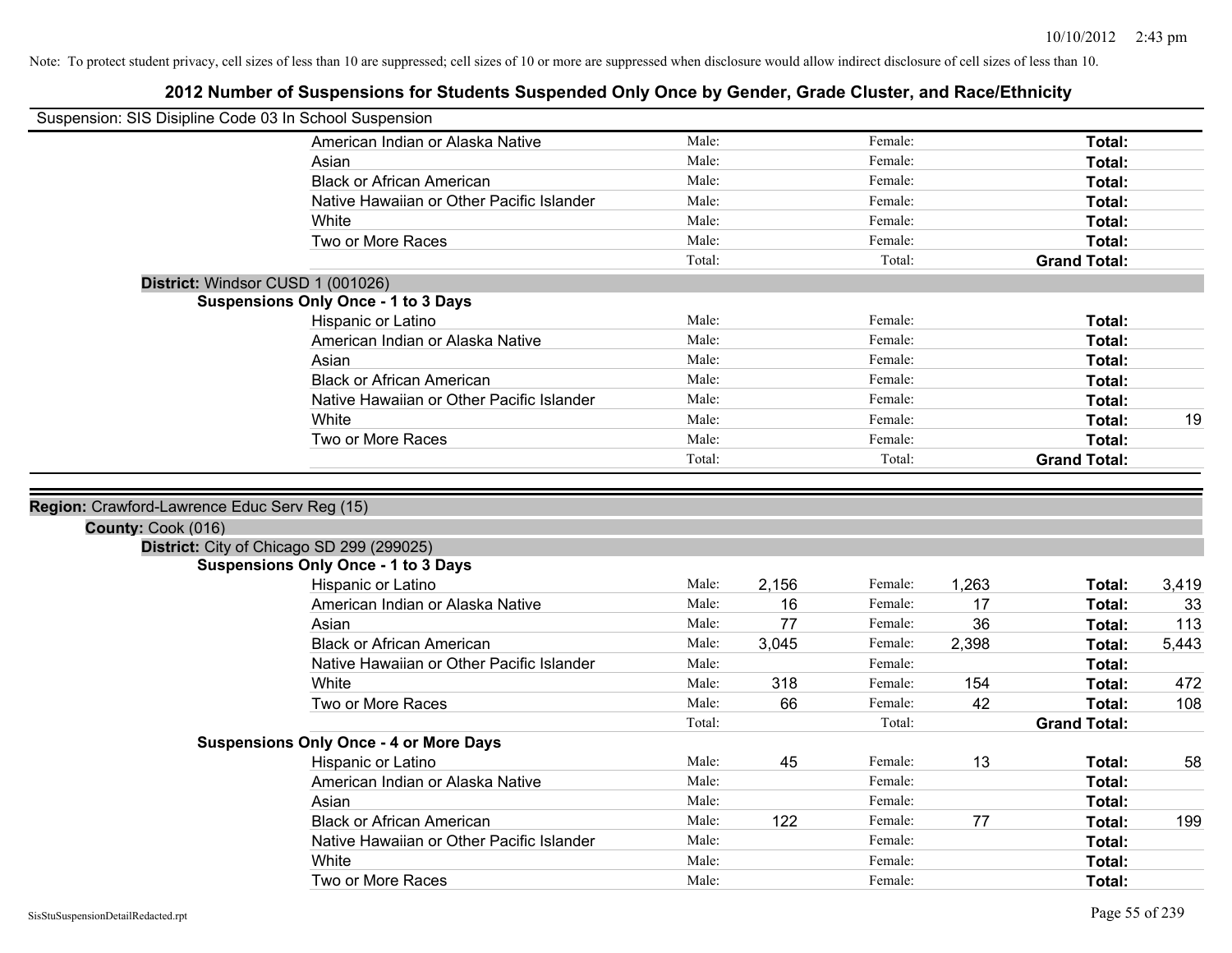| Suspension: SIS Disipline Code 03 In School Suspension |                                                                                  |        |    |         |    |                     |     |
|--------------------------------------------------------|----------------------------------------------------------------------------------|--------|----|---------|----|---------------------|-----|
|                                                        |                                                                                  | Total: |    | Total:  |    | <b>Grand Total:</b> | 267 |
|                                                        | District: One Hope United (003500)                                               |        |    |         |    |                     |     |
|                                                        | <b>Suspensions Only Once - 1 to 3 Days</b>                                       |        |    |         |    |                     |     |
|                                                        | Hispanic or Latino                                                               | Male:  |    | Female: |    | Total:              |     |
|                                                        | American Indian or Alaska Native                                                 | Male:  |    | Female: |    | Total:              |     |
|                                                        | Asian                                                                            | Male:  |    | Female: |    | Total:              |     |
|                                                        | <b>Black or African American</b>                                                 | Male:  |    | Female: |    | Total:              |     |
|                                                        | Native Hawaiian or Other Pacific Islander                                        | Male:  |    | Female: |    | Total:              |     |
|                                                        | White                                                                            | Male:  |    | Female: |    | Total:              |     |
|                                                        | Two or More Races                                                                | Male:  |    | Female: |    | Total:              |     |
|                                                        |                                                                                  | Total: |    | Total:  |    | <b>Grand Total:</b> |     |
|                                                        |                                                                                  |        |    |         |    |                     |     |
| Region: De Kalb ROE (16)                               |                                                                                  |        |    |         |    |                     |     |
| County: Dekalb (019)                                   |                                                                                  |        |    |         |    |                     |     |
|                                                        | District: DeKalb CUSD 428 (428026)<br><b>Suspensions Only Once - 1 to 3 Days</b> |        |    |         |    |                     |     |
|                                                        | Hispanic or Latino                                                               | Male:  | 41 | Female: | 31 | Total:              | 72  |
|                                                        | American Indian or Alaska Native                                                 | Male:  |    | Female: |    | Total:              |     |
|                                                        | Asian                                                                            | Male:  |    | Female: |    | Total:              |     |
|                                                        | <b>Black or African American</b>                                                 | Male:  | 19 | Female: | 21 | Total:              | 40  |
|                                                        | Native Hawaiian or Other Pacific Islander                                        | Male:  |    | Female: |    |                     |     |
|                                                        | White                                                                            | Male:  | 75 | Female: | 38 | Total:              | 113 |
|                                                        |                                                                                  |        |    |         |    | Total:              |     |
|                                                        | Two or More Races                                                                | Male:  |    | Female: |    | Total:              |     |
|                                                        |                                                                                  | Total: |    | Total:  |    | <b>Grand Total:</b> | 236 |
|                                                        | <b>Suspensions Only Once - 4 or More Days</b>                                    | Male:  |    | Female: |    |                     |     |
|                                                        | Hispanic or Latino                                                               | Male:  |    | Female: |    | Total:              |     |
|                                                        | American Indian or Alaska Native                                                 |        |    |         |    | Total:              |     |
|                                                        | Asian                                                                            | Male:  |    | Female: |    | Total:              |     |
|                                                        | <b>Black or African American</b>                                                 | Male:  |    | Female: |    | Total:              |     |
|                                                        | Native Hawaiian or Other Pacific Islander                                        | Male:  |    | Female: |    | Total:              |     |
|                                                        | White                                                                            | Male:  |    | Female: |    | Total:              |     |
|                                                        | Two or More Races                                                                | Male:  |    | Female: |    | <b>Total:</b>       |     |
|                                                        |                                                                                  | Total: |    | Total:  |    | <b>Grand Total:</b> |     |
|                                                        | District: Genoa Kingston CUSD 424 (424026)                                       |        |    |         |    |                     |     |
|                                                        | <b>Suspensions Only Once - 1 to 3 Days</b>                                       |        |    |         |    |                     |     |
|                                                        | Hispanic or Latino                                                               | Male:  |    | Female: |    | Total:              |     |
|                                                        | American Indian or Alaska Native                                                 | Male:  |    | Female: |    | Total:              |     |
|                                                        | Asian                                                                            | Male:  |    | Female: |    | Total:              |     |
| SisStuSuspensionDetailRedacted.rpt                     |                                                                                  |        |    |         |    | Page 56 of 239      |     |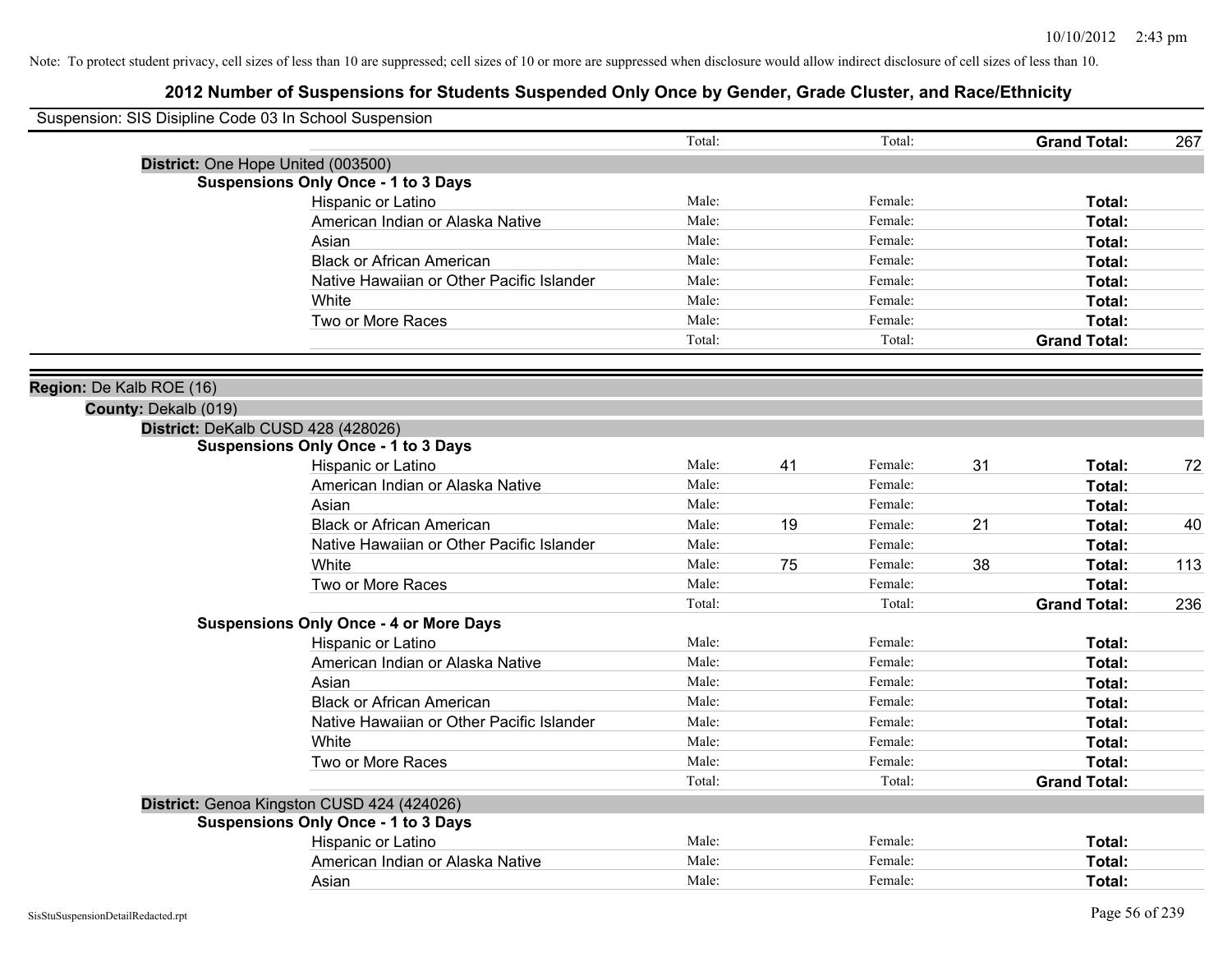| Suspension: SIS Disipline Code 03 In School Suspension |                                               |        |         |                     |    |
|--------------------------------------------------------|-----------------------------------------------|--------|---------|---------------------|----|
|                                                        | <b>Black or African American</b>              | Male:  | Female: | Total:              |    |
|                                                        | Native Hawaiian or Other Pacific Islander     | Male:  | Female: | Total:              |    |
|                                                        | White                                         | Male:  | Female: | Total:              | 19 |
|                                                        | Two or More Races                             | Male:  | Female: | Total:              |    |
|                                                        |                                               | Total: | Total:  | <b>Grand Total:</b> |    |
|                                                        | District: Hiawatha CUSD 426 (426026)          |        |         |                     |    |
|                                                        | <b>Suspensions Only Once - 1 to 3 Days</b>    |        |         |                     |    |
|                                                        | Hispanic or Latino                            | Male:  | Female: | Total:              |    |
|                                                        | American Indian or Alaska Native              | Male:  | Female: | Total:              |    |
|                                                        | Asian                                         | Male:  | Female: | Total:              |    |
|                                                        | <b>Black or African American</b>              | Male:  | Female: | Total:              |    |
|                                                        | Native Hawaiian or Other Pacific Islander     | Male:  | Female: | Total:              |    |
|                                                        | White                                         | Male:  | Female: | Total:              | 16 |
|                                                        | Two or More Races                             | Male:  | Female: | Total:              |    |
|                                                        |                                               | Total: | Total:  | <b>Grand Total:</b> |    |
|                                                        | District: Hinckley Big Rock CUSD 429 (429026) |        |         |                     |    |
|                                                        | <b>Suspensions Only Once - 1 to 3 Days</b>    |        |         |                     |    |
|                                                        | Hispanic or Latino                            | Male:  | Female: | Total:              |    |
|                                                        | American Indian or Alaska Native              | Male:  | Female: | Total:              |    |
|                                                        | Asian                                         | Male:  | Female: | Total:              |    |
|                                                        | <b>Black or African American</b>              | Male:  | Female: | Total:              |    |
|                                                        | Native Hawaiian or Other Pacific Islander     | Male:  | Female: | Total:              |    |
|                                                        | White                                         | Male:  | Female: | Total:              | 19 |
|                                                        | Two or More Races                             | Male:  | Female: | Total:              |    |
|                                                        |                                               | Total: | Total:  | <b>Grand Total:</b> |    |
|                                                        | District: Indian Creek CUSD 425 (425026)      |        |         |                     |    |
|                                                        | <b>Suspensions Only Once - 1 to 3 Days</b>    |        |         |                     |    |
|                                                        | Hispanic or Latino                            | Male:  | Female: | Total:              |    |
|                                                        | American Indian or Alaska Native              | Male:  | Female: | Total:              |    |
|                                                        | Asian                                         | Male:  | Female: | Total:              |    |
|                                                        | <b>Black or African American</b>              | Male:  | Female: | Total:              |    |
|                                                        | Native Hawaiian or Other Pacific Islander     | Male:  | Female: | Total:              |    |
|                                                        | <b>White</b>                                  | Male:  | Female: | Total:              | 21 |
|                                                        | Two or More Races                             | Male:  | Female: | Total:              |    |
|                                                        |                                               | Total: | Total:  | <b>Grand Total:</b> |    |
|                                                        | District: Non-Public School (4300)            |        |         |                     |    |
|                                                        | <b>Suspensions Only Once - 1 to 3 Days</b>    |        |         |                     |    |
|                                                        | Hispanic or Latino                            | Male:  | Female: | Total:              |    |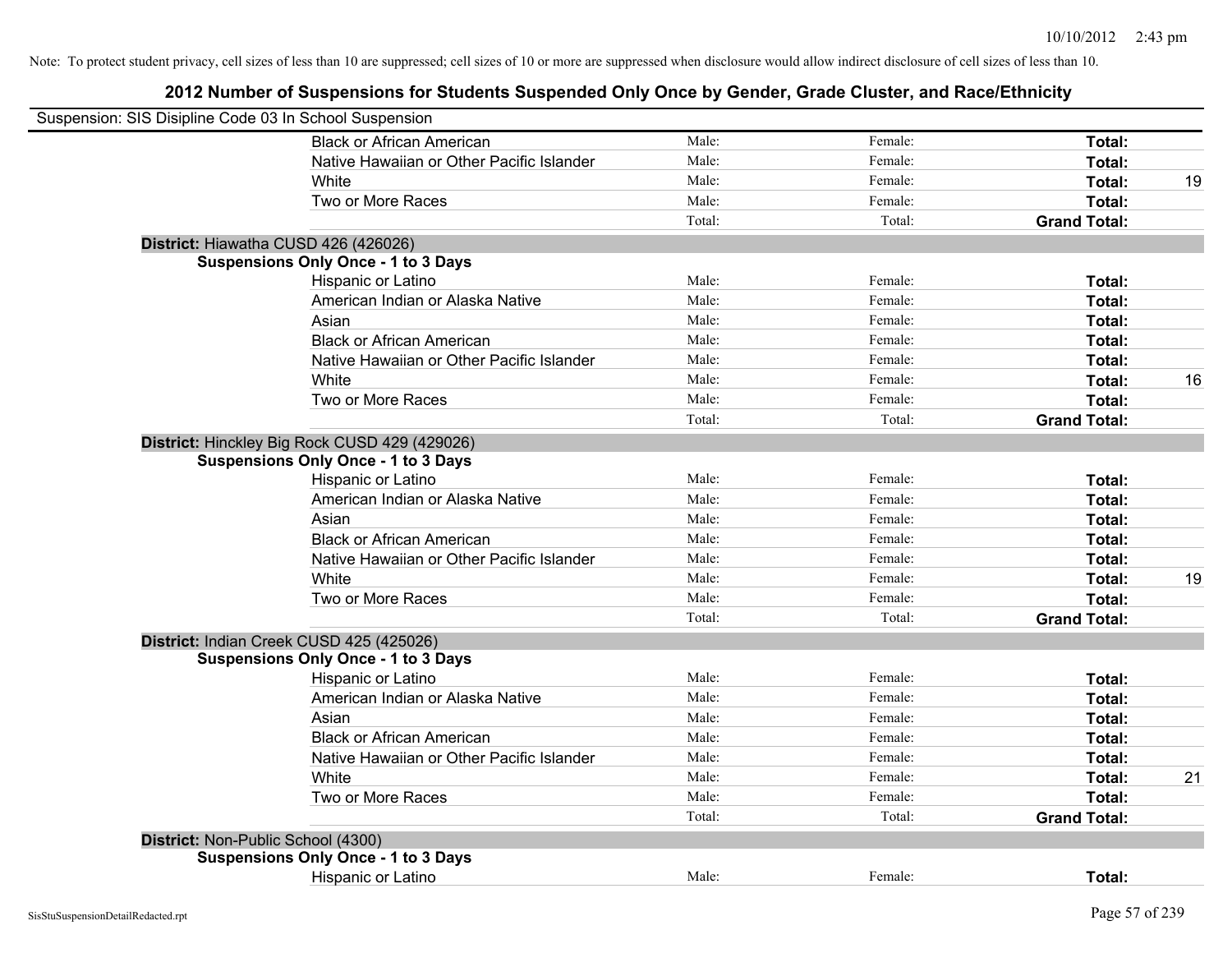| Suspension: SIS Disipline Code 03 In School Suspension |                                            |        |    |         |    |                     |    |
|--------------------------------------------------------|--------------------------------------------|--------|----|---------|----|---------------------|----|
|                                                        | American Indian or Alaska Native           | Male:  |    | Female: |    | Total:              |    |
|                                                        | Asian                                      | Male:  |    | Female: |    | Total:              |    |
|                                                        | <b>Black or African American</b>           | Male:  |    | Female: |    | Total:              |    |
|                                                        | Native Hawaiian or Other Pacific Islander  | Male:  |    | Female: |    | Total:              |    |
|                                                        | White                                      | Male:  |    | Female: |    | Total:              |    |
|                                                        | Two or More Races                          | Male:  |    | Female: |    | Total:              |    |
|                                                        |                                            | Total: |    | Total:  |    | <b>Grand Total:</b> |    |
|                                                        | District: Sandwich CUSD 430 (430026)       |        |    |         |    |                     |    |
|                                                        | <b>Suspensions Only Once - 1 to 3 Days</b> |        |    |         |    |                     |    |
|                                                        | Hispanic or Latino                         | Male:  |    | Female: |    | Total:              |    |
|                                                        | American Indian or Alaska Native           | Male:  |    | Female: |    | Total:              |    |
|                                                        | Asian                                      | Male:  |    | Female: |    | Total:              |    |
|                                                        | <b>Black or African American</b>           | Male:  |    | Female: |    | Total:              |    |
|                                                        | Native Hawaiian or Other Pacific Islander  | Male:  |    | Female: |    | Total:              |    |
|                                                        | White                                      | Male:  |    | Female: |    | Total:              |    |
|                                                        | Two or More Races                          | Male:  |    | Female: |    | Total:              |    |
|                                                        |                                            | Total: |    | Total:  |    | <b>Grand Total:</b> |    |
|                                                        | District: Sycamore CUSD 427 (427026)       |        |    |         |    |                     |    |
|                                                        | <b>Suspensions Only Once - 1 to 3 Days</b> |        |    |         |    |                     |    |
|                                                        | Hispanic or Latino                         | Male:  |    | Female: |    | Total:              | 12 |
|                                                        | American Indian or Alaska Native           | Male:  |    | Female: |    | Total:              |    |
|                                                        | Asian                                      | Male:  |    | Female: |    | Total:              |    |
|                                                        | <b>Black or African American</b>           | Male:  |    | Female: |    | Total:              |    |
|                                                        | Native Hawaiian or Other Pacific Islander  | Male:  |    | Female: |    | Total:              |    |
|                                                        | White                                      | Male:  | 68 | Female: | 24 | Total:              | 92 |
|                                                        | Two or More Races                          | Male:  |    | Female: |    | Total:              |    |
|                                                        |                                            | Total: |    | Total:  |    | <b>Grand Total:</b> |    |
| County: Non-Public School (000)                        |                                            |        |    |         |    |                     |    |
|                                                        | District: Non-Public School (0000)         |        |    |         |    |                     |    |
|                                                        | <b>Suspensions Only Once - 1 to 3 Days</b> |        |    |         |    |                     |    |
|                                                        | Hispanic or Latino                         | Male:  |    | Female: |    | Total:              |    |
|                                                        | American Indian or Alaska Native           | Male:  |    | Female: |    | Total:              |    |
|                                                        | Asian                                      | Male:  |    | Female: |    | Total:              |    |
|                                                        | <b>Black or African American</b>           | Male:  |    | Female: |    | Total:              |    |
|                                                        | Native Hawaiian or Other Pacific Islander  | Male:  |    | Female: |    | Total:              |    |
|                                                        | White                                      | Male:  |    | Female: |    | Total:              |    |
|                                                        | Two or More Races                          | Male:  |    | Female: |    | Total:              |    |
|                                                        |                                            | Total: |    | Total:  |    | <b>Grand Total:</b> | 14 |
|                                                        |                                            |        |    |         |    |                     |    |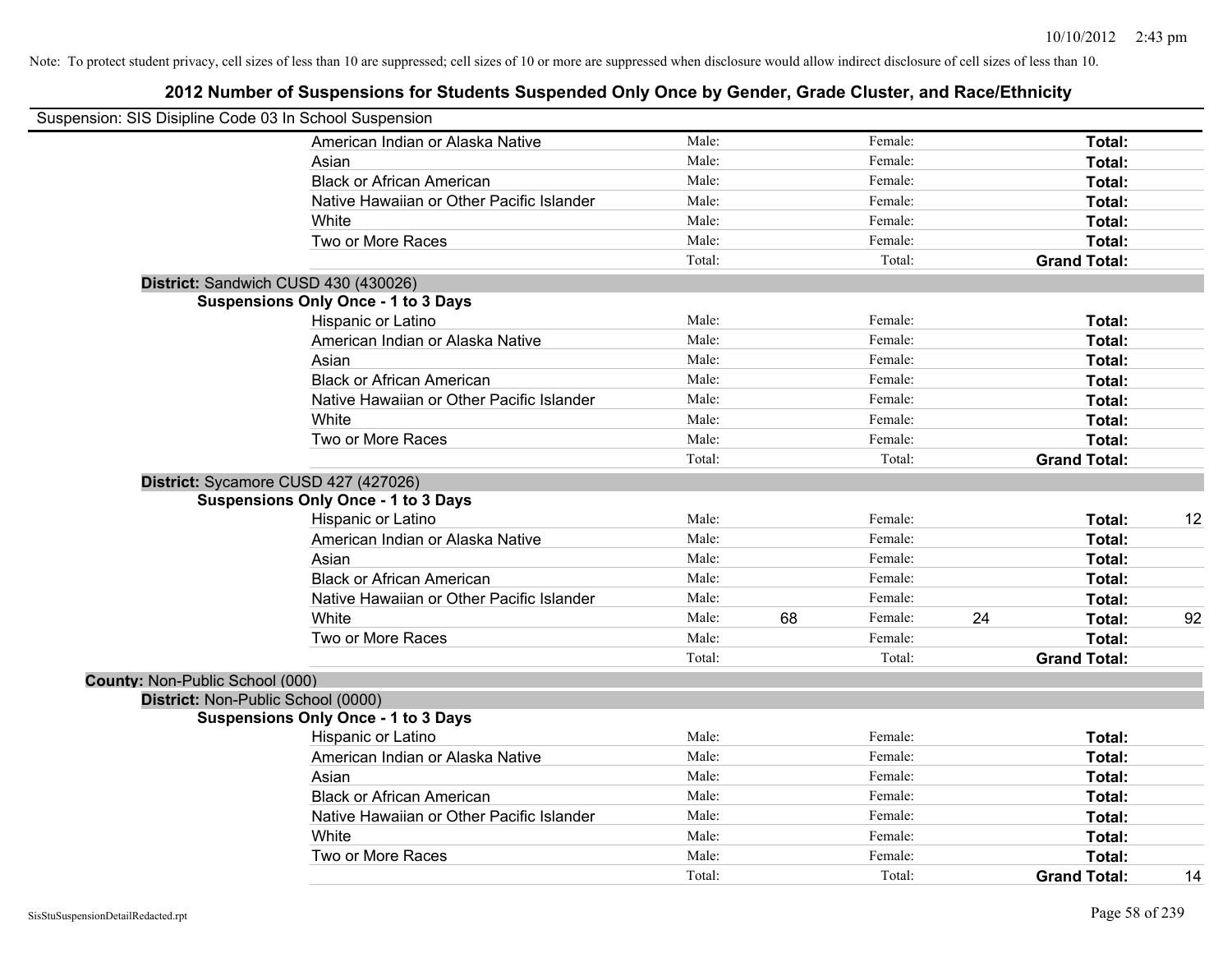# **2012 Number of Suspensions for Students Suspended Only Once by Gender, Grade Cluster, and Race/Ethnicity**

Suspension: SIS Disipline Code 03 In School Suspension

| Region: De Witt/Livingston/McLean ROE (17) |                                            |        |    |         |    |                     |    |
|--------------------------------------------|--------------------------------------------|--------|----|---------|----|---------------------|----|
| County: Dewitt (020)                       |                                            |        |    |         |    |                     |    |
|                                            | District: Blue Ridge CUSD 18 (018026)      |        |    |         |    |                     |    |
|                                            | <b>Suspensions Only Once - 1 to 3 Days</b> |        |    |         |    |                     |    |
|                                            | Hispanic or Latino                         | Male:  |    | Female: |    | Total:              |    |
|                                            | American Indian or Alaska Native           | Male:  |    | Female: |    | Total:              |    |
|                                            | Asian                                      | Male:  |    | Female: |    | Total:              |    |
|                                            | <b>Black or African American</b>           | Male:  |    | Female: |    | Total:              |    |
|                                            | Native Hawaiian or Other Pacific Islander  | Male:  |    | Female: |    | Total:              |    |
|                                            | White                                      | Male:  | 36 | Female: | 13 | Total:              | 49 |
|                                            | Two or More Races                          | Male:  |    | Female: |    | Total:              |    |
|                                            |                                            | Total: |    | Total:  |    | <b>Grand Total:</b> |    |
|                                            | District: Clinton CUSD 15 (015026)         |        |    |         |    |                     |    |
|                                            | <b>Suspensions Only Once - 1 to 3 Days</b> |        |    |         |    |                     |    |
|                                            | Hispanic or Latino                         | Male:  |    | Female: |    | Total:              |    |
|                                            | American Indian or Alaska Native           | Male:  |    | Female: |    | Total:              |    |
|                                            | Asian                                      | Male:  |    | Female: |    | Total:              |    |
|                                            | <b>Black or African American</b>           | Male:  |    | Female: |    | Total:              |    |
|                                            | Native Hawaiian or Other Pacific Islander  | Male:  |    | Female: |    | Total:              |    |
|                                            | White                                      | Male:  |    | Female: |    | Total:              |    |
|                                            | Two or More Races                          | Male:  |    | Female: |    | Total:              |    |
|                                            |                                            | Total: |    | Total:  |    | <b>Grand Total:</b> | 10 |
| <b>County: Livingston (053)</b>            |                                            |        |    |         |    |                     |    |
|                                            | District: Cornell CCSD 426 (426004)        |        |    |         |    |                     |    |
|                                            | <b>Suspensions Only Once - 1 to 3 Days</b> |        |    |         |    |                     |    |
|                                            | Hispanic or Latino                         | Male:  |    | Female: |    | Total:              |    |
|                                            | American Indian or Alaska Native           | Male:  |    | Female: |    | Total:              |    |
|                                            | Asian                                      | Male:  |    | Female: |    | Total:              |    |
|                                            | <b>Black or African American</b>           | Male:  |    | Female: |    | Total:              |    |
|                                            | Native Hawaiian or Other Pacific Islander  | Male:  |    | Female: |    | Total:              |    |
|                                            | White                                      | Male:  |    | Female: |    | Total:              |    |
|                                            | Two or More Races                          | Male:  |    | Female: |    | Total:              |    |
|                                            |                                            | Total: |    | Total:  |    | <b>Grand Total:</b> |    |
|                                            | District: Dwight Common SD 232 (232002)    |        |    |         |    |                     |    |
|                                            | <b>Suspensions Only Once - 1 to 3 Days</b> |        |    |         |    |                     |    |
|                                            | Hispanic or Latino                         | Male:  |    | Female: |    | Total:              |    |
|                                            | American Indian or Alaska Native           | Male:  |    | Female: |    | Total:              |    |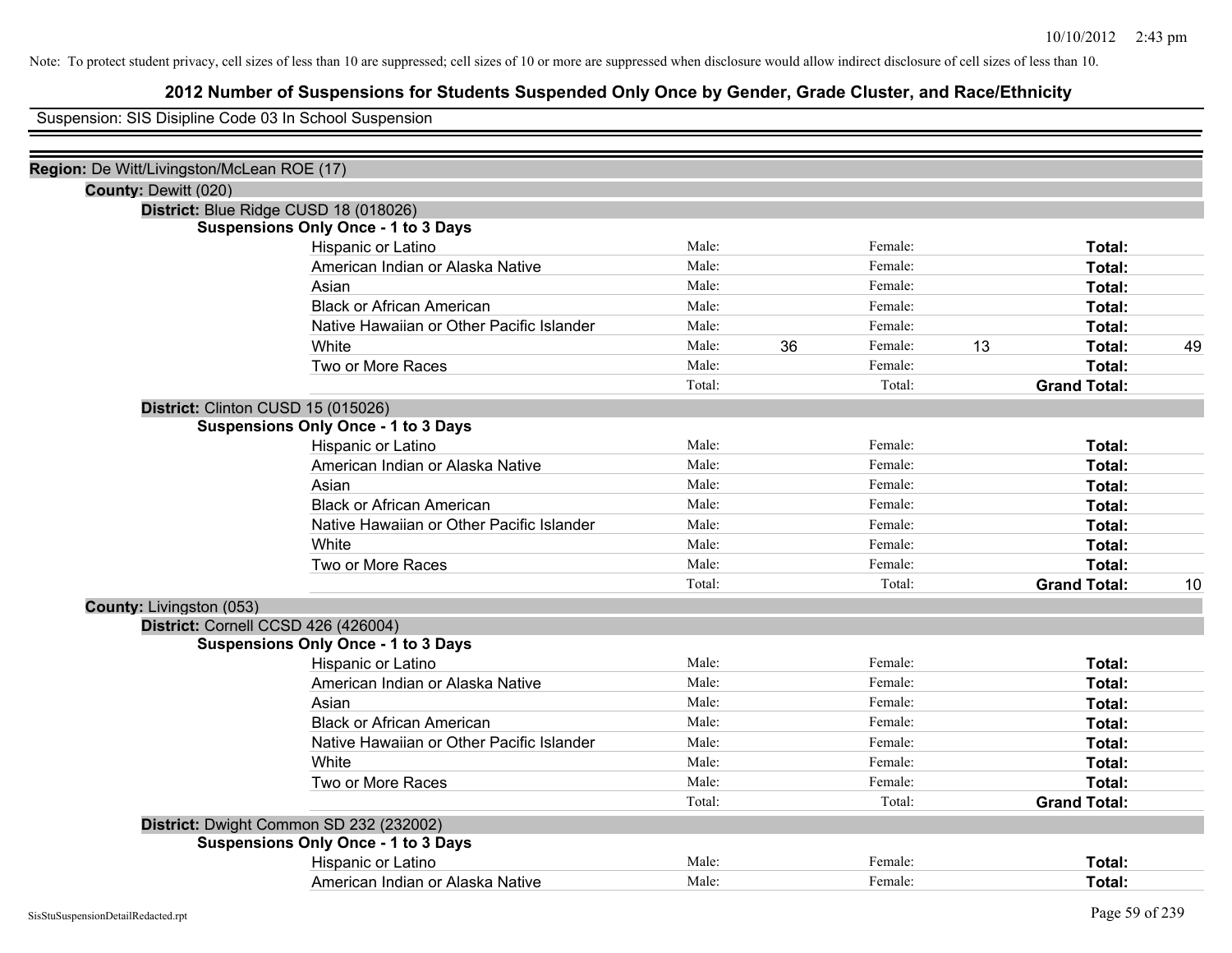# **2012 Number of Suspensions for Students Suspended Only Once by Gender, Grade Cluster, and Race/Ethnicity**

| Suspension: SIS Disipline Code 03 In School Suspension |        |         |                     |    |
|--------------------------------------------------------|--------|---------|---------------------|----|
| Asian                                                  | Male:  | Female: | Total:              |    |
| <b>Black or African American</b>                       | Male:  | Female: | Total:              |    |
| Native Hawaiian or Other Pacific Islander              | Male:  | Female: | Total:              |    |
| White                                                  | Male:  | Female: | Total:              | 11 |
| Two or More Races                                      | Male:  | Female: | Total:              |    |
|                                                        | Total: | Total:  | <b>Grand Total:</b> |    |
| District: Dwight Twp HSD 230 (230017)                  |        |         |                     |    |
| <b>Suspensions Only Once - 1 to 3 Days</b>             |        |         |                     |    |
| Hispanic or Latino                                     | Male:  | Female: | <b>Total:</b>       |    |
| American Indian or Alaska Native                       | Male:  | Female: | Total:              |    |
| Asian                                                  | Male:  | Female: | Total:              |    |
| <b>Black or African American</b>                       | Male:  | Female: | Total:              |    |
| Native Hawaiian or Other Pacific Islander              | Male:  | Female: | Total:              |    |
| White                                                  | Male:  | Female: | Total:              | 22 |
| Two or More Races                                      | Male:  | Female: | Total:              |    |
|                                                        | Total: | Total:  | <b>Grand Total:</b> |    |
| District: Flanagan-Cornell Dist 74 (074027)            |        |         |                     |    |
| <b>Suspensions Only Once - 1 to 3 Days</b>             |        |         |                     |    |
| Hispanic or Latino                                     | Male:  | Female: | Total:              |    |
| American Indian or Alaska Native                       | Male:  | Female: | Total:              |    |
| Asian                                                  | Male:  | Female: | Total:              |    |
| <b>Black or African American</b>                       | Male:  | Female: | Total:              |    |
| Native Hawaiian or Other Pacific Islander              | Male:  | Female: | Total:              |    |
| White                                                  | Male:  | Female: | Total:              |    |
| Two or More Races                                      | Male:  | Female: | Total:              |    |
|                                                        | Total: | Total:  | <b>Grand Total:</b> |    |
| District: Odell CCSD 435 (435004)                      |        |         |                     |    |
| <b>Suspensions Only Once - 1 to 3 Days</b>             |        |         |                     |    |
| Hispanic or Latino                                     | Male:  | Female: | Total:              |    |
| American Indian or Alaska Native                       | Male:  | Female: | Total:              |    |
| Asian                                                  | Male:  | Female: | Total:              |    |
| <b>Black or African American</b>                       | Male:  | Female: | Total:              |    |
| Native Hawaiian or Other Pacific Islander              | Male:  | Female: | Total:              |    |
| White                                                  | Male:  | Female: | Total:              |    |
| Two or More Races                                      | Male:  | Female: | Total:              |    |
|                                                        | Total: | Total:  | <b>Grand Total:</b> |    |
| District: Pontiac CCSD 429 (429004)                    |        |         |                     |    |

**Suspensions Only Once - 1 to 3 Days**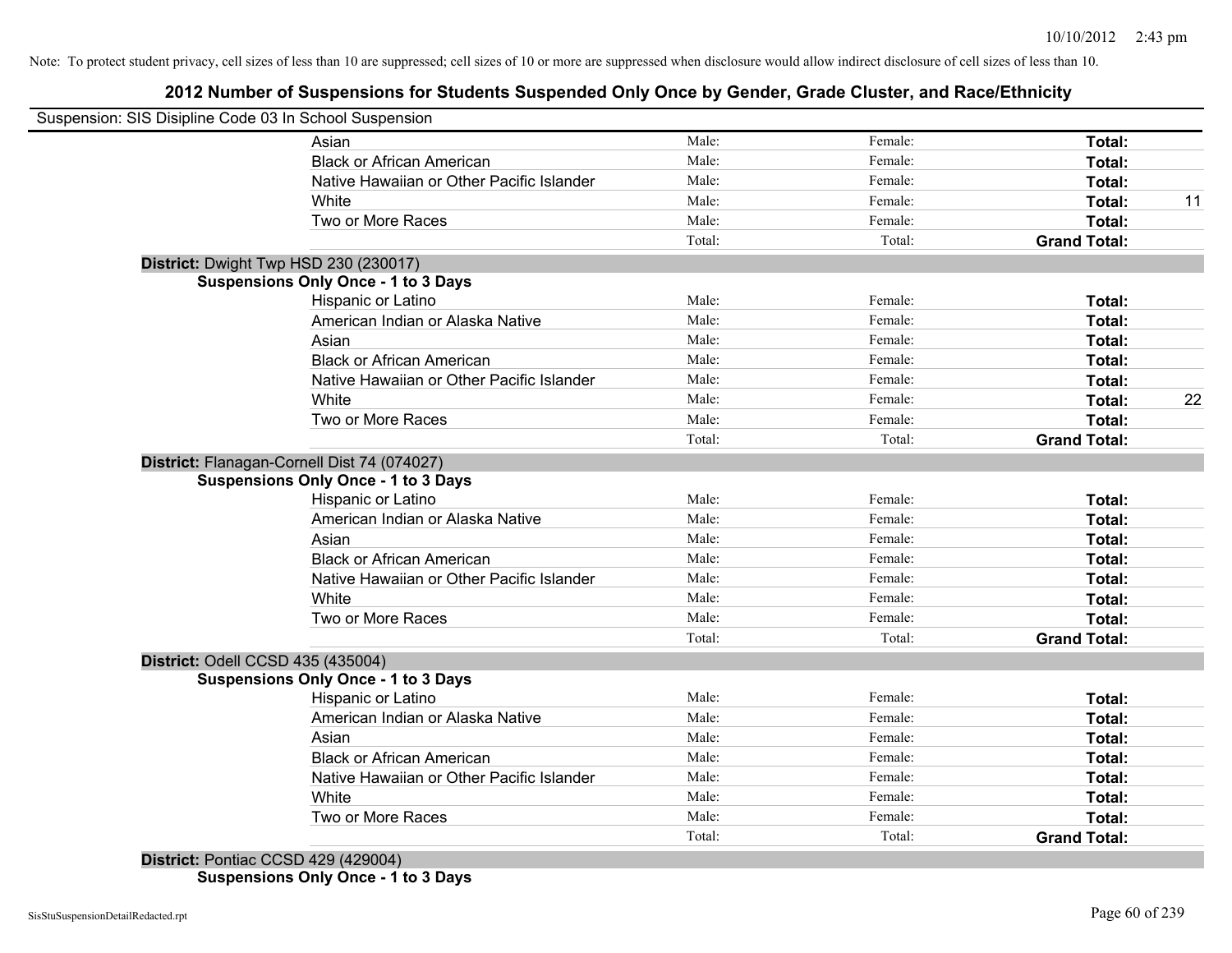| Suspension: SIS Disipline Code 03 In School Suspension |                                               |        |    |         |    |                     |    |
|--------------------------------------------------------|-----------------------------------------------|--------|----|---------|----|---------------------|----|
|                                                        | Hispanic or Latino                            | Male:  |    | Female: |    | Total:              |    |
|                                                        | American Indian or Alaska Native              | Male:  |    | Female: |    | Total:              |    |
|                                                        | Asian                                         | Male:  |    | Female: |    | Total:              |    |
|                                                        | <b>Black or African American</b>              | Male:  |    | Female: |    | Total:              |    |
|                                                        | Native Hawaiian or Other Pacific Islander     | Male:  |    | Female: |    | Total:              |    |
|                                                        | White                                         | Male:  |    | Female: |    | Total:              | 14 |
|                                                        | Two or More Races                             | Male:  |    | Female: |    | Total:              |    |
|                                                        |                                               | Total: |    | Total:  |    | <b>Grand Total:</b> |    |
| County: Mclean (064)                                   |                                               |        |    |         |    |                     |    |
|                                                        | District: Bloomington SD 87 (087025)          |        |    |         |    |                     |    |
|                                                        | <b>Suspensions Only Once - 1 to 3 Days</b>    |        |    |         |    |                     |    |
|                                                        | Hispanic or Latino                            | Male:  | 12 | Female: | 10 | Total:              | 22 |
|                                                        | American Indian or Alaska Native              | Male:  |    | Female: |    | Total:              |    |
|                                                        | Asian                                         | Male:  |    | Female: |    | Total:              |    |
|                                                        | <b>Black or African American</b>              | Male:  | 41 | Female: | 26 | Total:              | 67 |
|                                                        | Native Hawaiian or Other Pacific Islander     | Male:  |    | Female: |    | Total:              |    |
|                                                        | White                                         | Male:  | 49 | Female: | 23 | Total:              | 72 |
|                                                        | Two or More Races                             | Male:  |    | Female: |    | Total:              | 13 |
|                                                        |                                               | Total: |    | Total:  |    | <b>Grand Total:</b> |    |
|                                                        | <b>Suspensions Only Once - 4 or More Days</b> |        |    |         |    |                     |    |
|                                                        | Hispanic or Latino                            | Male:  |    | Female: |    | Total:              |    |
|                                                        | American Indian or Alaska Native              | Male:  |    | Female: |    | Total:              |    |
|                                                        | Asian                                         | Male:  |    | Female: |    | Total:              |    |
|                                                        | <b>Black or African American</b>              | Male:  |    | Female: |    | Total:              |    |
|                                                        | Native Hawaiian or Other Pacific Islander     | Male:  |    | Female: |    | Total:              |    |
|                                                        | White                                         | Male:  |    | Female: |    | Total:              |    |
|                                                        | Two or More Races                             | Male:  |    | Female: |    | Total:              |    |
|                                                        |                                               | Total: |    | Total:  |    | <b>Grand Total:</b> |    |
|                                                        | District: Heyworth CUSD 4 (004026)            |        |    |         |    |                     |    |
|                                                        | <b>Suspensions Only Once - 1 to 3 Days</b>    |        |    |         |    |                     |    |
|                                                        | Hispanic or Latino                            | Male:  |    | Female: |    | Total:              |    |
|                                                        | American Indian or Alaska Native              | Male:  |    | Female: |    | Total:              |    |
|                                                        | Asian                                         | Male:  |    | Female: |    | Total:              |    |
|                                                        | <b>Black or African American</b>              | Male:  |    | Female: |    | Total:              |    |
|                                                        | Native Hawaiian or Other Pacific Islander     | Male:  |    | Female: |    | Total:              |    |
|                                                        | White                                         | Male:  |    | Female: |    | Total:              |    |
|                                                        | Two or More Races                             | Male:  |    | Female: |    | Total:              |    |
|                                                        |                                               | Total: |    | Total:  |    | <b>Grand Total:</b> |    |
|                                                        |                                               |        |    |         |    |                     |    |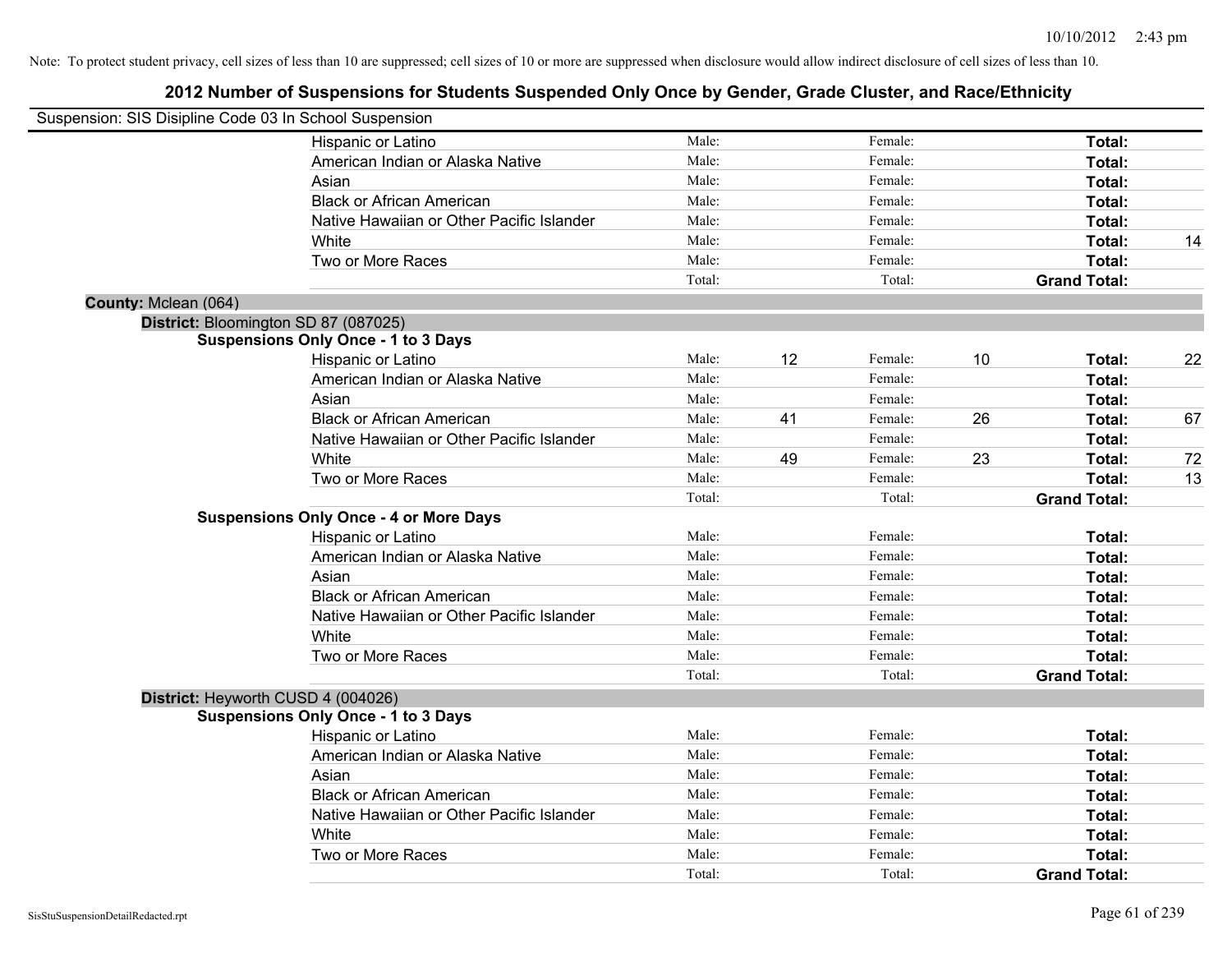| Suspension: SIS Disipline Code 03 In School Suspension |        |    |         |    |                     |     |
|--------------------------------------------------------|--------|----|---------|----|---------------------|-----|
| District: Lexington CUSD 7 (007026)                    |        |    |         |    |                     |     |
| <b>Suspensions Only Once - 1 to 3 Days</b>             |        |    |         |    |                     |     |
| Hispanic or Latino                                     | Male:  |    | Female: |    | Total:              |     |
| American Indian or Alaska Native                       | Male:  |    | Female: |    | Total:              |     |
| Asian                                                  | Male:  |    | Female: |    | Total:              |     |
| <b>Black or African American</b>                       | Male:  |    | Female: |    | Total:              |     |
| Native Hawaiian or Other Pacific Islander              | Male:  |    | Female: |    | Total:              |     |
| White                                                  | Male:  |    | Female: |    | Total:              |     |
| Two or More Races                                      | Male:  |    | Female: |    | Total:              |     |
|                                                        | Total: |    | Total:  |    | <b>Grand Total:</b> |     |
| District: McLean County USD 5 (005026)                 |        |    |         |    |                     |     |
| <b>Suspensions Only Once - 1 to 3 Days</b>             |        |    |         |    |                     |     |
| Hispanic or Latino                                     | Male:  |    | Female: |    | Total:              | 20  |
| American Indian or Alaska Native                       | Male:  |    | Female: |    | Total:              |     |
| Asian                                                  | Male:  |    | Female: |    | Total:              |     |
| <b>Black or African American</b>                       | Male:  | 34 | Female: | 34 | Total:              | 68  |
| Native Hawaiian or Other Pacific Islander              | Male:  |    | Female: |    | Total:              |     |
| White                                                  | Male:  | 87 | Female: | 39 | Total:              | 126 |
| Two or More Races                                      | Male:  |    | Female: |    | Total:              | 16  |
|                                                        | Total: |    | Total:  |    | <b>Grand Total:</b> |     |
| District: Olympia CUSD 16 (016026)                     |        |    |         |    |                     |     |
| <b>Suspensions Only Once - 1 to 3 Days</b>             |        |    |         |    |                     |     |
| Hispanic or Latino                                     | Male:  |    | Female: |    | Total:              |     |
| American Indian or Alaska Native                       | Male:  |    | Female: |    | Total:              |     |
| Asian                                                  | Male:  |    | Female: |    | Total:              |     |
| <b>Black or African American</b>                       | Male:  |    | Female: |    | Total:              |     |
| Native Hawaiian or Other Pacific Islander              | Male:  |    | Female: |    | Total:              |     |
| White                                                  | Male:  | 49 | Female: | 18 | Total:              | 67  |
| Two or More Races                                      | Male:  |    | Female: |    | Total:              |     |
|                                                        | Total: |    | Total:  |    | <b>Grand Total:</b> |     |
| District: Ridgeview CUSD 19 (019026)                   |        |    |         |    |                     |     |
| <b>Suspensions Only Once - 1 to 3 Days</b>             |        |    |         |    |                     |     |
| Hispanic or Latino                                     | Male:  |    | Female: |    | Total:              |     |
| American Indian or Alaska Native                       | Male:  |    | Female: |    | Total:              |     |
| Asian                                                  | Male:  |    | Female: |    | Total:              |     |
| <b>Black or African American</b>                       | Male:  |    | Female: |    | Total:              |     |
| Native Hawaiian or Other Pacific Islander              | Male:  |    | Female: |    | Total:              |     |
| White                                                  | Male:  |    | Female: |    | Total:              | 20  |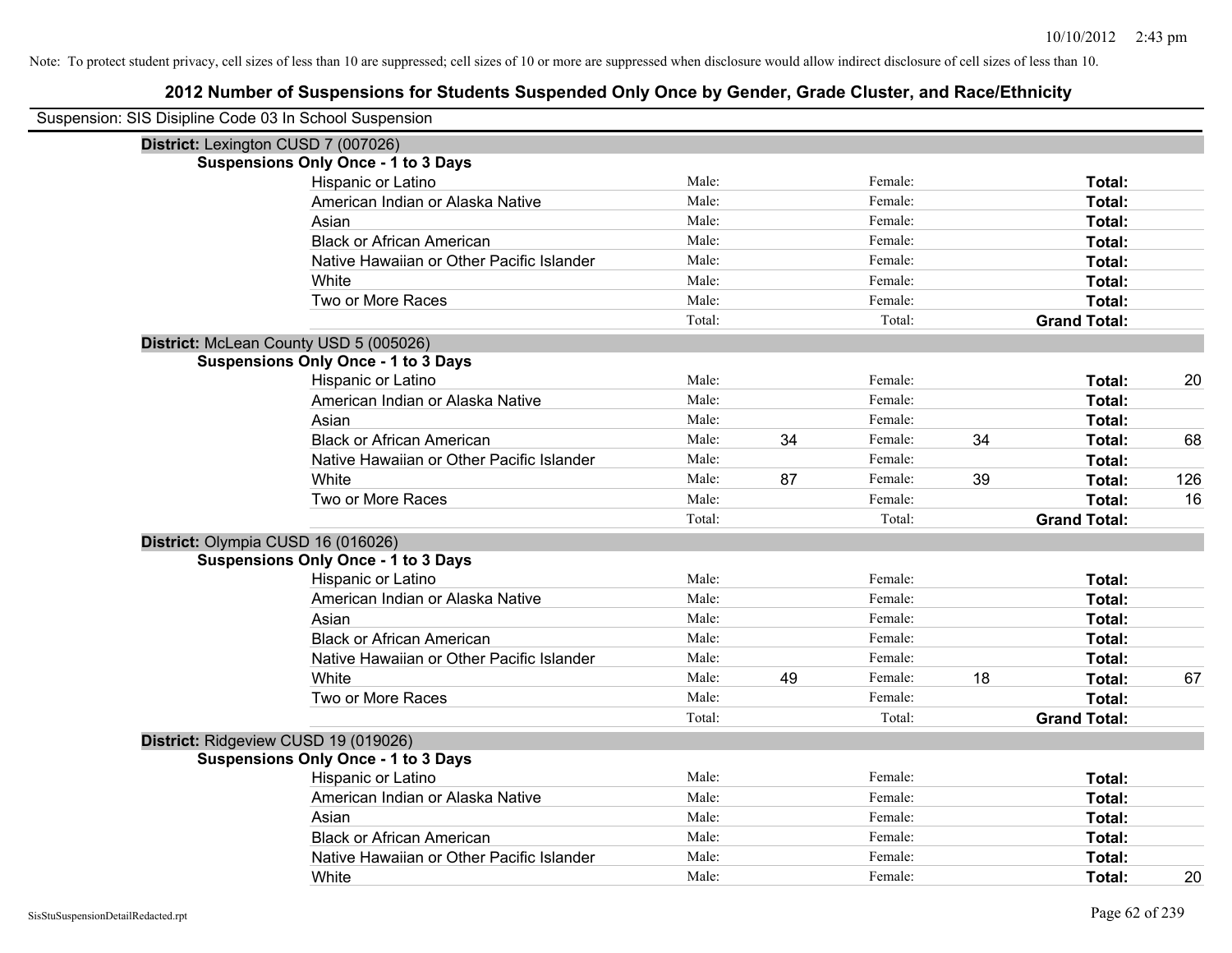| Suspension: SIS Disipline Code 03 In School Suspension |                                                |        |    |         |    |                     |    |
|--------------------------------------------------------|------------------------------------------------|--------|----|---------|----|---------------------|----|
|                                                        | Two or More Races                              | Male:  |    | Female: |    | Total:              |    |
|                                                        |                                                | Total: |    | Total:  |    | <b>Grand Total:</b> |    |
| District: Tri Valley CUSD 3 (003026)                   |                                                |        |    |         |    |                     |    |
|                                                        | <b>Suspensions Only Once - 1 to 3 Days</b>     |        |    |         |    |                     |    |
|                                                        | Hispanic or Latino                             | Male:  |    | Female: |    | Total:              |    |
|                                                        | American Indian or Alaska Native               | Male:  |    | Female: |    | Total:              |    |
|                                                        | Asian                                          | Male:  |    | Female: |    | Total:              |    |
|                                                        | <b>Black or African American</b>               | Male:  |    | Female: |    | Total:              |    |
|                                                        | Native Hawaiian or Other Pacific Islander      | Male:  |    | Female: |    | Total:              |    |
|                                                        | White                                          | Male:  |    | Female: |    | Total:              |    |
|                                                        | Two or More Races                              | Male:  |    | Female: |    | Total:              |    |
|                                                        |                                                | Total: |    | Total:  |    | <b>Grand Total:</b> | 10 |
|                                                        |                                                |        |    |         |    |                     |    |
| Region: DuPage ROE (19)                                |                                                |        |    |         |    |                     |    |
| County: Dupage (022)                                   |                                                |        |    |         |    |                     |    |
| District: Addison SD 4 (004002)                        |                                                |        |    |         |    |                     |    |
|                                                        | <b>Suspensions Only Once - 1 to 3 Days</b>     |        |    |         |    |                     |    |
|                                                        | Hispanic or Latino                             | Male:  | 21 | Female: | 11 | Total:              | 32 |
|                                                        | American Indian or Alaska Native               | Male:  |    | Female: |    | Total:              |    |
|                                                        | Asian                                          | Male:  |    | Female: |    | Total:              |    |
|                                                        | <b>Black or African American</b>               | Male:  |    | Female: |    | Total:              |    |
|                                                        | Native Hawaiian or Other Pacific Islander      | Male:  |    | Female: |    | Total:              |    |
|                                                        | White                                          | Male:  |    | Female: |    | Total:              | 12 |
|                                                        | Two or More Races                              | Male:  |    | Female: |    | Total:              |    |
|                                                        |                                                | Total: |    | Total:  |    | <b>Grand Total:</b> |    |
|                                                        | District: Adventist GlenOaks Hospital (024200) |        |    |         |    |                     |    |
|                                                        | <b>Suspensions Only Once - 1 to 3 Days</b>     |        |    |         |    |                     |    |
|                                                        | Hispanic or Latino                             | Male:  |    | Female: |    | Total:              |    |
|                                                        | American Indian or Alaska Native               | Male:  |    | Female: |    | Total:              |    |
|                                                        | Asian                                          | Male:  |    | Female: |    | Total:              |    |
|                                                        | <b>Black or African American</b>               | Male:  |    | Female: |    | Total:              |    |
|                                                        | Native Hawaiian or Other Pacific Islander      | Male:  |    | Female: |    | Total:              |    |
|                                                        | White                                          | Male:  |    | Female: |    | Total:              |    |
|                                                        | Two or More Races                              | Male:  |    | Female: |    | Total:              |    |
|                                                        |                                                | Total: |    | Total:  |    | <b>Grand Total:</b> |    |
| District: Benjamin SD 25 (025002)                      |                                                |        |    |         |    |                     |    |
|                                                        | <b>Suspensions Only Once - 1 to 3 Days</b>     |        |    |         |    |                     |    |
|                                                        | Hispanic or Latino                             | Male:  |    | Female: |    | Total:              |    |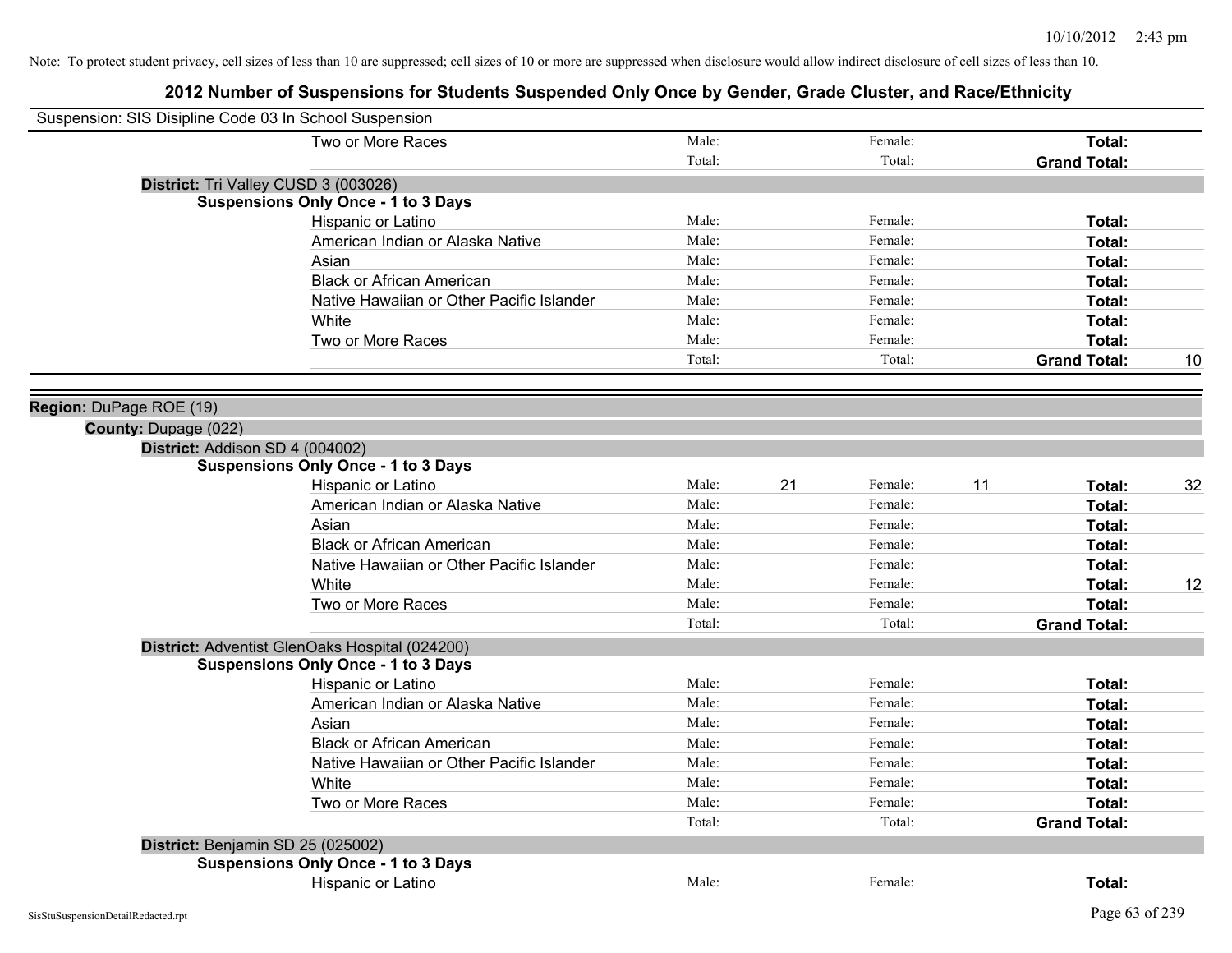# **2012 Number of Suspensions for Students Suspended Only Once by Gender, Grade Cluster, and Race/Ethnicity**

| Suspension: SIS Disipline Code 03 In School Suspension |        |    |         |    |                     |    |
|--------------------------------------------------------|--------|----|---------|----|---------------------|----|
| American Indian or Alaska Native                       | Male:  |    | Female: |    | Total:              |    |
| Asian                                                  | Male:  |    | Female: |    | Total:              |    |
| <b>Black or African American</b>                       | Male:  |    | Female: |    | Total:              |    |
| Native Hawaiian or Other Pacific Islander              | Male:  |    | Female: |    | Total:              |    |
| White                                                  | Male:  |    | Female: |    | Total:              |    |
| Two or More Races                                      | Male:  |    | Female: |    | Total:              |    |
|                                                        | Total: |    | Total:  |    | <b>Grand Total:</b> |    |
| District: Bensenville SD 2 (002002)                    |        |    |         |    |                     |    |
| <b>Suspensions Only Once - 1 to 3 Days</b>             |        |    |         |    |                     |    |
| Hispanic or Latino                                     | Male:  | 25 | Female: | 13 | Total:              | 38 |
| American Indian or Alaska Native                       | Male:  |    | Female: |    | Total:              |    |
| Asian                                                  | Male:  |    | Female: |    | Total:              |    |
| <b>Black or African American</b>                       | Male:  |    | Female: |    | Total:              |    |
| Native Hawaiian or Other Pacific Islander              | Male:  |    | Female: |    | Total:              |    |
| White                                                  | Male:  |    | Female: |    | Total:              | 10 |
| Two or More Races                                      | Male:  |    | Female: |    | Total:              |    |
|                                                        | Total: |    | Total:  |    | <b>Grand Total:</b> |    |
| District: Bloomingdale SD 13 (013002)                  |        |    |         |    |                     |    |
| <b>Suspensions Only Once - 1 to 3 Days</b>             |        |    |         |    |                     |    |
| Hispanic or Latino                                     | Male:  |    | Female: |    | Total:              |    |
| American Indian or Alaska Native                       | Male:  |    | Female: |    | Total:              |    |
| Asian                                                  | Male:  |    | Female: |    | Total:              |    |
| <b>Black or African American</b>                       | Male:  |    | Female: |    | Total:              |    |
| Native Hawaiian or Other Pacific Islander              | Male:  |    | Female: |    | Total:              |    |
| White                                                  | Male:  |    | Female: |    | Total:              |    |
| Two or More Races                                      | Male:  |    | Female: |    | Total:              |    |
|                                                        | Total: |    | Total:  |    | <b>Grand Total:</b> |    |
| <b>Suspensions Only Once - 4 or More Days</b>          |        |    |         |    |                     |    |
| Hispanic or Latino                                     | Male:  |    | Female: |    | Total:              |    |
| American Indian or Alaska Native                       | Male:  |    | Female: |    | Total:              |    |
| Asian                                                  | Male:  |    | Female: |    | Total:              |    |
| <b>Black or African American</b>                       | Male:  |    | Female: |    | Total:              |    |
| Native Hawaiian or Other Pacific Islander              | Male:  |    | Female: |    | Total:              |    |
| White                                                  | Male:  |    | Female: |    | Total:              |    |
| Two or More Races                                      | Male:  |    | Female: |    | <b>Total:</b>       |    |
|                                                        | Total: |    | Total:  |    | <b>Grand Total:</b> |    |
|                                                        |        |    |         |    |                     |    |

**District:** Cass SD 63 (063002) **Suspensions Only Once - 1 to 3 Days**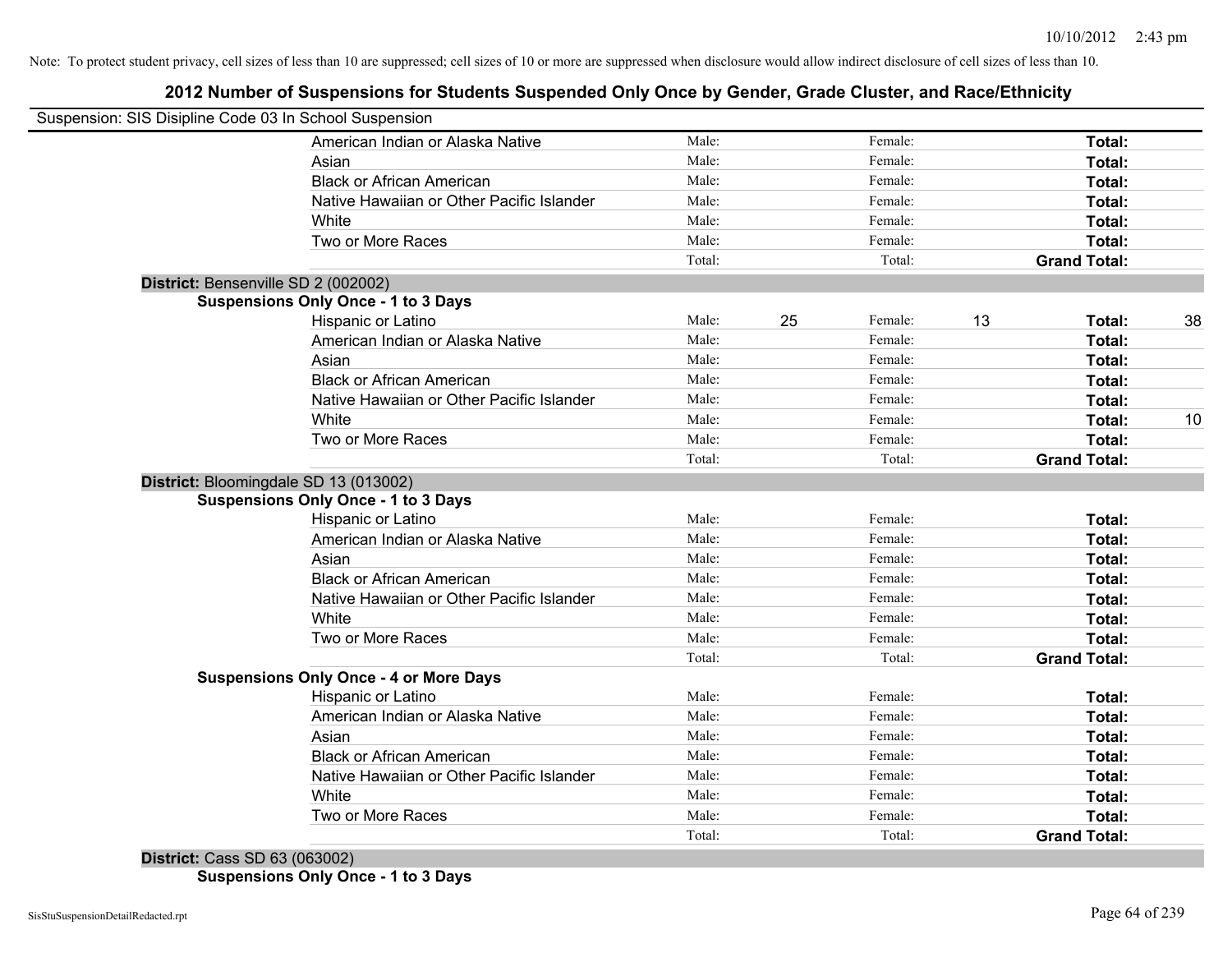|                             | Suspension: SIS Disipline Code 03 In School Suspension |        |    |         |    |                     |    |
|-----------------------------|--------------------------------------------------------|--------|----|---------|----|---------------------|----|
|                             | Hispanic or Latino                                     | Male:  |    | Female: |    | Total:              |    |
|                             | American Indian or Alaska Native                       | Male:  |    | Female: |    | Total:              |    |
|                             | Asian                                                  | Male:  |    | Female: |    | Total:              |    |
|                             | <b>Black or African American</b>                       | Male:  |    | Female: |    | Total:              |    |
|                             | Native Hawaiian or Other Pacific Islander              | Male:  |    | Female: |    | Total:              |    |
|                             | White                                                  | Male:  |    | Female: |    | Total:              |    |
|                             | Two or More Races                                      | Male:  |    | Female: |    | Total:              |    |
|                             |                                                        | Total: |    | Total:  |    | <b>Grand Total:</b> |    |
| District: CCSD 180 (180004) |                                                        |        |    |         |    |                     |    |
|                             | <b>Suspensions Only Once - 1 to 3 Days</b>             |        |    |         |    |                     |    |
|                             | Hispanic or Latino                                     | Male:  |    | Female: |    | Total:              |    |
|                             | American Indian or Alaska Native                       | Male:  |    | Female: |    | Total:              |    |
|                             | Asian                                                  | Male:  |    | Female: |    | Total:              |    |
|                             | <b>Black or African American</b>                       | Male:  | 16 | Female: | 13 | Total:              | 29 |
|                             | Native Hawaiian or Other Pacific Islander              | Male:  |    | Female: |    | Total:              |    |
|                             | White                                                  | Male:  |    | Female: |    | Total:              |    |
|                             | Two or More Races                                      | Male:  |    | Female: |    | Total:              |    |
|                             |                                                        | Total: |    | Total:  |    | <b>Grand Total:</b> |    |
| District: CCSD 89 (089004)  |                                                        |        |    |         |    |                     |    |
|                             | <b>Suspensions Only Once - 1 to 3 Days</b>             |        |    |         |    |                     |    |
|                             | Hispanic or Latino                                     | Male:  |    | Female: |    | Total:              |    |
|                             | American Indian or Alaska Native                       | Male:  |    | Female: |    | Total:              |    |
|                             | Asian                                                  | Male:  |    | Female: |    | Total:              |    |
|                             | <b>Black or African American</b>                       | Male:  |    | Female: |    | Total:              | 16 |
|                             | Native Hawaiian or Other Pacific Islander              | Male:  |    | Female: |    | Total:              |    |
|                             | White                                                  | Male:  |    | Female: |    | Total:              | 19 |
|                             | Two or More Races                                      | Male:  |    | Female: |    | Total:              |    |
|                             |                                                        | Total: |    | Total:  |    | <b>Grand Total:</b> |    |
| District: CCSD 93 (093004)  |                                                        |        |    |         |    |                     |    |
|                             | <b>Suspensions Only Once - 1 to 3 Days</b>             |        |    |         |    |                     |    |
|                             | Hispanic or Latino                                     | Male:  |    | Female: |    | Total:              | 16 |
|                             | American Indian or Alaska Native                       | Male:  |    | Female: |    | Total:              |    |
|                             | Asian                                                  | Male:  |    | Female: |    | Total:              |    |
|                             | <b>Black or African American</b>                       | Male:  |    | Female: |    | Total:              | 10 |
|                             | Native Hawaiian or Other Pacific Islander              | Male:  |    | Female: |    | Total:              |    |
|                             | White                                                  | Male:  |    | Female: |    | Total:              | 19 |
|                             | Two or More Races                                      | Male:  |    | Female: |    | Total:              |    |
|                             |                                                        | Total: |    | Total:  |    | <b>Grand Total:</b> |    |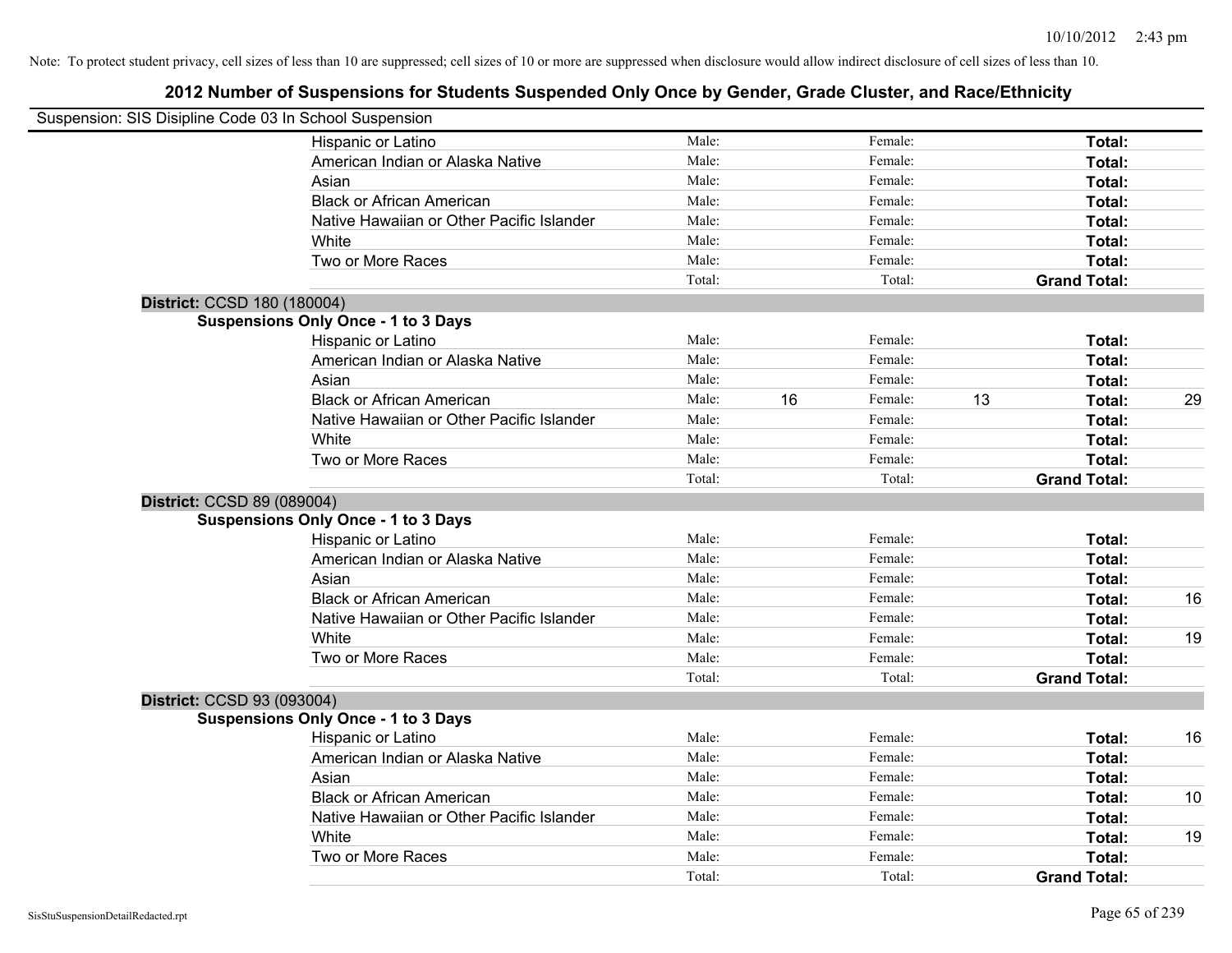| Suspension: SIS Disipline Code 03 In School Suspension |                                               |        |         |                     |    |
|--------------------------------------------------------|-----------------------------------------------|--------|---------|---------------------|----|
|                                                        | <b>Suspensions Only Once - 4 or More Days</b> |        |         |                     |    |
|                                                        | Hispanic or Latino                            | Male:  | Female: | Total:              |    |
|                                                        | American Indian or Alaska Native              | Male:  | Female: | Total:              |    |
|                                                        | Asian                                         | Male:  | Female: | Total:              |    |
|                                                        | <b>Black or African American</b>              | Male:  | Female: | Total:              |    |
|                                                        | Native Hawaiian or Other Pacific Islander     | Male:  | Female: | Total:              |    |
|                                                        | White                                         | Male:  | Female: | Total:              |    |
|                                                        | Two or More Races                             | Male:  | Female: | Total:              |    |
|                                                        |                                               | Total: | Total:  | <b>Grand Total:</b> |    |
|                                                        | District: Center Cass SD 66 (066002)          |        |         |                     |    |
|                                                        | <b>Suspensions Only Once - 1 to 3 Days</b>    |        |         |                     |    |
|                                                        | Hispanic or Latino                            | Male:  | Female: | Total:              |    |
|                                                        | American Indian or Alaska Native              | Male:  | Female: | <b>Total:</b>       |    |
|                                                        | Asian                                         | Male:  | Female: | Total:              |    |
|                                                        | <b>Black or African American</b>              | Male:  | Female: | Total:              |    |
|                                                        | Native Hawaiian or Other Pacific Islander     | Male:  | Female: | Total:              |    |
|                                                        | White                                         | Male:  | Female: | Total:              |    |
|                                                        | Two or More Races                             | Male:  | Female: | Total:              |    |
|                                                        |                                               | Total: | Total:  | <b>Grand Total:</b> |    |
|                                                        | District: CHSD 99 (099016)                    |        |         |                     |    |
|                                                        | <b>Suspensions Only Once - 1 to 3 Days</b>    |        |         |                     |    |
|                                                        | Hispanic or Latino                            | Male:  | Female: | Total:              |    |
|                                                        | American Indian or Alaska Native              | Male:  | Female: | Total:              |    |
|                                                        | Asian                                         | Male:  | Female: | Total:              |    |
|                                                        | <b>Black or African American</b>              | Male:  | Female: | Total:              | 19 |
|                                                        | Native Hawaiian or Other Pacific Islander     | Male:  | Female: | Total:              |    |
|                                                        | White                                         | Male:  | Female: | Total:              | 21 |
|                                                        | Two or More Races                             | Male:  | Female: | Total:              |    |
|                                                        |                                               | Total: | Total:  | <b>Grand Total:</b> |    |
|                                                        | <b>Suspensions Only Once - 4 or More Days</b> |        |         |                     |    |
|                                                        | Hispanic or Latino                            | Male:  | Female: | Total:              |    |
|                                                        | American Indian or Alaska Native              | Male:  | Female: | Total:              |    |
|                                                        | Asian                                         | Male:  | Female: | Total:              |    |
|                                                        | <b>Black or African American</b>              | Male:  | Female: | Total:              |    |
|                                                        | Native Hawaiian or Other Pacific Islander     | Male:  | Female: | Total:              |    |
|                                                        | White                                         | Male:  | Female: | Total:              |    |
|                                                        | Two or More Races                             | Male:  | Female: | Total:              |    |
|                                                        |                                               | Total: | Total:  | <b>Grand Total:</b> |    |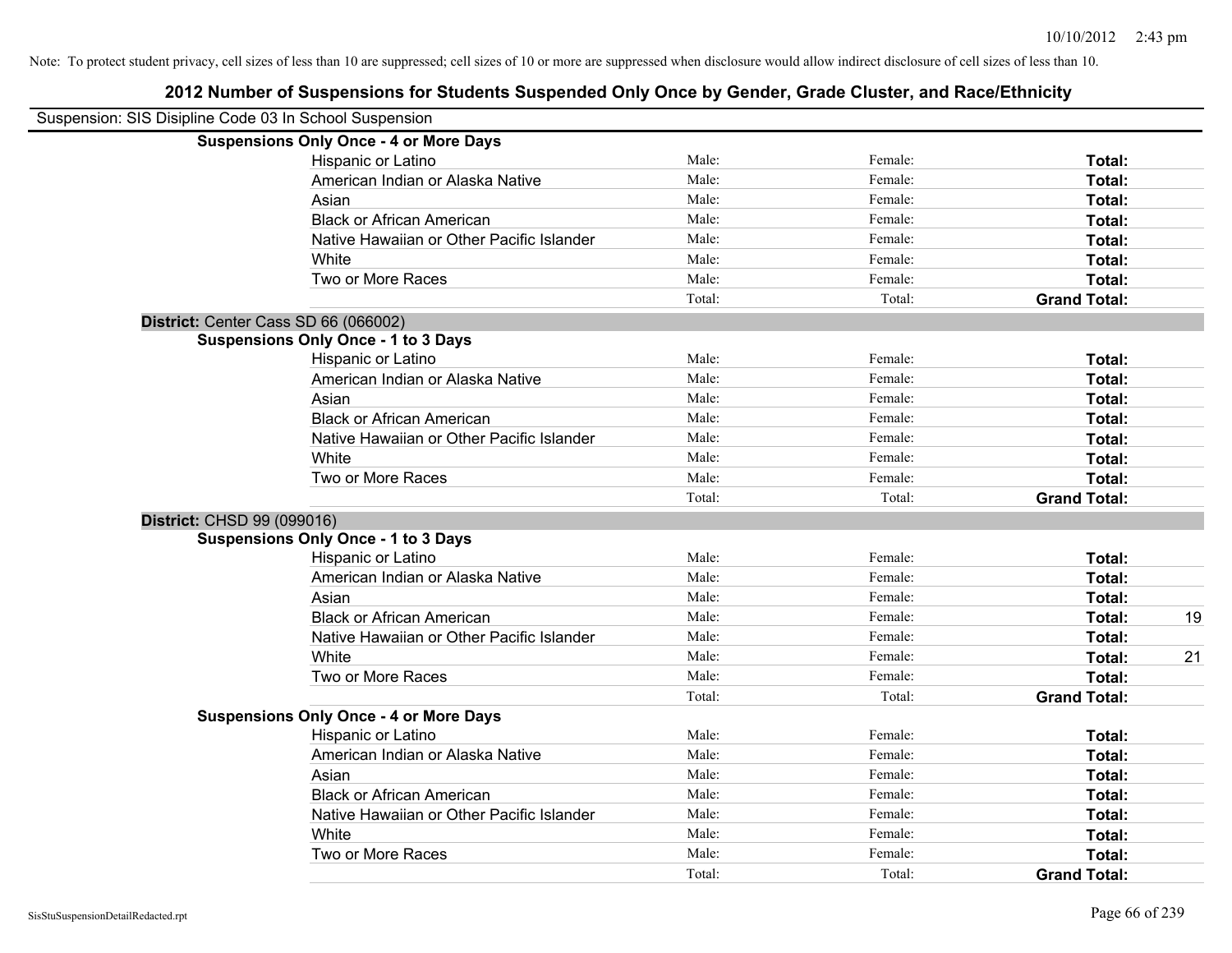| Suspension: SIS Disipline Code 03 In School Suspension |                                               |        |    |         |    |                     |     |
|--------------------------------------------------------|-----------------------------------------------|--------|----|---------|----|---------------------|-----|
| District: CUSD 200 (200026)                            |                                               |        |    |         |    |                     |     |
|                                                        | <b>Suspensions Only Once - 1 to 3 Days</b>    |        |    |         |    |                     |     |
|                                                        | Hispanic or Latino                            | Male:  | 36 | Female: | 16 | Total:              | 52  |
|                                                        | American Indian or Alaska Native              | Male:  |    | Female: |    | Total:              |     |
|                                                        | Asian                                         | Male:  |    | Female: |    | Total:              |     |
|                                                        | <b>Black or African American</b>              | Male:  |    | Female: |    | Total:              | 38  |
|                                                        | Native Hawaiian or Other Pacific Islander     | Male:  |    | Female: |    | Total:              |     |
|                                                        | White                                         | Male:  | 96 | Female: | 20 | Total:              | 116 |
|                                                        | Two or More Races                             | Male:  |    | Female: |    | Total:              | 10  |
|                                                        |                                               | Total: |    | Total:  |    | <b>Grand Total:</b> |     |
| District: CUSD 201 (201026)                            |                                               |        |    |         |    |                     |     |
|                                                        | <b>Suspensions Only Once - 1 to 3 Days</b>    |        |    |         |    |                     |     |
|                                                        | Hispanic or Latino                            | Male:  |    | Female: |    | Total:              |     |
|                                                        | American Indian or Alaska Native              | Male:  |    | Female: |    | Total:              |     |
|                                                        | Asian                                         | Male:  |    | Female: |    | Total:              |     |
|                                                        | <b>Black or African American</b>              | Male:  |    | Female: |    | Total:              |     |
|                                                        | Native Hawaiian or Other Pacific Islander     | Male:  |    | Female: |    | Total:              |     |
|                                                        | White                                         | Male:  |    | Female: |    | Total:              | 17  |
|                                                        | Two or More Races                             | Male:  |    | Female: |    | <b>Total:</b>       |     |
|                                                        |                                               | Total: | 21 | Total:  | 13 | <b>Grand Total:</b> | 34  |
|                                                        | District: Downers Grove GSD 58 (058002)       |        |    |         |    |                     |     |
|                                                        | <b>Suspensions Only Once - 1 to 3 Days</b>    |        |    |         |    |                     |     |
|                                                        | Hispanic or Latino                            | Male:  |    | Female: |    | Total:              |     |
|                                                        | American Indian or Alaska Native              | Male:  |    | Female: |    | Total:              |     |
|                                                        | Asian                                         | Male:  |    | Female: |    | Total:              |     |
|                                                        | <b>Black or African American</b>              | Male:  |    | Female: |    | Total:              |     |
|                                                        | Native Hawaiian or Other Pacific Islander     | Male:  |    | Female: |    | Total:              |     |
|                                                        | White                                         | Male:  |    | Female: |    | Total:              | 13  |
|                                                        | Two or More Races                             | Male:  |    | Female: |    | Total:              |     |
|                                                        |                                               | Total: |    | Total:  |    | <b>Grand Total:</b> |     |
|                                                        | <b>Suspensions Only Once - 4 or More Days</b> |        |    |         |    |                     |     |
|                                                        | Hispanic or Latino                            | Male:  |    | Female: |    | Total:              |     |
|                                                        | American Indian or Alaska Native              | Male:  |    | Female: |    | Total:              |     |
|                                                        | Asian                                         | Male:  |    | Female: |    | Total:              |     |
|                                                        | <b>Black or African American</b>              | Male:  |    | Female: |    | Total:              |     |
|                                                        | Native Hawaiian or Other Pacific Islander     | Male:  |    | Female: |    | Total:              |     |
|                                                        | White                                         | Male:  |    | Female: |    | Total:              |     |
|                                                        | Two or More Races                             | Male:  |    | Female: |    | Total:              |     |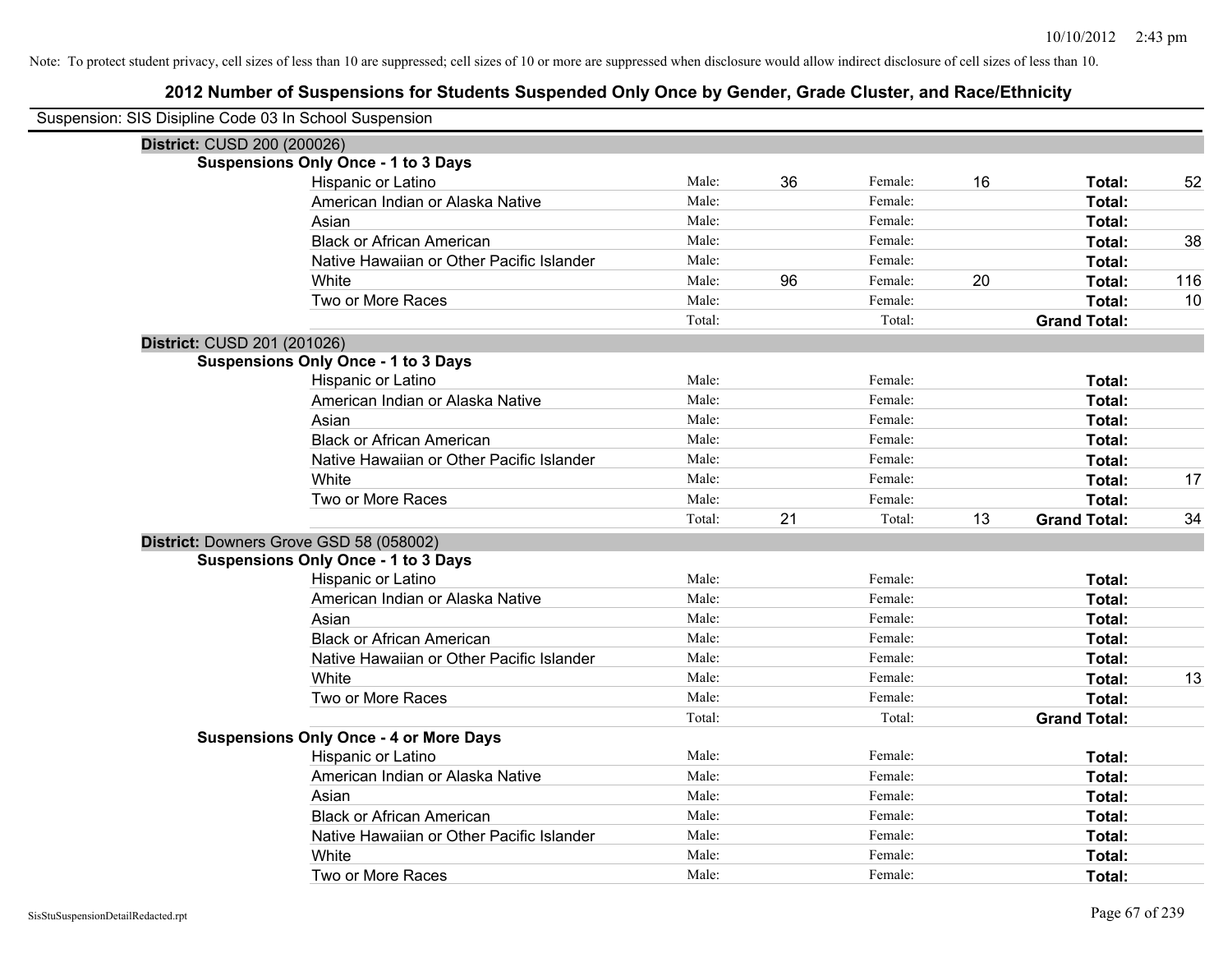| Suspension: SIS Disipline Code 03 In School Suspension |                                            |        |    |         |    |                     |     |
|--------------------------------------------------------|--------------------------------------------|--------|----|---------|----|---------------------|-----|
|                                                        |                                            | Total: |    | Total:  |    | <b>Grand Total:</b> |     |
|                                                        | District: DuPage HSD 88 (088016)           |        |    |         |    |                     |     |
|                                                        | <b>Suspensions Only Once - 1 to 3 Days</b> |        |    |         |    |                     |     |
|                                                        | Hispanic or Latino                         | Male:  | 82 | Female: | 65 | Total:              | 147 |
|                                                        | American Indian or Alaska Native           | Male:  |    | Female: |    | Total:              |     |
|                                                        | Asian                                      | Male:  |    | Female: |    | Total:              |     |
|                                                        | <b>Black or African American</b>           | Male:  | 20 | Female: | 19 | Total:              | 39  |
|                                                        | Native Hawaiian or Other Pacific Islander  | Male:  |    | Female: |    | Total:              |     |
|                                                        | White                                      | Male:  | 86 | Female: | 40 | Total:              | 126 |
|                                                        | Two or More Races                          | Male:  |    | Female: |    | Total:              |     |
|                                                        |                                            | Total: |    | Total:  |    | <b>Grand Total:</b> | 330 |
|                                                        | District: Elmhurst SD 205 (205026)         |        |    |         |    |                     |     |
|                                                        | <b>Suspensions Only Once - 1 to 3 Days</b> |        |    |         |    |                     |     |
|                                                        | Hispanic or Latino                         | Male:  | 25 | Female: | 17 | Total:              | 42  |
|                                                        | American Indian or Alaska Native           | Male:  |    | Female: |    | Total:              |     |
|                                                        | Asian                                      | Male:  |    | Female: |    | Total:              |     |
|                                                        | <b>Black or African American</b>           | Male:  |    | Female: |    | Total:              | 15  |
|                                                        | Native Hawaiian or Other Pacific Islander  | Male:  |    | Female: |    | Total:              |     |
|                                                        | White                                      | Male:  | 61 | Female: | 22 | Total:              | 83  |
|                                                        | Two or More Races                          | Male:  |    | Female: |    | Total:              |     |
|                                                        |                                            | Total: |    | Total:  |    | <b>Grand Total:</b> | 150 |
|                                                        | District: Fenton CHSD 100 (100016)         |        |    |         |    |                     |     |
|                                                        | <b>Suspensions Only Once - 1 to 3 Days</b> |        |    |         |    |                     |     |
|                                                        | Hispanic or Latino                         | Male:  | 34 | Female: | 17 | Total:              | 51  |
|                                                        | American Indian or Alaska Native           | Male:  |    | Female: |    | Total:              |     |
|                                                        | Asian                                      | Male:  |    | Female: |    | Total:              |     |
|                                                        | <b>Black or African American</b>           | Male:  |    | Female: |    | Total:              |     |
|                                                        | Native Hawaiian or Other Pacific Islander  | Male:  |    | Female: |    | Total:              |     |
|                                                        | White                                      | Male:  | 17 | Female: | 12 | Total:              | 29  |
|                                                        | Two or More Races                          | Male:  |    | Female: |    | Total:              |     |
|                                                        |                                            | Total: |    | Total:  |    | <b>Grand Total:</b> | 90  |
|                                                        | District: Glen Ellyn SD 41 (041002)        |        |    |         |    |                     |     |
|                                                        | <b>Suspensions Only Once - 1 to 3 Days</b> |        |    |         |    |                     |     |
|                                                        | Hispanic or Latino                         | Male:  |    | Female: |    | Total:              | 10  |
|                                                        | American Indian or Alaska Native           | Male:  |    | Female: |    | Total:              |     |
|                                                        | Asian                                      | Male:  |    | Female: |    | Total:              |     |
|                                                        | <b>Black or African American</b>           | Male:  |    | Female: |    | Total:              |     |
|                                                        | Native Hawaiian or Other Pacific Islander  | Male:  |    | Female: |    | Total:              |     |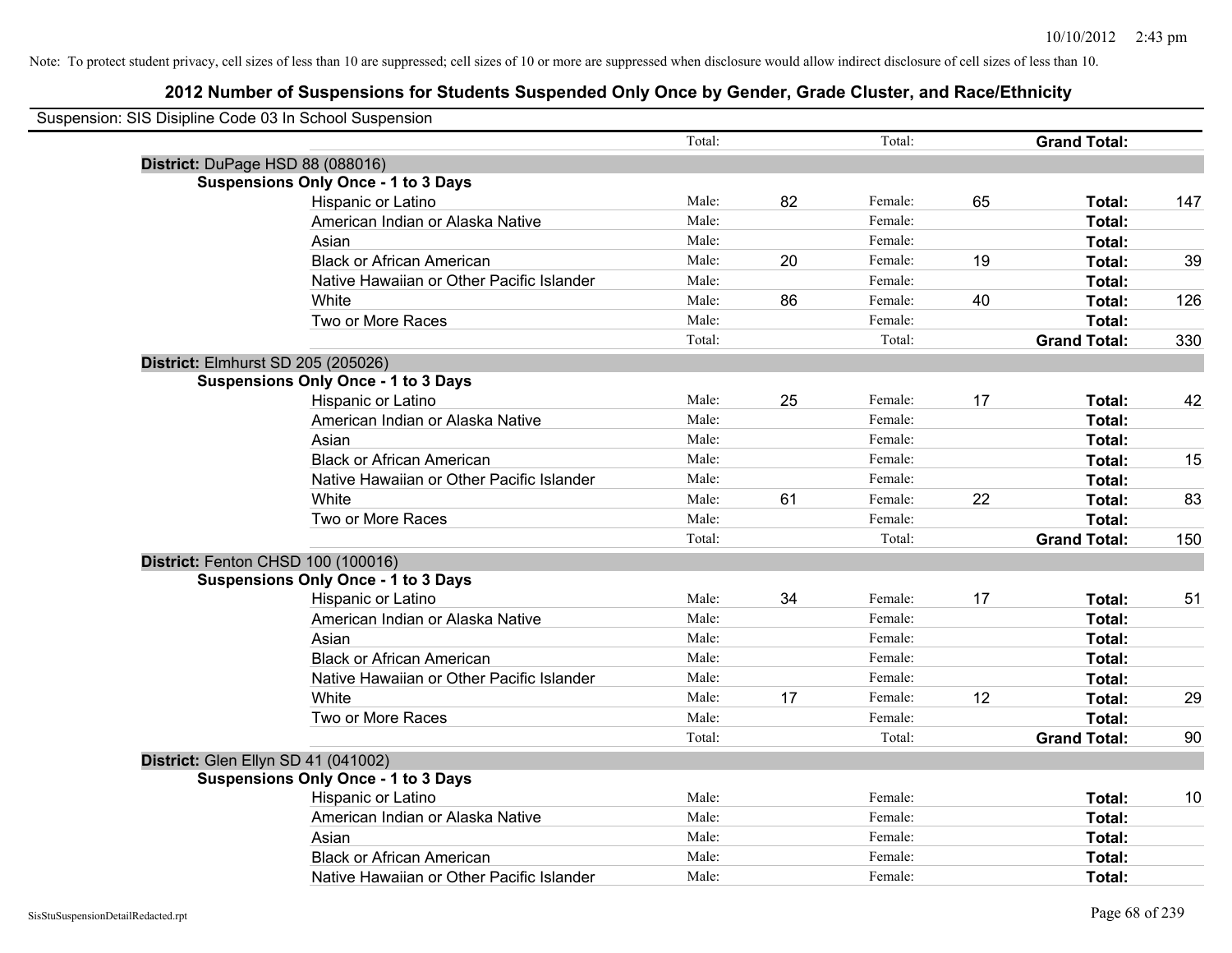| Suspension: SIS Disipline Code 03 In School Suspension |                                                      |        |     |         |    |                     |     |
|--------------------------------------------------------|------------------------------------------------------|--------|-----|---------|----|---------------------|-----|
|                                                        | White                                                | Male:  |     | Female: |    | Total:              | 13  |
|                                                        | Two or More Races                                    | Male:  |     | Female: |    | Total:              |     |
|                                                        |                                                      | Total: | 22  | Total:  | 11 | <b>Grand Total:</b> | 33  |
| District: Glenbard Twp HSD 87 (087017)                 |                                                      |        |     |         |    |                     |     |
|                                                        | <b>Suspensions Only Once - 1 to 3 Days</b>           |        |     |         |    |                     |     |
|                                                        | Hispanic or Latino                                   | Male:  | 79  | Female: | 52 | Total:              | 131 |
|                                                        | American Indian or Alaska Native                     | Male:  |     | Female: |    | Total:              |     |
|                                                        | Asian                                                | Male:  |     | Female: |    | Total:              | 29  |
|                                                        | <b>Black or African American</b>                     | Male:  | 51  | Female: | 38 | Total:              | 89  |
|                                                        | Native Hawaiian or Other Pacific Islander            | Male:  |     | Female: |    | Total:              |     |
|                                                        | White                                                | Male:  | 106 | Female: | 45 | Total:              | 151 |
|                                                        | Two or More Races                                    | Male:  |     | Female: |    | Total:              | 13  |
|                                                        |                                                      | Total: |     | Total:  |    | <b>Grand Total:</b> |     |
|                                                        | <b>Suspensions Only Once - 4 or More Days</b>        |        |     |         |    |                     |     |
|                                                        | Hispanic or Latino                                   | Male:  |     | Female: |    | Total:              |     |
|                                                        | American Indian or Alaska Native                     | Male:  |     | Female: |    | Total:              |     |
|                                                        | Asian                                                | Male:  |     | Female: |    | Total:              |     |
|                                                        | <b>Black or African American</b>                     | Male:  |     | Female: |    | Total:              |     |
|                                                        | Native Hawaiian or Other Pacific Islander            | Male:  |     | Female: |    | Total:              |     |
|                                                        | White                                                | Male:  |     | Female: |    | Total:              |     |
|                                                        | Two or More Races                                    | Male:  |     | Female: |    | Total:              |     |
|                                                        |                                                      | Total: |     | Total:  |    | <b>Grand Total:</b> |     |
| District: Gower SD 62 (062002)                         |                                                      |        |     |         |    |                     |     |
|                                                        | <b>Suspensions Only Once - 1 to 3 Days</b>           |        |     |         |    |                     |     |
|                                                        | Hispanic or Latino                                   | Male:  |     | Female: |    | Total:              |     |
|                                                        | American Indian or Alaska Native                     | Male:  |     | Female: |    | Total:              |     |
|                                                        | Asian                                                | Male:  |     | Female: |    | Total:              |     |
|                                                        | <b>Black or African American</b>                     | Male:  |     | Female: |    | Total:              |     |
|                                                        | Native Hawaiian or Other Pacific Islander            | Male:  |     | Female: |    | Total:              |     |
|                                                        | White                                                | Male:  |     | Female: |    | Total:              | 11  |
|                                                        | Two or More Races                                    | Male:  |     | Female: |    | Total:              |     |
|                                                        |                                                      | Total: |     | Total:  |    | <b>Grand Total:</b> |     |
|                                                        | District: Guiding Light Counseling & Ed Ctr (011000) |        |     |         |    |                     |     |
|                                                        | <b>Suspensions Only Once - 1 to 3 Days</b>           |        |     |         |    |                     |     |
|                                                        | Hispanic or Latino                                   | Male:  |     | Female: |    | Total:              |     |
|                                                        | American Indian or Alaska Native                     | Male:  |     | Female: |    | Total:              |     |
|                                                        | Asian                                                | Male:  |     | Female: |    | Total:              |     |
|                                                        | <b>Black or African American</b>                     | Male:  |     | Female: |    | Total:              |     |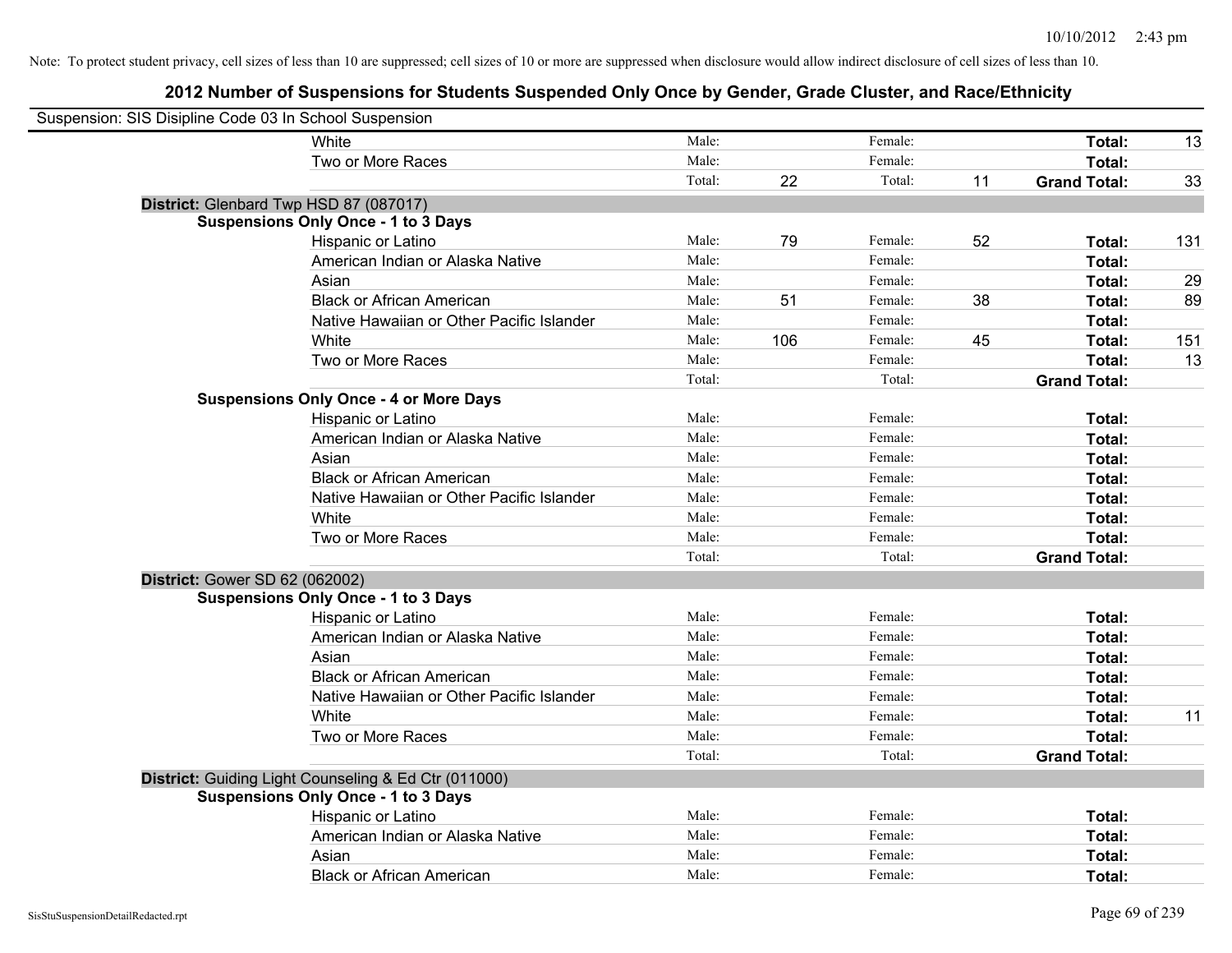| Suspension: SIS Disipline Code 03 In School Suspension |                                               |        |     |         |    |                     |     |
|--------------------------------------------------------|-----------------------------------------------|--------|-----|---------|----|---------------------|-----|
|                                                        | Native Hawaiian or Other Pacific Islander     | Male:  |     | Female: |    | Total:              |     |
|                                                        | White                                         | Male:  |     | Female: |    | Total:              |     |
|                                                        | Two or More Races                             | Male:  |     | Female: |    | Total:              |     |
|                                                        |                                               | Total: |     | Total:  |    | <b>Grand Total:</b> |     |
| District: Hinsdale CCSD 181 (181004)                   |                                               |        |     |         |    |                     |     |
|                                                        | <b>Suspensions Only Once - 1 to 3 Days</b>    |        |     |         |    |                     |     |
|                                                        | Hispanic or Latino                            | Male:  |     | Female: |    | Total:              |     |
|                                                        | American Indian or Alaska Native              | Male:  |     | Female: |    | Total:              |     |
|                                                        | Asian                                         | Male:  |     | Female: |    | Total:              |     |
|                                                        | <b>Black or African American</b>              | Male:  |     | Female: |    | Total:              |     |
|                                                        | Native Hawaiian or Other Pacific Islander     | Male:  |     | Female: |    | Total:              |     |
|                                                        | White                                         | Male:  |     | Female: |    | Total:              | 25  |
|                                                        | Two or More Races                             | Male:  |     | Female: |    | Total:              |     |
|                                                        |                                               | Total: |     | Total:  |    | <b>Grand Total:</b> |     |
| District: Hinsdale Twp HSD 86 (086017)                 |                                               |        |     |         |    |                     |     |
|                                                        | <b>Suspensions Only Once - 1 to 3 Days</b>    |        |     |         |    |                     |     |
|                                                        | Hispanic or Latino                            | Male:  |     | Female: |    | Total:              | 15  |
|                                                        | American Indian or Alaska Native              | Male:  |     | Female: |    | Total:              |     |
|                                                        | Asian                                         | Male:  |     | Female: |    | Total:              |     |
|                                                        | <b>Black or African American</b>              | Male:  |     | Female: |    | Total:              | 26  |
|                                                        | Native Hawaiian or Other Pacific Islander     | Male:  |     | Female: |    | Total:              |     |
|                                                        | White                                         | Male:  | 49  | Female: | 21 | Total:              | 70  |
|                                                        | Two or More Races                             | Male:  |     | Female: |    | Total:              |     |
|                                                        |                                               | Total: | 71  | Total:  | 50 | <b>Grand Total:</b> | 121 |
|                                                        | District: Indian Prairie CUSD 204 (204026)    |        |     |         |    |                     |     |
|                                                        | <b>Suspensions Only Once - 1 to 3 Days</b>    |        |     |         |    |                     |     |
|                                                        | Hispanic or Latino                            | Male:  | 49  | Female: | 18 | Total:              | 67  |
|                                                        | American Indian or Alaska Native              | Male:  |     | Female: |    | Total:              |     |
|                                                        | Asian                                         | Male:  |     | Female: |    | Total:              | 35  |
|                                                        | <b>Black or African American</b>              | Male:  | 89  | Female: | 49 | Total:              | 138 |
|                                                        | Native Hawaiian or Other Pacific Islander     | Male:  |     | Female: |    | Total:              |     |
|                                                        | <b>White</b>                                  | Male:  | 185 | Female: | 45 | Total:              | 230 |
|                                                        | Two or More Races                             | Male:  |     | Female: |    | Total:              | 25  |
|                                                        |                                               | Total: |     | Total:  |    | <b>Grand Total:</b> |     |
|                                                        | <b>Suspensions Only Once - 4 or More Days</b> |        |     |         |    |                     |     |
|                                                        | Hispanic or Latino                            | Male:  |     | Female: |    | Total:              |     |
|                                                        | American Indian or Alaska Native              | Male:  |     | Female: |    | Total:              |     |
|                                                        | Asian                                         | Male:  |     | Female: |    | Total:              |     |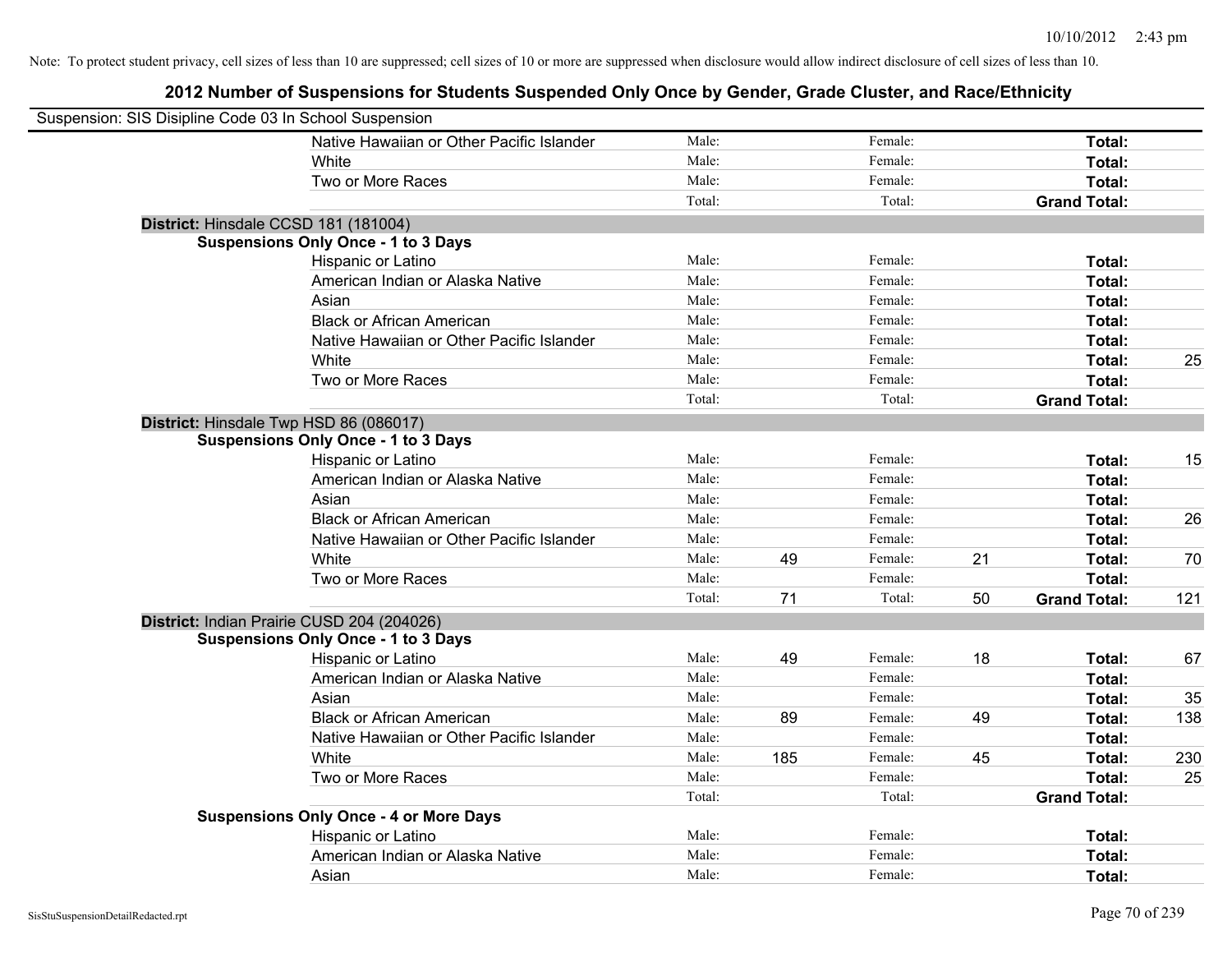|                                   | Suspension: SIS Disipline Code 03 In School Suspension |        |    |         |    |                     |    |
|-----------------------------------|--------------------------------------------------------|--------|----|---------|----|---------------------|----|
|                                   | <b>Black or African American</b>                       | Male:  |    | Female: |    | Total:              |    |
|                                   | Native Hawaiian or Other Pacific Islander              | Male:  |    | Female: |    | Total:              |    |
|                                   | White                                                  | Male:  |    | Female: |    | Total:              |    |
|                                   | Two or More Races                                      | Male:  |    | Female: |    | Total:              |    |
|                                   |                                                        | Total: |    | Total:  |    | <b>Grand Total:</b> |    |
| District: Itasca SD 10 (010002)   |                                                        |        |    |         |    |                     |    |
|                                   | <b>Suspensions Only Once - 1 to 3 Days</b>             |        |    |         |    |                     |    |
|                                   | Hispanic or Latino                                     | Male:  |    | Female: |    | Total:              |    |
|                                   | American Indian or Alaska Native                       | Male:  |    | Female: |    | Total:              |    |
|                                   | Asian                                                  | Male:  |    | Female: |    | Total:              |    |
|                                   | <b>Black or African American</b>                       | Male:  |    | Female: |    | Total:              |    |
|                                   | Native Hawaiian or Other Pacific Islander              | Male:  |    | Female: |    | Total:              |    |
|                                   | White                                                  | Male:  |    | Female: |    | Total:              |    |
|                                   | Two or More Races                                      | Male:  |    | Female: |    | Total:              |    |
|                                   |                                                        | Total: |    | Total:  |    | <b>Grand Total:</b> |    |
|                                   | District: Keeneyville SD 20 (020002)                   |        |    |         |    |                     |    |
|                                   | <b>Suspensions Only Once - 1 to 3 Days</b>             |        |    |         |    |                     |    |
|                                   | Hispanic or Latino                                     | Male:  |    | Female: |    | Total:              | 12 |
|                                   | American Indian or Alaska Native                       | Male:  |    | Female: |    | Total:              |    |
|                                   | Asian                                                  | Male:  |    | Female: |    | Total:              |    |
|                                   | <b>Black or African American</b>                       | Male:  | 14 | Female: | 10 | Total:              | 24 |
|                                   | Native Hawaiian or Other Pacific Islander              | Male:  |    | Female: |    | Total:              |    |
|                                   | White                                                  | Male:  |    | Female: |    | Total:              | 16 |
|                                   | Two or More Races                                      | Male:  |    | Female: |    | Total:              |    |
|                                   |                                                        | Total: |    | Total:  |    | <b>Grand Total:</b> |    |
|                                   | District: Lake Park CHSD 108 (108016)                  |        |    |         |    |                     |    |
|                                   | <b>Suspensions Only Once - 1 to 3 Days</b>             |        |    |         |    |                     |    |
|                                   | Hispanic or Latino                                     | Male:  |    | Female: |    | Total:              |    |
|                                   | American Indian or Alaska Native                       | Male:  |    | Female: |    | Total:              |    |
|                                   | Asian                                                  | Male:  |    | Female: |    | Total:              |    |
|                                   | <b>Black or African American</b>                       | Male:  |    | Female: |    | Total:              |    |
|                                   | Native Hawaiian or Other Pacific Islander              | Male:  |    | Female: |    | Total:              |    |
|                                   | White                                                  | Male:  |    | Female: |    | Total:              |    |
|                                   | Two or More Races                                      | Male:  |    | Female: |    | Total:              |    |
|                                   |                                                        | Total: |    | Total:  |    | <b>Grand Total:</b> |    |
| District: Lisle CUSD 202 (202026) |                                                        |        |    |         |    |                     |    |
|                                   | <b>Suspensions Only Once - 1 to 3 Days</b>             |        |    |         |    |                     |    |
|                                   | Hispanic or Latino                                     | Male:  |    | Female: |    | Total:              |    |
|                                   |                                                        |        |    |         |    |                     |    |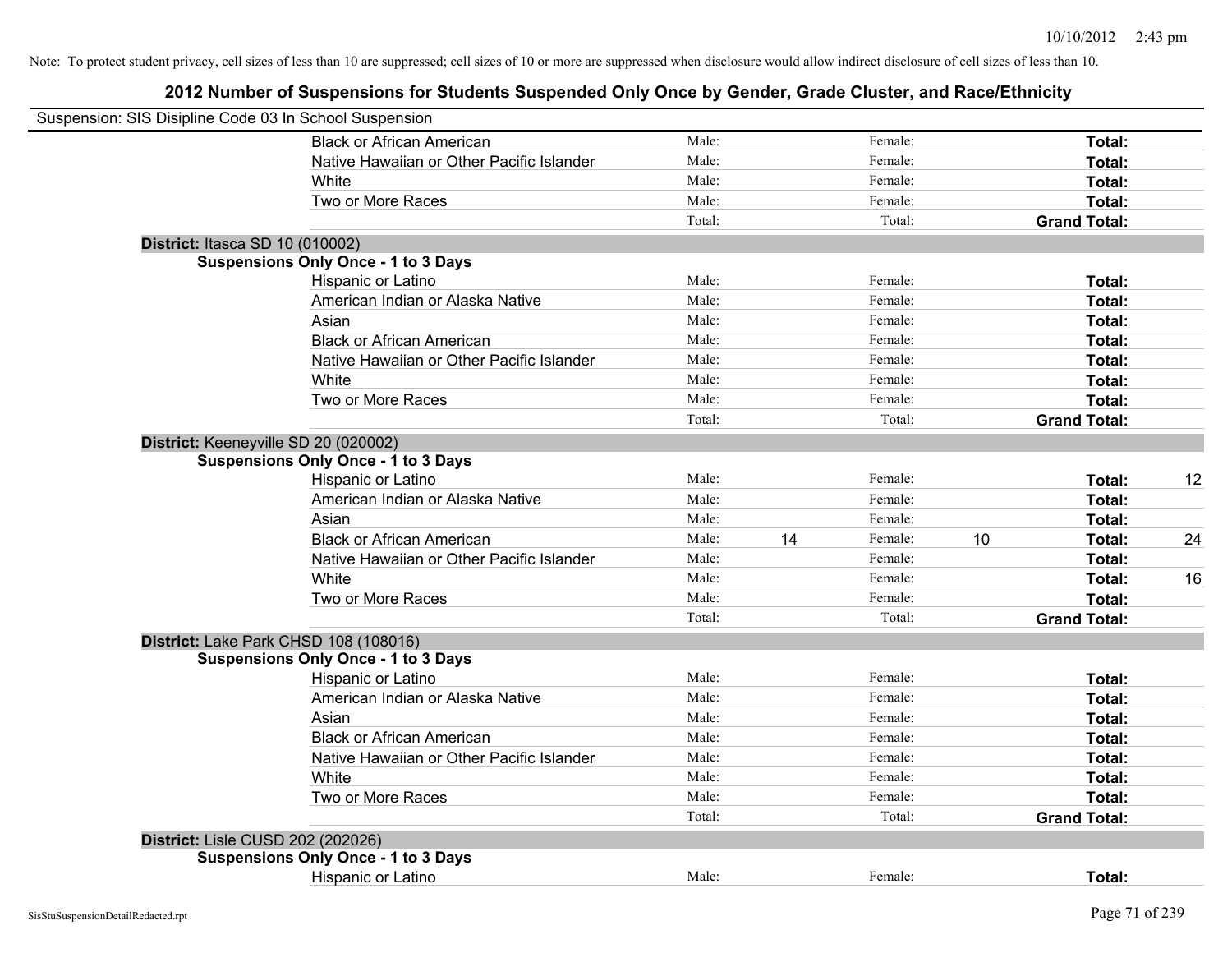| Suspension: SIS Disipline Code 03 In School Suspension |                                                        |        |    |         |    |                     |     |
|--------------------------------------------------------|--------------------------------------------------------|--------|----|---------|----|---------------------|-----|
|                                                        | American Indian or Alaska Native                       | Male:  |    | Female: |    | Total:              |     |
|                                                        | Asian                                                  | Male:  |    | Female: |    | Total:              |     |
|                                                        | <b>Black or African American</b>                       | Male:  |    | Female: |    | Total:              |     |
|                                                        | Native Hawaiian or Other Pacific Islander              | Male:  |    | Female: |    | Total:              |     |
|                                                        | White                                                  | Male:  |    | Female: |    | Total:              | 20  |
|                                                        | Two or More Races                                      | Male:  |    | Female: |    | Total:              |     |
|                                                        |                                                        | Total: |    | Total:  |    | <b>Grand Total:</b> | 35  |
| District: Lombard SD 44 (044002)                       |                                                        |        |    |         |    |                     |     |
|                                                        | <b>Suspensions Only Once - 1 to 3 Days</b>             |        |    |         |    |                     |     |
|                                                        | Hispanic or Latino                                     | Male:  |    | Female: |    | Total:              |     |
|                                                        | American Indian or Alaska Native                       | Male:  |    | Female: |    | Total:              |     |
|                                                        | Asian                                                  | Male:  |    | Female: |    | Total:              |     |
|                                                        | <b>Black or African American</b>                       | Male:  |    | Female: |    | Total:              | 19  |
|                                                        | Native Hawaiian or Other Pacific Islander              | Male:  |    | Female: |    | Total:              |     |
|                                                        | White                                                  | Male:  |    | Female: |    | Total:              | 17  |
|                                                        | Two or More Races                                      | Male:  |    | Female: |    | Total:              |     |
|                                                        |                                                        | Total: |    | Total:  |    | <b>Grand Total:</b> |     |
| District: Maercker SD 60 (060002)                      | <b>Suspensions Only Once - 1 to 3 Days</b>             |        |    |         |    |                     |     |
|                                                        |                                                        | Male:  |    | Female: |    | Total:              |     |
|                                                        | Hispanic or Latino<br>American Indian or Alaska Native | Male:  |    | Female: |    | Total:              |     |
|                                                        | Asian                                                  | Male:  |    | Female: |    | Total:              |     |
|                                                        | <b>Black or African American</b>                       | Male:  |    | Female: |    | Total:              |     |
|                                                        | Native Hawaiian or Other Pacific Islander              | Male:  |    | Female: |    | Total:              |     |
|                                                        | White                                                  | Male:  |    | Female: |    | Total:              |     |
|                                                        | Two or More Races                                      | Male:  |    | Female: |    | Total:              |     |
|                                                        |                                                        | Total: |    | Total:  |    | <b>Grand Total:</b> | 14  |
| District: Marquardt SD 15 (015002)                     |                                                        |        |    |         |    |                     |     |
|                                                        | <b>Suspensions Only Once - 1 to 3 Days</b>             |        |    |         |    |                     |     |
|                                                        | Hispanic or Latino                                     | Male:  | 34 | Female: | 13 | Total:              | 47  |
|                                                        | American Indian or Alaska Native                       | Male:  |    | Female: |    | Total:              |     |
|                                                        | Asian                                                  | Male:  |    | Female: |    | Total:              |     |
|                                                        | <b>Black or African American</b>                       | Male:  | 23 | Female: | 18 | Total:              | 41  |
|                                                        | Native Hawaiian or Other Pacific Islander              | Male:  |    | Female: |    | Total:              |     |
|                                                        | White                                                  | Male:  | 13 | Female: | 10 | Total:              | 23  |
|                                                        | Two or More Races                                      | Male:  |    | Female: |    | Total:              |     |
|                                                        |                                                        | Total: |    | Total:  |    | <b>Grand Total:</b> | 125 |
| District: Medinah SD 11 (011002)                       |                                                        |        |    |         |    |                     |     |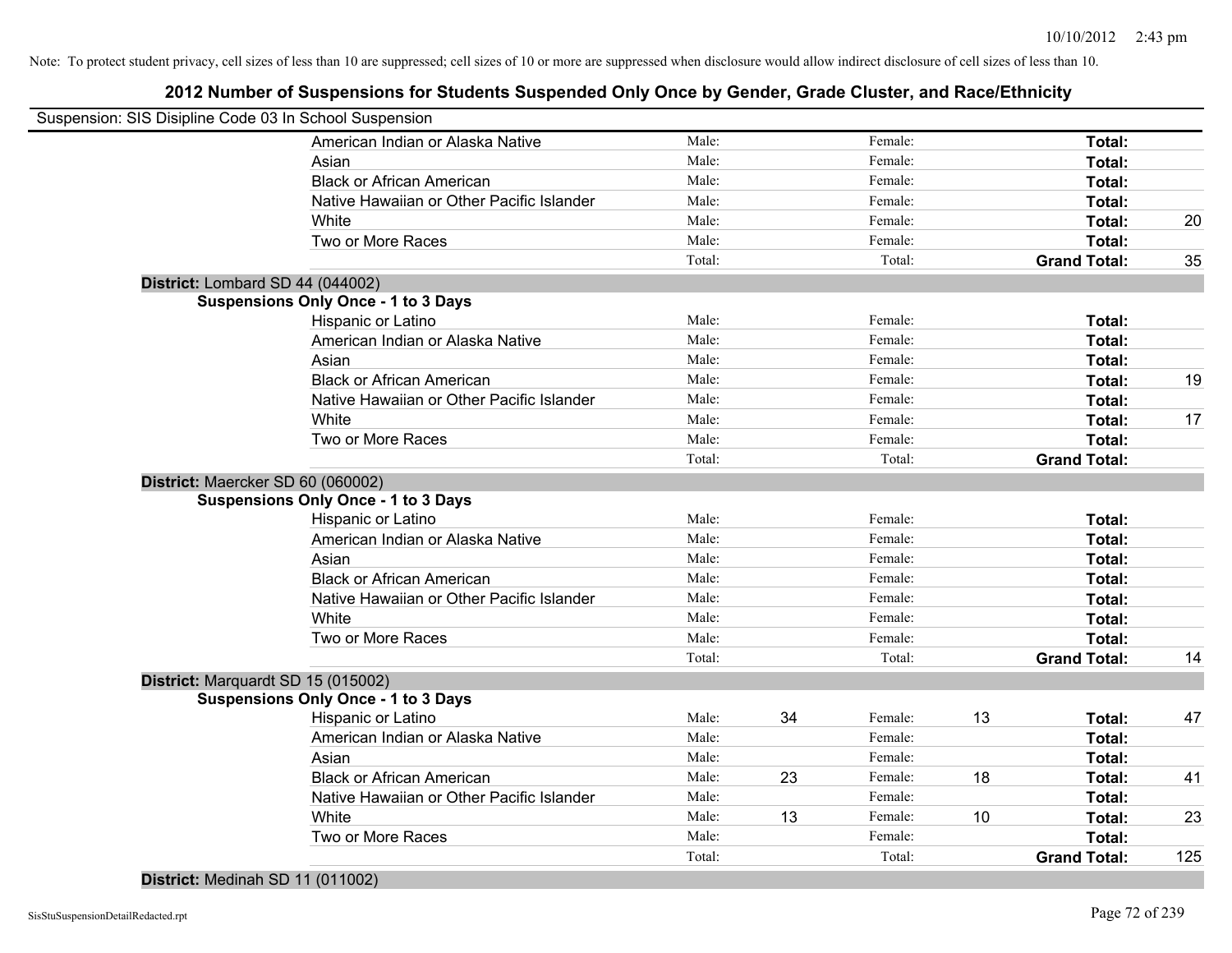| Suspension: SIS Disipline Code 03 In School Suspension |                                               |        |         |                     |    |
|--------------------------------------------------------|-----------------------------------------------|--------|---------|---------------------|----|
|                                                        | <b>Suspensions Only Once - 1 to 3 Days</b>    |        |         |                     |    |
|                                                        | Hispanic or Latino                            | Male:  | Female: | Total:              |    |
|                                                        | American Indian or Alaska Native              | Male:  | Female: | Total:              |    |
|                                                        | Asian                                         | Male:  | Female: | Total:              |    |
|                                                        | <b>Black or African American</b>              | Male:  | Female: | Total:              |    |
|                                                        | Native Hawaiian or Other Pacific Islander     | Male:  | Female: | Total:              |    |
|                                                        | White                                         | Male:  | Female: | Total:              |    |
|                                                        | Two or More Races                             | Male:  | Female: | Total:              |    |
|                                                        |                                               | Total: | Total:  | <b>Grand Total:</b> |    |
|                                                        | District: Non-Public School (5020)            |        |         |                     |    |
|                                                        | <b>Suspensions Only Once - 1 to 3 Days</b>    |        |         |                     |    |
|                                                        | Hispanic or Latino                            | Male:  | Female: | Total:              |    |
|                                                        | American Indian or Alaska Native              | Male:  | Female: | Total:              |    |
|                                                        | Asian                                         | Male:  | Female: | Total:              |    |
|                                                        | <b>Black or African American</b>              | Male:  | Female: | Total:              |    |
|                                                        | Native Hawaiian or Other Pacific Islander     | Male:  | Female: | Total:              |    |
|                                                        | White                                         | Male:  | Female: | Total:              |    |
|                                                        | Two or More Races                             | Male:  | Female: | Total:              |    |
|                                                        |                                               | Total: | Total:  | <b>Grand Total:</b> |    |
|                                                        | District: Queen Bee SD 16 (016002)            |        |         |                     |    |
|                                                        | <b>Suspensions Only Once - 1 to 3 Days</b>    |        |         |                     |    |
|                                                        | Hispanic or Latino                            | Male:  | Female: | Total:              |    |
|                                                        | American Indian or Alaska Native              | Male:  | Female: | Total:              |    |
|                                                        | Asian                                         | Male:  | Female: | Total:              |    |
|                                                        | <b>Black or African American</b>              | Male:  | Female: | Total:              |    |
|                                                        | Native Hawaiian or Other Pacific Islander     | Male:  | Female: | Total:              |    |
|                                                        | White                                         | Male:  | Female: | Total:              |    |
|                                                        | Two or More Races                             | Male:  | Female: | Total:              |    |
|                                                        |                                               | Total: | Total:  | <b>Grand Total:</b> | 12 |
|                                                        | <b>Suspensions Only Once - 4 or More Days</b> |        |         |                     |    |
|                                                        | Hispanic or Latino                            | Male:  | Female: | Total:              |    |
|                                                        | American Indian or Alaska Native              | Male:  | Female: | Total:              |    |
|                                                        | Asian                                         | Male:  | Female: | Total:              |    |
|                                                        | <b>Black or African American</b>              | Male:  | Female: | Total:              |    |
|                                                        | Native Hawaiian or Other Pacific Islander     | Male:  | Female: | Total:              |    |
|                                                        | White                                         | Male:  | Female: | Total:              |    |
|                                                        | Two or More Races                             | Male:  | Female: | Total:              |    |
|                                                        |                                               | Total: | Total:  | <b>Grand Total:</b> | 12 |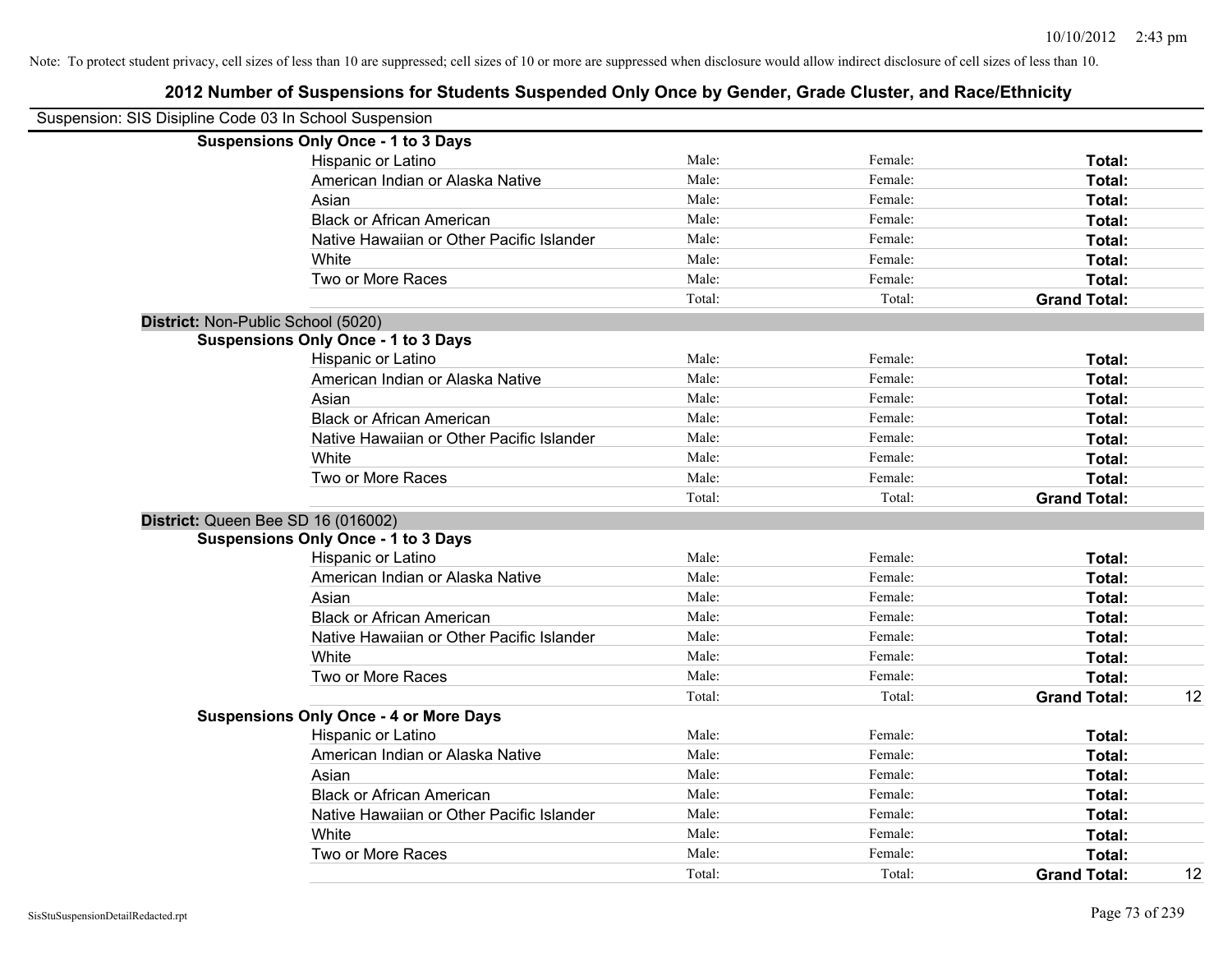| Suspension: SIS Disipline Code 03 In School Suspension |                                               |        |         |                     |    |
|--------------------------------------------------------|-----------------------------------------------|--------|---------|---------------------|----|
|                                                        | District: SD 45 DuPage County (045002)        |        |         |                     |    |
|                                                        | <b>Suspensions Only Once - 1 to 3 Days</b>    |        |         |                     |    |
|                                                        | Hispanic or Latino                            | Male:  | Female: | Total:              | 15 |
|                                                        | American Indian or Alaska Native              | Male:  | Female: | Total:              |    |
|                                                        | Asian                                         | Male:  | Female: | Total:              |    |
|                                                        | <b>Black or African American</b>              | Male:  | Female: | Total:              |    |
|                                                        | Native Hawaiian or Other Pacific Islander     | Male:  | Female: | Total:              |    |
|                                                        | White                                         | Male:  | Female: | Total:              | 14 |
|                                                        | Two or More Races                             | Male:  | Female: | Total:              |    |
|                                                        |                                               | Total: | Total:  | <b>Grand Total:</b> | 40 |
|                                                        | <b>Suspensions Only Once - 4 or More Days</b> |        |         |                     |    |
|                                                        | Hispanic or Latino                            | Male:  | Female: | Total:              |    |
|                                                        | American Indian or Alaska Native              | Male:  | Female: | Total:              |    |
|                                                        | Asian                                         | Male:  | Female: | Total:              |    |
|                                                        | <b>Black or African American</b>              | Male:  | Female: | Total:              |    |
|                                                        | Native Hawaiian or Other Pacific Islander     | Male:  | Female: | Total:              |    |
|                                                        | White                                         | Male:  | Female: | Total:              |    |
|                                                        | Two or More Races                             | Male:  | Female: | Total:              |    |
|                                                        |                                               | Total: | Total:  | <b>Grand Total:</b> |    |
|                                                        | District: West Chicago ESD 33 (033002)        |        |         |                     |    |
|                                                        | <b>Suspensions Only Once - 1 to 3 Days</b>    |        |         |                     |    |
|                                                        | Hispanic or Latino                            | Male:  | Female: | Total:              | 43 |
|                                                        | American Indian or Alaska Native              | Male:  | Female: | Total:              |    |
|                                                        | Asian                                         | Male:  | Female: | Total:              |    |
|                                                        | <b>Black or African American</b>              | Male:  | Female: | Total:              |    |
|                                                        | Native Hawaiian or Other Pacific Islander     | Male:  | Female: | Total:              |    |
|                                                        | White                                         | Male:  | Female: | Total:              |    |
|                                                        | Two or More Races                             | Male:  | Female: | Total:              |    |
|                                                        |                                               | Total: | Total:  | <b>Grand Total:</b> |    |
|                                                        | <b>Suspensions Only Once - 4 or More Days</b> |        |         |                     |    |
|                                                        | Hispanic or Latino                            | Male:  | Female: | Total:              |    |
|                                                        | American Indian or Alaska Native              | Male:  | Female: | Total:              |    |
|                                                        | Asian                                         | Male:  | Female: | Total:              |    |
|                                                        | <b>Black or African American</b>              | Male:  | Female: | Total:              |    |
|                                                        | Native Hawaiian or Other Pacific Islander     | Male:  | Female: | Total:              |    |
|                                                        | White                                         | Male:  | Female: | Total:              |    |
|                                                        | Two or More Races                             | Male:  | Female: | Total:              |    |
|                                                        |                                               | Total: | Total:  | <b>Grand Total:</b> |    |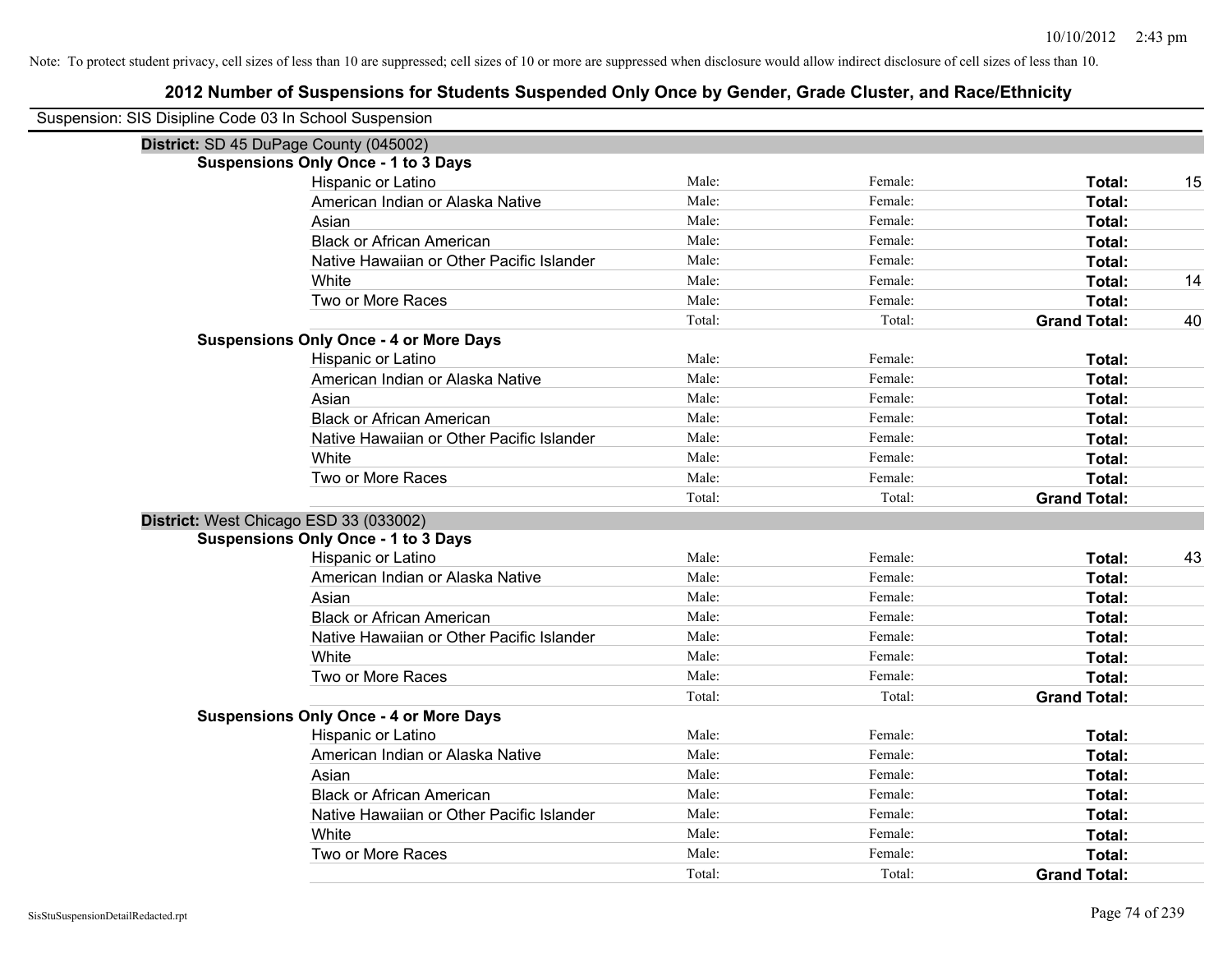| Suspension: SIS Disipline Code 03 In School Suspension |                                               |        |         |                     |    |
|--------------------------------------------------------|-----------------------------------------------|--------|---------|---------------------|----|
|                                                        | District: Winfield SD 34 (034002)             |        |         |                     |    |
|                                                        | <b>Suspensions Only Once - 1 to 3 Days</b>    |        |         |                     |    |
|                                                        | Hispanic or Latino                            | Male:  | Female: | Total:              |    |
|                                                        | American Indian or Alaska Native              | Male:  | Female: | Total:              |    |
|                                                        | Asian                                         | Male:  | Female: | Total:              |    |
|                                                        | <b>Black or African American</b>              | Male:  | Female: | Total:              |    |
|                                                        | Native Hawaiian or Other Pacific Islander     | Male:  | Female: | Total:              |    |
|                                                        | White                                         | Male:  | Female: | Total:              |    |
|                                                        | Two or More Races                             | Male:  | Female: | Total:              |    |
|                                                        |                                               | Total: | Total:  | <b>Grand Total:</b> |    |
|                                                        | District: Wood Dale SD 7 (007002)             |        |         |                     |    |
|                                                        | <b>Suspensions Only Once - 1 to 3 Days</b>    |        |         |                     |    |
|                                                        | Hispanic or Latino                            | Male:  | Female: | Total:              |    |
|                                                        | American Indian or Alaska Native              | Male:  | Female: | Total:              |    |
|                                                        | Asian                                         | Male:  | Female: | Total:              |    |
|                                                        | <b>Black or African American</b>              | Male:  | Female: | Total:              |    |
|                                                        | Native Hawaiian or Other Pacific Islander     | Male:  | Female: | Total:              |    |
|                                                        | White                                         | Male:  | Female: | Total:              |    |
|                                                        | Two or More Races                             | Male:  | Female: | Total:              |    |
|                                                        |                                               | Total: | Total:  | <b>Grand Total:</b> | 16 |
|                                                        | District: Woodridge SD 68 (068002)            |        |         |                     |    |
|                                                        | <b>Suspensions Only Once - 1 to 3 Days</b>    |        |         |                     |    |
|                                                        | Hispanic or Latino                            | Male:  | Female: | Total:              |    |
|                                                        | American Indian or Alaska Native              | Male:  | Female: | Total:              |    |
|                                                        | Asian                                         | Male:  | Female: | Total:              |    |
|                                                        | <b>Black or African American</b>              | Male:  | Female: | Total:              |    |
|                                                        | Native Hawaiian or Other Pacific Islander     | Male:  | Female: | Total:              |    |
|                                                        | White                                         | Male:  | Female: | Total:              |    |
|                                                        | Two or More Races                             | Male:  | Female: | Total:              |    |
|                                                        |                                               | Total: | Total:  | <b>Grand Total:</b> | 12 |
|                                                        | <b>Suspensions Only Once - 4 or More Days</b> |        |         |                     |    |
|                                                        | Hispanic or Latino                            | Male:  | Female: | Total:              |    |
|                                                        | American Indian or Alaska Native              | Male:  | Female: | Total:              |    |
|                                                        | Asian                                         | Male:  | Female: | Total:              |    |
|                                                        | <b>Black or African American</b>              | Male:  | Female: | Total:              |    |
|                                                        | Native Hawaiian or Other Pacific Islander     | Male:  | Female: | Total:              |    |
|                                                        | White                                         | Male:  | Female: | Total:              |    |
|                                                        | Two or More Races                             | Male:  | Female: | Total:              |    |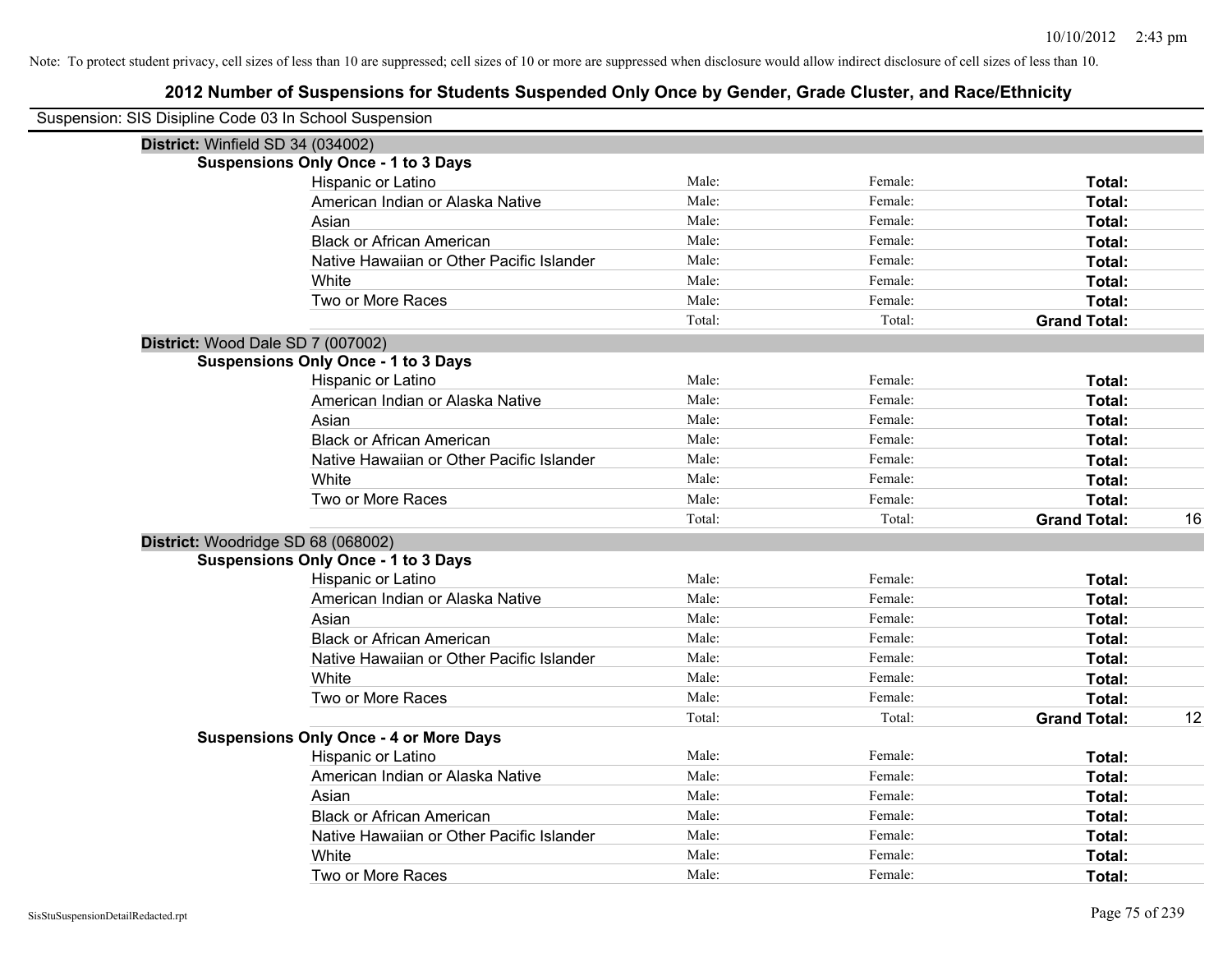# **2012 Number of Suspensions for Students Suspended Only Once by Gender, Grade Cluster, and Race/Ethnicity**

|                                                |                                                        | Total:         | Total:  | <b>Grand Total:</b> |    |
|------------------------------------------------|--------------------------------------------------------|----------------|---------|---------------------|----|
|                                                |                                                        |                |         |                     |    |
| Region: Edwd/Gltn/Hdin/Pop/Slne/Wbh/Wn/Wh (20) |                                                        |                |         |                     |    |
| County: Edwards (024)                          |                                                        |                |         |                     |    |
| District: Edwards County CUSD 1 (001026)       |                                                        |                |         |                     |    |
|                                                | <b>Suspensions Only Once - 1 to 3 Days</b>             | Male:          | Female: |                     |    |
|                                                | Hispanic or Latino                                     | Male:          | Female: | Total:              |    |
|                                                | American Indian or Alaska Native                       | Male:          | Female: | Total:              |    |
|                                                | Asian                                                  | Male:          | Female: | Total:              |    |
|                                                | <b>Black or African American</b>                       |                |         | Total:              |    |
|                                                | Native Hawaiian or Other Pacific Islander              | Male:<br>Male: | Female: | Total:              |    |
|                                                | White                                                  |                | Female: | Total:              |    |
|                                                | Two or More Races                                      | Male:          | Female: | Total:              |    |
|                                                |                                                        | Total:         | Total:  | <b>Grand Total:</b> |    |
| County: Gallatin (030)                         |                                                        |                |         |                     |    |
| District: Gallatin CUSD 7 (007026)             |                                                        |                |         |                     |    |
|                                                | <b>Suspensions Only Once - 1 to 3 Days</b>             | Male:          | Female: |                     |    |
|                                                | Hispanic or Latino<br>American Indian or Alaska Native | Male:          | Female: | Total:              |    |
|                                                |                                                        | Male:          | Female: | Total:              |    |
|                                                | Asian                                                  | Male:          |         | Total:              |    |
|                                                | <b>Black or African American</b>                       | Male:          | Female: | Total:              |    |
|                                                | Native Hawaiian or Other Pacific Islander              |                | Female: | Total:              |    |
|                                                | White                                                  | Male:          | Female: | Total:              | 15 |
|                                                | Two or More Races                                      | Male:          | Female: | Total:              |    |
|                                                |                                                        | Total:         | Total:  | <b>Grand Total:</b> |    |
| County: Hardin (035)                           |                                                        |                |         |                     |    |
| District: Hardin County CUSD 1 (001026)        |                                                        |                |         |                     |    |
|                                                | <b>Suspensions Only Once - 1 to 3 Days</b>             |                |         |                     |    |
|                                                | Hispanic or Latino                                     | Male:          | Female: | Total:              |    |
|                                                | American Indian or Alaska Native                       | Male:          | Female: | Total:              |    |
|                                                | Asian                                                  | Male:          | Female: | Total:              |    |
|                                                | <b>Black or African American</b>                       | Male:          | Female: | Total:              |    |
|                                                | Native Hawaiian or Other Pacific Islander              | Male:          | Female: | Total:              |    |
|                                                | White                                                  | Male:          | Female: | Total:              | 47 |
|                                                | Two or More Races                                      | Male:          | Female: | Total:              |    |
|                                                |                                                        | Total:         | Total:  | <b>Grand Total:</b> |    |

**District:** Pope Co CUD 1 (001026)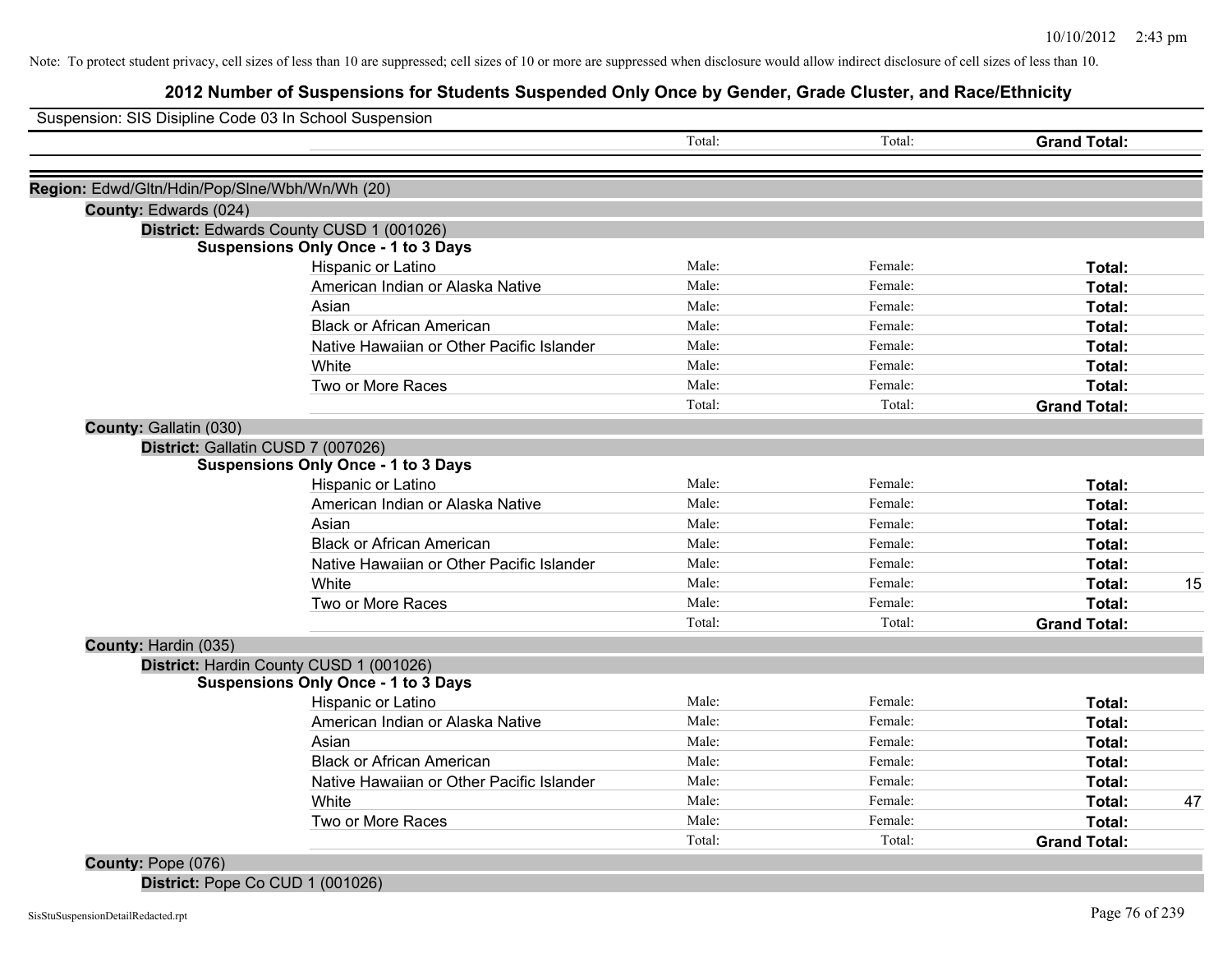| Suspension: SIS Disipline Code 03 In School Suspension |                                                   |        |    |         |    |                     |    |
|--------------------------------------------------------|---------------------------------------------------|--------|----|---------|----|---------------------|----|
|                                                        | <b>Suspensions Only Once - 1 to 3 Days</b>        |        |    |         |    |                     |    |
|                                                        | Hispanic or Latino                                | Male:  |    | Female: |    | Total:              |    |
|                                                        | American Indian or Alaska Native                  | Male:  |    | Female: |    | Total:              |    |
|                                                        | Asian                                             | Male:  |    | Female: |    | Total:              |    |
|                                                        | <b>Black or African American</b>                  | Male:  |    | Female: |    | Total:              |    |
|                                                        | Native Hawaiian or Other Pacific Islander         | Male:  |    | Female: |    | Total:              |    |
|                                                        | White                                             | Male:  |    | Female: |    | <b>Total:</b>       | 12 |
|                                                        | Two or More Races                                 | Male:  |    | Female: |    | Total:              |    |
|                                                        |                                                   | Total: |    | Total:  |    | <b>Grand Total:</b> |    |
| County: Saline (083)                                   |                                                   |        |    |         |    |                     |    |
|                                                        | District: Carrier Mills-Stonefort CUSD 2 (002026) |        |    |         |    |                     |    |
|                                                        | <b>Suspensions Only Once - 1 to 3 Days</b>        |        |    |         |    |                     |    |
|                                                        | Hispanic or Latino                                | Male:  |    | Female: |    | Total:              |    |
|                                                        | American Indian or Alaska Native                  | Male:  |    | Female: |    | <b>Total:</b>       |    |
|                                                        | Asian                                             | Male:  |    | Female: |    | <b>Total:</b>       |    |
|                                                        | <b>Black or African American</b>                  | Male:  |    | Female: |    | Total:              |    |
|                                                        | Native Hawaiian or Other Pacific Islander         | Male:  |    | Female: |    | Total:              |    |
|                                                        | White                                             | Male:  |    | Female: |    | Total:              |    |
|                                                        | Two or More Races                                 | Male:  |    | Female: |    | Total:              |    |
|                                                        |                                                   | Total: |    | Total:  |    | <b>Grand Total:</b> |    |
|                                                        | <b>Suspensions Only Once - 4 or More Days</b>     |        |    |         |    |                     |    |
|                                                        | Hispanic or Latino                                | Male:  |    | Female: |    | Total:              |    |
|                                                        | American Indian or Alaska Native                  | Male:  |    | Female: |    | <b>Total:</b>       |    |
|                                                        | Asian                                             | Male:  |    | Female: |    | <b>Total:</b>       |    |
|                                                        | <b>Black or African American</b>                  | Male:  |    | Female: |    | Total:              |    |
|                                                        | Native Hawaiian or Other Pacific Islander         | Male:  |    | Female: |    | Total:              |    |
|                                                        | White                                             | Male:  |    | Female: |    | Total:              |    |
|                                                        | Two or More Races                                 | Male:  |    | Female: |    | Total:              |    |
|                                                        |                                                   | Total: |    | Total:  |    | <b>Grand Total:</b> |    |
|                                                        | District: Eldorado CUSD 4 (004026)                |        |    |         |    |                     |    |
|                                                        | <b>Suspensions Only Once - 1 to 3 Days</b>        |        |    |         |    |                     |    |
|                                                        | Hispanic or Latino                                | Male:  |    | Female: |    | <b>Total:</b>       |    |
|                                                        | American Indian or Alaska Native                  | Male:  |    | Female: |    | Total:              |    |
|                                                        | Asian                                             | Male:  |    | Female: |    | Total:              |    |
|                                                        | <b>Black or African American</b>                  | Male:  |    | Female: |    | Total:              |    |
|                                                        | Native Hawaiian or Other Pacific Islander         | Male:  |    | Female: |    | Total:              |    |
|                                                        | White                                             | Male:  | 27 | Female: | 21 | <b>Total:</b>       | 48 |
|                                                        | Two or More Races                                 | Male:  |    | Female: |    | Total:              |    |
|                                                        |                                                   | Total: |    | Total:  |    | <b>Grand Total:</b> |    |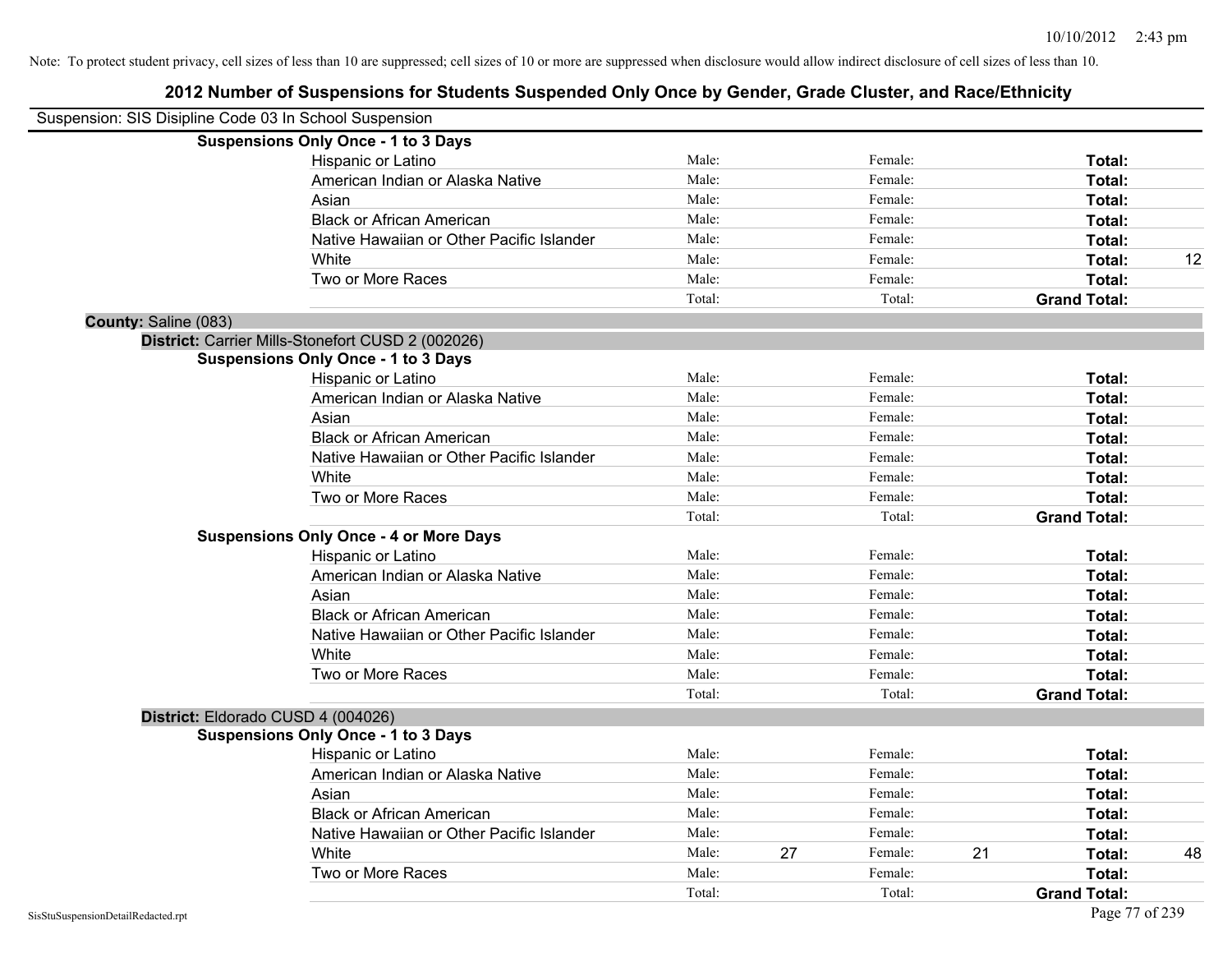| Suspension: SIS Disipline Code 03 In School Suspension |                                               |        |    |         |    |                     |    |
|--------------------------------------------------------|-----------------------------------------------|--------|----|---------|----|---------------------|----|
|                                                        | District: Galatia CUSD 1 (001026)             |        |    |         |    |                     |    |
|                                                        | <b>Suspensions Only Once - 1 to 3 Days</b>    |        |    |         |    |                     |    |
|                                                        | Hispanic or Latino                            | Male:  |    | Female: |    | Total:              |    |
|                                                        | American Indian or Alaska Native              | Male:  |    | Female: |    | Total:              |    |
|                                                        | Asian                                         | Male:  |    | Female: |    | Total:              |    |
|                                                        | <b>Black or African American</b>              | Male:  |    | Female: |    | Total:              |    |
|                                                        | Native Hawaiian or Other Pacific Islander     | Male:  |    | Female: |    | Total:              |    |
|                                                        | White                                         | Male:  |    | Female: |    | Total:              | 16 |
|                                                        | Two or More Races                             | Male:  |    | Female: |    | Total:              |    |
|                                                        |                                               | Total: |    | Total:  |    | <b>Grand Total:</b> |    |
| County: Wabash (093)                                   |                                               |        |    |         |    |                     |    |
|                                                        | District: Allendale CCSD 17 (017024)          |        |    |         |    |                     |    |
|                                                        | <b>Suspensions Only Once - 1 to 3 Days</b>    |        |    |         |    |                     |    |
|                                                        | Hispanic or Latino                            | Male:  |    | Female: |    | Total:              |    |
|                                                        | American Indian or Alaska Native              | Male:  |    | Female: |    | Total:              |    |
|                                                        | Asian                                         | Male:  |    | Female: |    | Total:              |    |
|                                                        | <b>Black or African American</b>              | Male:  |    | Female: |    | Total:              |    |
|                                                        | Native Hawaiian or Other Pacific Islander     | Male:  |    | Female: |    | Total:              |    |
|                                                        | White                                         | Male:  |    | Female: |    | Total:              |    |
|                                                        | Two or More Races                             | Male:  |    | Female: |    | Total:              |    |
|                                                        |                                               | Total: |    | Total:  |    | <b>Grand Total:</b> |    |
|                                                        | District: Wabash CUSD 348 (348026)            |        |    |         |    |                     |    |
|                                                        | <b>Suspensions Only Once - 1 to 3 Days</b>    |        |    |         |    |                     |    |
|                                                        | Hispanic or Latino                            | Male:  |    | Female: |    | Total:              |    |
|                                                        | American Indian or Alaska Native              | Male:  |    | Female: |    | Total:              |    |
|                                                        | Asian                                         | Male:  |    | Female: |    | Total:              |    |
|                                                        | <b>Black or African American</b>              | Male:  |    | Female: |    | Total:              |    |
|                                                        | Native Hawaiian or Other Pacific Islander     | Male:  |    | Female: |    | Total:              |    |
|                                                        | White                                         | Male:  | 49 | Female: | 32 | Total:              | 81 |
|                                                        | Two or More Races                             | Male:  |    | Female: |    | <b>Total:</b>       |    |
|                                                        |                                               | Total: |    | Total:  |    | <b>Grand Total:</b> |    |
|                                                        | <b>Suspensions Only Once - 4 or More Days</b> |        |    |         |    |                     |    |
|                                                        | Hispanic or Latino                            | Male:  |    | Female: |    | Total:              |    |
|                                                        | American Indian or Alaska Native              | Male:  |    | Female: |    | Total:              |    |
|                                                        | Asian                                         | Male:  |    | Female: |    | Total:              |    |
|                                                        | <b>Black or African American</b>              | Male:  |    | Female: |    | Total:              |    |
|                                                        | Native Hawaiian or Other Pacific Islander     | Male:  |    | Female: |    | <b>Total:</b>       |    |
|                                                        | White                                         | Male:  |    | Female: |    | Total:              |    |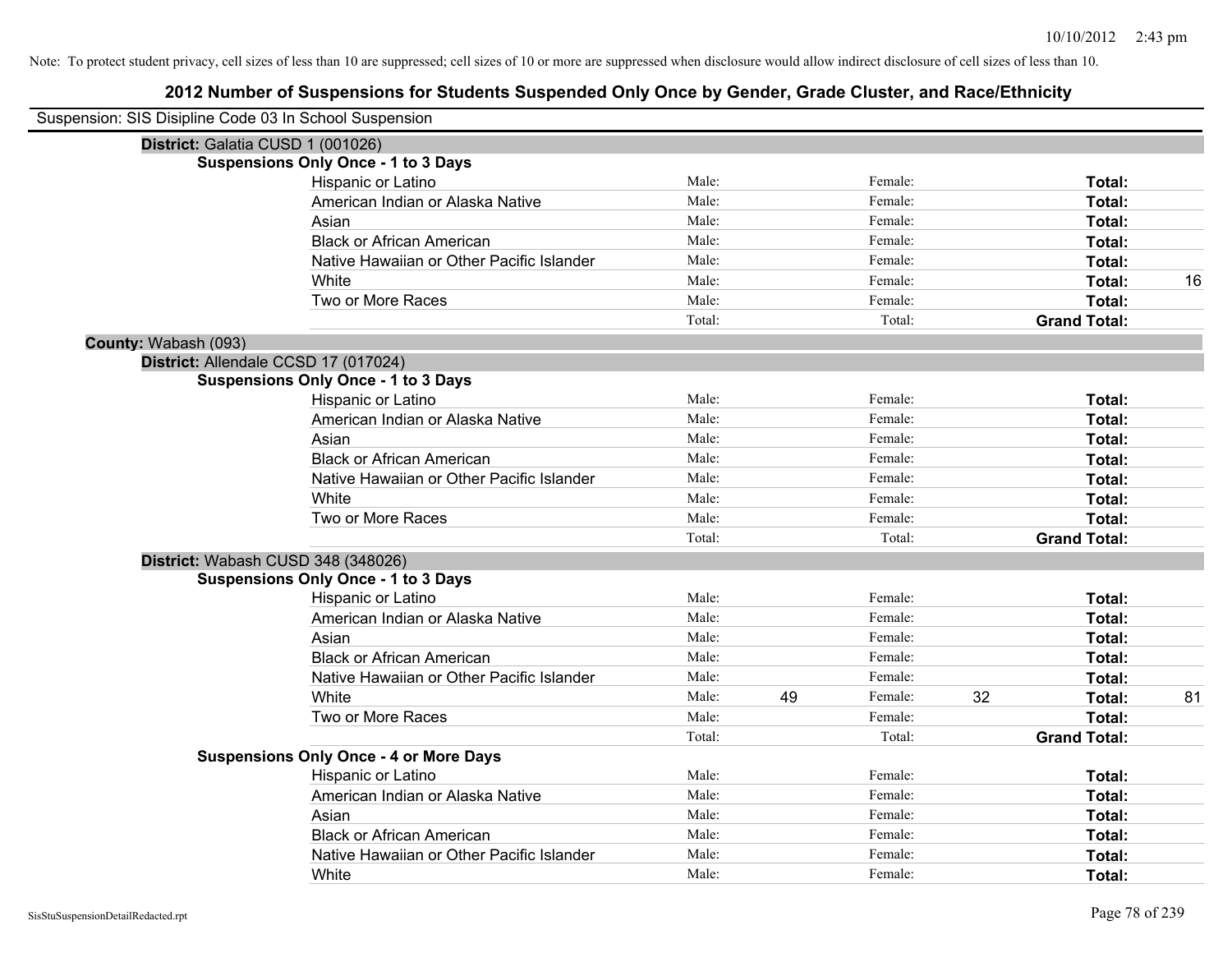| Suspension: SIS Disipline Code 03 In School Suspension |                                                |        |    |         |    |                     |    |
|--------------------------------------------------------|------------------------------------------------|--------|----|---------|----|---------------------|----|
|                                                        | Two or More Races                              | Male:  |    | Female: |    | Total:              |    |
|                                                        |                                                | Total: |    | Total:  |    | <b>Grand Total:</b> |    |
| County: Wayne (096)                                    |                                                |        |    |         |    |                     |    |
|                                                        | District: Fairfield Comm H S Dist 225 (225016) |        |    |         |    |                     |    |
|                                                        | <b>Suspensions Only Once - 1 to 3 Days</b>     |        |    |         |    |                     |    |
|                                                        | Hispanic or Latino                             | Male:  |    | Female: |    | Total:              |    |
|                                                        | American Indian or Alaska Native               | Male:  |    | Female: |    | Total:              |    |
|                                                        | Asian                                          | Male:  |    | Female: |    | Total:              |    |
|                                                        | <b>Black or African American</b>               | Male:  |    | Female: |    | Total:              |    |
|                                                        | Native Hawaiian or Other Pacific Islander      | Male:  |    | Female: |    | Total:              |    |
|                                                        | White                                          | Male:  |    | Female: |    | Total:              |    |
|                                                        | Two or More Races                              | Male:  |    | Female: |    | Total:              |    |
|                                                        |                                                | Total: |    | Total:  |    | <b>Grand Total:</b> |    |
| District: Fairfield PSD 112 (112004)                   |                                                |        |    |         |    |                     |    |
|                                                        | <b>Suspensions Only Once - 1 to 3 Days</b>     |        |    |         |    |                     |    |
|                                                        | Hispanic or Latino                             | Male:  |    | Female: |    | Total:              |    |
|                                                        | American Indian or Alaska Native               | Male:  |    | Female: |    | Total:              |    |
|                                                        | Asian                                          | Male:  |    | Female: |    | Total:              |    |
|                                                        | <b>Black or African American</b>               | Male:  |    | Female: |    | Total:              |    |
|                                                        | Native Hawaiian or Other Pacific Islander      | Male:  |    | Female: |    | Total:              |    |
|                                                        | White                                          | Male:  | 23 | Female: | 14 | Total:              | 37 |
|                                                        | Two or More Races                              | Male:  |    | Female: |    | Total:              |    |
|                                                        |                                                | Total: |    | Total:  |    | <b>Grand Total:</b> |    |
|                                                        | <b>Suspensions Only Once - 4 or More Days</b>  |        |    |         |    |                     |    |
|                                                        | Hispanic or Latino                             | Male:  |    | Female: |    | Total:              |    |
|                                                        | American Indian or Alaska Native               | Male:  |    | Female: |    | Total:              |    |
|                                                        | Asian                                          | Male:  |    | Female: |    | Total:              |    |
|                                                        | <b>Black or African American</b>               | Male:  |    | Female: |    | Total:              |    |
|                                                        | Native Hawaiian or Other Pacific Islander      | Male:  |    | Female: |    | Total:              |    |
|                                                        | White                                          | Male:  |    | Female: |    | Total:              |    |
|                                                        | Two or More Races                              | Male:  |    | Female: |    | Total:              |    |
|                                                        |                                                | Total: |    | Total:  |    | <b>Grand Total:</b> |    |
| District: Jasper CCSD 17 (017004)                      |                                                |        |    |         |    |                     |    |
|                                                        | <b>Suspensions Only Once - 1 to 3 Days</b>     |        |    |         |    |                     |    |
|                                                        | Hispanic or Latino                             | Male:  |    | Female: |    | Total:              |    |
|                                                        | American Indian or Alaska Native               | Male:  |    | Female: |    | Total:              |    |
|                                                        | Asian                                          | Male:  |    | Female: |    | Total:              |    |
|                                                        | <b>Black or African American</b>               | Male:  |    | Female: |    | Total:              |    |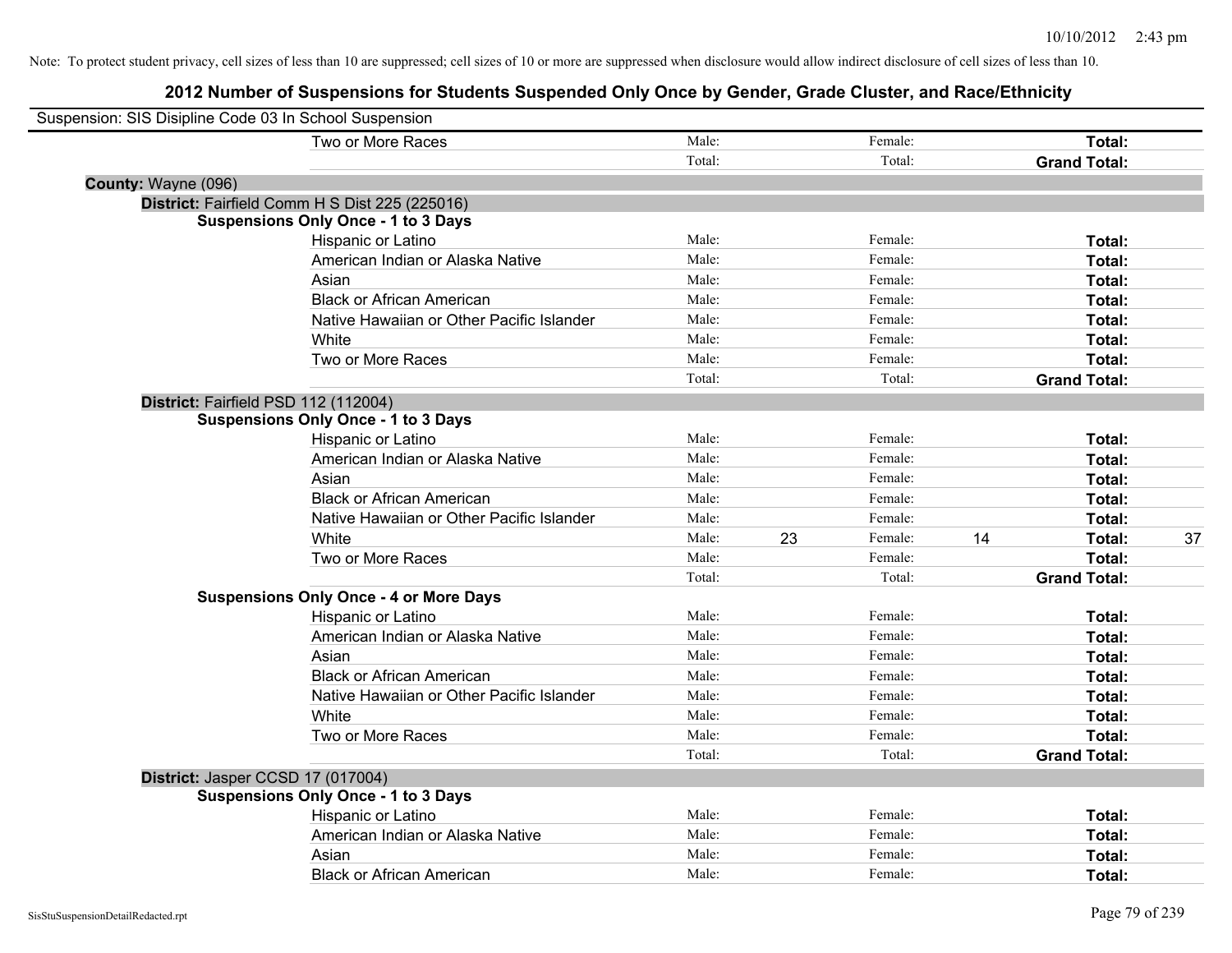| Suspension: SIS Disipline Code 03 In School Suspension |                                              |        |         |                     |    |
|--------------------------------------------------------|----------------------------------------------|--------|---------|---------------------|----|
|                                                        | Native Hawaiian or Other Pacific Islander    | Male:  | Female: | Total:              |    |
|                                                        | White                                        | Male:  | Female: | Total:              |    |
|                                                        | Two or More Races                            | Male:  | Female: | Total:              |    |
|                                                        |                                              | Total: | Total:  | <b>Grand Total:</b> |    |
|                                                        | District: New Hope CCSD 6 (006004)           |        |         |                     |    |
|                                                        | <b>Suspensions Only Once - 1 to 3 Days</b>   |        |         |                     |    |
|                                                        | Hispanic or Latino                           | Male:  | Female: | Total:              |    |
|                                                        | American Indian or Alaska Native             | Male:  | Female: | Total:              |    |
|                                                        | Asian                                        | Male:  | Female: | Total:              |    |
|                                                        | <b>Black or African American</b>             | Male:  | Female: | Total:              |    |
|                                                        | Native Hawaiian or Other Pacific Islander    | Male:  | Female: | Total:              |    |
|                                                        | White                                        | Male:  | Female: | Total:              | 10 |
|                                                        | Two or More Races                            | Male:  | Female: | Total:              |    |
|                                                        |                                              | Total: | Total:  | <b>Grand Total:</b> |    |
|                                                        | District: North Wayne CUSD 200 (200026)      |        |         |                     |    |
|                                                        | <b>Suspensions Only Once - 1 to 3 Days</b>   |        |         |                     |    |
|                                                        | Hispanic or Latino                           | Male:  | Female: | Total:              |    |
|                                                        | American Indian or Alaska Native             | Male:  | Female: | Total:              |    |
|                                                        | Asian                                        | Male:  | Female: | Total:              |    |
|                                                        | <b>Black or African American</b>             | Male:  | Female: | Total:              |    |
|                                                        | Native Hawaiian or Other Pacific Islander    | Male:  | Female: | Total:              |    |
|                                                        | White                                        | Male:  | Female: | Total:              | 14 |
|                                                        | Two or More Races                            | Male:  | Female: | Total:              |    |
|                                                        |                                              | Total: | Total:  | <b>Grand Total:</b> |    |
|                                                        | District: Wayne City CUSD 100 (100026)       |        |         |                     |    |
|                                                        | <b>Suspensions Only Once - 1 to 3 Days</b>   |        |         |                     |    |
|                                                        | Hispanic or Latino                           | Male:  | Female: | Total:              |    |
|                                                        | American Indian or Alaska Native             | Male:  | Female: | Total:              |    |
|                                                        | Asian                                        | Male:  | Female: | Total:              |    |
|                                                        | <b>Black or African American</b>             | Male:  | Female: | Total:              |    |
|                                                        | Native Hawaiian or Other Pacific Islander    | Male:  | Female: | Total:              |    |
|                                                        | White                                        | Male:  | Female: | Total:              | 30 |
|                                                        | Two or More Races                            | Male:  | Female: | Total:              |    |
|                                                        |                                              | Total: | Total:  | <b>Grand Total:</b> |    |
| County: White (097)                                    |                                              |        |         |                     |    |
|                                                        | District: Carmi-White County CUSD 5 (005026) |        |         |                     |    |
|                                                        | <b>Suspensions Only Once - 1 to 3 Days</b>   |        |         |                     |    |
|                                                        | <b>Hispanic or Latino</b>                    | Male:  | Female: | Total:              |    |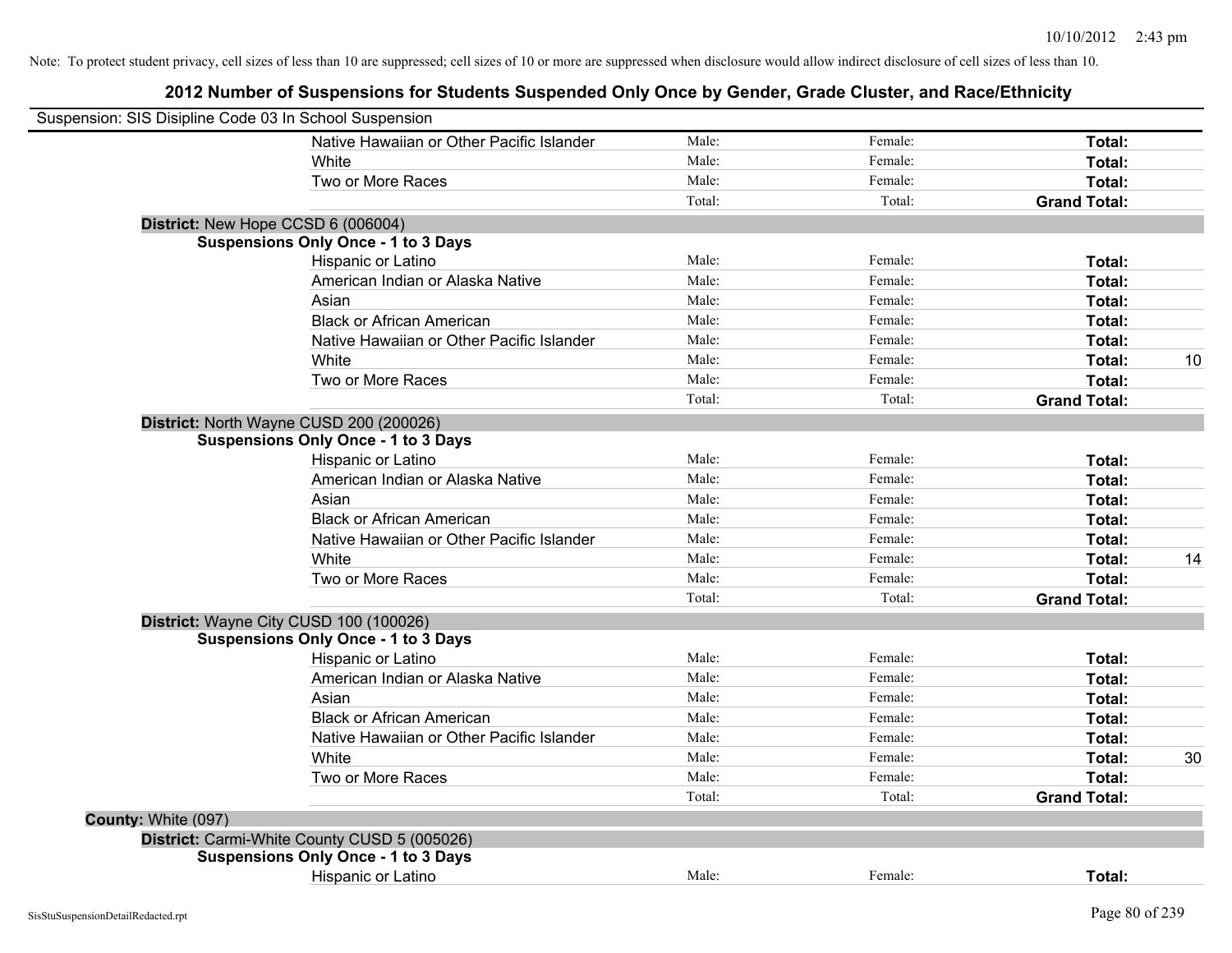| Suspension: SIS Disipline Code 03 In School Suspension |                                                     |        |    |         |    |                     |    |
|--------------------------------------------------------|-----------------------------------------------------|--------|----|---------|----|---------------------|----|
|                                                        | American Indian or Alaska Native                    | Male:  |    | Female: |    | Total:              |    |
|                                                        | Asian                                               | Male:  |    | Female: |    | Total:              |    |
|                                                        | <b>Black or African American</b>                    | Male:  |    | Female: |    | Total:              |    |
|                                                        | Native Hawaiian or Other Pacific Islander           | Male:  |    | Female: |    | <b>Total:</b>       |    |
|                                                        | White                                               | Male:  | 37 | Female: | 22 | <b>Total:</b>       | 59 |
|                                                        | Two or More Races                                   | Male:  |    | Female: |    | <b>Total:</b>       |    |
|                                                        |                                                     | Total: |    | Total:  |    | <b>Grand Total:</b> |    |
|                                                        | District: Grayville CUSD 1 (001026)                 |        |    |         |    |                     |    |
|                                                        | <b>Suspensions Only Once - 1 to 3 Days</b>          |        |    |         |    |                     |    |
|                                                        | Hispanic or Latino                                  | Male:  |    | Female: |    | Total:              |    |
|                                                        | American Indian or Alaska Native                    | Male:  |    | Female: |    | Total:              |    |
|                                                        | Asian                                               | Male:  |    | Female: |    | <b>Total:</b>       |    |
|                                                        | <b>Black or African American</b>                    | Male:  |    | Female: |    | <b>Total:</b>       |    |
|                                                        | Native Hawaiian or Other Pacific Islander           | Male:  |    | Female: |    | Total:              |    |
|                                                        | White                                               | Male:  |    | Female: |    | <b>Total:</b>       |    |
|                                                        | Two or More Races                                   | Male:  |    | Female: |    | <b>Total:</b>       |    |
|                                                        |                                                     | Total: |    | Total:  |    | <b>Grand Total:</b> |    |
|                                                        | District: Norris City-Omaha-Enfield CUSD 3 (003026) |        |    |         |    |                     |    |
|                                                        | <b>Suspensions Only Once - 1 to 3 Days</b>          |        |    |         |    |                     |    |
|                                                        | Hispanic or Latino                                  | Male:  |    | Female: |    | Total:              |    |
|                                                        | American Indian or Alaska Native                    | Male:  |    | Female: |    | <b>Total:</b>       |    |
|                                                        | Asian                                               | Male:  |    | Female: |    | <b>Total:</b>       |    |
|                                                        | <b>Black or African American</b>                    | Male:  |    | Female: |    | <b>Total:</b>       |    |
|                                                        | Native Hawaiian or Other Pacific Islander           | Male:  |    | Female: |    | <b>Total:</b>       |    |
|                                                        | White                                               | Male:  |    | Female: |    | <b>Total:</b>       |    |
|                                                        | Two or More Races                                   | Male:  |    | Female: |    | Total:              |    |
|                                                        |                                                     | Total: |    | Total:  |    | <b>Grand Total:</b> |    |
|                                                        |                                                     |        |    |         |    |                     |    |
| Region: Franklin/Williamson ROE (21)                   |                                                     |        |    |         |    |                     |    |
| County: Franklin (028)                                 |                                                     |        |    |         |    |                     |    |
|                                                        | District: Benton CCSD 47 (047004)                   |        |    |         |    |                     |    |
|                                                        | <b>Suspensions Only Once - 1 to 3 Days</b>          |        |    |         |    |                     |    |
|                                                        | Hispanic or Latino                                  | Male:  |    | Female: |    | <b>Total:</b>       |    |
|                                                        | American Indian or Alaska Native                    | Male:  |    | Female: |    | <b>Total:</b>       |    |
|                                                        | Asian                                               | Male:  |    | Female: |    | Total:              |    |
|                                                        | <b>Black or African American</b>                    | Male:  |    | Female: |    | <b>Total:</b>       |    |
|                                                        | Native Hawaiian or Other Pacific Islander           | Male:  |    | Female: |    | <b>Total:</b>       |    |
|                                                        | White                                               | Male:  |    | Female: |    | Total:              | 13 |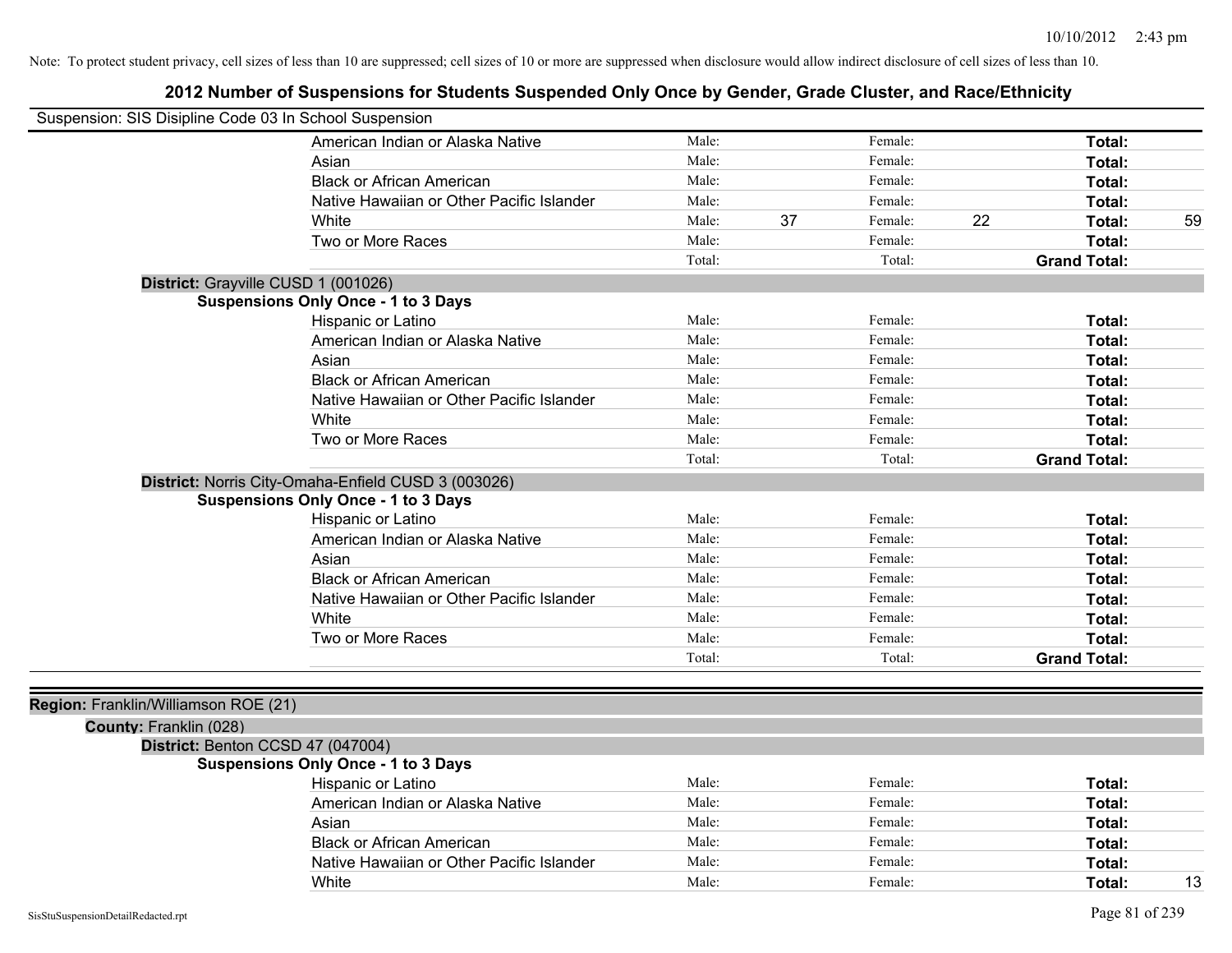| Suspension: SIS Disipline Code 03 In School Suspension |                                            |        |    |         |    |                     |    |
|--------------------------------------------------------|--------------------------------------------|--------|----|---------|----|---------------------|----|
|                                                        | Two or More Races                          | Male:  |    | Female: |    | Total:              |    |
|                                                        |                                            | Total: |    | Total:  |    | <b>Grand Total:</b> |    |
| District: Benton Cons HSD 103 (103013)                 |                                            |        |    |         |    |                     |    |
|                                                        | <b>Suspensions Only Once - 1 to 3 Days</b> |        |    |         |    |                     |    |
|                                                        | Hispanic or Latino                         | Male:  |    | Female: |    | Total:              |    |
|                                                        | American Indian or Alaska Native           | Male:  |    | Female: |    | Total:              |    |
|                                                        | Asian                                      | Male:  |    | Female: |    | Total:              |    |
|                                                        | <b>Black or African American</b>           | Male:  |    | Female: |    | Total:              |    |
|                                                        | Native Hawaiian or Other Pacific Islander  | Male:  |    | Female: |    | Total:              |    |
|                                                        | White                                      | Male:  | 25 | Female: | 20 | Total:              | 45 |
|                                                        | Two or More Races                          | Male:  |    | Female: |    | Total:              |    |
|                                                        |                                            | Total: |    | Total:  |    | <b>Grand Total:</b> |    |
| District: Christopher USD 99 (099026)                  |                                            |        |    |         |    |                     |    |
|                                                        | <b>Suspensions Only Once - 1 to 3 Days</b> |        |    |         |    |                     |    |
|                                                        | Hispanic or Latino                         | Male:  |    | Female: |    | Total:              |    |
|                                                        | American Indian or Alaska Native           | Male:  |    | Female: |    | Total:              |    |
|                                                        | Asian                                      | Male:  |    | Female: |    | Total:              |    |
|                                                        | <b>Black or African American</b>           | Male:  |    | Female: |    | Total:              |    |
|                                                        | Native Hawaiian or Other Pacific Islander  | Male:  |    | Female: |    | Total:              |    |
|                                                        | White                                      | Male:  |    | Female: |    | Total:              | 16 |
|                                                        | Two or More Races                          | Male:  |    | Female: |    | Total:              |    |
|                                                        |                                            | Total: |    | Total:  |    | <b>Grand Total:</b> |    |
| District: Frankfort CUSD 168 (168026)                  |                                            |        |    |         |    |                     |    |
|                                                        | <b>Suspensions Only Once - 1 to 3 Days</b> |        |    |         |    |                     |    |
|                                                        | Hispanic or Latino                         | Male:  |    | Female: |    | Total:              |    |
|                                                        | American Indian or Alaska Native           | Male:  |    | Female: |    | Total:              |    |
|                                                        | Asian                                      | Male:  |    | Female: |    | Total:              |    |
|                                                        | <b>Black or African American</b>           | Male:  |    | Female: |    | Total:              |    |
|                                                        | Native Hawaiian or Other Pacific Islander  | Male:  |    | Female: |    | Total:              |    |
|                                                        | White                                      | Male:  |    | Female: |    | Total:              |    |
|                                                        | Two or More Races                          | Male:  |    | Female: |    | Total:              |    |
|                                                        |                                            | Total: |    | Total:  |    | <b>Grand Total:</b> |    |
|                                                        | District: Thompsonville CUSD 174 (174026)  |        |    |         |    |                     |    |
|                                                        | <b>Suspensions Only Once - 1 to 3 Days</b> |        |    |         |    |                     |    |
|                                                        | Hispanic or Latino                         | Male:  |    | Female: |    | Total:              |    |
|                                                        | American Indian or Alaska Native           | Male:  |    | Female: |    | Total:              |    |
|                                                        | Asian                                      | Male:  |    | Female: |    | Total:              |    |
|                                                        | <b>Black or African American</b>           | Male:  |    | Female: |    | Total:              |    |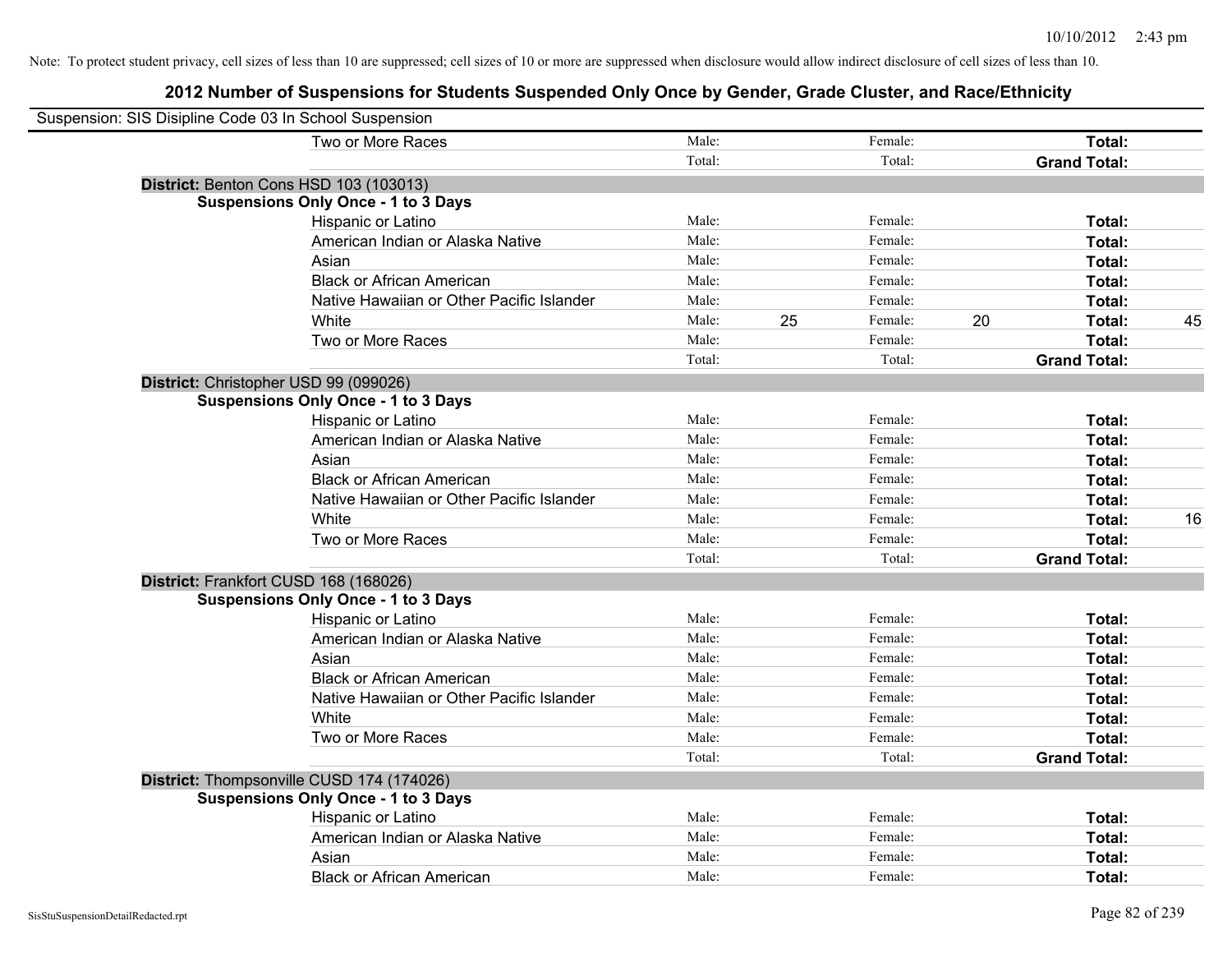| Suspension: SIS Disipline Code 03 In School Suspension |                                            |        |         |                     |    |
|--------------------------------------------------------|--------------------------------------------|--------|---------|---------------------|----|
|                                                        | Native Hawaiian or Other Pacific Islander  | Male:  | Female: | Total:              |    |
|                                                        | White                                      | Male:  | Female: | Total:              |    |
|                                                        | Two or More Races                          | Male:  | Female: | Total:              |    |
|                                                        |                                            | Total: | Total:  | <b>Grand Total:</b> |    |
| County: Williamson (100)                               |                                            |        |         |                     |    |
| District: Carterville CUSD 5 (005026)                  |                                            |        |         |                     |    |
|                                                        | <b>Suspensions Only Once - 1 to 3 Days</b> |        |         |                     |    |
|                                                        | Hispanic or Latino                         | Male:  | Female: | Total:              |    |
|                                                        | American Indian or Alaska Native           | Male:  | Female: | Total:              |    |
|                                                        | Asian                                      | Male:  | Female: | Total:              |    |
|                                                        | <b>Black or African American</b>           | Male:  | Female: | Total:              |    |
|                                                        | Native Hawaiian or Other Pacific Islander  | Male:  | Female: | Total:              |    |
|                                                        | White                                      | Male:  | Female: | Total:              | 14 |
|                                                        | Two or More Races                          | Male:  | Female: | Total:              |    |
|                                                        |                                            | Total: | Total:  | <b>Grand Total:</b> |    |
|                                                        | District: Crab Orchard CUSD 3 (003026)     |        |         |                     |    |
|                                                        | <b>Suspensions Only Once - 1 to 3 Days</b> |        |         |                     |    |
|                                                        | Hispanic or Latino                         | Male:  | Female: | Total:              |    |
|                                                        | American Indian or Alaska Native           | Male:  | Female: | Total:              |    |
|                                                        | Asian                                      | Male:  | Female: | Total:              |    |
|                                                        | <b>Black or African American</b>           | Male:  | Female: | Total:              |    |
|                                                        | Native Hawaiian or Other Pacific Islander  | Male:  | Female: | Total:              |    |
|                                                        | White                                      | Male:  | Female: | Total:              | 22 |
|                                                        | Two or More Races                          | Male:  | Female: | Total:              |    |
|                                                        |                                            | Total: | Total:  | <b>Grand Total:</b> |    |
|                                                        | District: Johnston City CUSD 1 (001026)    |        |         |                     |    |
|                                                        | <b>Suspensions Only Once - 1 to 3 Days</b> |        |         |                     |    |
|                                                        | Hispanic or Latino                         | Male:  | Female: | Total:              |    |
|                                                        | American Indian or Alaska Native           | Male:  | Female: | Total:              |    |
|                                                        | Asian                                      | Male:  | Female: | Total:              |    |
|                                                        | <b>Black or African American</b>           | Male:  | Female: | Total:              |    |
|                                                        | Native Hawaiian or Other Pacific Islander  | Male:  | Female: | Total:              |    |
|                                                        | <b>White</b>                               | Male:  | Female: | Total:              | 21 |
|                                                        | Two or More Races                          | Male:  | Female: | Total:              |    |
|                                                        |                                            | Total: | Total:  | <b>Grand Total:</b> |    |
| District: Marion CUSD 2 (002026)                       |                                            |        |         |                     |    |
|                                                        | <b>Suspensions Only Once - 1 to 3 Days</b> |        |         |                     |    |
|                                                        | <b>Hispanic or Latino</b>                  | Male:  | Female: | Total:              |    |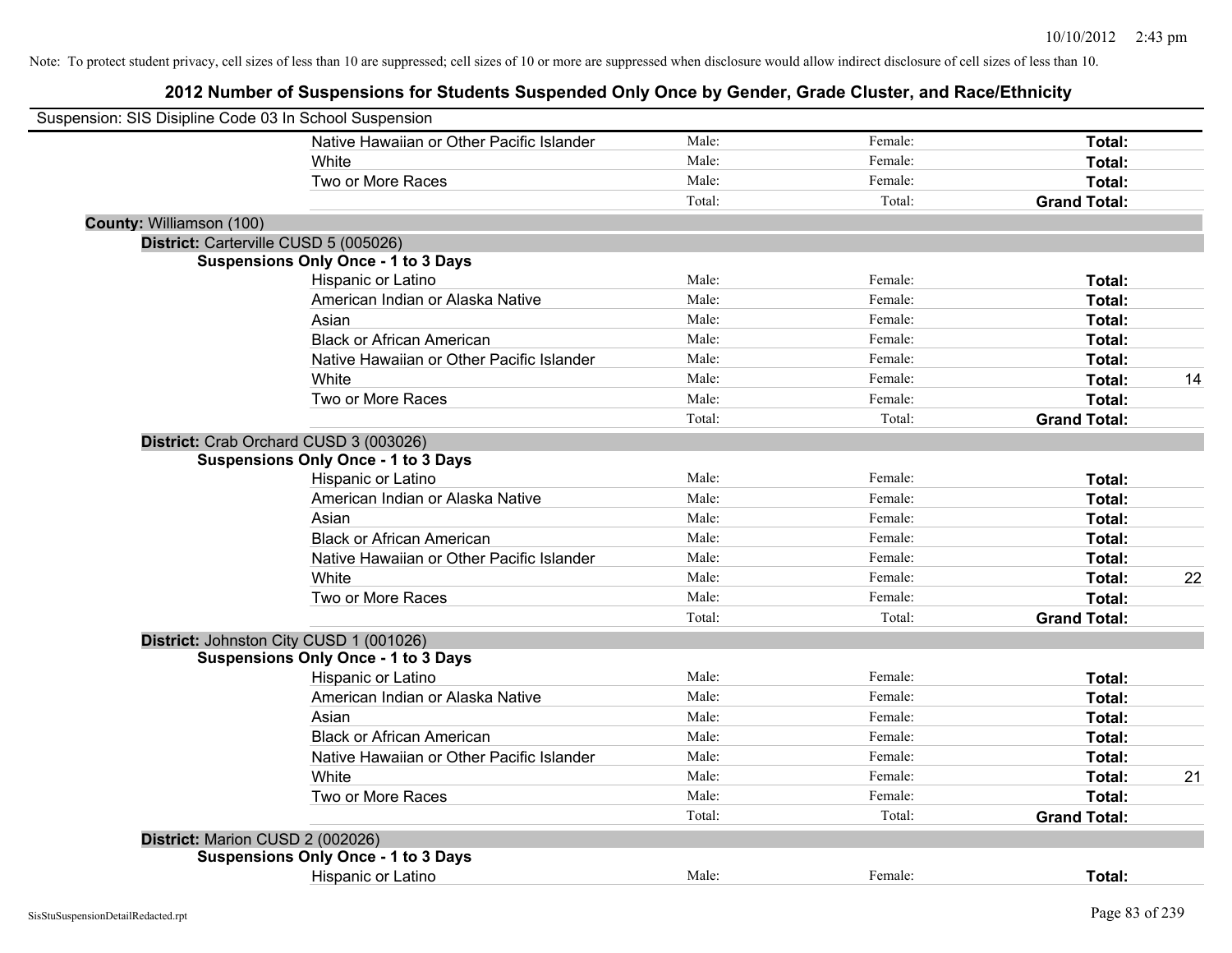| Suspension: SIS Disipline Code 03 In School Suspension |                                               |        |         |                     |    |
|--------------------------------------------------------|-----------------------------------------------|--------|---------|---------------------|----|
|                                                        | American Indian or Alaska Native              | Male:  | Female: | Total:              |    |
|                                                        | Asian                                         | Male:  | Female: | Total:              |    |
|                                                        | <b>Black or African American</b>              | Male:  | Female: | Total:              |    |
|                                                        | Native Hawaiian or Other Pacific Islander     | Male:  | Female: | Total:              |    |
|                                                        | White                                         | Male:  | Female: | Total:              |    |
|                                                        | Two or More Races                             | Male:  | Female: | Total:              |    |
|                                                        |                                               | Total: | Total:  | <b>Grand Total:</b> | 13 |
|                                                        |                                               |        |         |                     |    |
| Region: Fulton/Schuyler ROE (22)                       |                                               |        |         |                     |    |
| County: Fulton (029)                                   |                                               |        |         |                     |    |
|                                                        | District: Astoria CUSD 1 (001026)             |        |         |                     |    |
|                                                        | <b>Suspensions Only Once - 1 to 3 Days</b>    |        |         |                     |    |
|                                                        | Hispanic or Latino                            | Male:  | Female: | Total:              |    |
|                                                        | American Indian or Alaska Native              | Male:  | Female: | Total:              |    |
|                                                        | Asian                                         | Male:  | Female: | Total:              |    |
|                                                        | <b>Black or African American</b>              | Male:  | Female: | Total:              |    |
|                                                        | Native Hawaiian or Other Pacific Islander     | Male:  | Female: | Total:              |    |
|                                                        | White                                         | Male:  | Female: | Total:              |    |
|                                                        | Two or More Races                             | Male:  | Female: | Total:              |    |
|                                                        |                                               | Total: | Total:  | <b>Grand Total:</b> |    |
|                                                        | District: Avon CUSD 176 (176026)              |        |         |                     |    |
|                                                        | <b>Suspensions Only Once - 1 to 3 Days</b>    |        |         |                     |    |
|                                                        | Hispanic or Latino                            | Male:  | Female: | Total:              |    |
|                                                        | American Indian or Alaska Native              | Male:  | Female: | Total:              |    |
|                                                        | Asian                                         | Male:  | Female: | Total:              |    |
|                                                        | <b>Black or African American</b>              | Male:  | Female: | Total:              |    |
|                                                        | Native Hawaiian or Other Pacific Islander     | Male:  | Female: | Total:              |    |
|                                                        | White                                         | Male:  | Female: | Total:              | 20 |
|                                                        | Two or More Races                             | Male:  | Female: | Total:              |    |
|                                                        |                                               | Total: | Total:  | <b>Grand Total:</b> |    |
|                                                        | <b>Suspensions Only Once - 4 or More Days</b> |        |         |                     |    |
|                                                        | Hispanic or Latino                            | Male:  | Female: | Total:              |    |
|                                                        | American Indian or Alaska Native              | Male:  | Female: | Total:              |    |
|                                                        | Asian                                         | Male:  | Female: | Total:              |    |
|                                                        | <b>Black or African American</b>              | Male:  | Female: | Total:              |    |
|                                                        | Native Hawaiian or Other Pacific Islander     | Male:  | Female: | Total:              |    |
|                                                        | White                                         | Male:  | Female: | <b>Total:</b>       |    |
|                                                        | Two or More Races                             | Male:  | Female: | Total:              |    |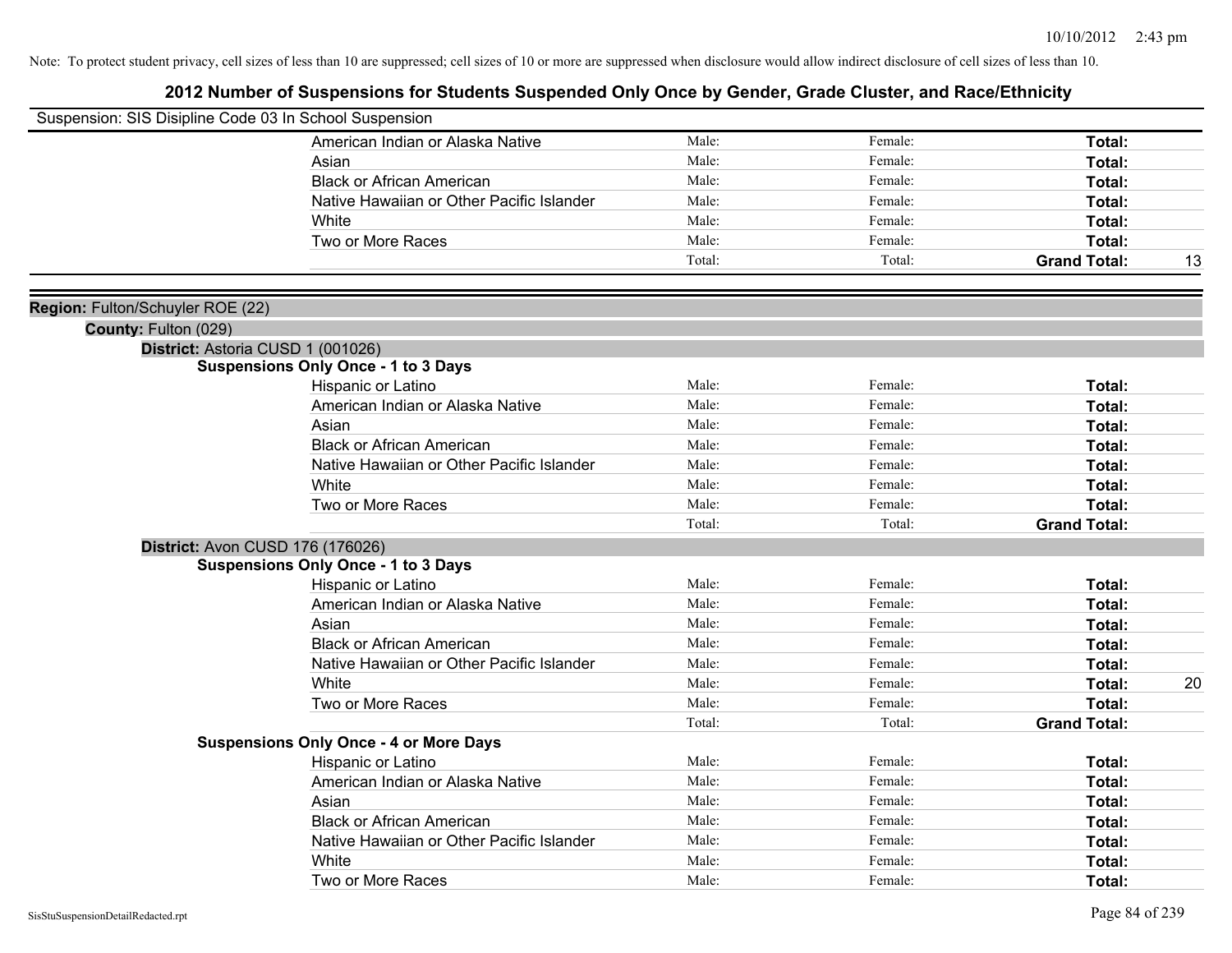|                        | Suspension: SIS Disipline Code 03 In School Suspension |        |    |         |    |                     |    |
|------------------------|--------------------------------------------------------|--------|----|---------|----|---------------------|----|
|                        |                                                        | Total: |    | Total:  |    | <b>Grand Total:</b> |    |
|                        | District: Canton Union SD 66 (066025)                  |        |    |         |    |                     |    |
|                        | <b>Suspensions Only Once - 1 to 3 Days</b>             |        |    |         |    |                     |    |
|                        | Hispanic or Latino                                     | Male:  |    | Female: |    | Total:              |    |
|                        | American Indian or Alaska Native                       | Male:  |    | Female: |    | Total:              |    |
|                        | Asian                                                  | Male:  |    | Female: |    | Total:              |    |
|                        | <b>Black or African American</b>                       | Male:  |    | Female: |    | Total:              |    |
|                        | Native Hawaiian or Other Pacific Islander              | Male:  |    | Female: |    | Total:              |    |
|                        | White                                                  | Male:  | 51 | Female: | 38 | Total:              | 89 |
|                        | Two or More Races                                      | Male:  |    | Female: |    | Total:              |    |
|                        |                                                        | Total: |    | Total:  |    | <b>Grand Total:</b> |    |
|                        | District: Spoon River Valley CUSD 4 (004026)           |        |    |         |    |                     |    |
|                        | <b>Suspensions Only Once - 1 to 3 Days</b>             |        |    |         |    |                     |    |
|                        | Hispanic or Latino                                     | Male:  |    | Female: |    | Total:              |    |
|                        | American Indian or Alaska Native                       | Male:  |    | Female: |    | Total:              |    |
|                        | Asian                                                  | Male:  |    | Female: |    | Total:              |    |
|                        | <b>Black or African American</b>                       | Male:  |    | Female: |    | Total:              |    |
|                        | Native Hawaiian or Other Pacific Islander              | Male:  |    | Female: |    | Total:              |    |
|                        | White                                                  | Male:  |    | Female: |    | Total:              | 14 |
|                        | Two or More Races                                      | Male:  |    | Female: |    | Total:              |    |
|                        |                                                        | Total: |    | Total:  |    | <b>Grand Total:</b> |    |
|                        | District: V I T CUSD 2 (002026)                        |        |    |         |    |                     |    |
|                        | <b>Suspensions Only Once - 1 to 3 Days</b>             |        |    |         |    |                     |    |
|                        | Hispanic or Latino                                     | Male:  |    | Female: |    | Total:              |    |
|                        | American Indian or Alaska Native                       | Male:  |    | Female: |    | Total:              |    |
|                        | Asian                                                  | Male:  |    | Female: |    | Total:              |    |
|                        | <b>Black or African American</b>                       | Male:  |    | Female: |    | Total:              |    |
|                        | Native Hawaiian or Other Pacific Islander              | Male:  |    | Female: |    | Total:              |    |
|                        | White                                                  | Male:  |    | Female: |    | Total:              |    |
|                        | Two or More Races                                      | Male:  |    | Female: |    | Total:              |    |
|                        |                                                        | Total: |    | Total:  |    | <b>Grand Total:</b> |    |
| County: Schuyler (085) |                                                        |        |    |         |    |                     |    |
|                        | District: Schuyler-Industry CUSD 5 (005026)            |        |    |         |    |                     |    |
|                        | <b>Suspensions Only Once - 1 to 3 Days</b>             |        |    |         |    |                     |    |
|                        | Hispanic or Latino                                     | Male:  |    | Female: |    | Total:              |    |
|                        | American Indian or Alaska Native                       | Male:  |    | Female: |    | Total:              |    |
|                        | Asian                                                  | Male:  |    | Female: |    | Total:              |    |
|                        | <b>Black or African American</b>                       | Male:  |    | Female: |    | Total:              |    |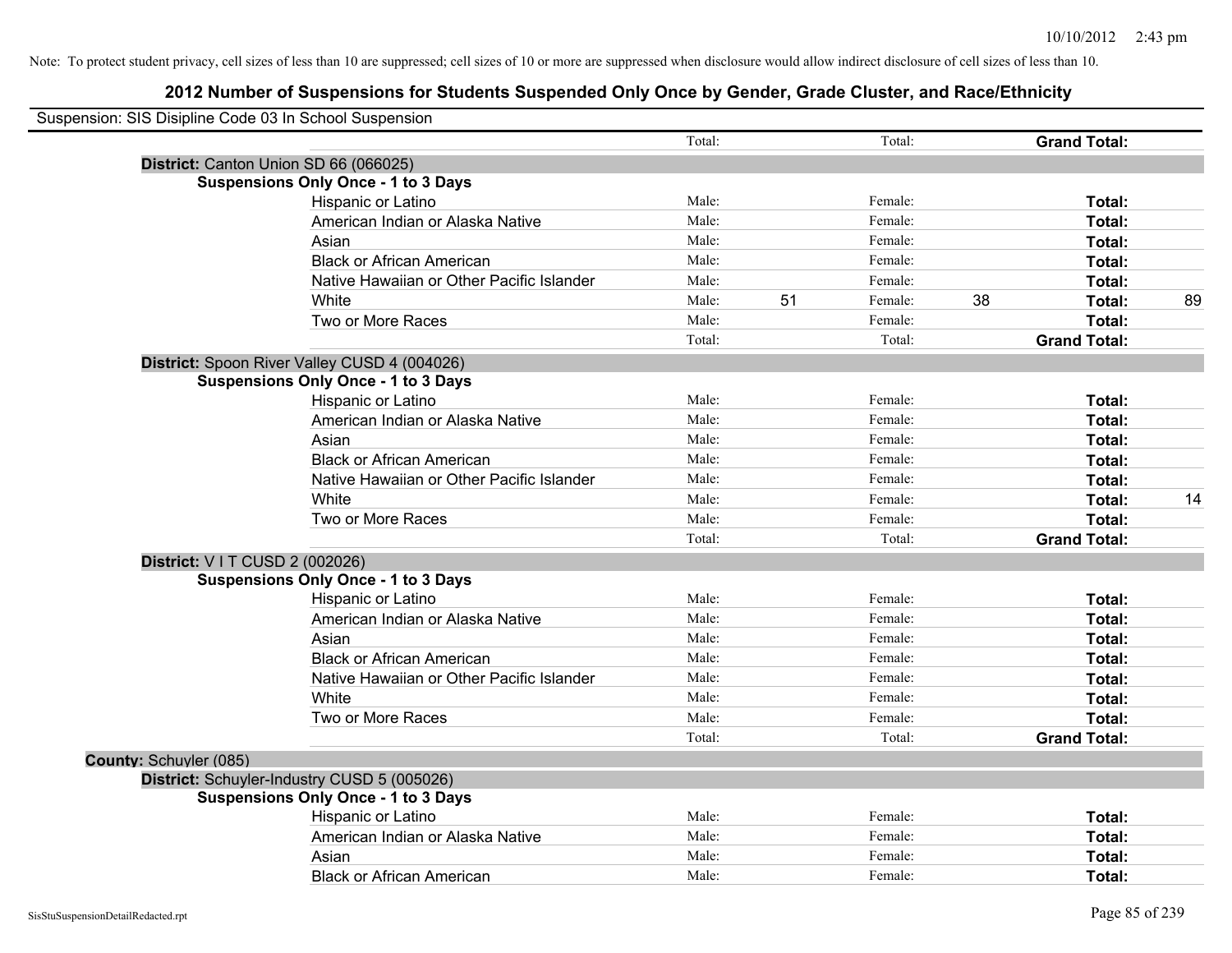# **2012 Number of Suspensions for Students Suspended Only Once by Gender, Grade Cluster, and Race/Ethnicity**

| Suspension: SIS Disipline Code 03 In School Suspension |                                                    |        |         |                     |    |
|--------------------------------------------------------|----------------------------------------------------|--------|---------|---------------------|----|
|                                                        | Native Hawaiian or Other Pacific Islander          | Male:  | Female: | Total:              |    |
|                                                        | White                                              | Male:  | Female: | Total:              | 21 |
|                                                        | Two or More Races                                  | Male:  | Female: | <b>Total:</b>       |    |
|                                                        |                                                    | Total: | Total:  | <b>Grand Total:</b> |    |
|                                                        |                                                    |        |         |                     |    |
| Region: Grundy/Kendall ROE (24)                        |                                                    |        |         |                     |    |
| County: Grundy (032)                                   |                                                    |        |         |                     |    |
|                                                        | District: Braceville SD 75 (075002)                |        |         |                     |    |
|                                                        | <b>Suspensions Only Once - 1 to 3 Days</b>         |        |         |                     |    |
|                                                        | Hispanic or Latino                                 | Male:  | Female: | Total:              |    |
|                                                        | American Indian or Alaska Native                   | Male:  | Female: | Total:              |    |
|                                                        | Asian                                              | Male:  | Female: | Total:              |    |
|                                                        | <b>Black or African American</b>                   | Male:  | Female: | Total:              |    |
|                                                        | Native Hawaiian or Other Pacific Islander          | Male:  | Female: | Total:              |    |
|                                                        | White                                              | Male:  | Female: | Total:              |    |
|                                                        | Two or More Races                                  | Male:  | Female: | Total:              |    |
|                                                        |                                                    | Total: | Total:  | <b>Grand Total:</b> |    |
|                                                        | District: Coal City CUSD 1 (001026)                |        |         |                     |    |
|                                                        | <b>Suspensions Only Once - 1 to 3 Days</b>         |        |         |                     |    |
|                                                        | Hispanic or Latino                                 | Male:  | Female: | Total:              |    |
|                                                        | American Indian or Alaska Native                   | Male:  | Female: | Total:              |    |
|                                                        | Asian                                              | Male:  | Female: | Total:              |    |
|                                                        | <b>Black or African American</b>                   | Male:  | Female: | Total:              |    |
|                                                        | Native Hawaiian or Other Pacific Islander          | Male:  | Female: | Total:              |    |
|                                                        | White                                              | Male:  | Female: | Total:              |    |
|                                                        | Two or More Races                                  | Male:  | Female: | Total:              |    |
|                                                        |                                                    | Total: | Total:  | <b>Grand Total:</b> | 11 |
|                                                        | District: Gardner S Wilmington Twp HSD 73 (073017) |        |         |                     |    |
|                                                        | <b>Suspensions Only Once - 1 to 3 Days</b>         |        |         |                     |    |
|                                                        | Hispanic or Latino                                 | Male:  | Female: | Total:              |    |
|                                                        | American Indian or Alaska Native                   | Male:  | Female: | Total:              |    |
|                                                        | Asian                                              | Male:  | Female: | Total:              |    |
|                                                        | <b>Black or African American</b>                   | Male:  | Female: | Total:              |    |
|                                                        | Native Hawaiian or Other Pacific Islander          | Male:  | Female: | Total:              |    |
|                                                        | White                                              | Male:  | Female: | Total:              |    |
|                                                        | Two or More Races                                  | Male:  | Female: | Total:              |    |
|                                                        |                                                    | Total: | Total:  | <b>Grand Total:</b> |    |
|                                                        |                                                    |        |         |                     |    |

**District:** Minooka CCSD 201 (201004)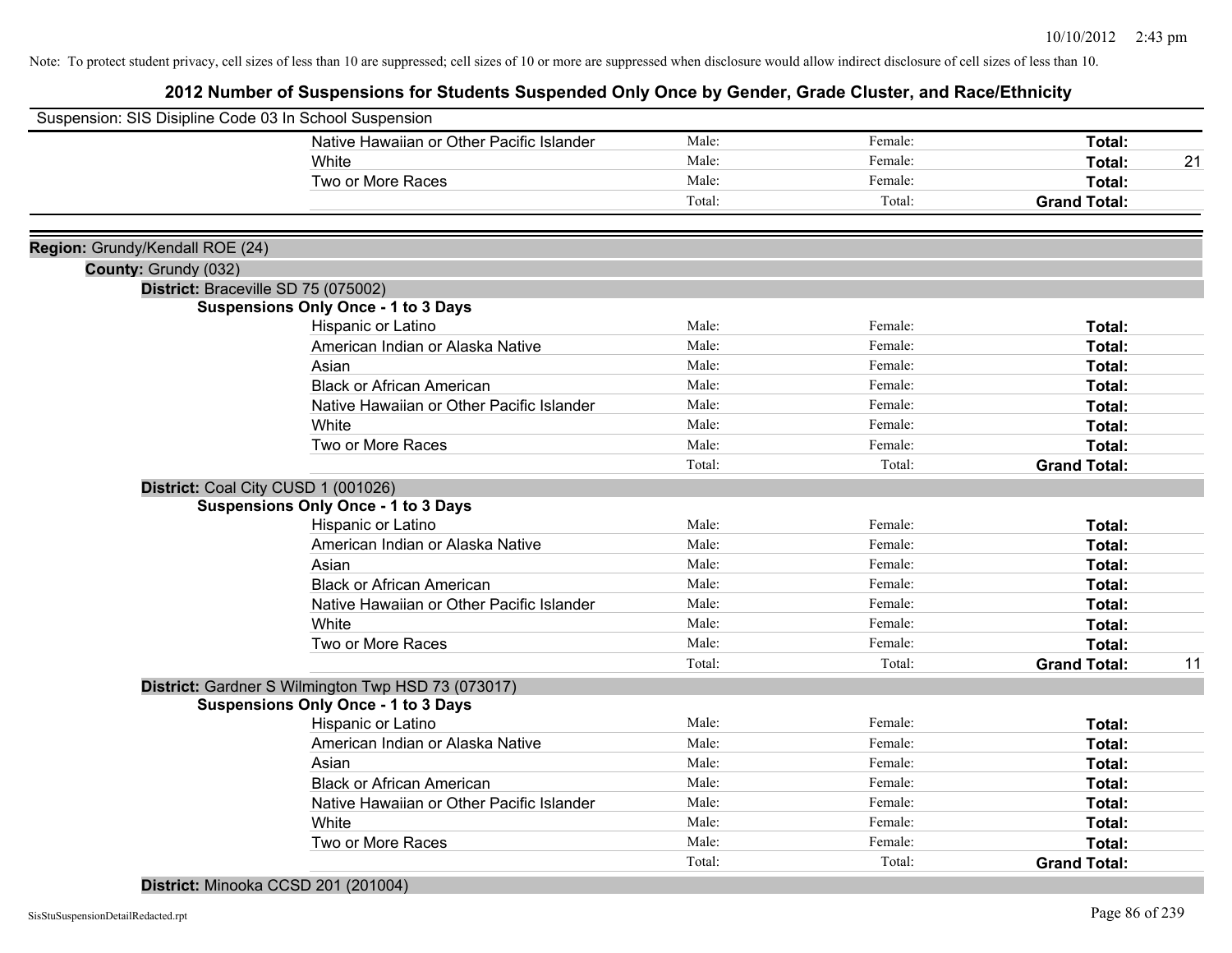| Suspension: SIS Disipline Code 03 In School Suspension |                                               |        |    |         |    |                     |     |
|--------------------------------------------------------|-----------------------------------------------|--------|----|---------|----|---------------------|-----|
|                                                        | <b>Suspensions Only Once - 1 to 3 Days</b>    |        |    |         |    |                     |     |
|                                                        | Hispanic or Latino                            | Male:  |    | Female: |    | Total:              | 13  |
|                                                        | American Indian or Alaska Native              | Male:  |    | Female: |    | Total:              |     |
|                                                        | Asian                                         | Male:  |    | Female: |    | Total:              |     |
|                                                        | <b>Black or African American</b>              | Male:  |    | Female: |    | Total:              |     |
|                                                        | Native Hawaiian or Other Pacific Islander     | Male:  |    | Female: |    | Total:              |     |
|                                                        | White                                         | Male:  | 27 | Female: | 10 | Total:              | 37  |
|                                                        | Two or More Races                             | Male:  |    | Female: |    | Total:              |     |
|                                                        |                                               | Total: |    | Total:  |    | <b>Grand Total:</b> |     |
|                                                        | <b>Suspensions Only Once - 4 or More Days</b> |        |    |         |    |                     |     |
|                                                        | Hispanic or Latino                            | Male:  |    | Female: |    | Total:              |     |
|                                                        | American Indian or Alaska Native              | Male:  |    | Female: |    | Total:              |     |
|                                                        | Asian                                         | Male:  |    | Female: |    | Total:              |     |
|                                                        | <b>Black or African American</b>              | Male:  |    | Female: |    | Total:              |     |
|                                                        | Native Hawaiian or Other Pacific Islander     | Male:  |    | Female: |    | Total:              |     |
|                                                        | White                                         | Male:  |    | Female: |    | Total:              |     |
|                                                        | Two or More Races                             | Male:  |    | Female: |    | Total:              |     |
|                                                        |                                               | Total: |    | Total:  |    | <b>Grand Total:</b> |     |
| District: Minooka CHSD 111 (111016)                    |                                               |        |    |         |    |                     |     |
|                                                        | <b>Suspensions Only Once - 1 to 3 Days</b>    |        |    |         |    |                     |     |
|                                                        | Hispanic or Latino                            | Male:  | 17 | Female: | 10 | Total:              | 27  |
|                                                        | American Indian or Alaska Native              | Male:  |    | Female: |    | Total:              |     |
|                                                        | Asian                                         | Male:  |    | Female: |    | Total:              |     |
|                                                        | <b>Black or African American</b>              | Male:  |    | Female: |    | Total:              | 15  |
|                                                        | Native Hawaiian or Other Pacific Islander     | Male:  |    | Female: |    | Total:              |     |
|                                                        | White                                         | Male:  | 81 | Female: | 33 | Total:              | 114 |
|                                                        | Two or More Races                             | Male:  |    | Female: |    | Total:              |     |
|                                                        |                                               | Total: |    | Total:  |    | <b>Grand Total:</b> |     |
| District: Morris CHSD 101 (101016)                     |                                               |        |    |         |    |                     |     |
|                                                        | <b>Suspensions Only Once - 1 to 3 Days</b>    |        |    |         |    |                     |     |
|                                                        | Hispanic or Latino                            | Male:  |    | Female: |    | Total:              |     |
|                                                        | American Indian or Alaska Native              | Male:  |    | Female: |    | Total:              |     |
|                                                        | Asian                                         | Male:  |    | Female: |    | Total:              |     |
|                                                        | <b>Black or African American</b>              | Male:  |    | Female: |    | Total:              |     |
|                                                        | Native Hawaiian or Other Pacific Islander     | Male:  |    | Female: |    | Total:              |     |
|                                                        | White                                         | Male:  |    | Female: |    | Total:              |     |
|                                                        | Two or More Races                             | Male:  |    | Female: |    | Total:              |     |
|                                                        |                                               | Total: |    | Total:  |    | <b>Grand Total:</b> |     |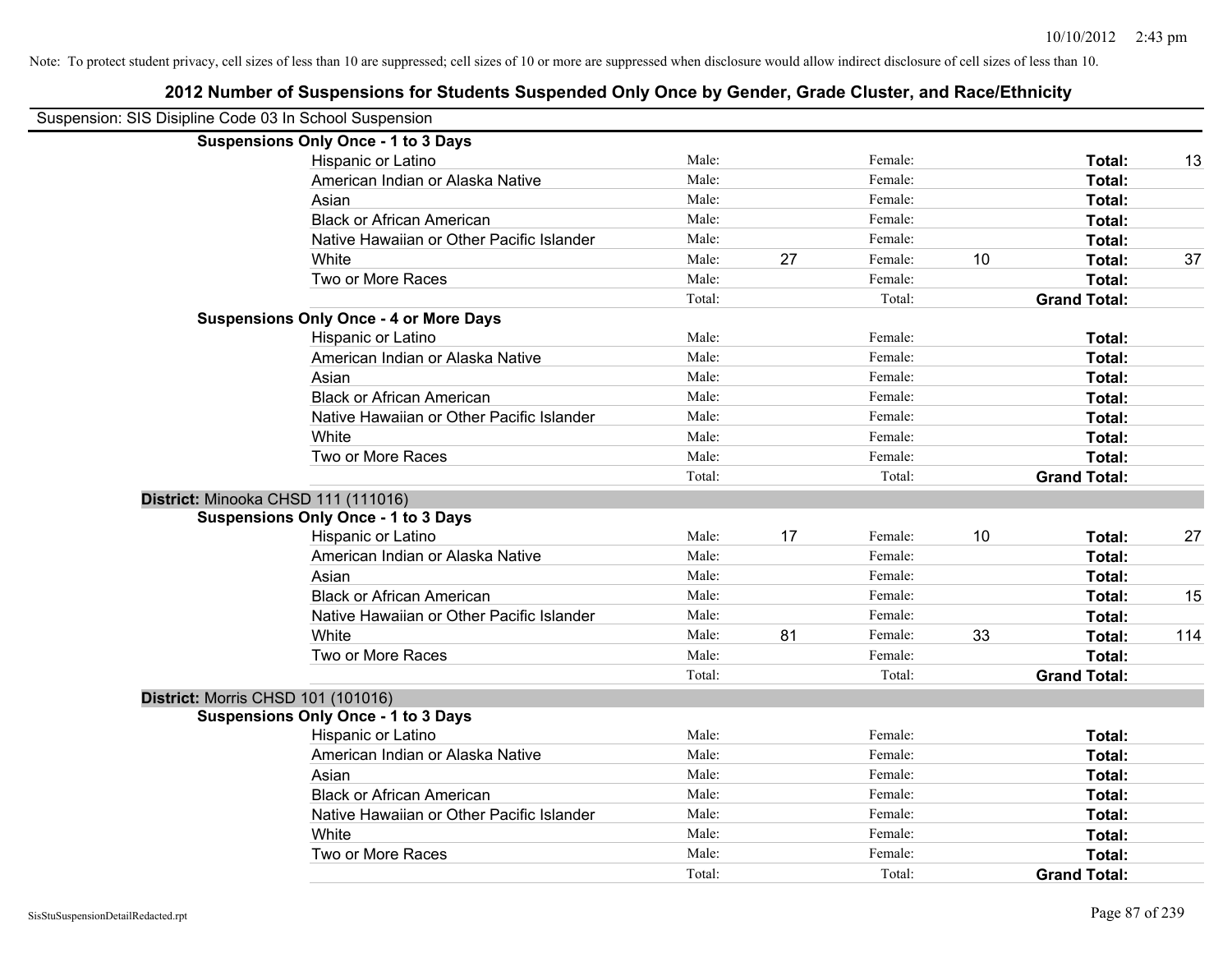| Suspension: SIS Disipline Code 03 In School Suspension |                                              |        |         |                     |    |
|--------------------------------------------------------|----------------------------------------------|--------|---------|---------------------|----|
|                                                        | <b>District: Morris SD 54 (054002)</b>       |        |         |                     |    |
|                                                        | <b>Suspensions Only Once - 1 to 3 Days</b>   |        |         |                     |    |
|                                                        | Hispanic or Latino                           | Male:  | Female: | Total:              |    |
|                                                        | American Indian or Alaska Native             | Male:  | Female: | Total:              |    |
|                                                        | Asian                                        | Male:  | Female: | Total:              |    |
|                                                        | <b>Black or African American</b>             | Male:  | Female: | Total:              |    |
|                                                        | Native Hawaiian or Other Pacific Islander    | Male:  | Female: | Total:              |    |
|                                                        | White                                        | Male:  | Female: | Total:              | 15 |
|                                                        | Two or More Races                            | Male:  | Female: | Total:              |    |
|                                                        |                                              | Total: | Total:  | <b>Grand Total:</b> |    |
|                                                        | District: Saratoga CCSD 60C (060C04)         |        |         |                     |    |
|                                                        | <b>Suspensions Only Once - 1 to 3 Days</b>   |        |         |                     |    |
|                                                        | Hispanic or Latino                           | Male:  | Female: | Total:              |    |
|                                                        | American Indian or Alaska Native             | Male:  | Female: | Total:              |    |
|                                                        | Asian                                        | Male:  | Female: | Total:              |    |
|                                                        | <b>Black or African American</b>             | Male:  | Female: | Total:              |    |
|                                                        | Native Hawaiian or Other Pacific Islander    | Male:  | Female: | Total:              |    |
|                                                        | White                                        | Male:  | Female: | Total:              | 11 |
|                                                        | Two or More Races                            | Male:  | Female: | Total:              |    |
|                                                        |                                              | Total: | Total:  | <b>Grand Total:</b> |    |
| County: Kendall (047)                                  |                                              |        |         |                     |    |
|                                                        | District: Kendall Co Spec Educ Coop (000061) |        |         |                     |    |
|                                                        | <b>Suspensions Only Once - 1 to 3 Days</b>   |        |         |                     |    |
|                                                        | Hispanic or Latino                           | Male:  | Female: | Total:              |    |
|                                                        | American Indian or Alaska Native             | Male:  | Female: | Total:              |    |
|                                                        | Asian                                        | Male:  | Female: | Total:              |    |
|                                                        | <b>Black or African American</b>             | Male:  | Female: | Total:              |    |
|                                                        | Native Hawaiian or Other Pacific Islander    | Male:  | Female: | Total:              |    |
|                                                        | White                                        | Male:  | Female: | Total:              |    |
|                                                        | Two or More Races                            | Male:  | Female: | Total:              |    |
|                                                        |                                              | Total: | Total:  | <b>Grand Total:</b> |    |
|                                                        | District: Newark CHSD 18 (018016)            |        |         |                     |    |
|                                                        | <b>Suspensions Only Once - 1 to 3 Days</b>   |        |         |                     |    |
|                                                        | Hispanic or Latino                           | Male:  | Female: | Total:              |    |
|                                                        | American Indian or Alaska Native             | Male:  | Female: | Total:              |    |
|                                                        | Asian                                        | Male:  | Female: | Total:              |    |
|                                                        | <b>Black or African American</b>             | Male:  | Female: | Total:              |    |
|                                                        | Native Hawaiian or Other Pacific Islander    | Male:  | Female: | Total:              |    |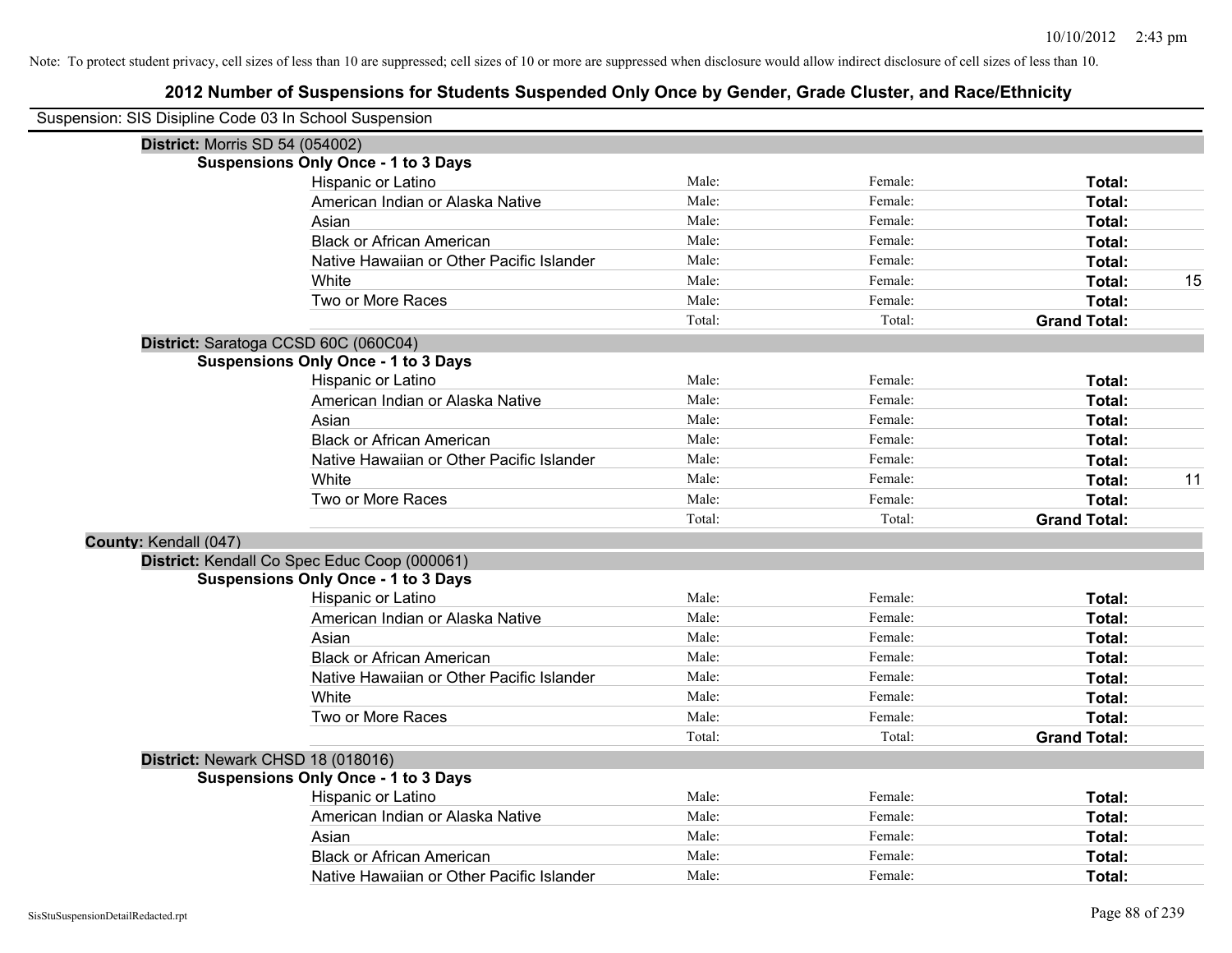| Suspension: SIS Disipline Code 03 In School Suspension |                                               |        |     |         |    |                     |     |
|--------------------------------------------------------|-----------------------------------------------|--------|-----|---------|----|---------------------|-----|
|                                                        | White                                         | Male:  |     | Female: |    | Total:              |     |
|                                                        | Two or More Races                             | Male:  |     | Female: |    | Total:              |     |
|                                                        |                                               | Total: |     | Total:  |    | <b>Grand Total:</b> |     |
| District: Oswego CUSD 308 (308026)                     |                                               |        |     |         |    |                     |     |
|                                                        | <b>Suspensions Only Once - 1 to 3 Days</b>    |        |     |         |    |                     |     |
|                                                        | Hispanic or Latino                            | Male:  | 73  | Female: | 40 | Total:              | 113 |
|                                                        | American Indian or Alaska Native              | Male:  |     | Female: |    | Total:              |     |
|                                                        | Asian                                         | Male:  |     | Female: |    | Total:              | 13  |
|                                                        | <b>Black or African American</b>              | Male:  | 33  | Female: | 35 | Total:              | 68  |
|                                                        | Native Hawaiian or Other Pacific Islander     | Male:  |     | Female: |    | Total:              |     |
|                                                        | White                                         | Male:  | 164 | Female: | 61 | Total:              | 225 |
|                                                        | Two or More Races                             | Male:  |     | Female: |    | Total:              | 27  |
|                                                        |                                               | Total: |     | Total:  |    | <b>Grand Total:</b> |     |
|                                                        | <b>Suspensions Only Once - 4 or More Days</b> |        |     |         |    |                     |     |
|                                                        | Hispanic or Latino                            | Male:  |     | Female: |    | Total:              |     |
|                                                        | American Indian or Alaska Native              | Male:  |     | Female: |    | Total:              |     |
|                                                        | Asian                                         | Male:  |     | Female: |    | Total:              |     |
|                                                        | <b>Black or African American</b>              | Male:  |     | Female: |    | Total:              |     |
|                                                        | Native Hawaiian or Other Pacific Islander     | Male:  |     | Female: |    | Total:              |     |
|                                                        | White                                         | Male:  |     | Female: |    | Total:              |     |
|                                                        | Two or More Races                             | Male:  |     | Female: |    | Total:              |     |
|                                                        |                                               | Total: |     | Total:  |    | <b>Grand Total:</b> |     |
| District: Plano CUSD 88 (088026)                       |                                               |        |     |         |    |                     |     |
|                                                        | <b>Suspensions Only Once - 1 to 3 Days</b>    |        |     |         |    |                     |     |
|                                                        | Hispanic or Latino                            | Male:  |     | Female: |    | Total:              | 22  |
|                                                        | American Indian or Alaska Native              | Male:  |     | Female: |    | Total:              |     |
|                                                        | Asian                                         | Male:  |     | Female: |    | Total:              |     |
|                                                        | <b>Black or African American</b>              | Male:  |     | Female: |    | Total:              | 14  |
|                                                        | Native Hawaiian or Other Pacific Islander     | Male:  |     | Female: |    | Total:              |     |
|                                                        | White                                         | Male:  |     | Female: |    | Total:              | 23  |
|                                                        | Two or More Races                             | Male:  |     | Female: |    | Total:              |     |
|                                                        |                                               | Total: |     | Total:  |    | <b>Grand Total:</b> |     |
| District: Yorkville CUSD 115 (115026)                  |                                               |        |     |         |    |                     |     |
|                                                        | <b>Suspensions Only Once - 1 to 3 Days</b>    |        |     |         |    |                     |     |
|                                                        | Hispanic or Latino                            | Male:  |     | Female: |    | Total:              |     |
|                                                        | American Indian or Alaska Native              | Male:  |     | Female: |    | Total:              |     |
|                                                        | Asian                                         | Male:  |     | Female: |    | Total:              |     |
|                                                        | <b>Black or African American</b>              | Male:  |     | Female: |    | Total:              |     |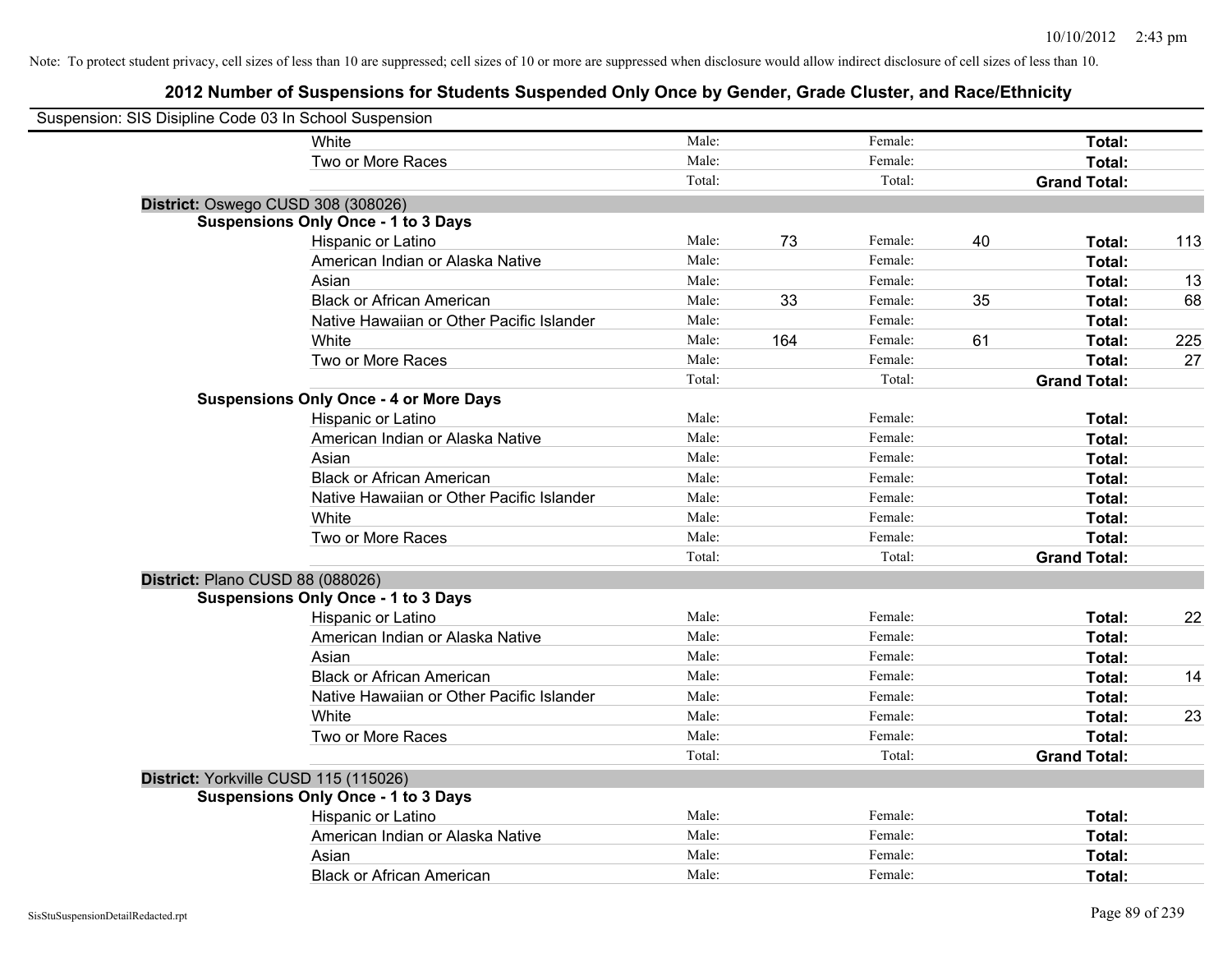| Suspension: SIS Disipline Code 03 In School Suspension |                                            |        |    |         |    |                     |    |
|--------------------------------------------------------|--------------------------------------------|--------|----|---------|----|---------------------|----|
|                                                        | Native Hawaiian or Other Pacific Islander  | Male:  |    | Female: |    | Total:              |    |
|                                                        | White                                      | Male:  |    | Female: |    | <b>Total:</b>       |    |
|                                                        | Two or More Races                          | Male:  |    | Female: |    | Total:              |    |
|                                                        |                                            | Total: |    | Total:  |    | <b>Grand Total:</b> | 16 |
| County: Non-Public School (000)                        |                                            |        |    |         |    |                     |    |
|                                                        | District: Grundy/Kendall ROE (000000)      |        |    |         |    |                     |    |
|                                                        | <b>Suspensions Only Once - 1 to 3 Days</b> |        |    |         |    |                     |    |
|                                                        | Hispanic or Latino                         | Male:  |    | Female: |    | Total:              |    |
|                                                        | American Indian or Alaska Native           | Male:  |    | Female: |    | Total:              |    |
|                                                        | Asian                                      | Male:  |    | Female: |    | Total:              |    |
|                                                        | <b>Black or African American</b>           | Male:  |    | Female: |    | Total:              |    |
|                                                        | Native Hawaiian or Other Pacific Islander  | Male:  |    | Female: |    | Total:              |    |
|                                                        | White                                      | Male:  |    | Female: |    | <b>Total:</b>       |    |
|                                                        | Two or More Races                          | Male:  |    | Female: |    | Total:              |    |
|                                                        |                                            | Total: |    | Total:  |    | <b>Grand Total:</b> |    |
|                                                        |                                            |        |    |         |    |                     |    |
| Region: Hamilton/Jefferson ROE (25)                    |                                            |        |    |         |    |                     |    |
| County: Hamilton (033)                                 |                                            |        |    |         |    |                     |    |
|                                                        | District: Hamilton Co CUSD 10 (010026)     |        |    |         |    |                     |    |
|                                                        | <b>Suspensions Only Once - 1 to 3 Days</b> |        |    |         |    |                     |    |
|                                                        | Hispanic or Latino                         | Male:  |    | Female: |    | Total:              |    |
|                                                        | American Indian or Alaska Native           | Male:  |    | Female: |    | Total:              |    |
|                                                        | Asian                                      | Male:  |    | Female: |    | Total:              |    |
|                                                        | <b>Black or African American</b>           | Male:  |    | Female: |    | Total:              |    |
|                                                        | Native Hawaiian or Other Pacific Islander  | Male:  |    | Female: |    | Total:              |    |
|                                                        | White                                      | Male:  | 29 | Female: | 10 | Total:              | 39 |
|                                                        | Two or More Races                          | Male:  |    | Female: |    | Total:              |    |
|                                                        |                                            | Total: |    | Total:  |    | <b>Grand Total:</b> |    |
| County: Jefferson (041)                                |                                            |        |    |         |    |                     |    |
| District: Bethel SD 82 (082002)                        |                                            |        |    |         |    |                     |    |
|                                                        | <b>Suspensions Only Once - 1 to 3 Days</b> |        |    |         |    |                     |    |
|                                                        | Hispanic or Latino                         | Male:  |    | Female: |    | Total:              |    |
|                                                        | American Indian or Alaska Native           | Male:  |    | Female: |    | Total:              |    |
|                                                        | Asian                                      | Male:  |    | Female: |    | Total:              |    |
|                                                        | <b>Black or African American</b>           | Male:  |    | Female: |    | Total:              |    |
|                                                        | Native Hawaiian or Other Pacific Islander  | Male:  |    | Female: |    | Total:              |    |
|                                                        | White                                      | Male:  |    | Female: |    | Total:              |    |
|                                                        | Two or More Races                          | Male:  |    | Female: |    | Total:              |    |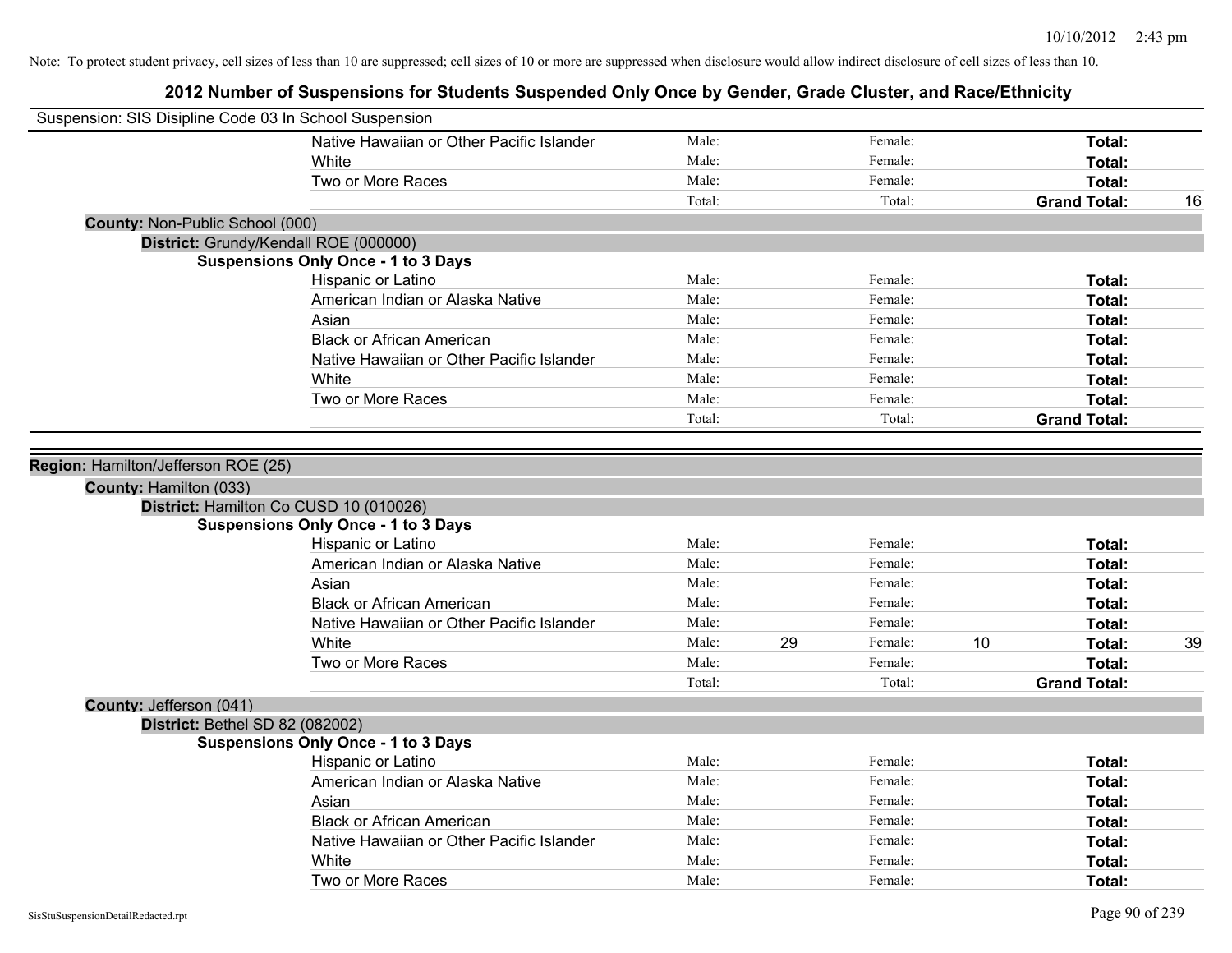| Suspension: SIS Disipline Code 03 In School Suspension |                                               |        |    |         |    |                     |    |
|--------------------------------------------------------|-----------------------------------------------|--------|----|---------|----|---------------------|----|
|                                                        |                                               | Total: |    | Total:  |    | <b>Grand Total:</b> |    |
|                                                        | District: Mount Vernon SD 80 (080002)         |        |    |         |    |                     |    |
|                                                        | <b>Suspensions Only Once - 1 to 3 Days</b>    |        |    |         |    |                     |    |
|                                                        | Hispanic or Latino                            | Male:  |    | Female: |    | Total:              |    |
|                                                        | American Indian or Alaska Native              | Male:  |    | Female: |    | Total:              |    |
|                                                        | Asian                                         | Male:  |    | Female: |    | Total:              |    |
|                                                        | <b>Black or African American</b>              | Male:  | 38 | Female: | 19 | Total:              | 57 |
|                                                        | Native Hawaiian or Other Pacific Islander     | Male:  |    | Female: |    | Total:              |    |
|                                                        | White                                         | Male:  | 43 | Female: | 15 | Total:              | 58 |
|                                                        | Two or More Races                             | Male:  |    | Female: |    | Total:              |    |
|                                                        |                                               | Total: |    | Total:  |    | <b>Grand Total:</b> |    |
|                                                        | <b>Suspensions Only Once - 4 or More Days</b> |        |    |         |    |                     |    |
|                                                        | Hispanic or Latino                            | Male:  |    | Female: |    | Total:              |    |
|                                                        | American Indian or Alaska Native              | Male:  |    | Female: |    | Total:              |    |
|                                                        | Asian                                         | Male:  |    | Female: |    | Total:              |    |
|                                                        | <b>Black or African American</b>              | Male:  |    | Female: |    | Total:              |    |
|                                                        | Native Hawaiian or Other Pacific Islander     | Male:  |    | Female: |    | Total:              |    |
|                                                        | White                                         | Male:  |    | Female: |    | Total:              |    |
|                                                        | Two or More Races                             | Male:  |    | Female: |    | Total:              |    |
|                                                        |                                               | Total: |    | Total:  |    | <b>Grand Total:</b> |    |
|                                                        | District: Mt Vernon Twp HSD 201 (201017)      |        |    |         |    |                     |    |
|                                                        | <b>Suspensions Only Once - 1 to 3 Days</b>    |        |    |         |    |                     |    |
|                                                        | Hispanic or Latino                            | Male:  |    | Female: |    | Total:              |    |
|                                                        | American Indian or Alaska Native              | Male:  |    | Female: |    | Total:              |    |
|                                                        | Asian                                         | Male:  |    | Female: |    | Total:              |    |
|                                                        | <b>Black or African American</b>              | Male:  | 13 | Female: | 16 | Total:              | 29 |
|                                                        | Native Hawaiian or Other Pacific Islander     | Male:  |    | Female: |    | Total:              |    |
|                                                        | White                                         | Male:  | 53 | Female: | 40 | Total:              | 93 |
|                                                        | Two or More Races                             | Male:  |    | Female: |    | Total:              |    |
|                                                        |                                               | Total: |    | Total:  |    | <b>Grand Total:</b> |    |
|                                                        | District: Opdyke-Belle-Rive CCSD 5 (005004)   |        |    |         |    |                     |    |
|                                                        | <b>Suspensions Only Once - 1 to 3 Days</b>    |        |    |         |    |                     |    |
|                                                        | Hispanic or Latino                            | Male:  |    | Female: |    | Total:              |    |
|                                                        | American Indian or Alaska Native              | Male:  |    | Female: |    | Total:              |    |
|                                                        | Asian                                         | Male:  |    | Female: |    | Total:              |    |
|                                                        | <b>Black or African American</b>              | Male:  |    | Female: |    | Total:              |    |
|                                                        | Native Hawaiian or Other Pacific Islander     | Male:  |    | Female: |    | Total:              |    |
|                                                        | White                                         | Male:  |    | Female: |    | Total:              |    |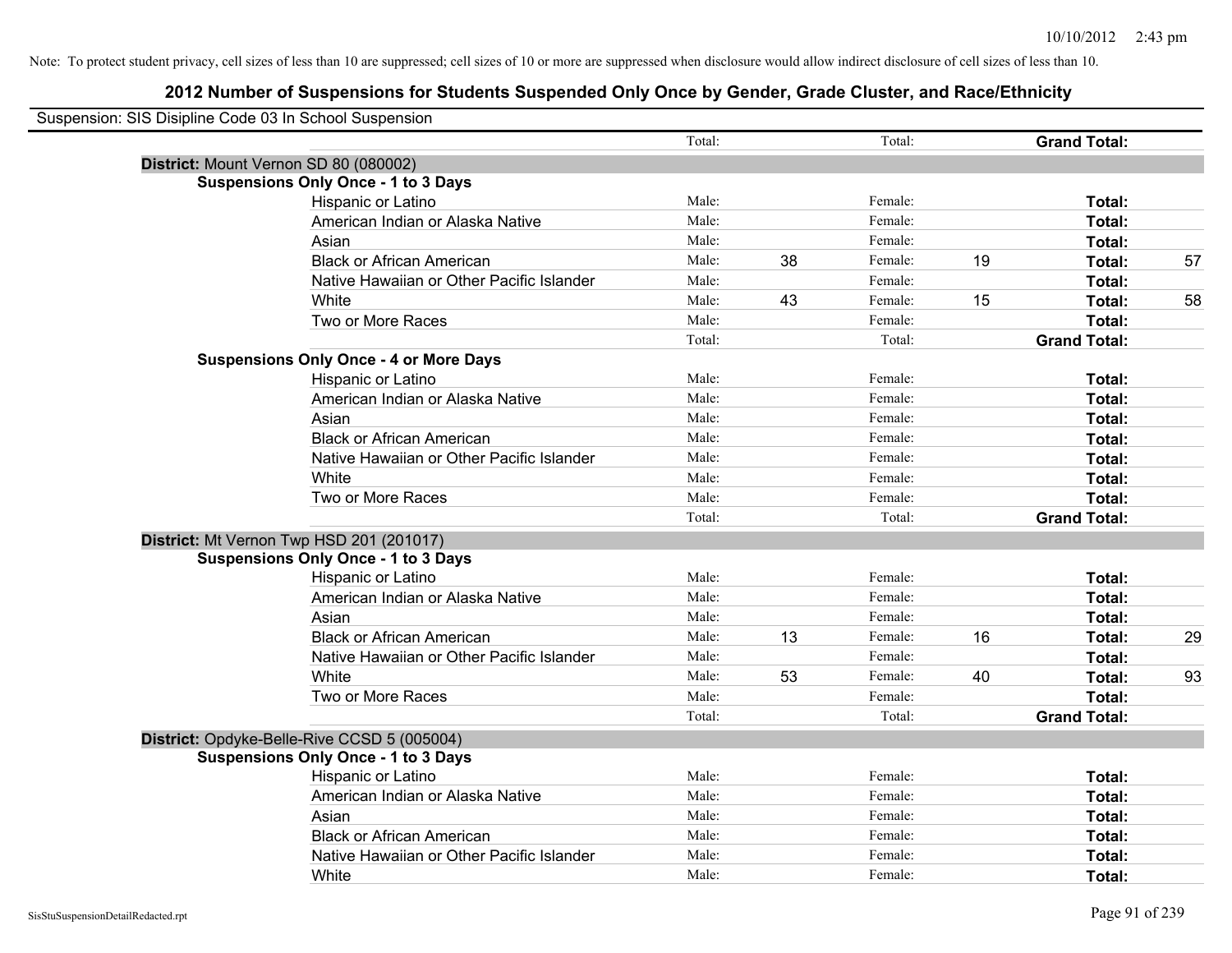| Suspension: SIS Disipline Code 03 In School Suspension |                                            |        |    |         |    |                     |    |
|--------------------------------------------------------|--------------------------------------------|--------|----|---------|----|---------------------|----|
|                                                        | Two or More Races                          | Male:  |    | Female: |    | Total:              |    |
|                                                        |                                            | Total: |    | Total:  |    | <b>Grand Total:</b> |    |
|                                                        | District: Summersville SD 79 (079002)      |        |    |         |    |                     |    |
|                                                        | <b>Suspensions Only Once - 1 to 3 Days</b> |        |    |         |    |                     |    |
|                                                        | Hispanic or Latino                         | Male:  |    | Female: |    | Total:              |    |
|                                                        | American Indian or Alaska Native           | Male:  |    | Female: |    | Total:              |    |
|                                                        | Asian                                      | Male:  |    | Female: |    | Total:              |    |
|                                                        | <b>Black or African American</b>           | Male:  |    | Female: |    | Total:              |    |
|                                                        | Native Hawaiian or Other Pacific Islander  | Male:  |    | Female: |    | Total:              |    |
|                                                        | White                                      | Male:  | 19 | Female: | 14 | Total:              | 33 |
|                                                        | Two or More Races                          | Male:  |    | Female: |    | Total:              |    |
|                                                        |                                            | Total: |    | Total:  |    | <b>Grand Total:</b> |    |
|                                                        | District: Waltonville CUSD 1 (001026)      |        |    |         |    |                     |    |
|                                                        | <b>Suspensions Only Once - 1 to 3 Days</b> |        |    |         |    |                     |    |
|                                                        | Hispanic or Latino                         | Male:  |    | Female: |    | Total:              |    |
|                                                        | American Indian or Alaska Native           | Male:  |    | Female: |    | Total:              |    |
|                                                        | Asian                                      | Male:  |    | Female: |    | Total:              |    |
|                                                        | <b>Black or African American</b>           | Male:  |    | Female: |    | Total:              |    |
|                                                        | Native Hawaiian or Other Pacific Islander  | Male:  |    | Female: |    | Total:              |    |
|                                                        | White                                      | Male:  |    | Female: |    | Total:              | 13 |
|                                                        | Two or More Races                          | Male:  |    | Female: |    | Total:              |    |
|                                                        |                                            | Total: |    | Total:  |    | <b>Grand Total:</b> |    |
|                                                        | District: Woodlawn CCSD 4 (004004)         |        |    |         |    |                     |    |
|                                                        | <b>Suspensions Only Once - 1 to 3 Days</b> |        |    |         |    |                     |    |
|                                                        | Hispanic or Latino                         | Male:  |    | Female: |    | Total:              |    |
|                                                        | American Indian or Alaska Native           | Male:  |    | Female: |    | Total:              |    |
|                                                        | Asian                                      | Male:  |    | Female: |    | Total:              |    |
|                                                        | <b>Black or African American</b>           | Male:  |    | Female: |    | Total:              |    |
|                                                        | Native Hawaiian or Other Pacific Islander  | Male:  |    | Female: |    | Total:              |    |
|                                                        | White                                      | Male:  |    | Female: |    | Total:              |    |
|                                                        | Two or More Races                          | Male:  |    | Female: |    | Total:              |    |
|                                                        |                                            | Total: |    | Total:  |    | <b>Grand Total:</b> |    |
|                                                        |                                            |        |    |         |    |                     |    |
| Region: Hancock/McDonough ROE (26)                     |                                            |        |    |         |    |                     |    |
| County: Hancock (034)                                  |                                            |        |    |         |    |                     |    |
|                                                        | District: Carthage ESD 317 (317004)        |        |    |         |    |                     |    |
|                                                        | <b>Suspensions Only Once - 1 to 3 Days</b> |        |    |         |    |                     |    |
|                                                        | Hispanic or Latino                         | Male:  |    | Female: |    | Total:              |    |
| SisStuSuspensionDetailRedacted.rpt                     |                                            |        |    |         |    | Page 92 of 239      |    |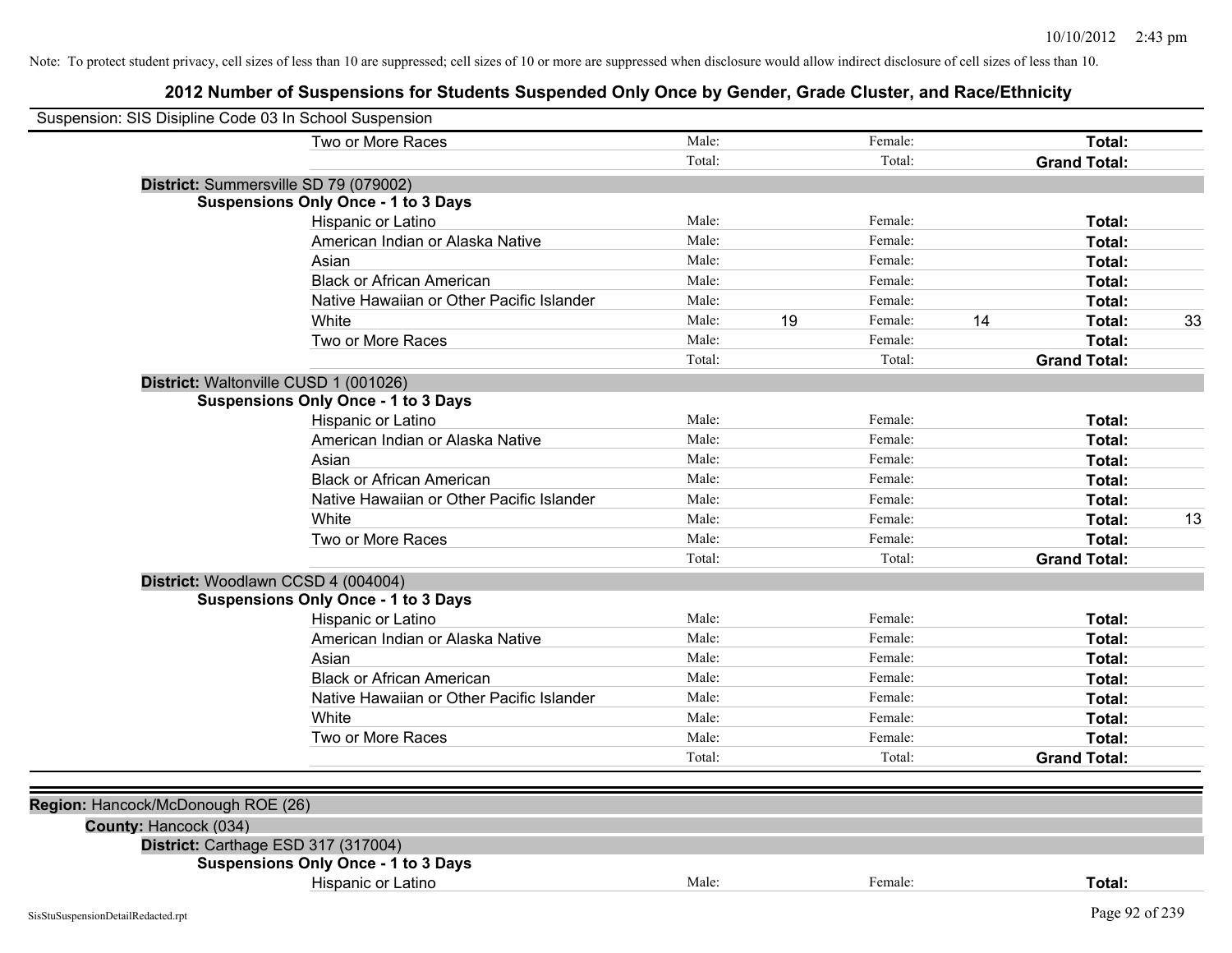# **2012 Number of Suspensions for Students Suspended Only Once by Gender, Grade Cluster, and Race/Ethnicity**

| Suspension: SIS Disipline Code 03 In School Suspension |                                               |        |         |                     |    |
|--------------------------------------------------------|-----------------------------------------------|--------|---------|---------------------|----|
|                                                        | American Indian or Alaska Native              | Male:  | Female: | Total:              |    |
|                                                        | Asian                                         | Male:  | Female: | Total:              |    |
|                                                        | <b>Black or African American</b>              | Male:  | Female: | Total:              |    |
|                                                        | Native Hawaiian or Other Pacific Islander     | Male:  | Female: | Total:              |    |
|                                                        | White                                         | Male:  | Female: | Total:              |    |
|                                                        | Two or More Races                             | Male:  | Female: | Total:              |    |
|                                                        |                                               | Total: | Total:  | <b>Grand Total:</b> |    |
|                                                        | District: Dallas ESD 327 (327004)             |        |         |                     |    |
|                                                        | <b>Suspensions Only Once - 1 to 3 Days</b>    |        |         |                     |    |
|                                                        | Hispanic or Latino                            | Male:  | Female: | Total:              |    |
|                                                        | American Indian or Alaska Native              | Male:  | Female: | Total:              |    |
|                                                        | Asian                                         | Male:  | Female: | Total:              |    |
|                                                        | <b>Black or African American</b>              | Male:  | Female: | Total:              |    |
|                                                        | Native Hawaiian or Other Pacific Islander     | Male:  | Female: | Total:              |    |
|                                                        | White                                         | Male:  | Female: | Total:              |    |
|                                                        | Two or More Races                             | Male:  | Female: | Total:              |    |
|                                                        |                                               | Total: | Total:  | <b>Grand Total:</b> |    |
|                                                        | District: Hamilton CCSD 328 (328024)          |        |         |                     |    |
|                                                        | <b>Suspensions Only Once - 1 to 3 Days</b>    |        |         |                     |    |
|                                                        | Hispanic or Latino                            | Male:  | Female: | Total:              |    |
|                                                        | American Indian or Alaska Native              | Male:  | Female: | Total:              |    |
|                                                        | Asian                                         | Male:  | Female: | Total:              |    |
|                                                        | <b>Black or African American</b>              | Male:  | Female: | Total:              |    |
|                                                        | Native Hawaiian or Other Pacific Islander     | Male:  | Female: | Total:              |    |
|                                                        | White                                         | Male:  | Female: | Total:              | 19 |
|                                                        | Two or More Races                             | Male:  | Female: | Total:              |    |
|                                                        |                                               | Total: | Total:  | <b>Grand Total:</b> |    |
|                                                        | <b>Suspensions Only Once - 4 or More Days</b> |        |         |                     |    |
|                                                        | Hispanic or Latino                            | Male:  | Female: | Total:              |    |
|                                                        | American Indian or Alaska Native              | Male:  | Female: | Total:              |    |
|                                                        | Asian                                         | Male:  | Female: | Total:              |    |
|                                                        | <b>Black or African American</b>              | Male:  | Female: | Total:              |    |
|                                                        | Native Hawaiian or Other Pacific Islander     | Male:  | Female: | Total:              |    |
|                                                        | White                                         | Male:  | Female: | Total:              |    |
|                                                        | Two or More Races                             | Male:  | Female: | Total:              |    |
| .                                                      | $-1$ . And $ -$                               | Total: | Total:  | <b>Grand Total:</b> |    |
|                                                        |                                               |        |         |                     |    |

**District:** Illini West H S Dist 307 (307016) **Suspensions Only Once - 1 to 3 Days**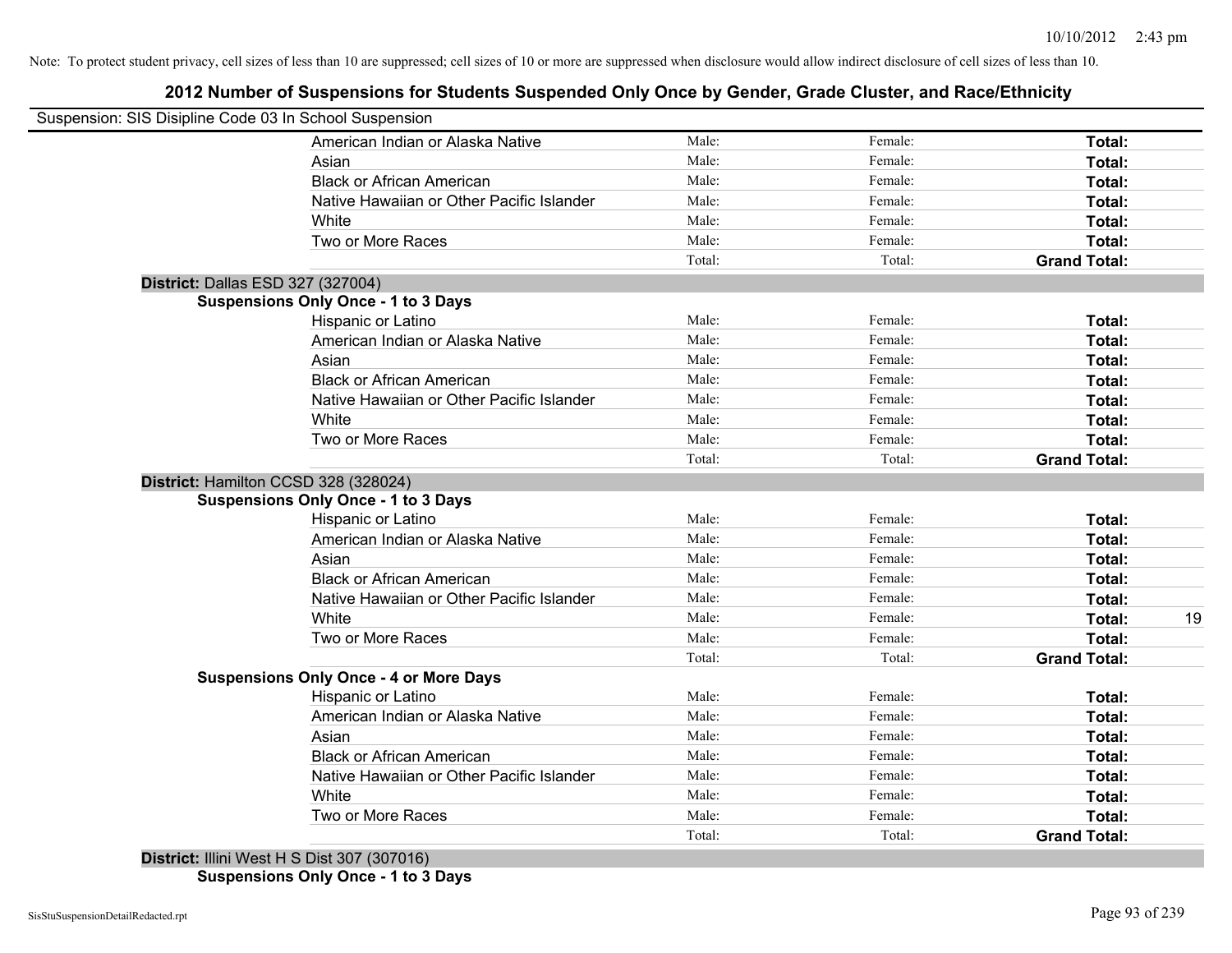| Suspension: SIS Disipline Code 03 In School Suspension |        |         |                     |    |
|--------------------------------------------------------|--------|---------|---------------------|----|
| Hispanic or Latino                                     | Male:  | Female: | Total:              |    |
| American Indian or Alaska Native                       | Male:  | Female: | Total:              |    |
| Asian                                                  | Male:  | Female: | Total:              |    |
| <b>Black or African American</b>                       | Male:  | Female: | Total:              |    |
| Native Hawaiian or Other Pacific Islander              | Male:  | Female: | Total:              |    |
| White                                                  | Male:  | Female: | Total:              | 15 |
| Two or More Races                                      | Male:  | Female: | Total:              |    |
|                                                        | Total: | Total:  | <b>Grand Total:</b> |    |
| District: La Harpe CSD 347 (347004)                    |        |         |                     |    |
| <b>Suspensions Only Once - 1 to 3 Days</b>             |        |         |                     |    |
| Hispanic or Latino                                     | Male:  | Female: | Total:              |    |
| American Indian or Alaska Native                       | Male:  | Female: | Total:              |    |
| Asian                                                  | Male:  | Female: | Total:              |    |
| <b>Black or African American</b>                       | Male:  | Female: | Total:              |    |
| Native Hawaiian or Other Pacific Islander              | Male:  | Female: | Total:              |    |
| White                                                  | Male:  | Female: | Total:              | 11 |
| Two or More Races                                      | Male:  | Female: | Total:              |    |
|                                                        | Total: | Total:  | <b>Grand Total:</b> |    |
| District: Nauvoo-Colusa CUSD 325 (325026)              |        |         |                     |    |
| <b>Suspensions Only Once - 1 to 3 Days</b>             |        |         |                     |    |
| Hispanic or Latino                                     | Male:  | Female: | Total:              |    |
| American Indian or Alaska Native                       | Male:  | Female: | Total:              |    |
| Asian                                                  | Male:  | Female: | Total:              |    |
| <b>Black or African American</b>                       | Male:  | Female: | Total:              |    |
| Native Hawaiian or Other Pacific Islander              | Male:  | Female: | Total:              |    |
| White                                                  | Male:  | Female: | Total:              | 16 |
| Two or More Races                                      | Male:  | Female: | Total:              |    |
|                                                        | Total: | Total:  | <b>Grand Total:</b> |    |
| District: Southeastern CUSD 337 (337026)               |        |         |                     |    |
| <b>Suspensions Only Once - 1 to 3 Days</b>             |        |         |                     |    |
| Hispanic or Latino                                     | Male:  | Female: | Total:              |    |
| American Indian or Alaska Native                       | Male:  | Female: | Total:              |    |
| Asian                                                  | Male:  | Female: | Total:              |    |
| <b>Black or African American</b>                       | Male:  | Female: | Total:              |    |
| Native Hawaiian or Other Pacific Islander              | Male:  | Female: | Total:              |    |
| White                                                  | Male:  | Female: | Total:              | 12 |
| Two or More Races                                      | Male:  | Female: | Total:              |    |
|                                                        | Total: | Total:  | <b>Grand Total:</b> |    |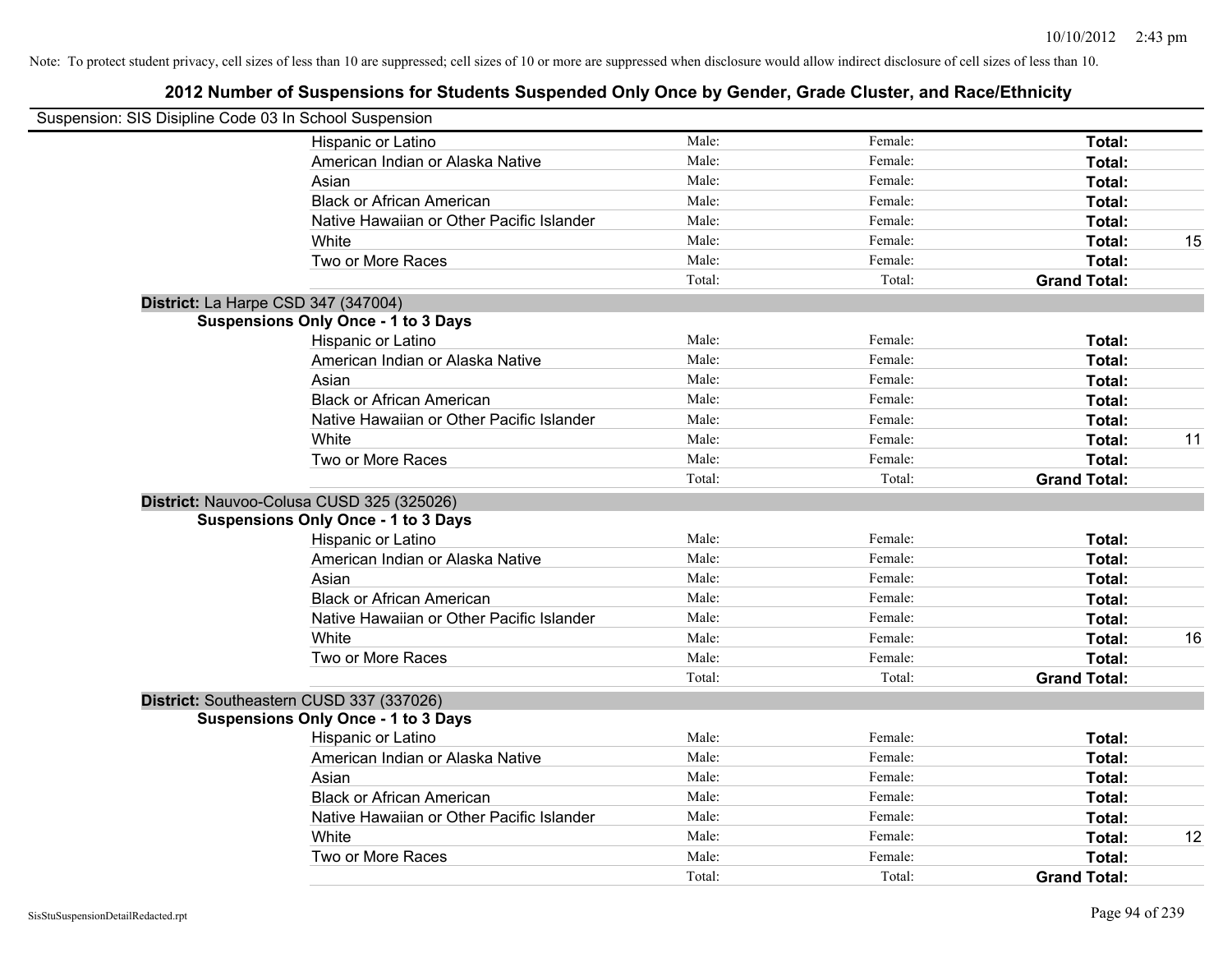| Suspension: SIS Disipline Code 03 In School Suspension |                                                   |        |    |         |    |                     |    |
|--------------------------------------------------------|---------------------------------------------------|--------|----|---------|----|---------------------|----|
|                                                        | District: Warsaw CUSD 316 (316026)                |        |    |         |    |                     |    |
|                                                        | <b>Suspensions Only Once - 1 to 3 Days</b>        |        |    |         |    |                     |    |
|                                                        | Hispanic or Latino                                | Male:  |    | Female: |    | Total:              |    |
|                                                        | American Indian or Alaska Native                  | Male:  |    | Female: |    | Total:              |    |
|                                                        | Asian                                             | Male:  |    | Female: |    | Total:              |    |
|                                                        | <b>Black or African American</b>                  | Male:  |    | Female: |    | Total:              |    |
|                                                        | Native Hawaiian or Other Pacific Islander         | Male:  |    | Female: |    | Total:              |    |
|                                                        | White                                             | Male:  | 22 | Female: | 11 | Total:              | 33 |
|                                                        | Two or More Races                                 | Male:  |    | Female: |    | Total:              |    |
|                                                        |                                                   | Total: |    | Total:  |    | <b>Grand Total:</b> |    |
| County: Mcdonough (062)                                |                                                   |        |    |         |    |                     |    |
|                                                        | District: Bushnell Prairie City CUSD 170 (170026) |        |    |         |    |                     |    |
|                                                        | <b>Suspensions Only Once - 1 to 3 Days</b>        |        |    |         |    |                     |    |
|                                                        | Hispanic or Latino                                | Male:  |    | Female: |    | Total:              |    |
|                                                        | American Indian or Alaska Native                  | Male:  |    | Female: |    | Total:              |    |
|                                                        | Asian                                             | Male:  |    | Female: |    | Total:              |    |
|                                                        | <b>Black or African American</b>                  | Male:  |    | Female: |    | Total:              |    |
|                                                        | Native Hawaiian or Other Pacific Islander         | Male:  |    | Female: |    | Total:              |    |
|                                                        | White                                             | Male:  |    | Female: |    | Total:              |    |
|                                                        | Two or More Races                                 | Male:  |    | Female: |    | Total:              |    |
|                                                        |                                                   | Total: |    | Total:  |    | <b>Grand Total:</b> |    |
|                                                        | District: Macomb CUSD 185 (185026)                |        |    |         |    |                     |    |
|                                                        | <b>Suspensions Only Once - 1 to 3 Days</b>        |        |    |         |    |                     |    |
|                                                        | Hispanic or Latino                                | Male:  |    | Female: |    | Total:              |    |
|                                                        | American Indian or Alaska Native                  | Male:  |    | Female: |    | <b>Total:</b>       |    |
|                                                        | Asian                                             | Male:  |    | Female: |    | Total:              |    |
|                                                        | <b>Black or African American</b>                  | Male:  |    | Female: |    | Total:              | 14 |
|                                                        | Native Hawaiian or Other Pacific Islander         | Male:  |    | Female: |    | Total:              |    |
|                                                        | White                                             | Male:  |    | Female: |    | Total:              | 26 |
|                                                        | Two or More Races                                 | Male:  |    | Female: |    | Total:              |    |
|                                                        |                                                   | Total: |    | Total:  |    | <b>Grand Total:</b> |    |
|                                                        | District: West Central IL Spec Educ Coop (000061) |        |    |         |    |                     |    |
|                                                        | <b>Suspensions Only Once - 1 to 3 Days</b>        |        |    |         |    |                     |    |
|                                                        | Hispanic or Latino                                | Male:  |    | Female: |    | Total:              |    |
|                                                        | American Indian or Alaska Native                  | Male:  |    | Female: |    | Total:              |    |
|                                                        | Asian                                             | Male:  |    | Female: |    | Total:              |    |
|                                                        | <b>Black or African American</b>                  | Male:  |    | Female: |    | Total:              |    |
|                                                        | Native Hawaiian or Other Pacific Islander         | Male:  |    | Female: |    | Total:              |    |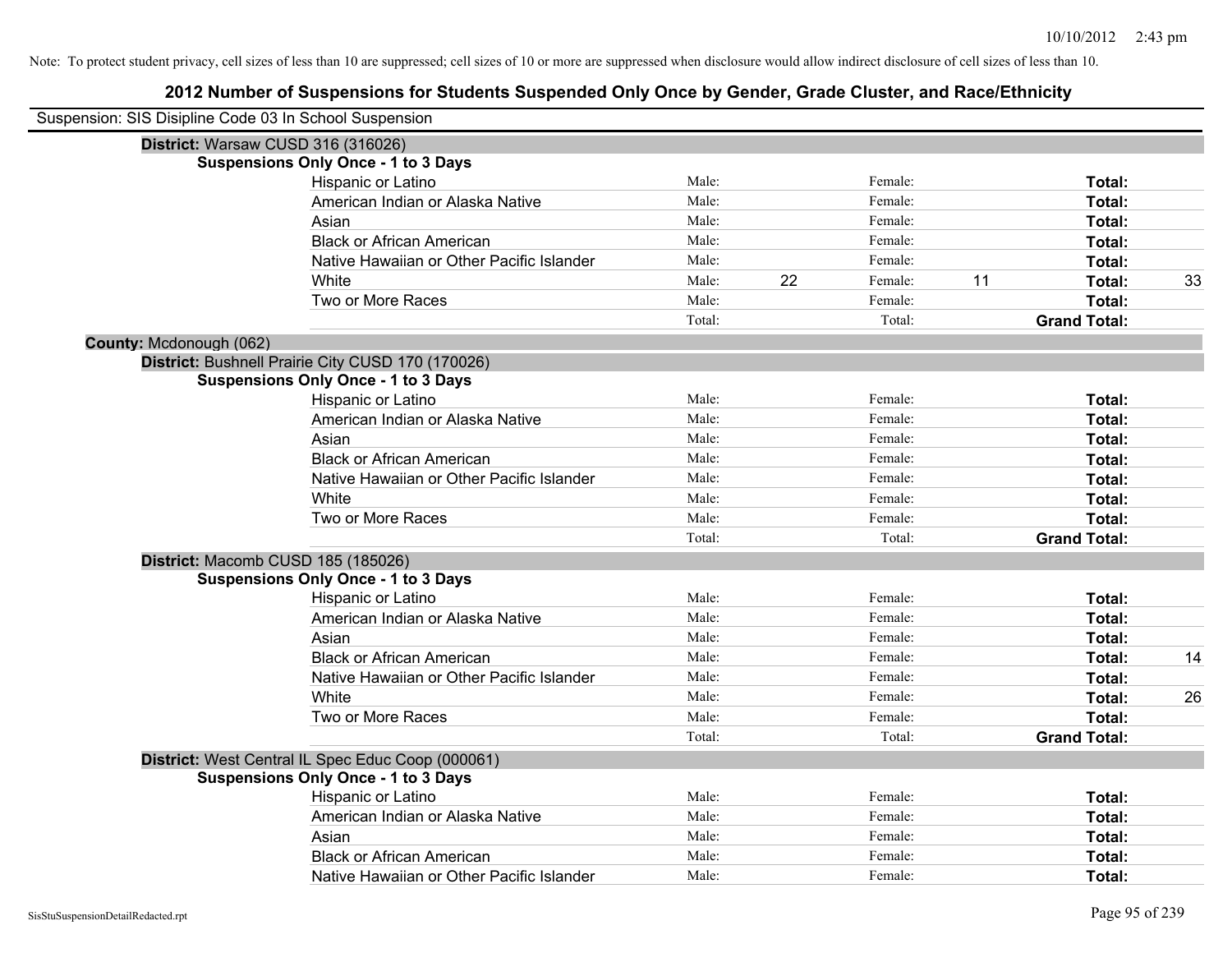# **2012 Number of Suspensions for Students Suspended Only Once by Gender, Grade Cluster, and Race/Ethnicity**

| Suspension: SIS Disipline Code 03 In School Suspension |                                                      |        |    |         |    |                     |    |
|--------------------------------------------------------|------------------------------------------------------|--------|----|---------|----|---------------------|----|
|                                                        | White                                                | Male:  |    | Female: |    | Total:              |    |
|                                                        | Two or More Races                                    | Male:  |    | Female: |    | Total:              |    |
|                                                        |                                                      | Total: |    | Total:  |    | <b>Grand Total:</b> |    |
|                                                        | District: West Prairie CUSD 103 (103026)             |        |    |         |    |                     |    |
|                                                        | <b>Suspensions Only Once - 1 to 3 Days</b>           |        |    |         |    |                     |    |
|                                                        | Hispanic or Latino                                   | Male:  |    | Female: |    | Total:              |    |
|                                                        | American Indian or Alaska Native                     | Male:  |    | Female: |    | Total:              |    |
|                                                        | Asian                                                | Male:  |    | Female: |    | Total:              |    |
|                                                        | <b>Black or African American</b>                     | Male:  |    | Female: |    | Total:              |    |
|                                                        | Native Hawaiian or Other Pacific Islander            | Male:  |    | Female: |    | Total:              |    |
|                                                        | White                                                | Male:  |    | Female: |    | Total:              | 13 |
|                                                        | Two or More Races                                    | Male:  |    | Female: |    | Total:              |    |
|                                                        |                                                      | Total: |    | Total:  |    | <b>Grand Total:</b> |    |
|                                                        |                                                      |        |    |         |    |                     |    |
| Region: Henderson/Mercer/Warren ROE (27)               |                                                      |        |    |         |    |                     |    |
| County: Henderson (036)                                |                                                      |        |    |         |    |                     |    |
|                                                        | District: West Central CUSD 235 (235026)             |        |    |         |    |                     |    |
|                                                        | <b>Suspensions Only Once - 1 to 3 Days</b>           |        |    |         |    |                     |    |
|                                                        | Hispanic or Latino                                   | Male:  |    | Female: |    | Total:              |    |
|                                                        | American Indian or Alaska Native                     | Male:  |    | Female: |    | Total:              |    |
|                                                        | Asian                                                | Male:  |    | Female: |    | Total:              |    |
|                                                        | <b>Black or African American</b>                     | Male:  |    | Female: |    | Total:              |    |
|                                                        | Native Hawaiian or Other Pacific Islander            | Male:  |    | Female: |    | Total:              |    |
|                                                        | White                                                | Male:  | 35 | Female: | 22 | Total:              | 57 |
|                                                        | Two or More Races                                    | Male:  |    | Female: |    | Total:              |    |
|                                                        |                                                      | Total: |    | Total:  |    | <b>Grand Total:</b> |    |
| County: Mercer (066)                                   |                                                      |        |    |         |    |                     |    |
|                                                        | District: Mercer County School District 404 (404026) |        |    |         |    |                     |    |
|                                                        | <b>Suspensions Only Once - 1 to 3 Days</b>           |        |    |         |    |                     |    |
|                                                        | Hispanic or Latino                                   | Male:  |    | Female: |    | Total:              |    |
|                                                        | American Indian or Alaska Native                     | Male:  |    | Female: |    | Total:              |    |
|                                                        | Asian                                                | Male:  |    | Female: |    | Total:              |    |
|                                                        | <b>Black or African American</b>                     | Male:  |    | Female: |    | Total:              |    |
|                                                        | Native Hawaiian or Other Pacific Islander            | Male:  |    | Female: |    | Total:              |    |
|                                                        | White                                                | Male:  |    | Female: |    | Total:              | 17 |
|                                                        | Two or More Races                                    | Male:  |    | Female: |    | Total:              |    |
|                                                        |                                                      | Total: |    | Total:  |    | <b>Grand Total:</b> |    |

**Suspensions Only Once - 4 or More Days**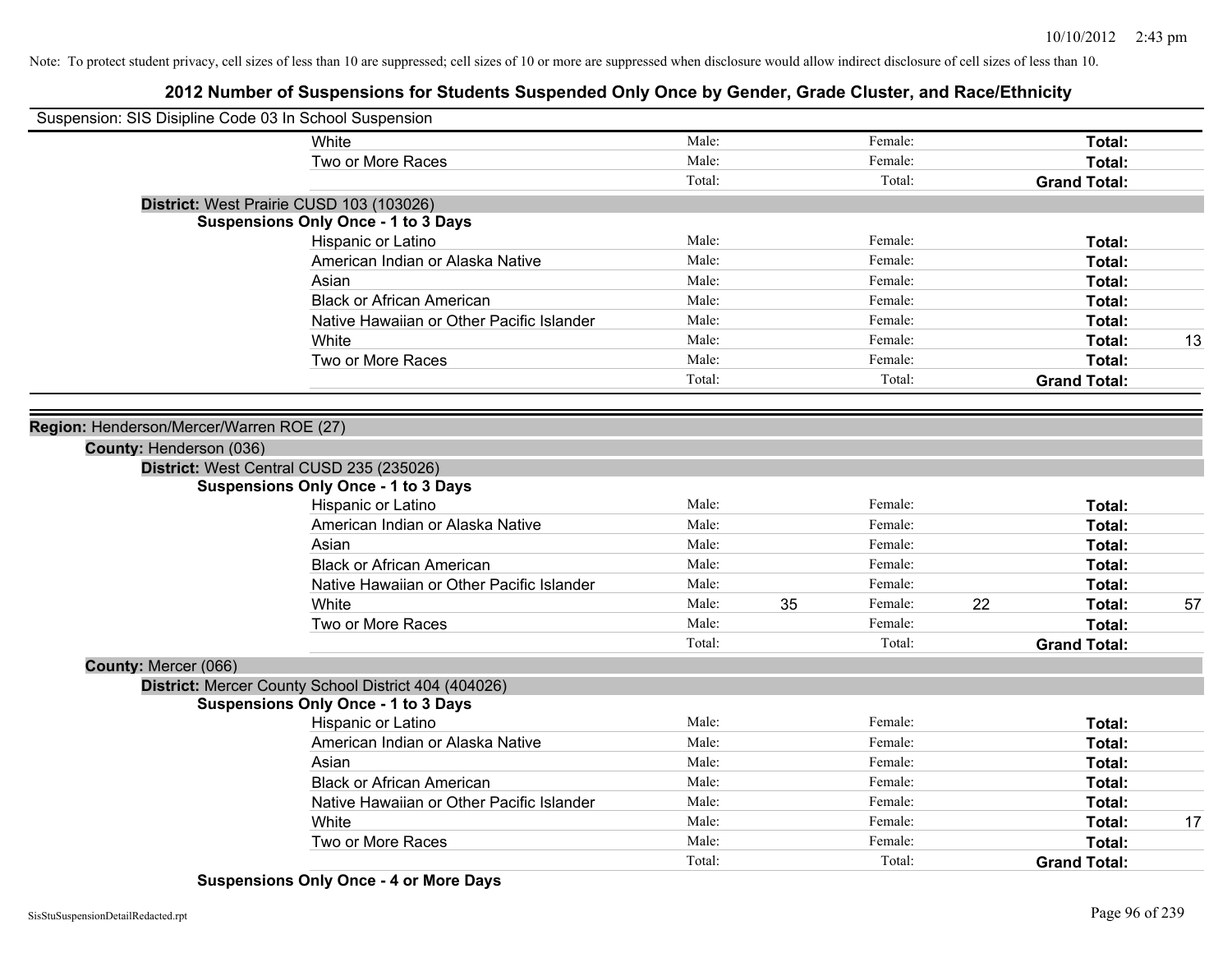| Suspension: SIS Disipline Code 03 In School Suspension |                                                |        |         |                     |    |
|--------------------------------------------------------|------------------------------------------------|--------|---------|---------------------|----|
|                                                        | Hispanic or Latino                             | Male:  | Female: | Total:              |    |
|                                                        | American Indian or Alaska Native               | Male:  | Female: | Total:              |    |
|                                                        | Asian                                          | Male:  | Female: | Total:              |    |
|                                                        | <b>Black or African American</b>               | Male:  | Female: | Total:              |    |
|                                                        | Native Hawaiian or Other Pacific Islander      | Male:  | Female: | Total:              |    |
|                                                        | White                                          | Male:  | Female: | Total:              |    |
|                                                        | Two or More Races                              | Male:  | Female: | Total:              |    |
|                                                        |                                                | Total: | Total:  | <b>Grand Total:</b> |    |
| County: Warren (094)                                   |                                                |        |         |                     |    |
|                                                        | District: Monmouth-Roseville CUSD 238 (238026) |        |         |                     |    |
|                                                        | <b>Suspensions Only Once - 1 to 3 Days</b>     |        |         |                     |    |
|                                                        | Hispanic or Latino                             | Male:  | Female: | Total:              |    |
|                                                        | American Indian or Alaska Native               | Male:  | Female: | Total:              |    |
|                                                        | Asian                                          | Male:  | Female: | Total:              |    |
|                                                        | <b>Black or African American</b>               | Male:  | Female: | Total:              |    |
|                                                        | Native Hawaiian or Other Pacific Islander      | Male:  | Female: | Total:              |    |
|                                                        | White                                          | Male:  | Female: | Total:              | 20 |
|                                                        | Two or More Races                              | Male:  | Female: | Total:              |    |
|                                                        |                                                | Total: | Total:  | <b>Grand Total:</b> |    |
| District: United CUSD 304 (304026)                     |                                                |        |         |                     |    |
|                                                        | <b>Suspensions Only Once - 1 to 3 Days</b>     |        |         |                     |    |
|                                                        | Hispanic or Latino                             | Male:  | Female: | Total:              |    |
|                                                        | American Indian or Alaska Native               | Male:  | Female: | Total:              |    |
|                                                        | Asian                                          | Male:  | Female: | Total:              |    |
|                                                        | <b>Black or African American</b>               | Male:  | Female: | Total:              |    |
|                                                        | Native Hawaiian or Other Pacific Islander      | Male:  | Female: | Total:              |    |
|                                                        | White                                          | Male:  | Female: | Total:              | 18 |
|                                                        | Two or More Races                              | Male:  | Female: | Total:              |    |
|                                                        |                                                | Total: | Total:  | <b>Grand Total:</b> |    |
|                                                        |                                                |        |         |                     |    |
| Region: Iroquois/Kankakee ROE (32)                     |                                                |        |         |                     |    |
| County: Iroquois (038)                                 |                                                |        |         |                     |    |
| District: Central CUSD 4 (004026)                      |                                                |        |         |                     |    |
|                                                        | <b>Suspensions Only Once - 1 to 3 Days</b>     |        |         |                     |    |
|                                                        | Hispanic or Latino                             | Male:  | Female: | Total:              |    |
|                                                        | American Indian or Alaska Native               | Male:  | Female: | Total:              |    |
|                                                        | Asian                                          | Male:  | Female: | Total:              |    |
|                                                        | <b>Black or African American</b>               | Male:  | Female: | Total:              |    |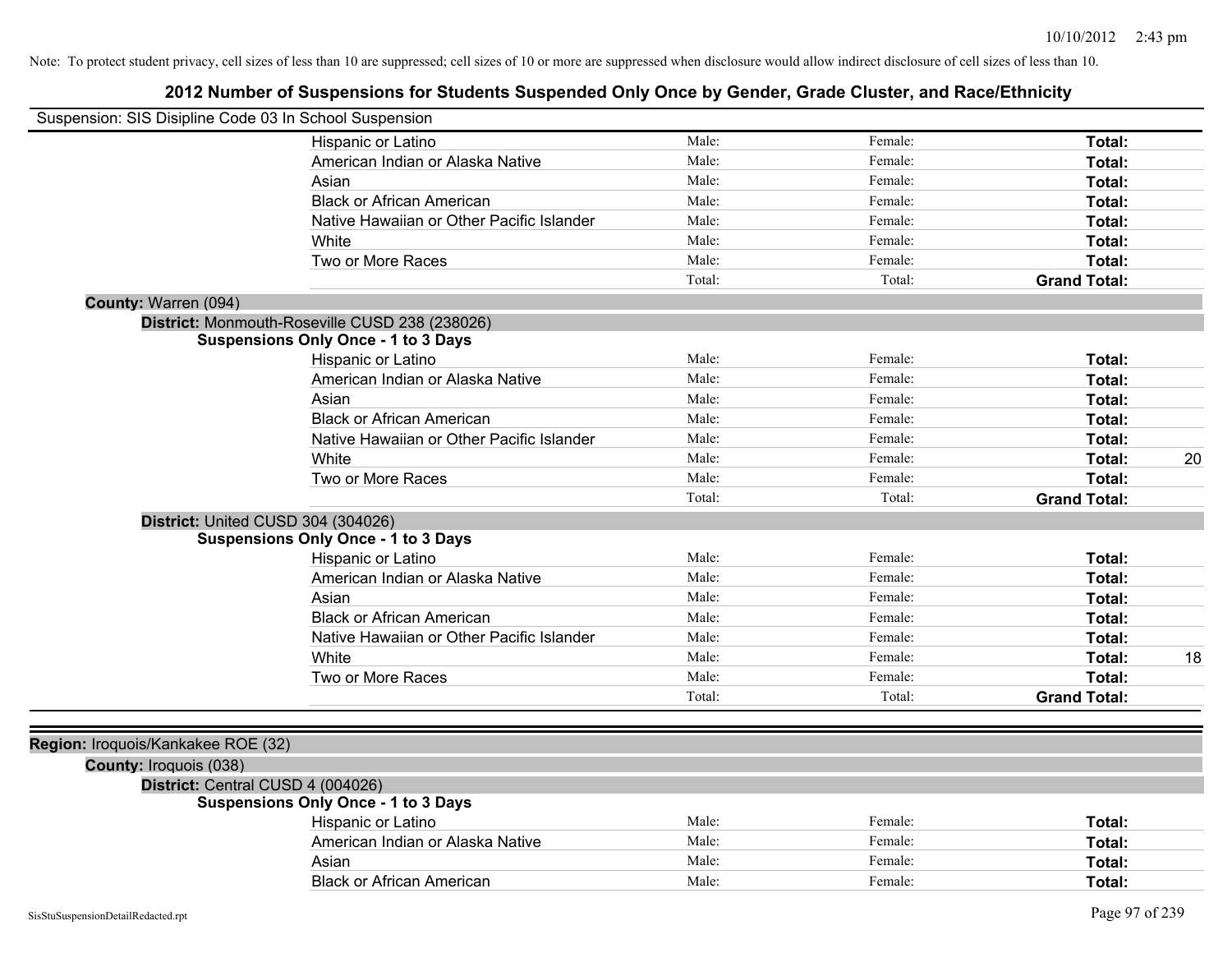| Suspension: SIS Disipline Code 03 In School Suspension |                                               |        |    |         |    |                     |    |
|--------------------------------------------------------|-----------------------------------------------|--------|----|---------|----|---------------------|----|
|                                                        | Native Hawaiian or Other Pacific Islander     | Male:  |    | Female: |    | Total:              |    |
|                                                        | White                                         | Male:  | 29 | Female: | 16 | Total:              | 45 |
|                                                        | Two or More Races                             | Male:  |    | Female: |    | Total:              |    |
|                                                        |                                               | Total: |    | Total:  |    | <b>Grand Total:</b> |    |
| District: Cissna Park CUSD 6 (006026)                  |                                               |        |    |         |    |                     |    |
|                                                        | <b>Suspensions Only Once - 1 to 3 Days</b>    |        |    |         |    |                     |    |
|                                                        | Hispanic or Latino                            | Male:  |    | Female: |    | Total:              |    |
|                                                        | American Indian or Alaska Native              | Male:  |    | Female: |    | Total:              |    |
|                                                        | Asian                                         | Male:  |    | Female: |    | Total:              |    |
|                                                        | <b>Black or African American</b>              | Male:  |    | Female: |    | Total:              |    |
|                                                        | Native Hawaiian or Other Pacific Islander     | Male:  |    | Female: |    | Total:              |    |
|                                                        | White                                         | Male:  |    | Female: |    | Total:              |    |
|                                                        | Two or More Races                             | Male:  |    | Female: |    | Total:              |    |
|                                                        |                                               | Total: |    | Total:  |    | <b>Grand Total:</b> |    |
| District: Donovan CUSD 3 (003026)                      |                                               |        |    |         |    |                     |    |
|                                                        | <b>Suspensions Only Once - 1 to 3 Days</b>    |        |    |         |    |                     |    |
|                                                        | Hispanic or Latino                            | Male:  |    | Female: |    | Total:              |    |
|                                                        | American Indian or Alaska Native              | Male:  |    | Female: |    | Total:              |    |
|                                                        | Asian                                         | Male:  |    | Female: |    | Total:              |    |
|                                                        | <b>Black or African American</b>              | Male:  |    | Female: |    | Total:              |    |
|                                                        | Native Hawaiian or Other Pacific Islander     | Male:  |    | Female: |    | Total:              |    |
|                                                        | White                                         | Male:  |    | Female: |    | Total:              | 23 |
|                                                        | Two or More Races                             | Male:  |    | Female: |    | Total:              |    |
|                                                        |                                               | Total: |    | Total:  |    | <b>Grand Total:</b> |    |
| District: Iroquois West CUSD 10 (010026)               |                                               |        |    |         |    |                     |    |
|                                                        | <b>Suspensions Only Once - 1 to 3 Days</b>    |        |    |         |    |                     |    |
|                                                        | Hispanic or Latino                            | Male:  |    | Female: |    | Total:              | 12 |
|                                                        | American Indian or Alaska Native              | Male:  |    | Female: |    | Total:              |    |
|                                                        | Asian                                         | Male:  |    | Female: |    | Total:              |    |
|                                                        | <b>Black or African American</b>              | Male:  |    | Female: |    | Total:              |    |
|                                                        | Native Hawaiian or Other Pacific Islander     | Male:  |    | Female: |    | Total:              |    |
|                                                        | White                                         | Male:  |    | Female: |    | Total:              | 17 |
|                                                        | Two or More Races                             | Male:  |    | Female: |    | Total:              |    |
|                                                        |                                               | Total: |    | Total:  |    | <b>Grand Total:</b> |    |
|                                                        | <b>Suspensions Only Once - 4 or More Days</b> |        |    |         |    |                     |    |
|                                                        | Hispanic or Latino                            | Male:  |    | Female: |    | Total:              |    |
|                                                        | American Indian or Alaska Native              | Male:  |    | Female: |    | Total:              |    |
|                                                        | Asian                                         | Male:  |    | Female: |    | Total:              |    |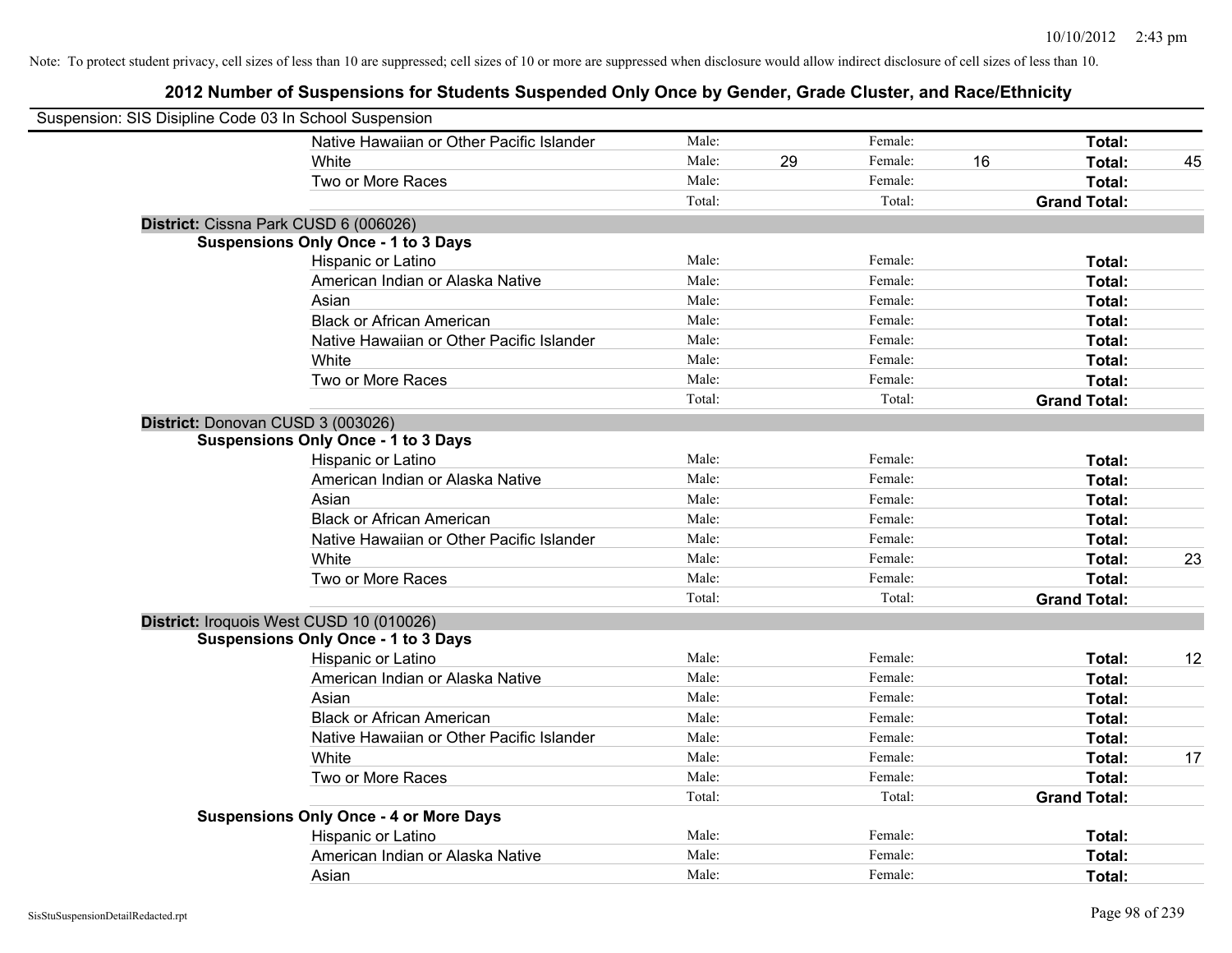| Suspension: SIS Disipline Code 03 In School Suspension |                                               |        |    |         |    |                     |    |
|--------------------------------------------------------|-----------------------------------------------|--------|----|---------|----|---------------------|----|
|                                                        | <b>Black or African American</b>              | Male:  |    | Female: |    | Total:              |    |
|                                                        | Native Hawaiian or Other Pacific Islander     | Male:  |    | Female: |    | Total:              |    |
|                                                        | White                                         | Male:  |    | Female: |    | Total:              |    |
|                                                        | Two or More Races                             | Male:  |    | Female: |    | Total:              |    |
|                                                        |                                               | Total: |    | Total:  |    | <b>Grand Total:</b> |    |
| District: Milford CCSD 280 (280004)                    |                                               |        |    |         |    |                     |    |
|                                                        | <b>Suspensions Only Once - 1 to 3 Days</b>    |        |    |         |    |                     |    |
|                                                        | Hispanic or Latino                            | Male:  |    | Female: |    | Total:              |    |
|                                                        | American Indian or Alaska Native              | Male:  |    | Female: |    | Total:              |    |
|                                                        | Asian                                         | Male:  |    | Female: |    | Total:              |    |
|                                                        | <b>Black or African American</b>              | Male:  |    | Female: |    | Total:              |    |
|                                                        | Native Hawaiian or Other Pacific Islander     | Male:  |    | Female: |    | Total:              |    |
|                                                        | White                                         | Male:  |    | Female: |    | Total:              |    |
|                                                        | Two or More Races                             | Male:  |    | Female: |    | Total:              |    |
|                                                        |                                               | Total: |    | Total:  |    | <b>Grand Total:</b> |    |
|                                                        | District: Milford Twp HSD 233 (233017)        |        |    |         |    |                     |    |
|                                                        | <b>Suspensions Only Once - 1 to 3 Days</b>    |        |    |         |    |                     |    |
|                                                        | Hispanic or Latino                            | Male:  |    | Female: |    | Total:              |    |
|                                                        | American Indian or Alaska Native              | Male:  |    | Female: |    | Total:              |    |
|                                                        | Asian                                         | Male:  |    | Female: |    | Total:              |    |
|                                                        | <b>Black or African American</b>              | Male:  |    | Female: |    | Total:              |    |
|                                                        | Native Hawaiian or Other Pacific Islander     | Male:  |    | Female: |    | Total:              |    |
|                                                        | White                                         | Male:  |    | Female: |    | Total:              | 16 |
|                                                        | Two or More Races                             | Male:  |    | Female: |    | Total:              |    |
|                                                        |                                               | Total: |    | Total:  |    | <b>Grand Total:</b> |    |
| County: Kankakee (046)                                 |                                               |        |    |         |    |                     |    |
|                                                        | District: Bourbonnais SD 53 (053002)          |        |    |         |    |                     |    |
|                                                        | <b>Suspensions Only Once - 1 to 3 Days</b>    |        |    |         |    |                     |    |
|                                                        | Hispanic or Latino                            | Male:  |    | Female: |    | Total:              |    |
|                                                        | American Indian or Alaska Native              | Male:  |    | Female: |    | Total:              |    |
|                                                        | Asian                                         | Male:  |    | Female: |    | Total:              |    |
|                                                        | <b>Black or African American</b>              | Male:  |    | Female: |    | Total:              | 14 |
|                                                        | Native Hawaiian or Other Pacific Islander     | Male:  |    | Female: |    | Total:              |    |
|                                                        | White                                         | Male:  | 37 | Female: | 10 | Total:              | 47 |
|                                                        | Two or More Races                             | Male:  |    | Female: |    | Total:              |    |
|                                                        |                                               | Total: |    | Total:  |    | <b>Grand Total:</b> | 72 |
|                                                        | <b>Suspensions Only Once - 4 or More Days</b> |        |    |         |    |                     |    |
|                                                        | <b>Hispanic or Latino</b>                     | Male:  |    | Female: |    | Total:              |    |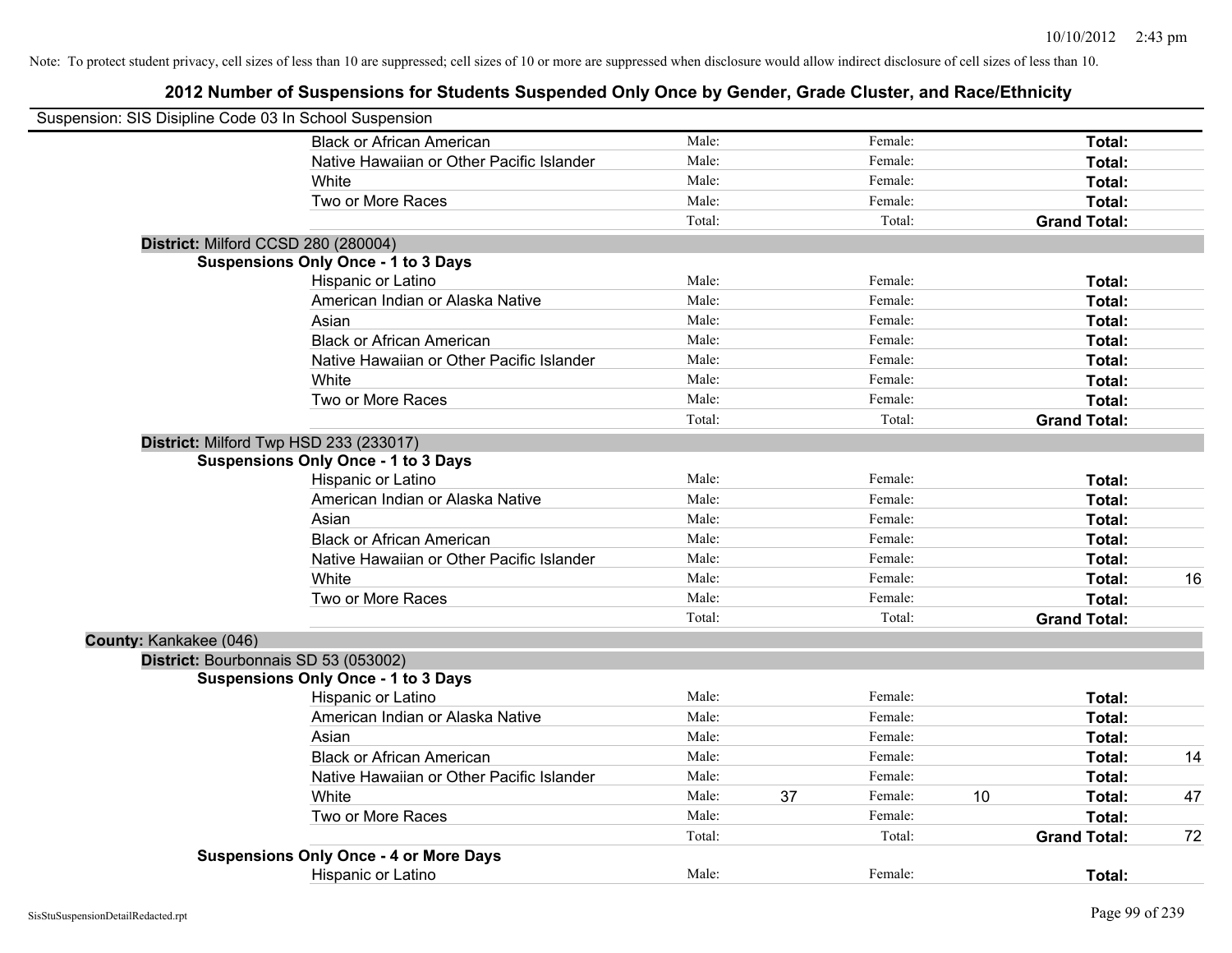| Suspension: SIS Disipline Code 03 In School Suspension |                                                 |        |    |         |    |                     |    |
|--------------------------------------------------------|-------------------------------------------------|--------|----|---------|----|---------------------|----|
|                                                        | American Indian or Alaska Native                | Male:  |    | Female: |    | Total:              |    |
|                                                        | Asian                                           | Male:  |    | Female: |    | Total:              |    |
|                                                        | <b>Black or African American</b>                | Male:  |    | Female: |    | Total:              |    |
|                                                        | Native Hawaiian or Other Pacific Islander       | Male:  |    | Female: |    | Total:              |    |
|                                                        | White                                           | Male:  |    | Female: |    | Total:              |    |
|                                                        | Two or More Races                               | Male:  |    | Female: |    | Total:              |    |
|                                                        |                                                 | Total: |    | Total:  |    | <b>Grand Total:</b> |    |
|                                                        | District: Bradley Bourbonnais CHSD 307 (307016) |        |    |         |    |                     |    |
|                                                        | <b>Suspensions Only Once - 1 to 3 Days</b>      |        |    |         |    |                     |    |
|                                                        | Hispanic or Latino                              | Male:  |    | Female: |    | Total:              | 15 |
|                                                        | American Indian or Alaska Native                | Male:  |    | Female: |    | Total:              |    |
|                                                        | Asian                                           | Male:  |    | Female: |    | Total:              |    |
|                                                        | <b>Black or African American</b>                | Male:  | 12 | Female: | 10 | Total:              | 22 |
|                                                        | Native Hawaiian or Other Pacific Islander       | Male:  |    | Female: |    | Total:              |    |
|                                                        | White                                           | Male:  | 54 | Female: | 21 | Total:              | 75 |
|                                                        | Two or More Races                               | Male:  |    | Female: |    | Total:              |    |
|                                                        |                                                 | Total: |    | Total:  |    | <b>Grand Total:</b> |    |
|                                                        | <b>Suspensions Only Once - 4 or More Days</b>   |        |    |         |    |                     |    |
|                                                        | Hispanic or Latino                              | Male:  |    | Female: |    | Total:              |    |
|                                                        | American Indian or Alaska Native                | Male:  |    | Female: |    | Total:              |    |
|                                                        | Asian                                           | Male:  |    | Female: |    | Total:              |    |
|                                                        | <b>Black or African American</b>                | Male:  |    | Female: |    | Total:              |    |
|                                                        | Native Hawaiian or Other Pacific Islander       | Male:  |    | Female: |    | Total:              |    |
|                                                        | White                                           | Male:  |    | Female: |    | Total:              |    |
|                                                        | Two or More Races                               | Male:  |    | Female: |    | Total:              |    |
|                                                        |                                                 | Total: |    | Total:  |    | <b>Grand Total:</b> |    |
|                                                        | District: Bradley SD 61 (061002)                |        |    |         |    |                     |    |
|                                                        | <b>Suspensions Only Once - 1 to 3 Days</b>      |        |    |         |    |                     |    |
|                                                        | Hispanic or Latino                              | Male:  |    | Female: |    | Total:              |    |
|                                                        | American Indian or Alaska Native                | Male:  |    | Female: |    | Total:              |    |
|                                                        | Asian                                           | Male:  |    | Female: |    | Total:              |    |
|                                                        | <b>Black or African American</b>                | Male:  |    | Female: |    | Total:              |    |
|                                                        | Native Hawaiian or Other Pacific Islander       | Male:  |    | Female: |    | Total:              |    |
|                                                        | White                                           | Male:  |    | Female: |    | Total:              | 28 |
|                                                        | Two or More Races                               | Male:  |    | Female: |    | Total:              |    |
|                                                        |                                                 | Total: | 37 | Total:  | 11 | <b>Grand Total:</b> | 48 |
|                                                        | <b>Suspensions Only Once - 4 or More Days</b>   |        |    |         |    |                     |    |
|                                                        | Hispanic or Latino                              | Male:  |    | Female: |    | Total:              |    |
|                                                        | American Indian or Alaska Native                | Male:  |    | Female: |    | Total:              |    |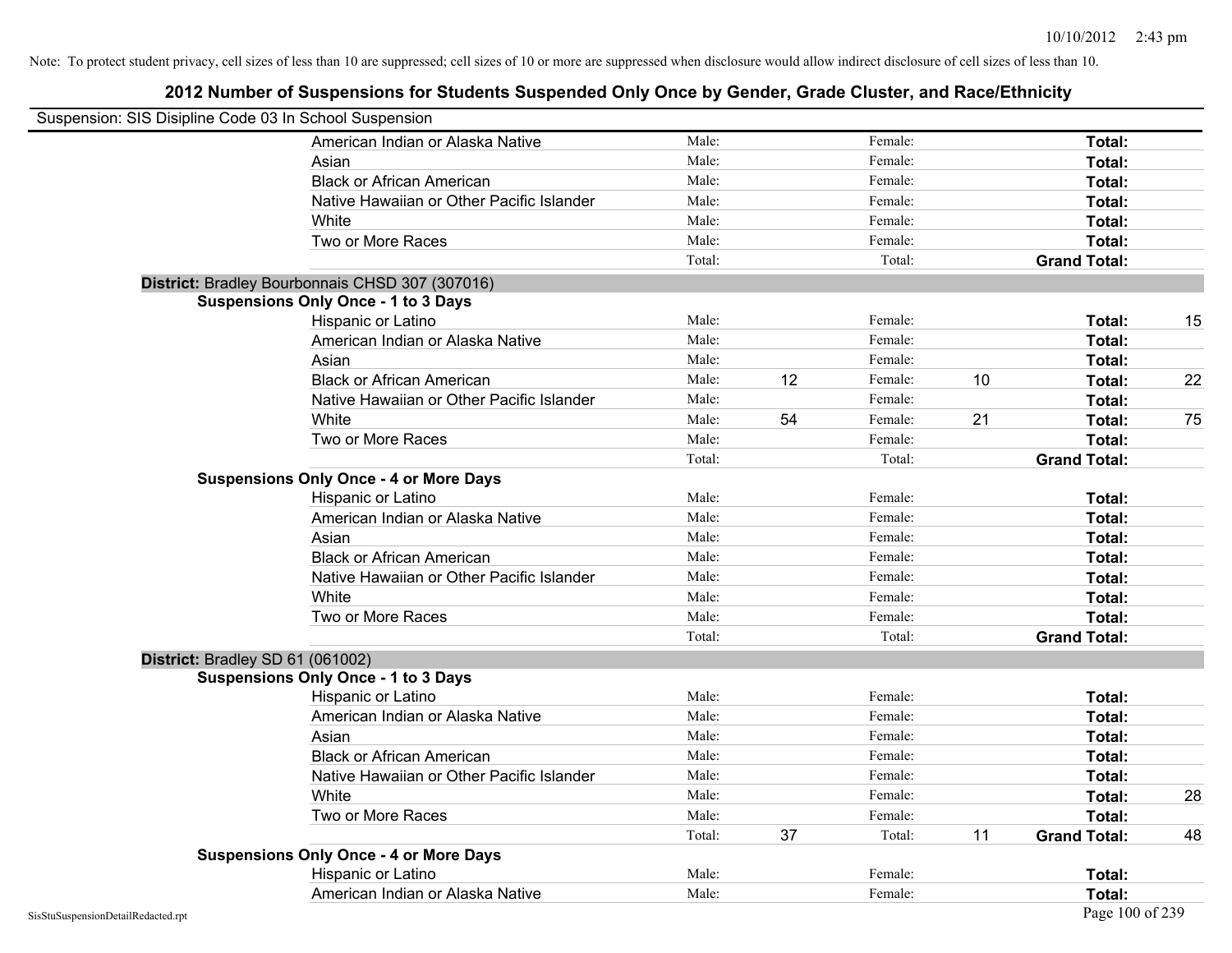| Suspension: SIS Disipline Code 03 In School Suspension |                                               |        |         |                     |    |
|--------------------------------------------------------|-----------------------------------------------|--------|---------|---------------------|----|
|                                                        | Asian                                         | Male:  | Female: | Total:              |    |
|                                                        | <b>Black or African American</b>              | Male:  | Female: | Total:              |    |
|                                                        | Native Hawaiian or Other Pacific Islander     | Male:  | Female: | Total:              |    |
|                                                        | White                                         | Male:  | Female: | Total:              |    |
|                                                        | Two or More Races                             | Male:  | Female: | Total:              |    |
|                                                        |                                               | Total: | Total:  | <b>Grand Total:</b> |    |
|                                                        | District: Grant Park CUSD 6 (006026)          |        |         |                     |    |
|                                                        | <b>Suspensions Only Once - 1 to 3 Days</b>    |        |         |                     |    |
|                                                        | Hispanic or Latino                            | Male:  | Female: | Total:              |    |
|                                                        | American Indian or Alaska Native              | Male:  | Female: | Total:              |    |
|                                                        | Asian                                         | Male:  | Female: | Total:              |    |
|                                                        | <b>Black or African American</b>              | Male:  | Female: | Total:              |    |
|                                                        | Native Hawaiian or Other Pacific Islander     | Male:  | Female: | Total:              |    |
|                                                        | White                                         | Male:  | Female: | Total:              | 10 |
|                                                        | Two or More Races                             | Male:  | Female: | Total:              |    |
|                                                        |                                               | Total: | Total:  | <b>Grand Total:</b> |    |
|                                                        | <b>Suspensions Only Once - 4 or More Days</b> |        |         |                     |    |
|                                                        | Hispanic or Latino                            | Male:  | Female: | Total:              |    |
|                                                        | American Indian or Alaska Native              | Male:  | Female: | Total:              |    |
|                                                        | Asian                                         | Male:  | Female: | Total:              |    |
|                                                        | <b>Black or African American</b>              | Male:  | Female: | Total:              |    |
|                                                        | Native Hawaiian or Other Pacific Islander     | Male:  | Female: | Total:              |    |
|                                                        | White                                         | Male:  | Female: | Total:              |    |
|                                                        | Two or More Races                             | Male:  | Female: | Total:              |    |
|                                                        |                                               | Total: | Total:  | <b>Grand Total:</b> |    |
|                                                        | District: Herscher CUSD 2 (002026)            |        |         |                     |    |
|                                                        | <b>Suspensions Only Once - 1 to 3 Days</b>    |        |         |                     |    |
|                                                        | Hispanic or Latino                            | Male:  | Female: | Total:              |    |
|                                                        | American Indian or Alaska Native              | Male:  | Female: | Total:              |    |
|                                                        | Asian                                         | Male:  | Female: | Total:              |    |
|                                                        | <b>Black or African American</b>              | Male:  | Female: | Total:              |    |
|                                                        | Native Hawaiian or Other Pacific Islander     | Male:  | Female: | Total:              |    |
|                                                        | White                                         | Male:  | Female: | Total:              | 20 |
|                                                        | Two or More Races                             | Male:  | Female: | Total:              |    |
|                                                        |                                               | Total: | Total:  | <b>Grand Total:</b> |    |
|                                                        | <b>Suspensions Only Once - 4 or More Days</b> |        |         |                     |    |
|                                                        | Hispanic or Latino                            | Male:  | Female: | Total:              |    |
|                                                        | American Indian or Alaska Native              | Male:  | Female: | Total:              |    |
|                                                        | Asian                                         | Male:  | Female: | Total:              |    |
| SisStuSuspensionDetailRedacted.rpt                     |                                               |        |         | Page 101 of 239     |    |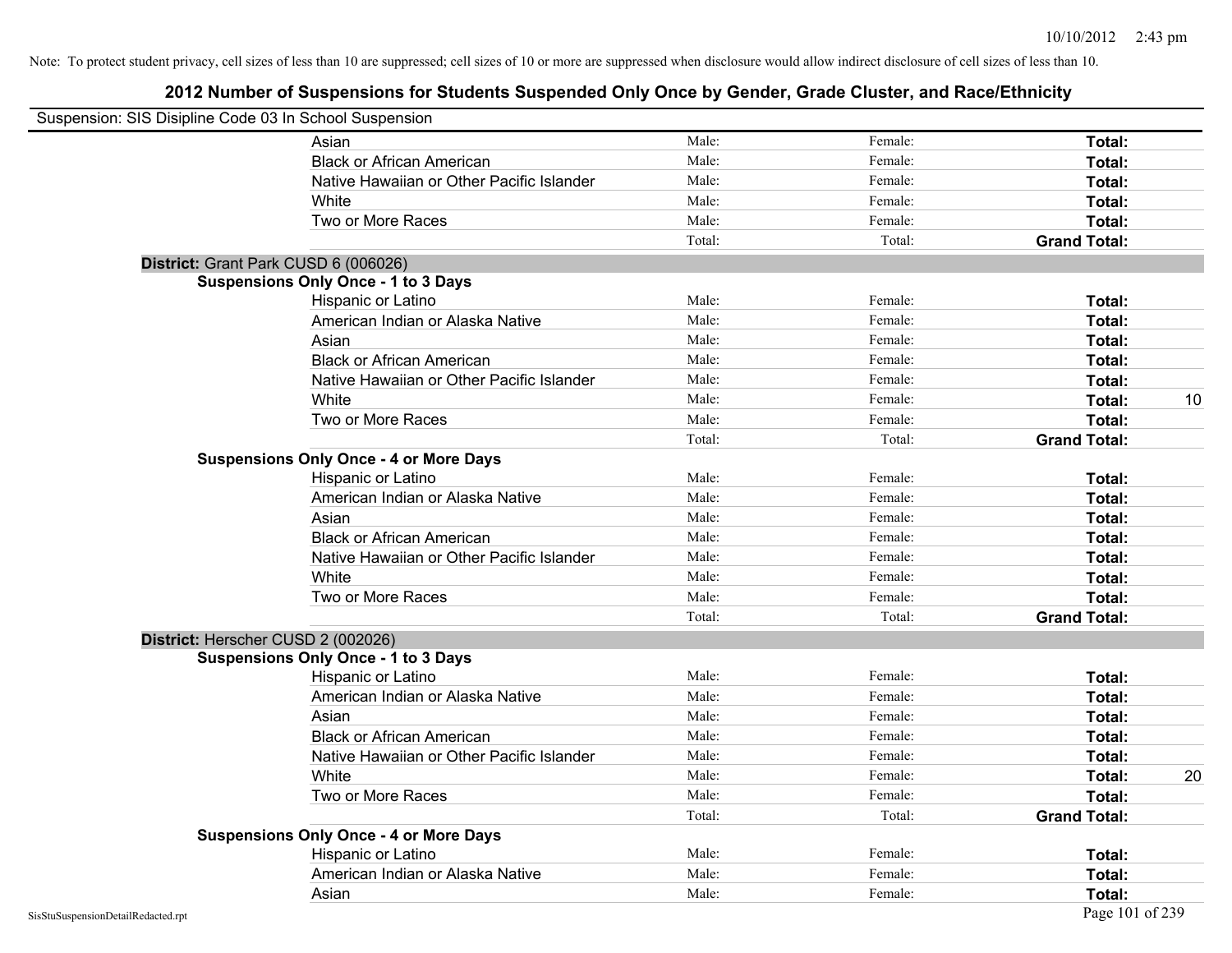| Suspension: SIS Disipline Code 03 In School Suspension |                                               |        |     |         |     |                     |     |
|--------------------------------------------------------|-----------------------------------------------|--------|-----|---------|-----|---------------------|-----|
|                                                        | <b>Black or African American</b>              | Male:  |     | Female: |     | Total:              |     |
|                                                        | Native Hawaiian or Other Pacific Islander     | Male:  |     | Female: |     | Total:              |     |
|                                                        | White                                         | Male:  |     | Female: |     | Total:              |     |
|                                                        | Two or More Races                             | Male:  |     | Female: |     | Total:              |     |
|                                                        |                                               | Total: |     | Total:  |     | <b>Grand Total:</b> |     |
|                                                        | District: Kankakee SD 111 (111025)            |        |     |         |     |                     |     |
|                                                        | <b>Suspensions Only Once - 1 to 3 Days</b>    |        |     |         |     |                     |     |
|                                                        | Hispanic or Latino                            | Male:  | 40  | Female: | 26  | Total:              | 66  |
|                                                        | American Indian or Alaska Native              | Male:  |     | Female: |     | Total:              |     |
|                                                        | Asian                                         | Male:  |     | Female: |     | Total:              |     |
|                                                        | <b>Black or African American</b>              | Male:  | 131 | Female: | 103 | Total:              | 234 |
|                                                        | Native Hawaiian or Other Pacific Islander     | Male:  |     | Female: |     | Total:              |     |
|                                                        | White                                         | Male:  | 33  | Female: | 17  | Total:              | 50  |
|                                                        | Two or More Races                             | Male:  |     | Female: |     | Total:              | 13  |
|                                                        |                                               | Total: |     | Total:  |     | <b>Grand Total:</b> |     |
|                                                        | District: Manteno CUSD 5 (005026)             |        |     |         |     |                     |     |
|                                                        | <b>Suspensions Only Once - 1 to 3 Days</b>    |        |     |         |     |                     |     |
|                                                        | Hispanic or Latino                            | Male:  |     | Female: |     | Total:              |     |
|                                                        | American Indian or Alaska Native              | Male:  |     | Female: |     | Total:              |     |
|                                                        | Asian                                         | Male:  |     | Female: |     | Total:              |     |
|                                                        | <b>Black or African American</b>              | Male:  |     | Female: |     | Total:              |     |
|                                                        | Native Hawaiian or Other Pacific Islander     | Male:  |     | Female: |     | Total:              |     |
|                                                        | White                                         | Male:  | 55  | Female: | 20  | Total:              | 75  |
|                                                        | Two or More Races                             | Male:  |     | Female: |     | Total:              |     |
|                                                        |                                               | Total: |     | Total:  |     | <b>Grand Total:</b> | 86  |
|                                                        | <b>Suspensions Only Once - 4 or More Days</b> |        |     |         |     |                     |     |
|                                                        | Hispanic or Latino                            | Male:  |     | Female: |     | Total:              |     |
|                                                        | American Indian or Alaska Native              | Male:  |     | Female: |     | Total:              |     |
|                                                        | Asian                                         | Male:  |     | Female: |     | Total:              |     |
|                                                        | <b>Black or African American</b>              | Male:  |     | Female: |     | Total:              |     |
|                                                        | Native Hawaiian or Other Pacific Islander     | Male:  |     | Female: |     | Total:              |     |
|                                                        | White                                         | Male:  |     | Female: |     | Total:              |     |
|                                                        | Two or More Races                             | Male:  |     | Female: |     | Total:              |     |
|                                                        |                                               | Total: |     | Total:  |     | <b>Grand Total:</b> |     |
|                                                        | District: Momence CUSD 1 (001026)             |        |     |         |     |                     |     |
|                                                        | <b>Suspensions Only Once - 1 to 3 Days</b>    |        |     |         |     |                     |     |
|                                                        | Hispanic or Latino                            | Male:  |     | Female: |     | Total:              |     |
|                                                        | American Indian or Alaska Native              | Male:  |     | Female: |     | Total:              |     |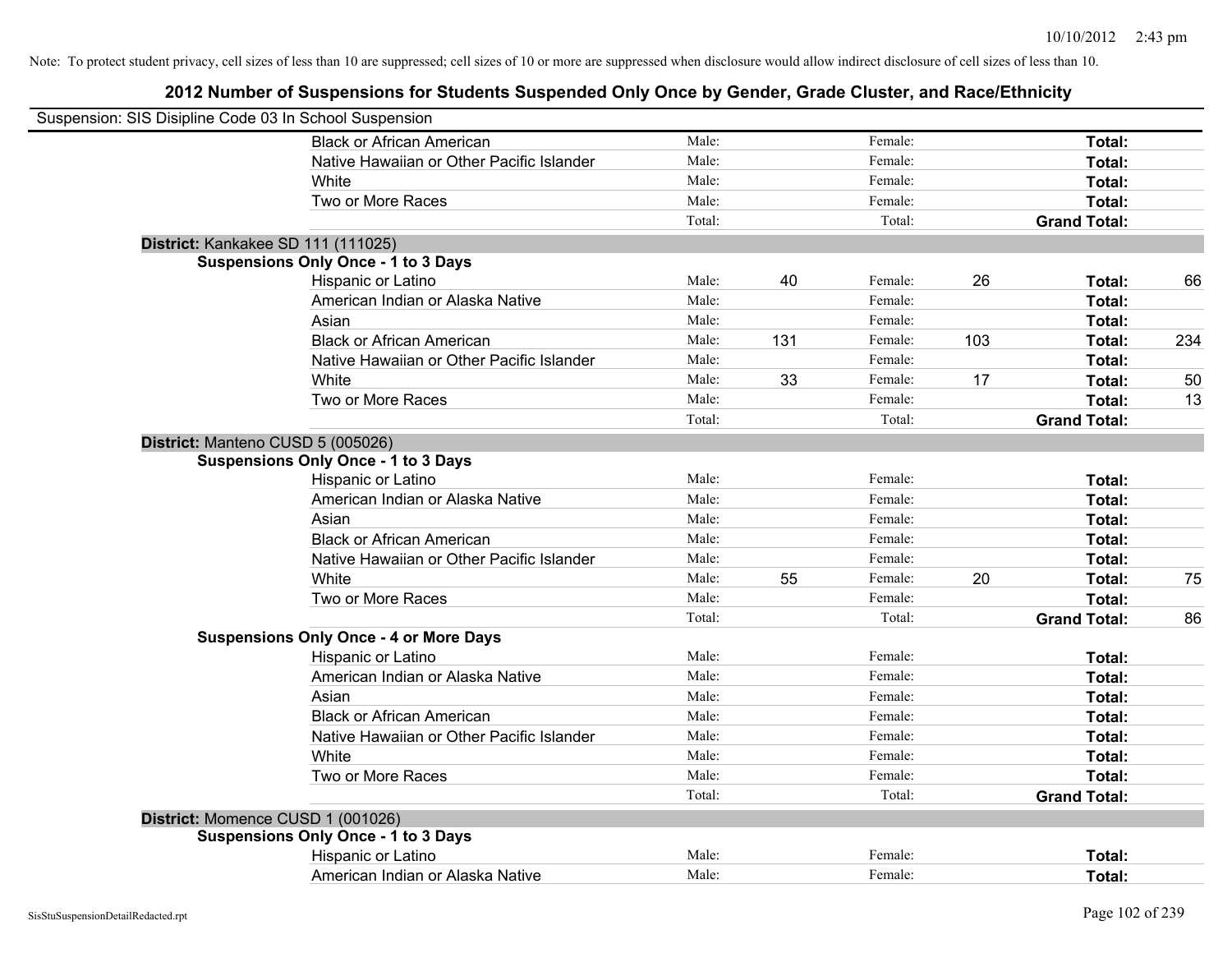# **2012 Number of Suspensions for Students Suspended Only Once by Gender, Grade Cluster, and Race/Ethnicity**

|                                            | Suspension: SIS Disipline Code 03 In School Suspension |        |         |                     |    |
|--------------------------------------------|--------------------------------------------------------|--------|---------|---------------------|----|
|                                            | Asian                                                  | Male:  | Female: | Total:              |    |
|                                            | <b>Black or African American</b>                       | Male:  | Female: | Total:              | 11 |
|                                            | Native Hawaiian or Other Pacific Islander              | Male:  | Female: | Total:              |    |
|                                            | White                                                  | Male:  | Female: | Total:              | 26 |
|                                            | Two or More Races                                      | Male:  | Female: | Total:              | 10 |
|                                            |                                                        | Total: | Total:  | <b>Grand Total:</b> |    |
|                                            | District: Pembroke CCSD 259 (259004)                   |        |         |                     |    |
|                                            | <b>Suspensions Only Once - 1 to 3 Days</b>             |        |         |                     |    |
|                                            | Hispanic or Latino                                     | Male:  | Female: | Total:              |    |
|                                            | American Indian or Alaska Native                       | Male:  | Female: | Total:              |    |
|                                            | Asian                                                  | Male:  | Female: | Total:              |    |
|                                            | <b>Black or African American</b>                       | Male:  | Female: | Total:              |    |
|                                            | Native Hawaiian or Other Pacific Islander              | Male:  | Female: | Total:              |    |
|                                            | White                                                  | Male:  | Female: | Total:              |    |
|                                            | Two or More Races                                      | Male:  | Female: | Total:              |    |
|                                            |                                                        | Total: | Total:  | <b>Grand Total:</b> |    |
| District: St Anne CCSD 256 (256004)        |                                                        |        |         |                     |    |
|                                            | <b>Suspensions Only Once - 1 to 3 Days</b>             |        |         |                     |    |
|                                            | Hispanic or Latino                                     | Male:  | Female: | Total:              |    |
|                                            | American Indian or Alaska Native                       | Male:  | Female: | Total:              |    |
|                                            | Asian                                                  | Male:  | Female: | Total:              |    |
|                                            | <b>Black or African American</b>                       | Male:  | Female: | Total:              |    |
|                                            | Native Hawaiian or Other Pacific Islander              | Male:  | Female: | Total:              |    |
|                                            | White                                                  | Male:  | Female: | Total:              |    |
|                                            | Two or More Races                                      | Male:  | Female: | Total:              |    |
|                                            |                                                        | Total: | Total:  | <b>Grand Total:</b> |    |
| <b>District: St Anne CHSD 302 (302016)</b> |                                                        |        |         |                     |    |
|                                            | <b>Suspensions Only Once - 1 to 3 Days</b>             |        |         |                     |    |
|                                            | Hispanic or Latino                                     | Male:  | Female: | Total:              |    |
|                                            | American Indian or Alaska Native                       | Male:  | Female: | Total:              |    |
|                                            | Asian                                                  | Male:  | Female: | Total:              |    |
|                                            | <b>Black or African American</b>                       | Male:  | Female: | Total:              | 10 |
|                                            | Native Hawaiian or Other Pacific Islander              | Male:  | Female: | Total:              |    |
|                                            | White                                                  | Male:  | Female: | Total:              | 10 |
|                                            | Two or More Races                                      | Male:  | Female: | Total:              |    |
|                                            |                                                        | Total: | Total:  | <b>Grand Total:</b> |    |

**District:** Iroquois/Kankakee ROE (000000)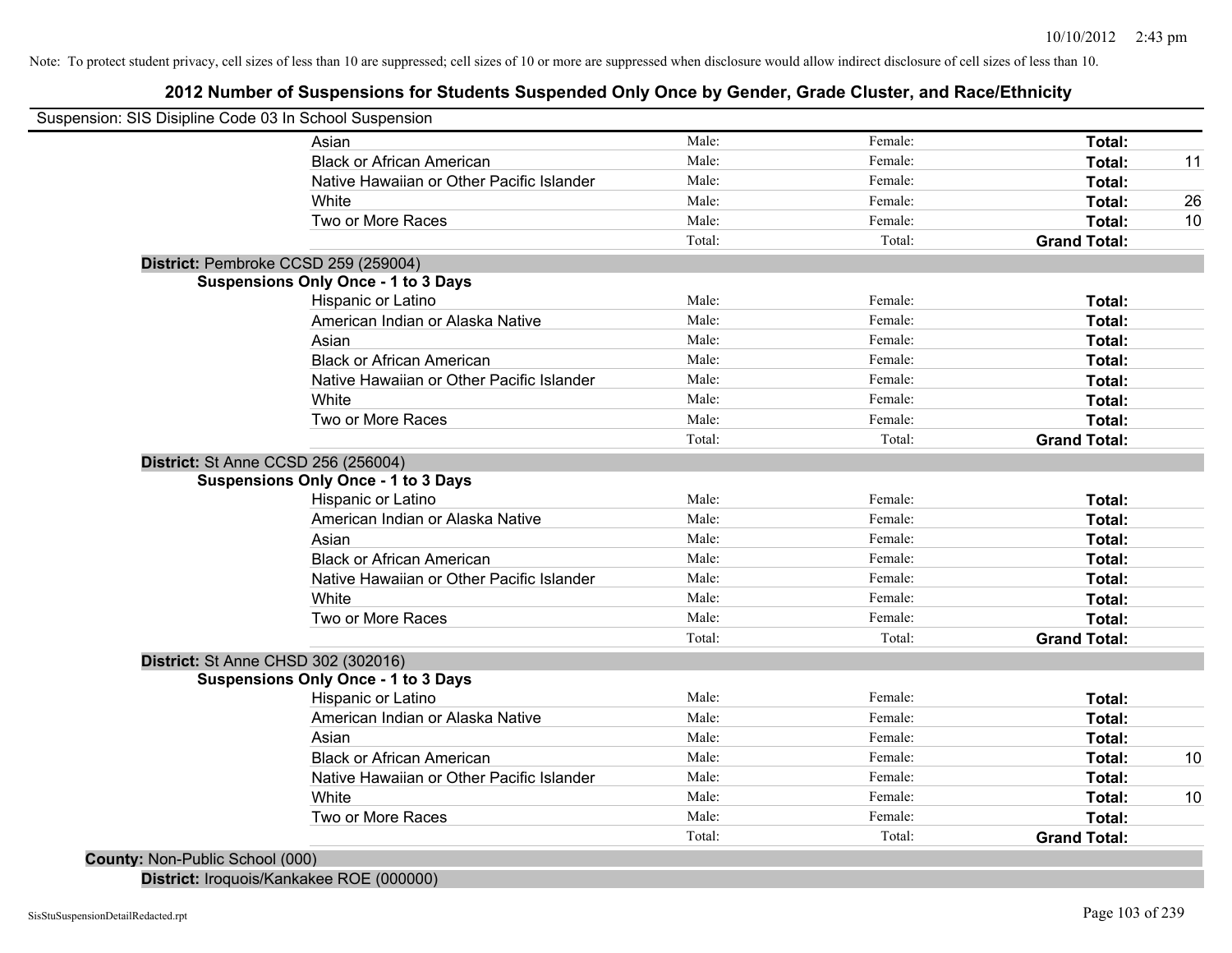| Suspension: SIS Disipline Code 03 In School Suspension |                                                                                      |        |    |         |    |                     |     |
|--------------------------------------------------------|--------------------------------------------------------------------------------------|--------|----|---------|----|---------------------|-----|
|                                                        | <b>Suspensions Only Once - 1 to 3 Days</b>                                           |        |    |         |    |                     |     |
|                                                        | Hispanic or Latino                                                                   | Male:  |    | Female: |    | Total:              |     |
|                                                        | American Indian or Alaska Native                                                     | Male:  |    | Female: |    | Total:              |     |
|                                                        | Asian                                                                                | Male:  |    | Female: |    | Total:              |     |
|                                                        | <b>Black or African American</b>                                                     | Male:  |    | Female: |    | Total:              |     |
|                                                        | Native Hawaiian or Other Pacific Islander                                            | Male:  |    | Female: |    | Total:              |     |
|                                                        | White                                                                                | Male:  |    | Female: |    | Total:              |     |
|                                                        | Two or More Races                                                                    | Male:  |    | Female: |    | Total:              |     |
|                                                        |                                                                                      | Total: |    | Total:  |    | <b>Grand Total:</b> |     |
|                                                        |                                                                                      |        |    |         |    |                     |     |
| Region: Jackson/Perry ROE (30)                         |                                                                                      |        |    |         |    |                     |     |
| County: Jackson (039)                                  |                                                                                      |        |    |         |    |                     |     |
|                                                        | District: Carbondale CHSD 165 (165016)<br><b>Suspensions Only Once - 1 to 3 Days</b> |        |    |         |    |                     |     |
|                                                        | Hispanic or Latino                                                                   | Male:  |    | Female: |    | Total:              |     |
|                                                        | American Indian or Alaska Native                                                     | Male:  |    | Female: |    | Total:              |     |
|                                                        | Asian                                                                                | Male:  |    | Female: |    | Total:              |     |
|                                                        | <b>Black or African American</b>                                                     | Male:  | 20 | Female: | 21 | Total:              | 41  |
|                                                        | Native Hawaiian or Other Pacific Islander                                            | Male:  |    | Female: |    | Total:              |     |
|                                                        | White                                                                                | Male:  | 39 | Female: | 10 | Total:              | 49  |
|                                                        | Two or More Races                                                                    | Male:  |    | Female: |    | Total:              |     |
|                                                        |                                                                                      | Total: |    | Total:  |    | <b>Grand Total:</b> | 103 |
|                                                        | District: Carbondale ESD 95 (095002)                                                 |        |    |         |    |                     |     |
|                                                        | <b>Suspensions Only Once - 1 to 3 Days</b>                                           |        |    |         |    |                     |     |
|                                                        | Hispanic or Latino                                                                   | Male:  |    | Female: |    | Total:              |     |
|                                                        | American Indian or Alaska Native                                                     | Male:  |    | Female: |    | Total:              |     |
|                                                        | Asian                                                                                | Male:  |    | Female: |    | Total:              |     |
|                                                        | <b>Black or African American</b>                                                     | Male:  | 27 | Female: | 11 | Total:              | 38  |
|                                                        | Native Hawaiian or Other Pacific Islander                                            | Male:  |    | Female: |    | Total:              |     |
|                                                        | White                                                                                | Male:  |    | Female: |    | Total:              |     |
|                                                        | Two or More Races                                                                    | Male:  |    | Female: |    | Total:              |     |
|                                                        |                                                                                      | Total: |    | Total:  |    | <b>Grand Total:</b> | 50  |
|                                                        | District: Elverado CUSD 196 (196026)                                                 |        |    |         |    |                     |     |
|                                                        | <b>Suspensions Only Once - 1 to 3 Days</b>                                           |        |    |         |    |                     |     |
|                                                        | Hispanic or Latino                                                                   | Male:  |    | Female: |    | Total:              |     |
|                                                        | American Indian or Alaska Native                                                     | Male:  |    | Female: |    | Total:              |     |
|                                                        | Asian                                                                                | Male:  |    | Female: |    | Total:              |     |
|                                                        | <b>Black or African American</b>                                                     | Male:  |    | Female: |    | Total:              |     |
|                                                        |                                                                                      |        |    |         |    |                     |     |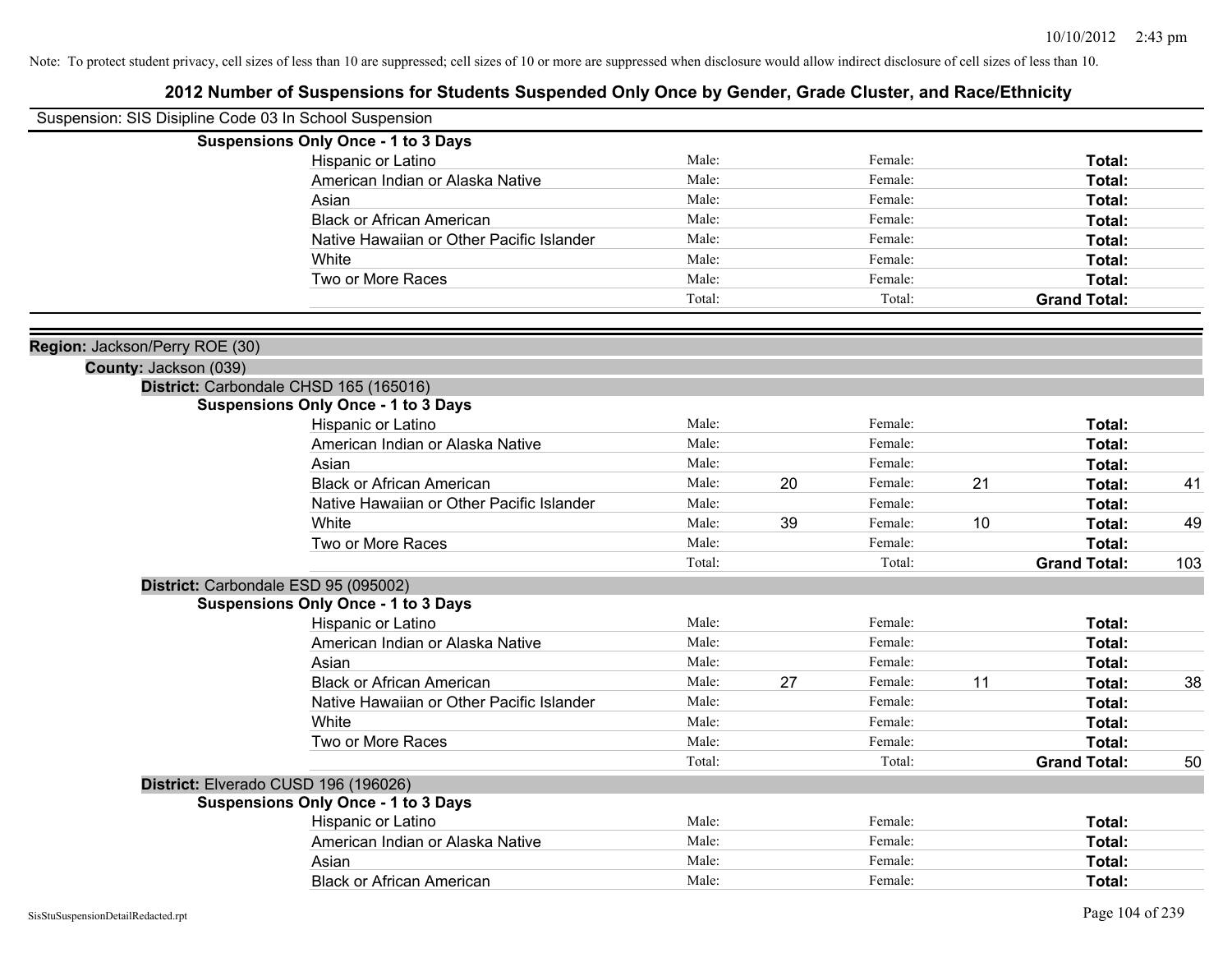| Suspension: SIS Disipline Code 03 In School Suspension |                                               |        |    |         |    |                     |     |
|--------------------------------------------------------|-----------------------------------------------|--------|----|---------|----|---------------------|-----|
|                                                        | Native Hawaiian or Other Pacific Islander     | Male:  |    | Female: |    | Total:              |     |
|                                                        | White                                         | Male:  |    | Female: |    | Total:              |     |
|                                                        | Two or More Races                             | Male:  |    | Female: |    | Total:              |     |
|                                                        |                                               | Total: |    | Total:  |    | <b>Grand Total:</b> |     |
| District: Giant City CCSD 130 (130004)                 |                                               |        |    |         |    |                     |     |
|                                                        | <b>Suspensions Only Once - 1 to 3 Days</b>    |        |    |         |    |                     |     |
|                                                        | Hispanic or Latino                            | Male:  |    | Female: |    | Total:              |     |
|                                                        | American Indian or Alaska Native              | Male:  |    | Female: |    | Total:              |     |
|                                                        | Asian                                         | Male:  |    | Female: |    | Total:              |     |
|                                                        | <b>Black or African American</b>              | Male:  |    | Female: |    | Total:              |     |
|                                                        | Native Hawaiian or Other Pacific Islander     | Male:  |    | Female: |    | Total:              |     |
|                                                        | White                                         | Male:  |    | Female: |    | Total:              |     |
|                                                        | Two or More Races                             | Male:  |    | Female: |    | Total:              |     |
|                                                        |                                               | Total: |    | Total:  |    | <b>Grand Total:</b> |     |
|                                                        | <b>Suspensions Only Once - 4 or More Days</b> |        |    |         |    |                     |     |
|                                                        | Hispanic or Latino                            | Male:  |    | Female: |    | Total:              |     |
|                                                        | American Indian or Alaska Native              | Male:  |    | Female: |    | Total:              |     |
|                                                        | Asian                                         | Male:  |    | Female: |    | Total:              |     |
|                                                        | <b>Black or African American</b>              | Male:  |    | Female: |    | Total:              |     |
|                                                        | Native Hawaiian or Other Pacific Islander     | Male:  |    | Female: |    | Total:              |     |
|                                                        | White                                         | Male:  |    | Female: |    | Total:              |     |
|                                                        | Two or More Races                             | Male:  |    | Female: |    | Total:              |     |
|                                                        |                                               | Total: |    | Total:  |    | <b>Grand Total:</b> |     |
|                                                        | District: Murphysboro CUSD 186 (186026)       |        |    |         |    |                     |     |
|                                                        | <b>Suspensions Only Once - 1 to 3 Days</b>    |        |    |         |    |                     |     |
|                                                        | Hispanic or Latino                            | Male:  |    | Female: |    | Total:              |     |
|                                                        | American Indian or Alaska Native              | Male:  |    | Female: |    | Total:              |     |
|                                                        | Asian                                         | Male:  |    | Female: |    | Total:              |     |
|                                                        | <b>Black or African American</b>              | Male:  | 16 | Female: | 11 | Total:              | 27  |
|                                                        | Native Hawaiian or Other Pacific Islander     | Male:  |    | Female: |    | Total:              |     |
|                                                        | White                                         | Male:  | 44 | Female: | 27 | Total:              | 71  |
|                                                        | Two or More Races                             | Male:  |    | Female: |    | Total:              |     |
|                                                        |                                               | Total: |    | Total:  |    | <b>Grand Total:</b> | 113 |
| District: Trico CUSD 176 (176026)                      |                                               |        |    |         |    |                     |     |
|                                                        | <b>Suspensions Only Once - 1 to 3 Days</b>    |        |    |         |    |                     |     |
|                                                        | Hispanic or Latino                            | Male:  |    | Female: |    | Total:              |     |
|                                                        | American Indian or Alaska Native              | Male:  |    | Female: |    | Total:              |     |
|                                                        | Asian                                         | Male:  |    | Female: |    | Total:              |     |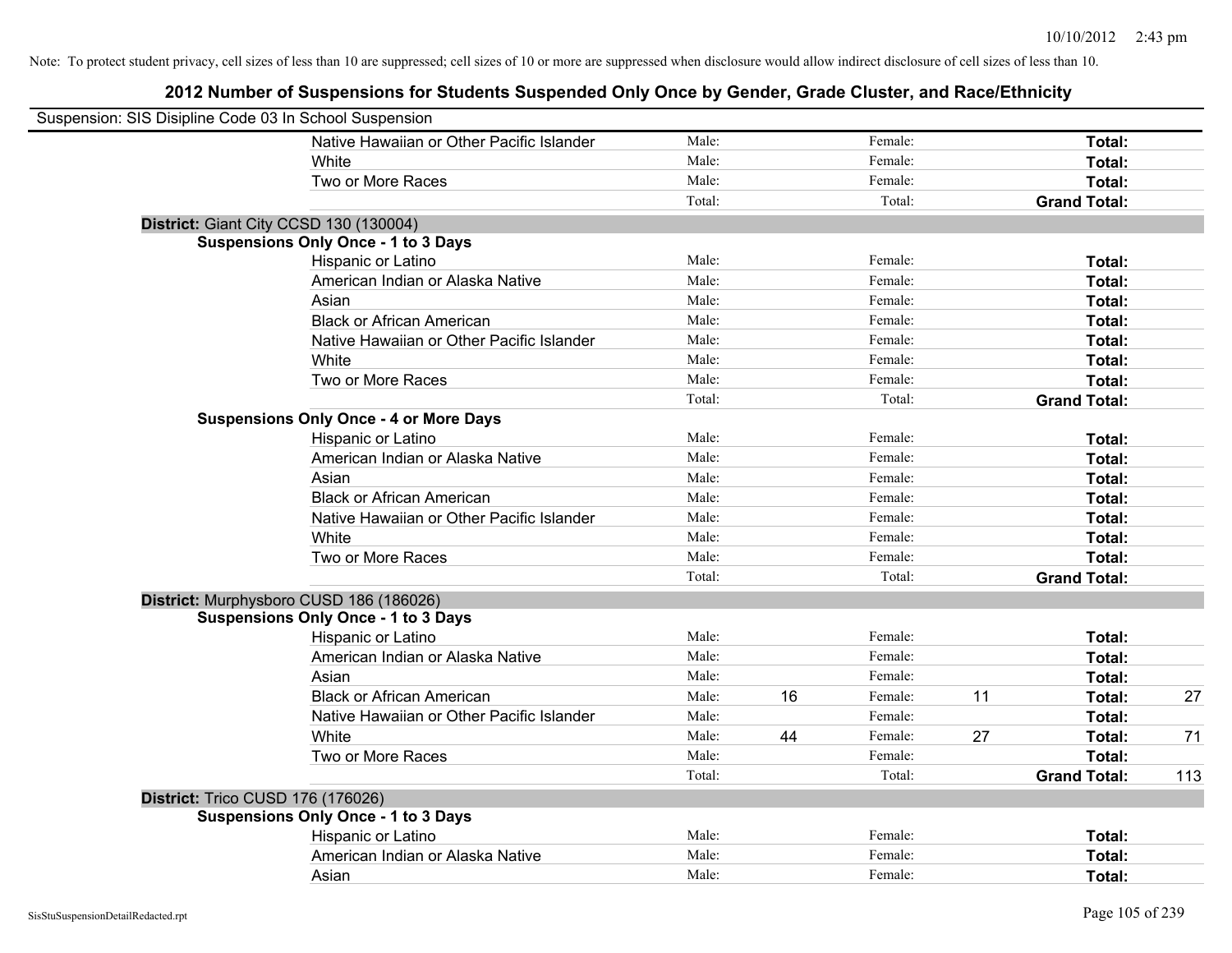| Suspension: SIS Disipline Code 03 In School Suspension |                                               |        |         |                     |
|--------------------------------------------------------|-----------------------------------------------|--------|---------|---------------------|
|                                                        | <b>Black or African American</b>              | Male:  | Female: | Total:              |
|                                                        | Native Hawaiian or Other Pacific Islander     | Male:  | Female: | Total:              |
|                                                        | White                                         | Male:  | Female: | Total:<br>21        |
|                                                        | Two or More Races                             | Male:  | Female: | Total:              |
|                                                        |                                               | Total: | Total:  | <b>Grand Total:</b> |
|                                                        | <b>Suspensions Only Once - 4 or More Days</b> |        |         |                     |
|                                                        | Hispanic or Latino                            | Male:  | Female: | Total:              |
|                                                        | American Indian or Alaska Native              | Male:  | Female: | Total:              |
|                                                        | Asian                                         | Male:  | Female: | Total:              |
|                                                        | <b>Black or African American</b>              | Male:  | Female: | Total:              |
|                                                        | Native Hawaiian or Other Pacific Islander     | Male:  | Female: | Total:              |
|                                                        | White                                         | Male:  | Female: | Total:              |
|                                                        | Two or More Races                             | Male:  | Female: | Total:              |
|                                                        |                                               | Total: | Total:  | <b>Grand Total:</b> |
| County: Perry (073)                                    |                                               |        |         |                     |
|                                                        | District: Duquoin CUSD 300 (300026)           |        |         |                     |
|                                                        | <b>Suspensions Only Once - 1 to 3 Days</b>    |        |         |                     |
|                                                        | Hispanic or Latino                            | Male:  | Female: | Total:              |
|                                                        | American Indian or Alaska Native              | Male:  | Female: | Total:              |
|                                                        | Asian                                         | Male:  | Female: | Total:              |
|                                                        | <b>Black or African American</b>              | Male:  | Female: | Total:              |
|                                                        | Native Hawaiian or Other Pacific Islander     | Male:  | Female: | Total:              |
|                                                        | White                                         | Male:  | Female: | 35<br>Total:        |
|                                                        | Two or More Races                             | Male:  | Female: | Total:              |
|                                                        |                                               | Total: | Total:  | <b>Grand Total:</b> |
|                                                        | <b>Suspensions Only Once - 4 or More Days</b> |        |         |                     |
|                                                        | Hispanic or Latino                            | Male:  | Female: | Total:              |
|                                                        | American Indian or Alaska Native              | Male:  | Female: | Total:              |
|                                                        | Asian                                         | Male:  | Female: | Total:              |
|                                                        | <b>Black or African American</b>              | Male:  | Female: | Total:              |
|                                                        | Native Hawaiian or Other Pacific Islander     | Male:  | Female: | Total:              |
|                                                        | White                                         | Male:  | Female: | Total:              |
|                                                        | Two or More Races                             | Male:  | Female: | Total:              |
|                                                        |                                               | Total: | Total:  | <b>Grand Total:</b> |
|                                                        | District: Pinckneyville CHSD 101 (101016)     |        |         |                     |
|                                                        | <b>Suspensions Only Once - 1 to 3 Days</b>    |        |         |                     |
|                                                        | Hispanic or Latino                            | Male:  | Female: | Total:              |
|                                                        | American Indian or Alaska Native              | Male:  | Female: | Total:              |
|                                                        | Asian                                         | Male:  | Female: | Total:              |
| SisStuSuspensionDetailRedacted.rpt                     |                                               |        |         | Page 106 of 239     |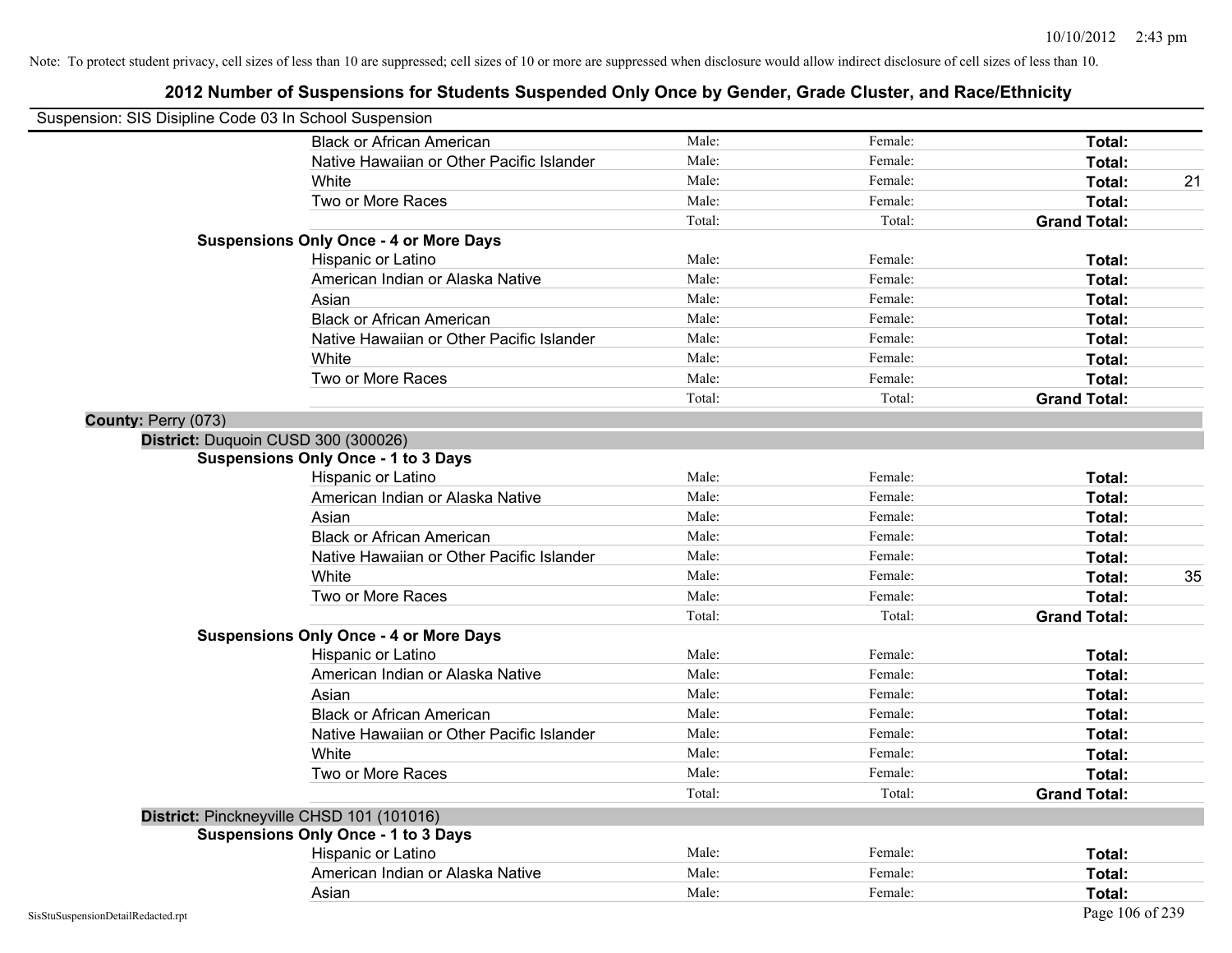| Suspension: SIS Disipline Code 03 In School Suspension |                                            |        |    |         |    |                     |     |
|--------------------------------------------------------|--------------------------------------------|--------|----|---------|----|---------------------|-----|
|                                                        | <b>Black or African American</b>           | Male:  |    | Female: |    | Total:              |     |
|                                                        | Native Hawaiian or Other Pacific Islander  | Male:  |    | Female: |    | Total:              |     |
|                                                        | White                                      | Male:  |    | Female: |    | Total:              | 17  |
|                                                        | Two or More Races                          | Male:  |    | Female: |    | <b>Total:</b>       |     |
|                                                        |                                            | Total: |    | Total:  |    | <b>Grand Total:</b> |     |
|                                                        | District: Pinckneyville SD 50 (050002)     |        |    |         |    |                     |     |
|                                                        | <b>Suspensions Only Once - 1 to 3 Days</b> |        |    |         |    |                     |     |
|                                                        | Hispanic or Latino                         | Male:  |    | Female: |    | Total:              |     |
|                                                        | American Indian or Alaska Native           | Male:  |    | Female: |    | Total:              |     |
|                                                        | Asian                                      | Male:  |    | Female: |    | Total:              |     |
|                                                        | <b>Black or African American</b>           | Male:  |    | Female: |    | Total:              |     |
|                                                        | Native Hawaiian or Other Pacific Islander  | Male:  |    | Female: |    | Total:              |     |
|                                                        | White                                      | Male:  |    | Female: |    | Total:              |     |
|                                                        | Two or More Races                          | Male:  |    | Female: |    | Total:              |     |
|                                                        |                                            | Total: |    | Total:  |    | <b>Grand Total:</b> |     |
| Region: Kane ROE (31)<br>County: Kane (045)            |                                            |        |    |         |    |                     |     |
|                                                        | District: Aurora East USD 131 (131022)     |        |    |         |    |                     |     |
|                                                        | <b>Suspensions Only Once - 1 to 3 Days</b> |        |    |         |    |                     |     |
|                                                        | Hispanic or Latino                         | Male:  |    | Female: |    | Total:              |     |
|                                                        | American Indian or Alaska Native           | Male:  |    | Female: |    | Total:              |     |
|                                                        | Asian                                      | Male:  |    | Female: |    | Total:              |     |
|                                                        | <b>Black or African American</b>           | Male:  |    | Female: |    | Total:              |     |
|                                                        | Native Hawaiian or Other Pacific Islander  | Male:  |    | Female: |    | Total:              |     |
|                                                        | White                                      | Male:  |    | Female: |    | Total:              |     |
|                                                        | Two or More Races                          | Male:  |    | Female: |    | Total:              |     |
|                                                        |                                            | Total: |    | Total:  |    | <b>Grand Total:</b> | 11  |
| District: Batavia USD 101 (101022)                     |                                            |        |    |         |    |                     |     |
|                                                        | <b>Suspensions Only Once - 1 to 3 Days</b> |        |    |         |    |                     |     |
|                                                        | Hispanic or Latino                         | Male:  |    | Female: |    | Total:              | 17  |
|                                                        | American Indian or Alaska Native           | Male:  |    | Female: |    | Total:              |     |
|                                                        | Asian                                      | Male:  |    | Female: |    | Total:              |     |
|                                                        | <b>Black or African American</b>           | Male:  |    | Female: |    | Total:              | 15  |
|                                                        | Native Hawaiian or Other Pacific Islander  | Male:  |    | Female: |    | Total:              |     |
|                                                        | White                                      | Male:  | 80 | Female: | 47 | <b>Total:</b>       | 127 |
|                                                        | Two or More Races                          | Male:  |    | Female: |    | <b>Total:</b>       |     |
|                                                        |                                            | Total: |    | Total:  |    | <b>Grand Total:</b> |     |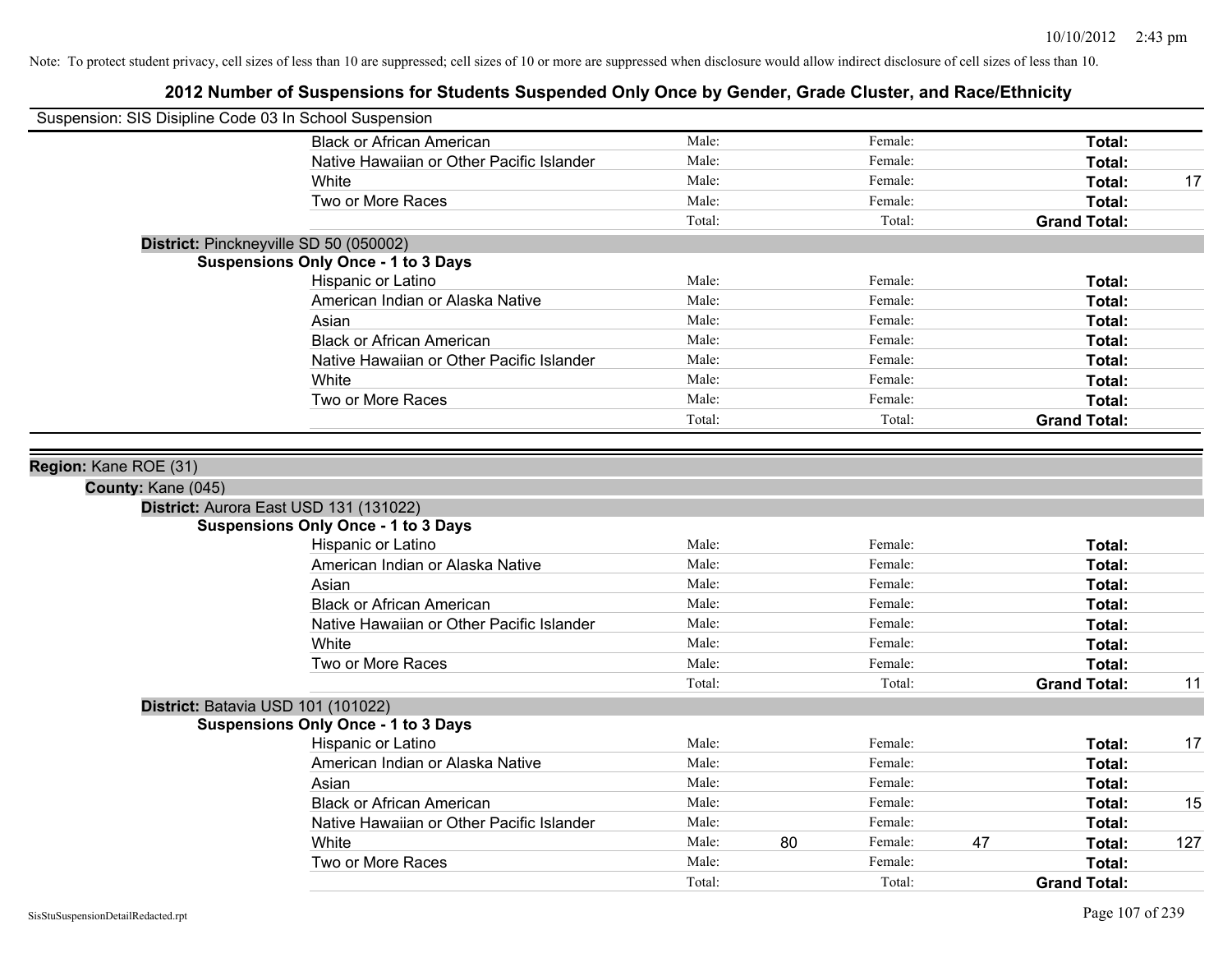| Suspension: SIS Disipline Code 03 In School Suspension |                                               |        |     |         |    |                     |     |
|--------------------------------------------------------|-----------------------------------------------|--------|-----|---------|----|---------------------|-----|
| District: CUSD 300 (300026)                            |                                               |        |     |         |    |                     |     |
|                                                        | <b>Suspensions Only Once - 1 to 3 Days</b>    |        |     |         |    |                     |     |
|                                                        | Hispanic or Latino                            | Male:  | 207 | Female: | 97 | Total:              | 304 |
|                                                        | American Indian or Alaska Native              | Male:  |     | Female: |    | Total:              |     |
|                                                        | Asian                                         | Male:  |     | Female: |    | Total:              | 12  |
|                                                        | <b>Black or African American</b>              | Male:  | 64  | Female: | 46 | Total:              | 110 |
|                                                        | Native Hawaiian or Other Pacific Islander     | Male:  |     | Female: |    | Total:              |     |
|                                                        | White                                         | Male:  | 183 | Female: | 56 | Total:              | 239 |
|                                                        | Two or More Races                             | Male:  |     | Female: |    | Total:              | 15  |
|                                                        |                                               | Total: |     | Total:  |    | <b>Grand Total:</b> |     |
|                                                        | District: Geneva CUSD 304 (304026)            |        |     |         |    |                     |     |
|                                                        | <b>Suspensions Only Once - 1 to 3 Days</b>    |        |     |         |    |                     |     |
|                                                        | Hispanic or Latino                            | Male:  |     | Female: |    | Total:              |     |
|                                                        | American Indian or Alaska Native              | Male:  |     | Female: |    | Total:              |     |
|                                                        | Asian                                         | Male:  |     | Female: |    | Total:              |     |
|                                                        | <b>Black or African American</b>              | Male:  |     | Female: |    | Total:              |     |
|                                                        | Native Hawaiian or Other Pacific Islander     | Male:  |     | Female: |    | Total:              |     |
|                                                        | White                                         | Male:  | 64  | Female: | 23 | Total:              | 87  |
|                                                        | Two or More Races                             | Male:  |     | Female: |    | Total:              |     |
|                                                        |                                               | Total: |     | Total:  |    | <b>Grand Total:</b> | 98  |
|                                                        | <b>Suspensions Only Once - 4 or More Days</b> |        |     |         |    |                     |     |
|                                                        | Hispanic or Latino                            | Male:  |     | Female: |    | Total:              |     |
|                                                        | American Indian or Alaska Native              | Male:  |     | Female: |    | Total:              |     |
|                                                        | Asian                                         | Male:  |     | Female: |    | Total:              |     |
|                                                        | <b>Black or African American</b>              | Male:  |     | Female: |    | Total:              |     |
|                                                        | Native Hawaiian or Other Pacific Islander     | Male:  |     | Female: |    | Total:              |     |
|                                                        | White                                         | Male:  |     | Female: |    | Total:              |     |
|                                                        | Two or More Races                             | Male:  |     | Female: |    | Total:              |     |
|                                                        |                                               | Total: |     | Total:  |    | <b>Grand Total:</b> |     |
|                                                        | District: Kaneland CUSD 302 (302026)          |        |     |         |    |                     |     |
|                                                        | <b>Suspensions Only Once - 1 to 3 Days</b>    |        |     |         |    |                     |     |
|                                                        | Hispanic or Latino                            | Male:  |     | Female: |    | Total:              | 10  |
|                                                        | American Indian or Alaska Native              | Male:  |     | Female: |    | Total:              |     |
|                                                        | Asian                                         | Male:  |     | Female: |    | Total:              |     |
|                                                        | <b>Black or African American</b>              | Male:  |     | Female: |    | Total:              |     |
|                                                        | Native Hawaiian or Other Pacific Islander     | Male:  |     | Female: |    | Total:              |     |
|                                                        | White                                         | Male:  |     | Female: |    | Total:              | 18  |
|                                                        | Two or More Races                             | Male:  |     | Female: |    | Total:              |     |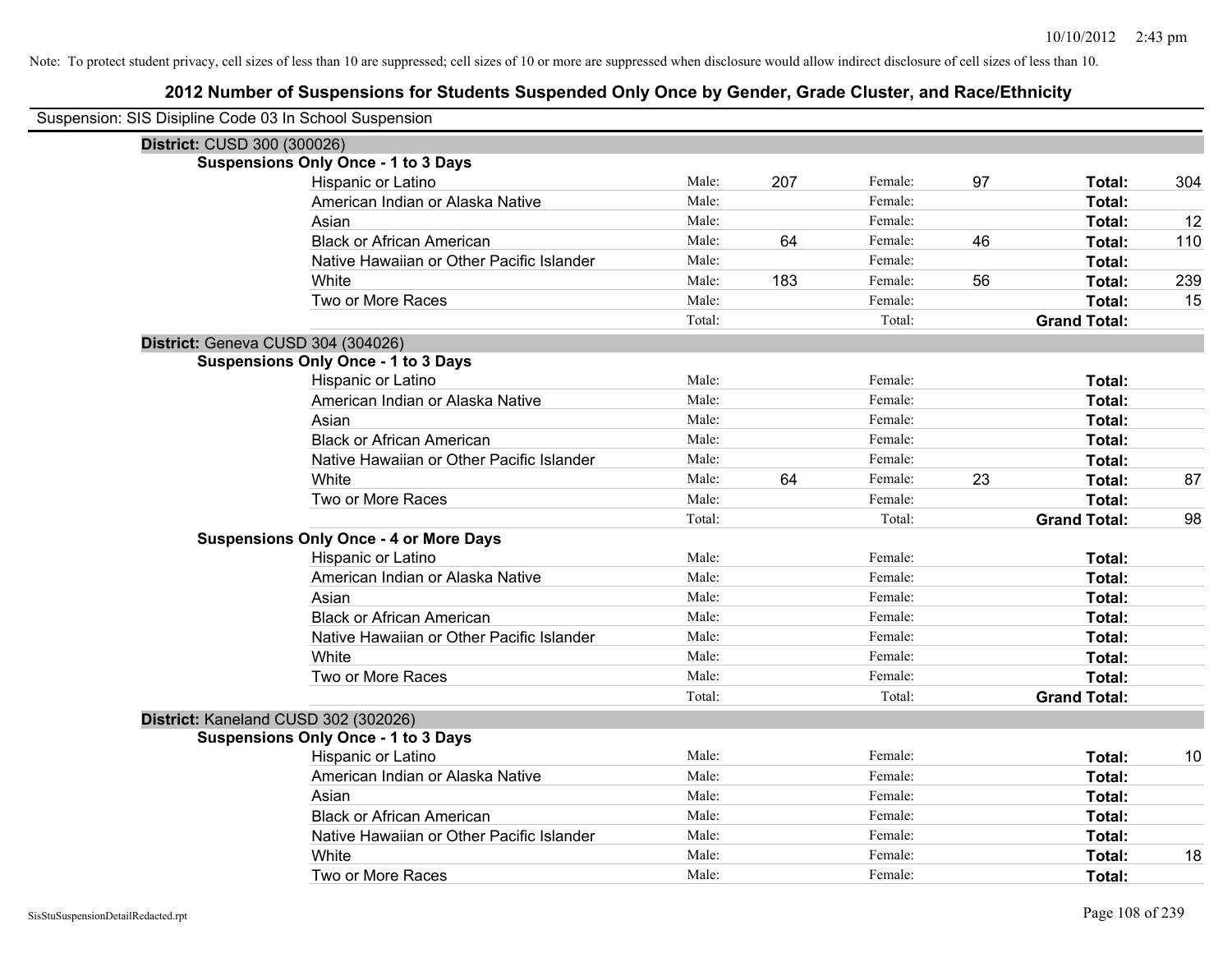| Suspension: SIS Disipline Code 03 In School Suspension |                                               |        |     |         |     |                     |     |
|--------------------------------------------------------|-----------------------------------------------|--------|-----|---------|-----|---------------------|-----|
|                                                        |                                               | Total: |     | Total:  |     | <b>Grand Total:</b> |     |
| District: Larkin Center (012500)                       |                                               |        |     |         |     |                     |     |
|                                                        | <b>Suspensions Only Once - 1 to 3 Days</b>    |        |     |         |     |                     |     |
|                                                        | Hispanic or Latino                            | Male:  |     | Female: |     | Total:              |     |
|                                                        | American Indian or Alaska Native              | Male:  |     | Female: |     | Total:              |     |
|                                                        | Asian                                         | Male:  |     | Female: |     | Total:              |     |
|                                                        | <b>Black or African American</b>              | Male:  |     | Female: |     | Total:              |     |
|                                                        | Native Hawaiian or Other Pacific Islander     | Male:  |     | Female: |     | Total:              |     |
|                                                        | White                                         | Male:  |     | Female: |     | Total:              |     |
|                                                        | Two or More Races                             | Male:  |     | Female: |     | Total:              |     |
|                                                        |                                               | Total: |     | Total:  |     | <b>Grand Total:</b> |     |
| District: Non-Public School (3020)                     |                                               |        |     |         |     |                     |     |
|                                                        | <b>Suspensions Only Once - 1 to 3 Days</b>    |        |     |         |     |                     |     |
|                                                        | Hispanic or Latino                            | Male:  |     | Female: |     | Total:              |     |
|                                                        | American Indian or Alaska Native              | Male:  |     | Female: |     | Total:              |     |
|                                                        | Asian                                         | Male:  |     | Female: |     | Total:              |     |
|                                                        | <b>Black or African American</b>              | Male:  |     | Female: |     | Total:              |     |
|                                                        | Native Hawaiian or Other Pacific Islander     | Male:  |     | Female: |     | Total:              |     |
|                                                        | White                                         | Male:  |     | Female: |     | Total:              |     |
|                                                        | Two or More Races                             | Male:  |     | Female: |     | Total:              |     |
|                                                        |                                               | Total: |     | Total:  |     | <b>Grand Total:</b> | 10  |
| District: SD U-46 (046022)                             |                                               |        |     |         |     |                     |     |
|                                                        | <b>Suspensions Only Once - 1 to 3 Days</b>    |        |     |         |     |                     |     |
|                                                        | Hispanic or Latino                            | Male:  | 583 | Female: | 404 | Total:              | 987 |
|                                                        | American Indian or Alaska Native              | Male:  |     | Female: |     | Total:              |     |
|                                                        | Asian                                         | Male:  | 41  | Female: | 17  | Total:              | 58  |
|                                                        | <b>Black or African American</b>              | Male:  | 99  | Female: | 92  | Total:              | 191 |
|                                                        | Native Hawaiian or Other Pacific Islander     | Male:  |     | Female: |     | Total:              |     |
|                                                        | White                                         | Male:  | 292 | Female: | 139 | Total:              | 431 |
|                                                        | Two or More Races                             | Male:  | 29  | Female: | 21  | Total:              | 50  |
|                                                        |                                               | Total: |     | Total:  |     | <b>Grand Total:</b> |     |
|                                                        | <b>Suspensions Only Once - 4 or More Days</b> |        |     |         |     |                     |     |
|                                                        | Hispanic or Latino                            | Male:  |     | Female: |     | Total:              |     |
|                                                        | American Indian or Alaska Native              | Male:  |     | Female: |     | Total:              |     |
|                                                        | Asian                                         | Male:  |     | Female: |     | Total:              |     |
|                                                        | <b>Black or African American</b>              | Male:  |     | Female: |     | Total:              |     |
|                                                        | Native Hawaiian or Other Pacific Islander     | Male:  |     | Female: |     | Total:              |     |
|                                                        | White                                         | Male:  |     | Female: |     | Total:              |     |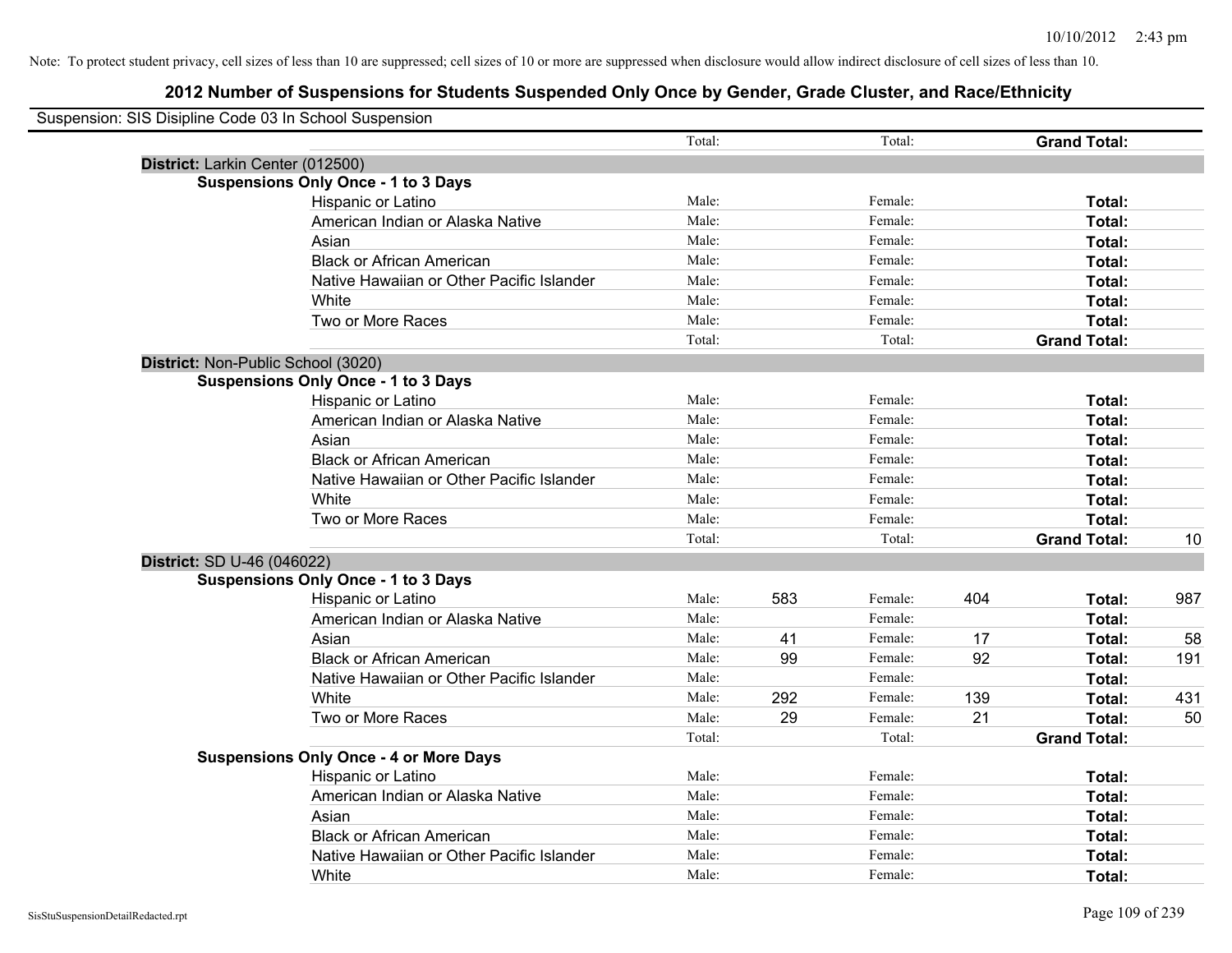| Suspension: SIS Disipline Code 03 In School Suspension |        |         |                     |    |
|--------------------------------------------------------|--------|---------|---------------------|----|
| Two or More Races                                      | Male:  | Female: | Total:              |    |
|                                                        | Total: | Total:  | <b>Grand Total:</b> |    |
| <b>District:</b> Special Education Services (020200)   |        |         |                     |    |
| <b>Suspensions Only Once - 1 to 3 Days</b>             |        |         |                     |    |
| Hispanic or Latino                                     | Male:  | Female: | Total:              |    |
| American Indian or Alaska Native                       | Male:  | Female: | Total:              |    |
| Asian                                                  | Male:  | Female: | Total:              |    |
| <b>Black or African American</b>                       | Male:  | Female: | Total:              |    |
| Native Hawaiian or Other Pacific Islander              | Male:  | Female: | Total:              |    |
| White                                                  | Male:  | Female: | Total:              |    |
| Two or More Races                                      | Male:  | Female: | Total:              |    |
|                                                        | Total: | Total:  | <b>Grand Total:</b> |    |
| District: St Charles CUSD 303 (303026)                 |        |         |                     |    |
| <b>Suspensions Only Once - 1 to 3 Days</b>             |        |         |                     |    |
| Hispanic or Latino                                     | Male:  | Female: | Total:              |    |
| American Indian or Alaska Native                       | Male:  | Female: | Total:              |    |
| Asian                                                  | Male:  | Female: | Total:              |    |
| <b>Black or African American</b>                       | Male:  | Female: | Total:              |    |
| Native Hawaiian or Other Pacific Islander              | Male:  | Female: | Total:              |    |
| White                                                  | Male:  | Female: | Total:              | 30 |
| Two or More Races                                      | Male:  | Female: | Total:              |    |
|                                                        | Total: | Total:  | <b>Grand Total:</b> | 41 |
| <b>Suspensions Only Once - 4 or More Days</b>          |        |         |                     |    |
| Hispanic or Latino                                     | Male:  | Female: | Total:              |    |
| American Indian or Alaska Native                       | Male:  | Female: | <b>Total:</b>       |    |
| Asian                                                  | Male:  | Female: | Total:              |    |
| <b>Black or African American</b>                       | Male:  | Female: | Total:              |    |
| Native Hawaiian or Other Pacific Islander              | Male:  | Female: | Total:              |    |
| White                                                  | Male:  | Female: | Total:              |    |
| Two or More Races                                      | Male:  | Female: | Total:              |    |
|                                                        | Total: | Total:  | <b>Grand Total:</b> |    |
| County: Non-Public School (000)                        |        |         |                     |    |
| District: Kane ROE (000000)                            |        |         |                     |    |
| <b>Suspensions Only Once - 1 to 3 Days</b>             |        |         |                     |    |
| Hispanic or Latino                                     | Male:  | Female: | Total:              |    |
| American Indian or Alaska Native                       | Male:  | Female: | Total:              |    |
| Asian                                                  | Male:  | Female: | Total:              |    |
| <b>Black or African American</b>                       | Male:  | Female: | Total:              |    |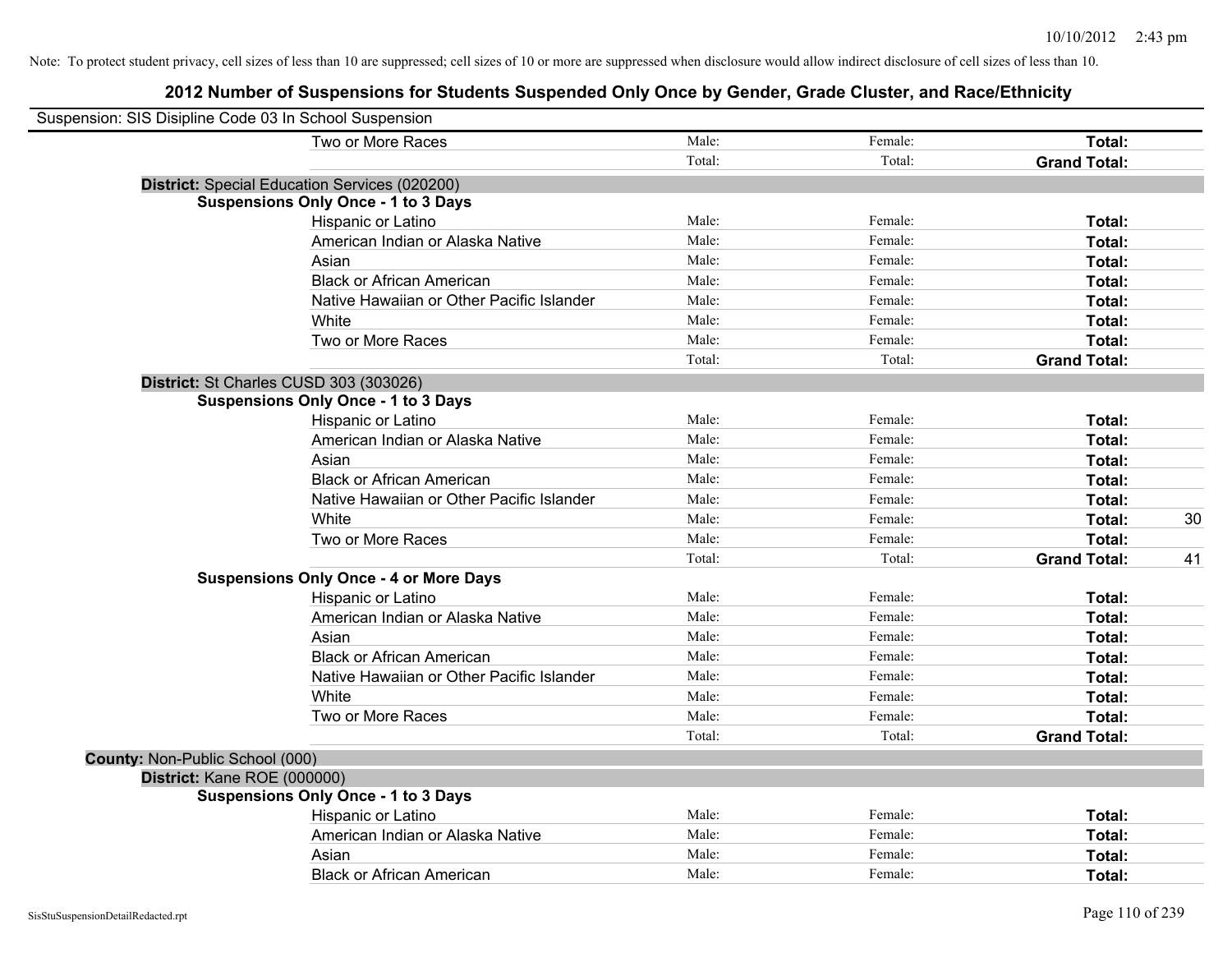# **2012 Number of Suspensions for Students Suspended Only Once by Gender, Grade Cluster, and Race/Ethnicity**

| Suspension: SIS Disipline Code 03 In School Suspension |                                                                                     |                |     |                    |    |                               |     |
|--------------------------------------------------------|-------------------------------------------------------------------------------------|----------------|-----|--------------------|----|-------------------------------|-----|
|                                                        | Native Hawaiian or Other Pacific Islander                                           | Male:          |     | Female:            |    | Total:                        |     |
|                                                        | White                                                                               | Male:          |     | Female:            |    | Total:                        |     |
|                                                        | Two or More Races                                                                   | Male:          |     | Female:            |    | Total:                        |     |
|                                                        |                                                                                     | Total:         |     | Total:             |    | <b>Grand Total:</b>           |     |
|                                                        |                                                                                     |                |     |                    |    |                               |     |
| Region: Knox ROE (33)                                  |                                                                                     |                |     |                    |    |                               |     |
| County: Knox (048)                                     |                                                                                     |                |     |                    |    |                               |     |
|                                                        | District: Abingdon CUSD 217 (217026)                                                |                |     |                    |    |                               |     |
|                                                        | <b>Suspensions Only Once - 1 to 3 Days</b>                                          |                |     |                    |    |                               |     |
|                                                        | Hispanic or Latino                                                                  | Male:<br>Male: |     | Female:            |    | Total:                        |     |
|                                                        | American Indian or Alaska Native                                                    | Male:          |     | Female:            |    | Total:                        |     |
|                                                        | Asian                                                                               | Male:          |     | Female:            |    | Total:                        |     |
|                                                        | <b>Black or African American</b>                                                    | Male:          |     | Female:<br>Female: |    | Total:                        |     |
|                                                        | Native Hawaiian or Other Pacific Islander<br>White                                  | Male:          | 36  | Female:            | 11 | Total:                        |     |
|                                                        |                                                                                     | Male:          |     | Female:            |    | Total:                        | 47  |
|                                                        | Two or More Races                                                                   | Total:         |     | Total:             |    | Total:<br><b>Grand Total:</b> |     |
|                                                        |                                                                                     |                |     |                    |    |                               |     |
|                                                        | District: Galesburg CUSD 205 (205026)<br><b>Suspensions Only Once - 1 to 3 Days</b> |                |     |                    |    |                               |     |
|                                                        | Hispanic or Latino                                                                  | Male:          | 20  | Female:            | 13 | Total:                        | 33  |
|                                                        | American Indian or Alaska Native                                                    | Male:          |     | Female:            |    | Total:                        |     |
|                                                        | Asian                                                                               | Male:          |     | Female:            |    | Total:                        |     |
|                                                        | <b>Black or African American</b>                                                    | Male:          | 28  | Female:            | 25 | Total:                        | 53  |
|                                                        | Native Hawaiian or Other Pacific Islander                                           | Male:          |     | Female:            |    | Total:                        |     |
|                                                        | White                                                                               | Male:          | 110 | Female:            | 36 | Total:                        | 146 |
|                                                        | Two or More Races                                                                   | Male:          |     | Female:            |    | Total:                        | 28  |
|                                                        |                                                                                     | Total:         |     | Total:             |    | <b>Grand Total:</b>           |     |
|                                                        |                                                                                     |                |     |                    |    |                               |     |
|                                                        | District: Knoxville CUSD 202 (202026)<br><b>Suspensions Only Once - 1 to 3 Days</b> |                |     |                    |    |                               |     |
|                                                        | Hispanic or Latino                                                                  | Male:          |     | Female:            |    | Total:                        |     |
|                                                        | American Indian or Alaska Native                                                    | Male:          |     | Female:            |    | Total:                        |     |
|                                                        | Asian                                                                               | Male:          |     | Female:            |    | Total:                        |     |
|                                                        | <b>Black or African American</b>                                                    | Male:          |     | Female:            |    | Total:                        |     |
|                                                        | Native Hawaiian or Other Pacific Islander                                           | Male:          |     | Female:            |    | Total:                        |     |
|                                                        | White                                                                               | Male:          |     | Female:            |    | Total:                        | 17  |
|                                                        | Two or More Races                                                                   | Male:          |     | Female:            |    | Total:                        |     |
|                                                        |                                                                                     | Total:         |     | Total:             |    | <b>Grand Total:</b>           |     |
|                                                        |                                                                                     |                |     |                    |    |                               |     |

**District:** R O W V A CUSD 208 (208026)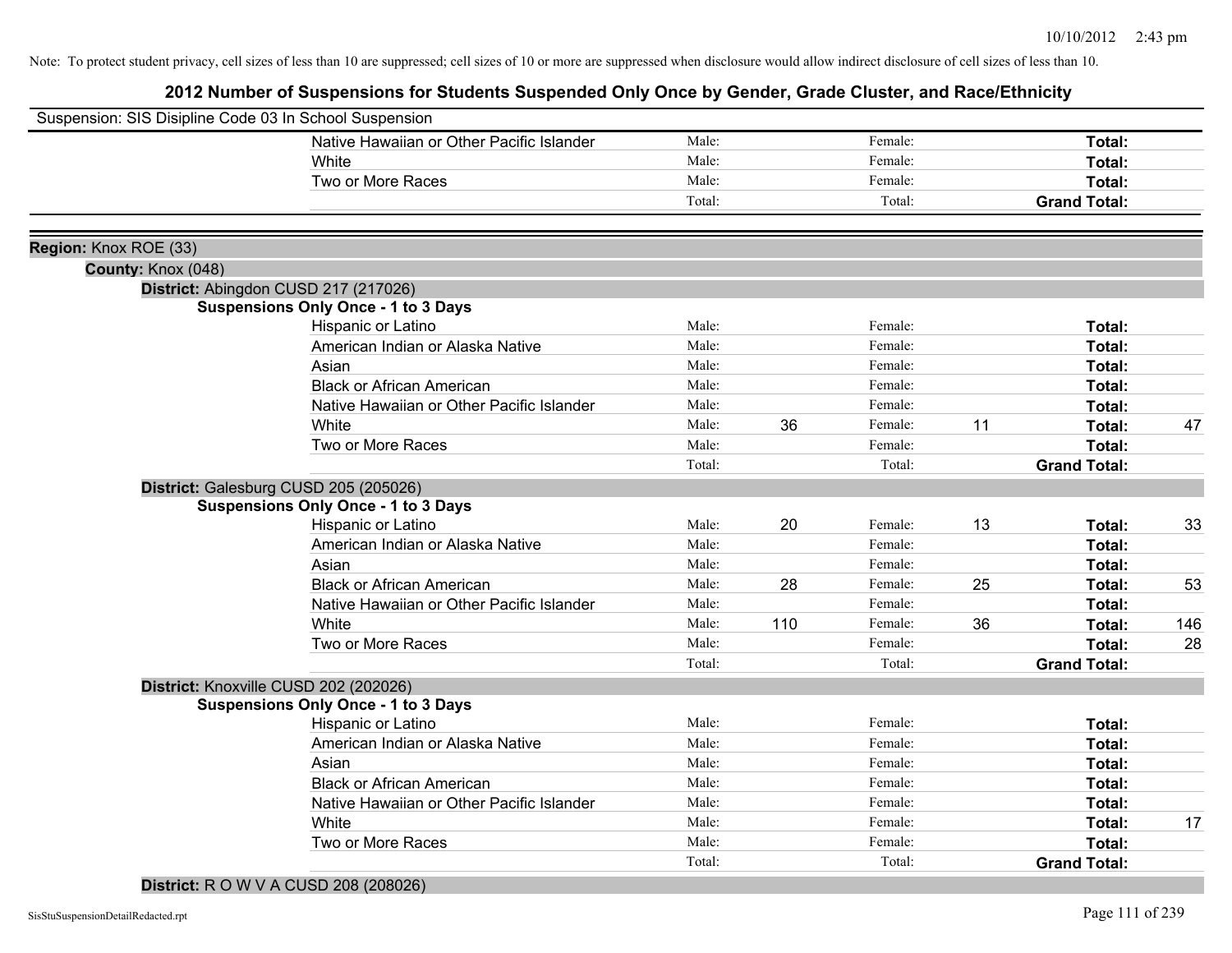| Suspension: SIS Disipline Code 03 In School Suspension |                                            |        |         |                     |
|--------------------------------------------------------|--------------------------------------------|--------|---------|---------------------|
|                                                        | <b>Suspensions Only Once - 1 to 3 Days</b> |        |         |                     |
|                                                        | Hispanic or Latino                         | Male:  | Female: | Total:              |
|                                                        | American Indian or Alaska Native           | Male:  | Female: | Total:              |
|                                                        | Asian                                      | Male:  | Female: | Total:              |
|                                                        | <b>Black or African American</b>           | Male:  | Female: | Total:              |
|                                                        | Native Hawaiian or Other Pacific Islander  | Male:  | Female: | Total:              |
|                                                        | White                                      | Male:  | Female: | Total:              |
|                                                        | Two or More Races                          | Male:  | Female: | Total:              |
|                                                        |                                            | Total: | Total:  | <b>Grand Total:</b> |
|                                                        | District: Williamsfield CUSD 210 (210026)  |        |         |                     |
|                                                        | <b>Suspensions Only Once - 1 to 3 Days</b> |        |         |                     |
|                                                        | Hispanic or Latino                         | Male:  | Female: | Total:              |
|                                                        | American Indian or Alaska Native           | Male:  | Female: | Total:              |
|                                                        | Asian                                      | Male:  | Female: | Total:              |
|                                                        | <b>Black or African American</b>           | Male:  | Female: | Total:              |
|                                                        | Native Hawaiian or Other Pacific Islander  | Male:  | Female: | Total:              |
|                                                        | White                                      | Male:  | Female: | Total:              |
|                                                        | Two or More Races                          | Male:  | Female: | Total:              |
|                                                        |                                            | Total: | Total:  | <b>Grand Total:</b> |
| County: Lasalle (050)                                  | District: Earlville CUSD 9 (009026)        |        |         |                     |
|                                                        | <b>Suspensions Only Once - 1 to 3 Days</b> |        |         |                     |
|                                                        | Hispanic or Latino                         | Male:  | Female: | Total:              |
|                                                        | American Indian or Alaska Native           | Male:  | Female: | Total:              |
|                                                        | Asian                                      | Male:  | Female: | Total:              |
|                                                        | <b>Black or African American</b>           | Male:  | Female: | Total:              |
|                                                        | Native Hawaiian or Other Pacific Islander  | Male:  | Female: | Total:              |
|                                                        | White                                      | Male:  | Female: | Total:              |
|                                                        | Two or More Races                          | Male:  | Female: | Total:              |
|                                                        |                                            | Total: | Total:  | <b>Grand Total:</b> |
|                                                        | District: Grand Ridge CCSD 95 (095004)     |        |         |                     |
|                                                        | <b>Suspensions Only Once - 1 to 3 Days</b> |        |         |                     |
|                                                        | Hispanic or Latino                         | Male:  | Female: | Total:              |
|                                                        | American Indian or Alaska Native           | Male:  | Female: | Total:              |
|                                                        | Asian                                      | Male:  | Female: | Total:              |
|                                                        | <b>Black or African American</b>           | Male:  | Female: | Total:              |
| SisStuSuspensionDetailRedacted.rpt                     |                                            |        |         | Page 112 of 239     |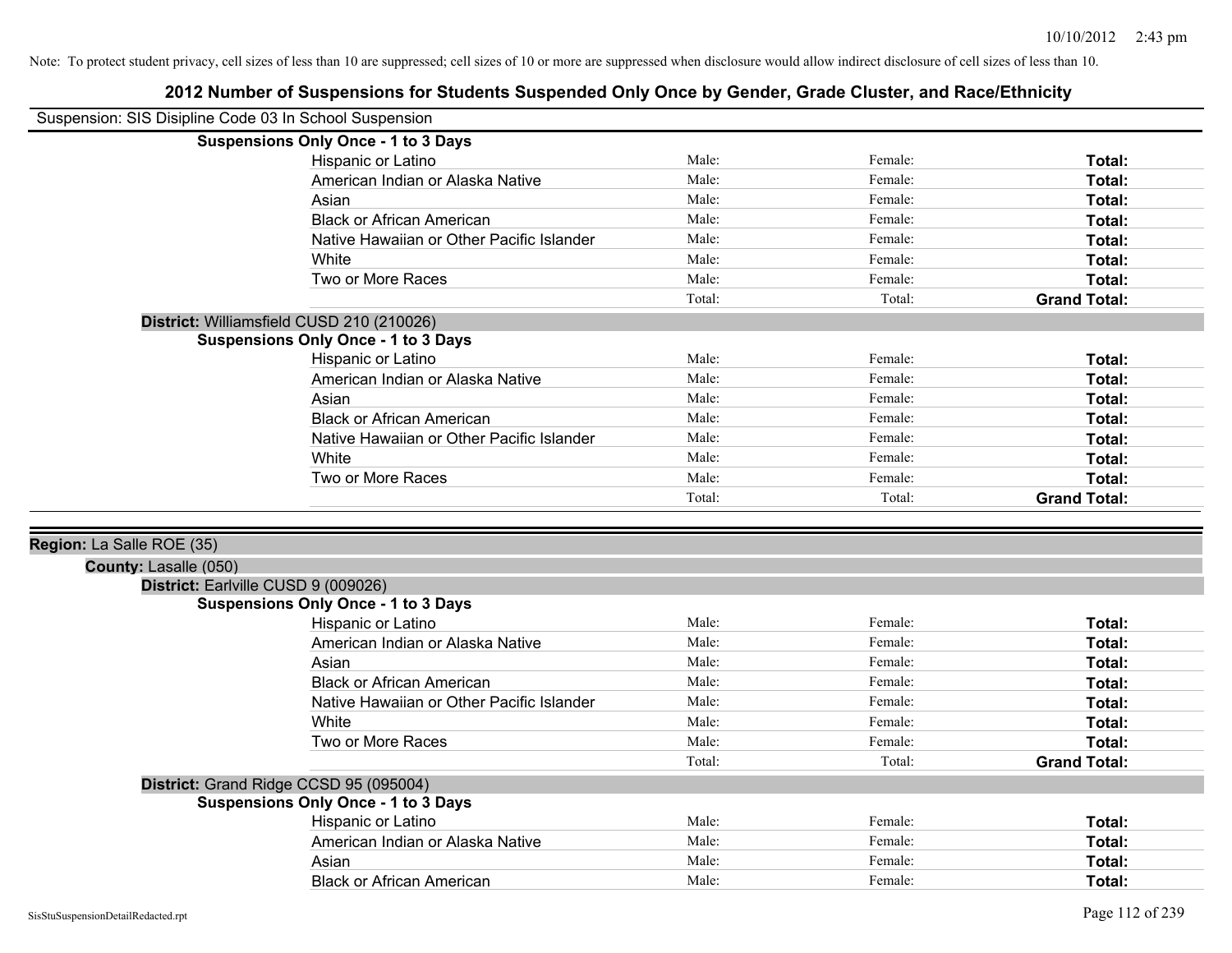| Suspension: SIS Disipline Code 03 In School Suspension |                                              |        |    |         |    |                     |    |
|--------------------------------------------------------|----------------------------------------------|--------|----|---------|----|---------------------|----|
|                                                        | Native Hawaiian or Other Pacific Islander    | Male:  |    | Female: |    | Total:              |    |
|                                                        | White                                        | Male:  |    | Female: |    | Total:              |    |
|                                                        | Two or More Races                            | Male:  |    | Female: |    | Total:              |    |
|                                                        |                                              | Total: |    | Total:  |    | <b>Grand Total:</b> |    |
| District: La Salle ESD 122 (122002)                    |                                              |        |    |         |    |                     |    |
|                                                        | <b>Suspensions Only Once - 1 to 3 Days</b>   |        |    |         |    |                     |    |
|                                                        | Hispanic or Latino                           | Male:  |    | Female: |    | Total:              |    |
|                                                        | American Indian or Alaska Native             | Male:  |    | Female: |    | Total:              |    |
|                                                        | Asian                                        | Male:  |    | Female: |    | Total:              |    |
|                                                        | <b>Black or African American</b>             | Male:  |    | Female: |    | Total:              |    |
|                                                        | Native Hawaiian or Other Pacific Islander    | Male:  |    | Female: |    | Total:              |    |
|                                                        | White                                        | Male:  |    | Female: |    | Total:              | 22 |
|                                                        | Two or More Races                            | Male:  |    | Female: |    | Total:              |    |
|                                                        |                                              | Total: |    | Total:  |    | <b>Grand Total:</b> | 33 |
|                                                        | District: La Salle-Peru Twp HSD 120 (120017) |        |    |         |    |                     |    |
|                                                        | <b>Suspensions Only Once - 1 to 3 Days</b>   |        |    |         |    |                     |    |
|                                                        | Hispanic or Latino                           | Male:  | 11 | Female: | 12 | Total:              | 23 |
|                                                        | American Indian or Alaska Native             | Male:  |    | Female: |    | Total:              |    |
|                                                        | Asian                                        | Male:  |    | Female: |    | Total:              |    |
|                                                        | <b>Black or African American</b>             | Male:  |    | Female: |    | Total:              |    |
|                                                        | Native Hawaiian or Other Pacific Islander    | Male:  |    | Female: |    | Total:              |    |
|                                                        | White                                        | Male:  | 44 | Female: | 35 | Total:              | 79 |
|                                                        | Two or More Races                            | Male:  |    | Female: |    | Total:              |    |
|                                                        |                                              | Total: |    | Total:  |    | <b>Grand Total:</b> |    |
| District: Leland CUSD 1 (001026)                       |                                              |        |    |         |    |                     |    |
|                                                        | <b>Suspensions Only Once - 1 to 3 Days</b>   |        |    |         |    |                     |    |
|                                                        | Hispanic or Latino                           | Male:  |    | Female: |    | Total:              |    |
|                                                        | American Indian or Alaska Native             | Male:  |    | Female: |    | Total:              |    |
|                                                        | Asian                                        | Male:  |    | Female: |    | Total:              |    |
|                                                        | <b>Black or African American</b>             | Male:  |    | Female: |    | Total:              |    |
|                                                        | Native Hawaiian or Other Pacific Islander    | Male:  |    | Female: |    | Total:              |    |
|                                                        | White                                        | Male:  |    | Female: |    | Total:              |    |
|                                                        | Two or More Races                            | Male:  |    | Female: |    | Total:              |    |
|                                                        |                                              | Total: |    | Total:  |    | <b>Grand Total:</b> |    |
| District: Lostant CUSD 425 (425026)                    |                                              |        |    |         |    |                     |    |
|                                                        | <b>Suspensions Only Once - 1 to 3 Days</b>   |        |    |         |    |                     |    |
|                                                        | Hispanic or Latino                           | Male:  |    | Female: |    | Total:              |    |
|                                                        | American Indian or Alaska Native             | Male:  |    | Female: |    | Total:              |    |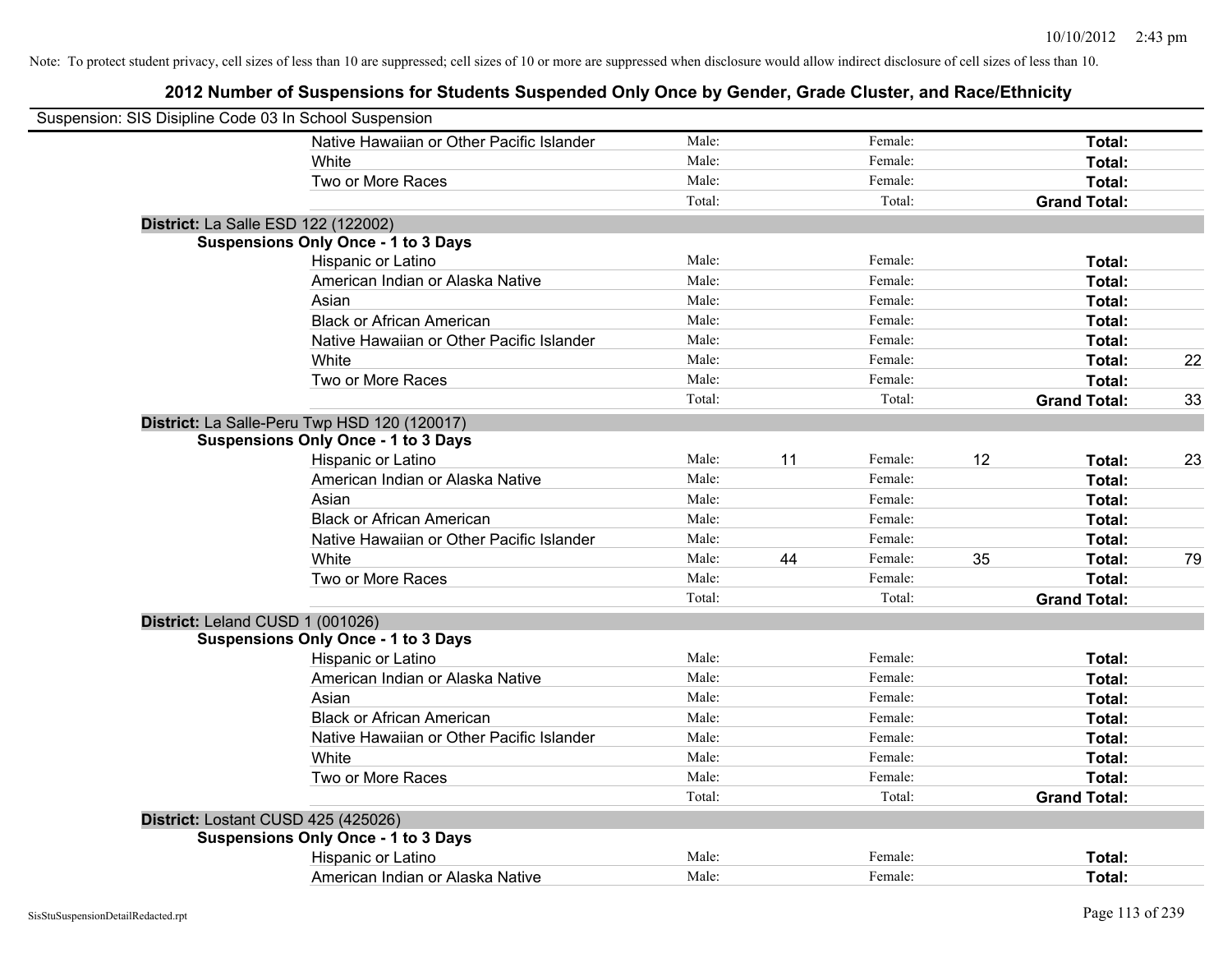# **2012 Number of Suspensions for Students Suspended Only Once by Gender, Grade Cluster, and Race/Ethnicity**

|                                    | Suspension: SIS Disipline Code 03 In School Suspension |        |         |                     |    |
|------------------------------------|--------------------------------------------------------|--------|---------|---------------------|----|
|                                    | Asian                                                  | Male:  | Female: | Total:              |    |
|                                    | <b>Black or African American</b>                       | Male:  | Female: | Total:              |    |
|                                    | Native Hawaiian or Other Pacific Islander              | Male:  | Female: | Total:              |    |
|                                    | White                                                  | Male:  | Female: | Total:              |    |
|                                    | Two or More Races                                      | Male:  | Female: | Total:              |    |
|                                    |                                                        | Total: | Total:  | <b>Grand Total:</b> |    |
|                                    | District: Marseilles ESD 150 (150002)                  |        |         |                     |    |
|                                    | <b>Suspensions Only Once - 1 to 3 Days</b>             |        |         |                     |    |
|                                    | <b>Hispanic or Latino</b>                              | Male:  | Female: | Total:              |    |
|                                    | American Indian or Alaska Native                       | Male:  | Female: | Total:              |    |
|                                    | Asian                                                  | Male:  | Female: | Total:              |    |
|                                    | <b>Black or African American</b>                       | Male:  | Female: | Total:              |    |
|                                    | Native Hawaiian or Other Pacific Islander              | Male:  | Female: | Total:              |    |
|                                    | White                                                  | Male:  | Female: | Total:              | 24 |
|                                    | Two or More Races                                      | Male:  | Female: | Total:              |    |
|                                    |                                                        | Total: | Total:  | <b>Grand Total:</b> |    |
|                                    | District: Miller Twp CCSD 210 (210004)                 |        |         |                     |    |
|                                    | <b>Suspensions Only Once - 1 to 3 Days</b>             |        |         |                     |    |
|                                    | Hispanic or Latino                                     | Male:  | Female: | Total:              |    |
|                                    | American Indian or Alaska Native                       | Male:  | Female: | Total:              |    |
|                                    | Asian                                                  | Male:  | Female: | Total:              |    |
|                                    | <b>Black or African American</b>                       | Male:  | Female: | Total:              |    |
|                                    | Native Hawaiian or Other Pacific Islander              | Male:  | Female: | Total:              |    |
|                                    | White                                                  | Male:  | Female: | Total:              |    |
|                                    | Two or More Races                                      | Male:  | Female: | Total:              |    |
|                                    |                                                        | Total: | Total:  | <b>Grand Total:</b> |    |
| District: Non-Public School (1200) |                                                        |        |         |                     |    |
|                                    | <b>Suspensions Only Once - 1 to 3 Days</b>             |        |         |                     |    |
|                                    | Hispanic or Latino                                     | Male:  | Female: | Total:              |    |
|                                    | American Indian or Alaska Native                       | Male:  | Female: | Total:              |    |
|                                    | Asian                                                  | Male:  | Female: | Total:              |    |
|                                    | <b>Black or African American</b>                       | Male:  | Female: | Total:              |    |
|                                    | Native Hawaiian or Other Pacific Islander              | Male:  | Female: | Total:              |    |
|                                    | White                                                  | Male:  | Female: | Total:              |    |
|                                    | Two or More Races                                      | Male:  | Female: | Total:              |    |
|                                    |                                                        | Total: | Total:  | <b>Grand Total:</b> |    |

**Suspensions Only Once - 1 to 3 Days**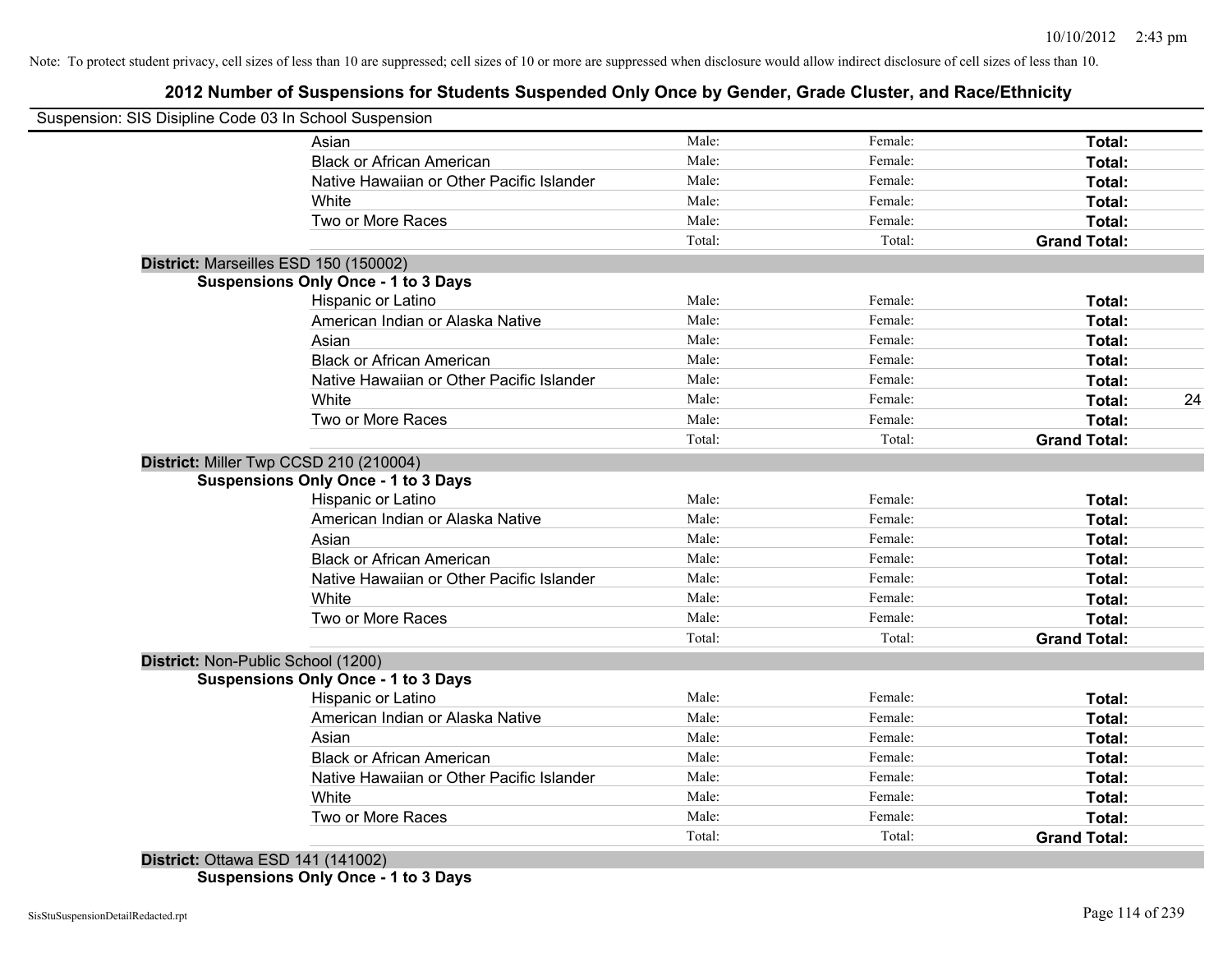|                                 | Suspension: SIS Disipline Code 03 In School Suspension |        |    |         |    |                     |    |
|---------------------------------|--------------------------------------------------------|--------|----|---------|----|---------------------|----|
|                                 | Hispanic or Latino                                     | Male:  |    | Female: |    | Total:              |    |
|                                 | American Indian or Alaska Native                       | Male:  |    | Female: |    | Total:              |    |
|                                 | Asian                                                  | Male:  |    | Female: |    | Total:              |    |
|                                 | <b>Black or African American</b>                       | Male:  |    | Female: |    | Total:              |    |
|                                 | Native Hawaiian or Other Pacific Islander              | Male:  |    | Female: |    | Total:              |    |
|                                 | White                                                  | Male:  | 40 | Female: | 14 | Total:              | 54 |
|                                 | Two or More Races                                      | Male:  |    | Female: |    | Total:              |    |
|                                 |                                                        | Total: |    | Total:  |    | <b>Grand Total:</b> | 75 |
| District: Peru ESD 124 (124002) |                                                        |        |    |         |    |                     |    |
|                                 | <b>Suspensions Only Once - 1 to 3 Days</b>             |        |    |         |    |                     |    |
|                                 | Hispanic or Latino                                     | Male:  |    | Female: |    | Total:              |    |
|                                 | American Indian or Alaska Native                       | Male:  |    | Female: |    | Total:              |    |
|                                 | Asian                                                  | Male:  |    | Female: |    | Total:              |    |
|                                 | <b>Black or African American</b>                       | Male:  |    | Female: |    | Total:              |    |
|                                 | Native Hawaiian or Other Pacific Islander              | Male:  |    | Female: |    | Total:              |    |
|                                 | White                                                  | Male:  |    | Female: |    | Total:              | 11 |
|                                 | Two or More Races                                      | Male:  |    | Female: |    | Total:              |    |
|                                 |                                                        | Total: |    | Total:  |    | <b>Grand Total:</b> |    |
|                                 | District: Seneca CCSD 170 (170004)                     |        |    |         |    |                     |    |
|                                 | <b>Suspensions Only Once - 1 to 3 Days</b>             |        |    |         |    |                     |    |
|                                 | Hispanic or Latino                                     | Male:  |    | Female: |    | Total:              |    |
|                                 | American Indian or Alaska Native                       | Male:  |    | Female: |    | Total:              |    |
|                                 | Asian                                                  | Male:  |    | Female: |    | Total:              |    |
|                                 | <b>Black or African American</b>                       | Male:  |    | Female: |    | Total:              |    |
|                                 | Native Hawaiian or Other Pacific Islander              | Male:  |    | Female: |    | Total:              |    |
|                                 | White                                                  | Male:  |    | Female: |    | <b>Total:</b>       |    |
|                                 | Two or More Races                                      | Male:  |    | Female: |    | Total:              |    |
|                                 |                                                        | Total: |    | Total:  |    | <b>Grand Total:</b> | 11 |
|                                 | District: Seneca Twp HSD 160 (160017)                  |        |    |         |    |                     |    |
|                                 | <b>Suspensions Only Once - 1 to 3 Days</b>             |        |    |         |    |                     |    |
|                                 | Hispanic or Latino                                     | Male:  |    | Female: |    | Total:              |    |
|                                 | American Indian or Alaska Native                       | Male:  |    | Female: |    | Total:              |    |
|                                 | Asian                                                  | Male:  |    | Female: |    | Total:              |    |
|                                 | <b>Black or African American</b>                       | Male:  |    | Female: |    | Total:              |    |
|                                 | Native Hawaiian or Other Pacific Islander              | Male:  |    | Female: |    | Total:              |    |
|                                 | White                                                  | Male:  |    | Female: |    | Total:              |    |
|                                 | Two or More Races                                      | Male:  |    | Female: |    | Total:              |    |
|                                 |                                                        | Total: |    | Total:  |    | <b>Grand Total:</b> |    |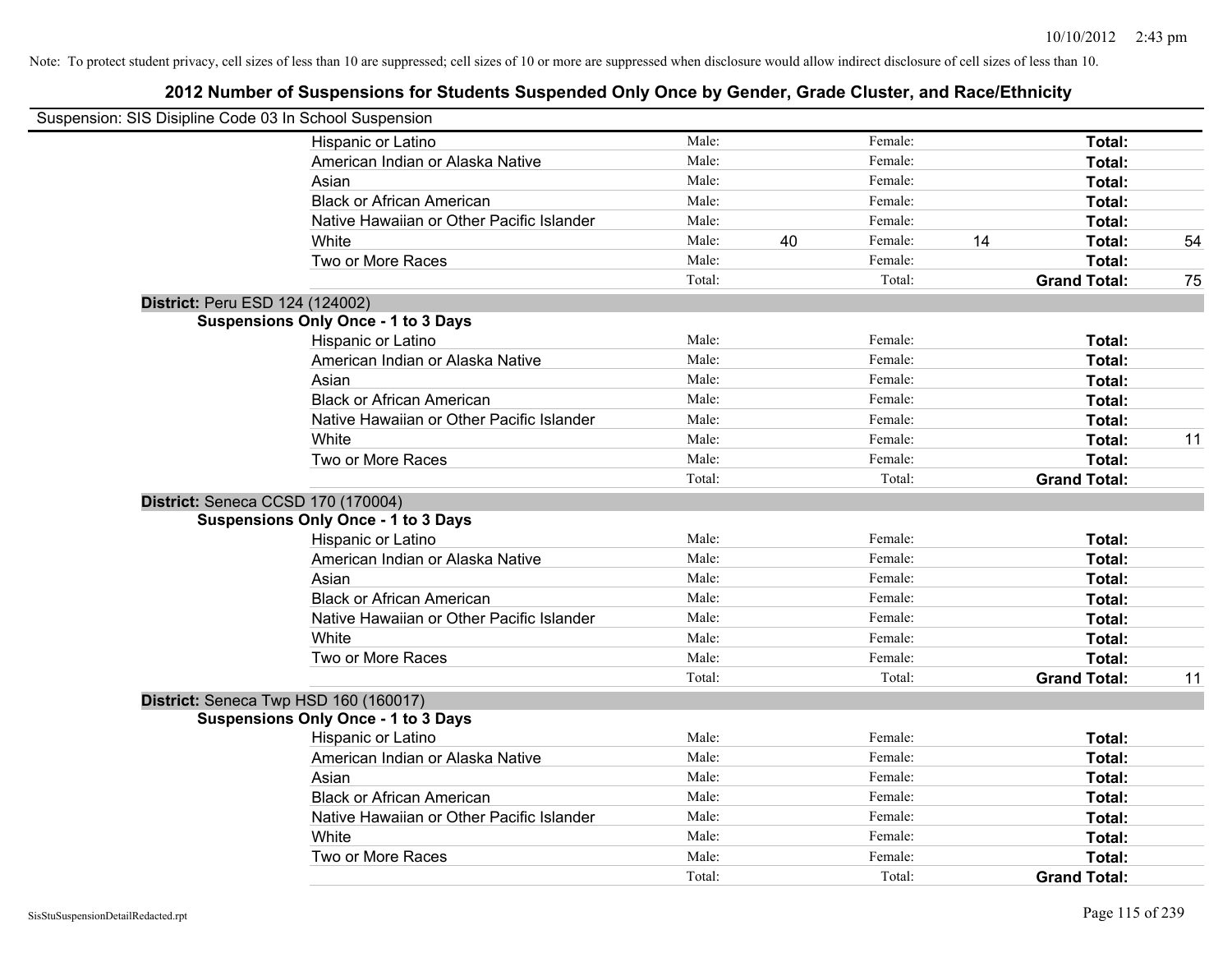| Suspension: SIS Disipline Code 03 In School Suspension |                                               |        |    |         |    |                     |     |
|--------------------------------------------------------|-----------------------------------------------|--------|----|---------|----|---------------------|-----|
| District: Serena CUSD 2 (002026)                       |                                               |        |    |         |    |                     |     |
|                                                        | <b>Suspensions Only Once - 1 to 3 Days</b>    |        |    |         |    |                     |     |
|                                                        | Hispanic or Latino                            | Male:  |    | Female: |    | Total:              |     |
|                                                        | American Indian or Alaska Native              | Male:  |    | Female: |    | Total:              |     |
|                                                        | Asian                                         | Male:  |    | Female: |    | Total:              |     |
|                                                        | <b>Black or African American</b>              | Male:  |    | Female: |    | Total:              |     |
|                                                        | Native Hawaiian or Other Pacific Islander     | Male:  |    | Female: |    | Total:              |     |
|                                                        | White                                         | Male:  | 27 | Female: | 10 | Total:              | 37  |
|                                                        | Two or More Races                             | Male:  |    | Female: |    | Total:              |     |
|                                                        |                                               | Total: |    | Total:  |    | <b>Grand Total:</b> |     |
| District: Streator ESD 44 (044002)                     |                                               |        |    |         |    |                     |     |
|                                                        | <b>Suspensions Only Once - 1 to 3 Days</b>    |        |    |         |    |                     |     |
|                                                        | Hispanic or Latino                            | Male:  |    | Female: |    | Total:              | 15  |
|                                                        | American Indian or Alaska Native              | Male:  |    | Female: |    | Total:              |     |
|                                                        | Asian                                         | Male:  |    | Female: |    | Total:              |     |
|                                                        | <b>Black or African American</b>              | Male:  |    | Female: |    | Total:              |     |
|                                                        | Native Hawaiian or Other Pacific Islander     | Male:  |    | Female: |    | Total:              |     |
|                                                        | White                                         | Male:  | 52 | Female: | 23 | Total:              | 75  |
|                                                        | Two or More Races                             | Male:  |    | Female: |    | Total:              |     |
|                                                        |                                               | Total: | 72 | Total:  | 34 | <b>Grand Total:</b> | 106 |
|                                                        | <b>Suspensions Only Once - 4 or More Days</b> |        |    |         |    |                     |     |
|                                                        | Hispanic or Latino                            | Male:  |    | Female: |    | Total:              |     |
|                                                        | American Indian or Alaska Native              | Male:  |    | Female: |    | Total:              |     |
|                                                        | Asian                                         | Male:  |    | Female: |    | Total:              |     |
|                                                        | <b>Black or African American</b>              | Male:  |    | Female: |    | Total:              |     |
|                                                        | Native Hawaiian or Other Pacific Islander     | Male:  |    | Female: |    | Total:              |     |
|                                                        | White                                         | Male:  |    | Female: |    | Total:              |     |
|                                                        | Two or More Races                             | Male:  |    | Female: |    | Total:              |     |
|                                                        |                                               | Total: |    | Total:  |    | <b>Grand Total:</b> |     |
| District: Streator Twp HSD 40 (040017)                 |                                               |        |    |         |    |                     |     |
|                                                        | <b>Suspensions Only Once - 1 to 3 Days</b>    |        |    |         |    |                     |     |
|                                                        | Hispanic or Latino                            | Male:  |    | Female: |    | Total:              |     |
|                                                        | American Indian or Alaska Native              | Male:  |    | Female: |    | Total:              |     |
|                                                        | Asian                                         | Male:  |    | Female: |    | Total:              |     |
|                                                        | <b>Black or African American</b>              | Male:  |    | Female: |    | Total:              |     |
|                                                        | Native Hawaiian or Other Pacific Islander     | Male:  |    | Female: |    | Total:              |     |
|                                                        | White                                         | Male:  | 40 | Female: | 20 | <b>Total:</b>       | 60  |
|                                                        | Two or More Races                             | Male:  |    | Female: |    | Total:              |     |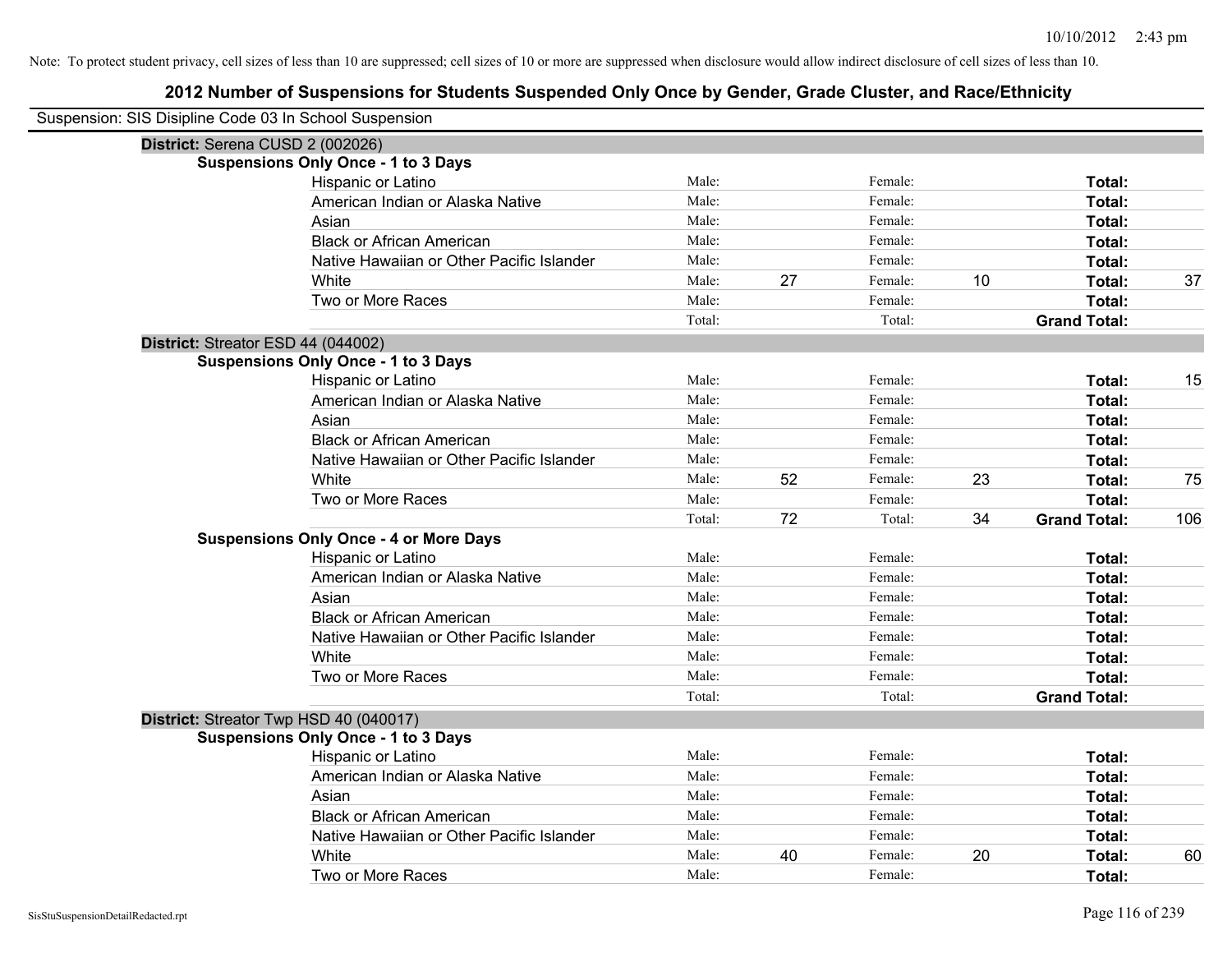|                       | Suspension: SIS Disipline Code 03 In School Suspension |        |         |                           |
|-----------------------|--------------------------------------------------------|--------|---------|---------------------------|
|                       |                                                        | Total: | Total:  | <b>Grand Total:</b><br>70 |
|                       | District: Tonica CCSD 79 (079004)                      |        |         |                           |
|                       | <b>Suspensions Only Once - 1 to 3 Days</b>             |        |         |                           |
|                       | Hispanic or Latino                                     | Male:  | Female: | Total:                    |
|                       | American Indian or Alaska Native                       | Male:  | Female: | Total:                    |
|                       | Asian                                                  | Male:  | Female: | Total:                    |
|                       | <b>Black or African American</b>                       | Male:  | Female: | Total:                    |
|                       | Native Hawaiian or Other Pacific Islander              | Male:  | Female: | Total:                    |
|                       | White                                                  | Male:  | Female: | Total:                    |
|                       | Two or More Races                                      | Male:  | Female: | Total:                    |
|                       |                                                        | Total: | Total:  | <b>Grand Total:</b>       |
|                       | District: Wallace CCSD 195 (195004)                    |        |         |                           |
|                       | <b>Suspensions Only Once - 1 to 3 Days</b>             |        |         |                           |
|                       | Hispanic or Latino                                     | Male:  | Female: | <b>Total:</b>             |
|                       | American Indian or Alaska Native                       | Male:  | Female: | <b>Total:</b>             |
|                       | Asian                                                  | Male:  | Female: | Total:                    |
|                       | <b>Black or African American</b>                       | Male:  | Female: | <b>Total:</b>             |
|                       | Native Hawaiian or Other Pacific Islander              | Male:  | Female: | Total:                    |
|                       | White                                                  | Male:  | Female: | Total:                    |
|                       | Two or More Races                                      | Male:  | Female: | Total:                    |
|                       |                                                        | Total: | Total:  | <b>Grand Total:</b>       |
|                       | District: Waltham CCSD 185 (185004)                    |        |         |                           |
|                       | <b>Suspensions Only Once - 1 to 3 Days</b>             |        |         |                           |
|                       | Hispanic or Latino                                     | Male:  | Female: | Total:                    |
|                       | American Indian or Alaska Native                       | Male:  | Female: | Total:                    |
|                       | Asian                                                  | Male:  | Female: | Total:                    |
|                       | <b>Black or African American</b>                       | Male:  | Female: | Total:                    |
|                       | Native Hawaiian or Other Pacific Islander              | Male:  | Female: | <b>Total:</b>             |
|                       | White                                                  | Male:  | Female: | Total:                    |
|                       | Two or More Races                                      | Male:  | Female: | Total:                    |
|                       |                                                        | Total: | Total:  | <b>Grand Total:</b>       |
|                       |                                                        |        |         |                           |
| Region: Lake ROE (34) |                                                        |        |         |                           |
| County: Lake (049)    |                                                        |        |         |                           |
|                       | District: Adlai E Stevenson HSD 125 (125013)           |        |         |                           |
|                       | <b>Suspensions Only Once - 1 to 3 Days</b>             |        |         |                           |
|                       | Hispanic or Latino                                     | Male:  | Female: | 10<br>Total:              |
|                       | American Indian or Alaska Native                       | Male:  | Female: | Total:                    |
|                       |                                                        |        |         |                           |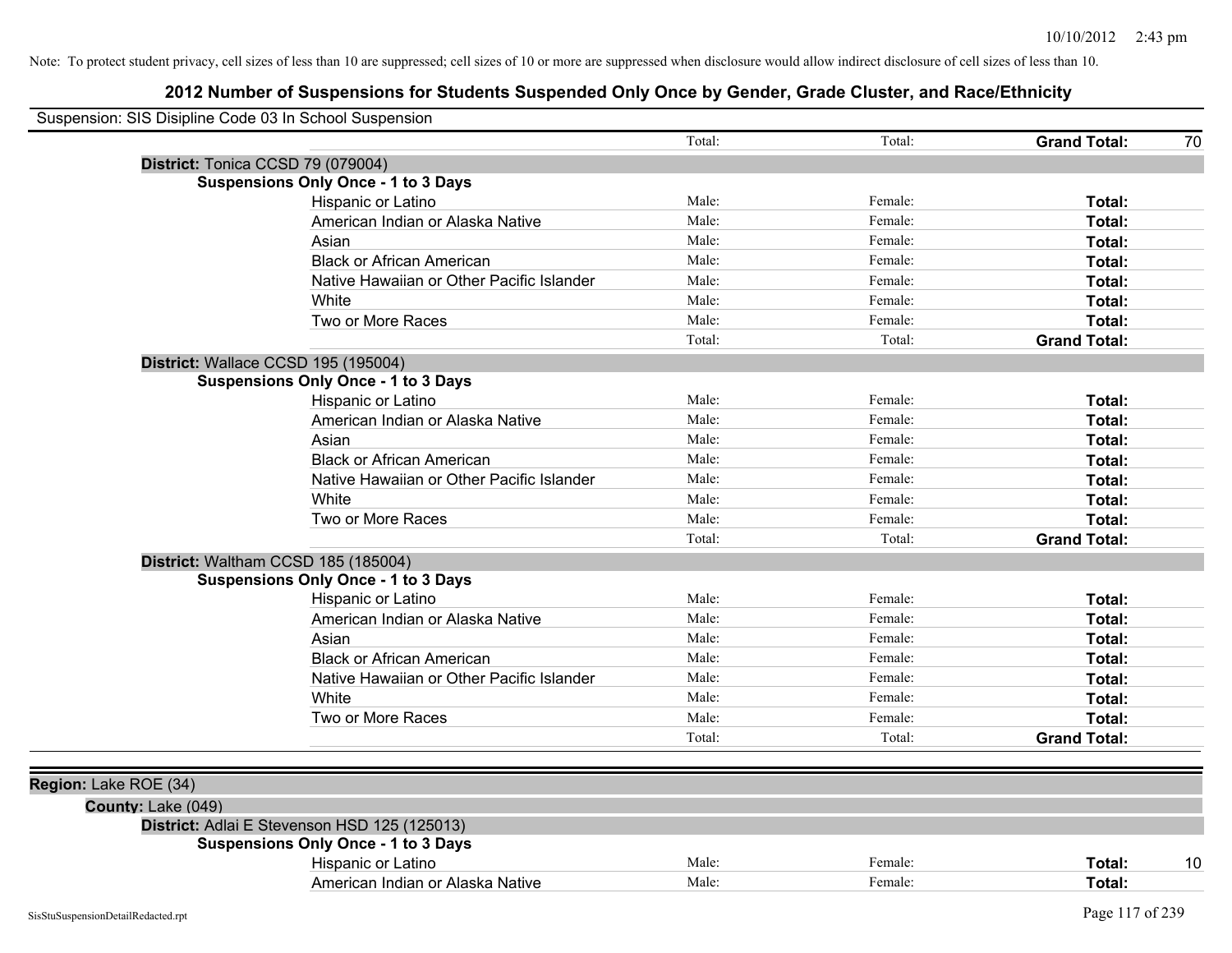|                                    | Suspension: SIS Disipline Code 03 In School Suspension |        |    |         |    |                     |    |
|------------------------------------|--------------------------------------------------------|--------|----|---------|----|---------------------|----|
|                                    | Asian                                                  | Male:  |    | Female: |    | Total:              | 12 |
|                                    | <b>Black or African American</b>                       | Male:  |    | Female: |    | Total:              |    |
|                                    | Native Hawaiian or Other Pacific Islander              | Male:  |    | Female: |    | Total:              |    |
|                                    | White                                                  | Male:  | 26 | Female: | 11 | Total:              | 37 |
|                                    | Two or More Races                                      | Male:  |    | Female: |    | <b>Total:</b>       |    |
|                                    |                                                        | Total: |    | Total:  |    | <b>Grand Total:</b> |    |
|                                    | <b>Suspensions Only Once - 4 or More Days</b>          |        |    |         |    |                     |    |
|                                    | Hispanic or Latino                                     | Male:  |    | Female: |    | Total:              |    |
|                                    | American Indian or Alaska Native                       | Male:  |    | Female: |    | Total:              |    |
|                                    | Asian                                                  | Male:  |    | Female: |    | Total:              |    |
|                                    | <b>Black or African American</b>                       | Male:  |    | Female: |    | <b>Total:</b>       |    |
|                                    | Native Hawaiian or Other Pacific Islander              | Male:  |    | Female: |    | Total:              |    |
|                                    | White                                                  | Male:  |    | Female: |    | Total:              |    |
|                                    | Two or More Races                                      | Male:  |    | Female: |    | Total:              |    |
|                                    |                                                        | Total: |    | Total:  |    | <b>Grand Total:</b> |    |
|                                    | District: Antioch CCSD 34 (034004)                     |        |    |         |    |                     |    |
|                                    | <b>Suspensions Only Once - 1 to 3 Days</b>             |        |    |         |    |                     |    |
|                                    | Hispanic or Latino                                     | Male:  |    | Female: |    | Total:              | 11 |
|                                    | American Indian or Alaska Native                       | Male:  |    | Female: |    | Total:              |    |
|                                    | Asian                                                  | Male:  |    | Female: |    | Total:              |    |
|                                    | <b>Black or African American</b>                       | Male:  |    | Female: |    | Total:              |    |
|                                    | Native Hawaiian or Other Pacific Islander              | Male:  |    | Female: |    | Total:              |    |
|                                    | White                                                  | Male:  | 41 | Female: | 14 | Total:              | 55 |
|                                    | Two or More Races                                      | Male:  |    | Female: |    | Total:              |    |
|                                    |                                                        | Total: |    | Total:  |    | <b>Grand Total:</b> |    |
|                                    | <b>Suspensions Only Once - 4 or More Days</b>          |        |    |         |    |                     |    |
|                                    | Hispanic or Latino                                     | Male:  |    | Female: |    | <b>Total:</b>       |    |
|                                    | American Indian or Alaska Native                       | Male:  |    | Female: |    | <b>Total:</b>       |    |
|                                    | Asian                                                  | Male:  |    | Female: |    | Total:              |    |
|                                    | <b>Black or African American</b>                       | Male:  |    | Female: |    | Total:              |    |
|                                    | Native Hawaiian or Other Pacific Islander              | Male:  |    | Female: |    | Total:              |    |
|                                    | White                                                  | Male:  |    | Female: |    | Total:              |    |
|                                    | Two or More Races                                      | Male:  |    | Female: |    | Total:              |    |
|                                    |                                                        | Total: |    | Total:  |    | <b>Grand Total:</b> |    |
|                                    | District: Aptakisic-Tripp CCSD 102 (102004)            |        |    |         |    |                     |    |
|                                    | <b>Suspensions Only Once - 1 to 3 Days</b>             |        |    |         |    |                     |    |
|                                    | Hispanic or Latino                                     | Male:  |    | Female: |    | Total:              |    |
|                                    | American Indian or Alaska Native                       | Male:  |    | Female: |    | Total:              |    |
|                                    | Asian                                                  | Male:  |    | Female: |    | <b>Total:</b>       |    |
| SisStuSuspensionDetailRedacted.rpt |                                                        |        |    |         |    | Page 118 of 239     |    |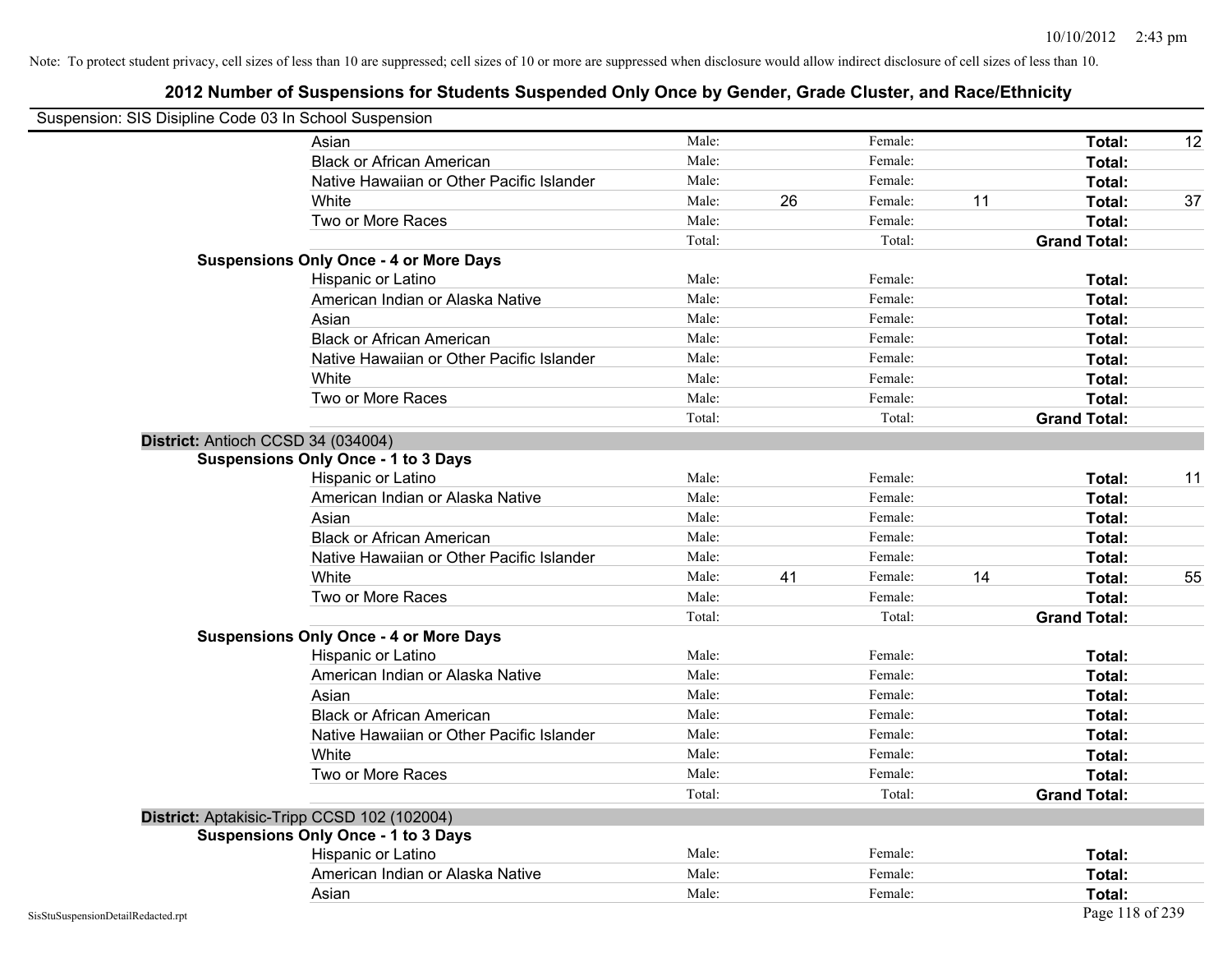| Suspension: SIS Disipline Code 03 In School Suspension |                                               |        |    |         |    |                     |    |
|--------------------------------------------------------|-----------------------------------------------|--------|----|---------|----|---------------------|----|
|                                                        | <b>Black or African American</b>              | Male:  |    | Female: |    | Total:              |    |
|                                                        | Native Hawaiian or Other Pacific Islander     | Male:  |    | Female: |    | Total:              |    |
|                                                        | White                                         | Male:  |    | Female: |    | Total:              | 10 |
|                                                        | Two or More Races                             | Male:  |    | Female: |    | Total:              |    |
|                                                        |                                               | Total: |    | Total:  |    | <b>Grand Total:</b> |    |
|                                                        | District: Barrington CUSD 220 (220026)        |        |    |         |    |                     |    |
|                                                        | <b>Suspensions Only Once - 1 to 3 Days</b>    |        |    |         |    |                     |    |
|                                                        | Hispanic or Latino                            | Male:  |    | Female: |    | Total:              | 13 |
|                                                        | American Indian or Alaska Native              | Male:  |    | Female: |    | Total:              |    |
|                                                        | Asian                                         | Male:  |    | Female: |    | Total:              |    |
|                                                        | <b>Black or African American</b>              | Male:  |    | Female: |    | Total:              |    |
|                                                        | Native Hawaiian or Other Pacific Islander     | Male:  |    | Female: |    | Total:              |    |
|                                                        | White                                         | Male:  |    | Female: |    | Total:              | 16 |
|                                                        | Two or More Races                             | Male:  |    | Female: |    | Total:              |    |
|                                                        |                                               | Total: |    | Total:  |    | <b>Grand Total:</b> |    |
|                                                        | District: Beach Park CCSD 3 (003004)          |        |    |         |    |                     |    |
|                                                        | <b>Suspensions Only Once - 1 to 3 Days</b>    |        |    |         |    |                     |    |
|                                                        | Hispanic or Latino                            | Male:  |    | Female: |    | Total:              | 18 |
|                                                        | American Indian or Alaska Native              | Male:  |    | Female: |    | Total:              |    |
|                                                        | Asian                                         | Male:  |    | Female: |    | Total:              |    |
|                                                        | <b>Black or African American</b>              | Male:  | 26 | Female: | 13 | Total:              | 39 |
|                                                        | Native Hawaiian or Other Pacific Islander     | Male:  |    | Female: |    | Total:              |    |
|                                                        | White                                         | Male:  |    | Female: |    | Total:              | 22 |
|                                                        | Two or More Races                             | Male:  |    | Female: |    | Total:              |    |
|                                                        |                                               | Total: |    | Total:  |    | <b>Grand Total:</b> |    |
|                                                        | <b>Suspensions Only Once - 4 or More Days</b> |        |    |         |    |                     |    |
|                                                        | Hispanic or Latino                            | Male:  |    | Female: |    | Total:              |    |
|                                                        | American Indian or Alaska Native              | Male:  |    | Female: |    | Total:              |    |
|                                                        | Asian                                         | Male:  |    | Female: |    | Total:              |    |
|                                                        | <b>Black or African American</b>              | Male:  |    | Female: |    | Total:              |    |
|                                                        | Native Hawaiian or Other Pacific Islander     | Male:  |    | Female: |    | Total:              |    |
|                                                        | White                                         | Male:  |    | Female: |    | Total:              |    |
|                                                        | Two or More Races                             | Male:  |    | Female: |    | Total:              |    |
|                                                        |                                               | Total: |    | Total:  |    | <b>Grand Total:</b> |    |
| District: CHSD 117 (117016)                            |                                               |        |    |         |    |                     |    |
|                                                        | <b>Suspensions Only Once - 1 to 3 Days</b>    |        |    |         |    |                     |    |
|                                                        | Hispanic or Latino                            | Male:  |    | Female: |    | Total:              |    |
|                                                        | American Indian or Alaska Native              | Male:  |    | Female: |    | Total:              |    |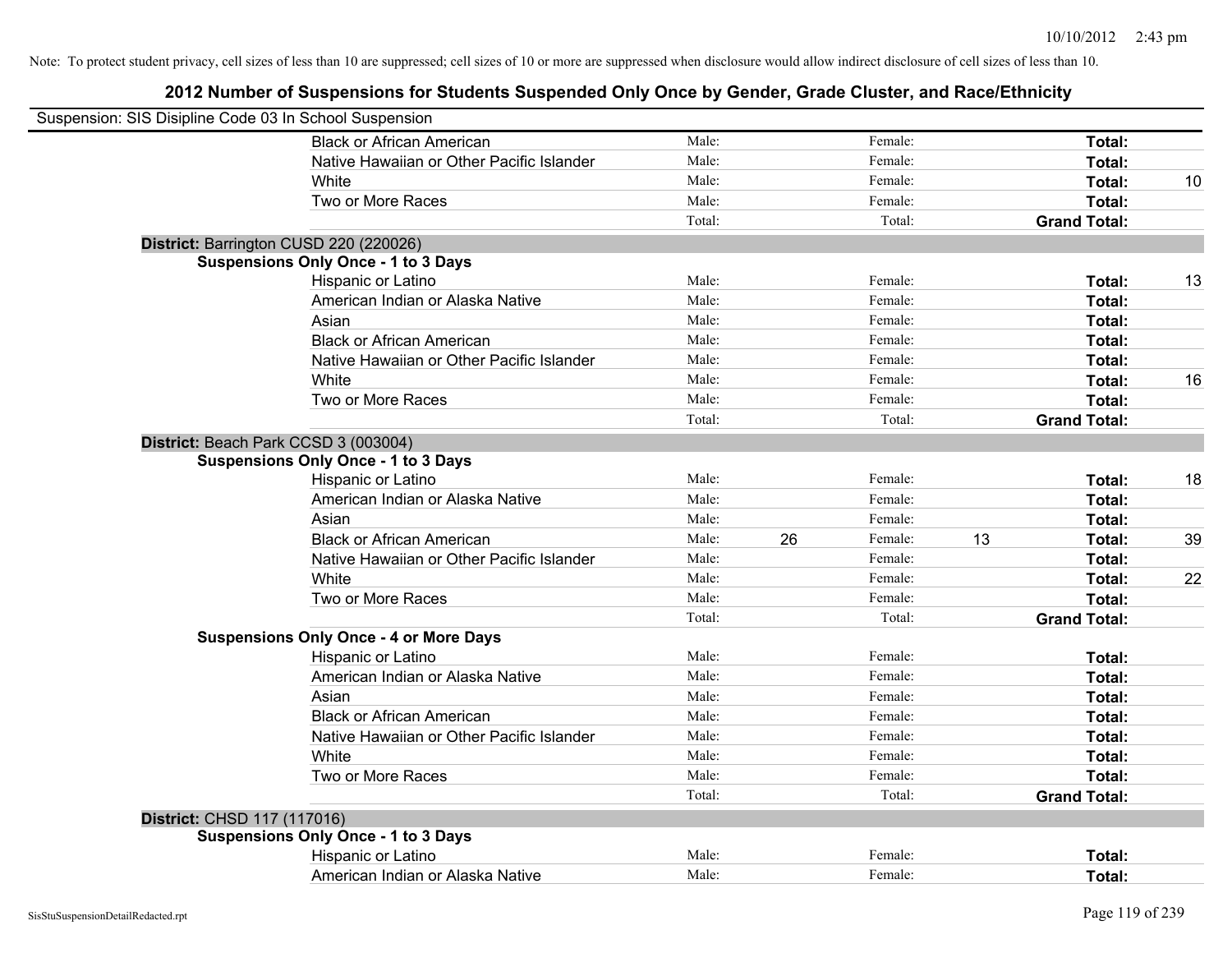# **2012 Number of Suspensions for Students Suspended Only Once by Gender, Grade Cluster, and Race/Ethnicity**

|                                     | Suspension: SIS Disipline Code 03 In School Suspension |        |    |         |    |                     |    |
|-------------------------------------|--------------------------------------------------------|--------|----|---------|----|---------------------|----|
|                                     | Asian                                                  | Male:  |    | Female: |    | Total:              |    |
|                                     | <b>Black or African American</b>                       | Male:  |    | Female: |    | Total:              |    |
|                                     | Native Hawaiian or Other Pacific Islander              | Male:  |    | Female: |    | Total:              |    |
|                                     | White                                                  | Male:  |    | Female: |    | Total:              | 20 |
|                                     | Two or More Races                                      | Male:  |    | Female: |    | Total:              |    |
|                                     |                                                        | Total: |    | Total:  |    | <b>Grand Total:</b> |    |
| District: CHSD 128 (128016)         |                                                        |        |    |         |    |                     |    |
|                                     | <b>Suspensions Only Once - 1 to 3 Days</b>             |        |    |         |    |                     |    |
|                                     | Hispanic or Latino                                     | Male:  |    | Female: |    | Total:              |    |
|                                     | American Indian or Alaska Native                       | Male:  |    | Female: |    | Total:              |    |
|                                     | Asian                                                  | Male:  |    | Female: |    | Total:              |    |
|                                     | <b>Black or African American</b>                       | Male:  |    | Female: |    | Total:              |    |
|                                     | Native Hawaiian or Other Pacific Islander              | Male:  |    | Female: |    | Total:              |    |
|                                     | White                                                  | Male:  |    | Female: |    | Total:              |    |
|                                     | Two or More Races                                      | Male:  |    | Female: |    | Total:              |    |
|                                     |                                                        | Total: |    | Total:  |    | <b>Grand Total:</b> |    |
| District: Deerfield SD 109 (109002) |                                                        |        |    |         |    |                     |    |
|                                     | <b>Suspensions Only Once - 1 to 3 Days</b>             |        |    |         |    |                     |    |
|                                     | Hispanic or Latino                                     | Male:  |    | Female: |    | Total:              |    |
|                                     | American Indian or Alaska Native                       | Male:  |    | Female: |    | Total:              |    |
|                                     | Asian                                                  | Male:  |    | Female: |    | Total:              |    |
|                                     | <b>Black or African American</b>                       | Male:  |    | Female: |    | Total:              |    |
|                                     | Native Hawaiian or Other Pacific Islander              | Male:  |    | Female: |    | Total:              |    |
|                                     | White                                                  | Male:  |    | Female: |    | Total:              |    |
|                                     | Two or More Races                                      | Male:  |    | Female: |    | Total:              |    |
|                                     |                                                        | Total: |    | Total:  |    | <b>Grand Total:</b> |    |
|                                     | District: Diamond Lake SD 76 (076002)                  |        |    |         |    |                     |    |
|                                     | <b>Suspensions Only Once - 1 to 3 Days</b>             |        |    |         |    |                     |    |
|                                     | Hispanic or Latino                                     | Male:  |    | Female: |    | Total:              | 18 |
|                                     | American Indian or Alaska Native                       | Male:  |    | Female: |    | Total:              |    |
|                                     | Asian                                                  | Male:  |    | Female: |    | Total:              |    |
|                                     | <b>Black or African American</b>                       | Male:  |    | Female: |    | Total:              |    |
|                                     | Native Hawaiian or Other Pacific Islander              | Male:  |    | Female: |    | Total:              |    |
|                                     | White                                                  | Male:  |    | Female: |    | Total:              |    |
|                                     | Two or More Races                                      | Male:  |    | Female: |    | <b>Total:</b>       |    |
|                                     |                                                        | Total: | 18 | Total:  | 10 | <b>Grand Total:</b> | 28 |

**Suspensions Only Once - 1 to 3 Days**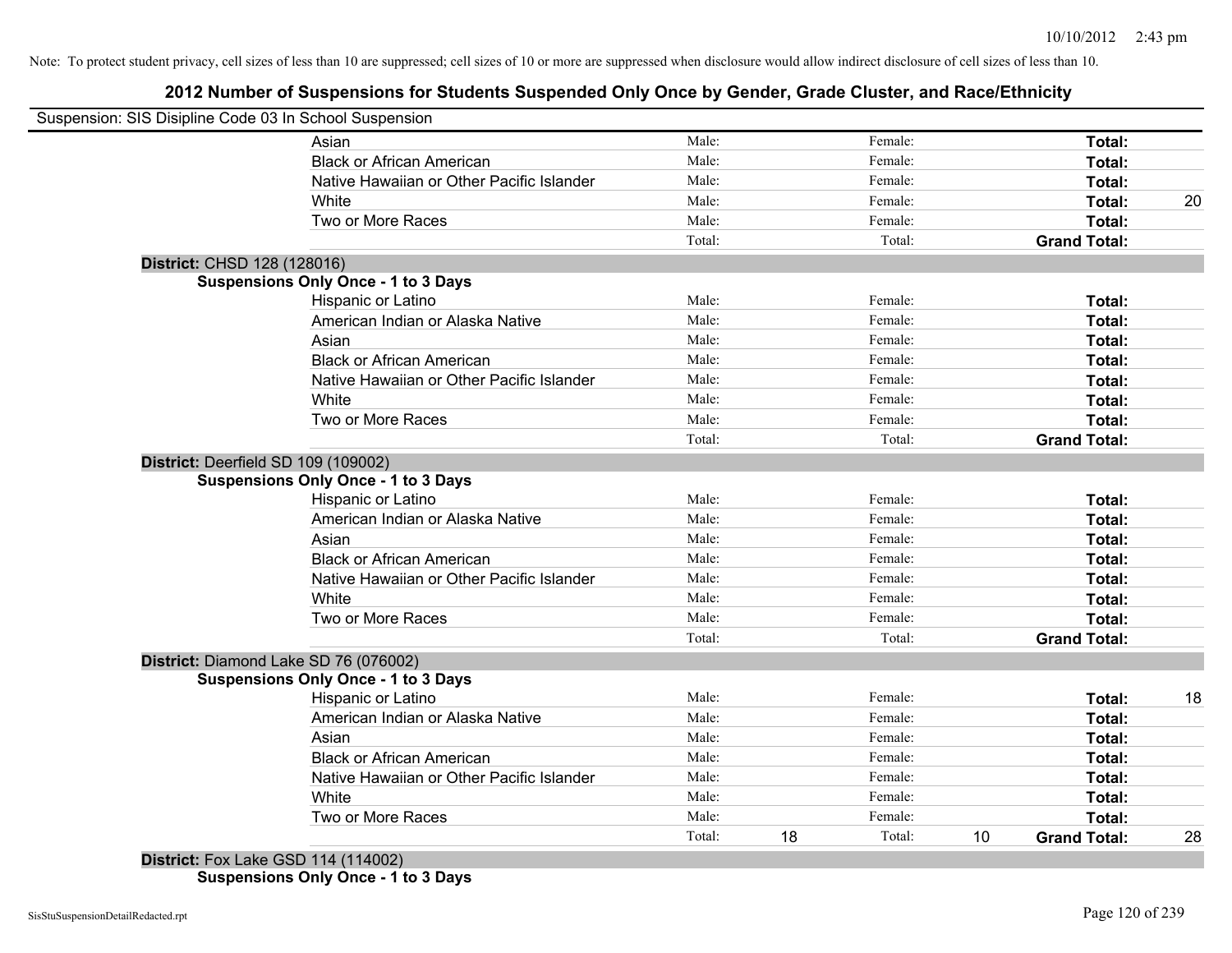| Suspension: SIS Disipline Code 03 In School Suspension |        |         |                     |    |
|--------------------------------------------------------|--------|---------|---------------------|----|
| Hispanic or Latino                                     | Male:  | Female: | Total:              |    |
| American Indian or Alaska Native                       | Male:  | Female: | Total:              |    |
| Asian                                                  | Male:  | Female: | Total:              |    |
| <b>Black or African American</b>                       | Male:  | Female: | Total:              |    |
| Native Hawaiian or Other Pacific Islander              | Male:  | Female: | Total:              |    |
| White                                                  | Male:  | Female: | Total:              | 17 |
| Two or More Races                                      | Male:  | Female: | Total:              |    |
|                                                        | Total: | Total:  | <b>Grand Total:</b> |    |
| <b>Suspensions Only Once - 4 or More Days</b>          |        |         |                     |    |
| Hispanic or Latino                                     | Male:  | Female: | Total:              |    |
| American Indian or Alaska Native                       | Male:  | Female: | Total:              |    |
| Asian                                                  | Male:  | Female: | Total:              |    |
| <b>Black or African American</b>                       | Male:  | Female: | Total:              |    |
| Native Hawaiian or Other Pacific Islander              | Male:  | Female: | Total:              |    |
| White                                                  | Male:  | Female: | Total:              |    |
| Two or More Races                                      | Male:  | Female: | Total:              |    |
|                                                        | Total: | Total:  | <b>Grand Total:</b> |    |
| District: Fremont SD 79 (079002)                       |        |         |                     |    |
| <b>Suspensions Only Once - 1 to 3 Days</b>             |        |         |                     |    |
| Hispanic or Latino                                     | Male:  | Female: | Total:              |    |
| American Indian or Alaska Native                       | Male:  | Female: | Total:              |    |
| Asian                                                  | Male:  | Female: | Total:              |    |
| <b>Black or African American</b>                       | Male:  | Female: | Total:              |    |
| Native Hawaiian or Other Pacific Islander              | Male:  | Female: | Total:              |    |
| White                                                  | Male:  | Female: | Total:              | 11 |
| Two or More Races                                      | Male:  | Female: | Total:              |    |
|                                                        | Total: | Total:  | <b>Grand Total:</b> |    |
| District: Gavin SD 37 (037002)                         |        |         |                     |    |
| <b>Suspensions Only Once - 1 to 3 Days</b>             |        |         |                     |    |
| Hispanic or Latino                                     | Male:  | Female: | Total:              |    |
| American Indian or Alaska Native                       | Male:  | Female: | Total:              |    |
| Asian                                                  | Male:  | Female: | Total:              |    |
| <b>Black or African American</b>                       | Male:  | Female: | Total:              |    |
| Native Hawaiian or Other Pacific Islander              | Male:  | Female: | Total:              |    |
| White                                                  | Male:  | Female: | Total:              |    |
| Two or More Races                                      | Male:  | Female: | Total:              |    |
|                                                        | Total: | Total:  | <b>Grand Total:</b> |    |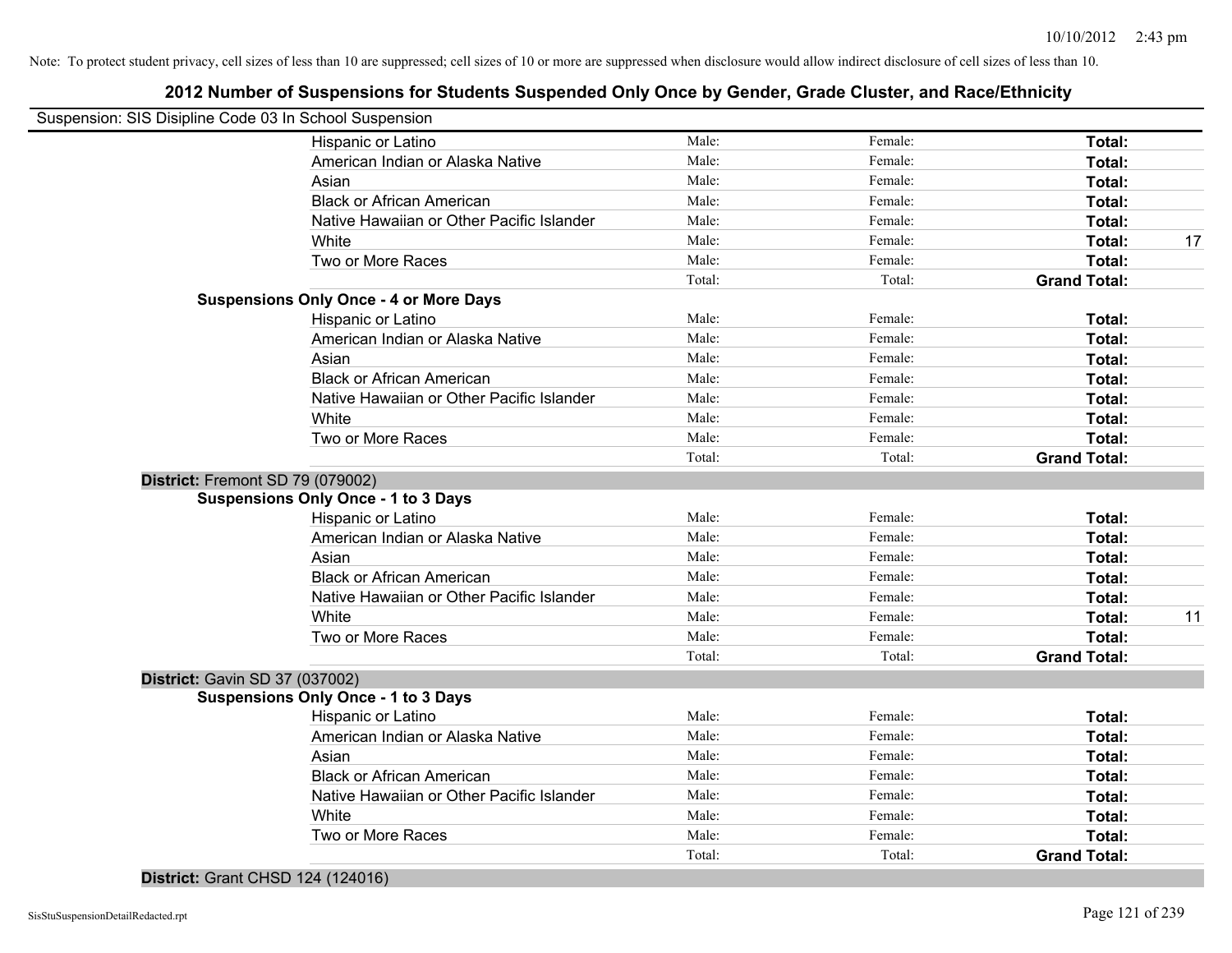| Suspension: SIS Disipline Code 03 In School Suspension |                                           |        |    |         |    |                     |     |
|--------------------------------------------------------|-------------------------------------------|--------|----|---------|----|---------------------|-----|
| <b>Suspensions Only Once - 1 to 3 Days</b>             |                                           |        |    |         |    |                     |     |
|                                                        | Hispanic or Latino                        | Male:  | 15 | Female: | 13 | Total:              | 28  |
|                                                        | American Indian or Alaska Native          | Male:  |    | Female: |    | Total:              |     |
| Asian                                                  |                                           | Male:  |    | Female: |    | Total:              |     |
|                                                        | <b>Black or African American</b>          | Male:  |    | Female: |    | Total:              |     |
|                                                        | Native Hawaiian or Other Pacific Islander | Male:  |    | Female: |    | Total:              |     |
| White                                                  |                                           | Male:  | 55 | Female: | 20 | Total:              | 75  |
|                                                        | Two or More Races                         | Male:  |    | Female: |    | Total:              |     |
|                                                        |                                           | Total: |    | Total:  |    | <b>Grand Total:</b> | 116 |
| District: Grayslake CCSD 46 (046004)                   |                                           |        |    |         |    |                     |     |
| <b>Suspensions Only Once - 1 to 3 Days</b>             |                                           |        |    |         |    |                     |     |
|                                                        | Hispanic or Latino                        | Male:  |    | Female: |    | Total:              | 31  |
|                                                        | American Indian or Alaska Native          | Male:  |    | Female: |    | Total:              |     |
| Asian                                                  |                                           | Male:  |    | Female: |    | Total:              |     |
|                                                        | <b>Black or African American</b>          | Male:  |    | Female: |    | Total:              |     |
|                                                        | Native Hawaiian or Other Pacific Islander | Male:  |    | Female: |    | Total:              |     |
| White                                                  |                                           | Male:  | 26 | Female: | 13 | Total:              | 39  |
|                                                        | Two or More Races                         | Male:  |    | Female: |    | Total:              |     |
|                                                        |                                           | Total: |    | Total:  |    | <b>Grand Total:</b> | 83  |
| <b>Suspensions Only Once - 4 or More Days</b>          |                                           |        |    |         |    |                     |     |
|                                                        | Hispanic or Latino                        | Male:  |    | Female: |    | Total:              |     |
|                                                        | American Indian or Alaska Native          | Male:  |    | Female: |    | Total:              |     |
| Asian                                                  |                                           | Male:  |    | Female: |    | Total:              |     |
|                                                        | <b>Black or African American</b>          | Male:  |    | Female: |    | Total:              |     |
|                                                        | Native Hawaiian or Other Pacific Islander | Male:  |    | Female: |    | Total:              |     |
| White                                                  |                                           | Male:  |    | Female: |    | Total:              |     |
|                                                        | Two or More Races                         | Male:  |    | Female: |    | Total:              |     |
|                                                        |                                           | Total: |    | Total:  |    | <b>Grand Total:</b> |     |
| District: Grayslake CHSD 127 (127016)                  |                                           |        |    |         |    |                     |     |
| <b>Suspensions Only Once - 1 to 3 Days</b>             |                                           |        |    |         |    |                     |     |
|                                                        | <b>Hispanic or Latino</b>                 | Male:  | 31 | Female: | 14 | Total:              | 45  |
|                                                        | American Indian or Alaska Native          | Male:  |    | Female: |    | Total:              |     |
| Asian                                                  |                                           | Male:  |    | Female: |    | Total:              |     |
|                                                        | <b>Black or African American</b>          | Male:  |    | Female: |    | Total:              | 12  |
|                                                        | Native Hawaiian or Other Pacific Islander | Male:  |    | Female: |    | Total:              |     |
| White                                                  |                                           | Male:  | 53 | Female: | 22 | Total:              | 75  |
|                                                        | Two or More Races                         | Male:  |    | Female: |    | Total:              |     |
|                                                        |                                           | Total: |    | Total:  |    | <b>Grand Total:</b> |     |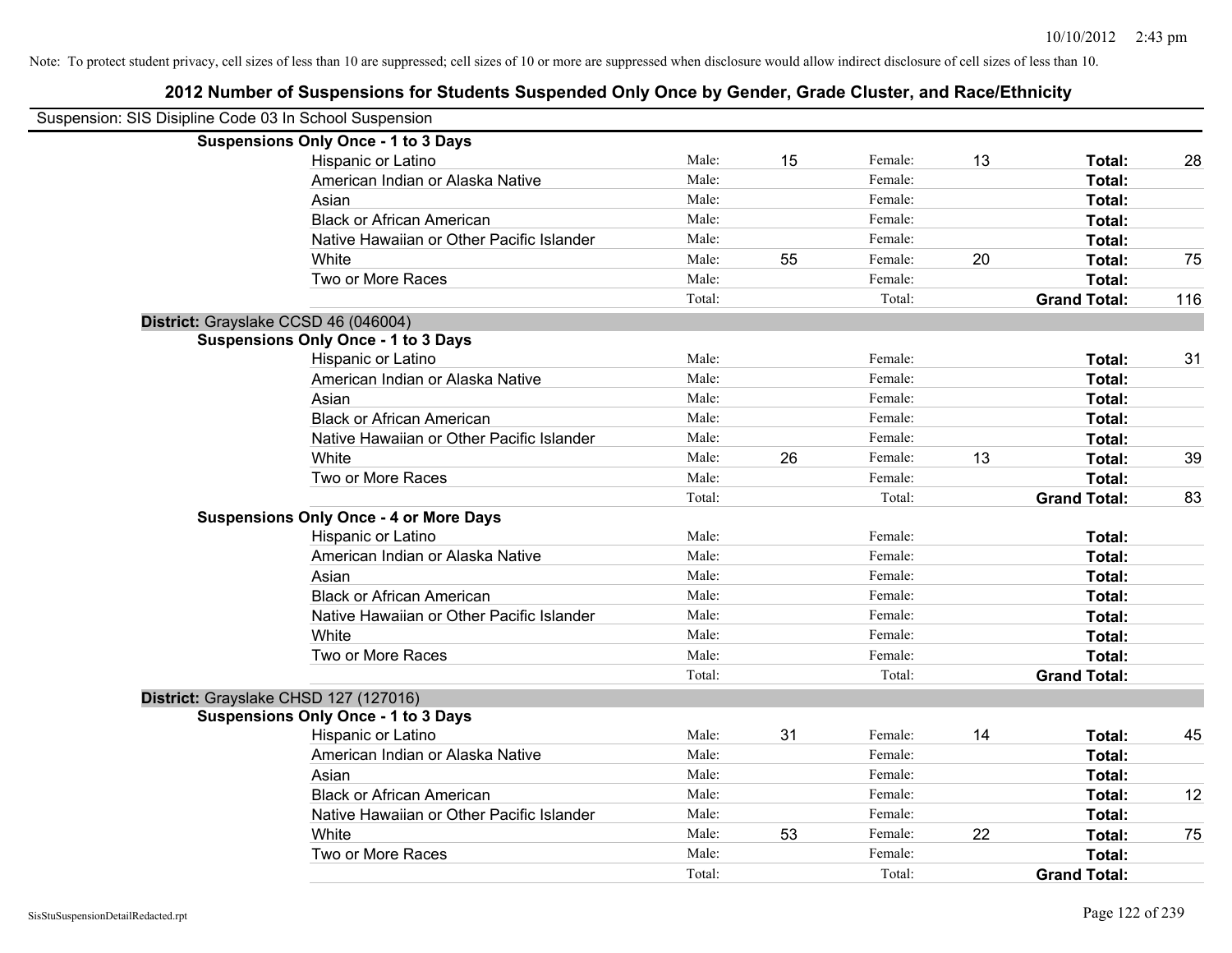| Suspension: SIS Disipline Code 03 In School Suspension |                                                |        |    |         |    |                     |    |
|--------------------------------------------------------|------------------------------------------------|--------|----|---------|----|---------------------|----|
| <b>District: Gurnee SD 56 (056002)</b>                 |                                                |        |    |         |    |                     |    |
|                                                        | <b>Suspensions Only Once - 1 to 3 Days</b>     |        |    |         |    |                     |    |
|                                                        | Hispanic or Latino                             | Male:  |    | Female: |    | Total:              |    |
|                                                        | American Indian or Alaska Native               | Male:  |    | Female: |    | Total:              |    |
|                                                        | Asian                                          | Male:  |    | Female: |    | Total:              |    |
|                                                        | <b>Black or African American</b>               | Male:  |    | Female: |    | Total:              | 13 |
|                                                        | Native Hawaiian or Other Pacific Islander      | Male:  |    | Female: |    | Total:              |    |
|                                                        | White                                          | Male:  |    | Female: |    | Total:              | 13 |
|                                                        | Two or More Races                              | Male:  |    | Female: |    | Total:              |    |
|                                                        |                                                | Total: | 32 | Total:  | 10 | <b>Grand Total:</b> | 42 |
|                                                        | District: Hawthorn CCSD 73 (073004)            |        |    |         |    |                     |    |
|                                                        | <b>Suspensions Only Once - 1 to 3 Days</b>     |        |    |         |    |                     |    |
|                                                        | Hispanic or Latino                             | Male:  |    | Female: |    | Total:              | 18 |
|                                                        | American Indian or Alaska Native               | Male:  |    | Female: |    | Total:              |    |
|                                                        | Asian                                          | Male:  |    | Female: |    | Total:              |    |
|                                                        | <b>Black or African American</b>               | Male:  |    | Female: |    | Total:              |    |
|                                                        | Native Hawaiian or Other Pacific Islander      | Male:  |    | Female: |    | Total:              |    |
|                                                        | White                                          | Male:  |    | Female: |    | Total:              | 16 |
|                                                        | Two or More Races                              | Male:  |    | Female: |    | Total:              |    |
|                                                        |                                                | Total: |    | Total:  |    | <b>Grand Total:</b> |    |
|                                                        | District: Kildeer Countryside CCSD 96 (096004) |        |    |         |    |                     |    |
|                                                        | <b>Suspensions Only Once - 1 to 3 Days</b>     |        |    |         |    |                     |    |
|                                                        | Hispanic or Latino                             | Male:  |    | Female: |    | Total:              |    |
|                                                        | American Indian or Alaska Native               | Male:  |    | Female: |    | Total:              |    |
|                                                        | Asian                                          | Male:  |    | Female: |    | Total:              |    |
|                                                        | <b>Black or African American</b>               | Male:  |    | Female: |    | Total:              |    |
|                                                        | Native Hawaiian or Other Pacific Islander      | Male:  |    | Female: |    | Total:              |    |
|                                                        | White                                          | Male:  |    | Female: |    | Total:              | 15 |
|                                                        | Two or More Races                              | Male:  |    | Female: |    | Total:              |    |
|                                                        |                                                | Total: |    | Total:  |    | <b>Grand Total:</b> |    |
|                                                        | District: Lake Bluff ESD 65 (065002)           |        |    |         |    |                     |    |
|                                                        | <b>Suspensions Only Once - 1 to 3 Days</b>     |        |    |         |    |                     |    |
|                                                        | Hispanic or Latino                             | Male:  |    | Female: |    | Total:              |    |
|                                                        | American Indian or Alaska Native               | Male:  |    | Female: |    | Total:              |    |
|                                                        | Asian                                          | Male:  |    | Female: |    | Total:              |    |
|                                                        | <b>Black or African American</b>               | Male:  |    | Female: |    | Total:              |    |
|                                                        | Native Hawaiian or Other Pacific Islander      | Male:  |    | Female: |    | Total:              |    |
|                                                        | White                                          | Male:  |    | Female: |    | Total:              |    |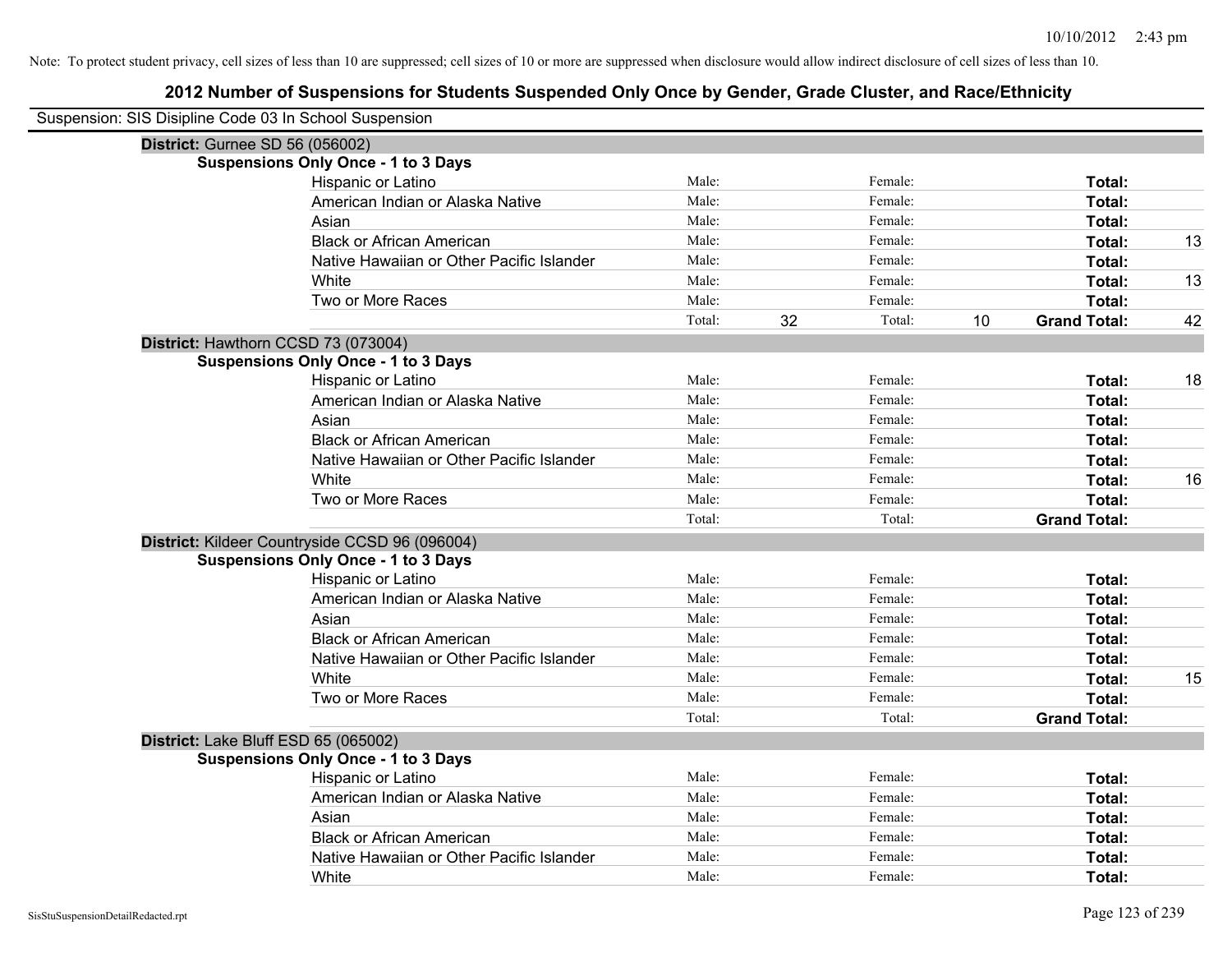| Suspension: SIS Disipline Code 03 In School Suspension |        |    |         |    |                     |    |
|--------------------------------------------------------|--------|----|---------|----|---------------------|----|
| Two or More Races                                      | Male:  |    | Female: |    | Total:              |    |
|                                                        | Total: |    | Total:  |    | <b>Grand Total:</b> |    |
| District: Lake Forest CHSD 115 (115016)                |        |    |         |    |                     |    |
| <b>Suspensions Only Once - 1 to 3 Days</b>             |        |    |         |    |                     |    |
| Hispanic or Latino                                     | Male:  |    | Female: |    | Total:              |    |
| American Indian or Alaska Native                       | Male:  |    | Female: |    | Total:              |    |
| Asian                                                  | Male:  |    | Female: |    | Total:              |    |
| <b>Black or African American</b>                       | Male:  |    | Female: |    | Total:              |    |
| Native Hawaiian or Other Pacific Islander              | Male:  |    | Female: |    | Total:              |    |
| White                                                  | Male:  | 44 | Female: | 11 | Total:              | 55 |
| Two or More Races                                      | Male:  |    | Female: |    | <b>Total:</b>       |    |
|                                                        | Total: |    | Total:  |    | <b>Grand Total:</b> | 65 |
| District: Lake Forest SD 67 (067005)                   |        |    |         |    |                     |    |
| <b>Suspensions Only Once - 1 to 3 Days</b>             |        |    |         |    |                     |    |
| Hispanic or Latino                                     | Male:  |    | Female: |    | Total:              |    |
| American Indian or Alaska Native                       | Male:  |    | Female: |    | Total:              |    |
| Asian                                                  | Male:  |    | Female: |    | Total:              |    |
| <b>Black or African American</b>                       | Male:  |    | Female: |    | Total:              |    |
| Native Hawaiian or Other Pacific Islander              | Male:  |    | Female: |    | Total:              |    |
| White                                                  | Male:  |    | Female: |    | Total:              | 33 |
| Two or More Races                                      | Male:  |    | Female: |    | Total:              |    |
|                                                        | Total: |    | Total:  |    | <b>Grand Total:</b> |    |
| District: Lake Villa CCSD 41 (041004)                  |        |    |         |    |                     |    |
| <b>Suspensions Only Once - 1 to 3 Days</b>             |        |    |         |    |                     |    |
| Hispanic or Latino                                     | Male:  |    | Female: |    | Total:              |    |
| American Indian or Alaska Native                       | Male:  |    | Female: |    | Total:              |    |
| Asian                                                  | Male:  |    | Female: |    | Total:              |    |
| <b>Black or African American</b>                       | Male:  |    | Female: |    | Total:              |    |
| Native Hawaiian or Other Pacific Islander              | Male:  |    | Female: |    | Total:              |    |
| White                                                  | Male:  |    | Female: |    | Total:              | 17 |
| Two or More Races                                      | Male:  |    | Female: |    | Total:              |    |
|                                                        | Total: |    | Total:  |    | <b>Grand Total:</b> | 33 |
| District: Lake Zurich CUSD 95 (095026)                 |        |    |         |    |                     |    |
| <b>Suspensions Only Once - 1 to 3 Days</b>             |        |    |         |    |                     |    |
| Hispanic or Latino                                     | Male:  |    | Female: |    | Total:              | 10 |
| American Indian or Alaska Native                       | Male:  |    | Female: |    | Total:              |    |
| Asian                                                  | Male:  |    | Female: |    | <b>Total:</b>       |    |
| <b>Black or African American</b>                       | Male:  |    | Female: |    | Total:              |    |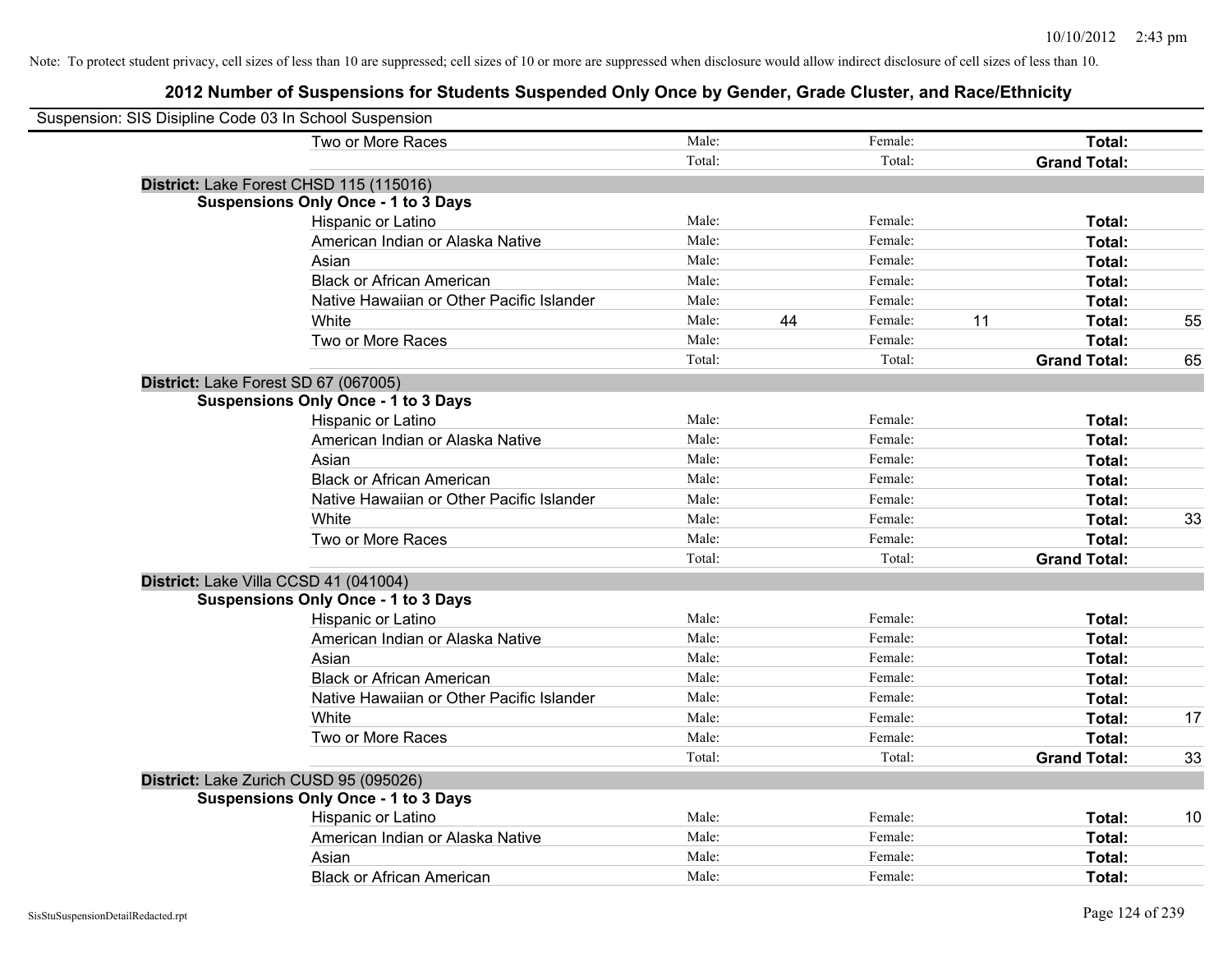| Suspension: SIS Disipline Code 03 In School Suspension |        |    |         |    |                     |    |
|--------------------------------------------------------|--------|----|---------|----|---------------------|----|
| Native Hawaiian or Other Pacific Islander              | Male:  |    | Female: |    | Total:              |    |
| <b>White</b>                                           | Male:  |    | Female: |    | Total:              | 15 |
| Two or More Races                                      | Male:  |    | Female: |    | Total:              |    |
|                                                        | Total: |    | Total:  |    | <b>Grand Total:</b> |    |
| <b>Suspensions Only Once - 4 or More Days</b>          |        |    |         |    |                     |    |
| Hispanic or Latino                                     | Male:  |    | Female: |    | Total:              |    |
| American Indian or Alaska Native                       | Male:  |    | Female: |    | Total:              |    |
| Asian                                                  | Male:  |    | Female: |    | Total:              |    |
| <b>Black or African American</b>                       | Male:  |    | Female: |    | Total:              |    |
| Native Hawaiian or Other Pacific Islander              | Male:  |    | Female: |    | Total:              |    |
| White                                                  | Male:  |    | Female: |    | Total:              |    |
| Two or More Races                                      | Male:  |    | Female: |    | Total:              |    |
|                                                        | Total: |    | Total:  |    | <b>Grand Total:</b> |    |
| District: Lincolnshire-Prairieview SD 103 (103002)     |        |    |         |    |                     |    |
| <b>Suspensions Only Once - 1 to 3 Days</b>             |        |    |         |    |                     |    |
| Hispanic or Latino                                     | Male:  |    | Female: |    | Total:              |    |
| American Indian or Alaska Native                       | Male:  |    | Female: |    | Total:              |    |
| Asian                                                  | Male:  |    | Female: |    | Total:              |    |
| <b>Black or African American</b>                       | Male:  |    | Female: |    | Total:              |    |
| Native Hawaiian or Other Pacific Islander              | Male:  |    | Female: |    | Total:              |    |
| White                                                  | Male:  |    | Female: |    | Total:              |    |
| Two or More Races                                      | Male:  |    | Female: |    | Total:              |    |
|                                                        | Total: |    | Total:  |    | <b>Grand Total:</b> |    |
| District: Millburn CCSD 24 (024004)                    |        |    |         |    |                     |    |
| <b>Suspensions Only Once - 1 to 3 Days</b>             |        |    |         |    |                     |    |
| Hispanic or Latino                                     | Male:  |    | Female: |    | Total:              |    |
| American Indian or Alaska Native                       | Male:  |    | Female: |    | Total:              |    |
| Asian                                                  | Male:  |    | Female: |    | Total:              |    |
| <b>Black or African American</b>                       | Male:  |    | Female: |    | Total:              |    |
| Native Hawaiian or Other Pacific Islander              | Male:  |    | Female: |    | Total:              |    |
| White                                                  | Male:  |    | Female: |    | Total:              | 10 |
| Two or More Races                                      | Male:  |    | Female: |    | Total:              |    |
|                                                        | Total: |    | Total:  |    | <b>Grand Total:</b> |    |
| District: Mundelein Cons HSD 120 (120013)              |        |    |         |    |                     |    |
| <b>Suspensions Only Once - 1 to 3 Days</b>             |        |    |         |    |                     |    |
| Hispanic or Latino                                     | Male:  | 47 | Female: | 26 | Total:              | 73 |
| American Indian or Alaska Native                       | Male:  |    | Female: |    | Total:              |    |
| Asian                                                  | Male:  |    | Female: |    | Total:              |    |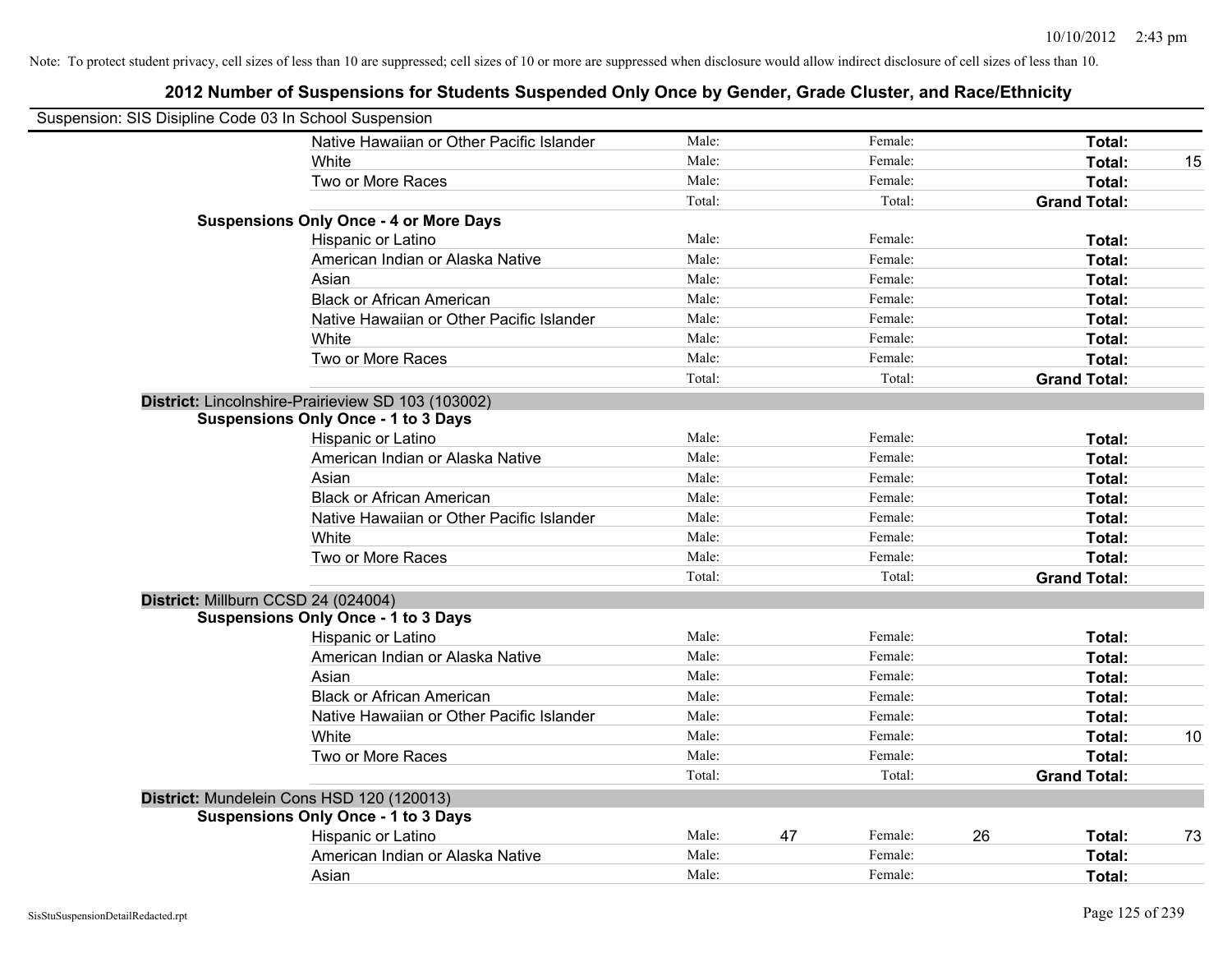|                                    | Suspension: SIS Disipline Code 03 In School Suspension |        |    |         |    |                     |    |
|------------------------------------|--------------------------------------------------------|--------|----|---------|----|---------------------|----|
|                                    | <b>Black or African American</b>                       | Male:  |    | Female: |    | <b>Total:</b>       |    |
|                                    | Native Hawaiian or Other Pacific Islander              | Male:  |    | Female: |    | Total:              |    |
|                                    | White                                                  | Male:  | 13 | Female: | 12 | Total:              | 25 |
|                                    | Two or More Races                                      | Male:  |    | Female: |    | Total:              |    |
|                                    |                                                        | Total: |    | Total:  |    | <b>Grand Total:</b> |    |
|                                    | <b>Suspensions Only Once - 4 or More Days</b>          |        |    |         |    |                     |    |
|                                    | Hispanic or Latino                                     | Male:  |    | Female: |    | Total:              |    |
|                                    | American Indian or Alaska Native                       | Male:  |    | Female: |    | Total:              |    |
|                                    | Asian                                                  | Male:  |    | Female: |    | Total:              |    |
|                                    | <b>Black or African American</b>                       | Male:  |    | Female: |    | Total:              |    |
|                                    | Native Hawaiian or Other Pacific Islander              | Male:  |    | Female: |    | Total:              |    |
|                                    | White                                                  | Male:  |    | Female: |    | Total:              |    |
|                                    | Two or More Races                                      | Male:  |    | Female: |    | Total:              |    |
|                                    |                                                        | Total: |    | Total:  |    | <b>Grand Total:</b> |    |
|                                    | District: Mundelein ESD 75 (075002)                    |        |    |         |    |                     |    |
|                                    | <b>Suspensions Only Once - 1 to 3 Days</b>             |        |    |         |    |                     |    |
|                                    | Hispanic or Latino                                     | Male:  | 14 | Female: | 12 | Total:              | 26 |
|                                    | American Indian or Alaska Native                       | Male:  |    | Female: |    | Total:              |    |
|                                    | Asian                                                  | Male:  |    | Female: |    | Total:              |    |
|                                    | <b>Black or African American</b>                       | Male:  |    | Female: |    | Total:              |    |
|                                    | Native Hawaiian or Other Pacific Islander              | Male:  |    | Female: |    | Total:              |    |
|                                    | White                                                  | Male:  |    | Female: |    | Total:              | 15 |
|                                    | Two or More Races                                      | Male:  |    | Female: |    | Total:              |    |
|                                    |                                                        | Total: |    | Total:  |    | <b>Grand Total:</b> |    |
|                                    | District: Non-Public School (044z)                     |        |    |         |    |                     |    |
|                                    | <b>Suspensions Only Once - 1 to 3 Days</b>             |        |    |         |    |                     |    |
|                                    | Hispanic or Latino                                     | Male:  |    | Female: |    | Total:              |    |
|                                    | American Indian or Alaska Native                       | Male:  |    | Female: |    | Total:              |    |
|                                    | Asian                                                  | Male:  |    | Female: |    | Total:              |    |
|                                    | <b>Black or African American</b>                       | Male:  |    | Female: |    | Total:              |    |
|                                    | Native Hawaiian or Other Pacific Islander              | Male:  |    | Female: |    | Total:              |    |
|                                    | White                                                  | Male:  |    | Female: |    | <b>Total:</b>       |    |
|                                    | Two or More Races                                      | Male:  |    | Female: |    | Total:              |    |
|                                    |                                                        | Total: |    | Total:  |    | <b>Grand Total:</b> |    |
|                                    | <b>Suspensions Only Once - 4 or More Days</b>          |        |    |         |    |                     |    |
|                                    | Hispanic or Latino                                     | Male:  |    | Female: |    | Total:              |    |
|                                    | American Indian or Alaska Native                       | Male:  |    | Female: |    | Total:              |    |
|                                    | Asian                                                  | Male:  |    | Female: |    | Total:              |    |
|                                    | <b>Black or African American</b>                       | Male:  |    | Female: |    | Total:              |    |
| SisStuSuspensionDetailRedacted.rpt |                                                        |        |    |         |    | Page 126 of 239     |    |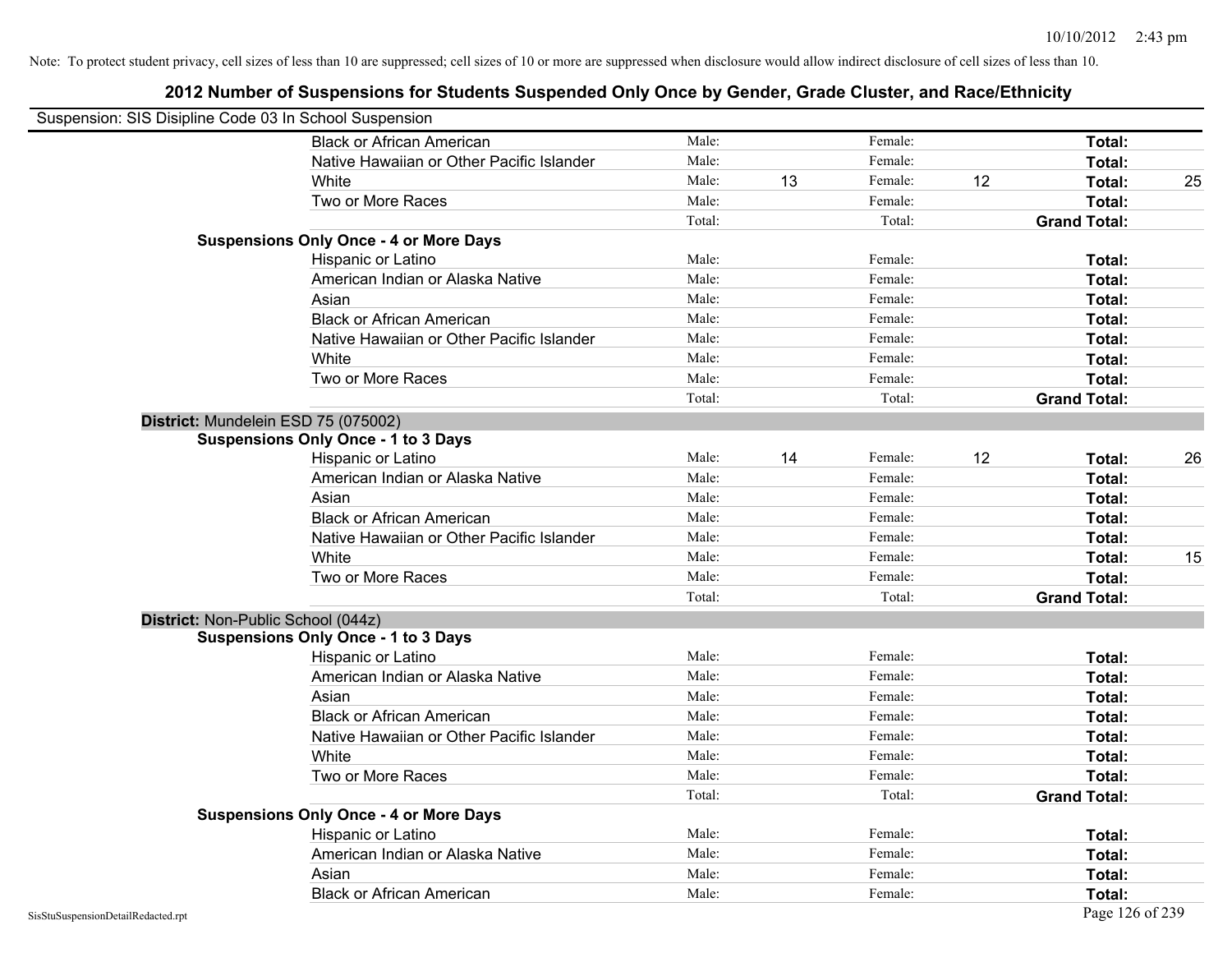| Suspension: SIS Disipline Code 03 In School Suspension |        |    |         |    |                     |    |
|--------------------------------------------------------|--------|----|---------|----|---------------------|----|
| Native Hawaiian or Other Pacific Islander              | Male:  |    | Female: |    | Total:              |    |
| White                                                  | Male:  |    | Female: |    | Total:              |    |
| Two or More Races                                      | Male:  |    | Female: |    | Total:              |    |
|                                                        | Total: |    | Total:  |    | <b>Grand Total:</b> |    |
| District: North Chicago SD 187 (187026)                |        |    |         |    |                     |    |
| <b>Suspensions Only Once - 1 to 3 Days</b>             |        |    |         |    |                     |    |
| Hispanic or Latino                                     | Male:  | 35 | Female: | 21 | Total:              | 56 |
| American Indian or Alaska Native                       | Male:  |    | Female: |    | Total:              |    |
| Asian                                                  | Male:  |    | Female: |    | Total:              |    |
| <b>Black or African American</b>                       | Male:  | 27 | Female: | 13 | Total:              | 40 |
| Native Hawaiian or Other Pacific Islander              | Male:  |    | Female: |    | Total:              |    |
| White                                                  | Male:  |    | Female: |    | Total:              |    |
| Two or More Races                                      | Male:  |    | Female: |    | Total:              |    |
|                                                        | Total: |    | Total:  |    | <b>Grand Total:</b> |    |
| District: North Shore SD 112 (112002)                  |        |    |         |    |                     |    |
| <b>Suspensions Only Once - 1 to 3 Days</b>             |        |    |         |    |                     |    |
| Hispanic or Latino                                     | Male:  |    | Female: |    | Total:              |    |
| American Indian or Alaska Native                       | Male:  |    | Female: |    | Total:              |    |
| Asian                                                  | Male:  |    | Female: |    | Total:              |    |
| <b>Black or African American</b>                       | Male:  |    | Female: |    | Total:              |    |
| Native Hawaiian or Other Pacific Islander              | Male:  |    | Female: |    | Total:              |    |
| White                                                  | Male:  |    | Female: |    | Total:              |    |
| Two or More Races                                      | Male:  |    | Female: |    | Total:              |    |
|                                                        | Total: |    | Total:  |    | <b>Grand Total:</b> | 14 |
| District: Rondout SD 72 (072002)                       |        |    |         |    |                     |    |
| <b>Suspensions Only Once - 1 to 3 Days</b>             |        |    |         |    |                     |    |
| Hispanic or Latino                                     | Male:  |    | Female: |    | Total:              |    |
| American Indian or Alaska Native                       | Male:  |    | Female: |    | Total:              |    |
| Asian                                                  | Male:  |    | Female: |    | Total:              |    |
| <b>Black or African American</b>                       | Male:  |    | Female: |    | Total:              |    |
| Native Hawaiian or Other Pacific Islander              | Male:  |    | Female: |    | Total:              |    |
| White                                                  | Male:  |    | Female: |    | Total:              |    |
| Two or More Races                                      | Male:  |    | Female: |    | Total:              |    |
|                                                        | Total: |    | Total:  |    | <b>Grand Total:</b> |    |
| District: Round Lake CUSD 116 (116026)                 |        |    |         |    |                     |    |
| <b>Suspensions Only Once - 1 to 3 Days</b>             |        |    |         |    |                     |    |
| Hispanic or Latino                                     | Male:  | 53 | Female: | 19 | Total:              | 72 |
| American Indian or Alaska Native                       | Male:  |    | Female: |    | Total:              |    |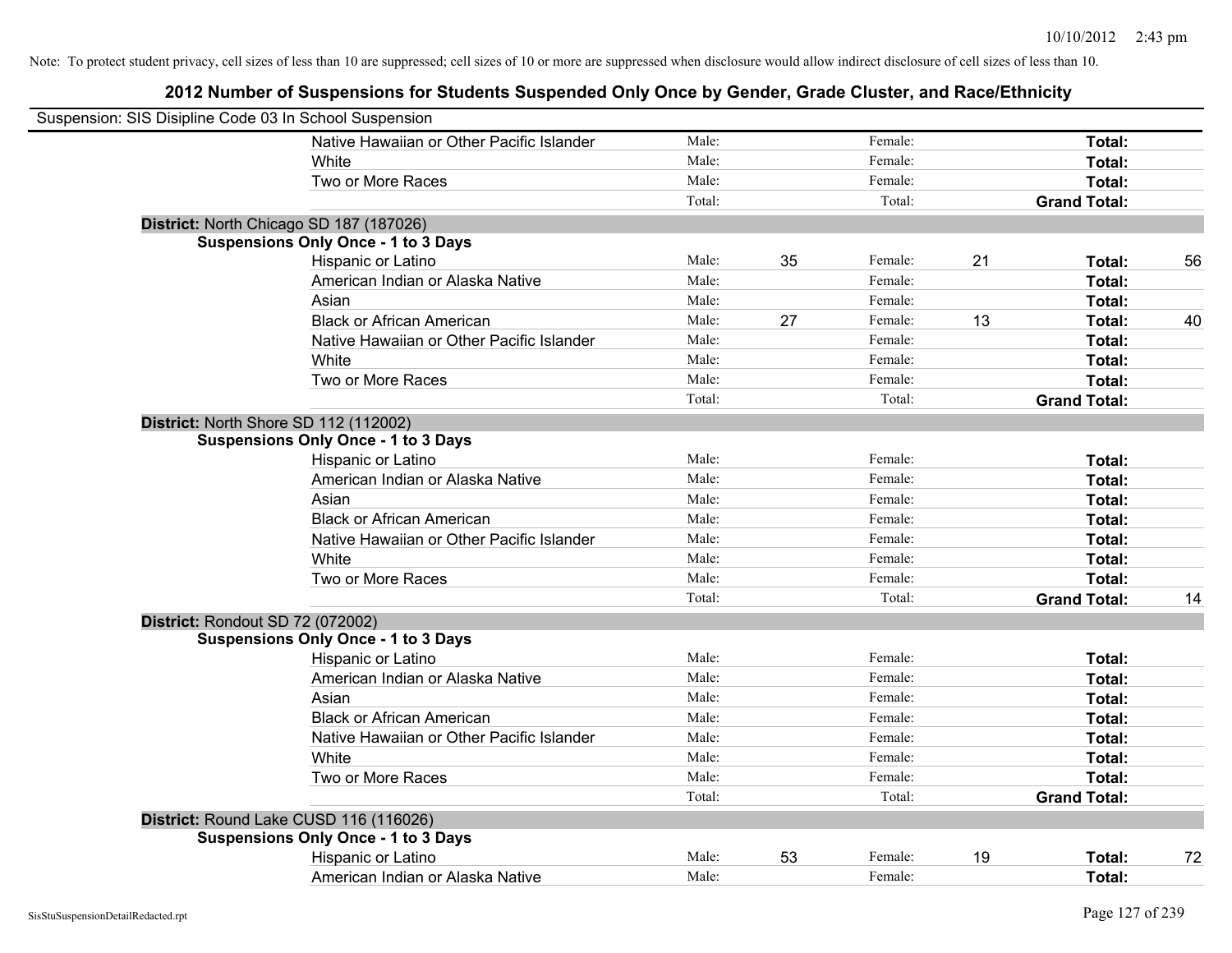| Suspension: SIS Disipline Code 03 In School Suspension |                                                     |        |    |         |    |                     |    |
|--------------------------------------------------------|-----------------------------------------------------|--------|----|---------|----|---------------------|----|
|                                                        | Asian                                               | Male:  |    | Female: |    | Total:              |    |
|                                                        | <b>Black or African American</b>                    | Male:  | 15 | Female: | 13 | Total:              | 28 |
|                                                        | Native Hawaiian or Other Pacific Islander           | Male:  |    | Female: |    | Total:              |    |
|                                                        | White                                               | Male:  |    | Female: |    | Total:              | 22 |
|                                                        | Two or More Races                                   | Male:  |    | Female: |    | Total:              |    |
|                                                        |                                                     | Total: |    | Total:  |    | <b>Grand Total:</b> |    |
|                                                        | <b>Suspensions Only Once - 4 or More Days</b>       |        |    |         |    |                     |    |
|                                                        | Hispanic or Latino                                  | Male:  |    | Female: |    | Total:              |    |
|                                                        | American Indian or Alaska Native                    | Male:  |    | Female: |    | Total:              |    |
|                                                        | Asian                                               | Male:  |    | Female: |    | Total:              |    |
|                                                        | <b>Black or African American</b>                    | Male:  |    | Female: |    | Total:              |    |
|                                                        | Native Hawaiian or Other Pacific Islander           | Male:  |    | Female: |    | Total:              |    |
|                                                        | White                                               | Male:  |    | Female: |    | Total:              |    |
|                                                        | Two or More Races                                   | Male:  |    | Female: |    | Total:              |    |
|                                                        |                                                     | Total: |    | Total:  |    | <b>Grand Total:</b> |    |
|                                                        | District: Spec Educ Dist Lake County/Sedol (825060) |        |    |         |    |                     |    |
|                                                        | <b>Suspensions Only Once - 1 to 3 Days</b>          |        |    |         |    |                     |    |
|                                                        | Hispanic or Latino                                  | Male:  |    | Female: |    | Total:              |    |
|                                                        | American Indian or Alaska Native                    | Male:  |    | Female: |    | Total:              |    |
|                                                        | Asian                                               | Male:  |    | Female: |    | Total:              |    |
|                                                        | <b>Black or African American</b>                    | Male:  |    | Female: |    | Total:              |    |
|                                                        | Native Hawaiian or Other Pacific Islander           | Male:  |    | Female: |    | Total:              |    |
|                                                        | White                                               | Male:  |    | Female: |    | Total:              |    |
|                                                        | Two or More Races                                   | Male:  |    | Female: |    | Total:              |    |
|                                                        |                                                     | Total: |    | Total:  |    | <b>Grand Total:</b> |    |
| <b>District:</b> Twp HSD 113 (113017)                  |                                                     |        |    |         |    |                     |    |
|                                                        | <b>Suspensions Only Once - 1 to 3 Days</b>          |        |    |         |    |                     |    |
|                                                        | Hispanic or Latino                                  | Male:  |    | Female: |    | Total:              |    |
|                                                        | American Indian or Alaska Native                    | Male:  |    | Female: |    | Total:              |    |
|                                                        | Asian                                               | Male:  |    | Female: |    | Total:              |    |
|                                                        | <b>Black or African American</b>                    | Male:  |    | Female: |    | Total:              |    |
|                                                        | Native Hawaiian or Other Pacific Islander           | Male:  |    | Female: |    | Total:              |    |
|                                                        | White                                               | Male:  |    | Female: |    | Total:              |    |
|                                                        | Two or More Races                                   | Male:  |    | Female: |    | Total:              |    |
|                                                        |                                                     | Total: |    | Total:  |    | <b>Grand Total:</b> |    |
|                                                        | <b>Suspensions Only Once - 4 or More Days</b>       |        |    |         |    |                     |    |
|                                                        | Hispanic or Latino                                  | Male:  |    | Female: |    | Total:              |    |
|                                                        | American Indian or Alaska Native                    | Male:  |    | Female: |    | Total:              |    |
|                                                        | Asian                                               | Male:  |    | Female: |    | Total:              |    |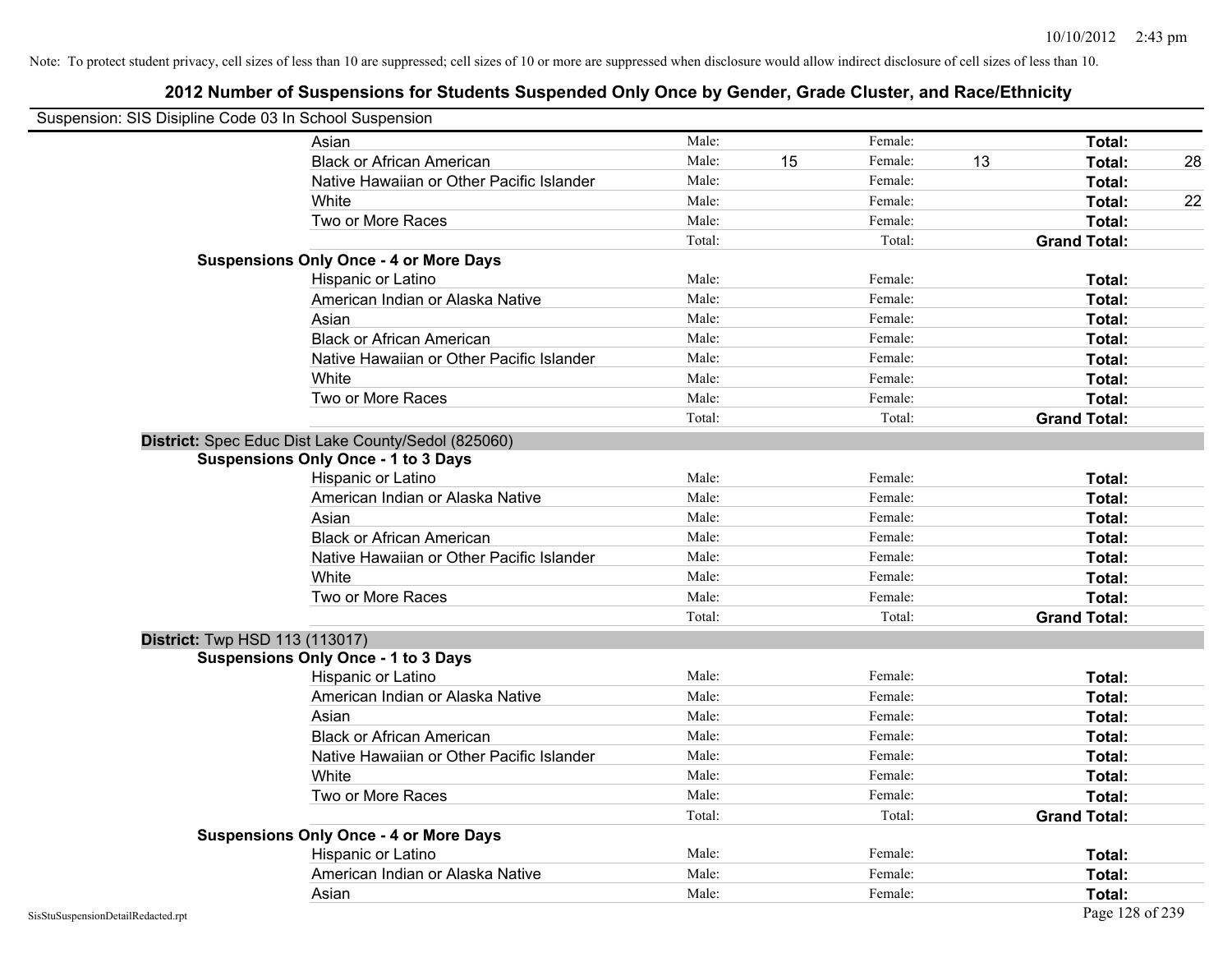| Suspension: SIS Disipline Code 03 In School Suspension |                                               |        |     |         |    |                     |     |
|--------------------------------------------------------|-----------------------------------------------|--------|-----|---------|----|---------------------|-----|
|                                                        | <b>Black or African American</b>              | Male:  |     | Female: |    | Total:              |     |
|                                                        | Native Hawaiian or Other Pacific Islander     | Male:  |     | Female: |    | Total:              |     |
|                                                        | White                                         | Male:  |     | Female: |    | Total:              | 15  |
|                                                        | Two or More Races                             | Male:  |     | Female: |    | Total:              |     |
|                                                        |                                               | Total: |     | Total:  |    | <b>Grand Total:</b> |     |
|                                                        | District: Warren Twp HSD 121 (121017)         |        |     |         |    |                     |     |
|                                                        | <b>Suspensions Only Once - 1 to 3 Days</b>    |        |     |         |    |                     |     |
|                                                        | Hispanic or Latino                            | Male:  |     | Female: |    | Total:              |     |
|                                                        | American Indian or Alaska Native              | Male:  |     | Female: |    | Total:              |     |
|                                                        | Asian                                         | Male:  |     | Female: |    | Total:              |     |
|                                                        | <b>Black or African American</b>              | Male:  |     | Female: |    | Total:              |     |
|                                                        | Native Hawaiian or Other Pacific Islander     | Male:  |     | Female: |    | Total:              |     |
|                                                        | White                                         | Male:  |     | Female: |    | Total:              |     |
|                                                        | Two or More Races                             | Male:  |     | Female: |    | Total:              |     |
|                                                        |                                               | Total: |     | Total:  |    | <b>Grand Total:</b> |     |
|                                                        | District: Wauconda CUSD 118 (118026)          |        |     |         |    |                     |     |
|                                                        | <b>Suspensions Only Once - 1 to 3 Days</b>    |        |     |         |    |                     |     |
|                                                        | Hispanic or Latino                            | Male:  | 22  | Female: | 11 | Total:              | 33  |
|                                                        | American Indian or Alaska Native              | Male:  |     | Female: |    | Total:              |     |
|                                                        | Asian                                         | Male:  |     | Female: |    | Total:              |     |
|                                                        | <b>Black or African American</b>              | Male:  |     | Female: |    | Total:              |     |
|                                                        | Native Hawaiian or Other Pacific Islander     | Male:  |     | Female: |    | Total:              |     |
|                                                        | White                                         | Male:  | 39  | Female: | 17 | Total:              | 56  |
|                                                        | Two or More Races                             | Male:  |     | Female: |    | Total:              |     |
|                                                        |                                               | Total: |     | Total:  |    | <b>Grand Total:</b> |     |
|                                                        | District: Waukegan CUSD 60 (060026)           |        |     |         |    |                     |     |
|                                                        | <b>Suspensions Only Once - 1 to 3 Days</b>    |        |     |         |    |                     |     |
|                                                        | Hispanic or Latino                            | Male:  | 160 | Female: | 90 | Total:              | 250 |
|                                                        | American Indian or Alaska Native              | Male:  |     | Female: |    | Total:              |     |
|                                                        | Asian                                         | Male:  |     | Female: |    | Total:              |     |
|                                                        | <b>Black or African American</b>              | Male:  | 95  | Female: | 56 | Total:              | 151 |
|                                                        | Native Hawaiian or Other Pacific Islander     | Male:  |     | Female: |    | Total:              |     |
|                                                        | White                                         | Male:  |     | Female: |    | Total:              | 22  |
|                                                        | Two or More Races                             | Male:  |     | Female: |    | Total:              | 12  |
|                                                        |                                               | Total: |     | Total:  |    | <b>Grand Total:</b> |     |
|                                                        | <b>Suspensions Only Once - 4 or More Days</b> |        |     |         |    |                     |     |
|                                                        | Hispanic or Latino                            | Male:  |     | Female: |    | Total:              |     |
|                                                        | American Indian or Alaska Native              | Male:  |     | Female: |    | Total:              |     |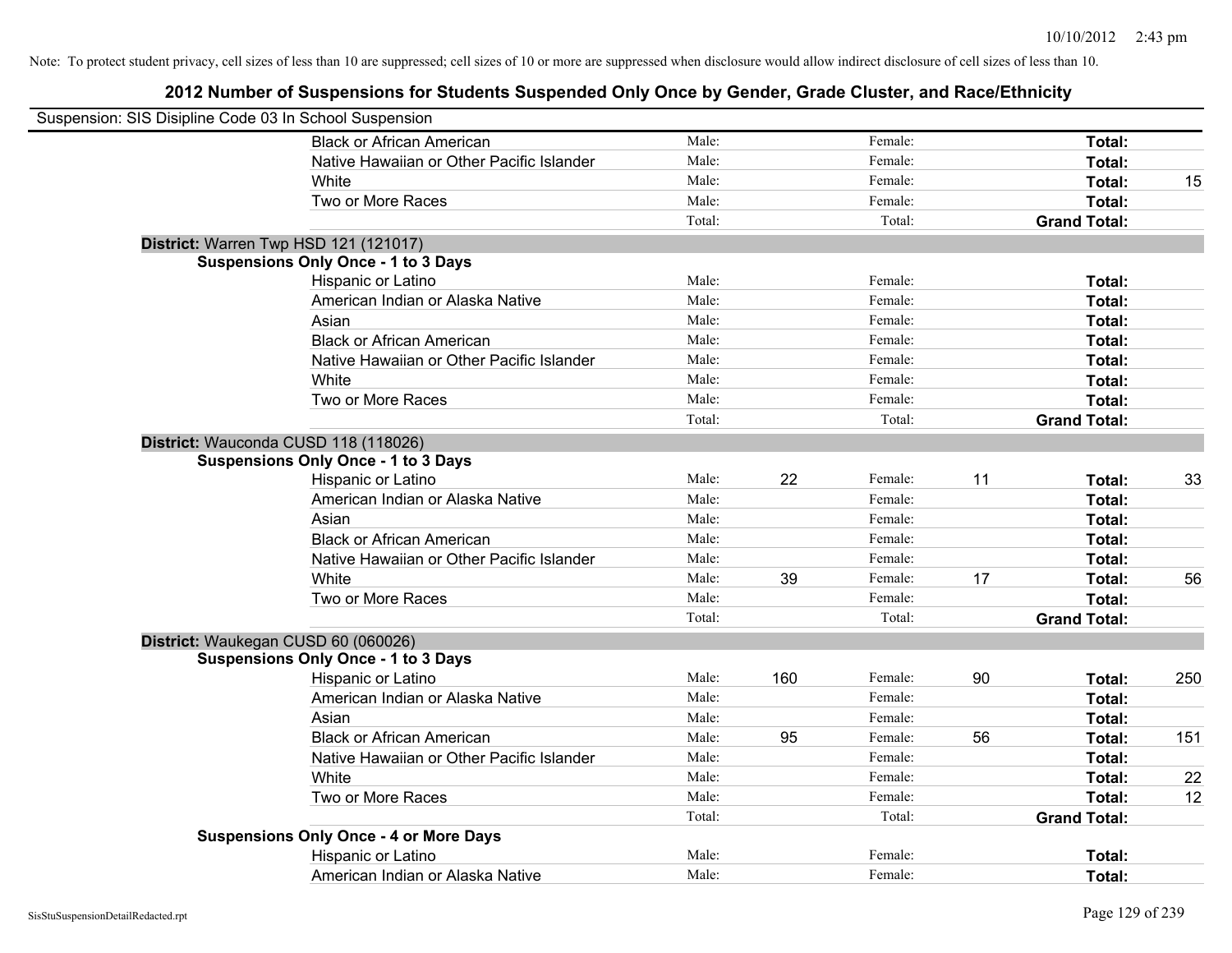| Suspension: SIS Disipline Code 03 In School Suspension |                                               |        |    |         |    |                     |     |
|--------------------------------------------------------|-----------------------------------------------|--------|----|---------|----|---------------------|-----|
|                                                        | Asian                                         | Male:  |    | Female: |    | Total:              |     |
|                                                        | <b>Black or African American</b>              | Male:  |    | Female: |    | Total:              |     |
|                                                        | Native Hawaiian or Other Pacific Islander     | Male:  |    | Female: |    | Total:              |     |
|                                                        | White                                         | Male:  |    | Female: |    | Total:              |     |
|                                                        | Two or More Races                             | Male:  |    | Female: |    | Total:              |     |
|                                                        |                                               | Total: |    | Total:  |    | <b>Grand Total:</b> |     |
|                                                        | District: Winthrop Harbor SD 1 (001002)       |        |    |         |    |                     |     |
|                                                        | <b>Suspensions Only Once - 1 to 3 Days</b>    |        |    |         |    |                     |     |
|                                                        | Hispanic or Latino                            | Male:  |    | Female: |    | Total:              |     |
|                                                        | American Indian or Alaska Native              | Male:  |    | Female: |    | Total:              |     |
|                                                        | Asian                                         | Male:  |    | Female: |    | Total:              |     |
|                                                        | <b>Black or African American</b>              | Male:  |    | Female: |    | Total:              |     |
|                                                        | Native Hawaiian or Other Pacific Islander     | Male:  |    | Female: |    | Total:              |     |
|                                                        | White                                         | Male:  |    | Female: |    | Total:              |     |
|                                                        | Two or More Races                             | Male:  |    | Female: |    | Total:              |     |
|                                                        |                                               | Total: |    | Total:  |    | <b>Grand Total:</b> | 11  |
| District: Woodland CCSD 50 (050004)                    |                                               |        |    |         |    |                     |     |
|                                                        | <b>Suspensions Only Once - 1 to 3 Days</b>    |        |    |         |    |                     |     |
|                                                        | Hispanic or Latino                            | Male:  | 33 | Female: | 13 | Total:              | 46  |
|                                                        | American Indian or Alaska Native              | Male:  |    | Female: |    | Total:              |     |
|                                                        | Asian                                         | Male:  |    | Female: |    | Total:              |     |
|                                                        | <b>Black or African American</b>              | Male:  |    | Female: |    | Total:              | 13  |
|                                                        | Native Hawaiian or Other Pacific Islander     | Male:  |    | Female: |    | Total:              |     |
|                                                        | White                                         | Male:  |    | Female: |    | Total:              | 51  |
|                                                        | Two or More Races                             | Male:  |    | Female: |    | Total:              |     |
|                                                        |                                               | Total: | 98 | Total:  | 24 | <b>Grand Total:</b> | 122 |
|                                                        | <b>Suspensions Only Once - 4 or More Days</b> |        |    |         |    |                     |     |
|                                                        | Hispanic or Latino                            | Male:  |    | Female: |    | Total:              |     |
|                                                        | American Indian or Alaska Native              | Male:  |    | Female: |    | Total:              |     |
|                                                        | Asian                                         | Male:  |    | Female: |    | Total:              |     |
|                                                        | <b>Black or African American</b>              | Male:  |    | Female: |    | Total:              |     |
|                                                        | Native Hawaiian or Other Pacific Islander     | Male:  |    | Female: |    | Total:              |     |
|                                                        | White                                         | Male:  |    | Female: |    | Total:              |     |
|                                                        | Two or More Races                             | Male:  |    | Female: |    | Total:              |     |
|                                                        |                                               | Total: |    | Total:  |    | <b>Grand Total:</b> |     |
| District: Zion ESD 6 (006002)                          |                                               |        |    |         |    |                     |     |
|                                                        | <b>Suspensions Only Once - 1 to 3 Days</b>    |        |    |         |    |                     |     |
|                                                        | Hispanic or Latino                            | Male:  |    | Female: |    | Total:              | 34  |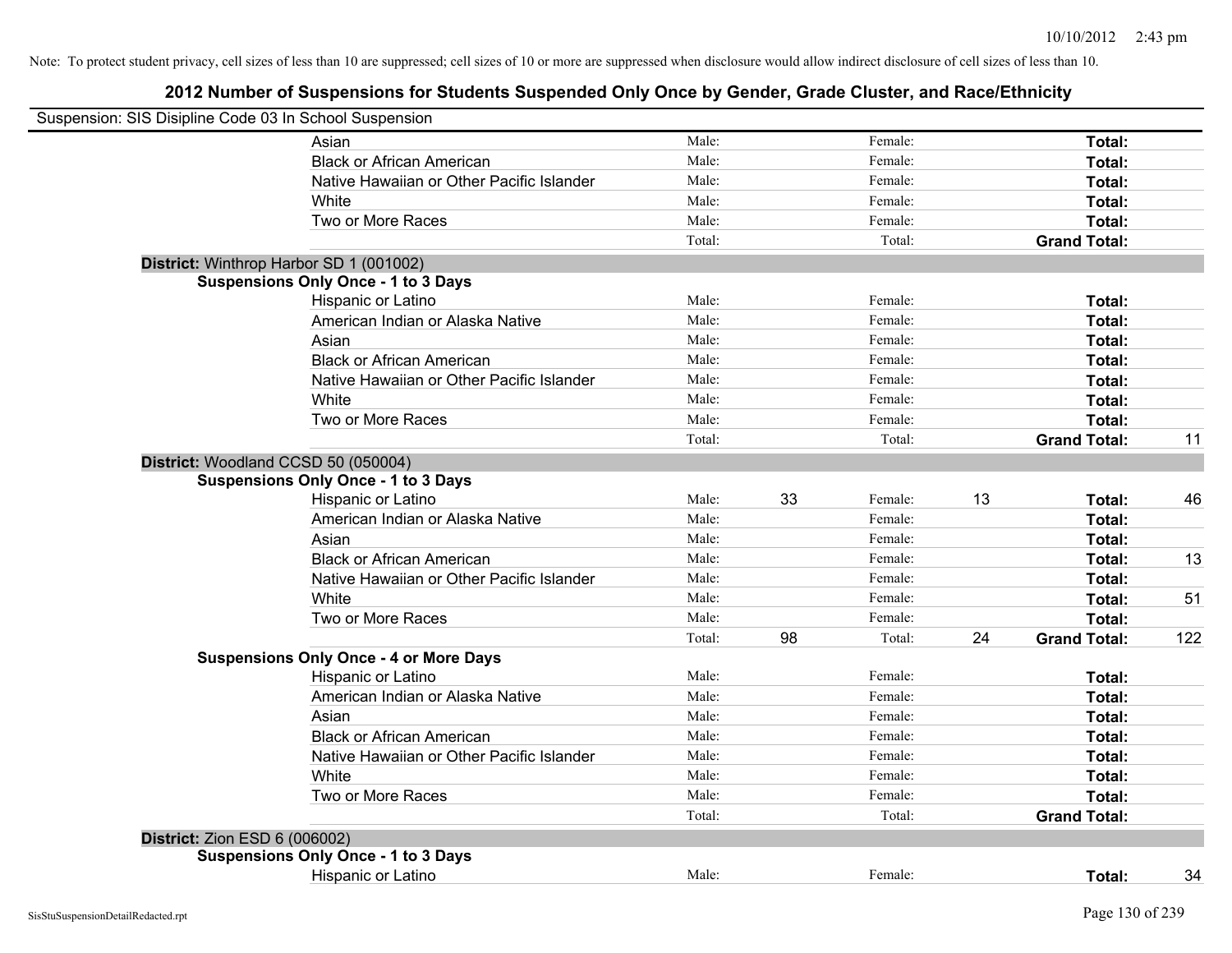| Suspension: SIS Disipline Code 03 In School Suspension |                                               |        |    |         |    |                     |    |
|--------------------------------------------------------|-----------------------------------------------|--------|----|---------|----|---------------------|----|
|                                                        | American Indian or Alaska Native              | Male:  |    | Female: |    | Total:              |    |
|                                                        | Asian                                         | Male:  |    | Female: |    | Total:              |    |
|                                                        | <b>Black or African American</b>              | Male:  | 51 | Female: | 29 | Total:              | 80 |
|                                                        | Native Hawaiian or Other Pacific Islander     | Male:  |    | Female: |    | Total:              |    |
|                                                        | White                                         | Male:  |    | Female: |    | Total:              | 10 |
|                                                        | Two or More Races                             | Male:  |    | Female: |    | <b>Total:</b>       |    |
|                                                        |                                               | Total: |    | Total:  |    | <b>Grand Total:</b> |    |
|                                                        | <b>Suspensions Only Once - 4 or More Days</b> |        |    |         |    |                     |    |
|                                                        | Hispanic or Latino                            | Male:  |    | Female: |    | Total:              |    |
|                                                        | American Indian or Alaska Native              | Male:  |    | Female: |    | Total:              |    |
|                                                        | Asian                                         | Male:  |    | Female: |    | Total:              |    |
|                                                        | <b>Black or African American</b>              | Male:  |    | Female: |    | <b>Total:</b>       |    |
|                                                        | Native Hawaiian or Other Pacific Islander     | Male:  |    | Female: |    | Total:              |    |
|                                                        | White                                         | Male:  |    | Female: |    | Total:              |    |
|                                                        | Two or More Races                             | Male:  |    | Female: |    | <b>Total:</b>       |    |
|                                                        |                                               | Total: |    | Total:  |    | <b>Grand Total:</b> |    |
|                                                        | District: Zion-Benton Twp HSD 126 (126017)    |        |    |         |    |                     |    |
|                                                        | <b>Suspensions Only Once - 1 to 3 Days</b>    |        |    |         |    |                     |    |
|                                                        | Hispanic or Latino                            | Male:  |    | Female: |    | <b>Total:</b>       |    |
|                                                        | American Indian or Alaska Native              | Male:  |    | Female: |    | Total:              |    |
|                                                        | Asian                                         | Male:  |    | Female: |    | <b>Total:</b>       |    |
|                                                        | <b>Black or African American</b>              | Male:  |    | Female: |    | Total:              |    |
|                                                        | Native Hawaiian or Other Pacific Islander     | Male:  |    | Female: |    | Total:              |    |
|                                                        | White                                         | Male:  |    | Female: |    | Total:              |    |
|                                                        | Two or More Races                             | Male:  |    | Female: |    | Total:              |    |
|                                                        |                                               | Total: |    | Total:  |    | <b>Grand Total:</b> |    |
|                                                        |                                               |        |    |         |    |                     |    |
| Region: Lee/Ogle ROE (47)                              |                                               |        |    |         |    |                     |    |
| <b>County: Lee (052)</b>                               |                                               |        |    |         |    |                     |    |
|                                                        | District: Amboy CUSD 272 (272026)             |        |    |         |    |                     |    |
|                                                        | <b>Suspensions Only Once - 1 to 3 Days</b>    |        |    |         |    |                     |    |
|                                                        | Hispanic or Latino                            | Male:  |    | Female: |    | Total:              |    |
|                                                        | American Indian or Alaska Native              | Male:  |    | Female: |    | Total:              |    |
|                                                        | Asian                                         | Male:  |    | Female: |    | <b>Total:</b>       |    |
|                                                        | <b>Black or African American</b>              | Male:  |    | Female: |    | Total:              |    |
|                                                        | Native Hawaiian or Other Pacific Islander     | Male:  |    | Female: |    | Total:              |    |
|                                                        | White                                         | Male:  | 21 | Female: | 13 | <b>Total:</b>       | 34 |
|                                                        | Two or More Races                             | Male:  |    | Female: |    | Total:              |    |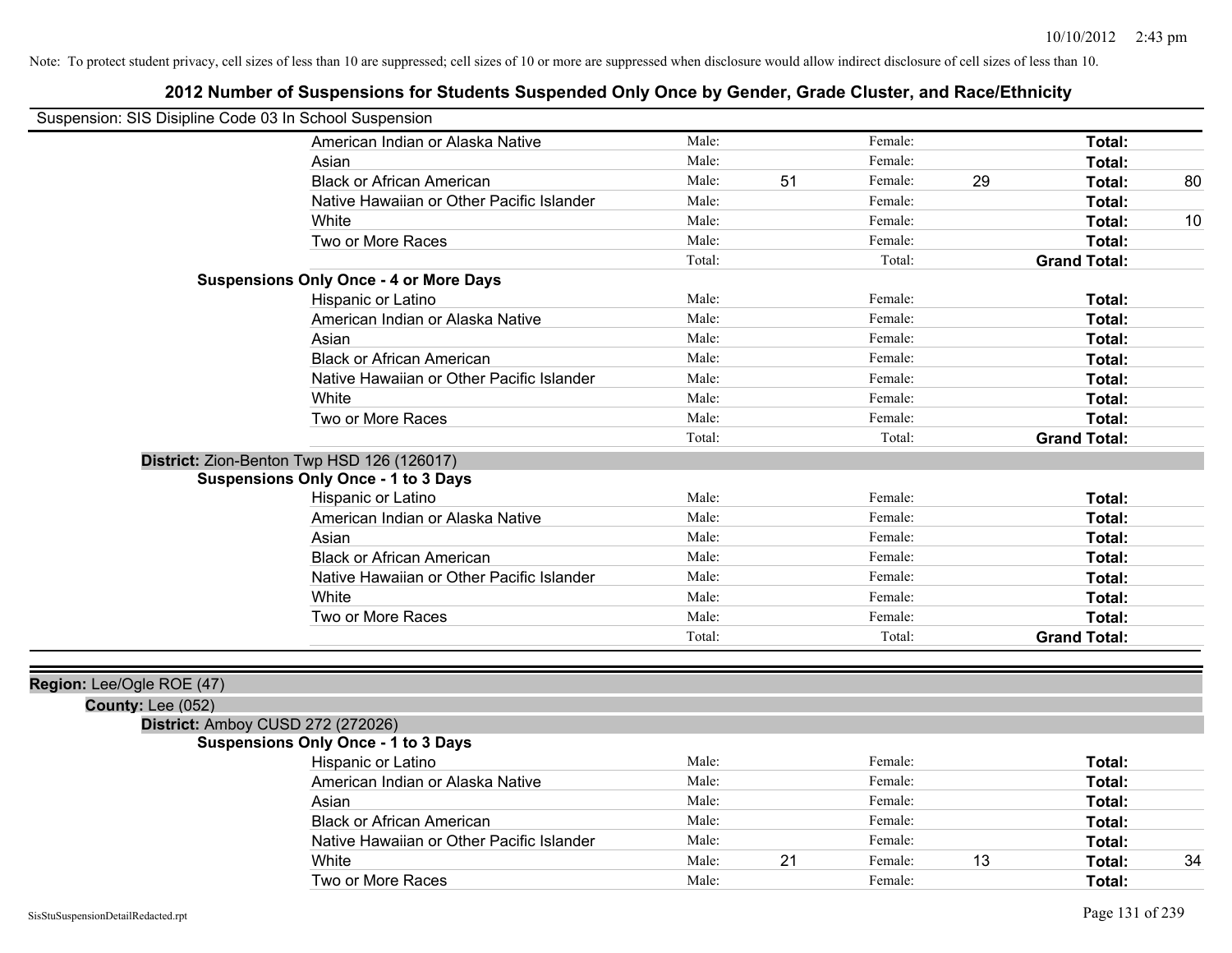| Suspension: SIS Disipline Code 03 In School Suspension |                                                    |        |    |         |    |                     |     |
|--------------------------------------------------------|----------------------------------------------------|--------|----|---------|----|---------------------|-----|
|                                                        |                                                    | Total: |    | Total:  |    | <b>Grand Total:</b> |     |
|                                                        | District: Ashton-Franklin Center CUSD 275 (275026) |        |    |         |    |                     |     |
|                                                        | <b>Suspensions Only Once - 1 to 3 Days</b>         |        |    |         |    |                     |     |
|                                                        | Hispanic or Latino                                 | Male:  |    | Female: |    | Total:              |     |
|                                                        | American Indian or Alaska Native                   | Male:  |    | Female: |    | Total:              |     |
|                                                        | Asian                                              | Male:  |    | Female: |    | Total:              |     |
|                                                        | <b>Black or African American</b>                   | Male:  |    | Female: |    | Total:              |     |
|                                                        | Native Hawaiian or Other Pacific Islander          | Male:  |    | Female: |    | Total:              |     |
|                                                        | White                                              | Male:  |    | Female: |    | Total:              | 21  |
|                                                        | Two or More Races                                  | Male:  |    | Female: |    | Total:              |     |
|                                                        |                                                    | Total: |    | Total:  |    | <b>Grand Total:</b> |     |
| District: Dixon USD 170 (170022)                       |                                                    |        |    |         |    |                     |     |
|                                                        | <b>Suspensions Only Once - 1 to 3 Days</b>         |        |    |         |    |                     |     |
|                                                        | Hispanic or Latino                                 | Male:  |    | Female: |    | Total:              |     |
|                                                        | American Indian or Alaska Native                   | Male:  |    | Female: |    | Total:              |     |
|                                                        | Asian                                              | Male:  |    | Female: |    | Total:              |     |
|                                                        | <b>Black or African American</b>                   | Male:  |    | Female: |    | Total:              |     |
|                                                        | Native Hawaiian or Other Pacific Islander          | Male:  |    | Female: |    | Total:              |     |
|                                                        | White                                              | Male:  | 64 | Female: | 42 | Total:              | 106 |
|                                                        | Two or More Races                                  | Male:  |    | Female: |    | Total:              |     |
|                                                        |                                                    | Total: |    | Total:  |    | <b>Grand Total:</b> | 130 |
|                                                        | <b>Suspensions Only Once - 4 or More Days</b>      |        |    |         |    |                     |     |
|                                                        | Hispanic or Latino                                 | Male:  |    | Female: |    | Total:              |     |
|                                                        | American Indian or Alaska Native                   | Male:  |    | Female: |    | Total:              |     |
|                                                        | Asian                                              | Male:  |    | Female: |    | Total:              |     |
|                                                        | <b>Black or African American</b>                   | Male:  |    | Female: |    | Total:              |     |
|                                                        | Native Hawaiian or Other Pacific Islander          | Male:  |    | Female: |    | Total:              |     |
|                                                        | White                                              | Male:  |    | Female: |    | Total:              |     |
|                                                        | Two or More Races                                  | Male:  |    | Female: |    | Total:              |     |
|                                                        |                                                    | Total: |    | Total:  |    | <b>Grand Total:</b> |     |
|                                                        | District: Steward ESD 220 (220002)                 |        |    |         |    |                     |     |
|                                                        | <b>Suspensions Only Once - 1 to 3 Days</b>         |        |    |         |    |                     |     |
|                                                        | Hispanic or Latino                                 | Male:  |    | Female: |    | Total:              |     |
|                                                        | American Indian or Alaska Native                   | Male:  |    | Female: |    | Total:              |     |
|                                                        | Asian                                              | Male:  |    | Female: |    | Total:              |     |
|                                                        | <b>Black or African American</b>                   | Male:  |    | Female: |    | Total:              |     |
|                                                        | Native Hawaiian or Other Pacific Islander          | Male:  |    | Female: |    | Total:              |     |
|                                                        | White                                              | Male:  |    | Female: |    | Total:              |     |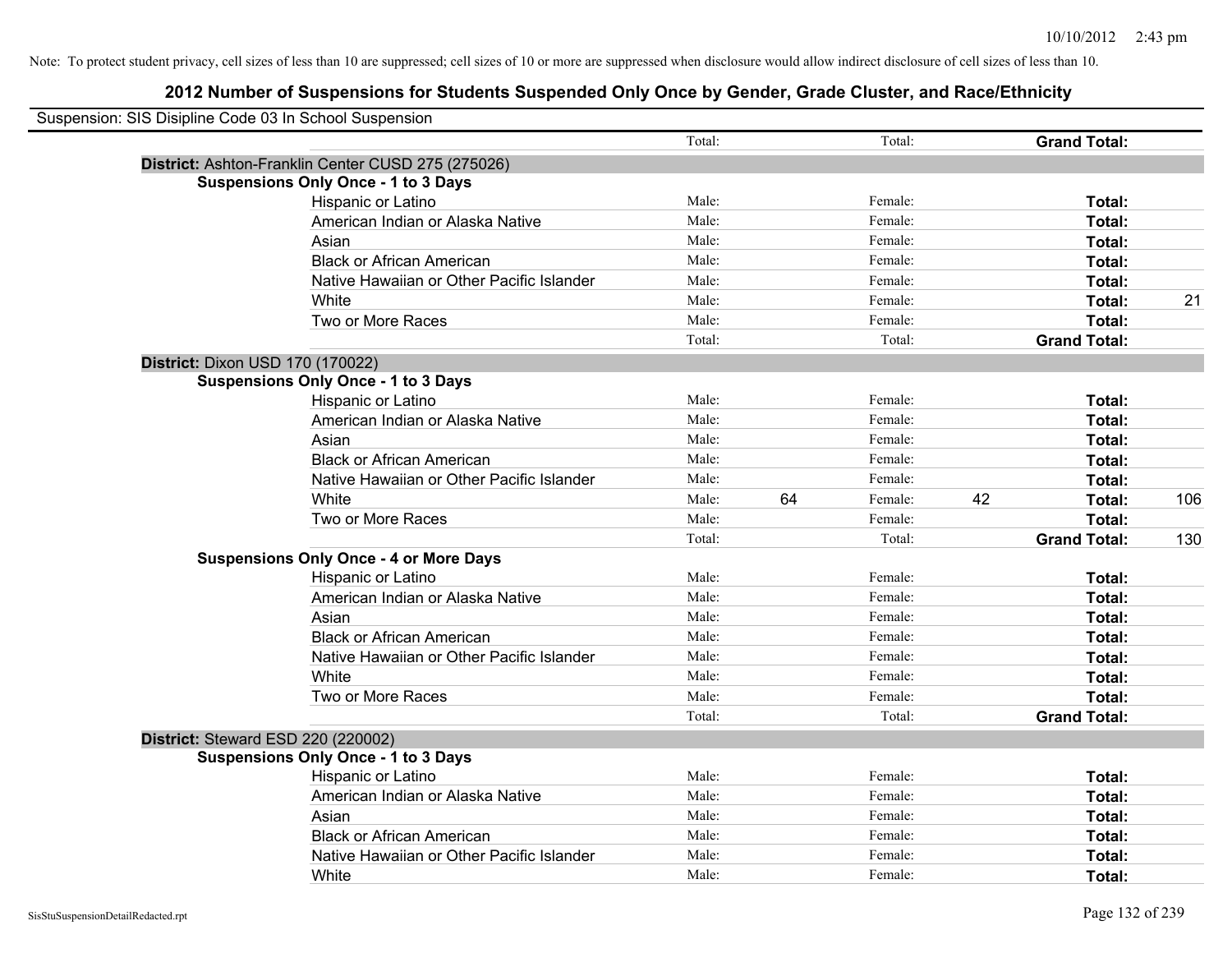| Suspension: SIS Disipline Code 03 In School Suspension |                                                 |        |    |         |    |                     |    |
|--------------------------------------------------------|-------------------------------------------------|--------|----|---------|----|---------------------|----|
|                                                        | Two or More Races                               | Male:  |    | Female: |    | Total:              |    |
|                                                        |                                                 | Total: |    | Total:  |    | <b>Grand Total:</b> |    |
| County: Ogle (071)                                     |                                                 |        |    |         |    |                     |    |
| District: Byron CUSD 226 (226026)                      |                                                 |        |    |         |    |                     |    |
|                                                        | <b>Suspensions Only Once - 1 to 3 Days</b>      |        |    |         |    |                     |    |
|                                                        | Hispanic or Latino                              | Male:  |    | Female: |    | Total:              |    |
|                                                        | American Indian or Alaska Native                | Male:  |    | Female: |    | Total:              |    |
|                                                        | Asian                                           | Male:  |    | Female: |    | Total:              |    |
|                                                        | <b>Black or African American</b>                | Male:  |    | Female: |    | Total:              |    |
|                                                        | Native Hawaiian or Other Pacific Islander       | Male:  |    | Female: |    | Total:              |    |
|                                                        | White                                           | Male:  | 26 | Female: | 13 | Total:              | 39 |
|                                                        | Two or More Races                               | Male:  |    | Female: |    | Total:              |    |
|                                                        |                                                 | Total: |    | Total:  |    | <b>Grand Total:</b> |    |
|                                                        | District: Forrestville Valley CUSD 221 (221026) |        |    |         |    |                     |    |
|                                                        | <b>Suspensions Only Once - 1 to 3 Days</b>      |        |    |         |    |                     |    |
|                                                        | Hispanic or Latino                              | Male:  |    | Female: |    | Total:              |    |
|                                                        | American Indian or Alaska Native                | Male:  |    | Female: |    | Total:              |    |
|                                                        | Asian                                           | Male:  |    | Female: |    | Total:              |    |
|                                                        | <b>Black or African American</b>                | Male:  |    | Female: |    | Total:              |    |
|                                                        | Native Hawaiian or Other Pacific Islander       | Male:  |    | Female: |    | Total:              |    |
|                                                        | White                                           | Male:  | 27 | Female: | 17 | Total:              | 44 |
|                                                        | Two or More Races                               | Male:  |    | Female: |    | Total:              |    |
|                                                        |                                                 | Total: |    | Total:  |    | <b>Grand Total:</b> |    |
|                                                        | District: Kings Cons SD 144 (144003)            |        |    |         |    |                     |    |
|                                                        | <b>Suspensions Only Once - 1 to 3 Days</b>      |        |    |         |    |                     |    |
|                                                        | Hispanic or Latino                              | Male:  |    | Female: |    | Total:              |    |
|                                                        | American Indian or Alaska Native                | Male:  |    | Female: |    | Total:              |    |
|                                                        | Asian                                           | Male:  |    | Female: |    | Total:              |    |
|                                                        | <b>Black or African American</b>                | Male:  |    | Female: |    | Total:              |    |
|                                                        | Native Hawaiian or Other Pacific Islander       | Male:  |    | Female: |    | Total:              |    |
|                                                        | White                                           | Male:  |    | Female: |    | Total:              |    |
|                                                        | Two or More Races                               | Male:  |    | Female: |    | Total:              |    |
|                                                        |                                                 | Total: |    | Total:  |    | <b>Grand Total:</b> |    |
|                                                        | <b>Suspensions Only Once - 4 or More Days</b>   |        |    |         |    |                     |    |
|                                                        | Hispanic or Latino                              | Male:  |    | Female: |    | Total:              |    |
|                                                        | American Indian or Alaska Native                | Male:  |    | Female: |    | Total:              |    |
|                                                        | Asian                                           | Male:  |    | Female: |    | Total:              |    |
|                                                        | <b>Black or African American</b>                | Male:  |    | Female: |    | Total:              |    |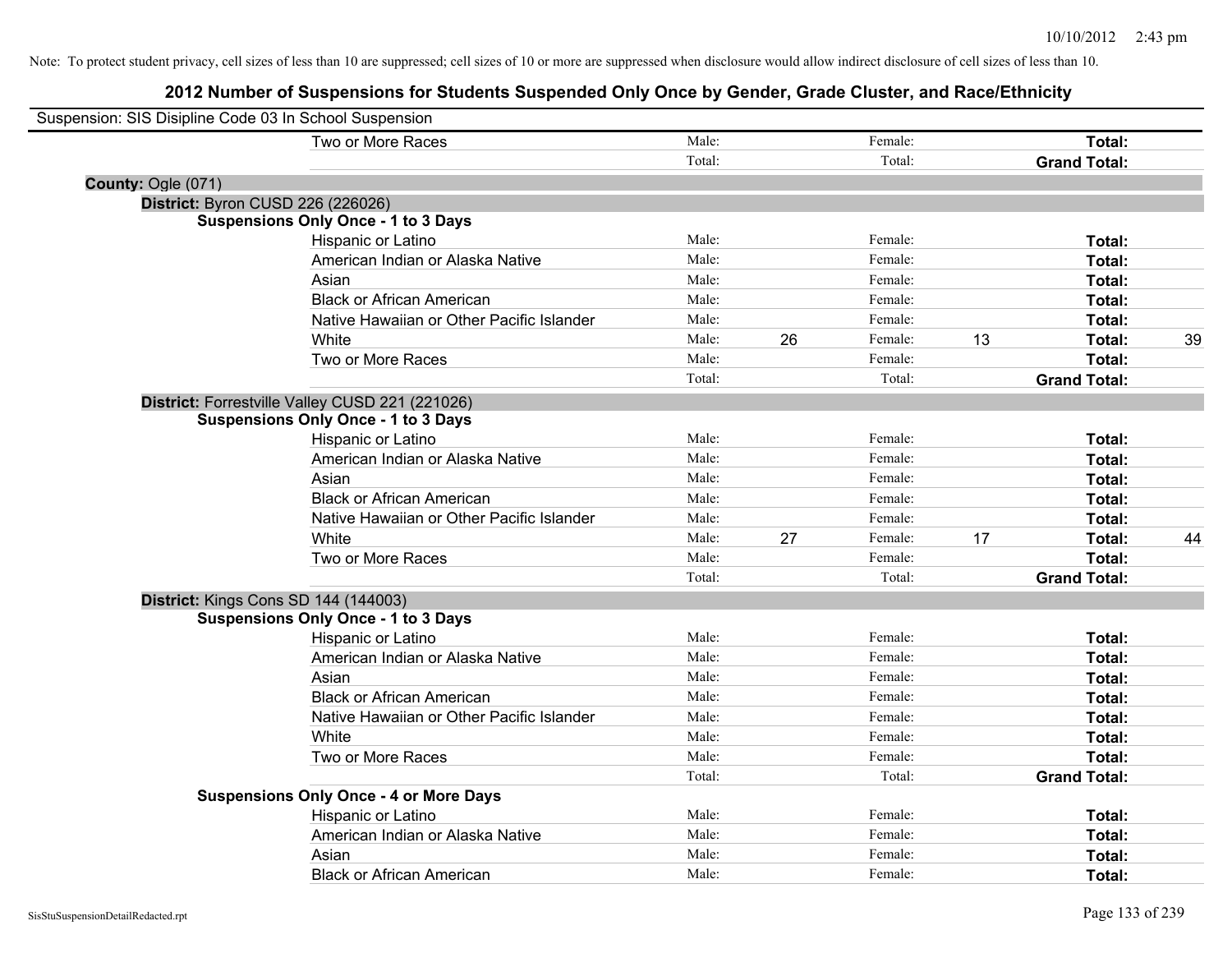| Suspension: SIS Disipline Code 03 In School Suspension |                                                  |        |    |         |    |                     |    |
|--------------------------------------------------------|--------------------------------------------------|--------|----|---------|----|---------------------|----|
|                                                        | Native Hawaiian or Other Pacific Islander        | Male:  |    | Female: |    | Total:              |    |
|                                                        | White                                            | Male:  |    | Female: |    | Total:              |    |
|                                                        | Two or More Races                                | Male:  |    | Female: |    | Total:              |    |
|                                                        |                                                  | Total: |    | Total:  |    | <b>Grand Total:</b> |    |
|                                                        | District: Meridian CUSD 223 (223026)             |        |    |         |    |                     |    |
|                                                        | <b>Suspensions Only Once - 1 to 3 Days</b>       |        |    |         |    |                     |    |
|                                                        | Hispanic or Latino                               | Male:  |    | Female: |    | Total:              |    |
|                                                        | American Indian or Alaska Native                 | Male:  |    | Female: |    | Total:              |    |
|                                                        | Asian                                            | Male:  |    | Female: |    | Total:              |    |
|                                                        | <b>Black or African American</b>                 | Male:  |    | Female: |    | Total:              |    |
|                                                        | Native Hawaiian or Other Pacific Islander        | Male:  |    | Female: |    | Total:              |    |
|                                                        | White                                            | Male:  |    | Female: |    | Total:              | 29 |
|                                                        | Two or More Races                                | Male:  |    | Female: |    | Total:              |    |
|                                                        |                                                  | Total: |    | Total:  |    | <b>Grand Total:</b> |    |
|                                                        | District: Ogle Co Education Cooperative (801060) |        |    |         |    |                     |    |
|                                                        | <b>Suspensions Only Once - 1 to 3 Days</b>       |        |    |         |    |                     |    |
|                                                        | Hispanic or Latino                               | Male:  |    | Female: |    | Total:              |    |
|                                                        | American Indian or Alaska Native                 | Male:  |    | Female: |    | Total:              |    |
|                                                        | Asian                                            | Male:  |    | Female: |    | Total:              |    |
|                                                        | <b>Black or African American</b>                 | Male:  |    | Female: |    | Total:              |    |
|                                                        | Native Hawaiian or Other Pacific Islander        | Male:  |    | Female: |    | Total:              |    |
|                                                        | White                                            | Male:  |    | Female: |    | Total:              |    |
|                                                        | Two or More Races                                | Male:  |    | Female: |    | Total:              |    |
|                                                        |                                                  | Total: |    | Total:  |    | <b>Grand Total:</b> |    |
| District: Oregon CUSD 220 (220026)                     |                                                  |        |    |         |    |                     |    |
|                                                        | <b>Suspensions Only Once - 1 to 3 Days</b>       |        |    |         |    |                     |    |
|                                                        | Hispanic or Latino                               | Male:  |    | Female: |    | Total:              |    |
|                                                        | American Indian or Alaska Native                 | Male:  |    | Female: |    | Total:              |    |
|                                                        | Asian                                            | Male:  |    | Female: |    | Total:              |    |
|                                                        | <b>Black or African American</b>                 | Male:  |    | Female: |    | Total:              |    |
|                                                        | Native Hawaiian or Other Pacific Islander        | Male:  |    | Female: |    | Total:              |    |
|                                                        | White                                            | Male:  | 57 | Female: | 32 | Total:              | 89 |
|                                                        | Two or More Races                                | Male:  |    | Female: |    | Total:              |    |
|                                                        |                                                  | Total: |    | Total:  |    | <b>Grand Total:</b> |    |
|                                                        | <b>Suspensions Only Once - 4 or More Days</b>    |        |    |         |    |                     |    |
|                                                        | Hispanic or Latino                               | Male:  |    | Female: |    | Total:              |    |
|                                                        | American Indian or Alaska Native                 | Male:  |    | Female: |    | Total:              |    |
|                                                        | Asian                                            | Male:  |    | Female: |    | Total:              |    |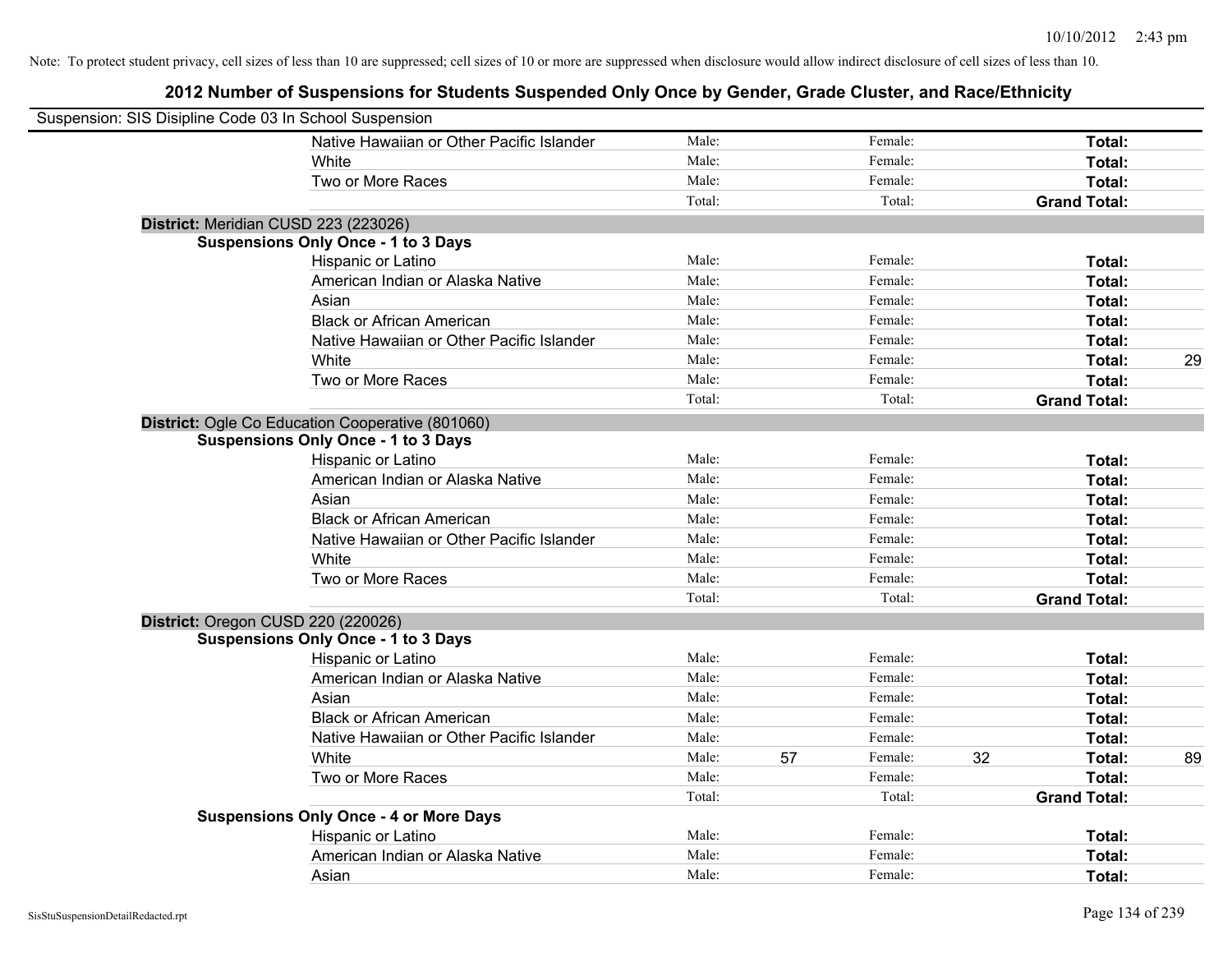| Suspension: SIS Disipline Code 03 In School Suspension |                                               |        |    |         |    |                     |    |
|--------------------------------------------------------|-----------------------------------------------|--------|----|---------|----|---------------------|----|
|                                                        | <b>Black or African American</b>              | Male:  |    | Female: |    | Total:              |    |
|                                                        | Native Hawaiian or Other Pacific Islander     | Male:  |    | Female: |    | Total:              |    |
|                                                        | White                                         | Male:  |    | Female: |    | Total:              |    |
|                                                        | Two or More Races                             | Male:  |    | Female: |    | Total:              |    |
|                                                        |                                               | Total: |    | Total:  |    | <b>Grand Total:</b> |    |
| District: Polo CUSD 222 (222026)                       |                                               |        |    |         |    |                     |    |
|                                                        | <b>Suspensions Only Once - 1 to 3 Days</b>    |        |    |         |    |                     |    |
|                                                        | Hispanic or Latino                            | Male:  |    | Female: |    | Total:              |    |
|                                                        | American Indian or Alaska Native              | Male:  |    | Female: |    | Total:              |    |
|                                                        | Asian                                         | Male:  |    | Female: |    | Total:              |    |
|                                                        | <b>Black or African American</b>              | Male:  |    | Female: |    | Total:              |    |
|                                                        | Native Hawaiian or Other Pacific Islander     | Male:  |    | Female: |    | Total:              |    |
|                                                        | White                                         | Male:  |    | Female: |    | Total:              | 14 |
|                                                        | Two or More Races                             | Male:  |    | Female: |    | Total:              |    |
|                                                        |                                               | Total: |    | Total:  |    | <b>Grand Total:</b> |    |
|                                                        | District: Rochelle CCSD 231 (231004)          |        |    |         |    |                     |    |
|                                                        | <b>Suspensions Only Once - 1 to 3 Days</b>    |        |    |         |    |                     |    |
|                                                        | Hispanic or Latino                            | Male:  |    | Female: |    | Total:              |    |
|                                                        | American Indian or Alaska Native              | Male:  |    | Female: |    | Total:              |    |
|                                                        | Asian                                         | Male:  |    | Female: |    | Total:              |    |
|                                                        | <b>Black or African American</b>              | Male:  |    | Female: |    | Total:              |    |
|                                                        | Native Hawaiian or Other Pacific Islander     | Male:  |    | Female: |    | Total:              |    |
|                                                        | White                                         | Male:  |    | Female: |    | Total:              |    |
|                                                        | Two or More Races                             | Male:  |    | Female: |    | Total:              |    |
|                                                        |                                               | Total: |    | Total:  |    | <b>Grand Total:</b> |    |
|                                                        | District: Rochelle Twp HSD 212 (212017)       |        |    |         |    |                     |    |
|                                                        | <b>Suspensions Only Once - 1 to 3 Days</b>    |        |    |         |    |                     |    |
|                                                        | Hispanic or Latino                            | Male:  | 19 | Female: | 21 | Total:              | 40 |
|                                                        | American Indian or Alaska Native              | Male:  |    | Female: |    | Total:              |    |
|                                                        | Asian                                         | Male:  |    | Female: |    | Total:              |    |
|                                                        | <b>Black or African American</b>              | Male:  |    | Female: |    | Total:              |    |
|                                                        | Native Hawaiian or Other Pacific Islander     | Male:  |    | Female: |    | Total:              |    |
|                                                        | <b>White</b>                                  | Male:  | 54 | Female: | 31 | Total:              | 85 |
|                                                        | Two or More Races                             | Male:  |    | Female: |    | Total:              |    |
|                                                        |                                               | Total: |    | Total:  |    | <b>Grand Total:</b> |    |
|                                                        | <b>Suspensions Only Once - 4 or More Days</b> |        |    |         |    |                     |    |
|                                                        | Hispanic or Latino                            | Male:  |    | Female: |    | <b>Total:</b>       |    |
|                                                        | American Indian or Alaska Native              | Male:  |    | Female: |    | Total:              |    |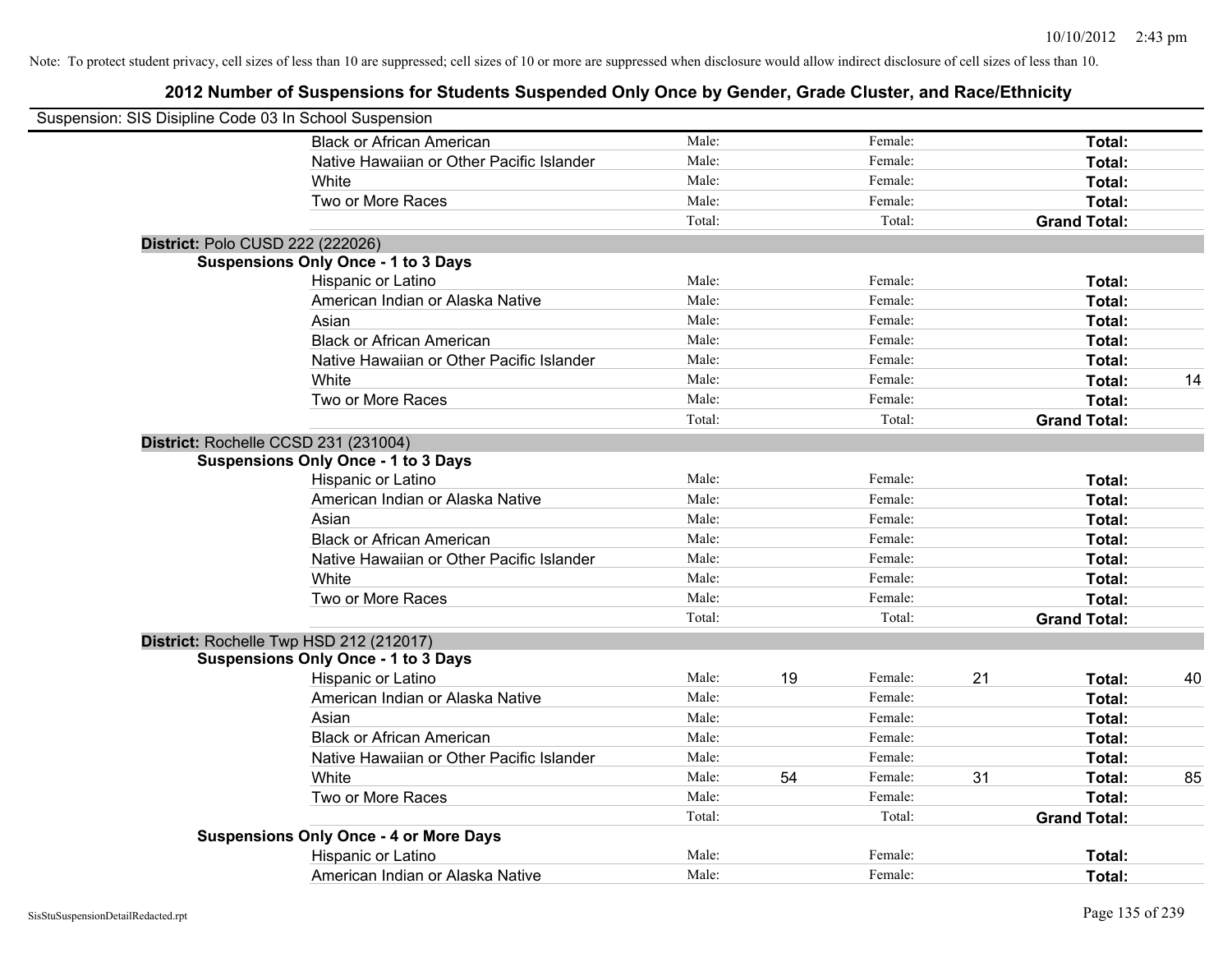| Suspension: SIS Disipline Code 03 In School Suspension |                                                 |        |         |                     |
|--------------------------------------------------------|-------------------------------------------------|--------|---------|---------------------|
|                                                        | Asian                                           | Male:  | Female: | Total:              |
|                                                        | <b>Black or African American</b>                | Male:  | Female: | Total:              |
|                                                        | Native Hawaiian or Other Pacific Islander       | Male:  | Female: | Total:              |
|                                                        | White                                           | Male:  | Female: | Total:              |
|                                                        | Two or More Races                               | Male:  | Female: | Total:              |
|                                                        |                                                 | Total: | Total:  | <b>Grand Total:</b> |
| Region: Logan/Mason/Menard ROE (38)                    |                                                 |        |         |                     |
| County: Logan (054)                                    |                                                 |        |         |                     |
|                                                        | District: Chester-East Lincoln CCSD 61 (061004) |        |         |                     |
|                                                        | <b>Suspensions Only Once - 1 to 3 Days</b>      |        |         |                     |
|                                                        | Hispanic or Latino                              | Male:  | Female: | Total:              |
|                                                        | American Indian or Alaska Native                | Male:  | Female: | Total:              |
|                                                        | Asian                                           | Male:  | Female: | Total:              |
|                                                        | <b>Black or African American</b>                | Male:  | Female: | Total:              |
|                                                        | Native Hawaiian or Other Pacific Islander       | Male:  | Female: | Total:              |
|                                                        | White                                           | Male:  | Female: | Total:              |
|                                                        | Two or More Races                               | Male:  | Female: | Total:              |
|                                                        |                                                 | Total: | Total:  | <b>Grand Total:</b> |
|                                                        | District: Lincoln CHSD 404 (404016)             |        |         |                     |
|                                                        | <b>Suspensions Only Once - 1 to 3 Days</b>      |        |         |                     |
|                                                        | Hispanic or Latino                              | Male:  | Female: | Total:              |
|                                                        | American Indian or Alaska Native                | Male:  | Female: | Total:              |
|                                                        | Asian                                           | Male:  | Female: | Total:              |
|                                                        | <b>Black or African American</b>                | Male:  | Female: | Total:              |
|                                                        | Native Hawaiian or Other Pacific Islander       | Male:  | Female: | Total:              |
|                                                        | White                                           | Male:  | Female: | Total:              |
|                                                        | Two or More Races                               | Male:  | Female: | Total:              |
|                                                        |                                                 | Total: | Total:  | <b>Grand Total:</b> |
|                                                        | District: Lincoln ESD 27 (027002)               |        |         |                     |
|                                                        | <b>Suspensions Only Once - 1 to 3 Days</b>      |        |         |                     |
|                                                        | Hispanic or Latino                              | Male:  | Female: | Total:              |
|                                                        | American Indian or Alaska Native                | Male:  | Female: | Total:              |
|                                                        | Asian                                           | Male:  | Female: | Total:              |
|                                                        | <b>Black or African American</b>                | Male:  | Female: | Total:              |
|                                                        | Native Hawaiian or Other Pacific Islander       | Male:  | Female: | Total:              |
|                                                        | White                                           | Male:  | Female: | 25<br>Total:        |
|                                                        | Two or More Races                               | Male:  | Female: | Total:              |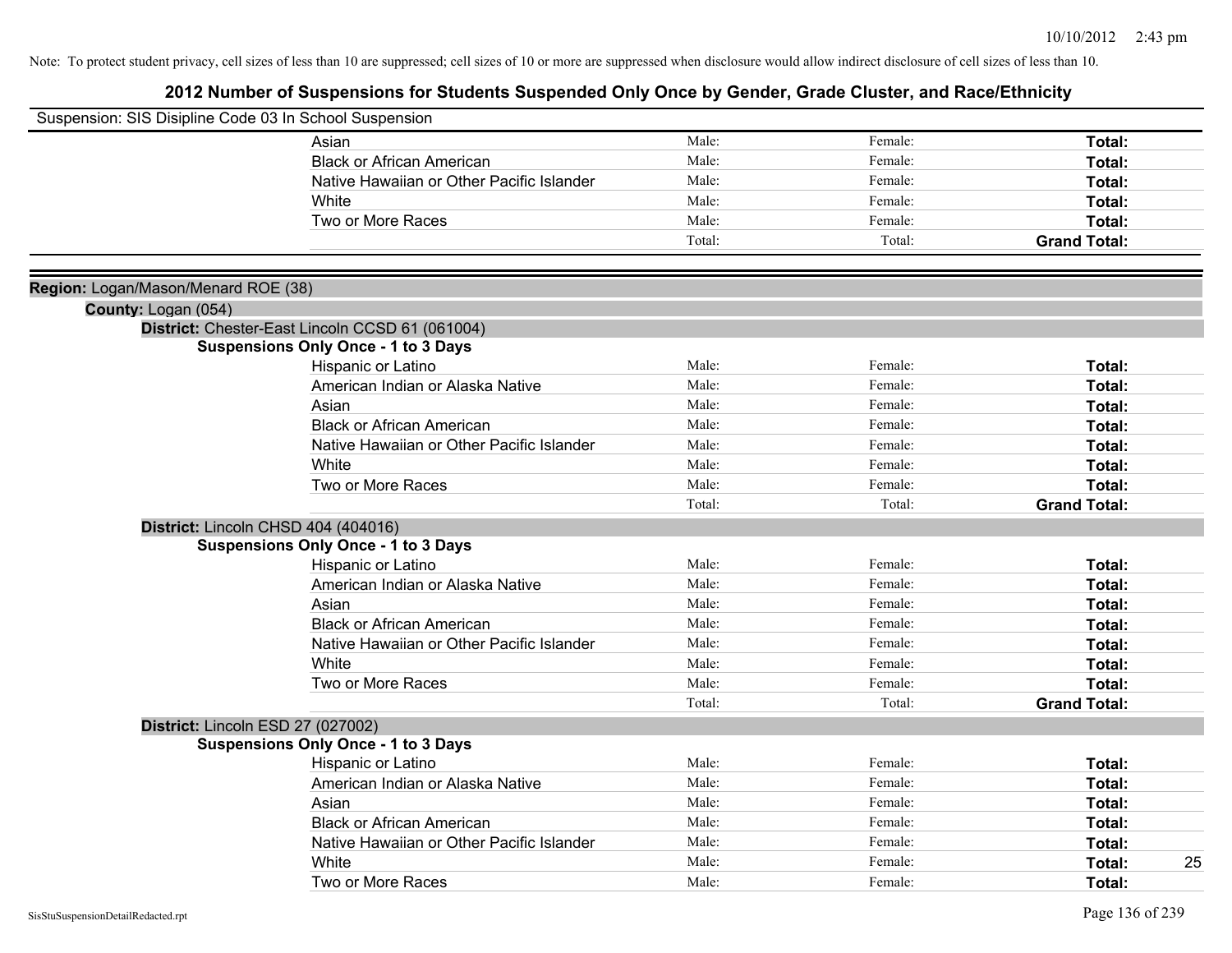| Suspension: SIS Disipline Code 03 In School Suspension |                                                 |        |         |                     |    |
|--------------------------------------------------------|-------------------------------------------------|--------|---------|---------------------|----|
|                                                        |                                                 | Total: | Total:  | <b>Grand Total:</b> |    |
| District: Mt Pulaski CUSD 23 (023026)                  |                                                 |        |         |                     |    |
|                                                        | <b>Suspensions Only Once - 1 to 3 Days</b>      |        |         |                     |    |
|                                                        | Hispanic or Latino                              | Male:  | Female: | Total:              |    |
|                                                        | American Indian or Alaska Native                | Male:  | Female: | Total:              |    |
|                                                        | Asian                                           | Male:  | Female: | Total:              |    |
|                                                        | <b>Black or African American</b>                | Male:  | Female: | Total:              |    |
|                                                        | Native Hawaiian or Other Pacific Islander       | Male:  | Female: | Total:              |    |
|                                                        | White                                           | Male:  | Female: | Total:              |    |
|                                                        | Two or More Races                               | Male:  | Female: | Total:              |    |
|                                                        |                                                 | Total: | Total:  | <b>Grand Total:</b> |    |
|                                                        | District: New Holland-Middletown ED 88 (088002) |        |         |                     |    |
|                                                        | <b>Suspensions Only Once - 1 to 3 Days</b>      |        |         |                     |    |
|                                                        | Hispanic or Latino                              | Male:  | Female: | Total:              |    |
|                                                        | American Indian or Alaska Native                | Male:  | Female: | Total:              |    |
|                                                        | Asian                                           | Male:  | Female: | Total:              |    |
|                                                        | <b>Black or African American</b>                | Male:  | Female: | Total:              |    |
|                                                        | Native Hawaiian or Other Pacific Islander       | Male:  | Female: | Total:              |    |
|                                                        | White                                           | Male:  | Female: | Total:              |    |
|                                                        | Two or More Races                               | Male:  | Female: | Total:              |    |
|                                                        |                                                 | Total: | Total:  | <b>Grand Total:</b> |    |
| County: Mason (060)                                    |                                                 |        |         |                     |    |
| District: Havana CUSD 126 (126026)                     |                                                 |        |         |                     |    |
|                                                        | <b>Suspensions Only Once - 1 to 3 Days</b>      |        |         |                     |    |
|                                                        | Hispanic or Latino                              | Male:  | Female: | Total:              |    |
|                                                        | American Indian or Alaska Native                | Male:  | Female: | Total:              |    |
|                                                        | Asian                                           | Male:  | Female: | Total:              |    |
|                                                        | <b>Black or African American</b>                | Male:  | Female: | Total:              |    |
|                                                        | Native Hawaiian or Other Pacific Islander       | Male:  | Female: | Total:              |    |
|                                                        | <b>White</b>                                    | Male:  | Female: | Total:              | 18 |
|                                                        | Two or More Races                               | Male:  | Female: | Total:              |    |
|                                                        |                                                 | Total: | Total:  | <b>Grand Total:</b> |    |
|                                                        | <b>Suspensions Only Once - 4 or More Days</b>   |        |         |                     |    |
|                                                        | Hispanic or Latino                              | Male:  | Female: | Total:              |    |
|                                                        | American Indian or Alaska Native                | Male:  | Female: | Total:              |    |
|                                                        | Asian                                           | Male:  | Female: | Total:              |    |
|                                                        | <b>Black or African American</b>                | Male:  | Female: | Total:              |    |
|                                                        | Native Hawaiian or Other Pacific Islander       | Male:  | Female: | Total:              |    |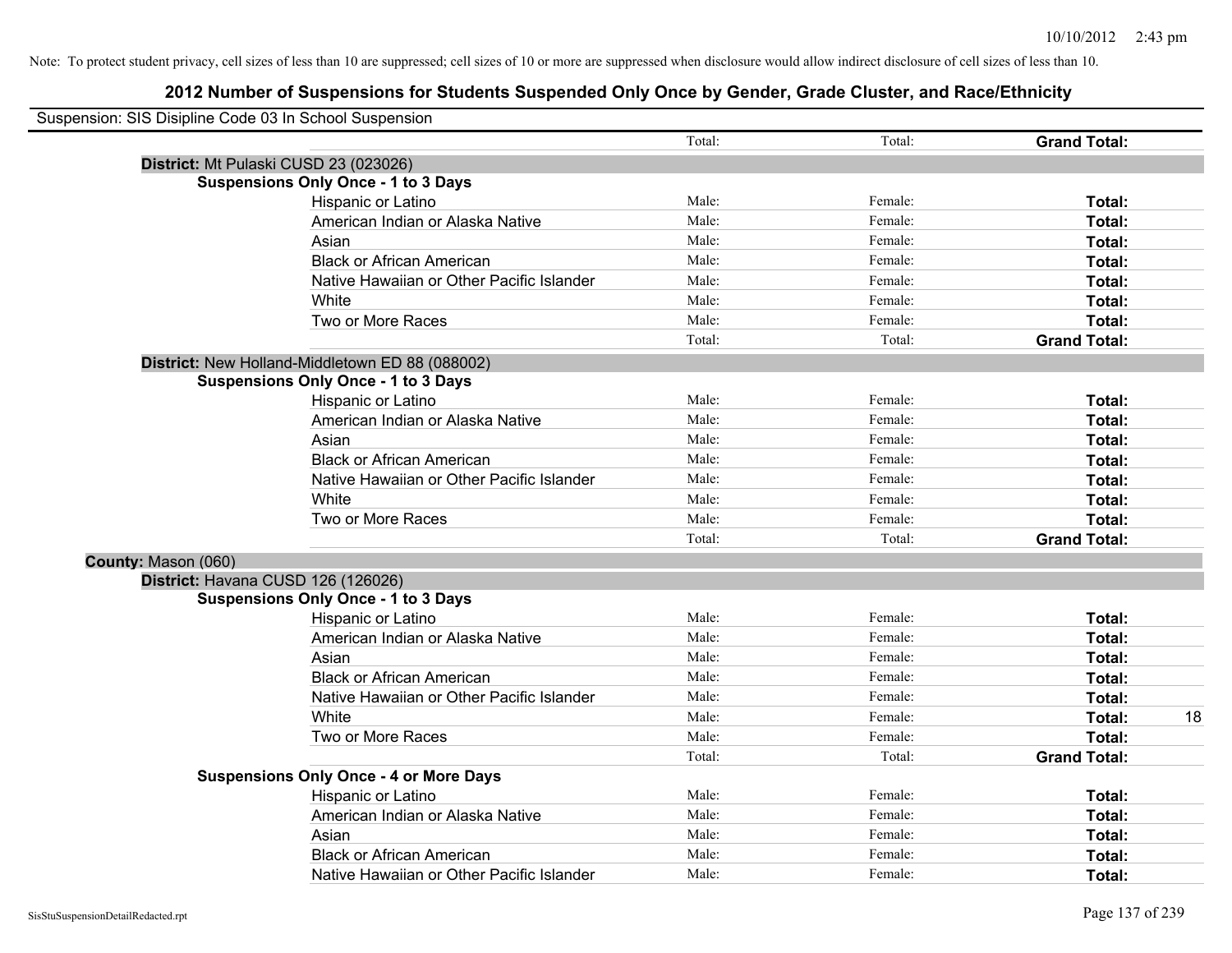| Suspension: SIS Disipline Code 03 In School Suspension |                                               |        |    |         |    |                     |    |
|--------------------------------------------------------|-----------------------------------------------|--------|----|---------|----|---------------------|----|
|                                                        | White                                         | Male:  |    | Female: |    | Total:              |    |
|                                                        | Two or More Races                             | Male:  |    | Female: |    | Total:              |    |
|                                                        |                                               | Total: |    | Total:  |    | <b>Grand Total:</b> |    |
|                                                        | District: Illini Central CUSD 189 (189026)    |        |    |         |    |                     |    |
|                                                        | <b>Suspensions Only Once - 1 to 3 Days</b>    |        |    |         |    |                     |    |
|                                                        | Hispanic or Latino                            | Male:  |    | Female: |    | Total:              |    |
|                                                        | American Indian or Alaska Native              | Male:  |    | Female: |    | Total:              |    |
|                                                        | Asian                                         | Male:  |    | Female: |    | Total:              |    |
|                                                        | <b>Black or African American</b>              | Male:  |    | Female: |    | Total:              |    |
|                                                        | Native Hawaiian or Other Pacific Islander     | Male:  |    | Female: |    | Total:              |    |
|                                                        | White                                         | Male:  |    | Female: |    | Total:              |    |
|                                                        | Two or More Races                             | Male:  |    | Female: |    | <b>Total:</b>       |    |
|                                                        |                                               | Total: |    | Total:  |    | <b>Grand Total:</b> |    |
|                                                        | District: Midwest Central CUSD 191 (191026)   |        |    |         |    |                     |    |
|                                                        | <b>Suspensions Only Once - 1 to 3 Days</b>    |        |    |         |    |                     |    |
|                                                        | Hispanic or Latino                            | Male:  |    | Female: |    | Total:              |    |
|                                                        | American Indian or Alaska Native              | Male:  |    | Female: |    | <b>Total:</b>       |    |
|                                                        | Asian                                         | Male:  |    | Female: |    | Total:              |    |
|                                                        | <b>Black or African American</b>              | Male:  |    | Female: |    | Total:              |    |
|                                                        | Native Hawaiian or Other Pacific Islander     | Male:  |    | Female: |    | Total:              |    |
|                                                        | White                                         | Male:  | 35 | Female: | 15 | Total:              | 50 |
|                                                        | Two or More Races                             | Male:  |    | Female: |    | Total:              |    |
|                                                        |                                               | Total: |    | Total:  |    | <b>Grand Total:</b> |    |
| Region: Macon/Piatt ROE (39)                           |                                               |        |    |         |    |                     |    |
| County: Macon (055)                                    |                                               |        |    |         |    |                     |    |
|                                                        | District: Argenta-Oreana CUSD 1 (001026)      |        |    |         |    |                     |    |
|                                                        | <b>Suspensions Only Once - 1 to 3 Days</b>    |        |    |         |    |                     |    |
|                                                        | Hispanic or Latino                            | Male:  |    | Female: |    | Total:              |    |
|                                                        | American Indian or Alaska Native              | Male:  |    | Female: |    | <b>Total:</b>       |    |
|                                                        | Asian                                         | Male:  |    | Female: |    | Total:              |    |
|                                                        | <b>Black or African American</b>              | Male:  |    | Female: |    | Total:              |    |
|                                                        | Native Hawaiian or Other Pacific Islander     | Male:  |    | Female: |    | Total:              |    |
|                                                        | White                                         | Male:  | 20 | Female: | 14 | Total:              | 34 |
|                                                        | Two or More Races                             | Male:  |    | Female: |    | <b>Total:</b>       |    |
|                                                        |                                               | Total: |    | Total:  |    | <b>Grand Total:</b> |    |
|                                                        | <b>Suspensions Only Once - 4 or More Days</b> |        |    |         |    |                     |    |
|                                                        | Hispanic or Latino                            | Male:  |    | Female: |    | Total:              |    |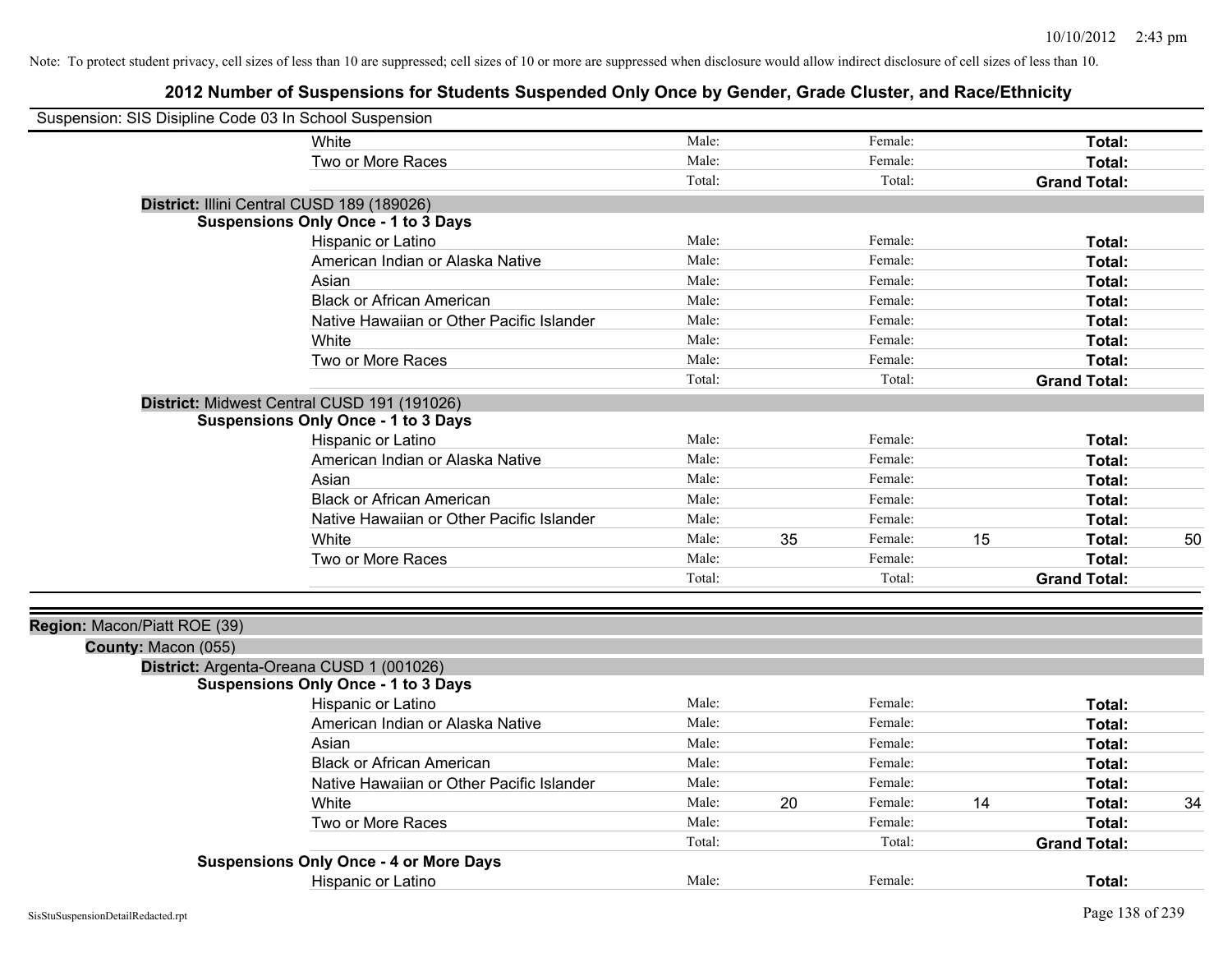# **2012 Number of Suspensions for Students Suspended Only Once by Gender, Grade Cluster, and Race/Ethnicity**

|                                  | Suspension: SIS Disipline Code 03 In School Suspension |        |    |         |    |                     |    |
|----------------------------------|--------------------------------------------------------|--------|----|---------|----|---------------------|----|
|                                  | American Indian or Alaska Native                       | Male:  |    | Female: |    | Total:              |    |
|                                  | Asian                                                  | Male:  |    | Female: |    | Total:              |    |
|                                  | <b>Black or African American</b>                       | Male:  |    | Female: |    | Total:              |    |
|                                  | Native Hawaiian or Other Pacific Islander              | Male:  |    | Female: |    | Total:              |    |
|                                  | White                                                  | Male:  |    | Female: |    | Total:              |    |
|                                  | Two or More Races                                      | Male:  |    | Female: |    | Total:              |    |
|                                  |                                                        | Total: |    | Total:  |    | <b>Grand Total:</b> |    |
| District: Decatur SD 61 (061025) |                                                        |        |    |         |    |                     |    |
|                                  | <b>Suspensions Only Once - 1 to 3 Days</b>             |        |    |         |    |                     |    |
|                                  | Hispanic or Latino                                     | Male:  |    | Female: |    | Total:              |    |
|                                  | American Indian or Alaska Native                       | Male:  |    | Female: |    | Total:              |    |
|                                  | Asian                                                  | Male:  |    | Female: |    | Total:              |    |
|                                  | <b>Black or African American</b>                       | Male:  | 47 | Female: | 28 | Total:              | 75 |
|                                  | Native Hawaiian or Other Pacific Islander              | Male:  |    | Female: |    | Total:              |    |
|                                  | White                                                  | Male:  |    | Female: |    | Total:              | 21 |
|                                  | Two or More Races                                      | Male:  |    | Female: |    | Total:              | 11 |
|                                  |                                                        | Total: |    | Total:  |    | <b>Grand Total:</b> |    |
|                                  | <b>Suspensions Only Once - 4 or More Days</b>          |        |    |         |    |                     |    |
|                                  | Hispanic or Latino                                     | Male:  |    | Female: |    | Total:              |    |
|                                  | American Indian or Alaska Native                       | Male:  |    | Female: |    | Total:              |    |
|                                  | Asian                                                  | Male:  |    | Female: |    | Total:              |    |
|                                  | <b>Black or African American</b>                       | Male:  |    | Female: |    | Total:              |    |
|                                  | Native Hawaiian or Other Pacific Islander              | Male:  |    | Female: |    | Total:              |    |
|                                  | White                                                  | Male:  |    | Female: |    | Total:              |    |
|                                  | Two or More Races                                      | Male:  |    | Female: |    | Total:              |    |
|                                  |                                                        | Total: |    | Total:  |    | <b>Grand Total:</b> |    |
|                                  | District: Maroa Forsyth CUSD 2 (002026)                |        |    |         |    |                     |    |
|                                  | <b>Suspensions Only Once - 1 to 3 Days</b>             |        |    |         |    |                     |    |
|                                  | Hispanic or Latino                                     | Male:  |    | Female: |    | Total:              |    |
|                                  | American Indian or Alaska Native                       | Male:  |    | Female: |    | Total:              |    |
|                                  | Asian                                                  | Male:  |    | Female: |    | Total:              |    |
|                                  | <b>Black or African American</b>                       | Male:  |    | Female: |    | Total:              |    |
|                                  | Native Hawaiian or Other Pacific Islander              | Male:  |    | Female: |    | Total:              |    |
|                                  | White                                                  | Male:  |    | Female: |    | Total:              | 23 |
|                                  | Two or More Races                                      | Male:  |    | Female: |    | Total:              |    |
|                                  |                                                        | Total: |    | Total:  |    | <b>Grand Total:</b> |    |

**Suspensions Only Once - 1 to 3 Days**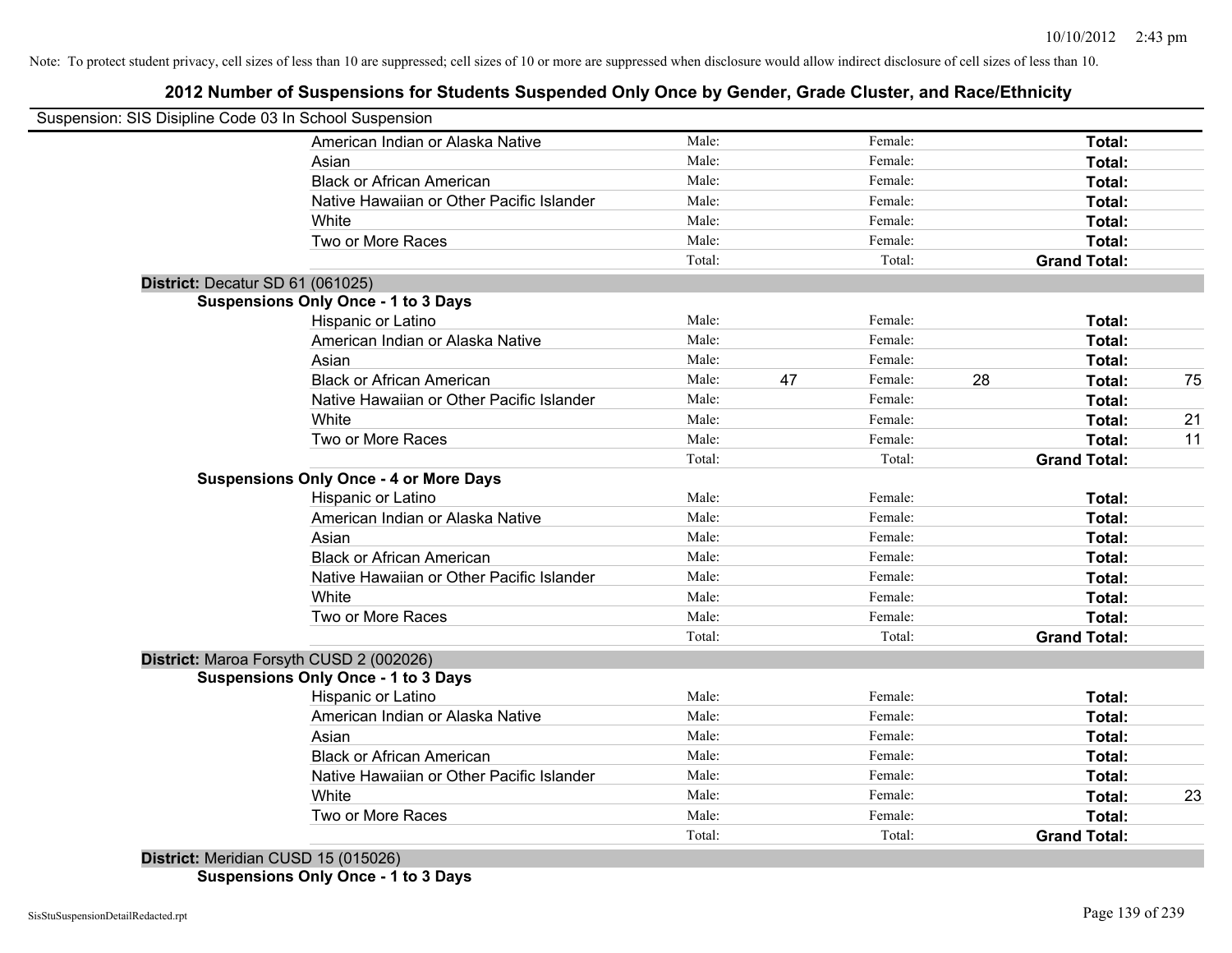| Suspension: SIS Disipline Code 03 In School Suspension |                                            |        |    |         |    |                     |    |
|--------------------------------------------------------|--------------------------------------------|--------|----|---------|----|---------------------|----|
|                                                        | Hispanic or Latino                         | Male:  |    | Female: |    | Total:              |    |
|                                                        | American Indian or Alaska Native           | Male:  |    | Female: |    | Total:              |    |
|                                                        | Asian                                      | Male:  |    | Female: |    | Total:              |    |
|                                                        | <b>Black or African American</b>           | Male:  |    | Female: |    | Total:              |    |
|                                                        | Native Hawaiian or Other Pacific Islander  | Male:  |    | Female: |    | Total:              |    |
|                                                        | White                                      | Male:  |    | Female: |    | Total:              | 31 |
|                                                        | Two or More Races                          | Male:  |    | Female: |    | Total:              |    |
|                                                        |                                            | Total: |    | Total:  |    | <b>Grand Total:</b> |    |
| District: Mt Zion CUSD 3 (003026)                      |                                            |        |    |         |    |                     |    |
|                                                        | <b>Suspensions Only Once - 1 to 3 Days</b> |        |    |         |    |                     |    |
|                                                        | Hispanic or Latino                         | Male:  |    | Female: |    | Total:              |    |
|                                                        | American Indian or Alaska Native           | Male:  |    | Female: |    | Total:              |    |
|                                                        | Asian                                      | Male:  |    | Female: |    | Total:              |    |
|                                                        | <b>Black or African American</b>           | Male:  |    | Female: |    | Total:              |    |
|                                                        | Native Hawaiian or Other Pacific Islander  | Male:  |    | Female: |    | Total:              |    |
|                                                        | White                                      | Male:  | 45 | Female: | 17 | Total:              | 62 |
|                                                        | Two or More Races                          | Male:  |    | Female: |    | Total:              |    |
|                                                        |                                            | Total: |    | Total:  |    | <b>Grand Total:</b> |    |
| District: Non-Public School (0610)                     |                                            |        |    |         |    |                     |    |
|                                                        | <b>Suspensions Only Once - 1 to 3 Days</b> |        |    |         |    |                     |    |
|                                                        | Hispanic or Latino                         | Male:  |    | Female: |    | Total:              |    |
|                                                        | American Indian or Alaska Native           | Male:  |    | Female: |    | Total:              |    |
|                                                        | Asian                                      | Male:  |    | Female: |    | Total:              |    |
|                                                        | <b>Black or African American</b>           | Male:  |    | Female: |    | Total:              |    |
|                                                        | Native Hawaiian or Other Pacific Islander  | Male:  |    | Female: |    | Total:              |    |
|                                                        | White                                      | Male:  |    | Female: |    | Total:              |    |
|                                                        | Two or More Races                          | Male:  |    | Female: |    | Total:              |    |
|                                                        |                                            | Total: |    | Total:  |    | <b>Grand Total:</b> |    |
|                                                        | District: Sangamon Valley CUSD 9 (009026)  |        |    |         |    |                     |    |
|                                                        | <b>Suspensions Only Once - 1 to 3 Days</b> |        |    |         |    |                     |    |
|                                                        | Hispanic or Latino                         | Male:  |    | Female: |    | Total:              |    |
|                                                        | American Indian or Alaska Native           | Male:  |    | Female: |    | Total:              |    |
|                                                        | Asian                                      | Male:  |    | Female: |    | Total:              |    |
|                                                        | <b>Black or African American</b>           | Male:  |    | Female: |    | Total:              |    |
|                                                        | Native Hawaiian or Other Pacific Islander  | Male:  |    | Female: |    | Total:              |    |
|                                                        | White                                      | Male:  | 30 | Female: | 11 | Total:              | 41 |
|                                                        | Two or More Races                          | Male:  |    | Female: |    | Total:              |    |
|                                                        |                                            | Total: |    | Total:  |    | <b>Grand Total:</b> |    |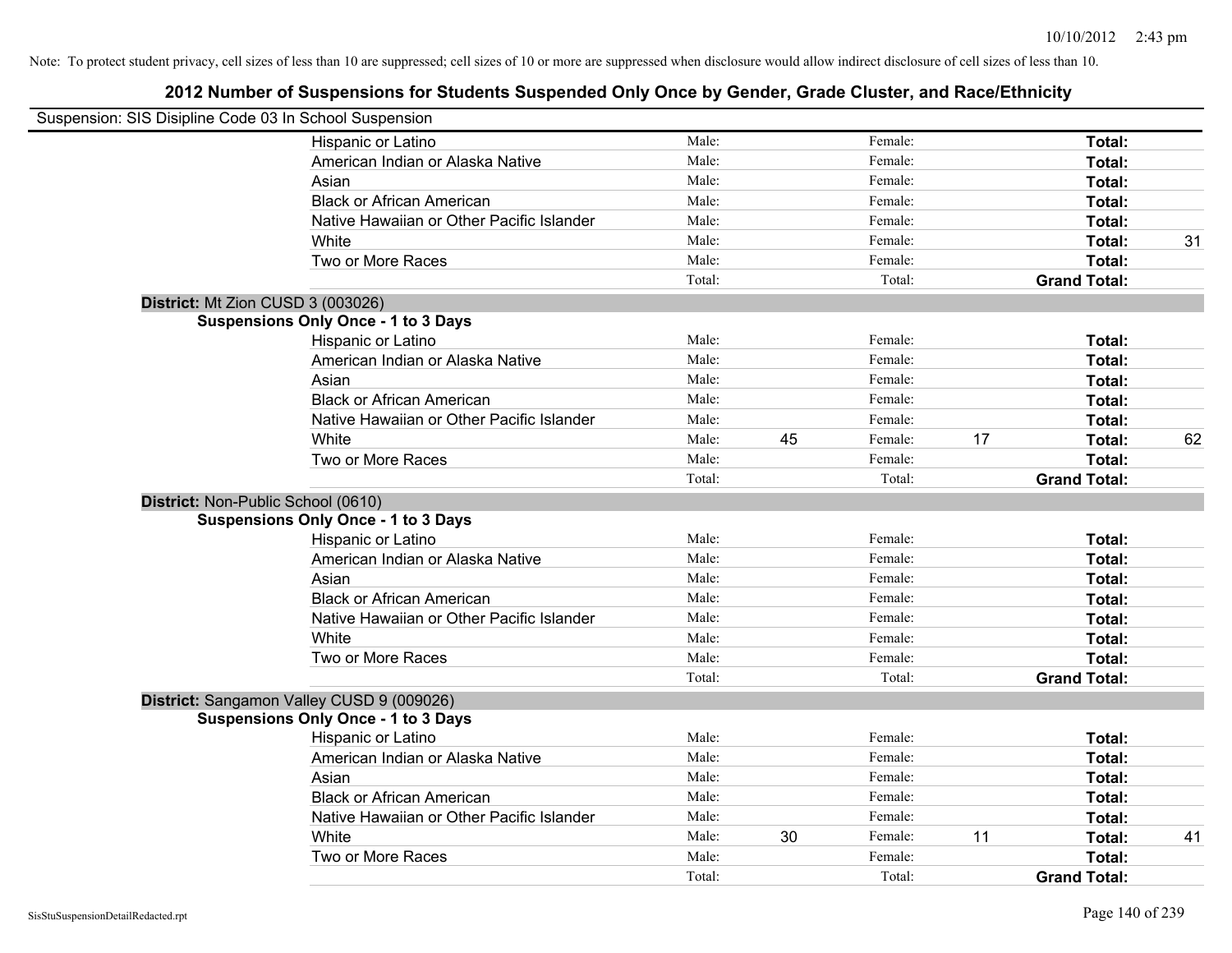| Suspension: SIS Disipline Code 03 In School Suspension |                                               |        |         |                     |    |
|--------------------------------------------------------|-----------------------------------------------|--------|---------|---------------------|----|
|                                                        | District: Warrensburg-Latham CUSD 11 (011026) |        |         |                     |    |
|                                                        | <b>Suspensions Only Once - 1 to 3 Days</b>    |        |         |                     |    |
|                                                        | Hispanic or Latino                            | Male:  | Female: | Total:              |    |
|                                                        | American Indian or Alaska Native              | Male:  | Female: | Total:              |    |
|                                                        | Asian                                         | Male:  | Female: | Total:              |    |
|                                                        | <b>Black or African American</b>              | Male:  | Female: | Total:              |    |
|                                                        | Native Hawaiian or Other Pacific Islander     | Male:  | Female: | Total:              |    |
|                                                        | White                                         | Male:  | Female: | Total:              | 13 |
|                                                        | Two or More Races                             | Male:  | Female: | Total:              |    |
|                                                        |                                               | Total: | Total:  | <b>Grand Total:</b> |    |
| County: Piatt (074)                                    |                                               |        |         |                     |    |
|                                                        | District: Atwood Hammond CUSD 39 (039026)     |        |         |                     |    |
|                                                        | <b>Suspensions Only Once - 1 to 3 Days</b>    |        |         |                     |    |
|                                                        | Hispanic or Latino                            | Male:  | Female: | Total:              |    |
|                                                        | American Indian or Alaska Native              | Male:  | Female: | Total:              |    |
|                                                        | Asian                                         | Male:  | Female: | Total:              |    |
|                                                        | <b>Black or African American</b>              | Male:  | Female: | Total:              |    |
|                                                        | Native Hawaiian or Other Pacific Islander     | Male:  | Female: | Total:              |    |
|                                                        | White                                         | Male:  | Female: | Total:              | 12 |
|                                                        | Two or More Races                             | Male:  | Female: | Total:              |    |
|                                                        |                                               | Total: | Total:  | <b>Grand Total:</b> |    |
|                                                        | District: Deland-Weldon CUSD 57 (057026)      |        |         |                     |    |
|                                                        | <b>Suspensions Only Once - 1 to 3 Days</b>    |        |         |                     |    |
|                                                        | Hispanic or Latino                            | Male:  | Female: | Total:              |    |
|                                                        | American Indian or Alaska Native              | Male:  | Female: | Total:              |    |
|                                                        | Asian                                         | Male:  | Female: | Total:              |    |
|                                                        | <b>Black or African American</b>              | Male:  | Female: | Total:              |    |
|                                                        | Native Hawaiian or Other Pacific Islander     | Male:  | Female: | Total:              |    |
|                                                        | White                                         | Male:  | Female: | Total:              |    |
|                                                        | Two or More Races                             | Male:  | Female: | Total:              |    |
|                                                        |                                               | Total: | Total:  | <b>Grand Total:</b> |    |
|                                                        | District: Monticello CUSD 25 (025026)         |        |         |                     |    |
|                                                        | <b>Suspensions Only Once - 1 to 3 Days</b>    |        |         |                     |    |
|                                                        | Hispanic or Latino                            | Male:  | Female: | Total:              |    |
|                                                        | American Indian or Alaska Native              | Male:  | Female: | Total:              |    |
|                                                        | Asian                                         | Male:  | Female: | Total:              |    |
|                                                        | <b>Black or African American</b>              | Male:  | Female: | Total:              |    |
|                                                        | Native Hawaiian or Other Pacific Islander     | Male:  | Female: | Total:              |    |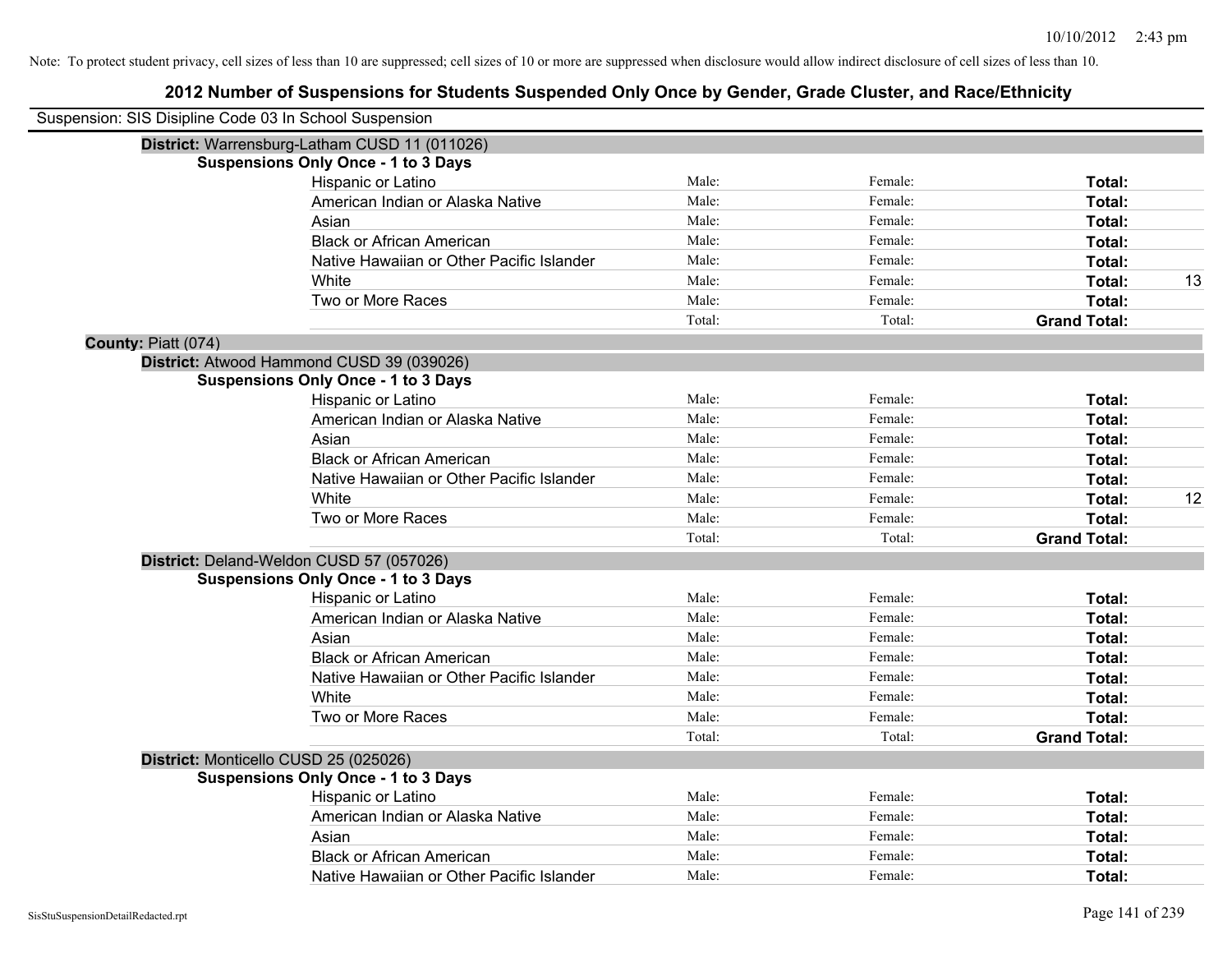| Suspension: SIS Disipline Code 03 In School Suspension |                                               |        |     |         |    |                     |     |
|--------------------------------------------------------|-----------------------------------------------|--------|-----|---------|----|---------------------|-----|
|                                                        | <b>White</b>                                  | Male:  |     | Female: |    | Total:              | 12  |
|                                                        | Two or More Races                             | Male:  |     | Female: |    | Total:              |     |
|                                                        |                                               | Total: |     | Total:  |    | <b>Grand Total:</b> |     |
| Region: Madison ROE (41)                               |                                               |        |     |         |    |                     |     |
| County: Madison (057)                                  |                                               |        |     |         |    |                     |     |
|                                                        | District: Alton CUSD 11 (011026)              |        |     |         |    |                     |     |
|                                                        | <b>Suspensions Only Once - 1 to 3 Days</b>    |        |     |         |    |                     |     |
|                                                        | Hispanic or Latino                            | Male:  |     | Female: |    | Total:              |     |
|                                                        | American Indian or Alaska Native              | Male:  |     | Female: |    | <b>Total:</b>       |     |
|                                                        | Asian                                         | Male:  |     | Female: |    | Total:              |     |
|                                                        | <b>Black or African American</b>              | Male:  | 41  | Female: | 23 | <b>Total:</b>       | 64  |
|                                                        | Native Hawaiian or Other Pacific Islander     | Male:  |     | Female: |    | Total:              |     |
|                                                        | White                                         | Male:  | 43  | Female: | 20 | Total:              | 63  |
|                                                        | Two or More Races                             | Male:  |     | Female: |    | <b>Total:</b>       |     |
|                                                        |                                               | Total: |     | Total:  |    | <b>Grand Total:</b> | 138 |
|                                                        | District: Bethalto CUSD 8 (008026)            |        |     |         |    |                     |     |
|                                                        | <b>Suspensions Only Once - 1 to 3 Days</b>    |        |     |         |    |                     |     |
|                                                        | Hispanic or Latino                            | Male:  |     | Female: |    | <b>Total:</b>       |     |
|                                                        | American Indian or Alaska Native              | Male:  |     | Female: |    | Total:              |     |
|                                                        | Asian                                         | Male:  |     | Female: |    | <b>Total:</b>       |     |
|                                                        | <b>Black or African American</b>              | Male:  |     | Female: |    | Total:              |     |
|                                                        | Native Hawaiian or Other Pacific Islander     | Male:  |     | Female: |    | Total:              |     |
|                                                        | White                                         | Male:  | 85  | Female: | 53 | <b>Total:</b>       | 138 |
|                                                        | Two or More Races                             | Male:  |     | Female: |    | <b>Total:</b>       |     |
|                                                        |                                               | Total: |     | Total:  |    | <b>Grand Total:</b> | 149 |
|                                                        | District: Collinsville CUSD 10 (010026)       |        |     |         |    |                     |     |
|                                                        | <b>Suspensions Only Once - 1 to 3 Days</b>    |        |     |         |    |                     |     |
|                                                        | Hispanic or Latino                            | Male:  | 41  | Female: | 35 | Total:              | 76  |
|                                                        | American Indian or Alaska Native              | Male:  |     | Female: |    | <b>Total:</b>       |     |
|                                                        | Asian                                         | Male:  |     | Female: |    | <b>Total:</b>       |     |
|                                                        | <b>Black or African American</b>              | Male:  | 34  | Female: | 32 | Total:              | 66  |
|                                                        | Native Hawaiian or Other Pacific Islander     | Male:  |     | Female: |    | Total:              |     |
|                                                        | White                                         | Male:  | 141 | Female: | 96 | Total:              | 237 |
|                                                        | Two or More Races                             | Male:  |     | Female: |    | <b>Total:</b>       | 17  |
|                                                        |                                               | Total: |     | Total:  |    | <b>Grand Total:</b> |     |
|                                                        | <b>Suspensions Only Once - 4 or More Days</b> |        |     |         |    |                     |     |
|                                                        | Hispanic or Latino                            | Male:  |     | Female: |    | Total:              |     |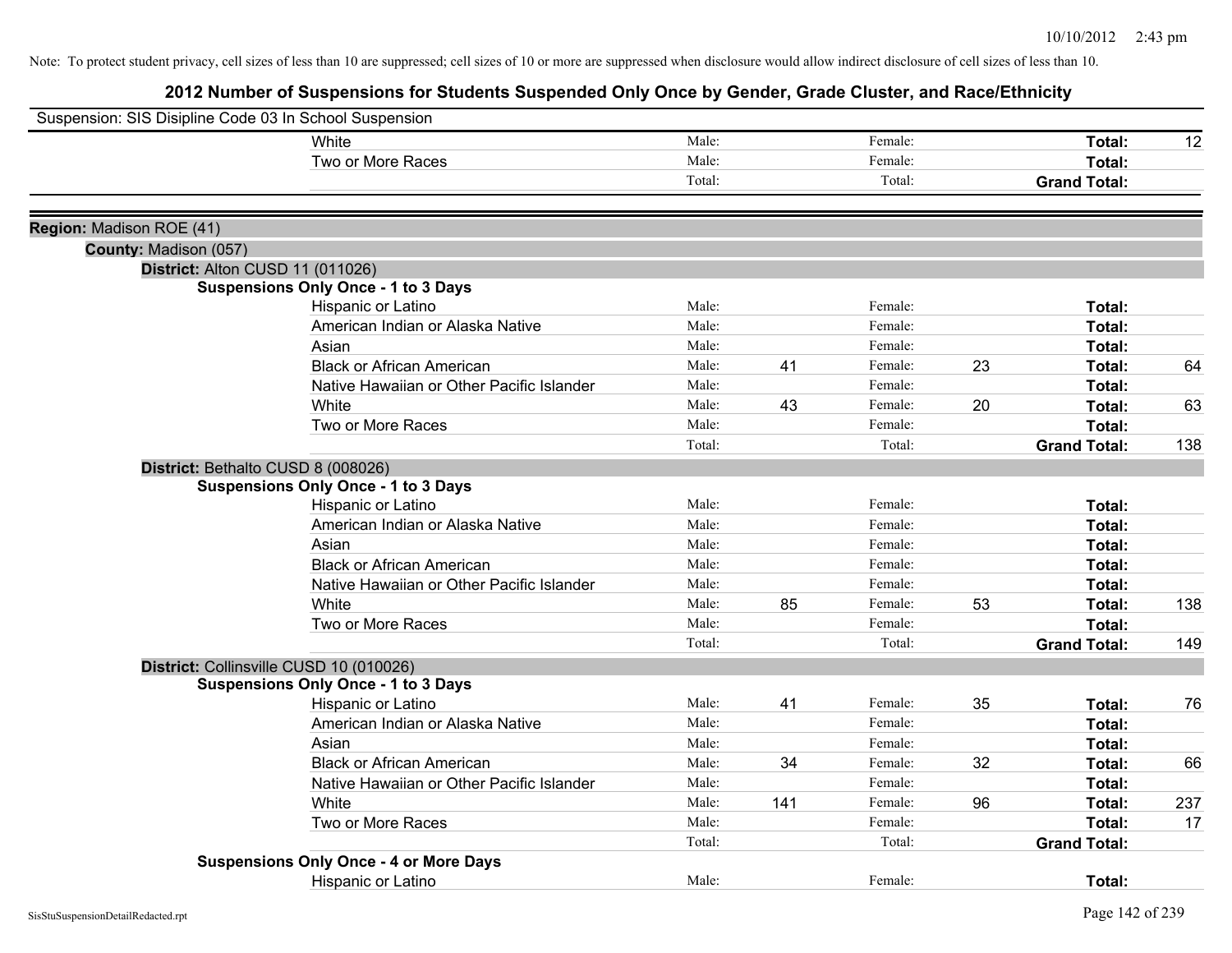# **2012 Number of Suspensions for Students Suspended Only Once by Gender, Grade Cluster, and Race/Ethnicity**

|                                     | Suspension: SIS Disipline Code 03 In School Suspension |        |    |         |    |                     |    |
|-------------------------------------|--------------------------------------------------------|--------|----|---------|----|---------------------|----|
|                                     | American Indian or Alaska Native                       | Male:  |    | Female: |    | Total:              |    |
|                                     | Asian                                                  | Male:  |    | Female: |    | Total:              |    |
|                                     | <b>Black or African American</b>                       | Male:  |    | Female: |    | Total:              |    |
|                                     | Native Hawaiian or Other Pacific Islander              | Male:  |    | Female: |    | Total:              |    |
|                                     | White                                                  | Male:  |    | Female: |    | Total:              |    |
|                                     | Two or More Races                                      | Male:  |    | Female: |    | Total:              |    |
|                                     |                                                        | Total: |    | Total:  |    | <b>Grand Total:</b> |    |
|                                     | District: Coordinated Youth & Human Service (006000)   |        |    |         |    |                     |    |
|                                     | <b>Suspensions Only Once - 1 to 3 Days</b>             |        |    |         |    |                     |    |
|                                     | Hispanic or Latino                                     | Male:  |    | Female: |    | Total:              |    |
|                                     | American Indian or Alaska Native                       | Male:  |    | Female: |    | Total:              |    |
|                                     | Asian                                                  | Male:  |    | Female: |    | Total:              |    |
|                                     | <b>Black or African American</b>                       | Male:  |    | Female: |    | Total:              |    |
|                                     | Native Hawaiian or Other Pacific Islander              | Male:  |    | Female: |    | Total:              |    |
|                                     | White                                                  | Male:  |    | Female: |    | Total:              |    |
|                                     | Two or More Races                                      | Male:  |    | Female: |    | Total:              |    |
|                                     |                                                        | Total: |    | Total:  |    | <b>Grand Total:</b> |    |
| District: East Alton SD 13 (013002) |                                                        |        |    |         |    |                     |    |
|                                     | <b>Suspensions Only Once - 1 to 3 Days</b>             |        |    |         |    |                     |    |
|                                     | Hispanic or Latino                                     | Male:  |    | Female: |    | Total:              |    |
|                                     | American Indian or Alaska Native                       | Male:  |    | Female: |    | Total:              |    |
|                                     | Asian                                                  | Male:  |    | Female: |    | Total:              |    |
|                                     | <b>Black or African American</b>                       | Male:  |    | Female: |    | Total:              |    |
|                                     | Native Hawaiian or Other Pacific Islander              | Male:  |    | Female: |    | Total:              |    |
|                                     | White                                                  | Male:  | 19 | Female: | 14 | Total:              | 33 |
|                                     | Two or More Races                                      | Male:  |    | Female: |    | <b>Total:</b>       |    |
|                                     |                                                        | Total: |    | Total:  |    | <b>Grand Total:</b> |    |
|                                     | District: East Alton-Wood River CHSD 14 (014016)       |        |    |         |    |                     |    |
|                                     | <b>Suspensions Only Once - 1 to 3 Days</b>             |        |    |         |    |                     |    |
|                                     | Hispanic or Latino                                     | Male:  |    | Female: |    | Total:              |    |
|                                     | American Indian or Alaska Native                       | Male:  |    | Female: |    | Total:              |    |
|                                     | Asian                                                  | Male:  |    | Female: |    | Total:              |    |
|                                     | <b>Black or African American</b>                       | Male:  |    | Female: |    | Total:              |    |
|                                     | Native Hawaiian or Other Pacific Islander              | Male:  |    | Female: |    | Total:              |    |
|                                     | White                                                  | Male:  | 36 | Female: | 29 | Total:              | 65 |
|                                     | Two or More Races                                      | Male:  |    | Female: |    | <b>Total:</b>       |    |
|                                     |                                                        | Total: |    | Total:  |    | <b>Grand Total:</b> |    |

**District:** Edwardsville CUSD 7 (007026)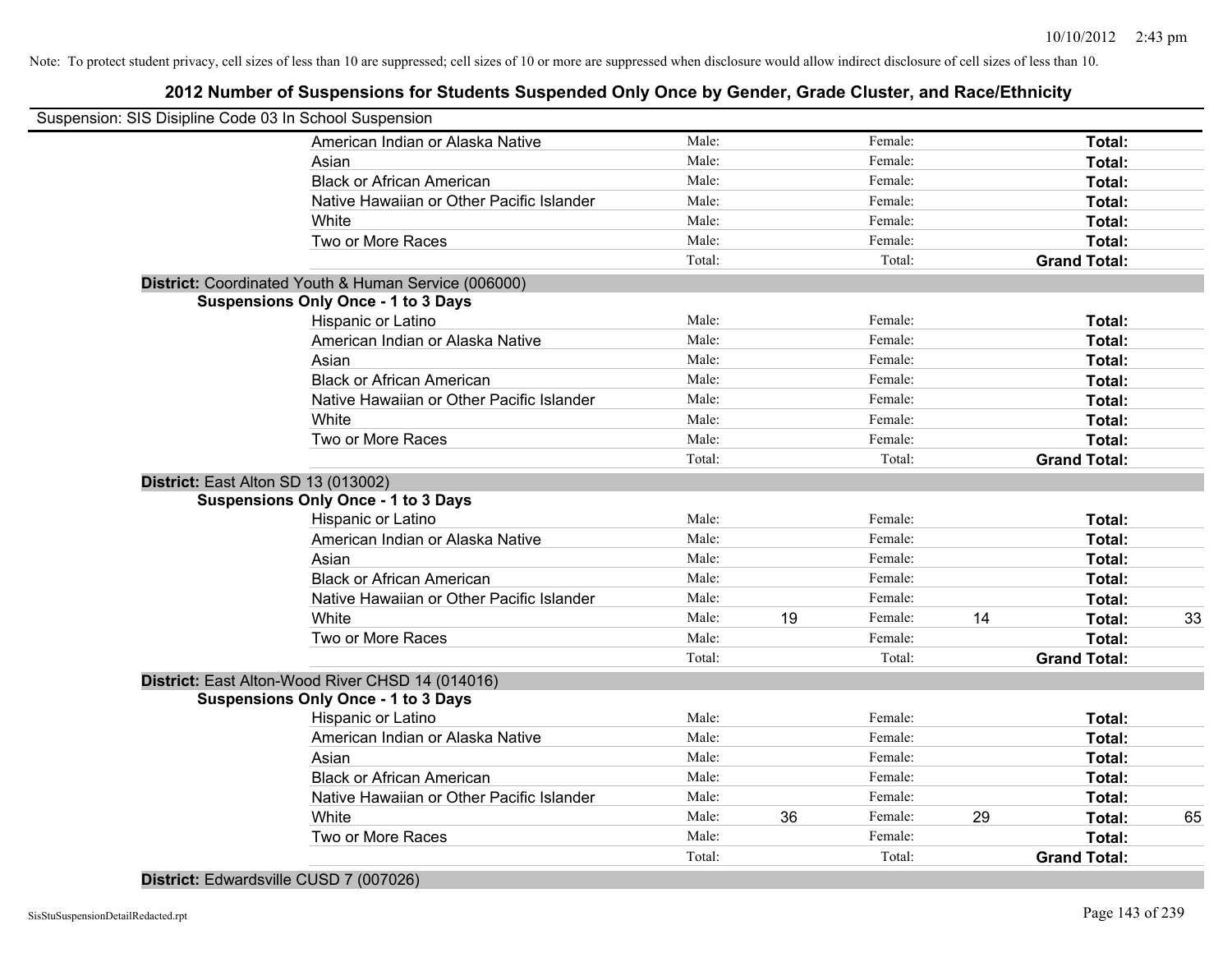| Suspension: SIS Disipline Code 03 In School Suspension |        |     |         |    |                     |     |
|--------------------------------------------------------|--------|-----|---------|----|---------------------|-----|
| <b>Suspensions Only Once - 1 to 3 Days</b>             |        |     |         |    |                     |     |
| Hispanic or Latino                                     | Male:  |     | Female: |    | Total:              |     |
| American Indian or Alaska Native                       | Male:  |     | Female: |    | Total:              |     |
| Asian                                                  | Male:  |     | Female: |    | Total:              |     |
| <b>Black or African American</b>                       | Male:  | 24  | Female: | 11 | Total:              | 35  |
| Native Hawaiian or Other Pacific Islander              | Male:  |     | Female: |    | Total:              |     |
| White                                                  | Male:  | 121 | Female: | 47 | Total:              | 168 |
| Two or More Races                                      | Male:  |     | Female: |    | Total:              | 20  |
|                                                        | Total: |     | Total:  |    | <b>Grand Total:</b> | 233 |
| <b>Suspensions Only Once - 4 or More Days</b>          |        |     |         |    |                     |     |
| Hispanic or Latino                                     | Male:  |     | Female: |    | Total:              |     |
| American Indian or Alaska Native                       | Male:  |     | Female: |    | Total:              |     |
| Asian                                                  | Male:  |     | Female: |    | Total:              |     |
| <b>Black or African American</b>                       | Male:  |     | Female: |    | Total:              |     |
| Native Hawaiian or Other Pacific Islander              | Male:  |     | Female: |    | Total:              |     |
| White                                                  | Male:  |     | Female: |    | Total:              |     |
| Two or More Races                                      | Male:  |     | Female: |    | Total:              |     |
|                                                        | Total: |     | Total:  |    | <b>Grand Total:</b> |     |
| District: Granite City CUSD 9 (009026)                 |        |     |         |    |                     |     |
| <b>Suspensions Only Once - 1 to 3 Days</b>             |        |     |         |    |                     |     |
| Hispanic or Latino                                     | Male:  |     | Female: |    | Total:              | 12  |
| American Indian or Alaska Native                       | Male:  |     | Female: |    | Total:              |     |
| Asian                                                  | Male:  |     | Female: |    | Total:              |     |
| <b>Black or African American</b>                       | Male:  | 39  | Female: | 24 | Total:              | 63  |
| Native Hawaiian or Other Pacific Islander              | Male:  |     | Female: |    | Total:              |     |
| White                                                  | Male:  | 160 | Female: | 67 | Total:              | 227 |
| Two or More Races                                      | Male:  |     | Female: |    | Total:              | 12  |
|                                                        | Total: |     | Total:  |    | <b>Grand Total:</b> |     |
| <b>Suspensions Only Once - 4 or More Days</b>          |        |     |         |    |                     |     |
| Hispanic or Latino                                     | Male:  |     | Female: |    | Total:              |     |
| American Indian or Alaska Native                       | Male:  |     | Female: |    | Total:              |     |
| Asian                                                  | Male:  |     | Female: |    | Total:              |     |
| <b>Black or African American</b>                       | Male:  |     | Female: |    | Total:              |     |
| Native Hawaiian or Other Pacific Islander              | Male:  |     | Female: |    | Total:              |     |
| White                                                  | Male:  |     | Female: |    | Total:              |     |

Two or More Races **Total:** Male: Female: **Total: Total: Total: Total: Total: Total: Total: Total: Total: Total: Total: Constant Potal: Total: Total: Total: Constant Potal: Constant Potal:**

Total: Total: **Grand Total:**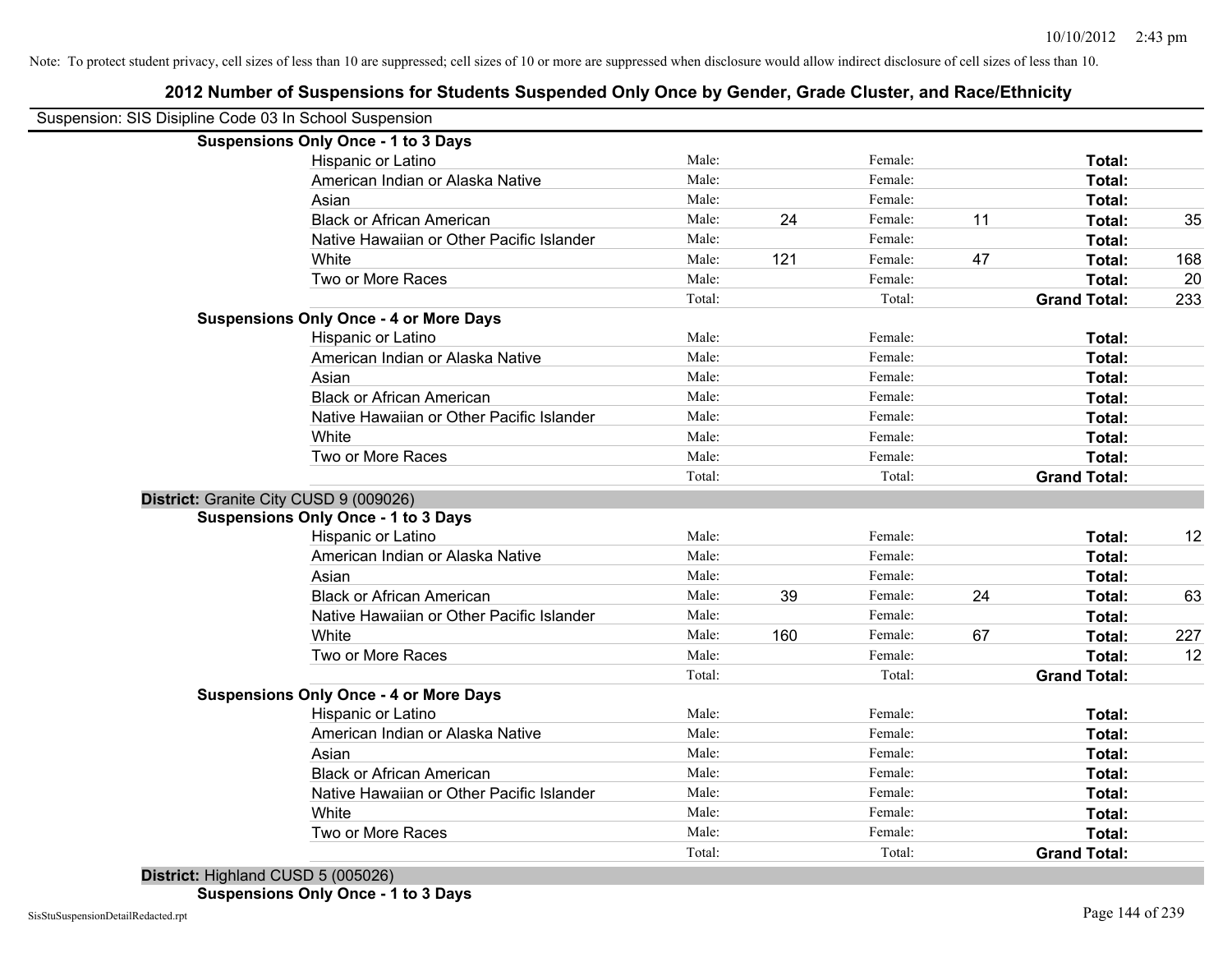## **2012 Number of Suspensions for Students Suspended Only Once by Gender, Grade Cluster, and Race/Ethnicity**

| Suspension: SIS Disipline Code 03 In School Suspension |        |    |         |    |                     |    |
|--------------------------------------------------------|--------|----|---------|----|---------------------|----|
| Hispanic or Latino                                     | Male:  |    | Female: |    | Total:              |    |
| American Indian or Alaska Native                       | Male:  |    | Female: |    | Total:              |    |
| Asian                                                  | Male:  |    | Female: |    | Total:              |    |
| <b>Black or African American</b>                       | Male:  |    | Female: |    | Total:              |    |
| Native Hawaiian or Other Pacific Islander              | Male:  |    | Female: |    | Total:              |    |
| White                                                  | Male:  | 60 | Female: | 20 | Total:              | 80 |
| Two or More Races                                      | Male:  |    | Female: |    | Total:              |    |
|                                                        | Total: |    | Total:  |    | <b>Grand Total:</b> |    |
| <b>Suspensions Only Once - 4 or More Days</b>          |        |    |         |    |                     |    |
| Hispanic or Latino                                     | Male:  |    | Female: |    | Total:              |    |
| American Indian or Alaska Native                       | Male:  |    | Female: |    | Total:              |    |
| Asian                                                  | Male:  |    | Female: |    | Total:              |    |
| <b>Black or African American</b>                       | Male:  |    | Female: |    | Total:              |    |
| Native Hawaiian or Other Pacific Islander              | Male:  |    | Female: |    | Total:              |    |
| White                                                  | Male:  |    | Female: |    | Total:              |    |
| Two or More Races                                      | Male:  |    | Female: |    | Total:              |    |
|                                                        | Total: |    | Total:  |    | <b>Grand Total:</b> |    |
| District: Non-Public School (0100)                     |        |    |         |    |                     |    |
| <b>Suspensions Only Once - 1 to 3 Days</b>             |        |    |         |    |                     |    |
| Hispanic or Latino                                     | Male:  |    | Female: |    | Total:              |    |
| American Indian or Alaska Native                       | Male:  |    | Female: |    | Total:              |    |
| Asian                                                  | Male:  |    | Female: |    | Total:              |    |
| <b>Black or African American</b>                       | Male:  |    | Female: |    | Total:              |    |
| Native Hawaiian or Other Pacific Islander              | Male:  |    | Female: |    | Total:              |    |
| White                                                  | Male:  |    | Female: |    | Total:              | 22 |
| Two or More Races                                      | Male:  |    | Female: |    | Total:              |    |
|                                                        | Total: |    | Total:  |    | <b>Grand Total:</b> |    |
| District: Roxana CUSD 1 (001026)                       |        |    |         |    |                     |    |
| <b>Suspensions Only Once - 1 to 3 Days</b>             |        |    |         |    |                     |    |
| Hispanic or Latino                                     | Male:  |    | Female: |    | Total:              |    |
| American Indian or Alaska Native                       | Male:  |    | Female: |    | Total:              |    |
| Asian                                                  | Male:  |    | Female: |    | Total:              |    |
| <b>Black or African American</b>                       | Male:  |    | Female: |    | Total:              |    |
| Native Hawaiian or Other Pacific Islander              | Male:  |    | Female: |    | Total:              |    |
| White                                                  | Male:  | 41 | Female: | 10 | Total:              | 51 |
| Two or More Races                                      | Male:  |    | Female: |    | Total:              |    |
|                                                        | Total: |    | Total:  |    | <b>Grand Total:</b> |    |

**District:** Triad CUSD 2 (002026)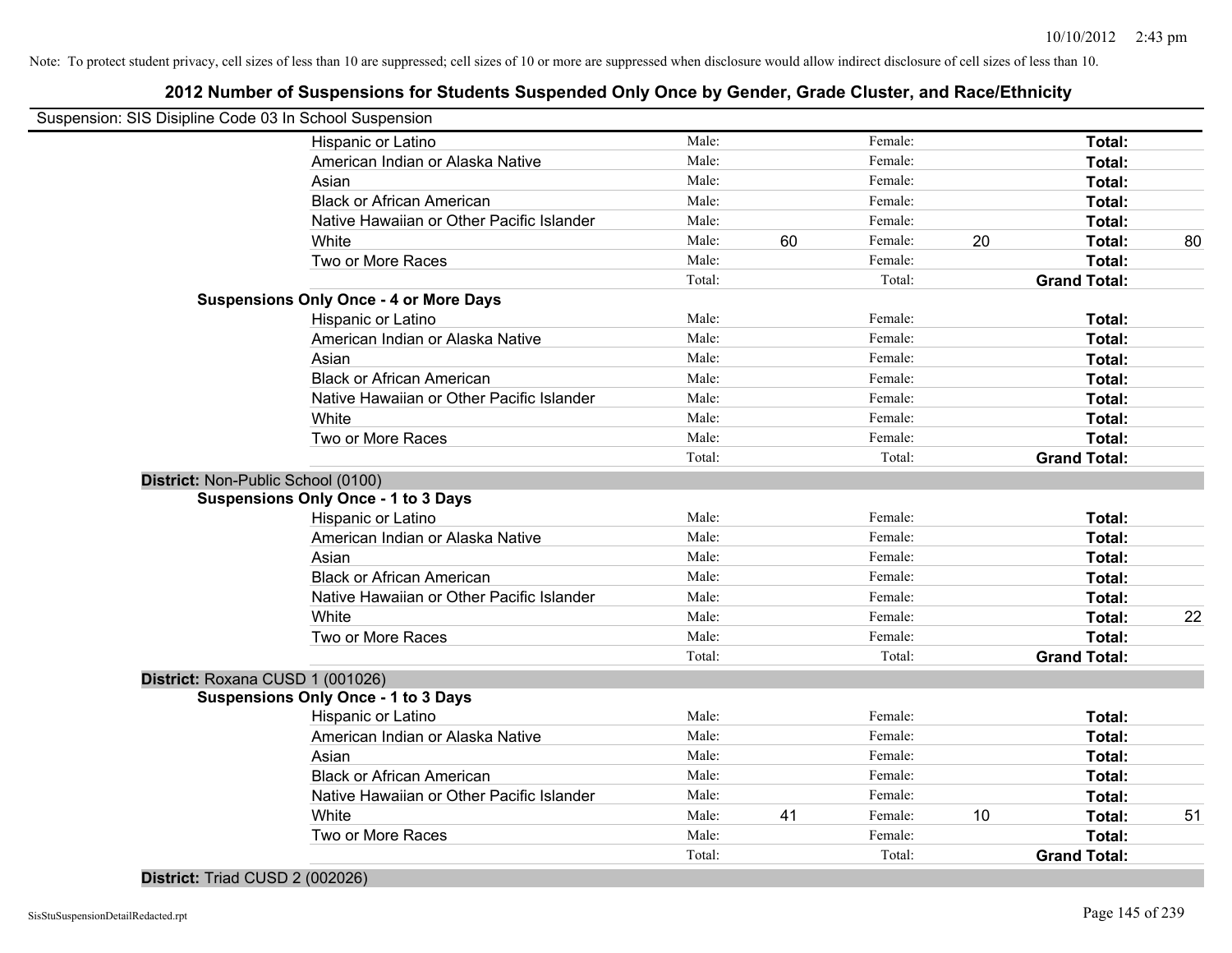| Suspension: SIS Disipline Code 03 In School Suspension |                                               |        |    |         |    |                     |     |
|--------------------------------------------------------|-----------------------------------------------|--------|----|---------|----|---------------------|-----|
|                                                        | <b>Suspensions Only Once - 1 to 3 Days</b>    |        |    |         |    |                     |     |
|                                                        | Hispanic or Latino                            | Male:  |    | Female: |    | Total:              |     |
|                                                        | American Indian or Alaska Native              | Male:  |    | Female: |    | Total:              |     |
|                                                        | Asian                                         | Male:  |    | Female: |    | Total:              |     |
|                                                        | <b>Black or African American</b>              | Male:  |    | Female: |    | Total:              |     |
|                                                        | Native Hawaiian or Other Pacific Islander     | Male:  |    | Female: |    | Total:              |     |
|                                                        | White                                         | Male:  | 89 | Female: | 28 | Total:              | 117 |
|                                                        | Two or More Races                             | Male:  |    | Female: |    | Total:              |     |
|                                                        |                                               | Total: |    | Total:  |    | <b>Grand Total:</b> | 131 |
|                                                        | <b>Suspensions Only Once - 4 or More Days</b> |        |    |         |    |                     |     |
|                                                        | Hispanic or Latino                            | Male:  |    | Female: |    | Total:              |     |
|                                                        | American Indian or Alaska Native              | Male:  |    | Female: |    | Total:              |     |
|                                                        | Asian                                         | Male:  |    | Female: |    | Total:              |     |
|                                                        | <b>Black or African American</b>              | Male:  |    | Female: |    | Total:              |     |
|                                                        | Native Hawaiian or Other Pacific Islander     | Male:  |    | Female: |    | Total:              |     |
|                                                        | White                                         | Male:  |    | Female: |    | Total:              |     |
|                                                        | Two or More Races                             | Male:  |    | Female: |    | Total:              |     |
|                                                        |                                               | Total: |    | Total:  |    | <b>Grand Total:</b> |     |
| District: Venice CUSD 3 (003026)                       |                                               |        |    |         |    |                     |     |
|                                                        | <b>Suspensions Only Once - 1 to 3 Days</b>    |        |    |         |    |                     |     |
|                                                        | Hispanic or Latino                            | Male:  |    | Female: |    | Total:              |     |
|                                                        | American Indian or Alaska Native              | Male:  |    | Female: |    | Total:              |     |
|                                                        | Asian                                         | Male:  |    | Female: |    | Total:              |     |
|                                                        | <b>Black or African American</b>              | Male:  |    | Female: |    | Total:              | 17  |
|                                                        | Native Hawaiian or Other Pacific Islander     | Male:  |    | Female: |    | Total:              |     |
|                                                        | White                                         | Male:  |    | Female: |    | Total:              |     |
|                                                        | Two or More Races                             | Male:  |    | Female: |    | Total:              |     |
|                                                        |                                               | Total: |    | Total:  |    | <b>Grand Total:</b> |     |
|                                                        | District: Wood River-Hartford ESD 15 (015003) |        |    |         |    |                     |     |
|                                                        | <b>Suspensions Only Once - 1 to 3 Days</b>    |        |    |         |    |                     |     |
|                                                        | Hispanic or Latino                            | Male:  |    | Female: |    | Total:              |     |
|                                                        | American Indian or Alaska Native              | Male:  |    | Female: |    | Total:              |     |
|                                                        | Asian                                         | Male:  |    | Female: |    | Total:              |     |
|                                                        | <b>Black or African American</b>              | Male:  |    | Female: |    | Total:              |     |
|                                                        | Native Hawaiian or Other Pacific Islander     | Male:  |    | Female: |    | Total:              |     |
|                                                        | White                                         | Male:  | 23 | Female: | 20 | Total:              | 43  |
|                                                        | Two or More Races                             | Male:  |    | Female: |    | <b>Total:</b>       |     |
|                                                        |                                               | Total: |    | Total:  |    | <b>Grand Total:</b> |     |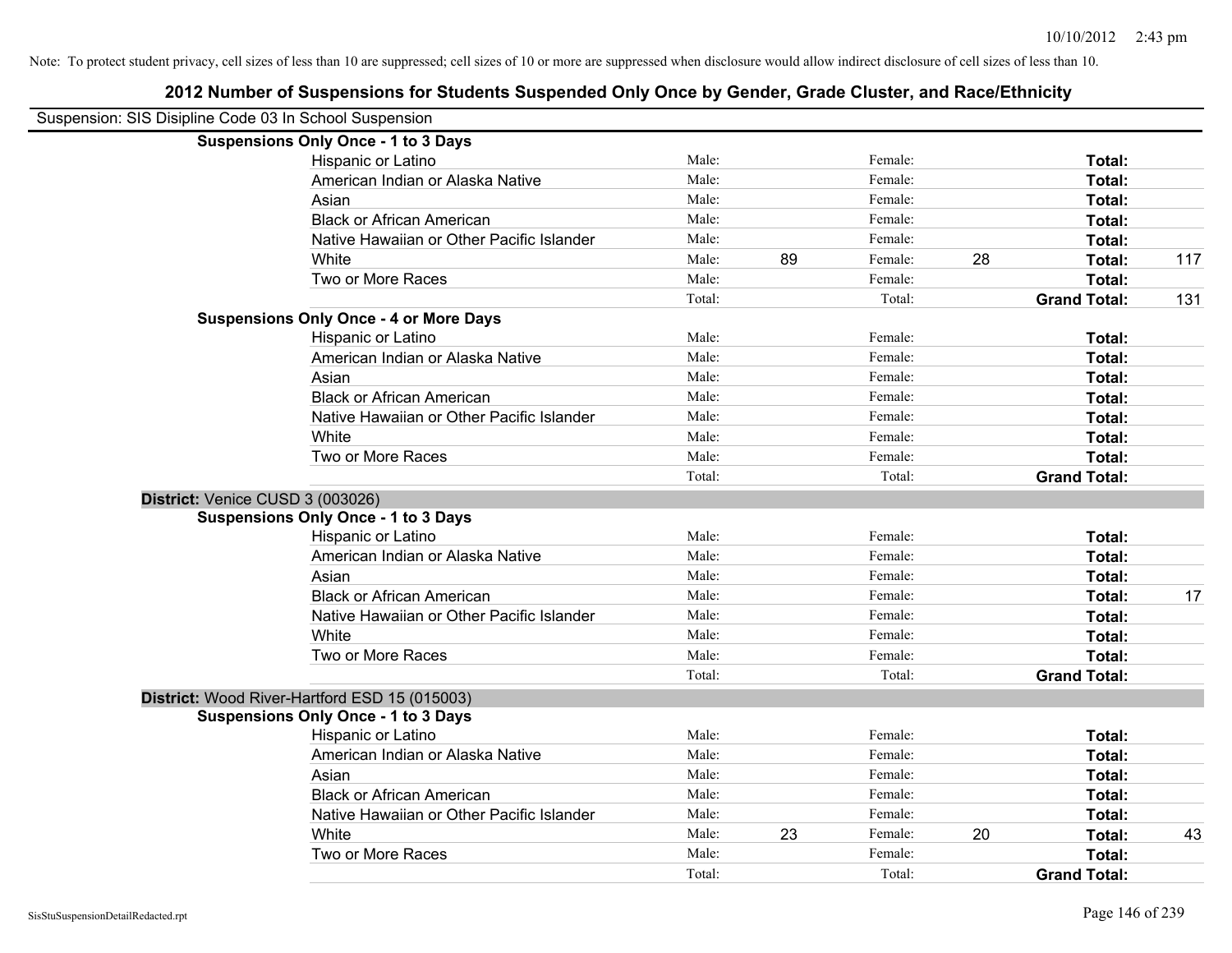## **2012 Number of Suspensions for Students Suspended Only Once by Gender, Grade Cluster, and Race/Ethnicity**

Suspension: SIS Disipline Code 03 In School Suspension

| Region: Marshall/Putnam/Woodford ROE (43) |                                               |        |         |                     |    |
|-------------------------------------------|-----------------------------------------------|--------|---------|---------------------|----|
| County: Marshall (059)                    |                                               |        |         |                     |    |
|                                           | District: Henry-Senachwine CUSD 5 (005026)    |        |         |                     |    |
|                                           | <b>Suspensions Only Once - 1 to 3 Days</b>    |        |         |                     |    |
|                                           | Hispanic or Latino                            | Male:  | Female: | Total:              |    |
|                                           | American Indian or Alaska Native              | Male:  | Female: | Total:              |    |
|                                           | Asian                                         | Male:  | Female: | Total:              |    |
|                                           | <b>Black or African American</b>              | Male:  | Female: | Total:              |    |
|                                           | Native Hawaiian or Other Pacific Islander     | Male:  | Female: | Total:              |    |
|                                           | White                                         | Male:  | Female: | Total:              | 18 |
|                                           | Two or More Races                             | Male:  | Female: | Total:              |    |
|                                           |                                               | Total: | Total:  | <b>Grand Total:</b> |    |
|                                           | <b>Suspensions Only Once - 4 or More Days</b> |        |         |                     |    |
|                                           | Hispanic or Latino                            | Male:  | Female: | Total:              |    |
|                                           | American Indian or Alaska Native              | Male:  | Female: | Total:              |    |
|                                           | Asian                                         | Male:  | Female: | Total:              |    |
|                                           | <b>Black or African American</b>              | Male:  | Female: | Total:              |    |
|                                           | Native Hawaiian or Other Pacific Islander     | Male:  | Female: | Total:              |    |
|                                           | White                                         | Male:  | Female: | Total:              |    |
|                                           | Two or More Races                             | Male:  | Female: | Total:              |    |
|                                           |                                               | Total: | Total:  | <b>Grand Total:</b> |    |
|                                           | District: Midland CUSD 7 (007026)             |        |         |                     |    |
|                                           | <b>Suspensions Only Once - 1 to 3 Days</b>    |        |         |                     |    |
|                                           | Hispanic or Latino                            | Male:  | Female: | Total:              |    |
|                                           | American Indian or Alaska Native              | Male:  | Female: | Total:              |    |
|                                           | Asian                                         | Male:  | Female: | Total:              |    |
|                                           | <b>Black or African American</b>              | Male:  | Female: | Total:              |    |
|                                           | Native Hawaiian or Other Pacific Islander     | Male:  | Female: | Total:              |    |
|                                           | White                                         | Male:  | Female: | Total:              | 21 |
|                                           | Two or More Races                             | Male:  | Female: | Total:              |    |
|                                           |                                               | Total: | Total:  | <b>Grand Total:</b> |    |
| County: Putnam (078)                      |                                               |        |         |                     |    |
|                                           | District: Putnam County CUSD 535 (535026)     |        |         |                     |    |
|                                           | <b>Suspensions Only Once - 1 to 3 Days</b>    |        |         |                     |    |
|                                           | Hispanic or Latino                            | Male:  | Female: | Total:              |    |
|                                           | American Indian or Alaska Native              | Male:  | Female: | Total:              |    |
|                                           | Asian                                         | Male:  | Female: | Total:              |    |
|                                           |                                               |        |         |                     |    |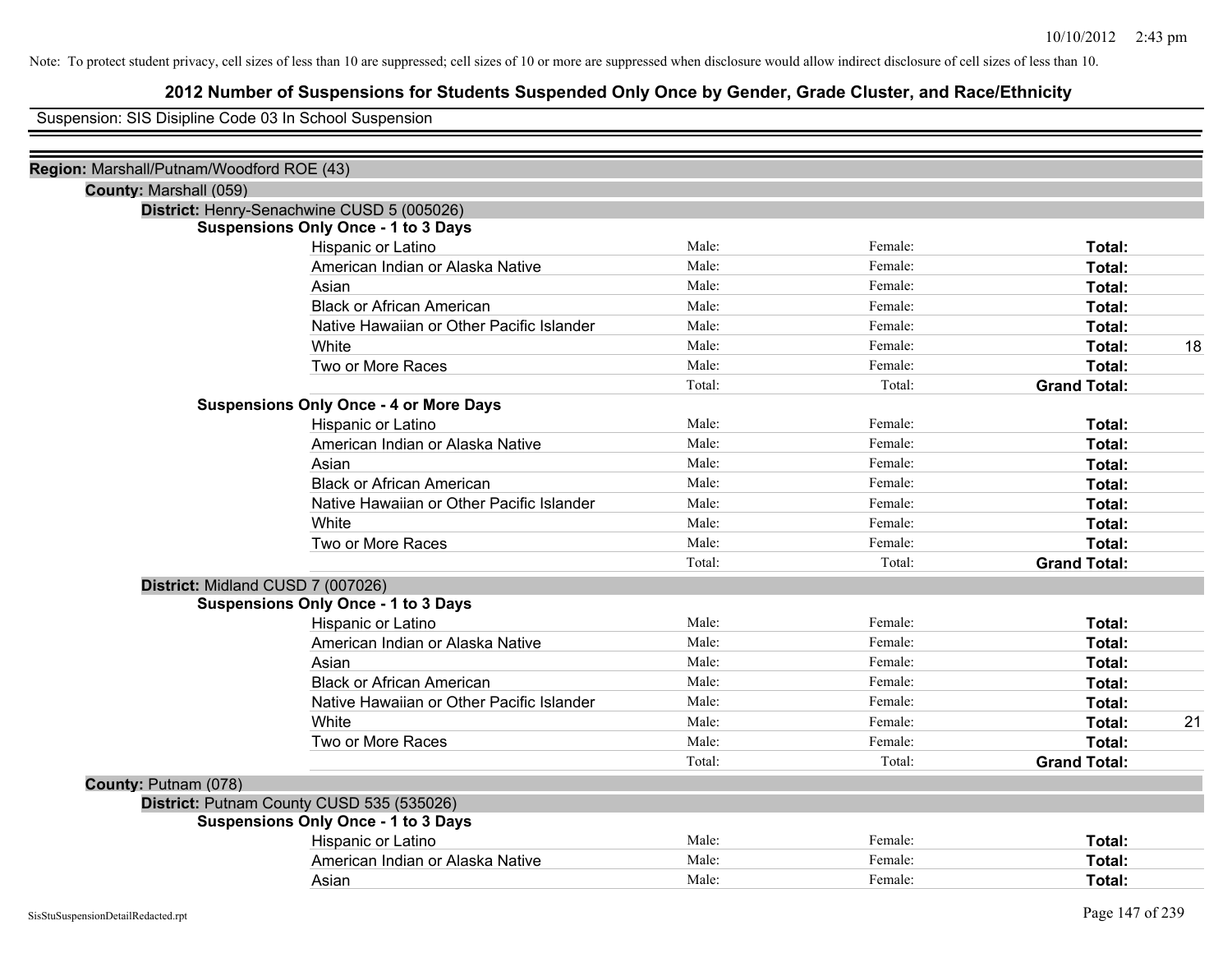| Suspension: SIS Disipline Code 03 In School Suspension |                                               |        |    |         |    |                     |    |
|--------------------------------------------------------|-----------------------------------------------|--------|----|---------|----|---------------------|----|
|                                                        | <b>Black or African American</b>              | Male:  |    | Female: |    | Total:              |    |
|                                                        | Native Hawaiian or Other Pacific Islander     | Male:  |    | Female: |    | Total:              |    |
|                                                        | White                                         | Male:  |    | Female: |    | <b>Total:</b>       | 23 |
|                                                        | Two or More Races                             | Male:  |    | Female: |    | Total:              |    |
|                                                        |                                               | Total: |    | Total:  |    | <b>Grand Total:</b> |    |
| County: Woodford (102)                                 |                                               |        |    |         |    |                     |    |
|                                                        | District: County of Woodford School (122017)  |        |    |         |    |                     |    |
|                                                        | <b>Suspensions Only Once - 1 to 3 Days</b>    |        |    |         |    |                     |    |
|                                                        | Hispanic or Latino                            | Male:  |    | Female: |    | Total:              |    |
|                                                        | American Indian or Alaska Native              | Male:  |    | Female: |    | Total:              |    |
|                                                        | Asian                                         | Male:  |    | Female: |    | Total:              |    |
|                                                        | <b>Black or African American</b>              | Male:  |    | Female: |    | Total:              |    |
|                                                        | Native Hawaiian or Other Pacific Islander     | Male:  |    | Female: |    | Total:              |    |
|                                                        | White                                         | Male:  | 22 | Female: | 17 | Total:              | 39 |
|                                                        | Two or More Races                             | Male:  |    | Female: |    | Total:              |    |
|                                                        |                                               | Total: |    | Total:  |    | <b>Grand Total:</b> |    |
|                                                        | District: El Paso-Gridley CUSD 11 (011026)    |        |    |         |    |                     |    |
|                                                        | <b>Suspensions Only Once - 1 to 3 Days</b>    |        |    |         |    |                     |    |
|                                                        | Hispanic or Latino                            | Male:  |    | Female: |    | Total:              |    |
|                                                        | American Indian or Alaska Native              | Male:  |    | Female: |    | Total:              |    |
|                                                        | Asian                                         | Male:  |    | Female: |    | Total:              |    |
|                                                        | <b>Black or African American</b>              | Male:  |    | Female: |    | Total:              |    |
|                                                        | Native Hawaiian or Other Pacific Islander     | Male:  |    | Female: |    | Total:              |    |
|                                                        | White                                         | Male:  |    | Female: |    | Total:              | 26 |
|                                                        | Two or More Races                             | Male:  |    | Female: |    | Total:              |    |
|                                                        |                                               | Total: |    | Total:  |    | <b>Grand Total:</b> |    |
|                                                        | <b>Suspensions Only Once - 4 or More Days</b> |        |    |         |    |                     |    |
|                                                        | Hispanic or Latino                            | Male:  |    | Female: |    | Total:              |    |
|                                                        | American Indian or Alaska Native              | Male:  |    | Female: |    | Total:              |    |
|                                                        | Asian                                         | Male:  |    | Female: |    | Total:              |    |
|                                                        | <b>Black or African American</b>              | Male:  |    | Female: |    | Total:              |    |
|                                                        | Native Hawaiian or Other Pacific Islander     | Male:  |    | Female: |    | Total:              |    |
|                                                        | White                                         | Male:  |    | Female: |    | Total:              |    |
|                                                        | Two or More Races                             | Male:  |    | Female: |    | Total:              |    |
|                                                        |                                               | Total: |    | Total:  |    | <b>Grand Total:</b> |    |
|                                                        | District: Eureka CUD 140 (140026)             |        |    |         |    |                     |    |
|                                                        | <b>Suspensions Only Once - 1 to 3 Days</b>    |        |    |         |    |                     |    |
|                                                        | Hispanic or Latino                            | Male:  |    | Female: |    | Total:              |    |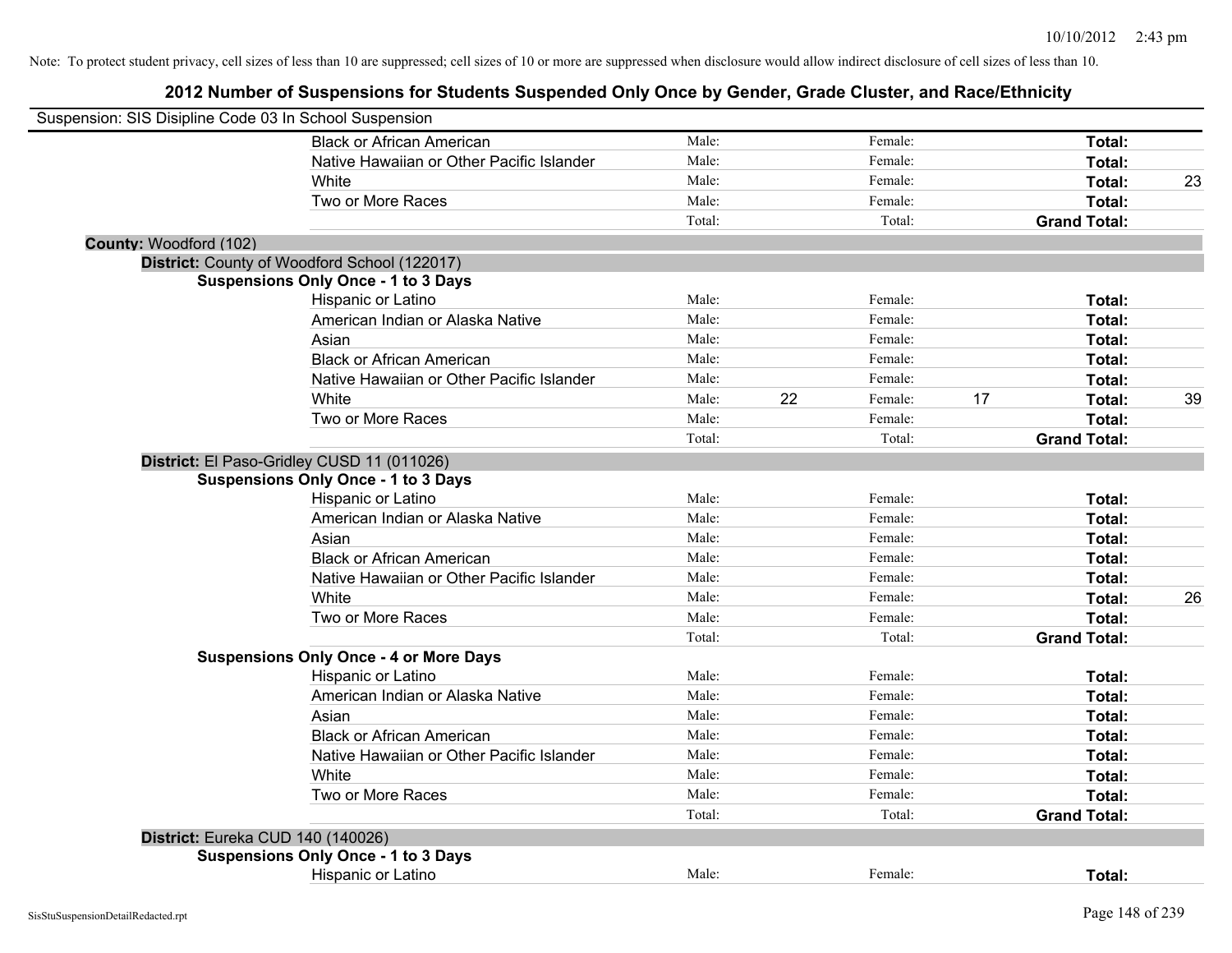## **2012 Number of Suspensions for Students Suspended Only Once by Gender, Grade Cluster, and Race/Ethnicity**

| Suspension: SIS Disipline Code 03 In School Suspension |        |         |                     |    |
|--------------------------------------------------------|--------|---------|---------------------|----|
| American Indian or Alaska Native                       | Male:  | Female: | Total:              |    |
| Asian                                                  | Male:  | Female: | Total:              |    |
| <b>Black or African American</b>                       | Male:  | Female: | Total:              |    |
| Native Hawaiian or Other Pacific Islander              | Male:  | Female: | Total:              |    |
| White                                                  | Male:  | Female: | Total:              |    |
| Two or More Races                                      | Male:  | Female: | <b>Total:</b>       |    |
|                                                        | Total: | Total:  | <b>Grand Total:</b> |    |
| District: Fieldcrest CUSD 6 (006026)                   |        |         |                     |    |
| <b>Suspensions Only Once - 1 to 3 Days</b>             |        |         |                     |    |
| Hispanic or Latino                                     | Male:  | Female: | Total:              |    |
| American Indian or Alaska Native                       | Male:  | Female: | Total:              |    |
| Asian                                                  | Male:  | Female: | Total:              |    |
| <b>Black or African American</b>                       | Male:  | Female: | Total:              |    |
| Native Hawaiian or Other Pacific Islander              | Male:  | Female: | Total:              |    |
| White                                                  | Male:  | Female: | Total:              | 27 |
| Two or More Races                                      | Male:  | Female: | <b>Total:</b>       |    |
|                                                        | Total: | Total:  | <b>Grand Total:</b> |    |
| <b>Suspensions Only Once - 4 or More Days</b>          |        |         |                     |    |
| Hispanic or Latino                                     | Male:  | Female: | Total:              |    |
| American Indian or Alaska Native                       | Male:  | Female: | Total:              |    |
| Asian                                                  | Male:  | Female: | Total:              |    |
| <b>Black or African American</b>                       | Male:  | Female: | Total:              |    |
| Native Hawaiian or Other Pacific Islander              | Male:  | Female: | Total:              |    |
| White                                                  | Male:  | Female: | Total:              |    |
| Two or More Races                                      | Male:  | Female: | <b>Total:</b>       |    |
|                                                        | Total: | Total:  | <b>Grand Total:</b> |    |
| District: Lowpoint-Washburn CUSD 21 (021026)           |        |         |                     |    |
| <b>Suspensions Only Once - 1 to 3 Days</b>             |        |         |                     |    |
| Hispanic or Latino                                     | Male:  | Female: | Total:              |    |
| American Indian or Alaska Native                       | Male:  | Female: | <b>Total:</b>       |    |
| Asian                                                  | Male:  | Female: | Total:              |    |
| <b>Black or African American</b>                       | Male:  | Female: | Total:              |    |
| Native Hawaiian or Other Pacific Islander              | Male:  | Female: | Total:              |    |
| White                                                  | Male:  | Female: | Total:              |    |
| Two or More Races                                      | Male:  | Female: | Total:              |    |
|                                                        | Total: | Total:  | <b>Grand Total:</b> |    |

**Suspensions Only Once - 1 to 3 Days**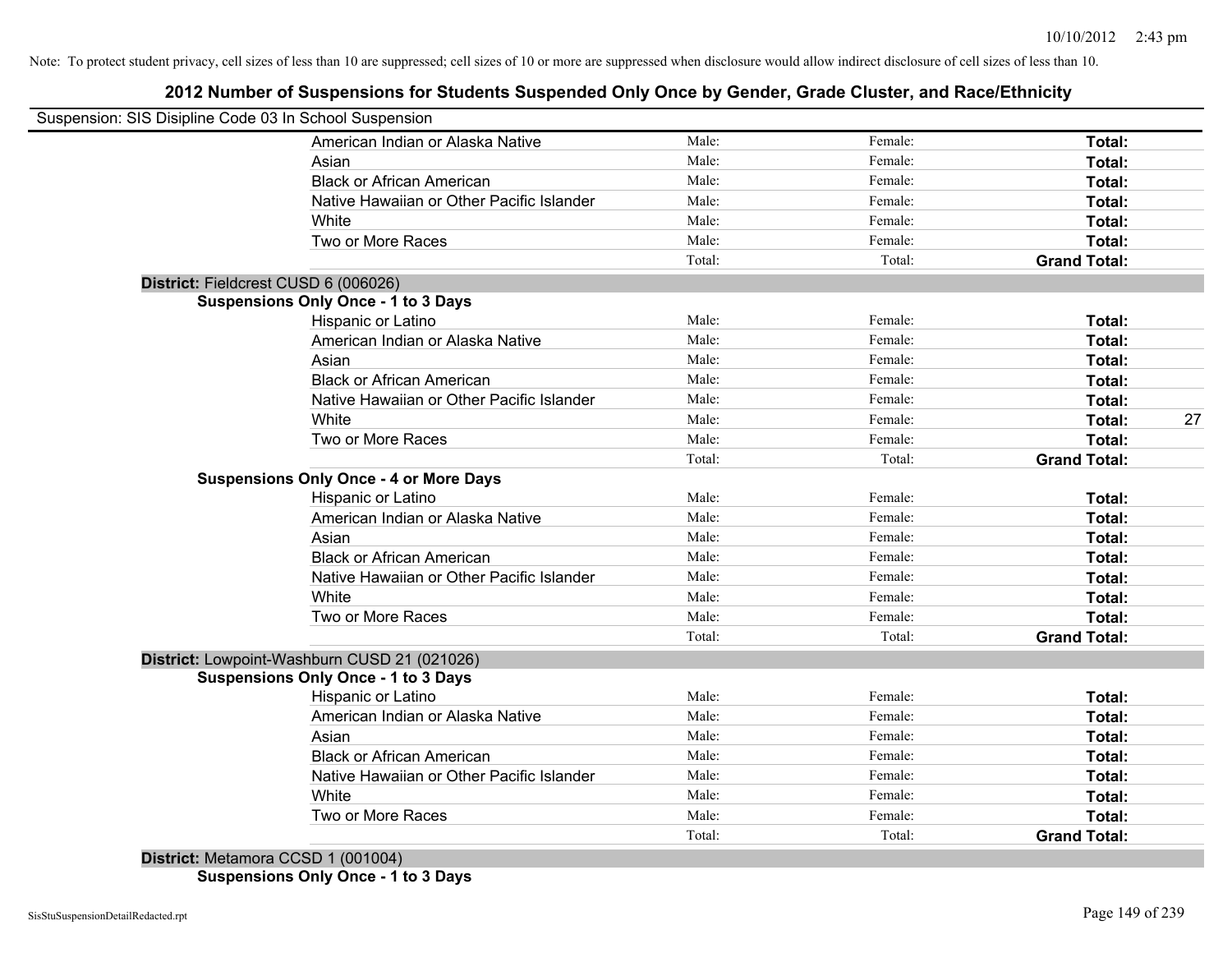| Suspension: SIS Disipline Code 03 In School Suspension |                                            |        |         |                     |
|--------------------------------------------------------|--------------------------------------------|--------|---------|---------------------|
|                                                        | Hispanic or Latino                         | Male:  | Female: | Total:              |
|                                                        | American Indian or Alaska Native           | Male:  | Female: | Total:              |
|                                                        | Asian                                      | Male:  | Female: | Total:              |
|                                                        | <b>Black or African American</b>           | Male:  | Female: | Total:              |
|                                                        | Native Hawaiian or Other Pacific Islander  | Male:  | Female: | Total:              |
|                                                        | White                                      | Male:  | Female: | 32<br>Total:        |
|                                                        | Two or More Races                          | Male:  | Female: | Total:              |
|                                                        |                                            | Total: | Total:  | <b>Grand Total:</b> |
|                                                        | District: Riverview CCSD 2 (002004)        |        |         |                     |
|                                                        | <b>Suspensions Only Once - 1 to 3 Days</b> |        |         |                     |
|                                                        | Hispanic or Latino                         | Male:  | Female: | Total:              |
|                                                        | American Indian or Alaska Native           | Male:  | Female: | Total:              |
|                                                        | Asian                                      | Male:  | Female: | Total:              |
|                                                        | <b>Black or African American</b>           | Male:  | Female: | Total:              |
|                                                        | Native Hawaiian or Other Pacific Islander  | Male:  | Female: | Total:              |
|                                                        | White                                      | Male:  | Female: | Total:              |
|                                                        | Two or More Races                          | Male:  | Female: | Total:              |
|                                                        |                                            | Total: | Total:  | <b>Grand Total:</b> |
|                                                        | District: Roanoke Benson CUSD 60 (060026)  |        |         |                     |
|                                                        | <b>Suspensions Only Once - 1 to 3 Days</b> |        |         |                     |
|                                                        | Hispanic or Latino                         | Male:  | Female: | Total:              |
|                                                        | American Indian or Alaska Native           | Male:  | Female: | Total:              |
|                                                        | Asian                                      | Male:  | Female: | Total:              |
|                                                        | <b>Black or African American</b>           | Male:  | Female: | Total:              |
|                                                        | Native Hawaiian or Other Pacific Islander  | Male:  | Female: | Total:              |
|                                                        | White                                      | Male:  | Female: | Total:              |
|                                                        | Two or More Races                          | Male:  | Female: | Total:              |
|                                                        |                                            | Total: | Total:  | <b>Grand Total:</b> |
|                                                        |                                            |        |         |                     |
| Region: McHenry ROE (44)                               |                                            |        |         |                     |
| County: Mchenry (063)                                  |                                            |        |         |                     |
|                                                        | District: Alden Hebron SD 19 (019024)      |        |         |                     |
|                                                        | <b>Suspensions Only Once - 1 to 3 Days</b> |        |         |                     |
|                                                        | Hispanic or Latino                         | Male:  | Female: | Total:              |
|                                                        | American Indian or Alaska Native           | Male:  | Female: | Total:              |
|                                                        | Asian                                      | Male:  | Female: | Total:              |
|                                                        | <b>Black or African American</b>           | Male:  | Female: | Total:              |
|                                                        | Native Hawaiian or Other Pacific Islander  | Male:  | Female: | Total:              |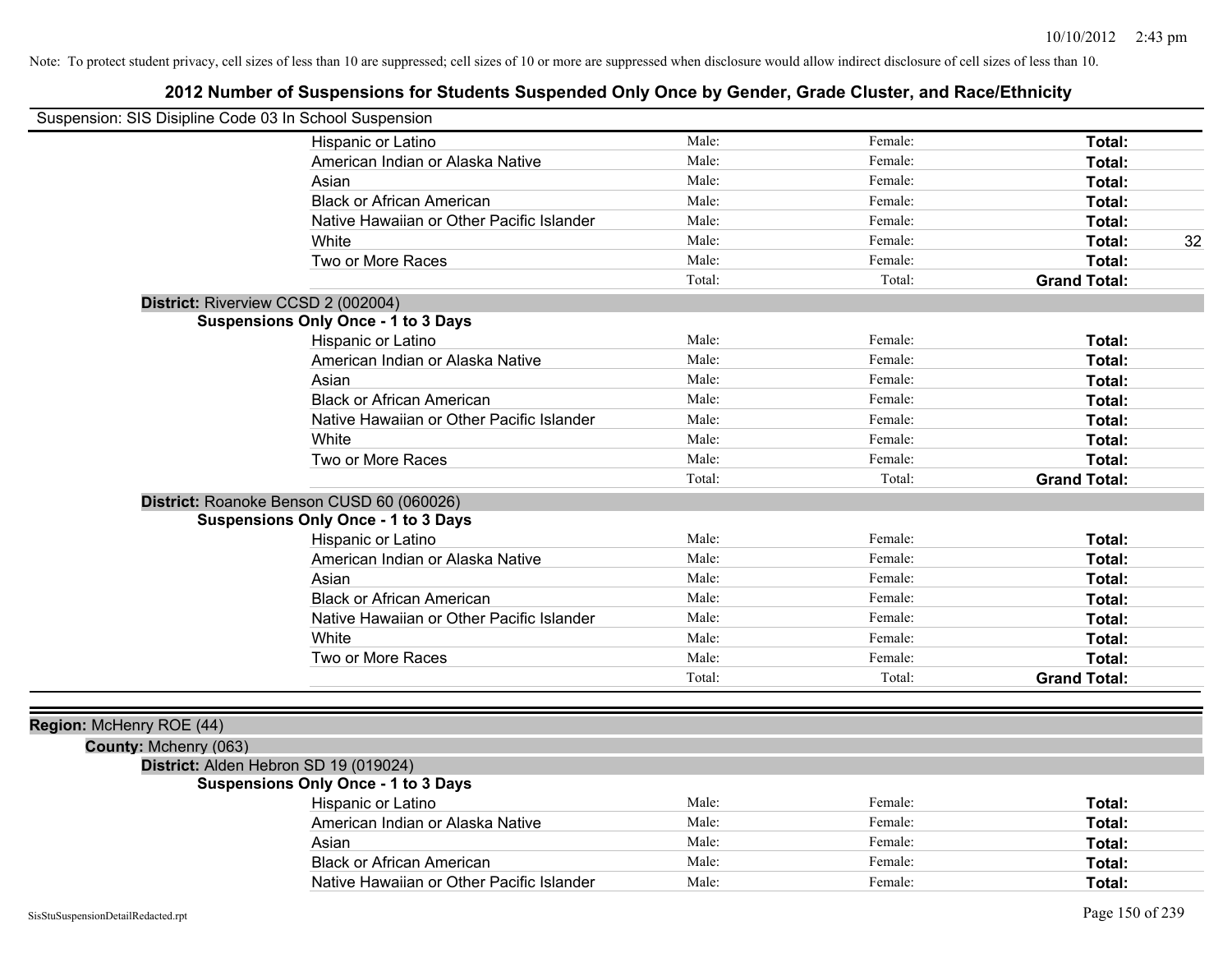| Suspension: SIS Disipline Code 03 In School Suspension |                                               |        |    |         |    |                     |     |
|--------------------------------------------------------|-----------------------------------------------|--------|----|---------|----|---------------------|-----|
|                                                        | White                                         | Male:  |    | Female: |    | Total:              |     |
|                                                        | Two or More Races                             | Male:  |    | Female: |    | Total:              |     |
|                                                        |                                               | Total: |    | Total:  |    | <b>Grand Total:</b> |     |
| <b>District: Cary CCSD 26 (026004)</b>                 |                                               |        |    |         |    |                     |     |
|                                                        | <b>Suspensions Only Once - 1 to 3 Days</b>    |        |    |         |    |                     |     |
|                                                        | Hispanic or Latino                            | Male:  |    | Female: |    | Total:              |     |
|                                                        | American Indian or Alaska Native              | Male:  |    | Female: |    | Total:              |     |
|                                                        | Asian                                         | Male:  |    | Female: |    | Total:              |     |
|                                                        | <b>Black or African American</b>              | Male:  |    | Female: |    | Total:              |     |
|                                                        | Native Hawaiian or Other Pacific Islander     | Male:  |    | Female: |    | Total:              |     |
|                                                        | White                                         | Male:  |    | Female: |    | Total:              | 18  |
|                                                        | Two or More Races                             | Male:  |    | Female: |    | Total:              |     |
|                                                        |                                               | Total: |    | Total:  |    | <b>Grand Total:</b> |     |
| District: CHSD 155 (155016)                            |                                               |        |    |         |    |                     |     |
|                                                        | <b>Suspensions Only Once - 1 to 3 Days</b>    |        |    |         |    |                     |     |
|                                                        | Hispanic or Latino                            | Male:  |    | Female: |    | Total:              | 16  |
|                                                        | American Indian or Alaska Native              | Male:  |    | Female: |    | Total:              |     |
|                                                        | Asian                                         | Male:  |    | Female: |    | Total:              |     |
|                                                        | <b>Black or African American</b>              | Male:  |    | Female: |    | Total:              |     |
|                                                        | Native Hawaiian or Other Pacific Islander     | Male:  |    | Female: |    | Total:              |     |
|                                                        | White                                         | Male:  | 79 | Female: | 33 | Total:              | 112 |
|                                                        | Two or More Races                             | Male:  |    | Female: |    | Total:              |     |
|                                                        |                                               | Total: |    | Total:  |    | <b>Grand Total:</b> |     |
|                                                        | <b>Suspensions Only Once - 4 or More Days</b> |        |    |         |    |                     |     |
|                                                        | Hispanic or Latino                            | Male:  |    | Female: |    | Total:              |     |
|                                                        | American Indian or Alaska Native              | Male:  |    | Female: |    | Total:              |     |
|                                                        | Asian                                         | Male:  |    | Female: |    | Total:              |     |
|                                                        | <b>Black or African American</b>              | Male:  |    | Female: |    | Total:              |     |
|                                                        | Native Hawaiian or Other Pacific Islander     | Male:  |    | Female: |    | Total:              |     |
|                                                        | White                                         | Male:  |    | Female: |    | Total:              |     |
|                                                        | Two or More Races                             | Male:  |    | Female: |    | Total:              |     |
|                                                        |                                               | Total: |    | Total:  |    | <b>Grand Total:</b> |     |
| <b>District: Cons SD 158 (158022)</b>                  |                                               |        |    |         |    |                     |     |
|                                                        | <b>Suspensions Only Once - 1 to 3 Days</b>    |        |    |         |    |                     |     |
|                                                        | Hispanic or Latino                            | Male:  |    | Female: |    | Total:              | 10  |
|                                                        | American Indian or Alaska Native              | Male:  |    | Female: |    | Total:              |     |
|                                                        | Asian                                         | Male:  |    | Female: |    | Total:              |     |
|                                                        | <b>Black or African American</b>              | Male:  |    | Female: |    | Total:              |     |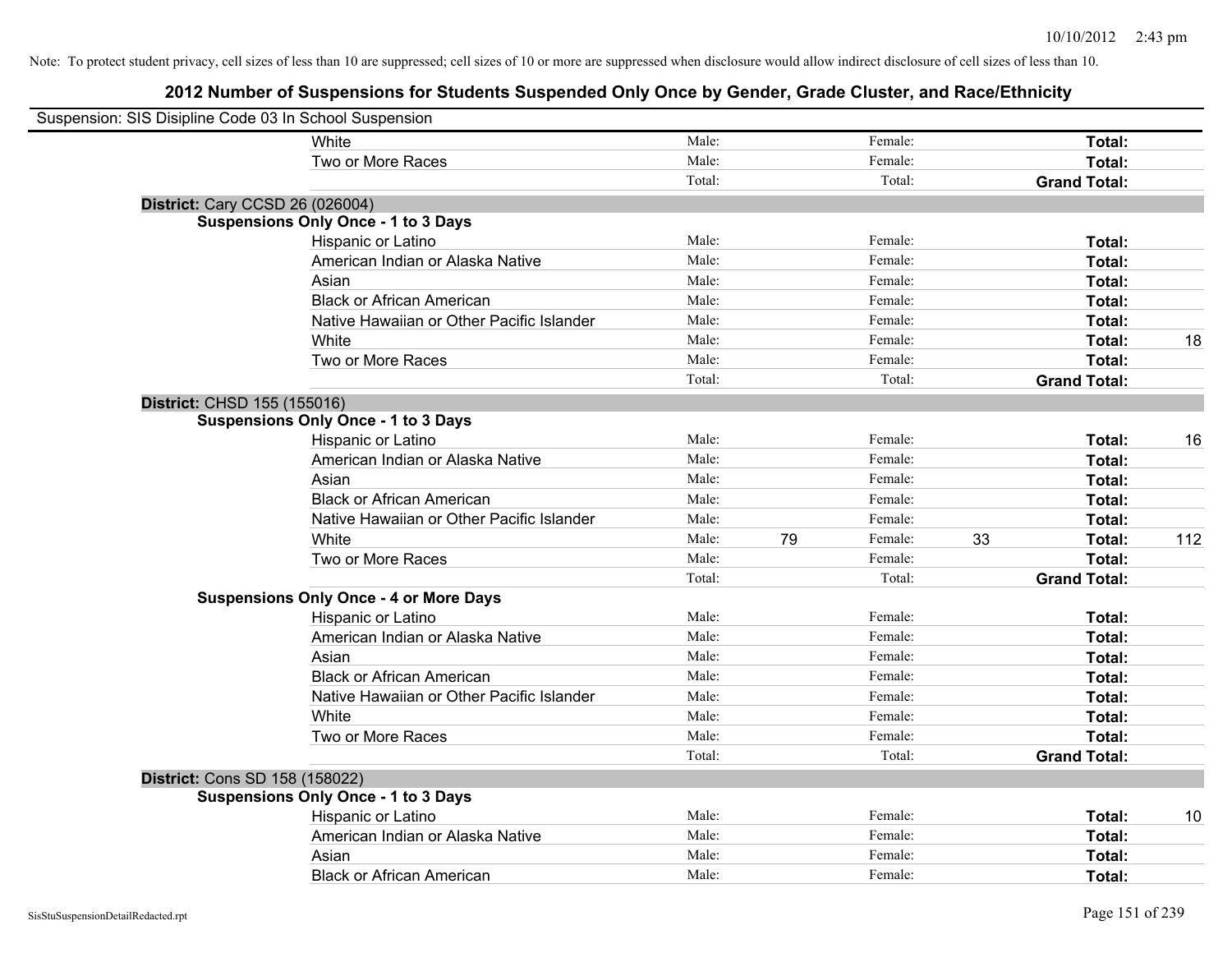| Suspension: SIS Disipline Code 03 In School Suspension |        |    |         |    |                     |    |
|--------------------------------------------------------|--------|----|---------|----|---------------------|----|
| Native Hawaiian or Other Pacific Islander              | Male:  |    | Female: |    | Total:              |    |
| White                                                  | Male:  |    | Female: |    | Total:              | 46 |
| Two or More Races                                      | Male:  |    | Female: |    | Total:              |    |
|                                                        | Total: | 53 | Total:  | 14 | <b>Grand Total:</b> | 67 |
| District: Crystal Lake CCSD 47 (047004)                |        |    |         |    |                     |    |
| <b>Suspensions Only Once - 1 to 3 Days</b>             |        |    |         |    |                     |    |
| Hispanic or Latino                                     | Male:  |    | Female: |    | Total:              | 12 |
| American Indian or Alaska Native                       | Male:  |    | Female: |    | Total:              |    |
| Asian                                                  | Male:  |    | Female: |    | Total:              |    |
| <b>Black or African American</b>                       | Male:  |    | Female: |    | Total:              |    |
| Native Hawaiian or Other Pacific Islander              | Male:  |    | Female: |    | Total:              |    |
| White                                                  | Male:  | 48 | Female: | 12 | Total:              | 60 |
| Two or More Races                                      | Male:  |    | Female: |    | Total:              |    |
|                                                        | Total: |    | Total:  |    | <b>Grand Total:</b> |    |
| District: Fox River Grove Cons SD 3 (003003)           |        |    |         |    |                     |    |
| <b>Suspensions Only Once - 1 to 3 Days</b>             |        |    |         |    |                     |    |
| Hispanic or Latino                                     | Male:  |    | Female: |    | Total:              |    |
| American Indian or Alaska Native                       | Male:  |    | Female: |    | Total:              |    |
| Asian                                                  | Male:  |    | Female: |    | Total:              |    |
| <b>Black or African American</b>                       | Male:  |    | Female: |    | Total:              |    |
| Native Hawaiian or Other Pacific Islander              | Male:  |    | Female: |    | Total:              |    |
| White                                                  | Male:  |    | Female: |    | Total:              | 11 |
| Two or More Races                                      | Male:  |    | Female: |    | Total:              |    |
|                                                        | Total: |    | Total:  |    | <b>Grand Total:</b> |    |
| District: Harrison SD 36 (036002)                      |        |    |         |    |                     |    |
| <b>Suspensions Only Once - 1 to 3 Days</b>             |        |    |         |    |                     |    |
| Hispanic or Latino                                     | Male:  |    | Female: |    | Total:              |    |
| American Indian or Alaska Native                       | Male:  |    | Female: |    | Total:              |    |
| Asian                                                  | Male:  |    | Female: |    | Total:              |    |
| <b>Black or African American</b>                       | Male:  |    | Female: |    | Total:              |    |
| Native Hawaiian or Other Pacific Islander              | Male:  |    | Female: |    | Total:              |    |
| White                                                  | Male:  |    | Female: |    | Total:              | 13 |
| Two or More Races                                      | Male:  |    | Female: |    | Total:              |    |
|                                                        | Total: |    | Total:  |    | <b>Grand Total:</b> |    |
| District: Harvard CUSD 50 (050026)                     |        |    |         |    |                     |    |
| <b>Suspensions Only Once - 1 to 3 Days</b>             |        |    |         |    |                     |    |
| Hispanic or Latino                                     | Male:  |    | Female: |    | Total:              | 30 |
| American Indian or Alaska Native                       | Male:  |    | Female: |    | Total:              |    |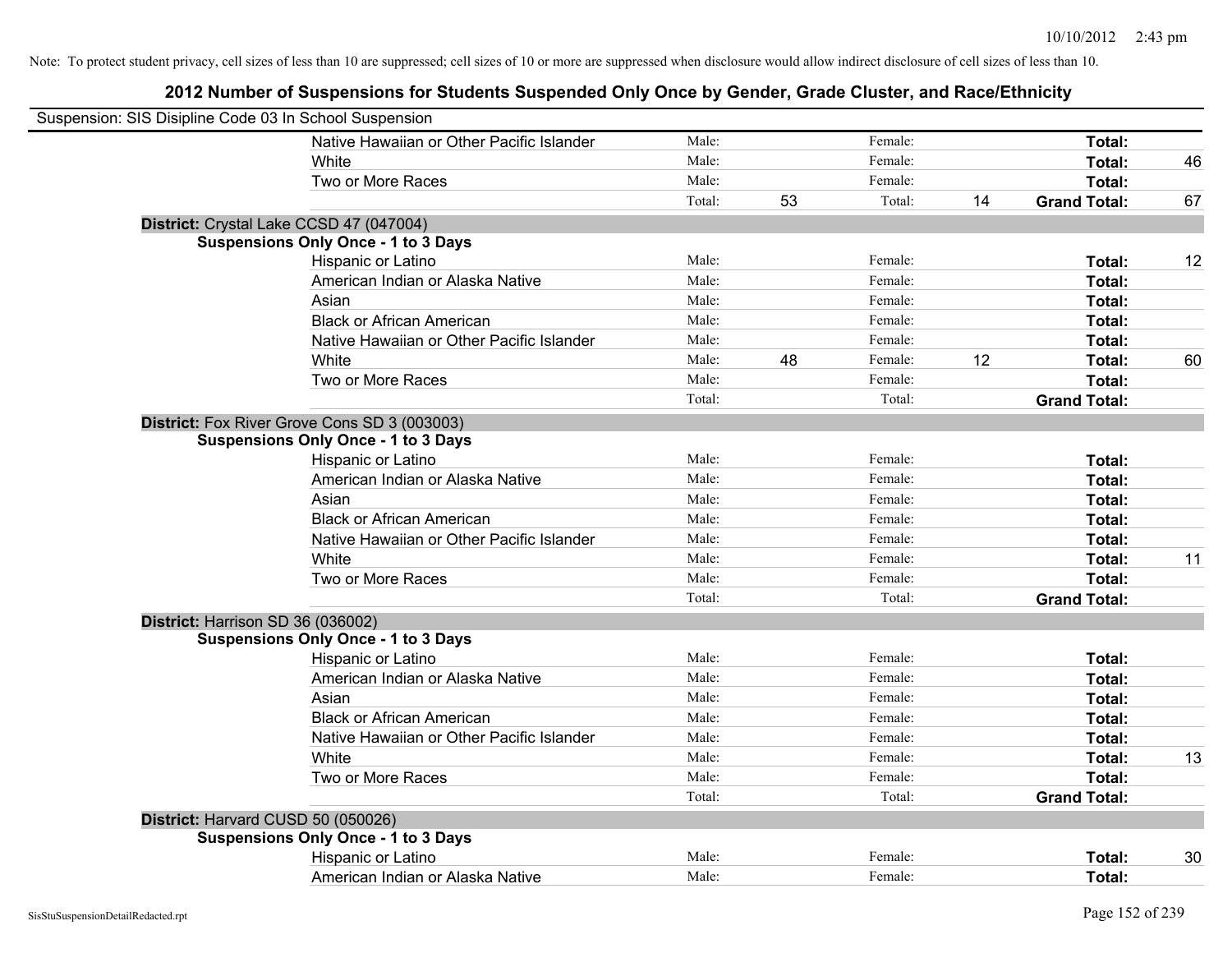| Suspension: SIS Disipline Code 03 In School Suspension |                                               |        |    |         |    |                     |    |
|--------------------------------------------------------|-----------------------------------------------|--------|----|---------|----|---------------------|----|
|                                                        | Asian                                         | Male:  |    | Female: |    | Total:              |    |
|                                                        | <b>Black or African American</b>              | Male:  |    | Female: |    | Total:              |    |
|                                                        | Native Hawaiian or Other Pacific Islander     | Male:  |    | Female: |    | Total:              |    |
|                                                        | White                                         | Male:  |    | Female: |    | Total:              | 14 |
|                                                        | Two or More Races                             | Male:  |    | Female: |    | Total:              |    |
|                                                        |                                               | Total: |    | Total:  |    | <b>Grand Total:</b> |    |
|                                                        | District: Johnsburg CUSD 12 (012026)          |        |    |         |    |                     |    |
|                                                        | <b>Suspensions Only Once - 1 to 3 Days</b>    |        |    |         |    |                     |    |
|                                                        | Hispanic or Latino                            | Male:  |    | Female: |    | Total:              |    |
|                                                        | American Indian or Alaska Native              | Male:  |    | Female: |    | Total:              |    |
|                                                        | Asian                                         | Male:  |    | Female: |    | Total:              |    |
|                                                        | <b>Black or African American</b>              | Male:  |    | Female: |    | Total:              |    |
|                                                        | Native Hawaiian or Other Pacific Islander     | Male:  |    | Female: |    | Total:              |    |
|                                                        | White                                         | Male:  | 19 | Female: | 11 | Total:              | 30 |
|                                                        | Two or More Races                             | Male:  |    | Female: |    | Total:              |    |
|                                                        |                                               | Total: |    | Total:  |    | <b>Grand Total:</b> |    |
|                                                        | District: Marengo-Union E Cons D 165 (165003) |        |    |         |    |                     |    |
|                                                        | <b>Suspensions Only Once - 1 to 3 Days</b>    |        |    |         |    |                     |    |
|                                                        | Hispanic or Latino                            | Male:  |    | Female: |    | Total:              |    |
|                                                        | American Indian or Alaska Native              | Male:  |    | Female: |    | Total:              |    |
|                                                        | Asian                                         | Male:  |    | Female: |    | Total:              |    |
|                                                        | <b>Black or African American</b>              | Male:  |    | Female: |    | Total:              |    |
|                                                        | Native Hawaiian or Other Pacific Islander     | Male:  |    | Female: |    | Total:              |    |
|                                                        | White                                         | Male:  |    | Female: |    | <b>Total:</b>       |    |
|                                                        | Two or More Races                             | Male:  |    | Female: |    | Total:              |    |
|                                                        |                                               | Total: |    | Total:  |    | <b>Grand Total:</b> | 19 |
|                                                        | District: McHenry CCSD 15 (015004)            |        |    |         |    |                     |    |
|                                                        | <b>Suspensions Only Once - 1 to 3 Days</b>    |        |    |         |    |                     |    |
|                                                        | Hispanic or Latino                            | Male:  |    | Female: |    | Total:              |    |
|                                                        | American Indian or Alaska Native              | Male:  |    | Female: |    | Total:              |    |
|                                                        | Asian                                         | Male:  |    | Female: |    | Total:              |    |
|                                                        | <b>Black or African American</b>              | Male:  |    | Female: |    | Total:              |    |
|                                                        | Native Hawaiian or Other Pacific Islander     | Male:  |    | Female: |    | Total:              |    |
|                                                        | White                                         | Male:  | 42 | Female: | 10 | Total:              | 52 |
|                                                        | Two or More Races                             | Male:  |    | Female: |    | <b>Total:</b>       |    |
|                                                        |                                               | Total: |    | Total:  |    | <b>Grand Total:</b> | 62 |
|                                                        | <b>Suspensions Only Once - 4 or More Days</b> |        |    |         |    |                     |    |
|                                                        | <b>Hispanic or Latino</b>                     | Male:  |    | Female: |    | Total:              |    |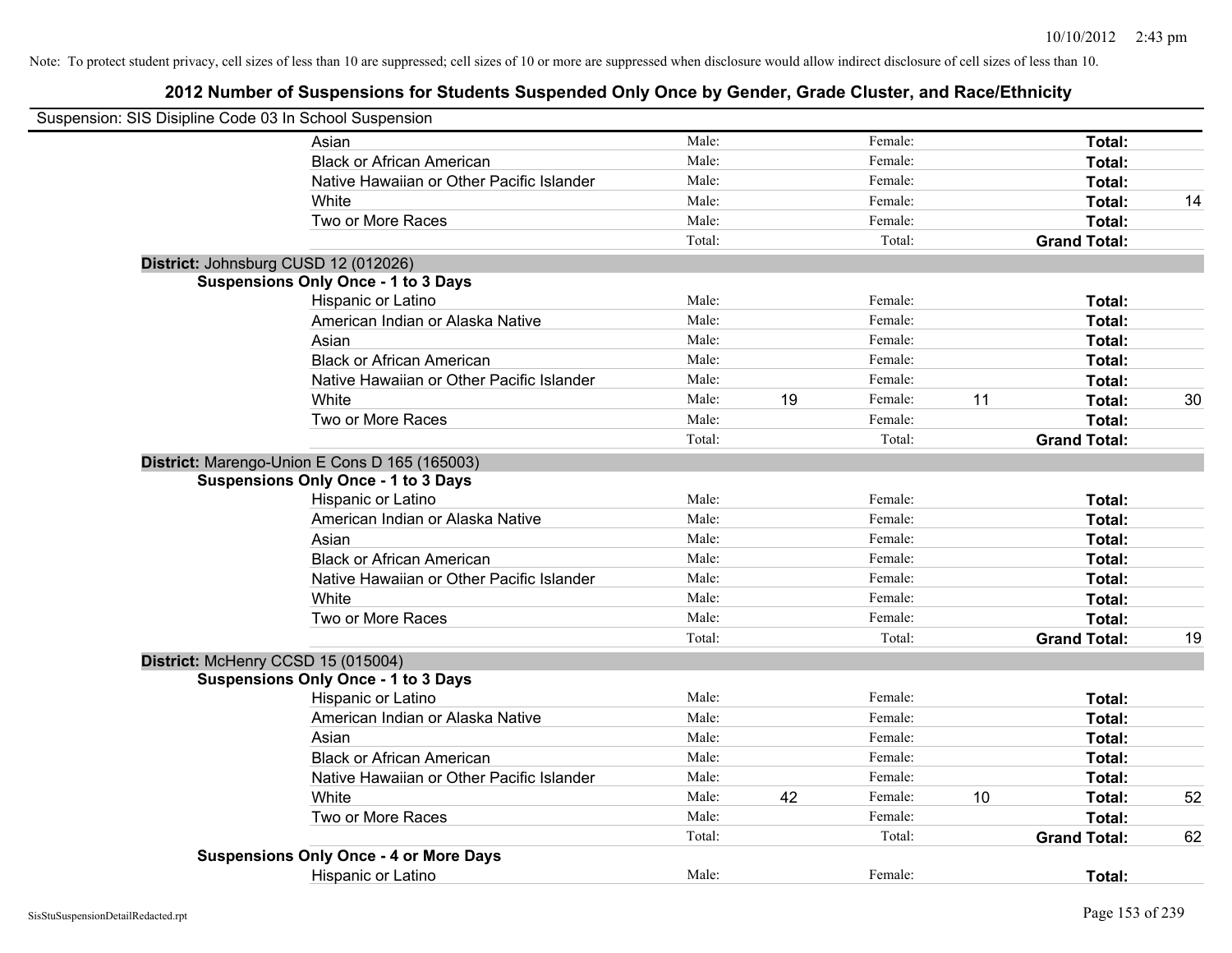## **2012 Number of Suspensions for Students Suspended Only Once by Gender, Grade Cluster, and Race/Ethnicity**

|                                    | Suspension: SIS Disipline Code 03 In School Suspension |        |    |         |    |                     |    |
|------------------------------------|--------------------------------------------------------|--------|----|---------|----|---------------------|----|
|                                    | American Indian or Alaska Native                       | Male:  |    | Female: |    | Total:              |    |
|                                    | Asian                                                  | Male:  |    | Female: |    | Total:              |    |
|                                    | <b>Black or African American</b>                       | Male:  |    | Female: |    | Total:              |    |
|                                    | Native Hawaiian or Other Pacific Islander              | Male:  |    | Female: |    | Total:              |    |
|                                    | White                                                  | Male:  |    | Female: |    | Total:              |    |
|                                    | Two or More Races                                      | Male:  |    | Female: |    | Total:              |    |
|                                    |                                                        | Total: |    | Total:  |    | <b>Grand Total:</b> |    |
|                                    | District: McHenry CHSD 156 (156016)                    |        |    |         |    |                     |    |
|                                    | <b>Suspensions Only Once - 1 to 3 Days</b>             |        |    |         |    |                     |    |
|                                    | Hispanic or Latino                                     | Male:  |    | Female: |    | Total:              |    |
|                                    | American Indian or Alaska Native                       | Male:  |    | Female: |    | Total:              |    |
|                                    | Asian                                                  | Male:  |    | Female: |    | Total:              |    |
|                                    | <b>Black or African American</b>                       | Male:  |    | Female: |    | Total:              |    |
|                                    | Native Hawaiian or Other Pacific Islander              | Male:  |    | Female: |    | Total:              |    |
|                                    | White                                                  | Male:  | 32 | Female: | 17 | Total:              | 49 |
|                                    | Two or More Races                                      | Male:  |    | Female: |    | Total:              |    |
|                                    |                                                        | Total: |    | Total:  |    | <b>Grand Total:</b> | 61 |
|                                    | <b>Suspensions Only Once - 4 or More Days</b>          |        |    |         |    |                     |    |
|                                    | Hispanic or Latino                                     | Male:  |    | Female: |    | Total:              |    |
|                                    | American Indian or Alaska Native                       | Male:  |    | Female: |    | Total:              |    |
|                                    | Asian                                                  | Male:  |    | Female: |    | Total:              |    |
|                                    | <b>Black or African American</b>                       | Male:  |    | Female: |    | Total:              |    |
|                                    | Native Hawaiian or Other Pacific Islander              | Male:  |    | Female: |    | Total:              |    |
|                                    | White                                                  | Male:  |    | Female: |    | Total:              |    |
|                                    | Two or More Races                                      | Male:  |    | Female: |    | Total:              |    |
|                                    |                                                        | Total: |    | Total:  |    | <b>Grand Total:</b> |    |
| District: Nippersink SD 2 (002003) |                                                        |        |    |         |    |                     |    |
|                                    | <b>Suspensions Only Once - 1 to 3 Days</b>             |        |    |         |    |                     |    |
|                                    | Hispanic or Latino                                     | Male:  |    | Female: |    | Total:              |    |
|                                    | American Indian or Alaska Native                       | Male:  |    | Female: |    | Total:              |    |
|                                    | Asian                                                  | Male:  |    | Female: |    | Total:              |    |
|                                    | <b>Black or African American</b>                       | Male:  |    | Female: |    | Total:              |    |
|                                    | Native Hawaiian or Other Pacific Islander              | Male:  |    | Female: |    | Total:              |    |
|                                    | White                                                  | Male:  |    | Female: |    | Total:              |    |
|                                    | Two or More Races                                      | Male:  |    | Female: |    | Total:              |    |
|                                    |                                                        | Total: |    | Total:  |    | <b>Grand Total:</b> |    |

**Suspensions Only Once - 1 to 3 Days**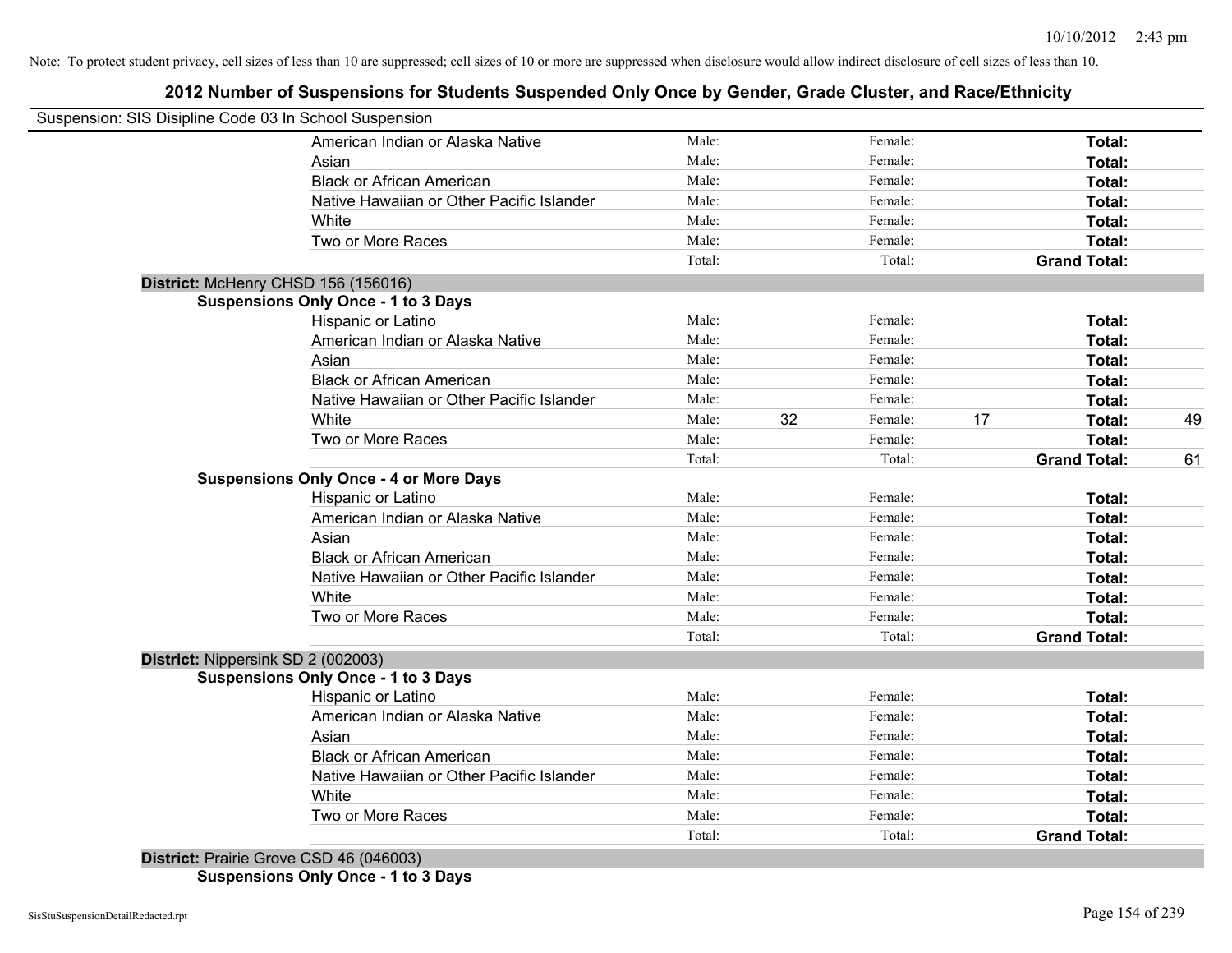| Suspension: SIS Disipline Code 03 In School Suspension |                                             |        |    |         |    |                     |     |
|--------------------------------------------------------|---------------------------------------------|--------|----|---------|----|---------------------|-----|
|                                                        | Hispanic or Latino                          | Male:  |    | Female: |    | Total:              |     |
|                                                        | American Indian or Alaska Native            | Male:  |    | Female: |    | Total:              |     |
|                                                        | Asian                                       | Male:  |    | Female: |    | Total:              |     |
|                                                        | <b>Black or African American</b>            | Male:  |    | Female: |    | Total:              |     |
|                                                        | Native Hawaiian or Other Pacific Islander   | Male:  |    | Female: |    | Total:              |     |
|                                                        | White                                       | Male:  |    | Female: |    | Total:              |     |
|                                                        | Two or More Races                           | Male:  |    | Female: |    | Total:              |     |
|                                                        |                                             | Total: |    | Total:  |    | <b>Grand Total:</b> |     |
|                                                        | District: Richmond-Burton CHSD 157 (157016) |        |    |         |    |                     |     |
|                                                        | <b>Suspensions Only Once - 1 to 3 Days</b>  |        |    |         |    |                     |     |
|                                                        | Hispanic or Latino                          | Male:  |    | Female: |    | Total:              |     |
|                                                        | American Indian or Alaska Native            | Male:  |    | Female: |    | Total:              |     |
|                                                        | Asian                                       | Male:  |    | Female: |    | Total:              |     |
|                                                        | <b>Black or African American</b>            | Male:  |    | Female: |    | Total:              |     |
|                                                        | Native Hawaiian or Other Pacific Islander   | Male:  |    | Female: |    | Total:              |     |
|                                                        | White                                       | Male:  |    | Female: |    | Total:              | 16  |
|                                                        | Two or More Races                           | Male:  |    | Female: |    | Total:              |     |
|                                                        |                                             | Total: |    | Total:  |    | <b>Grand Total:</b> |     |
| District: Riley CCSD 18 (018004)                       |                                             |        |    |         |    |                     |     |
|                                                        | <b>Suspensions Only Once - 1 to 3 Days</b>  |        |    |         |    |                     |     |
|                                                        | Hispanic or Latino                          | Male:  |    | Female: |    | Total:              |     |
|                                                        | American Indian or Alaska Native            | Male:  |    | Female: |    | Total:              |     |
|                                                        | Asian                                       | Male:  |    | Female: |    | Total:              |     |
|                                                        | <b>Black or African American</b>            | Male:  |    | Female: |    | Total:              |     |
|                                                        | Native Hawaiian or Other Pacific Islander   | Male:  |    | Female: |    | Total:              |     |
|                                                        | White                                       | Male:  |    | Female: |    | Total:              |     |
|                                                        | Two or More Races                           | Male:  |    | Female: |    | Total:              |     |
|                                                        |                                             | Total: |    | Total:  |    | <b>Grand Total:</b> |     |
|                                                        | District: Woodstock CUSD 200 (200026)       |        |    |         |    |                     |     |
|                                                        | <b>Suspensions Only Once - 1 to 3 Days</b>  |        |    |         |    |                     |     |
|                                                        | Hispanic or Latino                          | Male:  | 44 | Female: | 26 | Total:              | 70  |
|                                                        | American Indian or Alaska Native            | Male:  |    | Female: |    | Total:              |     |
|                                                        | Asian                                       | Male:  |    | Female: |    | Total:              |     |
|                                                        | <b>Black or African American</b>            | Male:  |    | Female: |    | Total:              |     |
|                                                        | Native Hawaiian or Other Pacific Islander   | Male:  |    | Female: |    | Total:              |     |
|                                                        | White                                       | Male:  | 73 | Female: | 34 | Total:              | 107 |
|                                                        | Two or More Races                           | Male:  |    | Female: |    | Total:              | 11  |
|                                                        |                                             | Total: |    | Total:  |    | <b>Grand Total:</b> |     |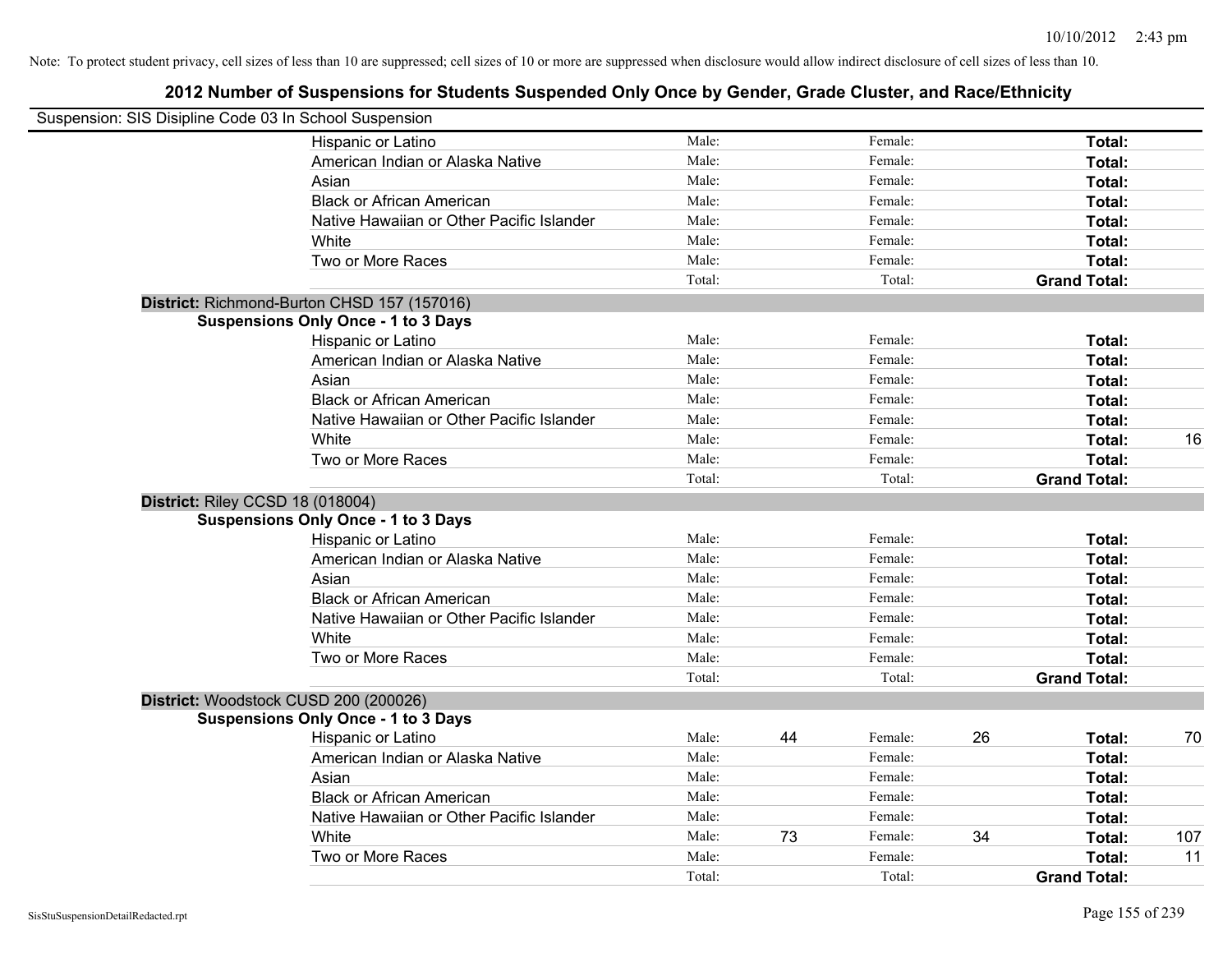## **2012 Number of Suspensions for Students Suspended Only Once by Gender, Grade Cluster, and Race/Ethnicity**

Suspension: SIS Disipline Code 03 In School Suspension

| Region: Monroe/Randolph ROE (45) |                                               |        |         |                     |
|----------------------------------|-----------------------------------------------|--------|---------|---------------------|
|                                  | County: Monroe (067)                          |        |         |                     |
|                                  | District: Columbia CUSD 4 (004026)            |        |         |                     |
|                                  | <b>Suspensions Only Once - 1 to 3 Days</b>    |        |         |                     |
|                                  | Hispanic or Latino                            | Male:  | Female: | Total:              |
|                                  | American Indian or Alaska Native              | Male:  | Female: | Total:              |
|                                  | Asian                                         | Male:  | Female: | Total:              |
|                                  | <b>Black or African American</b>              | Male:  | Female: | Total:              |
|                                  | Native Hawaiian or Other Pacific Islander     | Male:  | Female: | Total:              |
|                                  | White                                         | Male:  | Female: | Total:<br>16        |
|                                  | Two or More Races                             | Male:  | Female: | <b>Total:</b>       |
|                                  |                                               | Total: | Total:  | <b>Grand Total:</b> |
|                                  | <b>Suspensions Only Once - 4 or More Days</b> |        |         |                     |
|                                  | Hispanic or Latino                            | Male:  | Female: | Total:              |
|                                  | American Indian or Alaska Native              | Male:  | Female: | Total:              |
|                                  | Asian                                         | Male:  | Female: | Total:              |
|                                  | <b>Black or African American</b>              | Male:  | Female: | Total:              |
|                                  | Native Hawaiian or Other Pacific Islander     | Male:  | Female: | Total:              |
|                                  | White                                         | Male:  | Female: | Total:              |
|                                  | Two or More Races                             | Male:  | Female: | Total:              |
|                                  |                                               | Total: | Total:  | <b>Grand Total:</b> |
|                                  | District: Valmeyer CUSD 3 (003026)            |        |         |                     |
|                                  | <b>Suspensions Only Once - 1 to 3 Days</b>    |        |         |                     |
|                                  | Hispanic or Latino                            | Male:  | Female: | Total:              |
|                                  | American Indian or Alaska Native              | Male:  | Female: | Total:              |
|                                  | Asian                                         | Male:  | Female: | Total:              |
|                                  | <b>Black or African American</b>              | Male:  | Female: | Total:              |
|                                  | Native Hawaiian or Other Pacific Islander     | Male:  | Female: | Total:              |
|                                  | White                                         | Male:  | Female: | Total:              |
|                                  | Two or More Races                             | Male:  | Female: | Total:              |
|                                  |                                               | Total: | Total:  | <b>Grand Total:</b> |
|                                  | District: Waterloo CUSD 5 (005026)            |        |         |                     |
|                                  | <b>Suspensions Only Once - 1 to 3 Days</b>    |        |         |                     |
|                                  | Hispanic or Latino                            | Male:  | Female: | Total:              |
|                                  | American Indian or Alaska Native              | Male:  | Female: | Total:              |
|                                  | Asian                                         | Male:  | Female: | Total:              |
|                                  | <b>Black or African American</b>              | Male:  | Female: | Total:              |
|                                  |                                               |        |         |                     |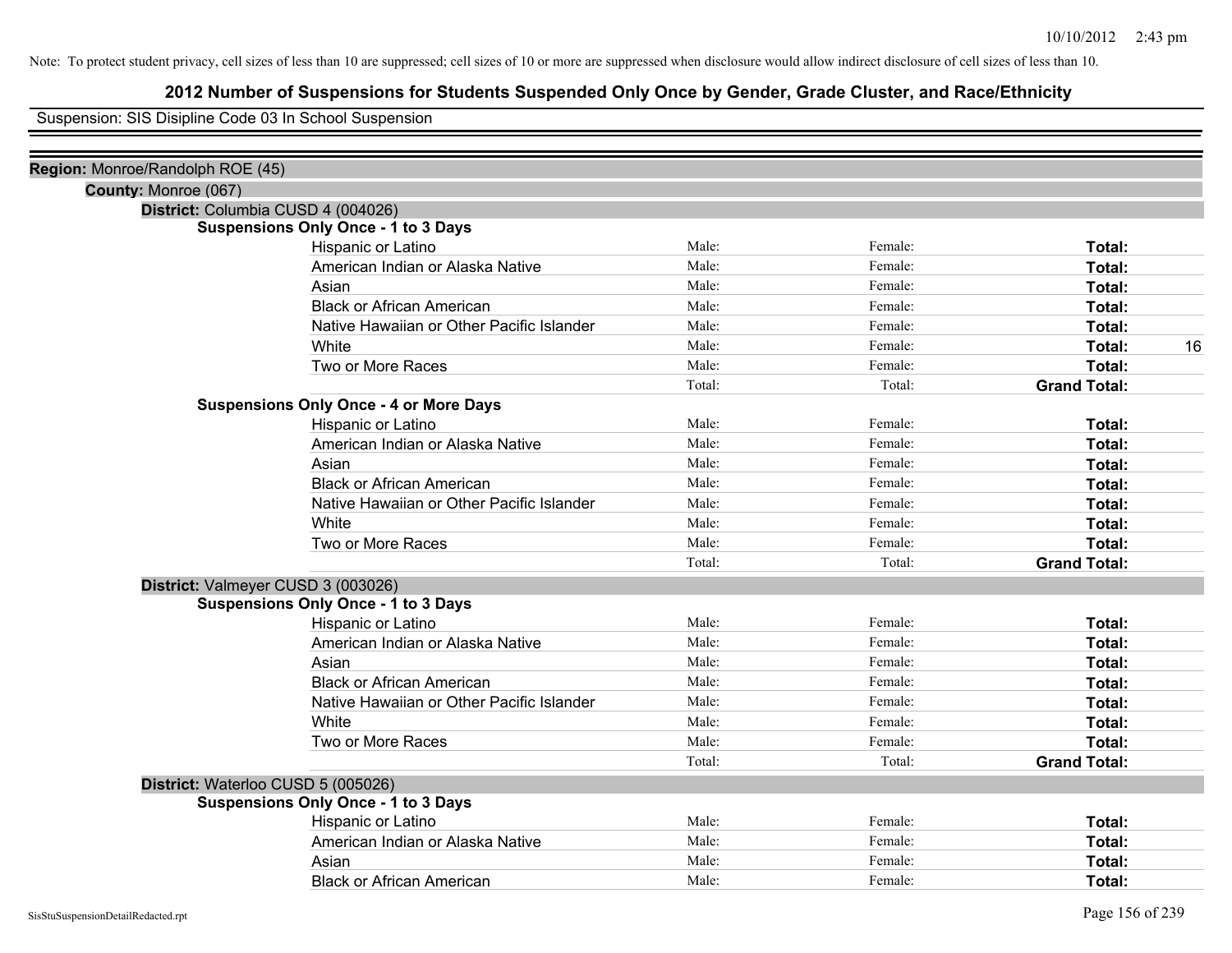| Suspension: SIS Disipline Code 03 In School Suspension |                                               |        |    |         |    |                     |
|--------------------------------------------------------|-----------------------------------------------|--------|----|---------|----|---------------------|
|                                                        | Native Hawaiian or Other Pacific Islander     | Male:  |    | Female: |    | Total:              |
|                                                        | White                                         | Male:  | 47 | Female: | 24 | Total:<br>71        |
|                                                        | Two or More Races                             | Male:  |    | Female: |    | Total:              |
|                                                        |                                               | Total: |    | Total:  |    | <b>Grand Total:</b> |
| County: Non-Public School (000)                        |                                               |        |    |         |    |                     |
|                                                        | District: Monroe/Randolph ROE (000000)        |        |    |         |    |                     |
|                                                        | <b>Suspensions Only Once - 1 to 3 Days</b>    |        |    |         |    |                     |
|                                                        | Hispanic or Latino                            | Male:  |    | Female: |    | Total:              |
|                                                        | American Indian or Alaska Native              | Male:  |    | Female: |    | Total:              |
|                                                        | Asian                                         | Male:  |    | Female: |    | Total:              |
|                                                        | <b>Black or African American</b>              | Male:  |    | Female: |    | Total:              |
|                                                        | Native Hawaiian or Other Pacific Islander     | Male:  |    | Female: |    | Total:              |
|                                                        | White                                         | Male:  |    | Female: |    | Total:              |
|                                                        | Two or More Races                             | Male:  |    | Female: |    | Total:              |
|                                                        |                                               | Total: |    | Total:  |    | <b>Grand Total:</b> |
|                                                        | District: Non-Public School (0000)            |        |    |         |    |                     |
|                                                        | <b>Suspensions Only Once - 1 to 3 Days</b>    |        |    |         |    |                     |
|                                                        | Hispanic or Latino                            | Male:  |    | Female: |    | Total:              |
|                                                        | American Indian or Alaska Native              | Male:  |    | Female: |    | Total:              |
|                                                        | Asian                                         | Male:  |    | Female: |    | Total:              |
|                                                        | <b>Black or African American</b>              | Male:  |    | Female: |    | Total:              |
|                                                        | Native Hawaiian or Other Pacific Islander     | Male:  |    | Female: |    | Total:              |
|                                                        | White                                         | Male:  |    | Female: |    | Total:              |
|                                                        | Two or More Races                             | Male:  |    | Female: |    | Total:              |
|                                                        |                                               | Total: |    | Total:  |    | <b>Grand Total:</b> |
|                                                        | <b>Suspensions Only Once - 4 or More Days</b> |        |    |         |    |                     |
|                                                        | Hispanic or Latino                            | Male:  |    | Female: |    | Total:              |
|                                                        | American Indian or Alaska Native              | Male:  |    | Female: |    | Total:              |
|                                                        | Asian                                         | Male:  |    | Female: |    | Total:              |
|                                                        | <b>Black or African American</b>              | Male:  |    | Female: |    | Total:              |
|                                                        | Native Hawaiian or Other Pacific Islander     | Male:  |    | Female: |    | Total:              |
|                                                        | White                                         | Male:  |    | Female: |    | Total:              |
|                                                        | Two or More Races                             | Male:  |    | Female: |    | Total:              |
|                                                        |                                               | Total: |    | Total:  |    | <b>Grand Total:</b> |
| County: Randolph (079)                                 |                                               |        |    |         |    |                     |
|                                                        | District: Chester CUSD 139 (139026)           |        |    |         |    |                     |
|                                                        | <b>Suspensions Only Once - 1 to 3 Days</b>    |        |    |         |    |                     |
|                                                        | Hispanic or Latino                            | Male:  |    | Female: |    | Total:              |
|                                                        | American Indian or Alaska Native              | Male:  |    | Female: |    | Total:              |
| SisStuSuspensionDetailRedacted.rpt                     |                                               |        |    |         |    | Page 157 of 239     |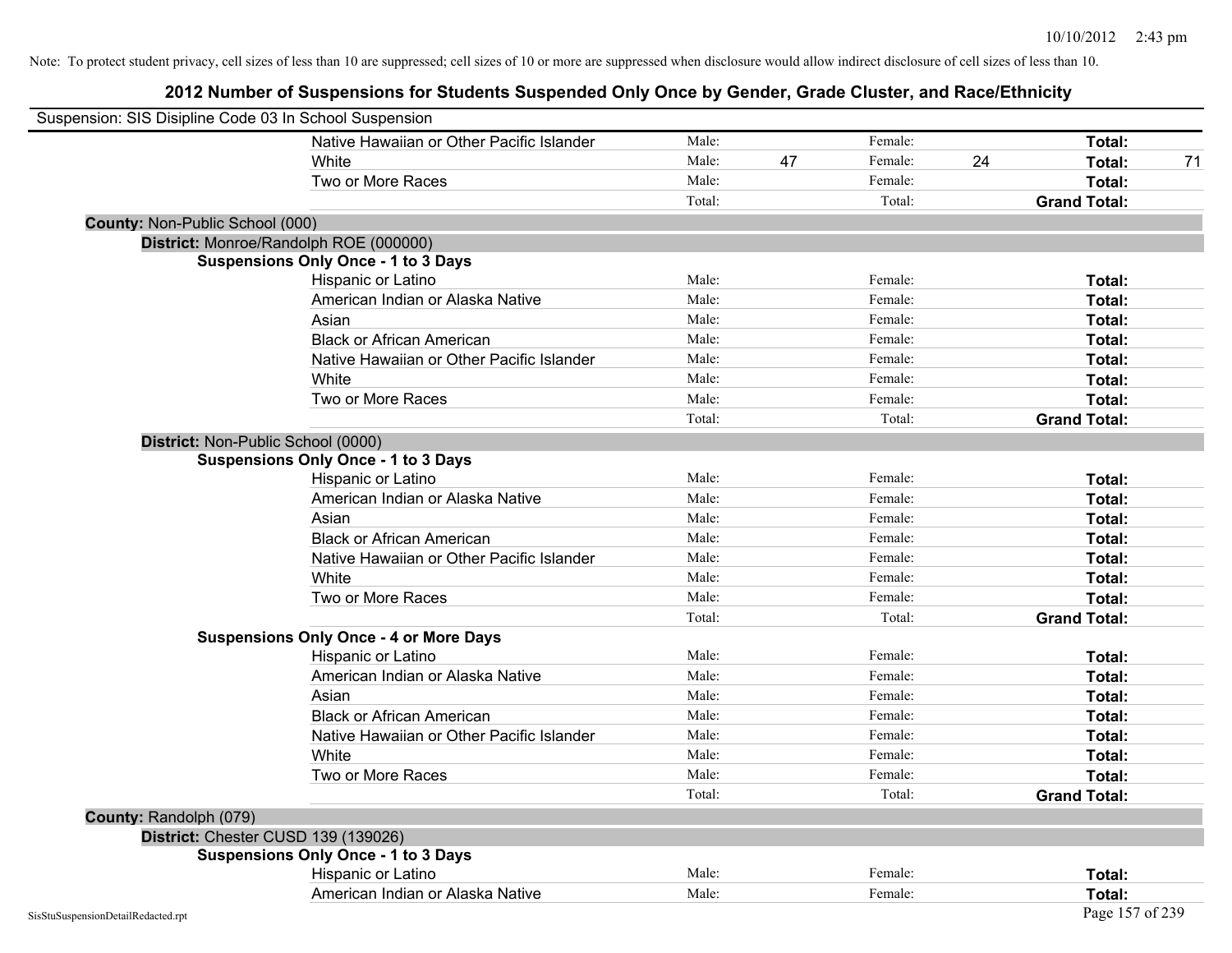| Suspension: SIS Disipline Code 03 In School Suspension |                                               |        |    |         |    |                     |    |
|--------------------------------------------------------|-----------------------------------------------|--------|----|---------|----|---------------------|----|
|                                                        | Asian                                         | Male:  |    | Female: |    | Total:              |    |
|                                                        | <b>Black or African American</b>              | Male:  |    | Female: |    | Total:              |    |
|                                                        | Native Hawaiian or Other Pacific Islander     | Male:  |    | Female: |    | Total:              |    |
|                                                        | White                                         | Male:  |    | Female: |    | Total:              | 17 |
|                                                        | Two or More Races                             | Male:  |    | Female: |    | Total:              |    |
|                                                        |                                               | Total: |    | Total:  |    | <b>Grand Total:</b> |    |
|                                                        | District: Coulterville USD 1 (001022)         |        |    |         |    |                     |    |
|                                                        | <b>Suspensions Only Once - 1 to 3 Days</b>    |        |    |         |    |                     |    |
|                                                        | Hispanic or Latino                            | Male:  |    | Female: |    | Total:              |    |
|                                                        | American Indian or Alaska Native              | Male:  |    | Female: |    | Total:              |    |
|                                                        | Asian                                         | Male:  |    | Female: |    | Total:              |    |
|                                                        | <b>Black or African American</b>              | Male:  |    | Female: |    | Total:              |    |
|                                                        | Native Hawaiian or Other Pacific Islander     | Male:  |    | Female: |    | Total:              |    |
|                                                        | White                                         | Male:  |    | Female: |    | Total:              |    |
|                                                        | Two or More Races                             | Male:  |    | Female: |    | Total:              |    |
|                                                        |                                               | Total: |    | Total:  |    | <b>Grand Total:</b> |    |
|                                                        | District: Red Bud CUSD 132 (132026)           |        |    |         |    |                     |    |
|                                                        | <b>Suspensions Only Once - 1 to 3 Days</b>    |        |    |         |    |                     |    |
|                                                        | Hispanic or Latino                            | Male:  |    | Female: |    | Total:              |    |
|                                                        | American Indian or Alaska Native              | Male:  |    | Female: |    | Total:              |    |
|                                                        | Asian                                         | Male:  |    | Female: |    | Total:              |    |
|                                                        | <b>Black or African American</b>              | Male:  |    | Female: |    | Total:              |    |
|                                                        | Native Hawaiian or Other Pacific Islander     | Male:  |    | Female: |    | Total:              |    |
|                                                        | White                                         | Male:  |    | Female: |    | Total:              | 37 |
|                                                        | Two or More Races                             | Male:  |    | Female: |    | Total:              |    |
|                                                        |                                               | Total: |    | Total:  |    | <b>Grand Total:</b> |    |
|                                                        | District: Sparta CUSD 140 (140026)            |        |    |         |    |                     |    |
|                                                        | <b>Suspensions Only Once - 1 to 3 Days</b>    |        |    |         |    |                     |    |
|                                                        | Hispanic or Latino                            | Male:  |    | Female: |    | Total:              |    |
|                                                        | American Indian or Alaska Native              | Male:  |    | Female: |    | Total:              |    |
|                                                        | Asian                                         | Male:  |    | Female: |    | Total:              |    |
|                                                        | <b>Black or African American</b>              | Male:  |    | Female: |    | Total:              | 21 |
|                                                        | Native Hawaiian or Other Pacific Islander     | Male:  |    | Female: |    | Total:              |    |
|                                                        | White                                         | Male:  | 30 | Female: | 14 | Total:              | 44 |
|                                                        | Two or More Races                             | Male:  |    | Female: |    | Total:              |    |
|                                                        |                                               | Total: |    | Total:  |    | <b>Grand Total:</b> |    |
|                                                        | <b>Suspensions Only Once - 4 or More Days</b> |        |    |         |    |                     |    |
|                                                        | <b>Hispanic or Latino</b>                     | Male:  |    | Female: |    | Total:              |    |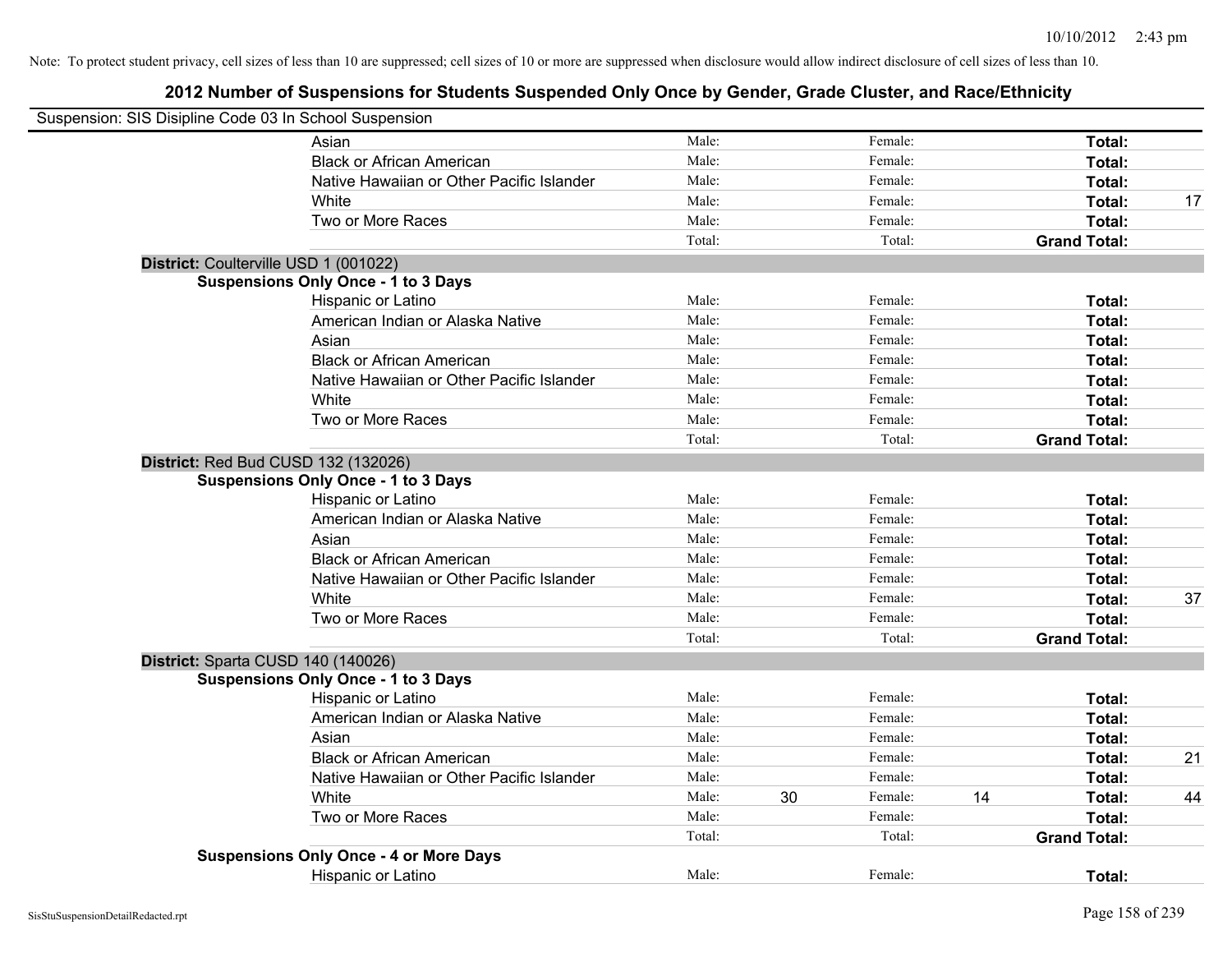### **2012 Number of Suspensions for Students Suspended Only Once by Gender, Grade Cluster, and Race/Ethnicity**

| Suspension: SIS Disipline Code 03 In School Suspension |                                               |        |         |                     |
|--------------------------------------------------------|-----------------------------------------------|--------|---------|---------------------|
|                                                        | American Indian or Alaska Native              | Male:  | Female: | Total:              |
|                                                        | Asian                                         | Male:  | Female: | Total:              |
|                                                        | <b>Black or African American</b>              | Male:  | Female: | Total:              |
|                                                        | Native Hawaiian or Other Pacific Islander     | Male:  | Female: | Total:              |
|                                                        | White                                         | Male:  | Female: | Total:              |
|                                                        | Two or More Races                             | Male:  | Female: | Total:              |
|                                                        |                                               | Total: | Total:  | <b>Grand Total:</b> |
|                                                        | District: Steeleville CUSD 138 (138026)       |        |         |                     |
|                                                        | <b>Suspensions Only Once - 1 to 3 Days</b>    |        |         |                     |
|                                                        | Hispanic or Latino                            | Male:  | Female: | Total:              |
|                                                        | American Indian or Alaska Native              | Male:  | Female: | Total:              |
|                                                        | Asian                                         | Male:  | Female: | Total:              |
|                                                        | <b>Black or African American</b>              | Male:  | Female: | Total:              |
|                                                        | Native Hawaiian or Other Pacific Islander     | Male:  | Female: | Total:              |
|                                                        | White                                         | Male:  | Female: | 11<br>Total:        |
|                                                        | Two or More Races                             | Male:  | Female: | Total:              |
|                                                        |                                               | Total: | Total:  | <b>Grand Total:</b> |
|                                                        | <b>Suspensions Only Once - 4 or More Days</b> |        |         |                     |
|                                                        | Hispanic or Latino                            | Male:  | Female: | Total:              |
|                                                        | American Indian or Alaska Native              | Male:  | Female: | Total:              |
|                                                        | Asian                                         | Male:  | Female: | Total:              |
|                                                        | <b>Black or African American</b>              | Male:  | Female: | Total:              |
|                                                        | Native Hawaiian or Other Pacific Islander     | Male:  | Female: | Total:              |
|                                                        | White                                         | Male:  | Female: | Total:              |
|                                                        | Two or More Races                             | Male:  | Female: | Total:              |
|                                                        |                                               | Total: | Total:  | <b>Grand Total:</b> |
|                                                        |                                               |        |         |                     |
| Region: Non-Public School (77)                         |                                               |        |         |                     |
| County: Non-Public School (777)                        |                                               |        |         |                     |
|                                                        | District: Camelot Schools (027000)            |        |         |                     |
|                                                        | <b>Suspensions Only Once - 1 to 3 Days</b>    |        |         |                     |
|                                                        | Hispanic or Latino                            | Male:  | Female: | Total:              |
|                                                        | American Indian or Alaska Native              | Male:  | Female: | Total:              |
|                                                        | Asian                                         | Male:  | Female: | Total:              |

Black or African American **Figure 1** and Male: **Female:** Female: **Fotal: Total: Total: Figure 1** Native Hawaiian or Other Pacific Islander Male: Female: Female: **Fotal:** Total: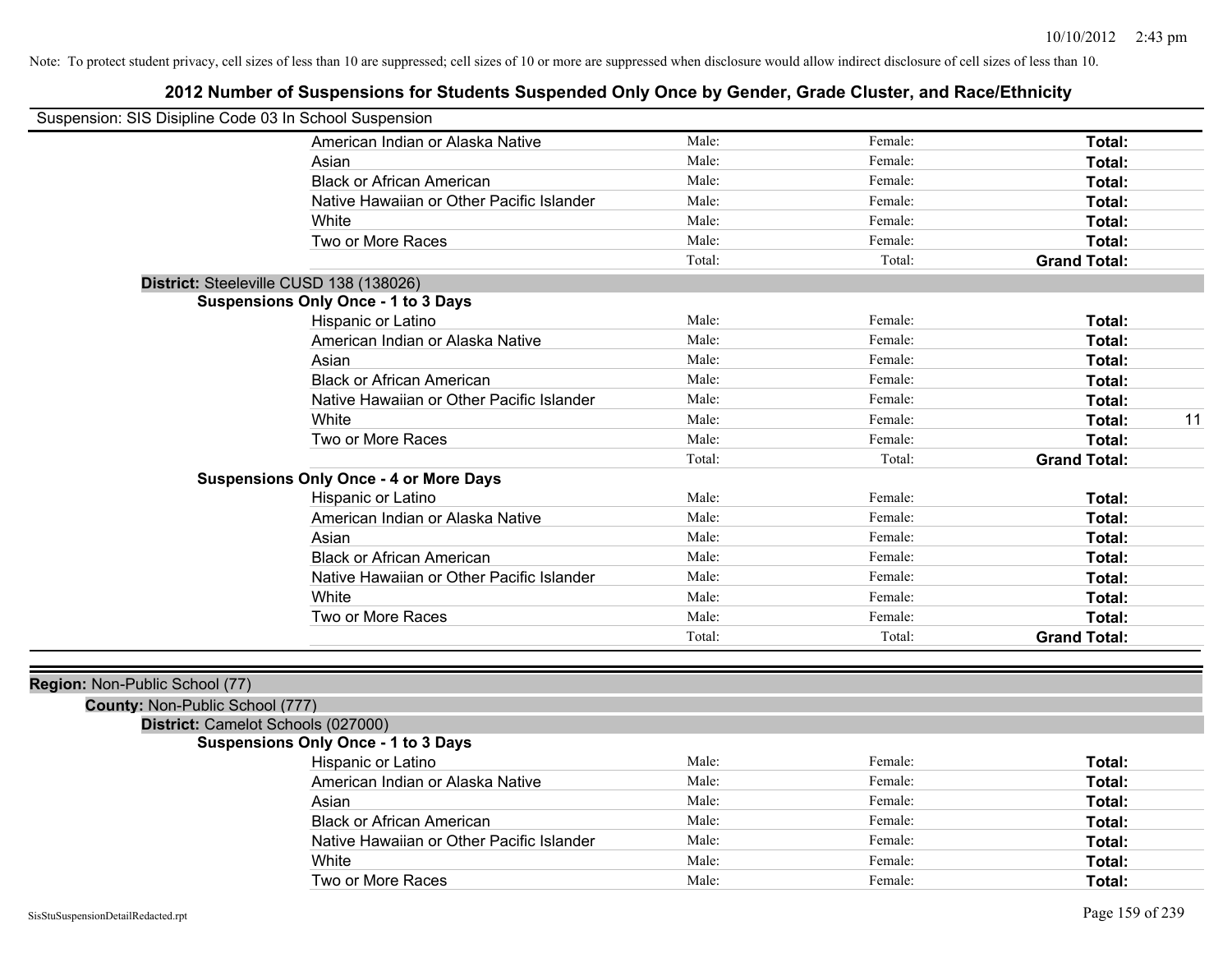| Suspension: SIS Disipline Code 03 In School Suspension |                                            |        |         |                     |    |
|--------------------------------------------------------|--------------------------------------------|--------|---------|---------------------|----|
|                                                        |                                            | Total: | Total:  | <b>Grand Total:</b> |    |
|                                                        | District: ECH Every Childs Hope (031400)   |        |         |                     |    |
|                                                        | <b>Suspensions Only Once - 1 to 3 Days</b> |        |         |                     |    |
|                                                        | Hispanic or Latino                         | Male:  | Female: | Total:              |    |
|                                                        | American Indian or Alaska Native           | Male:  | Female: | Total:              |    |
|                                                        | Asian                                      | Male:  | Female: | Total:              |    |
|                                                        | <b>Black or African American</b>           | Male:  | Female: | Total:              |    |
|                                                        | Native Hawaiian or Other Pacific Islander  | Male:  | Female: | Total:              |    |
|                                                        | White                                      | Male:  | Female: | Total:              |    |
|                                                        | Two or More Races                          | Male:  | Female: | Total:              |    |
|                                                        |                                            | Total: | Total:  | <b>Grand Total:</b> |    |
|                                                        |                                            |        |         |                     |    |
| Region: Peoria ROE (48)                                |                                            |        |         |                     |    |
| County: Non-Public School (000)                        |                                            |        |         |                     |    |
| District: Peoria ROE (000000)                          |                                            |        |         |                     |    |
|                                                        | <b>Suspensions Only Once - 1 to 3 Days</b> |        |         |                     |    |
|                                                        | Hispanic or Latino                         | Male:  | Female: | Total:              |    |
|                                                        | American Indian or Alaska Native           | Male:  | Female: | Total:              |    |
|                                                        | Asian                                      | Male:  | Female: | Total:              |    |
|                                                        | <b>Black or African American</b>           | Male:  | Female: | Total:              |    |
|                                                        | Native Hawaiian or Other Pacific Islander  | Male:  | Female: | Total:              |    |
|                                                        | White                                      | Male:  | Female: | Total:              |    |
|                                                        | Two or More Races                          | Male:  | Female: | Total:              |    |
|                                                        |                                            | Total: | Total:  | <b>Grand Total:</b> |    |
| County: Peoria (072)                                   |                                            |        |         |                     |    |
|                                                        | District: Bartonville SD 66 (066002)       |        |         |                     |    |
|                                                        | <b>Suspensions Only Once - 1 to 3 Days</b> |        |         |                     |    |
|                                                        | Hispanic or Latino                         | Male:  | Female: | Total:              |    |
|                                                        | American Indian or Alaska Native           | Male:  | Female: | Total:              |    |
|                                                        | Asian                                      | Male:  | Female: | Total:              |    |
|                                                        | <b>Black or African American</b>           | Male:  | Female: | Total:              |    |
|                                                        | Native Hawaiian or Other Pacific Islander  | Male:  | Female: | Total:              |    |
|                                                        | White                                      | Male:  | Female: | Total:              | 18 |
|                                                        | Two or More Races                          | Male:  | Female: | Total:              |    |
|                                                        |                                            | Total: | Total:  | <b>Grand Total:</b> |    |
|                                                        | District: Brimfield CUSD 309 (309026)      |        |         |                     |    |
|                                                        | <b>Suspensions Only Once - 1 to 3 Days</b> |        |         |                     |    |
|                                                        | <b>Hispanic or Latino</b>                  | Male:  | Female: | Total:              |    |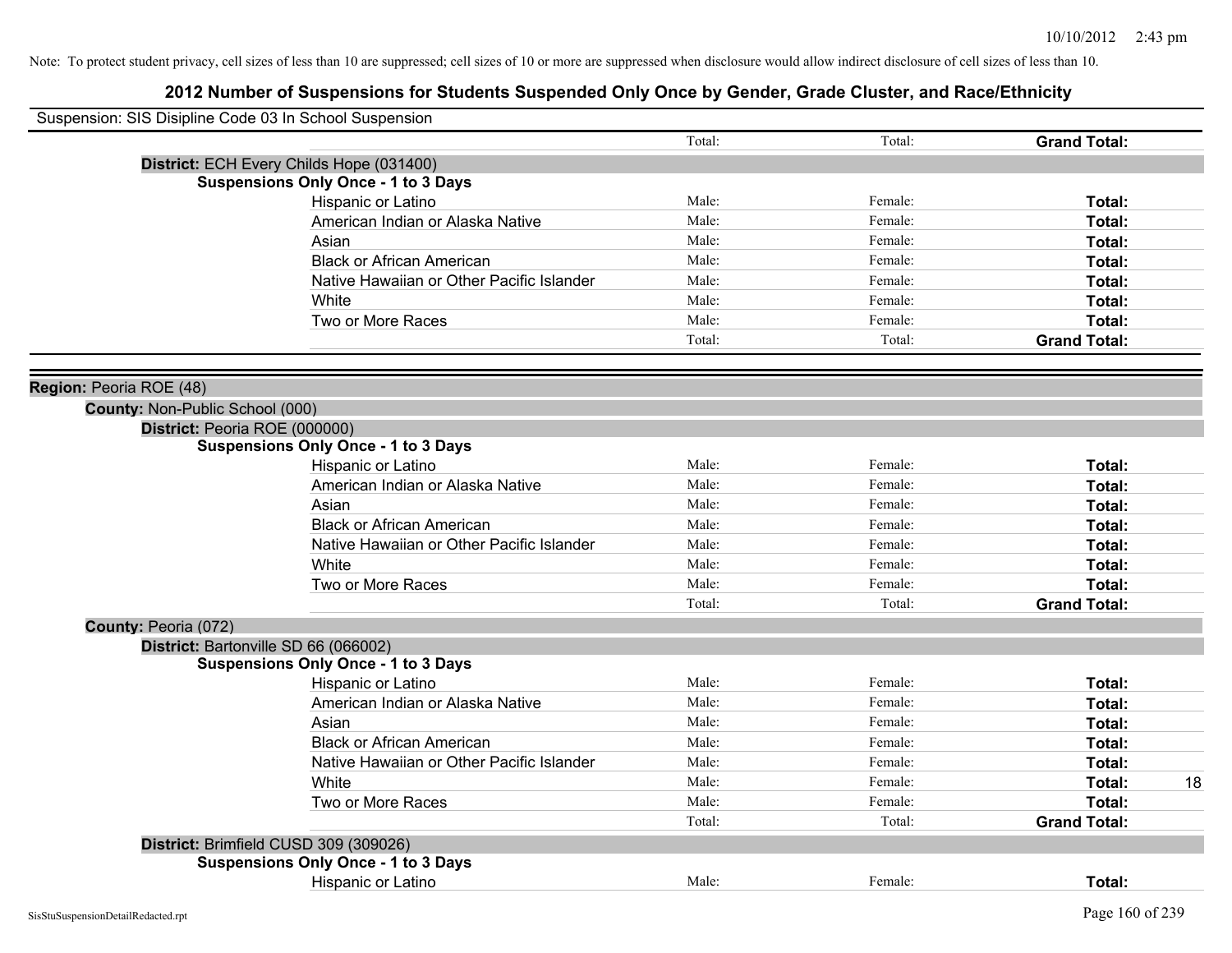| Suspension: SIS Disipline Code 03 In School Suspension |                                                |        |    |         |    |                     |    |
|--------------------------------------------------------|------------------------------------------------|--------|----|---------|----|---------------------|----|
|                                                        | American Indian or Alaska Native               | Male:  |    | Female: |    | Total:              |    |
|                                                        | Asian                                          | Male:  |    | Female: |    | Total:              |    |
|                                                        | <b>Black or African American</b>               | Male:  |    | Female: |    | Total:              |    |
|                                                        | Native Hawaiian or Other Pacific Islander      | Male:  |    | Female: |    | Total:              |    |
|                                                        | White                                          | Male:  |    | Female: |    | Total:              |    |
|                                                        | Two or More Races                              | Male:  |    | Female: |    | Total:              |    |
|                                                        |                                                | Total: |    | Total:  |    | <b>Grand Total:</b> |    |
| District: Dunlap CUSD 323 (323026)                     |                                                |        |    |         |    |                     |    |
|                                                        | <b>Suspensions Only Once - 1 to 3 Days</b>     |        |    |         |    |                     |    |
|                                                        | Hispanic or Latino                             | Male:  |    | Female: |    | Total:              |    |
|                                                        | American Indian or Alaska Native               | Male:  |    | Female: |    | Total:              |    |
|                                                        | Asian                                          | Male:  |    | Female: |    | Total:              |    |
|                                                        | <b>Black or African American</b>               | Male:  |    | Female: |    | Total:              |    |
|                                                        | Native Hawaiian or Other Pacific Islander      | Male:  |    | Female: |    | Total:              |    |
|                                                        | White                                          | Male:  |    | Female: |    | Total:              | 37 |
|                                                        | Two or More Races                              | Male:  |    | Female: |    | Total:              |    |
|                                                        |                                                | Total: |    | Total:  |    | <b>Grand Total:</b> | 47 |
| District: Elmwood CUSD 322 (322026)                    |                                                |        |    |         |    |                     |    |
|                                                        | <b>Suspensions Only Once - 1 to 3 Days</b>     |        |    |         |    |                     |    |
|                                                        | Hispanic or Latino                             | Male:  |    | Female: |    | Total:              |    |
|                                                        | American Indian or Alaska Native               | Male:  |    | Female: |    | Total:              |    |
|                                                        | Asian                                          | Male:  |    | Female: |    | Total:              |    |
|                                                        | <b>Black or African American</b>               | Male:  |    | Female: |    | Total:              |    |
|                                                        | Native Hawaiian or Other Pacific Islander      | Male:  |    | Female: |    | Total:              |    |
|                                                        | White                                          | Male:  |    | Female: |    | Total:              |    |
|                                                        | Two or More Races                              | Male:  |    | Female: |    | Total:              |    |
|                                                        |                                                | Total: |    | Total:  |    | <b>Grand Total:</b> |    |
|                                                        | District: Farmington Central CUSD 265 (265026) |        |    |         |    |                     |    |
|                                                        | <b>Suspensions Only Once - 1 to 3 Days</b>     |        |    |         |    |                     |    |
|                                                        | Hispanic or Latino                             | Male:  |    | Female: |    | Total:              |    |
|                                                        | American Indian or Alaska Native               | Male:  |    | Female: |    | Total:              |    |
|                                                        | Asian                                          | Male:  |    | Female: |    | Total:              |    |
|                                                        | <b>Black or African American</b>               | Male:  |    | Female: |    | Total:              |    |
|                                                        | Native Hawaiian or Other Pacific Islander      | Male:  |    | Female: |    | Total:              |    |
|                                                        | White                                          | Male:  | 32 | Female: | 10 | Total:              | 42 |
|                                                        | Two or More Races                              | Male:  |    | Female: |    | Total:              |    |
|                                                        |                                                | Total: |    | Total:  |    | <b>Grand Total:</b> |    |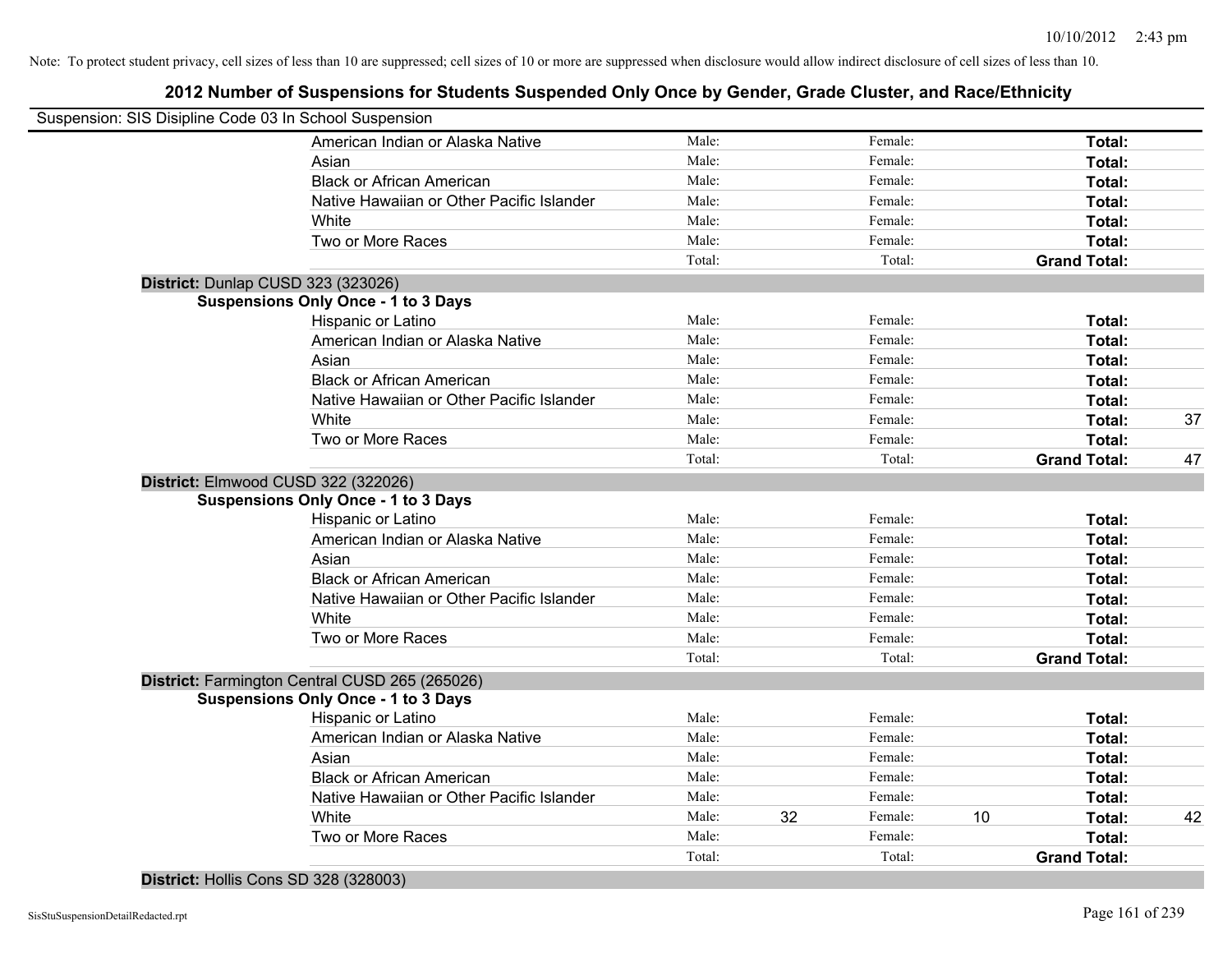| Suspension: SIS Disipline Code 03 In School Suspension |                                              |        |    |         |    |                     |    |
|--------------------------------------------------------|----------------------------------------------|--------|----|---------|----|---------------------|----|
|                                                        | <b>Suspensions Only Once - 1 to 3 Days</b>   |        |    |         |    |                     |    |
|                                                        | Hispanic or Latino                           | Male:  |    | Female: |    | Total:              |    |
|                                                        | American Indian or Alaska Native             | Male:  |    | Female: |    | Total:              |    |
|                                                        | Asian                                        | Male:  |    | Female: |    | Total:              |    |
|                                                        | <b>Black or African American</b>             | Male:  |    | Female: |    | Total:              |    |
|                                                        | Native Hawaiian or Other Pacific Islander    | Male:  |    | Female: |    | Total:              |    |
|                                                        | White                                        | Male:  |    | Female: |    | Total:              |    |
|                                                        | Two or More Races                            | Male:  |    | Female: |    | Total:              |    |
|                                                        |                                              | Total: |    | Total:  |    | <b>Grand Total:</b> |    |
|                                                        | District: Il Valley Central USD 321 (321026) |        |    |         |    |                     |    |
|                                                        | <b>Suspensions Only Once - 1 to 3 Days</b>   |        |    |         |    |                     |    |
|                                                        | Hispanic or Latino                           | Male:  |    | Female: |    | Total:              |    |
|                                                        | American Indian or Alaska Native             | Male:  |    | Female: |    | Total:              |    |
|                                                        | Asian                                        | Male:  |    | Female: |    | Total:              |    |
|                                                        | <b>Black or African American</b>             | Male:  |    | Female: |    | Total:              |    |
|                                                        | Native Hawaiian or Other Pacific Islander    | Male:  |    | Female: |    | Total:              |    |
|                                                        | White                                        | Male:  |    | Female: |    | Total:              |    |
|                                                        | Two or More Races                            | Male:  |    | Female: |    | Total:              |    |
|                                                        |                                              | Total: |    | Total:  |    | <b>Grand Total:</b> |    |
|                                                        | District: Illini Bluffs CUSD 327 (327026)    |        |    |         |    |                     |    |
|                                                        | <b>Suspensions Only Once - 1 to 3 Days</b>   |        |    |         |    |                     |    |
|                                                        | Hispanic or Latino                           | Male:  |    | Female: |    | Total:              |    |
|                                                        | American Indian or Alaska Native             | Male:  |    | Female: |    | Total:              |    |
|                                                        | Asian                                        | Male:  |    | Female: |    | Total:              |    |
|                                                        | <b>Black or African American</b>             | Male:  |    | Female: |    | Total:              |    |
|                                                        | Native Hawaiian or Other Pacific Islander    | Male:  |    | Female: |    | Total:              |    |
|                                                        | White                                        | Male:  | 23 | Female: | 10 | Total:              | 33 |
|                                                        | Two or More Races                            | Male:  |    | Female: |    | Total:              |    |
|                                                        |                                              | Total: |    | Total:  |    | <b>Grand Total:</b> |    |
|                                                        | District: Norwood ESD 63 (063002)            |        |    |         |    |                     |    |
|                                                        | <b>Suspensions Only Once - 1 to 3 Days</b>   |        |    |         |    |                     |    |
|                                                        | Hispanic or Latino                           | Male:  |    | Female: |    | Total:              |    |
|                                                        | American Indian or Alaska Native             | Male:  |    | Female: |    | Total:              |    |
|                                                        | Asian                                        | Male:  |    | Female: |    | Total:              |    |
|                                                        | <b>Black or African American</b>             | Male:  |    | Female: |    | Total:              |    |
|                                                        | Native Hawaiian or Other Pacific Islander    | Male:  |    | Female: |    | Total:              |    |
|                                                        | White                                        | Male:  |    | Female: |    | Total:              | 11 |
|                                                        | Two or More Races                            | Male:  |    | Female: |    | Total:              |    |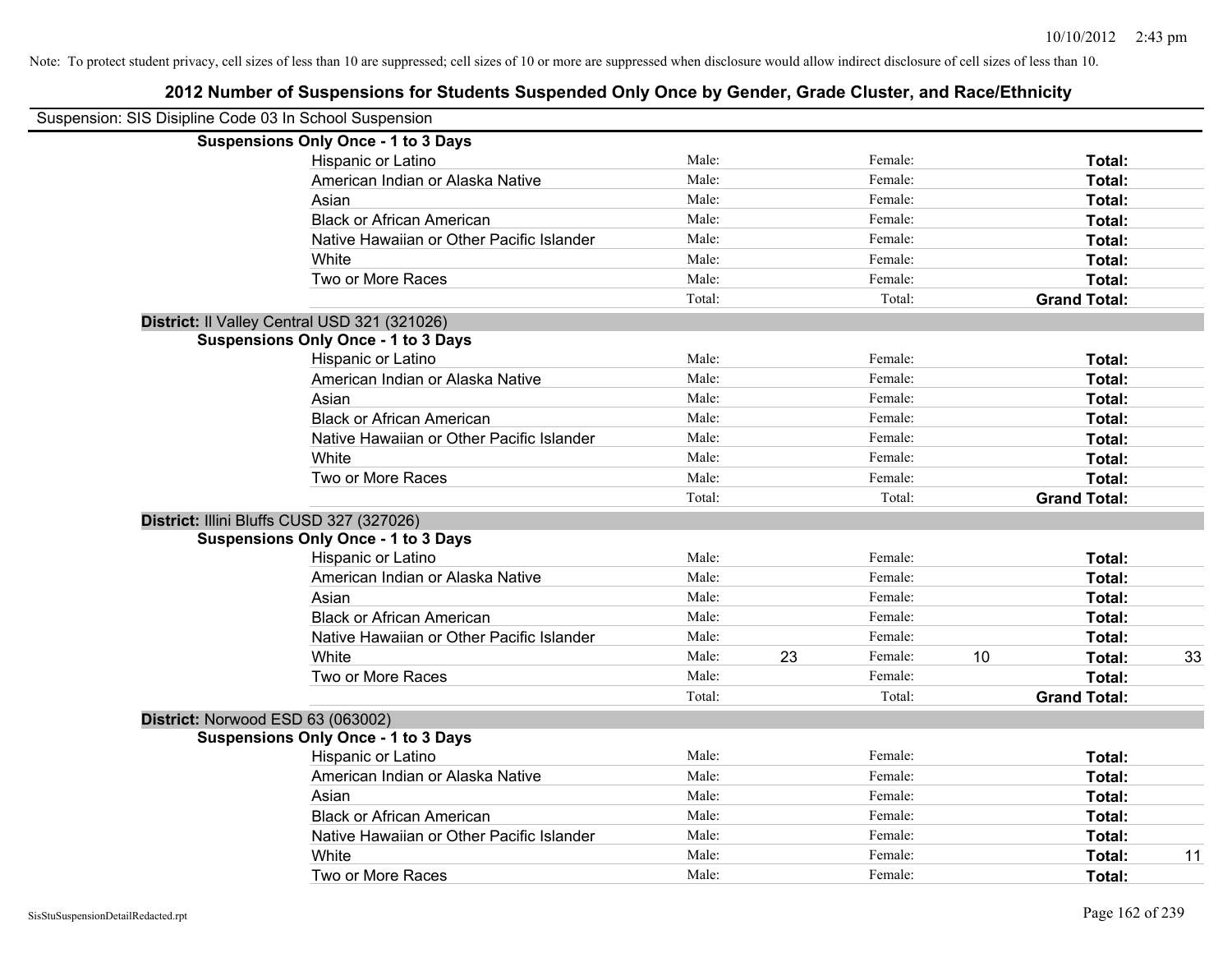| Suspension: SIS Disipline Code 03 In School Suspension |                                               |        |     |         |     |                     |     |
|--------------------------------------------------------|-----------------------------------------------|--------|-----|---------|-----|---------------------|-----|
|                                                        |                                               | Total: |     | Total:  |     | <b>Grand Total:</b> |     |
|                                                        | District: Oak Grove SD 68 (068002)            |        |     |         |     |                     |     |
|                                                        | <b>Suspensions Only Once - 1 to 3 Days</b>    |        |     |         |     |                     |     |
|                                                        | Hispanic or Latino                            | Male:  |     | Female: |     | Total:              |     |
|                                                        | American Indian or Alaska Native              | Male:  |     | Female: |     | Total:              |     |
|                                                        | Asian                                         | Male:  |     | Female: |     | Total:              |     |
|                                                        | <b>Black or African American</b>              | Male:  |     | Female: |     | Total:              |     |
|                                                        | Native Hawaiian or Other Pacific Islander     | Male:  |     | Female: |     | Total:              |     |
|                                                        | White                                         | Male:  |     | Female: |     | Total:              |     |
|                                                        | Two or More Races                             | Male:  |     | Female: |     | Total:              |     |
|                                                        |                                               | Total: |     | Total:  |     | <b>Grand Total:</b> |     |
|                                                        | District: Peoria SD 150 (150025)              |        |     |         |     |                     |     |
|                                                        | <b>Suspensions Only Once - 1 to 3 Days</b>    |        |     |         |     |                     |     |
|                                                        | Hispanic or Latino                            | Male:  | 21  | Female: | 18  | Total:              | 39  |
|                                                        | American Indian or Alaska Native              | Male:  |     | Female: |     | Total:              |     |
|                                                        | Asian                                         | Male:  |     | Female: |     | Total:              |     |
|                                                        | <b>Black or African American</b>              | Male:  | 291 | Female: | 276 | Total:              | 567 |
|                                                        | Native Hawaiian or Other Pacific Islander     | Male:  |     | Female: |     | Total:              |     |
|                                                        | White                                         | Male:  | 48  | Female: | 42  | Total:              | 90  |
|                                                        | Two or More Races                             | Male:  | 30  | Female: | 21  | Total:              | 51  |
|                                                        |                                               | Total: |     | Total:  |     | <b>Grand Total:</b> | 757 |
|                                                        | <b>Suspensions Only Once - 4 or More Days</b> |        |     |         |     |                     |     |
|                                                        | Hispanic or Latino                            | Male:  |     | Female: |     | Total:              |     |
|                                                        | American Indian or Alaska Native              | Male:  |     | Female: |     | Total:              |     |
|                                                        | Asian                                         | Male:  |     | Female: |     | Total:              |     |
|                                                        | <b>Black or African American</b>              | Male:  |     | Female: |     | Total:              |     |
|                                                        | Native Hawaiian or Other Pacific Islander     | Male:  |     | Female: |     | Total:              |     |
|                                                        | White                                         | Male:  |     | Female: |     | Total:              |     |
|                                                        | Two or More Races                             | Male:  |     | Female: |     | <b>Total:</b>       |     |
|                                                        |                                               | Total: |     | Total:  |     | <b>Grand Total:</b> |     |
|                                                        | District: Pleasant Hill SD 69 (069002)        |        |     |         |     |                     |     |
|                                                        | <b>Suspensions Only Once - 1 to 3 Days</b>    |        |     |         |     |                     |     |
|                                                        | Hispanic or Latino                            | Male:  |     | Female: |     | Total:              |     |
|                                                        | American Indian or Alaska Native              | Male:  |     | Female: |     | Total:              |     |
|                                                        | Asian                                         | Male:  |     | Female: |     | Total:              |     |
|                                                        | <b>Black or African American</b>              | Male:  |     | Female: |     | Total:              |     |
|                                                        | Native Hawaiian or Other Pacific Islander     | Male:  |     | Female: |     | Total:              |     |
|                                                        | White                                         | Male:  |     | Female: |     | Total:              | 10  |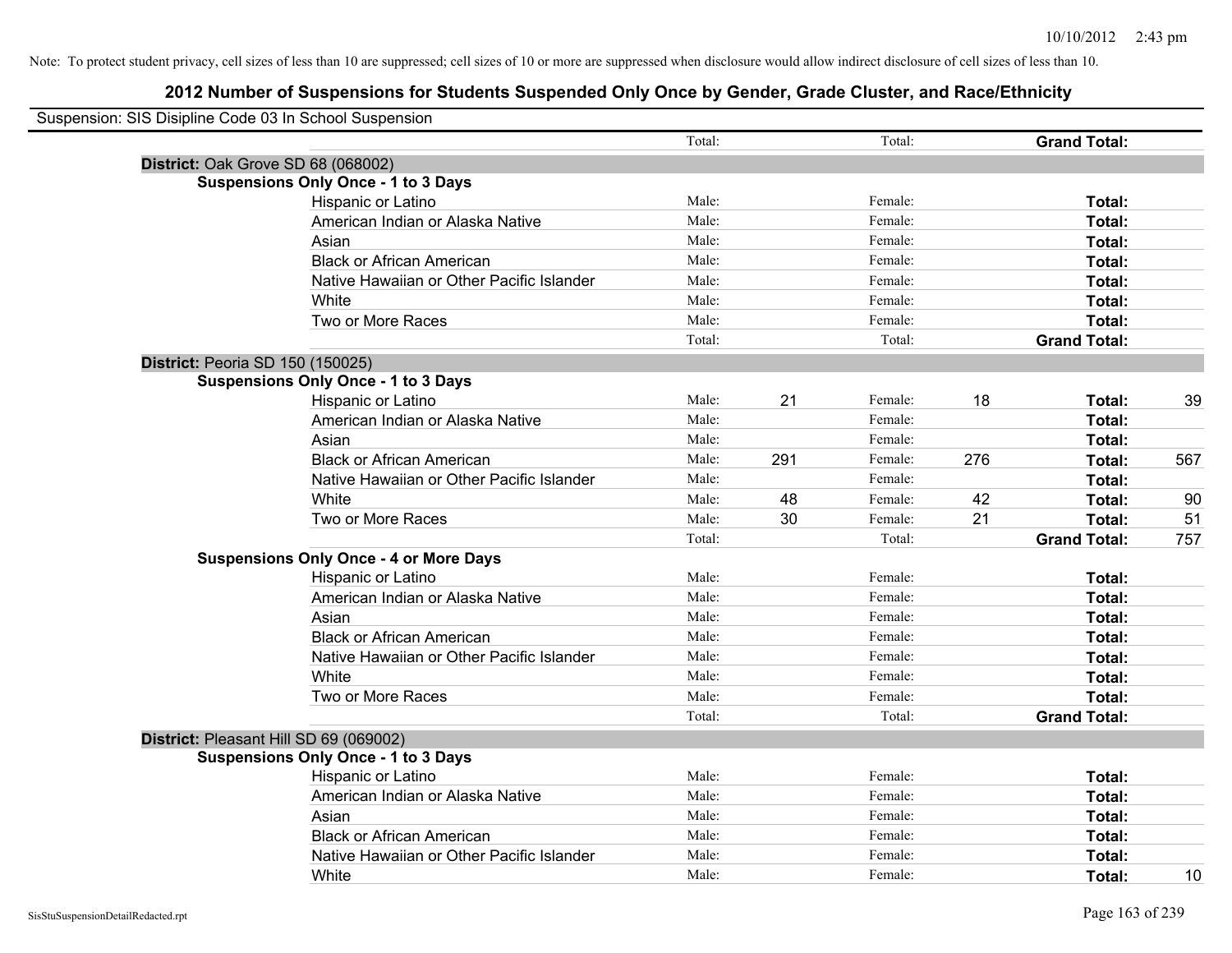|                                         | Suspension: SIS Disipline Code 03 In School Suspension |        |         |                     |    |
|-----------------------------------------|--------------------------------------------------------|--------|---------|---------------------|----|
|                                         | Two or More Races                                      | Male:  | Female: | Total:              |    |
|                                         |                                                        | Total: | Total:  | <b>Grand Total:</b> |    |
|                                         | District: Pleasant Valley SD 62 (062002)               |        |         |                     |    |
|                                         | <b>Suspensions Only Once - 1 to 3 Days</b>             |        |         |                     |    |
|                                         | Hispanic or Latino                                     | Male:  | Female: | Total:              |    |
|                                         | American Indian or Alaska Native                       | Male:  | Female: | Total:              |    |
|                                         | Asian                                                  | Male:  | Female: | Total:              |    |
|                                         | <b>Black or African American</b>                       | Male:  | Female: | Total:              |    |
|                                         | Native Hawaiian or Other Pacific Islander              | Male:  | Female: | Total:              |    |
|                                         | White                                                  | Male:  | Female: | Total:              |    |
|                                         | Two or More Races                                      | Male:  | Female: | Total:              |    |
|                                         |                                                        | Total: | Total:  | <b>Grand Total:</b> | 14 |
|                                         | District: Princeville CUSD 326 (326026)                |        |         |                     |    |
|                                         | <b>Suspensions Only Once - 1 to 3 Days</b>             |        |         |                     |    |
|                                         | Hispanic or Latino                                     | Male:  | Female: | Total:              |    |
|                                         | American Indian or Alaska Native                       | Male:  | Female: | Total:              |    |
|                                         | Asian                                                  | Male:  | Female: | Total:              |    |
|                                         | <b>Black or African American</b>                       | Male:  | Female: | Total:              |    |
|                                         | Native Hawaiian or Other Pacific Islander              | Male:  | Female: | Total:              |    |
|                                         | White                                                  | Male:  | Female: | Total:              |    |
|                                         | Two or More Races                                      | Male:  | Female: | Total:              |    |
|                                         |                                                        | Total: | Total:  | <b>Grand Total:</b> |    |
|                                         |                                                        |        |         |                     |    |
| Region: Region 05 North Cook ISC 1 (05) |                                                        |        |         |                     |    |
| County: Cook (016)                      |                                                        |        |         |                     |    |
|                                         | District: Arlington Heights SD 25 (025002)             |        |         |                     |    |
|                                         | <b>Suspensions Only Once - 1 to 3 Days</b>             |        |         |                     |    |
|                                         | Hispanic or Latino                                     | Male:  | Female: | Total:              |    |
|                                         | American Indian or Alaska Native                       | Male:  | Female: | Total:              |    |
|                                         | Asian                                                  | Male:  | Female: | Total:              |    |
|                                         | <b>Black or African American</b>                       | Male:  | Female: | Total:              |    |
|                                         | Native Hawaiian or Other Pacific Islander              | Male:  | Female: | Total:              |    |
|                                         | White                                                  | Male:  | Female: | Total:              | 21 |
|                                         | Two or More Races                                      | Male:  | Female: | Total:              |    |
|                                         |                                                        | Total: | Total:  | <b>Grand Total:</b> |    |
|                                         | <b>Suspensions Only Once - 4 or More Days</b>          |        |         |                     |    |
|                                         | Hispanic or Latino                                     | Male:  | Female: | <b>Total:</b>       |    |
|                                         | American Indian or Alaska Native                       | Male:  | Female: | Total:              |    |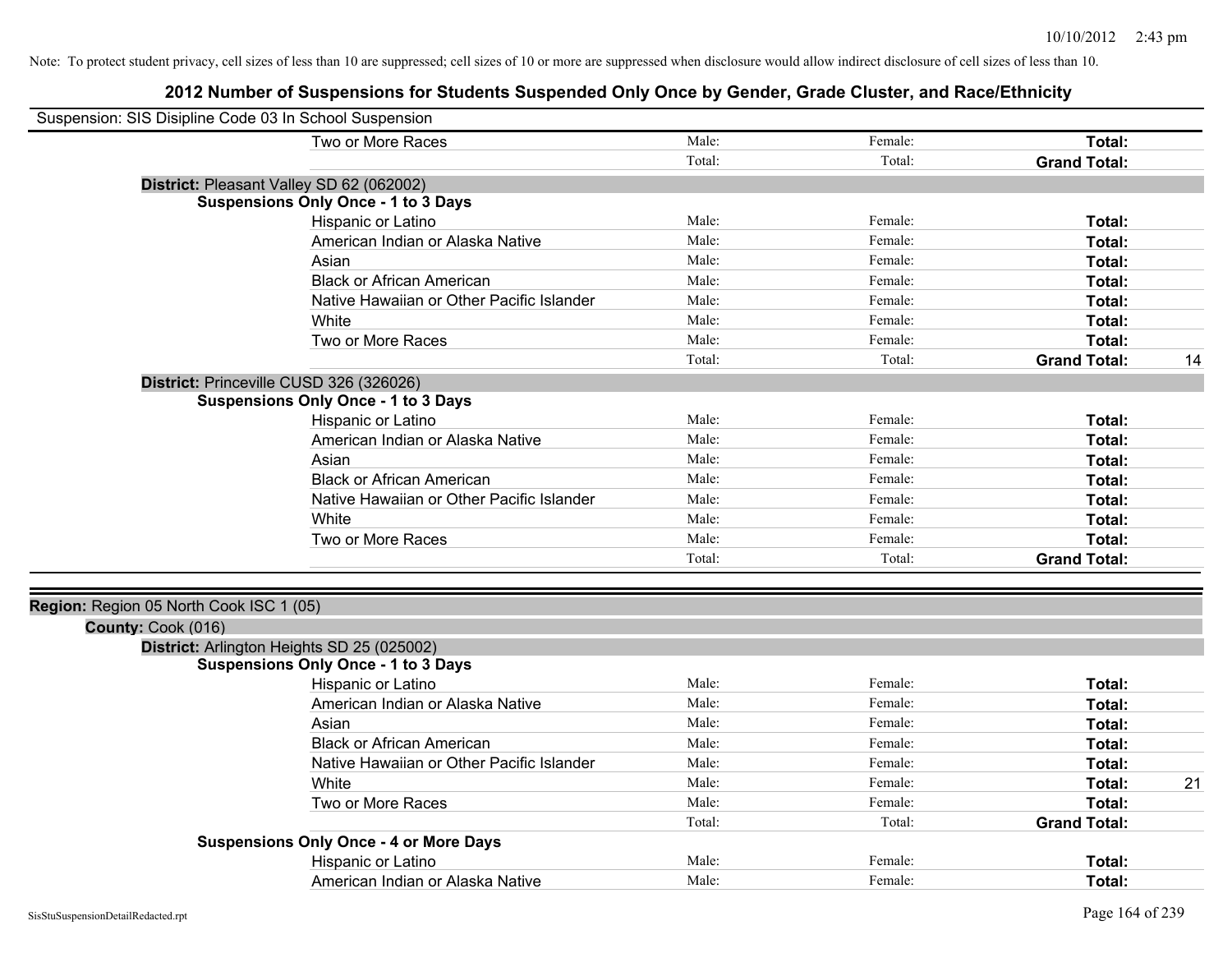## **2012 Number of Suspensions for Students Suspended Only Once by Gender, Grade Cluster, and Race/Ethnicity**

|                                     | Suspension: SIS Disipline Code 03 In School Suspension |        |    |         |    |                     |    |
|-------------------------------------|--------------------------------------------------------|--------|----|---------|----|---------------------|----|
|                                     | Asian                                                  | Male:  |    | Female: |    | Total:              |    |
|                                     | <b>Black or African American</b>                       | Male:  |    | Female: |    | Total:              |    |
|                                     | Native Hawaiian or Other Pacific Islander              | Male:  |    | Female: |    | Total:              |    |
|                                     | White                                                  | Male:  |    | Female: |    | Total:              |    |
|                                     | Two or More Races                                      | Male:  |    | Female: |    | Total:              |    |
|                                     |                                                        | Total: |    | Total:  |    | <b>Grand Total:</b> |    |
| District: Avoca SD 37 (037002)      |                                                        |        |    |         |    |                     |    |
|                                     | <b>Suspensions Only Once - 1 to 3 Days</b>             |        |    |         |    |                     |    |
|                                     | Hispanic or Latino                                     | Male:  |    | Female: |    | Total:              |    |
|                                     | American Indian or Alaska Native                       | Male:  |    | Female: |    | Total:              |    |
|                                     | Asian                                                  | Male:  |    | Female: |    | Total:              |    |
|                                     | <b>Black or African American</b>                       | Male:  |    | Female: |    | Total:              |    |
|                                     | Native Hawaiian or Other Pacific Islander              | Male:  |    | Female: |    | Total:              |    |
|                                     | White                                                  | Male:  |    | Female: |    | Total:              | 13 |
|                                     | Two or More Races                                      | Male:  |    | Female: |    | Total:              |    |
|                                     |                                                        | Total: |    | Total:  |    | <b>Grand Total:</b> |    |
| District: CCSD 62 (062004)          |                                                        |        |    |         |    |                     |    |
|                                     | <b>Suspensions Only Once - 1 to 3 Days</b>             |        |    |         |    |                     |    |
|                                     | Hispanic or Latino                                     | Male:  |    | Female: |    | Total:              | 26 |
|                                     | American Indian or Alaska Native                       | Male:  |    | Female: |    | Total:              |    |
|                                     | Asian                                                  | Male:  |    | Female: |    | Total:              |    |
|                                     | <b>Black or African American</b>                       | Male:  |    | Female: |    | Total:              |    |
|                                     | Native Hawaiian or Other Pacific Islander              | Male:  |    | Female: |    | Total:              |    |
|                                     | White                                                  | Male:  |    | Female: |    | Total:              | 17 |
|                                     | Two or More Races                                      | Male:  |    | Female: |    | Total:              |    |
|                                     |                                                        | Total: | 41 | Total:  | 15 | <b>Grand Total:</b> | 56 |
|                                     | District: Comm Cons SD 59 (059004)                     |        |    |         |    |                     |    |
|                                     | <b>Suspensions Only Once - 1 to 3 Days</b>             |        |    |         |    |                     |    |
|                                     | Hispanic or Latino                                     | Male:  |    | Female: |    | Total:              |    |
|                                     | American Indian or Alaska Native                       | Male:  |    | Female: |    | Total:              |    |
|                                     | Asian                                                  | Male:  |    | Female: |    | Total:              |    |
|                                     | <b>Black or African American</b>                       | Male:  |    | Female: |    | Total:              |    |
|                                     | Native Hawaiian or Other Pacific Islander              | Male:  |    | Female: |    | Total:              |    |
|                                     | White                                                  | Male:  |    | Female: |    | Total:              |    |
|                                     | Two or More Races                                      | Male:  |    | Female: |    | Total:              |    |
|                                     |                                                        | Total: |    | Total:  |    | <b>Grand Total:</b> |    |
| District: East Maine SD 63 (063002) |                                                        |        |    |         |    |                     |    |

**Suspensions Only Once - 1 to 3 Days**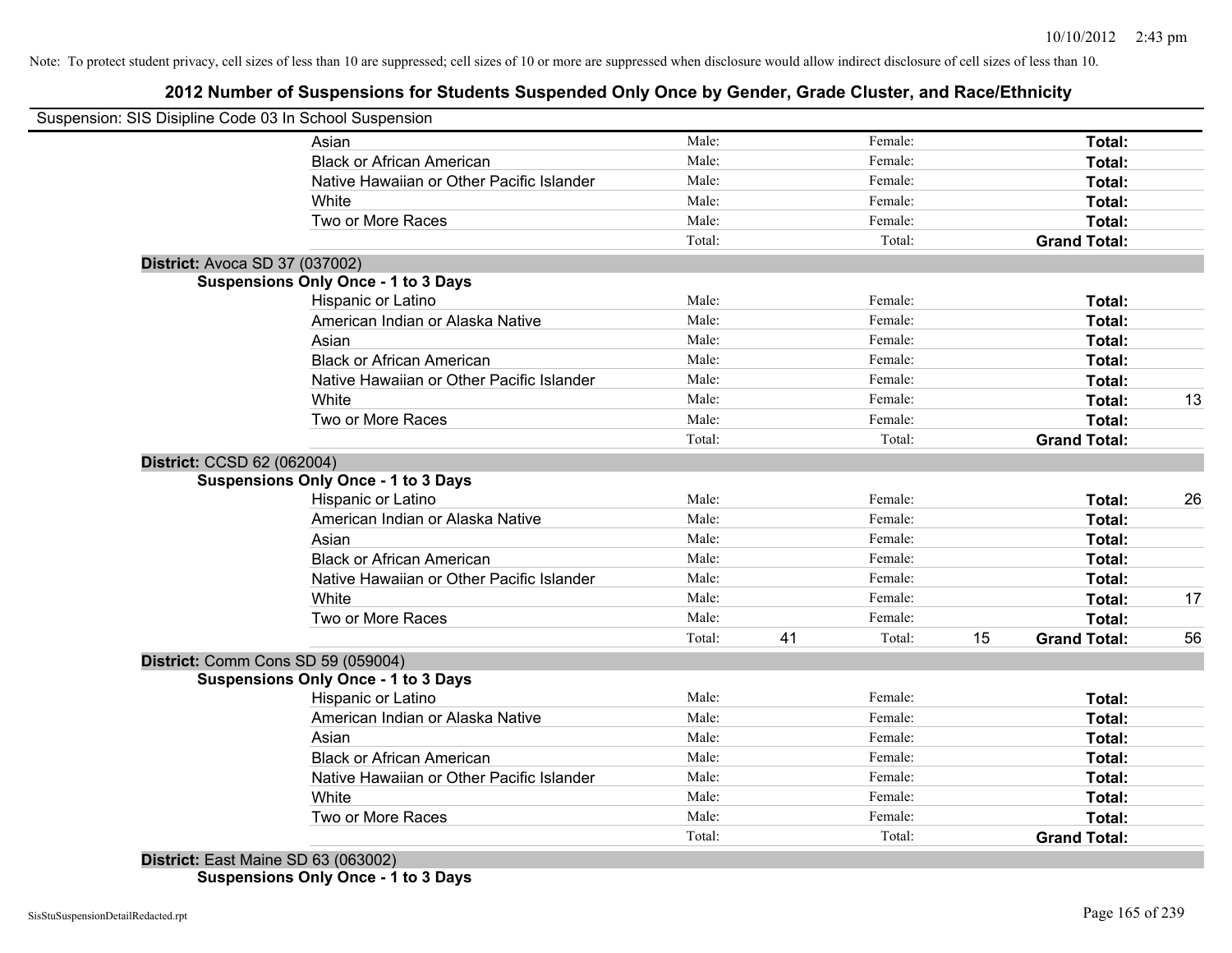| Suspension: SIS Disipline Code 03 In School Suspension |                                            |        |    |         |    |                     |    |
|--------------------------------------------------------|--------------------------------------------|--------|----|---------|----|---------------------|----|
|                                                        | Hispanic or Latino                         | Male:  |    | Female: |    | Total:              |    |
|                                                        | American Indian or Alaska Native           | Male:  |    | Female: |    | Total:              |    |
|                                                        | Asian                                      | Male:  |    | Female: |    | Total:              |    |
|                                                        | <b>Black or African American</b>           | Male:  |    | Female: |    | Total:              |    |
|                                                        | Native Hawaiian or Other Pacific Islander  | Male:  |    | Female: |    | Total:              |    |
|                                                        | White                                      | Male:  |    | Female: |    | Total:              | 13 |
|                                                        | Two or More Races                          | Male:  |    | Female: |    | Total:              |    |
|                                                        |                                            | Total: |    | Total:  |    | <b>Grand Total:</b> | 25 |
|                                                        | District: East Prairie SD 73 (073002)      |        |    |         |    |                     |    |
|                                                        | <b>Suspensions Only Once - 1 to 3 Days</b> |        |    |         |    |                     |    |
|                                                        | Hispanic or Latino                         | Male:  |    | Female: |    | Total:              |    |
|                                                        | American Indian or Alaska Native           | Male:  |    | Female: |    | Total:              |    |
|                                                        | Asian                                      | Male:  |    | Female: |    | Total:              |    |
|                                                        | <b>Black or African American</b>           | Male:  |    | Female: |    | Total:              |    |
|                                                        | Native Hawaiian or Other Pacific Islander  | Male:  |    | Female: |    | Total:              |    |
|                                                        | White                                      | Male:  |    | Female: |    | Total:              |    |
|                                                        | Two or More Races                          | Male:  |    | Female: |    | Total:              |    |
|                                                        |                                            | Total: |    | Total:  |    | <b>Grand Total:</b> |    |
|                                                        | District: Evanston CCSD 65 (065004)        |        |    |         |    |                     |    |
|                                                        | <b>Suspensions Only Once - 1 to 3 Days</b> |        |    |         |    |                     |    |
|                                                        | Hispanic or Latino                         | Male:  |    | Female: |    | Total:              |    |
|                                                        | American Indian or Alaska Native           | Male:  |    | Female: |    | Total:              |    |
|                                                        | Asian                                      | Male:  |    | Female: |    | Total:              |    |
|                                                        | <b>Black or African American</b>           | Male:  |    | Female: |    | Total:              |    |
|                                                        | Native Hawaiian or Other Pacific Islander  | Male:  |    | Female: |    | Total:              |    |
|                                                        | White                                      | Male:  |    | Female: |    | Total:              |    |
|                                                        | Two or More Races                          | Male:  |    | Female: |    | Total:              |    |
|                                                        |                                            | Total: |    | Total:  |    | <b>Grand Total:</b> |    |
|                                                        | District: Evanston Twp HSD 202 (202017)    |        |    |         |    |                     |    |
|                                                        | <b>Suspensions Only Once - 1 to 3 Days</b> |        |    |         |    |                     |    |
|                                                        | Hispanic or Latino                         | Male:  | 18 | Female: | 10 | Total:              | 28 |
|                                                        | American Indian or Alaska Native           | Male:  |    | Female: |    | Total:              |    |
|                                                        | Asian                                      | Male:  |    | Female: |    | Total:              |    |
|                                                        | <b>Black or African American</b>           | Male:  | 34 | Female: | 38 | Total:              | 72 |
|                                                        | Native Hawaiian or Other Pacific Islander  | Male:  |    | Female: |    | Total:              |    |
|                                                        | White                                      | Male:  |    | Female: |    | Total:              | 26 |
|                                                        | Two or More Races                          | Male:  |    | Female: |    | Total:              |    |
|                                                        |                                            | Total: |    | Total:  |    | <b>Grand Total:</b> |    |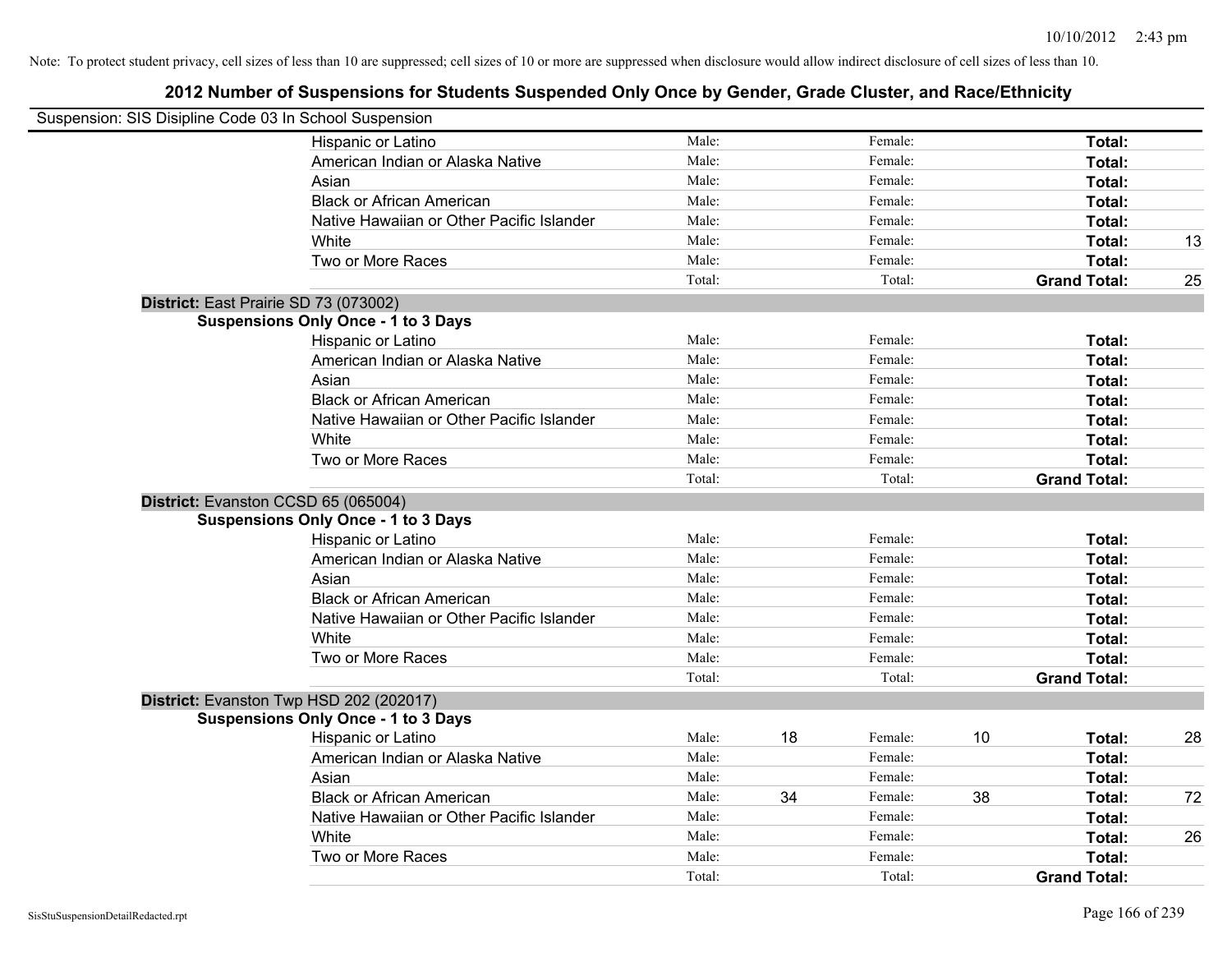| Suspension: SIS Disipline Code 03 In School Suspension |                                                |        |         |                     |
|--------------------------------------------------------|------------------------------------------------|--------|---------|---------------------|
|                                                        | <b>Suspensions Only Once - 4 or More Days</b>  |        |         |                     |
|                                                        | Hispanic or Latino                             | Male:  | Female: | Total:              |
|                                                        | American Indian or Alaska Native               | Male:  | Female: | Total:              |
|                                                        | Asian                                          | Male:  | Female: | Total:              |
|                                                        | <b>Black or African American</b>               | Male:  | Female: | Total:              |
|                                                        | Native Hawaiian or Other Pacific Islander      | Male:  | Female: | Total:              |
|                                                        | White                                          | Male:  | Female: | Total:              |
|                                                        | Two or More Races                              | Male:  | Female: | Total:              |
|                                                        |                                                | Total: | Total:  | <b>Grand Total:</b> |
| District: Fairview SD 72 (072002)                      |                                                |        |         |                     |
|                                                        | <b>Suspensions Only Once - 1 to 3 Days</b>     |        |         |                     |
|                                                        | Hispanic or Latino                             | Male:  | Female: | Total:              |
|                                                        | American Indian or Alaska Native               | Male:  | Female: | Total:              |
|                                                        | Asian                                          | Male:  | Female: | Total:              |
|                                                        | <b>Black or African American</b>               | Male:  | Female: | Total:              |
|                                                        | Native Hawaiian or Other Pacific Islander      | Male:  | Female: | Total:              |
|                                                        | White                                          | Male:  | Female: | Total:              |
|                                                        | Two or More Races                              | Male:  | Female: | Total:              |
|                                                        |                                                | Total: | Total:  | <b>Grand Total:</b> |
|                                                        | District: Family Guidance Centers Inc (015300) |        |         |                     |
|                                                        | <b>Suspensions Only Once - 1 to 3 Days</b>     |        |         |                     |
|                                                        | Hispanic or Latino                             | Male:  | Female: | Total:              |
|                                                        | American Indian or Alaska Native               | Male:  | Female: | Total:              |
|                                                        | Asian                                          | Male:  | Female: | Total:              |
|                                                        | <b>Black or African American</b>               | Male:  | Female: | Total:              |
|                                                        | Native Hawaiian or Other Pacific Islander      | Male:  | Female: | Total:              |
|                                                        | White                                          | Male:  | Female: | Total:              |
|                                                        | Two or More Races                              | Male:  | Female: | Total:              |
|                                                        |                                                | Total: | Total:  | <b>Grand Total:</b> |
| District: Glenview CCSD 34 (034004)                    |                                                |        |         |                     |
|                                                        | <b>Suspensions Only Once - 1 to 3 Days</b>     |        |         |                     |
|                                                        | Hispanic or Latino                             | Male:  | Female: | Total:              |
|                                                        | American Indian or Alaska Native               | Male:  | Female: | Total:              |
|                                                        | Asian                                          | Male:  | Female: | Total:              |
|                                                        | <b>Black or African American</b>               | Male:  | Female: | Total:              |
|                                                        | Native Hawaiian or Other Pacific Islander      | Male:  | Female: | Total:              |
|                                                        | White                                          | Male:  | Female: | <b>Total:</b>       |
|                                                        | Two or More Races                              | Male:  | Female: | Total:              |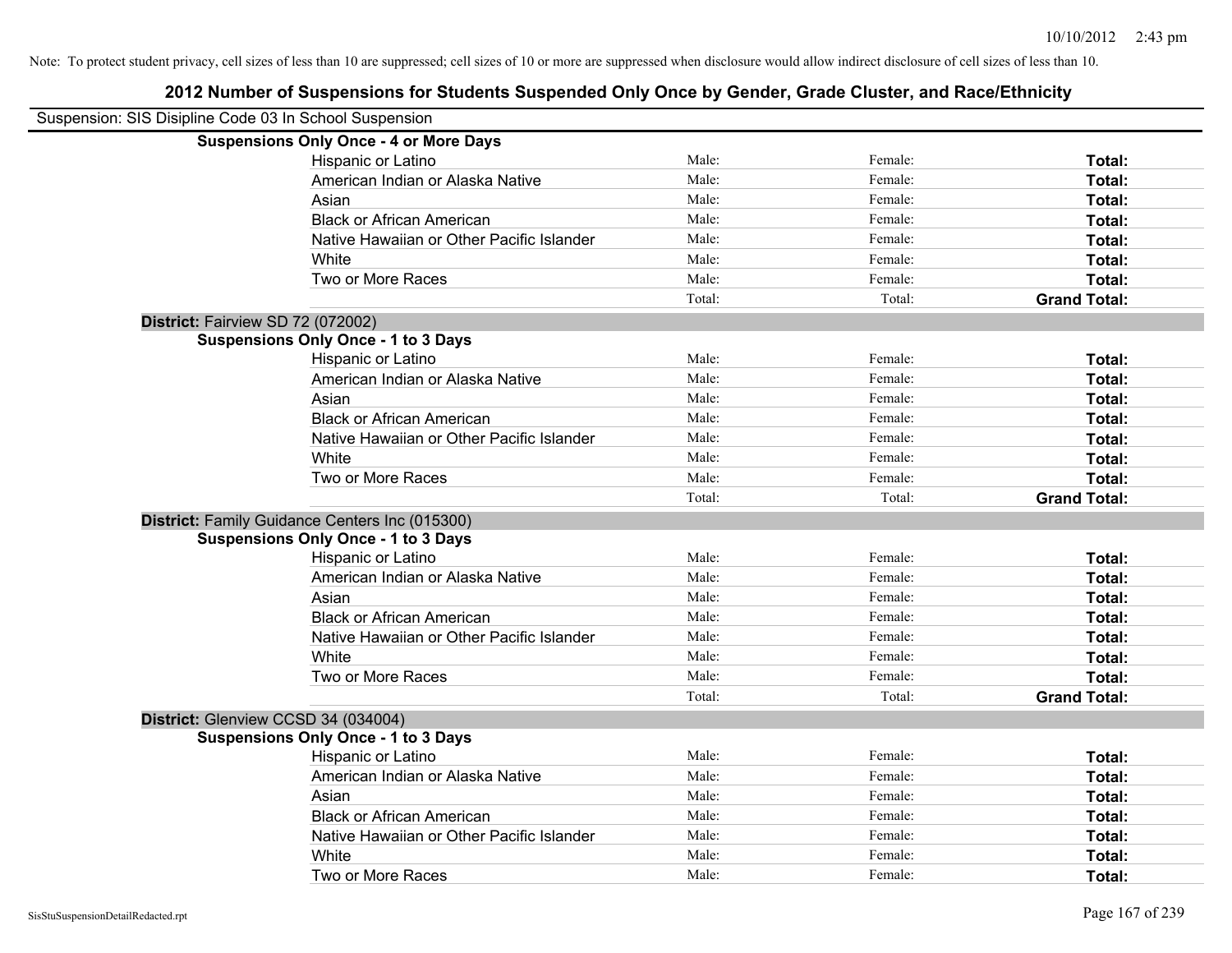| Suspension: SIS Disipline Code 03 In School Suspension |                                               |        |     |         |     |                     |     |
|--------------------------------------------------------|-----------------------------------------------|--------|-----|---------|-----|---------------------|-----|
|                                                        |                                               | Total: |     | Total:  |     | <b>Grand Total:</b> |     |
| District: Golf ESD 67 (067002)                         |                                               |        |     |         |     |                     |     |
|                                                        | <b>Suspensions Only Once - 1 to 3 Days</b>    |        |     |         |     |                     |     |
|                                                        | Hispanic or Latino                            | Male:  |     | Female: |     | Total:              |     |
|                                                        | American Indian or Alaska Native              | Male:  |     | Female: |     | Total:              |     |
|                                                        | Asian                                         | Male:  |     | Female: |     | Total:              |     |
|                                                        | <b>Black or African American</b>              | Male:  |     | Female: |     | Total:              |     |
|                                                        | Native Hawaiian or Other Pacific Islander     | Male:  |     | Female: |     | Total:              |     |
|                                                        | White                                         | Male:  |     | Female: |     | Total:              |     |
|                                                        | Two or More Races                             | Male:  |     | Female: |     | Total:              |     |
|                                                        |                                               | Total: |     | Total:  |     | <b>Grand Total:</b> |     |
|                                                        | District: Lincolnwood SD 74 (074002)          |        |     |         |     |                     |     |
|                                                        | <b>Suspensions Only Once - 1 to 3 Days</b>    |        |     |         |     |                     |     |
|                                                        | Hispanic or Latino                            | Male:  |     | Female: |     | Total:              |     |
|                                                        | American Indian or Alaska Native              | Male:  |     | Female: |     | Total:              |     |
|                                                        | Asian                                         | Male:  |     | Female: |     | Total:              |     |
|                                                        | <b>Black or African American</b>              | Male:  |     | Female: |     | Total:              |     |
|                                                        | Native Hawaiian or Other Pacific Islander     | Male:  |     | Female: |     | Total:              |     |
|                                                        | White                                         | Male:  |     | Female: |     | Total:              |     |
|                                                        | Two or More Races                             | Male:  |     | Female: |     | Total:              |     |
|                                                        |                                               | Total: |     | Total:  |     | <b>Grand Total:</b> | 13  |
|                                                        | <b>Suspensions Only Once - 4 or More Days</b> |        |     |         |     |                     |     |
|                                                        | Hispanic or Latino                            | Male:  |     | Female: |     | Total:              |     |
|                                                        | American Indian or Alaska Native              | Male:  |     | Female: |     | Total:              |     |
|                                                        | Asian                                         | Male:  |     | Female: |     | Total:              |     |
|                                                        | <b>Black or African American</b>              | Male:  |     | Female: |     | Total:              |     |
|                                                        | Native Hawaiian or Other Pacific Islander     | Male:  |     | Female: |     | Total:              |     |
|                                                        | White                                         | Male:  |     | Female: |     | Total:              |     |
|                                                        | Two or More Races                             | Male:  |     | Female: |     | Total:              |     |
|                                                        |                                               | Total: |     | Total:  |     | <b>Grand Total:</b> |     |
|                                                        | District: Maine Township HSD 207 (207017)     |        |     |         |     |                     |     |
|                                                        | <b>Suspensions Only Once - 1 to 3 Days</b>    |        |     |         |     |                     |     |
|                                                        | Hispanic or Latino                            | Male:  | 74  | Female: | 69  | Total:              | 143 |
|                                                        | American Indian or Alaska Native              | Male:  |     | Female: |     | Total:              |     |
|                                                        | Asian                                         | Male:  | 35  | Female: | 14  | Total:              | 49  |
|                                                        | <b>Black or African American</b>              | Male:  |     | Female: |     | Total:              | 18  |
|                                                        | Native Hawaiian or Other Pacific Islander     | Male:  |     | Female: |     | Total:              |     |
|                                                        | White                                         | Male:  | 246 | Female: | 167 | Total:              | 413 |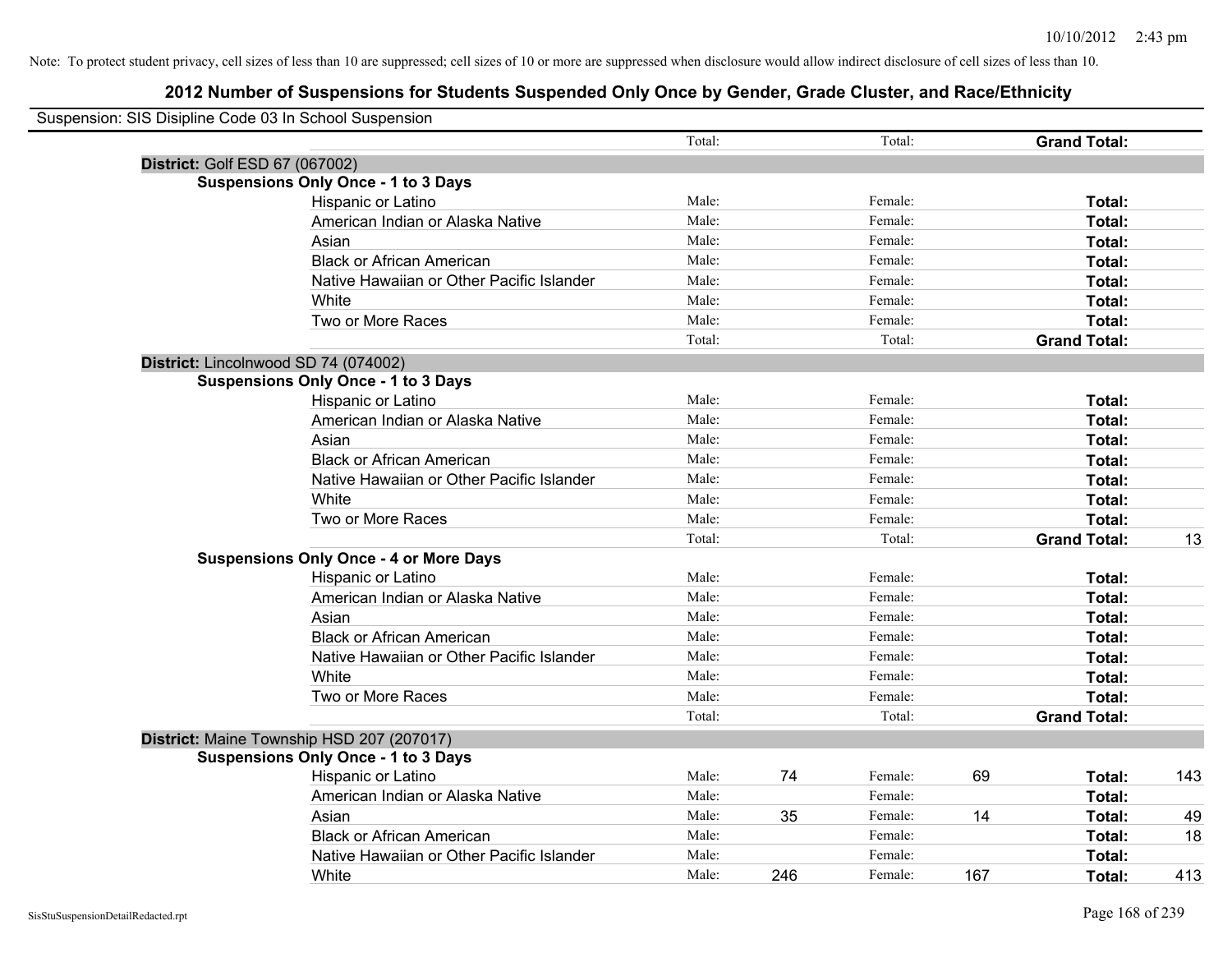| Suspension: SIS Disipline Code 03 In School Suspension |                                               |        |     |         |     |                     |     |
|--------------------------------------------------------|-----------------------------------------------|--------|-----|---------|-----|---------------------|-----|
|                                                        | Two or More Races                             | Male:  |     | Female: |     | Total:              |     |
|                                                        |                                               | Total: | 370 | Total:  | 265 | <b>Grand Total:</b> | 635 |
|                                                        | <b>Suspensions Only Once - 4 or More Days</b> |        |     |         |     |                     |     |
|                                                        | Hispanic or Latino                            | Male:  |     | Female: |     | Total:              |     |
|                                                        | American Indian or Alaska Native              | Male:  |     | Female: |     | Total:              |     |
|                                                        | Asian                                         | Male:  |     | Female: |     | Total:              |     |
|                                                        | <b>Black or African American</b>              | Male:  |     | Female: |     | Total:              |     |
|                                                        | Native Hawaiian or Other Pacific Islander     | Male:  |     | Female: |     | Total:              |     |
|                                                        | White                                         | Male:  |     | Female: |     | Total:              | 17  |
|                                                        | Two or More Races                             | Male:  |     | Female: |     | Total:              |     |
|                                                        |                                               | Total: |     | Total:  |     | <b>Grand Total:</b> |     |
|                                                        | District: Morton Grove SD 70 (070002)         |        |     |         |     |                     |     |
|                                                        | <b>Suspensions Only Once - 1 to 3 Days</b>    |        |     |         |     |                     |     |
|                                                        | Hispanic or Latino                            | Male:  |     | Female: |     | Total:              |     |
|                                                        | American Indian or Alaska Native              | Male:  |     | Female: |     | Total:              |     |
|                                                        | Asian                                         | Male:  |     | Female: |     | Total:              |     |
|                                                        | <b>Black or African American</b>              | Male:  |     | Female: |     | Total:              |     |
|                                                        | Native Hawaiian or Other Pacific Islander     | Male:  |     | Female: |     | Total:              |     |
|                                                        | White                                         | Male:  |     | Female: |     | Total:              |     |
|                                                        | Two or More Races                             | Male:  |     | Female: |     | Total:              |     |
|                                                        |                                               | Total: |     | Total:  |     | <b>Grand Total:</b> |     |
|                                                        | District: Mount Prospect SD 57 (057002)       |        |     |         |     |                     |     |
|                                                        | <b>Suspensions Only Once - 1 to 3 Days</b>    |        |     |         |     |                     |     |
|                                                        | Hispanic or Latino                            | Male:  |     | Female: |     | Total:              |     |
|                                                        | American Indian or Alaska Native              | Male:  |     | Female: |     | Total:              |     |
|                                                        | Asian                                         | Male:  |     | Female: |     | Total:              |     |
|                                                        | <b>Black or African American</b>              | Male:  |     | Female: |     | Total:              |     |
|                                                        | Native Hawaiian or Other Pacific Islander     | Male:  |     | Female: |     | Total:              |     |
|                                                        | White                                         | Male:  |     | Female: |     | Total:              | 18  |
|                                                        | Two or More Races                             | Male:  |     | Female: |     | Total:              |     |
|                                                        |                                               | Total: |     | Total:  |     | <b>Grand Total:</b> |     |
|                                                        | <b>District: Niles ESD 71 (071002)</b>        |        |     |         |     |                     |     |
|                                                        | <b>Suspensions Only Once - 1 to 3 Days</b>    |        |     |         |     |                     |     |
|                                                        | Hispanic or Latino                            | Male:  |     | Female: |     | Total:              |     |
|                                                        | American Indian or Alaska Native              | Male:  |     | Female: |     | Total:              |     |
|                                                        | Asian                                         | Male:  |     | Female: |     | Total:              |     |
|                                                        | <b>Black or African American</b>              | Male:  |     | Female: |     | Total:              |     |
|                                                        | Native Hawaiian or Other Pacific Islander     | Male:  |     | Female: |     | Total:              |     |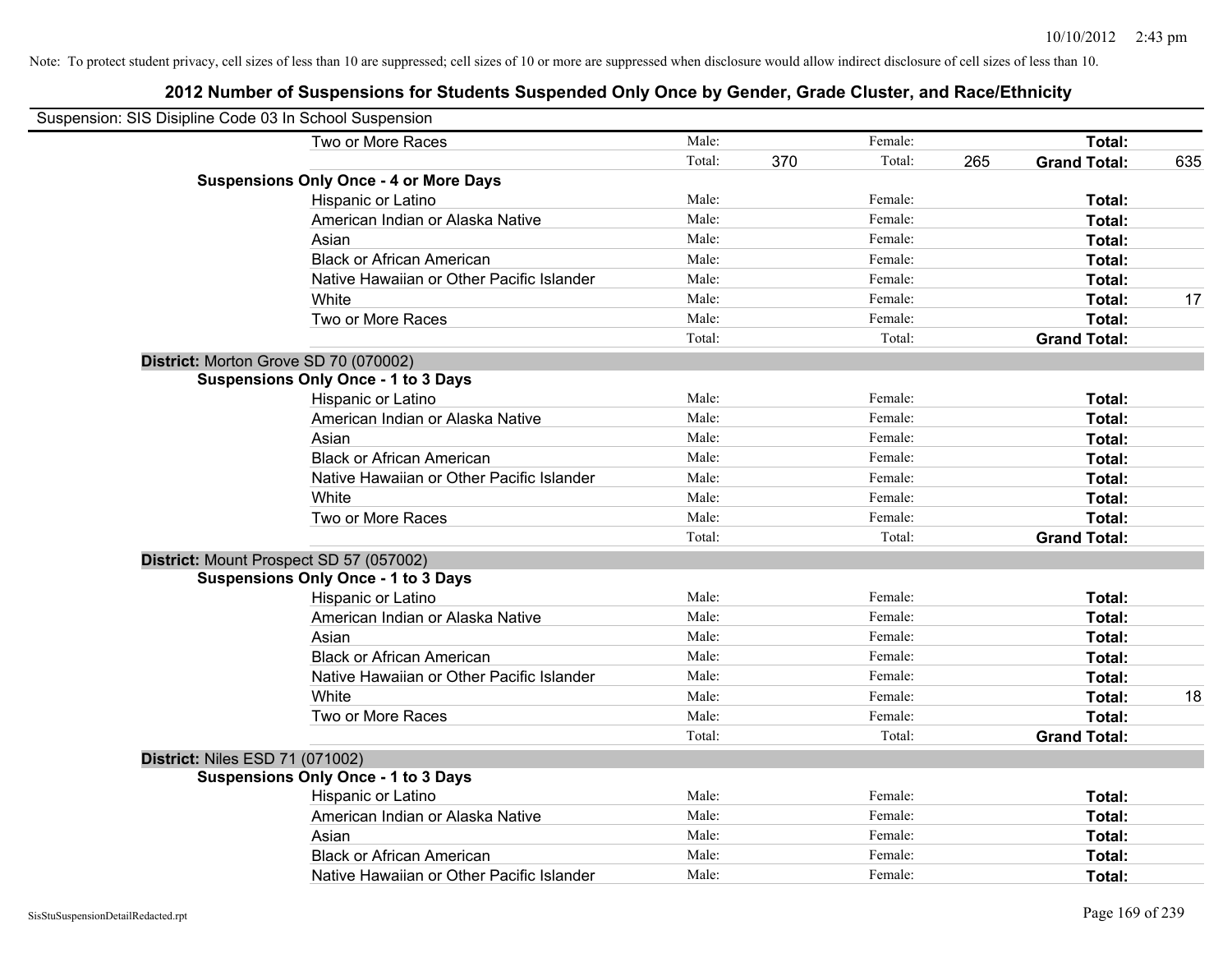| Suspension: SIS Disipline Code 03 In School Suspension |                                               |        |    |         |    |                     |    |
|--------------------------------------------------------|-----------------------------------------------|--------|----|---------|----|---------------------|----|
|                                                        | White                                         | Male:  |    | Female: |    | Total:              |    |
|                                                        | Two or More Races                             | Male:  |    | Female: |    | Total:              |    |
|                                                        |                                               | Total: |    | Total:  |    | <b>Grand Total:</b> | 13 |
| District: Niles Twp CHSD 219 (219017)                  |                                               |        |    |         |    |                     |    |
|                                                        | <b>Suspensions Only Once - 1 to 3 Days</b>    |        |    |         |    |                     |    |
|                                                        | Hispanic or Latino                            | Male:  |    | Female: |    | Total:              | 10 |
|                                                        | American Indian or Alaska Native              | Male:  |    | Female: |    | Total:              |    |
|                                                        | Asian                                         | Male:  |    | Female: |    | Total:              | 21 |
|                                                        | <b>Black or African American</b>              | Male:  |    | Female: |    | Total:              | 22 |
|                                                        | Native Hawaiian or Other Pacific Islander     | Male:  |    | Female: |    | Total:              |    |
|                                                        | White                                         | Male:  |    | Female: |    | Total:              | 20 |
|                                                        | Two or More Races                             | Male:  |    | Female: |    | Total:              |    |
|                                                        |                                               | Total: |    | Total:  |    | <b>Grand Total:</b> |    |
|                                                        | <b>Suspensions Only Once - 4 or More Days</b> |        |    |         |    |                     |    |
|                                                        | Hispanic or Latino                            | Male:  |    | Female: |    | Total:              | 24 |
|                                                        | American Indian or Alaska Native              | Male:  |    | Female: |    | Total:              |    |
|                                                        | Asian                                         | Male:  |    | Female: |    | Total:              | 21 |
|                                                        | <b>Black or African American</b>              | Male:  |    | Female: |    | Total:              | 19 |
|                                                        | Native Hawaiian or Other Pacific Islander     | Male:  |    | Female: |    | Total:              |    |
|                                                        | White                                         | Male:  | 47 | Female: | 23 | Total:              | 70 |
|                                                        | Two or More Races                             | Male:  |    | Female: |    | Total:              |    |
|                                                        |                                               | Total: |    | Total:  |    | <b>Grand Total:</b> |    |
| District: Northbrook ESD 27 (027002)                   |                                               |        |    |         |    |                     |    |
|                                                        | <b>Suspensions Only Once - 1 to 3 Days</b>    |        |    |         |    |                     |    |
|                                                        | Hispanic or Latino                            | Male:  |    | Female: |    | Total:              |    |
|                                                        | American Indian or Alaska Native              | Male:  |    | Female: |    | Total:              |    |
|                                                        | Asian                                         | Male:  |    | Female: |    | Total:              |    |
|                                                        | <b>Black or African American</b>              | Male:  |    | Female: |    | Total:              |    |
|                                                        | Native Hawaiian or Other Pacific Islander     | Male:  |    | Female: |    | Total:              |    |
|                                                        | White                                         | Male:  |    | Female: |    | Total:              | 13 |
|                                                        | Two or More Races                             | Male:  |    | Female: |    | Total:              |    |
|                                                        |                                               | Total: |    | Total:  |    | <b>Grand Total:</b> |    |
| District: Northbrook SD 28 (028002)                    |                                               |        |    |         |    |                     |    |
|                                                        | <b>Suspensions Only Once - 1 to 3 Days</b>    |        |    |         |    |                     |    |
|                                                        | Hispanic or Latino                            | Male:  |    | Female: |    | Total:              |    |
|                                                        | American Indian or Alaska Native              | Male:  |    | Female: |    | Total:              |    |
|                                                        | Asian                                         | Male:  |    | Female: |    | Total:              |    |
|                                                        | <b>Black or African American</b>              | Male:  |    | Female: |    | Total:              |    |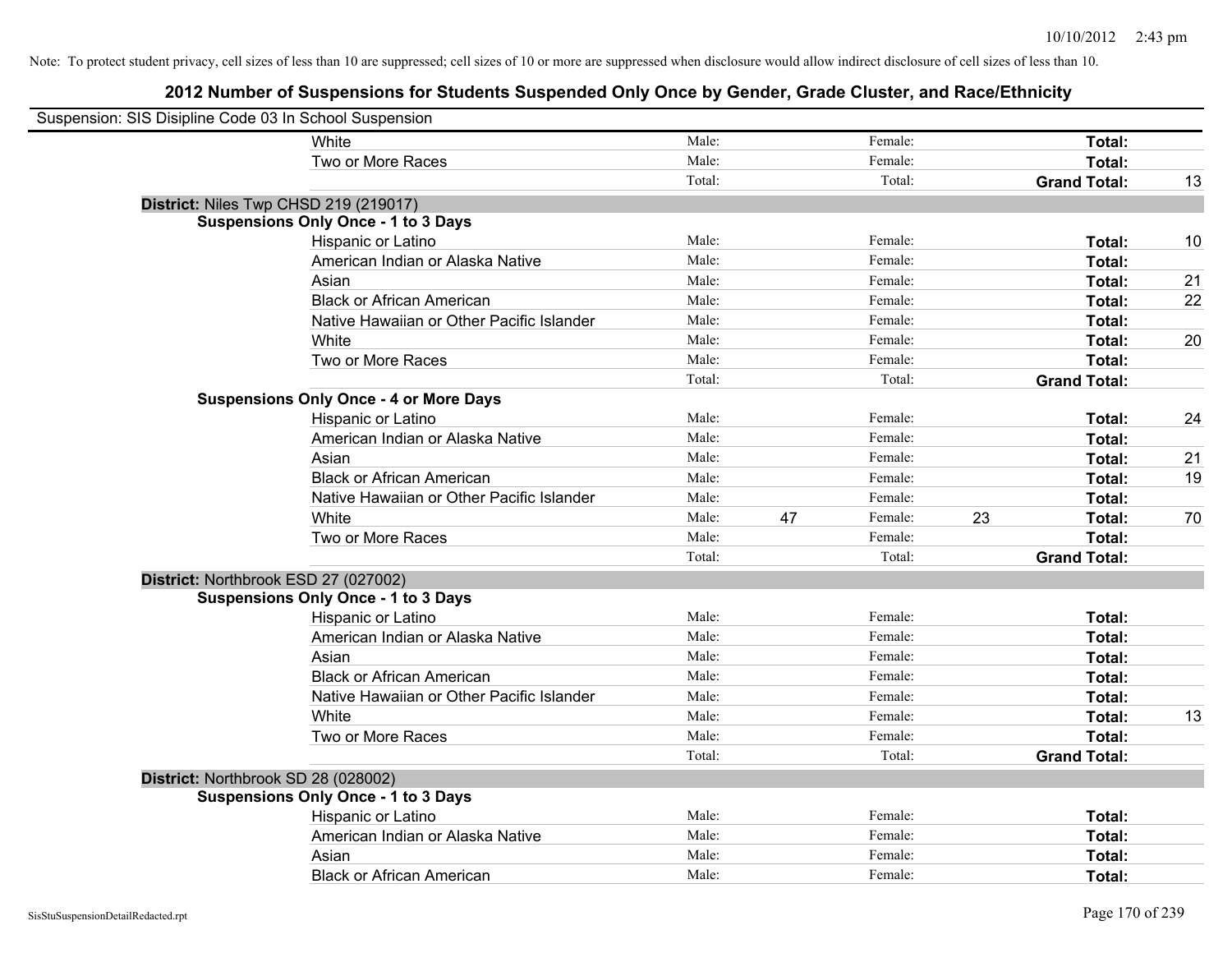| Suspension: SIS Disipline Code 03 In School Suspension |                                               |        |    |         |    |                     |     |
|--------------------------------------------------------|-----------------------------------------------|--------|----|---------|----|---------------------|-----|
|                                                        | Native Hawaiian or Other Pacific Islander     | Male:  |    | Female: |    | Total:              |     |
|                                                        | White                                         | Male:  |    | Female: |    | Total:              | 19  |
|                                                        | Two or More Races                             | Male:  |    | Female: |    | Total:              |     |
|                                                        |                                               | Total: |    | Total:  |    | <b>Grand Total:</b> |     |
|                                                        | District: Northbrook/Glenview SD 30 (030002)  |        |    |         |    |                     |     |
|                                                        | <b>Suspensions Only Once - 1 to 3 Days</b>    |        |    |         |    |                     |     |
|                                                        | Hispanic or Latino                            | Male:  |    | Female: |    | Total:              |     |
|                                                        | American Indian or Alaska Native              | Male:  |    | Female: |    | Total:              |     |
|                                                        | Asian                                         | Male:  |    | Female: |    | Total:              |     |
|                                                        | <b>Black or African American</b>              | Male:  |    | Female: |    | Total:              |     |
|                                                        | Native Hawaiian or Other Pacific Islander     | Male:  |    | Female: |    | Total:              |     |
|                                                        | White                                         | Male:  |    | Female: |    | Total:              |     |
|                                                        | Two or More Races                             | Male:  |    | Female: |    | Total:              |     |
|                                                        |                                               | Total: |    | Total:  |    | <b>Grand Total:</b> |     |
| District: Northfield Twp HSD 225 (225017)              |                                               |        |    |         |    |                     |     |
|                                                        | <b>Suspensions Only Once - 1 to 3 Days</b>    |        |    |         |    |                     |     |
|                                                        | Hispanic or Latino                            | Male:  |    | Female: |    | Total:              | 16  |
|                                                        | American Indian or Alaska Native              | Male:  |    | Female: |    | Total:              |     |
|                                                        | Asian                                         | Male:  |    | Female: |    | Total:              | 16  |
|                                                        | <b>Black or African American</b>              | Male:  |    | Female: |    | Total:              |     |
|                                                        | Native Hawaiian or Other Pacific Islander     | Male:  |    | Female: |    | Total:              |     |
|                                                        | White                                         | Male:  |    | Female: |    | Total:              | 43  |
|                                                        | Two or More Races                             | Male:  |    | Female: |    | Total:              |     |
|                                                        |                                               | Total: |    | Total:  |    | <b>Grand Total:</b> |     |
| District: Palatine CCSD 15 (015004)                    |                                               |        |    |         |    |                     |     |
|                                                        | <b>Suspensions Only Once - 1 to 3 Days</b>    |        |    |         |    |                     |     |
|                                                        | Hispanic or Latino                            | Male:  | 80 | Female: | 45 | Total:              | 125 |
|                                                        | American Indian or Alaska Native              | Male:  |    | Female: |    | Total:              |     |
|                                                        | Asian                                         | Male:  |    | Female: |    | Total:              | 13  |
|                                                        | <b>Black or African American</b>              | Male:  |    | Female: |    | Total:              | 24  |
|                                                        | Native Hawaiian or Other Pacific Islander     | Male:  |    | Female: |    | Total:              |     |
|                                                        | White                                         | Male:  | 44 | Female: | 13 | Total:              | 57  |
|                                                        | Two or More Races                             | Male:  |    | Female: |    | Total:              |     |
|                                                        |                                               | Total: |    | Total:  |    | <b>Grand Total:</b> |     |
|                                                        | <b>Suspensions Only Once - 4 or More Days</b> |        |    |         |    |                     |     |
|                                                        | Hispanic or Latino                            | Male:  |    | Female: |    | Total:              |     |
|                                                        | American Indian or Alaska Native              | Male:  |    | Female: |    | Total:              |     |
|                                                        | Asian                                         | Male:  |    | Female: |    | Total:              |     |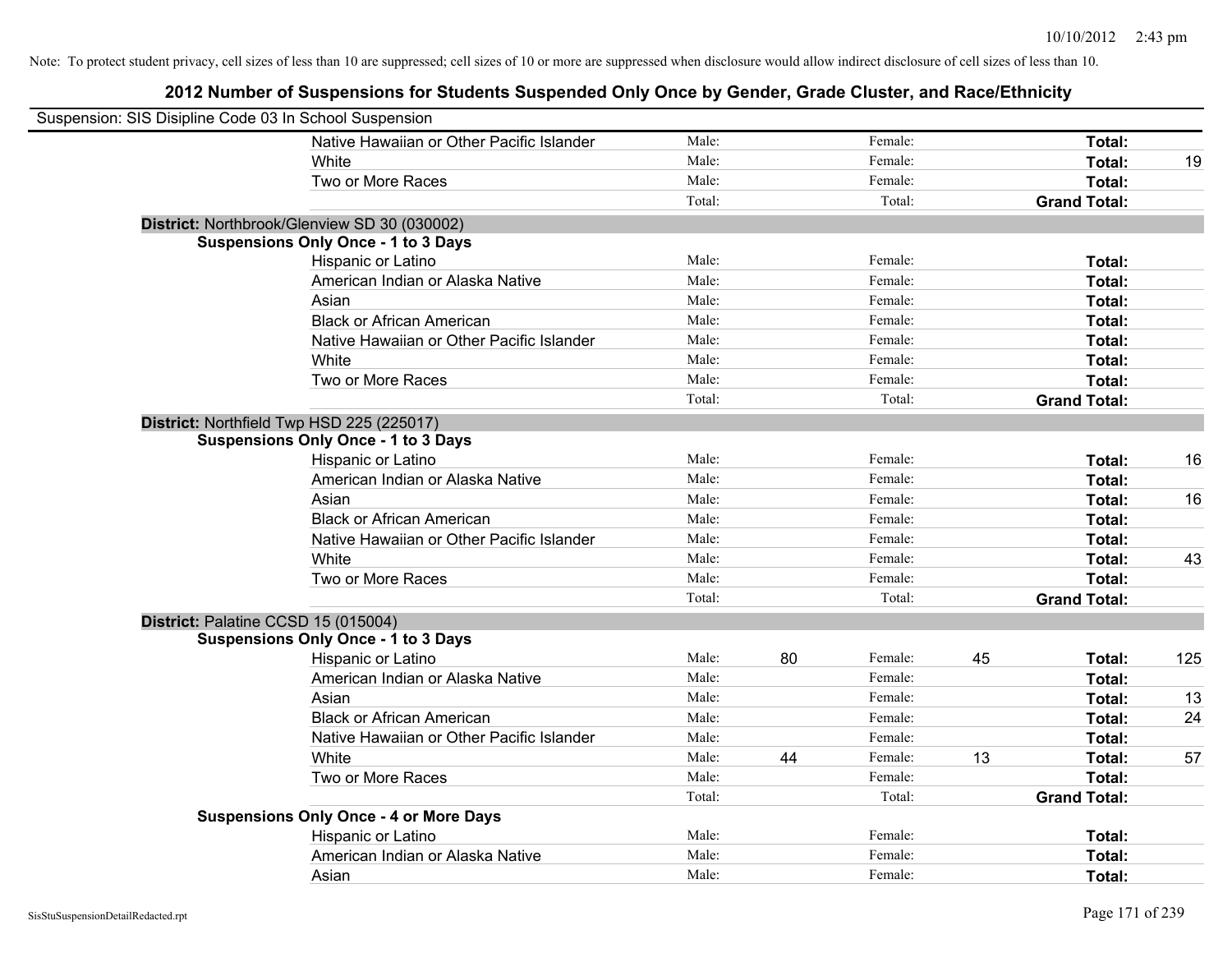| Suspension: SIS Disipline Code 03 In School Suspension |                                               |        |    |         |    |                     |    |
|--------------------------------------------------------|-----------------------------------------------|--------|----|---------|----|---------------------|----|
|                                                        | <b>Black or African American</b>              | Male:  |    | Female: |    | Total:              |    |
|                                                        | Native Hawaiian or Other Pacific Islander     | Male:  |    | Female: |    | Total:              |    |
|                                                        | White                                         | Male:  |    | Female: |    | Total:              |    |
|                                                        | Two or More Races                             | Male:  |    | Female: |    | Total:              |    |
|                                                        |                                               | Total: |    | Total:  |    | <b>Grand Total:</b> |    |
|                                                        | District: Prospect Heights SD 23 (023002)     |        |    |         |    |                     |    |
|                                                        | <b>Suspensions Only Once - 1 to 3 Days</b>    |        |    |         |    |                     |    |
|                                                        | Hispanic or Latino                            | Male:  |    | Female: |    | Total:              |    |
|                                                        | American Indian or Alaska Native              | Male:  |    | Female: |    | Total:              |    |
|                                                        | Asian                                         | Male:  |    | Female: |    | Total:              |    |
|                                                        | <b>Black or African American</b>              | Male:  |    | Female: |    | Total:              |    |
|                                                        | Native Hawaiian or Other Pacific Islander     | Male:  |    | Female: |    | Total:              |    |
|                                                        | White                                         | Male:  |    | Female: |    | Total:              |    |
|                                                        | Two or More Races                             | Male:  |    | Female: |    | Total:              |    |
|                                                        |                                               | Total: |    | Total:  |    | <b>Grand Total:</b> |    |
|                                                        | <b>Suspensions Only Once - 4 or More Days</b> |        |    |         |    |                     |    |
|                                                        | Hispanic or Latino                            | Male:  |    | Female: |    | Total:              |    |
|                                                        | American Indian or Alaska Native              | Male:  |    | Female: |    | Total:              |    |
|                                                        | Asian                                         | Male:  |    | Female: |    | Total:              |    |
|                                                        | <b>Black or African American</b>              | Male:  |    | Female: |    | Total:              |    |
|                                                        | Native Hawaiian or Other Pacific Islander     | Male:  |    | Female: |    | Total:              |    |
|                                                        | White                                         | Male:  |    | Female: |    | Total:              |    |
|                                                        | Two or More Races                             | Male:  |    | Female: |    | Total:              |    |
|                                                        |                                               | Total: |    | Total:  |    | <b>Grand Total:</b> |    |
|                                                        | District: River Trails SD 26 (026002)         |        |    |         |    |                     |    |
|                                                        | <b>Suspensions Only Once - 1 to 3 Days</b>    |        |    |         |    |                     |    |
|                                                        | Hispanic or Latino                            | Male:  |    | Female: |    | Total:              | 11 |
|                                                        | American Indian or Alaska Native              | Male:  |    | Female: |    | Total:              |    |
|                                                        | Asian                                         | Male:  |    | Female: |    | Total:              |    |
|                                                        | <b>Black or African American</b>              | Male:  |    | Female: |    | Total:              |    |
|                                                        | Native Hawaiian or Other Pacific Islander     | Male:  |    | Female: |    | Total:              |    |
|                                                        | White                                         | Male:  |    | Female: |    | Total:              |    |
|                                                        | Two or More Races                             | Male:  |    | Female: |    | <b>Total:</b>       |    |
|                                                        |                                               | Total: |    | Total:  |    | <b>Grand Total:</b> | 26 |
|                                                        | District: Schaumburg CCSD 54 (054004)         |        |    |         |    |                     |    |
|                                                        | <b>Suspensions Only Once - 1 to 3 Days</b>    |        |    |         |    |                     |    |
|                                                        | Hispanic or Latino                            | Male:  | 19 | Female: | 12 | Total:              | 31 |
|                                                        | American Indian or Alaska Native              | Male:  |    | Female: |    | Total:              |    |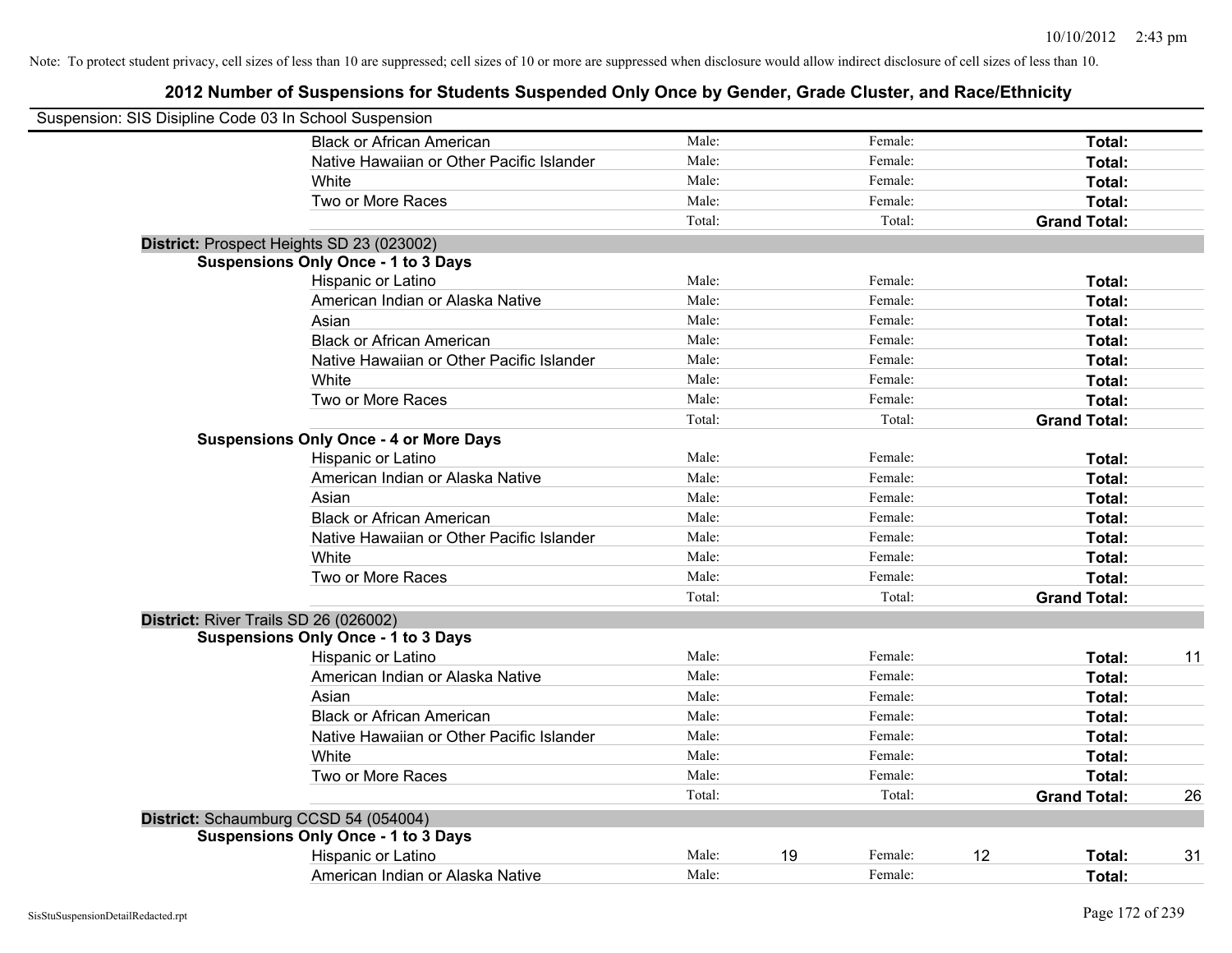|                                   | Suspension: SIS Disipline Code 03 In School Suspension |        |    |         |    |                     |     |
|-----------------------------------|--------------------------------------------------------|--------|----|---------|----|---------------------|-----|
|                                   | Asian                                                  | Male:  |    | Female: |    | Total:              |     |
|                                   | <b>Black or African American</b>                       | Male:  | 29 | Female: | 13 | Total:              | 42  |
|                                   | Native Hawaiian or Other Pacific Islander              | Male:  |    | Female: |    | Total:              |     |
|                                   | White                                                  | Male:  | 39 | Female: | 11 | Total:              | 50  |
|                                   | Two or More Races                                      | Male:  |    | Female: |    | Total:              |     |
|                                   |                                                        | Total: |    | Total:  |    | <b>Grand Total:</b> | 139 |
|                                   | <b>Suspensions Only Once - 4 or More Days</b>          |        |    |         |    |                     |     |
|                                   | Hispanic or Latino                                     | Male:  |    | Female: |    | Total:              |     |
|                                   | American Indian or Alaska Native                       | Male:  |    | Female: |    | Total:              |     |
|                                   | Asian                                                  | Male:  |    | Female: |    | Total:              |     |
|                                   | <b>Black or African American</b>                       | Male:  |    | Female: |    | Total:              |     |
|                                   | Native Hawaiian or Other Pacific Islander              | Male:  |    | Female: |    | Total:              |     |
|                                   | White                                                  | Male:  |    | Female: |    | Total:              |     |
|                                   | Two or More Races                                      | Male:  |    | Female: |    | Total:              |     |
|                                   |                                                        | Total: |    | Total:  |    | <b>Grand Total:</b> |     |
| District: Skokie SD 68 (068002)   |                                                        |        |    |         |    |                     |     |
|                                   | <b>Suspensions Only Once - 1 to 3 Days</b>             |        |    |         |    |                     |     |
|                                   | Hispanic or Latino                                     | Male:  |    | Female: |    | Total:              |     |
|                                   | American Indian or Alaska Native                       | Male:  |    | Female: |    | Total:              |     |
|                                   | Asian                                                  | Male:  |    | Female: |    | Total:              |     |
|                                   | <b>Black or African American</b>                       | Male:  |    | Female: |    | Total:              | 13  |
|                                   | Native Hawaiian or Other Pacific Islander              | Male:  |    | Female: |    | Total:              |     |
|                                   | White                                                  | Male:  |    | Female: |    | Total:              | 11  |
|                                   | Two or More Races                                      | Male:  |    | Female: |    | Total:              |     |
|                                   |                                                        | Total: |    | Total:  |    | <b>Grand Total:</b> |     |
| District: Skokie SD 69 (069002)   |                                                        |        |    |         |    |                     |     |
|                                   | <b>Suspensions Only Once - 1 to 3 Days</b>             |        |    |         |    |                     |     |
|                                   | Hispanic or Latino                                     | Male:  |    | Female: |    | Total:              |     |
|                                   | American Indian or Alaska Native                       | Male:  |    | Female: |    | Total:              |     |
|                                   | Asian                                                  | Male:  |    | Female: |    | Total:              |     |
|                                   | <b>Black or African American</b>                       | Male:  |    | Female: |    | Total:              | 10  |
|                                   | Native Hawaiian or Other Pacific Islander              | Male:  |    | Female: |    | Total:              |     |
|                                   | <b>White</b>                                           | Male:  |    | Female: |    | Total:              |     |
|                                   | Two or More Races                                      | Male:  |    | Female: |    | Total:              |     |
|                                   |                                                        | Total: |    | Total:  |    | <b>Grand Total:</b> |     |
| District: Skokie SD 73-5 (073502) |                                                        |        |    |         |    |                     |     |
|                                   | <b>Suspensions Only Once - 1 to 3 Days</b>             |        |    |         |    |                     |     |
|                                   | Hispanic or Latino                                     | Male:  |    | Female: |    | Total:              |     |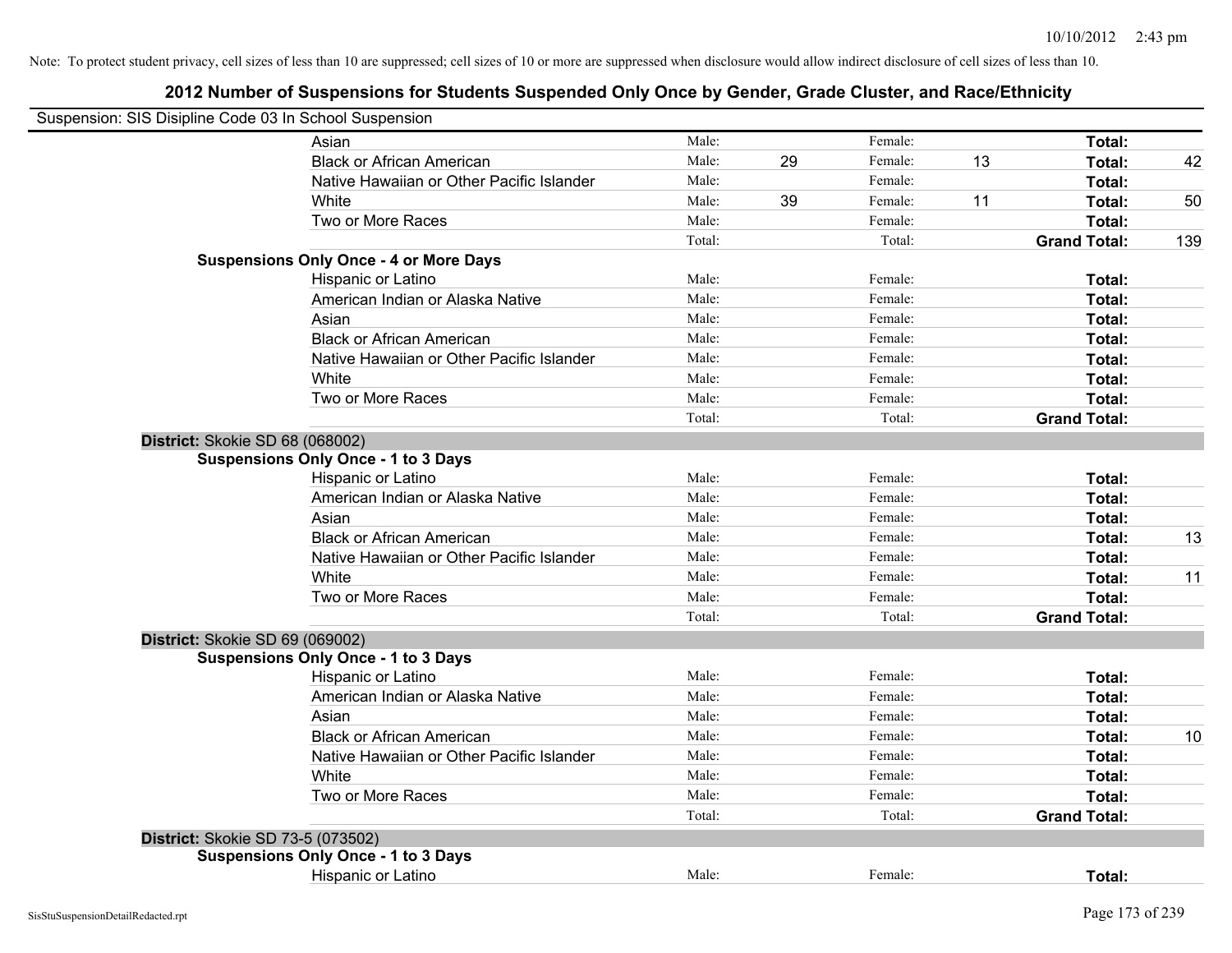## **2012 Number of Suspensions for Students Suspended Only Once by Gender, Grade Cluster, and Race/Ethnicity**

| Suspension: SIS Disipline Code 03 In School Suspension |                                            |        |     |         |    |                     |     |
|--------------------------------------------------------|--------------------------------------------|--------|-----|---------|----|---------------------|-----|
|                                                        | American Indian or Alaska Native           | Male:  |     | Female: |    | Total:              |     |
|                                                        | Asian                                      | Male:  |     | Female: |    | Total:              |     |
|                                                        | <b>Black or African American</b>           | Male:  |     | Female: |    | Total:              |     |
|                                                        | Native Hawaiian or Other Pacific Islander  | Male:  |     | Female: |    | Total:              |     |
|                                                        | White                                      | Male:  |     | Female: |    | Total:              |     |
|                                                        | Two or More Races                          | Male:  |     | Female: |    | Total:              |     |
|                                                        |                                            | Total: |     | Total:  |    | <b>Grand Total:</b> | 15  |
|                                                        | District: South Campus (019700)            |        |     |         |    |                     |     |
|                                                        | <b>Suspensions Only Once - 1 to 3 Days</b> |        |     |         |    |                     |     |
|                                                        | Hispanic or Latino                         | Male:  |     | Female: |    | Total:              |     |
|                                                        | American Indian or Alaska Native           | Male:  |     | Female: |    | Total:              |     |
|                                                        | Asian                                      | Male:  |     | Female: |    | Total:              |     |
|                                                        | <b>Black or African American</b>           | Male:  |     | Female: |    | Total:              |     |
|                                                        | Native Hawaiian or Other Pacific Islander  | Male:  |     | Female: |    | Total:              |     |
|                                                        | White                                      | Male:  |     | Female: |    | Total:              |     |
|                                                        | Two or More Races                          | Male:  |     | Female: |    | <b>Total:</b>       |     |
|                                                        |                                            | Total: |     | Total:  |    | <b>Grand Total:</b> |     |
|                                                        | District: Sunset Ridge SD 29 (029002)      |        |     |         |    |                     |     |
|                                                        | <b>Suspensions Only Once - 1 to 3 Days</b> |        |     |         |    |                     |     |
|                                                        | Hispanic or Latino                         | Male:  |     | Female: |    | Total:              |     |
|                                                        | American Indian or Alaska Native           | Male:  |     | Female: |    | Total:              |     |
|                                                        | Asian                                      | Male:  |     | Female: |    | Total:              |     |
|                                                        | <b>Black or African American</b>           | Male:  |     | Female: |    | Total:              |     |
|                                                        | Native Hawaiian or Other Pacific Islander  | Male:  |     | Female: |    | Total:              |     |
|                                                        | White                                      | Male:  |     | Female: |    | Total:              |     |
|                                                        | Two or More Races                          | Male:  |     | Female: |    | Total:              |     |
|                                                        |                                            | Total: |     | Total:  |    | <b>Grand Total:</b> |     |
|                                                        | District: Township HSD 211 (211017)        |        |     |         |    |                     |     |
|                                                        | <b>Suspensions Only Once - 1 to 3 Days</b> |        |     |         |    |                     |     |
|                                                        | Hispanic or Latino                         | Male:  | 119 | Female: | 58 | Total:              | 177 |
|                                                        | American Indian or Alaska Native           | Male:  |     | Female: |    | Total:              |     |
|                                                        | Asian                                      | Male:  |     | Female: |    | Total:              | 21  |
|                                                        | <b>Black or African American</b>           | Male:  | 47  | Female: | 38 | Total:              | 85  |
|                                                        | Native Hawaiian or Other Pacific Islander  | Male:  |     | Female: |    | Total:              |     |
|                                                        | White                                      | Male:  | 108 | Female: | 51 | Total:              | 159 |
|                                                        | Two or More Races                          | Male:  |     | Female: |    | <b>Total:</b>       | 19  |
|                                                        |                                            | Total: |     | Total:  |    | <b>Grand Total:</b> |     |

**Suspensions Only Once - 4 or More Days**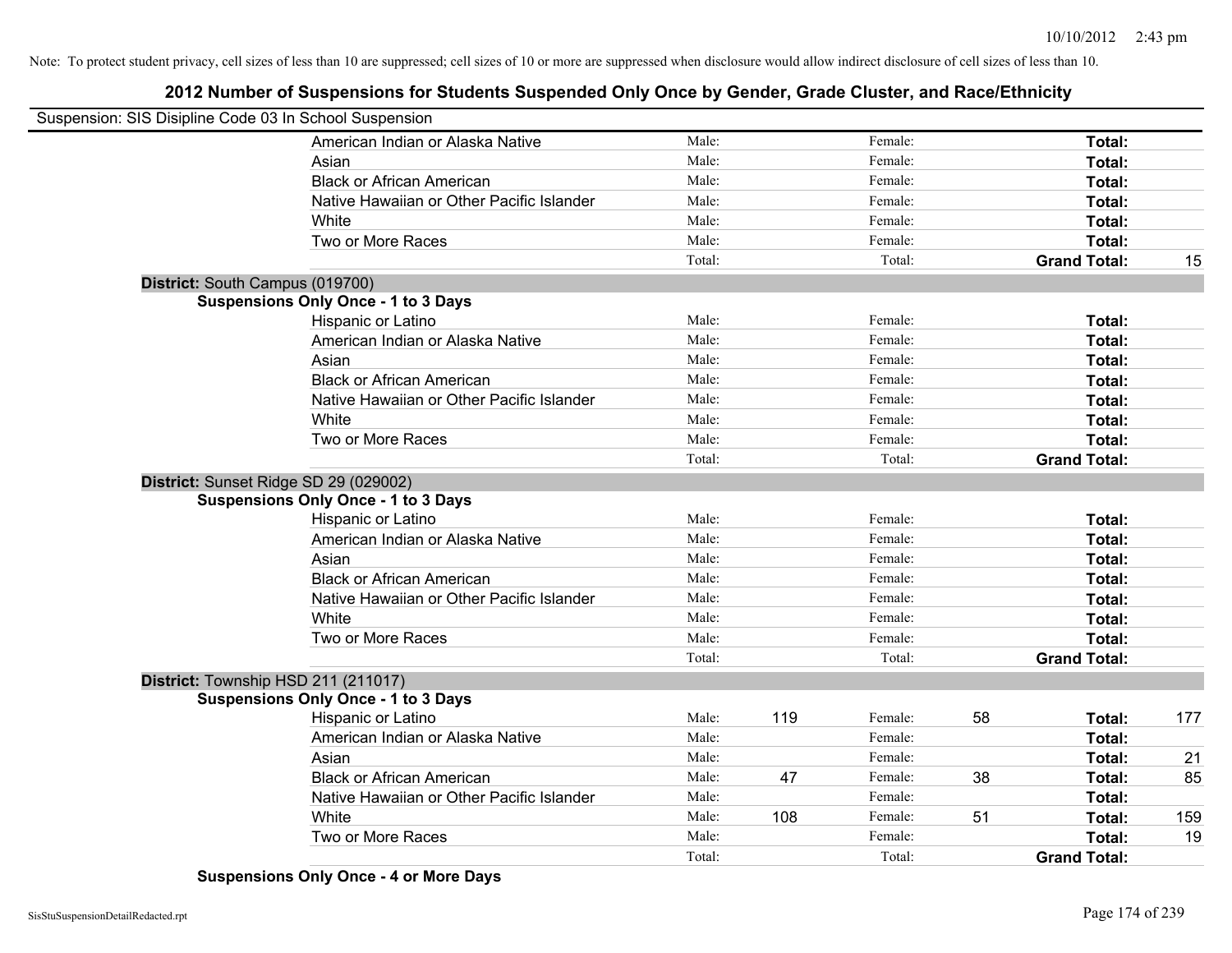| Suspension: SIS Disipline Code 03 In School Suspension |                                            |        |     |         |     |                     |     |
|--------------------------------------------------------|--------------------------------------------|--------|-----|---------|-----|---------------------|-----|
|                                                        | Hispanic or Latino                         | Male:  |     | Female: |     | Total:              |     |
|                                                        | American Indian or Alaska Native           | Male:  |     | Female: |     | Total:              |     |
|                                                        | Asian                                      | Male:  |     | Female: |     | Total:              |     |
|                                                        | <b>Black or African American</b>           | Male:  |     | Female: |     | Total:              |     |
|                                                        | Native Hawaiian or Other Pacific Islander  | Male:  |     | Female: |     | Total:              |     |
|                                                        | White                                      | Male:  |     | Female: |     | Total:              |     |
|                                                        | Two or More Races                          | Male:  |     | Female: |     | Total:              |     |
|                                                        |                                            | Total: |     | Total:  |     | <b>Grand Total:</b> |     |
| District: Township HSD 214 (214017)                    |                                            |        |     |         |     |                     |     |
|                                                        | <b>Suspensions Only Once - 1 to 3 Days</b> |        |     |         |     |                     |     |
|                                                        | Hispanic or Latino                         | Male:  | 117 | Female: | 78  | Total:              | 195 |
|                                                        | American Indian or Alaska Native           | Male:  |     | Female: |     | Total:              |     |
|                                                        | Asian                                      | Male:  |     | Female: |     | Total:              |     |
|                                                        | <b>Black or African American</b>           | Male:  |     | Female: |     | Total:              | 21  |
|                                                        | Native Hawaiian or Other Pacific Islander  | Male:  |     | Female: |     | Total:              |     |
|                                                        | White                                      | Male:  | 115 | Female: | 30  | Total:              | 145 |
|                                                        | Two or More Races                          | Male:  |     | Female: |     | Total:              |     |
|                                                        |                                            | Total: | 256 | Total:  | 118 | <b>Grand Total:</b> | 374 |
| District: West Northfield SD 31 (031002)               |                                            |        |     |         |     |                     |     |
|                                                        | <b>Suspensions Only Once - 1 to 3 Days</b> |        |     |         |     |                     |     |
|                                                        | Hispanic or Latino                         | Male:  |     | Female: |     | Total:              |     |
|                                                        | American Indian or Alaska Native           | Male:  |     | Female: |     | Total:              |     |
|                                                        | Asian                                      | Male:  |     | Female: |     | Total:              |     |
|                                                        | <b>Black or African American</b>           | Male:  |     | Female: |     | Total:              |     |
|                                                        | Native Hawaiian or Other Pacific Islander  | Male:  |     | Female: |     | Total:              |     |
|                                                        | White                                      | Male:  |     | Female: |     | Total:              |     |
|                                                        | Two or More Races                          | Male:  |     | Female: |     | Total:              |     |
|                                                        |                                            | Total: |     | Total:  |     | <b>Grand Total:</b> |     |
| District: Wheeling CCSD 21 (021004)                    |                                            |        |     |         |     |                     |     |
|                                                        | <b>Suspensions Only Once - 1 to 3 Days</b> |        |     |         |     |                     |     |
|                                                        | Hispanic or Latino                         | Male:  | 41  | Female: | 33  | Total:              | 74  |
|                                                        | American Indian or Alaska Native           | Male:  |     | Female: |     | Total:              |     |
|                                                        | Asian                                      | Male:  |     | Female: |     | Total:              |     |
|                                                        | <b>Black or African American</b>           | Male:  |     | Female: |     | Total:              |     |
|                                                        | Native Hawaiian or Other Pacific Islander  | Male:  |     | Female: |     | Total:              |     |
|                                                        | White                                      | Male:  |     | Female: |     | Total:              | 29  |
|                                                        | Two or More Races                          | Male:  |     | Female: |     | Total:              |     |
|                                                        |                                            | Total: | 69  | Total:  | 46  | <b>Grand Total:</b> | 115 |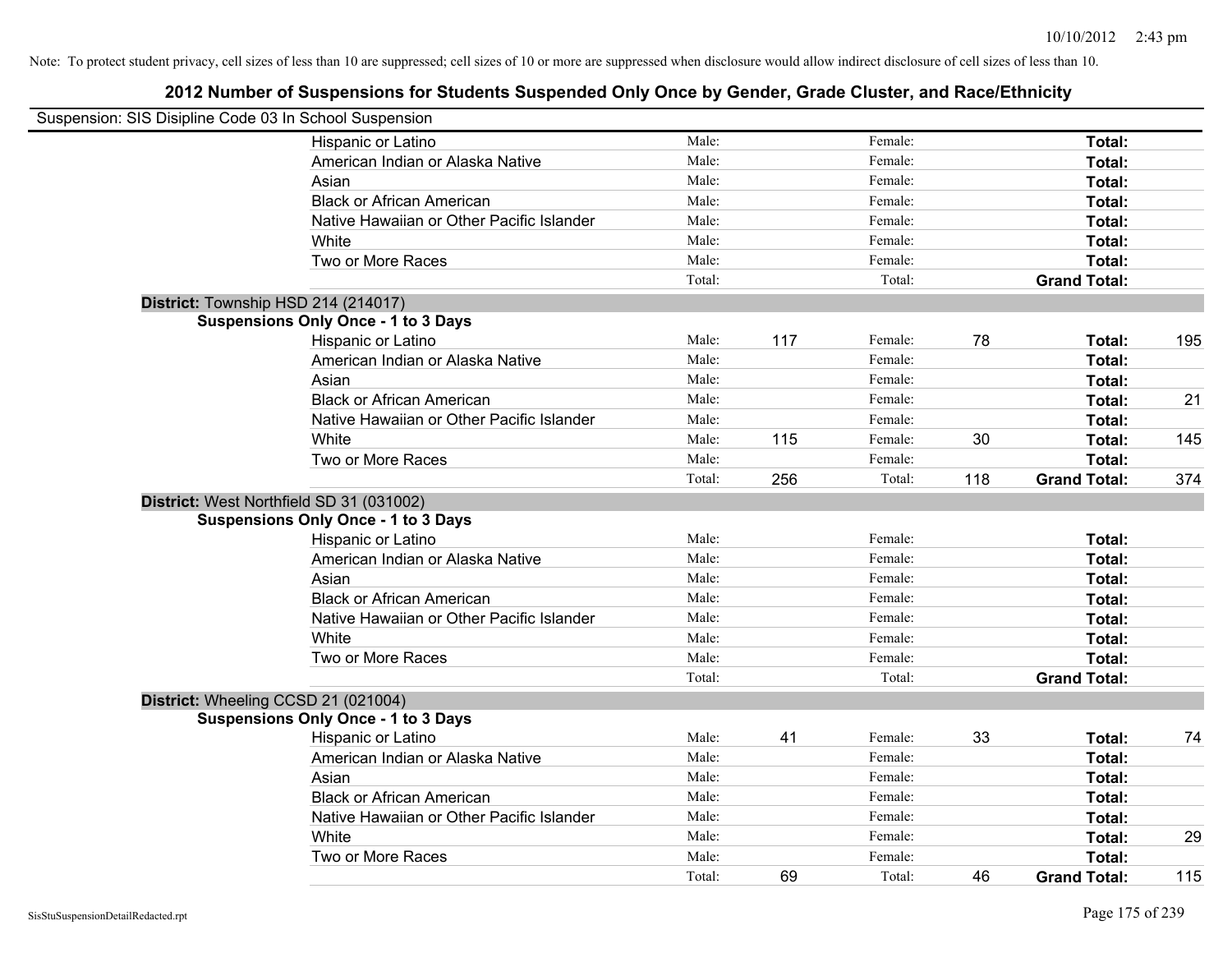| Suspension: SIS Disipline Code 03 In School Suspension |                                                                                                                                                                                                                                                                                                                                                                                                                                                                                                                                                                                                                                                                                                                                                                                                                           |                                                                                                                                                                                                       |          |                                                                                                                                                                                       |          |                                                                                                                                                                                                                                                                             |
|--------------------------------------------------------|---------------------------------------------------------------------------------------------------------------------------------------------------------------------------------------------------------------------------------------------------------------------------------------------------------------------------------------------------------------------------------------------------------------------------------------------------------------------------------------------------------------------------------------------------------------------------------------------------------------------------------------------------------------------------------------------------------------------------------------------------------------------------------------------------------------------------|-------------------------------------------------------------------------------------------------------------------------------------------------------------------------------------------------------|----------|---------------------------------------------------------------------------------------------------------------------------------------------------------------------------------------|----------|-----------------------------------------------------------------------------------------------------------------------------------------------------------------------------------------------------------------------------------------------------------------------------|
| District: Wilmette SD 39 (039002)                      |                                                                                                                                                                                                                                                                                                                                                                                                                                                                                                                                                                                                                                                                                                                                                                                                                           |                                                                                                                                                                                                       |          |                                                                                                                                                                                       |          |                                                                                                                                                                                                                                                                             |
| <b>Suspensions Only Once - 1 to 3 Days</b>             |                                                                                                                                                                                                                                                                                                                                                                                                                                                                                                                                                                                                                                                                                                                                                                                                                           |                                                                                                                                                                                                       |          |                                                                                                                                                                                       |          |                                                                                                                                                                                                                                                                             |
| Hispanic or Latino                                     | Male:                                                                                                                                                                                                                                                                                                                                                                                                                                                                                                                                                                                                                                                                                                                                                                                                                     |                                                                                                                                                                                                       | Female:  |                                                                                                                                                                                       | Total:   |                                                                                                                                                                                                                                                                             |
|                                                        | Male:                                                                                                                                                                                                                                                                                                                                                                                                                                                                                                                                                                                                                                                                                                                                                                                                                     |                                                                                                                                                                                                       | Female:  |                                                                                                                                                                                       | Total:   |                                                                                                                                                                                                                                                                             |
| Asian                                                  |                                                                                                                                                                                                                                                                                                                                                                                                                                                                                                                                                                                                                                                                                                                                                                                                                           |                                                                                                                                                                                                       | Female:  |                                                                                                                                                                                       | Total:   |                                                                                                                                                                                                                                                                             |
|                                                        |                                                                                                                                                                                                                                                                                                                                                                                                                                                                                                                                                                                                                                                                                                                                                                                                                           |                                                                                                                                                                                                       | Female:  |                                                                                                                                                                                       | Total:   |                                                                                                                                                                                                                                                                             |
|                                                        |                                                                                                                                                                                                                                                                                                                                                                                                                                                                                                                                                                                                                                                                                                                                                                                                                           |                                                                                                                                                                                                       | Female:  |                                                                                                                                                                                       |          |                                                                                                                                                                                                                                                                             |
|                                                        |                                                                                                                                                                                                                                                                                                                                                                                                                                                                                                                                                                                                                                                                                                                                                                                                                           |                                                                                                                                                                                                       | Female:  |                                                                                                                                                                                       |          |                                                                                                                                                                                                                                                                             |
|                                                        |                                                                                                                                                                                                                                                                                                                                                                                                                                                                                                                                                                                                                                                                                                                                                                                                                           |                                                                                                                                                                                                       |          |                                                                                                                                                                                       |          |                                                                                                                                                                                                                                                                             |
|                                                        |                                                                                                                                                                                                                                                                                                                                                                                                                                                                                                                                                                                                                                                                                                                                                                                                                           |                                                                                                                                                                                                       |          |                                                                                                                                                                                       |          |                                                                                                                                                                                                                                                                             |
|                                                        |                                                                                                                                                                                                                                                                                                                                                                                                                                                                                                                                                                                                                                                                                                                                                                                                                           |                                                                                                                                                                                                       |          |                                                                                                                                                                                       |          |                                                                                                                                                                                                                                                                             |
|                                                        |                                                                                                                                                                                                                                                                                                                                                                                                                                                                                                                                                                                                                                                                                                                                                                                                                           |                                                                                                                                                                                                       |          |                                                                                                                                                                                       |          |                                                                                                                                                                                                                                                                             |
|                                                        |                                                                                                                                                                                                                                                                                                                                                                                                                                                                                                                                                                                                                                                                                                                                                                                                                           |                                                                                                                                                                                                       |          |                                                                                                                                                                                       |          |                                                                                                                                                                                                                                                                             |
|                                                        |                                                                                                                                                                                                                                                                                                                                                                                                                                                                                                                                                                                                                                                                                                                                                                                                                           |                                                                                                                                                                                                       |          |                                                                                                                                                                                       |          |                                                                                                                                                                                                                                                                             |
|                                                        |                                                                                                                                                                                                                                                                                                                                                                                                                                                                                                                                                                                                                                                                                                                                                                                                                           |                                                                                                                                                                                                       |          |                                                                                                                                                                                       |          |                                                                                                                                                                                                                                                                             |
|                                                        |                                                                                                                                                                                                                                                                                                                                                                                                                                                                                                                                                                                                                                                                                                                                                                                                                           |                                                                                                                                                                                                       |          |                                                                                                                                                                                       |          | 20                                                                                                                                                                                                                                                                          |
|                                                        |                                                                                                                                                                                                                                                                                                                                                                                                                                                                                                                                                                                                                                                                                                                                                                                                                           |                                                                                                                                                                                                       |          |                                                                                                                                                                                       |          |                                                                                                                                                                                                                                                                             |
|                                                        |                                                                                                                                                                                                                                                                                                                                                                                                                                                                                                                                                                                                                                                                                                                                                                                                                           |                                                                                                                                                                                                       |          |                                                                                                                                                                                       |          |                                                                                                                                                                                                                                                                             |
|                                                        |                                                                                                                                                                                                                                                                                                                                                                                                                                                                                                                                                                                                                                                                                                                                                                                                                           |                                                                                                                                                                                                       |          |                                                                                                                                                                                       |          | 64                                                                                                                                                                                                                                                                          |
|                                                        |                                                                                                                                                                                                                                                                                                                                                                                                                                                                                                                                                                                                                                                                                                                                                                                                                           |                                                                                                                                                                                                       |          |                                                                                                                                                                                       |          |                                                                                                                                                                                                                                                                             |
|                                                        |                                                                                                                                                                                                                                                                                                                                                                                                                                                                                                                                                                                                                                                                                                                                                                                                                           |                                                                                                                                                                                                       |          |                                                                                                                                                                                       |          |                                                                                                                                                                                                                                                                             |
|                                                        |                                                                                                                                                                                                                                                                                                                                                                                                                                                                                                                                                                                                                                                                                                                                                                                                                           |                                                                                                                                                                                                       |          |                                                                                                                                                                                       |          |                                                                                                                                                                                                                                                                             |
|                                                        |                                                                                                                                                                                                                                                                                                                                                                                                                                                                                                                                                                                                                                                                                                                                                                                                                           |                                                                                                                                                                                                       |          |                                                                                                                                                                                       |          |                                                                                                                                                                                                                                                                             |
|                                                        |                                                                                                                                                                                                                                                                                                                                                                                                                                                                                                                                                                                                                                                                                                                                                                                                                           |                                                                                                                                                                                                       |          |                                                                                                                                                                                       |          |                                                                                                                                                                                                                                                                             |
|                                                        |                                                                                                                                                                                                                                                                                                                                                                                                                                                                                                                                                                                                                                                                                                                                                                                                                           |                                                                                                                                                                                                       |          |                                                                                                                                                                                       |          |                                                                                                                                                                                                                                                                             |
|                                                        |                                                                                                                                                                                                                                                                                                                                                                                                                                                                                                                                                                                                                                                                                                                                                                                                                           |                                                                                                                                                                                                       |          |                                                                                                                                                                                       |          | 66                                                                                                                                                                                                                                                                          |
|                                                        |                                                                                                                                                                                                                                                                                                                                                                                                                                                                                                                                                                                                                                                                                                                                                                                                                           |                                                                                                                                                                                                       |          |                                                                                                                                                                                       |          |                                                                                                                                                                                                                                                                             |
|                                                        |                                                                                                                                                                                                                                                                                                                                                                                                                                                                                                                                                                                                                                                                                                                                                                                                                           |                                                                                                                                                                                                       |          |                                                                                                                                                                                       |          |                                                                                                                                                                                                                                                                             |
|                                                        |                                                                                                                                                                                                                                                                                                                                                                                                                                                                                                                                                                                                                                                                                                                                                                                                                           |                                                                                                                                                                                                       |          |                                                                                                                                                                                       |          | 32                                                                                                                                                                                                                                                                          |
|                                                        |                                                                                                                                                                                                                                                                                                                                                                                                                                                                                                                                                                                                                                                                                                                                                                                                                           |                                                                                                                                                                                                       |          |                                                                                                                                                                                       |          |                                                                                                                                                                                                                                                                             |
|                                                        |                                                                                                                                                                                                                                                                                                                                                                                                                                                                                                                                                                                                                                                                                                                                                                                                                           |                                                                                                                                                                                                       |          |                                                                                                                                                                                       | Total:   |                                                                                                                                                                                                                                                                             |
|                                                        |                                                                                                                                                                                                                                                                                                                                                                                                                                                                                                                                                                                                                                                                                                                                                                                                                           |                                                                                                                                                                                                       |          |                                                                                                                                                                                       |          |                                                                                                                                                                                                                                                                             |
|                                                        |                                                                                                                                                                                                                                                                                                                                                                                                                                                                                                                                                                                                                                                                                                                                                                                                                           |                                                                                                                                                                                                       | Total:   |                                                                                                                                                                                       |          |                                                                                                                                                                                                                                                                             |
| District: Berwyn South SD 100 (100002)                 |                                                                                                                                                                                                                                                                                                                                                                                                                                                                                                                                                                                                                                                                                                                                                                                                                           |                                                                                                                                                                                                       |          |                                                                                                                                                                                       |          |                                                                                                                                                                                                                                                                             |
|                                                        |                                                                                                                                                                                                                                                                                                                                                                                                                                                                                                                                                                                                                                                                                                                                                                                                                           |                                                                                                                                                                                                       |          |                                                                                                                                                                                       |          |                                                                                                                                                                                                                                                                             |
| Hispanic or Latino                                     | Male:                                                                                                                                                                                                                                                                                                                                                                                                                                                                                                                                                                                                                                                                                                                                                                                                                     |                                                                                                                                                                                                       | Female:  |                                                                                                                                                                                       | Total:   | 31                                                                                                                                                                                                                                                                          |
|                                                        | Male:                                                                                                                                                                                                                                                                                                                                                                                                                                                                                                                                                                                                                                                                                                                                                                                                                     |                                                                                                                                                                                                       | Female:  |                                                                                                                                                                                       | Total:   |                                                                                                                                                                                                                                                                             |
| Asian                                                  | Male:                                                                                                                                                                                                                                                                                                                                                                                                                                                                                                                                                                                                                                                                                                                                                                                                                     |                                                                                                                                                                                                       | Female:  |                                                                                                                                                                                       | Total:   |                                                                                                                                                                                                                                                                             |
|                                                        | American Indian or Alaska Native<br><b>Black or African American</b><br>Native Hawaiian or Other Pacific Islander<br>White<br>Two or More Races<br>Region: Region 06 West Cook ISC 2 (06)<br>District: Berkeley SD 87 (087002)<br><b>Suspensions Only Once - 1 to 3 Days</b><br>Hispanic or Latino<br>American Indian or Alaska Native<br>Asian<br><b>Black or African American</b><br>Native Hawaiian or Other Pacific Islander<br>White<br>Two or More Races<br>District: Berwyn North SD 98 (098002)<br><b>Suspensions Only Once - 1 to 3 Days</b><br>Hispanic or Latino<br>American Indian or Alaska Native<br>Asian<br><b>Black or African American</b><br>Native Hawaiian or Other Pacific Islander<br>White<br>Two or More Races<br><b>Suspensions Only Once - 1 to 3 Days</b><br>American Indian or Alaska Native | Male:<br>Male:<br>Male:<br>Male:<br>Male:<br>Total:<br>Male:<br>Male:<br>Male:<br>Male:<br>Male:<br>Male:<br>Male:<br>Total:<br>Male:<br>Male:<br>Male:<br>Male:<br>Male:<br>Male:<br>Male:<br>Total: | 45<br>53 | Female:<br>Total:<br>Female:<br>Female:<br>Female:<br>Female:<br>Female:<br>Female:<br>Female:<br>Total:<br>Female:<br>Female:<br>Female:<br>Female:<br>Female:<br>Female:<br>Female: | 19<br>13 | Total:<br>Total:<br>Total:<br><b>Grand Total:</b><br>Total:<br>Total:<br>Total:<br>Total:<br>Total:<br>Total:<br>Total:<br><b>Grand Total:</b><br><b>Total:</b><br><b>Total:</b><br><b>Total:</b><br><b>Total:</b><br><b>Total:</b><br><b>Total:</b><br><b>Grand Total:</b> |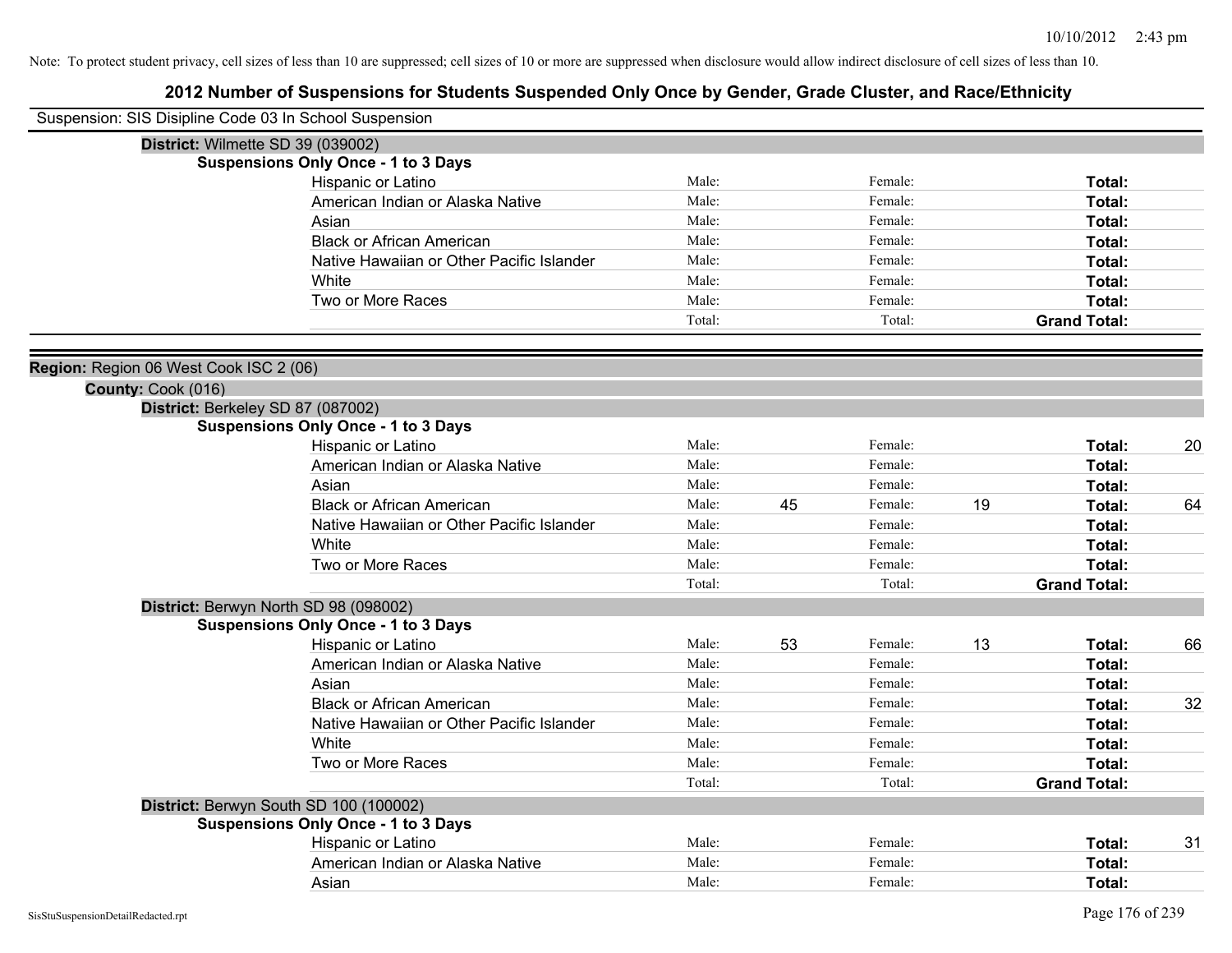| Suspension: SIS Disipline Code 03 In School Suspension |                                                   |        |     |         |     |                     |     |
|--------------------------------------------------------|---------------------------------------------------|--------|-----|---------|-----|---------------------|-----|
|                                                        | <b>Black or African American</b>                  | Male:  |     | Female: |     | Total:              |     |
|                                                        | Native Hawaiian or Other Pacific Islander         | Male:  |     | Female: |     | Total:              |     |
|                                                        | White                                             | Male:  |     | Female: |     | Total:              |     |
|                                                        | Two or More Races                                 | Male:  |     | Female: |     | Total:              |     |
|                                                        |                                                   | Total: | 30  | Total:  | 11  | <b>Grand Total:</b> | 41  |
|                                                        | <b>Suspensions Only Once - 4 or More Days</b>     |        |     |         |     |                     |     |
|                                                        | Hispanic or Latino                                | Male:  |     | Female: |     | Total:              |     |
|                                                        | American Indian or Alaska Native                  | Male:  |     | Female: |     | Total:              |     |
|                                                        | Asian                                             | Male:  |     | Female: |     | Total:              |     |
|                                                        | <b>Black or African American</b>                  | Male:  |     | Female: |     | Total:              |     |
|                                                        | Native Hawaiian or Other Pacific Islander         | Male:  |     | Female: |     | Total:              |     |
|                                                        | White                                             | Male:  |     | Female: |     | Total:              |     |
|                                                        | Two or More Races                                 | Male:  |     | Female: |     | Total:              |     |
|                                                        |                                                   | Total: |     | Total:  |     | <b>Grand Total:</b> |     |
|                                                        | District: Brookfield Lagrange Park SD 95 (095002) |        |     |         |     |                     |     |
|                                                        | <b>Suspensions Only Once - 1 to 3 Days</b>        |        |     |         |     |                     |     |
|                                                        | Hispanic or Latino                                | Male:  |     | Female: |     | Total:              |     |
|                                                        | American Indian or Alaska Native                  | Male:  |     | Female: |     | Total:              |     |
|                                                        | Asian                                             | Male:  |     | Female: |     | Total:              |     |
|                                                        | <b>Black or African American</b>                  | Male:  |     | Female: |     | Total:              |     |
|                                                        | Native Hawaiian or Other Pacific Islander         | Male:  |     | Female: |     | Total:              |     |
|                                                        | White                                             | Male:  |     | Female: |     | Total:              |     |
|                                                        | Two or More Races                                 | Male:  |     | Female: |     | Total:              |     |
|                                                        |                                                   | Total: |     | Total:  |     | <b>Grand Total:</b> |     |
|                                                        | <b>Suspensions Only Once - 4 or More Days</b>     |        |     |         |     |                     |     |
|                                                        | Hispanic or Latino                                | Male:  |     | Female: |     | Total:              |     |
|                                                        | American Indian or Alaska Native                  | Male:  |     | Female: |     | Total:              |     |
|                                                        | Asian                                             | Male:  |     | Female: |     | Total:              |     |
|                                                        | <b>Black or African American</b>                  | Male:  |     | Female: |     | Total:              |     |
|                                                        | Native Hawaiian or Other Pacific Islander         | Male:  |     | Female: |     | Total:              |     |
|                                                        | White                                             | Male:  |     | Female: |     | Total:              |     |
|                                                        | Two or More Races                                 | Male:  |     | Female: |     | Total:              |     |
|                                                        |                                                   | Total: |     | Total:  |     | <b>Grand Total:</b> |     |
| <b>District: Cicero SD 99 (099002)</b>                 |                                                   |        |     |         |     |                     |     |
|                                                        | <b>Suspensions Only Once - 1 to 3 Days</b>        |        |     |         |     |                     |     |
|                                                        | Hispanic or Latino                                | Male:  | 187 | Female: | 171 | Total:              | 358 |
|                                                        | American Indian or Alaska Native                  | Male:  |     | Female: |     | Total:              |     |
|                                                        | Asian                                             | Male:  |     | Female: |     | Total:              |     |
|                                                        | <b>Black or African American</b>                  | Male:  |     | Female: |     | Total:              | 16  |
| SisStuSuspensionDetailRedacted.rpt                     |                                                   |        |     |         |     | Page 177 of 239     |     |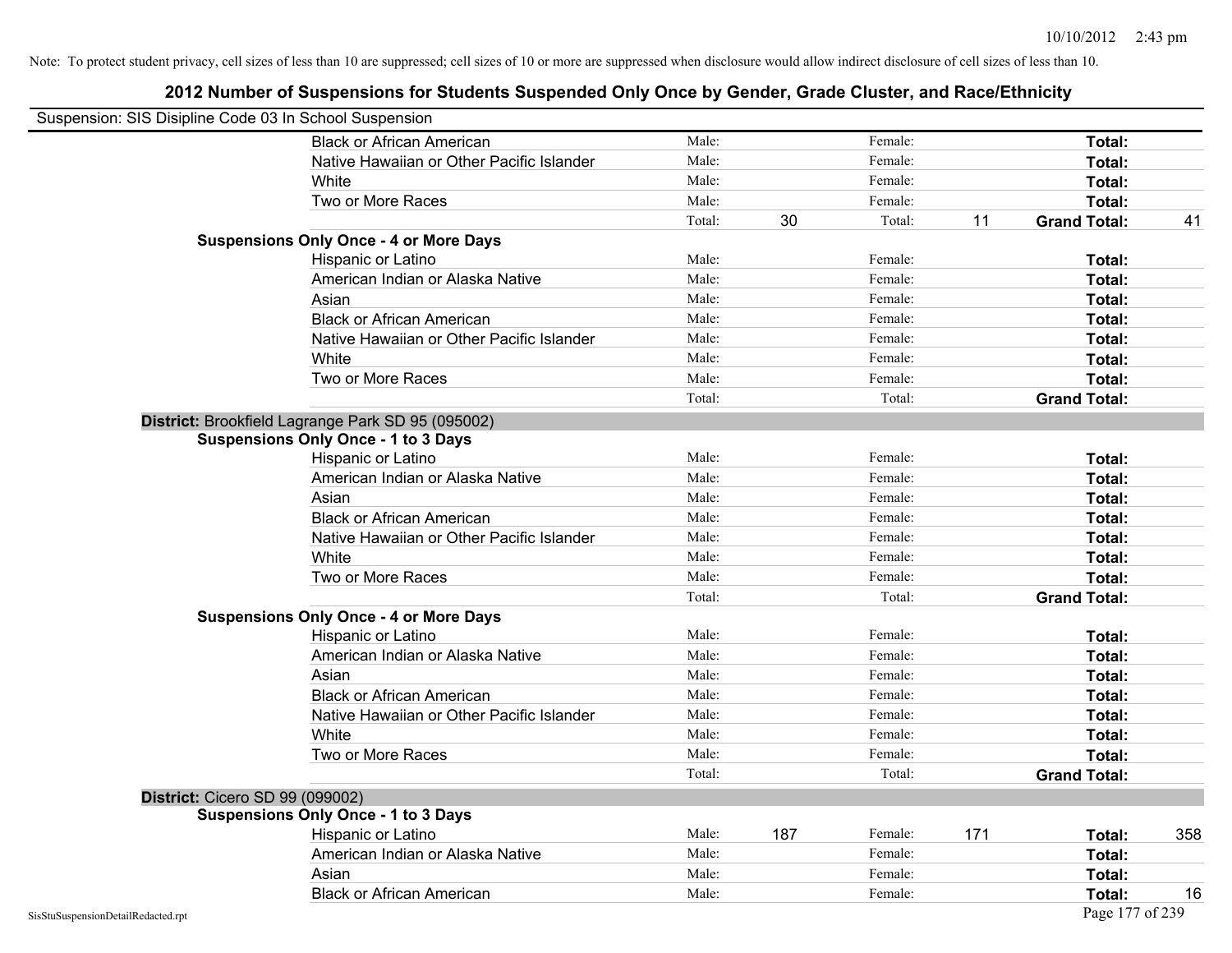| Suspension: SIS Disipline Code 03 In School Suspension |                                               |        |    |         |    |                     |    |
|--------------------------------------------------------|-----------------------------------------------|--------|----|---------|----|---------------------|----|
|                                                        | Native Hawaiian or Other Pacific Islander     | Male:  |    | Female: |    | Total:              |    |
|                                                        | White                                         | Male:  |    | Female: |    | Total:              | 10 |
|                                                        | Two or More Races                             | Male:  |    | Female: |    | Total:              |    |
|                                                        |                                               | Total: |    | Total:  |    | <b>Grand Total:</b> |    |
|                                                        | District: Elmwood Park CUSD 401 (401026)      |        |    |         |    |                     |    |
|                                                        | <b>Suspensions Only Once - 1 to 3 Days</b>    |        |    |         |    |                     |    |
|                                                        | Hispanic or Latino                            | Male:  | 16 | Female: | 10 | Total:              | 26 |
|                                                        | American Indian or Alaska Native              | Male:  |    | Female: |    | Total:              |    |
|                                                        | Asian                                         | Male:  |    | Female: |    | Total:              |    |
|                                                        | <b>Black or African American</b>              | Male:  |    | Female: |    | Total:              |    |
|                                                        | Native Hawaiian or Other Pacific Islander     | Male:  |    | Female: |    | Total:              |    |
|                                                        | White                                         | Male:  | 26 | Female: | 19 | Total:              | 45 |
|                                                        | Two or More Races                             | Male:  |    | Female: |    | Total:              |    |
|                                                        |                                               | Total: |    | Total:  |    | <b>Grand Total:</b> | 87 |
|                                                        | <b>Suspensions Only Once - 4 or More Days</b> |        |    |         |    |                     |    |
|                                                        | Hispanic or Latino                            | Male:  |    | Female: |    | Total:              |    |
|                                                        | American Indian or Alaska Native              | Male:  |    | Female: |    | Total:              |    |
|                                                        | Asian                                         | Male:  |    | Female: |    | Total:              |    |
|                                                        | <b>Black or African American</b>              | Male:  |    | Female: |    | Total:              |    |
|                                                        | Native Hawaiian or Other Pacific Islander     | Male:  |    | Female: |    | Total:              |    |
|                                                        | White                                         | Male:  |    | Female: |    | Total:              |    |
|                                                        | Two or More Races                             | Male:  |    | Female: |    | Total:              |    |
|                                                        |                                               | Total: |    | Total:  |    | <b>Grand Total:</b> |    |
| District: Franklin Park SD 84 (084002)                 |                                               |        |    |         |    |                     |    |
|                                                        | <b>Suspensions Only Once - 1 to 3 Days</b>    |        |    |         |    |                     |    |
|                                                        | Hispanic or Latino                            | Male:  |    | Female: |    | Total:              |    |
|                                                        | American Indian or Alaska Native              | Male:  |    | Female: |    | Total:              |    |
|                                                        | Asian                                         | Male:  |    | Female: |    | Total:              |    |
|                                                        | <b>Black or African American</b>              | Male:  |    | Female: |    | Total:              |    |
|                                                        | Native Hawaiian or Other Pacific Islander     | Male:  |    | Female: |    | Total:              |    |
|                                                        | White                                         | Male:  |    | Female: |    | Total:              |    |
|                                                        | Two or More Races                             | Male:  |    | Female: |    | Total:              |    |
|                                                        |                                               | Total: |    | Total:  |    | <b>Grand Total:</b> |    |
| District: Hillside SD 93 (093002)                      |                                               |        |    |         |    |                     |    |
|                                                        | <b>Suspensions Only Once - 1 to 3 Days</b>    |        |    |         |    |                     |    |
|                                                        | Hispanic or Latino                            | Male:  |    | Female: |    | Total:              |    |
|                                                        | American Indian or Alaska Native              | Male:  |    | Female: |    | Total:              |    |
|                                                        | Asian                                         | Male:  |    | Female: |    | Total:              |    |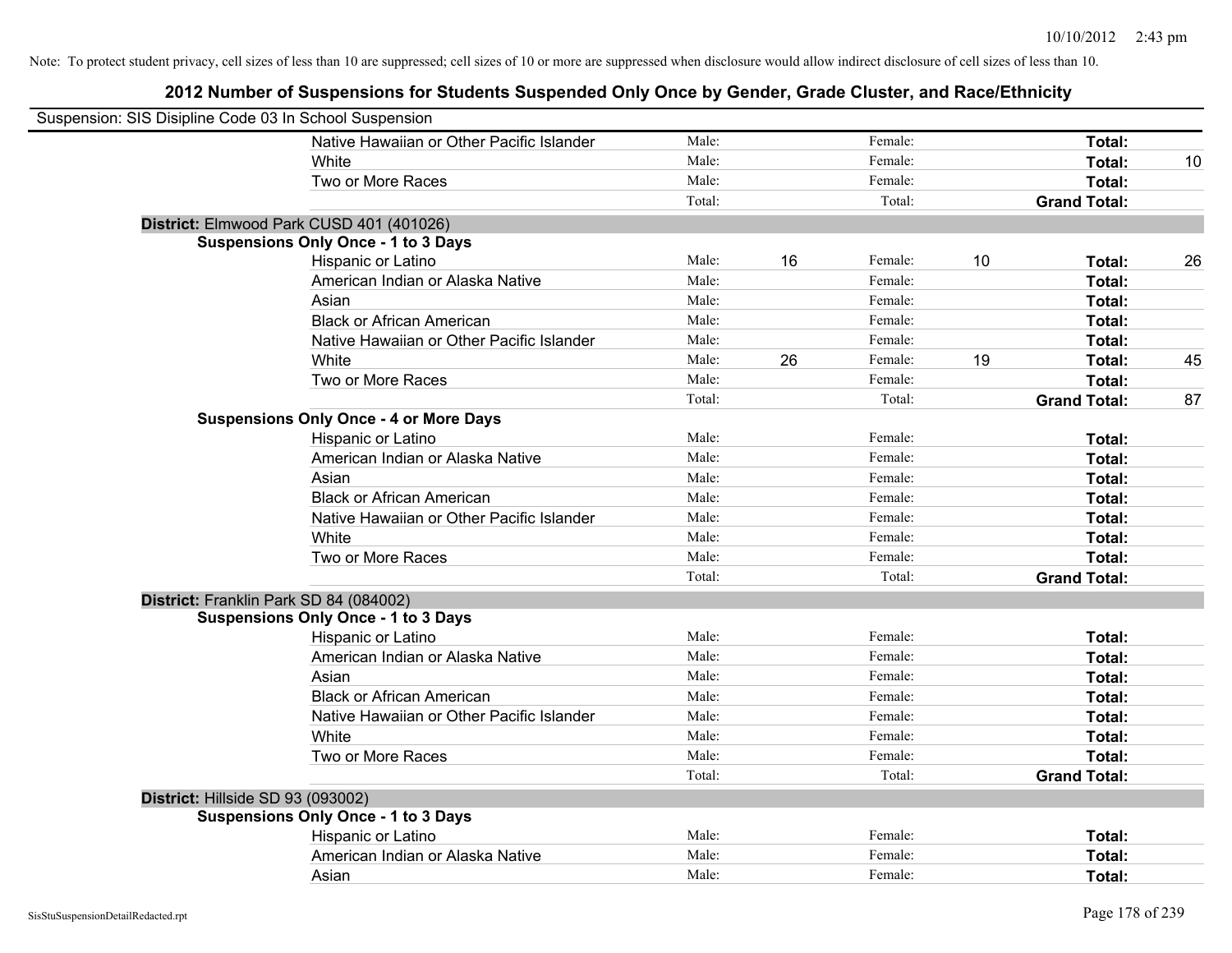| Suspension: SIS Disipline Code 03 In School Suspension |                                              |        |     |         |     |                     |     |
|--------------------------------------------------------|----------------------------------------------|--------|-----|---------|-----|---------------------|-----|
|                                                        | <b>Black or African American</b>             | Male:  |     | Female: |     | Total:              |     |
|                                                        | Native Hawaiian or Other Pacific Islander    | Male:  |     | Female: |     | Total:              |     |
|                                                        | White                                        | Male:  |     | Female: |     | Total:              |     |
|                                                        | Two or More Races                            | Male:  |     | Female: |     | Total:              |     |
|                                                        |                                              | Total: |     | Total:  |     | <b>Grand Total:</b> | 13  |
|                                                        | <b>District: J S Morton HSD 201 (201017)</b> |        |     |         |     |                     |     |
|                                                        | <b>Suspensions Only Once - 1 to 3 Days</b>   |        |     |         |     |                     |     |
|                                                        | Hispanic or Latino                           | Male:  | 541 | Female: | 408 | Total:              | 949 |
|                                                        | American Indian or Alaska Native             | Male:  |     | Female: |     | Total:              |     |
|                                                        | Asian                                        | Male:  |     | Female: |     | Total:              |     |
|                                                        | <b>Black or African American</b>             | Male:  | 28  | Female: | 21  | Total:              | 49  |
|                                                        | Native Hawaiian or Other Pacific Islander    | Male:  |     | Female: |     | Total:              |     |
|                                                        | White                                        | Male:  | 31  | Female: | 35  | Total:              | 66  |
|                                                        | Two or More Races                            | Male:  |     | Female: |     | Total:              |     |
|                                                        |                                              | Total: |     | Total:  |     | <b>Grand Total:</b> |     |
|                                                        | <b>District:</b> La Grange SD 102 (102002)   |        |     |         |     |                     |     |
|                                                        | <b>Suspensions Only Once - 1 to 3 Days</b>   |        |     |         |     |                     |     |
|                                                        | Hispanic or Latino                           | Male:  |     | Female: |     | Total:              |     |
|                                                        | American Indian or Alaska Native             | Male:  |     | Female: |     | Total:              |     |
|                                                        | Asian                                        | Male:  |     | Female: |     | Total:              |     |
|                                                        | <b>Black or African American</b>             | Male:  |     | Female: |     | Total:              |     |
|                                                        | Native Hawaiian or Other Pacific Islander    | Male:  |     | Female: |     | Total:              |     |
|                                                        | White                                        | Male:  |     | Female: |     | Total:              | 12  |
|                                                        | Two or More Races                            | Male:  |     | Female: |     | Total:              |     |
|                                                        |                                              | Total: |     | Total:  |     | <b>Grand Total:</b> | 23  |
|                                                        | District: La Grange SD 105 South (105002)    |        |     |         |     |                     |     |
|                                                        | <b>Suspensions Only Once - 1 to 3 Days</b>   |        |     |         |     |                     |     |
|                                                        | Hispanic or Latino                           | Male:  |     | Female: |     | Total:              |     |
|                                                        | American Indian or Alaska Native             | Male:  |     | Female: |     | Total:              |     |
|                                                        | Asian                                        | Male:  |     | Female: |     | Total:              |     |
|                                                        | <b>Black or African American</b>             | Male:  |     | Female: |     | Total:              |     |
|                                                        | Native Hawaiian or Other Pacific Islander    | Male:  |     | Female: |     | Total:              |     |
|                                                        | White                                        | Male:  |     | Female: |     | Total:              |     |
|                                                        | Two or More Races                            | Male:  |     | Female: |     | Total:              |     |
|                                                        |                                              | Total: |     | Total:  |     | <b>Grand Total:</b> |     |
|                                                        | District: LaGrange Highlands SD 106 (106002) |        |     |         |     |                     |     |
|                                                        | <b>Suspensions Only Once - 1 to 3 Days</b>   |        |     |         |     |                     |     |
|                                                        | Hispanic or Latino                           | Male:  |     | Female: |     | Total:              |     |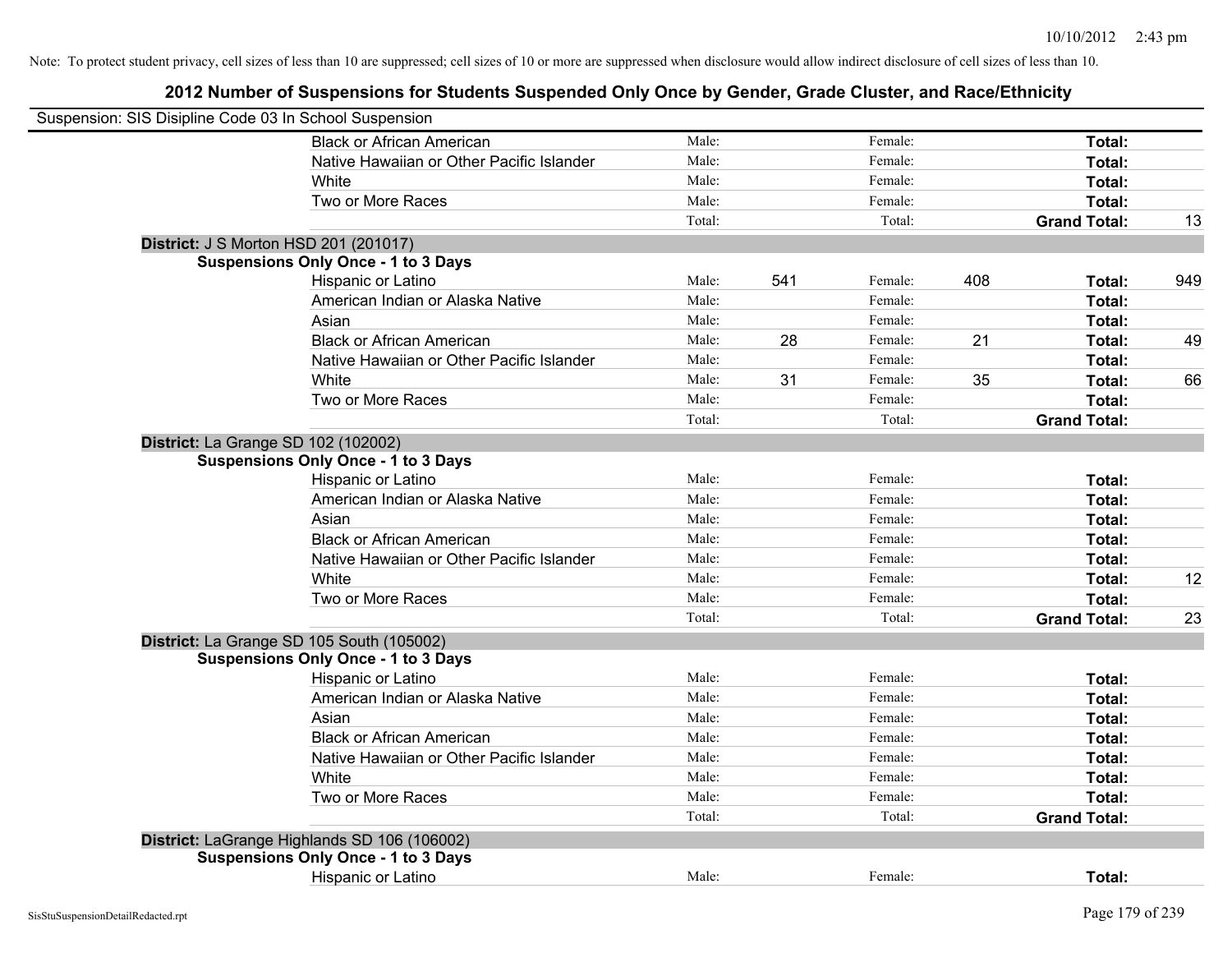## **2012 Number of Suspensions for Students Suspended Only Once by Gender, Grade Cluster, and Race/Ethnicity**

| Suspension: SIS Disipline Code 03 In School Suspension |                                               |        |    |         |    |                     |    |
|--------------------------------------------------------|-----------------------------------------------|--------|----|---------|----|---------------------|----|
|                                                        | American Indian or Alaska Native              | Male:  |    | Female: |    | Total:              |    |
|                                                        | Asian                                         | Male:  |    | Female: |    | Total:              |    |
|                                                        | <b>Black or African American</b>              | Male:  |    | Female: |    | Total:              |    |
|                                                        | Native Hawaiian or Other Pacific Islander     | Male:  |    | Female: |    | Total:              |    |
|                                                        | White                                         | Male:  |    | Female: |    | Total:              |    |
|                                                        | Two or More Races                             | Male:  |    | Female: |    | Total:              |    |
|                                                        |                                               | Total: |    | Total:  |    | <b>Grand Total:</b> |    |
|                                                        | District: Lindop SD 92 (092002)               |        |    |         |    |                     |    |
|                                                        | <b>Suspensions Only Once - 1 to 3 Days</b>    |        |    |         |    |                     |    |
|                                                        | Hispanic or Latino                            | Male:  |    | Female: |    | Total:              |    |
|                                                        | American Indian or Alaska Native              | Male:  |    | Female: |    | Total:              |    |
|                                                        | Asian                                         | Male:  |    | Female: |    | Total:              |    |
|                                                        | <b>Black or African American</b>              | Male:  |    | Female: |    | Total:              | 11 |
|                                                        | Native Hawaiian or Other Pacific Islander     | Male:  |    | Female: |    | Total:              |    |
|                                                        | White                                         | Male:  |    | Female: |    | Total:              |    |
|                                                        | Two or More Races                             | Male:  |    | Female: |    | Total:              |    |
|                                                        |                                               | Total: |    | Total:  |    | <b>Grand Total:</b> |    |
|                                                        | District: Lyons SD 103 (103002)               |        |    |         |    |                     |    |
|                                                        | <b>Suspensions Only Once - 1 to 3 Days</b>    |        |    |         |    |                     |    |
|                                                        | <b>Hispanic or Latino</b>                     | Male:  | 22 | Female: | 15 | Total:              | 37 |
|                                                        | American Indian or Alaska Native              | Male:  |    | Female: |    | Total:              |    |
|                                                        | Asian                                         | Male:  |    | Female: |    | Total:              |    |
|                                                        | <b>Black or African American</b>              | Male:  |    | Female: |    | Total:              |    |
|                                                        | Native Hawaiian or Other Pacific Islander     | Male:  |    | Female: |    | Total:              |    |
|                                                        | White                                         | Male:  |    | Female: |    | Total:              | 19 |
|                                                        | Two or More Races                             | Male:  |    | Female: |    | Total:              |    |
|                                                        |                                               | Total: |    | Total:  |    | <b>Grand Total:</b> |    |
|                                                        | <b>Suspensions Only Once - 4 or More Days</b> |        |    |         |    |                     |    |
|                                                        | Hispanic or Latino                            | Male:  |    | Female: |    | Total:              |    |
|                                                        | American Indian or Alaska Native              | Male:  |    | Female: |    | Total:              |    |
|                                                        | Asian                                         | Male:  |    | Female: |    | Total:              |    |
|                                                        | <b>Black or African American</b>              | Male:  |    | Female: |    | Total:              |    |
|                                                        | Native Hawaiian or Other Pacific Islander     | Male:  |    | Female: |    | Total:              |    |
|                                                        | White                                         | Male:  |    | Female: |    | Total:              |    |
|                                                        | Two or More Races                             | Male:  |    | Female: |    | Total:              |    |
|                                                        | $D_{i}$ $(0.4017)$                            | Total: |    | Total:  |    | <b>Grand Total:</b> |    |
|                                                        |                                               |        |    |         |    |                     |    |

**District:** Lyons Twp HSD 204 (204017) **Suspensions Only Once - 1 to 3 Days**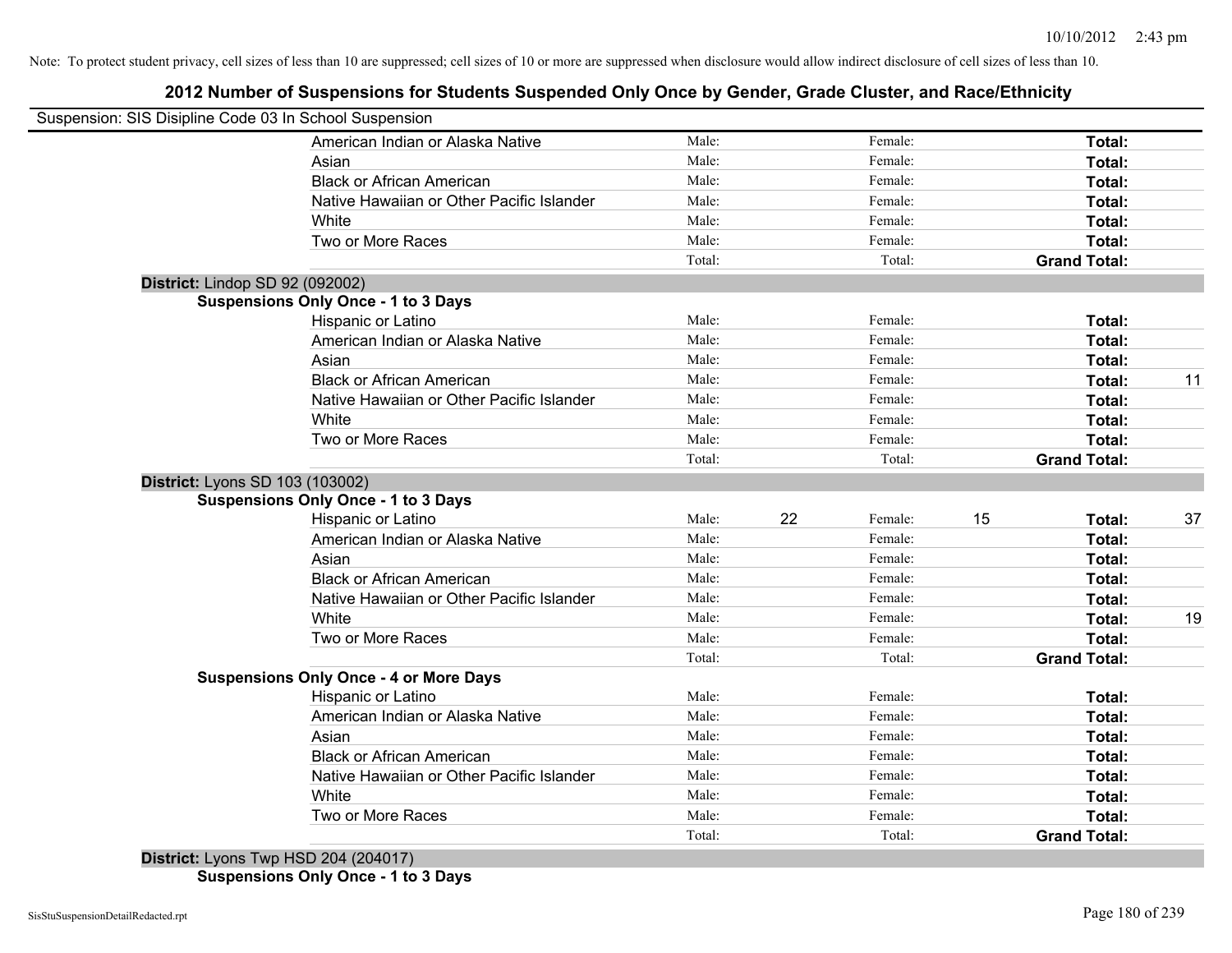# **2012 Number of Suspensions for Students Suspended Only Once by Gender, Grade Cluster, and Race/Ethnicity**

| Suspension: SIS Disipline Code 03 In School Suspension |                                                      |        |    |         |    |                     |     |
|--------------------------------------------------------|------------------------------------------------------|--------|----|---------|----|---------------------|-----|
|                                                        | Hispanic or Latino                                   | Male:  |    | Female: |    | Total:              |     |
|                                                        | American Indian or Alaska Native                     | Male:  |    | Female: |    | Total:              |     |
|                                                        | Asian                                                | Male:  |    | Female: |    | Total:              |     |
|                                                        | <b>Black or African American</b>                     | Male:  |    | Female: |    | Total:              |     |
|                                                        | Native Hawaiian or Other Pacific Islander            | Male:  |    | Female: |    | Total:              |     |
|                                                        | White                                                | Male:  |    | Female: |    | Total:              |     |
|                                                        | Two or More Races                                    | Male:  |    | Female: |    | Total:              |     |
|                                                        |                                                      | Total: |    | Total:  |    | <b>Grand Total:</b> |     |
| District: Mannheim SD 83 (083002)                      |                                                      |        |    |         |    |                     |     |
|                                                        | <b>Suspensions Only Once - 1 to 3 Days</b>           |        |    |         |    |                     |     |
|                                                        | Hispanic or Latino                                   | Male:  | 46 | Female: | 21 | Total:              | 67  |
|                                                        | American Indian or Alaska Native                     | Male:  |    | Female: |    | Total:              |     |
|                                                        | Asian                                                | Male:  |    | Female: |    | Total:              |     |
|                                                        | <b>Black or African American</b>                     | Male:  |    | Female: |    | Total:              |     |
|                                                        | Native Hawaiian or Other Pacific Islander            | Male:  |    | Female: |    | Total:              |     |
|                                                        | White                                                | Male:  |    | Female: |    | Total:              |     |
|                                                        | Two or More Races                                    | Male:  |    | Female: |    | Total:              |     |
|                                                        |                                                      | Total: |    | Total:  |    | <b>Grand Total:</b> | 78  |
|                                                        | District: Maywood-Melrose Park-Broadview 89 (089002) |        |    |         |    |                     |     |
|                                                        | <b>Suspensions Only Once - 1 to 3 Days</b>           |        |    |         |    |                     |     |
|                                                        | Hispanic or Latino                                   | Male:  | 45 | Female: | 13 | Total:              | 58  |
|                                                        | American Indian or Alaska Native                     | Male:  |    | Female: |    | Total:              |     |
|                                                        | Asian                                                | Male:  |    | Female: |    | Total:              |     |
|                                                        | <b>Black or African American</b>                     | Male:  | 82 | Female: | 51 | Total:              | 133 |
|                                                        | Native Hawaiian or Other Pacific Islander            | Male:  |    | Female: |    | Total:              |     |
|                                                        | White                                                | Male:  |    | Female: |    | Total:              |     |
|                                                        | Two or More Races                                    | Male:  |    | Female: |    | Total:              |     |
|                                                        |                                                      | Total: |    | Total:  |    | <b>Grand Total:</b> |     |
|                                                        | <b>Suspensions Only Once - 4 or More Days</b>        |        |    |         |    |                     |     |
|                                                        | Hispanic or Latino                                   | Male:  |    | Female: |    | Total:              |     |
|                                                        | American Indian or Alaska Native                     | Male:  |    | Female: |    | Total:              |     |
|                                                        | Asian                                                | Male:  |    | Female: |    | Total:              |     |
|                                                        | <b>Black or African American</b>                     | Male:  |    | Female: |    | Total:              |     |
|                                                        | Native Hawaiian or Other Pacific Islander            | Male:  |    | Female: |    | Total:              |     |
|                                                        | White                                                | Male:  |    | Female: |    | Total:              |     |
|                                                        | Two or More Races                                    | Male:  |    | Female: |    | <b>Total:</b>       |     |
|                                                        |                                                      | Total: |    | Total:  |    | <b>Grand Total:</b> |     |

**District:** Norridge SD 80 (080002)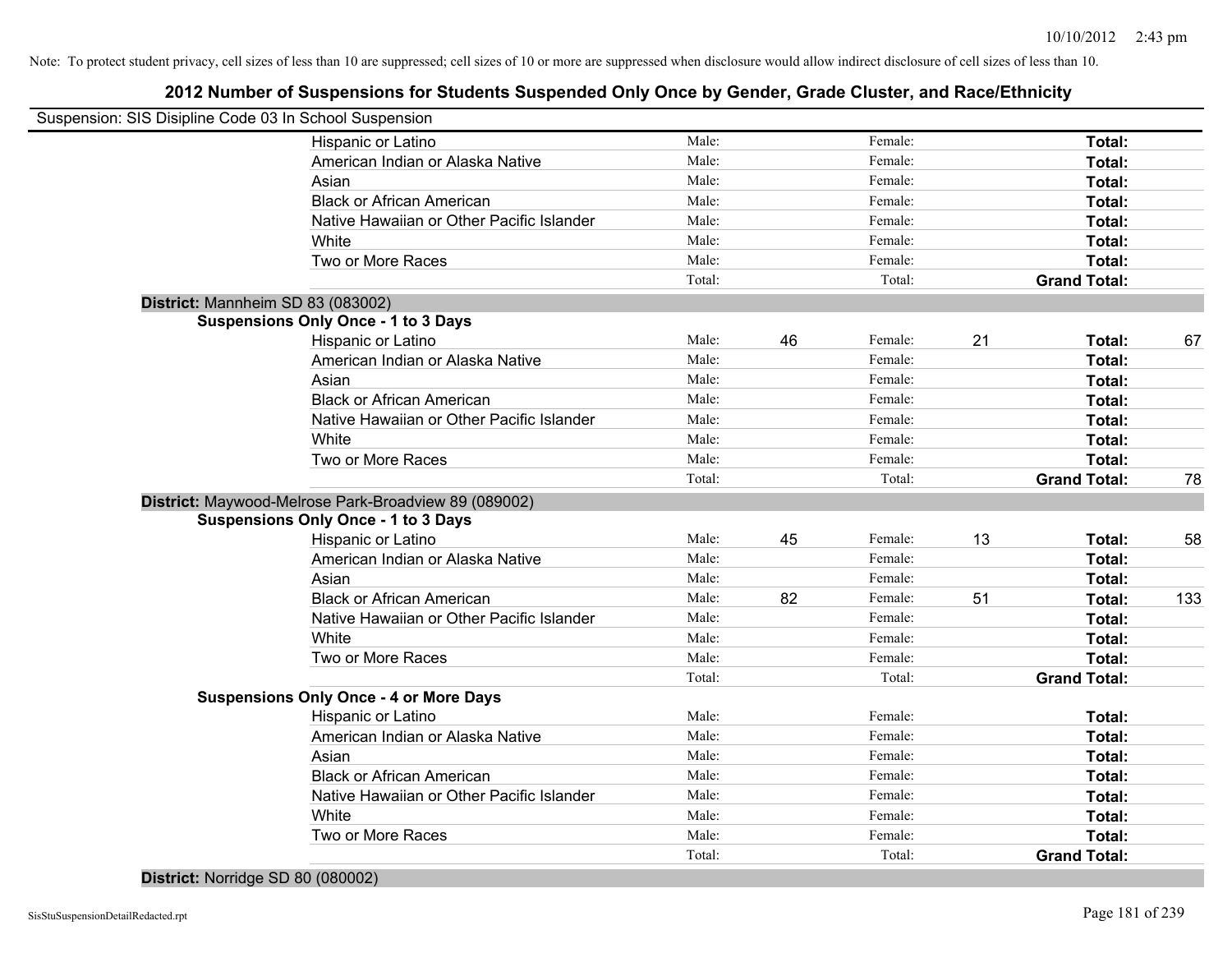| Suspension: SIS Disipline Code 03 In School Suspension |                                                   |        |    |         |    |                     |     |
|--------------------------------------------------------|---------------------------------------------------|--------|----|---------|----|---------------------|-----|
|                                                        | <b>Suspensions Only Once - 1 to 3 Days</b>        |        |    |         |    |                     |     |
|                                                        | Hispanic or Latino                                | Male:  |    | Female: |    | Total:              |     |
|                                                        | American Indian or Alaska Native                  | Male:  |    | Female: |    | Total:              |     |
|                                                        | Asian                                             | Male:  |    | Female: |    | Total:              |     |
|                                                        | <b>Black or African American</b>                  | Male:  |    | Female: |    | Total:              |     |
|                                                        | Native Hawaiian or Other Pacific Islander         | Male:  |    | Female: |    | Total:              |     |
|                                                        | White                                             | Male:  |    | Female: |    | Total:              |     |
|                                                        | Two or More Races                                 | Male:  |    | Female: |    | Total:              |     |
|                                                        |                                                   | Total: |    | Total:  |    | <b>Grand Total:</b> |     |
|                                                        | District: Oak Park - River Forest SD 200 (200013) |        |    |         |    |                     |     |
|                                                        | <b>Suspensions Only Once - 1 to 3 Days</b>        |        |    |         |    |                     |     |
|                                                        | Hispanic or Latino                                | Male:  | 13 | Female: | 13 | Total:              | 26  |
|                                                        | American Indian or Alaska Native                  | Male:  |    | Female: |    | <b>Total:</b>       |     |
|                                                        | Asian                                             | Male:  |    | Female: |    | Total:              |     |
|                                                        | <b>Black or African American</b>                  | Male:  | 63 | Female: | 40 | Total:              | 103 |
|                                                        | Native Hawaiian or Other Pacific Islander         | Male:  |    | Female: |    | Total:              |     |
|                                                        | White                                             | Male:  | 46 | Female: | 20 | Total:              | 66  |
|                                                        | Two or More Races                                 | Male:  |    | Female: |    | Total:              | 18  |
|                                                        |                                                   | Total: |    | Total:  |    | <b>Grand Total:</b> |     |
|                                                        | <b>Suspensions Only Once - 4 or More Days</b>     |        |    |         |    |                     |     |
|                                                        | Hispanic or Latino                                | Male:  |    | Female: |    | Total:              |     |
|                                                        | American Indian or Alaska Native                  | Male:  |    | Female: |    | Total:              |     |
|                                                        | Asian                                             | Male:  |    | Female: |    | Total:              |     |
|                                                        | <b>Black or African American</b>                  | Male:  |    | Female: |    | Total:              |     |
|                                                        | Native Hawaiian or Other Pacific Islander         | Male:  |    | Female: |    | Total:              |     |
|                                                        | White                                             | Male:  |    | Female: |    | Total:              |     |
|                                                        | Two or More Races                                 | Male:  |    | Female: |    | Total:              |     |
|                                                        |                                                   | Total: |    | Total:  |    | <b>Grand Total:</b> |     |
| District: Oak Park ESD 97 (097002)                     |                                                   |        |    |         |    |                     |     |
|                                                        | <b>Suspensions Only Once - 1 to 3 Days</b>        |        |    |         |    |                     |     |
|                                                        | Hispanic or Latino                                | Male:  |    | Female: |    | Total:              |     |
|                                                        | American Indian or Alaska Native                  | Male:  |    | Female: |    | Total:              |     |
|                                                        | Asian                                             | Male:  |    | Female: |    | Total:              |     |
|                                                        | <b>Black or African American</b>                  | Male:  | 37 | Female: | 14 | Total:              | 51  |
|                                                        | Native Hawaiian or Other Pacific Islander         | Male:  |    | Female: |    | Total:              |     |
|                                                        | White                                             | Male:  |    | Female: |    | Total:              | 30  |
|                                                        | Two or More Races                                 | Male:  |    | Female: |    | Total:              |     |
|                                                        |                                                   | Total: |    | Total:  |    | <b>Grand Total:</b> | 96  |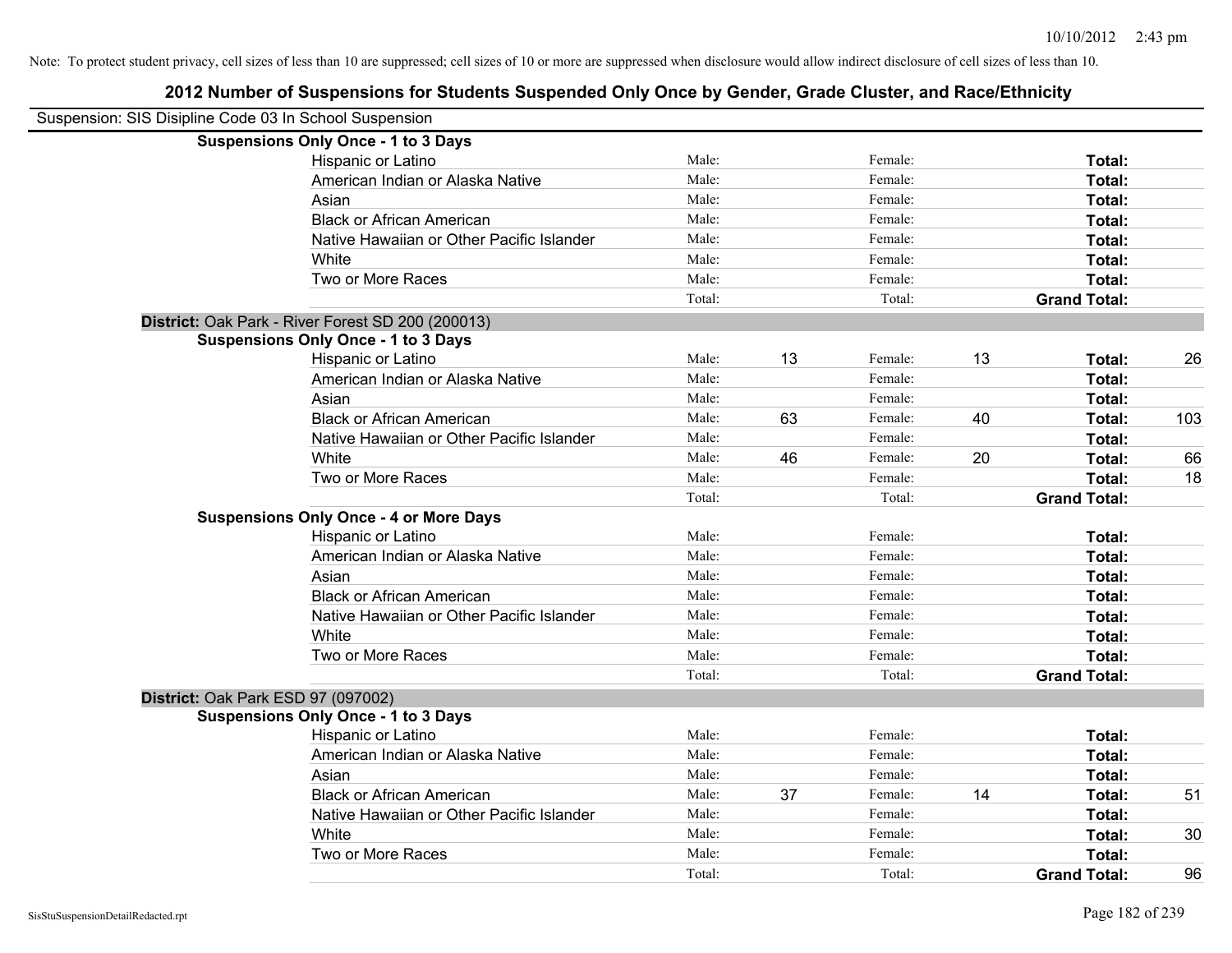| Suspension: SIS Disipline Code 03 In School Suspension |                                                   |        |         |                     |
|--------------------------------------------------------|---------------------------------------------------|--------|---------|---------------------|
|                                                        | District: Pennoyer SD 79 (079002)                 |        |         |                     |
|                                                        | <b>Suspensions Only Once - 1 to 3 Days</b>        |        |         |                     |
|                                                        | Hispanic or Latino                                | Male:  | Female: | Total:              |
|                                                        | American Indian or Alaska Native                  | Male:  | Female: | Total:              |
|                                                        | Asian                                             | Male:  | Female: | Total:              |
|                                                        | <b>Black or African American</b>                  | Male:  | Female: | Total:              |
|                                                        | Native Hawaiian or Other Pacific Islander         | Male:  | Female: | Total:              |
|                                                        | White                                             | Male:  | Female: | Total:              |
|                                                        | Two or More Races                                 | Male:  | Female: | Total:              |
|                                                        |                                                   | Total: | Total:  | <b>Grand Total:</b> |
|                                                        | District: Pleasantdale SD 107 (107002)            |        |         |                     |
|                                                        | <b>Suspensions Only Once - 1 to 3 Days</b>        |        |         |                     |
|                                                        | Hispanic or Latino                                | Male:  | Female: | Total:              |
|                                                        | American Indian or Alaska Native                  | Male:  | Female: | Total:              |
|                                                        | Asian                                             | Male:  | Female: | Total:              |
|                                                        | <b>Black or African American</b>                  | Male:  | Female: | Total:              |
|                                                        | Native Hawaiian or Other Pacific Islander         | Male:  | Female: | Total:              |
|                                                        | White                                             | Male:  | Female: | Total:<br>14        |
|                                                        | Two or More Races                                 | Male:  | Female: | Total:              |
|                                                        |                                                   | Total: | Total:  | <b>Grand Total:</b> |
|                                                        | District: Proviso Area Exceptional Child (803060) |        |         |                     |
|                                                        | <b>Suspensions Only Once - 1 to 3 Days</b>        |        |         |                     |
|                                                        | Hispanic or Latino                                | Male:  | Female: | Total:              |
|                                                        | American Indian or Alaska Native                  | Male:  | Female: | Total:              |
|                                                        | Asian                                             | Male:  | Female: | Total:              |
|                                                        | <b>Black or African American</b>                  | Male:  | Female: | Total:              |
|                                                        | Native Hawaiian or Other Pacific Islander         | Male:  | Female: | Total:              |
|                                                        | White                                             | Male:  | Female: | Total:              |
|                                                        | Two or More Races                                 | Male:  | Female: | Total:              |
|                                                        |                                                   | Total: | Total:  | <b>Grand Total:</b> |
|                                                        | <b>Suspensions Only Once - 4 or More Days</b>     |        |         |                     |
|                                                        | Hispanic or Latino                                | Male:  | Female: | Total:              |
|                                                        | American Indian or Alaska Native                  | Male:  | Female: | Total:              |
|                                                        | Asian                                             | Male:  | Female: | Total:              |
|                                                        | <b>Black or African American</b>                  | Male:  | Female: | Total:              |
|                                                        | Native Hawaiian or Other Pacific Islander         | Male:  | Female: | Total:              |
|                                                        | White                                             | Male:  | Female: | <b>Total:</b>       |
|                                                        | Two or More Races                                 | Male:  | Female: | Total:              |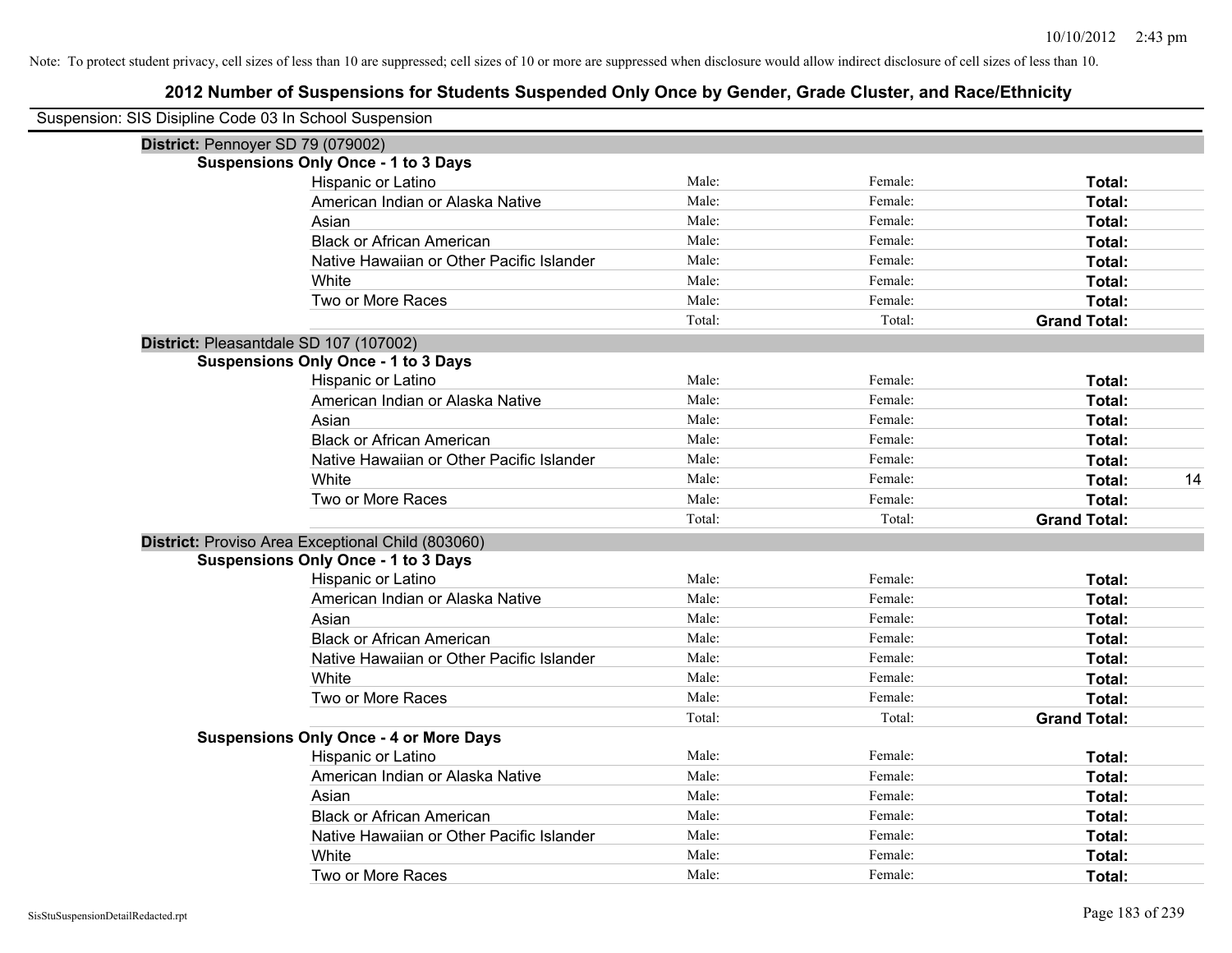| Suspension: SIS Disipline Code 03 In School Suspension |                                               |        |     |         |     |                     |     |
|--------------------------------------------------------|-----------------------------------------------|--------|-----|---------|-----|---------------------|-----|
|                                                        |                                               | Total: |     | Total:  |     | <b>Grand Total:</b> |     |
| District: Proviso Twp HSD 209 (209017)                 |                                               |        |     |         |     |                     |     |
|                                                        | <b>Suspensions Only Once - 1 to 3 Days</b>    |        |     |         |     |                     |     |
|                                                        | Hispanic or Latino                            | Male:  | 114 | Female: | 71  | Total:              | 185 |
|                                                        | American Indian or Alaska Native              | Male:  |     | Female: |     | Total:              |     |
|                                                        | Asian                                         | Male:  |     | Female: |     | Total:              |     |
|                                                        | <b>Black or African American</b>              | Male:  | 196 | Female: | 163 | Total:              | 359 |
|                                                        | Native Hawaiian or Other Pacific Islander     | Male:  |     | Female: |     | Total:              |     |
|                                                        | White                                         | Male:  |     | Female: |     | Total:              |     |
|                                                        | Two or More Races                             | Male:  |     | Female: |     | Total:              |     |
|                                                        |                                               | Total: |     | Total:  |     | <b>Grand Total:</b> | 557 |
|                                                        | <b>Suspensions Only Once - 4 or More Days</b> |        |     |         |     |                     |     |
|                                                        | Hispanic or Latino                            | Male:  |     | Female: |     | Total:              |     |
|                                                        | American Indian or Alaska Native              | Male:  |     | Female: |     | Total:              |     |
|                                                        | Asian                                         | Male:  |     | Female: |     | Total:              |     |
|                                                        | <b>Black or African American</b>              | Male:  |     | Female: |     | Total:              |     |
|                                                        | Native Hawaiian or Other Pacific Islander     | Male:  |     | Female: |     | Total:              |     |
|                                                        | White                                         | Male:  |     | Female: |     | Total:              |     |
|                                                        | Two or More Races                             | Male:  |     | Female: |     | Total:              |     |
|                                                        |                                               | Total: |     | Total:  |     | <b>Grand Total:</b> |     |
| District: Rhodes SD 84-5 (084502)                      |                                               |        |     |         |     |                     |     |
|                                                        | <b>Suspensions Only Once - 1 to 3 Days</b>    |        |     |         |     |                     |     |
|                                                        | Hispanic or Latino                            | Male:  |     | Female: |     | Total:              |     |
|                                                        | American Indian or Alaska Native              | Male:  |     | Female: |     | Total:              |     |
|                                                        | Asian                                         | Male:  |     | Female: |     | Total:              |     |
|                                                        | <b>Black or African American</b>              | Male:  |     | Female: |     | Total:              |     |
|                                                        | Native Hawaiian or Other Pacific Islander     | Male:  |     | Female: |     | Total:              |     |
|                                                        | White                                         | Male:  |     | Female: |     | Total:              |     |
|                                                        | Two or More Races                             | Male:  |     | Female: |     | Total:              |     |
|                                                        |                                               | Total: |     | Total:  |     | <b>Grand Total:</b> | 14  |
| District: River Forest SD 90 (090002)                  |                                               |        |     |         |     |                     |     |
|                                                        | <b>Suspensions Only Once - 1 to 3 Days</b>    |        |     |         |     |                     |     |
|                                                        | Hispanic or Latino                            | Male:  |     | Female: |     | Total:              |     |
|                                                        | American Indian or Alaska Native              | Male:  |     | Female: |     | Total:              |     |
|                                                        | Asian                                         | Male:  |     | Female: |     | Total:              |     |
|                                                        | <b>Black or African American</b>              | Male:  |     | Female: |     | Total:              |     |
|                                                        | Native Hawaiian or Other Pacific Islander     | Male:  |     | Female: |     | Total:              |     |
|                                                        | White                                         | Male:  |     | Female: |     | Total:              | 12  |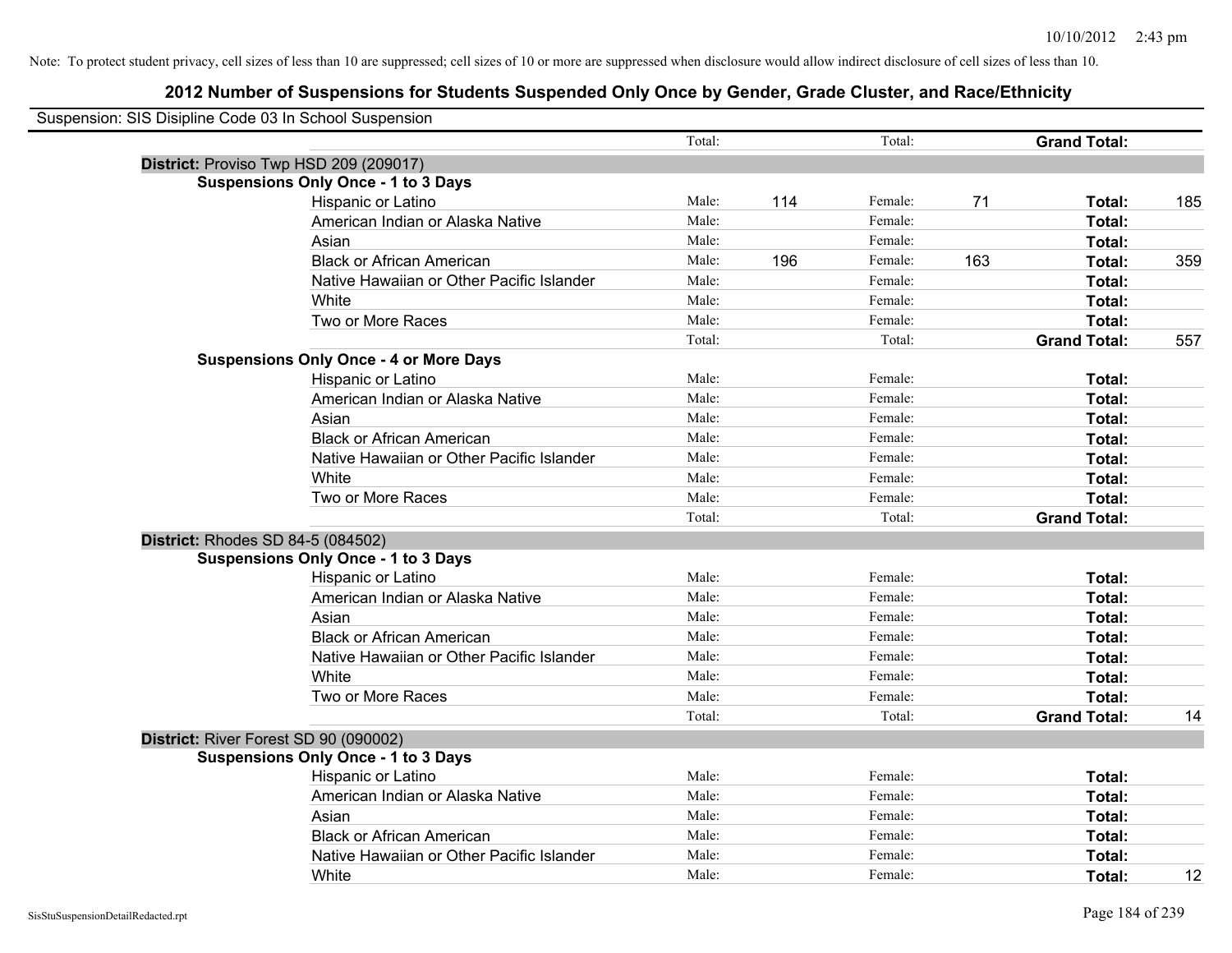| Suspension: SIS Disipline Code 03 In School Suspension |                                                    |        |         |                     |    |
|--------------------------------------------------------|----------------------------------------------------|--------|---------|---------------------|----|
|                                                        | Two or More Races                                  | Male:  | Female: | Total:              |    |
|                                                        |                                                    | Total: | Total:  | <b>Grand Total:</b> |    |
|                                                        | <b>District: River Grove SD 85-5 (085502)</b>      |        |         |                     |    |
|                                                        | <b>Suspensions Only Once - 1 to 3 Days</b>         |        |         |                     |    |
|                                                        | Hispanic or Latino                                 | Male:  | Female: | Total:              |    |
|                                                        | American Indian or Alaska Native                   | Male:  | Female: | Total:              |    |
|                                                        | Asian                                              | Male:  | Female: | Total:              |    |
|                                                        | <b>Black or African American</b>                   | Male:  | Female: | Total:              |    |
|                                                        | Native Hawaiian or Other Pacific Islander          | Male:  | Female: | Total:              |    |
|                                                        | White                                              | Male:  | Female: | Total:              |    |
|                                                        | Two or More Races                                  | Male:  | Female: | Total:              |    |
|                                                        |                                                    | Total: | Total:  | <b>Grand Total:</b> | 10 |
|                                                        | District: Riverside SD 96 (096002)                 |        |         |                     |    |
|                                                        | <b>Suspensions Only Once - 1 to 3 Days</b>         |        |         |                     |    |
|                                                        | Hispanic or Latino                                 | Male:  | Female: | Total:              |    |
|                                                        | American Indian or Alaska Native                   | Male:  | Female: | Total:              |    |
|                                                        | Asian                                              | Male:  | Female: | Total:              |    |
|                                                        | <b>Black or African American</b>                   | Male:  | Female: | Total:              |    |
|                                                        | Native Hawaiian or Other Pacific Islander          | Male:  | Female: | Total:              |    |
|                                                        | White                                              | Male:  | Female: | Total:              |    |
|                                                        | Two or More Races                                  | Male:  | Female: | Total:              |    |
|                                                        |                                                    | Total: | Total:  | <b>Grand Total:</b> | 11 |
|                                                        | District: Riverside-Brookfield Twp SD 208 (208017) |        |         |                     |    |
|                                                        | <b>Suspensions Only Once - 1 to 3 Days</b>         |        |         |                     |    |
|                                                        | Hispanic or Latino                                 | Male:  | Female: | Total:              |    |
|                                                        | American Indian or Alaska Native                   | Male:  | Female: | Total:              |    |
|                                                        | Asian                                              | Male:  | Female: | Total:              |    |
|                                                        | <b>Black or African American</b>                   | Male:  | Female: | Total:              |    |
|                                                        | Native Hawaiian or Other Pacific Islander          | Male:  | Female: | Total:              |    |
|                                                        | White                                              | Male:  | Female: | Total:              |    |
|                                                        | Two or More Races                                  | Male:  | Female: | Total:              |    |
|                                                        |                                                    | Total: | Total:  | <b>Grand Total:</b> |    |
|                                                        | District: Union Ridge SD 86 (086002)               |        |         |                     |    |
|                                                        | <b>Suspensions Only Once - 1 to 3 Days</b>         |        |         |                     |    |
|                                                        | Hispanic or Latino                                 | Male:  | Female: | Total:              |    |
|                                                        | American Indian or Alaska Native                   | Male:  | Female: | Total:              |    |
|                                                        | Asian                                              | Male:  | Female: | Total:              |    |
|                                                        | <b>Black or African American</b>                   | Male:  | Female: | Total:              |    |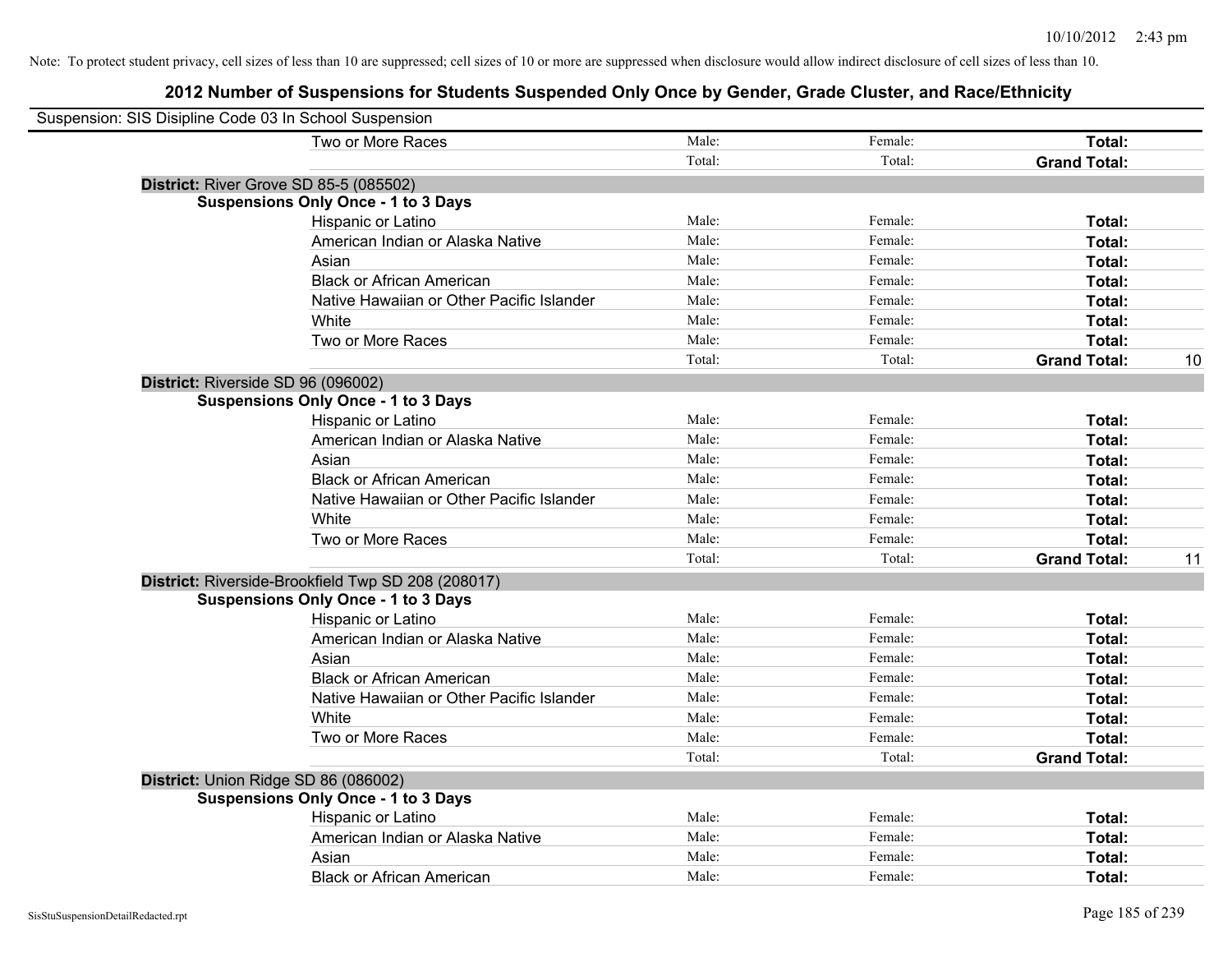| Suspension: SIS Disipline Code 03 In School Suspension |                                              |        |         |                     |
|--------------------------------------------------------|----------------------------------------------|--------|---------|---------------------|
|                                                        | Native Hawaiian or Other Pacific Islander    | Male:  | Female: | Total:              |
|                                                        | White                                        | Male:  | Female: | Total:              |
|                                                        | Two or More Races                            | Male:  | Female: | Total:              |
|                                                        |                                              | Total: | Total:  | <b>Grand Total:</b> |
|                                                        | District: Western Springs SD 101 (101002)    |        |         |                     |
|                                                        | <b>Suspensions Only Once - 1 to 3 Days</b>   |        |         |                     |
|                                                        | Hispanic or Latino                           | Male:  | Female: | Total:              |
|                                                        | American Indian or Alaska Native             | Male:  | Female: | Total:              |
|                                                        | Asian                                        | Male:  | Female: | Total:              |
|                                                        | <b>Black or African American</b>             | Male:  | Female: | Total:              |
|                                                        | Native Hawaiian or Other Pacific Islander    | Male:  | Female: | Total:              |
|                                                        | White                                        | Male:  | Female: | Total:              |
|                                                        | Two or More Races                            | Male:  | Female: | Total:              |
|                                                        |                                              | Total: | Total:  | <b>Grand Total:</b> |
| County: Non-Public School (000)                        |                                              |        |         |                     |
|                                                        | District: Region 06 West Cook ISC 2 (000000) |        |         |                     |
|                                                        | <b>Suspensions Only Once - 1 to 3 Days</b>   |        |         |                     |
|                                                        | Hispanic or Latino                           | Male:  | Female: | Total:              |
|                                                        | American Indian or Alaska Native             | Male:  | Female: | Total:              |
|                                                        | Asian                                        | Male:  | Female: | Total:              |
|                                                        | <b>Black or African American</b>             | Male:  | Female: | Total:              |
|                                                        | Native Hawaiian or Other Pacific Islander    | Male:  | Female: | Total:              |
|                                                        | White                                        | Male:  | Female: | Total:              |
|                                                        | Two or More Races                            | Male:  | Female: | Total:              |
|                                                        |                                              | Total: | Total:  | <b>Grand Total:</b> |
|                                                        |                                              |        |         |                     |
| Region: Region 07 South Cook ISC 4 (07)                |                                              |        |         |                     |
| County: Cook (016)                                     |                                              |        |         |                     |
|                                                        | District: A E R O Spec Educ Coop (806060)    |        |         |                     |
|                                                        | <b>Suspensions Only Once - 1 to 3 Days</b>   |        |         |                     |
|                                                        | Hispanic or Latino                           | Male:  | Female: | Total:              |
|                                                        | American Indian or Alaska Native             | Male:  | Female: | Total:              |
|                                                        | Asian                                        | Male:  | Female: | Total:              |
|                                                        | <b>Black or African American</b>             | Male:  | Female: | Total:              |
|                                                        | Native Hawaiian or Other Pacific Islander    | Male:  | Female: | Total:              |
|                                                        | White                                        | Male:  | Female: | Total:              |
|                                                        | Two or More Races                            | Male:  | Female: | <b>Total:</b>       |
|                                                        |                                              | Total: | Total:  | <b>Grand Total:</b> |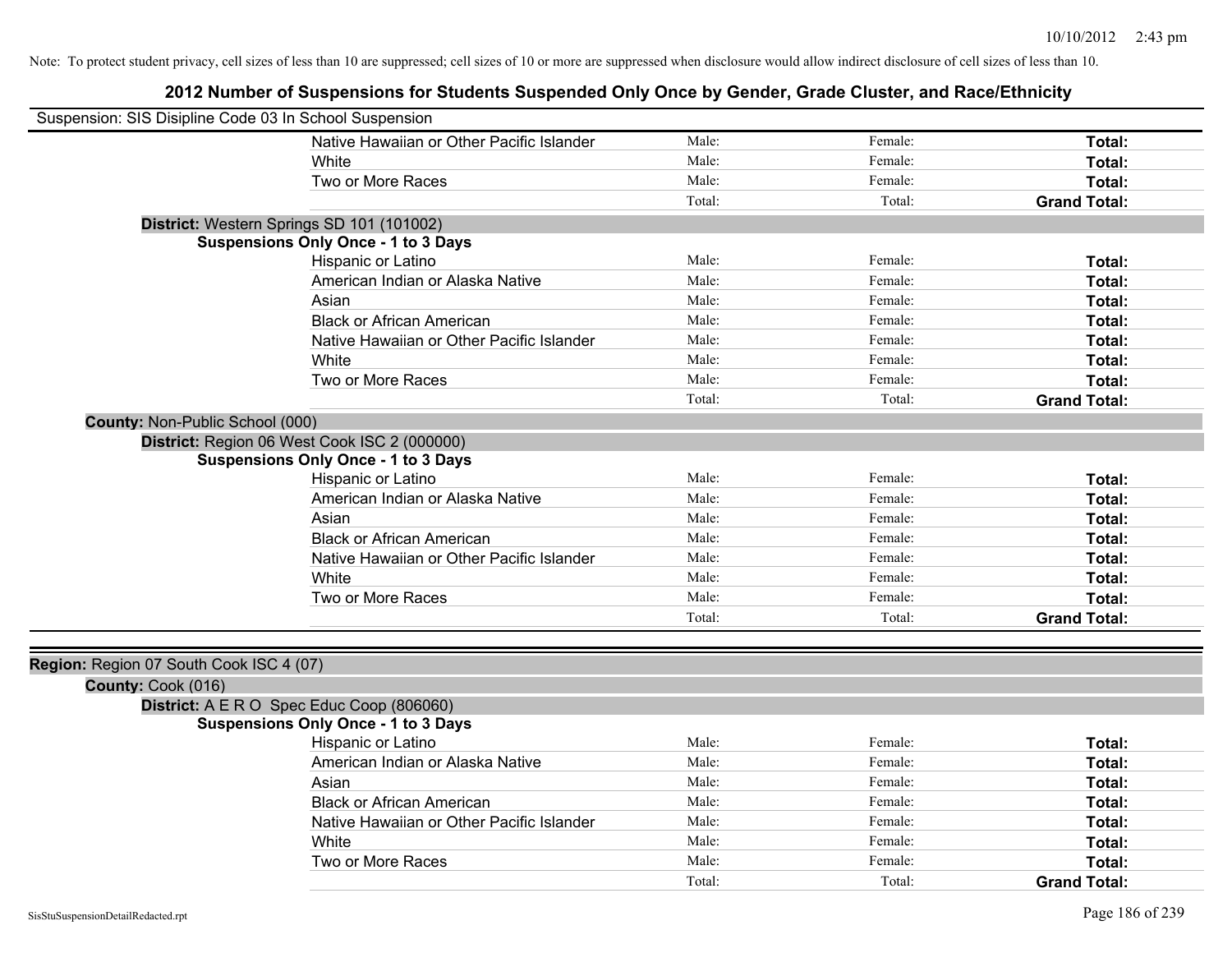| Suspension: SIS Disipline Code 03 In School Suspension |        |    |         |    |                     |    |
|--------------------------------------------------------|--------|----|---------|----|---------------------|----|
| District: Alsip-Hazlgrn-Oaklwn SD 126 (126002)         |        |    |         |    |                     |    |
| <b>Suspensions Only Once - 1 to 3 Days</b>             |        |    |         |    |                     |    |
| Hispanic or Latino                                     | Male:  |    | Female: |    | Total:              | 11 |
| American Indian or Alaska Native                       | Male:  |    | Female: |    | Total:              |    |
| Asian                                                  | Male:  |    | Female: |    | Total:              |    |
| <b>Black or African American</b>                       | Male:  |    | Female: |    | Total:              | 17 |
| Native Hawaiian or Other Pacific Islander              | Male:  |    | Female: |    | Total:              |    |
| White                                                  | Male:  |    | Female: |    | Total:              | 22 |
| Two or More Races                                      | Male:  |    | Female: |    | Total:              |    |
|                                                        | Total: |    | Total:  |    | <b>Grand Total:</b> |    |
| District: Arbor Park SD 145 (145002)                   |        |    |         |    |                     |    |
| <b>Suspensions Only Once - 1 to 3 Days</b>             |        |    |         |    |                     |    |
| Hispanic or Latino                                     | Male:  |    | Female: |    | Total:              |    |
| American Indian or Alaska Native                       | Male:  |    | Female: |    | Total:              |    |
| Asian                                                  | Male:  |    | Female: |    | Total:              |    |
| <b>Black or African American</b>                       | Male:  |    | Female: |    | Total:              |    |
| Native Hawaiian or Other Pacific Islander              | Male:  |    | Female: |    | Total:              |    |
| White                                                  | Male:  |    | Female: |    | Total:              | 10 |
| Two or More Races                                      | Male:  |    | Female: |    | Total:              |    |
|                                                        | Total: |    | Total:  |    | <b>Grand Total:</b> | 24 |
| District: Argo CHSD 217 (217016)                       |        |    |         |    |                     |    |
| <b>Suspensions Only Once - 1 to 3 Days</b>             |        |    |         |    |                     |    |
| Hispanic or Latino                                     | Male:  | 32 | Female: | 29 | Total:              | 61 |
| American Indian or Alaska Native                       | Male:  |    | Female: |    | Total:              |    |
| Asian                                                  | Male:  |    | Female: |    | Total:              |    |
| <b>Black or African American</b>                       | Male:  | 18 | Female: | 23 | Total:              | 41 |
| Native Hawaiian or Other Pacific Islander              | Male:  |    | Female: |    | Total:              |    |
| White                                                  | Male:  | 40 | Female: | 21 | Total:              | 61 |
| Two or More Races                                      | Male:  |    | Female: |    | Total:              |    |
|                                                        | Total: |    | Total:  |    | <b>Grand Total:</b> |    |
| District: Atwood Heights SD 125 (125002)               |        |    |         |    |                     |    |
| <b>Suspensions Only Once - 1 to 3 Days</b>             |        |    |         |    |                     |    |
| Hispanic or Latino                                     | Male:  |    | Female: |    | Total:              |    |
| American Indian or Alaska Native                       | Male:  |    | Female: |    | Total:              |    |
| Asian                                                  | Male:  |    | Female: |    | Total:              |    |
| <b>Black or African American</b>                       | Male:  |    | Female: |    | Total:              |    |
| Native Hawaiian or Other Pacific Islander              | Male:  |    | Female: |    | Total:              |    |
| White                                                  | Male:  |    | Female: |    | Total:              |    |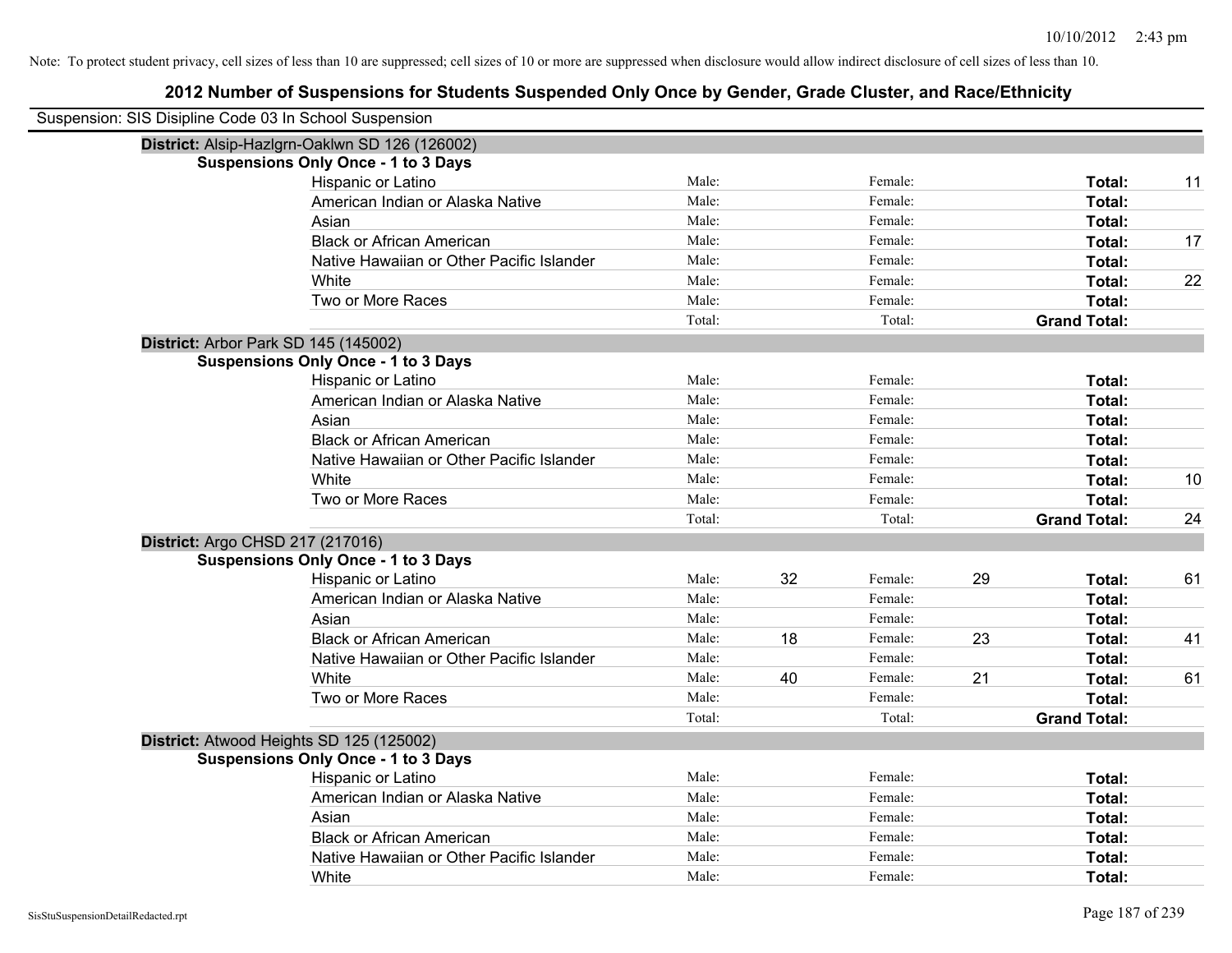| Suspension: SIS Disipline Code 03 In School Suspension |                                               |        |     |         |     |                     |     |
|--------------------------------------------------------|-----------------------------------------------|--------|-----|---------|-----|---------------------|-----|
|                                                        | Two or More Races                             | Male:  |     | Female: |     | Total:              |     |
|                                                        |                                               | Total: |     | Total:  |     | <b>Grand Total:</b> |     |
|                                                        | District: Bloom Twp HSD 206 (206017)          |        |     |         |     |                     |     |
|                                                        | <b>Suspensions Only Once - 1 to 3 Days</b>    |        |     |         |     |                     |     |
|                                                        | Hispanic or Latino                            | Male:  | 56  | Female: | 42  | Total:              | 98  |
|                                                        | American Indian or Alaska Native              | Male:  |     | Female: |     | Total:              |     |
|                                                        | Asian                                         | Male:  |     | Female: |     | Total:              |     |
|                                                        | <b>Black or African American</b>              | Male:  | 164 | Female: | 146 | Total:              | 310 |
|                                                        | Native Hawaiian or Other Pacific Islander     | Male:  |     | Female: |     | Total:              |     |
|                                                        | White                                         | Male:  | 29  | Female: | 15  | Total:              | 44  |
|                                                        | Two or More Races                             | Male:  |     | Female: |     | Total:              | 14  |
|                                                        |                                               | Total: |     | Total:  |     | <b>Grand Total:</b> |     |
|                                                        | <b>Suspensions Only Once - 4 or More Days</b> |        |     |         |     |                     |     |
|                                                        | Hispanic or Latino                            | Male:  |     | Female: |     | Total:              |     |
|                                                        | American Indian or Alaska Native              | Male:  |     | Female: |     | Total:              |     |
|                                                        | Asian                                         | Male:  |     | Female: |     | Total:              |     |
|                                                        | <b>Black or African American</b>              | Male:  |     | Female: |     | Total:              |     |
|                                                        | Native Hawaiian or Other Pacific Islander     | Male:  |     | Female: |     | Total:              |     |
|                                                        | White                                         | Male:  |     | Female: |     | Total:              |     |
|                                                        | Two or More Races                             | Male:  |     | Female: |     | Total:              |     |
|                                                        |                                               | Total: |     | Total:  |     | <b>Grand Total:</b> |     |
|                                                        | District: Bremen CHSD 228 (228016)            |        |     |         |     |                     |     |
|                                                        | <b>Suspensions Only Once - 1 to 3 Days</b>    |        |     |         |     |                     |     |
|                                                        | Hispanic or Latino                            | Male:  |     | Female: |     | Total:              | 20  |
|                                                        | American Indian or Alaska Native              | Male:  |     | Female: |     | Total:              |     |
|                                                        | Asian                                         | Male:  |     | Female: |     | Total:              |     |
|                                                        | <b>Black or African American</b>              | Male:  | 93  | Female: | 92  | Total:              | 185 |
|                                                        | Native Hawaiian or Other Pacific Islander     | Male:  |     | Female: |     | Total:              |     |
|                                                        | White                                         | Male:  | 18  | Female: | 10  | Total:              | 28  |
|                                                        | Two or More Races                             | Male:  |     | Female: |     | Total:              |     |
|                                                        |                                               | Total: |     | Total:  |     | <b>Grand Total:</b> |     |
|                                                        | District: Brookwood SD 167 (167002)           |        |     |         |     |                     |     |
|                                                        | <b>Suspensions Only Once - 1 to 3 Days</b>    |        |     |         |     |                     |     |
|                                                        | Hispanic or Latino                            | Male:  |     | Female: |     | Total:              |     |
|                                                        | American Indian or Alaska Native              | Male:  |     | Female: |     | Total:              |     |
|                                                        | Asian                                         | Male:  |     | Female: |     | Total:              |     |
|                                                        | <b>Black or African American</b>              | Male:  | 29  | Female: | 18  | <b>Total:</b>       | 47  |
|                                                        | Native Hawaiian or Other Pacific Islander     | Male:  |     | Female: |     | Total:              |     |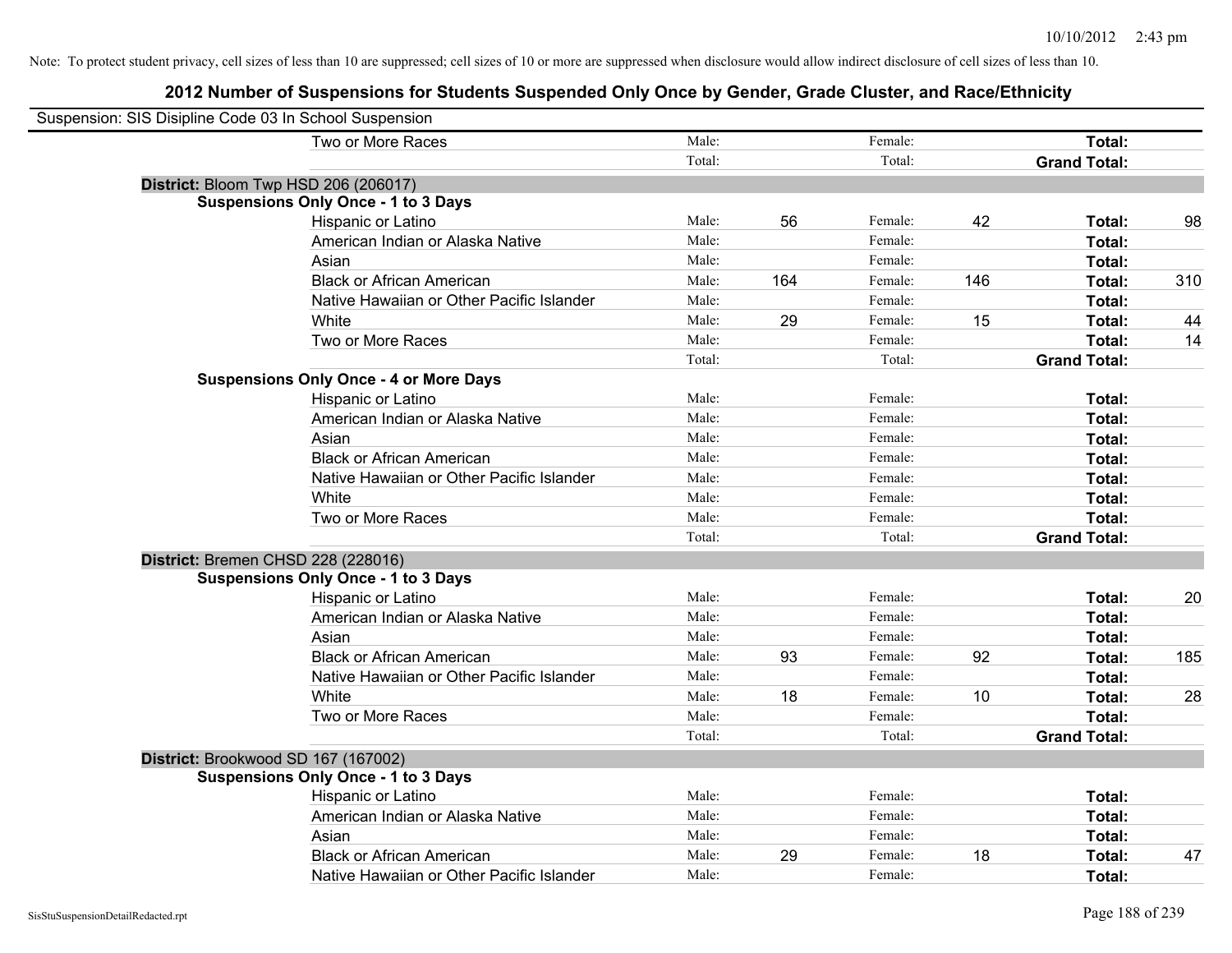| Suspension: SIS Disipline Code 03 In School Suspension |                                               |        |    |         |    |                     |    |
|--------------------------------------------------------|-----------------------------------------------|--------|----|---------|----|---------------------|----|
|                                                        | White                                         | Male:  |    | Female: |    | Total:              |    |
|                                                        | Two or More Races                             | Male:  |    | Female: |    | Total:              |    |
|                                                        |                                               | Total: |    | Total:  |    | <b>Grand Total:</b> |    |
| District: Burbank SD 111 (111002)                      |                                               |        |    |         |    |                     |    |
|                                                        | <b>Suspensions Only Once - 1 to 3 Days</b>    |        |    |         |    |                     |    |
|                                                        | Hispanic or Latino                            | Male:  |    | Female: |    | Total:              | 22 |
|                                                        | American Indian or Alaska Native              | Male:  |    | Female: |    | Total:              |    |
|                                                        | Asian                                         | Male:  |    | Female: |    | Total:              |    |
|                                                        | <b>Black or African American</b>              | Male:  |    | Female: |    | Total:              |    |
|                                                        | Native Hawaiian or Other Pacific Islander     | Male:  |    | Female: |    | Total:              |    |
|                                                        | White                                         | Male:  |    | Female: |    | Total:              | 31 |
|                                                        | Two or More Races                             | Male:  |    | Female: |    | Total:              |    |
|                                                        |                                               | Total: |    | Total:  |    | <b>Grand Total:</b> |    |
| District: Calumet City SD 155 (155002)                 |                                               |        |    |         |    |                     |    |
|                                                        | <b>Suspensions Only Once - 1 to 3 Days</b>    |        |    |         |    |                     |    |
|                                                        | Hispanic or Latino                            | Male:  |    | Female: |    | Total:              | 17 |
|                                                        | American Indian or Alaska Native              | Male:  |    | Female: |    | Total:              |    |
|                                                        | Asian                                         | Male:  |    | Female: |    | Total:              |    |
|                                                        | <b>Black or African American</b>              | Male:  | 42 | Female: | 40 | Total:              | 82 |
|                                                        | Native Hawaiian or Other Pacific Islander     | Male:  |    | Female: |    | Total:              |    |
|                                                        | White                                         | Male:  |    | Female: |    | Total:              |    |
|                                                        | Two or More Races                             | Male:  |    | Female: |    | Total:              |    |
|                                                        |                                               | Total: |    | Total:  |    | <b>Grand Total:</b> |    |
| District: CCSD 146 (146004)                            |                                               |        |    |         |    |                     |    |
|                                                        | <b>Suspensions Only Once - 1 to 3 Days</b>    |        |    |         |    |                     |    |
|                                                        | Hispanic or Latino                            | Male:  |    | Female: |    | Total:              |    |
|                                                        | American Indian or Alaska Native              | Male:  |    | Female: |    | Total:              |    |
|                                                        | Asian                                         | Male:  |    | Female: |    | Total:              |    |
|                                                        | <b>Black or African American</b>              | Male:  |    | Female: |    | Total:              |    |
|                                                        | Native Hawaiian or Other Pacific Islander     | Male:  |    | Female: |    | Total:              |    |
|                                                        | White                                         | Male:  | 24 | Female: | 12 | Total:              | 36 |
|                                                        | Two or More Races                             | Male:  |    | Female: |    | Total:              |    |
|                                                        |                                               | Total: |    | Total:  |    | <b>Grand Total:</b> | 52 |
|                                                        | <b>Suspensions Only Once - 4 or More Days</b> |        |    |         |    |                     |    |
|                                                        | Hispanic or Latino                            | Male:  |    | Female: |    | Total:              |    |
|                                                        | American Indian or Alaska Native              | Male:  |    | Female: |    | Total:              |    |
|                                                        | Asian                                         | Male:  |    | Female: |    | Total:              |    |
|                                                        | <b>Black or African American</b>              | Male:  |    | Female: |    | Total:              |    |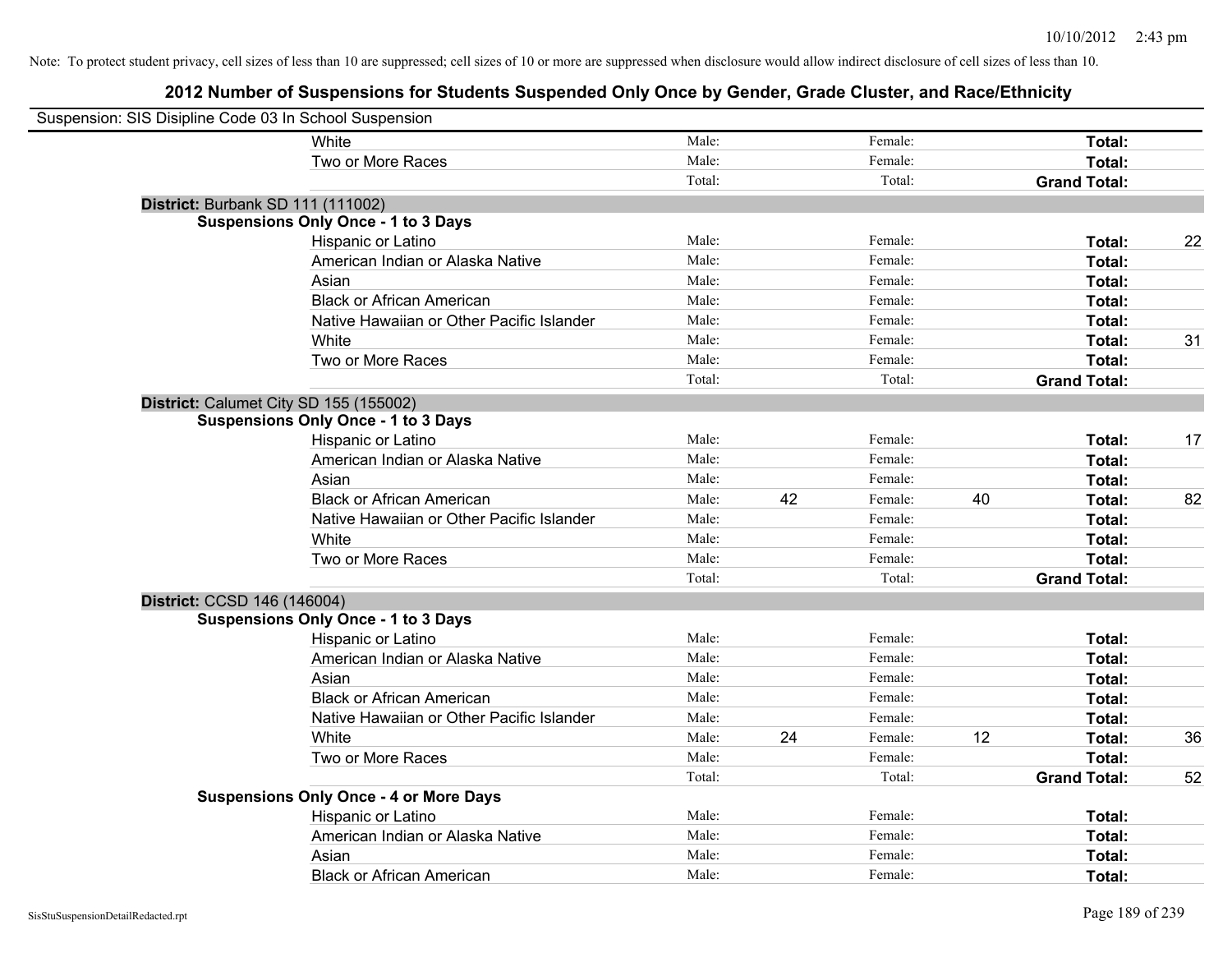| Suspension: SIS Disipline Code 03 In School Suspension |                                               |        |    |         |    |                     |    |
|--------------------------------------------------------|-----------------------------------------------|--------|----|---------|----|---------------------|----|
|                                                        | Native Hawaiian or Other Pacific Islander     | Male:  |    | Female: |    | Total:              |    |
|                                                        | White                                         | Male:  |    | Female: |    | Total:              |    |
|                                                        | Two or More Races                             | Male:  |    | Female: |    | Total:              |    |
|                                                        |                                               | Total: |    | Total:  |    | <b>Grand Total:</b> |    |
| District: CCSD 168 (168004)                            |                                               |        |    |         |    |                     |    |
|                                                        | <b>Suspensions Only Once - 1 to 3 Days</b>    |        |    |         |    |                     |    |
|                                                        | Hispanic or Latino                            | Male:  |    | Female: |    | Total:              |    |
|                                                        | American Indian or Alaska Native              | Male:  |    | Female: |    | Total:              |    |
|                                                        | Asian                                         | Male:  |    | Female: |    | Total:              |    |
|                                                        | <b>Black or African American</b>              | Male:  |    | Female: |    | Total:              |    |
|                                                        | Native Hawaiian or Other Pacific Islander     | Male:  |    | Female: |    | Total:              |    |
|                                                        | White                                         | Male:  |    | Female: |    | Total:              |    |
|                                                        | Two or More Races                             | Male:  |    | Female: |    | Total:              |    |
|                                                        |                                               | Total: |    | Total:  |    | <b>Grand Total:</b> |    |
|                                                        | District: Central Stickney SD 110 (110002)    |        |    |         |    |                     |    |
|                                                        | <b>Suspensions Only Once - 1 to 3 Days</b>    |        |    |         |    |                     |    |
|                                                        | Hispanic or Latino                            | Male:  |    | Female: |    | Total:              |    |
|                                                        | American Indian or Alaska Native              | Male:  |    | Female: |    | Total:              |    |
|                                                        | Asian                                         | Male:  |    | Female: |    | Total:              |    |
|                                                        | <b>Black or African American</b>              | Male:  |    | Female: |    | Total:              |    |
|                                                        | Native Hawaiian or Other Pacific Islander     | Male:  |    | Female: |    | Total:              |    |
|                                                        | White                                         | Male:  |    | Female: |    | Total:              |    |
|                                                        | Two or More Races                             | Male:  |    | Female: |    | Total:              |    |
|                                                        |                                               | Total: |    | Total:  |    | <b>Grand Total:</b> |    |
|                                                        | District: Chicago Heights SD 170 (170002)     |        |    |         |    |                     |    |
|                                                        | <b>Suspensions Only Once - 1 to 3 Days</b>    |        |    |         |    |                     |    |
|                                                        | Hispanic or Latino                            | Male:  |    | Female: |    | Total:              | 22 |
|                                                        | American Indian or Alaska Native              | Male:  |    | Female: |    | Total:              |    |
|                                                        | Asian                                         | Male:  |    | Female: |    | Total:              |    |
|                                                        | <b>Black or African American</b>              | Male:  | 30 | Female: | 12 | Total:              | 42 |
|                                                        | Native Hawaiian or Other Pacific Islander     | Male:  |    | Female: |    | Total:              |    |
|                                                        | White                                         | Male:  |    | Female: |    | Total:              |    |
|                                                        | Two or More Races                             | Male:  |    | Female: |    | Total:              |    |
|                                                        |                                               | Total: |    | Total:  |    | <b>Grand Total:</b> |    |
|                                                        | <b>Suspensions Only Once - 4 or More Days</b> |        |    |         |    |                     |    |
|                                                        | Hispanic or Latino                            | Male:  |    | Female: |    | Total:              |    |
|                                                        | American Indian or Alaska Native              | Male:  |    | Female: |    | Total:              |    |
|                                                        | Asian                                         | Male:  |    | Female: |    | Total:              |    |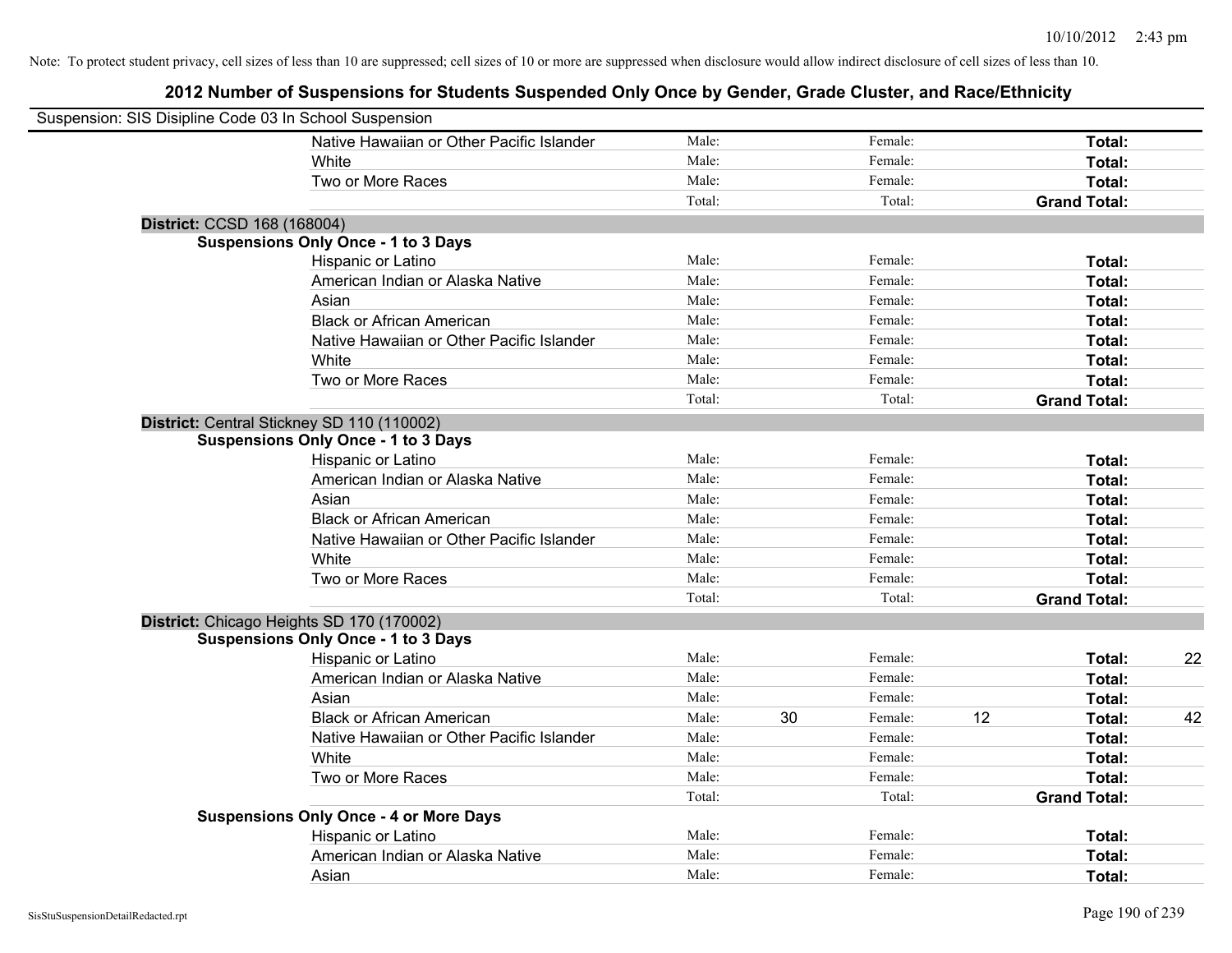| Suspension: SIS Disipline Code 03 In School Suspension |                                               |        |     |         |    |                     |     |
|--------------------------------------------------------|-----------------------------------------------|--------|-----|---------|----|---------------------|-----|
|                                                        | <b>Black or African American</b>              | Male:  |     | Female: |    | Total:              |     |
|                                                        | Native Hawaiian or Other Pacific Islander     | Male:  |     | Female: |    | Total:              |     |
|                                                        | White                                         | Male:  |     | Female: |    | Total:              |     |
|                                                        | Two or More Races                             | Male:  |     | Female: |    | Total:              |     |
|                                                        |                                               | Total: |     | Total:  |    | <b>Grand Total:</b> |     |
|                                                        | District: Chicago Ridge SD 127-5 (127502)     |        |     |         |    |                     |     |
|                                                        | <b>Suspensions Only Once - 1 to 3 Days</b>    |        |     |         |    |                     |     |
|                                                        | Hispanic or Latino                            | Male:  |     | Female: |    | Total:              |     |
|                                                        | American Indian or Alaska Native              | Male:  |     | Female: |    | Total:              |     |
|                                                        | Asian                                         | Male:  |     | Female: |    | Total:              |     |
|                                                        | <b>Black or African American</b>              | Male:  |     | Female: |    | Total:              |     |
|                                                        | Native Hawaiian or Other Pacific Islander     | Male:  |     | Female: |    | Total:              |     |
|                                                        | White                                         | Male:  |     | Female: |    | Total:              | 34  |
|                                                        | Two or More Races                             | Male:  |     | Female: |    | Total:              |     |
|                                                        |                                               | Total: |     | Total:  |    | <b>Grand Total:</b> | 45  |
| District: CHSD 218 (218016)                            |                                               |        |     |         |    |                     |     |
|                                                        | <b>Suspensions Only Once - 1 to 3 Days</b>    |        |     |         |    |                     |     |
|                                                        | Hispanic or Latino                            | Male:  | 73  | Female: | 45 | Total:              | 118 |
|                                                        | American Indian or Alaska Native              | Male:  |     | Female: |    | Total:              |     |
|                                                        | Asian                                         | Male:  |     | Female: |    | Total:              |     |
|                                                        | <b>Black or African American</b>              | Male:  | 148 | Female: | 94 | Total:              | 242 |
|                                                        | Native Hawaiian or Other Pacific Islander     | Male:  |     | Female: |    | Total:              |     |
|                                                        | White                                         | Male:  | 92  | Female: | 46 | Total:              | 138 |
|                                                        | Two or More Races                             | Male:  |     | Female: |    | Total:              |     |
|                                                        |                                               | Total: |     | Total:  |    | <b>Grand Total:</b> | 509 |
| <b>District: Cons HSD 230 (230013)</b>                 |                                               |        |     |         |    |                     |     |
|                                                        | <b>Suspensions Only Once - 1 to 3 Days</b>    |        |     |         |    |                     |     |
|                                                        | Hispanic or Latino                            | Male:  |     | Female: |    | Total:              | 26  |
|                                                        | American Indian or Alaska Native              | Male:  |     | Female: |    | Total:              |     |
|                                                        | Asian                                         | Male:  |     | Female: |    | Total:              |     |
|                                                        | <b>Black or African American</b>              | Male:  |     | Female: |    | Total:              | 16  |
|                                                        | Native Hawaiian or Other Pacific Islander     | Male:  |     | Female: |    | Total:              |     |
|                                                        | White                                         | Male:  | 103 | Female: | 68 | Total:              | 171 |
|                                                        | Two or More Races                             | Male:  |     | Female: |    | Total:              |     |
|                                                        |                                               | Total: |     | Total:  |    | <b>Grand Total:</b> |     |
|                                                        | <b>Suspensions Only Once - 4 or More Days</b> |        |     |         |    |                     |     |
|                                                        | Hispanic or Latino                            | Male:  |     | Female: |    | Total:              |     |
|                                                        | American Indian or Alaska Native              | Male:  |     | Female: |    | Total:              |     |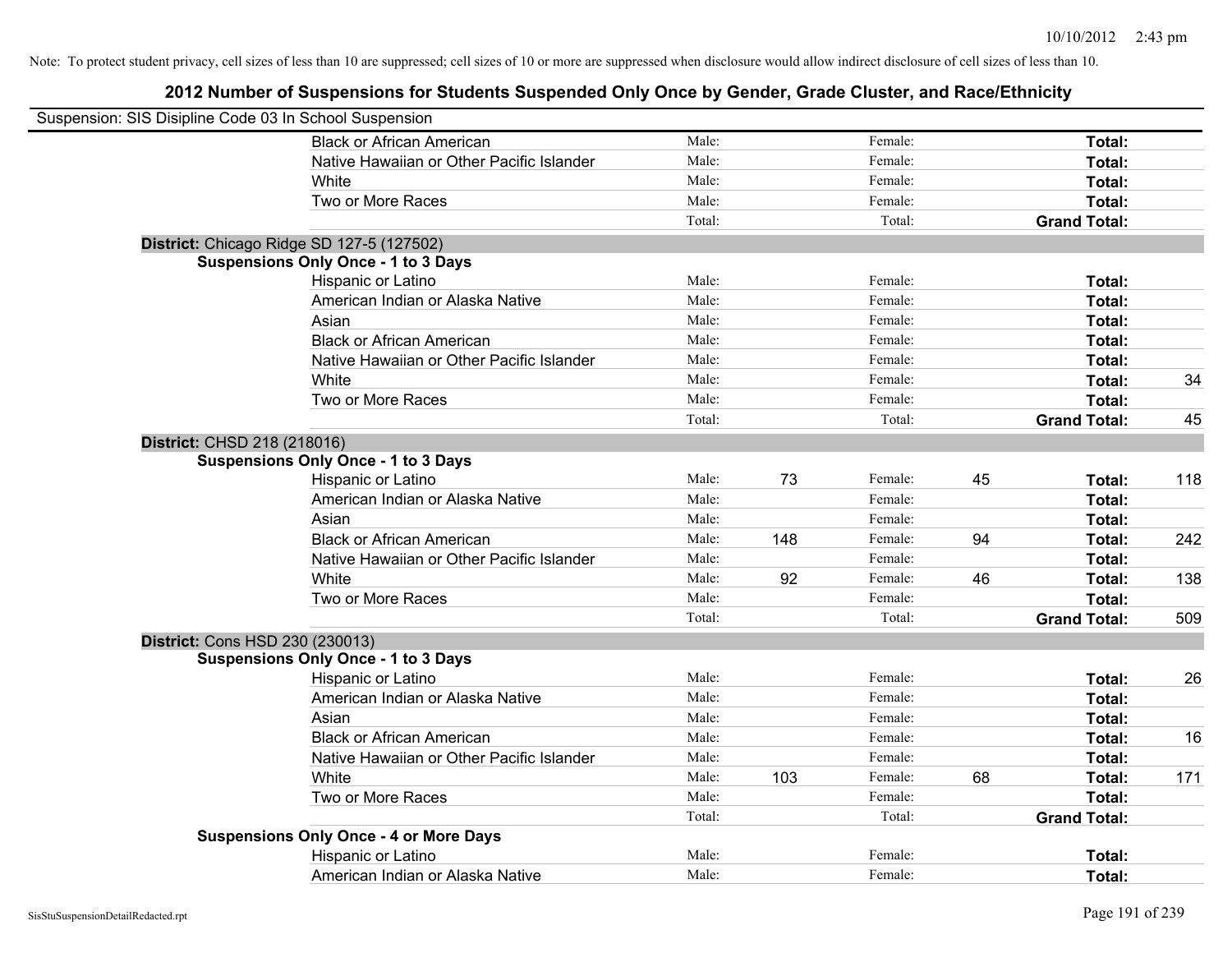| Suspension: SIS Disipline Code 03 In School Suspension |                                               |        |    |         |    |                     |     |
|--------------------------------------------------------|-----------------------------------------------|--------|----|---------|----|---------------------|-----|
|                                                        | Asian                                         | Male:  |    | Female: |    | Total:              |     |
|                                                        | <b>Black or African American</b>              | Male:  |    | Female: |    | Total:              |     |
|                                                        | Native Hawaiian or Other Pacific Islander     | Male:  |    | Female: |    | Total:              |     |
|                                                        | White                                         | Male:  |    | Female: |    | Total:              |     |
|                                                        | Two or More Races                             | Male:  |    | Female: |    | Total:              |     |
|                                                        |                                               | Total: |    | Total:  |    | <b>Grand Total:</b> |     |
| District: Cook County SD 130 (130002)                  |                                               |        |    |         |    |                     |     |
|                                                        | <b>Suspensions Only Once - 1 to 3 Days</b>    |        |    |         |    |                     |     |
|                                                        | Hispanic or Latino                            | Male:  |    | Female: |    | Total:              | 27  |
|                                                        | American Indian or Alaska Native              | Male:  |    | Female: |    | Total:              |     |
|                                                        | Asian                                         | Male:  |    | Female: |    | Total:              |     |
|                                                        | <b>Black or African American</b>              | Male:  |    | Female: |    | Total:              | 24  |
|                                                        | Native Hawaiian or Other Pacific Islander     | Male:  |    | Female: |    | Total:              |     |
|                                                        | White                                         | Male:  |    | Female: |    | Total:              | 10  |
|                                                        | Two or More Races                             | Male:  |    | Female: |    | Total:              |     |
|                                                        |                                               | Total: |    | Total:  |    | <b>Grand Total:</b> |     |
|                                                        | District: Country Club Hills SD 160 (160002)  |        |    |         |    |                     |     |
|                                                        | <b>Suspensions Only Once - 1 to 3 Days</b>    |        |    |         |    |                     |     |
|                                                        | Hispanic or Latino                            | Male:  |    | Female: |    | Total:              |     |
|                                                        | American Indian or Alaska Native              | Male:  |    | Female: |    | Total:              |     |
|                                                        | Asian                                         | Male:  |    | Female: |    | Total:              |     |
|                                                        | <b>Black or African American</b>              | Male:  | 68 | Female: | 41 | Total:              | 109 |
|                                                        | Native Hawaiian or Other Pacific Islander     | Male:  |    | Female: |    | Total:              |     |
|                                                        | White                                         | Male:  |    | Female: |    | Total:              |     |
|                                                        | Two or More Races                             | Male:  |    | Female: |    | Total:              |     |
|                                                        |                                               | Total: |    | Total:  |    | <b>Grand Total:</b> |     |
|                                                        | <b>Suspensions Only Once - 4 or More Days</b> |        |    |         |    |                     |     |
|                                                        | Hispanic or Latino                            | Male:  |    | Female: |    | Total:              |     |
|                                                        | American Indian or Alaska Native              | Male:  |    | Female: |    | Total:              |     |
|                                                        | Asian                                         | Male:  |    | Female: |    | Total:              |     |
|                                                        | <b>Black or African American</b>              | Male:  |    | Female: |    | Total:              |     |
|                                                        | Native Hawaiian or Other Pacific Islander     | Male:  |    | Female: |    | Total:              |     |
|                                                        | White                                         | Male:  |    | Female: |    | Total:              |     |
|                                                        | Two or More Races                             | Male:  |    | Female: |    | Total:              |     |
|                                                        |                                               | Total: |    | Total:  |    | <b>Grand Total:</b> |     |
| <b>District: Dolton SD 148 (148002)</b>                |                                               |        |    |         |    |                     |     |
|                                                        | <b>Suspensions Only Once - 1 to 3 Days</b>    |        |    |         |    |                     |     |
|                                                        | <b>Hispanic or Latino</b>                     | Male:  |    | Female: |    | Total:              |     |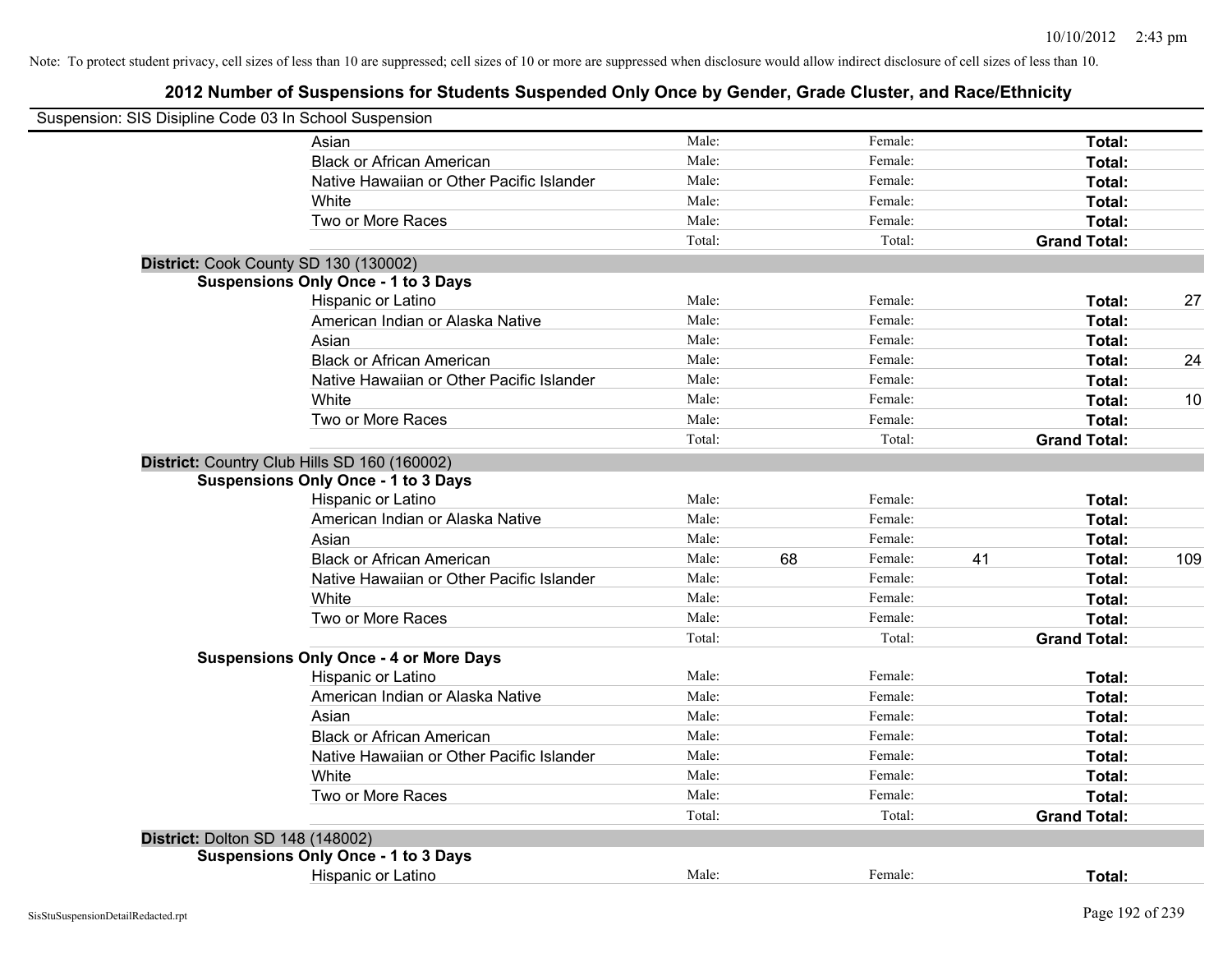| Suspension: SIS Disipline Code 03 In School Suspension |                                               |        |    |         |    |                     |    |
|--------------------------------------------------------|-----------------------------------------------|--------|----|---------|----|---------------------|----|
|                                                        | American Indian or Alaska Native              | Male:  |    | Female: |    | Total:              |    |
|                                                        | Asian                                         | Male:  |    | Female: |    | Total:              |    |
|                                                        | <b>Black or African American</b>              | Male:  | 54 | Female: | 36 | Total:              | 90 |
|                                                        | Native Hawaiian or Other Pacific Islander     | Male:  |    | Female: |    | Total:              |    |
|                                                        | White                                         | Male:  |    | Female: |    | Total:              |    |
|                                                        | Two or More Races                             | Male:  |    | Female: |    | Total:              |    |
|                                                        |                                               | Total: |    | Total:  |    | <b>Grand Total:</b> |    |
|                                                        | <b>Suspensions Only Once - 4 or More Days</b> |        |    |         |    |                     |    |
|                                                        | Hispanic or Latino                            | Male:  |    | Female: |    | Total:              |    |
|                                                        | American Indian or Alaska Native              | Male:  |    | Female: |    | Total:              |    |
|                                                        | Asian                                         | Male:  |    | Female: |    | Total:              |    |
|                                                        | <b>Black or African American</b>              | Male:  |    | Female: |    | Total:              |    |
|                                                        | Native Hawaiian or Other Pacific Islander     | Male:  |    | Female: |    | Total:              |    |
|                                                        | White                                         | Male:  |    | Female: |    | Total:              |    |
|                                                        | Two or More Races                             | Male:  |    | Female: |    | Total:              |    |
|                                                        |                                               | Total: |    | Total:  |    | <b>Grand Total:</b> |    |
|                                                        | <b>District: Dolton SD 149 (149002)</b>       |        |    |         |    |                     |    |
|                                                        | <b>Suspensions Only Once - 1 to 3 Days</b>    |        |    |         |    |                     |    |
|                                                        | Hispanic or Latino                            | Male:  |    | Female: |    | Total:              |    |
|                                                        | American Indian or Alaska Native              | Male:  |    | Female: |    | Total:              |    |
|                                                        | Asian                                         | Male:  |    | Female: |    | Total:              |    |
|                                                        | <b>Black or African American</b>              | Male:  |    | Female: |    | Total:              |    |
|                                                        | Native Hawaiian or Other Pacific Islander     | Male:  |    | Female: |    | Total:              |    |
|                                                        | White                                         | Male:  |    | Female: |    | Total:              |    |
|                                                        | Two or More Races                             | Male:  |    | Female: |    | Total:              |    |
|                                                        |                                               | Total: |    | Total:  |    | <b>Grand Total:</b> |    |
|                                                        | <b>Suspensions Only Once - 4 or More Days</b> |        |    |         |    |                     |    |
|                                                        | Hispanic or Latino                            | Male:  |    | Female: |    | Total:              |    |
|                                                        | American Indian or Alaska Native              | Male:  |    | Female: |    | Total:              |    |
|                                                        | Asian                                         | Male:  |    | Female: |    | Total:              |    |
|                                                        | <b>Black or African American</b>              | Male:  |    | Female: |    | Total:              |    |
|                                                        | Native Hawaiian or Other Pacific Islander     | Male:  |    | Female: |    | Total:              |    |
|                                                        | White                                         | Male:  |    | Female: |    | Total:              |    |
|                                                        | Two or More Races                             | Male:  |    | Female: |    | Total:              |    |
|                                                        |                                               | Total: |    | Total:  |    | <b>Grand Total:</b> |    |
|                                                        | District: Elim Christian School (008100)      |        |    |         |    |                     |    |
|                                                        | <b>Suspensions Only Once - 1 to 3 Days</b>    |        |    |         |    |                     |    |
|                                                        | Hispanic or Latino                            | Male:  |    | Female: |    | Total:              |    |
|                                                        | American Indian or Alaska Native              | Male:  |    | Female: |    | Total:              |    |
| SisStuSuspensionDetailRedacted.rpt                     |                                               |        |    |         |    | Page 193 of 239     |    |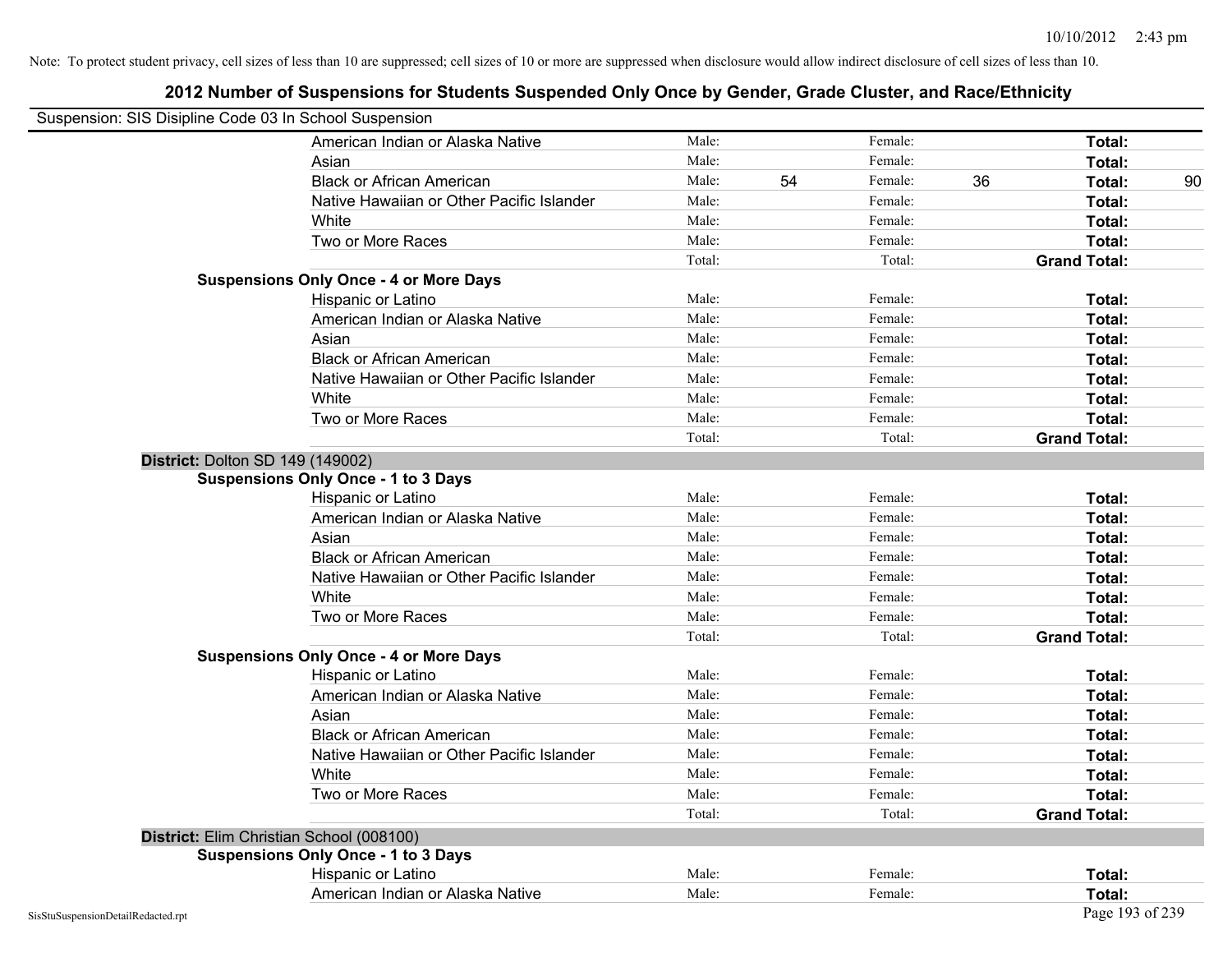# **2012 Number of Suspensions for Students Suspended Only Once by Gender, Grade Cluster, and Race/Ethnicity**

|                            | Suspension: SIS Disipline Code 03 In School Suspension |        |    |         |    |                     |    |
|----------------------------|--------------------------------------------------------|--------|----|---------|----|---------------------|----|
|                            | Asian                                                  | Male:  |    | Female: |    | Total:              |    |
|                            | <b>Black or African American</b>                       | Male:  |    | Female: |    | Total:              |    |
|                            | Native Hawaiian or Other Pacific Islander              | Male:  |    | Female: |    | Total:              |    |
|                            | White                                                  | Male:  |    | Female: |    | Total:              |    |
|                            | Two or More Races                                      | Male:  |    | Female: |    | Total:              |    |
|                            |                                                        | Total: |    | Total:  |    | <b>Grand Total:</b> |    |
| District: ESD 159 (159002) |                                                        |        |    |         |    |                     |    |
|                            | <b>Suspensions Only Once - 1 to 3 Days</b>             |        |    |         |    |                     |    |
|                            | Hispanic or Latino                                     | Male:  |    | Female: |    | Total:              |    |
|                            | American Indian or Alaska Native                       | Male:  |    | Female: |    | Total:              |    |
|                            | Asian                                                  | Male:  |    | Female: |    | Total:              |    |
|                            | <b>Black or African American</b>                       | Male:  |    | Female: |    | Total:              |    |
|                            | Native Hawaiian or Other Pacific Islander              | Male:  |    | Female: |    | Total:              |    |
|                            | White                                                  | Male:  |    | Female: |    | Total:              |    |
|                            | Two or More Races                                      | Male:  |    | Female: |    | Total:              |    |
|                            |                                                        | Total: |    | Total:  |    | <b>Grand Total:</b> |    |
|                            | District: Evergreen Park CHSD 231 (231016)             |        |    |         |    |                     |    |
|                            | <b>Suspensions Only Once - 1 to 3 Days</b>             |        |    |         |    |                     |    |
|                            | Hispanic or Latino                                     | Male:  |    | Female: |    | Total:              | 10 |
|                            | American Indian or Alaska Native                       | Male:  |    | Female: |    | Total:              |    |
|                            | Asian                                                  | Male:  |    | Female: |    | Total:              |    |
|                            | <b>Black or African American</b>                       | Male:  | 11 | Female: | 16 | Total:              | 27 |
|                            | Native Hawaiian or Other Pacific Islander              | Male:  |    | Female: |    | Total:              |    |
|                            | White                                                  | Male:  |    | Female: |    | Total:              | 23 |
|                            | Two or More Races                                      | Male:  |    | Female: |    | Total:              |    |
|                            |                                                        | Total: |    | Total:  |    | <b>Grand Total:</b> |    |
|                            | District: Evergreen Park ESD 124 (124002)              |        |    |         |    |                     |    |
|                            | <b>Suspensions Only Once - 1 to 3 Days</b>             |        |    |         |    |                     |    |
|                            | Hispanic or Latino                                     | Male:  |    | Female: |    | Total:              |    |
|                            | American Indian or Alaska Native                       | Male:  |    | Female: |    | Total:              |    |
|                            | Asian                                                  | Male:  |    | Female: |    | Total:              |    |
|                            | <b>Black or African American</b>                       | Male:  |    | Female: |    | Total:              | 32 |
|                            | Native Hawaiian or Other Pacific Islander              | Male:  |    | Female: |    | Total:              |    |
|                            | White                                                  | Male:  |    | Female: |    | Total:              |    |
|                            | Two or More Races                                      | Male:  | 35 | Female: |    | Total:              |    |
|                            |                                                        | Total: |    | Total:  | 10 | <b>Grand Total:</b> | 45 |

**Suspensions Only Once - 1 to 3 Days**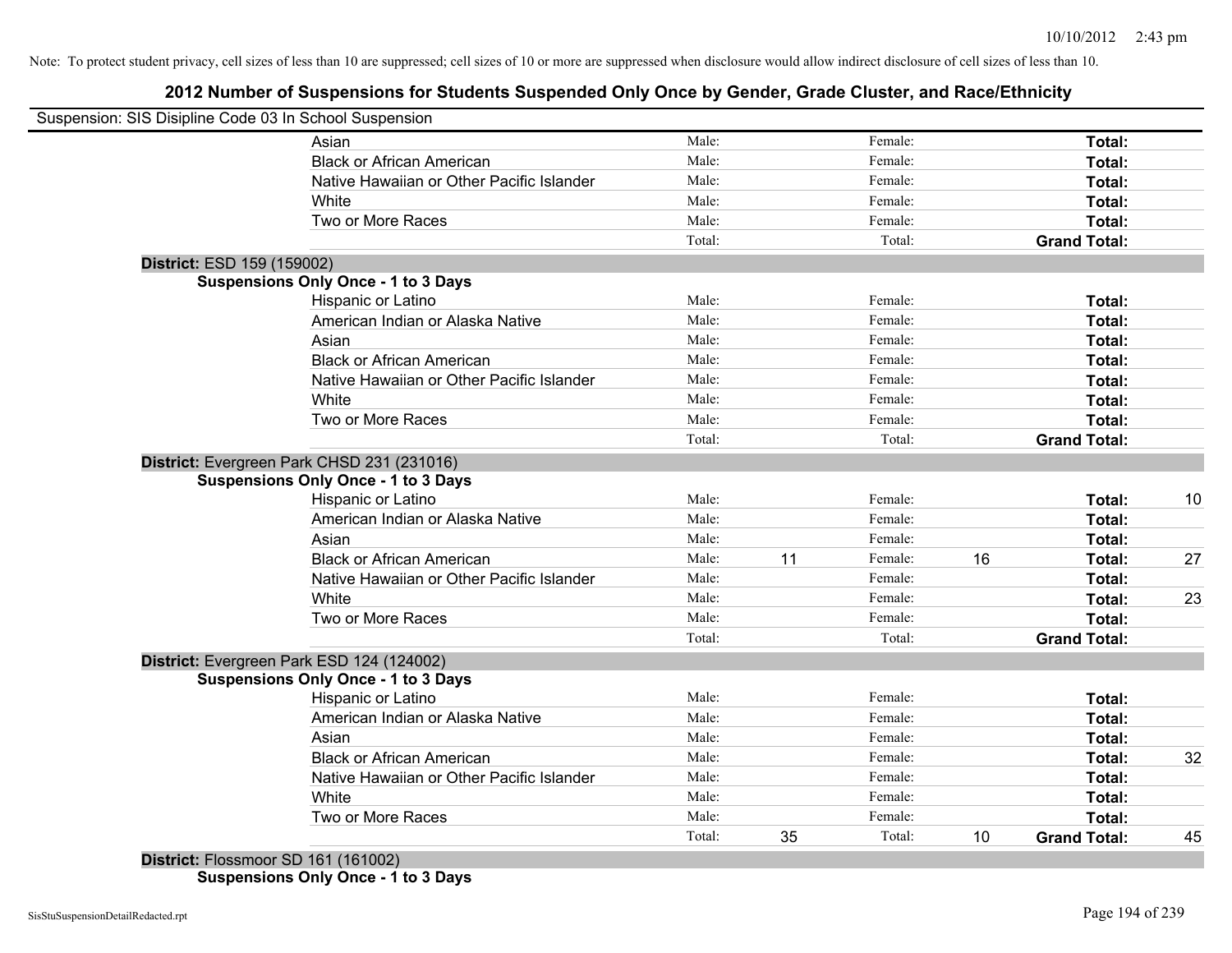# **2012 Number of Suspensions for Students Suspended Only Once by Gender, Grade Cluster, and Race/Ethnicity**

| Suspension: SIS Disipline Code 03 In School Suspension |                 |                   |                               |    |
|--------------------------------------------------------|-----------------|-------------------|-------------------------------|----|
| Hispanic or Latino                                     | Male:           | Female:           | Total:                        |    |
| American Indian or Alaska Native                       | Male:           | Female:           | Total:                        |    |
| Asian                                                  | Male:           | Female:           | Total:                        |    |
| <b>Black or African American</b>                       | Male:           | Female:           | Total:                        | 37 |
| Native Hawaiian or Other Pacific Islander              | Male:           | Female:           | Total:                        |    |
| White                                                  | Male:           | Female:           | Total:                        |    |
| Two or More Races                                      | Male:           | Female:           | Total:                        |    |
|                                                        | Total:          | Total:            | <b>Grand Total:</b>           |    |
| District: Ford Heights SD 169 (169002)                 |                 |                   |                               |    |
| <b>Suspensions Only Once - 1 to 3 Days</b>             |                 |                   |                               |    |
| Hispanic or Latino                                     | Male:           | Female:           | Total:                        |    |
| American Indian or Alaska Native                       | Male:           | Female:           | Total:                        |    |
| Asian                                                  | Male:           | Female:           | Total:                        |    |
| <b>Black or African American</b>                       | Male:           | Female:           | Total:                        | 28 |
| Native Hawaiian or Other Pacific Islander              | Male:           | Female:           | Total:                        |    |
| White                                                  | Male:           | Female:           | Total:                        |    |
| Two or More Races                                      | Male:           | Female:           | Total:                        |    |
|                                                        | Total:          | Total:            | <b>Grand Total:</b>           |    |
| District: Forest Ridge SD 142 (142002)                 |                 |                   |                               |    |
| <b>Suspensions Only Once - 1 to 3 Days</b>             |                 |                   |                               |    |
| Hispanic or Latino                                     | Male:           | Female:           | Total:                        |    |
| American Indian or Alaska Native                       | Male:           | Female:           | Total:                        |    |
| Asian                                                  | Male:           | Female:           | Total:                        |    |
| <b>Black or African American</b>                       | Male:           | Female:           | Total:                        |    |
| Native Hawaiian or Other Pacific Islander              | Male:           | Female:           | Total:                        |    |
| White                                                  | Male:           | Female:           | Total:                        | 17 |
| Two or More Races                                      | Male:           | Female:           | Total:                        |    |
|                                                        | Total:          | Total:            | <b>Grand Total:</b>           | 29 |
| <b>Suspensions Only Once - 4 or More Days</b>          |                 |                   |                               |    |
| Hispanic or Latino                                     | Male:           | Female:           | Total:                        |    |
| American Indian or Alaska Native                       | Male:           | Female:           | Total:                        |    |
| Asian                                                  | Male:           | Female:           | Total:                        |    |
| <b>Black or African American</b>                       | Male:           | Female:           | Total:                        |    |
| Native Hawaiian or Other Pacific Islander              | Male:           | Female:           | Total:                        |    |
| White                                                  | Male:           | Female:           | Total:                        |    |
| Two or More Races                                      |                 |                   |                               |    |
|                                                        | Male:<br>Total: | Female:<br>Total: | Total:<br><b>Grand Total:</b> |    |

**District:** Gen George Patton SD 133 (133002)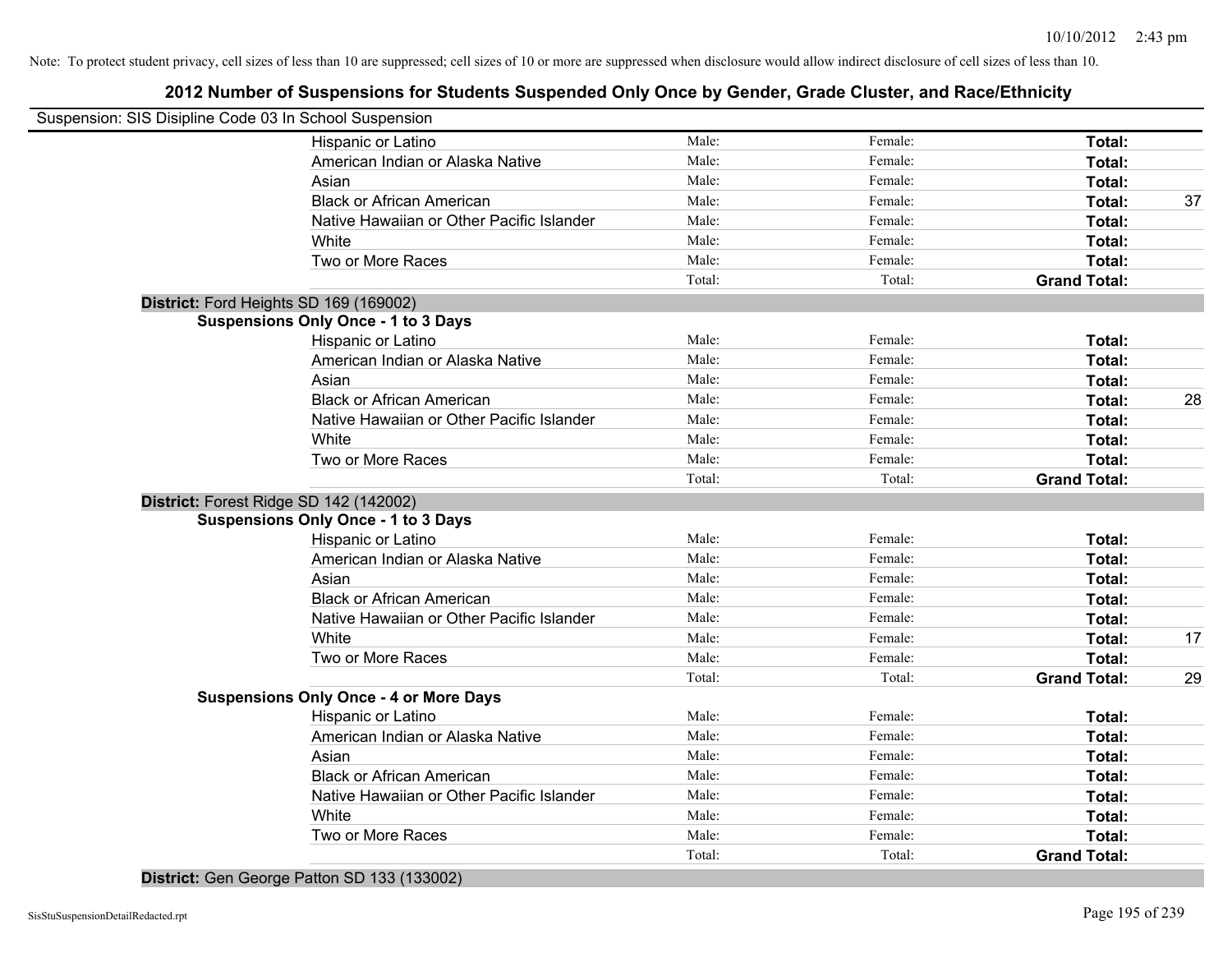| Suspension: SIS Disipline Code 03 In School Suspension |                                               |        |               |                     |    |
|--------------------------------------------------------|-----------------------------------------------|--------|---------------|---------------------|----|
|                                                        | <b>Suspensions Only Once - 1 to 3 Days</b>    |        |               |                     |    |
|                                                        | Hispanic or Latino                            | Male:  | Female:       | Total:              |    |
|                                                        | American Indian or Alaska Native              | Male:  | Female:       | Total:              |    |
|                                                        | Asian                                         | Male:  | Female:       | Total:              |    |
|                                                        | <b>Black or African American</b>              | Male:  | Female:       | Total:              |    |
|                                                        | Native Hawaiian or Other Pacific Islander     | Male:  | Female:       | Total:              |    |
|                                                        | White                                         | Male:  | Female:       | Total:              |    |
|                                                        | Two or More Races                             | Male:  | Female:       | Total:              |    |
|                                                        |                                               | Total: | Total:        | <b>Grand Total:</b> |    |
| District: Harvey SD 152 (152002)                       |                                               |        |               |                     |    |
|                                                        | <b>Suspensions Only Once - 1 to 3 Days</b>    |        |               |                     |    |
|                                                        | Hispanic or Latino                            | Male:  | Female:       | Total:              | 11 |
|                                                        | American Indian or Alaska Native              | Male:  | Female:       | Total:              |    |
|                                                        | Asian                                         | Male:  | Female:       | Total:              |    |
|                                                        | <b>Black or African American</b>              | Male:  | 47<br>Female: | 33<br>Total:        | 80 |
|                                                        | Native Hawaiian or Other Pacific Islander     | Male:  | Female:       | Total:              |    |
|                                                        | White                                         | Male:  | Female:       | Total:              |    |
|                                                        | Two or More Races                             | Male:  | Female:       | Total:              |    |
|                                                        |                                               | Total: | Total:        | <b>Grand Total:</b> |    |
|                                                        | <b>Suspensions Only Once - 4 or More Days</b> |        |               |                     |    |
|                                                        | Hispanic or Latino                            | Male:  | Female:       | Total:              |    |
|                                                        | American Indian or Alaska Native              | Male:  | Female:       | Total:              |    |
|                                                        | Asian                                         | Male:  | Female:       | Total:              |    |
|                                                        | <b>Black or African American</b>              | Male:  | Female:       | Total:              |    |
|                                                        | Native Hawaiian or Other Pacific Islander     | Male:  | Female:       | Total:              |    |
|                                                        | White                                         | Male:  | Female:       | Total:              |    |
|                                                        | Two or More Races                             | Male:  | Female:       | Total:              |    |
|                                                        |                                               | Total: | Total:        | <b>Grand Total:</b> |    |
| District: Hazel Crest SD 152-5 (152502)                |                                               |        |               |                     |    |
|                                                        | <b>Suspensions Only Once - 1 to 3 Days</b>    |        |               |                     |    |
|                                                        | Hispanic or Latino                            | Male:  | Female:       | Total:              |    |
|                                                        | American Indian or Alaska Native              | Male:  | Female:       | Total:              |    |
|                                                        | Asian                                         | Male:  | Female:       | Total:              |    |
|                                                        | <b>Black or African American</b>              | Male:  | Female:       | Total:              |    |
|                                                        | Native Hawaiian or Other Pacific Islander     | Male:  | Female:       | Total:              |    |
|                                                        | White                                         | Male:  | Female:       | Total:              |    |
|                                                        | Two or More Races                             | Male:  | Female:       | <b>Total:</b>       |    |
|                                                        |                                               | Total: | Total:        | <b>Grand Total:</b> |    |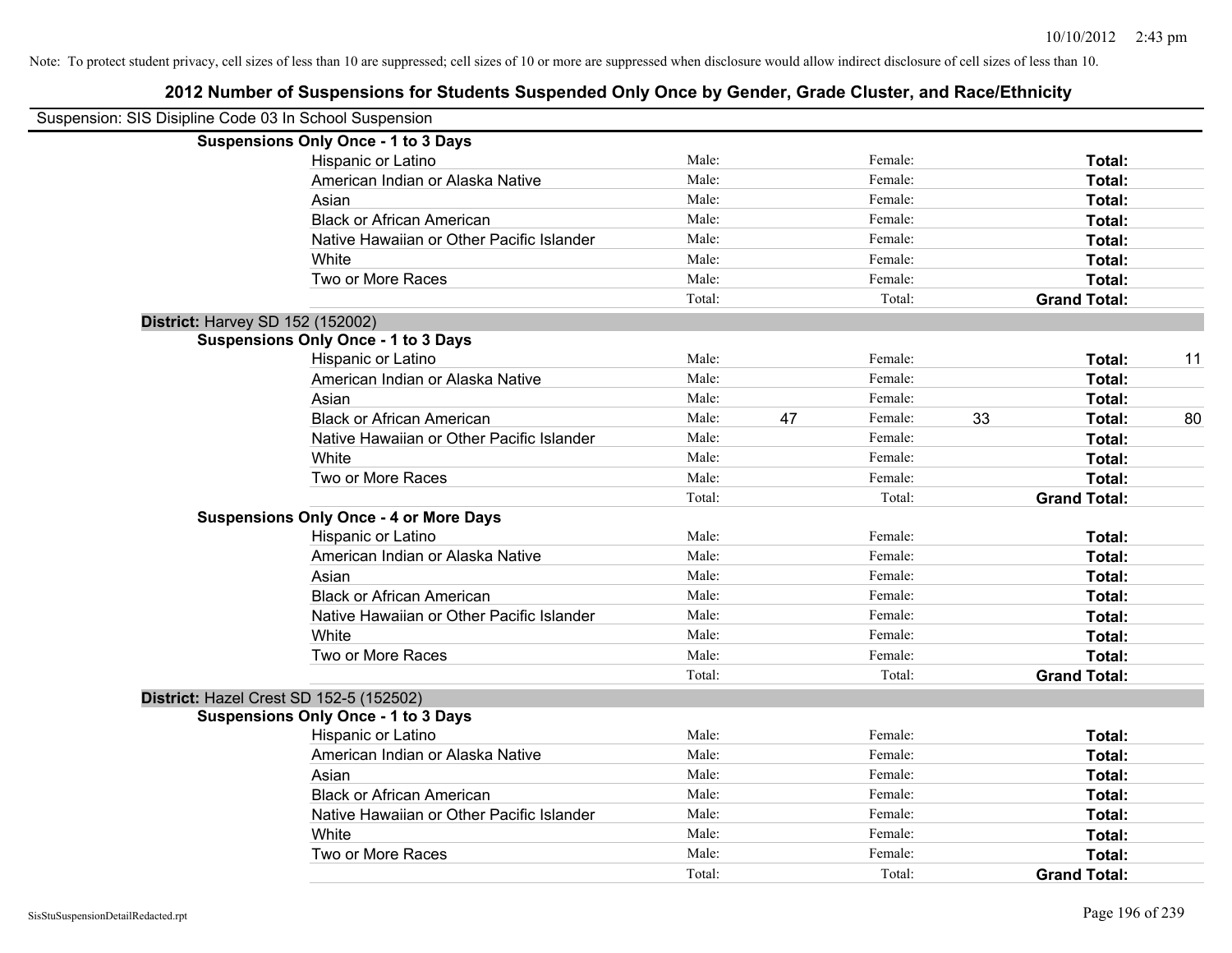| Suspension: SIS Disipline Code 03 In School Suspension |                                                  |        |     |         |    |                     |     |
|--------------------------------------------------------|--------------------------------------------------|--------|-----|---------|----|---------------------|-----|
|                                                        | District: Homewood Flossmoor CHSD 233 (233016)   |        |     |         |    |                     |     |
|                                                        | <b>Suspensions Only Once - 1 to 3 Days</b>       |        |     |         |    |                     |     |
|                                                        | Hispanic or Latino                               | Male:  |     | Female: |    | Total:              | 13  |
|                                                        | American Indian or Alaska Native                 | Male:  |     | Female: |    | Total:              |     |
|                                                        | Asian                                            | Male:  |     | Female: |    | Total:              |     |
|                                                        | <b>Black or African American</b>                 | Male:  | 119 | Female: | 73 | Total:              | 192 |
|                                                        | Native Hawaiian or Other Pacific Islander        | Male:  |     | Female: |    | Total:              |     |
|                                                        | White                                            | Male:  |     | Female: |    | Total:              | 22  |
|                                                        | Two or More Races                                | Male:  |     | Female: |    | Total:              | 15  |
|                                                        |                                                  | Total: |     | Total:  |    | <b>Grand Total:</b> |     |
|                                                        | District: Homewood SD 153 (153002)               |        |     |         |    |                     |     |
|                                                        | <b>Suspensions Only Once - 1 to 3 Days</b>       |        |     |         |    |                     |     |
|                                                        | Hispanic or Latino                               | Male:  |     | Female: |    | Total:              |     |
|                                                        | American Indian or Alaska Native                 | Male:  |     | Female: |    | Total:              |     |
|                                                        | Asian                                            | Male:  |     | Female: |    | Total:              |     |
|                                                        | <b>Black or African American</b>                 | Male:  |     | Female: |    | Total:              | 35  |
|                                                        | Native Hawaiian or Other Pacific Islander        | Male:  |     | Female: |    | Total:              |     |
|                                                        | White                                            | Male:  |     | Female: |    | Total:              | 10  |
|                                                        | Two or More Races                                | Male:  |     | Female: |    | Total:              |     |
|                                                        |                                                  | Total: |     | Total:  |    | <b>Grand Total:</b> |     |
|                                                        | District: Hoover-Schrum Memorial SD 157 (157002) |        |     |         |    |                     |     |
|                                                        | <b>Suspensions Only Once - 1 to 3 Days</b>       |        |     |         |    |                     |     |
|                                                        | Hispanic or Latino                               | Male:  |     | Female: |    | Total:              |     |
|                                                        | American Indian or Alaska Native                 | Male:  |     | Female: |    | Total:              |     |
|                                                        | Asian                                            | Male:  |     | Female: |    | Total:              |     |
|                                                        | <b>Black or African American</b>                 | Male:  | 34  | Female: | 18 | Total:              | 52  |
|                                                        | Native Hawaiian or Other Pacific Islander        | Male:  |     | Female: |    | Total:              |     |
|                                                        | White                                            | Male:  |     | Female: |    | Total:              |     |
|                                                        | Two or More Races                                | Male:  |     | Female: |    | Total:              |     |
|                                                        |                                                  | Total: |     | Total:  |    | <b>Grand Total:</b> |     |
|                                                        | District: Indian Springs SD 109 (109002)         |        |     |         |    |                     |     |
|                                                        | <b>Suspensions Only Once - 1 to 3 Days</b>       |        |     |         |    |                     |     |
|                                                        | Hispanic or Latino                               | Male:  |     | Female: |    | Total:              |     |
|                                                        | American Indian or Alaska Native                 | Male:  |     | Female: |    | Total:              |     |
|                                                        | Asian                                            | Male:  |     | Female: |    | Total:              |     |
|                                                        | <b>Black or African American</b>                 | Male:  |     | Female: |    | Total:              | 28  |
|                                                        | Native Hawaiian or Other Pacific Islander        | Male:  |     | Female: |    | Total:              |     |
|                                                        | White                                            | Male:  |     | Female: |    | Total:              | 14  |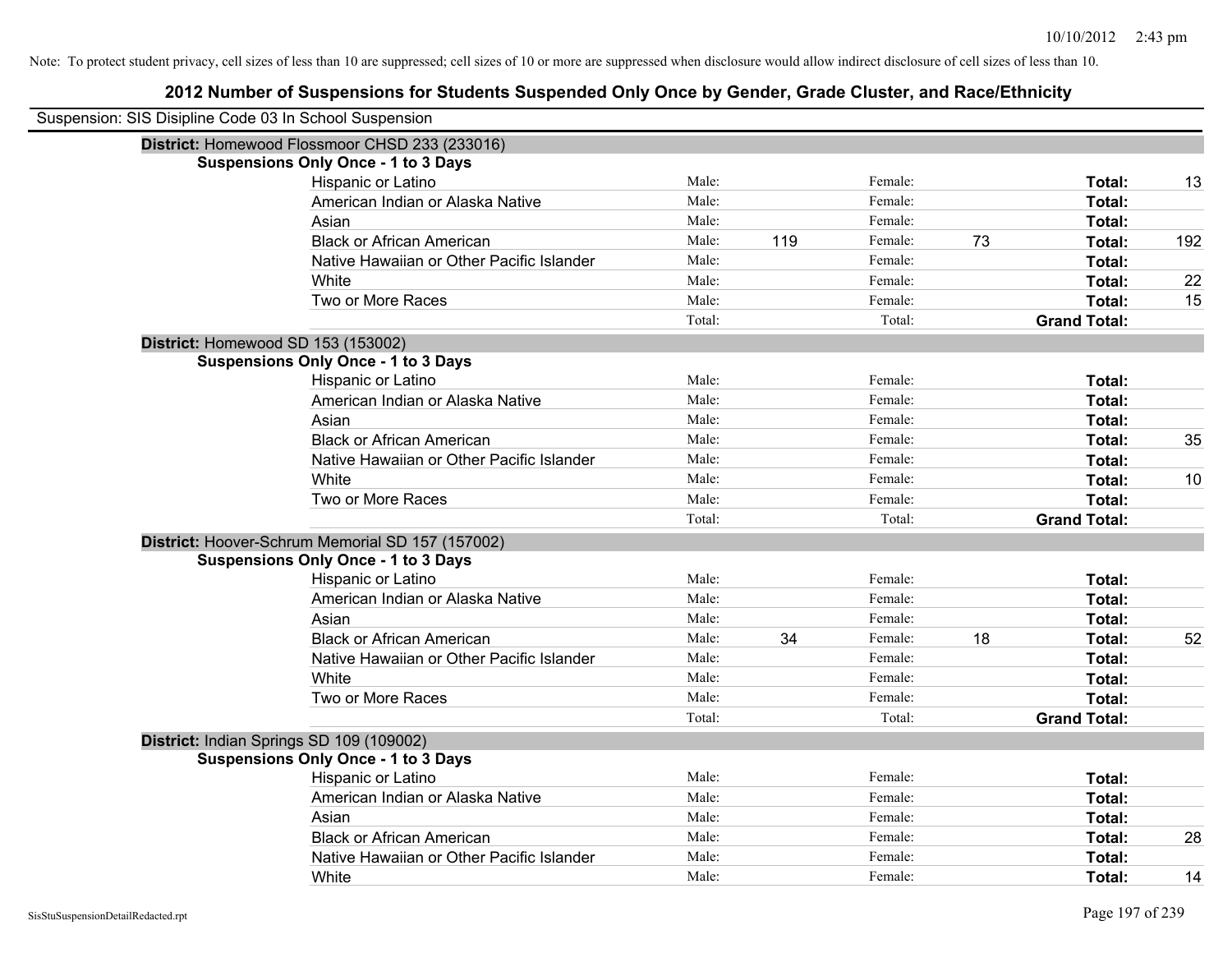| Suspension: SIS Disipline Code 03 In School Suspension |        |    |         |    |                     |    |
|--------------------------------------------------------|--------|----|---------|----|---------------------|----|
| Two or More Races                                      | Male:  |    | Female: |    | Total:              |    |
|                                                        | Total: |    | Total:  |    | <b>Grand Total:</b> |    |
| <b>District: Kirby SD 140 (140002)</b>                 |        |    |         |    |                     |    |
| <b>Suspensions Only Once - 1 to 3 Days</b>             |        |    |         |    |                     |    |
| Hispanic or Latino                                     | Male:  |    | Female: |    | Total:              |    |
| American Indian or Alaska Native                       | Male:  |    | Female: |    | Total:              |    |
| Asian                                                  | Male:  |    | Female: |    | Total:              |    |
| <b>Black or African American</b>                       | Male:  |    | Female: |    | Total:              |    |
| Native Hawaiian or Other Pacific Islander              | Male:  |    | Female: |    | Total:              |    |
| White                                                  | Male:  |    | Female: |    | Total:              | 24 |
| Two or More Races                                      | Male:  |    | Female: |    | Total:              |    |
|                                                        | Total: |    | Total:  |    | <b>Grand Total:</b> |    |
| District: Lansing SD 158 (158002)                      |        |    |         |    |                     |    |
| <b>Suspensions Only Once - 1 to 3 Days</b>             |        |    |         |    |                     |    |
| Hispanic or Latino                                     | Male:  |    | Female: |    | Total:              |    |
| American Indian or Alaska Native                       | Male:  |    | Female: |    | Total:              |    |
| Asian                                                  | Male:  |    | Female: |    | Total:              |    |
| <b>Black or African American</b>                       | Male:  | 42 | Female: | 27 | Total:              | 69 |
| Native Hawaiian or Other Pacific Islander              | Male:  |    | Female: |    | Total:              |    |
| White                                                  | Male:  |    | Female: |    | Total:              |    |
| Two or More Races                                      | Male:  |    | Female: |    | Total:              |    |
|                                                        | Total: |    | Total:  |    | <b>Grand Total:</b> | 86 |
| District: Lemont-Bromberek CSD 113A (113A02)           |        |    |         |    |                     |    |
| <b>Suspensions Only Once - 1 to 3 Days</b>             |        |    |         |    |                     |    |
| Hispanic or Latino                                     | Male:  |    | Female: |    | Total:              |    |
| American Indian or Alaska Native                       | Male:  |    | Female: |    | Total:              |    |
| Asian                                                  | Male:  |    | Female: |    | Total:              |    |
| <b>Black or African American</b>                       | Male:  |    | Female: |    | Total:              |    |
| Native Hawaiian or Other Pacific Islander              | Male:  |    | Female: |    | Total:              |    |
| White                                                  | Male:  |    | Female: |    | Total:              | 13 |
| Two or More Races                                      | Male:  |    | Female: |    | Total:              |    |
|                                                        | Total: |    | Total:  |    | <b>Grand Total:</b> |    |
| District: Lincoln ESD 156 (156002)                     |        |    |         |    |                     |    |
| <b>Suspensions Only Once - 1 to 3 Days</b>             |        |    |         |    |                     |    |
| Hispanic or Latino                                     | Male:  |    | Female: |    | Total:              | 15 |
| American Indian or Alaska Native                       | Male:  |    | Female: |    | Total:              |    |
| Asian                                                  | Male:  |    | Female: |    | Total:              |    |
| <b>Black or African American</b>                       | Male:  | 52 | Female: | 36 | Total:              | 88 |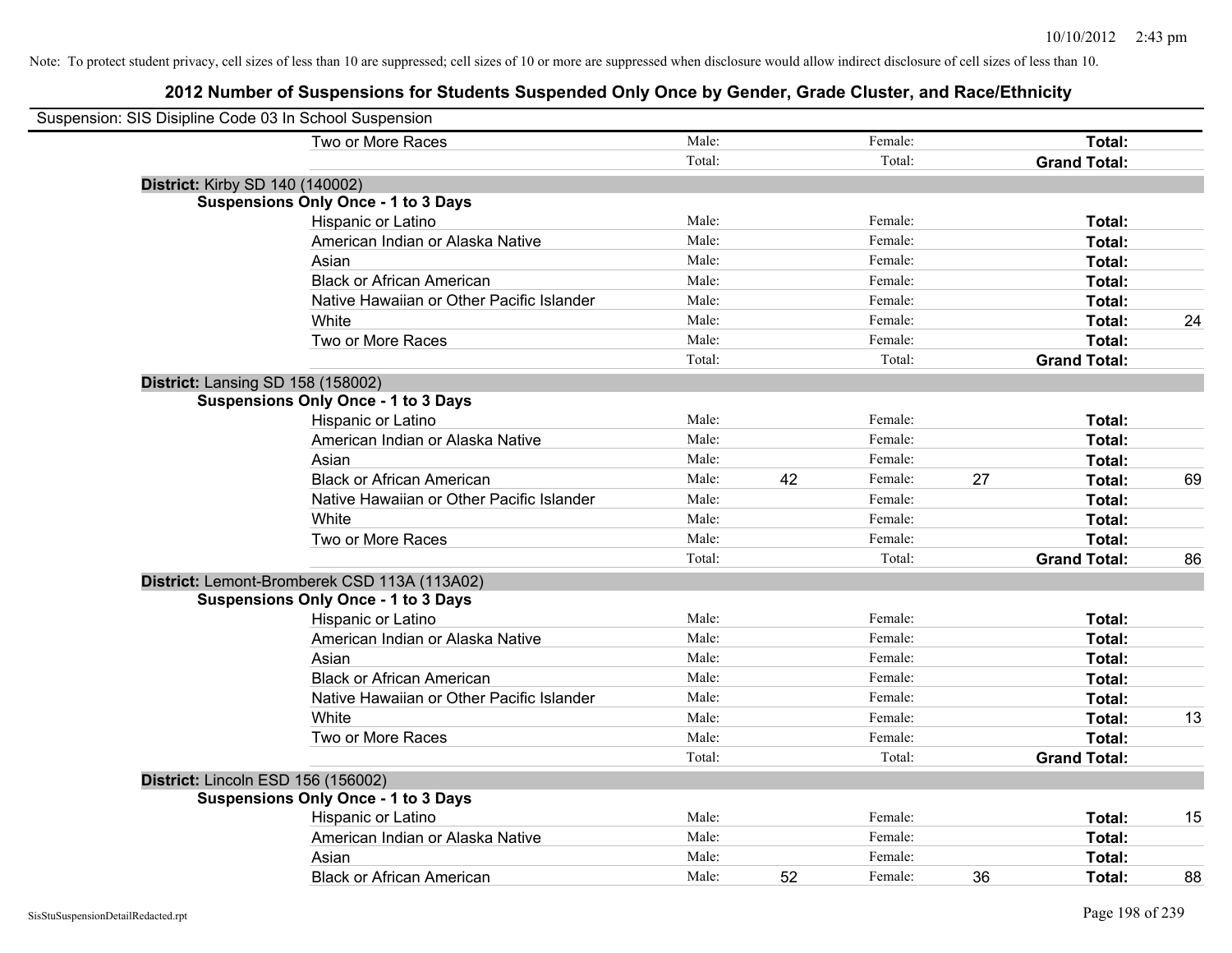| Suspension: SIS Disipline Code 03 In School Suspension |                                               |        |    |         |    |                     |    |
|--------------------------------------------------------|-----------------------------------------------|--------|----|---------|----|---------------------|----|
|                                                        | Native Hawaiian or Other Pacific Islander     | Male:  |    | Female: |    | Total:              |    |
|                                                        | White                                         | Male:  |    | Female: |    | Total:              |    |
|                                                        | Two or More Races                             | Male:  |    | Female: |    | Total:              |    |
|                                                        |                                               | Total: |    | Total:  |    | <b>Grand Total:</b> |    |
| District: Matteson ESD 162 (162002)                    |                                               |        |    |         |    |                     |    |
|                                                        | <b>Suspensions Only Once - 1 to 3 Days</b>    |        |    |         |    |                     |    |
|                                                        | Hispanic or Latino                            | Male:  |    | Female: |    | Total:              |    |
|                                                        | American Indian or Alaska Native              | Male:  |    | Female: |    | Total:              |    |
|                                                        | Asian                                         | Male:  |    | Female: |    | Total:              |    |
|                                                        | <b>Black or African American</b>              | Male:  | 27 | Female: | 16 | Total:              | 43 |
|                                                        | Native Hawaiian or Other Pacific Islander     | Male:  |    | Female: |    | Total:              |    |
|                                                        | White                                         | Male:  |    | Female: |    | Total:              |    |
|                                                        | Two or More Races                             | Male:  |    | Female: |    | Total:              |    |
|                                                        |                                               | Total: |    | Total:  |    | <b>Grand Total:</b> |    |
|                                                        | <b>Suspensions Only Once - 4 or More Days</b> |        |    |         |    |                     |    |
|                                                        | Hispanic or Latino                            | Male:  |    | Female: |    | Total:              |    |
|                                                        | American Indian or Alaska Native              | Male:  |    | Female: |    | Total:              |    |
|                                                        | Asian                                         | Male:  |    | Female: |    | Total:              |    |
|                                                        | <b>Black or African American</b>              | Male:  |    | Female: |    | Total:              |    |
|                                                        | Native Hawaiian or Other Pacific Islander     | Male:  |    | Female: |    | Total:              |    |
|                                                        | White                                         | Male:  |    | Female: |    | Total:              |    |
|                                                        | Two or More Races                             | Male:  |    | Female: |    | Total:              |    |
|                                                        |                                               | Total: |    | Total:  |    | <b>Grand Total:</b> |    |
| District: Midlothian SD 143 (143002)                   |                                               |        |    |         |    |                     |    |
|                                                        | <b>Suspensions Only Once - 1 to 3 Days</b>    |        |    |         |    |                     |    |
|                                                        | Hispanic or Latino                            | Male:  |    | Female: |    | Total:              |    |
|                                                        | American Indian or Alaska Native              | Male:  |    | Female: |    | Total:              |    |
|                                                        | Asian                                         | Male:  |    | Female: |    | Total:              |    |
|                                                        | <b>Black or African American</b>              | Male:  |    | Female: |    | Total:              |    |
|                                                        | Native Hawaiian or Other Pacific Islander     | Male:  |    | Female: |    | Total:              |    |
|                                                        | White                                         | Male:  |    | Female: |    | Total:              |    |
|                                                        | Two or More Races                             | Male:  |    | Female: |    | Total:              |    |
|                                                        |                                               | Total: |    | Total:  |    | <b>Grand Total:</b> |    |
| District: North Palos SD 117 (117002)                  |                                               |        |    |         |    |                     |    |
|                                                        | <b>Suspensions Only Once - 1 to 3 Days</b>    |        |    |         |    |                     |    |
|                                                        | Hispanic or Latino                            | Male:  |    | Female: |    | Total:              | 16 |
|                                                        | American Indian or Alaska Native              | Male:  |    | Female: |    | Total:              |    |
|                                                        | Asian                                         | Male:  |    | Female: |    | Total:              |    |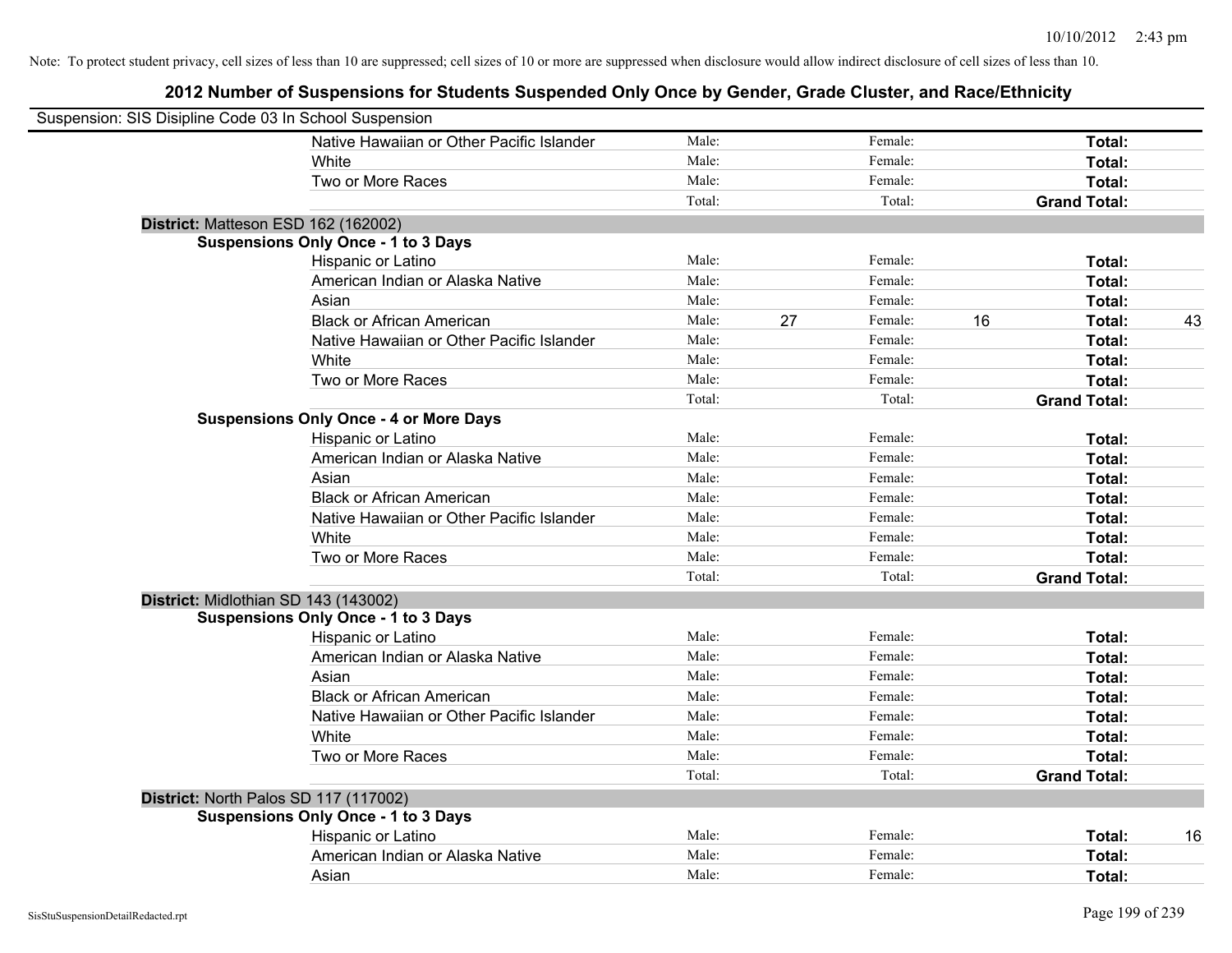| Suspension: SIS Disipline Code 03 In School Suspension |                                             |        |    |         |    |                     |    |
|--------------------------------------------------------|---------------------------------------------|--------|----|---------|----|---------------------|----|
|                                                        | <b>Black or African American</b>            | Male:  |    | Female: |    | Total:              |    |
|                                                        | Native Hawaiian or Other Pacific Islander   | Male:  |    | Female: |    | Total:              |    |
|                                                        | White                                       | Male:  |    | Female: |    | Total:              | 34 |
|                                                        | Two or More Races                           | Male:  |    | Female: |    | Total:              |    |
|                                                        |                                             | Total: | 50 | Total:  | 11 | <b>Grand Total:</b> | 61 |
|                                                        | District: Oak Lawn CHSD 229 (229016)        |        |    |         |    |                     |    |
|                                                        | <b>Suspensions Only Once - 1 to 3 Days</b>  |        |    |         |    |                     |    |
|                                                        | Hispanic or Latino                          | Male:  |    | Female: |    | Total:              | 19 |
|                                                        | American Indian or Alaska Native            | Male:  |    | Female: |    | Total:              |    |
|                                                        | Asian                                       | Male:  |    | Female: |    | Total:              |    |
|                                                        | <b>Black or African American</b>            | Male:  |    | Female: |    | Total:              |    |
|                                                        | Native Hawaiian or Other Pacific Islander   | Male:  |    | Female: |    | Total:              |    |
|                                                        | White                                       | Male:  | 42 | Female: | 26 | Total:              | 68 |
|                                                        | Two or More Races                           | Male:  |    | Female: |    | Total:              |    |
|                                                        |                                             | Total: |    | Total:  |    | <b>Grand Total:</b> |    |
|                                                        | District: Oak Lawn-Hometown SD 123 (123002) |        |    |         |    |                     |    |
|                                                        | <b>Suspensions Only Once - 1 to 3 Days</b>  |        |    |         |    |                     |    |
|                                                        | Hispanic or Latino                          | Male:  |    | Female: |    | Total:              | 11 |
|                                                        | American Indian or Alaska Native            | Male:  |    | Female: |    | Total:              |    |
|                                                        | Asian                                       | Male:  |    | Female: |    | Total:              |    |
|                                                        | <b>Black or African American</b>            | Male:  |    | Female: |    | Total:              |    |
|                                                        | Native Hawaiian or Other Pacific Islander   | Male:  |    | Female: |    | Total:              |    |
|                                                        | White                                       | Male:  |    | Female: |    | Total:              | 22 |
|                                                        | Two or More Races                           | Male:  |    | Female: |    | Total:              |    |
|                                                        |                                             | Total: |    | Total:  |    | <b>Grand Total:</b> |    |
|                                                        | District: Palos CCSD 118 (118004)           |        |    |         |    |                     |    |
|                                                        | <b>Suspensions Only Once - 1 to 3 Days</b>  |        |    |         |    |                     |    |
|                                                        | Hispanic or Latino                          | Male:  |    | Female: |    | Total:              |    |
|                                                        | American Indian or Alaska Native            | Male:  |    | Female: |    | Total:              |    |
|                                                        | Asian                                       | Male:  |    | Female: |    | Total:              |    |
|                                                        | <b>Black or African American</b>            | Male:  |    | Female: |    | Total:              |    |
|                                                        | Native Hawaiian or Other Pacific Islander   | Male:  |    | Female: |    | Total:              |    |
|                                                        | White                                       | Male:  |    | Female: |    | Total:              | 27 |
|                                                        | Two or More Races                           | Male:  |    | Female: |    | Total:              |    |
|                                                        |                                             | Total: |    | Total:  |    | <b>Grand Total:</b> |    |
|                                                        | District: Palos Heights SD 128 (128002)     |        |    |         |    |                     |    |
|                                                        | <b>Suspensions Only Once - 1 to 3 Days</b>  |        |    |         |    |                     |    |
|                                                        | Hispanic or Latino                          | Male:  |    | Female: |    | Total:              |    |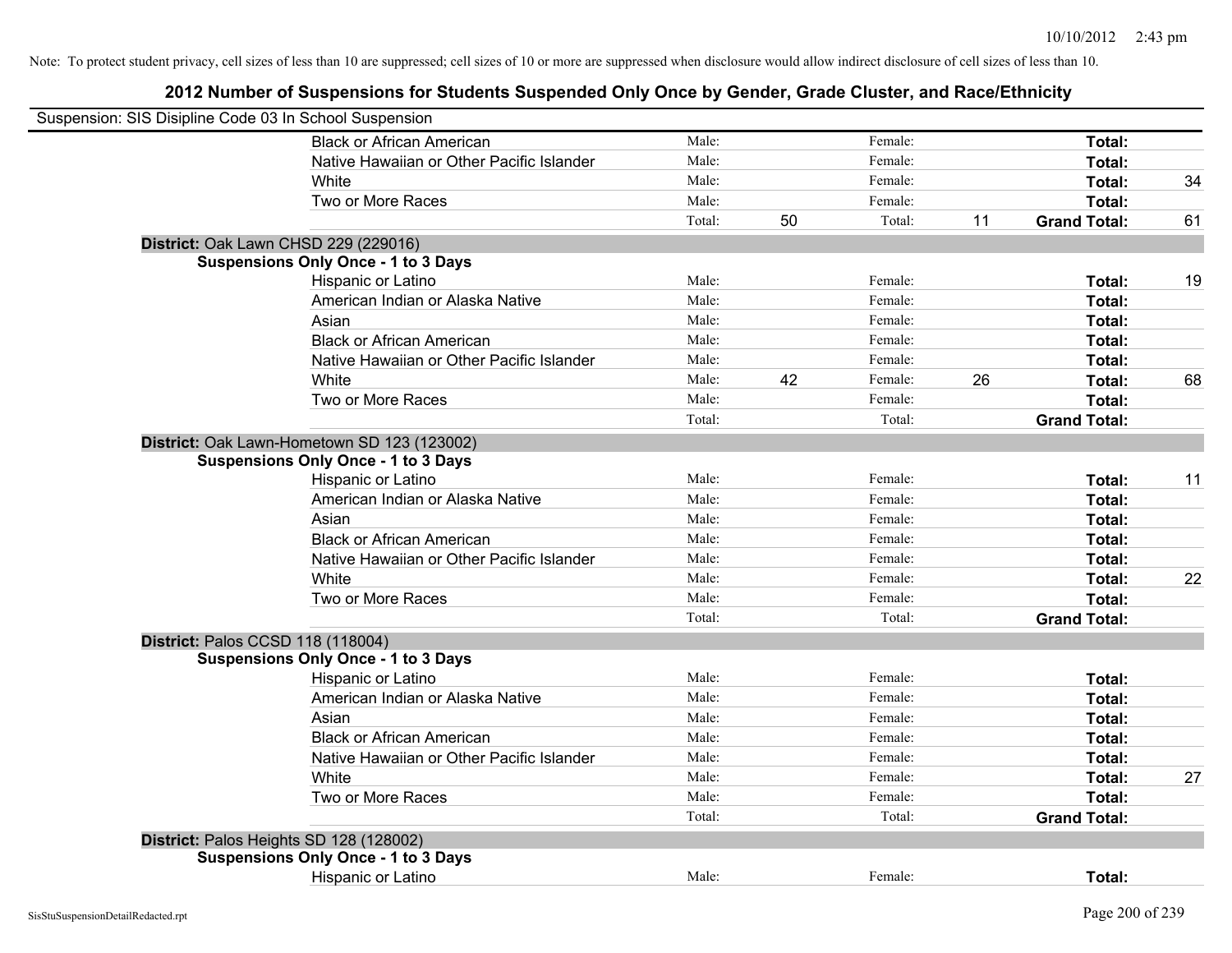# **2012 Number of Suspensions for Students Suspended Only Once by Gender, Grade Cluster, and Race/Ethnicity**

| Male:<br>Male:<br>Male:<br>Native Hawaiian or Other Pacific Islander<br>Male: | Female:<br>Female:<br>Female:                                                                                                                                                                                                                             |                                                           | Total:              |                                      |
|-------------------------------------------------------------------------------|-----------------------------------------------------------------------------------------------------------------------------------------------------------------------------------------------------------------------------------------------------------|-----------------------------------------------------------|---------------------|--------------------------------------|
|                                                                               |                                                                                                                                                                                                                                                           |                                                           |                     |                                      |
|                                                                               |                                                                                                                                                                                                                                                           |                                                           | Total:              |                                      |
|                                                                               |                                                                                                                                                                                                                                                           |                                                           | Total:              |                                      |
|                                                                               | Female:                                                                                                                                                                                                                                                   |                                                           | Total:              |                                      |
| Male:                                                                         | Female:                                                                                                                                                                                                                                                   |                                                           | Total:              | 13                                   |
| Male:                                                                         | Female:                                                                                                                                                                                                                                                   |                                                           | Total:              |                                      |
| Total:                                                                        | Total:                                                                                                                                                                                                                                                    |                                                           | <b>Grand Total:</b> |                                      |
|                                                                               |                                                                                                                                                                                                                                                           |                                                           |                     |                                      |
|                                                                               |                                                                                                                                                                                                                                                           |                                                           |                     |                                      |
| Male:                                                                         | Female:                                                                                                                                                                                                                                                   |                                                           | Total:              |                                      |
|                                                                               |                                                                                                                                                                                                                                                           |                                                           | Total:              |                                      |
|                                                                               | Female:                                                                                                                                                                                                                                                   |                                                           | Total:              |                                      |
|                                                                               | Female:                                                                                                                                                                                                                                                   |                                                           | Total:              | 133                                  |
|                                                                               |                                                                                                                                                                                                                                                           |                                                           | Total:              |                                      |
| Male:                                                                         | Female:                                                                                                                                                                                                                                                   |                                                           | Total:              |                                      |
| Male:                                                                         | Female:                                                                                                                                                                                                                                                   |                                                           | Total:              |                                      |
| Total:                                                                        | Total:                                                                                                                                                                                                                                                    |                                                           | <b>Grand Total:</b> | 151                                  |
|                                                                               |                                                                                                                                                                                                                                                           |                                                           |                     |                                      |
| Male:                                                                         | Female:                                                                                                                                                                                                                                                   |                                                           | Total:              |                                      |
|                                                                               |                                                                                                                                                                                                                                                           |                                                           |                     |                                      |
| Male:                                                                         | Female:                                                                                                                                                                                                                                                   |                                                           | Total:              |                                      |
|                                                                               | Female:                                                                                                                                                                                                                                                   |                                                           | Total:              |                                      |
|                                                                               | Female:                                                                                                                                                                                                                                                   |                                                           | Total:              |                                      |
| Male:                                                                         | Female:                                                                                                                                                                                                                                                   |                                                           | Total:              |                                      |
| Male:                                                                         | Female:                                                                                                                                                                                                                                                   |                                                           | Total:              |                                      |
| Total:                                                                        | Total:                                                                                                                                                                                                                                                    |                                                           | <b>Grand Total:</b> |                                      |
|                                                                               |                                                                                                                                                                                                                                                           |                                                           |                     |                                      |
|                                                                               |                                                                                                                                                                                                                                                           |                                                           |                     |                                      |
|                                                                               | Female:                                                                                                                                                                                                                                                   |                                                           |                     |                                      |
|                                                                               | Female:                                                                                                                                                                                                                                                   |                                                           |                     |                                      |
|                                                                               |                                                                                                                                                                                                                                                           |                                                           |                     |                                      |
| Male:                                                                         | Female:                                                                                                                                                                                                                                                   |                                                           | Total:              |                                      |
| Male:                                                                         | Female:                                                                                                                                                                                                                                                   |                                                           | Total:              |                                      |
|                                                                               |                                                                                                                                                                                                                                                           |                                                           | Total:              |                                      |
|                                                                               | Female:                                                                                                                                                                                                                                                   |                                                           | Total:              |                                      |
|                                                                               | Total:                                                                                                                                                                                                                                                    |                                                           | <b>Grand Total:</b> |                                      |
|                                                                               | Male:<br>Male:<br>Male:<br>Native Hawaiian or Other Pacific Islander<br>Male:<br>Male:<br>Male:<br>Native Hawaiian or Other Pacific Islander<br>Male:<br>Male:<br>Male:<br>Male:<br>Native Hawaiian or Other Pacific Islander<br>Male:<br>Male:<br>Total: | Female:<br>79<br>Female:<br>Female:<br>Female:<br>Female: | 54                  | Total:<br>Total:<br>Total:<br>Total: |

**Suspensions Only Once - 1 to 3 Days**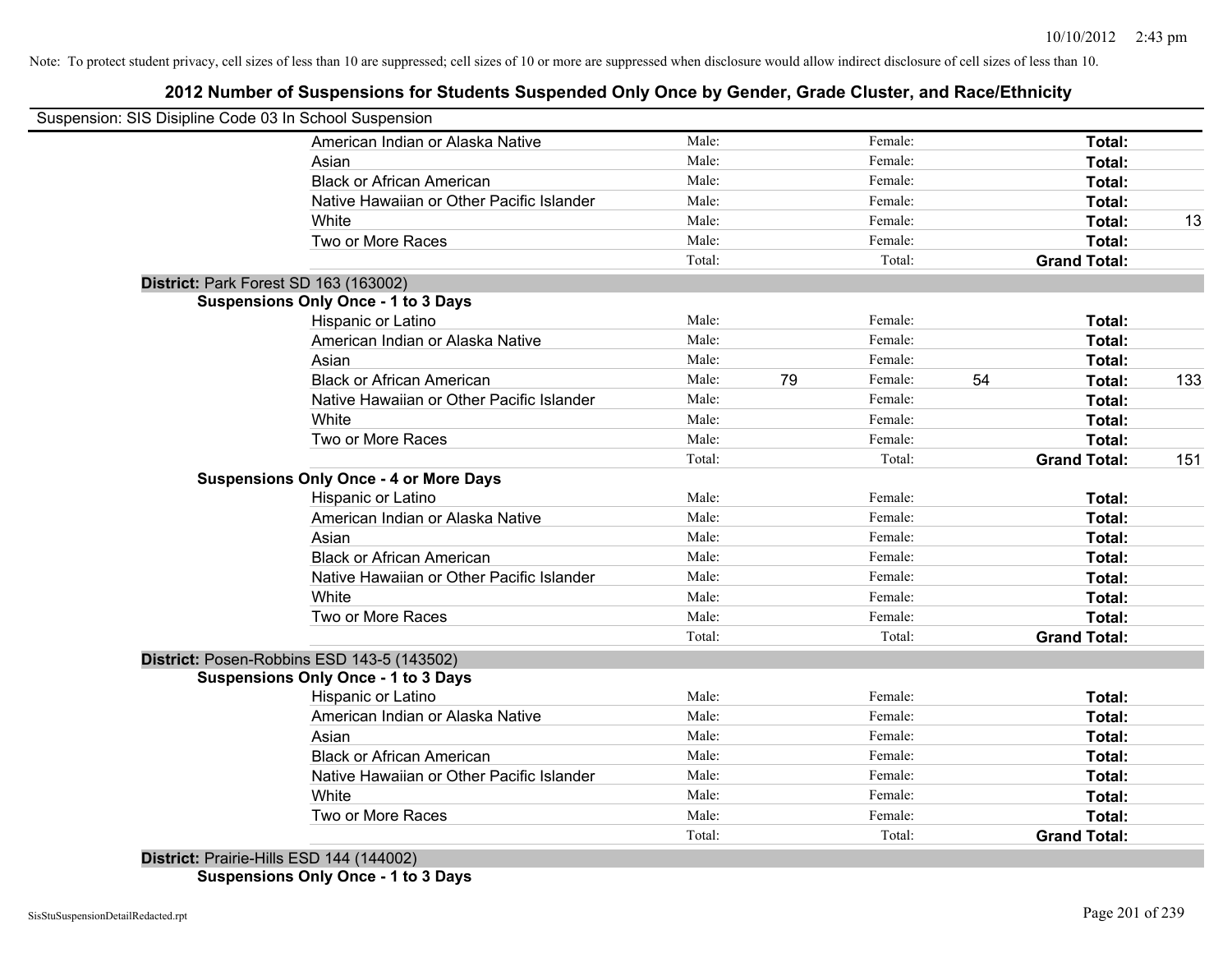# **2012 Number of Suspensions for Students Suspended Only Once by Gender, Grade Cluster, and Race/Ethnicity**

| Suspension: SIS Disipline Code 03 In School Suspension |                                           |        |     |         |     |                     |     |
|--------------------------------------------------------|-------------------------------------------|--------|-----|---------|-----|---------------------|-----|
|                                                        | Hispanic or Latino                        | Male:  |     | Female: |     | Total:              |     |
|                                                        | American Indian or Alaska Native          | Male:  |     | Female: |     | Total:              |     |
| Asian                                                  |                                           | Male:  |     | Female: |     | Total:              |     |
|                                                        | <b>Black or African American</b>          | Male:  |     | Female: |     | Total:              |     |
|                                                        | Native Hawaiian or Other Pacific Islander | Male:  |     | Female: |     | Total:              |     |
| White                                                  |                                           | Male:  |     | Female: |     | Total:              |     |
|                                                        | Two or More Races                         | Male:  |     | Female: |     | Total:              |     |
|                                                        |                                           | Total: |     | Total:  |     | <b>Grand Total:</b> |     |
| District: Reavis Twp HSD 220 (220017)                  |                                           |        |     |         |     |                     |     |
| <b>Suspensions Only Once - 1 to 3 Days</b>             |                                           |        |     |         |     |                     |     |
|                                                        | Hispanic or Latino                        | Male:  | 40  | Female: | 15  | Total:              | 55  |
|                                                        | American Indian or Alaska Native          | Male:  |     | Female: |     | Total:              |     |
| Asian                                                  |                                           | Male:  |     | Female: |     | Total:              |     |
|                                                        | <b>Black or African American</b>          | Male:  |     | Female: |     | Total:              |     |
|                                                        | Native Hawaiian or Other Pacific Islander | Male:  |     | Female: |     | Total:              |     |
| White                                                  |                                           | Male:  | 39  | Female: | 24  | Total:              | 63  |
|                                                        | Two or More Races                         | Male:  |     | Female: |     | Total:              |     |
|                                                        |                                           | Total: |     | Total:  |     | <b>Grand Total:</b> |     |
| <b>District: Rich Twp HSD 227 (227017)</b>             |                                           |        |     |         |     |                     |     |
| <b>Suspensions Only Once - 1 to 3 Days</b>             |                                           |        |     |         |     |                     |     |
|                                                        | Hispanic or Latino                        | Male:  |     | Female: |     | Total:              |     |
|                                                        | American Indian or Alaska Native          | Male:  |     | Female: |     | Total:              |     |
| Asian                                                  |                                           | Male:  |     | Female: |     | Total:              |     |
|                                                        | <b>Black or African American</b>          | Male:  | 202 | Female: | 149 | Total:              | 351 |
|                                                        | Native Hawaiian or Other Pacific Islander | Male:  |     | Female: |     | Total:              |     |
| White                                                  |                                           | Male:  |     | Female: |     | Total:              | 11  |
|                                                        | Two or More Races                         | Male:  |     | Female: |     | Total:              | 10  |
|                                                        |                                           | Total: | 221 | Total:  | 162 | <b>Grand Total:</b> | 383 |
| <b>Suspensions Only Once - 4 or More Days</b>          |                                           |        |     |         |     |                     |     |
|                                                        | Hispanic or Latino                        | Male:  |     | Female: |     | Total:              |     |
|                                                        | American Indian or Alaska Native          | Male:  |     | Female: |     | Total:              |     |
| Asian                                                  |                                           | Male:  |     | Female: |     | Total:              |     |
|                                                        | <b>Black or African American</b>          | Male:  |     | Female: |     | Total:              |     |
|                                                        | Native Hawaiian or Other Pacific Islander | Male:  |     | Female: |     | Total:              |     |
| White                                                  |                                           | Male:  |     | Female: |     | Total:              |     |
|                                                        | Two or More Races                         | Male:  |     | Female: |     | Total:              |     |
|                                                        |                                           | Total: |     | Total:  |     | <b>Grand Total:</b> |     |

**District:** Ridgeland SD 122 (122002)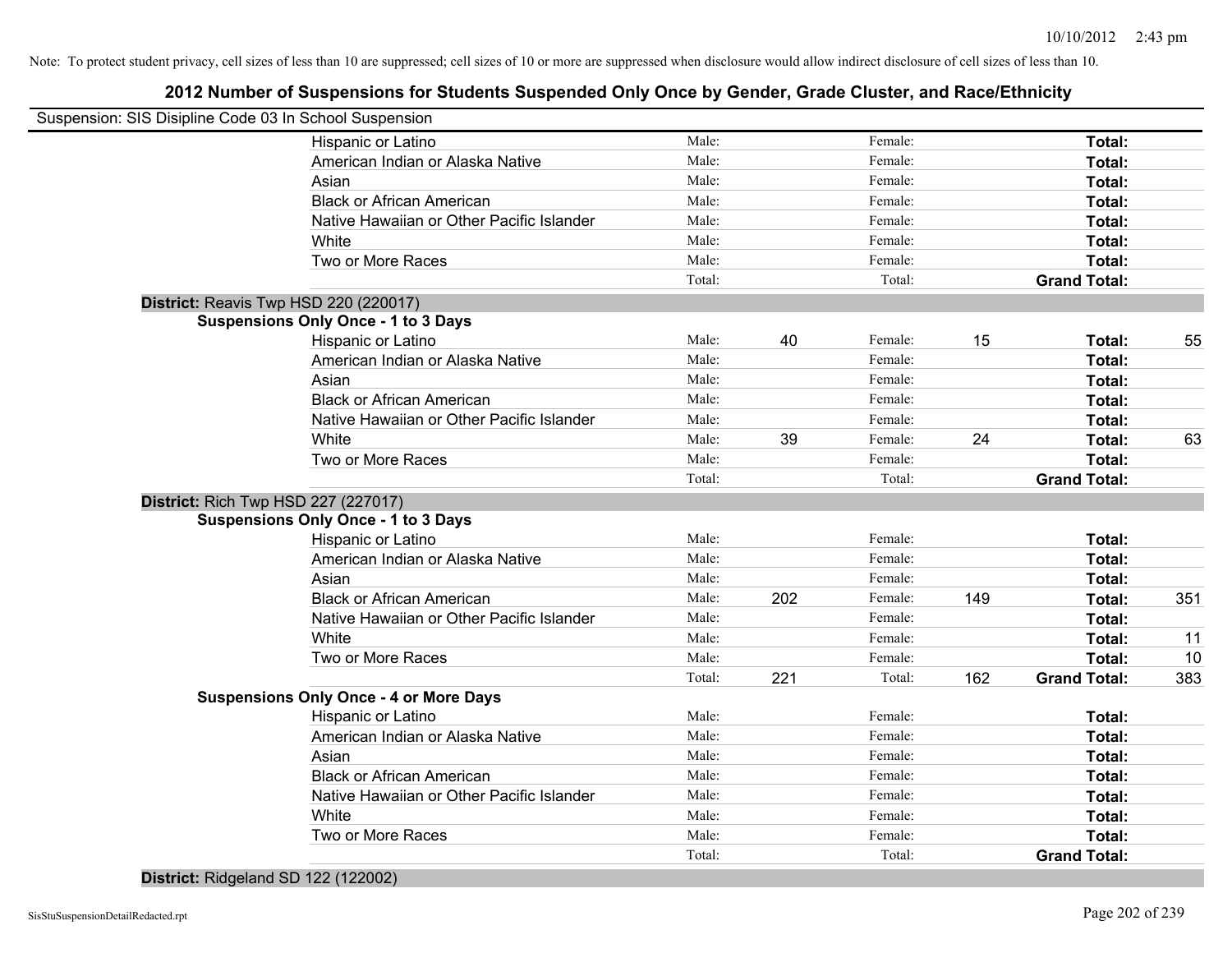| Suspension: SIS Disipline Code 03 In School Suspension |                                               |        |    |         |    |                     |    |
|--------------------------------------------------------|-----------------------------------------------|--------|----|---------|----|---------------------|----|
|                                                        | <b>Suspensions Only Once - 1 to 3 Days</b>    |        |    |         |    |                     |    |
|                                                        | Hispanic or Latino                            | Male:  |    | Female: |    | Total:              | 12 |
|                                                        | American Indian or Alaska Native              | Male:  |    | Female: |    | Total:              |    |
|                                                        | Asian                                         | Male:  |    | Female: |    | Total:              |    |
|                                                        | <b>Black or African American</b>              | Male:  |    | Female: |    | Total:              |    |
|                                                        | Native Hawaiian or Other Pacific Islander     | Male:  |    | Female: |    | Total:              |    |
|                                                        | White                                         | Male:  | 42 | Female: | 12 | Total:              | 54 |
|                                                        | Two or More Races                             | Male:  |    | Female: |    | Total:              |    |
|                                                        |                                               | Total: |    | Total:  |    | <b>Grand Total:</b> |    |
| District: Sandridge SD 172 (172002)                    |                                               |        |    |         |    |                     |    |
|                                                        | <b>Suspensions Only Once - 1 to 3 Days</b>    |        |    |         |    |                     |    |
|                                                        | Hispanic or Latino                            | Male:  |    | Female: |    | Total:              |    |
|                                                        | American Indian or Alaska Native              | Male:  |    | Female: |    | Total:              |    |
|                                                        | Asian                                         | Male:  |    | Female: |    | Total:              |    |
|                                                        | <b>Black or African American</b>              | Male:  |    | Female: |    | Total:              | 20 |
|                                                        | Native Hawaiian or Other Pacific Islander     | Male:  |    | Female: |    | Total:              |    |
|                                                        | White                                         | Male:  |    | Female: |    | <b>Total:</b>       |    |
|                                                        | Two or More Races                             | Male:  |    | Female: |    | Total:              |    |
|                                                        |                                               | Total: | 16 | Total:  | 14 | <b>Grand Total:</b> | 30 |
|                                                        | <b>Suspensions Only Once - 4 or More Days</b> |        |    |         |    |                     |    |
|                                                        | Hispanic or Latino                            | Male:  |    | Female: |    | Total:              |    |
|                                                        | American Indian or Alaska Native              | Male:  |    | Female: |    | Total:              |    |
|                                                        | Asian                                         | Male:  |    | Female: |    | Total:              |    |
|                                                        | <b>Black or African American</b>              | Male:  |    | Female: |    | Total:              |    |
|                                                        | Native Hawaiian or Other Pacific Islander     | Male:  |    | Female: |    | Total:              |    |
|                                                        | White                                         | Male:  |    | Female: |    | Total:              |    |
|                                                        | Two or More Races                             | Male:  |    | Female: |    | <b>Total:</b>       |    |
|                                                        |                                               | Total: |    | Total:  |    | <b>Grand Total:</b> |    |
|                                                        | District: South Holland SD 151 (151002)       |        |    |         |    |                     |    |
|                                                        | <b>Suspensions Only Once - 1 to 3 Days</b>    |        |    |         |    |                     |    |
|                                                        | Hispanic or Latino                            | Male:  |    | Female: |    | Total:              |    |
|                                                        | American Indian or Alaska Native              | Male:  |    | Female: |    | Total:              |    |
|                                                        | Asian                                         | Male:  |    | Female: |    | Total:              |    |
|                                                        | <b>Black or African American</b>              | Male:  | 49 | Female: | 26 | Total:              | 75 |
|                                                        | Native Hawaiian or Other Pacific Islander     | Male:  |    | Female: |    | Total:              |    |
|                                                        | White                                         | Male:  |    | Female: |    | Total:              |    |
|                                                        | Two or More Races                             | Male:  |    | Female: |    | <b>Total:</b>       |    |
|                                                        |                                               | Total: |    | Total:  |    | <b>Grand Total:</b> | 90 |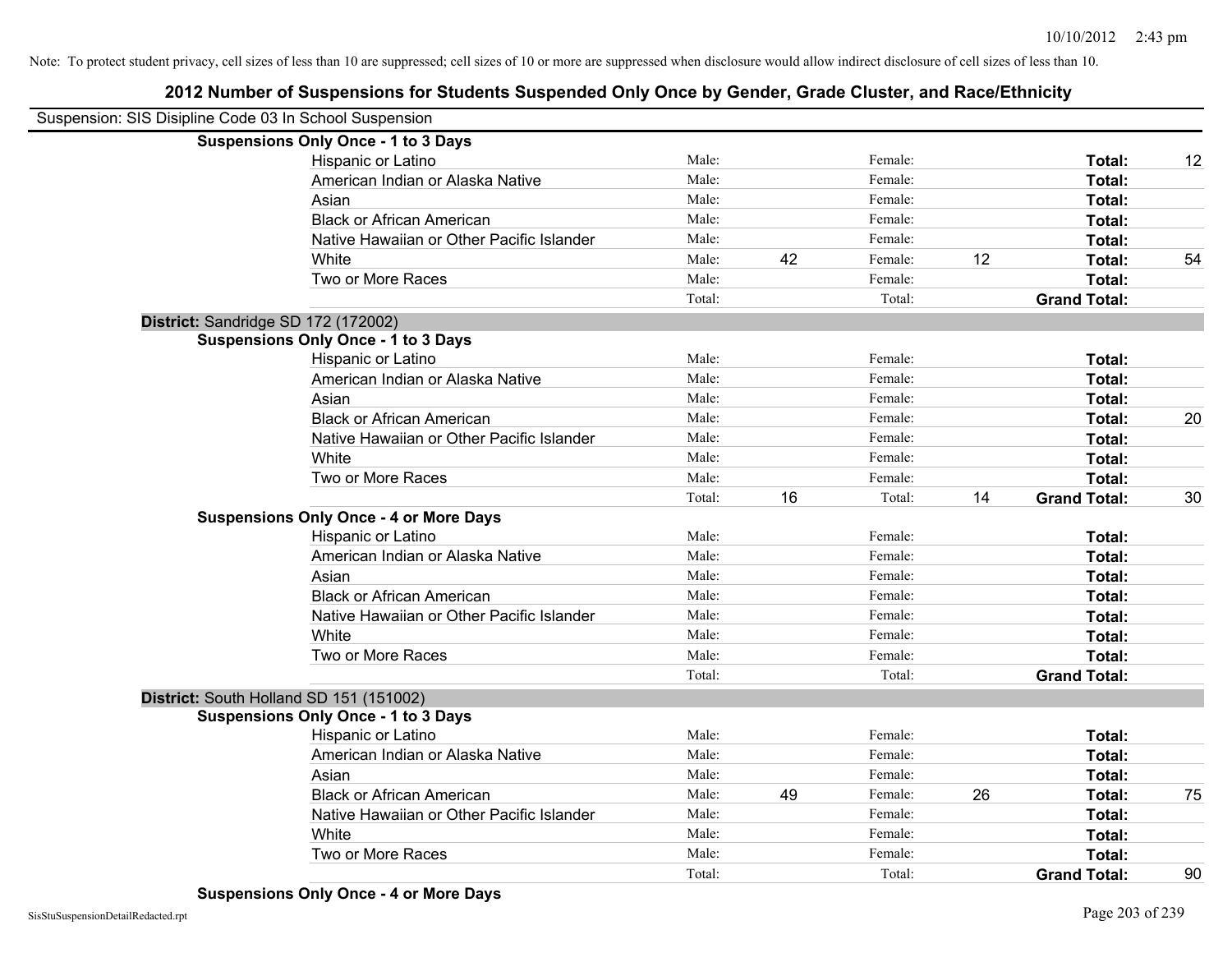| Suspension: SIS Disipline Code 03 In School Suspension |                                               |        |         |                     |    |
|--------------------------------------------------------|-----------------------------------------------|--------|---------|---------------------|----|
|                                                        | Hispanic or Latino                            | Male:  | Female: | Total:              |    |
|                                                        | American Indian or Alaska Native              | Male:  | Female: | Total:              |    |
|                                                        | Asian                                         | Male:  | Female: | Total:              |    |
|                                                        | <b>Black or African American</b>              | Male:  | Female: | Total:              |    |
|                                                        | Native Hawaiian or Other Pacific Islander     | Male:  | Female: | Total:              |    |
|                                                        | White                                         | Male:  | Female: | Total:              |    |
|                                                        | Two or More Races                             | Male:  | Female: | Total:              |    |
|                                                        |                                               | Total: | Total:  | <b>Grand Total:</b> |    |
| District: Southland College Prep (901025)              |                                               |        |         |                     |    |
|                                                        | <b>Suspensions Only Once - 1 to 3 Days</b>    |        |         |                     |    |
|                                                        | Hispanic or Latino                            | Male:  | Female: | Total:              |    |
|                                                        | American Indian or Alaska Native              | Male:  | Female: | Total:              |    |
|                                                        | Asian                                         | Male:  | Female: | Total:              |    |
|                                                        | <b>Black or African American</b>              | Male:  | Female: | Total:              |    |
|                                                        | Native Hawaiian or Other Pacific Islander     | Male:  | Female: | Total:              |    |
|                                                        | White                                         | Male:  | Female: | Total:              |    |
|                                                        | Two or More Races                             | Male:  | Female: | Total:              |    |
|                                                        |                                               | Total: | Total:  | <b>Grand Total:</b> |    |
|                                                        | <b>Suspensions Only Once - 4 or More Days</b> |        |         |                     |    |
|                                                        | Hispanic or Latino                            | Male:  | Female: | Total:              |    |
|                                                        | American Indian or Alaska Native              | Male:  | Female: | Total:              |    |
|                                                        | Asian                                         | Male:  | Female: | Total:              |    |
|                                                        | <b>Black or African American</b>              | Male:  | Female: | Total:              |    |
|                                                        | Native Hawaiian or Other Pacific Islander     | Male:  | Female: | Total:              |    |
|                                                        | White                                         | Male:  | Female: | Total:              |    |
|                                                        | Two or More Races                             | Male:  | Female: | Total:              |    |
|                                                        |                                               | Total: | Total:  | <b>Grand Total:</b> |    |
| District: Steger SD 194 (194002)                       |                                               |        |         |                     |    |
|                                                        | <b>Suspensions Only Once - 1 to 3 Days</b>    |        |         |                     |    |
|                                                        | Hispanic or Latino                            | Male:  | Female: | Total:              |    |
|                                                        | American Indian or Alaska Native              | Male:  | Female: | Total:              |    |
|                                                        | Asian                                         | Male:  | Female: | Total:              |    |
|                                                        | <b>Black or African American</b>              | Male:  | Female: | Total:              | 10 |
|                                                        | Native Hawaiian or Other Pacific Islander     | Male:  | Female: | Total:              |    |
|                                                        | White                                         | Male:  | Female: | Total:              | 14 |
|                                                        | Two or More Races                             | Male:  | Female: | Total:              | 11 |
|                                                        |                                               | Total: | Total:  | <b>Grand Total:</b> |    |
|                                                        | <b>Suspensions Only Once - 4 or More Days</b> |        |         |                     |    |
|                                                        | Hispanic or Latino                            | Male:  | Female: | Total:              |    |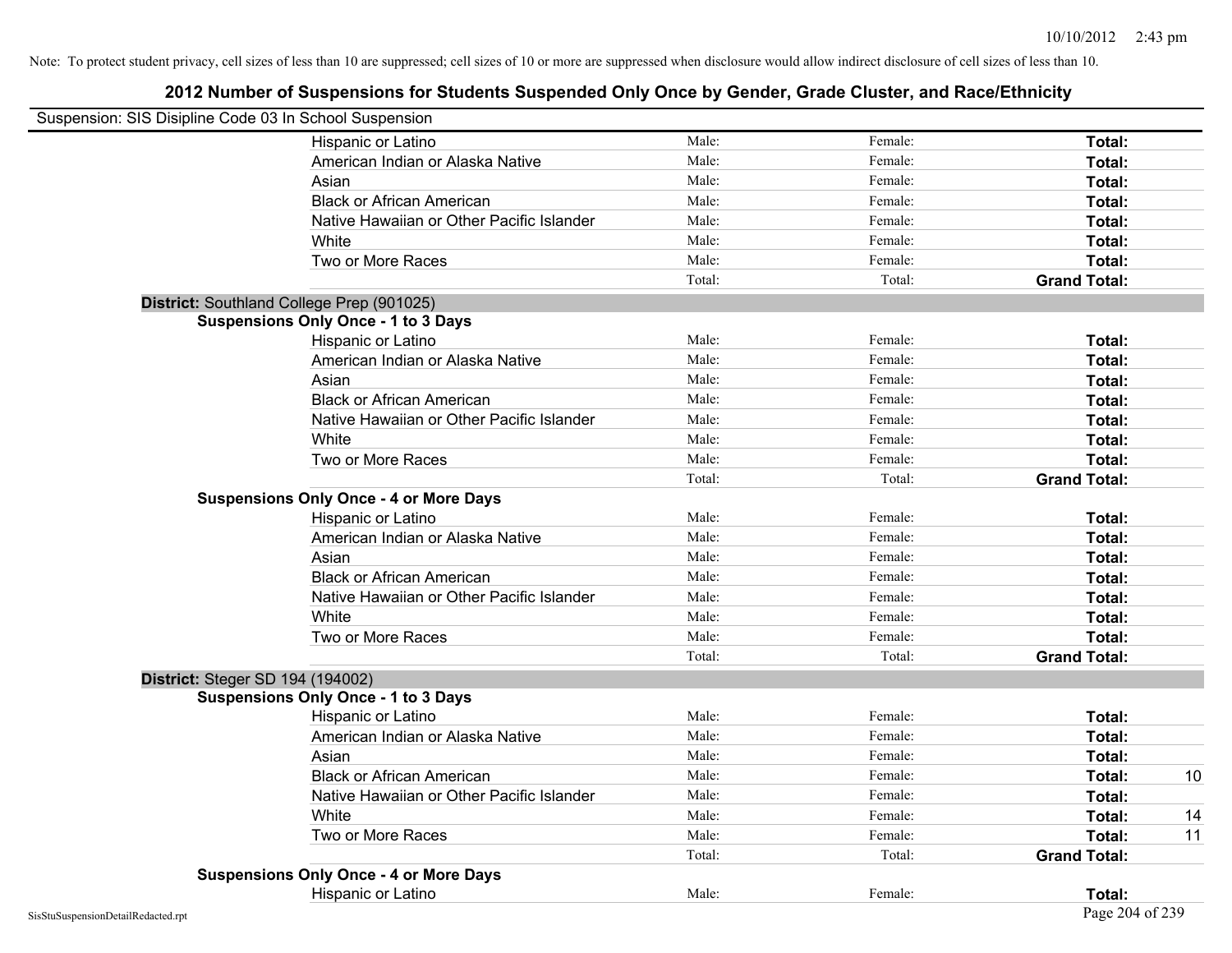| Suspension: SIS Disipline Code 03 In School Suspension |                                               |        |    |         |    |                     |    |
|--------------------------------------------------------|-----------------------------------------------|--------|----|---------|----|---------------------|----|
|                                                        | American Indian or Alaska Native              | Male:  |    | Female: |    | Total:              |    |
|                                                        | Asian                                         | Male:  |    | Female: |    | Total:              |    |
|                                                        | <b>Black or African American</b>              | Male:  |    | Female: |    | Total:              |    |
|                                                        | Native Hawaiian or Other Pacific Islander     | Male:  |    | Female: |    | Total:              |    |
|                                                        | White                                         | Male:  |    | Female: |    | Total:              |    |
|                                                        | Two or More Races                             | Male:  |    | Female: |    | Total:              |    |
|                                                        |                                               | Total: |    | Total:  |    | <b>Grand Total:</b> |    |
|                                                        | District: Summit SD 104 (104002)              |        |    |         |    |                     |    |
|                                                        | <b>Suspensions Only Once - 1 to 3 Days</b>    |        |    |         |    |                     |    |
|                                                        | Hispanic or Latino                            | Male:  |    | Female: |    | Total:              |    |
|                                                        | American Indian or Alaska Native              | Male:  |    | Female: |    | Total:              |    |
|                                                        | Asian                                         | Male:  |    | Female: |    | Total:              |    |
|                                                        | <b>Black or African American</b>              | Male:  |    | Female: |    | Total:              |    |
|                                                        | Native Hawaiian or Other Pacific Islander     | Male:  |    | Female: |    | Total:              |    |
|                                                        | White                                         | Male:  |    | Female: |    | Total:              |    |
|                                                        | Two or More Races                             | Male:  |    | Female: |    | Total:              |    |
|                                                        |                                               | Total: |    | Total:  |    | <b>Grand Total:</b> |    |
|                                                        | <b>Suspensions Only Once - 4 or More Days</b> |        |    |         |    |                     |    |
|                                                        | Hispanic or Latino                            | Male:  |    | Female: |    | Total:              |    |
|                                                        | American Indian or Alaska Native              | Male:  |    | Female: |    | Total:              |    |
|                                                        | Asian                                         | Male:  |    | Female: |    | Total:              |    |
|                                                        | <b>Black or African American</b>              | Male:  |    | Female: |    | Total:              |    |
|                                                        | Native Hawaiian or Other Pacific Islander     | Male:  |    | Female: |    | Total:              |    |
|                                                        | White                                         | Male:  |    | Female: |    | Total:              |    |
|                                                        | Two or More Races                             | Male:  |    | Female: |    | Total:              |    |
|                                                        |                                               | Total: |    | Total:  |    | <b>Grand Total:</b> |    |
|                                                        | District: Sunnybrook SD 171 (171002)          |        |    |         |    |                     |    |
|                                                        | <b>Suspensions Only Once - 1 to 3 Days</b>    |        |    |         |    |                     |    |
|                                                        | Hispanic or Latino                            | Male:  |    | Female: |    | Total:              |    |
|                                                        | American Indian or Alaska Native              | Male:  |    | Female: |    | Total:              |    |
|                                                        | Asian                                         | Male:  |    | Female: |    | Total:              |    |
|                                                        | <b>Black or African American</b>              | Male:  | 25 | Female: | 12 | Total:              | 37 |
|                                                        | Native Hawaiian or Other Pacific Islander     | Male:  |    | Female: |    | Total:              |    |
|                                                        | White                                         | Male:  |    | Female: |    | Total:              |    |
|                                                        | Two or More Races                             | Male:  |    | Female: |    | Total:              |    |
|                                                        |                                               | Total: |    | Total:  |    | <b>Grand Total:</b> |    |
|                                                        | <b>Suspensions Only Once - 4 or More Days</b> |        |    |         |    |                     |    |
|                                                        | Hispanic or Latino                            | Male:  |    | Female: |    | Total:              |    |
|                                                        | American Indian or Alaska Native              | Male:  |    | Female: |    | Total:              |    |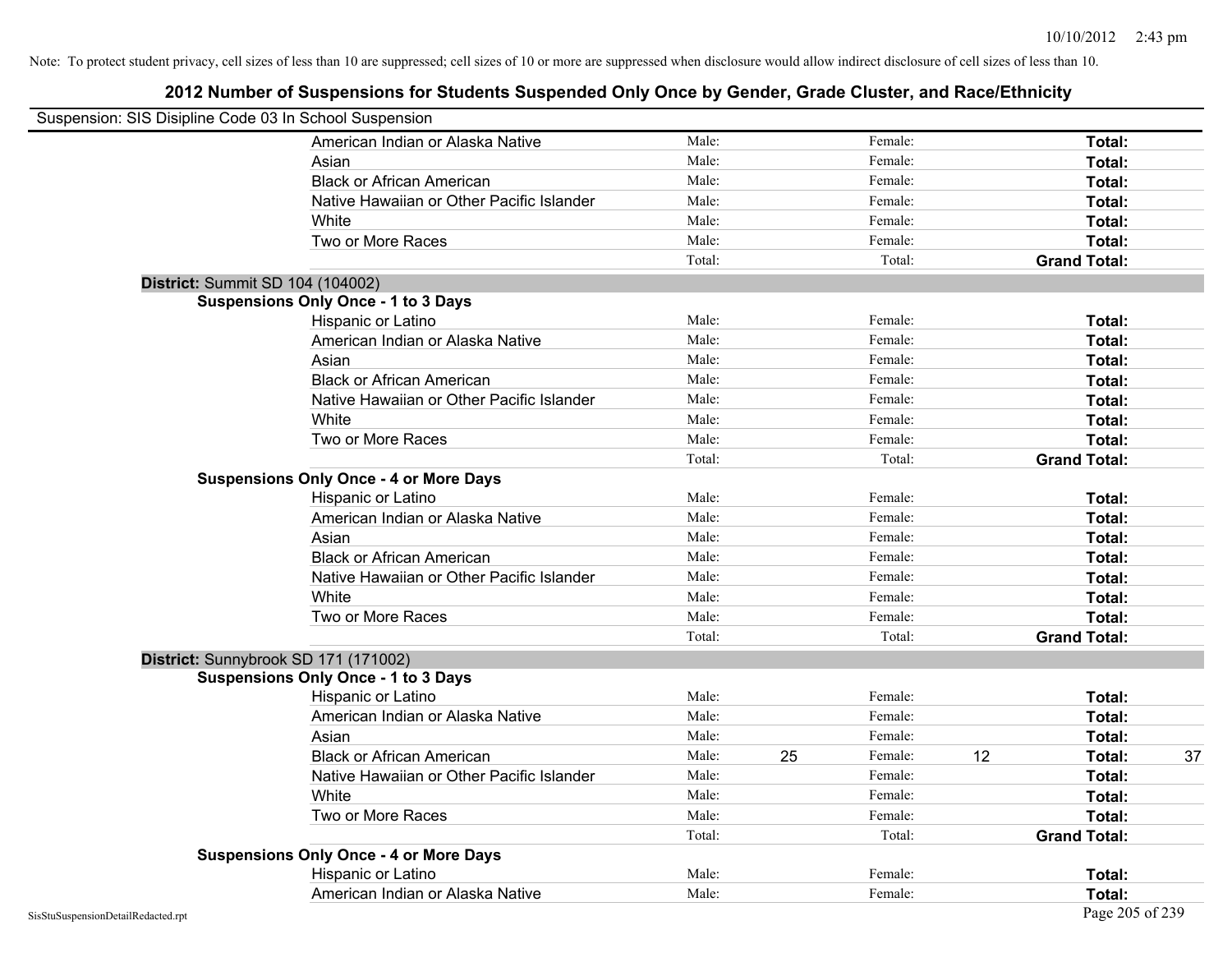| Suspension: SIS Disipline Code 03 In School Suspension |        |     |         |     |                     |     |
|--------------------------------------------------------|--------|-----|---------|-----|---------------------|-----|
| Asian                                                  | Male:  |     | Female: |     | Total:              |     |
| <b>Black or African American</b>                       | Male:  |     | Female: |     | Total:              |     |
| Native Hawaiian or Other Pacific Islander              | Male:  |     | Female: |     | Total:              |     |
| <b>White</b>                                           | Male:  |     | Female: |     | Total:              |     |
| Two or More Races                                      | Male:  |     | Female: |     | Total:              |     |
|                                                        | Total: |     | Total:  |     | <b>Grand Total:</b> |     |
| District: Thornton Fractional Twp HSD 215 (215017)     |        |     |         |     |                     |     |
| <b>Suspensions Only Once - 1 to 3 Days</b>             |        |     |         |     |                     |     |
| Hispanic or Latino                                     | Male:  | 50  | Female: | 42  | Total:              | 92  |
| American Indian or Alaska Native                       | Male:  |     | Female: |     | Total:              |     |
| Asian                                                  | Male:  |     | Female: |     | Total:              |     |
| <b>Black or African American</b>                       | Male:  | 209 | Female: | 173 | Total:              | 382 |
| Native Hawaiian or Other Pacific Islander              | Male:  |     | Female: |     | Total:              |     |
| White                                                  | Male:  | 28  | Female: | 20  | Total:              | 48  |
| Two or More Races                                      | Male:  |     | Female: |     | Total:              | 21  |
|                                                        | Total: |     | Total:  |     | <b>Grand Total:</b> |     |
| District: Thornton SD 154 (154002)                     |        |     |         |     |                     |     |
| <b>Suspensions Only Once - 1 to 3 Days</b>             |        |     |         |     |                     |     |
| Hispanic or Latino                                     | Male:  |     | Female: |     | Total:              |     |
| American Indian or Alaska Native                       | Male:  |     | Female: |     | Total:              |     |
| Asian                                                  | Male:  |     | Female: |     | Total:              |     |
| <b>Black or African American</b>                       | Male:  |     | Female: |     | Total:              |     |
| Native Hawaiian or Other Pacific Islander              | Male:  |     | Female: |     | Total:              |     |
| White                                                  | Male:  |     | Female: |     | Total:              |     |
| Two or More Races                                      | Male:  |     | Female: |     | Total:              |     |
|                                                        | Total: |     | Total:  |     | <b>Grand Total:</b> |     |
| <b>Suspensions Only Once - 4 or More Days</b>          |        |     |         |     |                     |     |
| Hispanic or Latino                                     | Male:  |     | Female: |     | Total:              |     |
| American Indian or Alaska Native                       | Male:  |     | Female: |     | Total:              |     |
| Asian                                                  | Male:  |     | Female: |     | Total:              |     |
| <b>Black or African American</b>                       | Male:  |     | Female: |     | Total:              |     |
| Native Hawaiian or Other Pacific Islander              | Male:  |     | Female: |     | Total:              |     |
| <b>White</b>                                           | Male:  |     | Female: |     | Total:              |     |
| Two or More Races                                      | Male:  |     | Female: |     | Total:              |     |
|                                                        | Total: |     | Total:  |     | <b>Grand Total:</b> |     |
| District: Thornton Twp HSD 205 (205017)                |        |     |         |     |                     |     |
| <b>Suspensions Only Once - 1 to 3 Days</b>             |        |     |         |     |                     |     |
| Hispanic or Latino                                     | Male:  |     | Female: |     | Total:              | 15  |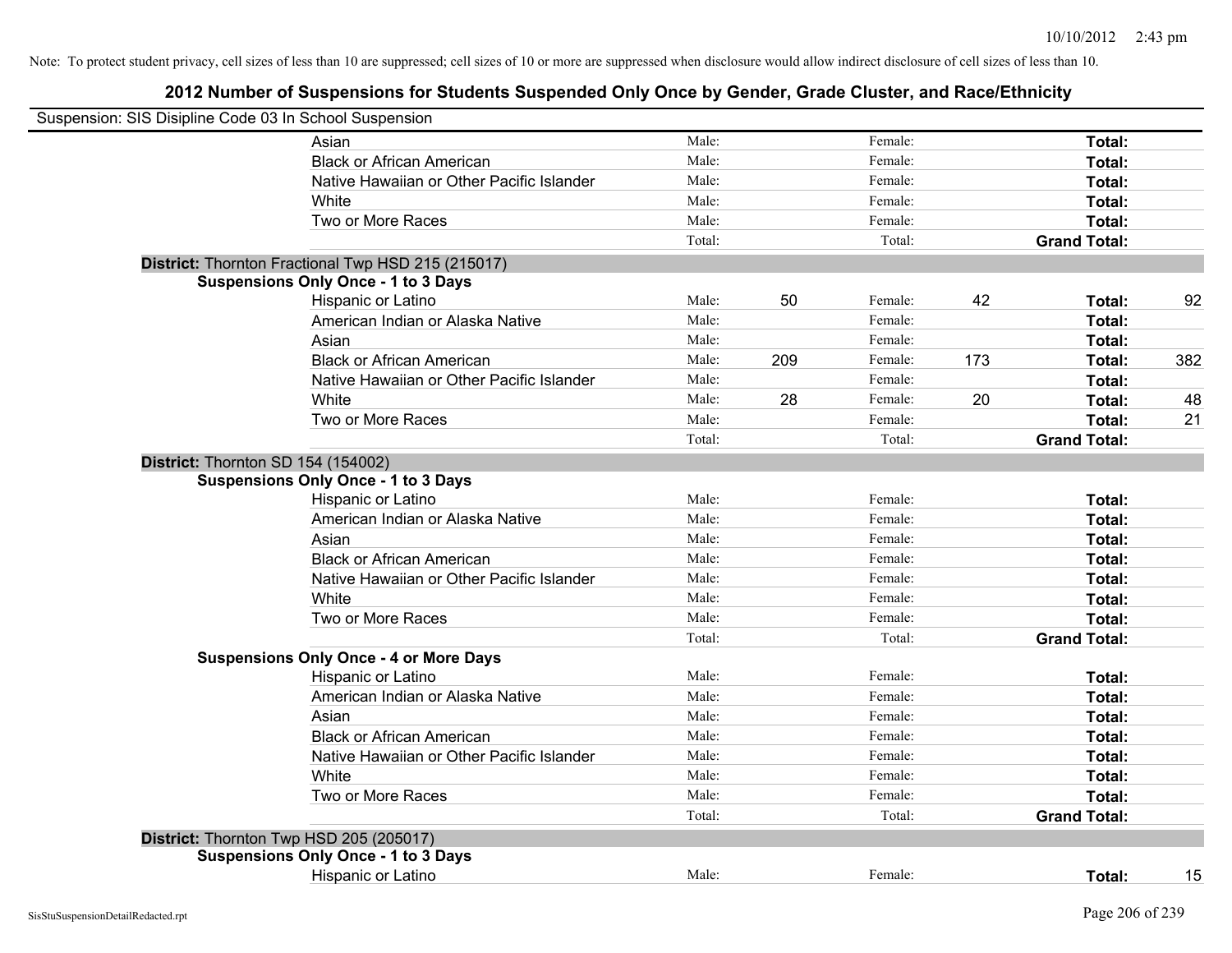# **2012 Number of Suspensions for Students Suspended Only Once by Gender, Grade Cluster, and Race/Ethnicity**

| Suspension: SIS Disipline Code 03 In School Suspension |                                           |        |     |         |     |                     |     |
|--------------------------------------------------------|-------------------------------------------|--------|-----|---------|-----|---------------------|-----|
|                                                        | American Indian or Alaska Native          | Male:  |     | Female: |     | Total:              |     |
| Asian                                                  |                                           | Male:  |     | Female: |     | Total:              |     |
| <b>Black or African American</b>                       |                                           | Male:  | 341 | Female: | 334 | Total:              | 675 |
|                                                        | Native Hawaiian or Other Pacific Islander | Male:  |     | Female: |     | Total:              |     |
| White                                                  |                                           | Male:  |     | Female: |     | Total:              |     |
| Two or More Races                                      |                                           | Male:  |     | Female: |     | Total:              |     |
|                                                        |                                           | Total: |     | Total:  |     | <b>Grand Total:</b> |     |
| <b>Suspensions Only Once - 4 or More Days</b>          |                                           |        |     |         |     |                     |     |
| Hispanic or Latino                                     |                                           | Male:  |     | Female: |     | Total:              |     |
|                                                        | American Indian or Alaska Native          | Male:  |     | Female: |     | Total:              |     |
| Asian                                                  |                                           | Male:  |     | Female: |     | Total:              |     |
| <b>Black or African American</b>                       |                                           | Male:  |     | Female: |     | Total:              |     |
|                                                        | Native Hawaiian or Other Pacific Islander | Male:  |     | Female: |     | Total:              |     |
| White                                                  |                                           | Male:  |     | Female: |     | Total:              |     |
| Two or More Races                                      |                                           | Male:  |     | Female: |     | Total:              |     |
|                                                        |                                           | Total: |     | Total:  |     | <b>Grand Total:</b> |     |
| District: W Harvey-Dixmoor PSD 147 (147002)            |                                           |        |     |         |     |                     |     |
| <b>Suspensions Only Once - 1 to 3 Days</b>             |                                           |        |     |         |     |                     |     |
| Hispanic or Latino                                     |                                           | Male:  |     | Female: |     | Total:              |     |
|                                                        | American Indian or Alaska Native          | Male:  |     | Female: |     | Total:              |     |
| Asian                                                  |                                           | Male:  |     | Female: |     | Total:              |     |
| <b>Black or African American</b>                       |                                           | Male:  |     | Female: |     | Total:              |     |
|                                                        | Native Hawaiian or Other Pacific Islander | Male:  |     | Female: |     | Total:              |     |
| White                                                  |                                           | Male:  |     | Female: |     | Total:              |     |
| Two or More Races                                      |                                           | Male:  |     | Female: |     | Total:              |     |
|                                                        |                                           | Total: |     | Total:  |     | <b>Grand Total:</b> |     |
| District: Willow Springs SD 108 (108002)               |                                           |        |     |         |     |                     |     |
| <b>Suspensions Only Once - 1 to 3 Days</b>             |                                           |        |     |         |     |                     |     |
| Hispanic or Latino                                     |                                           | Male:  |     | Female: |     | Total:              |     |
|                                                        | American Indian or Alaska Native          | Male:  |     | Female: |     | Total:              |     |
| Asian                                                  |                                           | Male:  |     | Female: |     | Total:              |     |
| <b>Black or African American</b>                       |                                           | Male:  |     | Female: |     | Total:              |     |
|                                                        | Native Hawaiian or Other Pacific Islander | Male:  |     | Female: |     | Total:              |     |
| White                                                  |                                           | Male:  |     | Female: |     | Total:              |     |
| Two or More Races                                      |                                           | Male:  |     | Female: |     | Total:              |     |
|                                                        |                                           | Total: |     | Total:  |     | <b>Grand Total:</b> | 15  |

**Region:** Rock Island ROE (49)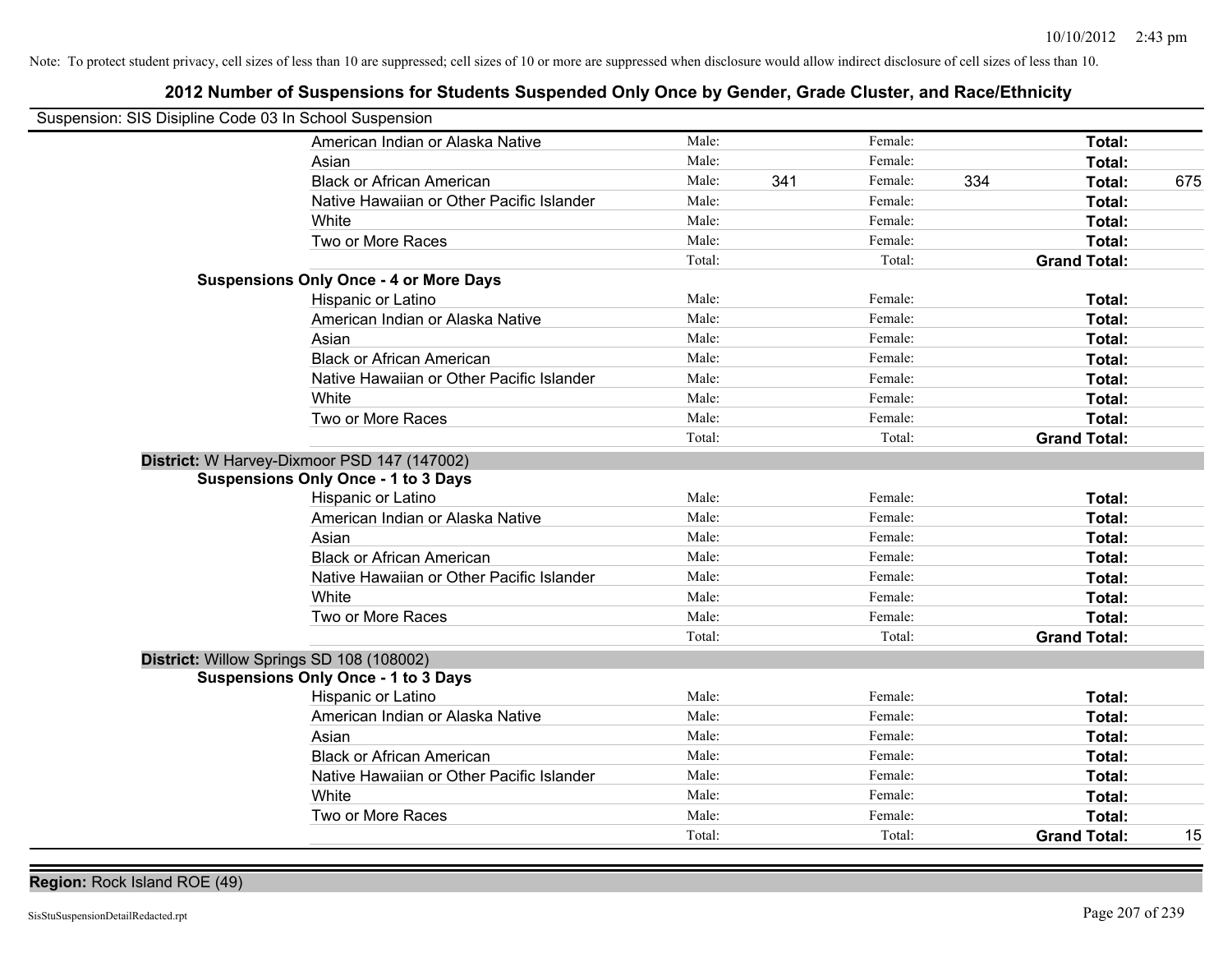| Suspension: SIS Disipline Code 03 In School Suspension |                                               |        |    |         |    |                     |    |
|--------------------------------------------------------|-----------------------------------------------|--------|----|---------|----|---------------------|----|
| County: Rock Island (081)                              |                                               |        |    |         |    |                     |    |
|                                                        | District: Carbon Cliff-Barstow SD 36 (036002) |        |    |         |    |                     |    |
|                                                        | <b>Suspensions Only Once - 1 to 3 Days</b>    |        |    |         |    |                     |    |
|                                                        | Hispanic or Latino                            | Male:  |    | Female: |    | Total:              |    |
|                                                        | American Indian or Alaska Native              | Male:  |    | Female: |    | Total:              |    |
|                                                        | Asian                                         | Male:  |    | Female: |    | Total:              |    |
|                                                        | <b>Black or African American</b>              | Male:  |    | Female: |    | Total:              |    |
|                                                        | Native Hawaiian or Other Pacific Islander     | Male:  |    | Female: |    | Total:              |    |
|                                                        | White                                         | Male:  |    | Female: |    | Total:              | 13 |
|                                                        | Two or More Races                             | Male:  |    | Female: |    | Total:              |    |
|                                                        |                                               | Total: |    | Total:  |    | <b>Grand Total:</b> | 26 |
|                                                        | District: East Moline SD 37 (037002)          |        |    |         |    |                     |    |
|                                                        | <b>Suspensions Only Once - 1 to 3 Days</b>    |        |    |         |    |                     |    |
|                                                        | Hispanic or Latino                            | Male:  |    | Female: |    | Total:              | 22 |
|                                                        | American Indian or Alaska Native              | Male:  |    | Female: |    | Total:              |    |
|                                                        | Asian                                         | Male:  |    | Female: |    | Total:              |    |
|                                                        | <b>Black or African American</b>              | Male:  |    | Female: |    | Total:              | 19 |
|                                                        | Native Hawaiian or Other Pacific Islander     | Male:  |    | Female: |    | Total:              |    |
|                                                        | White                                         | Male:  | 33 | Female: | 14 | Total:              | 47 |
|                                                        | Two or More Races                             | Male:  |    | Female: |    | Total:              |    |
|                                                        |                                               | Total: |    | Total:  |    | <b>Grand Total:</b> |    |
| District: Moline USD 40 (040022)                       |                                               |        |    |         |    |                     |    |
|                                                        | <b>Suspensions Only Once - 1 to 3 Days</b>    |        |    |         |    |                     |    |
|                                                        | Hispanic or Latino                            | Male:  | 29 | Female: | 18 | Total:              | 47 |
|                                                        | American Indian or Alaska Native              | Male:  |    | Female: |    | Total:              |    |
|                                                        | Asian                                         | Male:  |    | Female: |    | Total:              |    |
|                                                        | <b>Black or African American</b>              | Male:  |    | Female: |    | Total:              | 17 |
|                                                        | Native Hawaiian or Other Pacific Islander     | Male:  |    | Female: |    | Total:              |    |
|                                                        | White                                         | Male:  | 61 | Female: | 16 | Total:              | 77 |
|                                                        | Two or More Races                             | Male:  |    | Female: |    | Total:              |    |
|                                                        |                                               | Total: |    | Total:  |    | <b>Grand Total:</b> |    |
|                                                        | <b>Suspensions Only Once - 4 or More Days</b> |        |    |         |    |                     |    |
|                                                        | Hispanic or Latino                            | Male:  |    | Female: |    | Total:              |    |
|                                                        | American Indian or Alaska Native              | Male:  |    | Female: |    | Total:              |    |
|                                                        | Asian                                         | Male:  |    | Female: |    | Total:              |    |
|                                                        | <b>Black or African American</b>              | Male:  |    | Female: |    | Total:              |    |
|                                                        | Native Hawaiian or Other Pacific Islander     | Male:  |    | Female: |    | Total:              |    |
|                                                        | White                                         | Male:  |    | Female: |    | Total:              |    |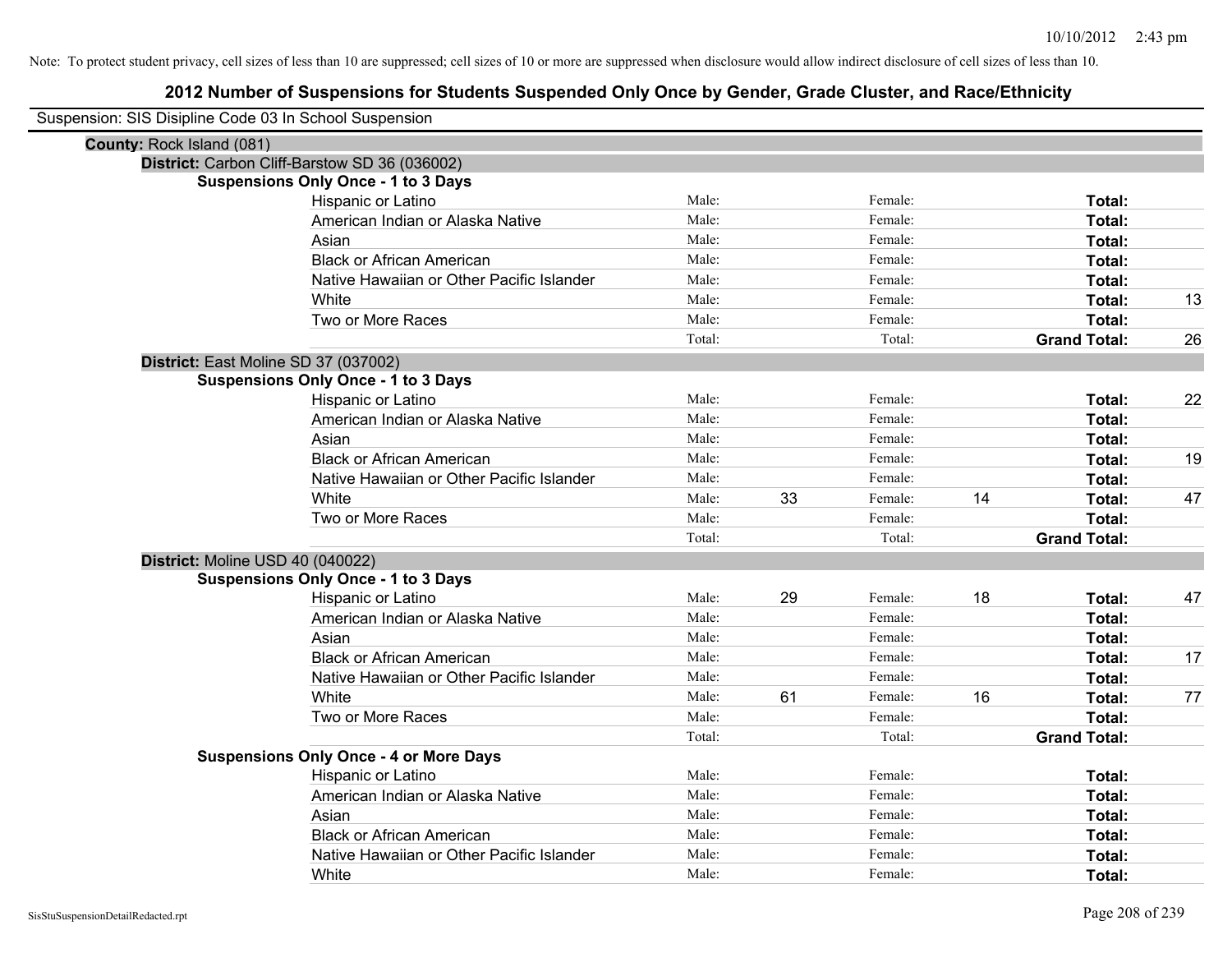| Suspension: SIS Disipline Code 03 In School Suspension |                                               |        |     |         |    |                     |     |
|--------------------------------------------------------|-----------------------------------------------|--------|-----|---------|----|---------------------|-----|
|                                                        | Two or More Races                             | Male:  |     | Female: |    | Total:              |     |
|                                                        |                                               | Total: |     | Total:  |    | <b>Grand Total:</b> |     |
| District: Non-Public School (5030)                     |                                               |        |     |         |    |                     |     |
|                                                        | <b>Suspensions Only Once - 1 to 3 Days</b>    |        |     |         |    |                     |     |
|                                                        | Hispanic or Latino                            | Male:  |     | Female: |    | Total:              |     |
|                                                        | American Indian or Alaska Native              | Male:  |     | Female: |    | Total:              |     |
|                                                        | Asian                                         | Male:  |     | Female: |    | Total:              |     |
|                                                        | <b>Black or African American</b>              | Male:  |     | Female: |    | Total:              |     |
|                                                        | Native Hawaiian or Other Pacific Islander     | Male:  |     | Female: |    | Total:              |     |
|                                                        | White                                         | Male:  |     | Female: |    | Total:              |     |
|                                                        | Two or More Races                             | Male:  |     | Female: |    | Total:              |     |
|                                                        |                                               | Total: |     | Total:  |    | <b>Grand Total:</b> |     |
| District: Riverdale CUSD 100 (100026)                  |                                               |        |     |         |    |                     |     |
|                                                        | <b>Suspensions Only Once - 1 to 3 Days</b>    |        |     |         |    |                     |     |
|                                                        | Hispanic or Latino                            | Male:  |     | Female: |    | Total:              |     |
|                                                        | American Indian or Alaska Native              | Male:  |     | Female: |    | Total:              |     |
|                                                        | Asian                                         | Male:  |     | Female: |    | Total:              |     |
|                                                        | <b>Black or African American</b>              | Male:  |     | Female: |    | Total:              |     |
|                                                        | Native Hawaiian or Other Pacific Islander     | Male:  |     | Female: |    | Total:              |     |
|                                                        | White                                         | Male:  |     | Female: |    | Total:              |     |
|                                                        | Two or More Races                             | Male:  |     | Female: |    | Total:              |     |
|                                                        |                                               | Total: |     | Total:  |    | <b>Grand Total:</b> |     |
| District: Rock Island SD 41 (041025)                   |                                               |        |     |         |    |                     |     |
|                                                        | <b>Suspensions Only Once - 1 to 3 Days</b>    |        |     |         |    |                     |     |
|                                                        | Hispanic or Latino                            | Male:  | 29  | Female: | 17 | Total:              | 46  |
|                                                        | American Indian or Alaska Native              | Male:  |     | Female: |    | Total:              |     |
|                                                        | Asian                                         | Male:  |     | Female: |    | Total:              |     |
|                                                        | <b>Black or African American</b>              | Male:  | 100 | Female: | 69 | Total:              | 169 |
|                                                        | Native Hawaiian or Other Pacific Islander     | Male:  |     | Female: |    | Total:              |     |
|                                                        | White                                         | Male:  | 89  | Female: | 44 | Total:              | 133 |
|                                                        | Two or More Races                             | Male:  |     | Female: |    | Total:              |     |
|                                                        |                                               | Total: |     | Total:  |    | <b>Grand Total:</b> | 360 |
|                                                        | <b>Suspensions Only Once - 4 or More Days</b> |        |     |         |    |                     |     |
|                                                        | Hispanic or Latino                            | Male:  |     | Female: |    | Total:              |     |
|                                                        | American Indian or Alaska Native              | Male:  |     | Female: |    | Total:              |     |
|                                                        | Asian                                         | Male:  |     | Female: |    | Total:              |     |
|                                                        | <b>Black or African American</b>              | Male:  |     | Female: |    | Total:              |     |
|                                                        | Native Hawaiian or Other Pacific Islander     | Male:  |     | Female: |    | Total:              |     |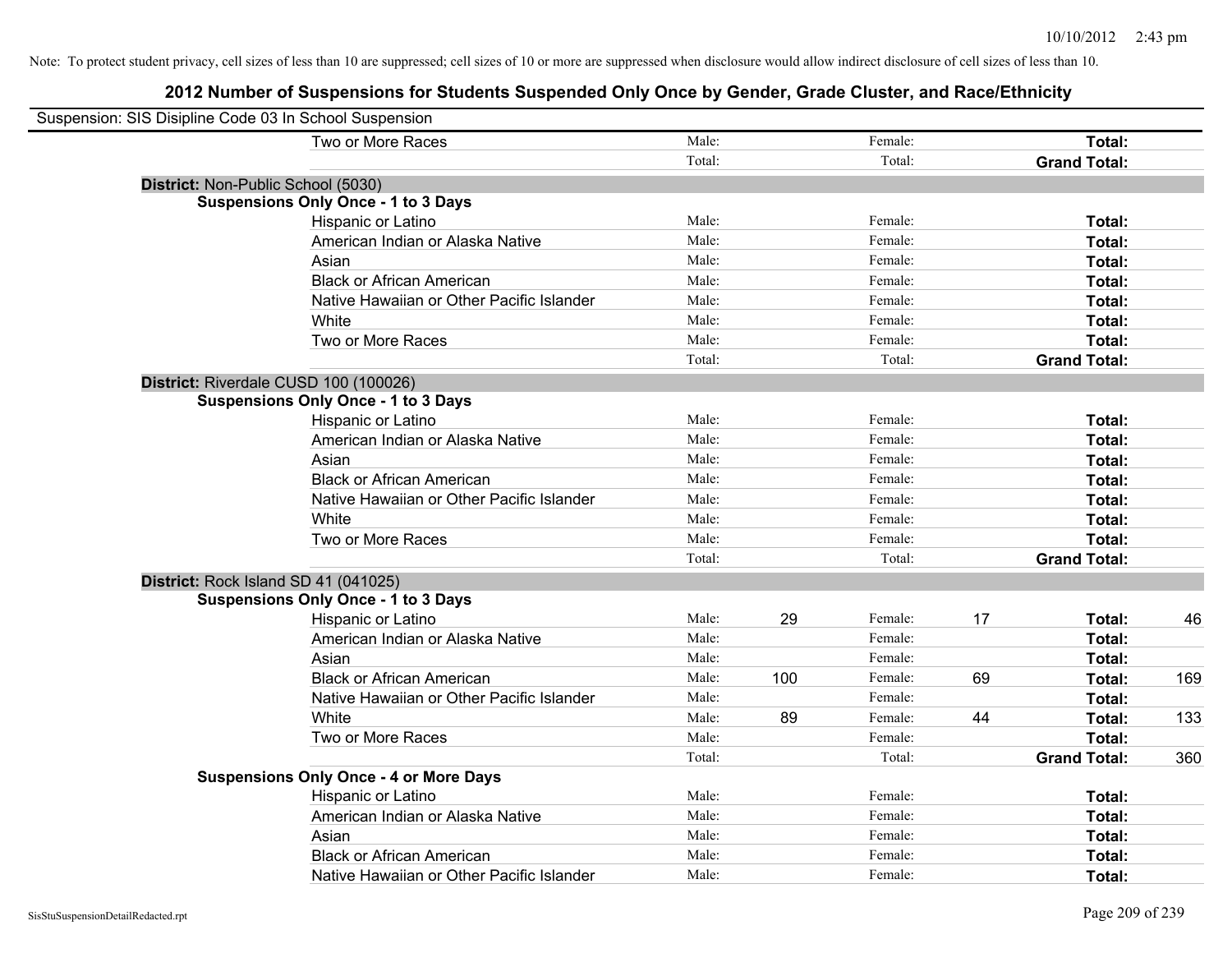| Suspension: SIS Disipline Code 03 In School Suspension |                                            |        |    |         |    |                     |    |
|--------------------------------------------------------|--------------------------------------------|--------|----|---------|----|---------------------|----|
|                                                        | White                                      | Male:  |    | Female: |    | Total:              |    |
|                                                        | Two or More Races                          | Male:  |    | Female: |    | Total:              |    |
|                                                        |                                            | Total: |    | Total:  |    | <b>Grand Total:</b> |    |
| District: Rockridge CUSD 300 (300026)                  |                                            |        |    |         |    |                     |    |
|                                                        | <b>Suspensions Only Once - 1 to 3 Days</b> |        |    |         |    |                     |    |
|                                                        | Hispanic or Latino                         | Male:  |    | Female: |    | Total:              |    |
|                                                        | American Indian or Alaska Native           | Male:  |    | Female: |    | Total:              |    |
|                                                        | Asian                                      | Male:  |    | Female: |    | Total:              |    |
|                                                        | <b>Black or African American</b>           | Male:  |    | Female: |    | Total:              |    |
|                                                        | Native Hawaiian or Other Pacific Islander  | Male:  |    | Female: |    | Total:              |    |
|                                                        | White                                      | Male:  |    | Female: |    | Total:              | 34 |
|                                                        | Two or More Races                          | Male:  |    | Female: |    | Total:              |    |
|                                                        |                                            | Total: |    | Total:  |    | <b>Grand Total:</b> |    |
| District: Sherrard CUSD 200 (200026)                   |                                            |        |    |         |    |                     |    |
|                                                        | <b>Suspensions Only Once - 1 to 3 Days</b> |        |    |         |    |                     |    |
|                                                        | Hispanic or Latino                         | Male:  |    | Female: |    | Total:              |    |
|                                                        | American Indian or Alaska Native           | Male:  |    | Female: |    | Total:              |    |
|                                                        | Asian                                      | Male:  |    | Female: |    | Total:              |    |
|                                                        | <b>Black or African American</b>           | Male:  |    | Female: |    | Total:              |    |
|                                                        | Native Hawaiian or Other Pacific Islander  | Male:  |    | Female: |    | Total:              |    |
|                                                        | White                                      | Male:  |    | Female: |    | Total:              | 31 |
|                                                        | Two or More Races                          | Male:  |    | Female: |    | Total:              |    |
|                                                        |                                            | Total: |    | Total:  |    | <b>Grand Total:</b> |    |
| District: Silvis SD 34 (034002)                        |                                            |        |    |         |    |                     |    |
|                                                        | <b>Suspensions Only Once - 1 to 3 Days</b> |        |    |         |    |                     |    |
|                                                        | Hispanic or Latino                         | Male:  |    | Female: |    | Total:              |    |
|                                                        | American Indian or Alaska Native           | Male:  |    | Female: |    | Total:              |    |
|                                                        | Asian                                      | Male:  |    | Female: |    | Total:              |    |
|                                                        | <b>Black or African American</b>           | Male:  |    | Female: |    | Total:              |    |
|                                                        | Native Hawaiian or Other Pacific Islander  | Male:  |    | Female: |    | Total:              |    |
|                                                        | White                                      | Male:  |    | Female: |    | Total:              |    |
|                                                        | Two or More Races                          | Male:  |    | Female: |    | Total:              |    |
|                                                        |                                            | Total: |    | Total:  |    | <b>Grand Total:</b> |    |
| District: United Twp HSD 30 (030017)                   |                                            |        |    |         |    |                     |    |
|                                                        | <b>Suspensions Only Once - 1 to 3 Days</b> |        |    |         |    |                     |    |
|                                                        | Hispanic or Latino                         | Male:  | 25 | Female: | 38 | Total:              | 63 |
|                                                        | American Indian or Alaska Native           | Male:  |    | Female: |    | Total:              |    |
|                                                        | Asian                                      | Male:  |    | Female: |    | Total:              |    |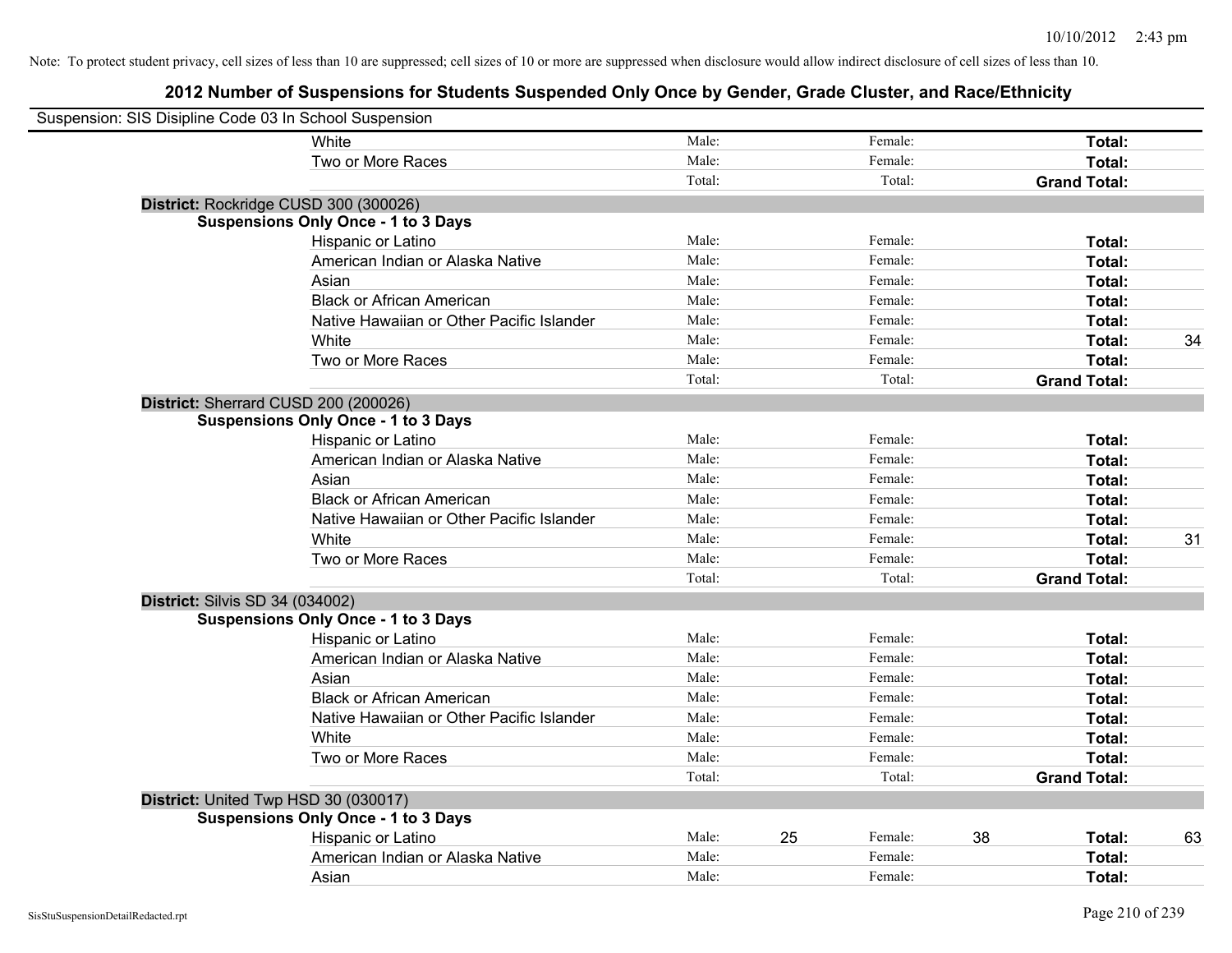| Suspension: SIS Disipline Code 03 In School Suspension                                   |        |    |         |    |                     |     |
|------------------------------------------------------------------------------------------|--------|----|---------|----|---------------------|-----|
| <b>Black or African American</b>                                                         | Male:  | 13 | Female: | 13 | Total:              | 26  |
| Native Hawaiian or Other Pacific Islander                                                | Male:  |    | Female: |    | Total:              |     |
| White                                                                                    | Male:  | 63 | Female: | 78 | Total:              | 141 |
| Two or More Races                                                                        | Male:  |    | Female: |    | Total:              | 10  |
|                                                                                          | Total: |    | Total:  |    | <b>Grand Total:</b> |     |
| <b>Suspensions Only Once - 4 or More Days</b>                                            |        |    |         |    |                     |     |
| Hispanic or Latino                                                                       | Male:  |    | Female: |    | Total:              |     |
| American Indian or Alaska Native                                                         | Male:  |    | Female: |    | Total:              |     |
| Asian                                                                                    | Male:  |    | Female: |    | Total:              |     |
| <b>Black or African American</b>                                                         | Male:  |    | Female: |    | Total:              |     |
| Native Hawaiian or Other Pacific Islander                                                | Male:  |    | Female: |    | Total:              |     |
| White                                                                                    | Male:  |    | Female: |    | Total:              |     |
| Two or More Races                                                                        | Male:  |    | Female: |    | Total:              |     |
|                                                                                          | Total: |    | Total:  |    | <b>Grand Total:</b> |     |
| Region: Sangamon ROE (51)<br>County: Sangamon (084)<br>District: Auburn CUSD 10 (010026) |        |    |         |    |                     |     |
| <b>Suspensions Only Once - 1 to 3 Days</b>                                               |        |    |         |    |                     |     |
| Hispanic or Latino                                                                       | Male:  |    | Female: |    | Total:              |     |
| American Indian or Alaska Native                                                         | Male:  |    | Female: |    | Total:              |     |
| Asian                                                                                    | Male:  |    | Female: |    | Total:              |     |
| <b>Black or African American</b>                                                         | Male:  |    | Female: |    | Total:              |     |
| Native Hawaiian or Other Pacific Islander                                                | Male:  |    | Female: |    | Total:              |     |
| White                                                                                    | Male:  | 29 | Female: | 13 | Total:              | 42  |
| Two or More Races                                                                        | Male:  |    | Female: |    | Total:              |     |
|                                                                                          | Total: |    | Total:  |    | <b>Grand Total:</b> |     |
| District: Ball Chatham CUSD 5 (005026)<br><b>Suspensions Only Once - 1 to 3 Days</b>     |        |    |         |    |                     |     |
| Hispanic or Latino                                                                       | Male:  |    | Female: |    | Total:              |     |
| American Indian or Alaska Native                                                         | Male:  |    | Female: |    | Total:              |     |
| Asian                                                                                    | Male:  |    | Female: |    | Total:              |     |
| <b>Black or African American</b>                                                         | Male:  |    | Female: |    | Total:              |     |
| Native Hawaiian or Other Pacific Islander                                                | Male:  |    | Female: |    | Total:              |     |
| White                                                                                    | Male:  |    | Female: |    | Total:              |     |
| Two or More Races                                                                        | Male:  |    | Female: |    | Total:              |     |
|                                                                                          | Total: |    | Total:  |    | <b>Grand Total:</b> |     |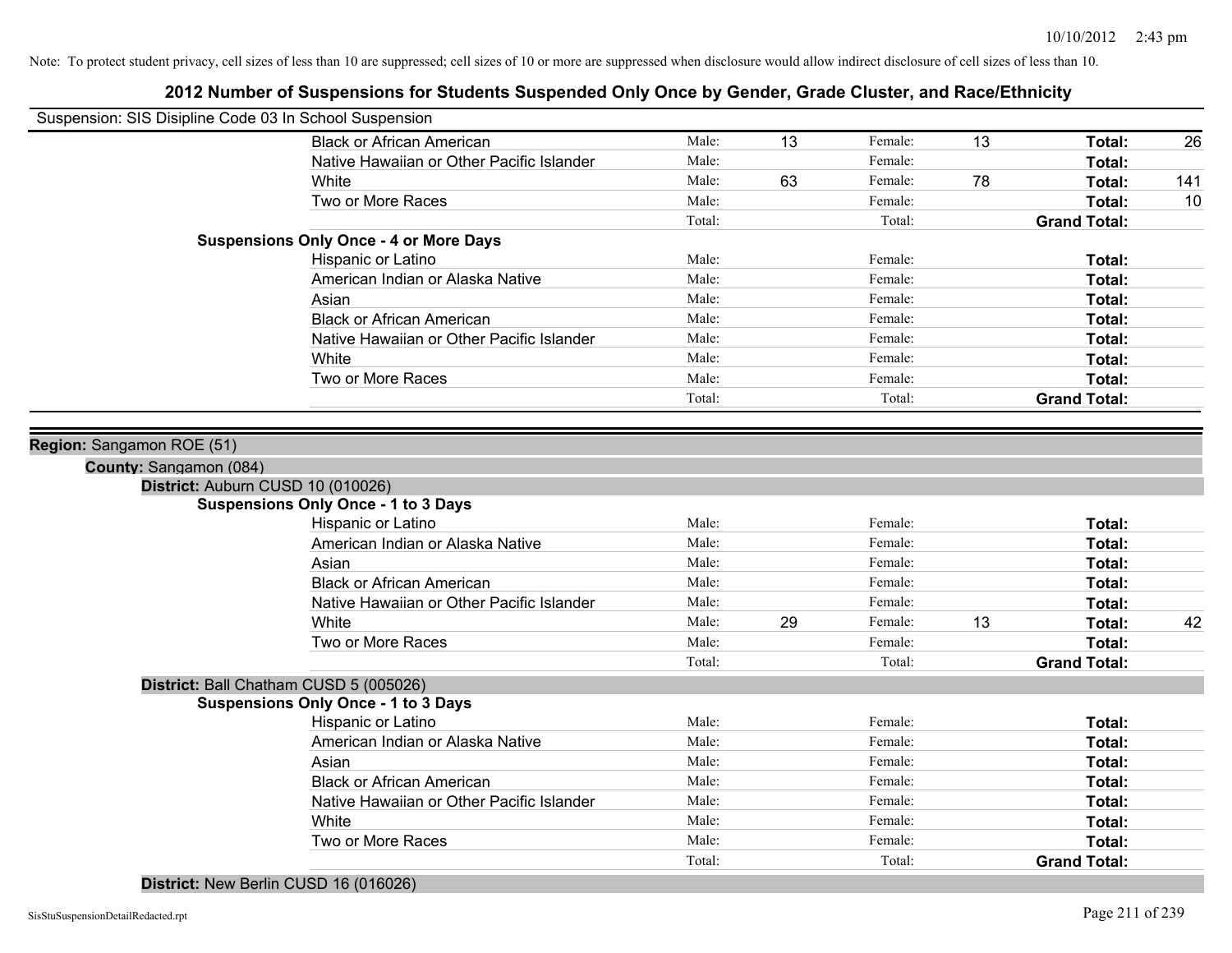|                                    | Suspension: SIS Disipline Code 03 In School Suspension |        |         |                     |    |
|------------------------------------|--------------------------------------------------------|--------|---------|---------------------|----|
|                                    | <b>Suspensions Only Once - 1 to 3 Days</b>             |        |         |                     |    |
|                                    | Hispanic or Latino                                     | Male:  | Female: | Total:              |    |
|                                    | American Indian or Alaska Native                       | Male:  | Female: | Total:              |    |
|                                    | Asian                                                  | Male:  | Female: | Total:              |    |
|                                    | <b>Black or African American</b>                       | Male:  | Female: | Total:              |    |
|                                    | Native Hawaiian or Other Pacific Islander              | Male:  | Female: | Total:              |    |
|                                    | White                                                  | Male:  | Female: | Total:              |    |
|                                    | Two or More Races                                      | Male:  | Female: | Total:              |    |
|                                    |                                                        | Total: | Total:  | <b>Grand Total:</b> |    |
| District: Non-Public School (7900) |                                                        |        |         |                     |    |
|                                    | <b>Suspensions Only Once - 1 to 3 Days</b>             |        |         |                     |    |
|                                    | Hispanic or Latino                                     | Male:  | Female: | Total:              |    |
|                                    | American Indian or Alaska Native                       | Male:  | Female: | Total:              |    |
|                                    | Asian                                                  | Male:  | Female: | Total:              |    |
|                                    | <b>Black or African American</b>                       | Male:  | Female: | Total:              |    |
|                                    | Native Hawaiian or Other Pacific Islander              | Male:  | Female: | Total:              |    |
|                                    | White                                                  | Male:  | Female: | Total:              |    |
|                                    | Two or More Races                                      | Male:  | Female: | Total:              |    |
|                                    |                                                        | Total: | Total:  | <b>Grand Total:</b> |    |
|                                    | District: Pawnee CUSD 11 (011026)                      |        |         |                     |    |
|                                    | <b>Suspensions Only Once - 1 to 3 Days</b>             |        |         |                     |    |
|                                    | Hispanic or Latino                                     | Male:  | Female: | Total:              |    |
|                                    | American Indian or Alaska Native                       | Male:  | Female: | Total:              |    |
|                                    | Asian                                                  | Male:  | Female: | Total:              |    |
|                                    | <b>Black or African American</b>                       | Male:  | Female: | Total:              |    |
|                                    | Native Hawaiian or Other Pacific Islander              | Male:  | Female: | Total:              |    |
|                                    | White                                                  | Male:  | Female: | Total:              | 16 |
|                                    | Two or More Races                                      | Male:  | Female: | Total:              |    |
|                                    |                                                        | Total: | Total:  | <b>Grand Total:</b> |    |
|                                    | District: Pleasant Plains CUSD 8 (008026)              |        |         |                     |    |
|                                    | <b>Suspensions Only Once - 1 to 3 Days</b>             |        |         |                     |    |
|                                    | Hispanic or Latino                                     | Male:  | Female: | Total:              |    |
|                                    | American Indian or Alaska Native                       | Male:  | Female: | Total:              |    |
|                                    | Asian                                                  | Male:  | Female: | Total:              |    |
|                                    | <b>Black or African American</b>                       | Male:  | Female: | Total:              |    |
|                                    | Native Hawaiian or Other Pacific Islander              | Male:  | Female: | Total:              |    |
|                                    | White                                                  | Male:  | Female: | Total:              | 38 |
|                                    | Two or More Races                                      | Male:  | Female: | Total:              |    |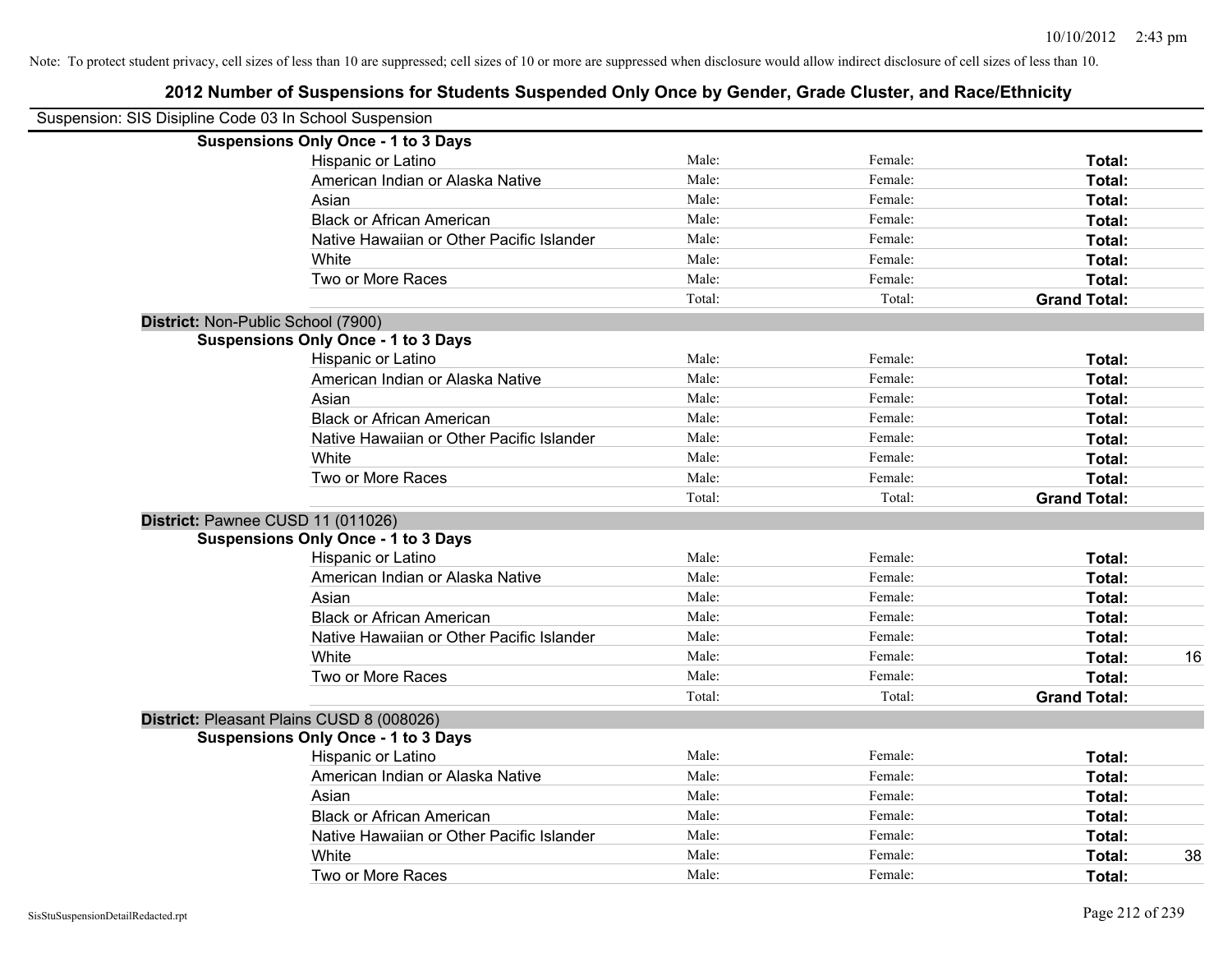| Suspension: SIS Disipline Code 03 In School Suspension |                                            |        |     |         |     |                     |     |
|--------------------------------------------------------|--------------------------------------------|--------|-----|---------|-----|---------------------|-----|
|                                                        |                                            | Total: |     | Total:  |     | <b>Grand Total:</b> |     |
|                                                        | District: Riverton CUSD 14 (014026)        |        |     |         |     |                     |     |
|                                                        | <b>Suspensions Only Once - 1 to 3 Days</b> |        |     |         |     |                     |     |
|                                                        | Hispanic or Latino                         | Male:  |     | Female: |     | Total:              |     |
|                                                        | American Indian or Alaska Native           | Male:  |     | Female: |     | Total:              |     |
|                                                        | Asian                                      | Male:  |     | Female: |     | Total:              |     |
|                                                        | <b>Black or African American</b>           | Male:  |     | Female: |     | Total:              |     |
|                                                        | Native Hawaiian or Other Pacific Islander  | Male:  |     | Female: |     | Total:              |     |
|                                                        | White                                      | Male:  | 41  | Female: | 36  | Total:              | 77  |
|                                                        | Two or More Races                          | Male:  |     | Female: |     | Total:              |     |
|                                                        |                                            | Total: |     | Total:  |     | <b>Grand Total:</b> |     |
|                                                        | District: Rochester CUSD 3A (003A26)       |        |     |         |     |                     |     |
|                                                        | <b>Suspensions Only Once - 1 to 3 Days</b> |        |     |         |     |                     |     |
|                                                        | Hispanic or Latino                         | Male:  |     | Female: |     | Total:              |     |
|                                                        | American Indian or Alaska Native           | Male:  |     | Female: |     | Total:              |     |
|                                                        | Asian                                      | Male:  |     | Female: |     | Total:              |     |
|                                                        | <b>Black or African American</b>           | Male:  |     | Female: |     | Total:              |     |
|                                                        | Native Hawaiian or Other Pacific Islander  | Male:  |     | Female: |     | Total:              |     |
|                                                        | White                                      | Male:  |     | Female: |     | Total:              | 25  |
|                                                        | Two or More Races                          | Male:  |     | Female: |     | Total:              |     |
|                                                        |                                            | Total: |     | Total:  |     | <b>Grand Total:</b> |     |
|                                                        | District: Springfield SD 186 (186025)      |        |     |         |     |                     |     |
|                                                        | <b>Suspensions Only Once - 1 to 3 Days</b> |        |     |         |     |                     |     |
|                                                        | Hispanic or Latino                         | Male:  |     | Female: |     | Total:              | 14  |
|                                                        | American Indian or Alaska Native           | Male:  |     | Female: |     | Total:              |     |
|                                                        | Asian                                      | Male:  |     | Female: |     | Total:              |     |
|                                                        | <b>Black or African American</b>           | Male:  | 280 | Female: | 219 | Total:              | 499 |
|                                                        | Native Hawaiian or Other Pacific Islander  | Male:  |     | Female: |     | Total:              |     |
|                                                        | White                                      | Male:  | 226 | Female: | 143 | Total:              | 369 |
|                                                        | Two or More Races                          | Male:  | 44  | Female: | 25  | Total:              | 69  |
|                                                        |                                            | Total: | 565 | Total:  | 397 | <b>Grand Total:</b> | 962 |
|                                                        | District: Tri City CUSD 1 (001026)         |        |     |         |     |                     |     |
|                                                        | <b>Suspensions Only Once - 1 to 3 Days</b> |        |     |         |     |                     |     |
|                                                        | Hispanic or Latino                         | Male:  |     | Female: |     | Total:              |     |
|                                                        | American Indian or Alaska Native           | Male:  |     | Female: |     | Total:              |     |
|                                                        | Asian                                      | Male:  |     | Female: |     | Total:              |     |
|                                                        | <b>Black or African American</b>           | Male:  |     | Female: |     | Total:              |     |
|                                                        | Native Hawaiian or Other Pacific Islander  | Male:  |     | Female: |     | Total:              |     |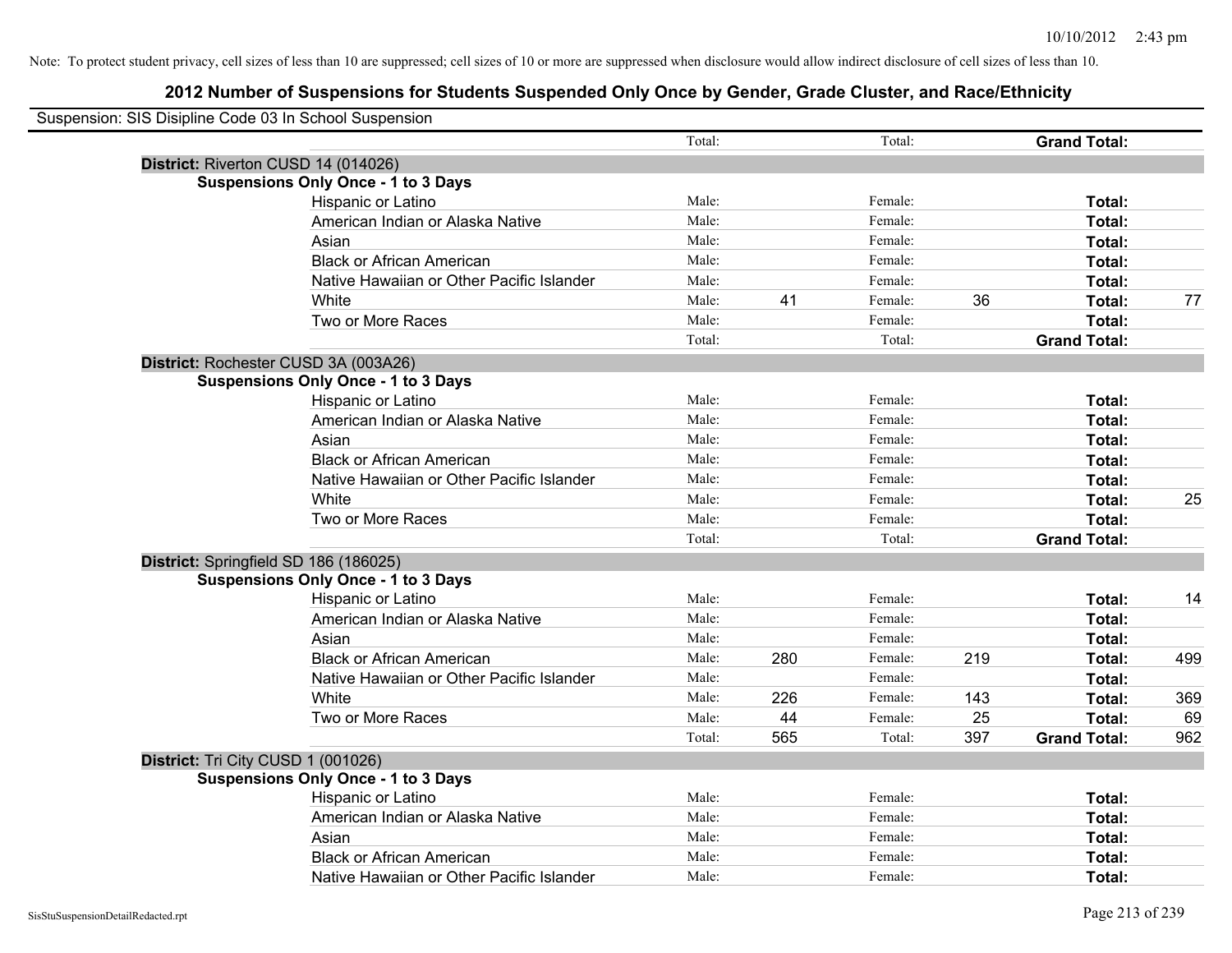| Suspension: SIS Disipline Code 03 In School Suspension |                                               |        |    |         |    |                     |    |
|--------------------------------------------------------|-----------------------------------------------|--------|----|---------|----|---------------------|----|
|                                                        | White                                         | Male:  |    | Female: |    | Total:              | 28 |
|                                                        | Two or More Races                             | Male:  |    | Female: |    | Total:              |    |
|                                                        |                                               | Total: |    | Total:  |    | <b>Grand Total:</b> |    |
|                                                        | District: Williamsville CUSD 15 (015026)      |        |    |         |    |                     |    |
|                                                        | <b>Suspensions Only Once - 1 to 3 Days</b>    |        |    |         |    |                     |    |
|                                                        | Hispanic or Latino                            | Male:  |    | Female: |    | Total:              |    |
|                                                        | American Indian or Alaska Native              | Male:  |    | Female: |    | Total:              |    |
|                                                        | Asian                                         | Male:  |    | Female: |    | Total:              |    |
|                                                        | <b>Black or African American</b>              | Male:  |    | Female: |    | Total:              |    |
|                                                        | Native Hawaiian or Other Pacific Islander     | Male:  |    | Female: |    | Total:              |    |
|                                                        | White                                         | Male:  |    | Female: |    | Total:              |    |
|                                                        | Two or More Races                             | Male:  |    | Female: |    | Total:              |    |
|                                                        |                                               | Total: |    | Total:  |    | <b>Grand Total:</b> |    |
|                                                        |                                               |        |    |         |    |                     |    |
| Region: St Clair ROE (50)                              |                                               |        |    |         |    |                     |    |
| County: Saint clair (082)                              |                                               |        |    |         |    |                     |    |
|                                                        | District: Belle Valley SD 119 (119002)        |        |    |         |    |                     |    |
|                                                        | <b>Suspensions Only Once - 1 to 3 Days</b>    |        |    |         |    |                     |    |
|                                                        | Hispanic or Latino                            | Male:  |    | Female: |    | Total:              |    |
|                                                        | American Indian or Alaska Native              | Male:  |    | Female: |    | Total:              |    |
|                                                        | Asian                                         | Male:  |    | Female: |    | Total:              |    |
|                                                        | <b>Black or African American</b>              | Male:  | 15 | Female: | 15 | Total:              | 30 |
|                                                        | Native Hawaiian or Other Pacific Islander     | Male:  |    | Female: |    | Total:              |    |
|                                                        | White                                         | Male:  |    | Female: |    | Total:              | 11 |
|                                                        | Two or More Races                             | Male:  |    | Female: |    | Total:              |    |
|                                                        |                                               | Total: |    | Total:  |    | <b>Grand Total:</b> |    |
|                                                        | <b>Suspensions Only Once - 4 or More Days</b> |        |    |         |    |                     |    |
|                                                        | Hispanic or Latino                            | Male:  |    | Female: |    | Total:              |    |
|                                                        | American Indian or Alaska Native              | Male:  |    | Female: |    | Total:              |    |
|                                                        | Asian                                         | Male:  |    | Female: |    | Total:              |    |
|                                                        | <b>Black or African American</b>              | Male:  |    | Female: |    | Total:              |    |
|                                                        | Native Hawaiian or Other Pacific Islander     | Male:  |    | Female: |    | Total:              |    |
|                                                        | White                                         | Male:  |    | Female: |    | Total:              |    |
|                                                        | Two or More Races                             | Male:  |    | Female: |    | Total:              |    |
|                                                        |                                               | Total: |    | Total:  |    | <b>Grand Total:</b> |    |
| District: Belleville SD 118 (118002)                   |                                               |        |    |         |    |                     |    |
|                                                        | <b>Suspensions Only Once - 1 to 3 Days</b>    |        |    |         |    |                     |    |
|                                                        | Hispanic or Latino                            | Male:  |    | Female: |    | Total:              |    |
|                                                        |                                               |        |    |         |    |                     |    |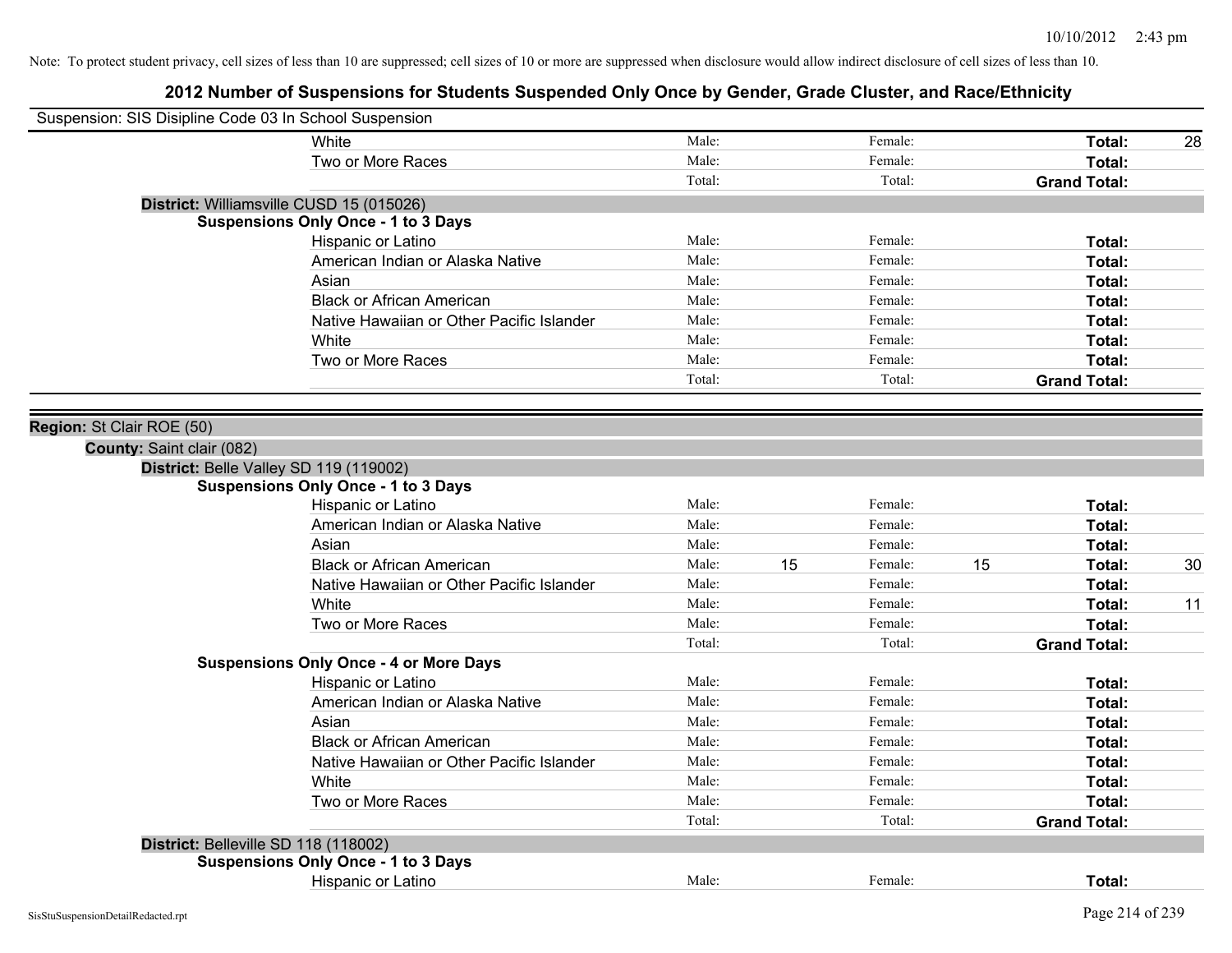# **2012 Number of Suspensions for Students Suspended Only Once by Gender, Grade Cluster, and Race/Ethnicity**

| Suspension: SIS Disipline Code 03 In School Suspension |        |     |         |     |                     |     |
|--------------------------------------------------------|--------|-----|---------|-----|---------------------|-----|
| American Indian or Alaska Native                       | Male:  |     | Female: |     | Total:              |     |
| Asian                                                  | Male:  |     | Female: |     | Total:              |     |
| <b>Black or African American</b>                       | Male:  |     | Female: |     | Total:              |     |
| Native Hawaiian or Other Pacific Islander              | Male:  |     | Female: |     | Total:              |     |
| White                                                  | Male:  |     | Female: |     | Total:              |     |
| Two or More Races                                      | Male:  |     | Female: |     | Total:              |     |
|                                                        | Total: |     | Total:  |     | <b>Grand Total:</b> |     |
| District: Dupo CUSD 196 (196026)                       |        |     |         |     |                     |     |
| <b>Suspensions Only Once - 1 to 3 Days</b>             |        |     |         |     |                     |     |
| Hispanic or Latino                                     | Male:  |     | Female: |     | Total:              |     |
| American Indian or Alaska Native                       | Male:  |     | Female: |     | Total:              |     |
| Asian                                                  | Male:  |     | Female: |     | Total:              |     |
| <b>Black or African American</b>                       | Male:  |     | Female: |     | Total:              |     |
| Native Hawaiian or Other Pacific Islander              | Male:  |     | Female: |     | Total:              |     |
| White                                                  | Male:  | 57  | Female: | 39  | Total:              | 96  |
| Two or More Races                                      | Male:  |     | Female: |     | Total:              |     |
|                                                        | Total: |     | Total:  |     | <b>Grand Total:</b> |     |
| District: East St Louis SD 189 (189022)                |        |     |         |     |                     |     |
| <b>Suspensions Only Once - 1 to 3 Days</b>             |        |     |         |     |                     |     |
| Hispanic or Latino                                     | Male:  |     | Female: |     | Total:              |     |
| American Indian or Alaska Native                       | Male:  |     | Female: |     | Total:              |     |
| Asian                                                  | Male:  |     | Female: |     | Total:              |     |
| <b>Black or African American</b>                       | Male:  | 107 | Female: | 105 | Total:              | 212 |
| Native Hawaiian or Other Pacific Islander              | Male:  |     | Female: |     | Total:              |     |
| White                                                  | Male:  |     | Female: |     | Total:              |     |
| Two or More Races                                      | Male:  |     | Female: |     | Total:              |     |
|                                                        | Total: |     | Total:  |     | <b>Grand Total:</b> |     |
| <b>Suspensions Only Once - 4 or More Days</b>          |        |     |         |     |                     |     |
| Hispanic or Latino                                     | Male:  |     | Female: |     | Total:              |     |
| American Indian or Alaska Native                       | Male:  |     | Female: |     | Total:              |     |
| Asian                                                  | Male:  |     | Female: |     | Total:              |     |
| <b>Black or African American</b>                       | Male:  |     | Female: |     | Total:              |     |
| Native Hawaiian or Other Pacific Islander              | Male:  |     | Female: |     | Total:              |     |
| White                                                  | Male:  |     | Female: |     | Total:              |     |
| Two or More Races                                      | Male:  |     | Female: |     | Total:              |     |
| <b>Batter Address Control</b><br>0000720020041         | Total: |     | Total:  |     | <b>Grand Total:</b> |     |

**District:** Freeburg CCSD 70 (070004) **Suspensions Only Once - 1 to 3 Days**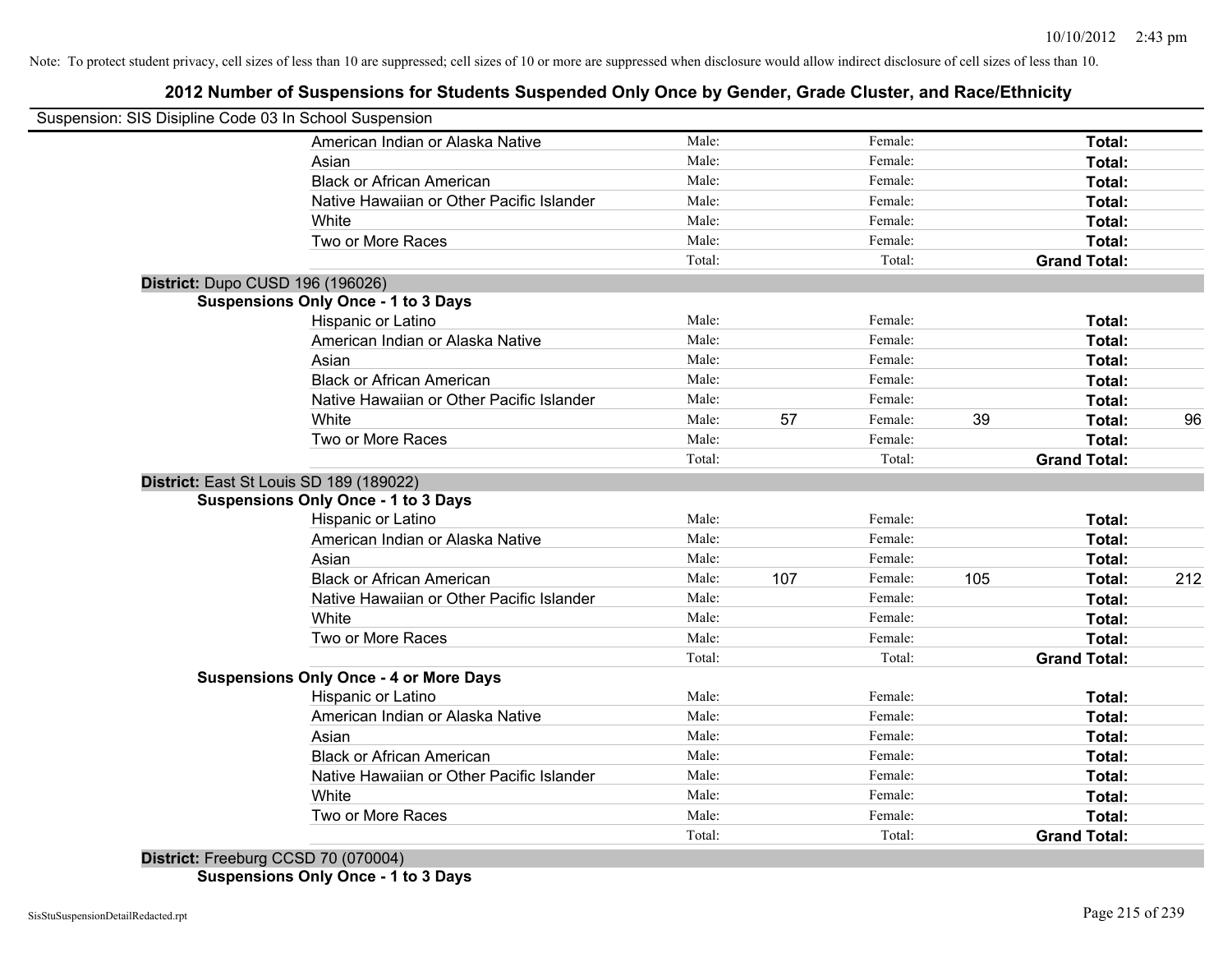| Suspension: SIS Disipline Code 03 In School Suspension |        |         |                     |    |
|--------------------------------------------------------|--------|---------|---------------------|----|
| Hispanic or Latino                                     | Male:  | Female: | Total:              |    |
| American Indian or Alaska Native                       | Male:  | Female: | Total:              |    |
| Asian                                                  | Male:  | Female: | Total:              |    |
| <b>Black or African American</b>                       | Male:  | Female: | Total:              |    |
| Native Hawaiian or Other Pacific Islander              | Male:  | Female: | Total:              |    |
| White                                                  | Male:  | Female: | Total:              | 11 |
| Two or More Races                                      | Male:  | Female: | Total:              |    |
|                                                        | Total: | Total:  | <b>Grand Total:</b> |    |
| District: Freeburg CHSD 77 (077016)                    |        |         |                     |    |
| <b>Suspensions Only Once - 1 to 3 Days</b>             |        |         |                     |    |
| Hispanic or Latino                                     | Male:  | Female: | Total:              |    |
| American Indian or Alaska Native                       | Male:  | Female: | Total:              |    |
| Asian                                                  | Male:  | Female: | Total:              |    |
| <b>Black or African American</b>                       | Male:  | Female: | Total:              |    |
| Native Hawaiian or Other Pacific Islander              | Male:  | Female: | Total:              |    |
| White                                                  | Male:  | Female: | Total:              | 19 |
| Two or More Races                                      | Male:  | Female: | Total:              |    |
|                                                        | Total: | Total:  | <b>Grand Total:</b> |    |
| District: Harmony Emge SD 175 (175002)                 |        |         |                     |    |
| <b>Suspensions Only Once - 1 to 3 Days</b>             |        |         |                     |    |
| Hispanic or Latino                                     | Male:  | Female: | Total:              |    |
| American Indian or Alaska Native                       | Male:  | Female: | Total:              |    |
| Asian                                                  | Male:  | Female: | Total:              |    |
| <b>Black or African American</b>                       | Male:  | Female: | Total:              |    |
| Native Hawaiian or Other Pacific Islander              | Male:  | Female: | Total:              |    |
| White                                                  | Male:  | Female: | Total:              |    |
| Two or More Races                                      | Male:  | Female: | Total:              |    |
|                                                        | Total: | Total:  | <b>Grand Total:</b> |    |
| District: High Mount SD 116 (116002)                   |        |         |                     |    |
| <b>Suspensions Only Once - 1 to 3 Days</b>             |        |         |                     |    |
| Hispanic or Latino                                     | Male:  | Female: | Total:              |    |
| American Indian or Alaska Native                       | Male:  | Female: | Total:              |    |
| Asian                                                  | Male:  | Female: | Total:              |    |
| <b>Black or African American</b>                       | Male:  | Female: | Total:              |    |
| Native Hawaiian or Other Pacific Islander              | Male:  | Female: | Total:              |    |
| White                                                  | Male:  | Female: | Total:              |    |
| Two or More Races                                      | Male:  | Female: | Total:              |    |
|                                                        | Total: | Total:  | <b>Grand Total:</b> | 14 |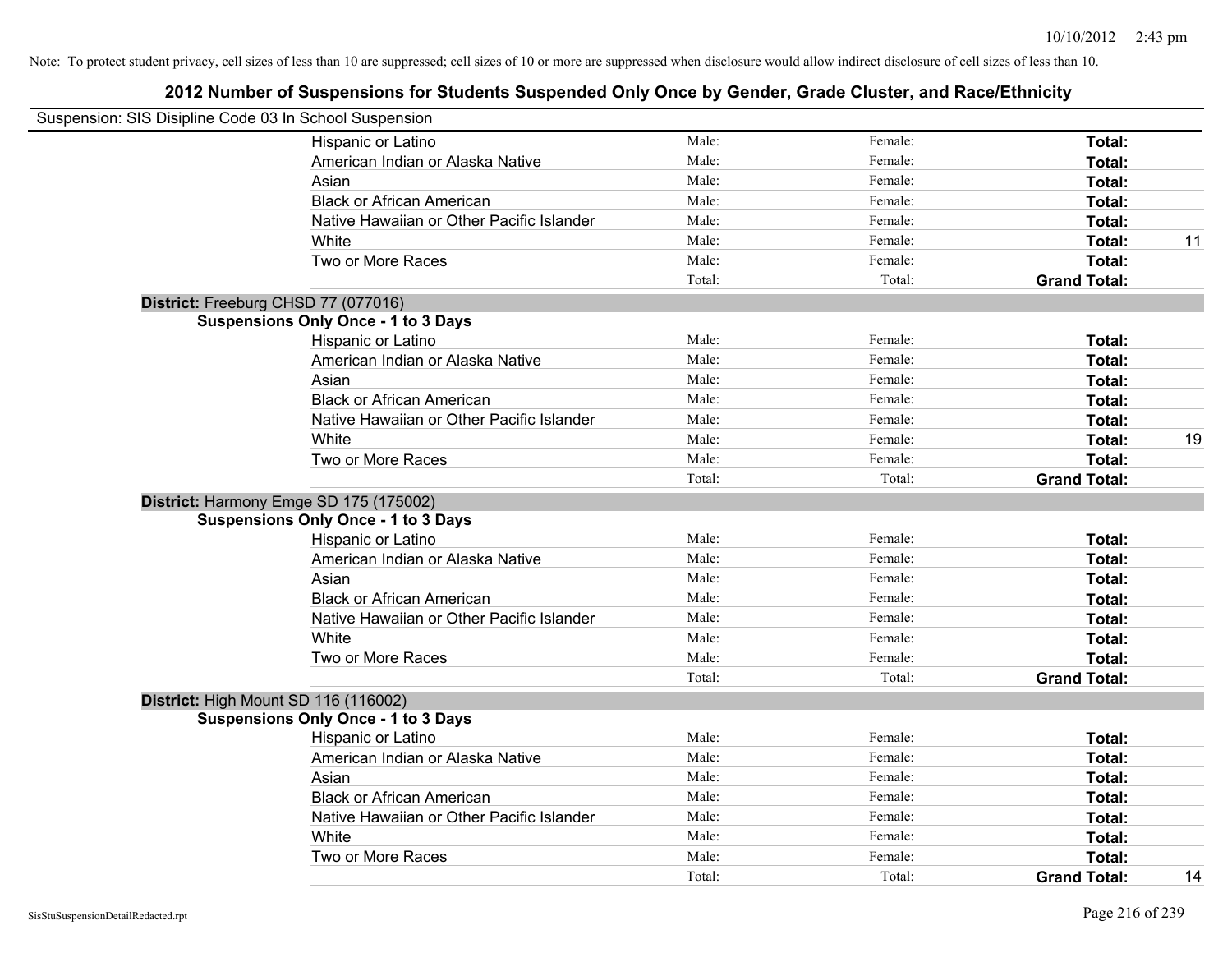| Suspension: SIS Disipline Code 03 In School Suspension |        |         |                     |    |
|--------------------------------------------------------|--------|---------|---------------------|----|
| <b>Suspensions Only Once - 4 or More Days</b>          |        |         |                     |    |
| Hispanic or Latino                                     | Male:  | Female: | Total:              |    |
| American Indian or Alaska Native                       | Male:  | Female: | Total:              |    |
| Asian                                                  | Male:  | Female: | Total:              |    |
| <b>Black or African American</b>                       | Male:  | Female: | Total:              |    |
| Native Hawaiian or Other Pacific Islander              | Male:  | Female: | Total:              |    |
| White                                                  | Male:  | Female: | Total:              |    |
| Two or More Races                                      | Male:  | Female: | Total:              |    |
|                                                        | Total: | Total:  | <b>Grand Total:</b> |    |
| District: Illinois Center for Autism (025400)          |        |         |                     |    |
| <b>Suspensions Only Once - 1 to 3 Days</b>             |        |         |                     |    |
| Hispanic or Latino                                     | Male:  | Female: | Total:              |    |
| American Indian or Alaska Native                       | Male:  | Female: | Total:              |    |
| Asian                                                  | Male:  | Female: | Total:              |    |
| <b>Black or African American</b>                       | Male:  | Female: | Total:              |    |
| Native Hawaiian or Other Pacific Islander              | Male:  | Female: | Total:              |    |
| White                                                  | Male:  | Female: | Total:              |    |
| Two or More Races                                      | Male:  | Female: | Total:              |    |
|                                                        | Total: | Total:  | <b>Grand Total:</b> |    |
| District: Lebanon CUSD 9 (009026)                      |        |         |                     |    |
| <b>Suspensions Only Once - 1 to 3 Days</b>             |        |         |                     |    |
| Hispanic or Latino                                     | Male:  | Female: | Total:              |    |
| American Indian or Alaska Native                       | Male:  | Female: | Total:              |    |
| Asian                                                  | Male:  | Female: | Total:              |    |
| <b>Black or African American</b>                       | Male:  | Female: | Total:              |    |
| Native Hawaiian or Other Pacific Islander              | Male:  | Female: | Total:              |    |
| White                                                  | Male:  | Female: | Total:              |    |
| Two or More Races                                      | Male:  | Female: | Total:              |    |
|                                                        | Total: | Total:  | <b>Grand Total:</b> | 12 |
| District: Marissa CUSD 40 (040026)                     |        |         |                     |    |
| <b>Suspensions Only Once - 1 to 3 Days</b>             |        |         |                     |    |
| Hispanic or Latino                                     | Male:  | Female: | Total:              |    |
| American Indian or Alaska Native                       | Male:  | Female: | Total:              |    |
| Asian                                                  | Male:  | Female: | Total:              |    |
| <b>Black or African American</b>                       | Male:  | Female: | Total:              |    |
| Native Hawaiian or Other Pacific Islander              | Male:  | Female: | Total:              |    |
| White                                                  | Male:  | Female: | Total:              | 14 |
| Two or More Races                                      | Male:  | Female: | Total:              |    |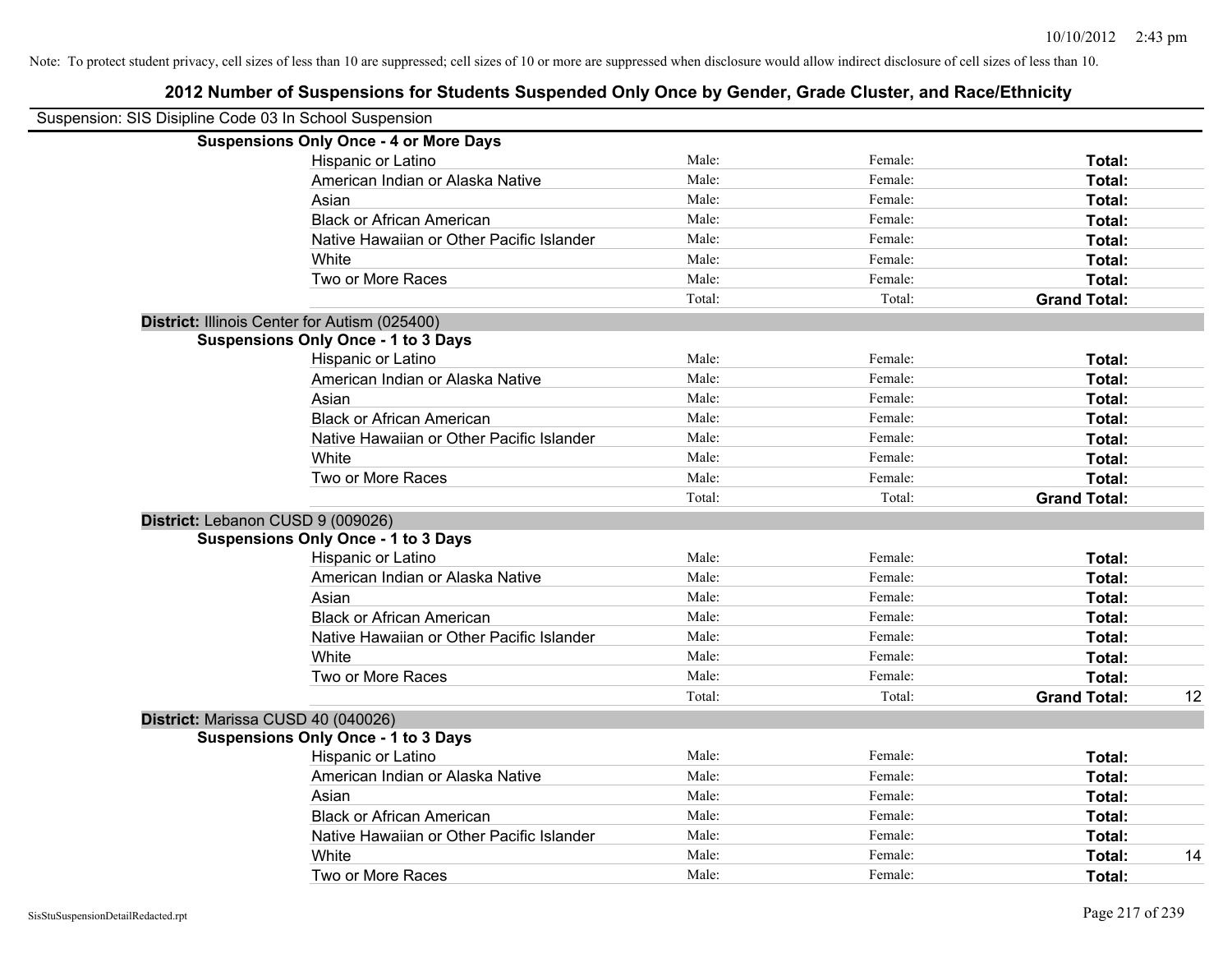| Suspension: SIS Disipline Code 03 In School Suspension |        |    |         |    |                     |    |
|--------------------------------------------------------|--------|----|---------|----|---------------------|----|
|                                                        | Total: |    | Total:  |    | <b>Grand Total:</b> |    |
| District: Mascoutah CUD 19 (019026)                    |        |    |         |    |                     |    |
| <b>Suspensions Only Once - 1 to 3 Days</b>             |        |    |         |    |                     |    |
| Hispanic or Latino                                     | Male:  |    | Female: |    | Total:              | 10 |
| American Indian or Alaska Native                       | Male:  |    | Female: |    | Total:              |    |
| Asian                                                  | Male:  |    | Female: |    | Total:              |    |
| <b>Black or African American</b>                       | Male:  | 12 | Female: | 10 | Total:              | 22 |
| Native Hawaiian or Other Pacific Islander              | Male:  |    | Female: |    | Total:              |    |
| White                                                  | Male:  | 48 | Female: | 13 | Total:              | 61 |
| Two or More Races                                      | Male:  |    | Female: |    | Total:              | 10 |
|                                                        | Total: |    | Total:  |    | <b>Grand Total:</b> |    |
| District: Millstadt CCSD 160 (160004)                  |        |    |         |    |                     |    |
| <b>Suspensions Only Once - 1 to 3 Days</b>             |        |    |         |    |                     |    |
| Hispanic or Latino                                     | Male:  |    | Female: |    | Total:              |    |
| American Indian or Alaska Native                       | Male:  |    | Female: |    | Total:              |    |
| Asian                                                  | Male:  |    | Female: |    | Total:              |    |
| <b>Black or African American</b>                       | Male:  |    | Female: |    | Total:              |    |
| Native Hawaiian or Other Pacific Islander              | Male:  |    | Female: |    | Total:              |    |
| White                                                  | Male:  |    | Female: |    | Total:              | 11 |
| Two or More Races                                      | Male:  |    | Female: |    | Total:              |    |
|                                                        | Total: |    | Total:  |    | <b>Grand Total:</b> |    |
| District: New Athens CUSD 60 (060026)                  |        |    |         |    |                     |    |
| <b>Suspensions Only Once - 1 to 3 Days</b>             |        |    |         |    |                     |    |
| Hispanic or Latino                                     | Male:  |    | Female: |    | Total:              |    |
| American Indian or Alaska Native                       | Male:  |    | Female: |    | Total:              |    |
| Asian                                                  | Male:  |    | Female: |    | Total:              |    |
| <b>Black or African American</b>                       | Male:  |    | Female: |    | Total:              |    |
| Native Hawaiian or Other Pacific Islander              | Male:  |    | Female: |    | Total:              |    |
| White                                                  | Male:  |    | Female: |    | Total:              |    |
| Two or More Races                                      | Male:  |    | Female: |    | Total:              |    |
|                                                        | Total: |    | Total:  |    | <b>Grand Total:</b> |    |
| District: O Fallon CCSD 90 (090004)                    |        |    |         |    |                     |    |
| <b>Suspensions Only Once - 1 to 3 Days</b>             |        |    |         |    |                     |    |
| Hispanic or Latino                                     | Male:  |    | Female: |    | Total:              |    |
| American Indian or Alaska Native                       | Male:  |    | Female: |    | <b>Total:</b>       |    |
| Asian                                                  | Male:  |    | Female: |    | Total:              |    |
| <b>Black or African American</b>                       | Male:  | 19 | Female: | 26 | Total:              | 45 |
| Native Hawaiian or Other Pacific Islander              | Male:  |    | Female: |    | Total:              |    |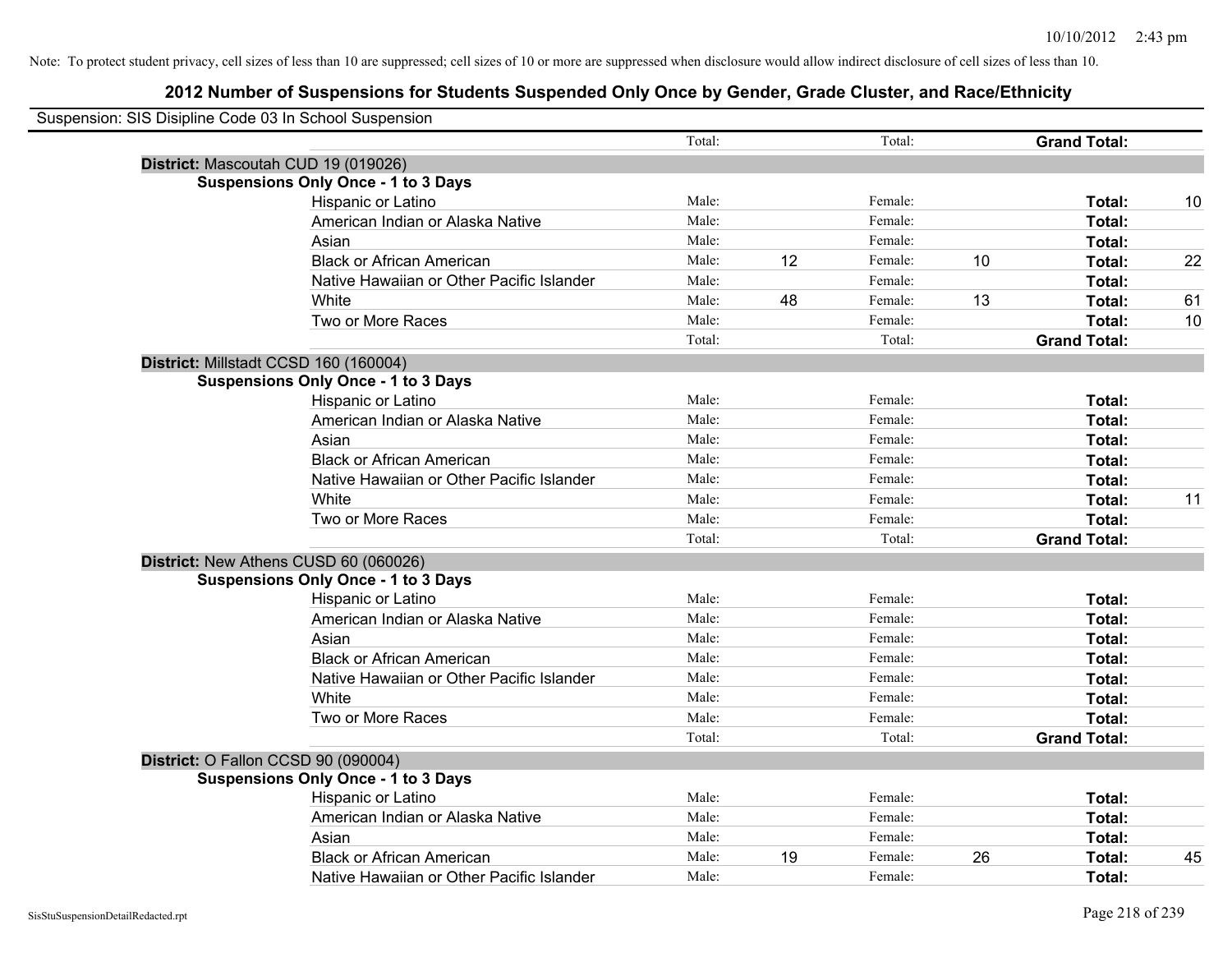| Suspension: SIS Disipline Code 03 In School Suspension |                                               |        |    |         |    |                     |     |
|--------------------------------------------------------|-----------------------------------------------|--------|----|---------|----|---------------------|-----|
|                                                        | White                                         | Male:  | 47 | Female: | 21 | Total:              | 68  |
|                                                        | Two or More Races                             | Male:  |    | Female: |    | Total:              | 11  |
|                                                        |                                               | Total: |    | Total:  |    | <b>Grand Total:</b> |     |
|                                                        | <b>Suspensions Only Once - 4 or More Days</b> |        |    |         |    |                     |     |
|                                                        | Hispanic or Latino                            | Male:  |    | Female: |    | Total:              |     |
|                                                        | American Indian or Alaska Native              | Male:  |    | Female: |    | Total:              |     |
|                                                        | Asian                                         | Male:  |    | Female: |    | Total:              |     |
|                                                        | <b>Black or African American</b>              | Male:  |    | Female: |    | Total:              |     |
|                                                        | Native Hawaiian or Other Pacific Islander     | Male:  |    | Female: |    | Total:              |     |
|                                                        | White                                         | Male:  |    | Female: |    | Total:              |     |
|                                                        | Two or More Races                             | Male:  |    | Female: |    | Total:              |     |
|                                                        |                                               | Total: |    | Total:  |    | <b>Grand Total:</b> |     |
|                                                        | District: O Fallon Twp HSD 203 (203017)       |        |    |         |    |                     |     |
|                                                        | <b>Suspensions Only Once - 1 to 3 Days</b>    |        |    |         |    |                     |     |
|                                                        | Hispanic or Latino                            | Male:  |    | Female: |    | Total:              |     |
|                                                        | American Indian or Alaska Native              | Male:  |    | Female: |    | Total:              |     |
|                                                        | Asian                                         | Male:  |    | Female: |    | Total:              |     |
|                                                        | <b>Black or African American</b>              | Male:  | 25 | Female: | 34 | Total:              | 59  |
|                                                        | Native Hawaiian or Other Pacific Islander     | Male:  |    | Female: |    | Total:              |     |
|                                                        | White                                         | Male:  | 43 | Female: | 17 | Total:              | 60  |
|                                                        | Two or More Races                             | Male:  |    | Female: |    | Total:              |     |
|                                                        |                                               | Total: |    | Total:  |    | <b>Grand Total:</b> | 131 |
|                                                        | District: Pontiac-W Holliday SD 105 (105002)  |        |    |         |    |                     |     |
|                                                        | <b>Suspensions Only Once - 1 to 3 Days</b>    |        |    |         |    |                     |     |
|                                                        | Hispanic or Latino                            | Male:  |    | Female: |    | Total:              |     |
|                                                        | American Indian or Alaska Native              | Male:  |    | Female: |    | Total:              |     |
|                                                        | Asian                                         | Male:  |    | Female: |    | Total:              |     |
|                                                        | <b>Black or African American</b>              | Male:  |    | Female: |    | Total:              |     |
|                                                        | Native Hawaiian or Other Pacific Islander     | Male:  |    | Female: |    | Total:              |     |
|                                                        | White                                         | Male:  |    | Female: |    | Total:              |     |
|                                                        | Two or More Races                             | Male:  |    | Female: |    | Total:              |     |
|                                                        |                                               | Total: |    | Total:  |    | <b>Grand Total:</b> |     |
|                                                        | District: Signal Hill SD 181 (181002)         |        |    |         |    |                     |     |
|                                                        | <b>Suspensions Only Once - 1 to 3 Days</b>    |        |    |         |    |                     |     |
|                                                        | Hispanic or Latino                            | Male:  |    | Female: |    | Total:              |     |
|                                                        | American Indian or Alaska Native              | Male:  |    | Female: |    | Total:              |     |
|                                                        | Asian                                         | Male:  |    | Female: |    | Total:              |     |
|                                                        | <b>Black or African American</b>              | Male:  |    | Female: |    | Total:              |     |
|                                                        |                                               |        |    |         |    |                     |     |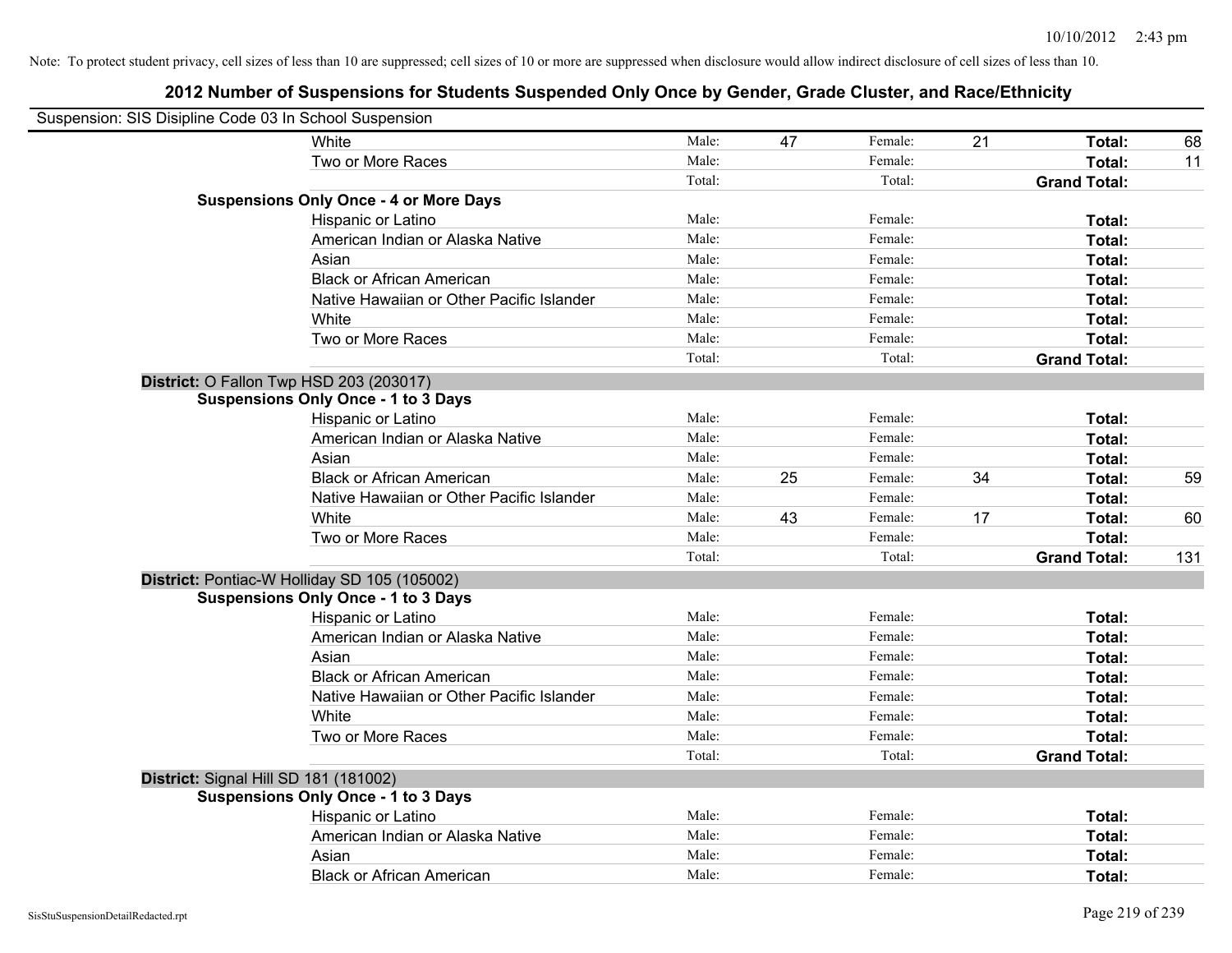# **2012 Number of Suspensions for Students Suspended Only Once by Gender, Grade Cluster, and Race/Ethnicity**

| Male:<br>Native Hawaiian or Other Pacific Islander<br>Female:<br>Total:<br>Female:<br>Male:<br>White<br>Total:<br>Two or More Races<br>Male:<br>Female:<br>Total:<br><b>Grand Total:</b><br>Total:<br>Total:<br>District: Smithton CCSD 130 (130004)<br><b>Suspensions Only Once - 1 to 3 Days</b><br>Male:<br>Hispanic or Latino<br>Female:<br>Total:<br>Male:<br>Female:<br>American Indian or Alaska Native<br>Total:<br>Male:<br>Female:<br>Asian<br>Total:<br><b>Black or African American</b><br>Male:<br>Female:<br>Total:<br>Native Hawaiian or Other Pacific Islander<br>Male:<br>Female:<br>Total:<br>Male:<br>White<br>Female:<br>14<br>Total:<br>Two or More Races<br>Male:<br>Female:<br>Total:<br>Total:<br>Total:<br><b>Grand Total:</b><br>District: Wolf Branch SD 113 (113002)<br><b>Suspensions Only Once - 1 to 3 Days</b><br>Male:<br>Female:<br>Hispanic or Latino<br>Total:<br>Male:<br>Female:<br>American Indian or Alaska Native<br>Total:<br>Male:<br>Female:<br>Total:<br>Asian<br>Male:<br><b>Black or African American</b><br>Female:<br>Total:<br>Male:<br>Female:<br>Native Hawaiian or Other Pacific Islander<br>Total:<br>Male:<br>Female:<br>White<br>Total:<br>Male:<br>Female:<br>Two or More Races<br>Total:<br>Total:<br>Total:<br><b>Grand Total:</b><br>10<br>Region: Tazewell ROE (53)<br>County: Tazewell (090)<br>District: Central SD 51 (051002)<br><b>Suspensions Only Once - 1 to 3 Days</b><br>Male:<br>Female:<br>Hispanic or Latino<br>Total:<br>Male:<br>Female:<br>American Indian or Alaska Native<br>Total:<br>Male:<br>Female:<br>Asian<br>Total:<br><b>Black or African American</b><br>Male:<br>Female:<br>Total:<br>Female:<br>Native Hawaiian or Other Pacific Islander<br>Male:<br>Total:<br>Female:<br>White<br>Male:<br>10<br>Total:<br>Two or More Races<br>Male:<br>Female:<br>Total:<br>Total:<br>Total:<br><b>Grand Total:</b> | Suspension: SIS Disipline Code 03 In School Suspension |  |  |  |
|---------------------------------------------------------------------------------------------------------------------------------------------------------------------------------------------------------------------------------------------------------------------------------------------------------------------------------------------------------------------------------------------------------------------------------------------------------------------------------------------------------------------------------------------------------------------------------------------------------------------------------------------------------------------------------------------------------------------------------------------------------------------------------------------------------------------------------------------------------------------------------------------------------------------------------------------------------------------------------------------------------------------------------------------------------------------------------------------------------------------------------------------------------------------------------------------------------------------------------------------------------------------------------------------------------------------------------------------------------------------------------------------------------------------------------------------------------------------------------------------------------------------------------------------------------------------------------------------------------------------------------------------------------------------------------------------------------------------------------------------------------------------------------------------------------------------------------------------------------------------------------------------------|--------------------------------------------------------|--|--|--|
|                                                                                                                                                                                                                                                                                                                                                                                                                                                                                                                                                                                                                                                                                                                                                                                                                                                                                                                                                                                                                                                                                                                                                                                                                                                                                                                                                                                                                                                                                                                                                                                                                                                                                                                                                                                                                                                                                                   |                                                        |  |  |  |
|                                                                                                                                                                                                                                                                                                                                                                                                                                                                                                                                                                                                                                                                                                                                                                                                                                                                                                                                                                                                                                                                                                                                                                                                                                                                                                                                                                                                                                                                                                                                                                                                                                                                                                                                                                                                                                                                                                   |                                                        |  |  |  |
|                                                                                                                                                                                                                                                                                                                                                                                                                                                                                                                                                                                                                                                                                                                                                                                                                                                                                                                                                                                                                                                                                                                                                                                                                                                                                                                                                                                                                                                                                                                                                                                                                                                                                                                                                                                                                                                                                                   |                                                        |  |  |  |
|                                                                                                                                                                                                                                                                                                                                                                                                                                                                                                                                                                                                                                                                                                                                                                                                                                                                                                                                                                                                                                                                                                                                                                                                                                                                                                                                                                                                                                                                                                                                                                                                                                                                                                                                                                                                                                                                                                   |                                                        |  |  |  |
|                                                                                                                                                                                                                                                                                                                                                                                                                                                                                                                                                                                                                                                                                                                                                                                                                                                                                                                                                                                                                                                                                                                                                                                                                                                                                                                                                                                                                                                                                                                                                                                                                                                                                                                                                                                                                                                                                                   |                                                        |  |  |  |
|                                                                                                                                                                                                                                                                                                                                                                                                                                                                                                                                                                                                                                                                                                                                                                                                                                                                                                                                                                                                                                                                                                                                                                                                                                                                                                                                                                                                                                                                                                                                                                                                                                                                                                                                                                                                                                                                                                   |                                                        |  |  |  |
|                                                                                                                                                                                                                                                                                                                                                                                                                                                                                                                                                                                                                                                                                                                                                                                                                                                                                                                                                                                                                                                                                                                                                                                                                                                                                                                                                                                                                                                                                                                                                                                                                                                                                                                                                                                                                                                                                                   |                                                        |  |  |  |
|                                                                                                                                                                                                                                                                                                                                                                                                                                                                                                                                                                                                                                                                                                                                                                                                                                                                                                                                                                                                                                                                                                                                                                                                                                                                                                                                                                                                                                                                                                                                                                                                                                                                                                                                                                                                                                                                                                   |                                                        |  |  |  |
|                                                                                                                                                                                                                                                                                                                                                                                                                                                                                                                                                                                                                                                                                                                                                                                                                                                                                                                                                                                                                                                                                                                                                                                                                                                                                                                                                                                                                                                                                                                                                                                                                                                                                                                                                                                                                                                                                                   |                                                        |  |  |  |
|                                                                                                                                                                                                                                                                                                                                                                                                                                                                                                                                                                                                                                                                                                                                                                                                                                                                                                                                                                                                                                                                                                                                                                                                                                                                                                                                                                                                                                                                                                                                                                                                                                                                                                                                                                                                                                                                                                   |                                                        |  |  |  |
|                                                                                                                                                                                                                                                                                                                                                                                                                                                                                                                                                                                                                                                                                                                                                                                                                                                                                                                                                                                                                                                                                                                                                                                                                                                                                                                                                                                                                                                                                                                                                                                                                                                                                                                                                                                                                                                                                                   |                                                        |  |  |  |
|                                                                                                                                                                                                                                                                                                                                                                                                                                                                                                                                                                                                                                                                                                                                                                                                                                                                                                                                                                                                                                                                                                                                                                                                                                                                                                                                                                                                                                                                                                                                                                                                                                                                                                                                                                                                                                                                                                   |                                                        |  |  |  |
|                                                                                                                                                                                                                                                                                                                                                                                                                                                                                                                                                                                                                                                                                                                                                                                                                                                                                                                                                                                                                                                                                                                                                                                                                                                                                                                                                                                                                                                                                                                                                                                                                                                                                                                                                                                                                                                                                                   |                                                        |  |  |  |
|                                                                                                                                                                                                                                                                                                                                                                                                                                                                                                                                                                                                                                                                                                                                                                                                                                                                                                                                                                                                                                                                                                                                                                                                                                                                                                                                                                                                                                                                                                                                                                                                                                                                                                                                                                                                                                                                                                   |                                                        |  |  |  |
|                                                                                                                                                                                                                                                                                                                                                                                                                                                                                                                                                                                                                                                                                                                                                                                                                                                                                                                                                                                                                                                                                                                                                                                                                                                                                                                                                                                                                                                                                                                                                                                                                                                                                                                                                                                                                                                                                                   |                                                        |  |  |  |
|                                                                                                                                                                                                                                                                                                                                                                                                                                                                                                                                                                                                                                                                                                                                                                                                                                                                                                                                                                                                                                                                                                                                                                                                                                                                                                                                                                                                                                                                                                                                                                                                                                                                                                                                                                                                                                                                                                   |                                                        |  |  |  |
|                                                                                                                                                                                                                                                                                                                                                                                                                                                                                                                                                                                                                                                                                                                                                                                                                                                                                                                                                                                                                                                                                                                                                                                                                                                                                                                                                                                                                                                                                                                                                                                                                                                                                                                                                                                                                                                                                                   |                                                        |  |  |  |
|                                                                                                                                                                                                                                                                                                                                                                                                                                                                                                                                                                                                                                                                                                                                                                                                                                                                                                                                                                                                                                                                                                                                                                                                                                                                                                                                                                                                                                                                                                                                                                                                                                                                                                                                                                                                                                                                                                   |                                                        |  |  |  |
|                                                                                                                                                                                                                                                                                                                                                                                                                                                                                                                                                                                                                                                                                                                                                                                                                                                                                                                                                                                                                                                                                                                                                                                                                                                                                                                                                                                                                                                                                                                                                                                                                                                                                                                                                                                                                                                                                                   |                                                        |  |  |  |
|                                                                                                                                                                                                                                                                                                                                                                                                                                                                                                                                                                                                                                                                                                                                                                                                                                                                                                                                                                                                                                                                                                                                                                                                                                                                                                                                                                                                                                                                                                                                                                                                                                                                                                                                                                                                                                                                                                   |                                                        |  |  |  |
|                                                                                                                                                                                                                                                                                                                                                                                                                                                                                                                                                                                                                                                                                                                                                                                                                                                                                                                                                                                                                                                                                                                                                                                                                                                                                                                                                                                                                                                                                                                                                                                                                                                                                                                                                                                                                                                                                                   |                                                        |  |  |  |
|                                                                                                                                                                                                                                                                                                                                                                                                                                                                                                                                                                                                                                                                                                                                                                                                                                                                                                                                                                                                                                                                                                                                                                                                                                                                                                                                                                                                                                                                                                                                                                                                                                                                                                                                                                                                                                                                                                   |                                                        |  |  |  |
|                                                                                                                                                                                                                                                                                                                                                                                                                                                                                                                                                                                                                                                                                                                                                                                                                                                                                                                                                                                                                                                                                                                                                                                                                                                                                                                                                                                                                                                                                                                                                                                                                                                                                                                                                                                                                                                                                                   |                                                        |  |  |  |
|                                                                                                                                                                                                                                                                                                                                                                                                                                                                                                                                                                                                                                                                                                                                                                                                                                                                                                                                                                                                                                                                                                                                                                                                                                                                                                                                                                                                                                                                                                                                                                                                                                                                                                                                                                                                                                                                                                   |                                                        |  |  |  |
|                                                                                                                                                                                                                                                                                                                                                                                                                                                                                                                                                                                                                                                                                                                                                                                                                                                                                                                                                                                                                                                                                                                                                                                                                                                                                                                                                                                                                                                                                                                                                                                                                                                                                                                                                                                                                                                                                                   |                                                        |  |  |  |
|                                                                                                                                                                                                                                                                                                                                                                                                                                                                                                                                                                                                                                                                                                                                                                                                                                                                                                                                                                                                                                                                                                                                                                                                                                                                                                                                                                                                                                                                                                                                                                                                                                                                                                                                                                                                                                                                                                   |                                                        |  |  |  |
|                                                                                                                                                                                                                                                                                                                                                                                                                                                                                                                                                                                                                                                                                                                                                                                                                                                                                                                                                                                                                                                                                                                                                                                                                                                                                                                                                                                                                                                                                                                                                                                                                                                                                                                                                                                                                                                                                                   |                                                        |  |  |  |
|                                                                                                                                                                                                                                                                                                                                                                                                                                                                                                                                                                                                                                                                                                                                                                                                                                                                                                                                                                                                                                                                                                                                                                                                                                                                                                                                                                                                                                                                                                                                                                                                                                                                                                                                                                                                                                                                                                   |                                                        |  |  |  |
|                                                                                                                                                                                                                                                                                                                                                                                                                                                                                                                                                                                                                                                                                                                                                                                                                                                                                                                                                                                                                                                                                                                                                                                                                                                                                                                                                                                                                                                                                                                                                                                                                                                                                                                                                                                                                                                                                                   |                                                        |  |  |  |
|                                                                                                                                                                                                                                                                                                                                                                                                                                                                                                                                                                                                                                                                                                                                                                                                                                                                                                                                                                                                                                                                                                                                                                                                                                                                                                                                                                                                                                                                                                                                                                                                                                                                                                                                                                                                                                                                                                   |                                                        |  |  |  |
|                                                                                                                                                                                                                                                                                                                                                                                                                                                                                                                                                                                                                                                                                                                                                                                                                                                                                                                                                                                                                                                                                                                                                                                                                                                                                                                                                                                                                                                                                                                                                                                                                                                                                                                                                                                                                                                                                                   |                                                        |  |  |  |
|                                                                                                                                                                                                                                                                                                                                                                                                                                                                                                                                                                                                                                                                                                                                                                                                                                                                                                                                                                                                                                                                                                                                                                                                                                                                                                                                                                                                                                                                                                                                                                                                                                                                                                                                                                                                                                                                                                   |                                                        |  |  |  |
|                                                                                                                                                                                                                                                                                                                                                                                                                                                                                                                                                                                                                                                                                                                                                                                                                                                                                                                                                                                                                                                                                                                                                                                                                                                                                                                                                                                                                                                                                                                                                                                                                                                                                                                                                                                                                                                                                                   |                                                        |  |  |  |
|                                                                                                                                                                                                                                                                                                                                                                                                                                                                                                                                                                                                                                                                                                                                                                                                                                                                                                                                                                                                                                                                                                                                                                                                                                                                                                                                                                                                                                                                                                                                                                                                                                                                                                                                                                                                                                                                                                   |                                                        |  |  |  |
|                                                                                                                                                                                                                                                                                                                                                                                                                                                                                                                                                                                                                                                                                                                                                                                                                                                                                                                                                                                                                                                                                                                                                                                                                                                                                                                                                                                                                                                                                                                                                                                                                                                                                                                                                                                                                                                                                                   |                                                        |  |  |  |
|                                                                                                                                                                                                                                                                                                                                                                                                                                                                                                                                                                                                                                                                                                                                                                                                                                                                                                                                                                                                                                                                                                                                                                                                                                                                                                                                                                                                                                                                                                                                                                                                                                                                                                                                                                                                                                                                                                   |                                                        |  |  |  |

## **District:** Creve Coeur SD 76 (076002)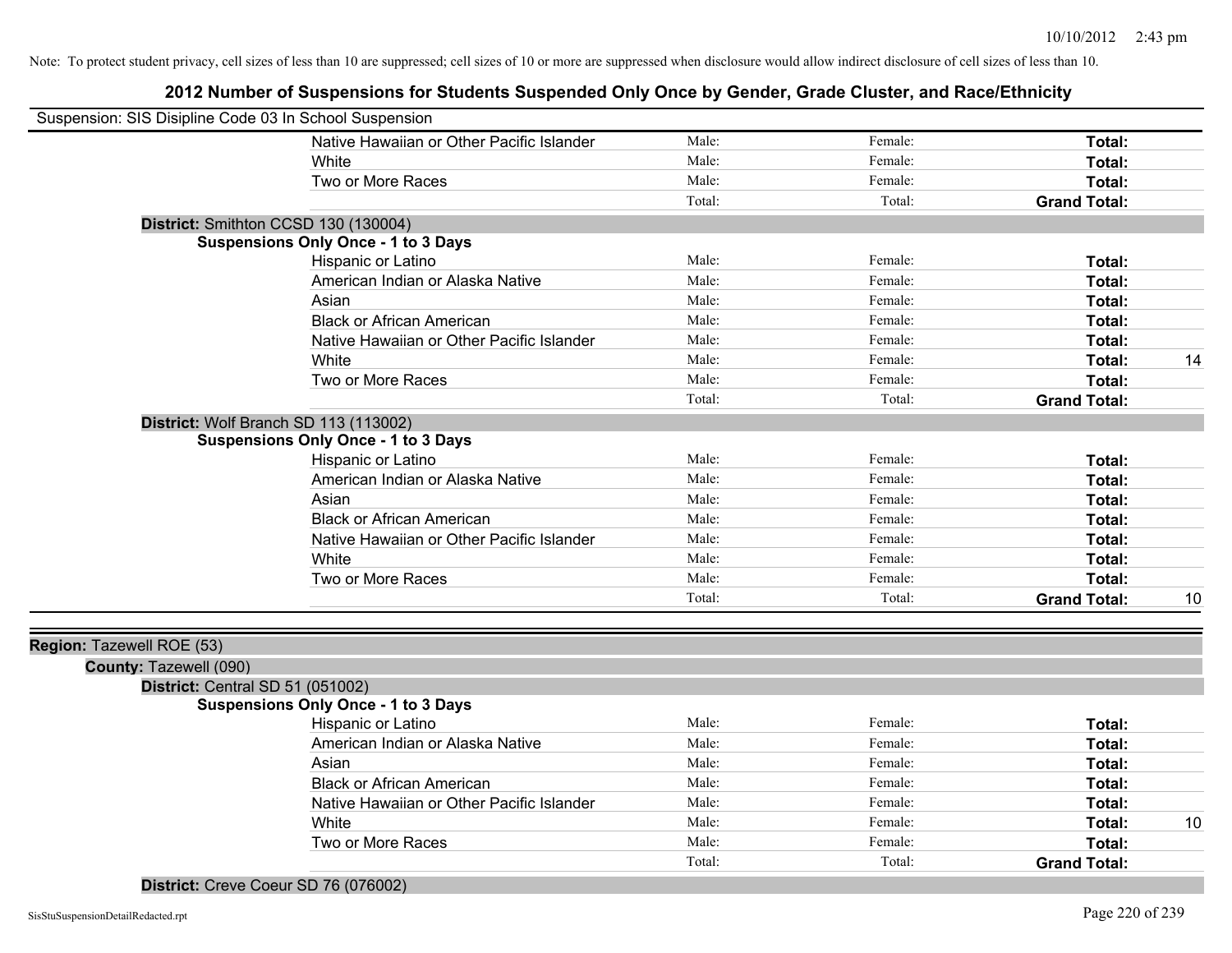| Suspension: SIS Disipline Code 03 In School Suspension |                                                 |        |         |                     |    |
|--------------------------------------------------------|-------------------------------------------------|--------|---------|---------------------|----|
|                                                        | <b>Suspensions Only Once - 1 to 3 Days</b>      |        |         |                     |    |
|                                                        | Hispanic or Latino                              | Male:  | Female: | Total:              |    |
|                                                        | American Indian or Alaska Native                | Male:  | Female: | Total:              |    |
|                                                        | Asian                                           | Male:  | Female: | <b>Total:</b>       |    |
|                                                        | <b>Black or African American</b>                | Male:  | Female: | Total:              |    |
|                                                        | Native Hawaiian or Other Pacific Islander       | Male:  | Female: | Total:              |    |
|                                                        | White                                           | Male:  | Female: | Total:              | 15 |
|                                                        | Two or More Races                               | Male:  | Female: | Total:              |    |
|                                                        |                                                 | Total: | Total:  | <b>Grand Total:</b> |    |
|                                                        | <b>Suspensions Only Once - 4 or More Days</b>   |        |         |                     |    |
|                                                        | Hispanic or Latino                              | Male:  | Female: | Total:              |    |
|                                                        | American Indian or Alaska Native                | Male:  | Female: | Total:              |    |
|                                                        | Asian                                           | Male:  | Female: | Total:              |    |
|                                                        | <b>Black or African American</b>                | Male:  | Female: | Total:              |    |
|                                                        | Native Hawaiian or Other Pacific Islander       | Male:  | Female: | Total:              |    |
|                                                        | White                                           | Male:  | Female: | Total:              |    |
|                                                        | Two or More Races                               | Male:  | Female: | Total:              |    |
|                                                        |                                                 | Total: | Total:  | <b>Grand Total:</b> |    |
|                                                        | District: Deer Creek-Mackinaw CUSD 701 (701026) |        |         |                     |    |
|                                                        | <b>Suspensions Only Once - 1 to 3 Days</b>      |        |         |                     |    |
|                                                        | Hispanic or Latino                              | Male:  | Female: | Total:              |    |
|                                                        | American Indian or Alaska Native                | Male:  | Female: | Total:              |    |
|                                                        | Asian                                           | Male:  | Female: | Total:              |    |
|                                                        | <b>Black or African American</b>                | Male:  | Female: | Total:              |    |
|                                                        | Native Hawaiian or Other Pacific Islander       | Male:  | Female: | Total:              |    |
|                                                        | White                                           | Male:  | Female: | Total:              |    |
|                                                        | Two or More Races                               | Male:  | Female: | Total:              |    |
|                                                        |                                                 | Total: | Total:  | <b>Grand Total:</b> |    |
| District: Delavan CUSD 703 (703026)                    |                                                 |        |         |                     |    |
|                                                        | <b>Suspensions Only Once - 1 to 3 Days</b>      |        |         |                     |    |
|                                                        | <b>Hispanic or Latino</b>                       | Male:  | Female: | Total:              |    |
|                                                        | American Indian or Alaska Native                | Male:  | Female: | Total:              |    |
|                                                        | Asian                                           | Male:  | Female: | Total:              |    |
|                                                        | <b>Black or African American</b>                | Male:  | Female: | Total:              |    |
|                                                        | Native Hawaiian or Other Pacific Islander       | Male:  | Female: | Total:              |    |
|                                                        | White                                           | Male:  | Female: | Total:              | 24 |
|                                                        | Two or More Races                               | Male:  | Female: | Total:              |    |
|                                                        |                                                 | Total: | Total:  | <b>Grand Total:</b> |    |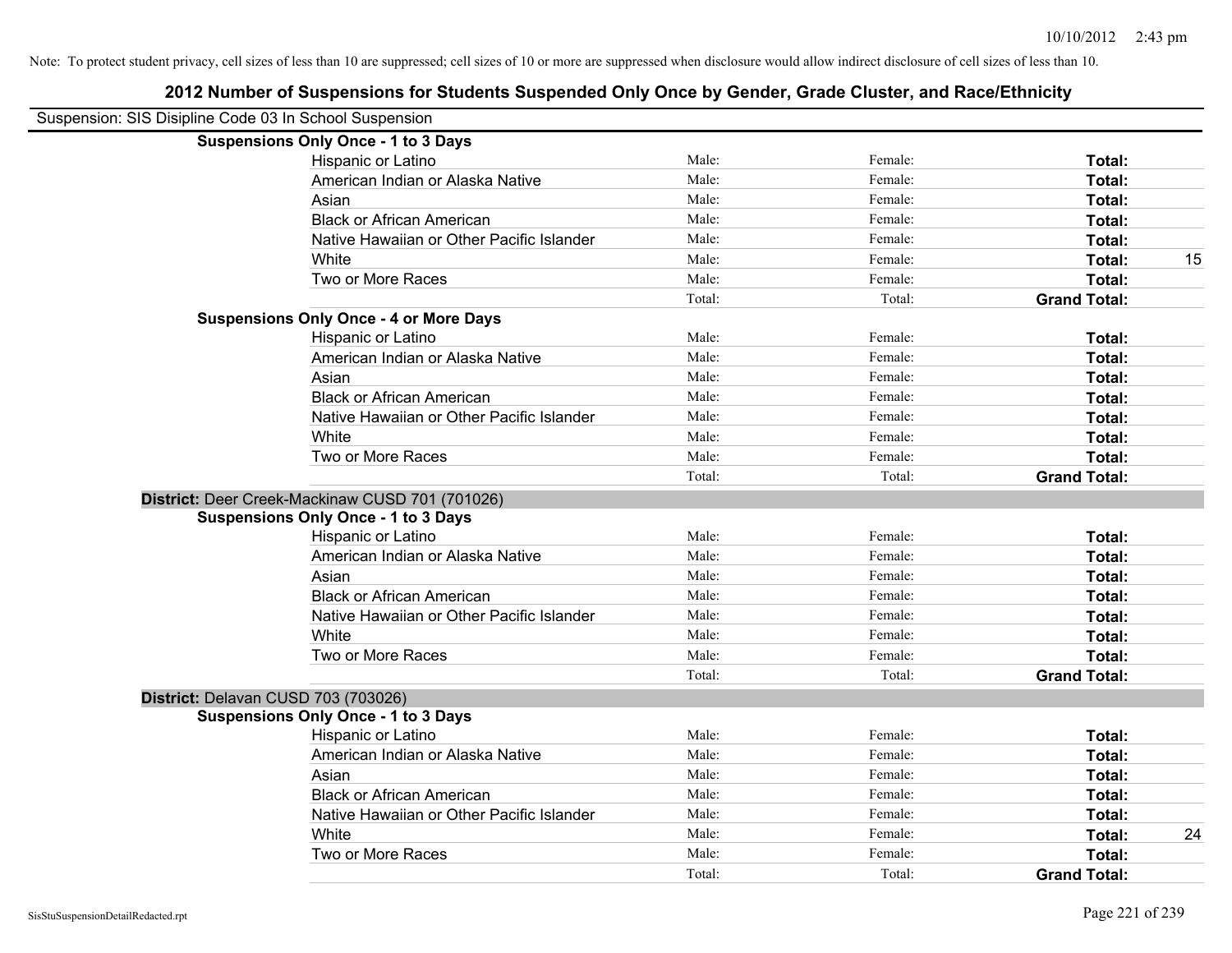| Suspension: SIS Disipline Code 03 In School Suspension |                                            |        |         |                     |
|--------------------------------------------------------|--------------------------------------------|--------|---------|---------------------|
|                                                        | District: District 50 Schools (050002)     |        |         |                     |
|                                                        | <b>Suspensions Only Once - 1 to 3 Days</b> |        |         |                     |
|                                                        | Hispanic or Latino                         | Male:  | Female: | Total:              |
|                                                        | American Indian or Alaska Native           | Male:  | Female: | Total:              |
|                                                        | Asian                                      | Male:  | Female: | Total:              |
|                                                        | <b>Black or African American</b>           | Male:  | Female: | Total:              |
|                                                        | Native Hawaiian or Other Pacific Islander  | Male:  | Female: | Total:              |
|                                                        | White                                      | Male:  | Female: | Total:              |
|                                                        | Two or More Races                          | Male:  | Female: | Total:              |
|                                                        |                                            | Total: | Total:  | <b>Grand Total:</b> |
|                                                        | District: East Peoria CHSD 309 (309016)    |        |         |                     |
|                                                        | <b>Suspensions Only Once - 1 to 3 Days</b> |        |         |                     |
|                                                        | Hispanic or Latino                         | Male:  | Female: | Total:              |
|                                                        | American Indian or Alaska Native           | Male:  | Female: | Total:              |
|                                                        | Asian                                      | Male:  | Female: | Total:              |
|                                                        | <b>Black or African American</b>           | Male:  | Female: | Total:              |
|                                                        | Native Hawaiian or Other Pacific Islander  | Male:  | Female: | Total:              |
|                                                        | White                                      | Male:  | Female: | Total:              |
|                                                        | Two or More Races                          | Male:  | Female: | Total:              |
|                                                        |                                            | Total: | Total:  | <b>Grand Total:</b> |
|                                                        | District: East Peoria SD 86 (086002)       |        |         |                     |
|                                                        | <b>Suspensions Only Once - 1 to 3 Days</b> |        |         |                     |
|                                                        | Hispanic or Latino                         | Male:  | Female: | Total:              |
|                                                        | American Indian or Alaska Native           | Male:  | Female: | Total:              |
|                                                        | Asian                                      | Male:  | Female: | Total:              |
|                                                        | <b>Black or African American</b>           | Male:  | Female: | Total:              |
|                                                        | Native Hawaiian or Other Pacific Islander  | Male:  | Female: | Total:              |
|                                                        | White                                      | Male:  | Female: | 15<br>Total:        |
|                                                        | Two or More Races                          | Male:  | Female: | Total:              |
|                                                        |                                            | Total: | Total:  | <b>Grand Total:</b> |
|                                                        | District: Morton CUSD 709 (709026)         |        |         |                     |
|                                                        | <b>Suspensions Only Once - 1 to 3 Days</b> |        |         |                     |
|                                                        | Hispanic or Latino                         | Male:  | Female: | Total:              |
|                                                        | American Indian or Alaska Native           | Male:  | Female: | Total:              |
|                                                        | Asian                                      | Male:  | Female: | Total:              |
|                                                        | <b>Black or African American</b>           | Male:  | Female: | Total:              |
|                                                        | Native Hawaiian or Other Pacific Islander  | Male:  | Female: | Total:              |
|                                                        | White                                      | Male:  | Female: | Total:              |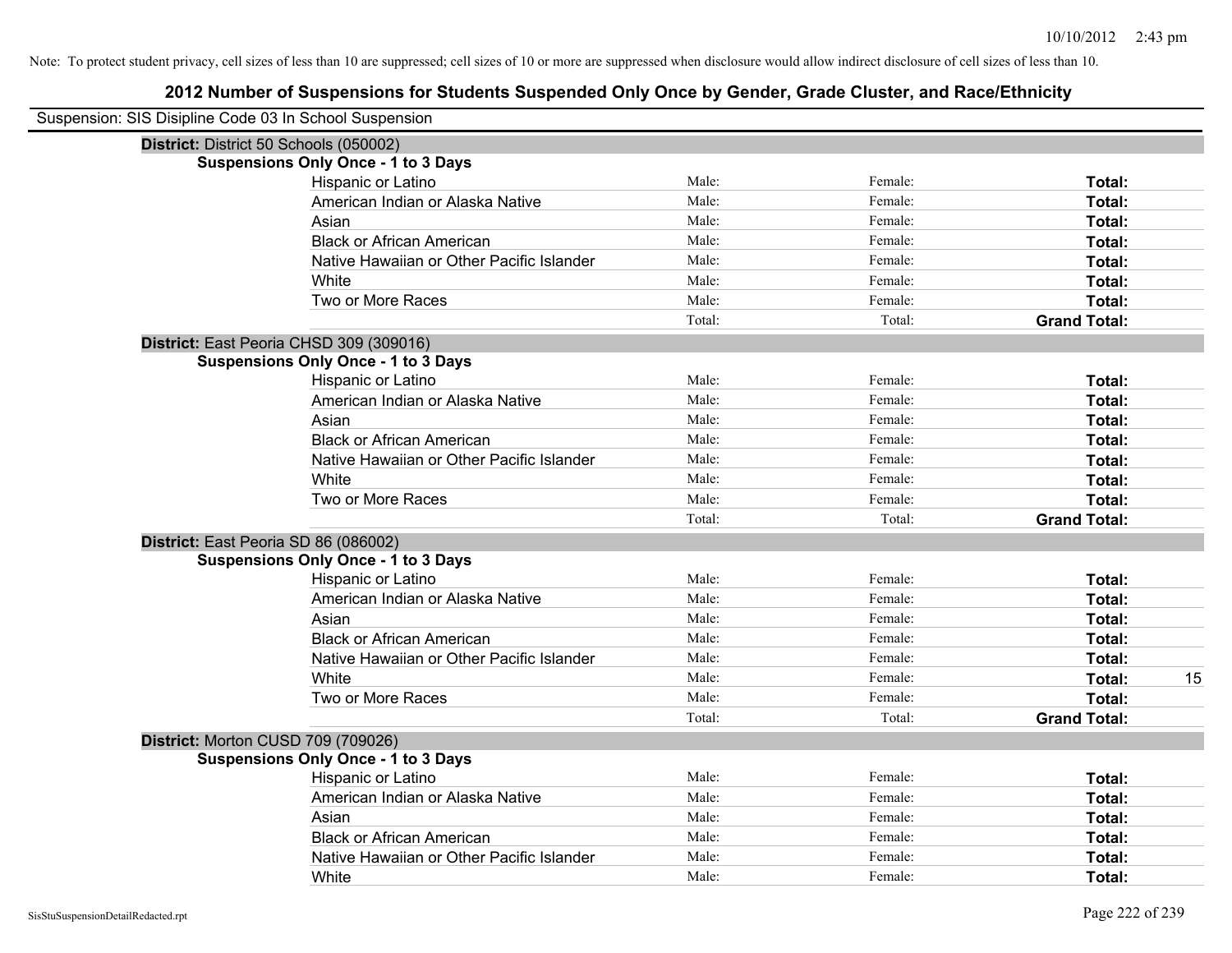| Suspension: SIS Disipline Code 03 In School Suspension |                                                    |        |    |         |    |                     |     |
|--------------------------------------------------------|----------------------------------------------------|--------|----|---------|----|---------------------|-----|
|                                                        | Two or More Races                                  | Male:  |    | Female: |    | Total:              |     |
|                                                        |                                                    | Total: |    | Total:  |    | <b>Grand Total:</b> |     |
|                                                        | <b>Suspensions Only Once - 4 or More Days</b>      |        |    |         |    |                     |     |
|                                                        | Hispanic or Latino                                 | Male:  |    | Female: |    | Total:              |     |
|                                                        | American Indian or Alaska Native                   | Male:  |    | Female: |    | Total:              |     |
|                                                        | Asian                                              | Male:  |    | Female: |    | Total:              |     |
|                                                        | <b>Black or African American</b>                   | Male:  |    | Female: |    | Total:              |     |
|                                                        | Native Hawaiian or Other Pacific Islander          | Male:  |    | Female: |    | Total:              |     |
|                                                        | White                                              | Male:  |    | Female: |    | Total:              |     |
|                                                        | Two or More Races                                  | Male:  |    | Female: |    | Total:              |     |
|                                                        |                                                    | Total: |    | Total:  |    | <b>Grand Total:</b> |     |
|                                                        | District: N Pekin & Marquette Hght SD 102 (102002) |        |    |         |    |                     |     |
|                                                        | <b>Suspensions Only Once - 1 to 3 Days</b>         |        |    |         |    |                     |     |
|                                                        | Hispanic or Latino                                 | Male:  |    | Female: |    | Total:              |     |
|                                                        | American Indian or Alaska Native                   | Male:  |    | Female: |    | Total:              |     |
|                                                        | Asian                                              | Male:  |    | Female: |    | Total:              |     |
|                                                        | <b>Black or African American</b>                   | Male:  |    | Female: |    | Total:              |     |
|                                                        | Native Hawaiian or Other Pacific Islander          | Male:  |    | Female: |    | Total:              |     |
|                                                        | White                                              | Male:  |    | Female: |    | Total:              |     |
|                                                        | Two or More Races                                  | Male:  |    | Female: |    | Total:              |     |
|                                                        |                                                    | Total: |    | Total:  |    | <b>Grand Total:</b> |     |
| District: Pekin PSD 108 (108002)                       |                                                    |        |    |         |    |                     |     |
|                                                        | <b>Suspensions Only Once - 1 to 3 Days</b>         |        |    |         |    |                     |     |
|                                                        | Hispanic or Latino                                 | Male:  |    | Female: |    | Total:              |     |
|                                                        | American Indian or Alaska Native                   | Male:  |    | Female: |    | Total:              |     |
|                                                        | Asian                                              | Male:  |    | Female: |    | Total:              |     |
|                                                        | <b>Black or African American</b>                   | Male:  |    | Female: |    | Total:              |     |
|                                                        | Native Hawaiian or Other Pacific Islander          | Male:  |    | Female: |    | Total:              |     |
|                                                        | White                                              | Male:  | 82 | Female: | 26 | Total:              | 108 |
|                                                        | Two or More Races                                  | Male:  |    | Female: |    | Total:              |     |
|                                                        |                                                    | Total: |    | Total:  |    | <b>Grand Total:</b> | 119 |
| District: Rankin CSD 98 (098002)                       |                                                    |        |    |         |    |                     |     |
|                                                        | <b>Suspensions Only Once - 1 to 3 Days</b>         |        |    |         |    |                     |     |
|                                                        | Hispanic or Latino                                 | Male:  |    | Female: |    | Total:              |     |
|                                                        | American Indian or Alaska Native                   | Male:  |    | Female: |    | Total:              |     |
|                                                        | Asian                                              | Male:  |    | Female: |    | Total:              |     |
|                                                        | <b>Black or African American</b>                   | Male:  |    | Female: |    | Total:              |     |
|                                                        | Native Hawaiian or Other Pacific Islander          | Male:  |    | Female: |    | Total:              |     |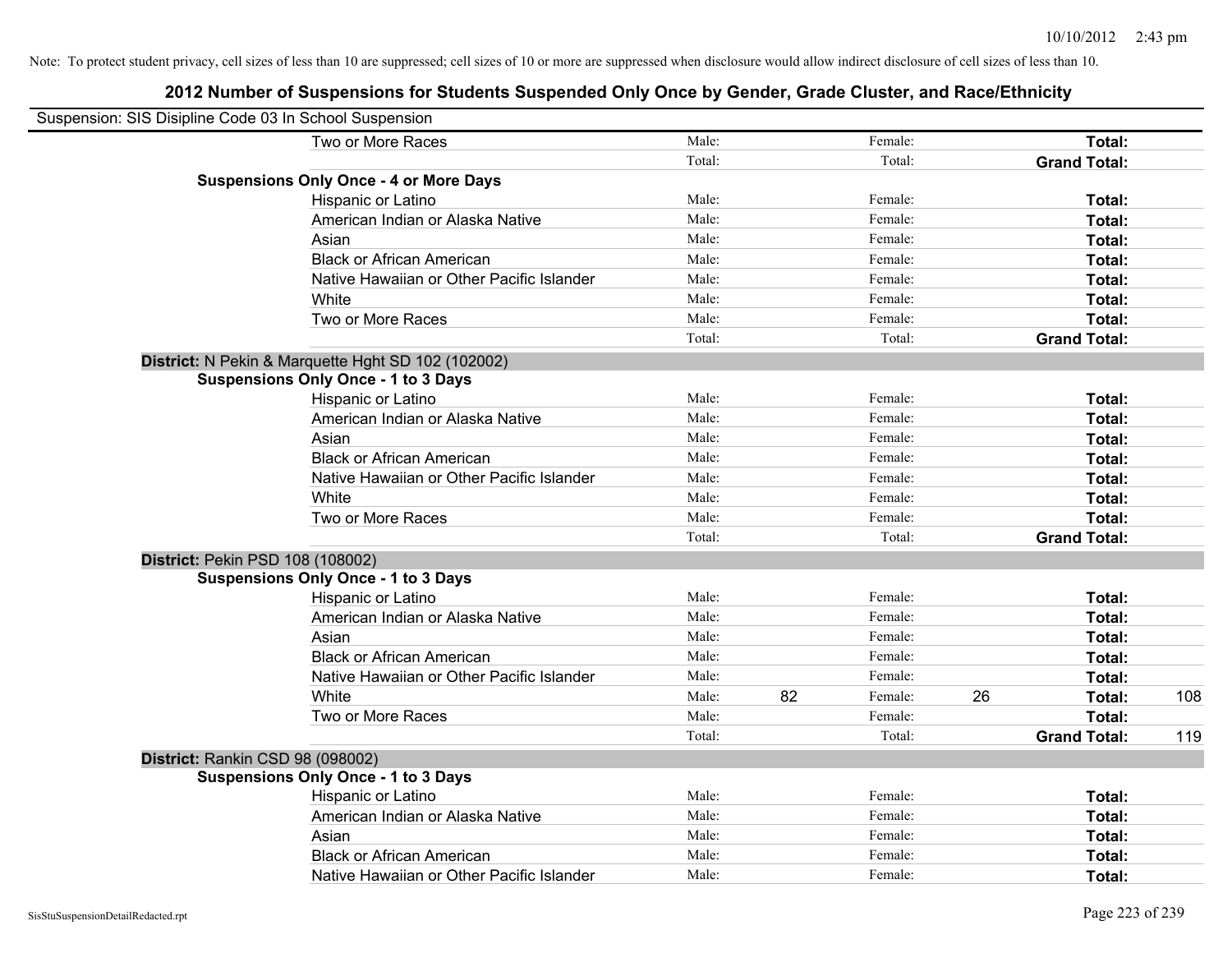# **2012 Number of Suspensions for Students Suspended Only Once by Gender, Grade Cluster, and Race/Ethnicity**

| Suspension: SIS Disipline Code 03 In School Suspension |                                            |        |         |                     |    |
|--------------------------------------------------------|--------------------------------------------|--------|---------|---------------------|----|
|                                                        | White                                      | Male:  | Female: | Total:              | 12 |
|                                                        | Two or More Races                          | Male:  | Female: | Total:              |    |
|                                                        |                                            | Total: | Total:  | <b>Grand Total:</b> |    |
| District: Robein SD 85 (085002)                        |                                            |        |         |                     |    |
|                                                        | <b>Suspensions Only Once - 1 to 3 Days</b> |        |         |                     |    |
|                                                        | Hispanic or Latino                         | Male:  | Female: | Total:              |    |
|                                                        | American Indian or Alaska Native           | Male:  | Female: | Total:              |    |
|                                                        | Asian                                      | Male:  | Female: | Total:              |    |
|                                                        | <b>Black or African American</b>           | Male:  | Female: | Total:              |    |
|                                                        | Native Hawaiian or Other Pacific Islander  | Male:  | Female: | Total:              |    |
|                                                        | White                                      | Male:  | Female: | Total:              |    |
|                                                        | Two or More Races                          | Male:  | Female: | Total:              |    |
|                                                        |                                            | Total: | Total:  | <b>Grand Total:</b> |    |
| District: South Pekin SD 137 (137002)                  |                                            |        |         |                     |    |
|                                                        | <b>Suspensions Only Once - 1 to 3 Days</b> |        |         |                     |    |
|                                                        | Hispanic or Latino                         | Male:  | Female: | Total:              |    |
|                                                        | American Indian or Alaska Native           | Male:  | Female: | Total:              |    |
|                                                        | Asian                                      | Male:  | Female: | Total:              |    |
|                                                        | <b>Black or African American</b>           | Male:  | Female: | Total:              |    |
|                                                        | Native Hawaiian or Other Pacific Islander  | Male:  | Female: | Total:              |    |
|                                                        | White                                      | Male:  | Female: | Total:              |    |
|                                                        | Two or More Races                          | Male:  | Female: | Total:              |    |
|                                                        |                                            | Total: | Total:  | <b>Grand Total:</b> |    |
| District: Washington SD 52 (052002)                    |                                            |        |         |                     |    |
|                                                        | <b>Suspensions Only Once - 1 to 3 Days</b> |        |         |                     |    |
|                                                        | Hispanic or Latino                         | Male:  | Female: | Total:              |    |
|                                                        | American Indian or Alaska Native           | Male:  | Female: | Total:              |    |
|                                                        | Asian                                      | Male:  | Female: | Total:              |    |
|                                                        | <b>Black or African American</b>           | Male:  | Female: | Total:              |    |
|                                                        | Native Hawaiian or Other Pacific Islander  | Male:  | Female: | Total:              |    |
|                                                        | White                                      | Male:  | Female: | Total:              |    |
|                                                        | Two or More Races                          | Male:  | Female: | Total:              |    |
|                                                        |                                            | Total: | Total:  | <b>Grand Total:</b> |    |
|                                                        |                                            |        |         |                     |    |

**Region:** Vermilion ROE (54)

**County:** Vermilion (092)

**District:** Armstrong Twp HSD 225 (225017)

**Suspensions Only Once - 1 to 3 Days**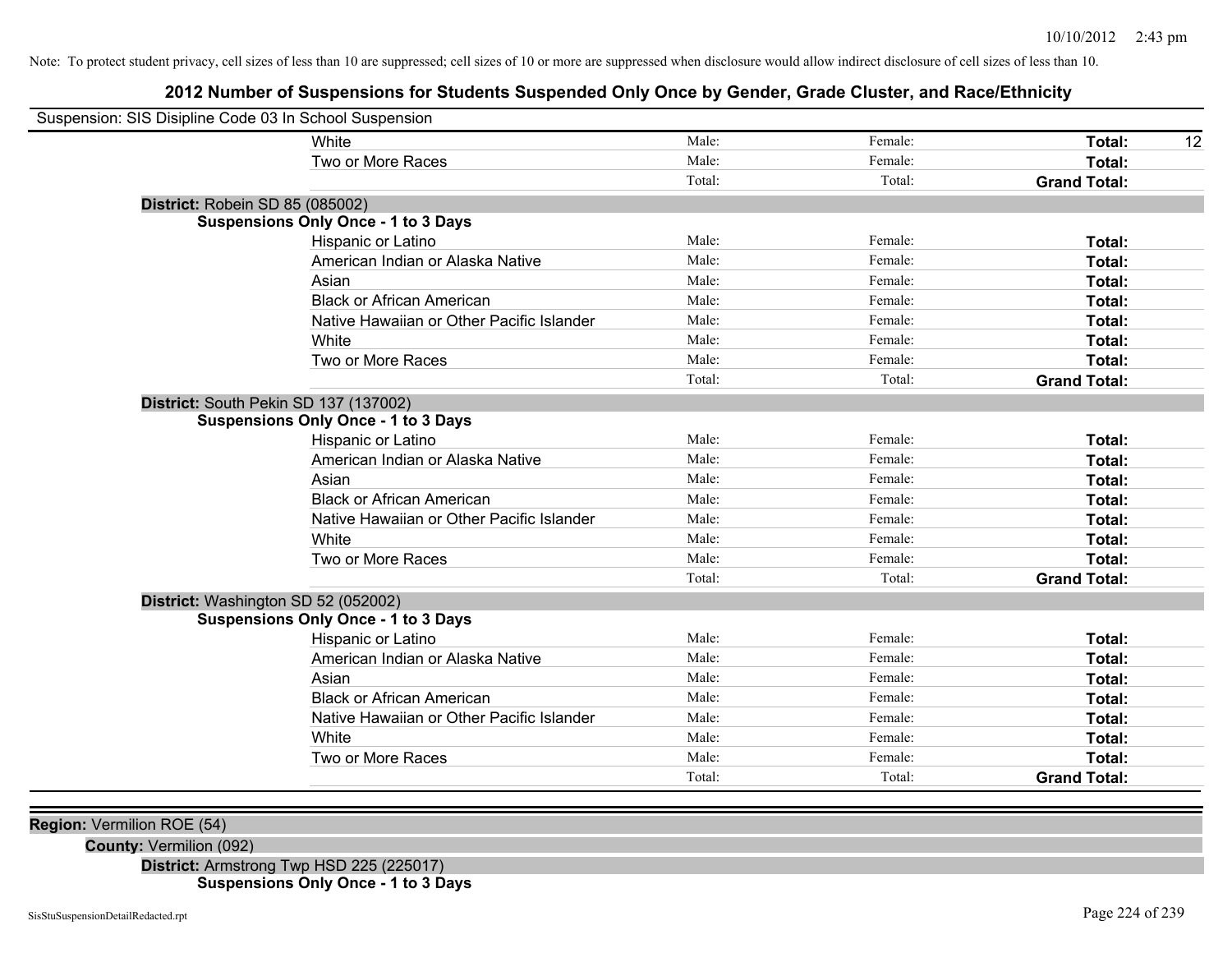# **2012 Number of Suspensions for Students Suspended Only Once by Gender, Grade Cluster, and Race/Ethnicity**

| Suspension: SIS Disipline Code 03 In School Suspension |                                               |                 |                   |                                      |
|--------------------------------------------------------|-----------------------------------------------|-----------------|-------------------|--------------------------------------|
|                                                        | Hispanic or Latino                            | Male:           | Female:           | Total:                               |
|                                                        | American Indian or Alaska Native              | Male:           | Female:           | Total:                               |
|                                                        | Asian                                         | Male:           | Female:           | Total:                               |
|                                                        | <b>Black or African American</b>              | Male:           | Female:           | Total:                               |
|                                                        | Native Hawaiian or Other Pacific Islander     | Male:           | Female:           | Total:                               |
|                                                        | White                                         | Male:           | Female:           | Total:                               |
|                                                        | Two or More Races                             | Male:           | Female:           | Total:                               |
|                                                        |                                               | Total:          | Total:            | <b>Grand Total:</b>                  |
|                                                        | District: Armstrong-Ellis Cons SD 61 (061003) |                 |                   |                                      |
|                                                        | <b>Suspensions Only Once - 1 to 3 Days</b>    |                 |                   |                                      |
|                                                        | Hispanic or Latino                            | Male:           | Female:           | Total:                               |
|                                                        | American Indian or Alaska Native              | Male:           | Female:           | Total:                               |
|                                                        | Asian                                         | Male:           | Female:           | Total:                               |
|                                                        | <b>Black or African American</b>              | Male:           | Female:           | Total:                               |
|                                                        | Native Hawaiian or Other Pacific Islander     | Male:           | Female:           | Total:                               |
|                                                        | White                                         | Male:           | Female:           | Total:                               |
|                                                        | Two or More Races                             | Male:           | Female:           | Total:                               |
|                                                        |                                               | Total:          | Total:            | <b>Grand Total:</b>                  |
|                                                        |                                               |                 |                   |                                      |
| District: Bismarck Henning CUSD (001026)               |                                               |                 |                   |                                      |
|                                                        | <b>Suspensions Only Once - 1 to 3 Days</b>    |                 |                   |                                      |
|                                                        | Hispanic or Latino                            | Male:           | Female:           | Total:                               |
|                                                        | American Indian or Alaska Native              | Male:           | Female:           | Total:                               |
|                                                        | Asian                                         | Male:           | Female:           | Total:                               |
|                                                        | <b>Black or African American</b>              | Male:           | Female:           | Total:                               |
|                                                        | Native Hawaiian or Other Pacific Islander     | Male:           | Female:           | Total:                               |
|                                                        | White                                         | Male:           | Female:           | Total:                               |
|                                                        | Two or More Races                             | Male:           | Female:           | Total:                               |
|                                                        |                                               | Total:          | Total:            | <b>Grand Total:</b>                  |
|                                                        | <b>Suspensions Only Once - 4 or More Days</b> |                 |                   |                                      |
|                                                        | Hispanic or Latino                            | Male:           | Female:           | Total:                               |
|                                                        | American Indian or Alaska Native              | Male:           | Female:           | Total:                               |
|                                                        | Asian                                         | Male:           | Female:           | Total:                               |
|                                                        | <b>Black or African American</b>              | Male:           | Female:           | Total:                               |
|                                                        | Native Hawaiian or Other Pacific Islander     | Male:           | Female:           | Total:                               |
|                                                        | White                                         | Male:           | Female:           | Total:                               |
|                                                        | Two or More Races                             | Male:<br>Total: | Female:<br>Total: | <b>Total:</b><br><b>Grand Total:</b> |

**District:** Danville CCSD 118 (118024)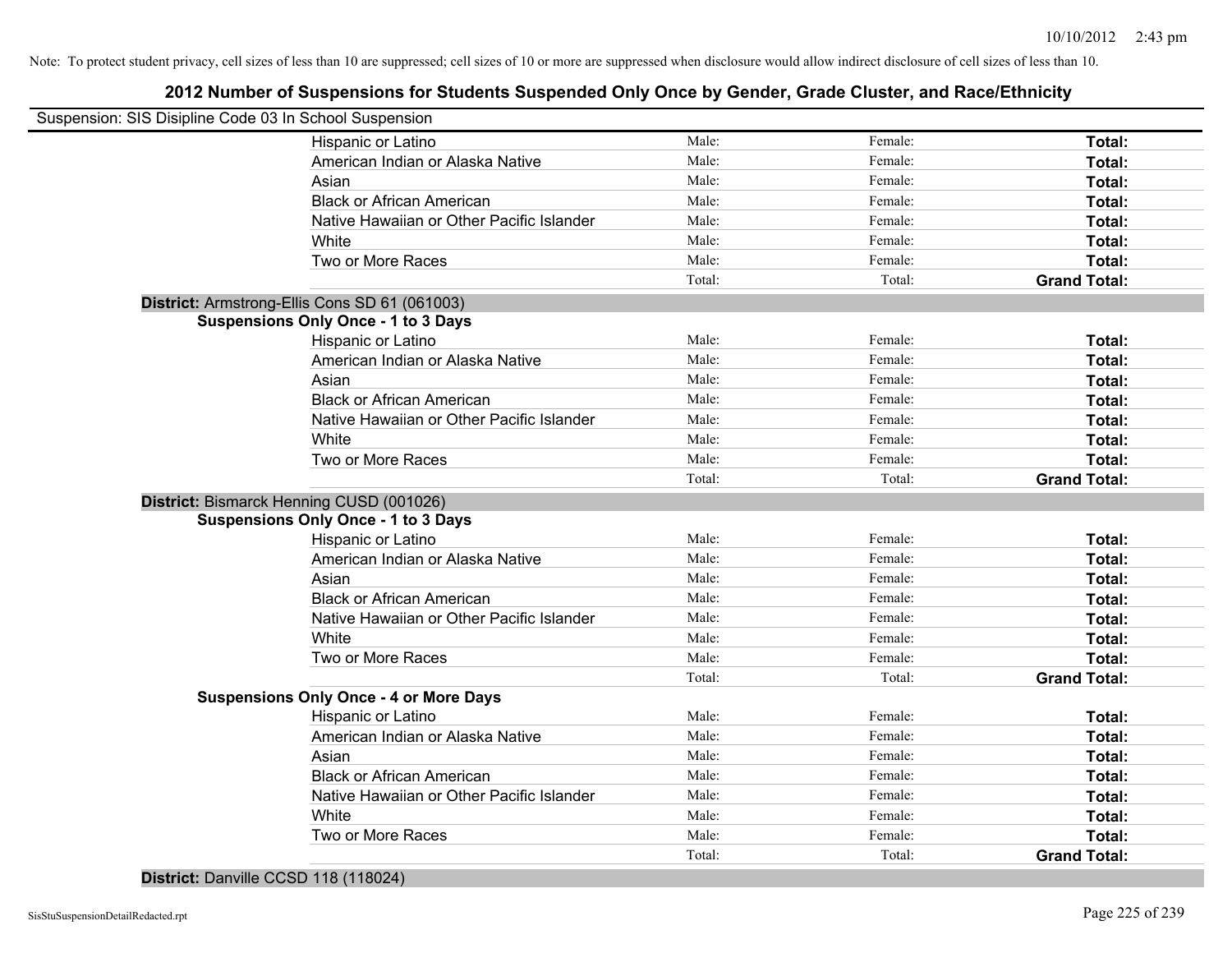| Suspension: SIS Disipline Code 03 In School Suspension |        |    |         |    |                     |     |
|--------------------------------------------------------|--------|----|---------|----|---------------------|-----|
| <b>Suspensions Only Once - 1 to 3 Days</b>             |        |    |         |    |                     |     |
| Hispanic or Latino                                     | Male:  |    | Female: |    | Total:              | 13  |
| American Indian or Alaska Native                       | Male:  |    | Female: |    | Total:              |     |
| Asian                                                  | Male:  |    | Female: |    | Total:              |     |
| <b>Black or African American</b>                       | Male:  | 40 | Female: | 43 | Total:              | 83  |
| Native Hawaiian or Other Pacific Islander              | Male:  |    | Female: |    | Total:              |     |
| White                                                  | Male:  | 46 | Female: | 21 | Total:              | 67  |
| Two or More Races                                      | Male:  |    | Female: |    | Total:              |     |
|                                                        | Total: |    | Total:  |    | <b>Grand Total:</b> | 173 |
| District: Georgetown-Ridge Farm CUD 4 (004026)         |        |    |         |    |                     |     |
| <b>Suspensions Only Once - 1 to 3 Days</b>             |        |    |         |    |                     |     |
| Hispanic or Latino                                     | Male:  |    | Female: |    | Total:              |     |
| American Indian or Alaska Native                       | Male:  |    | Female: |    | Total:              |     |
| Asian                                                  | Male:  |    | Female: |    | Total:              |     |
| <b>Black or African American</b>                       | Male:  |    | Female: |    | Total:              |     |
| Native Hawaiian or Other Pacific Islander              | Male:  |    | Female: |    | Total:              |     |
| White                                                  | Male:  | 41 | Female: | 11 | Total:              | 52  |
| Two or More Races                                      | Male:  |    | Female: |    | Total:              |     |
|                                                        | Total: |    | Total:  |    | <b>Grand Total:</b> |     |
| District: Hoopeston Area CUSD 11 (011026)              |        |    |         |    |                     |     |
| <b>Suspensions Only Once - 1 to 3 Days</b>             |        |    |         |    |                     |     |
| Hispanic or Latino                                     | Male:  |    | Female: |    | Total:              |     |
| American Indian or Alaska Native                       | Male:  |    | Female: |    | Total:              |     |
| Asian                                                  | Male:  |    | Female: |    | Total:              |     |
| <b>Black or African American</b>                       | Male:  |    | Female: |    | Total:              |     |
| Native Hawaiian or Other Pacific Islander              | Male:  |    | Female: |    | Total:              |     |
| White                                                  | Male:  |    | Female: |    | Total:              | 24  |
| Two or More Races                                      | Male:  |    | Female: |    | Total:              |     |
|                                                        | Total: |    | Total:  |    | <b>Grand Total:</b> |     |
| District: Oakwood CUSD 76 (076026)                     |        |    |         |    |                     |     |
| <b>Suspensions Only Once - 1 to 3 Days</b>             |        |    |         |    |                     |     |
| Hispanic or Latino                                     | Male:  |    | Female: |    | Total:              |     |
| American Indian or Alaska Native                       | Male:  |    | Female: |    | Total:              |     |
| Asian                                                  | Male:  |    | Female: |    | Total:              |     |
| <b>Black or African American</b>                       | Male:  |    | Female: |    | Total:              |     |
| Native Hawaiian or Other Pacific Islander              | Male:  |    | Female: |    | Total:              |     |
| White                                                  | Male:  |    | Female: |    | Total:              | 15  |
| Two or More Races                                      | Male:  |    | Female: |    | Total:              |     |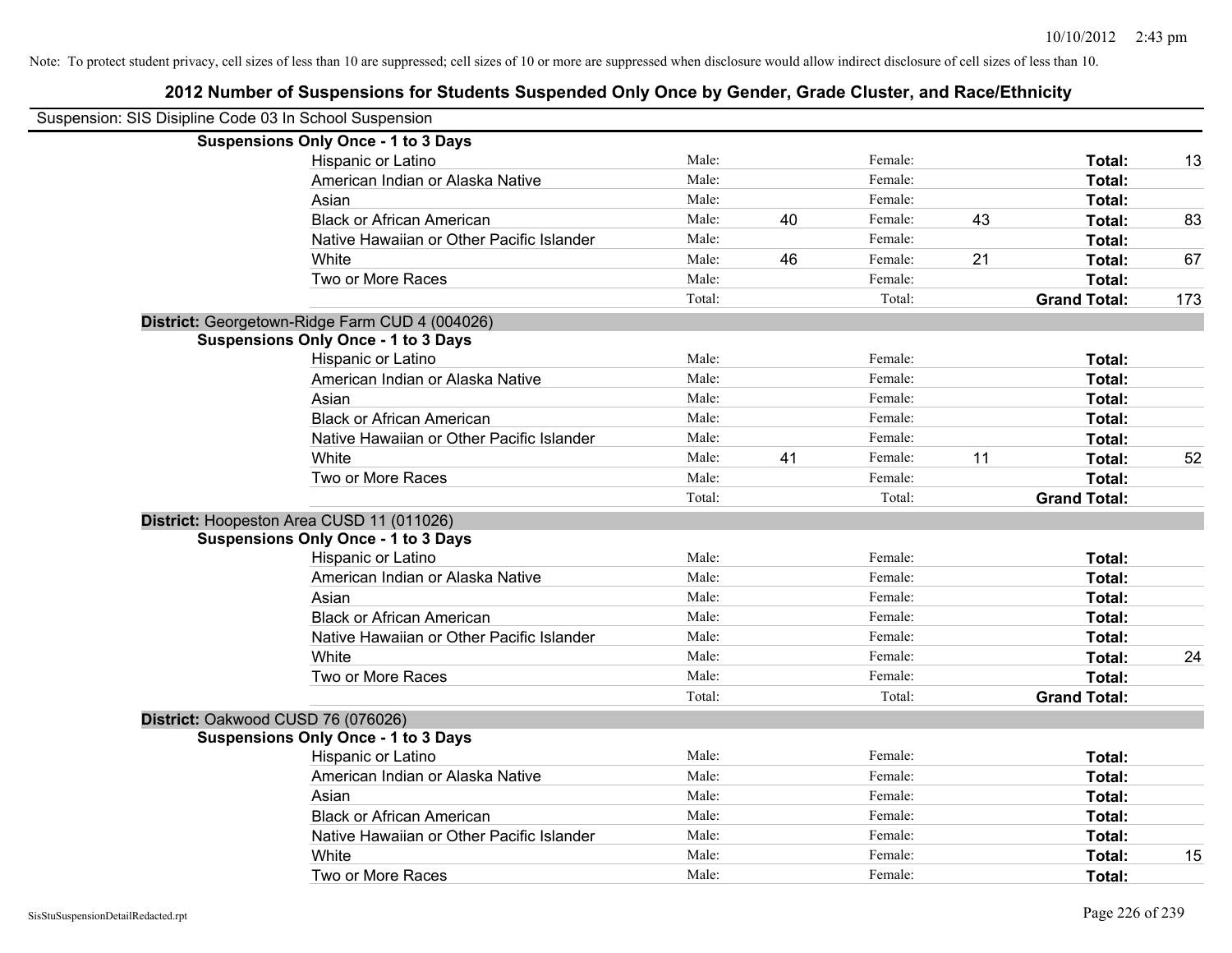| Suspension: SIS Disipline Code 03 In School Suspension |                                               |        |         |                     |    |
|--------------------------------------------------------|-----------------------------------------------|--------|---------|---------------------|----|
|                                                        |                                               | Total: | Total:  | <b>Grand Total:</b> |    |
|                                                        | <b>Suspensions Only Once - 4 or More Days</b> |        |         |                     |    |
|                                                        | Hispanic or Latino                            | Male:  | Female: | Total:              |    |
|                                                        | American Indian or Alaska Native              | Male:  | Female: | Total:              |    |
|                                                        | Asian                                         | Male:  | Female: | Total:              |    |
|                                                        | <b>Black or African American</b>              | Male:  | Female: | Total:              |    |
|                                                        | Native Hawaiian or Other Pacific Islander     | Male:  | Female: | Total:              |    |
|                                                        | White                                         | Male:  | Female: | Total:              |    |
|                                                        | Two or More Races                             | Male:  | Female: | Total:              |    |
|                                                        |                                               | Total: | Total:  | <b>Grand Total:</b> |    |
|                                                        | District: Potomac CUSD 10 (010026)            |        |         |                     |    |
|                                                        | <b>Suspensions Only Once - 1 to 3 Days</b>    |        |         |                     |    |
|                                                        | Hispanic or Latino                            | Male:  | Female: | Total:              |    |
|                                                        | American Indian or Alaska Native              | Male:  | Female: | Total:              |    |
|                                                        | Asian                                         | Male:  | Female: | Total:              |    |
|                                                        | <b>Black or African American</b>              | Male:  | Female: | Total:              |    |
|                                                        | Native Hawaiian or Other Pacific Islander     | Male:  | Female: | Total:              |    |
|                                                        | White                                         | Male:  | Female: | Total:              |    |
|                                                        | Two or More Races                             | Male:  | Female: | Total:              |    |
|                                                        |                                               | Total: | Total:  | <b>Grand Total:</b> |    |
|                                                        | District: Rossville-Alvin CUSD 7 (007026)     |        |         |                     |    |
|                                                        | <b>Suspensions Only Once - 1 to 3 Days</b>    |        |         |                     |    |
|                                                        | Hispanic or Latino                            | Male:  | Female: | Total:              |    |
|                                                        | American Indian or Alaska Native              | Male:  | Female: | Total:              |    |
|                                                        | Asian                                         | Male:  | Female: | Total:              |    |
|                                                        | <b>Black or African American</b>              | Male:  | Female: | Total:              |    |
|                                                        | Native Hawaiian or Other Pacific Islander     | Male:  | Female: | Total:              |    |
|                                                        | White                                         | Male:  | Female: | Total:              |    |
|                                                        | Two or More Races                             | Male:  | Female: | Total:              |    |
|                                                        |                                               | Total: | Total:  | <b>Grand Total:</b> | 10 |
|                                                        | District: Westville CUSD 2 (002026)           |        |         |                     |    |
|                                                        | <b>Suspensions Only Once - 1 to 3 Days</b>    |        |         |                     |    |
|                                                        | Hispanic or Latino                            | Male:  | Female: | Total:              |    |
|                                                        | American Indian or Alaska Native              | Male:  | Female: | Total:              |    |
|                                                        | Asian                                         | Male:  | Female: | Total:              |    |
|                                                        | <b>Black or African American</b>              | Male:  | Female: | Total:              |    |
|                                                        | Native Hawaiian or Other Pacific Islander     | Male:  | Female: | Total:              |    |
|                                                        | White                                         | Male:  | Female: | Total:              |    |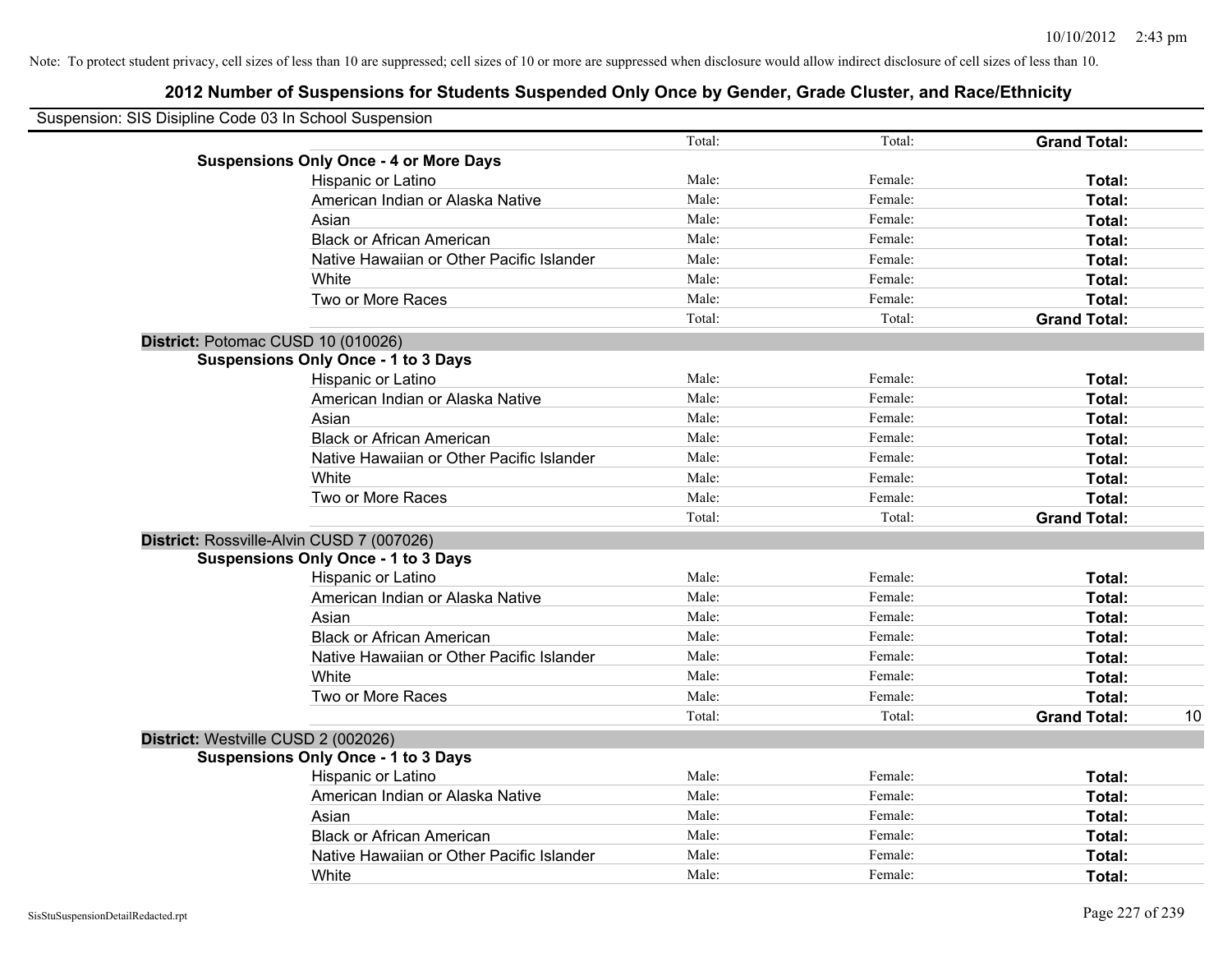| Suspension: SIS Disipline Code 03 In School Suspension |                                                      |        |         |                     |
|--------------------------------------------------------|------------------------------------------------------|--------|---------|---------------------|
|                                                        | Two or More Races                                    | Male:  | Female: | Total:              |
|                                                        |                                                      | Total: | Total:  | <b>Grand Total:</b> |
|                                                        |                                                      |        |         |                     |
| Region: Whiteside ROE (55)                             |                                                      |        |         |                     |
| County: Whiteside (098)                                |                                                      |        |         |                     |
|                                                        | District: Erie CUSD 1 (001026)                       |        |         |                     |
|                                                        | <b>Suspensions Only Once - 1 to 3 Days</b>           |        |         |                     |
|                                                        | Hispanic or Latino                                   | Male:  | Female: | Total:              |
|                                                        | American Indian or Alaska Native                     | Male:  | Female: | Total:              |
|                                                        | Asian                                                | Male:  | Female: | Total:              |
|                                                        | <b>Black or African American</b>                     | Male:  | Female: | Total:              |
|                                                        | Native Hawaiian or Other Pacific Islander            | Male:  | Female: | Total:              |
|                                                        | White                                                | Male:  | Female: | Total:              |
|                                                        | Two or More Races                                    | Male:  | Female: | Total:              |
|                                                        |                                                      | Total: | Total:  | <b>Grand Total:</b> |
|                                                        | District: Montmorency CCSD 145 (145004)              |        |         |                     |
|                                                        | <b>Suspensions Only Once - 1 to 3 Days</b>           |        |         |                     |
|                                                        | Hispanic or Latino                                   | Male:  | Female: | Total:              |
|                                                        | American Indian or Alaska Native                     | Male:  | Female: | Total:              |
|                                                        | Asian                                                | Male:  | Female: | Total:              |
|                                                        | <b>Black or African American</b>                     | Male:  | Female: | Total:              |
|                                                        | Native Hawaiian or Other Pacific Islander            | Male:  | Female: | Total:              |
|                                                        | White                                                | Male:  | Female: | Total:              |
|                                                        | Two or More Races                                    | Male:  | Female: | Total:              |
|                                                        |                                                      | Total: | Total:  | <b>Grand Total:</b> |
|                                                        | District: Morrison CUSD 6 (006026)                   |        |         |                     |
|                                                        | <b>Suspensions Only Once - 1 to 3 Days</b>           |        |         |                     |
|                                                        | Hispanic or Latino                                   | Male:  | Female: | Total:              |
|                                                        | American Indian or Alaska Native                     | Male:  | Female: | Total:              |
|                                                        | Asian                                                | Male:  | Female: | Total:              |
|                                                        | <b>Black or African American</b>                     | Male:  | Female: | Total:              |
|                                                        | Native Hawaiian or Other Pacific Islander            | Male:  | Female: | Total:              |
|                                                        | White                                                | Male:  | Female: | 22<br>Total:        |
|                                                        | Two or More Races                                    | Male:  | Female: | Total:              |
|                                                        |                                                      | Total: | Total:  | <b>Grand Total:</b> |
|                                                        | District: Prophetstown-Lyndon-Tampico CUSD3 (003026) |        |         |                     |
|                                                        | <b>Suspensions Only Once - 1 to 3 Days</b>           |        |         |                     |
|                                                        | <b>Hispanic or Latino</b>                            | Male:  | Female: | Total:              |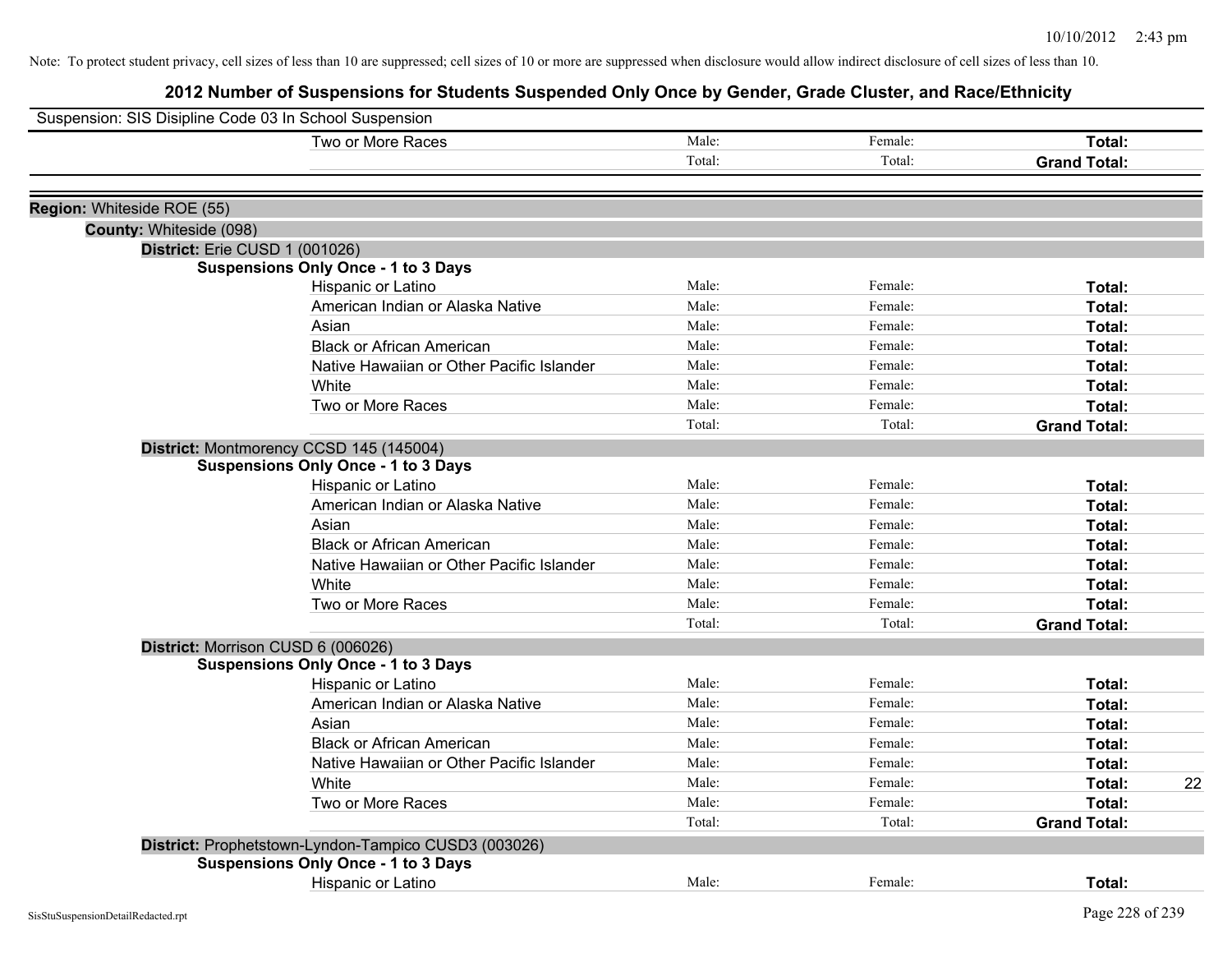# **2012 Number of Suspensions for Students Suspended Only Once by Gender, Grade Cluster, and Race/Ethnicity**

| Suspension: SIS Disipline Code 03 In School Suspension |                                            |        |         |                     |    |
|--------------------------------------------------------|--------------------------------------------|--------|---------|---------------------|----|
|                                                        | American Indian or Alaska Native           | Male:  | Female: | Total:              |    |
|                                                        | Asian                                      | Male:  | Female: | Total:              |    |
|                                                        | <b>Black or African American</b>           | Male:  | Female: | Total:              |    |
|                                                        | Native Hawaiian or Other Pacific Islander  | Male:  | Female: | Total:              |    |
|                                                        | White                                      | Male:  | Female: | Total:              | 28 |
|                                                        | Two or More Races                          | Male:  | Female: | Total:              |    |
|                                                        |                                            | Total: | Total:  | <b>Grand Total:</b> |    |
| District: River Bend CUSD 2 (002026)                   |                                            |        |         |                     |    |
|                                                        | <b>Suspensions Only Once - 1 to 3 Days</b> |        |         |                     |    |
|                                                        | Hispanic or Latino                         | Male:  | Female: | Total:              |    |
|                                                        | American Indian or Alaska Native           | Male:  | Female: | Total:              |    |
|                                                        | Asian                                      | Male:  | Female: | Total:              |    |
|                                                        | <b>Black or African American</b>           | Male:  | Female: | Total:              |    |
|                                                        | Native Hawaiian or Other Pacific Islander  | Male:  | Female: | Total:              |    |
|                                                        | White                                      | Male:  | Female: | Total:              | 18 |
|                                                        | Two or More Races                          | Male:  | Female: | Total:              |    |
|                                                        |                                            | Total: | Total:  | <b>Grand Total:</b> |    |
| District: Riverdale SD 14 (014002)                     |                                            |        |         |                     |    |
|                                                        | <b>Suspensions Only Once - 1 to 3 Days</b> |        |         |                     |    |
|                                                        | Hispanic or Latino                         | Male:  | Female: | Total:              |    |
|                                                        | American Indian or Alaska Native           | Male:  | Female: | Total:              |    |
|                                                        | Asian                                      | Male:  | Female: | Total:              |    |
|                                                        | <b>Black or African American</b>           | Male:  | Female: | Total:              |    |
|                                                        | Native Hawaiian or Other Pacific Islander  | Male:  | Female: | Total:              |    |
|                                                        | White                                      | Male:  | Female: | Total:              |    |
|                                                        | Two or More Races                          | Male:  | Female: | Total:              |    |
|                                                        |                                            | Total: | Total:  | <b>Grand Total:</b> |    |
| District: Rock Falls ESD 13 (013002)                   |                                            |        |         |                     |    |
|                                                        | <b>Suspensions Only Once - 1 to 3 Days</b> |        |         |                     |    |
|                                                        | Hispanic or Latino                         | Male:  | Female: | Total:              |    |
|                                                        | American Indian or Alaska Native           | Male:  | Female: | Total:              |    |
|                                                        | Asian                                      | Male:  | Female: | Total:              |    |
|                                                        | <b>Black or African American</b>           | Male:  | Female: | Total:              |    |
|                                                        | Native Hawaiian or Other Pacific Islander  | Male:  | Female: | Total:              |    |
|                                                        | White                                      | Male:  | Female: | Total:              |    |
|                                                        | Two or More Races                          | Male:  | Female: | Total:              |    |
|                                                        |                                            | Total: | Total:  | <b>Grand Total:</b> | 10 |

**District:** Rock Falls Twp HSD 301 (301017)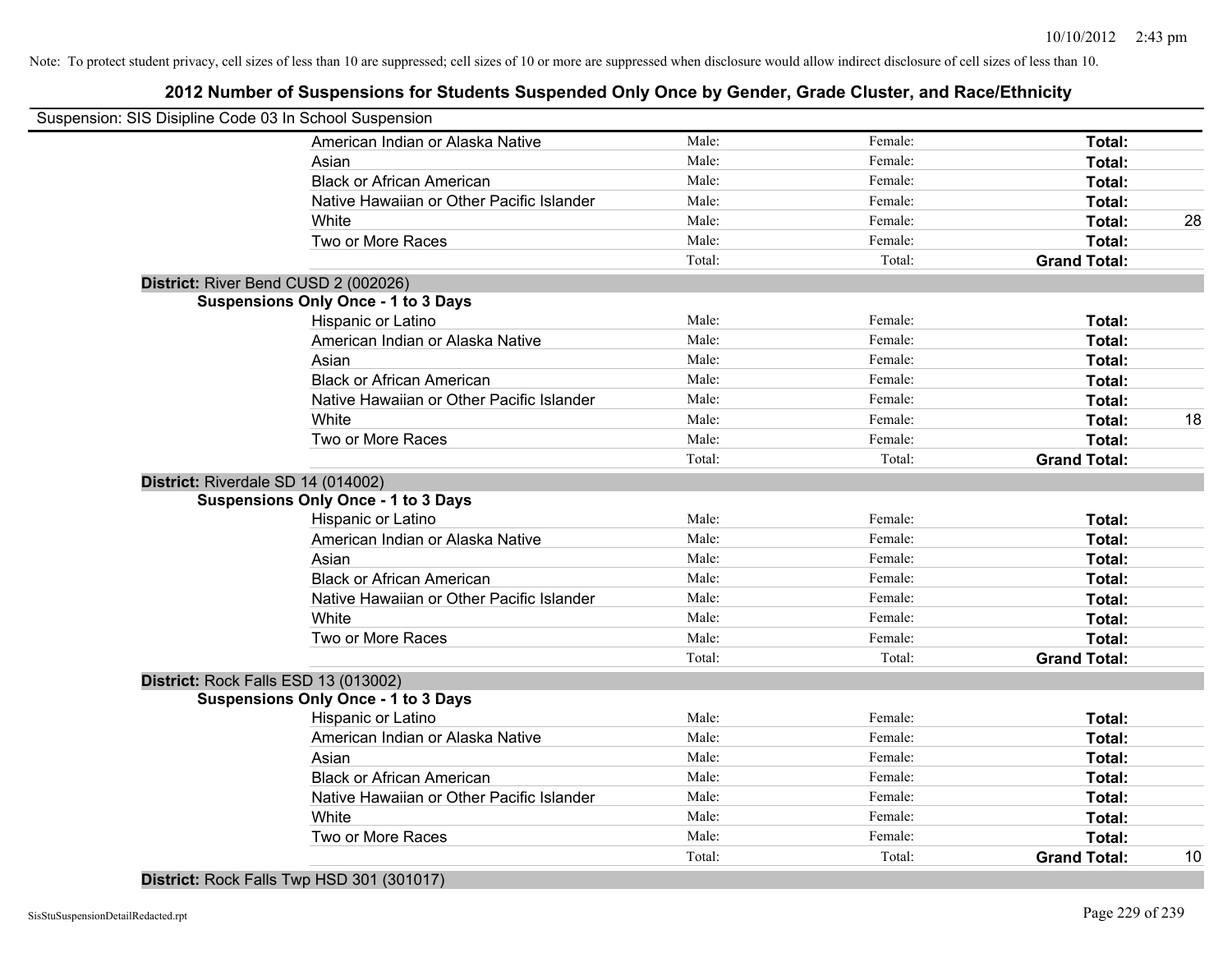|                                 | Suspension: SIS Disipline Code 03 In School Suspension           |        |    |         |    |                     |    |
|---------------------------------|------------------------------------------------------------------|--------|----|---------|----|---------------------|----|
|                                 | <b>Suspensions Only Once - 1 to 3 Days</b>                       |        |    |         |    |                     |    |
|                                 | Hispanic or Latino                                               | Male:  |    | Female: |    | Total:              | 12 |
|                                 | American Indian or Alaska Native                                 | Male:  |    | Female: |    | Total:              |    |
|                                 | Asian                                                            | Male:  |    | Female: |    | Total:              |    |
|                                 | <b>Black or African American</b>                                 | Male:  |    | Female: |    | Total:              |    |
|                                 | Native Hawaiian or Other Pacific Islander                        | Male:  |    | Female: |    | Total:              |    |
|                                 | White                                                            | Male:  | 23 | Female: | 14 | Total:              | 37 |
|                                 | Two or More Races                                                | Male:  |    | Female: |    | Total:              |    |
|                                 |                                                                  | Total: |    | Total:  |    | <b>Grand Total:</b> |    |
|                                 | District: Sterling CUSD 5 (005026)                               |        |    |         |    |                     |    |
|                                 | <b>Suspensions Only Once - 1 to 3 Days</b>                       |        |    |         |    |                     |    |
|                                 | Hispanic or Latino                                               | Male:  |    | Female: |    | Total:              |    |
|                                 | American Indian or Alaska Native                                 | Male:  |    | Female: |    | Total:              |    |
|                                 | Asian                                                            | Male:  |    | Female: |    | Total:              |    |
|                                 | <b>Black or African American</b>                                 | Male:  |    | Female: |    | Total:              |    |
|                                 | Native Hawaiian or Other Pacific Islander                        | Male:  |    | Female: |    | Total:              |    |
|                                 | White                                                            | Male:  |    | Female: |    | Total:              |    |
|                                 | Two or More Races                                                | Male:  |    | Female: |    | Total:              |    |
|                                 |                                                                  | Total: |    | Total:  |    | <b>Grand Total:</b> |    |
|                                 |                                                                  |        |    |         |    |                     |    |
|                                 |                                                                  |        |    |         |    |                     |    |
|                                 |                                                                  |        |    |         |    |                     |    |
| Region: Will ROE (56)           |                                                                  |        |    |         |    |                     |    |
| County: Non-Public School (000) |                                                                  |        |    |         |    |                     |    |
| District: Will ROE (000000)     |                                                                  |        |    |         |    |                     |    |
|                                 | <b>Suspensions Only Once - 1 to 3 Days</b><br>Hispanic or Latino | Male:  |    | Female: |    | Total:              |    |
|                                 | American Indian or Alaska Native                                 | Male:  |    | Female: |    | Total:              |    |
|                                 | Asian                                                            | Male:  |    | Female: |    | Total:              |    |
|                                 | <b>Black or African American</b>                                 | Male:  |    | Female: |    |                     |    |
|                                 | Native Hawaiian or Other Pacific Islander                        | Male:  |    | Female: |    | Total:              |    |
|                                 | White                                                            | Male:  |    | Female: |    | Total:              |    |
|                                 | Two or More Races                                                | Male:  |    | Female: |    | Total:<br>Total:    |    |
|                                 |                                                                  |        |    | Total:  |    |                     |    |
|                                 |                                                                  | Total: |    |         |    | <b>Grand Total:</b> |    |
| <b>County: Will (099)</b>       |                                                                  |        |    |         |    |                     |    |
|                                 | District: Beecher CUSD 200U (200U26)                             |        |    |         |    |                     |    |
|                                 | <b>Suspensions Only Once - 1 to 3 Days</b>                       | Male:  |    | Female: |    | Total:              |    |
|                                 | Hispanic or Latino<br>American Indian or Alaska Native           | Male:  |    | Female: |    | Total:              |    |
|                                 | Asian                                                            | Male:  |    | Female: |    | Total:              |    |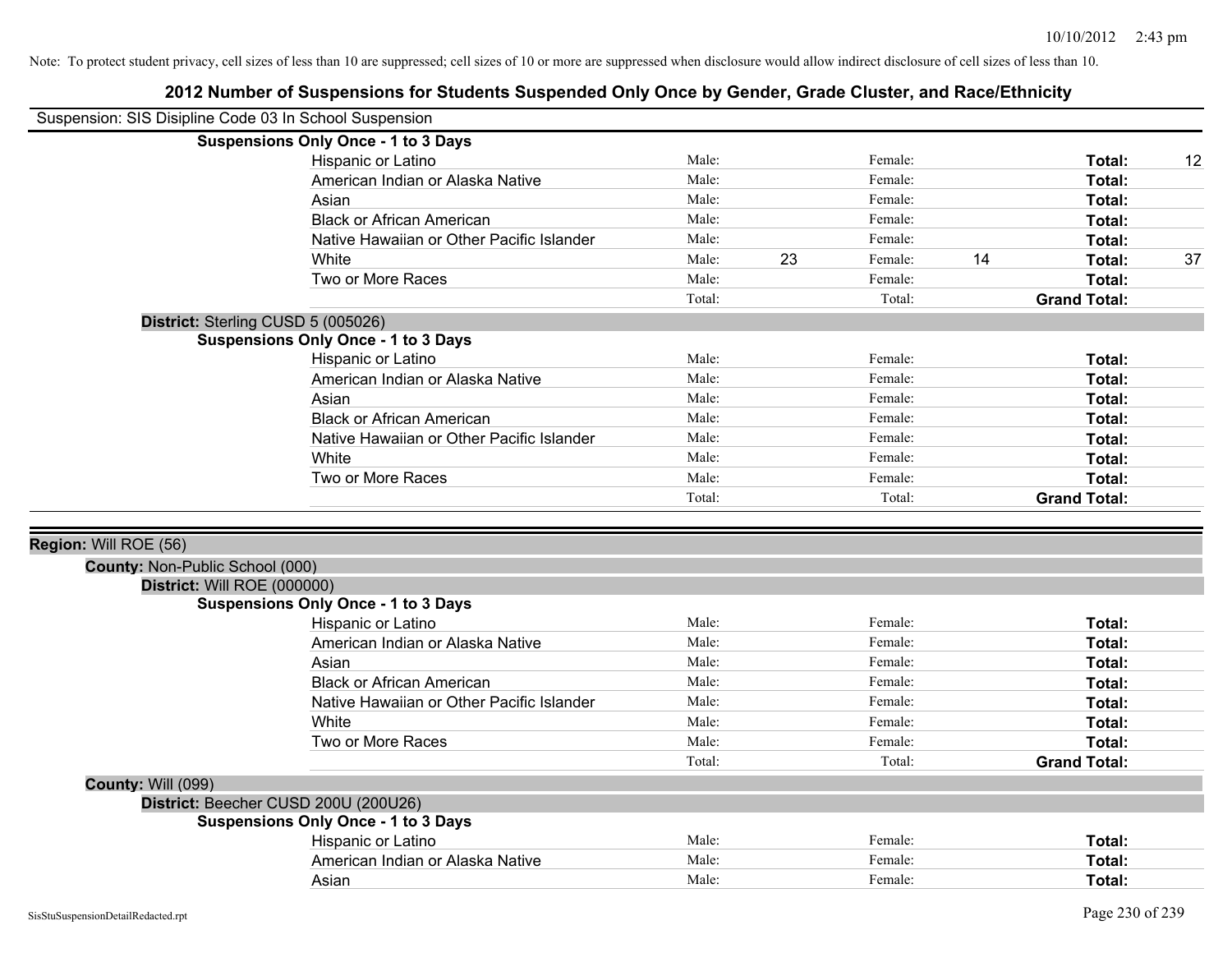| Suspension: SIS Disipline Code 03 In School Suspension |                                               |        |         |                     |    |
|--------------------------------------------------------|-----------------------------------------------|--------|---------|---------------------|----|
|                                                        | <b>Black or African American</b>              | Male:  | Female: | Total:              |    |
|                                                        | Native Hawaiian or Other Pacific Islander     | Male:  | Female: | Total:              |    |
|                                                        | White                                         | Male:  | Female: | Total:              |    |
|                                                        | Two or More Races                             | Male:  | Female: | Total:              |    |
|                                                        |                                               | Total: | Total:  | <b>Grand Total:</b> |    |
|                                                        | District: Chaney-Monge SD 88 (088002)         |        |         |                     |    |
|                                                        | <b>Suspensions Only Once - 1 to 3 Days</b>    |        |         |                     |    |
|                                                        | Hispanic or Latino                            | Male:  | Female: | Total:              |    |
|                                                        | American Indian or Alaska Native              | Male:  | Female: | Total:              |    |
|                                                        | Asian                                         | Male:  | Female: | Total:              |    |
|                                                        | <b>Black or African American</b>              | Male:  | Female: | Total:              |    |
|                                                        | Native Hawaiian or Other Pacific Islander     | Male:  | Female: | Total:              |    |
|                                                        | White                                         | Male:  | Female: | Total:              |    |
|                                                        | Two or More Races                             | Male:  | Female: | Total:              |    |
|                                                        |                                               | Total: | Total:  | <b>Grand Total:</b> | 17 |
|                                                        | District: Channahon SD 17 (017002)            |        |         |                     |    |
|                                                        | <b>Suspensions Only Once - 1 to 3 Days</b>    |        |         |                     |    |
|                                                        | Hispanic or Latino                            | Male:  | Female: | Total:              |    |
|                                                        | American Indian or Alaska Native              | Male:  | Female: | Total:              |    |
|                                                        | Asian                                         | Male:  | Female: | Total:              |    |
|                                                        | <b>Black or African American</b>              | Male:  | Female: | Total:              |    |
|                                                        | Native Hawaiian or Other Pacific Islander     | Male:  | Female: | Total:              |    |
|                                                        | White                                         | Male:  | Female: | Total:              |    |
|                                                        | Two or More Races                             | Male:  | Female: | Total:              |    |
|                                                        |                                               | Total: | Total:  | <b>Grand Total:</b> |    |
|                                                        | <b>Suspensions Only Once - 4 or More Days</b> |        |         |                     |    |
|                                                        | Hispanic or Latino                            | Male:  | Female: | Total:              |    |
|                                                        | American Indian or Alaska Native              | Male:  | Female: | Total:              |    |
|                                                        | Asian                                         | Male:  | Female: | Total:              |    |
|                                                        | <b>Black or African American</b>              | Male:  | Female: | Total:              |    |
|                                                        | Native Hawaiian or Other Pacific Islander     | Male:  | Female: | Total:              |    |
|                                                        | White                                         | Male:  | Female: | Total:              |    |
|                                                        | Two or More Races                             | Male:  | Female: | Total:              |    |
|                                                        |                                               | Total: | Total:  | <b>Grand Total:</b> |    |
|                                                        | District: Crete Monee CUSD 201U (201U26)      |        |         |                     |    |
|                                                        | <b>Suspensions Only Once - 1 to 3 Days</b>    |        |         |                     |    |
|                                                        | Hispanic or Latino                            | Male:  | Female: | Total:              | 24 |
|                                                        | American Indian or Alaska Native              | Male:  | Female: | Total:              |    |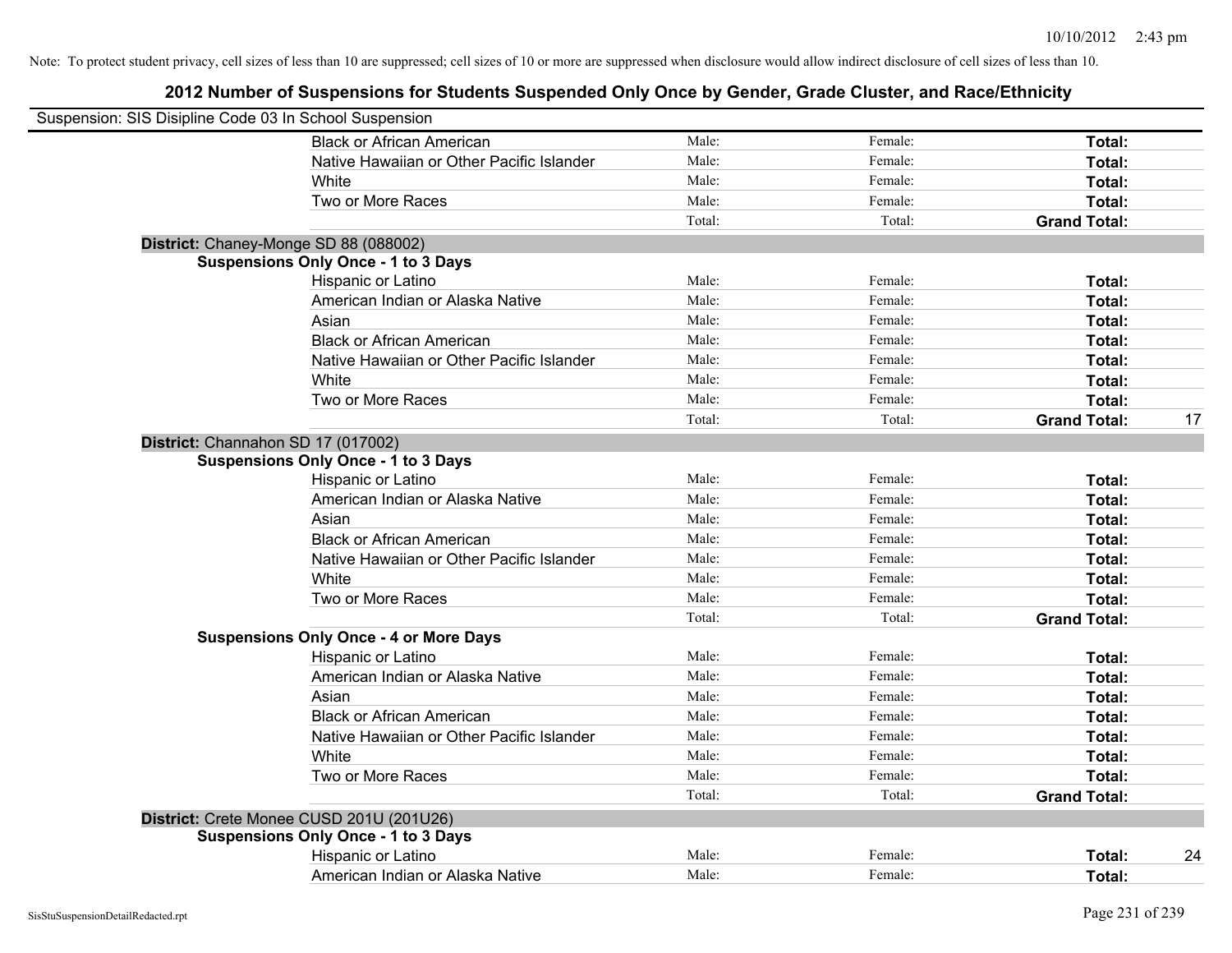# **2012 Number of Suspensions for Students Suspended Only Once by Gender, Grade Cluster, and Race/Ethnicity**

| Suspension: SIS Disipline Code 03 In School Suspension |                                            |        |     |         |     |                     |     |
|--------------------------------------------------------|--------------------------------------------|--------|-----|---------|-----|---------------------|-----|
|                                                        | Asian                                      | Male:  |     | Female: |     | Total:              |     |
|                                                        | <b>Black or African American</b>           | Male:  | 198 | Female: | 111 | Total:              | 309 |
|                                                        | Native Hawaiian or Other Pacific Islander  | Male:  |     | Female: |     | Total:              |     |
|                                                        | White                                      | Male:  | 42  | Female: | 15  | Total:              | 57  |
|                                                        | Two or More Races                          | Male:  |     | Female: |     | Total:              | 15  |
|                                                        |                                            | Total: |     | Total:  |     | <b>Grand Total:</b> |     |
| District: Elwood CCSD 203 (203004)                     |                                            |        |     |         |     |                     |     |
|                                                        | <b>Suspensions Only Once - 1 to 3 Days</b> |        |     |         |     |                     |     |
|                                                        | Hispanic or Latino                         | Male:  |     | Female: |     | Total:              |     |
|                                                        | American Indian or Alaska Native           | Male:  |     | Female: |     | Total:              |     |
|                                                        | Asian                                      | Male:  |     | Female: |     | Total:              |     |
|                                                        | <b>Black or African American</b>           | Male:  |     | Female: |     | Total:              |     |
|                                                        | Native Hawaiian or Other Pacific Islander  | Male:  |     | Female: |     | Total:              |     |
|                                                        | White                                      | Male:  |     | Female: |     | Total:              |     |
|                                                        | Two or More Races                          | Male:  |     | Female: |     | Total:              |     |
|                                                        |                                            | Total: |     | Total:  |     | <b>Grand Total:</b> |     |
| District: Fairmont SD 89 (089002)                      |                                            |        |     |         |     |                     |     |
|                                                        | <b>Suspensions Only Once - 1 to 3 Days</b> |        |     |         |     |                     |     |
|                                                        | Hispanic or Latino                         | Male:  |     | Female: |     | Total:              |     |
|                                                        | American Indian or Alaska Native           | Male:  |     | Female: |     | Total:              |     |
|                                                        | Asian                                      | Male:  |     | Female: |     | Total:              |     |
|                                                        | <b>Black or African American</b>           | Male:  |     | Female: |     | Total:              |     |
|                                                        | Native Hawaiian or Other Pacific Islander  | Male:  |     | Female: |     | Total:              |     |
|                                                        | White                                      | Male:  |     | Female: |     | Total:              |     |
|                                                        | Two or More Races                          | Male:  |     | Female: |     | Total:              |     |
|                                                        |                                            | Total: |     | Total:  |     | <b>Grand Total:</b> | 14  |
| District: Frankfort CCSD 157C (157C04)                 |                                            |        |     |         |     |                     |     |
|                                                        | <b>Suspensions Only Once - 1 to 3 Days</b> |        |     |         |     |                     |     |
|                                                        | Hispanic or Latino                         | Male:  |     | Female: |     | Total:              |     |
|                                                        | American Indian or Alaska Native           | Male:  |     | Female: |     | Total:              |     |
|                                                        | Asian                                      | Male:  |     | Female: |     | Total:              |     |
|                                                        | <b>Black or African American</b>           | Male:  |     | Female: |     | Total:              |     |
|                                                        | Native Hawaiian or Other Pacific Islander  | Male:  |     | Female: |     | Total:              |     |
|                                                        | White                                      | Male:  |     | Female: |     | Total:              | 37  |
|                                                        | Two or More Races                          | Male:  |     | Female: |     | Total:              |     |
|                                                        |                                            |        |     |         |     |                     |     |

**Suspensions Only Once - 1 to 3 Days**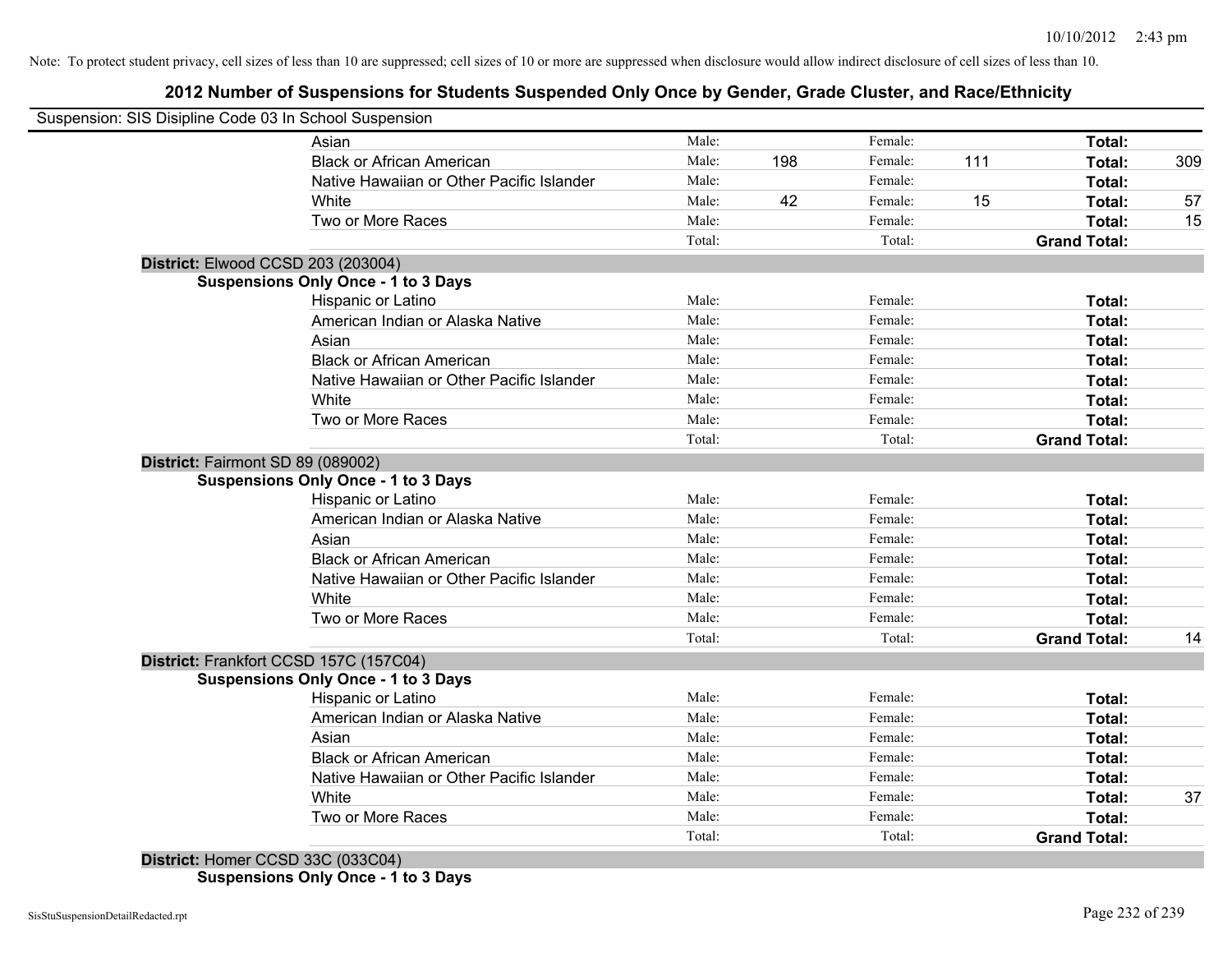| Suspension: SIS Disipline Code 03 In School Suspension |                                            |        |     |         |    |                     |     |
|--------------------------------------------------------|--------------------------------------------|--------|-----|---------|----|---------------------|-----|
|                                                        | Hispanic or Latino                         | Male:  |     | Female: |    | Total:              |     |
|                                                        | American Indian or Alaska Native           | Male:  |     | Female: |    | Total:              |     |
|                                                        | Asian                                      | Male:  |     | Female: |    | Total:              |     |
|                                                        | <b>Black or African American</b>           | Male:  |     | Female: |    | Total:              |     |
|                                                        | Native Hawaiian or Other Pacific Islander  | Male:  |     | Female: |    | Total:              |     |
|                                                        | White                                      | Male:  |     | Female: |    | Total:              | 51  |
|                                                        | Two or More Races                          | Male:  |     | Female: |    | Total:              |     |
|                                                        |                                            | Total: | 54  | Total:  | 11 | <b>Grand Total:</b> | 65  |
| District: Joliet PSD 86 (086005)                       |                                            |        |     |         |    |                     |     |
|                                                        | <b>Suspensions Only Once - 1 to 3 Days</b> |        |     |         |    |                     |     |
|                                                        | Hispanic or Latino                         | Male:  | 111 | Female: | 34 | Total:              | 145 |
|                                                        | American Indian or Alaska Native           | Male:  |     | Female: |    | Total:              |     |
|                                                        | Asian                                      | Male:  |     | Female: |    | Total:              |     |
|                                                        | <b>Black or African American</b>           | Male:  | 135 | Female: | 76 | Total:              | 211 |
|                                                        | Native Hawaiian or Other Pacific Islander  | Male:  |     | Female: |    | Total:              |     |
|                                                        | White                                      | Male:  | 44  | Female: | 11 | Total:              | 55  |
|                                                        | Two or More Races                          | Male:  |     | Female: |    | Total:              | 26  |
|                                                        |                                            | Total: |     | Total:  |    | <b>Grand Total:</b> |     |
| District: Joliet Twp HSD 204 (204017)                  |                                            |        |     |         |    |                     |     |
|                                                        | <b>Suspensions Only Once - 1 to 3 Days</b> |        |     |         |    |                     |     |
|                                                        | Hispanic or Latino                         | Male:  | 141 | Female: | 71 | Total:              | 212 |
|                                                        | American Indian or Alaska Native           | Male:  |     | Female: |    | Total:              |     |
|                                                        | Asian                                      | Male:  |     | Female: |    | Total:              |     |
|                                                        | <b>Black or African American</b>           | Male:  | 114 | Female: | 80 | Total:              | 194 |
|                                                        | Native Hawaiian or Other Pacific Islander  | Male:  |     | Female: |    | Total:              |     |
|                                                        | White                                      | Male:  | 69  | Female: | 33 | Total:              | 102 |
|                                                        | Two or More Races                          | Male:  |     | Female: |    | Total:              | 14  |
|                                                        |                                            | Total: |     | Total:  |    | <b>Grand Total:</b> |     |
| District: Laraway CCSD 70C (070C04)                    |                                            |        |     |         |    |                     |     |
|                                                        | <b>Suspensions Only Once - 1 to 3 Days</b> |        |     |         |    |                     |     |
|                                                        | Hispanic or Latino                         | Male:  |     | Female: |    | Total:              |     |
|                                                        | American Indian or Alaska Native           | Male:  |     | Female: |    | Total:              |     |
|                                                        | Asian                                      | Male:  |     | Female: |    | Total:              |     |
|                                                        | <b>Black or African American</b>           | Male:  |     | Female: |    | Total:              | 11  |
|                                                        | Native Hawaiian or Other Pacific Islander  | Male:  |     | Female: |    | Total:              |     |
|                                                        | White                                      | Male:  |     | Female: |    | Total:              |     |
|                                                        | Two or More Races                          | Male:  |     | Female: |    | Total:              |     |
|                                                        |                                            | Total: |     | Total:  |    | <b>Grand Total:</b> |     |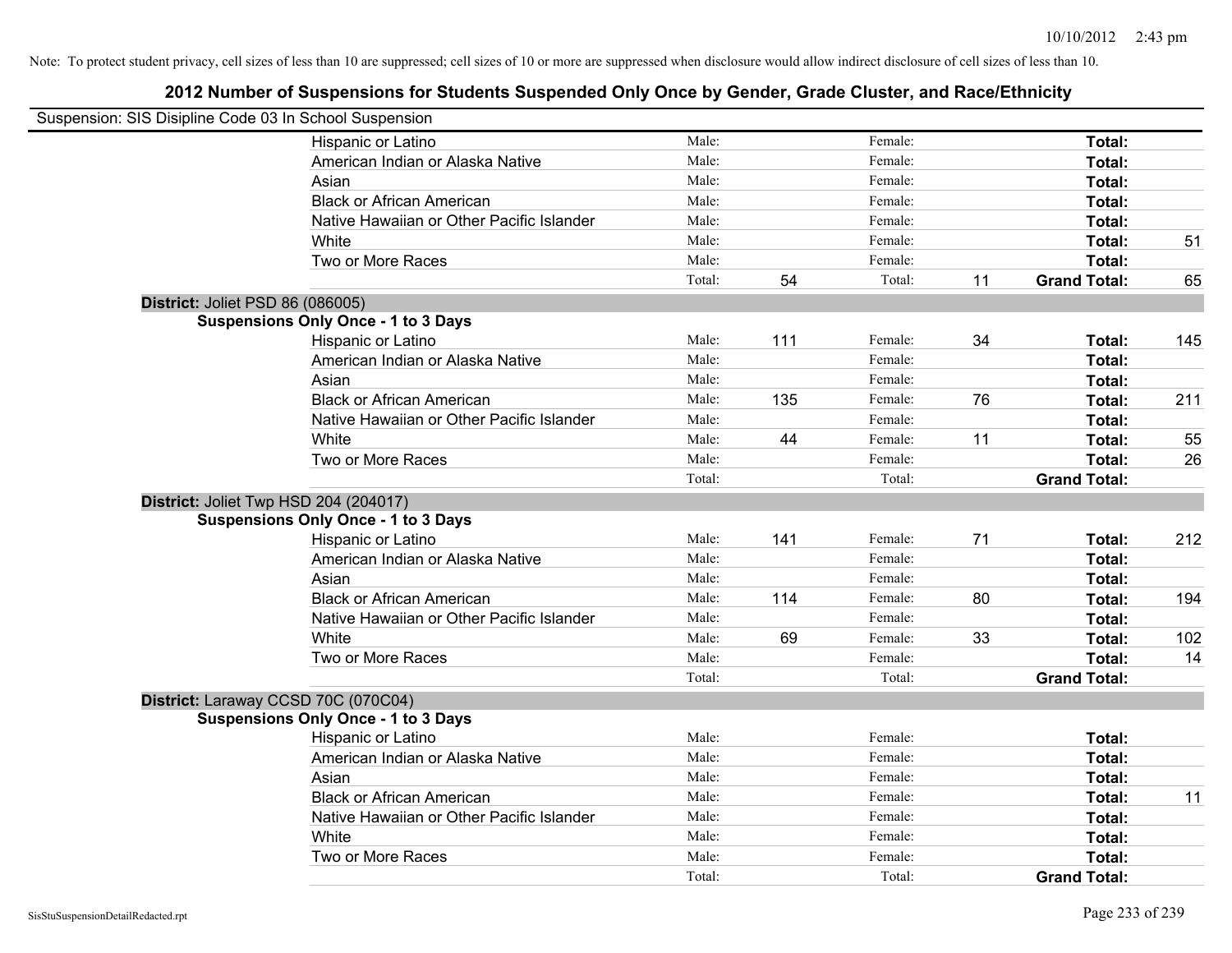| Suspension: SIS Disipline Code 03 In School Suspension |                                                     |        |     |         |    |                     |     |
|--------------------------------------------------------|-----------------------------------------------------|--------|-----|---------|----|---------------------|-----|
| District: Lincoln Way CHSD 210 (210016)                |                                                     |        |     |         |    |                     |     |
|                                                        | <b>Suspensions Only Once - 1 to 3 Days</b>          |        |     |         |    |                     |     |
|                                                        | Hispanic or Latino                                  | Male:  |     | Female: |    | Total:              | 13  |
|                                                        | American Indian or Alaska Native                    | Male:  |     | Female: |    | Total:              |     |
|                                                        | Asian                                               | Male:  |     | Female: |    | Total:              |     |
|                                                        | <b>Black or African American</b>                    | Male:  |     | Female: |    | Total:              | 21  |
|                                                        | Native Hawaiian or Other Pacific Islander           | Male:  |     | Female: |    | Total:              |     |
|                                                        | White                                               | Male:  | 205 | Female: | 84 | Total:              | 289 |
|                                                        | Two or More Races                                   | Male:  |     | Female: |    | Total:              | 13  |
|                                                        |                                                     | Total: |     | Total:  |    | <b>Grand Total:</b> |     |
|                                                        | <b>Suspensions Only Once - 4 or More Days</b>       |        |     |         |    |                     |     |
|                                                        | Hispanic or Latino                                  | Male:  |     | Female: |    | Total:              |     |
|                                                        | American Indian or Alaska Native                    | Male:  |     | Female: |    | Total:              |     |
|                                                        | Asian                                               | Male:  |     | Female: |    | Total:              |     |
|                                                        | <b>Black or African American</b>                    | Male:  |     | Female: |    | Total:              |     |
|                                                        | Native Hawaiian or Other Pacific Islander           | Male:  |     | Female: |    | Total:              |     |
|                                                        | White                                               | Male:  |     | Female: |    | Total:              |     |
|                                                        | Two or More Races                                   | Male:  |     | Female: |    | Total:              |     |
|                                                        |                                                     | Total: |     | Total:  |    | <b>Grand Total:</b> |     |
|                                                        | District: Lincoln-Way Area Spec Ed JA Dist (843060) |        |     |         |    |                     |     |
|                                                        | <b>Suspensions Only Once - 1 to 3 Days</b>          |        |     |         |    |                     |     |
|                                                        | Hispanic or Latino                                  | Male:  |     | Female: |    | Total:              |     |
|                                                        | American Indian or Alaska Native                    | Male:  |     | Female: |    | Total:              |     |
|                                                        | Asian                                               | Male:  |     | Female: |    | Total:              |     |
|                                                        | <b>Black or African American</b>                    | Male:  |     | Female: |    | Total:              |     |
|                                                        | Native Hawaiian or Other Pacific Islander           | Male:  |     | Female: |    | Total:              |     |
|                                                        | White                                               | Male:  |     | Female: |    | Total:              |     |
|                                                        | Two or More Races                                   | Male:  |     | Female: |    | Total:              |     |
|                                                        |                                                     | Total: |     | Total:  |    | <b>Grand Total:</b> |     |
| District: Lockport SD 91 (091002)                      |                                                     |        |     |         |    |                     |     |
|                                                        | <b>Suspensions Only Once - 1 to 3 Days</b>          |        |     |         |    |                     |     |
|                                                        | Hispanic or Latino                                  | Male:  |     | Female: |    | Total:              |     |
|                                                        | American Indian or Alaska Native                    | Male:  |     | Female: |    | Total:              |     |
|                                                        | Asian                                               | Male:  |     | Female: |    | Total:              |     |
|                                                        | <b>Black or African American</b>                    | Male:  |     | Female: |    | Total:              |     |
|                                                        | Native Hawaiian or Other Pacific Islander           | Male:  |     | Female: |    | Total:              |     |
|                                                        | White                                               | Male:  |     | Female: |    | Total:              |     |
|                                                        | Two or More Races                                   | Male:  |     | Female: |    | Total:              |     |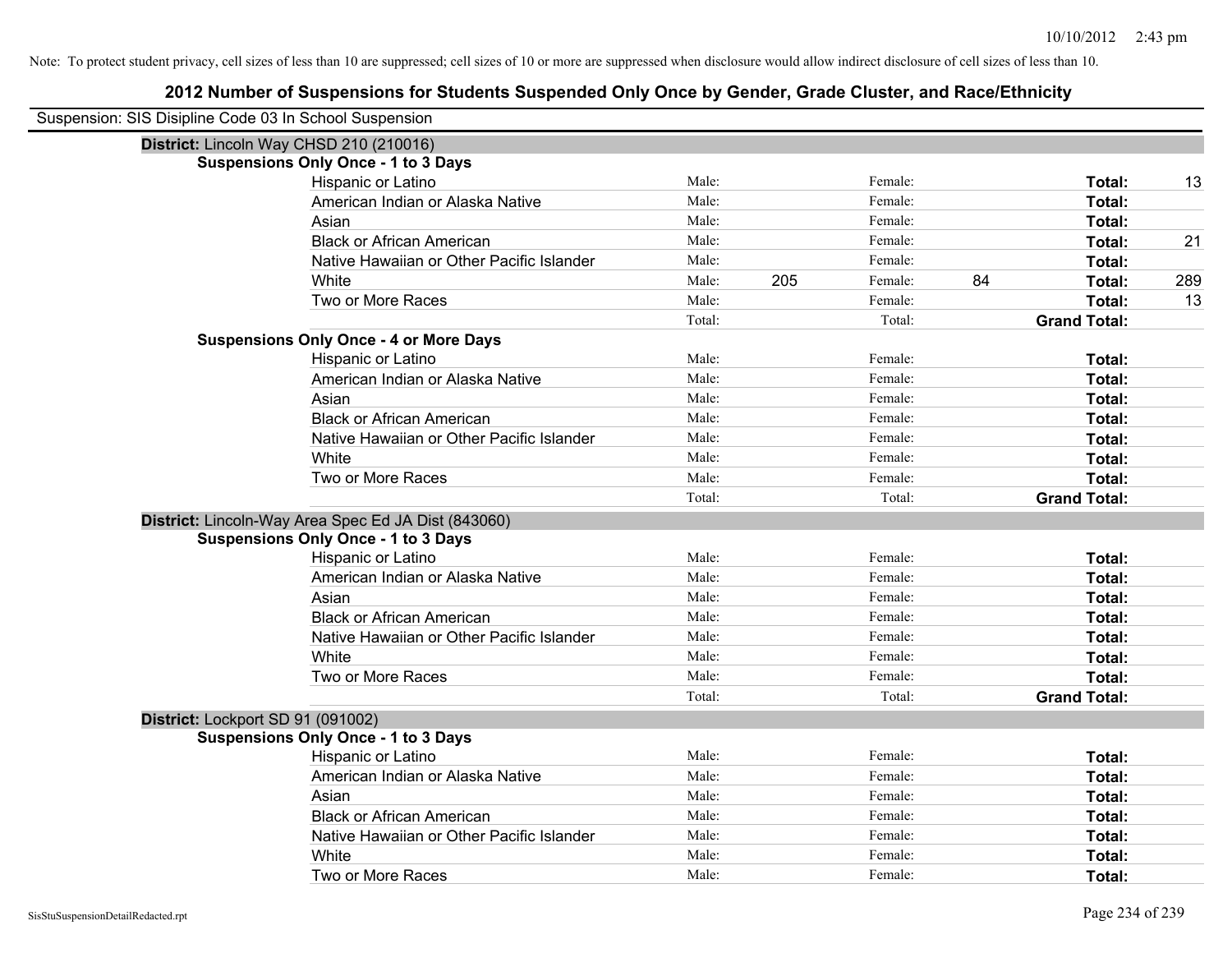| Suspension: SIS Disipline Code 03 In School Suspension |                                            |        |    |         |    |                     |    |
|--------------------------------------------------------|--------------------------------------------|--------|----|---------|----|---------------------|----|
|                                                        |                                            | Total: |    | Total:  |    | <b>Grand Total:</b> |    |
|                                                        | District: Lockport Twp HSD 205 (205017)    |        |    |         |    |                     |    |
|                                                        | <b>Suspensions Only Once - 1 to 3 Days</b> |        |    |         |    |                     |    |
|                                                        | Hispanic or Latino                         | Male:  | 20 | Female: | 20 | Total:              | 40 |
|                                                        | American Indian or Alaska Native           | Male:  |    | Female: |    | Total:              |    |
|                                                        | Asian                                      | Male:  |    | Female: |    | Total:              |    |
|                                                        | <b>Black or African American</b>           | Male:  |    | Female: |    | Total:              | 20 |
|                                                        | Native Hawaiian or Other Pacific Islander  | Male:  |    | Female: |    | Total:              |    |
|                                                        | White                                      | Male:  | 58 | Female: | 28 | Total:              | 86 |
|                                                        | Two or More Races                          | Male:  |    | Female: |    | Total:              |    |
|                                                        |                                            | Total: |    | Total:  |    | <b>Grand Total:</b> |    |
|                                                        | District: Mokena SD 159 (159002)           |        |    |         |    |                     |    |
|                                                        | <b>Suspensions Only Once - 1 to 3 Days</b> |        |    |         |    |                     |    |
|                                                        | Hispanic or Latino                         | Male:  |    | Female: |    | Total:              |    |
|                                                        | American Indian or Alaska Native           | Male:  |    | Female: |    | Total:              |    |
|                                                        | Asian                                      | Male:  |    | Female: |    | Total:              |    |
|                                                        | <b>Black or African American</b>           | Male:  |    | Female: |    | Total:              |    |
|                                                        | Native Hawaiian or Other Pacific Islander  | Male:  |    | Female: |    | Total:              |    |
|                                                        | White                                      | Male:  |    | Female: |    | Total:              | 20 |
|                                                        | Two or More Races                          | Male:  |    | Female: |    | Total:              |    |
|                                                        |                                            | Total: |    | Total:  |    | <b>Grand Total:</b> |    |
|                                                        | District: New Lenox SD 122 (122002)        |        |    |         |    |                     |    |
|                                                        | <b>Suspensions Only Once - 1 to 3 Days</b> |        |    |         |    |                     |    |
|                                                        | Hispanic or Latino                         | Male:  |    | Female: |    | Total:              |    |
|                                                        | American Indian or Alaska Native           | Male:  |    | Female: |    | Total:              |    |
|                                                        | Asian                                      | Male:  |    | Female: |    | Total:              |    |
|                                                        | <b>Black or African American</b>           | Male:  |    | Female: |    | Total:              |    |
|                                                        | Native Hawaiian or Other Pacific Islander  | Male:  |    | Female: |    | Total:              |    |
|                                                        | White                                      | Male:  |    | Female: |    | Total:              | 36 |
|                                                        | Two or More Races                          | Male:  |    | Female: |    | Total:              |    |
|                                                        |                                            | Total: |    | Total:  |    | <b>Grand Total:</b> | 47 |
|                                                        | District: Peotone CUSD 207U (207U26)       |        |    |         |    |                     |    |
|                                                        | <b>Suspensions Only Once - 1 to 3 Days</b> |        |    |         |    |                     |    |
|                                                        | <b>Hispanic or Latino</b>                  | Male:  |    | Female: |    | Total:              |    |
|                                                        | American Indian or Alaska Native           | Male:  |    | Female: |    | Total:              |    |
|                                                        | Asian                                      | Male:  |    | Female: |    | Total:              |    |
|                                                        | <b>Black or African American</b>           | Male:  |    | Female: |    | Total:              |    |
|                                                        | Native Hawaiian or Other Pacific Islander  | Male:  |    | Female: |    | Total:              |    |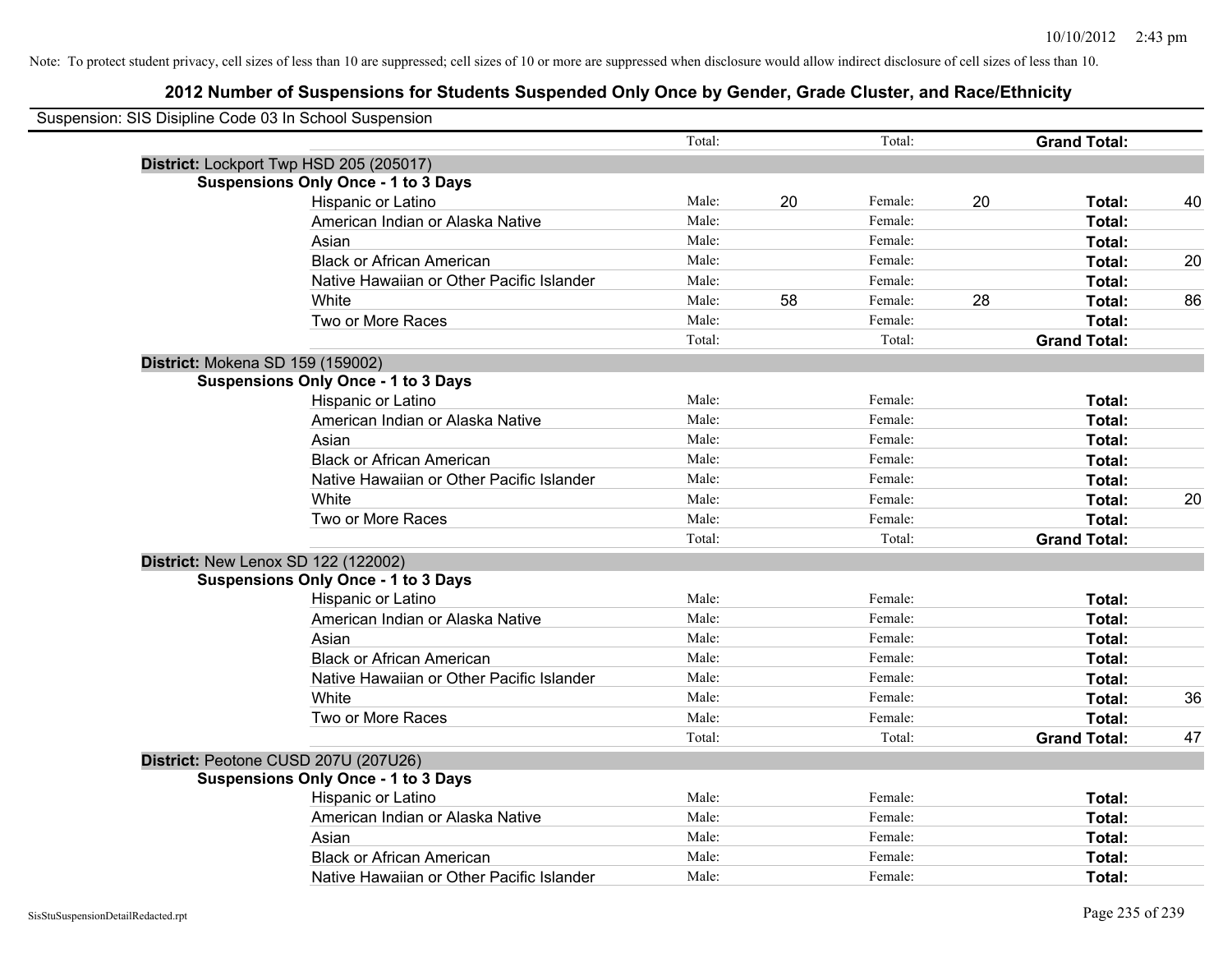| Suspension: SIS Disipline Code 03 In School Suspension |                                               |        |     |         |    |                     |     |
|--------------------------------------------------------|-----------------------------------------------|--------|-----|---------|----|---------------------|-----|
|                                                        | White                                         | Male:  |     | Female: |    | Total:              | 12  |
|                                                        | Two or More Races                             | Male:  |     | Female: |    | Total:              |     |
|                                                        |                                               | Total: |     | Total:  |    | <b>Grand Total:</b> |     |
| District: Plainfield SD 202 (202022)                   |                                               |        |     |         |    |                     |     |
|                                                        | <b>Suspensions Only Once - 1 to 3 Days</b>    |        |     |         |    |                     |     |
|                                                        | Hispanic or Latino                            | Male:  | 166 | Female: | 71 | Total:              | 237 |
|                                                        | American Indian or Alaska Native              | Male:  |     | Female: |    | Total:              |     |
|                                                        | Asian                                         | Male:  |     | Female: |    | Total:              | 25  |
|                                                        | <b>Black or African American</b>              | Male:  | 103 | Female: | 45 | Total:              | 148 |
|                                                        | Native Hawaiian or Other Pacific Islander     | Male:  |     | Female: |    | Total:              |     |
|                                                        | White                                         | Male:  | 331 | Female: | 98 | Total:              | 429 |
|                                                        | Two or More Races                             | Male:  |     | Female: |    | Total:              | 23  |
|                                                        |                                               | Total: |     | Total:  |    | <b>Grand Total:</b> |     |
|                                                        | <b>Suspensions Only Once - 4 or More Days</b> |        |     |         |    |                     |     |
|                                                        | Hispanic or Latino                            | Male:  |     | Female: |    | Total:              |     |
|                                                        | American Indian or Alaska Native              | Male:  |     | Female: |    | Total:              |     |
|                                                        | Asian                                         | Male:  |     | Female: |    | Total:              |     |
|                                                        | <b>Black or African American</b>              | Male:  |     | Female: |    | Total:              |     |
|                                                        | Native Hawaiian or Other Pacific Islander     | Male:  |     | Female: |    | Total:              |     |
|                                                        | White                                         | Male:  |     | Female: |    | Total:              |     |
|                                                        | Two or More Races                             | Male:  |     | Female: |    | Total:              |     |
|                                                        |                                               | Total: |     | Total:  |    | <b>Grand Total:</b> |     |
|                                                        | District: Reed Custer CUSD 255U (255U26)      |        |     |         |    |                     |     |
|                                                        | <b>Suspensions Only Once - 1 to 3 Days</b>    |        |     |         |    |                     |     |
|                                                        | Hispanic or Latino                            | Male:  |     | Female: |    | Total:              |     |
|                                                        | American Indian or Alaska Native              | Male:  |     | Female: |    | Total:              |     |
|                                                        | Asian                                         | Male:  |     | Female: |    | Total:              |     |
|                                                        | <b>Black or African American</b>              | Male:  |     | Female: |    | Total:              |     |
|                                                        | Native Hawaiian or Other Pacific Islander     | Male:  |     | Female: |    | Total:              |     |
|                                                        | White                                         | Male:  |     | Female: |    | Total:              |     |
|                                                        | Two or More Races                             | Male:  |     | Female: |    | Total:              |     |
|                                                        |                                               | Total: |     | Total:  |    | <b>Grand Total:</b> |     |
| District: Richland GSD 88A (088A02)                    |                                               |        |     |         |    |                     |     |
|                                                        | <b>Suspensions Only Once - 1 to 3 Days</b>    |        |     |         |    |                     |     |
|                                                        | Hispanic or Latino                            | Male:  |     | Female: |    | Total:              |     |
|                                                        | American Indian or Alaska Native              | Male:  |     | Female: |    | Total:              |     |
|                                                        | Asian                                         | Male:  |     | Female: |    | Total:              |     |
|                                                        | <b>Black or African American</b>              | Male:  |     | Female: |    | Total:              | 10  |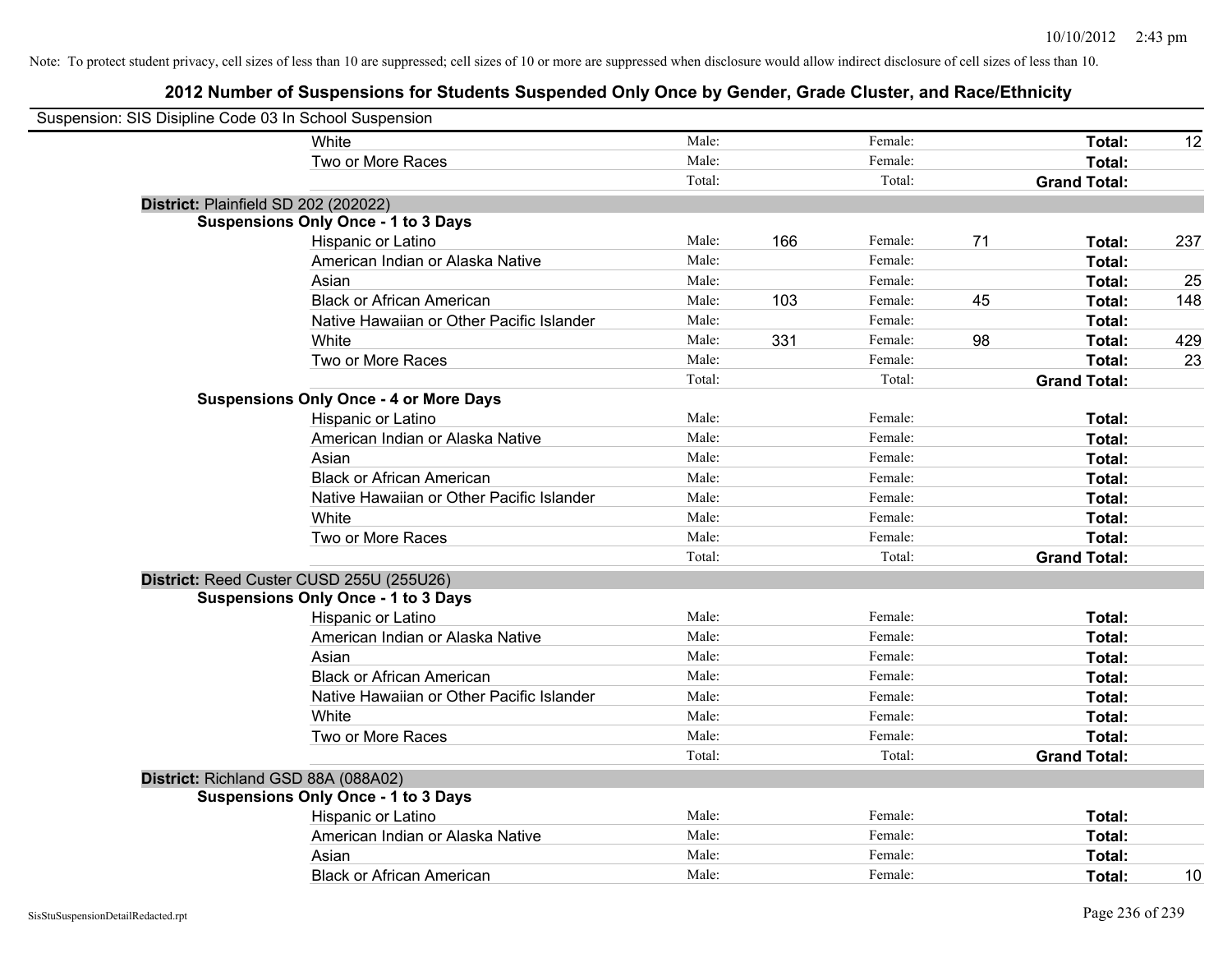| Suspension: SIS Disipline Code 03 In School Suspension |                                               |        |    |         |    |                     |    |
|--------------------------------------------------------|-----------------------------------------------|--------|----|---------|----|---------------------|----|
|                                                        | Native Hawaiian or Other Pacific Islander     | Male:  |    | Female: |    | Total:              |    |
|                                                        | White                                         | Male:  |    | Female: |    | Total:              | 12 |
|                                                        | Two or More Races                             | Male:  |    | Female: |    | Total:              |    |
|                                                        |                                               | Total: |    | Total:  |    | <b>Grand Total:</b> | 35 |
|                                                        | <b>Suspensions Only Once - 4 or More Days</b> |        |    |         |    |                     |    |
|                                                        | Hispanic or Latino                            | Male:  |    | Female: |    | Total:              |    |
|                                                        | American Indian or Alaska Native              | Male:  |    | Female: |    | Total:              |    |
|                                                        | Asian                                         | Male:  |    | Female: |    | Total:              |    |
|                                                        | <b>Black or African American</b>              | Male:  |    | Female: |    | Total:              |    |
|                                                        | Native Hawaiian or Other Pacific Islander     | Male:  |    | Female: |    | Total:              |    |
|                                                        | White                                         | Male:  |    | Female: |    | Total:              |    |
|                                                        | Two or More Races                             | Male:  |    | Female: |    | Total:              |    |
|                                                        |                                               | Total: |    | Total:  |    | <b>Grand Total:</b> |    |
|                                                        | District: Rockdale SD 84 (084002)             |        |    |         |    |                     |    |
|                                                        | <b>Suspensions Only Once - 1 to 3 Days</b>    |        |    |         |    |                     |    |
|                                                        | Hispanic or Latino                            | Male:  |    | Female: |    | Total:              |    |
|                                                        | American Indian or Alaska Native              | Male:  |    | Female: |    | Total:              |    |
|                                                        | Asian                                         | Male:  |    | Female: |    | Total:              |    |
|                                                        | <b>Black or African American</b>              | Male:  |    | Female: |    | Total:              |    |
|                                                        | Native Hawaiian or Other Pacific Islander     | Male:  |    | Female: |    | Total:              |    |
|                                                        | White                                         | Male:  |    | Female: |    | Total:              |    |
|                                                        | Two or More Races                             | Male:  |    | Female: |    | Total:              |    |
|                                                        |                                               | Total: |    | Total:  |    | <b>Grand Total:</b> | 11 |
|                                                        | District: Summit Hill SD 161 (161002)         |        |    |         |    |                     |    |
|                                                        | <b>Suspensions Only Once - 1 to 3 Days</b>    |        |    |         |    |                     |    |
|                                                        | Hispanic or Latino                            | Male:  |    | Female: |    | Total:              |    |
|                                                        | American Indian or Alaska Native              | Male:  |    | Female: |    | Total:              |    |
|                                                        | Asian                                         | Male:  |    | Female: |    | Total:              |    |
|                                                        | <b>Black or African American</b>              | Male:  |    | Female: |    | Total:              |    |
|                                                        | Native Hawaiian or Other Pacific Islander     | Male:  |    | Female: |    | Total:              |    |
|                                                        | White                                         | Male:  |    | Female: |    | Total:              | 59 |
|                                                        | Two or More Races                             | Male:  |    | Female: |    | Total:              |    |
|                                                        |                                               | Total: | 65 | Total:  | 11 | <b>Grand Total:</b> | 76 |
|                                                        | <b>Suspensions Only Once - 4 or More Days</b> |        |    |         |    |                     |    |
|                                                        | Hispanic or Latino                            | Male:  |    | Female: |    | Total:              |    |
|                                                        | American Indian or Alaska Native              | Male:  |    | Female: |    | Total:              |    |
|                                                        | Asian                                         | Male:  |    | Female: |    | Total:              |    |
|                                                        | <b>Black or African American</b>              | Male:  |    | Female: |    | Total:              |    |
|                                                        | Native Hawaiian or Other Pacific Islander     | Male:  |    | Female: |    | Total:              |    |
| SisStuSuspensionDetailRedacted.rpt                     |                                               |        |    |         |    | Page 237 of 239     |    |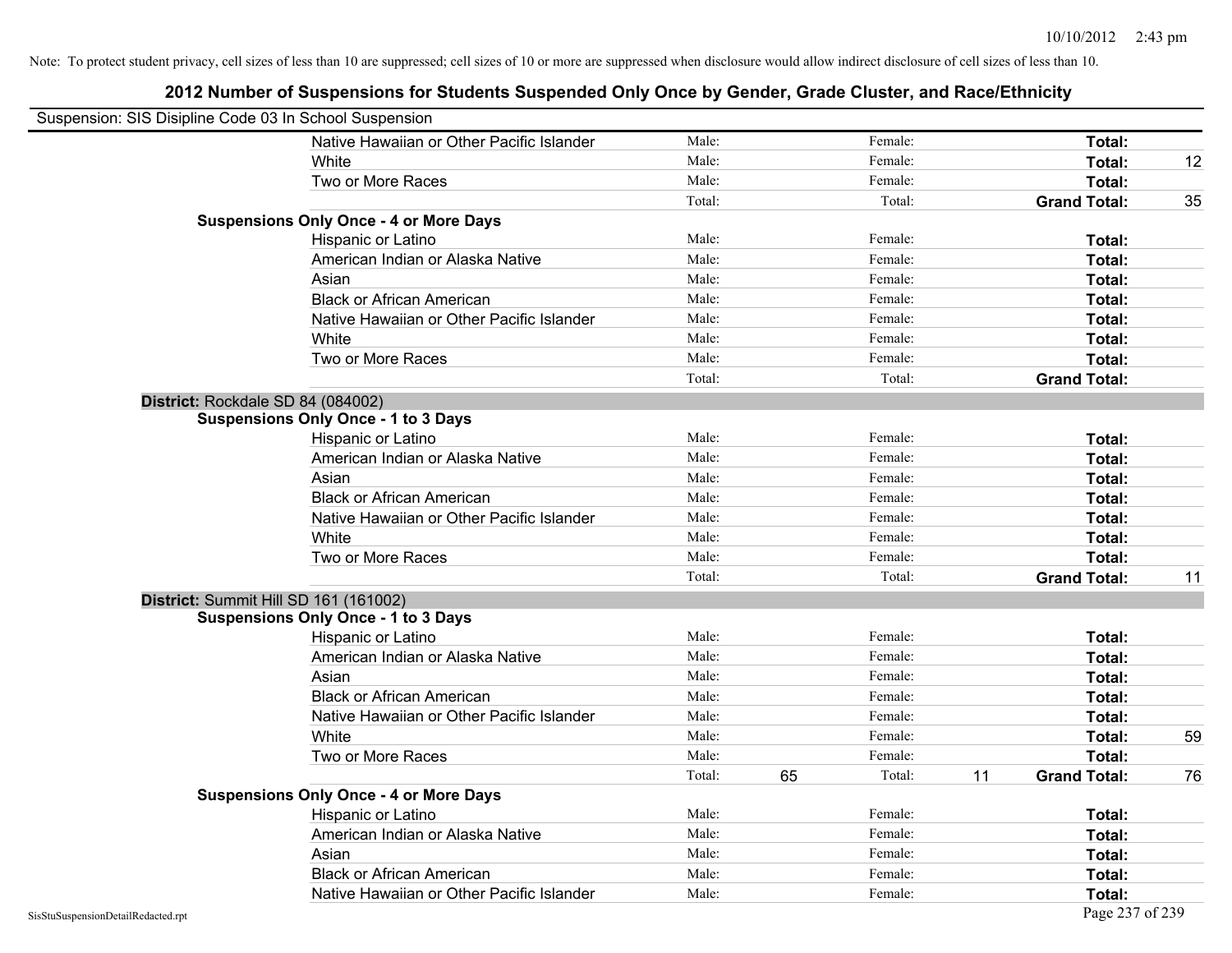| Suspension: SIS Disipline Code 03 In School Suspension |                                            |        |     |         |    |                     |     |
|--------------------------------------------------------|--------------------------------------------|--------|-----|---------|----|---------------------|-----|
|                                                        | White                                      | Male:  |     | Female: |    | Total:              |     |
|                                                        | Two or More Races                          | Male:  |     | Female: |    | Total:              |     |
|                                                        |                                            | Total: |     | Total:  |    | <b>Grand Total:</b> |     |
| <b>District: Taft SD 90 (090002)</b>                   |                                            |        |     |         |    |                     |     |
|                                                        | <b>Suspensions Only Once - 1 to 3 Days</b> |        |     |         |    |                     |     |
|                                                        | Hispanic or Latino                         | Male:  |     | Female: |    | Total:              |     |
|                                                        | American Indian or Alaska Native           | Male:  |     | Female: |    | Total:              |     |
|                                                        | Asian                                      | Male:  |     | Female: |    | Total:              |     |
|                                                        | <b>Black or African American</b>           | Male:  |     | Female: |    | Total:              |     |
|                                                        | Native Hawaiian or Other Pacific Islander  | Male:  |     | Female: |    | Total:              |     |
|                                                        | White                                      | Male:  |     | Female: |    | Total:              | 15  |
|                                                        | Two or More Races                          | Male:  |     | Female: |    | Total:              |     |
|                                                        |                                            | Total: |     | Total:  |    | <b>Grand Total:</b> |     |
| District: Troy CCSD 30C (030C04)                       |                                            |        |     |         |    |                     |     |
|                                                        | <b>Suspensions Only Once - 1 to 3 Days</b> |        |     |         |    |                     |     |
|                                                        | Hispanic or Latino                         | Male:  |     | Female: |    | Total:              | 33  |
|                                                        | American Indian or Alaska Native           | Male:  |     | Female: |    | Total:              |     |
|                                                        | Asian                                      | Male:  |     | Female: |    | Total:              |     |
|                                                        | <b>Black or African American</b>           | Male:  | 15  | Female: | 10 | Total:              | 25  |
|                                                        | Native Hawaiian or Other Pacific Islander  | Male:  |     | Female: |    | Total:              |     |
|                                                        | White                                      | Male:  |     | Female: |    | Total:              | 29  |
|                                                        | Two or More Races                          | Male:  |     | Female: |    | Total:              |     |
|                                                        |                                            | Total: |     | Total:  |    | <b>Grand Total:</b> |     |
| District: Union SD 81 (081002)                         |                                            |        |     |         |    |                     |     |
|                                                        | <b>Suspensions Only Once - 1 to 3 Days</b> |        |     |         |    |                     |     |
|                                                        | Hispanic or Latino                         | Male:  |     | Female: |    | Total:              |     |
|                                                        | American Indian or Alaska Native           | Male:  |     | Female: |    | Total:              |     |
|                                                        | Asian                                      | Male:  |     | Female: |    | Total:              |     |
|                                                        | <b>Black or African American</b>           | Male:  |     | Female: |    | Total:              |     |
|                                                        | Native Hawaiian or Other Pacific Islander  | Male:  |     | Female: |    | Total:              |     |
|                                                        | White                                      | Male:  |     | Female: |    | Total:              |     |
|                                                        | Two or More Races                          | Male:  |     | Female: |    | Total:              |     |
|                                                        |                                            | Total: |     | Total:  |    | <b>Grand Total:</b> |     |
|                                                        | District: Valley View CUSD 365U (365U26)   |        |     |         |    |                     |     |
|                                                        | <b>Suspensions Only Once - 1 to 3 Days</b> |        |     |         |    |                     |     |
|                                                        | Hispanic or Latino                         | Male:  | 102 | Female: | 90 | Total:              | 192 |
|                                                        | American Indian or Alaska Native           | Male:  |     | Female: |    | Total:              |     |
|                                                        | Asian                                      | Male:  |     | Female: |    | Total:              | 15  |